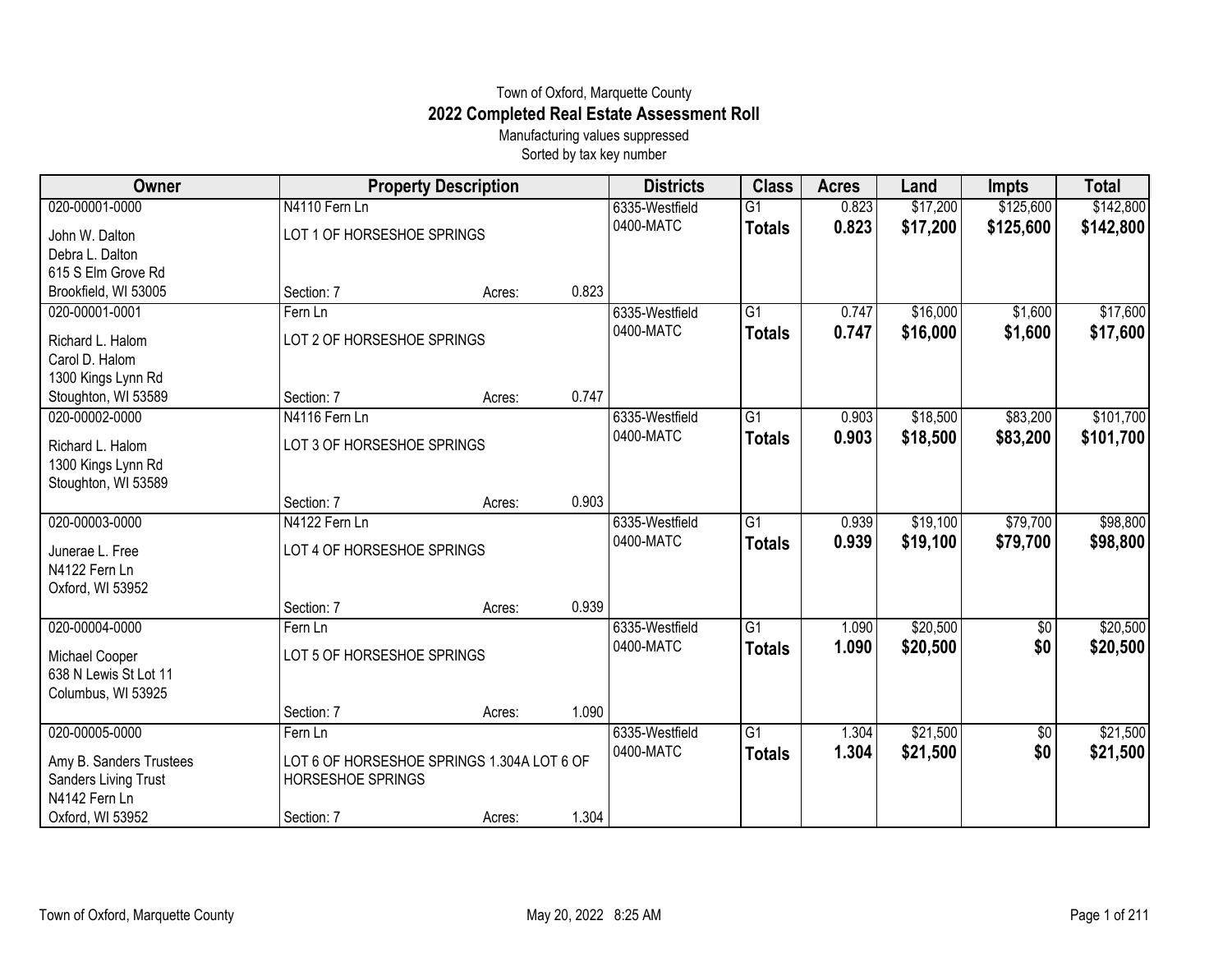| Owner                     |                                     | <b>Property Description</b> |       | <b>Districts</b> | <b>Class</b>    | <b>Acres</b> | Land     | <b>Impts</b>    | <b>Total</b> |
|---------------------------|-------------------------------------|-----------------------------|-------|------------------|-----------------|--------------|----------|-----------------|--------------|
| 020-00006-0000            | Fern Ln                             |                             |       | 6335-Westfield   | $\overline{G1}$ | 1.324        | \$21,600 | $\overline{50}$ | \$21,600     |
| Sanders Living Trust      | LOT 7 OF HORSESHOE SPRINGS          |                             |       | 0400-MATC        | <b>Totals</b>   | 1.324        | \$21,600 | \$0             | \$21,600     |
| Amy B. Sanders Trustees   |                                     |                             |       |                  |                 |              |          |                 |              |
| N4142 Fern Ln             |                                     |                             |       |                  |                 |              |          |                 |              |
| Oxford, WI 53952          | Section: 7                          | Acres:                      | 1.324 |                  |                 |              |          |                 |              |
| 020-00007-0000            | N4142 Fern Ln                       |                             |       | 6335-Westfield   | $\overline{G1}$ | 0.847        | \$17,600 | \$143,100       | \$160,700    |
| Amy B. Sanders Trustees   | LOT 8 OF HORSESHOE SPRINGS          |                             |       | 0400-MATC        | <b>Totals</b>   | 0.847        | \$17,600 | \$143,100       | \$160,700    |
| Sanders Living Trust      |                                     |                             |       |                  |                 |              |          |                 |              |
| N4142 Fern Ln             |                                     |                             |       |                  |                 |              |          |                 |              |
| Oxford, WI 53952          | Section: 7                          | Acres:                      | 0.847 |                  |                 |              |          |                 |              |
| 020-00008-0000            | Fern Ln                             |                             |       | 6335-Westfield   | G1              | 0.554        | \$12,800 | \$0             | \$12,800     |
|                           |                                     |                             |       | 0400-MATC        | <b>Totals</b>   | 0.554        | \$12,800 | \$0             | \$12,800     |
| Sanders Living Trust      | S 1/2 OF LOT 9 HORSESHOE SPRINGS    |                             |       |                  |                 |              |          |                 |              |
| Amy B. Sanders Trustees   |                                     |                             |       |                  |                 |              |          |                 |              |
| N4142 Fern Ln             |                                     |                             |       |                  |                 |              |          |                 |              |
| Oxford, WI 53952          | Section: 7                          | Acres:                      | 0.554 |                  |                 |              |          |                 |              |
| 020-00009-0000            | Fern Ln                             |                             |       | 6335-Westfield   | G1              | 0.525        | \$12,400 | \$0             | \$12,400     |
| Robert L Harmon Trust     | N 1/2 OF LOT 9 OF HORSESHOE SPRINGS |                             |       | 0400-MATC        | <b>Totals</b>   | 0.525        | \$12,400 | \$0             | \$12,400     |
| Attn: Matthew M Harmon    |                                     |                             |       |                  |                 |              |          |                 |              |
| 1042 W Illinois Ave       |                                     |                             |       |                  |                 |              |          |                 |              |
| Palatine, IL 60067        | Section: 7                          | Acres:                      | 0.525 |                  |                 |              |          |                 |              |
| 020-00010-0000            | Fern Ln                             |                             |       | 6335-Westfield   | $\overline{G1}$ | 1.026        | \$20,100 | $\overline{50}$ | \$20,100     |
| Robert L Harmon Trust     | LOT 10 OF HORSESHOE SPRINGS         |                             |       | 0400-MATC        | <b>Totals</b>   | 1.026        | \$20,100 | \$0             | \$20,100     |
| Attn: Matthew M Harmon    |                                     |                             |       |                  |                 |              |          |                 |              |
| 1042 W Illinois Ave       |                                     |                             |       |                  |                 |              |          |                 |              |
| Palatine, IL 60067        | Section: 7                          | Acres:                      | 1.026 |                  |                 |              |          |                 |              |
| 020-00011-0000            | Fern Ln                             |                             |       | 6335-Westfield   | $\overline{G1}$ | 0.957        | \$19,300 | $\sqrt{6}$      | \$19,300     |
| Robert L Harmon Trust     | LOT 11 OF HORSESHOE SPRINGS         |                             |       | 0400-MATC        | <b>Totals</b>   | 0.957        | \$19,300 | \$0             | \$19,300     |
| Attn: Matthew M Harmon    |                                     |                             |       |                  |                 |              |          |                 |              |
| 1042 W Illinois Ave       |                                     |                             |       |                  |                 |              |          |                 |              |
| Palatine, IL 60067        | Section: 7                          | Acres:                      | 0.957 |                  |                 |              |          |                 |              |
| 020-00012-0000            | N4160 Fern Ln                       |                             |       | 6335-Westfield   | $\overline{G1}$ | 4.006        | \$35,000 | \$104,900       | \$139,900    |
|                           |                                     |                             |       | 0400-MATC        | <b>Totals</b>   | 4.006        | \$35,000 | \$104,900       | \$139,900    |
| Robert L Harmon Rev Trust | LOT 12 OF HORSESHOE SPRINGS         |                             |       |                  |                 |              |          |                 |              |
| Attn: Matthew M Harmon    |                                     |                             |       |                  |                 |              |          |                 |              |
| 1042 W Illinois Ave       |                                     |                             |       |                  |                 |              |          |                 |              |
| Palatine, IL 60067        | Section: 7                          | Acres:                      | 4.006 |                  |                 |              |          |                 |              |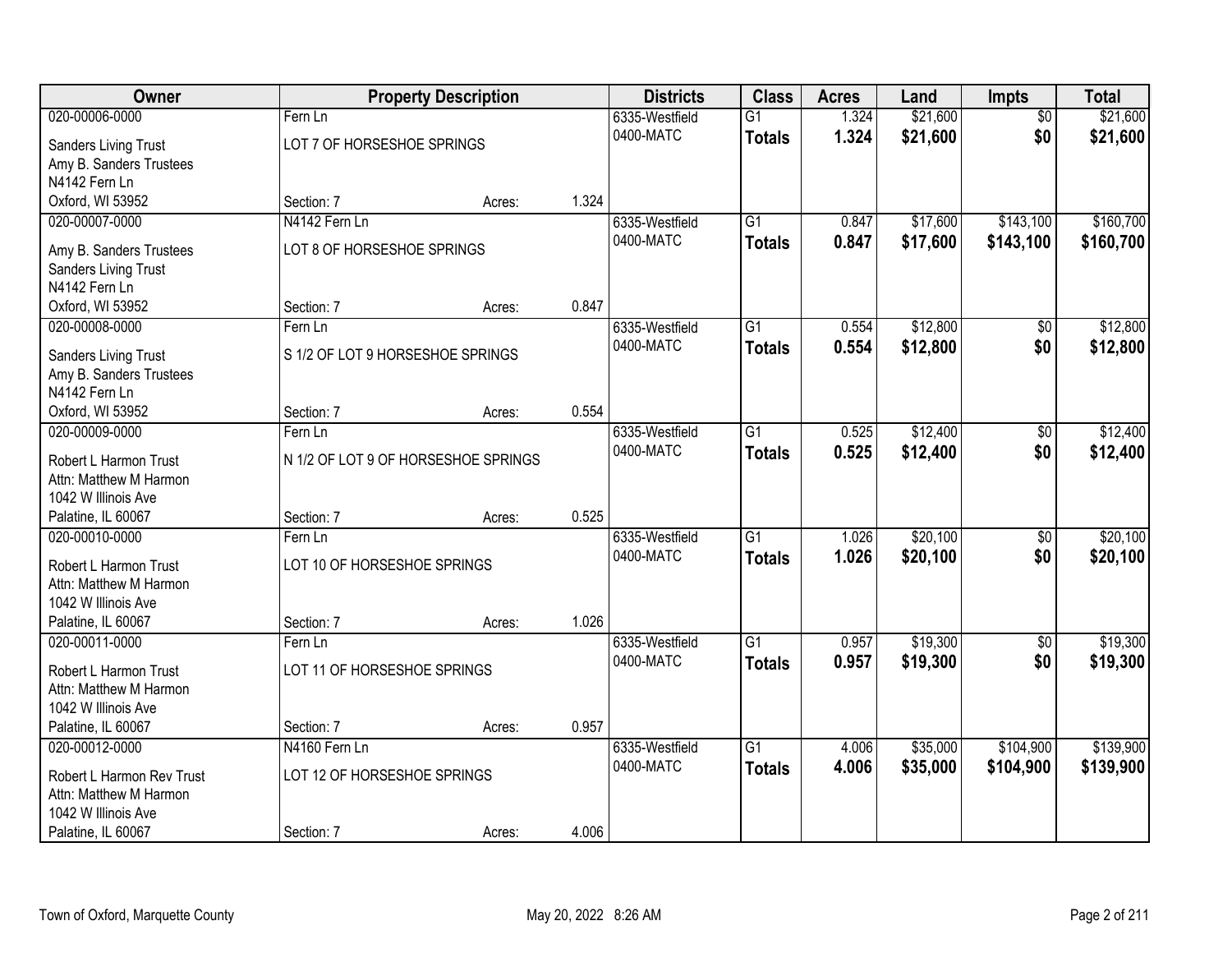| Owner                                         |                             | <b>Property Description</b> |       | <b>Districts</b> | <b>Class</b>    | <b>Acres</b> | Land     | Impts           | <b>Total</b> |
|-----------------------------------------------|-----------------------------|-----------------------------|-------|------------------|-----------------|--------------|----------|-----------------|--------------|
| 020-00013-0000                                | Fern Ln                     |                             |       | 6335-Westfield   | $\overline{G1}$ | 1.091        | \$20,500 | $\overline{50}$ | \$20,500     |
| Robert L Harmon Rev Trust                     | LOT 13 OF HORSESHOE SPRINGS |                             |       | 0400-MATC        | <b>Totals</b>   | 1.091        | \$20,500 | \$0             | \$20,500     |
| Attn: Matthew M Harmon                        |                             |                             |       |                  |                 |              |          |                 |              |
| 1042 W Illinois Ave                           |                             |                             |       |                  |                 |              |          |                 |              |
| Palatine, IL 60067                            | Section: 7                  | Acres:                      | 1.091 |                  |                 |              |          |                 |              |
| 020-00014-0000                                | Fern Ln                     |                             |       | 6335-Westfield   | $\overline{G1}$ | 0.772        | \$16,400 | \$0             | \$16,400     |
| Robert L Harmon Trust                         | LOT 14 OF HORSESHOE SPRINGS |                             |       | 0400-MATC        | <b>Totals</b>   | 0.772        | \$16,400 | \$0             | \$16,400     |
| Attn: Matthew M Harmon                        |                             |                             |       |                  |                 |              |          |                 |              |
| 1042 W Illinois Ave                           |                             |                             |       |                  |                 |              |          |                 |              |
| Palatine, IL 60067                            | Section: 7                  | Acres:                      | 0.772 |                  |                 |              |          |                 |              |
| 020-00015-0000                                | Fern Ln                     |                             |       | 6335-Westfield   | G1              | 0.683        | \$14,900 | \$0             | \$14,900     |
|                                               |                             |                             |       | 0400-MATC        | <b>Totals</b>   | 0.683        | \$14,900 | \$0             | \$14,900     |
| Robert L Harmon Trust                         | LOT 15 OF HORSESHOE SPRINGS |                             |       |                  |                 |              |          |                 |              |
| Attn: Matthew M Harmon<br>1042 W Illinois Ave |                             |                             |       |                  |                 |              |          |                 |              |
| Palatine, IL 60067                            | Section: 7                  | Acres:                      | 0.683 |                  |                 |              |          |                 |              |
| 020-00016-0000                                | Fern Ln                     |                             |       | 6335-Westfield   | G1              | 0.800        | \$16,800 | $\frac{1}{20}$  | \$16,800     |
|                                               |                             |                             |       | 0400-MATC        | <b>Totals</b>   | 0.800        | \$16,800 | \$0             | \$16,800     |
| Robert L Harmon Trust                         | LOT 16 OF HORSESHOE SPRINGS |                             |       |                  |                 |              |          |                 |              |
| Attn: Matthew M Harmon                        |                             |                             |       |                  |                 |              |          |                 |              |
| 1042 W Illinois Ave                           |                             |                             |       |                  |                 |              |          |                 |              |
| Palatine, IL 60067                            | Section: 7                  | Acres:                      | 0.800 |                  |                 |              |          |                 |              |
| 020-00017-0000                                | Fern Ln                     |                             |       | 6335-Westfield   | $\overline{G1}$ | 0.768        | \$16,300 | $\overline{50}$ | \$16,300     |
| Lynelle J. Byrne                              | LOT 17 OF HORSESHOE SPRINGS |                             |       | 0400-MATC        | <b>Totals</b>   | 0.768        | \$16,300 | \$0             | \$16,300     |
| David B. Byrne                                |                             |                             |       |                  |                 |              |          |                 |              |
| N4184 Fern Ln                                 |                             |                             |       |                  |                 |              |          |                 |              |
| Oxford, WI 53952                              | Section: 7                  | Acres:                      | 0.768 |                  |                 |              |          |                 |              |
| 020-00018-0000                                | N4184 Fern Ln               |                             |       | 6335-Westfield   | $\overline{G1}$ | 1.124        | \$20,600 | \$171,200       | \$191,800    |
| David B. Byrne                                | LOT 18 OF HORSESHOE SPRINGS |                             |       | 0400-MATC        | <b>Totals</b>   | 1.124        | \$20,600 | \$171,200       | \$191,800    |
| Lynelle J. Byrne                              |                             |                             |       |                  |                 |              |          |                 |              |
| N4184 Fern Ln                                 |                             |                             |       |                  |                 |              |          |                 |              |
| Oxford, WI 53952                              | Section: 7                  | Acres:                      | 1.124 |                  |                 |              |          |                 |              |
| 020-00019-0000                                | Fern Ln                     |                             |       | 6335-Westfield   | $\overline{G1}$ | 1.290        | \$21,500 | $\overline{60}$ | \$21,500     |
| Lynelle J. Byrne                              | LOT 19 OF HORSESHOE SPRINGS |                             |       | 0400-MATC        | <b>Totals</b>   | 1.290        | \$21,500 | \$0             | \$21,500     |
| David B. Byrne                                |                             |                             |       |                  |                 |              |          |                 |              |
| N4184 Fern Ln                                 |                             |                             |       |                  |                 |              |          |                 |              |
| Oxford, WI 53952                              | Section: 7                  | Acres:                      | 1.290 |                  |                 |              |          |                 |              |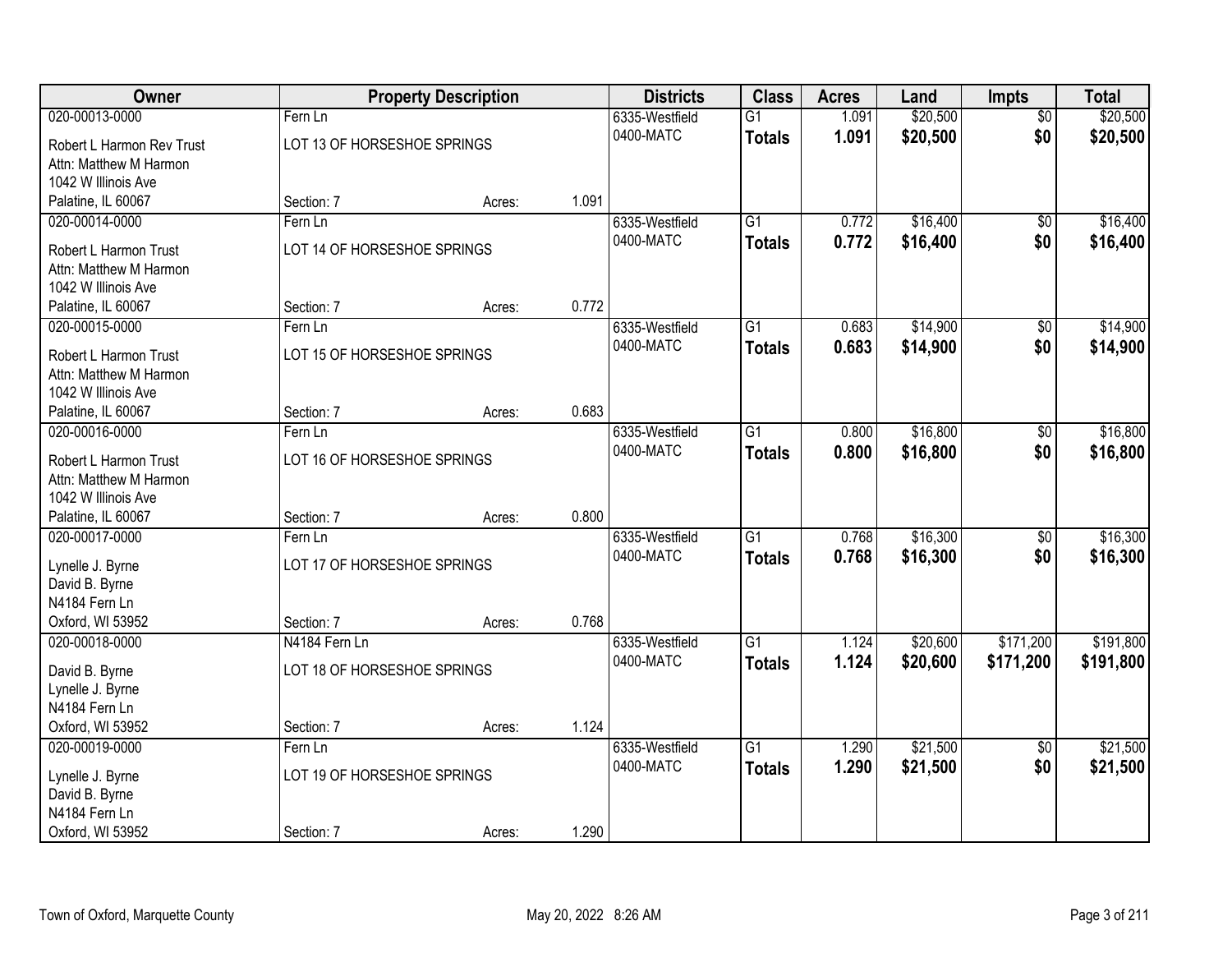| Owner                                         |                             | <b>Property Description</b> |       | <b>Districts</b> | <b>Class</b>    | <b>Acres</b> | Land     | <b>Impts</b>    | <b>Total</b> |
|-----------------------------------------------|-----------------------------|-----------------------------|-------|------------------|-----------------|--------------|----------|-----------------|--------------|
| 020-00020-0000                                | N4192 Fern Ln               |                             |       | 6335-Westfield   | $\overline{G1}$ | 1.424        | \$22,100 | \$79,800        | \$101,900    |
| <b>Todd Hoel</b>                              | LOT 20 OF HORSESHOE SPRINGS |                             |       | 0400-MATC        | <b>Totals</b>   | 1.424        | \$22,100 | \$79,800        | \$101,900    |
| Cathryn M. Stockstad                          |                             |                             |       |                  |                 |              |          |                 |              |
| N4192 Fern Ln                                 |                             |                             |       |                  |                 |              |          |                 |              |
| Oxford, WI 53952                              | Section: 7                  | Acres:                      | 1.424 |                  |                 |              |          |                 |              |
| 020-00021-0000                                | N4196 Fern Ln               |                             |       | 6335-Westfield   | $\overline{G1}$ | 1.312        | \$21,600 | \$105,400       | \$127,000    |
|                                               |                             |                             |       | 0400-MATC        | <b>Totals</b>   | 1.312        | \$21,600 | \$105,400       | \$127,000    |
| Steven P. Mullens                             | LOT 21 OF HORSESHOE SPRINGS |                             |       |                  |                 |              |          |                 |              |
| Marci L. Mullens                              |                             |                             |       |                  |                 |              |          |                 |              |
| N4196 Fern Ln                                 |                             |                             | 1.312 |                  |                 |              |          |                 |              |
| Oxford, WI 53952                              | Section: 7                  | Acres:                      |       |                  |                 |              |          |                 |              |
| 020-00022-0000                                | Fern Ln                     |                             |       | 6335-Westfield   | G1              | 2.395        | \$27,000 | \$0             | \$27,000     |
| Richard W & Janet M Linowiecki Revoc          | LOT 22 OF HORSESHOE SPRINGS |                             |       | 0400-MATC        | <b>Totals</b>   | 2.395        | \$27,000 | \$0             | \$27,000     |
| Trust                                         |                             |                             |       |                  |                 |              |          |                 |              |
| N4204 Fern Ln                                 |                             |                             |       |                  |                 |              |          |                 |              |
| Oxford, WI 53952                              | Section: 7                  | Acres:                      | 2.395 |                  |                 |              |          |                 |              |
| 020-00023-0000                                | N4204 Fern Ln               |                             |       | 6335-Westfield   | G1              | 1.599        | \$23,000 | \$134,200       | \$157,200    |
|                                               |                             |                             |       | 0400-MATC        | <b>Totals</b>   | 1.599        | \$23,000 | \$134,200       | \$157,200    |
| Richard W & Janet M Linowiecki Revoc<br>Trust | LOT 23 OF HORSESHOE SPRINGS |                             |       |                  |                 |              |          |                 |              |
| N4204 Fern Ln                                 |                             |                             |       |                  |                 |              |          |                 |              |
| Oxford, WI 53952                              | Section: 7                  |                             | 1.599 |                  |                 |              |          |                 |              |
| 020-00024-0000                                | Fern Ln                     | Acres:                      |       |                  | $\overline{G1}$ | 1.358        | \$21,800 | $\overline{50}$ | \$21,800     |
|                                               |                             |                             |       | 6335-Westfield   |                 |              |          |                 |              |
| Richard W & Janet M Linowiecki Revoc          | LOT 24 OF HORSESHOE SPRINGS |                             |       | 0400-MATC        | <b>Totals</b>   | 1.358        | \$21,800 | \$0             | \$21,800     |
| Trust                                         |                             |                             |       |                  |                 |              |          |                 |              |
| N4204 Fern Ln                                 |                             |                             |       |                  |                 |              |          |                 |              |
| Oxford, WI 53952                              | Section: 7                  | Acres:                      | 1.358 |                  |                 |              |          |                 |              |
| 020-00025-0000                                | N4210 Fern Ln               |                             |       | 6335-Westfield   | $\overline{G1}$ | 2.288        | \$26,400 | \$114,200       | \$140,600    |
| Jon B. Mudgett                                | LOT 25 OF HORSESHOE SPRINGS |                             |       | 0400-MATC        | <b>Totals</b>   | 2.288        | \$26,400 | \$114,200       | \$140,600    |
| Wendy L. Mudgett                              |                             |                             |       |                  |                 |              |          |                 |              |
| 4325 Arthur Ave                               |                             |                             |       |                  |                 |              |          |                 |              |
| Brookfield, IL 60513                          | Section: 7                  | Acres:                      | 2.288 |                  |                 |              |          |                 |              |
| 020-00026-0000                                | N4214 Fern Ln               |                             |       | 6335-Westfield   | $\overline{G1}$ | 0.854        | \$17,700 | \$41,300        | \$59,000     |
|                                               |                             |                             |       | 0400-MATC        | <b>Totals</b>   | 0.854        | \$17,700 | \$41,300        | \$59,000     |
| Stanley P. Nelson                             | LOT 26 OF HORSESHOE SPRINGS |                             |       |                  |                 |              |          |                 |              |
| Nancy L. Nelson                               |                             |                             |       |                  |                 |              |          |                 |              |
| 106 E Park St                                 |                             |                             |       |                  |                 |              |          |                 |              |
| Westfield, WI 53964                           | Section: 7                  | Acres:                      | 0.854 |                  |                 |              |          |                 |              |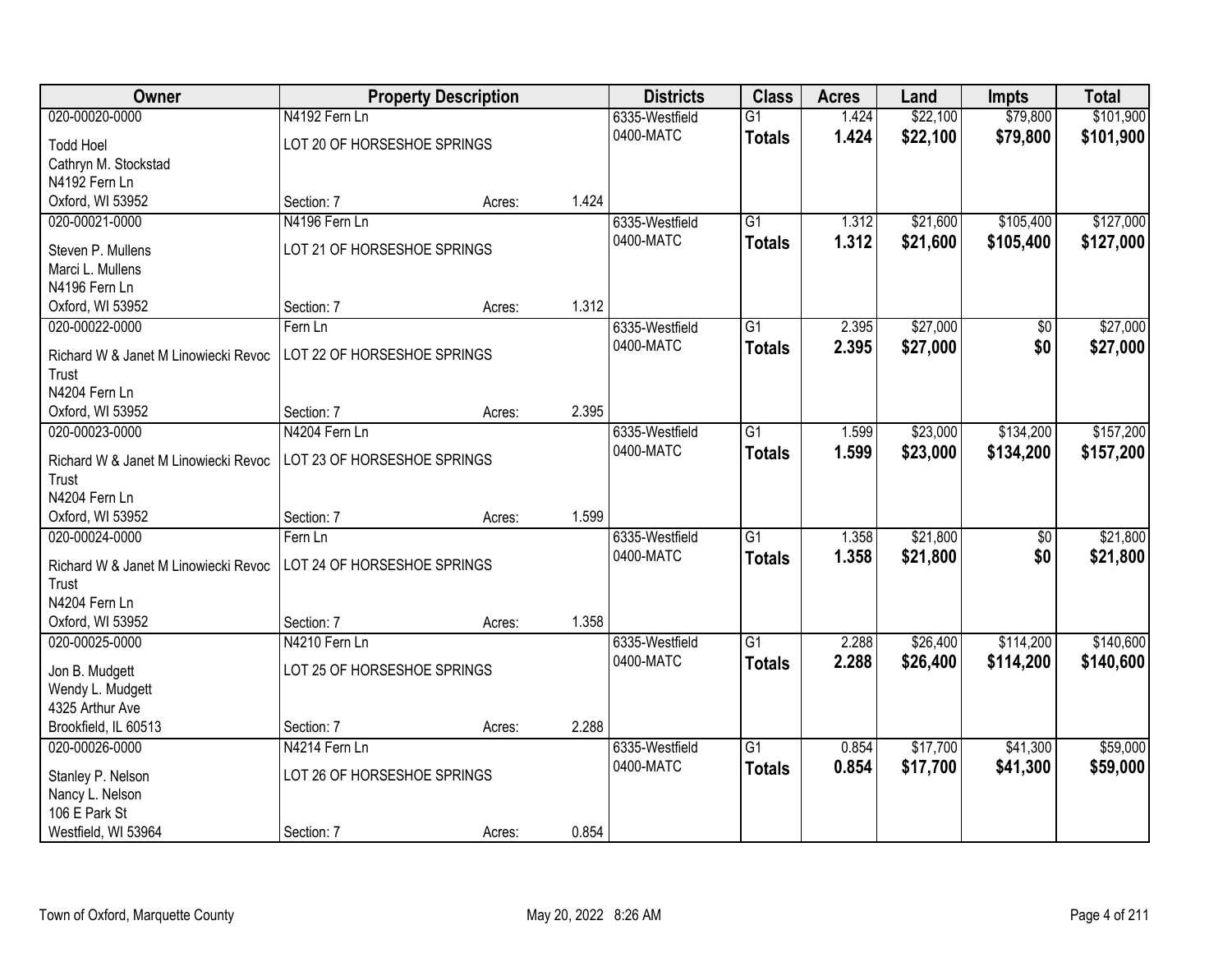| Owner                                  |                                   | <b>Property Description</b> |       | <b>Districts</b> | <b>Class</b>    | <b>Acres</b> | Land     | <b>Impts</b>    | <b>Total</b> |
|----------------------------------------|-----------------------------------|-----------------------------|-------|------------------|-----------------|--------------|----------|-----------------|--------------|
| 020-00027-0000                         | Fern Ln                           |                             |       | 6335-Westfield   | $\overline{G1}$ | 0.360        | \$9,200  | $\overline{50}$ | \$9,200      |
| Stanley P. Nelson                      | N 1/2 OF LOT 27 HORSESHOE SPRINGS |                             |       | 0400-MATC        | <b>Totals</b>   | 0.360        | \$9,200  | \$0             | \$9,200      |
| Nancy L. Nelson                        |                                   |                             |       |                  |                 |              |          |                 |              |
| 106 E Park St                          |                                   |                             |       |                  |                 |              |          |                 |              |
| Westfield, WI 53964                    | Section: 7                        | Acres:                      | 0.360 |                  |                 |              |          |                 |              |
| 020-00028-0000                         | Fern Ln                           |                             |       | 6335-Westfield   | $\overline{G1}$ | 0.334        | \$8,700  | $\overline{50}$ | \$8,700      |
| Gregory M. Goodhue                     | S1/2 LOT 27 HORSESHOE SPRINGS     |                             |       | 0400-MATC        | <b>Totals</b>   | 0.334        | \$8,700  | \$0             | \$8,700      |
| Susan R. Goodhue                       |                                   |                             |       |                  |                 |              |          |                 |              |
| PO Box 44                              |                                   |                             |       |                  |                 |              |          |                 |              |
| Oxford, WI 53952                       | Section: 7                        | Acres:                      | 0.334 |                  |                 |              |          |                 |              |
| 020-00029-0000                         | N4224 Fern Ln                     |                             |       | 6335-Westfield   | G1              | 0.824        | \$17,200 | \$119,500       | \$136,700    |
|                                        | LOT 28 OF HORSESHOE SPRINGS       |                             |       | 0400-MATC        | <b>Totals</b>   | 0.824        | \$17,200 | \$119,500       | \$136,700    |
| Gregory M. Goodhue<br>Susan R. Goodhue |                                   |                             |       |                  |                 |              |          |                 |              |
| PO Box 44                              |                                   |                             |       |                  |                 |              |          |                 |              |
| Oxford, WI 53952                       | Section: 7                        | Acres:                      | 0.824 |                  |                 |              |          |                 |              |
| 020-00030-0000                         | Fern Ln                           |                             |       | 6335-Westfield   | G1              | 1.184        | \$20,900 | \$0             | \$20,900     |
|                                        |                                   |                             |       | 0400-MATC        | <b>Totals</b>   | 1.184        | \$20,900 | \$0             | \$20,900     |
| Gregory M. Goodhue                     | LOT 29 OF HORSESHOE SPRINGS       |                             |       |                  |                 |              |          |                 |              |
| Susan R. Goodhue<br>PO Box 44          |                                   |                             |       |                  |                 |              |          |                 |              |
| Oxford, WI 53952                       | Section: 7                        | Acres:                      | 1.184 |                  |                 |              |          |                 |              |
| 020-00031-0000                         |                                   |                             |       | 6335-Westfield   | $\overline{G1}$ | 1.563        | \$22,800 | $\overline{50}$ | \$22,800     |
|                                        |                                   |                             |       | 0400-MATC        | <b>Totals</b>   | 1.563        | \$22,800 | \$0             | \$22,800     |
| Gregory M. Goodhue                     | LOT 30 OF HORSESHOE SPRINGS       |                             |       |                  |                 |              |          |                 |              |
| Susan R. Goodhue                       |                                   |                             |       |                  |                 |              |          |                 |              |
| PO Box 44<br>Oxford, WI 53952          | Section: 7                        |                             | 1.563 |                  |                 |              |          |                 |              |
| 020-00032-0000                         | Fern Ln                           | Acres:                      |       | 6335-Westfield   | $\overline{G1}$ | 0.723        | \$8,000  | $\sqrt{6}$      | \$8,000      |
|                                        |                                   |                             |       | 0400-MATC        | <b>Totals</b>   | 0.723        | \$8,000  | \$0             | \$8,000      |
| <b>Reid Wells</b>                      | LOT 31 OF HORSESHOE SPRINGS       |                             |       |                  |                 |              |          |                 |              |
| N4241 Fern Ln                          |                                   |                             |       |                  |                 |              |          |                 |              |
| Oxford, WI 53952                       |                                   |                             |       |                  |                 |              |          |                 |              |
|                                        | Section: 7                        | Acres:                      | 0.723 |                  |                 |              |          |                 |              |
| 020-00033-0000                         | N4219 Fern Ln                     |                             |       | 6335-Westfield   | $\overline{G1}$ | 0.560        | \$8,000  | \$84,000        | \$92,000     |
| Jesse J. Phillips                      | LOT 32 OF HORSESHOE SPRINGS       |                             |       | 0400-MATC        | <b>Totals</b>   | 0.560        | \$8,000  | \$84,000        | \$92,000     |
| Andrea J. Phillips                     |                                   |                             |       |                  |                 |              |          |                 |              |
| N4219 Fern Ln                          |                                   |                             |       |                  |                 |              |          |                 |              |
| Oxford, WI 53952                       | Section: 7                        | Acres:                      | 0.560 |                  |                 |              |          |                 |              |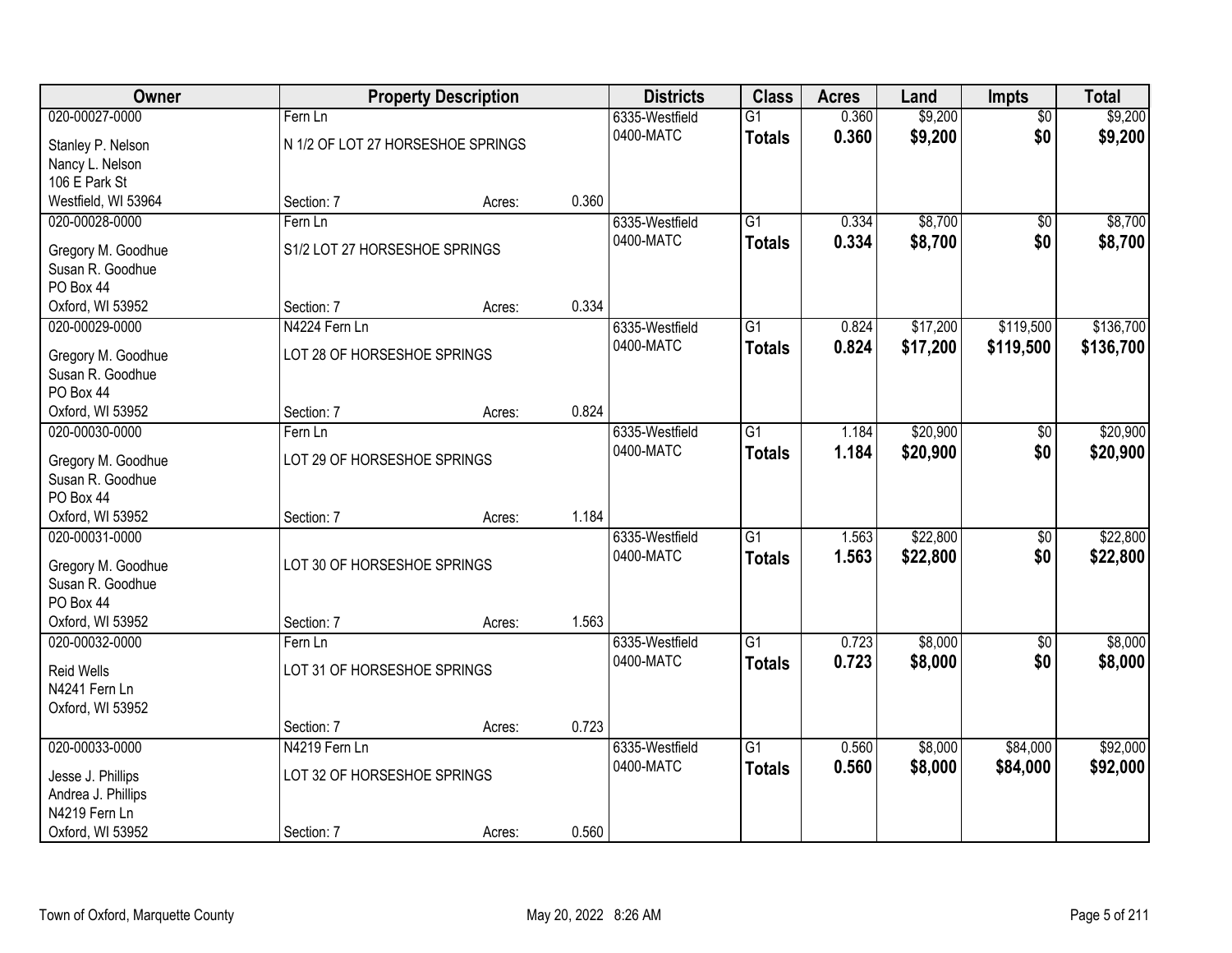| <b>Owner</b>           |                             | <b>Property Description</b> |       | <b>Districts</b> | <b>Class</b>    | <b>Acres</b> | Land    | <b>Impts</b>    | <b>Total</b> |
|------------------------|-----------------------------|-----------------------------|-------|------------------|-----------------|--------------|---------|-----------------|--------------|
| 020-00034-0000         | N4207 Fern Ln               |                             |       | 6335-Westfield   | $\overline{G1}$ | 0.667        | \$8,000 | \$79,800        | \$87,800     |
| Jeanine M. Boos        | LOT 33 OF HORSESHOE SPRINGS |                             |       | 0400-MATC        | <b>Totals</b>   | 0.667        | \$8,000 | \$79,800        | \$87,800     |
| N4207 Fern Ln          |                             |                             |       |                  |                 |              |         |                 |              |
| Oxford, WI 53952       |                             |                             |       |                  |                 |              |         |                 |              |
|                        | Section: 7                  | Acres:                      | 0.667 |                  |                 |              |         |                 |              |
| 020-00035-0000         | Fern Ln                     |                             |       | 6335-Westfield   | $\overline{G1}$ | 0.547        | \$8,000 | \$14,000        | \$22,000     |
| Steven P. Mullens      | LOT 34 OF HORSESHOE SPRINGS |                             |       | 0400-MATC        | <b>Totals</b>   | 0.547        | \$8,000 | \$14,000        | \$22,000     |
| Marci L. Mullens       |                             |                             |       |                  |                 |              |         |                 |              |
| N4196 Fern Ln          |                             |                             |       |                  |                 |              |         |                 |              |
| Oxford, WI 53952       | Section: 7                  | Acres:                      | 0.547 |                  |                 |              |         |                 |              |
| 020-00036-0000         | N4189 Fern Ln               |                             |       | 6335-Westfield   | $\overline{G1}$ | 0.628        | \$8,000 | \$5,000         | \$13,000     |
| Megan Udelhofen        | LOT 35 OF HORSESHOE SPRINGS |                             |       | 0400-MATC        | <b>Totals</b>   | 0.628        | \$8,000 | \$5,000         | \$13,000     |
| 441 E Vrooman St       |                             |                             |       |                  |                 |              |         |                 |              |
| Oxford, WI 53952       |                             |                             |       |                  |                 |              |         |                 |              |
|                        | Section: 7                  | Acres:                      | 0.628 |                  |                 |              |         |                 |              |
| 020-00037-0000         | Fern Ln                     |                             |       | 6335-Westfield   | G1              | 0.734        | \$8,000 | \$0             | \$8,000      |
| Robert L Harmon Trust  | LOT 36 OF HORSESHOE SPRINGS |                             |       | 0400-MATC        | <b>Totals</b>   | 0.734        | \$8,000 | \$0             | \$8,000      |
| Attn: Matthew M Harmon |                             |                             |       |                  |                 |              |         |                 |              |
| 1042 W Illinois Ave    |                             |                             |       |                  |                 |              |         |                 |              |
| Palatine, IL 60067     | Section: 7                  | Acres:                      | 0.734 |                  |                 |              |         |                 |              |
| 020-00038-0000         | N4241 Fern Ln               |                             |       | 6335-Westfield   | $\overline{G1}$ | 0.574        | \$8,000 | \$120,400       | \$128,400    |
| Reid Wells             | LOT 37 OF HORSESHOE SPRINGS |                             |       | 0400-MATC        | <b>Totals</b>   | 0.574        | \$8,000 | \$120,400       | \$128,400    |
| N4241 Fern Ln          |                             |                             |       |                  |                 |              |         |                 |              |
| Oxford, WI 53952       |                             |                             |       |                  |                 |              |         |                 |              |
|                        | Section: 7                  | Acres:                      | 0.574 |                  |                 |              |         |                 |              |
| 020-00039-0000         | N4245 Fern Ln               |                             |       | 6335-Westfield   | $\overline{G1}$ | 0.584        | \$8,000 | \$97,000        | \$105,000    |
| Joseph Dinegan         | LOT 38 OF HORSESHOE SPRINGS |                             |       | 0400-MATC        | <b>Totals</b>   | 0.584        | \$8,000 | \$97,000        | \$105,000    |
| Dawn Dinegan           |                             |                             |       |                  |                 |              |         |                 |              |
| N4245 Fern Ln          |                             |                             |       |                  |                 |              |         |                 |              |
| Oxford, WI 53952       | Section: 7                  | Acres:                      | 0.584 |                  |                 |              |         |                 |              |
| 020-00040-0000         | Fern Ln                     |                             |       | 6335-Westfield   | $\overline{G1}$ | 0.639        | \$8,000 | $\overline{50}$ | \$8,000      |
| Robert L Harmon Trust  | LOT 39 OF HORSESHOE SPRINGS |                             |       | 0400-MATC        | <b>Totals</b>   | 0.639        | \$8,000 | \$0             | \$8,000      |
| Attn: Matthew M Harmon |                             |                             |       |                  |                 |              |         |                 |              |
| 1042 W Illinois Ave    |                             |                             |       |                  |                 |              |         |                 |              |
| Palatine, IL 60067     | Section: 7                  | Acres:                      | 0.639 |                  |                 |              |         |                 |              |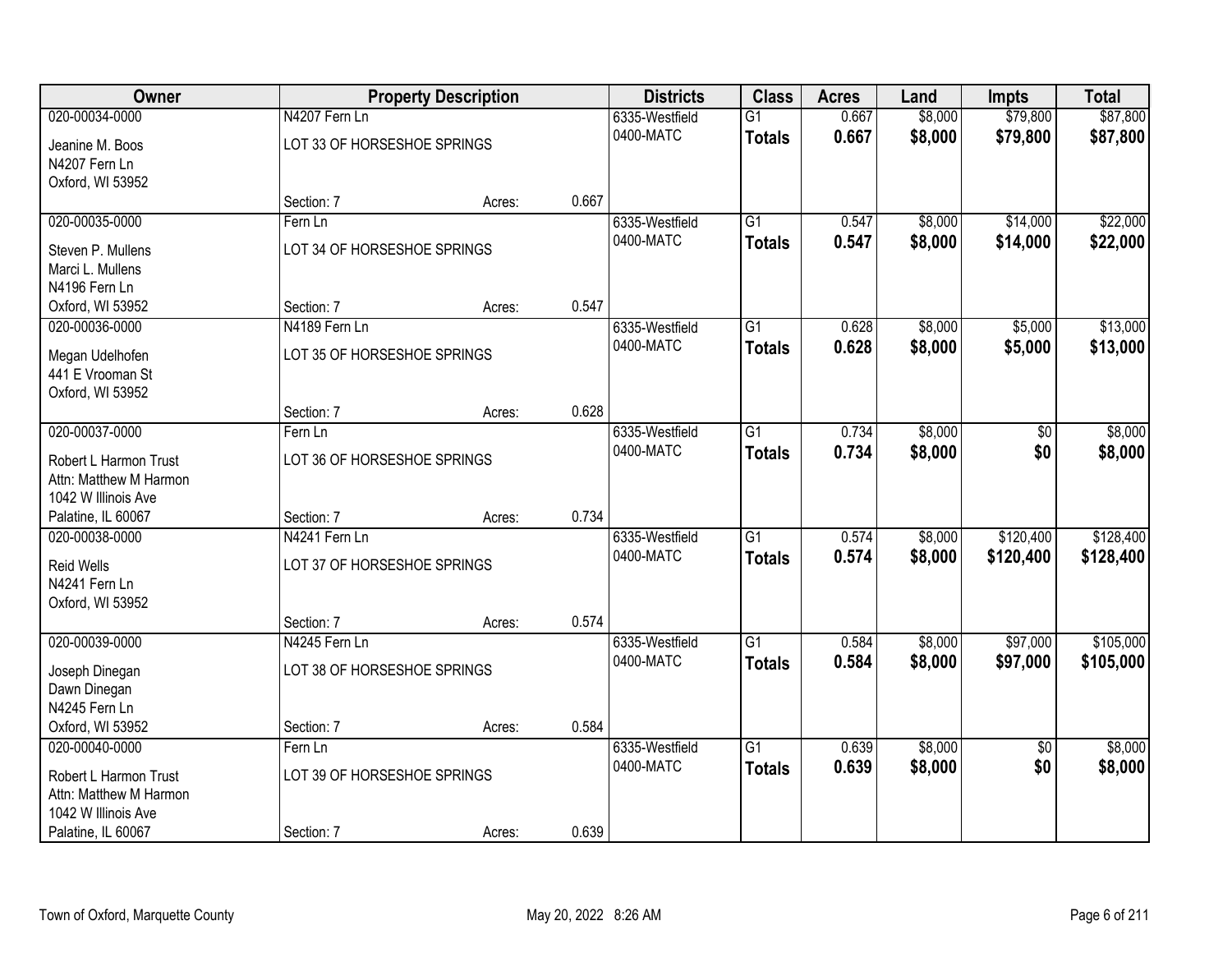| \$8,000<br>020-00041-0000<br>0.619<br>\$8,000<br>6335-Westfield<br>$\overline{G1}$<br>$\overline{50}$<br>Fern Ln<br>\$0<br>0400-MATC<br>0.619<br>\$8,000<br>\$8,000<br><b>Totals</b><br>LOT 40 OF HORSESHOE SPRINGS<br>Robert L Harmon Trust<br>Attn: Matthew M Harmon<br>1042 W Illinois Ave<br>0.619<br>Palatine, IL 60067<br>Section: 7<br>Acres:<br>\$8,000<br>\$8,000<br>020-00042-0000<br>6335-Westfield<br>$\overline{G1}$<br>0.707<br>Fern Ln<br>$\overline{50}$<br>0400-MATC<br>0.707<br>\$8,000<br>\$0<br>\$8,000<br><b>Totals</b><br>LOT 41 OF HORSESHOE SPRINGS<br>Robert L Harmon Trust<br>Attn: Matthew M Harmon<br>1042 W Illinois Ave<br>0.707<br>Section: 7<br>Palatine, IL 60067<br>Acres:<br>\$8,000<br>$\overline{G1}$<br>\$8,000<br>020-00043-0000<br>6335-Westfield<br>0.509<br>\$0<br>Fern Ln<br>0400-MATC<br>\$0<br>0.509<br>\$8,000<br>\$8,000<br><b>Totals</b><br>LOT 42 OF HORSESHOE SPRINGS<br>Jay M. Hodkiewicz<br>N4147 Fern Ln<br>Oxford, WI 53952<br>0.509<br>Section: 7<br>Acres:<br>020-00044-0000<br>\$104,000<br>\$112,000<br>6335-Westfield<br>$\overline{G1}$<br>0.510<br>\$8,000<br>N4147 Fern Ln<br>0.510<br>0400-MATC<br>\$8,000<br>\$104,000<br>\$112,000<br><b>Totals</b><br>LOT 43 OF HORSESHOE SPRINGS<br>Jay M. Hodkiewicz<br>N4147 Fern Ln<br>Oxford, WI 53952<br>0.510<br>Section: 7<br>Acres:<br>020-00045-0000<br>N4143 Fern Ln<br>$\overline{G1}$<br>\$8,000<br>\$77,000<br>\$85,000<br>0.510<br>6335-Westfield<br>0400-MATC<br>0.510<br>\$8,000<br>\$77,000<br>\$85,000<br><b>Totals</b><br>LOT 44 OF HORSESHOE SPRINGS<br>Daniel J. Swanson Sr<br>Denise H. Kawasaki<br>N4143 Fern Ln<br>0.510<br>Oxford, WI 53952-9248<br>Section: 7<br>Acres:<br>$\overline{G1}$<br>\$8,000<br>\$8,000<br>020-00046-0000<br>0.510<br>6335-Westfield<br>\$0<br>Fern Ln<br>0.510<br>\$0<br>0400-MATC<br>\$8,000<br>\$8,000<br><b>Totals</b><br>LOT 45 OF HORSESHOE SPRINGS<br>Daniel J. Swanson Sr<br>Denise H. Kawasaki<br>N4143 Fern Ln<br>Oxford, WI 53952-9248<br>0.510<br>Section: 7<br>Acres:<br>$\overline{G1}$<br>\$122,800<br>\$130,800<br>020-00047-0000<br>N4133 Fern Ln<br>6335-Westfield<br>0.510<br>\$8,000<br>0400-MATC<br>0.510<br>\$8,000<br>\$122,800<br>\$130,800<br><b>Totals</b><br>LOT 46 OF HORSESHOE SPRINGS<br>Anthony M. Aiello II | Owner         | <b>Property Description</b> | <b>Districts</b> | <b>Class</b> | <b>Acres</b> | Land | <b>Impts</b> | <b>Total</b> |
|---------------------------------------------------------------------------------------------------------------------------------------------------------------------------------------------------------------------------------------------------------------------------------------------------------------------------------------------------------------------------------------------------------------------------------------------------------------------------------------------------------------------------------------------------------------------------------------------------------------------------------------------------------------------------------------------------------------------------------------------------------------------------------------------------------------------------------------------------------------------------------------------------------------------------------------------------------------------------------------------------------------------------------------------------------------------------------------------------------------------------------------------------------------------------------------------------------------------------------------------------------------------------------------------------------------------------------------------------------------------------------------------------------------------------------------------------------------------------------------------------------------------------------------------------------------------------------------------------------------------------------------------------------------------------------------------------------------------------------------------------------------------------------------------------------------------------------------------------------------------------------------------------------------------------------------------------------------------------------------------------------------------------------------------------------------------------------------------------------------------------------------------------------------------------------------------------------------------------------------------------------------------------------------------------|---------------|-----------------------------|------------------|--------------|--------------|------|--------------|--------------|
|                                                                                                                                                                                                                                                                                                                                                                                                                                                                                                                                                                                                                                                                                                                                                                                                                                                                                                                                                                                                                                                                                                                                                                                                                                                                                                                                                                                                                                                                                                                                                                                                                                                                                                                                                                                                                                                                                                                                                                                                                                                                                                                                                                                                                                                                                                   |               |                             |                  |              |              |      |              |              |
|                                                                                                                                                                                                                                                                                                                                                                                                                                                                                                                                                                                                                                                                                                                                                                                                                                                                                                                                                                                                                                                                                                                                                                                                                                                                                                                                                                                                                                                                                                                                                                                                                                                                                                                                                                                                                                                                                                                                                                                                                                                                                                                                                                                                                                                                                                   |               |                             |                  |              |              |      |              |              |
|                                                                                                                                                                                                                                                                                                                                                                                                                                                                                                                                                                                                                                                                                                                                                                                                                                                                                                                                                                                                                                                                                                                                                                                                                                                                                                                                                                                                                                                                                                                                                                                                                                                                                                                                                                                                                                                                                                                                                                                                                                                                                                                                                                                                                                                                                                   |               |                             |                  |              |              |      |              |              |
|                                                                                                                                                                                                                                                                                                                                                                                                                                                                                                                                                                                                                                                                                                                                                                                                                                                                                                                                                                                                                                                                                                                                                                                                                                                                                                                                                                                                                                                                                                                                                                                                                                                                                                                                                                                                                                                                                                                                                                                                                                                                                                                                                                                                                                                                                                   |               |                             |                  |              |              |      |              |              |
|                                                                                                                                                                                                                                                                                                                                                                                                                                                                                                                                                                                                                                                                                                                                                                                                                                                                                                                                                                                                                                                                                                                                                                                                                                                                                                                                                                                                                                                                                                                                                                                                                                                                                                                                                                                                                                                                                                                                                                                                                                                                                                                                                                                                                                                                                                   |               |                             |                  |              |              |      |              |              |
|                                                                                                                                                                                                                                                                                                                                                                                                                                                                                                                                                                                                                                                                                                                                                                                                                                                                                                                                                                                                                                                                                                                                                                                                                                                                                                                                                                                                                                                                                                                                                                                                                                                                                                                                                                                                                                                                                                                                                                                                                                                                                                                                                                                                                                                                                                   |               |                             |                  |              |              |      |              |              |
|                                                                                                                                                                                                                                                                                                                                                                                                                                                                                                                                                                                                                                                                                                                                                                                                                                                                                                                                                                                                                                                                                                                                                                                                                                                                                                                                                                                                                                                                                                                                                                                                                                                                                                                                                                                                                                                                                                                                                                                                                                                                                                                                                                                                                                                                                                   |               |                             |                  |              |              |      |              |              |
|                                                                                                                                                                                                                                                                                                                                                                                                                                                                                                                                                                                                                                                                                                                                                                                                                                                                                                                                                                                                                                                                                                                                                                                                                                                                                                                                                                                                                                                                                                                                                                                                                                                                                                                                                                                                                                                                                                                                                                                                                                                                                                                                                                                                                                                                                                   |               |                             |                  |              |              |      |              |              |
|                                                                                                                                                                                                                                                                                                                                                                                                                                                                                                                                                                                                                                                                                                                                                                                                                                                                                                                                                                                                                                                                                                                                                                                                                                                                                                                                                                                                                                                                                                                                                                                                                                                                                                                                                                                                                                                                                                                                                                                                                                                                                                                                                                                                                                                                                                   |               |                             |                  |              |              |      |              |              |
|                                                                                                                                                                                                                                                                                                                                                                                                                                                                                                                                                                                                                                                                                                                                                                                                                                                                                                                                                                                                                                                                                                                                                                                                                                                                                                                                                                                                                                                                                                                                                                                                                                                                                                                                                                                                                                                                                                                                                                                                                                                                                                                                                                                                                                                                                                   |               |                             |                  |              |              |      |              |              |
|                                                                                                                                                                                                                                                                                                                                                                                                                                                                                                                                                                                                                                                                                                                                                                                                                                                                                                                                                                                                                                                                                                                                                                                                                                                                                                                                                                                                                                                                                                                                                                                                                                                                                                                                                                                                                                                                                                                                                                                                                                                                                                                                                                                                                                                                                                   |               |                             |                  |              |              |      |              |              |
|                                                                                                                                                                                                                                                                                                                                                                                                                                                                                                                                                                                                                                                                                                                                                                                                                                                                                                                                                                                                                                                                                                                                                                                                                                                                                                                                                                                                                                                                                                                                                                                                                                                                                                                                                                                                                                                                                                                                                                                                                                                                                                                                                                                                                                                                                                   |               |                             |                  |              |              |      |              |              |
|                                                                                                                                                                                                                                                                                                                                                                                                                                                                                                                                                                                                                                                                                                                                                                                                                                                                                                                                                                                                                                                                                                                                                                                                                                                                                                                                                                                                                                                                                                                                                                                                                                                                                                                                                                                                                                                                                                                                                                                                                                                                                                                                                                                                                                                                                                   |               |                             |                  |              |              |      |              |              |
|                                                                                                                                                                                                                                                                                                                                                                                                                                                                                                                                                                                                                                                                                                                                                                                                                                                                                                                                                                                                                                                                                                                                                                                                                                                                                                                                                                                                                                                                                                                                                                                                                                                                                                                                                                                                                                                                                                                                                                                                                                                                                                                                                                                                                                                                                                   |               |                             |                  |              |              |      |              |              |
|                                                                                                                                                                                                                                                                                                                                                                                                                                                                                                                                                                                                                                                                                                                                                                                                                                                                                                                                                                                                                                                                                                                                                                                                                                                                                                                                                                                                                                                                                                                                                                                                                                                                                                                                                                                                                                                                                                                                                                                                                                                                                                                                                                                                                                                                                                   |               |                             |                  |              |              |      |              |              |
|                                                                                                                                                                                                                                                                                                                                                                                                                                                                                                                                                                                                                                                                                                                                                                                                                                                                                                                                                                                                                                                                                                                                                                                                                                                                                                                                                                                                                                                                                                                                                                                                                                                                                                                                                                                                                                                                                                                                                                                                                                                                                                                                                                                                                                                                                                   |               |                             |                  |              |              |      |              |              |
|                                                                                                                                                                                                                                                                                                                                                                                                                                                                                                                                                                                                                                                                                                                                                                                                                                                                                                                                                                                                                                                                                                                                                                                                                                                                                                                                                                                                                                                                                                                                                                                                                                                                                                                                                                                                                                                                                                                                                                                                                                                                                                                                                                                                                                                                                                   |               |                             |                  |              |              |      |              |              |
|                                                                                                                                                                                                                                                                                                                                                                                                                                                                                                                                                                                                                                                                                                                                                                                                                                                                                                                                                                                                                                                                                                                                                                                                                                                                                                                                                                                                                                                                                                                                                                                                                                                                                                                                                                                                                                                                                                                                                                                                                                                                                                                                                                                                                                                                                                   |               |                             |                  |              |              |      |              |              |
|                                                                                                                                                                                                                                                                                                                                                                                                                                                                                                                                                                                                                                                                                                                                                                                                                                                                                                                                                                                                                                                                                                                                                                                                                                                                                                                                                                                                                                                                                                                                                                                                                                                                                                                                                                                                                                                                                                                                                                                                                                                                                                                                                                                                                                                                                                   |               |                             |                  |              |              |      |              |              |
|                                                                                                                                                                                                                                                                                                                                                                                                                                                                                                                                                                                                                                                                                                                                                                                                                                                                                                                                                                                                                                                                                                                                                                                                                                                                                                                                                                                                                                                                                                                                                                                                                                                                                                                                                                                                                                                                                                                                                                                                                                                                                                                                                                                                                                                                                                   |               |                             |                  |              |              |      |              |              |
|                                                                                                                                                                                                                                                                                                                                                                                                                                                                                                                                                                                                                                                                                                                                                                                                                                                                                                                                                                                                                                                                                                                                                                                                                                                                                                                                                                                                                                                                                                                                                                                                                                                                                                                                                                                                                                                                                                                                                                                                                                                                                                                                                                                                                                                                                                   |               |                             |                  |              |              |      |              |              |
|                                                                                                                                                                                                                                                                                                                                                                                                                                                                                                                                                                                                                                                                                                                                                                                                                                                                                                                                                                                                                                                                                                                                                                                                                                                                                                                                                                                                                                                                                                                                                                                                                                                                                                                                                                                                                                                                                                                                                                                                                                                                                                                                                                                                                                                                                                   |               |                             |                  |              |              |      |              |              |
|                                                                                                                                                                                                                                                                                                                                                                                                                                                                                                                                                                                                                                                                                                                                                                                                                                                                                                                                                                                                                                                                                                                                                                                                                                                                                                                                                                                                                                                                                                                                                                                                                                                                                                                                                                                                                                                                                                                                                                                                                                                                                                                                                                                                                                                                                                   |               |                             |                  |              |              |      |              |              |
|                                                                                                                                                                                                                                                                                                                                                                                                                                                                                                                                                                                                                                                                                                                                                                                                                                                                                                                                                                                                                                                                                                                                                                                                                                                                                                                                                                                                                                                                                                                                                                                                                                                                                                                                                                                                                                                                                                                                                                                                                                                                                                                                                                                                                                                                                                   |               |                             |                  |              |              |      |              |              |
|                                                                                                                                                                                                                                                                                                                                                                                                                                                                                                                                                                                                                                                                                                                                                                                                                                                                                                                                                                                                                                                                                                                                                                                                                                                                                                                                                                                                                                                                                                                                                                                                                                                                                                                                                                                                                                                                                                                                                                                                                                                                                                                                                                                                                                                                                                   |               |                             |                  |              |              |      |              |              |
|                                                                                                                                                                                                                                                                                                                                                                                                                                                                                                                                                                                                                                                                                                                                                                                                                                                                                                                                                                                                                                                                                                                                                                                                                                                                                                                                                                                                                                                                                                                                                                                                                                                                                                                                                                                                                                                                                                                                                                                                                                                                                                                                                                                                                                                                                                   |               |                             |                  |              |              |      |              |              |
|                                                                                                                                                                                                                                                                                                                                                                                                                                                                                                                                                                                                                                                                                                                                                                                                                                                                                                                                                                                                                                                                                                                                                                                                                                                                                                                                                                                                                                                                                                                                                                                                                                                                                                                                                                                                                                                                                                                                                                                                                                                                                                                                                                                                                                                                                                   |               |                             |                  |              |              |      |              |              |
|                                                                                                                                                                                                                                                                                                                                                                                                                                                                                                                                                                                                                                                                                                                                                                                                                                                                                                                                                                                                                                                                                                                                                                                                                                                                                                                                                                                                                                                                                                                                                                                                                                                                                                                                                                                                                                                                                                                                                                                                                                                                                                                                                                                                                                                                                                   |               |                             |                  |              |              |      |              |              |
|                                                                                                                                                                                                                                                                                                                                                                                                                                                                                                                                                                                                                                                                                                                                                                                                                                                                                                                                                                                                                                                                                                                                                                                                                                                                                                                                                                                                                                                                                                                                                                                                                                                                                                                                                                                                                                                                                                                                                                                                                                                                                                                                                                                                                                                                                                   |               |                             |                  |              |              |      |              |              |
|                                                                                                                                                                                                                                                                                                                                                                                                                                                                                                                                                                                                                                                                                                                                                                                                                                                                                                                                                                                                                                                                                                                                                                                                                                                                                                                                                                                                                                                                                                                                                                                                                                                                                                                                                                                                                                                                                                                                                                                                                                                                                                                                                                                                                                                                                                   |               |                             |                  |              |              |      |              |              |
|                                                                                                                                                                                                                                                                                                                                                                                                                                                                                                                                                                                                                                                                                                                                                                                                                                                                                                                                                                                                                                                                                                                                                                                                                                                                                                                                                                                                                                                                                                                                                                                                                                                                                                                                                                                                                                                                                                                                                                                                                                                                                                                                                                                                                                                                                                   |               |                             |                  |              |              |      |              |              |
|                                                                                                                                                                                                                                                                                                                                                                                                                                                                                                                                                                                                                                                                                                                                                                                                                                                                                                                                                                                                                                                                                                                                                                                                                                                                                                                                                                                                                                                                                                                                                                                                                                                                                                                                                                                                                                                                                                                                                                                                                                                                                                                                                                                                                                                                                                   |               |                             |                  |              |              |      |              |              |
|                                                                                                                                                                                                                                                                                                                                                                                                                                                                                                                                                                                                                                                                                                                                                                                                                                                                                                                                                                                                                                                                                                                                                                                                                                                                                                                                                                                                                                                                                                                                                                                                                                                                                                                                                                                                                                                                                                                                                                                                                                                                                                                                                                                                                                                                                                   |               |                             |                  |              |              |      |              |              |
|                                                                                                                                                                                                                                                                                                                                                                                                                                                                                                                                                                                                                                                                                                                                                                                                                                                                                                                                                                                                                                                                                                                                                                                                                                                                                                                                                                                                                                                                                                                                                                                                                                                                                                                                                                                                                                                                                                                                                                                                                                                                                                                                                                                                                                                                                                   | N4133 Fern Ln |                             |                  |              |              |      |              |              |
| Oxford, WI 53952                                                                                                                                                                                                                                                                                                                                                                                                                                                                                                                                                                                                                                                                                                                                                                                                                                                                                                                                                                                                                                                                                                                                                                                                                                                                                                                                                                                                                                                                                                                                                                                                                                                                                                                                                                                                                                                                                                                                                                                                                                                                                                                                                                                                                                                                                  |               |                             |                  |              |              |      |              |              |
| 0.510<br>Section: 7<br>Acres:                                                                                                                                                                                                                                                                                                                                                                                                                                                                                                                                                                                                                                                                                                                                                                                                                                                                                                                                                                                                                                                                                                                                                                                                                                                                                                                                                                                                                                                                                                                                                                                                                                                                                                                                                                                                                                                                                                                                                                                                                                                                                                                                                                                                                                                                     |               |                             |                  |              |              |      |              |              |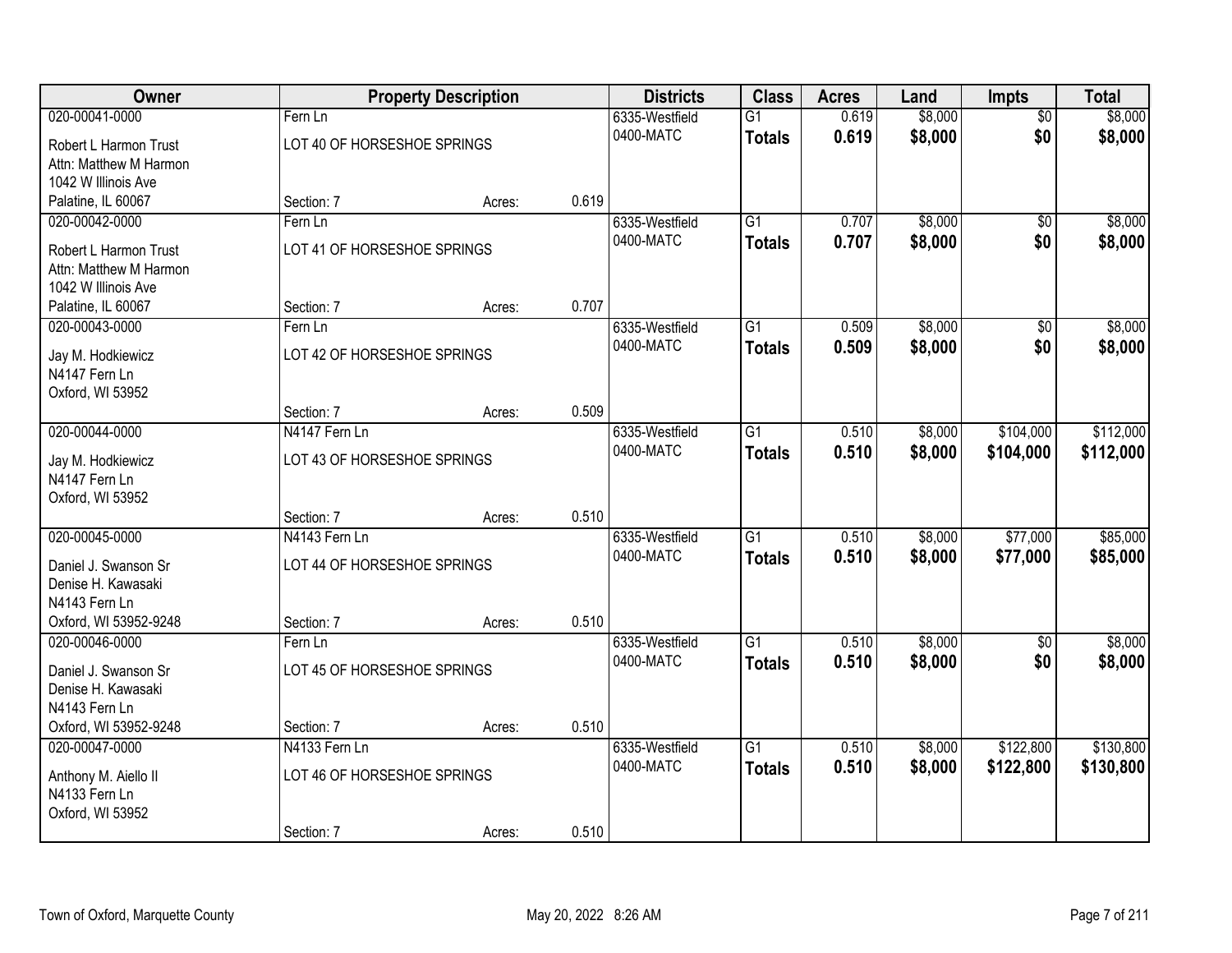| <b>Owner</b>                        |                                   | <b>Property Description</b> |       | <b>Districts</b> | <b>Class</b>    | <b>Acres</b> | Land     | Impts           | <b>Total</b> |
|-------------------------------------|-----------------------------------|-----------------------------|-------|------------------|-----------------|--------------|----------|-----------------|--------------|
| 020-00048-0000                      | Fern Ln                           |                             |       | 6335-Westfield   | $\overline{G1}$ | 0.510        | \$8,000  | $\overline{50}$ | \$8,000      |
| Scott A. Murkve                     | LOT 47 OF HORSESHOE SPRINGS       |                             |       | 0400-MATC        | <b>Totals</b>   | 0.510        | \$8,000  | \$0             | \$8,000      |
| Kimberly K. Murkve                  |                                   |                             |       |                  |                 |              |          |                 |              |
| N4127 Fern Ln                       |                                   |                             |       |                  |                 |              |          |                 |              |
| Oxford, WI 53952                    | Section: 7                        | Acres:                      | 0.510 |                  |                 |              |          |                 |              |
| 020-00049-0000                      | N4127 Fern Ln                     |                             |       | 6335-Westfield   | $\overline{G1}$ | 0.510        | \$8,000  | \$94,000        | \$102,000    |
| Scott A. Murkve                     | LOT 48 OF HORSESHOE SPRINGS       |                             |       | 0400-MATC        | <b>Totals</b>   | 0.510        | \$8,000  | \$94,000        | \$102,000    |
| Kimberly K. Murkve                  |                                   |                             |       |                  |                 |              |          |                 |              |
| N4127 Fern Ln                       |                                   |                             |       |                  |                 |              |          |                 |              |
| Oxford, WI 53952                    | Section: 7                        | Acres:                      | 0.510 |                  |                 |              |          |                 |              |
| 020-00050-0000                      | N4121 Fern Ln                     |                             |       | 6335-Westfield   | $\overline{G1}$ | 0.510        | \$8,000  | \$71,000        | \$79,000     |
|                                     |                                   |                             |       | 0400-MATC        | <b>Totals</b>   | 0.510        | \$8,000  | \$71,000        | \$79,000     |
| <b>Michael Gauntt</b>               | LOT 49 OF HORSESHOE SPRINGS       |                             |       |                  |                 |              |          |                 |              |
| Sandra L. Gauntt                    |                                   |                             |       |                  |                 |              |          |                 |              |
| N4121 Fern Ln                       |                                   |                             |       |                  |                 |              |          |                 |              |
| Oxford, WI 53952                    | Section: 7                        | Acres:                      | 0.510 |                  |                 |              |          |                 |              |
| 020-00051-0000                      | N3929 4th Ln                      |                             |       | 6335-Westfield   | $\overline{G1}$ | 2.070        | \$10,200 | \$120,100       | \$130,300    |
| Rmf Buyout Acquisition Trust 2020-1 | LOT 1 OF DEER RIDGE ESTATES 2.07A |                             |       | 0400-MATC        | <b>Totals</b>   | 2.070        | \$10,200 | \$120,100       | \$130,300    |
| 2900 Esperanza Crossing             |                                   |                             |       |                  |                 |              |          |                 |              |
| Austin, TX 78708                    |                                   |                             |       |                  |                 |              |          |                 |              |
|                                     | Section: 15                       | Acres:                      | 2.070 |                  |                 |              |          |                 |              |
| 020-00052-0000                      | W7369 Fish Dr                     |                             |       | 6335-Westfield   | $\overline{G1}$ | 2.060        | \$10,200 | \$100,900       | \$111,100    |
|                                     |                                   |                             |       | 0400-MATC        | <b>Totals</b>   | 2.060        | \$10,200 | \$100,900       | \$111,100    |
| Dawn M. Baerwald<br>W7369 Fish Dr   | LOT 2 DEER RIDGE ESTATES 2.06A    |                             |       |                  |                 |              |          |                 |              |
|                                     |                                   |                             |       |                  |                 |              |          |                 |              |
| Oxford, WI 53952                    | Section: 15                       | Acres:                      | 2.060 |                  |                 |              |          |                 |              |
| 020-00052-0005                      | Fawn Cir                          |                             |       | 6335-Westfield   | $\overline{G1}$ | 2.180        | \$10,500 | $\sqrt{6}$      | \$10,500     |
|                                     |                                   |                             |       | 0400-MATC        |                 | 2.180        |          | \$0             |              |
| Dawn M. Baerwald                    | LOT 3 DEER RIDGE ESTATES 2.18A    |                             |       |                  | <b>Totals</b>   |              | \$10,500 |                 | \$10,500     |
| W7369 Fish Dr                       |                                   |                             |       |                  |                 |              |          |                 |              |
| Oxford, WI 53952                    |                                   |                             |       |                  |                 |              |          |                 |              |
|                                     | Section: 15                       | Acres:                      | 2.180 |                  |                 |              |          |                 |              |
| 020-00053-0000                      | W7403 Fish Dr                     |                             |       | 6335-Westfield   | $\overline{G1}$ | 2.420        | \$11,300 | \$73,300        | \$84,600     |
| Christopher D. Waisbrot             | LOT 4 OF DEER RIDGE ESTATES 2.42A |                             |       | 0400-MATC        | <b>Totals</b>   | 2.420        | \$11,300 | \$73,300        | \$84,600     |
| N4358 Allan Rd                      |                                   |                             |       |                  |                 |              |          |                 |              |
| Portage, WI 53901-8923              |                                   |                             |       |                  |                 |              |          |                 |              |
|                                     | Section: 15                       | Acres:                      | 2.420 |                  |                 |              |          |                 |              |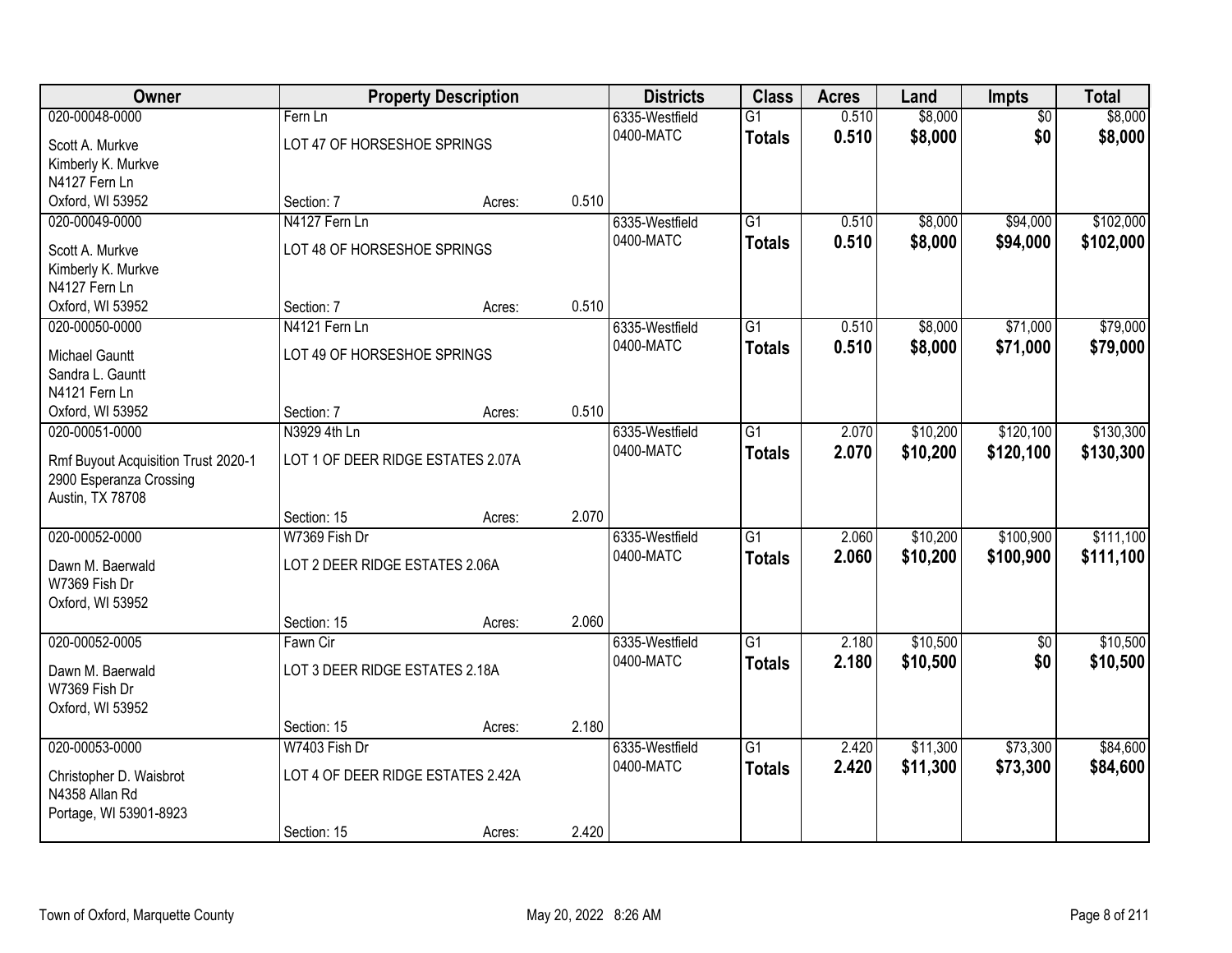| Owner                                                              |                                                               | <b>Property Description</b> |       | <b>Districts</b>            | <b>Class</b>                     | <b>Acres</b>   | Land               | <b>Impts</b> | <b>Total</b>       |
|--------------------------------------------------------------------|---------------------------------------------------------------|-----------------------------|-------|-----------------------------|----------------------------------|----------------|--------------------|--------------|--------------------|
| 020-00054-0000                                                     | W7417 Fish Dr                                                 |                             |       | 6335-Westfield              | $\overline{G1}$                  | 1.610          | \$9,200            | \$103,500    | \$112,700          |
| Patricia D. Scott<br>W7417 Fish Dr<br>Oxford, WI 53952             | LOT 5 OF DEER RIDGE ESTATES EXCEPT LOT 1 OF<br>CSM 2146 1.61A |                             |       | 0400-MATC                   | <b>Totals</b>                    | 1.610          | \$9,200            | \$103,500    | \$112,700          |
|                                                                    | Section: 15                                                   | Acres:                      | 1.610 |                             |                                  |                |                    |              |                    |
| 020-00054-0005<br>Todd G. Roos                                     | $4th$ Ln<br>CSM 2146 BEING PART LOT 5 OF DEER RIDGE           |                             |       | 6335-Westfield<br>0400-MATC | $\overline{G1}$<br><b>Totals</b> | 0.820<br>0.820 | \$6,600<br>\$6,600 | \$0<br>\$0   | \$6,600<br>\$6,600 |
| PO Box 421<br>Oxford, WI 53952                                     | ESTATES .82A                                                  |                             |       |                             |                                  |                |                    |              |                    |
|                                                                    | Section: 15                                                   | Acres:                      | 0.820 |                             |                                  |                |                    |              |                    |
| 020-00055-0000                                                     | N3943 4th Dr                                                  |                             |       | 6335-Westfield              | G1                               | 1.470          | \$8,900            | \$74,600     | \$83,500           |
| Robert A. Eichelberg<br>Karen L. Eichelberg<br>4280 Eisenhower Cir | LOT 6 OF DEER RIDGE ESTATES 1.47A                             |                             |       | 0400-MATC                   | <b>Totals</b>                    | 1.470          | \$8,900            | \$74,600     | \$83,500           |
| Hoffman Estates, IL 60192                                          | Section: 15                                                   | Acres:                      | 1.470 |                             |                                  |                |                    |              |                    |
| 020-00056-0000                                                     | N3957 4th Dr                                                  |                             |       | 6335-Westfield              | $\overline{G1}$                  | 1.470          | \$8,900            | \$88,700     | \$97,600           |
| Michael Sebastiani<br>N3957 4th Dr<br>Oxford, WI 53952             | LOT 7 OF DEER RIDGE ESTATES 1.47A                             |                             |       | 0400-MATC                   | <b>Totals</b>                    | 1.470          | \$8,900            | \$88,700     | \$97,600           |
|                                                                    | Section: 15                                                   | Acres:                      | 1.470 |                             |                                  |                |                    |              |                    |
| 020-00057-0000                                                     | N3961 4th Dr                                                  |                             |       | 6335-Westfield              | $\overline{G1}$                  | 1.470          | \$8,900            | \$69,400     | \$78,300           |
| Matthew J. Poster<br>Lisa A. Poster                                | LOT 8 OF DEER RIDGE ESTATES 1.47A                             |                             |       | 0400-MATC                   | <b>Totals</b>                    | 1.470          | \$8,900            | \$69,400     | \$78,300           |
| N3961 4th Dr                                                       |                                                               |                             |       |                             |                                  |                |                    |              |                    |
| Oxford, WI 53952                                                   | Section: 15                                                   | Acres:                      | 1.470 |                             |                                  |                |                    |              |                    |
| 020-00058-0000                                                     | N3971 4th Dr                                                  |                             |       | 6335-Westfield              | $\overline{G1}$                  | 1.470          | \$8,900            | \$6,700      | \$15,600           |
| Matthew J. Poster<br>Lisa A. Poster<br>N3961 4th Dr                | LOT 9 OF DEER RIDGE ESTATES 1.47A                             |                             |       | 0400-MATC                   | <b>Totals</b>                    | 1.470          | \$8,900            | \$6,700      | \$15,600           |
| Oxford, WI 53952                                                   | Section: 15                                                   | Acres:                      | 1.470 |                             |                                  |                |                    |              |                    |
| 020-00059-0000                                                     | N3987 4th Dr                                                  |                             |       | 6335-Westfield              | $\overline{G1}$                  | 1.470          | \$8,900            | \$85,300     | \$94,200           |
| Stephen A. Marchand<br>Ashley M. Marchand<br>N3987 4th Dr          | LOT 10 DEER RIDGE ESTATES 1.47A                               |                             |       | 0400-MATC                   | <b>Totals</b>                    | 1.470          | \$8,900            | \$85,300     | \$94,200           |
| Oxford, WI 53952                                                   | Section: 15                                                   | Acres:                      | 1.470 |                             |                                  |                |                    |              |                    |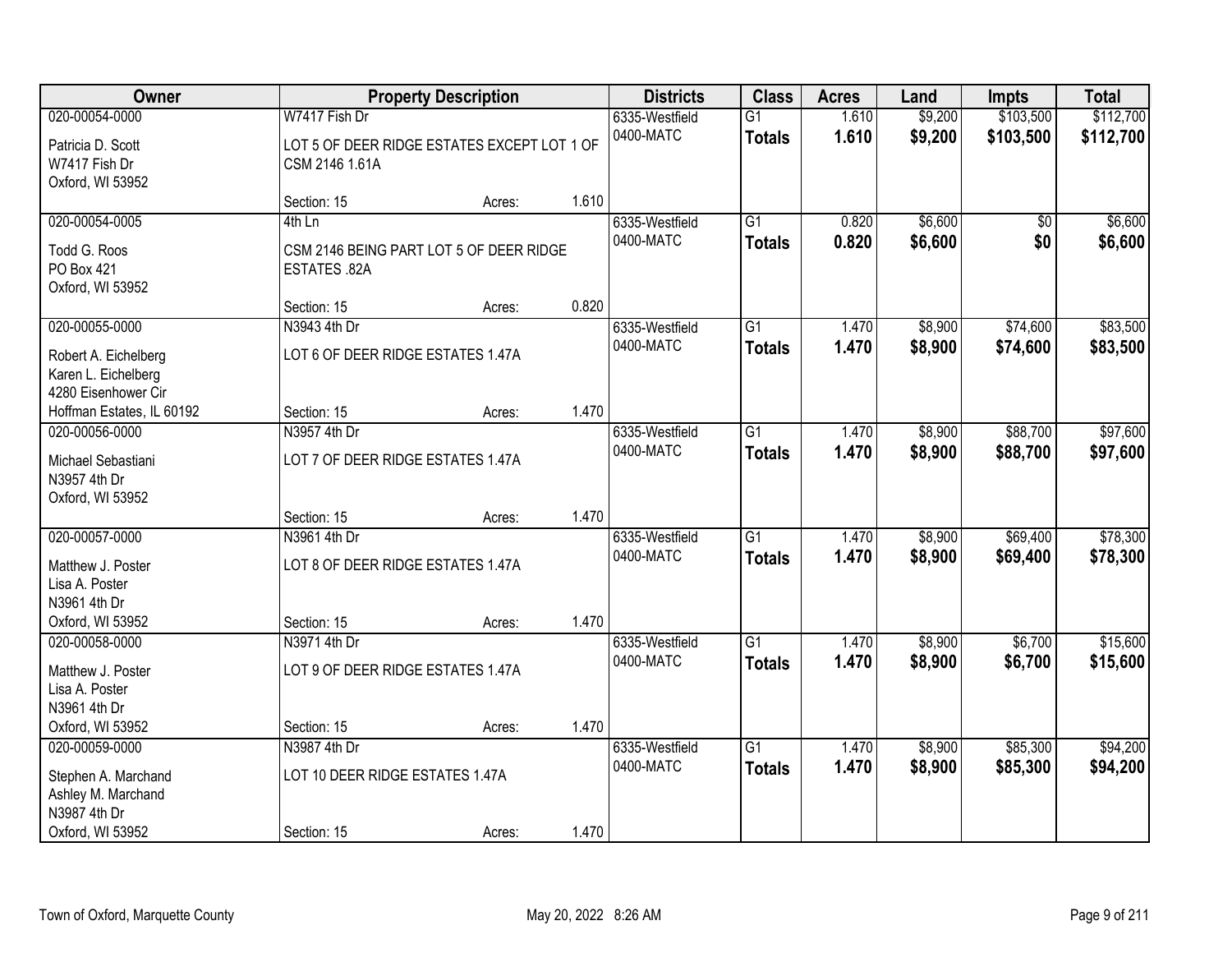| Owner                     |                                 | <b>Property Description</b> |       | <b>Districts</b> | <b>Class</b>    | <b>Acres</b> | Land     | <b>Impts</b>    | <b>Total</b> |
|---------------------------|---------------------------------|-----------------------------|-------|------------------|-----------------|--------------|----------|-----------------|--------------|
| 020-00060-0000            | N3995 4th Dr                    |                             |       | 6335-Westfield   | $\overline{G1}$ | 1.470        | \$8,900  | \$109,700       | \$118,600    |
| Waclawa J. Zak            | LOT 11 DEER RIDGE ESTATES 1.47A |                             |       | 0400-MATC        | <b>Totals</b>   | 1.470        | \$8,900  | \$109,700       | \$118,600    |
| N3995 4th Dr              |                                 |                             |       |                  |                 |              |          |                 |              |
| Oxford, WI 53952          |                                 |                             |       |                  |                 |              |          |                 |              |
|                           | Section: 15                     | Acres:                      | 1.470 |                  |                 |              |          |                 |              |
| 020-00061-0000            | N4023 4th Dr                    |                             |       | 6335-Westfield   | $\overline{G1}$ | 2.170        | \$10,500 | \$45,500        | \$56,000     |
| Theresa A. Smith          | LOT 12 DEER RIDGE ESTATES 2.17A |                             |       | 0400-MATC        | <b>Totals</b>   | 2.170        | \$10,500 | \$45,500        | \$56,000     |
| N4023 4th Dr              |                                 |                             |       |                  |                 |              |          |                 |              |
| Oxford, WI 53952          |                                 |                             |       |                  |                 |              |          |                 |              |
|                           | Section: 15                     | Acres:                      | 2.170 |                  |                 |              |          |                 |              |
| 020-00062-0000            | W7441 Fish Ave                  |                             |       | 6335-Westfield   | G1              | 2.170        | \$10,500 | \$16,400        | \$26,900     |
| Shawn L. Mc Mullen        | LOT 13 DEER RIDGE ESTATES 2.17A |                             |       | 0400-MATC        | <b>Totals</b>   | 2.170        | \$10,500 | \$16,400        | \$26,900     |
| Heidi E. Mc Mullen        |                                 |                             |       |                  |                 |              |          |                 |              |
| 7415 Oak Dr               |                                 |                             |       |                  |                 |              |          |                 |              |
| Stillman Valley, IL 61084 | Section: 15                     | Acres:                      | 2.170 |                  |                 |              |          |                 |              |
| 020-00063-0000            | W7445 Fish Ave                  |                             |       | 6335-Westfield   | G1              | 5.980        | \$21,900 | \$16,000        | \$37,900     |
| Shawn L. Mc Mullen        | LOT 14 DEER RIDGE ESTATES 5.98A |                             |       | 0400-MATC        | <b>Totals</b>   | 5.980        | \$21,900 | \$16,000        | \$37,900     |
| Heidi E. Mc Mullen        |                                 |                             |       |                  |                 |              |          |                 |              |
| 7415 Oak Dr               |                                 |                             |       |                  |                 |              |          |                 |              |
| Stillman Valley, IL 61084 | Section: 15                     | Acres:                      | 5.980 |                  |                 |              |          |                 |              |
| 020-00064-0000            | Fish Ave                        |                             |       | 6335-Westfield   | $\overline{G1}$ | 5.340        | \$20,000 | $\overline{50}$ | \$20,000     |
| Huey R. Byous Jr          | LOT 15 DEER RIDGE ESTATES 5.34A |                             |       | 0400-MATC        | <b>Totals</b>   | 5.340        | \$20,000 | \$0             | \$20,000     |
| 7750 E 32nd St N 502      |                                 |                             |       |                  |                 |              |          |                 |              |
| Wichita, KS 67206         |                                 |                             |       |                  |                 |              |          |                 |              |
|                           | Section: 15                     | Acres:                      | 5.340 |                  |                 |              |          |                 |              |
| 020-00065-0000            | W7446 Fish Ave                  |                             |       | 6335-Westfield   | $\overline{G1}$ | 5.250        | \$19,800 | \$20,800        | \$40,600     |
| Brian P. Breunig          | LOT 16 DEER RIDGE ESTATES 5.25A |                             |       | 0400-MATC        | <b>Totals</b>   | 5.250        | \$19,800 | \$20,800        | \$40,600     |
| Bradley J. Breunig        |                                 |                             |       |                  |                 |              |          |                 |              |
| 409 High St               |                                 |                             |       |                  |                 |              |          |                 |              |
| Dane, WI 53529            | Section: 15                     | Acres:                      | 5.250 |                  |                 |              |          |                 |              |
| 020-00066-0000            | W7450 Fish Ave                  |                             |       | 6335-Westfield   | $\overline{G1}$ | 5.880        | \$21,600 | \$400           | \$22,000     |
| Paula J. Breunig          | LOT 17 DEER RIDGE ESTATES 5.88A |                             |       | 0400-MATC        | <b>Totals</b>   | 5.880        | \$21,600 | \$400           | \$22,000     |
| 803 Elizabeth St          |                                 |                             |       |                  |                 |              |          |                 |              |
| Waunakee, WI 53597        |                                 |                             |       |                  |                 |              |          |                 |              |
|                           | Section: 15                     | Acres:                      | 5.880 |                  |                 |              |          |                 |              |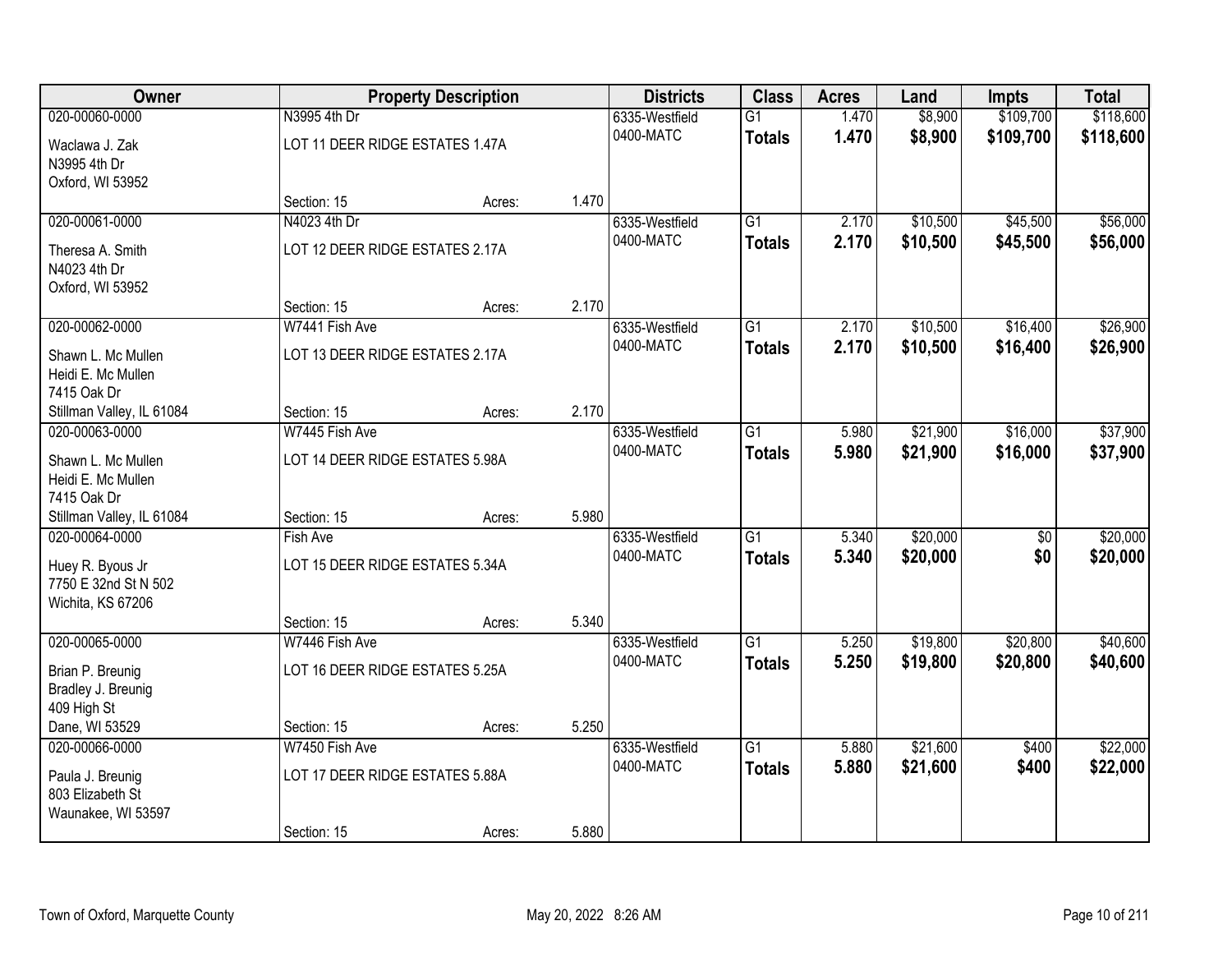| Owner                            |                                              | <b>Property Description</b> |       | <b>Districts</b> | <b>Class</b>    | <b>Acres</b> | Land     | <b>Impts</b> | <b>Total</b> |
|----------------------------------|----------------------------------------------|-----------------------------|-------|------------------|-----------------|--------------|----------|--------------|--------------|
| 020-00067-0000                   | W7428 Fish Ave                               |                             |       | 6335-Westfield   | $\overline{G1}$ | 3.250        | \$13,800 | \$14,200     | \$28,000     |
| Eric S. Dyle                     | LOT 18 DEER RIDGE ESTATES 3.25A              |                             |       | 0400-MATC        | <b>Totals</b>   | 3.250        | \$13,800 | \$14,200     | \$28,000     |
| Janet M. Dyle                    |                                              |                             |       |                  |                 |              |          |              |              |
| N1293 State Rd 51                |                                              |                             |       |                  |                 |              |          |              |              |
| Arlington, WI 53911              | Section: 15                                  | Acres:                      | 3.250 |                  |                 |              |          |              |              |
| 020-00068-0000                   | W7410 Fish Ave                               |                             |       | 6335-Westfield   | $\overline{G1}$ | 3.170        | \$13,500 | \$19,900     | \$33,400     |
|                                  | LOT 19 DEER RIDGE ESTATES 3.17A              |                             |       | 0400-MATC        | <b>Totals</b>   | 3.170        | \$13,500 | \$19,900     | \$33,400     |
| Eric S. Dyle                     |                                              |                             |       |                  |                 |              |          |              |              |
| Janet M. Dyle<br>N1293 Hwy 51    |                                              |                             |       |                  |                 |              |          |              |              |
| Arlington, WI 53911              | Section: 15                                  | Acres:                      | 3.170 |                  |                 |              |          |              |              |
| 020-00069-0000                   | W7390 Fish Ave                               |                             |       | 6335-Westfield   | G1              | 3.490        | \$14,500 | \$137,000    | \$151,500    |
|                                  |                                              |                             |       | 0400-MATC        | <b>Totals</b>   | 3.490        | \$14,500 | \$137,000    | \$151,500    |
| Dennis L. Mathisen               | LOT 20 DEER RIDGE ESTATES & W 29.81FT OF LOT |                             |       |                  |                 |              |          |              |              |
| Randee L. Mathisen               | 21 3.49A                                     |                             |       |                  |                 |              |          |              |              |
| W7390 Fish Ave                   |                                              |                             |       |                  |                 |              |          |              |              |
| Oxford, WI 53952                 | Section: 15                                  | Acres:                      | 3.490 |                  |                 |              |          |              |              |
| 020-00070-0000                   | W7382 Fish Ave                               |                             |       | 6335-Westfield   | G1              | 2.780        | \$12,300 | \$43,800     | \$56,100     |
| Randall L. Schoeneberg           | LOT 21 DEER RIDGE ESTATES LESS W 29.81FT     |                             |       | 0400-MATC        | <b>Totals</b>   | 2.780        | \$12,300 | \$43,800     | \$56,100     |
| Karen E. Schoeneberg             | 2.78A                                        |                             |       |                  |                 |              |          |              |              |
| W7382 Fish Ave                   |                                              |                             |       |                  |                 |              |          |              |              |
| Oxford, WI 53952                 | Section: 15                                  | Acres:                      | 2.780 |                  |                 |              |          |              |              |
| 020-00071-0000                   | W7348 Fish Ave                               |                             |       | 6335-Westfield   | $\overline{G1}$ | 2.720        | \$12,200 | \$6,700      | \$18,900     |
|                                  |                                              |                             |       | 0400-MATC        | <b>Totals</b>   | 2.720        | \$12,200 | \$6,700      | \$18,900     |
| Joseph G. Hamele                 | LOT 22 DEER RIDGE ESTATES 2.72A              |                             |       |                  |                 |              |          |              |              |
| Linda J. Hamele                  |                                              |                             |       |                  |                 |              |          |              |              |
| N4044 4th Ln<br>Oxford, WI 53952 | Section: 15                                  |                             | 2.720 |                  |                 |              |          |              |              |
| 020-00072-0000                   | W7342 Fish Ave                               | Acres:                      |       | 6335-Westfield   | $\overline{G1}$ | 3.920        | \$15,800 | \$24,400     | \$40,200     |
|                                  |                                              |                             |       | 0400-MATC        |                 |              |          |              |              |
| Joseph Herman                    | LOT 23 DEER RIDGE ESTATES 3.92A              |                             |       |                  | <b>Totals</b>   | 3.920        | \$15,800 | \$24,400     | \$40,200     |
| Matthew Herman                   |                                              |                             |       |                  |                 |              |          |              |              |
| 3525 E American Ave              |                                              |                             |       |                  |                 |              |          |              |              |
| Oak Creek, WI 53154              | Section: 15                                  | Acres:                      | 3.920 |                  |                 |              |          |              |              |
| 020-00073-0000                   | N4044 4th Ln                                 |                             |       | 6335-Westfield   | $\overline{G1}$ | 7.010        | \$25,000 | \$118,700    | \$143,700    |
| Joseph G. Hamele                 | LOTS 24 & 25 DEER RIDGE ESTATES 7.01A        |                             |       | 0400-MATC        | <b>Totals</b>   | 7.010        | \$25,000 | \$118,700    | \$143,700    |
| Linda J. Hamele                  |                                              |                             |       |                  |                 |              |          |              |              |
| N4044 4th Ln                     |                                              |                             |       |                  |                 |              |          |              |              |
| Oxford, WI 53952                 | Section: 15                                  | Acres:                      | 7.010 |                  |                 |              |          |              |              |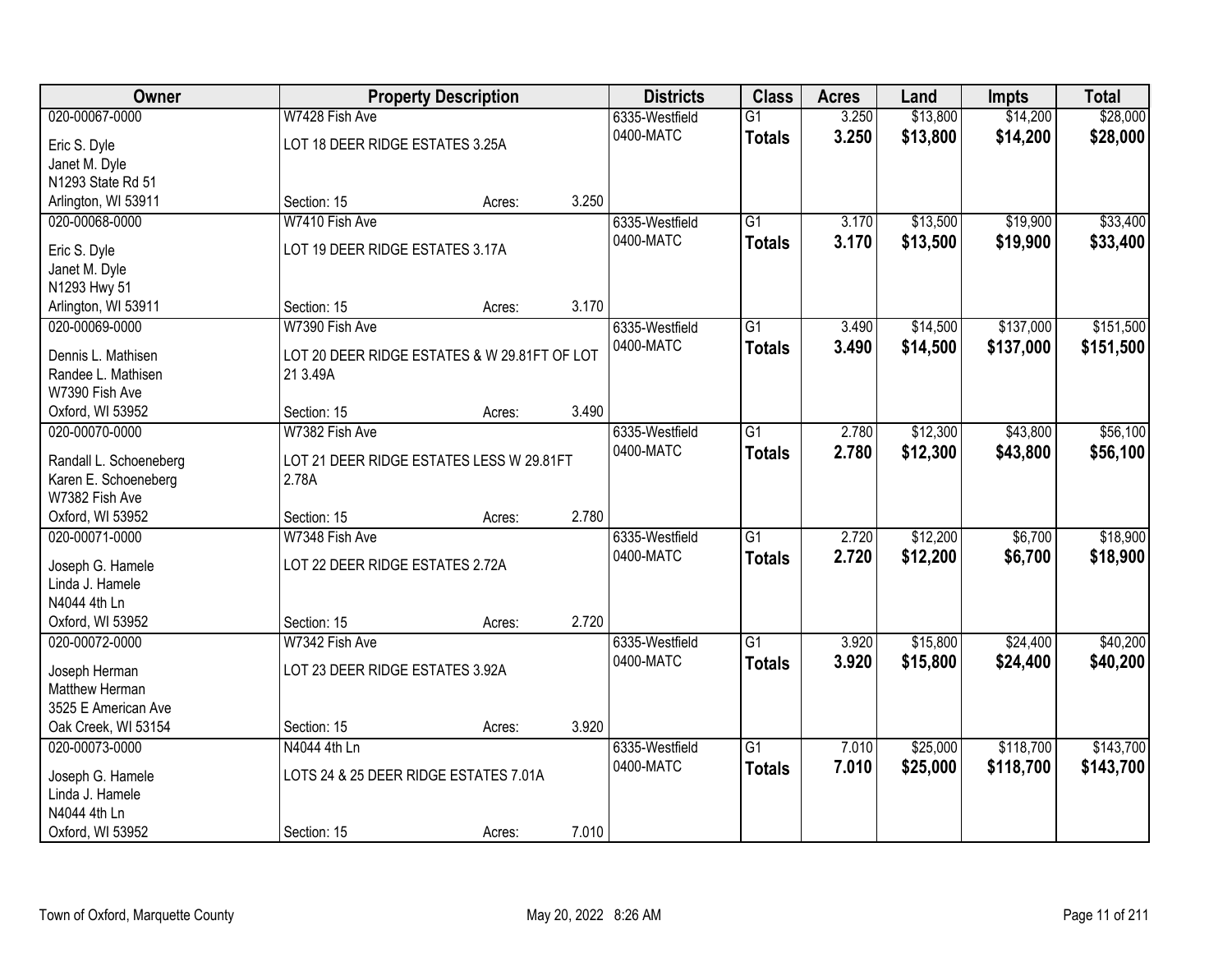| Owner                                  |                                            | <b>Property Description</b> |       | <b>Districts</b> | <b>Class</b>    | <b>Acres</b> | Land     | <b>Impts</b> | <b>Total</b> |
|----------------------------------------|--------------------------------------------|-----------------------------|-------|------------------|-----------------|--------------|----------|--------------|--------------|
| 020-00075-0000                         | N4000 4th Ln                               |                             |       | 6335-Westfield   | $\overline{G1}$ | 3.030        | \$13,100 | \$165,700    | \$178,800    |
| Clc Trust                              | LOT 26 DEER RIDGE ESTATES 3.03A            |                             |       | 0400-MATC        | <b>Totals</b>   | 3.030        | \$13,100 | \$165,700    | \$178,800    |
| N4000 4th Ln                           |                                            |                             |       |                  |                 |              |          |              |              |
| Oxford, WI 53952                       |                                            |                             |       |                  |                 |              |          |              |              |
|                                        | Section: 15                                | Acres:                      | 3.030 |                  |                 |              |          |              |              |
| 020-00076-0000                         | N3976 4th Ln                               |                             |       | 6335-Westfield   | $\overline{G1}$ | 2.890        | \$12,700 | \$58,000     | \$70,700     |
| Roger A. Schultz                       | LOT 27 OF DEER RIDGE ESTATES 2.89A         |                             |       | 0400-MATC        | <b>Totals</b>   | 2.890        | \$12,700 | \$58,000     | \$70,700     |
| Nancy Schultz                          |                                            |                             |       |                  |                 |              |          |              |              |
| N3976 4th Ln                           |                                            |                             |       |                  |                 |              |          |              |              |
| Oxford, WI 53952                       | Section: 15                                | Acres:                      | 2.890 |                  |                 |              |          |              |              |
| 020-00077-0000                         | N3966 4th Ln                               |                             |       | 6335-Westfield   | G1              | 1.640        | \$9,300  | \$83,800     | \$93,100     |
| Victoria Hendrickson                   | LOT 28 DEER RIDGE ESTATES 1.64A            |                             |       | 0400-MATC        | <b>Totals</b>   | 1.640        | \$9,300  | \$83,800     | \$93,100     |
| N3966 4th Ln                           |                                            |                             |       |                  |                 |              |          |              |              |
| Oxford, WI 53952                       |                                            |                             |       |                  |                 |              |          |              |              |
|                                        | Section: 15                                | Acres:                      | 1.640 |                  |                 |              |          |              |              |
| 020-00078-0000                         | W7324 Fish Dr                              |                             |       | 6335-Westfield   | G1              | 1.520        | \$9,000  | \$119,700    | \$128,700    |
| Keith E. Hess                          | LOT 29 DEER RIDGE ESTATES 1.52A            |                             |       | 0400-MATC        | <b>Totals</b>   | 1.520        | \$9,000  | \$119,700    | \$128,700    |
| Shelley D. Hess                        |                                            |                             |       |                  |                 |              |          |              |              |
| W7324 Fish Dr                          |                                            |                             |       |                  |                 |              |          |              |              |
| Oxford, WI 53952                       | Section: 15                                | Acres:                      | 1.520 |                  |                 |              |          |              |              |
| 020-00079-0000                         | W7319 Fish Dr                              |                             |       | 6335-Westfield   | $\overline{G1}$ | 1.690        | \$9,400  | \$109,800    | \$119,200    |
|                                        | LOT 30 DEER RIDGE ESTATES 1.69A            |                             |       | 0400-MATC        | <b>Totals</b>   | 1.690        | \$9,400  | \$109,800    | \$119,200    |
| Brian J. Canter<br>W7319 Fish Dr       |                                            |                             |       |                  |                 |              |          |              |              |
| Oxford, WI 53952                       |                                            |                             |       |                  |                 |              |          |              |              |
|                                        | Section: 15                                | Acres:                      | 1.690 |                  |                 |              |          |              |              |
| 020-00080-0000                         | N3928 4th Ln                               |                             |       | 6335-Westfield   | $\overline{G1}$ | 0.810        | \$6,500  | \$79,400     | \$85,900     |
|                                        |                                            |                             |       | 0400-MATC        | <b>Totals</b>   | 0.810        | \$6,500  | \$79,400     | \$85,900     |
| Vincent E. Deslauriers<br>N3928 4th Ln | S 1/2 OF LOT 31 OF DEER RIDGE ESTATES .81A |                             |       |                  |                 |              |          |              |              |
| Oxford, WI 53952                       |                                            |                             |       |                  |                 |              |          |              |              |
|                                        | Section: 15                                | Acres:                      | 0.810 |                  |                 |              |          |              |              |
| 020-00081-0000                         | W7325 Fish Dr                              |                             |       | 6335-Westfield   | $\overline{G1}$ | 0.810        | \$6,500  | \$82,700     | \$89,200     |
|                                        |                                            |                             |       | 0400-MATC        | <b>Totals</b>   | 0.810        | \$6,500  | \$82,700     | \$89,200     |
| Lisa M. Long Ems<br>W8630 Elk Ave      | N 1/2 OF LOT 31 OF DEER RIDGE ESTATES .81A |                             |       |                  |                 |              |          |              |              |
| Oxford, WI 53952                       |                                            |                             |       |                  |                 |              |          |              |              |
|                                        | Section: 15                                | Acres:                      | 0.810 |                  |                 |              |          |              |              |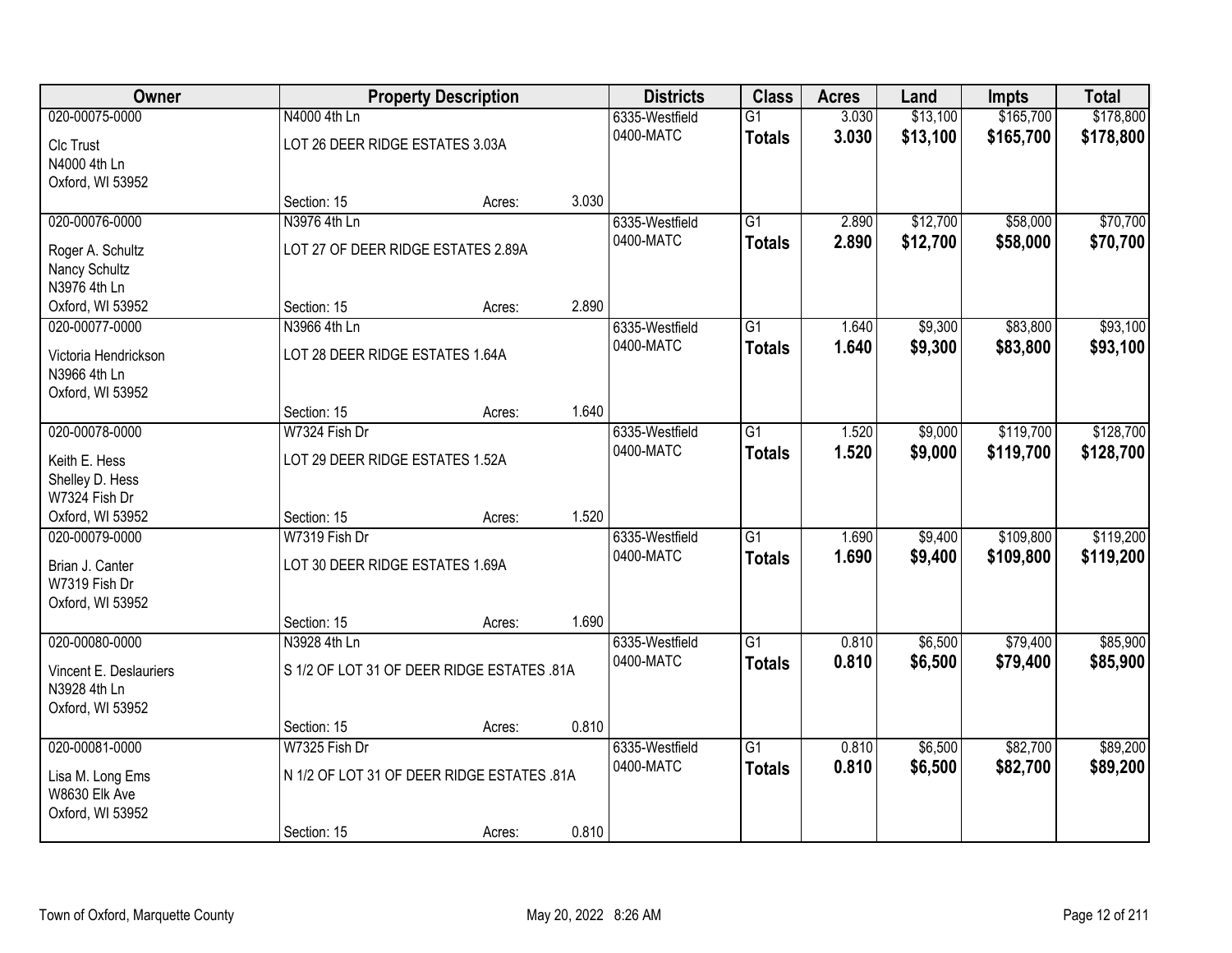| Owner                             |                                 | <b>Property Description</b> |       | <b>Districts</b> | <b>Class</b>    | <b>Acres</b> | Land     | <b>Impts</b> | <b>Total</b> |
|-----------------------------------|---------------------------------|-----------------------------|-------|------------------|-----------------|--------------|----------|--------------|--------------|
| 020-00082-0000                    | N3965 4th Ln                    |                             |       | 6335-Westfield   | $\overline{G1}$ | 1.890        | \$9,800  | \$107,300    | \$117,100    |
| Daniel M. Spaight                 | LOT 32 DEER RIDGE ESTATES 1.89A |                             |       | 0400-MATC        | <b>Totals</b>   | 1.890        | \$9,800  | \$107,300    | \$117,100    |
| Sue L. Spaight                    |                                 |                             |       |                  |                 |              |          |              |              |
| N3965 4th Ln                      |                                 |                             |       |                  |                 |              |          |              |              |
| Oxford, WI 53952                  | Section: 15                     | Acres:                      | 1.890 |                  |                 |              |          |              |              |
| 020-00083-0000                    |                                 |                             |       | 6335-Westfield   | $\overline{G1}$ | 2.300        | \$10,900 | \$0          | \$10,900     |
| Daniel M. Spaight                 | LOT 33 DEER RIDGE ESTATES 2.30A |                             |       | 0400-MATC        | <b>Totals</b>   | 2.300        | \$10,900 | \$0          | \$10,900     |
| Sue L. Spaight                    |                                 |                             |       |                  |                 |              |          |              |              |
| N3965 4th Ln                      |                                 |                             |       |                  |                 |              |          |              |              |
| Oxford, WI 53952                  | Section: 15                     | Acres:                      | 2.300 |                  |                 |              |          |              |              |
| 020-00084-0000                    | W7402 Fish Dr                   |                             |       | 6335-Westfield   | G1              | 2.490        | \$11,500 | \$101,200    | \$112,700    |
|                                   | LOT 34 DEER RIDGE ESTATES 2.49A |                             |       | 0400-MATC        | <b>Totals</b>   | 2.490        | \$11,500 | \$101,200    | \$112,700    |
| Brian D. Nelson<br>W7402 Fish Dr  |                                 |                             |       |                  |                 |              |          |              |              |
| Oxford, WI 53952                  |                                 |                             |       |                  |                 |              |          |              |              |
|                                   | Section: 15                     | Acres:                      | 2.490 |                  |                 |              |          |              |              |
| 020-00085-0000                    | 4th Dr                          |                             |       | 6335-Westfield   | G1              | 2.590        | \$11,800 | \$0          | \$11,800     |
|                                   |                                 |                             |       | 0400-MATC        | <b>Totals</b>   | 2.590        | \$11,800 | \$0          | \$11,800     |
| Douglas Lundquist                 | LOT 35 DEER RIDGE ESTATES 2.59A |                             |       |                  |                 |              |          |              |              |
| Yvonne E. Lundquist               |                                 |                             |       |                  |                 |              |          |              |              |
| N3986 4th Dr<br>Oxford, WI 53952  | Section: 15                     |                             | 2.590 |                  |                 |              |          |              |              |
| 020-00086-0000                    | N3986 4th Dr                    | Acres:                      |       | 6335-Westfield   | $\overline{G1}$ | 3.130        | \$13,400 | \$92,000     | \$105,400    |
|                                   |                                 |                             |       | 0400-MATC        | <b>Totals</b>   | 3.130        | \$13,400 | \$92,000     | \$105,400    |
| Yvonne E. Lundquist               | LOT 36 DEER RIDGE ESTATES 3.13A |                             |       |                  |                 |              |          |              |              |
| N3986 4th Dr                      |                                 |                             |       |                  |                 |              |          |              |              |
| Oxford, WI 53952                  |                                 |                             |       |                  |                 |              |          |              |              |
|                                   | Section: 15                     | Acres:                      | 3.130 |                  |                 |              |          |              |              |
| 020-00087-0000                    | N4018 4th Dr                    |                             |       | 6335-Westfield   | $\overline{G1}$ | 3.240        | \$13,700 | \$128,000    | \$141,700    |
| Sharon L Mizia Revoc Dec of Trust | LOT 37 DEER RIDGE ESTATES 3.24A |                             |       | 0400-MATC        | <b>Totals</b>   | 3.240        | \$13,700 | \$128,000    | \$141,700    |
| N4018 4th Dr                      |                                 |                             |       |                  |                 |              |          |              |              |
| Oxford, WI 53952                  |                                 |                             |       |                  |                 |              |          |              |              |
|                                   | Section: 15                     | Acres:                      | 3.240 |                  |                 |              |          |              |              |
| 020-00088-0000                    | W7383 Fish Ave                  |                             |       | 6335-Westfield   | $\overline{G1}$ | 3.240        | \$13,700 | \$17,900     | \$31,600     |
| David H. Maher                    | LOT 38 DEER RIDGE ESTATES 3.24A |                             |       | 0400-MATC        | <b>Totals</b>   | 3.240        | \$13,700 | \$17,900     | \$31,600     |
| Dianne M. Maher                   |                                 |                             |       |                  |                 |              |          |              |              |
| 908 Hamilton St                   |                                 |                             |       |                  |                 |              |          |              |              |
| Portage, WI 53901                 | Section: 15                     | Acres:                      | 3.240 |                  |                 |              |          |              |              |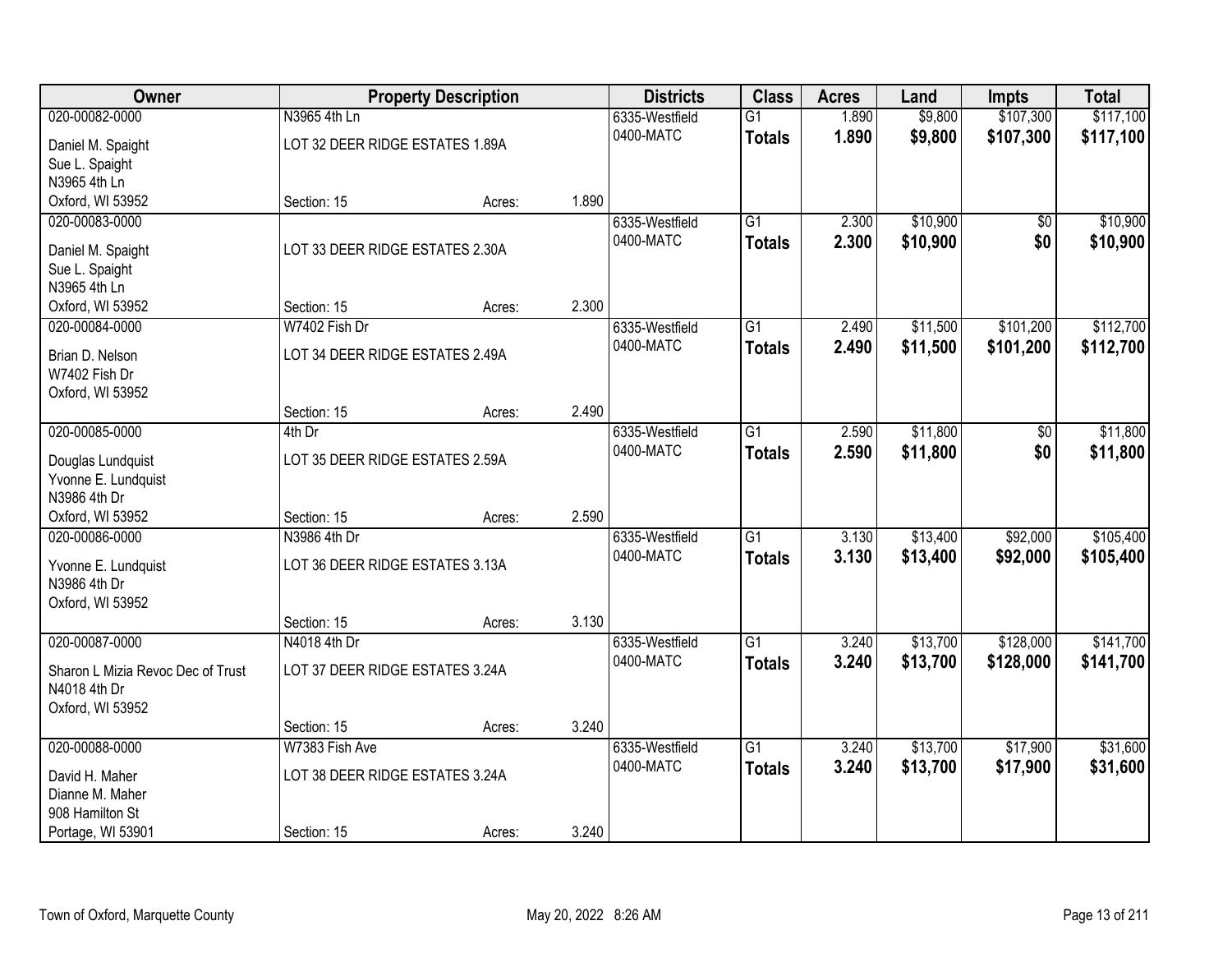| Owner                               |                                 | <b>Property Description</b> |       | <b>Districts</b>            | <b>Class</b>    | <b>Acres</b> | Land     | <b>Impts</b> | <b>Total</b> |
|-------------------------------------|---------------------------------|-----------------------------|-------|-----------------------------|-----------------|--------------|----------|--------------|--------------|
| 020-00089-0000                      | N4035 4th Ln                    |                             |       | 6335-Westfield              | $\overline{G1}$ | 3.110        | \$13,300 | \$16,700     | \$30,000     |
| Ronald S. Janicek Jr                | LOT 39 DEER RIDGE ESTATES 3.11A |                             |       | 0400-MATC                   | <b>Totals</b>   | 3.110        | \$13,300 | \$16,700     | \$30,000     |
| Denise M. Killian-Janicek           |                                 |                             |       |                             |                 |              |          |              |              |
| 5537 Whispering Pines Dr            |                                 |                             |       |                             |                 |              |          |              |              |
| West Bend, WI 53095                 | Section: 15                     | Acres:                      | 3.110 |                             |                 |              |          |              |              |
| 020-00090-0000                      | N3999 4th Ln                    |                             |       | 6335-Westfield              | $\overline{G1}$ | 3.100        | \$13,300 | \$14,500     | \$27,800     |
| <b>Bonnie Hufford</b>               | LOT 40 DEER RIDGE ESTATES 3.10A |                             |       | 0400-MATC                   | <b>Totals</b>   | 3.100        | \$13,300 | \$14,500     | \$27,800     |
| Robert Hufford                      |                                 |                             |       |                             |                 |              |          |              |              |
| 817 Broadway                        |                                 |                             |       |                             |                 |              |          |              |              |
| Wisconsin Dells, WI 53965           | Section: 15                     | Acres:                      | 3.100 |                             |                 |              |          |              |              |
| 020-00091-0000                      | N3991 4th Ln                    |                             |       | 6335-Westfield<br>0400-MATC | G1              | 3.000        | \$13,000 | \$15,900     | \$28,900     |
| Thomas J. Orvis                     | LOT 41 DEER RIDGE ESTATES 3.00A |                             |       |                             | <b>Totals</b>   | 3.000        | \$13,000 | \$15,900     | \$28,900     |
| N3991 4th Ln                        |                                 |                             |       |                             |                 |              |          |              |              |
| Oxford, WI 53952                    |                                 |                             |       |                             |                 |              |          |              |              |
| 020-00091-0005                      | Section: 15                     | Acres:                      | 3.000 | 6335-Westfield              | X4              | 8.550        | \$0      | \$0          | \$0          |
|                                     |                                 |                             |       | 0400-MATC                   | <b>Totals</b>   | 8.550        | \$0      | \$0          | \$0          |
| Deer Ridge Roads                    | 4TH LANE 4TH ROAD FISH AVE      |                             |       |                             |                 |              |          |              |              |
| PO Box 290                          |                                 |                             |       |                             |                 |              |          |              |              |
| Oxford, WI 53952                    | Section: 15                     |                             | 8.550 |                             |                 |              |          |              |              |
| 020-00092-0000                      | W8390 Neenah Dr                 | Acres:                      |       | 6335-Westfield              | $\overline{G1}$ | 0.513        | \$19,000 | \$50,800     | \$69,800     |
|                                     |                                 |                             |       | 0400-MATC                   | <b>Totals</b>   | 0.513        | \$19,000 | \$50,800     | \$69,800     |
| Steven L. Leopold                   | LOT 1 OF NEENAH LAKE ESTATES    |                             |       |                             |                 |              |          |              |              |
| 2711 W State St                     |                                 |                             |       |                             |                 |              |          |              |              |
| Janesville, WI 53546                | Section: 17                     | Acres:                      | 0.513 |                             |                 |              |          |              |              |
| 020-00093-0000                      | W8384 Neenah Dr                 |                             |       | 6335-Westfield              | $\overline{G1}$ | 0.481        | \$19,000 | \$51,100     | \$70,100     |
|                                     |                                 |                             |       | 0400-MATC                   | <b>Totals</b>   | 0.481        | \$19,000 | \$51,100     | \$70,100     |
| Peter J. Jensen                     | LOT 2 NEENAH LAKE ESTATES       |                             |       |                             |                 |              |          |              |              |
| Leslie A. Jensen<br>201 Greshell Ln |                                 |                             |       |                             |                 |              |          |              |              |
| Mount Pleasant, WI 53406            | Section: 17                     | Acres:                      | 0.481 |                             |                 |              |          |              |              |
| 020-00094-0000                      | W8374 Neenah Dr                 |                             |       | 6335-Westfield              | $\overline{G1}$ | 0.384        | \$19,000 | \$99,500     | \$118,500    |
|                                     |                                 |                             |       | 0400-MATC                   | <b>Totals</b>   | 0.384        | \$19,000 | \$99,500     | \$118,500    |
| Donald Thomas<br>Linda Thomas       | LOT 3 NEENAH LAKE ESTATES       |                             |       |                             |                 |              |          |              |              |
| W8374 Neenah Dr                     |                                 |                             |       |                             |                 |              |          |              |              |
| Oxford, WI 53952                    | Section: 17                     | Acres:                      | 0.384 |                             |                 |              |          |              |              |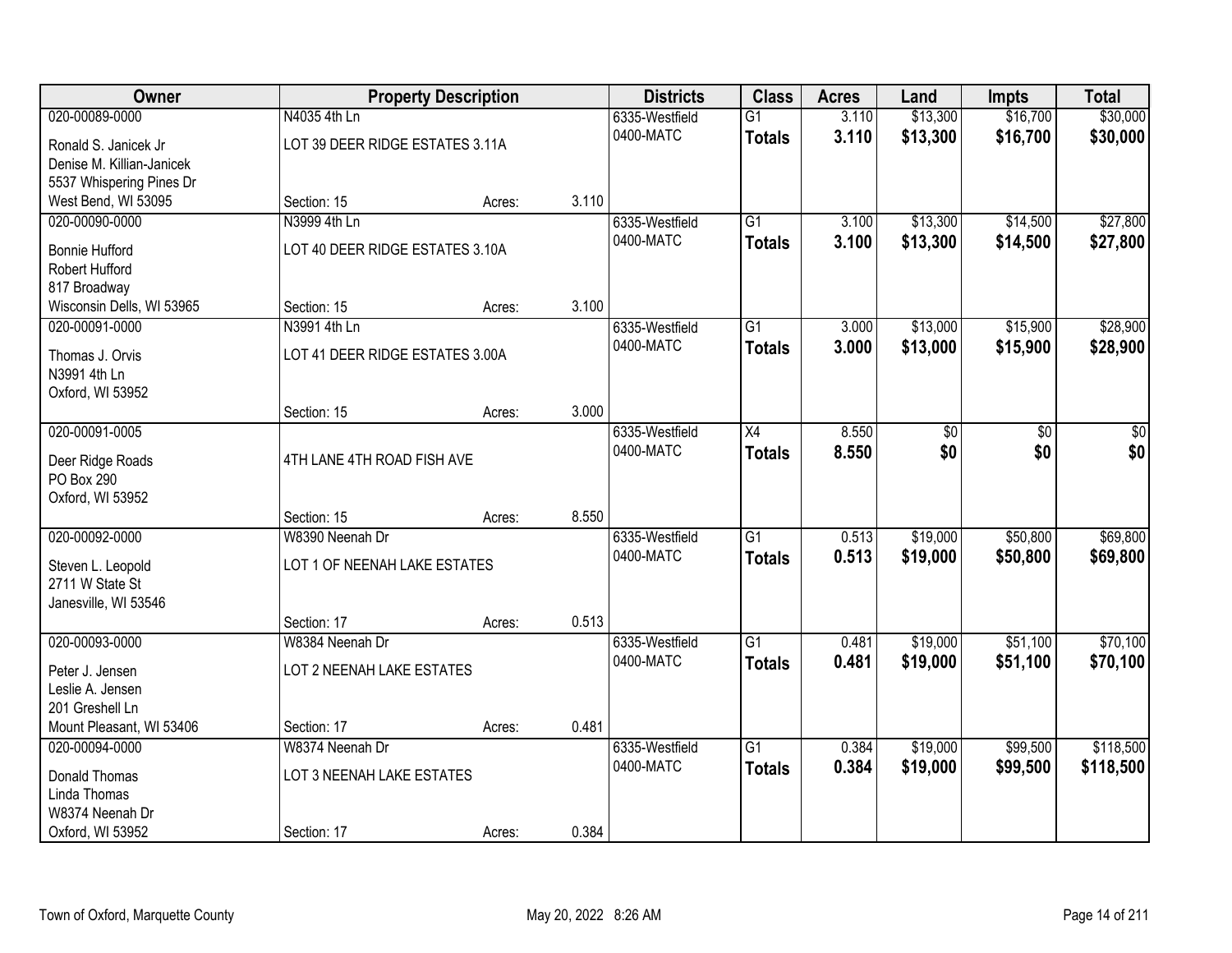| Owner                                                     |                                          | <b>Property Description</b> |       | <b>Districts</b>            | <b>Class</b>           | <b>Acres</b> | Land            | <b>Impts</b>    | <b>Total</b>    |
|-----------------------------------------------------------|------------------------------------------|-----------------------------|-------|-----------------------------|------------------------|--------------|-----------------|-----------------|-----------------|
| 020-00095-0000                                            | W8370 Neenah Dr                          |                             |       | 6335-Westfield              | $\overline{G1}$        | 0.340        | \$19,000        | \$36,400        | \$55,400        |
| James Pieroni                                             | LOT 4 OF NEENAH LAKE ESTATES             |                             |       | 0400-MATC                   | <b>Totals</b>          | 0.340        | \$19,000        | \$36,400        | \$55,400        |
| Kathleen Pieroni                                          |                                          |                             |       |                             |                        |              |                 |                 |                 |
| 16600 W Mc Donald Dr                                      |                                          |                             |       |                             |                        |              |                 |                 |                 |
| Lockport, IL 60441                                        | Section: 17                              | Acres:                      | 0.340 |                             |                        |              |                 |                 |                 |
| 020-00096-0000                                            | W8364 Neenah Dr                          |                             |       | 6335-Westfield              | $\overline{G1}$        | 0.339        | \$19,000        | \$91,500        | \$110,500       |
| <b>Margaret Kramer Trustees</b>                           | LOT 5 NEENAH LAKE ESTATES                |                             |       | 0400-MATC                   | <b>Totals</b>          | 0.339        | \$19,000        | \$91,500        | \$110,500       |
| <b>Kramer Living Trust</b>                                |                                          |                             |       |                             |                        |              |                 |                 |                 |
| 832 Liliana Ter                                           |                                          |                             |       |                             |                        |              |                 |                 |                 |
| Oregon, WI 53575                                          | Section: 17                              | Acres:                      | 0.339 |                             |                        |              |                 |                 |                 |
| 020-00097-0000                                            | W8360 Neenah Dr                          |                             |       | 6335-Westfield              | $\overline{G1}$        | 0.524        | \$24,600        | \$110,300       | \$134,900       |
|                                                           |                                          |                             |       | 0400-MATC                   | <b>Totals</b>          | 0.524        | \$24,600        | \$110,300       | \$134,900       |
| Michele Stanczak Trustees<br><b>Stanczak Living Trust</b> | LOT 6 OF NEENAH LAKE ESTATES             |                             |       |                             |                        |              |                 |                 |                 |
| 2034 Clearwater Way                                       |                                          |                             |       |                             |                        |              |                 |                 |                 |
| Elgin, IL 60123                                           | Section: 17                              | Acres:                      | 0.524 |                             |                        |              |                 |                 |                 |
| 020-00098-0000                                            | W8356 Neenah Dr                          |                             |       | 6335-Westfield              | $\overline{G1}$        | 0.566        | \$50,600        | \$20,800        | \$71,400        |
|                                                           |                                          |                             |       | 0400-MATC                   | <b>Totals</b>          | 0.566        | \$50,600        | \$20,800        | \$71,400        |
| Steven K. Stevens                                         | LOT 7 NEENAH LAKE ESTATES                |                             |       |                             |                        |              |                 |                 |                 |
| <b>Margaret Stevens</b><br>2957 S 130th St                |                                          |                             |       |                             |                        |              |                 |                 |                 |
| New Berlin, WI 53151                                      | Section: 17                              | Acres:                      | 0.566 |                             |                        |              |                 |                 |                 |
| 020-00098-0005                                            |                                          |                             |       | 6335-Westfield              | $\overline{\text{X3}}$ | 0.280        | $\overline{50}$ | $\overline{50}$ | $\overline{50}$ |
|                                                           |                                          |                             |       | 0400-MATC                   | <b>Totals</b>          | 0.280        | \$0             | \$0             | \$0             |
| Marquette County                                          | PUBLIC ACCESS NEENAH LAKE ESTATES 0.280A |                             |       |                             |                        |              |                 |                 |                 |
| Attn: City of Montello                                    |                                          |                             |       |                             |                        |              |                 |                 |                 |
| PO Box 186                                                |                                          |                             |       |                             |                        |              |                 |                 |                 |
| Montello, WI 53949                                        | Section: 17                              | Acres:                      | 0.280 |                             |                        |              |                 |                 |                 |
| 020-00099-0000                                            | W8348 Neenah Dr                          |                             |       | 6335-Westfield<br>0400-MATC | $\overline{G1}$        | 0.319        | \$20,000        | \$20,100        | \$40,100        |
| John L. Pejchar                                           | LOT 8 NEENAH LAKE ESTATES                |                             |       |                             | <b>Totals</b>          | 0.319        | \$20,000        | \$20,100        | \$40,100        |
| PO Box 375                                                |                                          |                             |       |                             |                        |              |                 |                 |                 |
| Oxford, WI 53952                                          |                                          |                             |       |                             |                        |              |                 |                 |                 |
|                                                           | Section: 17                              | Acres:                      | 0.319 |                             |                        |              |                 |                 |                 |
| 020-00100-0000                                            | W8344 Neenah Dr                          |                             |       | 6335-Westfield              | $\overline{G1}$        | 0.361        | \$20,000        | \$65,700        | \$85,700        |
| Jeremy J. Burtch                                          | LOT 9 NEENAH LAKE ESTATES                |                             |       | 0400-MATC                   | <b>Totals</b>          | 0.361        | \$20,000        | \$65,700        | \$85,700        |
| Jennifer Burtch                                           |                                          |                             |       |                             |                        |              |                 |                 |                 |
| 79 Shirley St                                             |                                          |                             |       |                             |                        |              |                 |                 |                 |
| Fort Atkinson, WI 53538                                   | Section: 17                              | Acres:                      | 0.361 |                             |                        |              |                 |                 |                 |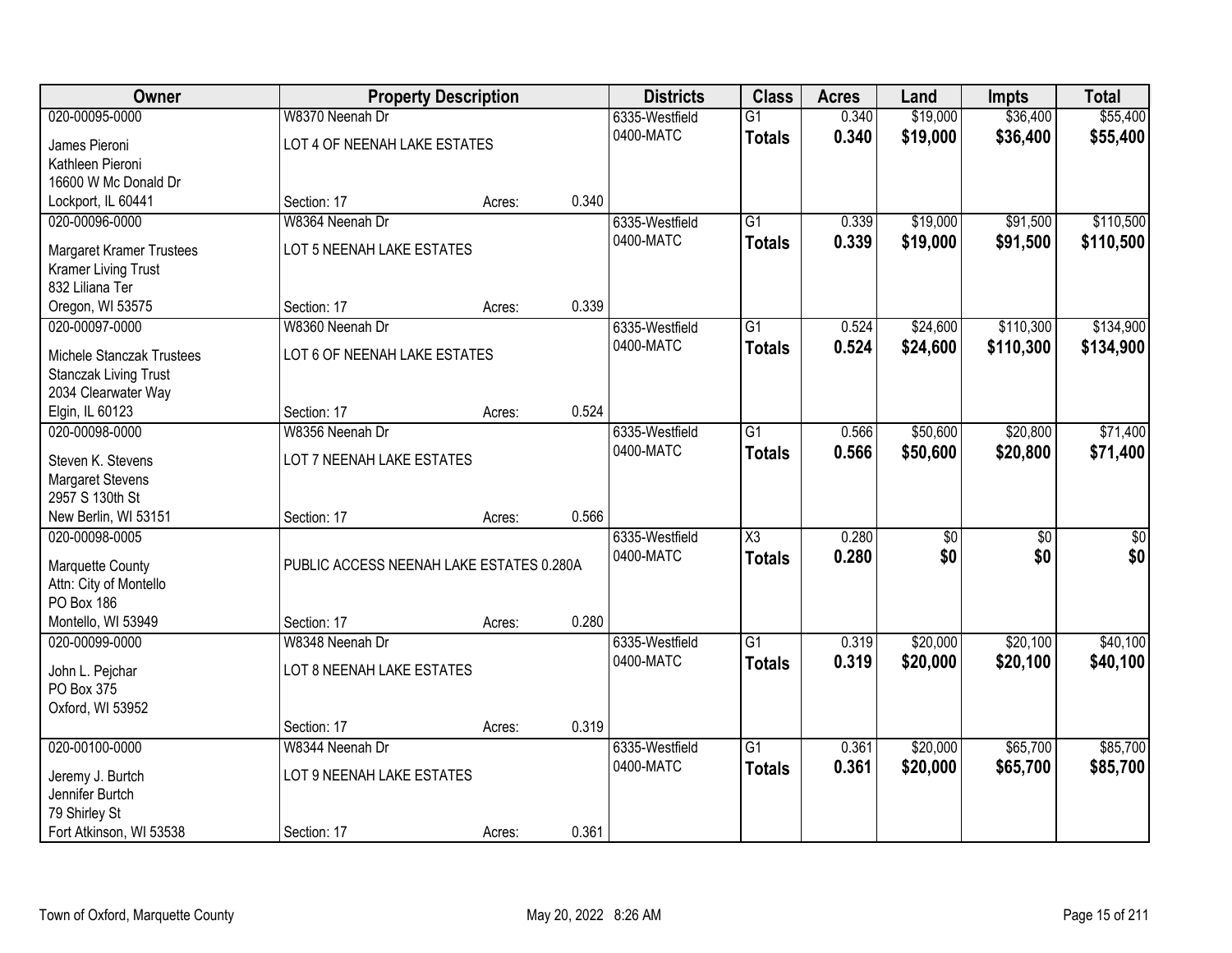| <b>Owner</b>                       |                            | <b>Property Description</b> |       | <b>Districts</b> | <b>Class</b>    | <b>Acres</b> | Land     | Impts           | <b>Total</b> |
|------------------------------------|----------------------------|-----------------------------|-------|------------------|-----------------|--------------|----------|-----------------|--------------|
| 020-00101-0000                     | Neenah Dr                  |                             |       | 6335-Westfield   | $\overline{G1}$ | 0.332        | \$14,300 | $\overline{50}$ | \$14,300     |
| Jeremy J. Burtch                   | LOT 10 NEENAH LAKE ESTATES |                             |       | 0400-MATC        | <b>Totals</b>   | 0.332        | \$14,300 | \$0             | \$14,300     |
| Jennifer Burtch                    |                            |                             |       |                  |                 |              |          |                 |              |
| 79 Shirley St                      |                            |                             |       |                  |                 |              |          |                 |              |
| Fort Atkinson, WI 53538            | Section: 17                | Acres:                      | 0.332 |                  |                 |              |          |                 |              |
| 020-00102-0000                     | Neenah Dr                  |                             |       | 6335-Westfield   | $\overline{G1}$ | 0.319        | \$19,000 | $\overline{50}$ | \$19,000     |
| Jeremy J. Burtch                   | LOT 11 NEENAH LAKE ESTATES |                             |       | 0400-MATC        | <b>Totals</b>   | 0.319        | \$19,000 | \$0             | \$19,000     |
| Jennifer Burtch                    |                            |                             |       |                  |                 |              |          |                 |              |
| 79 Shirley St                      |                            |                             |       |                  |                 |              |          |                 |              |
| Fort Atkinson, WI 53538            | Section: 17                | Acres:                      | 0.319 |                  |                 |              |          |                 |              |
| 020-00103-0000                     | W8322 Neenah Dr            |                             |       | 6335-Westfield   | G1              | 0.349        | \$18,200 | \$107,300       | \$125,500    |
| Robert J. Hilber                   | LOT 12 NEENAH LAKE ESTATES |                             |       | 0400-MATC        | <b>Totals</b>   | 0.349        | \$18,200 | \$107,300       | \$125,500    |
| Marsha A. Hilber                   |                            |                             |       |                  |                 |              |          |                 |              |
| 4118 Thorncrest Dr                 |                            |                             |       |                  |                 |              |          |                 |              |
| Franklin, WI 53132                 | Section: 17                | Acres:                      | 0.349 |                  |                 |              |          |                 |              |
| 020-00104-0000                     | W8315 Neenah Dr            |                             |       | 6335-Westfield   | $\overline{G1}$ | 0.634        | \$11,400 | \$48,900        | \$60,300     |
| <b>Mary Pat Fritz Trustees</b>     | LOT 16 NEENAH LAKE ESTATES |                             |       | 0400-MATC        | <b>Totals</b>   | 0.634        | \$11,400 | \$48,900        | \$60,300     |
| Gary W & Mary Pat Fritz Rev Living |                            |                             |       |                  |                 |              |          |                 |              |
| Trust                              |                            |                             |       |                  |                 |              |          |                 |              |
| 21334 Royal Troon Dr               | Section: 17                | Acres:                      | 0.634 |                  |                 |              |          |                 |              |
| Leesburg, FL 34748                 |                            |                             |       |                  |                 |              |          |                 |              |
| 020-00105-0000                     | W8285 Neenah Dr            |                             |       | 6335-Westfield   | $\overline{G1}$ | 0.928        | \$14,300 | \$11,100        | \$25,400     |
| Willia J. Chesky                   | LOT 17 NEENAH LAKE ESTATES |                             |       | 0400-MATC        | <b>Totals</b>   | 0.928        | \$14,300 | \$11,100        | \$25,400     |
| c/o Brian Chesky                   |                            |                             |       |                  |                 |              |          |                 |              |
| N6585 County Hwy M                 |                            |                             |       |                  |                 |              |          |                 |              |
| Holmen, WI 54636                   | Section: 17                | Acres:                      | 0.928 |                  |                 |              |          |                 |              |
| 020-00106-0000                     | W8395 Neenah Dr            |                             |       | 6335-Westfield   | $\overline{G1}$ | 0.620        | \$11,200 | \$118,500       | \$129,700    |
| Randall D. Heinemeier              | LOT 18 NEENAH LAKE ESTATES |                             |       | 0400-MATC        | <b>Totals</b>   | 0.620        | \$11,200 | \$118,500       | \$129,700    |
| W8395 Neenah Dr                    |                            |                             |       |                  |                 |              |          |                 |              |
| Oxford, WI 53952                   |                            |                             |       |                  |                 |              |          |                 |              |
|                                    | Section: 17                | Acres:                      | 0.620 |                  |                 |              |          |                 |              |
| 020-00107-0000                     | Neenah Dr                  |                             |       | 6335-Westfield   | $\overline{G1}$ | 0.612        | \$11,100 | \$7,800         | \$18,900     |
| Ronald H. Jungenberg               | LOT 19 NEENAH LAKE ESTATES |                             |       | 0400-MATC        | <b>Totals</b>   | 0.612        | \$11,100 | \$7,800         | \$18,900     |
| 159 Hilltop Dr                     |                            |                             |       |                  |                 |              |          |                 |              |
| Fall River, WI 53932               |                            |                             |       |                  |                 |              |          |                 |              |
|                                    | Section: 17                | Acres:                      | 0.612 |                  |                 |              |          |                 |              |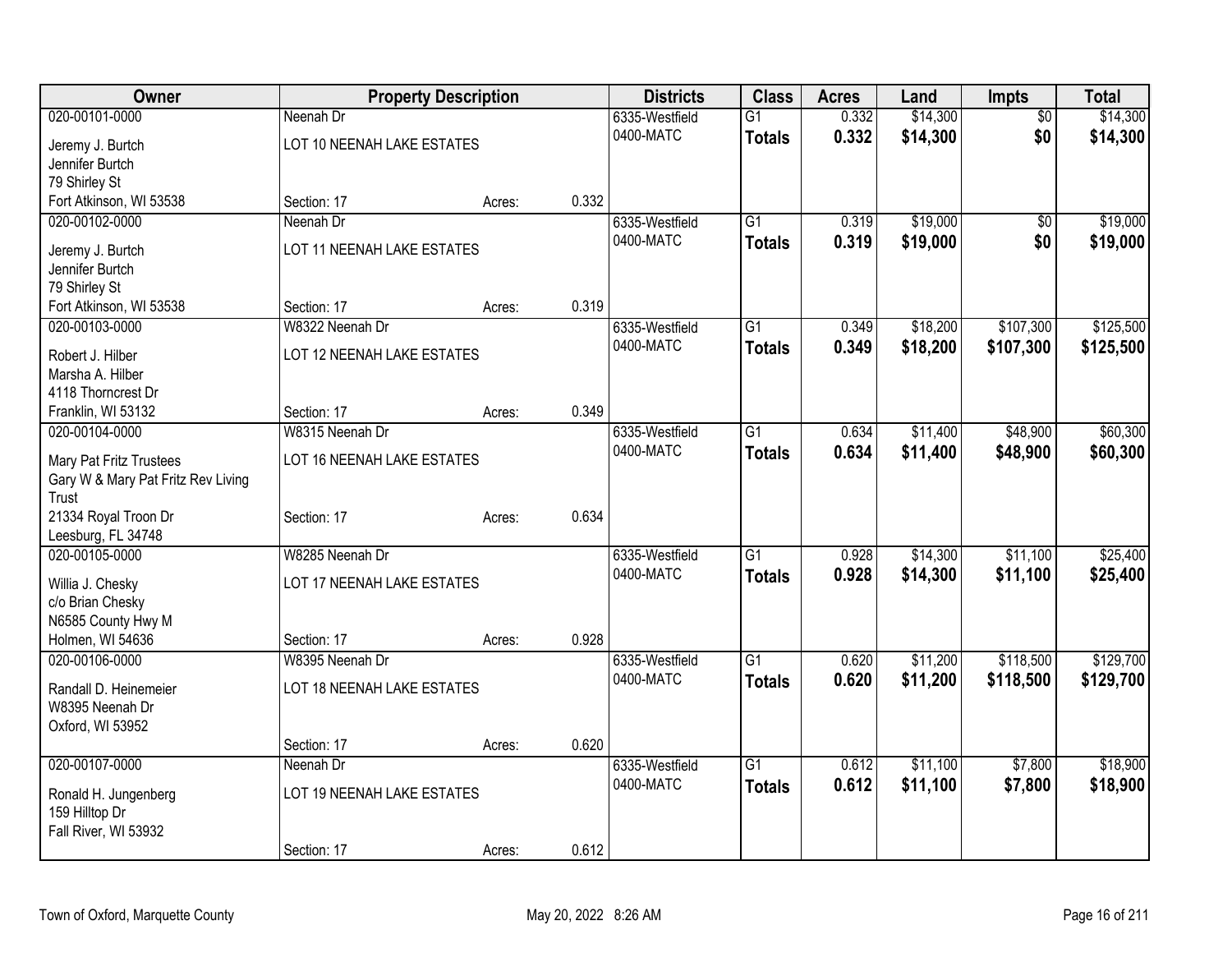| Owner                                                    |                                        | <b>Property Description</b> |       | <b>Districts</b>            | <b>Class</b>    | <b>Acres</b> | Land     | <b>Impts</b>    | <b>Total</b> |
|----------------------------------------------------------|----------------------------------------|-----------------------------|-------|-----------------------------|-----------------|--------------|----------|-----------------|--------------|
| 020-00108-0000                                           | W8383 Neenah Dr                        |                             |       | 6335-Westfield              | $\overline{G1}$ | 0.500        | \$10,000 | \$53,700        | \$63,700     |
| Patricia A. Lipiec                                       | LOT 20 NEENAH LAKE ESTATES             |                             |       | 0400-MATC                   | <b>Totals</b>   | 0.500        | \$10,000 | \$53,700        | \$63,700     |
| 10425 50th Ave                                           |                                        |                             |       |                             |                 |              |          |                 |              |
| Pleasant Prairie, WI 53158                               |                                        |                             |       |                             |                 |              |          |                 |              |
|                                                          | Section: 17                            | Acres:                      | 0.500 |                             |                 |              |          |                 |              |
| 020-00109-0000                                           | W8375 Neenah Dr                        |                             |       | 6335-Westfield              | $\overline{G1}$ | 0.462        | \$9,700  | \$56,400        | \$66,100     |
| Jody L. Cotton                                           | LOT 21 NEENAH LAKE ESTATES             |                             |       | 0400-MATC                   | <b>Totals</b>   | 0.462        | \$9,700  | \$56,400        | \$66,100     |
| W8375 Neenah Dr                                          |                                        |                             |       |                             |                 |              |          |                 |              |
| Oxford, WI 53952                                         |                                        |                             |       |                             |                 |              |          |                 |              |
|                                                          | Section: 17                            | Acres:                      | 0.462 |                             |                 |              |          |                 |              |
| 020-00110-0000                                           | W8347 Neenah Dr                        |                             |       | 6335-Westfield              | G1              | 0.617        | \$11,200 | \$28,600        | \$39,800     |
|                                                          | LOT 22 NEENAH LAKE ESTATES             |                             |       | 0400-MATC                   | <b>Totals</b>   | 0.617        | \$11,200 | \$28,600        | \$39,800     |
| <b>Carpenter Irrev Asset Trust</b><br>3501 Buckingham Rd |                                        |                             |       |                             |                 |              |          |                 |              |
| Sturtevant, WI 53177                                     |                                        |                             |       |                             |                 |              |          |                 |              |
|                                                          | Section: 17                            | Acres:                      | 0.617 |                             |                 |              |          |                 |              |
| 020-00111-0000                                           | W8335 Neenah Dr                        |                             |       | 6335-Westfield              | $\overline{G1}$ | 0.541        | \$10,400 | \$11,100        | \$21,500     |
|                                                          |                                        |                             |       | 0400-MATC                   | <b>Totals</b>   | 0.541        | \$10,400 | \$11,100        | \$21,500     |
| Katherine Dobberpuhl                                     | LOT 23 NEENAH LAKE ESTATES             |                             |       |                             |                 |              |          |                 |              |
| Montgomery L. Baker<br>607 W Fulton St                   |                                        |                             |       |                             |                 |              |          |                 |              |
| Edgerton, WI 53534                                       | Section: 17                            | Acres:                      | 0.541 |                             |                 |              |          |                 |              |
| 020-00112-0000                                           | W8323 Neenah Dr                        |                             |       | 6335-Westfield              | $\overline{G1}$ | 0.459        | \$9,700  | \$45,400        | \$55,100     |
|                                                          |                                        |                             |       | 0400-MATC                   | <b>Totals</b>   | 0.459        | \$9,700  | \$45,400        | \$55,100     |
| Katherine Dobberpuhl                                     | LOT 24 NEENAH LAKE ESTATES             |                             |       |                             |                 |              |          |                 |              |
| Montgomery L. Baker                                      |                                        |                             |       |                             |                 |              |          |                 |              |
| 607 W Fulton St                                          |                                        |                             |       |                             |                 |              |          |                 |              |
| Edgerton, WI 53534                                       | Section: 17                            | Acres:                      | 0.459 |                             |                 |              |          |                 |              |
| 020-00113-0000                                           | W8438 N 2nd Ct                         |                             |       | 6335-Westfield<br>0400-MATC | $\overline{G1}$ | 0.540        | \$10,400 | $\overline{50}$ | \$10,400     |
| Bryan K. Roberson                                        | LOT 1 OF MANTEUFELS SUBDIVISION 00.54A |                             |       |                             | <b>Totals</b>   | 0.540        | \$10,400 | \$0             | \$10,400     |
| Heidi K. Roberson                                        |                                        |                             |       |                             |                 |              |          |                 |              |
| 7831 W 79th PI                                           |                                        |                             |       |                             |                 |              |          |                 |              |
| Bridgeview, IL 60455                                     | Section: 17                            | Acres:                      | 0.540 |                             |                 |              |          |                 |              |
| 020-00114-0000                                           | W8464 N 2nd Ct                         |                             |       | 6335-Westfield              | $\overline{G1}$ | 0.501        | \$10,000 | \$63,400        | \$73,400     |
| Daniel M. Carroll                                        | LOT 2 OF MANTEUFELS SUBDIVISION        |                             |       | 0400-MATC                   | <b>Totals</b>   | 0.501        | \$10,000 | \$63,400        | \$73,400     |
| Marilyn P. Carroll                                       |                                        |                             |       |                             |                 |              |          |                 |              |
| 14948 E 425 North Rd                                     |                                        |                             |       |                             |                 |              |          |                 |              |
| Heyworth, IL 61745                                       | Section: 17                            | Acres:                      | 0.501 |                             |                 |              |          |                 |              |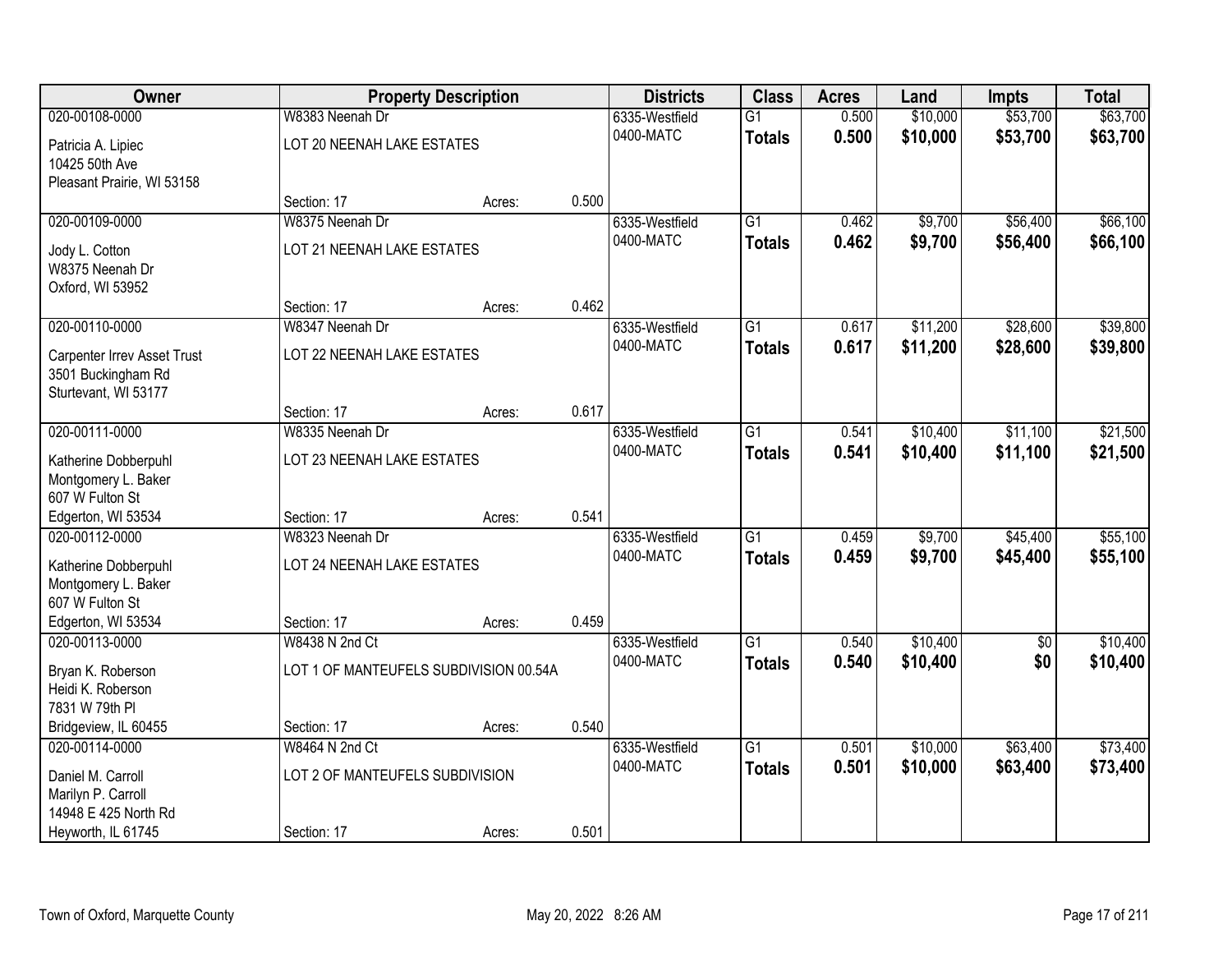| Owner                 |                                       | <b>Property Description</b> |       | <b>Districts</b> | <b>Class</b>    | <b>Acres</b> | Land     | Impts           | <b>Total</b> |
|-----------------------|---------------------------------------|-----------------------------|-------|------------------|-----------------|--------------|----------|-----------------|--------------|
| 020-00115-0000        | N 2nd Ct                              |                             |       | 6335-Westfield   | $\overline{G1}$ | 0.667        | \$11,700 | $\overline{50}$ | \$11,700     |
| Daniel M. Carroll     | LOT 3 OF MANTEUFELS SUBDIVISION       |                             |       | 0400-MATC        | <b>Totals</b>   | 0.667        | \$11,700 | \$0             | \$11,700     |
| Marilyn P. Carroll    |                                       |                             |       |                  |                 |              |          |                 |              |
| 14948 E 425 North Rd  |                                       |                             |       |                  |                 |              |          |                 |              |
| Heyworth, IL 61745    | Section: 17                           | Acres:                      | 0.667 |                  |                 |              |          |                 |              |
| 020-00116-0000        | W8488 N 2nd Ct                        |                             |       | 6335-Westfield   | $\overline{G1}$ | 0.878        | \$13,800 | \$54,500        | \$68,300     |
| Robert A. Baek        | LOT 4 MANTEUFELS SUBDIVISION          |                             |       | 0400-MATC        | <b>Totals</b>   | 0.878        | \$13,800 | \$54,500        | \$68,300     |
| Patricia Baek         |                                       |                             |       |                  |                 |              |          |                 |              |
| W8488 N 2nd Ct        |                                       |                             |       |                  |                 |              |          |                 |              |
| Oxford, WI 53952      | Section: 17                           | Acres:                      | 0.878 |                  |                 |              |          |                 |              |
| 020-00117-0000        | N 2nd Ct                              |                             |       | 6335-Westfield   | $\overline{G1}$ | 0.518        | \$10,200 | \$0             | \$10,200     |
| Michael J. Guilfoyle  | LOT 5 MANTEUFELS SUBDIVISION          |                             |       | 0400-MATC        | <b>Totals</b>   | 0.518        | \$10,200 | \$0             | \$10,200     |
| Gina G. Guilfoyle     |                                       |                             |       |                  |                 |              |          |                 |              |
| 121 Olde English Ct   |                                       |                             |       |                  |                 |              |          |                 |              |
| Romeoville, IL 60446  | Section: 17                           | Acres:                      | 0.518 |                  |                 |              |          |                 |              |
| 020-00118-0000        | W8439 N 2nd Ct                        |                             |       | 6335-Westfield   | $\overline{G1}$ | 0.517        | \$10,200 | \$8,800         | \$19,000     |
| Michael J. Guilfoyle  | LOT 6 OF MANTEUFELS SUBDIVISION       |                             |       | 0400-MATC        | <b>Totals</b>   | 0.517        | \$10,200 | \$8,800         | \$19,000     |
| Gina G. Guilfoyle     |                                       |                             |       |                  |                 |              |          |                 |              |
| 121 Olde English Ct   |                                       |                             |       |                  |                 |              |          |                 |              |
| Romeoville, IL 60446  | Section: 17                           | Acres:                      | 0.517 |                  |                 |              |          |                 |              |
| 020-00119-0000        | W8431 N 2nd Ct                        |                             |       | 6335-Westfield   | $\overline{G1}$ | 0.506        | \$10,100 | \$10,300        | \$20,400     |
| Lisa L. Guilfoyle     | LOT 7 OF MANTEUFELS SUBDIVISION       |                             |       | 0400-MATC        | <b>Totals</b>   | 0.506        | \$10,100 | \$10,300        | \$20,400     |
| 13705 Secretariat Ln  |                                       |                             |       |                  |                 |              |          |                 |              |
| Orland Park, IL 60467 |                                       |                             |       |                  |                 |              |          |                 |              |
|                       | Section: 17                           | Acres:                      | 0.506 |                  |                 |              |          |                 |              |
| 020-00120-0000        | N 2nd Ct                              |                             |       | 6335-Westfield   | $\overline{G1}$ | 0.531        | \$10,300 | $\sqrt{6}$      | \$10,300     |
| Dominick Pinto Trust  | LOT 8 MANTEUFELS SUBDIVISION          |                             |       | 0400-MATC        | <b>Totals</b>   | 0.531        | \$10,300 | \$0             | \$10,300     |
| Teresa Pinto Trust    |                                       |                             |       |                  |                 |              |          |                 |              |
| 4826 S Long Ave       |                                       |                             |       |                  |                 |              |          |                 |              |
| Chicago, IL 60638     | Section: 17                           | Acres:                      | 0.531 |                  |                 |              |          |                 |              |
| 020-00121-0000        | W8407 N 2nd Ct                        |                             |       | 6335-Westfield   | $\overline{G1}$ | 0.918        | \$14,200 | \$74,700        | \$88,900     |
| Donna Boomsma         | LOT 9 OF MANTEUFELS SUBDIVISION & .5A |                             |       | 0400-MATC        | <b>Totals</b>   | 0.918        | \$14,200 | \$74,700        | \$88,900     |
| W8407 N 2nd Ct        |                                       |                             |       |                  |                 |              |          |                 |              |
| Oxford, WI 53952      |                                       |                             |       |                  |                 |              |          |                 |              |
|                       | Section: 17                           | Acres:                      | 0.918 |                  |                 |              |          |                 |              |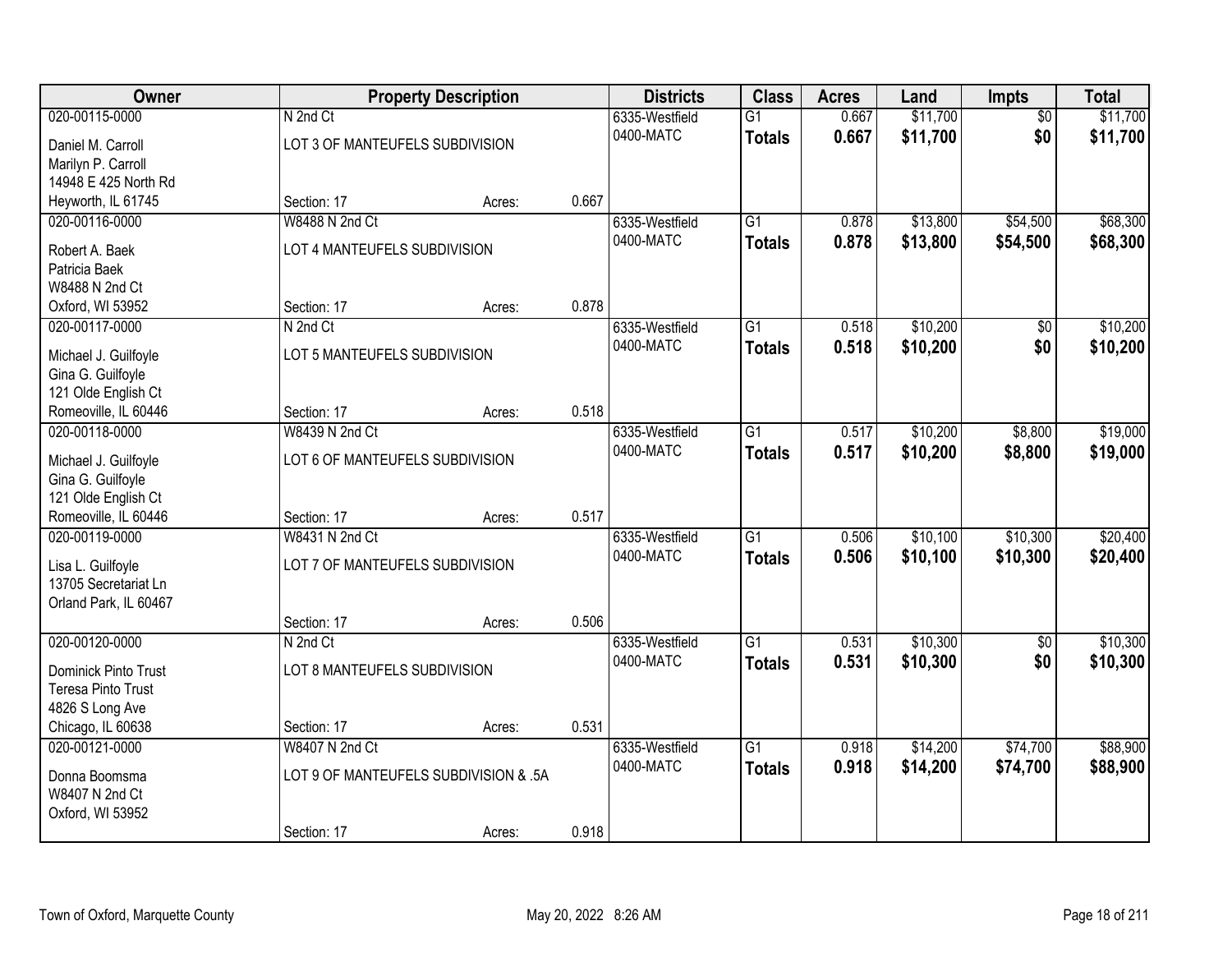| Owner                                   | <b>Property Description</b>                    |        |       | <b>Districts</b> | <b>Class</b>    | <b>Acres</b> | Land     | <b>Impts</b>    | <b>Total</b> |
|-----------------------------------------|------------------------------------------------|--------|-------|------------------|-----------------|--------------|----------|-----------------|--------------|
| 020-00122-0000                          | Fish Haven Ct                                  |        |       | 6335-Westfield   | $\overline{G1}$ | 0.324        | \$20,400 | $\overline{50}$ | \$20,400     |
| Deb Klein                               | LOT 1 OF FISH HAVEN PLAT                       |        |       | 0400-MATC        | <b>Totals</b>   | 0.324        | \$20,400 | \$0             | \$20,400     |
| Kent Klein                              |                                                |        |       |                  |                 |              |          |                 |              |
| 8210 Washington St                      |                                                |        |       |                  |                 |              |          |                 |              |
| Wisconsin Rapids, WI 54494              | Section: 8                                     | Acres: | 0.324 |                  |                 |              |          |                 |              |
| 020-00123-0000                          | N4143 Fish Haven Ct                            |        |       | 6335-Westfield   | $\overline{G1}$ | 0.294        | \$19,000 | \$5,000         | \$24,000     |
| Kent Klein                              | LOT 2 OF FISH HAVEN PLAT                       |        |       | 0400-MATC        | <b>Totals</b>   | 0.294        | \$19,000 | \$5,000         | \$24,000     |
| Deb Klein                               |                                                |        |       |                  |                 |              |          |                 |              |
| 8210 Washington St                      |                                                |        |       |                  |                 |              |          |                 |              |
| Wisconsin Rapids, WI 54494              | Section: 8                                     | Acres: | 0.294 |                  |                 |              |          |                 |              |
| 020-00124-0000                          | Fish Haven Ct                                  |        |       | 6335-Westfield   | $\overline{G1}$ | 0.345        | \$26,600 | \$0             | \$26,600     |
|                                         | LOT 3 & NELY 1/2 OF LOT 4 OF FISH HAVEN        |        |       | 0400-MATC        | <b>Totals</b>   | 0.345        | \$26,600 | \$0             | \$26,600     |
| Bryon D. Stanke<br>Patti S. Stanke      |                                                |        |       |                  |                 |              |          |                 |              |
| 2060 Cavanaugh Ct                       |                                                |        |       |                  |                 |              |          |                 |              |
| Hartford, WI 53027                      | Section: 8                                     | Acres: | 0.345 |                  |                 |              |          |                 |              |
| 020-00125-0000                          | N4111 Fish Haven Ct                            |        |       | 6335-Westfield   | $\overline{G1}$ | 0.420        | \$29,600 | \$52,600        | \$82,200     |
|                                         |                                                |        |       | 0400-MATC        | <b>Totals</b>   | 0.420        | \$29,600 | \$52,600        | \$82,200     |
| Bryon D. Stanke                         | SELY 1/2 OF LOT 4 & ALL OF LOT 5 OF FISH HAVEN |        |       |                  |                 |              |          |                 |              |
| Patti S. Stanke                         | <b>PLAT</b>                                    |        |       |                  |                 |              |          |                 |              |
| 2060 Cavanaugh Ct<br>Hartford, WI 53027 | Section: 8                                     | Acres: | 0.420 |                  |                 |              |          |                 |              |
| 020-00126-0000                          | N4107 Fish Haven Ct                            |        |       | 6335-Westfield   | $\overline{G1}$ | 0.257        | \$23,600 | \$32,900        | \$56,500     |
|                                         |                                                |        |       | 0400-MATC        | <b>Totals</b>   | 0.257        | \$23,600 | \$32,900        | \$56,500     |
| Virgina H. Newcomer Trustees            | PART LOT 6 FISH HAVEN PLAT                     |        |       |                  |                 |              |          |                 |              |
| Roy & Virginia Newcomer Joint Trust     |                                                |        |       |                  |                 |              |          |                 |              |
| 1246 Fieldstone Dr                      |                                                |        |       |                  |                 |              |          |                 |              |
| Hartford, WI 53027                      | Section: 8                                     | Acres: | 0.257 |                  |                 |              |          |                 |              |
| 020-00127-0000                          | N4103 Fish Haven Ct                            |        |       | 6335-Westfield   | $\overline{G1}$ | 0.281        | \$22,000 | \$57,000        | \$79,000     |
| Linda S Czapiga Revocable Trust         | PART LOT 6 & ALL LOT 7 OF FISH HAVEN PLAT      |        |       | 0400-MATC        | <b>Totals</b>   | 0.281        | \$22,000 | \$57,000        | \$79,000     |
| 6108 W Waveland Ave                     |                                                |        |       |                  |                 |              |          |                 |              |
| Chicago, IL 60634                       |                                                |        |       |                  |                 |              |          |                 |              |
|                                         | Section: 8                                     | Acres: | 0.281 |                  |                 |              |          |                 |              |
| 020-00128-0000                          | N4102 Fish Haven Ct                            |        |       | 6335-Westfield   | $\overline{G1}$ | 0.352        | \$19,600 | \$54,200        | \$73,800     |
| Richard C. Samuel                       | PART LOTS 7-8 OF FISH HAVEN PLAT               |        |       | 0400-MATC        | <b>Totals</b>   | 0.352        | \$19,600 | \$54,200        | \$73,800     |
| Carol L. Samuel                         |                                                |        |       |                  |                 |              |          |                 |              |
| 7533 Widgeon Way                        |                                                |        |       |                  |                 |              |          |                 |              |
| Madison, WI 53717                       | Section: 8                                     | Acres: | 0.352 |                  |                 |              |          |                 |              |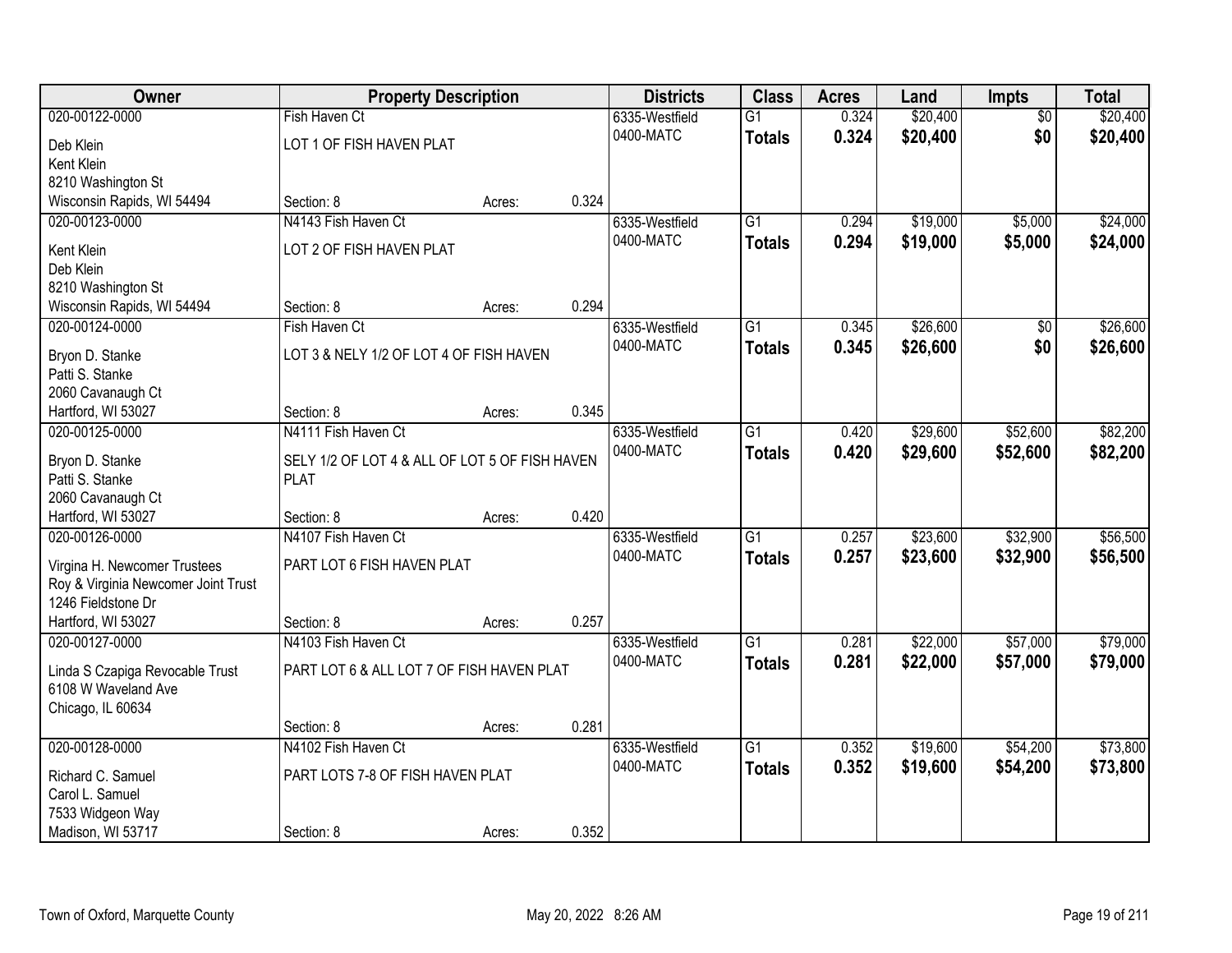| Owner                            |                                              | <b>Property Description</b> |       | <b>Districts</b> | <b>Class</b>    | <b>Acres</b> | Land     | <b>Impts</b>    | <b>Total</b> |
|----------------------------------|----------------------------------------------|-----------------------------|-------|------------------|-----------------|--------------|----------|-----------------|--------------|
| 020-00129-0000                   | N4106 Fish Haven Ct                          |                             |       | 6335-Westfield   | $\overline{G1}$ | 2.200        | \$25,000 | \$105,000       | \$130,000    |
| Jon G. Hodkiewicz                | PART OF LOTS 8-9-10 OF FISH HAVEN PLAT 2.20A |                             |       | 0400-MATC        | <b>Totals</b>   | 2.200        | \$25,000 | \$105,000       | \$130,000    |
| Kimberly J. Hodkiewicz           |                                              |                             |       |                  |                 |              |          |                 |              |
| N4110 Fish Haven Ct              |                                              |                             |       |                  |                 |              |          |                 |              |
| Oxford, WI 53952                 | Section: 8                                   | Acres:                      | 2.200 |                  |                 |              |          |                 |              |
| 020-00130-0000                   | N4110 Fish Haven Ct                          |                             |       | 6335-Westfield   | G1              | 0.390        | \$15,300 | \$97,600        | \$112,900    |
| Jon G. Hodkiewicz                | PART LOTS 9-10 FISH HAVEN PLAT               |                             |       | 0400-MATC        | <b>Totals</b>   | 0.390        | \$15,300 | \$97,600        | \$112,900    |
| Kimberly J. Hodkiewicz           |                                              |                             |       |                  |                 |              |          |                 |              |
| N4110 Fish Haven Ct              |                                              |                             |       |                  |                 |              |          |                 |              |
| Oxford, WI 53952                 | Section: 8                                   | Acres:                      | 0.390 |                  |                 |              |          |                 |              |
| 020-00131-0000                   | W8007 Fawn Dr                                |                             |       | 6335-Westfield   | $\overline{G1}$ | 0.870        | \$56,100 | \$159,100       | \$215,200    |
|                                  | LOT 1 OF GLACIER LAKE SUBDIVISION 0.87A      |                             |       | 0400-MATC        | <b>Totals</b>   | 0.870        | \$56,100 | \$159,100       | \$215,200    |
| Carol Hermann<br>Anthony Hermann |                                              |                             |       |                  |                 |              |          |                 |              |
| 108 Vilas Hibbard Pkwy           |                                              |                             |       |                  |                 |              |          |                 |              |
| Lodi, WI 53555                   | Section: 4                                   | Acres:                      | 0.870 |                  |                 |              |          |                 |              |
| 020-00132-0000                   | Fawn Dr                                      |                             |       | 6335-Westfield   | $\overline{G1}$ | 0.820        | \$58,900 | \$0             | \$58,900     |
|                                  |                                              |                             |       | 0400-MATC        | <b>Totals</b>   | 0.820        | \$58,900 | \$0             | \$58,900     |
| Mary L Plicka Rev Trust          | LOT 2 OF GLACIER LAKE SUBDIVISION 0.82A      |                             |       |                  |                 |              |          |                 |              |
| 7871 S Scepter Dr Apt 8          |                                              |                             |       |                  |                 |              |          |                 |              |
| Franklin, WI 53132-2258          | Section: 4                                   | Acres:                      | 0.820 |                  |                 |              |          |                 |              |
| 020-00133-0000                   | Fawn Dr                                      |                             |       | 6335-Westfield   | $\overline{G1}$ | 0.780        | \$38,800 | \$0             | \$38,800     |
|                                  |                                              |                             |       | 0400-MATC        | <b>Totals</b>   | 0.780        | \$38,800 | \$0             | \$38,800     |
| Selma P. Hake                    | LOT 3 OF GLACIER LAKE SUBDIVISION .78A       |                             |       |                  |                 |              |          |                 |              |
| Daniel T. Hake                   |                                              |                             |       |                  |                 |              |          |                 |              |
| N4731 3rd Ave                    |                                              |                             |       |                  |                 |              |          |                 |              |
| Oxford, WI 53952                 | Section: 4                                   | Acres:                      | 0.780 |                  |                 |              |          |                 |              |
| 020-00135-0000                   | W8025 Fawn Dr Unit C                         |                             |       | 6335-Westfield   | $\overline{G1}$ | 1.860        | \$71,200 | \$171,600       | \$242,800    |
| Jean A. Badciong Trustees        | LOTS 4-5 OF GLACIER LAKE SUBDIVISION 1.86A   |                             |       | 0400-MATC        | <b>Totals</b>   | 1.860        | \$71,200 | \$171,600       | \$242,800    |
| <b>Badciong Family Rev Trust</b> |                                              |                             |       |                  |                 |              |          |                 |              |
| 228 S Charles St                 |                                              |                             |       |                  |                 |              |          |                 |              |
| Waukesha, WI 53186               | Section: 4                                   | Acres:                      | 1.860 |                  |                 |              |          |                 |              |
| 020-00136-0000                   | Fawn Dr                                      |                             |       | 6335-Westfield   | $\overline{G1}$ | 1.220        | \$68,800 | $\overline{50}$ | \$68,800     |
| John L. Schafer                  | LOT 6 GLACIER LAKE SUBDIVISION 1.22A         |                             |       | 0400-MATC        | <b>Totals</b>   | 1.220        | \$68,800 | \$0             | \$68,800     |
| Kelly M. Schafer                 |                                              |                             |       |                  |                 |              |          |                 |              |
| N6431 Woodland Rd                |                                              |                             |       |                  |                 |              |          |                 |              |
| Sheboygan, WI 53083              | Section: 4                                   | Acres:                      | 1.220 |                  |                 |              |          |                 |              |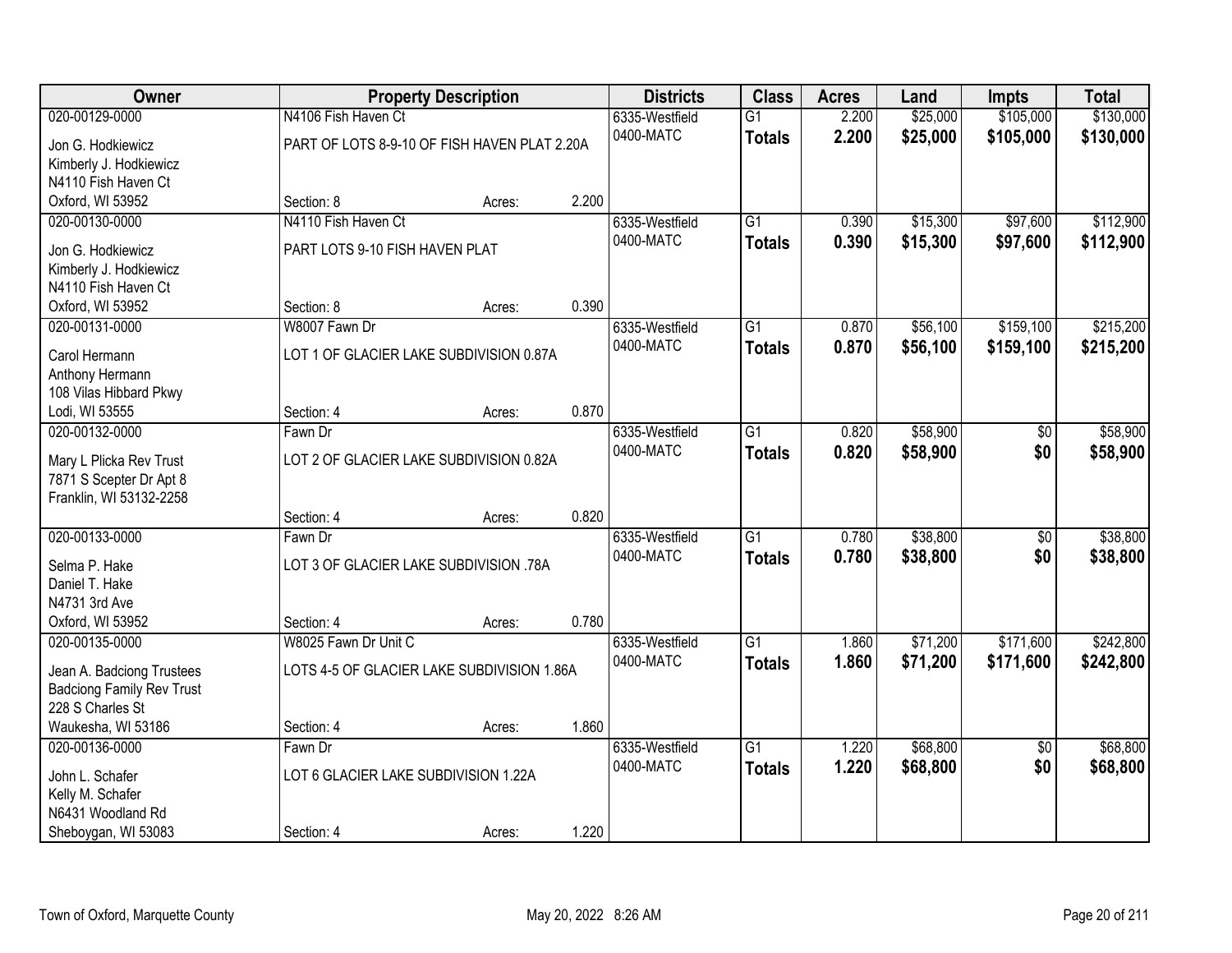| Owner                                  |                                          | <b>Property Description</b> |       | <b>Districts</b> | <b>Class</b>    | <b>Acres</b> | Land     | <b>Impts</b> | <b>Total</b> |
|----------------------------------------|------------------------------------------|-----------------------------|-------|------------------|-----------------|--------------|----------|--------------|--------------|
| 020-00137-0000                         | W8045 Fawn Dr                            |                             |       | 6335-Westfield   | $\overline{G1}$ | 1.270        | \$68,800 | \$86,600     | \$155,400    |
| John L. Schafer                        | LOT 7 OF GLACIER LAKE SUBDIVISION 1.27A  |                             |       | 0400-MATC        | <b>Totals</b>   | 1.270        | \$68,800 | \$86,600     | \$155,400    |
| Kelly M. Schafer                       |                                          |                             |       |                  |                 |              |          |              |              |
| N6431 Woodland Rd                      |                                          |                             |       |                  |                 |              |          |              |              |
| Sheboygan, WI 53083                    | Section: 4                               | Acres:                      | 1.270 |                  |                 |              |          |              |              |
| 020-00138-0000                         | W8060 Fawn Dr                            |                             |       | 6335-Westfield   | $\overline{G1}$ | 1.390        | \$60,000 | \$148,400    | \$208,400    |
|                                        | LOT 8 OF GLACIER LAKE SUBDIVISION 1.39A  |                             |       | 0400-MATC        | <b>Totals</b>   | 1.390        | \$60,000 | \$148,400    | \$208,400    |
| John F. Stephan III                    |                                          |                             |       |                  |                 |              |          |              |              |
| Cynthia L. Stephan<br>710 Basswood Ave |                                          |                             |       |                  |                 |              |          |              |              |
| Verona, WI 53593                       | Section: 4                               | Acres:                      | 1.390 |                  |                 |              |          |              |              |
| 020-00139-0000                         | W8075 Fawn Dr                            |                             |       | 6335-Westfield   | G1              | 1.030        | \$45,700 | \$63,700     | \$109,400    |
|                                        |                                          |                             |       | 0400-MATC        | <b>Totals</b>   | 1.030        | \$45,700 | \$63,700     | \$109,400    |
| Robert L. Huberty                      | LOT 9 OF GLACIER LAKE SUBDIVISION 1.03A  |                             |       |                  |                 |              |          |              |              |
| Judith L. Huberty                      |                                          |                             |       |                  |                 |              |          |              |              |
| S94 W23165 Meadow View Ln              |                                          |                             |       |                  |                 |              |          |              |              |
| Big Bend, WI 53103                     | Section: 4                               | Acres:                      | 1.030 |                  |                 |              |          |              |              |
| 020-00140-0000                         | N4720 3rd Ave                            |                             |       | 6335-Westfield   | G1              | 1.310        | \$68,800 | \$121,200    | \$190,000    |
| Cody J. Mayne                          | LOT 10 OF GLACIER LAKE SUBDIVISION 1.31A |                             |       | 0400-MATC        | <b>Totals</b>   | 1.310        | \$68,800 | \$121,200    | \$190,000    |
| Katherine M. Mayne                     |                                          |                             |       |                  |                 |              |          |              |              |
| N4720 3rd Ave                          |                                          |                             |       |                  |                 |              |          |              |              |
| Oxford, WI 53952                       | Section: 4                               | Acres:                      | 1.310 |                  |                 |              |          |              |              |
| 020-00141-0000                         | N4716 3rd Ave                            |                             |       | 6335-Westfield   | $\overline{G1}$ | 1.670        | \$70,000 | \$144,700    | \$214,700    |
|                                        | LOT 11 OF GLACIER LAKE SUBDIVISION 1.67A |                             |       | 0400-MATC        | <b>Totals</b>   | 1.670        | \$70,000 | \$144,700    | \$214,700    |
| Kevin J. Schuldt<br>Kristi R. Root     |                                          |                             |       |                  |                 |              |          |              |              |
| 12945 Heartland Dr                     |                                          |                             |       |                  |                 |              |          |              |              |
| Caledonia, MN 55921-5708               | Section: 4                               | Acres:                      | 1.670 |                  |                 |              |          |              |              |
| 020-00142-0000                         | N4694 3rd Ave                            |                             |       | 6335-Westfield   | $\overline{G1}$ | 0.910        | \$69,200 | \$110,800    | \$180,000    |
|                                        |                                          |                             |       | 0400-MATC        | <b>Totals</b>   | 0.910        | \$69,200 | \$110,800    | \$180,000    |
| Mary A Anichini Dec of Trust           | LOT 12 OF GLACIER LAKE SUBDIVISION .91A  |                             |       |                  |                 |              |          |              |              |
| 6825 N Loron Ave                       |                                          |                             |       |                  |                 |              |          |              |              |
| Chicago, IL 60646                      |                                          |                             |       |                  |                 |              |          |              |              |
|                                        | Section: 4                               | Acres:                      | 0.910 |                  |                 |              |          |              |              |
| 020-00143-0000                         | N4688 3rd Ave                            |                             |       | 6335-Westfield   | $\overline{G1}$ | 0.790        | \$58,300 | \$122,800    | \$181,100    |
| Gerald A. Burant                       | LOT 13 OF GLACIER LAKE SUBDIVISION .79A  |                             |       | 0400-MATC        | <b>Totals</b>   | 0.790        | \$58,300 | \$122,800    | \$181,100    |
| Mary B. Burant                         |                                          |                             |       |                  |                 |              |          |              |              |
| 2988 S Superior St                     |                                          |                             |       |                  |                 |              |          |              |              |
| Milwaukee, WI 53207                    | Section: 4                               | Acres:                      | 0.790 |                  |                 |              |          |              |              |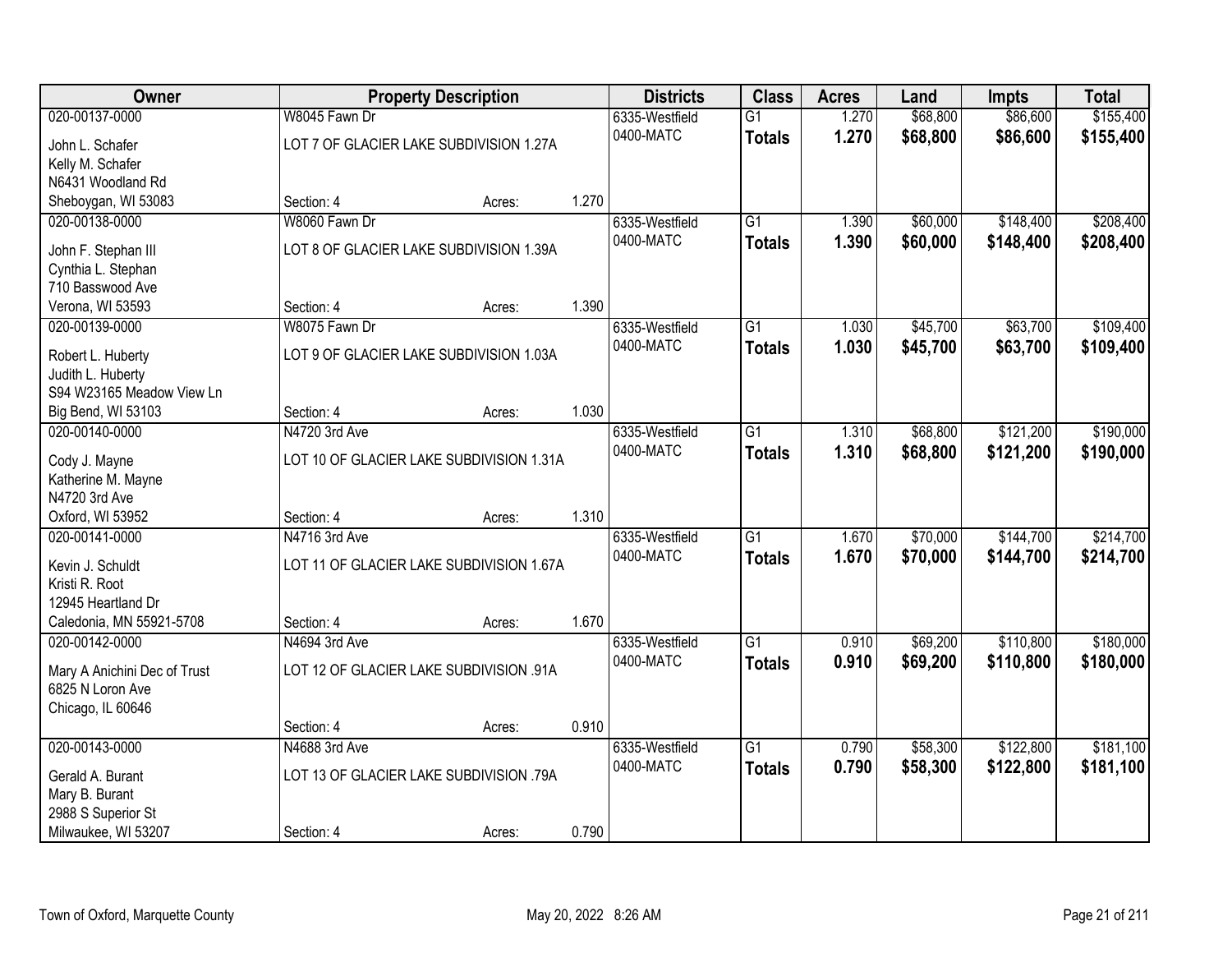| Owner                              |                                              | <b>Property Description</b> |       | <b>Districts</b> | <b>Class</b>    | <b>Acres</b> | Land     | <b>Impts</b> | <b>Total</b> |
|------------------------------------|----------------------------------------------|-----------------------------|-------|------------------|-----------------|--------------|----------|--------------|--------------|
| 020-00144-0000                     | N4676 3rd Ave                                |                             |       | 6335-Westfield   | $\overline{G1}$ | 0.820        | \$52,800 | \$153,400    | \$206,200    |
| The Calamari Family Rev Trust      | LOT 14 OF GLACIER LAKE SUBDIVISION .82A      |                             |       | 0400-MATC        | <b>Totals</b>   | 0.820        | \$52,800 | \$153,400    | \$206,200    |
| 9810 14th St                       |                                              |                             |       |                  |                 |              |          |              |              |
| Somers, WI 53144                   |                                              |                             |       |                  |                 |              |          |              |              |
|                                    | Section: 4                                   | Acres:                      | 0.820 |                  |                 |              |          |              |              |
| 020-00145-0000                     | N4672 3rd Ave                                |                             |       | 6335-Westfield   | G1              | 0.970        | \$53,900 | \$160,600    | \$214,500    |
| Paul M. Kopp                       | LOT 15 OF GLACIER LAKE SUBDIVISION 0.97A     |                             |       | 0400-MATC        | <b>Totals</b>   | 0.970        | \$53,900 | \$160,600    | \$214,500    |
| Lisa A. Kopp                       |                                              |                             |       |                  |                 |              |          |              |              |
| 1722 N Holden St                   |                                              |                             |       |                  |                 |              |          |              |              |
| Port Washington, WI 53074          | Section: 4                                   | Acres:                      | 0.970 |                  |                 |              |          |              |              |
| 020-00146-0000                     | N4668 3rd Ave                                |                             |       | 6335-Westfield   | $\overline{G1}$ | 1.160        | \$60,000 | \$80,000     | \$140,000    |
| Jean E. Garcia Trustees            | LOT 16 OF GLACIER LAKE SUBDIVISION SEC 4 & 5 |                             |       | 0400-MATC        | <b>Totals</b>   | 1.160        | \$60,000 | \$80,000     | \$140,000    |
| Andrew J & Jean E Garcia Rev Trust | 1.16A                                        |                             |       |                  |                 |              |          |              |              |
| 9013 Royal Oaks Cir                |                                              |                             |       |                  |                 |              |          |              |              |
| Verona, WI 53593                   | Section: 4                                   | Acres:                      | 1.160 |                  |                 |              |          |              |              |
| 020-00147-0000                     | N4662 3rd Ave                                |                             |       | 6335-Westfield   | $\overline{G1}$ | 0.920        | \$50,600 | \$118,100    | \$168,700    |
| William Paskey                     | LOT 17 OF GLACIER LAKE SUBDIVISION .92A      |                             |       | 0400-MATC        | <b>Totals</b>   | 0.920        | \$50,600 | \$118,100    | \$168,700    |
| 7n087 Homeward Glen Dr             |                                              |                             |       |                  |                 |              |          |              |              |
| St Charles, IL 60175               |                                              |                             |       |                  |                 |              |          |              |              |
|                                    | Section: 4                                   | Acres:                      | 0.920 |                  |                 |              |          |              |              |
| 020-00148-0000                     | N4658 3rd Ave                                |                             |       | 6335-Westfield   | $\overline{G1}$ | 1.040        | \$56,100 | \$137,200    | \$193,300    |
| Kevin S. Thompson                  | LOT 18 OF GLACIER LAKE SUBDIVISION 1.04A     |                             |       | 0400-MATC        | <b>Totals</b>   | 1.040        | \$56,100 | \$137,200    | \$193,300    |
| Audra A. Thompson                  |                                              |                             |       |                  |                 |              |          |              |              |
| 822 Ondossagon Way                 |                                              |                             |       |                  |                 |              |          |              |              |
| Madison, WI 53719                  | Section: 4                                   | Acres:                      | 1.040 |                  |                 |              |          |              |              |
| 020-00149-0000                     | N4650 3rd Ave                                |                             |       | 6335-Westfield   | $\overline{G1}$ | 1.040        | \$55,000 | \$7,200      | \$62,200     |
| James D. Massa                     | LOT 19 OF GLACIER LAKE SUBDIVISION 1.04A     |                             |       | 0400-MATC        | <b>Totals</b>   | 1.040        | \$55,000 | \$7,200      | \$62,200     |
| Georgiann Massa                    |                                              |                             |       |                  |                 |              |          |              |              |
| 410 S Sunnyside Ave                |                                              |                             |       |                  |                 |              |          |              |              |
| Elmhurst, IL 60126                 | Section: 4                                   | Acres:                      | 1.040 |                  |                 |              |          |              |              |
| 020-00150-0000                     | N4644 3rd Ave                                |                             |       | 6335-Westfield   | $\overline{G1}$ | 1.000        | \$51,700 | \$195,500    | \$247,200    |
| William F. Swanson                 | LOT 20 OF GLACIER LAKE SUBDIVISION 1.00A     |                             |       | 0400-MATC        | <b>Totals</b>   | 1.000        | \$51,700 | \$195,500    | \$247,200    |
| Marilynn Swanson                   |                                              |                             |       |                  |                 |              |          |              |              |
| N4644 3rd Ave                      |                                              |                             |       |                  |                 |              |          |              |              |
| Oxford, WI 53952                   | Section: 4                                   | Acres:                      | 1.000 |                  |                 |              |          |              |              |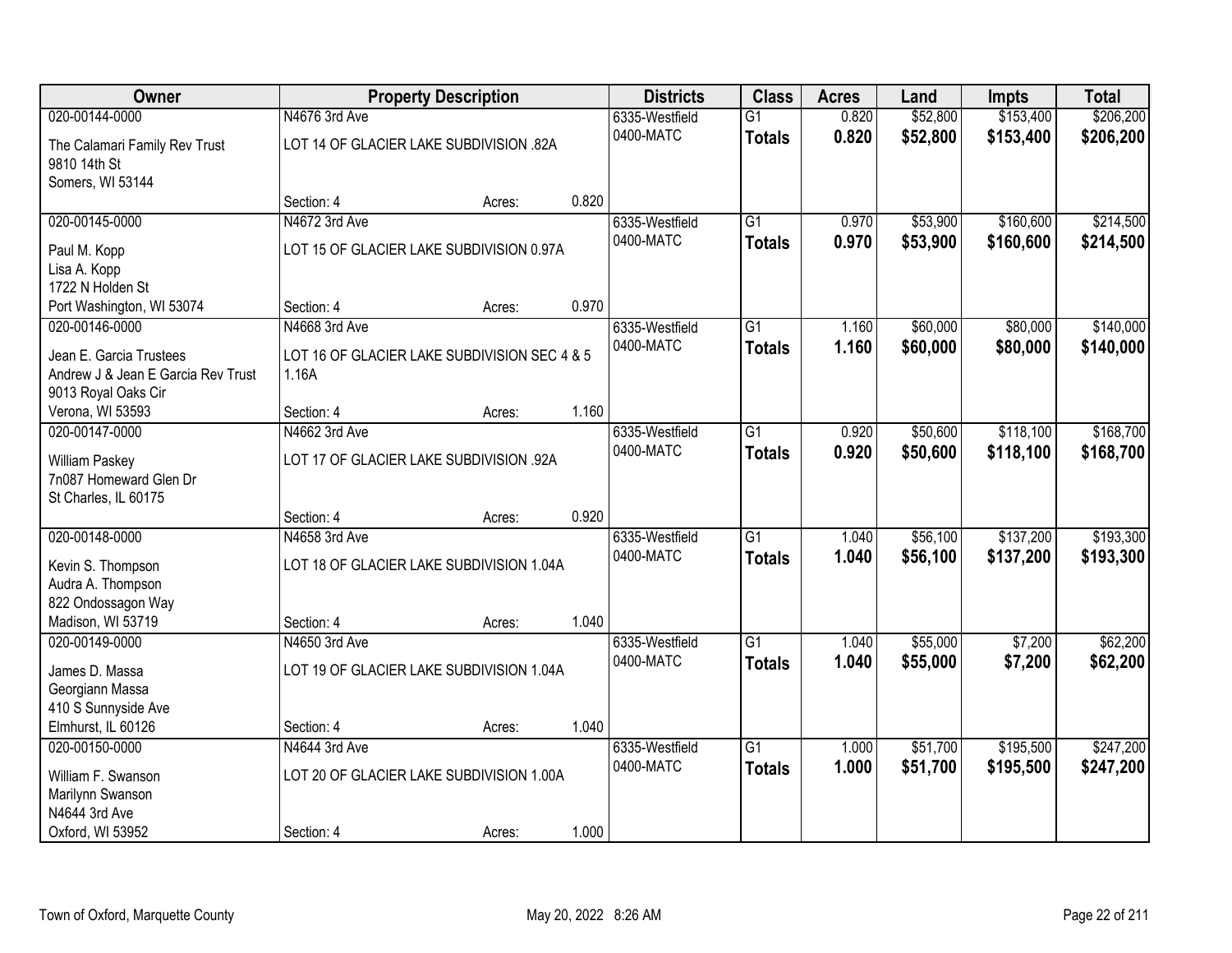| Owner                                 |                                         | <b>Property Description</b>                   |       | <b>Districts</b>            | <b>Class</b>    | <b>Acres</b> | Land     | <b>Impts</b>    | <b>Total</b> |
|---------------------------------------|-----------------------------------------|-----------------------------------------------|-------|-----------------------------|-----------------|--------------|----------|-----------------|--------------|
| 020-00151-0000                        | N4636 3rd Ave                           |                                               |       | 6335-Westfield              | $\overline{G1}$ | 0.980        | \$42,900 | $\overline{50}$ | \$42,900     |
| Darcy A. Johnson Trustees             | LOT 21 OF GLACIER LAKE SUBDIVISION .98A |                                               |       | 0400-MATC                   | <b>Totals</b>   | 0.980        | \$42,900 | \$0             | \$42,900     |
| Timothy P & Darcy A Johnson Living    |                                         |                                               |       |                             |                 |              |          |                 |              |
| Trust                                 |                                         |                                               |       |                             |                 |              |          |                 |              |
| E12295 Steinke Rd                     | Section: 4                              | Acres:                                        | 0.980 |                             |                 |              |          |                 |              |
| Baraboo, WI 53913<br>020-00152-0000   | N4618 3rd Ave                           |                                               |       |                             | G1              | 0.950        | \$50,100 | \$167,300       | \$217,400    |
|                                       |                                         |                                               |       | 6335-Westfield<br>0400-MATC |                 | 0.950        | \$50,100 | \$167,300       | \$217,400    |
| Wayne E. Dolphin Jr                   |                                         | LOT 22 OF GLACIER LAKE SUBDIVISION .95A       |       |                             | <b>Totals</b>   |              |          |                 |              |
| Amy Dolphin                           |                                         |                                               |       |                             |                 |              |          |                 |              |
| PO Box 243                            |                                         |                                               |       |                             |                 |              |          |                 |              |
| Arlington, WI 53911<br>020-00153-0000 | Section: 4<br>3rd Ave                   | Acres:                                        | 0.950 |                             | $\overline{G1}$ | 0.990        | \$36,300 |                 | \$36,300     |
|                                       |                                         |                                               |       | 6335-Westfield<br>0400-MATC |                 | 0.990        | \$36,300 | \$0<br>\$0      | \$36,300     |
| Timothy J. Garton                     |                                         | LOT 23 OF GLACIER LAKE SUBDIVISION 0.99A      |       |                             | <b>Totals</b>   |              |          |                 |              |
| Milly K. Garton                       |                                         |                                               |       |                             |                 |              |          |                 |              |
| 64 S St Joseph Ln                     |                                         |                                               |       |                             |                 |              |          |                 |              |
| Fond Du Lac, WI 54935                 | Section: 4                              | Acres:                                        | 0.990 |                             |                 |              |          |                 |              |
| 020-00154-0000                        | N4628 3rd Ave                           |                                               |       | 6335-Westfield<br>0400-MATC | G1              | 0.510        | \$25,000 | \$6,100         | \$31,100     |
| Timothy J. Garton                     |                                         | LOT 24 OF GLACIER LAKE SUBDIVISION & 1/40 IN  |       |                             | <b>Totals</b>   | 0.510        | \$25,000 | \$6,100         | \$31,100     |
| Milly K. Garton                       | OL1 0.51A                               |                                               |       |                             |                 |              |          |                 |              |
| 64 S St Joseph Ln                     |                                         |                                               |       |                             |                 |              |          |                 |              |
| Fond Du Lac, WI 54935                 | Section: 4                              | Acres:                                        | 0.510 |                             |                 |              |          |                 |              |
| 020-00155-0000                        | N4612 3rd Ave                           |                                               |       | 6335-Westfield<br>0400-MATC | $\overline{G1}$ | 0.540        | \$25,000 | \$78,500        | \$103,500    |
| Kathleen A. Venegas                   |                                         | LOT 25 OF GLACIER LAKE SUBDIVISION & 1/40 INT |       |                             | <b>Totals</b>   | 0.540        | \$25,000 | \$78,500        | \$103,500    |
| N4612 3rd Ave                         | OL1 0.54A                               |                                               |       |                             |                 |              |          |                 |              |
| Oxford, WI 53952                      |                                         |                                               |       |                             |                 |              |          |                 |              |
|                                       | Section: 4                              | Acres:                                        | 0.540 |                             |                 |              |          |                 |              |
| 020-00156-0000                        | 3rd Ave                                 |                                               |       | 6335-Westfield              | $\overline{G1}$ | 0.470        | \$25,000 | $\overline{50}$ | \$25,000     |
| Kathleen A. Venegas                   |                                         | LOT 26 OF GLACIER LAKE SUBDIVISION & 1/40 INT |       | 0400-MATC                   | <b>Totals</b>   | 0.470        | \$25,000 | \$0             | \$25,000     |
| N4612 3rd Ave                         | OL1.47A                                 |                                               |       |                             |                 |              |          |                 |              |
| Oxford, WI 53952                      |                                         |                                               |       |                             |                 |              |          |                 |              |
|                                       | Section: 4                              | Acres:                                        | 0.470 |                             |                 |              |          |                 |              |
| 020-00157-0000                        | 3rd Ave                                 |                                               |       | 6335-Westfield              | $\overline{G1}$ | 0.510        | \$25,000 | $\overline{50}$ | \$25,000     |
| Mark W. Voss                          |                                         | LOT 27 OF GLACIER LAKE SUBDIVISION & 1/40 INT |       | 0400-MATC                   | <b>Totals</b>   | 0.510        | \$25,000 | \$0             | \$25,000     |
| Julie A. Voss                         | OL1.51A                                 |                                               |       |                             |                 |              |          |                 |              |
| 1146 Pember Cir                       |                                         |                                               |       |                             |                 |              |          |                 |              |
| West Dundee, IL 60118                 | Section: 4                              | Acres:                                        | 0.510 |                             |                 |              |          |                 |              |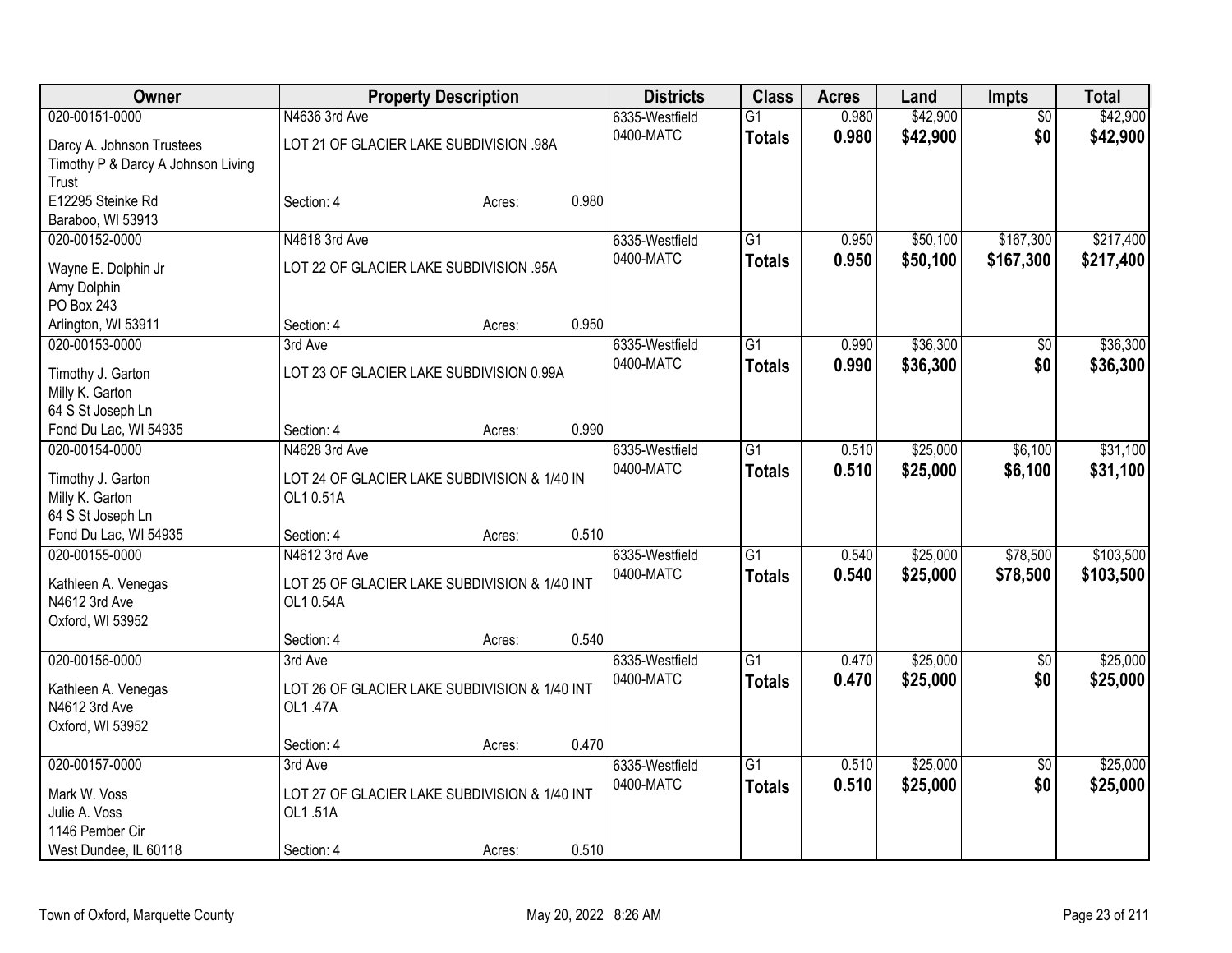| Owner                                                                   |                                                           | <b>Property Description</b> |       | <b>Districts</b>            | <b>Class</b>                     | <b>Acres</b>   | Land                 | <b>Impts</b>           | <b>Total</b>           |
|-------------------------------------------------------------------------|-----------------------------------------------------------|-----------------------------|-------|-----------------------------|----------------------------------|----------------|----------------------|------------------------|------------------------|
| 020-00158-0000                                                          | W8056 Fawn Ln                                             |                             |       | 6335-Westfield              | $\overline{G1}$                  | 0.770          | \$30,000             | \$100,400              | \$130,400              |
| Lu Ann M. Olson<br>W8056 Fawn Ln<br>Oxford, WI 53952                    | LOT 28 OF GLACIER LAKE SUBDIVISION & 1/40 INT<br>OL1.77A  |                             |       | 0400-MATC                   | <b>Totals</b>                    | 0.770          | \$30,000             | \$100,400              | \$130,400              |
|                                                                         | Section: 4                                                | Acres:                      | 0.770 |                             |                                  |                |                      |                        |                        |
| 020-00159-0000                                                          | W8014 Fawn Ln                                             |                             |       | 6335-Westfield              | $\overline{G1}$                  | 1.710          | \$58,900             | \$113,400              | \$172,300              |
| Daniel J. Lesniak<br>Bonnie K. Lesniak<br>S62 W35590 Burr Oak Ln        | LOT 29 OF GLACIER LAKE SUBDIVISION 1.71A                  |                             |       | 0400-MATC                   | <b>Totals</b>                    | 1.710          | \$58,900             | \$113,400              | \$172,300              |
| Eagle, WI 53119                                                         | Section: 4                                                | Acres:                      | 1.710 |                             |                                  |                |                      |                        |                        |
| 020-00160-0000<br>Randall J. Esser<br>Kelly A. Esser<br>7640 Conifer Ct | Fawn Ln<br>LOT 30 OF GLACIER LAKE SUBDIVISION 1.19A       |                             |       | 6335-Westfield<br>0400-MATC | G1<br><b>Totals</b>              | 1.190<br>1.190 | \$55,000<br>\$55,000 | \$0<br>\$0             | \$55,000<br>\$55,000   |
| De Forest, WI 53532                                                     | Section: 4                                                | Acres:                      | 1.190 |                             |                                  |                |                      |                        |                        |
| 020-00161-0000                                                          | W8008 Fawn Ln                                             |                             |       | 6335-Westfield              | $\overline{G1}$                  | 1.210          | \$55,000             | \$203,400              | \$258,400              |
| Randall J. Esser<br>Kelly A. Esser<br>7640 Conifer Ct                   | LOT 31 OF GLACIER LAKE SUBDIVISION 1.21A                  |                             |       | 0400-MATC                   | <b>Totals</b>                    | 1.210          | \$55,000             | \$203,400              | \$258,400              |
| De Forest, WI 53532                                                     | Section: 4                                                | Acres:                      | 1.210 |                             |                                  |                |                      |                        |                        |
| 020-00162-0000<br>Randall J. Esser<br>Kelly A. Esser<br>7640 Conifer Ct | Fawn Ln<br>LOT 32 OF GLACIER LAKE SUBDIVISION 1.27A       |                             |       | 6335-Westfield<br>0400-MATC | $\overline{G1}$<br><b>Totals</b> | 1.270<br>1.270 | \$55,000<br>\$55,000 | $\overline{50}$<br>\$0 | \$55,000<br>\$55,000   |
| Deforest, WI 53532                                                      | Section: 4                                                | Acres:                      | 1.270 |                             |                                  |                |                      |                        |                        |
| 020-00163-0000                                                          | W8004 Fawn Ln                                             |                             |       | 6335-Westfield              | $\overline{G1}$                  | 1.360          | \$55,000             | $\overline{50}$        | \$55,000               |
| Stephanie S. Pomplun<br>5815 5th Ave Apt 214<br>Kenosha, WI 53140       | LOT 33 OF GLACIER LAKE SUBDIVISION 1.36A                  |                             |       | 0400-MATC                   | <b>Totals</b>                    | 1.360          | \$55,000             | \$0                    | \$55,000               |
|                                                                         | Section: 4                                                | Acres:                      | 1.360 |                             |                                  |                |                      |                        |                        |
| 020-00164-0000<br>Frank S & Kumiko K Rose Living Trust<br>332 Milan Ct  | W8020 Fawn Ln<br>LOT 34 OF GLACIER LAKE SUBDIVISION 1.47A |                             |       | 6335-Westfield<br>0400-MATC | $\overline{G1}$<br><b>Totals</b> | 1.470<br>1.470 | \$55,000<br>\$55,000 | \$58,700<br>\$58,700   | \$113,700<br>\$113,700 |
| Schaumburg, IL 60193                                                    | Section: 4                                                | Acres:                      | 1.470 |                             |                                  |                |                      |                        |                        |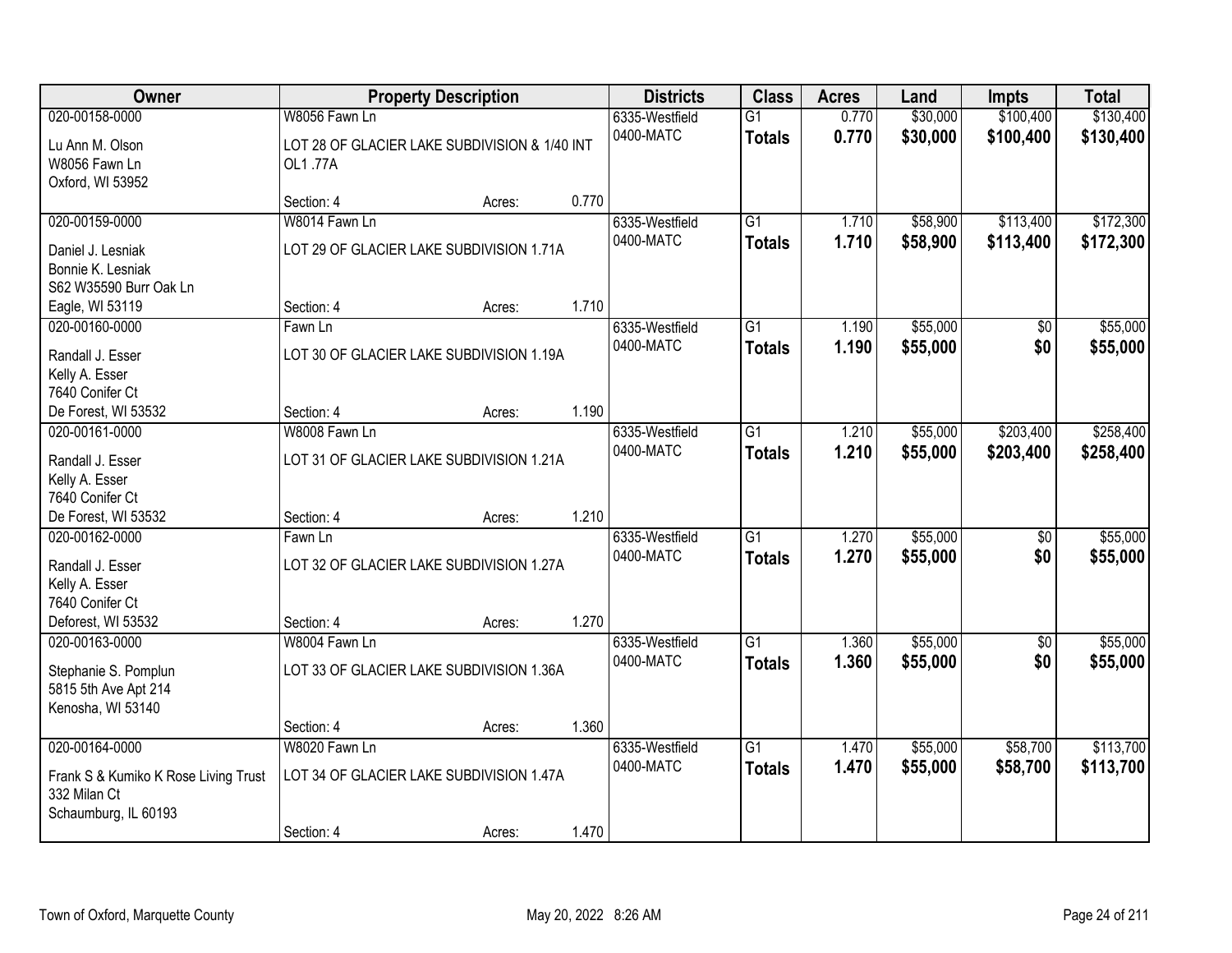| $\overline{G1}$<br>$\overline{50}$<br>Fawn Ln<br>6335-Westfield<br>\$0<br>0400-MATC<br>1.500<br>\$55,000<br>\$55,000<br><b>Totals</b><br>LOT 35 OF GLACIER LAKE SUBDIVISION 1.50A<br>Elissa M. Roman<br>1006 N Eagle St<br>Naperville, IL 60563<br>1.500<br>Section: 4<br>Acres:<br>\$55,000<br>\$145,900<br>020-00166-0000<br>W8001 Fawn Ln<br>6335-Westfield<br>$\overline{G1}$<br>1.750<br>0400-MATC<br>1.750<br>\$55,000<br>\$145,900<br><b>Totals</b><br>LOT 36 OF GLACIER LAKE SUBDIVISION 1.75A<br>Suzanne J. Siekierski Trustees<br>Mark J & Suzanne J Siekierski Rev<br><b>Living Trust</b><br>1.750<br>W8001 Fawn Ln<br>Section: 4<br>Acres:<br>Oxford, WI 53952<br>\$16,300<br>\$69,400<br>020-00167-0000<br>W8005 Fawn Ln<br>G1<br>6335-Westfield<br>1.840<br>0400-MATC<br>\$16,300<br>1.840<br>\$69,400<br><b>Totals</b><br>Brett R. Bilzing<br>LOT 37 OF GLACIER LAKE SUBDIVISION & 1/40 IN<br>Nicole Bilzing<br>OL1 1.84A<br>502 Madison Ave<br>1.840<br>Lodi, WI 53555<br>Section: 4<br>Acres:<br>\$106,700<br>020-00168-0000<br>W8021 Fawn Ln<br>$\overline{G1}$<br>1.070<br>\$15,100<br>6335-Westfield<br>0400-MATC<br>1.070<br>\$15,100<br>\$106,700<br><b>Totals</b><br>Michael Penich Jr<br>LOT 38 OF GLACIER LAKE SUBDIVISION & 1/40 IN<br>Mary E. Penich<br>OL1 1.07A<br>433 W Hawthorne Ct<br>1.070<br>Lake Bluff, IL 60044<br>Section: 4<br>Acres:<br>020-00169-0000<br>N4554 3rd Ave<br>$\overline{G1}$<br>\$15,000<br>\$121,900<br>6335-Westfield<br>1.020<br>0400-MATC<br>1.020<br>\$15,000<br>\$121,900<br>\$136,900<br><b>Totals</b><br>Mad Management, LLC<br>LOT 39 OF GLACIER LAKE SUBDIVISION & 1/40 OF<br>13866 Vance Ln<br>OL1 1.02A<br>Manitowish Waters, WI 54545<br>1.020<br>Section: 4<br>Acres:<br>\$15,200<br>020-00170-0000<br>$\overline{G1}$<br>\$71,300<br>N4540 3rd Ave<br>6335-Westfield<br>1.160<br>0400-MATC<br>1.160<br>\$15,200<br>\$71,300<br>\$86,500<br><b>Totals</b><br>Dorman D. Bowman Jr<br>LOT 40 OF GLACIER LAKE SUBDIVISION & 1/40 IN<br>Candace J. Covington<br>OL1 1.16A<br>N4540 3rd Ave<br>1.160<br>Oxford, WI 53952<br>Section: 4<br>Acres:<br>020-00171-0000<br>$\overline{G1}$<br>2.070<br>\$16,600<br>6335-Westfield<br>$\overline{50}$<br>3rd Ave<br>2.070<br>\$0<br>0400-MATC<br>\$16,600<br>\$16,600<br><b>Totals</b><br>LOT 41 OF GLACIER LAKE SUBDIVISION & 1/40 INT<br>Walter Lipinski<br>914 W Cedar Ln<br>OL1 2.07A<br>Arlington Heights, IL 60005-3505 | <b>Owner</b>   | <b>Property Description</b> |  |  | <b>Districts</b> | <b>Class</b> | <b>Acres</b> | Land     | <b>Impts</b> | <b>Total</b> |
|---------------------------------------------------------------------------------------------------------------------------------------------------------------------------------------------------------------------------------------------------------------------------------------------------------------------------------------------------------------------------------------------------------------------------------------------------------------------------------------------------------------------------------------------------------------------------------------------------------------------------------------------------------------------------------------------------------------------------------------------------------------------------------------------------------------------------------------------------------------------------------------------------------------------------------------------------------------------------------------------------------------------------------------------------------------------------------------------------------------------------------------------------------------------------------------------------------------------------------------------------------------------------------------------------------------------------------------------------------------------------------------------------------------------------------------------------------------------------------------------------------------------------------------------------------------------------------------------------------------------------------------------------------------------------------------------------------------------------------------------------------------------------------------------------------------------------------------------------------------------------------------------------------------------------------------------------------------------------------------------------------------------------------------------------------------------------------------------------------------------------------------------------------------------------------------------------------------------------------------------------------------------------------------------------------------------------------------------------------------------------------------------------------------------------------------|----------------|-----------------------------|--|--|------------------|--------------|--------------|----------|--------------|--------------|
|                                                                                                                                                                                                                                                                                                                                                                                                                                                                                                                                                                                                                                                                                                                                                                                                                                                                                                                                                                                                                                                                                                                                                                                                                                                                                                                                                                                                                                                                                                                                                                                                                                                                                                                                                                                                                                                                                                                                                                                                                                                                                                                                                                                                                                                                                                                                                                                                                                       | 020-00165-0000 |                             |  |  |                  |              | 1.500        | \$55,000 |              | \$55,000     |
|                                                                                                                                                                                                                                                                                                                                                                                                                                                                                                                                                                                                                                                                                                                                                                                                                                                                                                                                                                                                                                                                                                                                                                                                                                                                                                                                                                                                                                                                                                                                                                                                                                                                                                                                                                                                                                                                                                                                                                                                                                                                                                                                                                                                                                                                                                                                                                                                                                       |                |                             |  |  |                  |              |              |          |              |              |
|                                                                                                                                                                                                                                                                                                                                                                                                                                                                                                                                                                                                                                                                                                                                                                                                                                                                                                                                                                                                                                                                                                                                                                                                                                                                                                                                                                                                                                                                                                                                                                                                                                                                                                                                                                                                                                                                                                                                                                                                                                                                                                                                                                                                                                                                                                                                                                                                                                       |                |                             |  |  |                  |              |              |          |              |              |
|                                                                                                                                                                                                                                                                                                                                                                                                                                                                                                                                                                                                                                                                                                                                                                                                                                                                                                                                                                                                                                                                                                                                                                                                                                                                                                                                                                                                                                                                                                                                                                                                                                                                                                                                                                                                                                                                                                                                                                                                                                                                                                                                                                                                                                                                                                                                                                                                                                       |                |                             |  |  |                  |              |              |          |              |              |
|                                                                                                                                                                                                                                                                                                                                                                                                                                                                                                                                                                                                                                                                                                                                                                                                                                                                                                                                                                                                                                                                                                                                                                                                                                                                                                                                                                                                                                                                                                                                                                                                                                                                                                                                                                                                                                                                                                                                                                                                                                                                                                                                                                                                                                                                                                                                                                                                                                       |                |                             |  |  |                  |              |              |          |              |              |
| \$200,900<br>\$85,700<br>\$85,700<br>\$121,800<br>\$121,800<br>\$136,900<br>\$86,500<br>\$16,600                                                                                                                                                                                                                                                                                                                                                                                                                                                                                                                                                                                                                                                                                                                                                                                                                                                                                                                                                                                                                                                                                                                                                                                                                                                                                                                                                                                                                                                                                                                                                                                                                                                                                                                                                                                                                                                                                                                                                                                                                                                                                                                                                                                                                                                                                                                                      |                |                             |  |  |                  |              |              |          |              | \$200,900    |
|                                                                                                                                                                                                                                                                                                                                                                                                                                                                                                                                                                                                                                                                                                                                                                                                                                                                                                                                                                                                                                                                                                                                                                                                                                                                                                                                                                                                                                                                                                                                                                                                                                                                                                                                                                                                                                                                                                                                                                                                                                                                                                                                                                                                                                                                                                                                                                                                                                       |                |                             |  |  |                  |              |              |          |              |              |
|                                                                                                                                                                                                                                                                                                                                                                                                                                                                                                                                                                                                                                                                                                                                                                                                                                                                                                                                                                                                                                                                                                                                                                                                                                                                                                                                                                                                                                                                                                                                                                                                                                                                                                                                                                                                                                                                                                                                                                                                                                                                                                                                                                                                                                                                                                                                                                                                                                       |                |                             |  |  |                  |              |              |          |              |              |
|                                                                                                                                                                                                                                                                                                                                                                                                                                                                                                                                                                                                                                                                                                                                                                                                                                                                                                                                                                                                                                                                                                                                                                                                                                                                                                                                                                                                                                                                                                                                                                                                                                                                                                                                                                                                                                                                                                                                                                                                                                                                                                                                                                                                                                                                                                                                                                                                                                       |                |                             |  |  |                  |              |              |          |              |              |
|                                                                                                                                                                                                                                                                                                                                                                                                                                                                                                                                                                                                                                                                                                                                                                                                                                                                                                                                                                                                                                                                                                                                                                                                                                                                                                                                                                                                                                                                                                                                                                                                                                                                                                                                                                                                                                                                                                                                                                                                                                                                                                                                                                                                                                                                                                                                                                                                                                       |                |                             |  |  |                  |              |              |          |              |              |
|                                                                                                                                                                                                                                                                                                                                                                                                                                                                                                                                                                                                                                                                                                                                                                                                                                                                                                                                                                                                                                                                                                                                                                                                                                                                                                                                                                                                                                                                                                                                                                                                                                                                                                                                                                                                                                                                                                                                                                                                                                                                                                                                                                                                                                                                                                                                                                                                                                       |                |                             |  |  |                  |              |              |          |              |              |
|                                                                                                                                                                                                                                                                                                                                                                                                                                                                                                                                                                                                                                                                                                                                                                                                                                                                                                                                                                                                                                                                                                                                                                                                                                                                                                                                                                                                                                                                                                                                                                                                                                                                                                                                                                                                                                                                                                                                                                                                                                                                                                                                                                                                                                                                                                                                                                                                                                       |                |                             |  |  |                  |              |              |          |              |              |
|                                                                                                                                                                                                                                                                                                                                                                                                                                                                                                                                                                                                                                                                                                                                                                                                                                                                                                                                                                                                                                                                                                                                                                                                                                                                                                                                                                                                                                                                                                                                                                                                                                                                                                                                                                                                                                                                                                                                                                                                                                                                                                                                                                                                                                                                                                                                                                                                                                       |                |                             |  |  |                  |              |              |          |              |              |
|                                                                                                                                                                                                                                                                                                                                                                                                                                                                                                                                                                                                                                                                                                                                                                                                                                                                                                                                                                                                                                                                                                                                                                                                                                                                                                                                                                                                                                                                                                                                                                                                                                                                                                                                                                                                                                                                                                                                                                                                                                                                                                                                                                                                                                                                                                                                                                                                                                       |                |                             |  |  |                  |              |              |          |              |              |
|                                                                                                                                                                                                                                                                                                                                                                                                                                                                                                                                                                                                                                                                                                                                                                                                                                                                                                                                                                                                                                                                                                                                                                                                                                                                                                                                                                                                                                                                                                                                                                                                                                                                                                                                                                                                                                                                                                                                                                                                                                                                                                                                                                                                                                                                                                                                                                                                                                       |                |                             |  |  |                  |              |              |          |              |              |
|                                                                                                                                                                                                                                                                                                                                                                                                                                                                                                                                                                                                                                                                                                                                                                                                                                                                                                                                                                                                                                                                                                                                                                                                                                                                                                                                                                                                                                                                                                                                                                                                                                                                                                                                                                                                                                                                                                                                                                                                                                                                                                                                                                                                                                                                                                                                                                                                                                       |                |                             |  |  |                  |              |              |          |              |              |
|                                                                                                                                                                                                                                                                                                                                                                                                                                                                                                                                                                                                                                                                                                                                                                                                                                                                                                                                                                                                                                                                                                                                                                                                                                                                                                                                                                                                                                                                                                                                                                                                                                                                                                                                                                                                                                                                                                                                                                                                                                                                                                                                                                                                                                                                                                                                                                                                                                       |                |                             |  |  |                  |              |              |          |              |              |
|                                                                                                                                                                                                                                                                                                                                                                                                                                                                                                                                                                                                                                                                                                                                                                                                                                                                                                                                                                                                                                                                                                                                                                                                                                                                                                                                                                                                                                                                                                                                                                                                                                                                                                                                                                                                                                                                                                                                                                                                                                                                                                                                                                                                                                                                                                                                                                                                                                       |                |                             |  |  |                  |              |              |          |              |              |
|                                                                                                                                                                                                                                                                                                                                                                                                                                                                                                                                                                                                                                                                                                                                                                                                                                                                                                                                                                                                                                                                                                                                                                                                                                                                                                                                                                                                                                                                                                                                                                                                                                                                                                                                                                                                                                                                                                                                                                                                                                                                                                                                                                                                                                                                                                                                                                                                                                       |                |                             |  |  |                  |              |              |          |              |              |
|                                                                                                                                                                                                                                                                                                                                                                                                                                                                                                                                                                                                                                                                                                                                                                                                                                                                                                                                                                                                                                                                                                                                                                                                                                                                                                                                                                                                                                                                                                                                                                                                                                                                                                                                                                                                                                                                                                                                                                                                                                                                                                                                                                                                                                                                                                                                                                                                                                       |                |                             |  |  |                  |              |              |          |              |              |
|                                                                                                                                                                                                                                                                                                                                                                                                                                                                                                                                                                                                                                                                                                                                                                                                                                                                                                                                                                                                                                                                                                                                                                                                                                                                                                                                                                                                                                                                                                                                                                                                                                                                                                                                                                                                                                                                                                                                                                                                                                                                                                                                                                                                                                                                                                                                                                                                                                       |                |                             |  |  |                  |              |              |          |              |              |
|                                                                                                                                                                                                                                                                                                                                                                                                                                                                                                                                                                                                                                                                                                                                                                                                                                                                                                                                                                                                                                                                                                                                                                                                                                                                                                                                                                                                                                                                                                                                                                                                                                                                                                                                                                                                                                                                                                                                                                                                                                                                                                                                                                                                                                                                                                                                                                                                                                       |                |                             |  |  |                  |              |              |          |              |              |
|                                                                                                                                                                                                                                                                                                                                                                                                                                                                                                                                                                                                                                                                                                                                                                                                                                                                                                                                                                                                                                                                                                                                                                                                                                                                                                                                                                                                                                                                                                                                                                                                                                                                                                                                                                                                                                                                                                                                                                                                                                                                                                                                                                                                                                                                                                                                                                                                                                       |                |                             |  |  |                  |              |              |          |              |              |
|                                                                                                                                                                                                                                                                                                                                                                                                                                                                                                                                                                                                                                                                                                                                                                                                                                                                                                                                                                                                                                                                                                                                                                                                                                                                                                                                                                                                                                                                                                                                                                                                                                                                                                                                                                                                                                                                                                                                                                                                                                                                                                                                                                                                                                                                                                                                                                                                                                       |                |                             |  |  |                  |              |              |          |              |              |
|                                                                                                                                                                                                                                                                                                                                                                                                                                                                                                                                                                                                                                                                                                                                                                                                                                                                                                                                                                                                                                                                                                                                                                                                                                                                                                                                                                                                                                                                                                                                                                                                                                                                                                                                                                                                                                                                                                                                                                                                                                                                                                                                                                                                                                                                                                                                                                                                                                       |                |                             |  |  |                  |              |              |          |              |              |
|                                                                                                                                                                                                                                                                                                                                                                                                                                                                                                                                                                                                                                                                                                                                                                                                                                                                                                                                                                                                                                                                                                                                                                                                                                                                                                                                                                                                                                                                                                                                                                                                                                                                                                                                                                                                                                                                                                                                                                                                                                                                                                                                                                                                                                                                                                                                                                                                                                       |                |                             |  |  |                  |              |              |          |              |              |
|                                                                                                                                                                                                                                                                                                                                                                                                                                                                                                                                                                                                                                                                                                                                                                                                                                                                                                                                                                                                                                                                                                                                                                                                                                                                                                                                                                                                                                                                                                                                                                                                                                                                                                                                                                                                                                                                                                                                                                                                                                                                                                                                                                                                                                                                                                                                                                                                                                       |                |                             |  |  |                  |              |              |          |              |              |
|                                                                                                                                                                                                                                                                                                                                                                                                                                                                                                                                                                                                                                                                                                                                                                                                                                                                                                                                                                                                                                                                                                                                                                                                                                                                                                                                                                                                                                                                                                                                                                                                                                                                                                                                                                                                                                                                                                                                                                                                                                                                                                                                                                                                                                                                                                                                                                                                                                       |                |                             |  |  |                  |              |              |          |              |              |
|                                                                                                                                                                                                                                                                                                                                                                                                                                                                                                                                                                                                                                                                                                                                                                                                                                                                                                                                                                                                                                                                                                                                                                                                                                                                                                                                                                                                                                                                                                                                                                                                                                                                                                                                                                                                                                                                                                                                                                                                                                                                                                                                                                                                                                                                                                                                                                                                                                       |                |                             |  |  |                  |              |              |          |              |              |
|                                                                                                                                                                                                                                                                                                                                                                                                                                                                                                                                                                                                                                                                                                                                                                                                                                                                                                                                                                                                                                                                                                                                                                                                                                                                                                                                                                                                                                                                                                                                                                                                                                                                                                                                                                                                                                                                                                                                                                                                                                                                                                                                                                                                                                                                                                                                                                                                                                       |                |                             |  |  |                  |              |              |          |              |              |
|                                                                                                                                                                                                                                                                                                                                                                                                                                                                                                                                                                                                                                                                                                                                                                                                                                                                                                                                                                                                                                                                                                                                                                                                                                                                                                                                                                                                                                                                                                                                                                                                                                                                                                                                                                                                                                                                                                                                                                                                                                                                                                                                                                                                                                                                                                                                                                                                                                       |                |                             |  |  |                  |              |              |          |              |              |
|                                                                                                                                                                                                                                                                                                                                                                                                                                                                                                                                                                                                                                                                                                                                                                                                                                                                                                                                                                                                                                                                                                                                                                                                                                                                                                                                                                                                                                                                                                                                                                                                                                                                                                                                                                                                                                                                                                                                                                                                                                                                                                                                                                                                                                                                                                                                                                                                                                       |                |                             |  |  |                  |              |              |          |              |              |
|                                                                                                                                                                                                                                                                                                                                                                                                                                                                                                                                                                                                                                                                                                                                                                                                                                                                                                                                                                                                                                                                                                                                                                                                                                                                                                                                                                                                                                                                                                                                                                                                                                                                                                                                                                                                                                                                                                                                                                                                                                                                                                                                                                                                                                                                                                                                                                                                                                       |                |                             |  |  |                  |              |              |          |              |              |
|                                                                                                                                                                                                                                                                                                                                                                                                                                                                                                                                                                                                                                                                                                                                                                                                                                                                                                                                                                                                                                                                                                                                                                                                                                                                                                                                                                                                                                                                                                                                                                                                                                                                                                                                                                                                                                                                                                                                                                                                                                                                                                                                                                                                                                                                                                                                                                                                                                       |                |                             |  |  |                  |              |              |          |              |              |
|                                                                                                                                                                                                                                                                                                                                                                                                                                                                                                                                                                                                                                                                                                                                                                                                                                                                                                                                                                                                                                                                                                                                                                                                                                                                                                                                                                                                                                                                                                                                                                                                                                                                                                                                                                                                                                                                                                                                                                                                                                                                                                                                                                                                                                                                                                                                                                                                                                       |                |                             |  |  |                  |              |              |          |              |              |
|                                                                                                                                                                                                                                                                                                                                                                                                                                                                                                                                                                                                                                                                                                                                                                                                                                                                                                                                                                                                                                                                                                                                                                                                                                                                                                                                                                                                                                                                                                                                                                                                                                                                                                                                                                                                                                                                                                                                                                                                                                                                                                                                                                                                                                                                                                                                                                                                                                       |                |                             |  |  |                  |              |              |          |              |              |
|                                                                                                                                                                                                                                                                                                                                                                                                                                                                                                                                                                                                                                                                                                                                                                                                                                                                                                                                                                                                                                                                                                                                                                                                                                                                                                                                                                                                                                                                                                                                                                                                                                                                                                                                                                                                                                                                                                                                                                                                                                                                                                                                                                                                                                                                                                                                                                                                                                       |                |                             |  |  |                  |              |              |          |              |              |
| 2.070<br>Section: 4<br>Acres:                                                                                                                                                                                                                                                                                                                                                                                                                                                                                                                                                                                                                                                                                                                                                                                                                                                                                                                                                                                                                                                                                                                                                                                                                                                                                                                                                                                                                                                                                                                                                                                                                                                                                                                                                                                                                                                                                                                                                                                                                                                                                                                                                                                                                                                                                                                                                                                                         |                |                             |  |  |                  |              |              |          |              |              |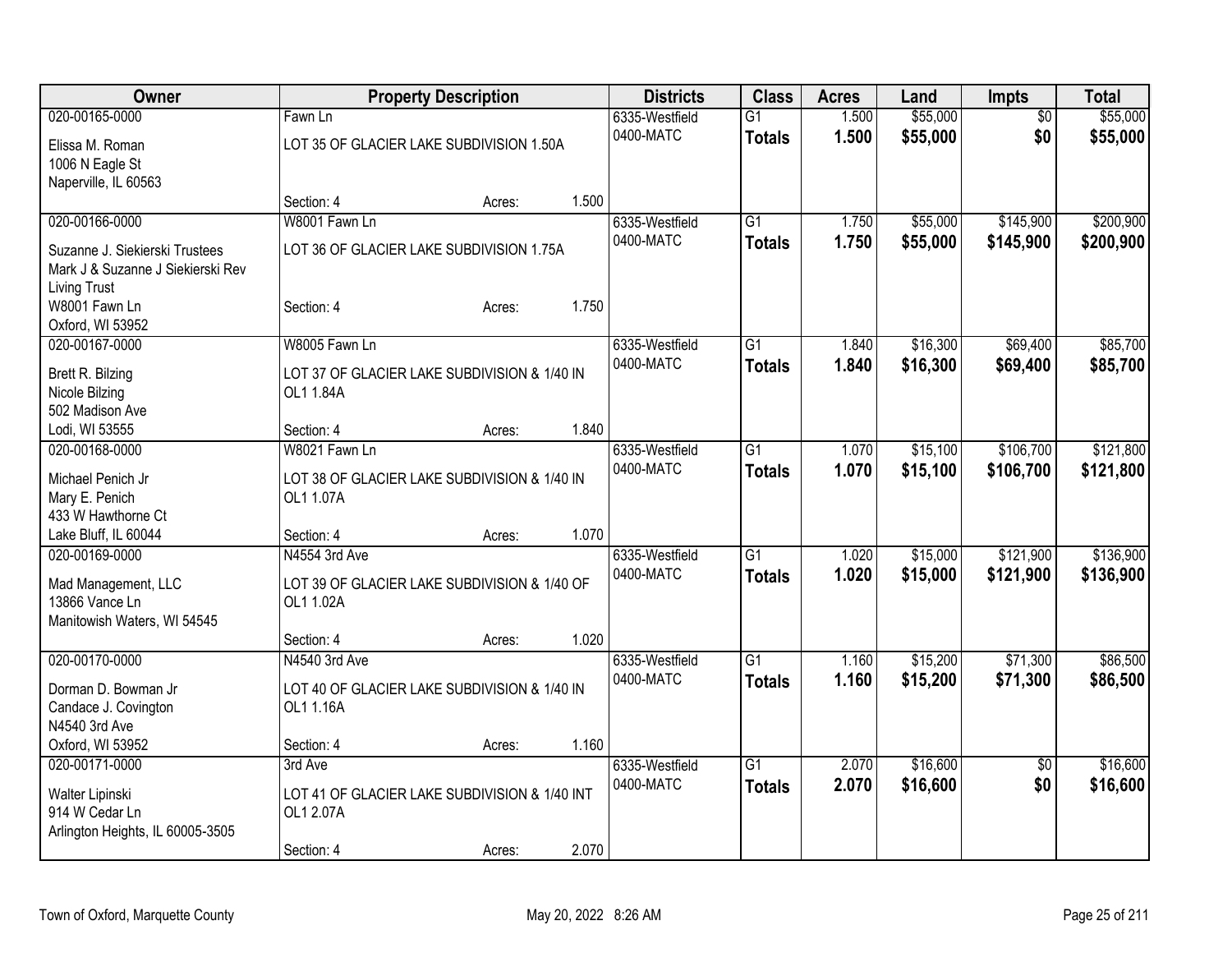| Owner                                                                                   |                                                                                    | <b>Property Description</b> |       | <b>Districts</b>            | <b>Class</b>                     | <b>Acres</b>   | Land                 | <b>Impts</b>           | <b>Total</b>           |
|-----------------------------------------------------------------------------------------|------------------------------------------------------------------------------------|-----------------------------|-------|-----------------------------|----------------------------------|----------------|----------------------|------------------------|------------------------|
| 020-00172-0000<br>Robert A. Jones<br>Michelle Jones<br>3274 Elm Rd                      | N4528 3rd Ave<br>LOT 42 OF GLACIER LAKE SUBDIVISION & 1/40 IN<br>OL1 2.02A         |                             |       | 6335-Westfield<br>0400-MATC | $\overline{G1}$<br><b>Totals</b> | 2.020<br>2.020 | \$16,600<br>\$16,600 | \$700<br>\$700         | \$17,300<br>\$17,300   |
| Cedarburg, WI 53012                                                                     | Section: 4                                                                         | Acres:                      | 2.020 |                             |                                  |                |                      |                        |                        |
| 020-00173-0000<br>Paul E. Eames<br>Mary L. Eames<br>N4514 3rd Ave                       | N4514 3rd Ave<br>LOT 43 OF GLACIER LAKE SUBDIVISION & 1/40 IN<br>OL1 2.29A         |                             |       | 6335-Westfield<br>0400-MATC | $\overline{G1}$<br><b>Totals</b> | 2.290<br>2.290 | \$17,000<br>\$17,000 | \$214,800<br>\$214,800 | \$231,800<br>\$231,800 |
| Oxford, WI 53952-9172                                                                   | Section: 4                                                                         | Acres:                      | 2.290 |                             |                                  |                |                      |                        |                        |
| 020-00174-0000<br>Michael C. Lindal<br>Ellen L. Lindal<br>14265 W Jody Ln               | 3rd Ave<br>LOT 44 OF GLACIER LAKE SUBDIVISION & 1/40 IN<br>OL1 3.66A               |                             |       | 6335-Westfield<br>0400-MATC | $\overline{G1}$<br><b>Totals</b> | 3.660<br>3.660 | \$19,100<br>\$19,100 | \$0<br>\$0             | \$19,100<br>\$19,100   |
| Wadsworth, IL 60083                                                                     | Section: 4                                                                         | Acres:                      | 3.660 |                             | $\overline{G1}$                  |                |                      |                        |                        |
| 020-00175-0000<br>Michael C. Lindal<br>Ellen L. Lindal<br>14265 W Jody Ln               | 3rd Ave<br>LOT 45 OF GLACIER LAKE SUBDIVISION & 1/40 IN<br>OL1 3.79A               |                             |       | 6335-Westfield<br>0400-MATC | <b>Totals</b>                    | 3.790<br>3.790 | \$19,300<br>\$19,300 | \$0<br>\$0             | \$19,300<br>\$19,300   |
| Wadsworth, IL 60083                                                                     | Section: 4                                                                         | Acres:                      | 3.790 |                             |                                  |                |                      |                        |                        |
| 020-00176-0000<br>Thomas J. Fenn<br>Sandra L. Fenn<br>N4565 3rd Ave<br>Oxford, WI 53952 | 3rd Ave<br>LOT 46 OF GLACIER LAKE SUBDIVISION & 1/40 IN<br>OL1 3.38A<br>Section: 4 | Acres:                      | 3.380 | 6335-Westfield<br>0400-MATC | $\overline{G1}$<br><b>Totals</b> | 3.380<br>3.380 | \$18,700<br>\$18,700 | $\overline{50}$<br>\$0 | \$18,700<br>\$18,700   |
| 020-00177-0000                                                                          | N4565 3rd Ave                                                                      |                             |       | 6335-Westfield              | $\overline{G1}$                  | 1.680          | \$16,000             | \$166,100              | \$182,100              |
| Thomas J. Fenn<br>Sandra L. Fenn<br>N4565 3rd Ave<br>Oxford, WI 53952                   | LOT 47 OF GLACIER LAKE SUBDIVISION & 1/40 INT<br>OL1 1.68A<br>Section: 4           | Acres:                      | 1.680 | 0400-MATC                   | <b>Totals</b>                    | 1.680          | \$16,000             | \$166,100              | \$182,100              |
| 020-00178-0000                                                                          | 3rd Ave                                                                            |                             |       | 6335-Westfield              | $\overline{G1}$                  | 2.990          | \$18,100             | $\overline{30}$        | \$18,100               |
| Lu Ann M. Olson<br>W8056 Fawn Ln<br>Oxford, WI 53952                                    | LOT 48 OF GLACIER LAKE SUBDIVISION & 1/40 IN<br>OL1 2.99A<br>Section: 4            | Acres:                      | 2.990 | 0400-MATC                   | <b>Totals</b>                    | 2.990          | \$18,100             | \$0                    | \$18,100               |
|                                                                                         |                                                                                    |                             |       |                             |                                  |                |                      |                        |                        |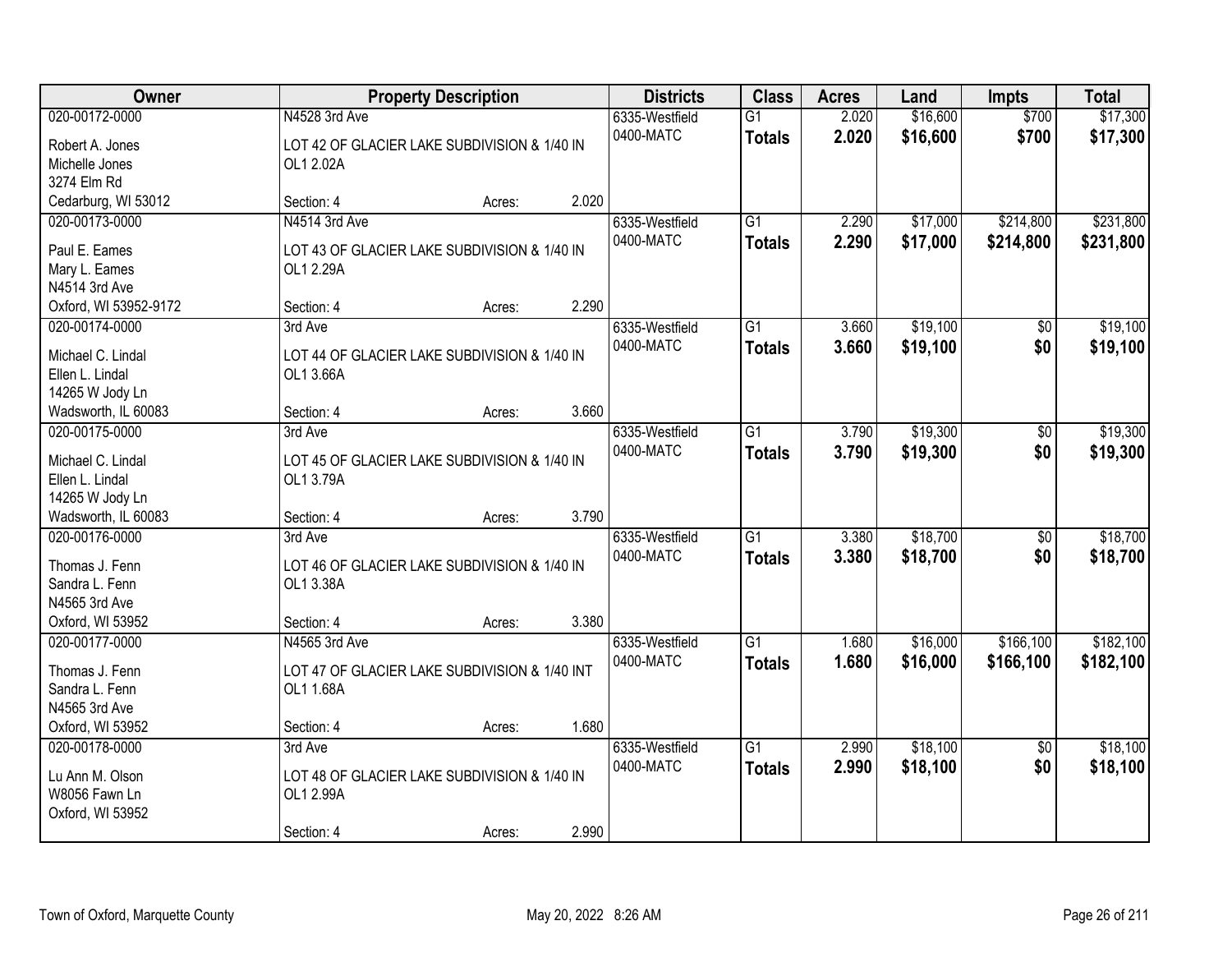| Owner                                                                               |                                          | <b>Property Description</b>                             |       |                             | <b>Class</b>                     | <b>Acres</b>   | Land                 | <b>Impts</b>           | <b>Total</b>           |
|-------------------------------------------------------------------------------------|------------------------------------------|---------------------------------------------------------|-------|-----------------------------|----------------------------------|----------------|----------------------|------------------------|------------------------|
| 020-00179-0000<br>Lu Ann M. Olson<br>W8056 Fawn Ln<br>Oxford, WI 53952              | 3rd Ave<br>OL1 1.56A                     | LOT 49 OF GLACIER LAKE SUBDIVISION & 1/40 INT           |       | 6335-Westfield<br>0400-MATC | $\overline{G1}$<br><b>Totals</b> | 1.560<br>1.560 | \$15,900<br>\$15,900 | $\overline{50}$<br>\$0 | \$15,900<br>\$15,900   |
|                                                                                     | Section: 4                               | Acres:                                                  | 1.560 |                             |                                  |                |                      |                        |                        |
| 020-00180-0000<br>Lu Ann M. Olson<br>W8056 Fawn Ln<br>Oxford, WI 53952              | N4651 3rd Ave<br>OL1 1.71A               | LOT 50 OF GLACIER LAKE SUBDIVISION & 1/40 INT           |       | 6335-Westfield<br>0400-MATC | $\overline{G1}$<br><b>Totals</b> | 1.710<br>1.710 | \$16,100<br>\$16,100 | \$12,700<br>\$12,700   | \$28,800<br>\$28,800   |
|                                                                                     | Section: 5                               | Acres:                                                  | 1.710 |                             |                                  |                |                      |                        |                        |
| 020-00181-0000<br>Mark A. Freitag<br>3194 Danbury Dr W<br>Janesville, WI 53546      | 3rd Ave<br>OL1 1.52A                     | LOT 51 OF GLACIER LAKE SUBDIVISION & 1/40 IN            |       | 6335-Westfield<br>0400-MATC | $\overline{G1}$<br><b>Totals</b> | 1.520<br>1.520 | \$15,800<br>\$15,800 | \$0<br>\$0             | \$15,800<br>\$15,800   |
|                                                                                     | Section: 5                               | Acres:                                                  | 1.520 |                             |                                  |                |                      |                        |                        |
| 020-00182-0000<br>Keith Chase-Ziolek<br>Mary Chase-Ziolek<br>5247 N Wayne           | N4669 3rd Ave<br>OL1 1.25A               | LOT 52 OF GLACIER LAKE SUBDIVISION & 1/40 INT           |       | 6335-Westfield<br>0400-MATC | $\overline{G1}$<br><b>Totals</b> | 1.250<br>1.250 | \$15,400<br>\$15,400 | \$69,600<br>\$69,600   | \$85,000<br>\$85,000   |
| Chicago, IL 60640                                                                   | Section: 5                               | Acres:                                                  | 1.250 |                             |                                  |                |                      |                        |                        |
| 020-00183-0000<br>Linda C. Olsen Trustees<br>Olsen Family 2002 Trust<br>307 Village | 3rd Ave<br>OL1.92A                       | LOT 53 OF GLACIER LAKE SUBDIVISION & 1/40 INT           |       | 6335-Westfield<br>0400-MATC | $\overline{G1}$<br><b>Totals</b> | 0.920<br>0.920 | \$13,800<br>\$13,800 | $\overline{50}$<br>\$0 | \$13,800<br>\$13,800   |
| North Lake, IL 60164                                                                | Section: 5                               | Acres:                                                  | 0.920 |                             |                                  |                |                      |                        |                        |
| 020-00184-0000<br>Michael A. Vargo<br>Paula S. Vargo<br>N4711 3rd Ave               | N4711 3rd Ave<br>OL1.78A                 | LOT 54 OF GLACIER LAKE SUBDIVISION & 1/40 IN            |       | 6335-Westfield<br>0400-MATC | $\overline{G1}$<br><b>Totals</b> | 0.780<br>0.780 | \$15,600<br>\$15,600 | \$205,800<br>\$205,800 | \$221,400<br>\$221,400 |
| Oxford, WI 53952                                                                    | Section: 5                               | Acres:                                                  | 0.780 |                             |                                  |                |                      |                        |                        |
| 020-00185-0000<br>Gary J. Landgraf<br>N4723 3rd Ave<br>Oxford, WI 53952             | N4723 3rd Ave<br>OL1 0.92A<br>Section: 5 | LOT 55 OF GLACIER LAKE SUBDIVISION & 1/40 INT<br>Acres: | 0.920 | 6335-Westfield<br>0400-MATC | $\overline{G1}$<br><b>Totals</b> | 0.920<br>0.920 | \$13,800<br>\$13,800 | \$149,400<br>\$149,400 | \$163,200<br>\$163,200 |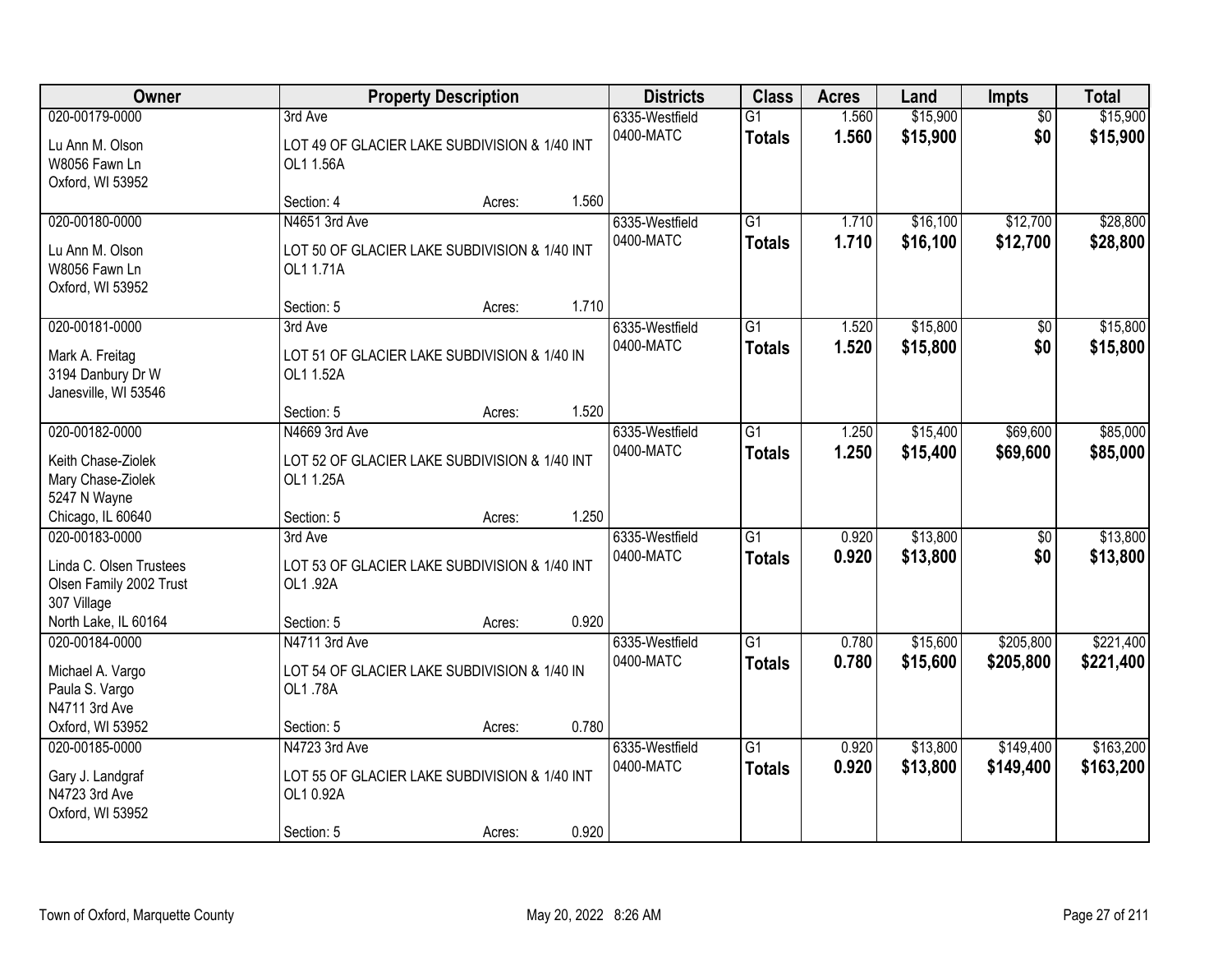| Owner                                                                                                                                                         |                                                                                           | <b>Property Description</b> |       | <b>Districts</b>            | <b>Class</b>                     | <b>Acres</b>   | Land                 | <b>Impts</b>           | <b>Total</b>           |
|---------------------------------------------------------------------------------------------------------------------------------------------------------------|-------------------------------------------------------------------------------------------|-----------------------------|-------|-----------------------------|----------------------------------|----------------|----------------------|------------------------|------------------------|
| 020-00186-0000<br>Daniel T. Hake<br>N4731 3rd Ave<br>Oxford, WI 53952                                                                                         | N4731 3rd Ave<br>LOT 56 OF GLACIER LAKE SUBDIVISION & 1/40 INT<br>OL1.95A                 |                             |       | 6335-Westfield<br>0400-MATC | $\overline{G1}$<br><b>Totals</b> | 0.950<br>0.950 | \$16,000<br>\$16,000 | \$67,400<br>\$67,400   | \$83,400<br>\$83,400   |
|                                                                                                                                                               | Section: 5                                                                                | Acres:                      | 0.950 |                             |                                  |                |                      |                        |                        |
| 020-00187-0000<br>Mark J & Suzanne J Siekierski Rev Trus   LOT 57 1ST ADD GLACIER LAKE SUBD & 1/40 IN OL1<br>Suzanne J. Siekierski Trustees<br>W8001 Fawn Ave | 3rd Ave<br>2.33A                                                                          |                             |       | 6335-Westfield<br>0400-MATC | $\overline{G1}$<br><b>Totals</b> | 2.330<br>2.330 | \$17,000<br>\$17,000 | \$0<br>\$0             | \$17,000<br>\$17,000   |
| Oxford, WI 53952                                                                                                                                              | Section: 4                                                                                | Acres:                      | 2.330 |                             |                                  |                |                      |                        |                        |
| 020-00188-0000<br>Kimberly M. Crump<br>N4831 3rd Ave<br>Oxford, WI 53952                                                                                      | N4831 3rd Ave<br>S PRT OF LOT 58 OF 1ST ADD GLACIER LAKE SUBD<br>& 1/40 IN OL1 3.15A      |                             |       | 6335-Westfield<br>0400-MATC | $\overline{G1}$<br><b>Totals</b> | 3.150<br>3.150 | \$18,300<br>\$18,300 | \$145,400<br>\$145,400 | \$163,700<br>\$163,700 |
|                                                                                                                                                               | Section: 4                                                                                | Acres:                      | 3.150 |                             |                                  |                |                      |                        |                        |
| 020-00189-0000<br>David J. Aumann<br>PO Box 623<br>Hales Corners, WI 53130                                                                                    | 3rd Ave<br>LOT 59 & N PRT OF LOT 58 OF 1ST ADD GLACIER<br>LAKE SUBD & 1/40 IN OL1 5.89A   |                             |       | 6335-Westfield<br>0400-MATC | G1<br><b>Totals</b>              | 5.890<br>5.890 | \$22,500<br>\$22,500 | $\sqrt[6]{3}$<br>\$0   | \$22,500<br>\$22,500   |
|                                                                                                                                                               | Section: 4                                                                                | Acres:                      | 5.890 |                             |                                  |                |                      |                        |                        |
| 020-00190-0000<br>Dino Anichini<br>1033 W Oakdale Ave<br>Chicago, IL 60657                                                                                    | W8017 Fawn Ave<br>LOT 60 OF 1ST ADD GLACIER LAKE SUBD & 1/40 IN<br>OL1 5.48A              |                             |       | 6335-Westfield<br>0400-MATC | $\overline{G1}$<br><b>Totals</b> | 5.480<br>5.480 | \$21,900<br>\$21,900 | \$20,000<br>\$20,000   | \$41,900<br>\$41,900   |
|                                                                                                                                                               | Section: 4                                                                                | Acres:                      | 5.480 |                             |                                  |                |                      |                        |                        |
| 020-00191-0000<br>Thomas A. Krause<br>N4852 3rd Ave<br>Oxford, WI 53952                                                                                       | N4852 3rd Ave<br>LOT 61 OF 1ST ADD GLACIER LAKE SUBD & 1/40 IN<br>OL1 6.49A               |                             |       | 6335-Westfield<br>0400-MATC | $\overline{G1}$<br><b>Totals</b> | 6.490<br>6.490 | \$23,400<br>\$23,400 | \$95,300<br>\$95,300   | \$118,700<br>\$118,700 |
|                                                                                                                                                               | Section: 4                                                                                | Acres:                      | 6.490 |                             |                                  |                |                      |                        |                        |
| 020-00192-0000<br>John D. Morgen<br>Annette T. Morgen<br>N6 W31380 Alberta Dr<br>Delafield, WI 53018-2931                                                     | N4844 3rd Ave<br>LOT 62 OF 1ST ADD GLACIER LAKE SUBD & 1/40 IN<br>OL1 7.34A<br>Section: 4 | Acres:                      | 7.340 | 6335-Westfield<br>0400-MATC | $\overline{G1}$<br><b>Totals</b> | 7.340<br>7.340 | \$24,700<br>\$24,700 | \$54,400<br>\$54,400   | \$79,100<br>\$79,100   |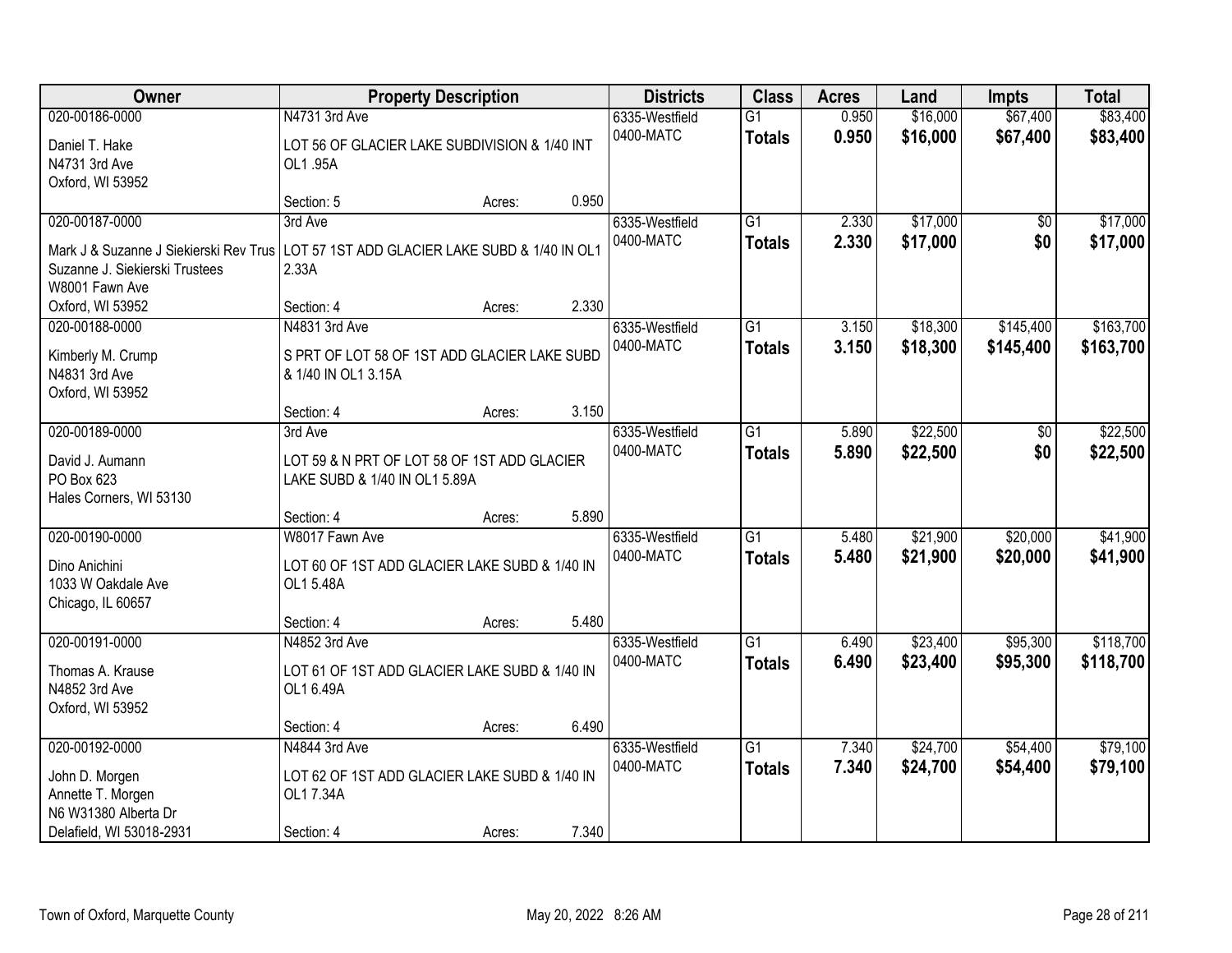| Owner                                                                                          | <b>Property Description</b>                                                                                                    | <b>Districts</b> | <b>Class</b> | <b>Acres</b>                | Land                             | <b>Impts</b>   | <b>Total</b>         |                        |                        |
|------------------------------------------------------------------------------------------------|--------------------------------------------------------------------------------------------------------------------------------|------------------|--------------|-----------------------------|----------------------------------|----------------|----------------------|------------------------|------------------------|
| 020-00193-0000<br>Heinritz Family Rev Trust<br>N4824 3rd Ave<br>Oxford, WI 53952               | N4824 3rd Ave<br>LOT 63 OF 1ST ADD GLACIER LAKE SUBD & 1/40 IN<br>OL1 8.24A                                                    |                  |              | 6335-Westfield<br>0400-MATC | $\overline{G1}$<br><b>Totals</b> | 8.240<br>8.240 | \$26,100<br>\$26,100 | \$33,300<br>\$33,300   | \$59,400<br>\$59,400   |
|                                                                                                | Section: 4                                                                                                                     | Acres:           | 8.240        |                             |                                  |                |                      |                        |                        |
| 020-00194-0000<br>Leo R. Gundrum<br>N4780 3rd Ave<br>Oxford, WI 53952                          | N4780 3rd Ave<br>LOT 64 OF 1ST ADD GLACIER LAKE SUBD & 1/40 IN<br>OL17.97A                                                     |                  |              | 6335-Westfield<br>0400-MATC | $\overline{G1}$<br><b>Totals</b> | 7.970<br>7.970 | \$25,700<br>\$25,700 | \$131,500<br>\$131,500 | \$157,200<br>\$157,200 |
|                                                                                                | Section: 4                                                                                                                     | Acres:           | 7.970        |                             |                                  |                |                      |                        |                        |
| 020-00195-0000<br>Steven J. Collier<br>Martina J. Collier<br>205 Taylor St                     | N4760 3rd Ave<br>CSM 2434 BEING PRT OF LOT 65 OF 1ST ADD<br><b>GLACIER LAKE SUBD 5.00A</b>                                     |                  |              | 6335-Westfield<br>0400-MATC | $\overline{G1}$<br><b>Totals</b> | 5.000<br>5.000 | \$21,100<br>\$21,100 | \$9,000<br>\$9,000     | \$30,100<br>\$30,100   |
| Cottage Grove, WI 53527                                                                        | Section: 4                                                                                                                     | Acres:           | 5.000        |                             |                                  |                |                      |                        |                        |
| 020-00195-0005<br>Mitchell W. Dessart<br>N4756 3rd Ave<br>Oxford, WI 53952                     | N4756 3rd Ave<br>LOT 65 OF 1ST ADD GLACIER LAKE SUBD & 1/40 INT<br>IN OUTLOT 1 LESS CSM 2434 3.00A                             |                  |              | 6335-Westfield<br>0400-MATC | $\overline{G1}$<br><b>Totals</b> | 3.000<br>3.000 | \$18,100<br>\$18,100 | \$109,300<br>\$109,300 | \$127,400<br>\$127,400 |
|                                                                                                | Section: 4                                                                                                                     | Acres:           | 3.000        |                             |                                  |                |                      |                        |                        |
| 020-00196-0000<br>Curtis E. Barto<br>Donna J. Barto<br>W8072 Fawn Dr<br>Oxford, WI 53952       | W8072 Fawn Dr<br>LOT 1 CSM 3078 BEING PRT OF LOT 66 OF 1ST ADD<br>GLACIER LAKE SUBD & 1/80 INT IN OUTLOT 1 4.19A<br>Section: 4 | Acres:           | 4.190        | 6335-Westfield<br>0400-MATC | $\overline{G1}$<br><b>Totals</b> | 4.190<br>4.190 | \$19,900<br>\$19,900 | \$145,200<br>\$145,200 | \$165,100<br>\$165,100 |
| 020-00196-0005<br>Curtis E. Barto<br>Donna J. Barto<br>W8072 Fawn Dr<br>Oxford, WI 53952       | Fawn Dr<br>LOT 2 CSM 3078 BEING PRT OF LOT 66 OF 1ST ADD<br>GLACIER LAKE SUBD & 1/80 INT IN OUTLOT 1 4.21A<br>Section: 4       | Acres:           | 4.210        | 6335-Westfield<br>0400-MATC | $\overline{G1}$<br><b>Totals</b> | 4.210<br>4.210 | \$19,900<br>\$19,900 | $\sqrt{6}$<br>\$0      | \$19,900<br>\$19,900   |
| 020-00197-0000<br>Town of Oxford<br>Public Access to Glacier<br>PO Box 290<br>Oxford, WI 53952 | 3rd Ave<br>PUBLIC ACCESS GLACIER SUBD 1.21A<br>Section: 4                                                                      | Acres:           | 1.210        | 6335-Westfield<br>0400-MATC | $\overline{X4}$<br><b>Totals</b> | 1.210<br>1.210 | $\sqrt{6}$<br>\$0    | $\overline{30}$<br>\$0 | $\overline{50}$<br>\$0 |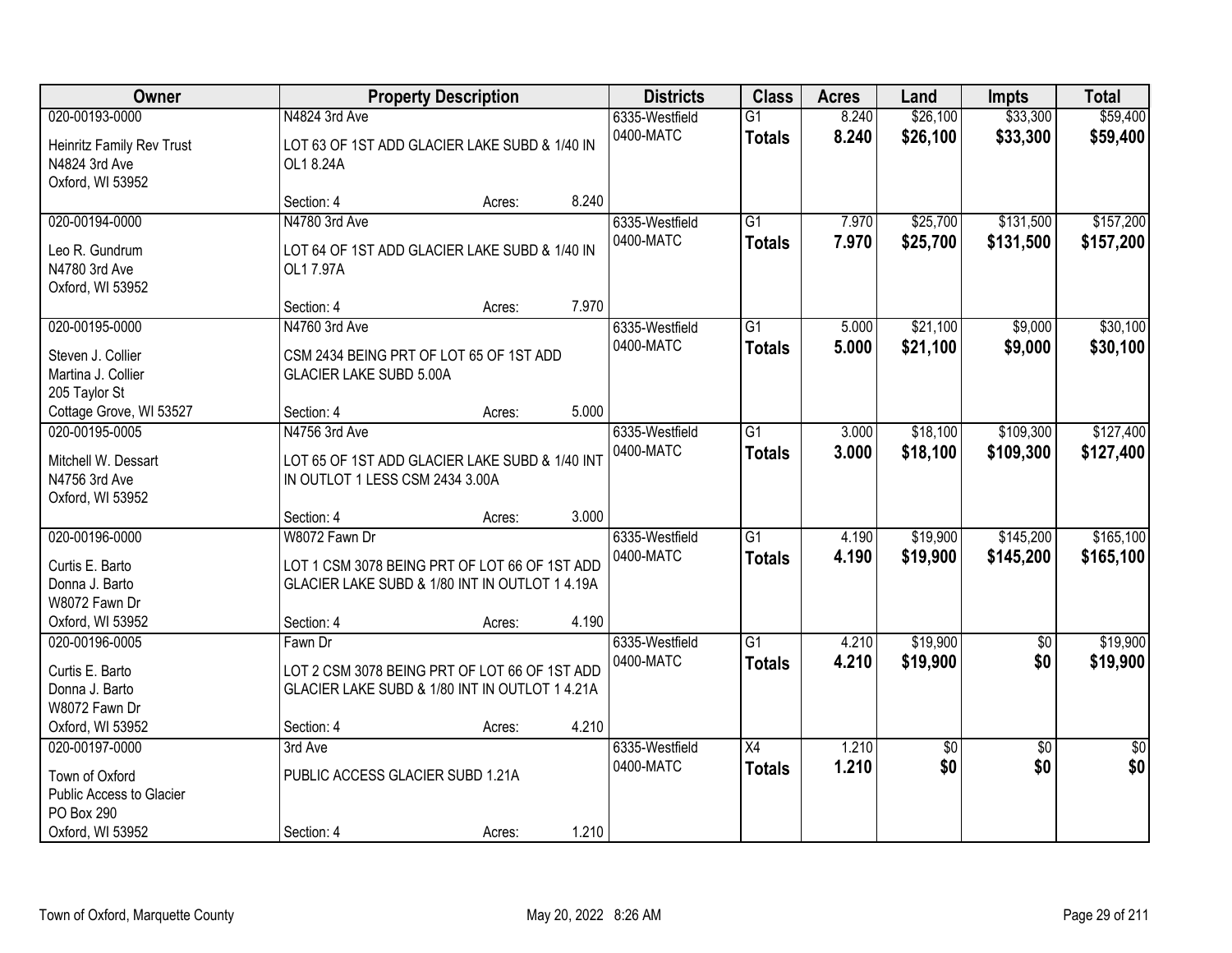| Owner                                                                                       |                                                                                                     | <b>Property Description</b> |        | <b>Districts</b>            | <b>Class</b>                            | <b>Acres</b>              | Land                            | <b>Impts</b>                            | <b>Total</b>                       |
|---------------------------------------------------------------------------------------------|-----------------------------------------------------------------------------------------------------|-----------------------------|--------|-----------------------------|-----------------------------------------|---------------------------|---------------------------------|-----------------------------------------|------------------------------------|
| 020-00198-0000<br>Town of Oxford                                                            | 3rd Ave<br>3RD AVE FAWN DR & FAWN LN GLACIER LAKE                                                   |                             |        | 6335-Westfield<br>0400-MATC | X4<br><b>Totals</b>                     | 11.220<br>11.220          | $\overline{60}$<br>\$0          | $\overline{50}$<br>\$0                  | \$0<br>\$0                         |
| PO Box 290<br>Oxford, WI 53952                                                              | SUBDIVISION 11.22A<br>Section: 4                                                                    |                             | 11.220 |                             |                                         |                           |                                 |                                         |                                    |
| 020-00199-0000<br>Carl O. Brakebush<br>N4985 6th Dr                                         | N4985 6th Dr<br>LOT 2 CSM 3767 BEING PRT OF NE-NE 1.23A                                             | Acres:                      |        | 6335-Westfield<br>0400-MATC | $\overline{G1}$<br><b>Totals</b>        | 1.230<br>1.230            | \$8,900<br>\$8,900              | \$198,300<br>\$198,300                  | \$207,200<br>\$207,200             |
| Westfield, WI 53964                                                                         | Section: 1                                                                                          | Acres:                      | 1.230  |                             |                                         |                           |                                 |                                         |                                    |
| 020-00200-0000<br>Anav, LLC et al<br>W6780 Fawn Ave<br>Westfield, WI 53964                  | N4989 6th Dr<br>PRT LOT 1 CSM 3767 BEING PRT OF NE-NE 0.524A                                        |                             |        | 6335-Westfield<br>0400-MATC | G1<br><b>Totals</b>                     | 0.524<br>0.524            | \$6,100<br>\$6,100              | \$92,000<br>\$92,000                    | \$98,100<br>\$98,100               |
|                                                                                             | Section: 1                                                                                          | Acres:                      | 0.524  |                             |                                         |                           |                                 |                                         |                                    |
| 020-00202-0000<br>Dept of Transportation<br>1681 Second Ave S<br>Wisconsin Rapids, WI 54495 | PRT OF FRAC NE-NE FOR HWY R/W 7.05A                                                                 |                             |        | 6335-Westfield<br>0400-MATC | X2<br><b>Totals</b>                     | 7.050<br>7.050            | \$0<br>\$0                      | \$0<br>\$0                              | \$0<br>\$0                         |
|                                                                                             | Section: 1                                                                                          | Acres:                      | 7.050  |                             |                                         |                           |                                 |                                         |                                    |
| 020-00204-0000<br>Brakebush Brothers, Inc<br>N4993 6th Dr<br>Westfield, WI 53964            | N4993 6th Dr<br>N1/2 OF THE NE 1/4 INCL CSM 904 & LOT 3 CSM 45<br>LESS THE HWY 73.50A<br>Section: 1 | Acres:                      | 73.500 | 6335-Westfield<br>0400-MATC | $\overline{G3}$<br><b>Totals</b>        | 73.500<br>73.500          | $\overline{50}$<br>\$0          | $\overline{50}$<br>\$0                  | $\overline{50}$<br>\$0             |
| 020-00205-0000<br>Brakebush Brothers, Inc<br>N4993 6th Dr<br>Westfield, WI 53964            | <b>SW-NE 40.00A</b>                                                                                 |                             |        | 6335-Westfield<br>0400-MATC | G6<br>G7<br><b>Totals</b>               | 39.990<br>0.010<br>40.000 | \$120,000<br>\$100<br>\$120,100 | $\overline{50}$<br>\$11,800<br>\$11,800 | \$120,000<br>\$11,900<br>\$131,900 |
|                                                                                             | Section: 1                                                                                          | Acres:                      | 40.000 |                             |                                         |                           |                                 |                                         |                                    |
| 020-00206-0000<br>Brakebush Brothers, Inc<br>N4993 6th Dr<br>Westfield, WI 53964            | SE-NE LESS HWY 33.30A<br>Section: 1                                                                 | Acres:                      | 33.300 | 6335-Westfield<br>0400-MATC | $\overline{G4}$<br>G5M<br><b>Totals</b> | 30.000<br>3.300<br>33.300 | \$4,400<br>\$5,000<br>\$9,400   | $\overline{50}$<br>\$0<br>\$0           | \$4,400<br>\$5,000<br>\$9,400      |
|                                                                                             |                                                                                                     |                             |        |                             |                                         |                           |                                 |                                         |                                    |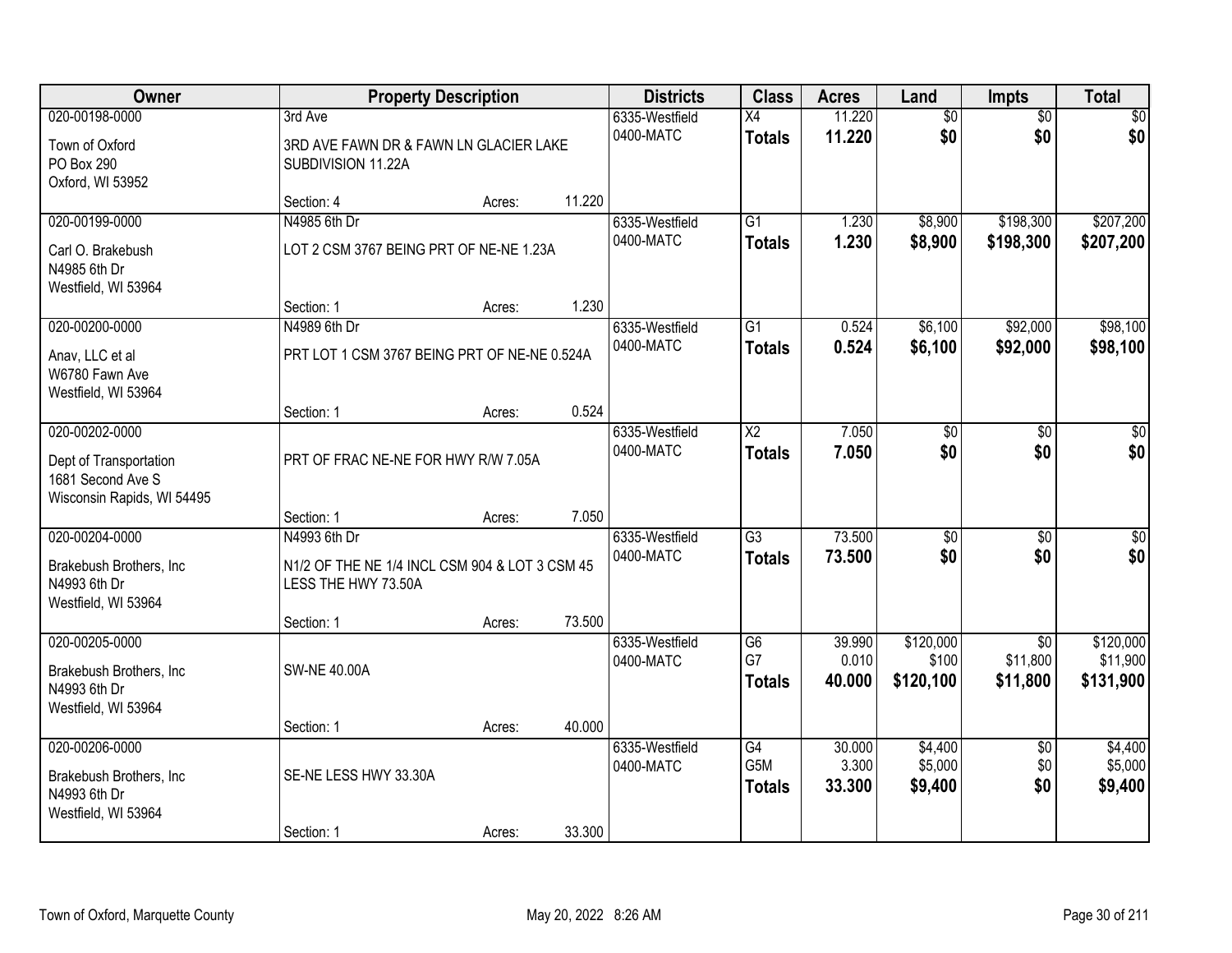| Owner                                                                                       | <b>Property Description</b> |        |        | <b>Districts</b>            | <b>Class</b>                          | <b>Acres</b>               | Land                             | Impts                         | <b>Total</b>                     |
|---------------------------------------------------------------------------------------------|-----------------------------|--------|--------|-----------------------------|---------------------------------------|----------------------------|----------------------------------|-------------------------------|----------------------------------|
| 020-00207-0000<br>Dept of Transportation<br>1681 Second Ave S<br>Wisconsin Rapids, WI 54495 | A PARCEL OF SE-NE 6.70A     |        |        | 6335-Westfield<br>0400-MATC | $\overline{X2}$<br><b>Totals</b>      | 6.700<br>6.700             | $\overline{60}$<br>\$0           | $\overline{50}$<br>\$0        | \$0<br>\$0                       |
|                                                                                             | Section: 1                  | Acres: | 6.700  |                             |                                       |                            |                                  |                               |                                  |
| 020-00208-0000<br>Brakebush Brothers, Inc.<br>N4993 6th Dr<br>Westfield, WI 53964           | NE FRAC NW 41.18A           |        |        | 6335-Westfield<br>0400-MATC | $\overline{G6}$<br><b>Totals</b>      | 41.180<br>41.180           | \$123,500<br>\$123,500           | $\overline{50}$<br>\$0        | \$123,500<br>\$123,500           |
|                                                                                             | Section: 1                  | Acres: | 41.180 |                             |                                       |                            | \$124,200                        |                               | \$124,200                        |
| 020-00209-0000<br>Brakebush Brothers, Inc<br>N4993 6th Dr<br>Westfield, WI 53964            | NW FRAC NW 41.40A           |        |        | 6335-Westfield<br>0400-MATC | G6<br><b>Totals</b>                   | 41.400<br>41.400           | \$124,200                        | \$0<br>\$0                    | \$124,200                        |
|                                                                                             | Section: 1                  | Acres: | 41.400 |                             |                                       |                            |                                  |                               |                                  |
| 020-00210-0000<br>Brakebush Brothers, Inc<br>N4993 6th Dr<br>Westfield, WI 53964            | SW-NW 40.00A                |        |        | 6335-Westfield<br>0400-MATC | $\overline{G6}$<br><b>Totals</b>      | 40.000<br>40.000           | \$120,000<br>\$120,000           | $\overline{50}$<br>\$0        | \$120,000<br>\$120,000           |
|                                                                                             | Section: 1                  | Acres: | 40.000 |                             |                                       |                            |                                  |                               |                                  |
| 020-00211-0000<br>Brakebush Brothers, Inc<br>N4993 6th Dr<br>Westfield, WI 53964            | <b>SE-NW 40.00A</b>         |        | 40.000 | 6335-Westfield<br>0400-MATC | G5<br>G <sub>6</sub><br><b>Totals</b> | 14.000<br>26.000<br>40.000 | \$14,000<br>\$78,000<br>\$92,000 | $\overline{50}$<br>\$0<br>\$0 | \$14,000<br>\$78,000<br>\$92,000 |
| 020-00212-0000                                                                              | Section: 1                  | Acres: |        | 6335-Westfield              | $\overline{G6}$                       | 40.000                     | \$120,000                        | $\overline{60}$               | \$120,000                        |
| Cobra Investments, LLC<br>N4985 6th Dr<br>Westfield, WI 53964                               | <b>NE-SW 40.00A</b>         |        |        | 0400-MATC                   | <b>Totals</b>                         | 40.000                     | \$120,000                        | \$0                           | \$120,000                        |
|                                                                                             | Section: 1                  | Acres: | 40.000 |                             |                                       |                            |                                  |                               |                                  |
| 020-00213-0000<br>Cousins Enterprises, Inc.<br>Attn: Chari Schieber<br>W7322 Fern Rd        | NW-SW 40.00A                |        |        | 6335-Westfield<br>0400-MATC | G6<br><b>Totals</b>                   | 40.000<br>40.000           | \$120,000<br>\$120,000           | $\overline{50}$<br>\$0        | \$120,000<br>\$120,000           |
| Oxford, WI 53952                                                                            | Section: 1                  | Acres: | 40.000 |                             |                                       |                            |                                  |                               |                                  |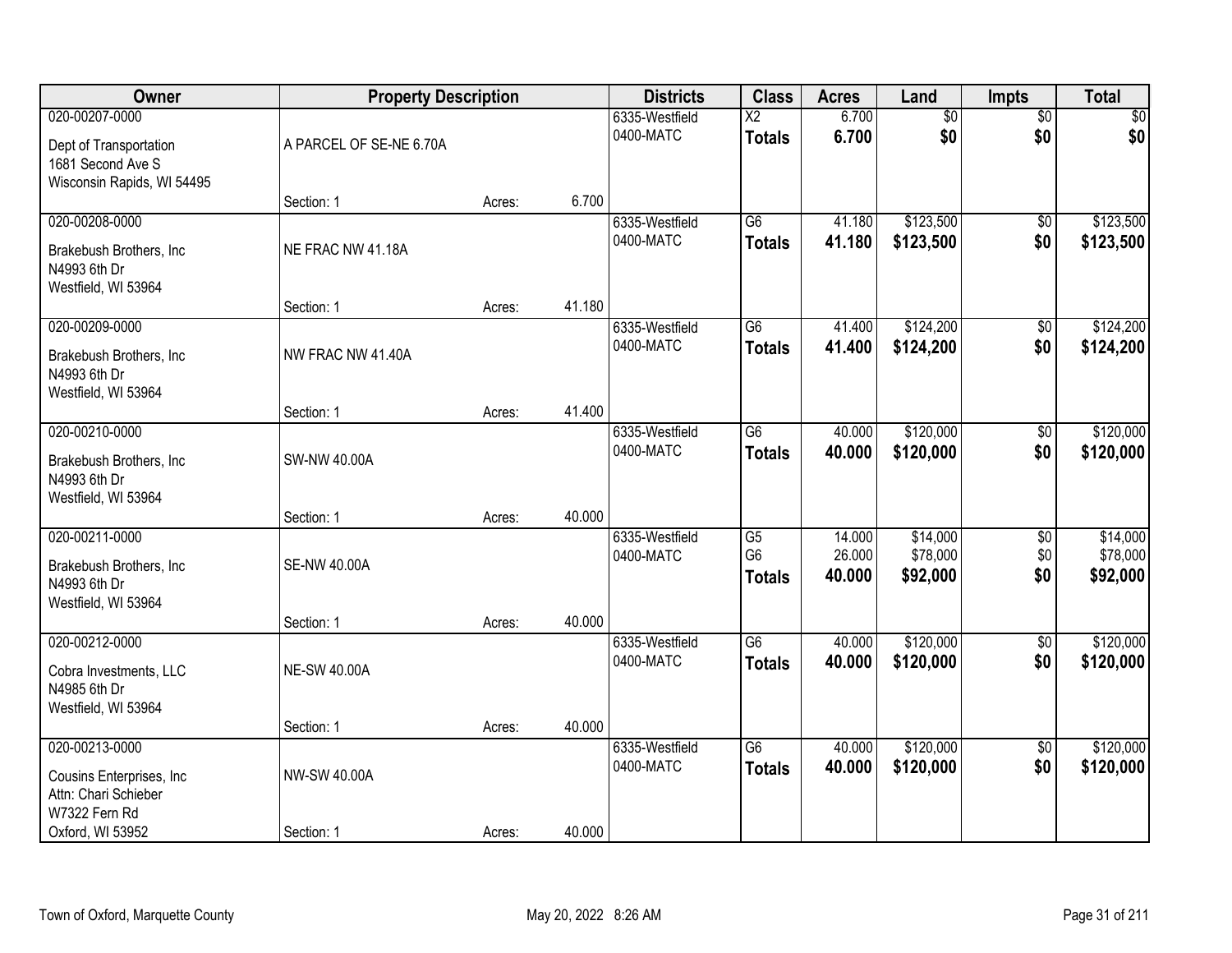| Owner                                    | <b>Property Description</b>               |        |        | <b>Districts</b>            | <b>Class</b>             | <b>Acres</b> | Land            | <b>Impts</b>    | <b>Total</b> |
|------------------------------------------|-------------------------------------------|--------|--------|-----------------------------|--------------------------|--------------|-----------------|-----------------|--------------|
| 020-00214-0000                           |                                           |        |        | 6335-Westfield              | $\overline{G6}$          | 40.000       | \$120,000       | $\overline{50}$ | \$120,000    |
| Cobra Investments, LLC                   | SW-SW 40.00A                              |        |        | 0400-MATC                   | <b>Totals</b>            | 40.000       | \$120,000       | \$0             | \$120,000    |
| N4985 6th Dr                             |                                           |        |        |                             |                          |              |                 |                 |              |
| Westfield, WI 53964                      |                                           |        |        |                             |                          |              |                 |                 |              |
|                                          | Section: 1                                | Acres: | 40.000 |                             |                          |              |                 |                 |              |
| 020-00215-0000                           |                                           |        |        | 6335-Westfield<br>0400-MATC | W <sub>6</sub>           | 40.000       | (\$120,000)     | $\sqrt{50}$     | \$0          |
| Mary K. Fleming Trustees                 | SE-SW 40.00A                              |        |        |                             | <b>Totals</b>            | 40.000       | \$0             | \$0             | \$0          |
| Charles E & Mary K Fleming 2007 Rev      |                                           |        |        |                             |                          |              |                 |                 |              |
| Trust                                    |                                           |        | 40.000 |                             |                          |              |                 |                 |              |
| 7312 Edgemont Ave<br>Greendale, WI 53129 | Section: 1                                | Acres: |        |                             |                          |              |                 |                 |              |
| 020-00216-0000                           |                                           |        |        | 6335-Westfield              | $\overline{G4}$          | 30.200       | \$4,400         | \$0             | \$4,400      |
|                                          |                                           |        |        | 0400-MATC                   | G <sub>5</sub> M         | 3.000        | \$4,500         | \$0             | \$4,500      |
| Brakebush Brothers, Inc<br>N4993 6th Dr  | NE-SE LESS 6.80A FOR HWY 33.20A           |        |        |                             | <b>Totals</b>            | 33.200       | \$8,900         | \$0             | \$8,900      |
| Westfield, WI 53964                      |                                           |        |        |                             |                          |              |                 |                 |              |
|                                          | Section: 1                                | Acres: | 33.200 |                             |                          |              |                 |                 |              |
| 020-00217-0000                           |                                           |        |        | 6335-Westfield              | $\overline{X2}$          | 6.800        | $\overline{50}$ | $\frac{1}{20}$  | $\sqrt{50}$  |
| Dept of Transportation                   | PART OF NE-SE 6.80A                       |        |        | 0400-MATC                   | <b>Totals</b>            | 6.800        | \$0             | \$0             | \$0          |
| 1681 Second Ave S                        |                                           |        |        |                             |                          |              |                 |                 |              |
| Wisconsin Rapids, WI 54495               |                                           |        |        |                             |                          |              |                 |                 |              |
|                                          | Section: 1                                | Acres: | 6.800  |                             |                          |              |                 |                 |              |
| 020-00218-0000                           |                                           |        |        | 6335-Westfield              | G4                       | 14.000       | \$2,000         | \$0             | \$2,000      |
| Brakebush Brothers, Inc                  | <b>NW-SE 40.00A</b>                       |        |        | 0400-MATC                   | G5M                      | 26.000       | \$39,000        | \$0             | \$39,000     |
| N4993 6th Dr                             |                                           |        |        |                             | <b>Totals</b>            | 40.000       | \$41,000        | \$0             | \$41,000     |
| Westfield, WI 53964                      |                                           |        |        |                             |                          |              |                 |                 |              |
|                                          | Section: 1                                | Acres: | 40.000 |                             |                          |              |                 |                 |              |
| 020-00219-0000                           |                                           |        |        | 6335-Westfield<br>0400-MATC | $\overline{\mathsf{W}8}$ | 40.470       | (\$121,400)     | $\overline{60}$ | \$0<br>\$0   |
| Dennis E. Krueger (Le                    | PART OF LOT 1 CSM 1302 BEING SW-SE 40.47A |        |        |                             | <b>Totals</b>            | 40.470       | \$0             | \$0             |              |
| Katie L. Vande Slunt                     |                                           |        |        |                             |                          |              |                 |                 |              |
| W6602 Fern Rd                            | Section: 1                                |        | 40.470 |                             |                          |              |                 |                 |              |
| Oxford, WI 53952-8978<br>020-00220-0000  |                                           | Acres: |        | 6335-Westfield              | $\overline{G6}$          | 31.600       | \$94,800        | $\overline{60}$ | \$94,800     |
|                                          |                                           |        |        | 0400-MATC                   | <b>Totals</b>            | 31.600       | \$94,800        | \$0             | \$94,800     |
| Brakebush Brothers, Inc                  | SE-SE LESS 8.40A FOR HWY 31.60A           |        |        |                             |                          |              |                 |                 |              |
| N4993 6th Dr<br>Westfield, WI 53964      |                                           |        |        |                             |                          |              |                 |                 |              |
|                                          | Section: 1                                | Acres: | 31.600 |                             |                          |              |                 |                 |              |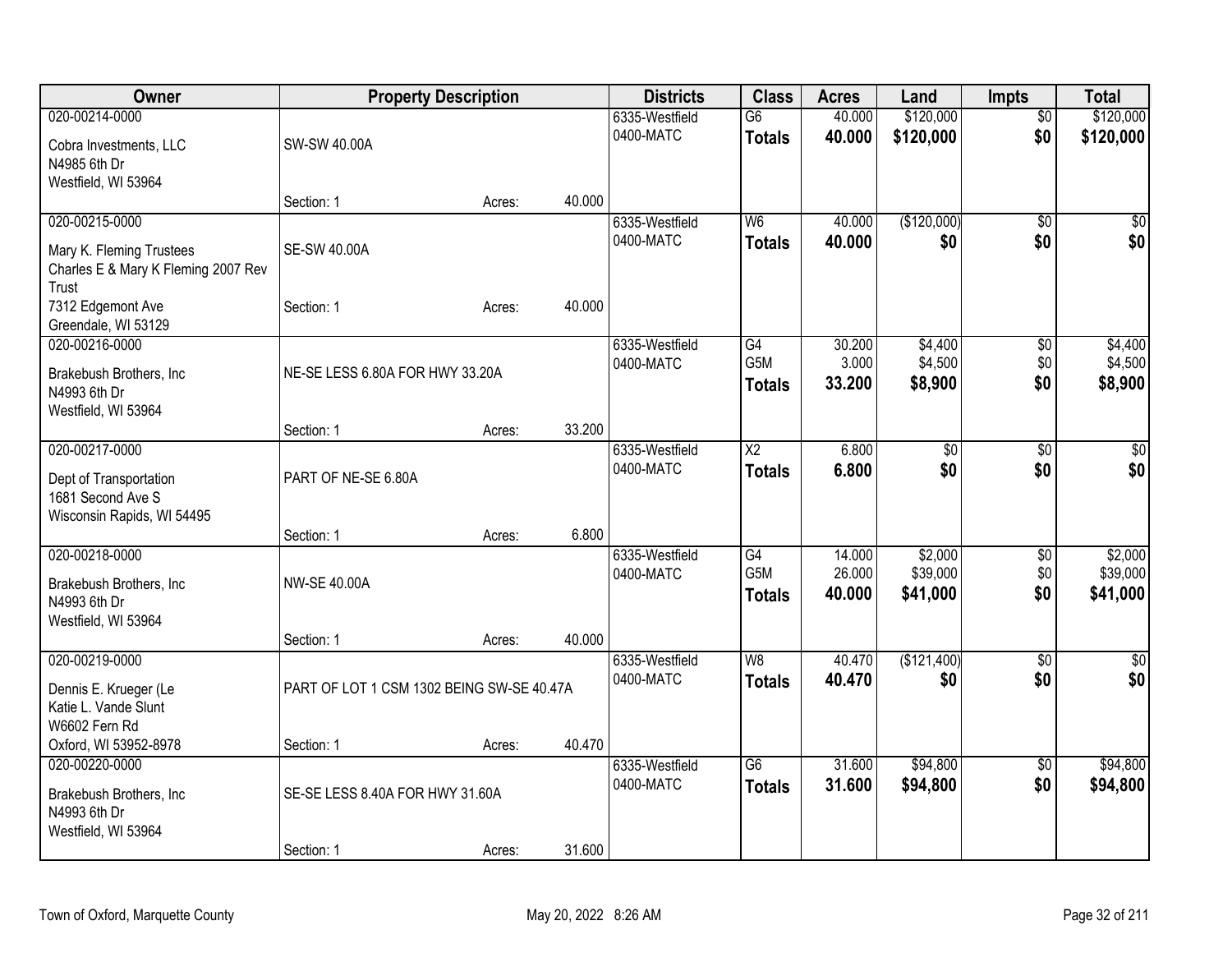| Owner                                                                                          | <b>Property Description</b>                                      |        |        | <b>Districts</b>            | <b>Class</b>                                       | <b>Acres</b>                       | Land                                 | Impts                                          | <b>Total</b>                             |
|------------------------------------------------------------------------------------------------|------------------------------------------------------------------|--------|--------|-----------------------------|----------------------------------------------------|------------------------------------|--------------------------------------|------------------------------------------------|------------------------------------------|
| 020-00221-0000<br>Dept of Transportation<br>1681 Second Ave S                                  | PART OF SE-SE 8.40A                                              |        |        | 6335-Westfield<br>0400-MATC | $\overline{\text{X2}}$<br><b>Totals</b>            | 8.400<br>8.400                     | $\overline{60}$<br>\$0               | $\overline{50}$<br>\$0                         | \$0<br>\$0                               |
| Wisconsin Rapids, WI 54495                                                                     | Section: 1                                                       | Acres: | 8.400  |                             |                                                    |                                    |                                      |                                                |                                          |
| 020-00222-0000<br>Brakebush Brothers, Inc<br>N4993 6th Dr<br>Westfield, WI 53964               | NE FRAC NE 41.13A                                                |        |        | 6335-Westfield<br>0400-MATC | $\overline{G6}$<br><b>Totals</b>                   | 41.130<br>41.130                   | \$123,400<br>\$123,400               | $\overline{50}$<br>\$0                         | \$123,400<br>\$123,400                   |
|                                                                                                | Section: 2                                                       | Acres: | 41.130 |                             |                                                    |                                    |                                      |                                                |                                          |
| 020-00223-0000<br>Brakebush Brothers, Inc.<br>N4993 6th Dr<br>Westfield, WI 53964              | NW FRAC NE 41.38A                                                |        |        | 6335-Westfield<br>0400-MATC | G4<br>G5M<br><b>Totals</b>                         | 10.000<br>31.380<br>41.380         | \$1,500<br>\$47,100<br>\$48,600      | \$0<br>\$0<br>\$0                              | \$1,500<br>\$47,100<br>\$48,600          |
|                                                                                                | Section: 2                                                       | Acres: | 41.380 |                             |                                                    |                                    |                                      |                                                |                                          |
| 020-00224-0000<br>Brakebush Brothers, Inc<br>N4993 6th Dr<br>Westfield, WI 53964               | <b>SW-NE 40.00A</b>                                              |        |        | 6335-Westfield<br>0400-MATC | G <sub>6</sub><br><b>Totals</b>                    | 40.000<br>40.000                   | \$120,000<br>\$120,000               | \$0<br>\$0                                     | \$120,000<br>\$120,000                   |
|                                                                                                | Section: 2                                                       | Acres: | 40.000 |                             |                                                    |                                    |                                      |                                                |                                          |
| 020-00225-0000<br>Brakebush Brothers, Inc<br>N4993 6th Dr<br>Westfield, WI 53964               | Fawn Rd<br><b>SE-NE 40.00A</b>                                   |        |        | 6335-Westfield<br>0400-MATC | $\overline{G6}$<br><b>Totals</b>                   | 40.000<br>40.000                   | \$120,000<br>\$120,000               | $\overline{50}$<br>\$0                         | \$120,000<br>\$120,000                   |
|                                                                                                | Section: 2                                                       | Acres: | 40.000 |                             |                                                    |                                    |                                      |                                                |                                          |
| 020-00226-0000<br>Brakebush Brothers, Inc<br>N4993 6th Dr<br>Westfield, WI 53964               | PART CSM 1451 BEING PART NE-NW 40.54A                            |        |        | 6335-Westfield<br>0400-MATC | G4<br>G <sub>5</sub><br>G7<br><b>Totals</b>        | 39.540<br>0.990<br>0.010<br>40.540 | \$5,800<br>\$100<br>\$100<br>\$6,000 | $\overline{50}$<br>\$0<br>\$11,800<br>\$11,800 | \$5,800<br>\$100<br>\$11,900<br>\$17,800 |
|                                                                                                | Section: 2                                                       | Acres: | 40.540 |                             |                                                    |                                    |                                      |                                                |                                          |
| 020-00227-0000<br>Matthew & Erin Edlhuber Rev Trust<br>14945 Tulane St<br>Brookfield, WI 53005 | W7235 Fawn Ave<br>E 1/2 OF E 1/2 NW FRAC NW 10.47A<br>Section: 2 | Acres: | 10.470 | 6335-Westfield<br>0400-MATC | $\overline{G5}$<br>G <sub>6</sub><br><b>Totals</b> | 4.000<br>6.470<br>10.470           | \$4,000<br>\$19,400<br>\$23,400      | $\overline{50}$<br>\$0<br>\$0                  | \$4,000<br>\$19,400<br>\$23,400          |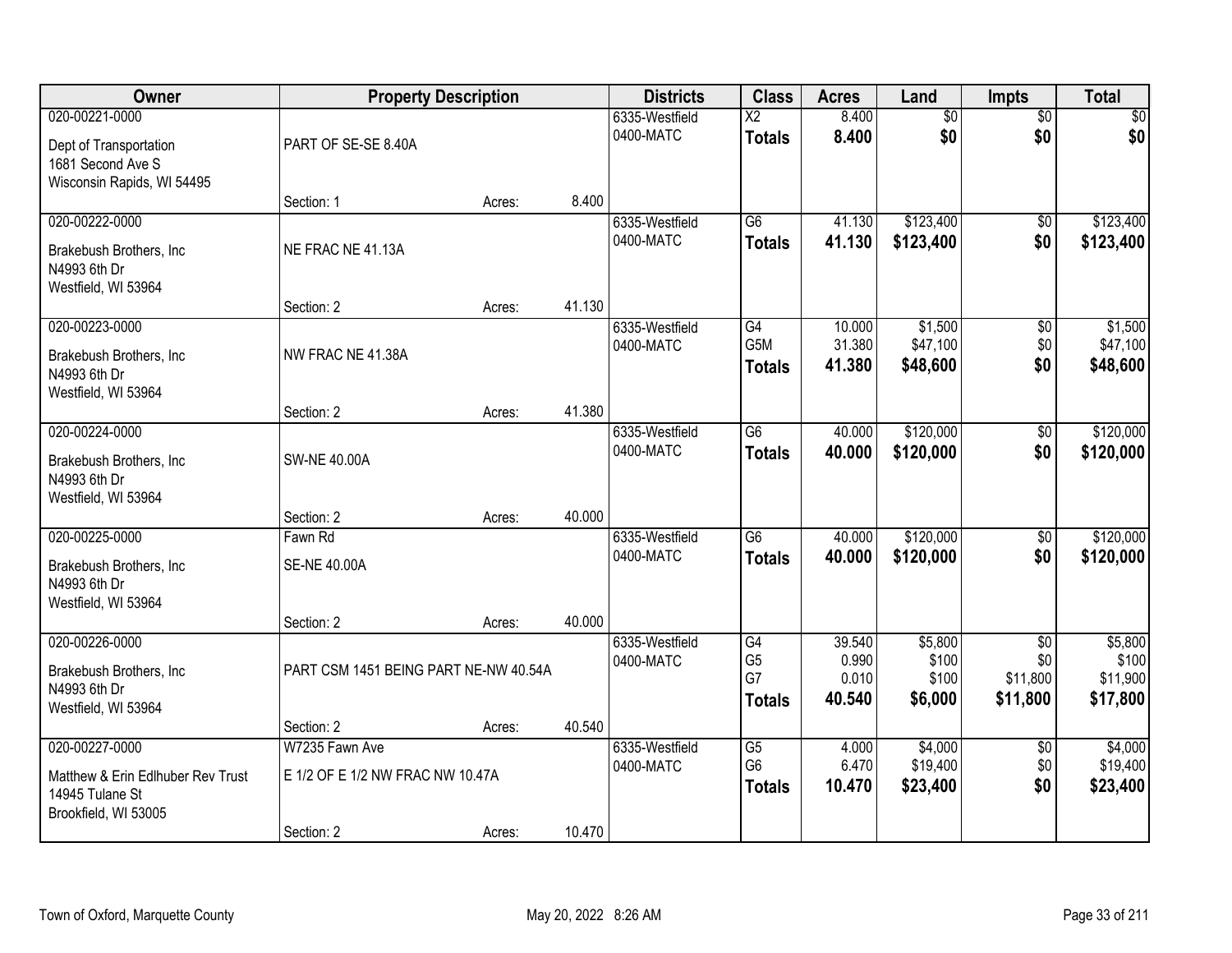| Owner                                                                               |                                       | <b>Property Description</b> |        | <b>Districts</b>            | <b>Class</b>                          | <b>Acres</b>              | Land                            | <b>Impts</b>                  | <b>Total</b>                    |
|-------------------------------------------------------------------------------------|---------------------------------------|-----------------------------|--------|-----------------------------|---------------------------------------|---------------------------|---------------------------------|-------------------------------|---------------------------------|
| 020-00228-0000                                                                      | W7235 Fawn Ave                        |                             |        | 6335-Westfield<br>0400-MATC | G1<br>G <sub>6</sub>                  | 1.000<br>9.470            | \$8,000<br>\$28,400             | \$15,100<br>\$0               | \$23,100<br>\$28,400            |
| James S. Edlhuber<br>W281 S3606 Pheasant run<br>Waukesha, WI 53189                  | W 1/2 OF E 1/2 NW FRAC NW 10.47A      |                             |        |                             | <b>Totals</b>                         | 10.470                    | \$36,400                        | \$15,100                      | \$51,500                        |
|                                                                                     | Section: 2                            | Acres:                      | 10.470 |                             |                                       |                           |                                 |                               |                                 |
| 020-00229-0000<br>Deborah S. Edlhuber<br>W281 S3606 Pheasant run                    | W 1/2 OF NW FRAC NW 20.94A            |                             |        | 6335-Westfield<br>0400-MATC | $\overline{G6}$<br><b>Totals</b>      | 20.940<br>20.940          | \$62,800<br>\$62,800            | \$0<br>\$0                    | \$62,800<br>\$62,800            |
| Waukesha, WI 53189                                                                  | Section: 2                            | Acres:                      | 20.940 |                             |                                       |                           |                                 |                               |                                 |
| 020-00230-0000                                                                      | Fawn Ave                              |                             |        | 6335-Westfield              | G5                                    | 1.000                     | \$1,000                         | \$0                           | \$1,000                         |
| James S. Edlhuber<br>W281 S3606 Pheasant run<br>Waukesha, WI 53189                  | W 1/2 OF E 1/2 OF SW-NW 10.00A        |                             |        | 0400-MATC                   | G <sub>6</sub><br><b>Totals</b>       | 9.000<br>10.000           | \$27,000<br>\$28,000            | \$0<br>\$0                    | \$27,000<br>\$28,000            |
|                                                                                     | Section: 2                            | Acres:                      | 10.000 |                             |                                       |                           |                                 |                               |                                 |
| 020-00231-0000<br>Matthew & Erin Edlhuber Rev Trust<br>14945 Tulane St              | E 1/2 OF E 1/2 OF SW-NW 10.00A        |                             |        | 6335-Westfield<br>0400-MATC | G5<br>G <sub>6</sub><br><b>Totals</b> | 1.000<br>9.000<br>10.000  | \$1,000<br>\$27,000<br>\$28,000 | \$0<br>\$0<br>\$0             | \$1,000<br>\$27,000<br>\$28,000 |
| Brookfield, WI 53005                                                                |                                       |                             | 10.000 |                             |                                       |                           |                                 |                               |                                 |
| 020-00232-0000                                                                      | Section: 2                            | Acres:                      |        | 6335-Westfield              | $\overline{G6}$                       | 20.000                    | \$60,000                        | $\overline{50}$               | \$60,000                        |
| Deborah S. Edlhuber<br>W281 S3606 Pheasant run<br>Waukesha, WI 53189                | W 1/2 OF SW-NW 20.00A                 |                             |        | 0400-MATC                   | <b>Totals</b>                         | 20.000                    | \$60,000                        | \$0                           | \$60,000                        |
|                                                                                     | Section: 2                            | Acres:                      | 20.000 |                             |                                       |                           |                                 |                               |                                 |
| 020-00233-0000<br>Brakebush Brothers, Inc<br>N4993 6th Dr<br>Westfield, WI 53964    | PART CSM 1451 BEING PART SE-NW 40.57A |                             |        | 6335-Westfield<br>0400-MATC | G4<br>G5M<br><b>Totals</b>            | 6.000<br>34.570<br>40.570 | \$900<br>\$51,900<br>\$52,800   | $\overline{50}$<br>\$0<br>\$0 | \$900<br>\$51,900<br>\$52,800   |
|                                                                                     | Section: 2                            | Acres:                      | 40.570 |                             |                                       |                           |                                 |                               |                                 |
| 020-00234-0000<br>Cousins Enterprises, Inc<br>Attn: Chari Schieber<br>W7322 Fern Rd | <b>NE-SW 40.00A</b>                   |                             |        | 6335-Westfield<br>0400-MATC | G6<br><b>Totals</b>                   | 40.000<br>40.000          | \$120,000<br>\$120,000          | $\overline{50}$<br>\$0        | \$120,000<br>\$120,000          |
| Oxford, WI 53952                                                                    | Section: 2                            | Acres:                      | 40.000 |                             |                                       |                           |                                 |                               |                                 |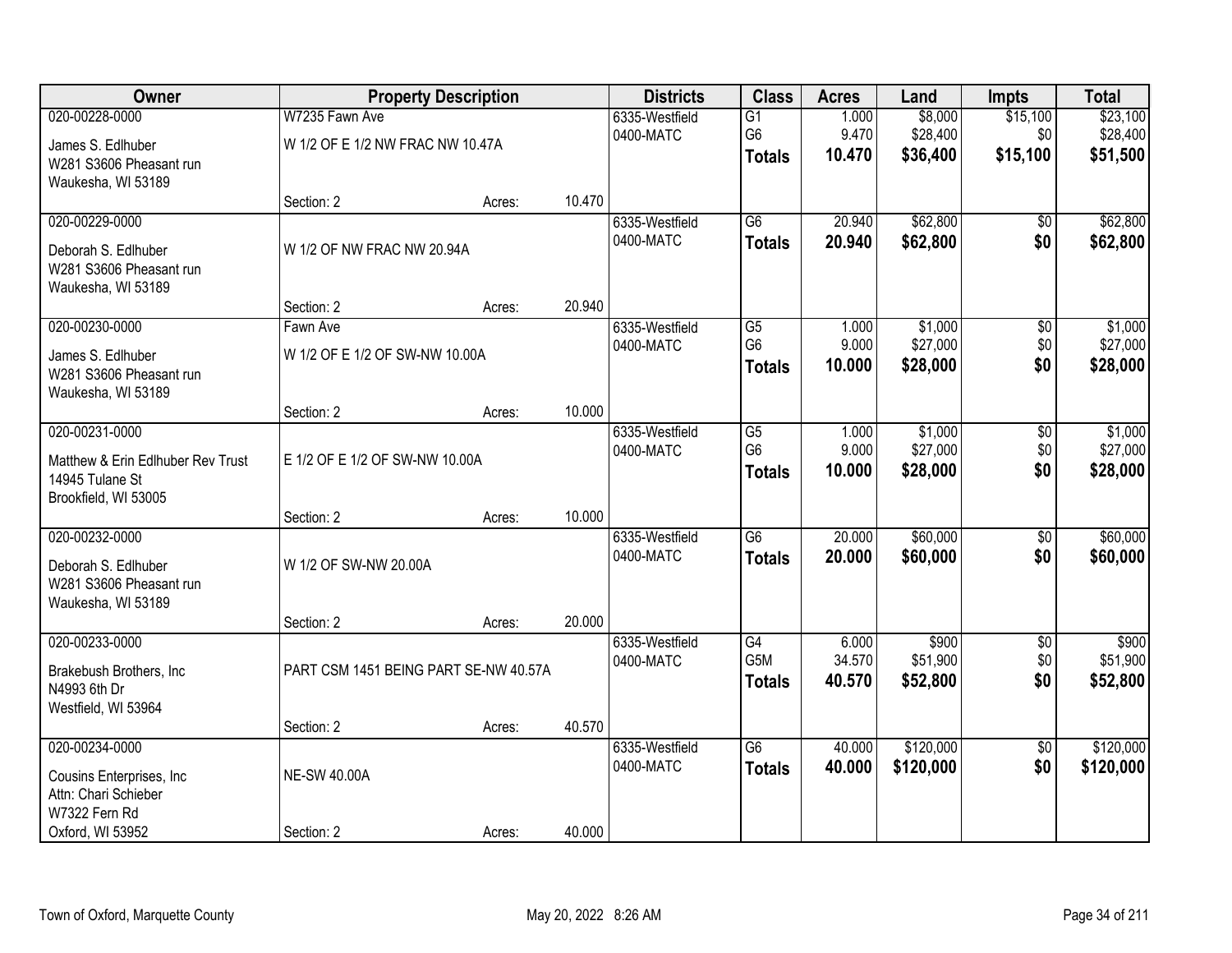| Owner                                               |                     | <b>Property Description</b> |        | <b>Districts</b> | <b>Class</b>    | <b>Acres</b> | Land      | Impts                  | <b>Total</b> |
|-----------------------------------------------------|---------------------|-----------------------------|--------|------------------|-----------------|--------------|-----------|------------------------|--------------|
| 020-00235-0000                                      |                     |                             |        | 6335-Westfield   | $\overline{G6}$ | 40.000       | \$120,000 | $\overline{50}$        | \$120,000    |
| Cousins Enterprises, Inc.                           | NW-SW 40.00A        |                             |        | 0400-MATC        | <b>Totals</b>   | 40.000       | \$120,000 | \$0                    | \$120,000    |
| Attn: Chari Schieber                                |                     |                             |        |                  |                 |              |           |                        |              |
| W7322 Fern Rd                                       |                     |                             |        |                  |                 |              |           |                        |              |
| Oxford, WI 53952                                    | Section: 2          | Acres:                      | 40.000 |                  |                 |              |           |                        |              |
| 020-00236-0000                                      |                     |                             |        | 6335-Westfield   | $\overline{G6}$ | 40.000       | \$120,000 | \$0                    | \$120,000    |
|                                                     | SW-SW 40.00A        |                             |        | 0400-MATC        | <b>Totals</b>   | 40.000       | \$120,000 | \$0                    | \$120,000    |
| Nancy L Brakebush Survivor's Trust<br>W7266 Fern Rd |                     |                             |        |                  |                 |              |           |                        |              |
| Oxford, WI 53952                                    |                     |                             |        |                  |                 |              |           |                        |              |
|                                                     | Section: 2          | Acres:                      | 40.000 |                  |                 |              |           |                        |              |
| 020-00237-0000                                      |                     |                             |        | 6335-Westfield   | $\overline{G6}$ | 40.000       | \$120,000 | $\overline{50}$        | \$120,000    |
|                                                     |                     |                             |        | 0400-MATC        | <b>Totals</b>   | 40.000       | \$120,000 | \$0                    | \$120,000    |
| Nancy L Brakebush Survivor's Trust                  | <b>SE-SW 40.00A</b> |                             |        |                  |                 |              |           |                        |              |
| W7266 Fern Rd                                       |                     |                             |        |                  |                 |              |           |                        |              |
| Oxford, WI 53952                                    |                     |                             |        |                  |                 |              |           |                        |              |
|                                                     | Section: 2          | Acres:                      | 40.000 |                  |                 |              |           |                        |              |
| 020-00238-0000                                      |                     |                             |        | 6335-Westfield   | G <sub>6</sub>  | 40.000       | \$120,000 | \$0                    | \$120,000    |
| Cousins Enterprises, Inc.                           | <b>NE-SE 40.00A</b> |                             |        | 0400-MATC        | <b>Totals</b>   | 40.000       | \$120,000 | \$0                    | \$120,000    |
| Attn: Chari Schieber                                |                     |                             |        |                  |                 |              |           |                        |              |
| W7322 Fern Rd                                       |                     |                             |        |                  |                 |              |           |                        |              |
| Oxford, WI 53952                                    | Section: 2          | Acres:                      | 40.000 |                  |                 |              |           |                        |              |
| 020-00239-0000                                      |                     |                             |        | 6335-Westfield   | $\overline{G6}$ | 40.000       | \$120,000 | $\overline{50}$        | \$120,000    |
| Cousins Enterprises, Inc.                           | <b>NW-SE 40.00A</b> |                             |        | 0400-MATC        | <b>Totals</b>   | 40.000       | \$120,000 | \$0                    | \$120,000    |
| Attn: Chari Schieber                                |                     |                             |        |                  |                 |              |           |                        |              |
| W7322 Fern Rd                                       |                     |                             |        |                  |                 |              |           |                        |              |
| Oxford, WI 53952                                    | Section: 2          | Acres:                      | 40.000 |                  |                 |              |           |                        |              |
| 020-00240-0000                                      |                     |                             |        | 6335-Westfield   | $\overline{G6}$ | 40.000       | \$120,000 | $\sqrt{6}$             | \$120,000    |
|                                                     |                     |                             |        | 0400-MATC        | <b>Totals</b>   | 40.000       | \$120,000 | \$0                    | \$120,000    |
| Cousins Enterprises, Inc.                           | <b>SW-SE 40.00A</b> |                             |        |                  |                 |              |           |                        |              |
| Attn: Chari Schieber                                |                     |                             |        |                  |                 |              |           |                        |              |
| W7322 Fern Rd<br>Oxford, WI 53952                   | Section: 2          |                             | 40.000 |                  |                 |              |           |                        |              |
| 020-00241-0000                                      |                     | Acres:                      |        | 6335-Westfield   | G6              | 40.000       | \$120,000 |                        | \$120,000    |
|                                                     |                     |                             |        | 0400-MATC        |                 |              |           | $\overline{50}$<br>\$0 |              |
| Cousins Enterprises, Inc.                           | SE-SE 40.00A        |                             |        |                  | <b>Totals</b>   | 40.000       | \$120,000 |                        | \$120,000    |
| Attn: Chari Schieber                                |                     |                             |        |                  |                 |              |           |                        |              |
| W7322 Fern Rd                                       |                     |                             |        |                  |                 |              |           |                        |              |
| Oxford, WI 53952                                    | Section: 2          | Acres:                      | 40.000 |                  |                 |              |           |                        |              |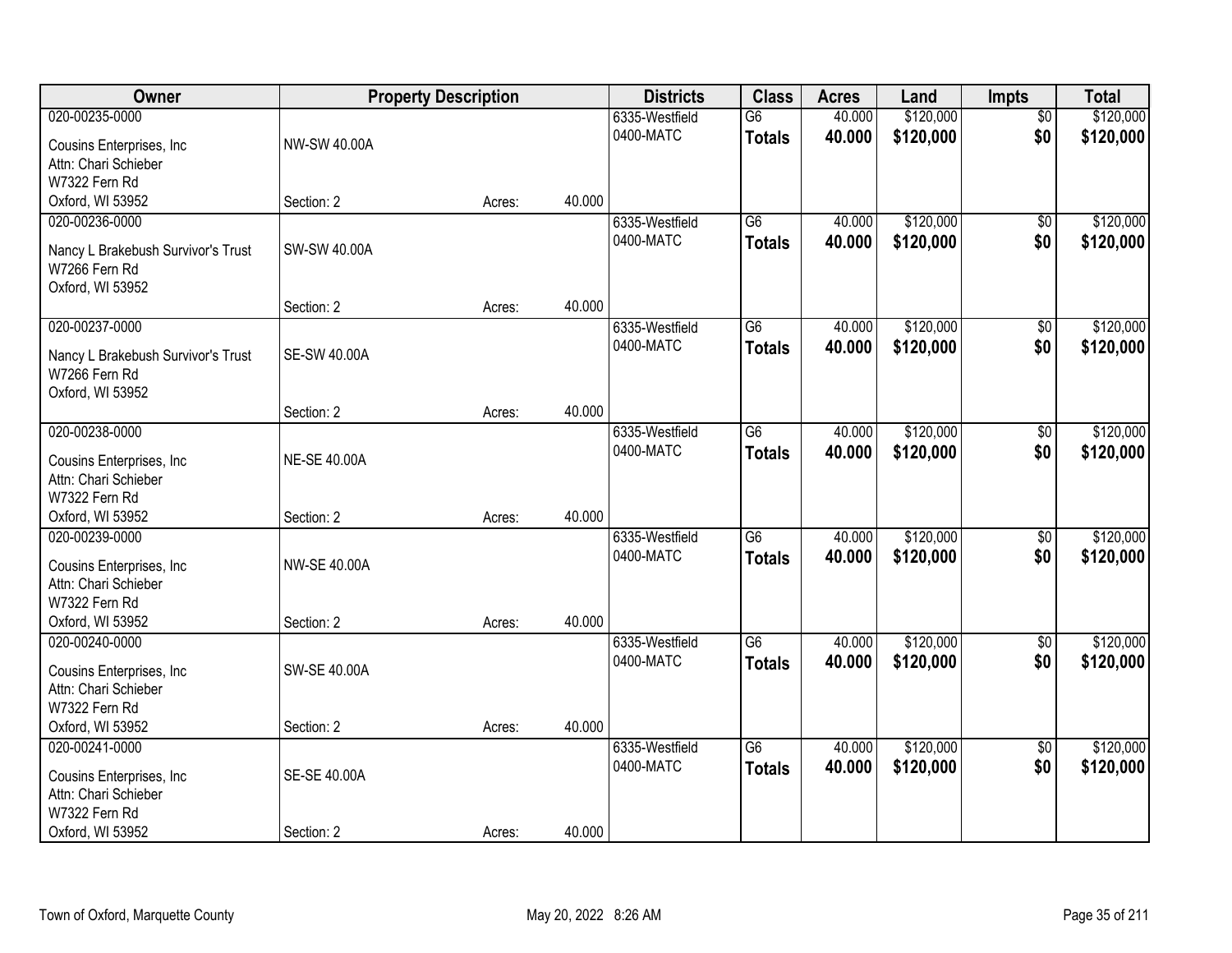| Owner                      | <b>Property Description</b>               |        |        | <b>Districts</b> | <b>Class</b>    | <b>Acres</b> | Land     | <b>Impts</b>    | <b>Total</b> |
|----------------------------|-------------------------------------------|--------|--------|------------------|-----------------|--------------|----------|-----------------|--------------|
| 020-00242-0000             | W7381 Fawn Ave                            |        |        | 6335-Westfield   | $\overline{G1}$ | 2.000        | \$10,000 | \$127,500       | \$137,500    |
| David G. Michalsky         | PART OF NE-NE 28.00A                      |        |        | 0400-MATC        | G4              | 18.000       | \$2,000  | \$0             | \$2,000      |
| S49 W28840 Parke Ln E      |                                           |        |        |                  | G <sub>5</sub>  | 1.000        | \$100    | \$0             | \$100        |
| Waukesha, WI 53189         |                                           |        |        |                  | G5M             | 7.000        | \$10,500 | \$0             | \$10,500     |
|                            | Section: 3                                | Acres: | 28.000 |                  | <b>Totals</b>   | 28.000       | \$22,600 | \$127,500       | \$150,100    |
| 020-00243-0000             |                                           |        |        | 6335-Westfield   | G5M             | 6.000        | \$9,000  | $\overline{50}$ | \$9,000      |
| David G. Michalsky         | PART OF NE-NE 6.00A                       |        |        | 0400-MATC        | <b>Totals</b>   | 6.000        | \$9,000  | \$0             | \$9,000      |
| S49 W28840 Parke Ln E      |                                           |        |        |                  |                 |              |          |                 |              |
| Waukesha, WI 53189         |                                           |        |        |                  |                 |              |          |                 |              |
|                            | Section: 3                                | Acres: | 6.000  |                  |                 |              |          |                 |              |
| 020-00244-0000             |                                           |        |        | 6335-Westfield   | G1              | 0.250        | \$2,000  | \$500           | \$2,500      |
| Jeffrey J. Goralski        | PART OF NE-NE 6.00A                       |        |        | 0400-MATC        | G <sub>6</sub>  | 5.750        | \$17,300 | \$0             | \$17,300     |
| Wendy M. Goralski          |                                           |        |        |                  | <b>Totals</b>   | 6.000        | \$19,300 | \$500           | \$19,800     |
| W398 N5927 Autumn Woods Dr |                                           |        |        |                  |                 |              |          |                 |              |
| Oconomowoc, WI 53066       | Section: 3                                | Acres: | 6.000  |                  |                 |              |          |                 |              |
| 020-00245-0000             |                                           |        |        | 6335-Westfield   | G4              | 11.570       | \$1,300  | \$0             | \$1,300      |
| David G. Michalsky         | N 56RDS OF E 36RDS OF NW-NE 12.57A        |        |        | 0400-MATC        | G <sub>5</sub>  | 1.000        | \$100    | \$0             | \$100        |
| S49 W28840 Parke Ln E      |                                           |        |        |                  | <b>Totals</b>   | 12.570       | \$1,400  | \$0             | \$1,400      |
| Waukesha, WI 53189         |                                           |        |        |                  |                 |              |          |                 |              |
|                            | Section: 3                                | Acres: | 12.570 |                  |                 |              |          |                 |              |
| 020-00246-0000             |                                           |        |        | 6335-Westfield   | $\overline{G5}$ | 8.530        | \$8,600  | $\overline{50}$ | \$8,600      |
| Robert A. Bealhen          | THE N 31RDS OF THE W 44RDS OF NW-NE 8.53A |        |        | 0400-MATC        | <b>Totals</b>   | 8.530        | \$8,600  | \$0             | \$8,600      |
| 618 S Thomas St            |                                           |        |        |                  |                 |              |          |                 |              |
| Westfield, WI 53964        |                                           |        |        |                  |                 |              |          |                 |              |
|                            | Section: 3                                | Acres: | 8.530  |                  |                 |              |          |                 |              |
| 020-00247-0000             |                                           |        |        | 6335-Westfield   | $\overline{G5}$ | 10.280       | \$10,300 | $\sqrt{6}$      | \$10,300     |
| Robert A. Bealhen          | PART OF NW-NE 12.28A                      |        |        | 0400-MATC        | G <sub>6</sub>  | 2.000        | \$6,000  | \$0             | \$6,000      |
| 618 S Thomas St            |                                           |        |        |                  | <b>Totals</b>   | 12.280       | \$16,300 | \$0             | \$16,300     |
| Westfield, WI 53964        |                                           |        |        |                  |                 |              |          |                 |              |
|                            | Section: 3                                | Acres: | 12.280 |                  |                 |              |          |                 |              |
| 020-00248-0000             |                                           |        |        | 6335-Westfield   | $\overline{G5}$ | 3.000        | \$3,000  | $\overline{50}$ | \$3,000      |
| Jeffrey J. Goralski        | PART OF NW-NE 3.00A                       |        |        | 0400-MATC        | <b>Totals</b>   | 3.000        | \$3,000  | \$0             | \$3,000      |
| Wendy M. Goralski          |                                           |        |        |                  |                 |              |          |                 |              |
| W398 N5927 Autumn Woods Dr |                                           |        |        |                  |                 |              |          |                 |              |
| Oconomowoc, WI 53066       | Section: 3                                | Acres: | 3.000  |                  |                 |              |          |                 |              |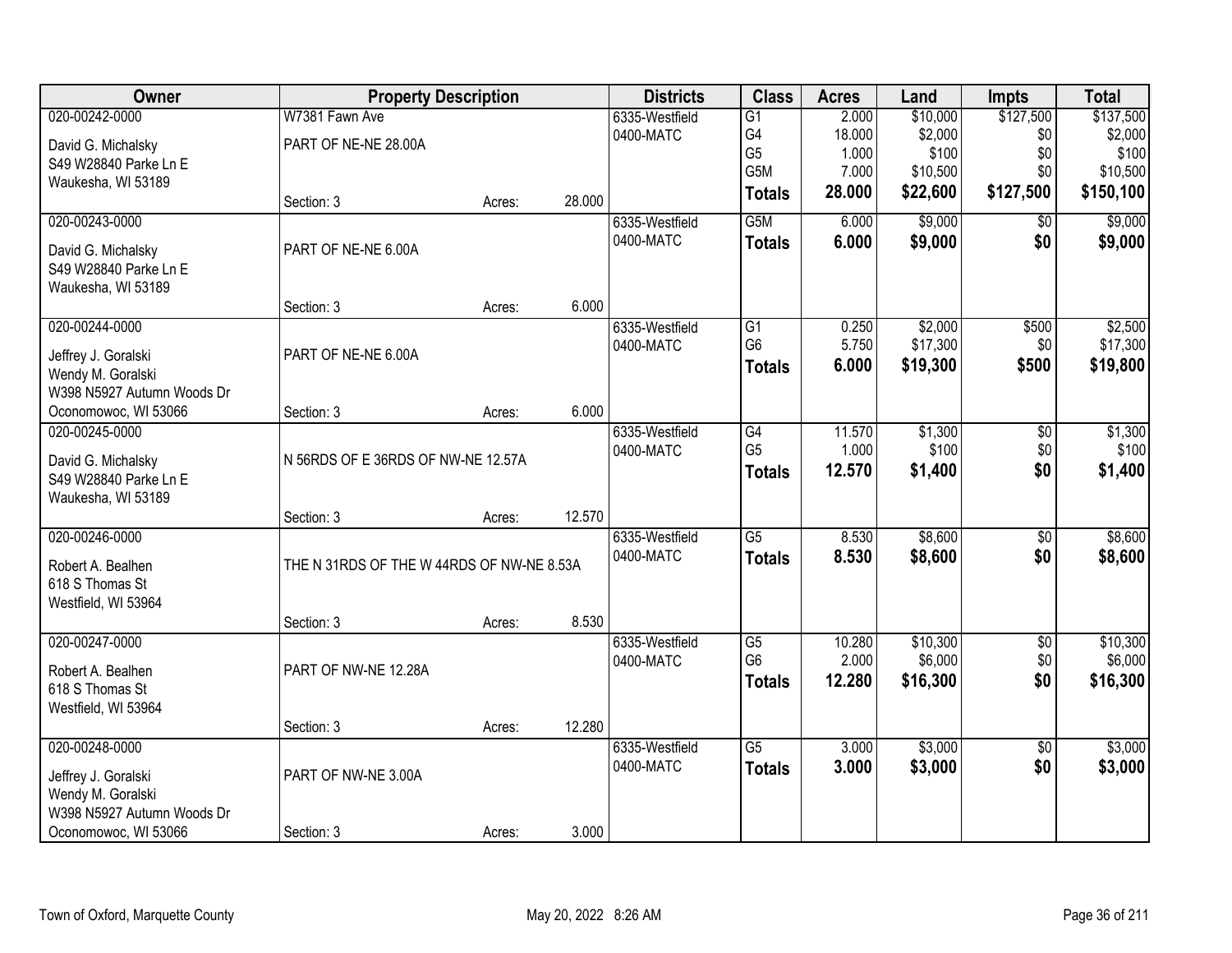| Owner                                              | <b>Property Description</b>             |        |        | <b>Districts</b>            | <b>Class</b>         | <b>Acres</b>     | Land                 | <b>Impts</b>           | <b>Total</b> |
|----------------------------------------------------|-----------------------------------------|--------|--------|-----------------------------|----------------------|------------------|----------------------|------------------------|--------------|
| 020-00249-0000                                     |                                         |        |        | 6335-Westfield              | $\overline{G5}$      | 3.620            | \$3,600              | $\overline{50}$        | \$3,600      |
| Robert A. Bealhen                                  | A PARCEL OF NW-NE 3.62A                 |        |        | 0400-MATC                   | <b>Totals</b>        | 3.620            | \$3,600              | \$0                    | \$3,600      |
| 618 S Thomas St                                    |                                         |        |        |                             |                      |                  |                      |                        |              |
| Westfield, WI 53964                                |                                         |        |        |                             |                      |                  |                      |                        |              |
|                                                    | Section: 3                              | Acres: | 3.620  |                             |                      |                  |                      |                        |              |
| 020-00250-0000                                     |                                         |        |        | 6335-Westfield<br>0400-MATC | $\overline{G6}$      | 10.000<br>10.000 | \$30,000<br>\$30,000 | $\overline{50}$<br>\$0 | \$30,000     |
| Jeffrey J. Goralski                                | E 1/2 OF E 1/2 OF SW-NE 10.00A          |        |        |                             | <b>Totals</b>        |                  |                      |                        | \$30,000     |
| Wendy M. Goralski                                  |                                         |        |        |                             |                      |                  |                      |                        |              |
| W398 N5927 Autumn Woods Dr<br>Oconomowoc, WI 53066 | Section: 3                              | Acres: | 10.000 |                             |                      |                  |                      |                        |              |
| 020-00251-0000                                     |                                         |        |        | 6335-Westfield              | $\overline{G6}$      | 10.000           | \$30,000             | \$0                    | \$30,000     |
|                                                    |                                         |        |        | 0400-MATC                   | <b>Totals</b>        | 10.000           | \$30,000             | \$0                    | \$30,000     |
| Robert A. Bealhen                                  | W 1/2 OF E 1/2 OF SW-NE 10.00A          |        |        |                             |                      |                  |                      |                        |              |
| 618 S Thomas St<br>Westfield, WI 53964             |                                         |        |        |                             |                      |                  |                      |                        |              |
|                                                    | Section: 3                              | Acres: | 10.000 |                             |                      |                  |                      |                        |              |
| 020-00252-0000                                     | W7445 Fawn Ave                          |        |        | 6335-Westfield              | G1                   | 2.000            | \$10,000             | \$9,300                | \$19,300     |
| Robert A. Bealhen                                  | W 1/2 OF SW-NE 20.00A                   |        |        | 0400-MATC                   | G <sub>6</sub>       | 18.000           | \$54,000             | \$0                    | \$54,000     |
| 618 S Thomas St                                    |                                         |        |        |                             | <b>Totals</b>        | 20.000           | \$64,000             | \$9,300                | \$73,300     |
| Westfield, WI 53964                                |                                         |        |        |                             |                      |                  |                      |                        |              |
|                                                    | Section: 3                              | Acres: | 20.000 |                             |                      |                  |                      |                        |              |
| 020-00253-0000                                     |                                         |        |        | 6335-Westfield              | $\overline{G6}$      | 20.000           | \$60,000             | $\overline{50}$        | \$60,000     |
| David G. Michalsky                                 | E 1/2 OF SE-NE 20.00A                   |        |        | 0400-MATC                   | <b>Totals</b>        | 20,000           | \$60,000             | \$0                    | \$60,000     |
| S49 W28840 Parke Ln E                              |                                         |        |        |                             |                      |                  |                      |                        |              |
| Waukesha, WI 53189                                 |                                         |        |        |                             |                      |                  |                      |                        |              |
|                                                    | Section: 3                              | Acres: | 20.000 |                             |                      |                  |                      |                        |              |
| 020-00254-0000                                     |                                         |        |        | 6335-Westfield              | $\overline{G6}$      | 20.000           | \$60,000             | $\sqrt{$0}$            | \$60,000     |
| Jeffrey J. Goralski                                | W 1/2 OF SE-NE 20.00A                   |        |        | 0400-MATC                   | <b>Totals</b>        | 20.000           | \$60,000             | \$0                    | \$60,000     |
| Wendy M. Goralski                                  |                                         |        |        |                             |                      |                  |                      |                        |              |
| W398 N5927 Autumn Woods Dr                         |                                         |        |        |                             |                      |                  |                      |                        |              |
| Oconomowoc, WI 53066<br>020-00255-0000             | Section: 3                              | Acres: | 20.000 |                             |                      |                  | \$15,000             | \$147,300              | \$162,300    |
|                                                    | N4934 County Rd J                       |        |        | 6335-Westfield<br>0400-MATC | G1<br>G <sub>6</sub> | 3.000<br>7.295   | \$21,900             | \$0                    | \$21,900     |
| Cory J. Riccioni                                   | LOT 1 CSM 1375 BEING PART OF NE FRAC NW |        |        |                             | <b>Totals</b>        | 10.295           | \$36,900             | \$147,300              | \$184,200    |
| Calley As Riccioni                                 | 10.295A                                 |        |        |                             |                      |                  |                      |                        |              |
| N4934 County Rd J<br>Oxford, WI 53952              |                                         |        | 10.295 |                             |                      |                  |                      |                        |              |
|                                                    | Section: 3                              | Acres: |        |                             |                      |                  |                      |                        |              |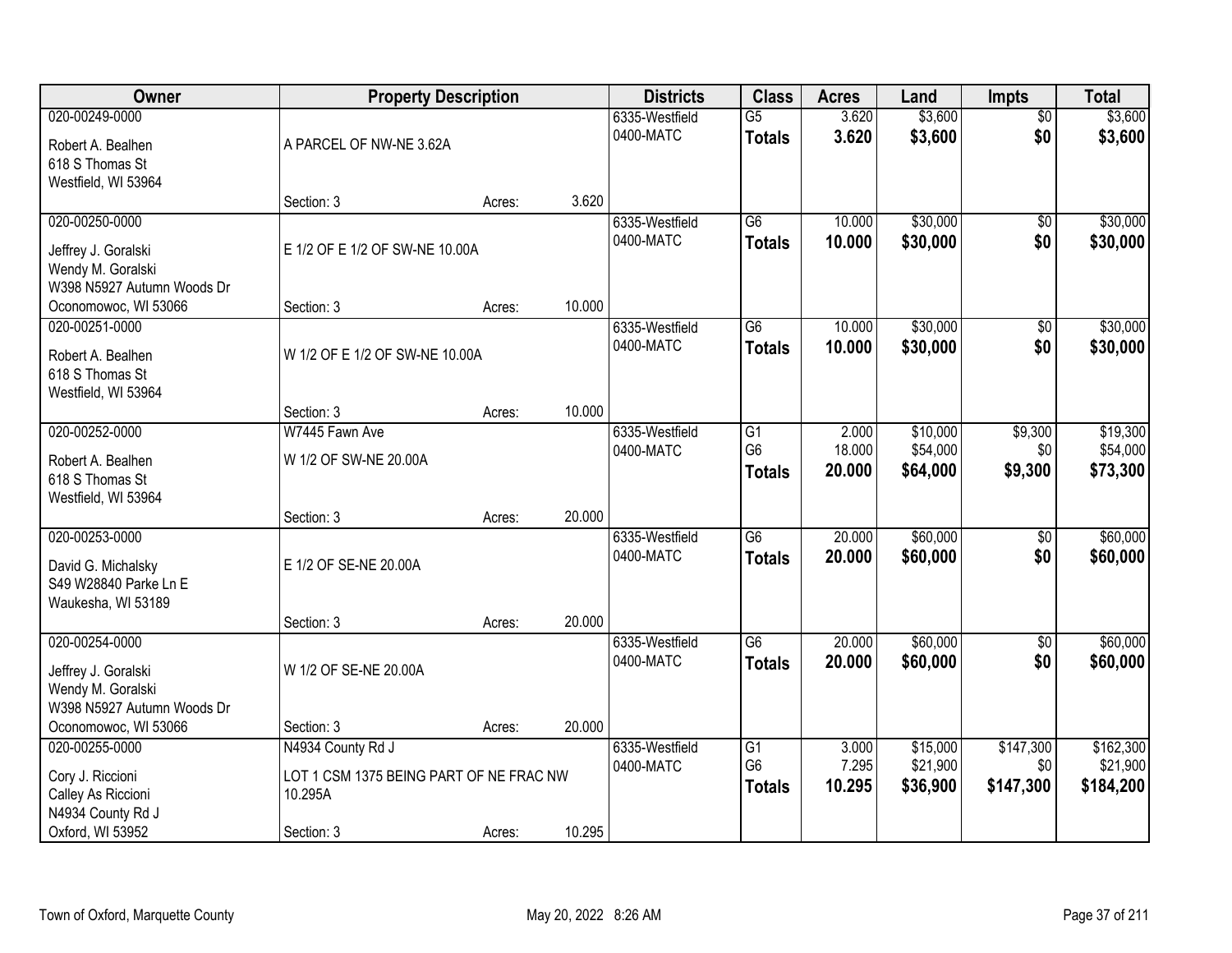| Owner                                                                                              |                                                                         | <b>Property Description</b> |        | <b>Districts</b>            | <b>Class</b>                                         | <b>Acres</b>               | Land                             | <b>Impts</b>                   | <b>Total</b>                       |
|----------------------------------------------------------------------------------------------------|-------------------------------------------------------------------------|-----------------------------|--------|-----------------------------|------------------------------------------------------|----------------------------|----------------------------------|--------------------------------|------------------------------------|
| 020-00256-0000<br>Paul Hughes<br>N4938 County Rd J                                                 | N4938 County Rd J<br>LOT 2 CSM 1375 BEING PART OF NE FRAC NW<br>10.299A |                             |        | 6335-Westfield<br>0400-MATC | $\overline{G1}$<br>G6<br><b>Totals</b>               | 3.000<br>7.299<br>10.299   | \$15,000<br>\$21,900<br>\$36,900 | \$118,200<br>\$0<br>\$118,200  | \$133,200<br>\$21,900<br>\$155,100 |
| Oxford, WI 53952                                                                                   | Section: 3                                                              | Acres:                      | 10.299 |                             |                                                      |                            |                                  |                                |                                    |
| 020-00257-0000<br>Shane G. Kurth<br>Christine Kurth                                                | N4777 County Rd J<br>LOT 1 CSM 1666 BEING PART NE FRAC NW 10.22A        |                             |        | 6335-Westfield<br>0400-MATC | $\overline{G1}$<br>G <sub>6</sub><br><b>Totals</b>   | 2.720<br>7.500<br>10.220   | \$13,600<br>\$22,500<br>\$36,100 | \$115,700<br>\$0<br>\$115,700  | \$129,300<br>\$22,500<br>\$151,800 |
| 6043 Spring Valley Rd<br>Burlington, WI 53105                                                      | Section: 3                                                              | Acres:                      | 10.220 |                             |                                                      |                            |                                  |                                |                                    |
| 020-00258-0000<br>Karoly Repasi<br>N4930 County Rd J<br>Oxford, WI 53952                           | N4930 County Rd J<br>LOT 2 CSM 1666 BEING PART NE FRAC NW 10.25A        |                             |        | 6335-Westfield<br>0400-MATC | G1<br>G <sub>6</sub><br><b>Totals</b>                | 2.720<br>7.530<br>10.250   | \$13,600<br>\$22,600<br>\$36,200 | \$185,600<br>\$0 <br>\$185,600 | \$199,200<br>\$22,600<br>\$221,800 |
|                                                                                                    | Section: 3                                                              | Acres:                      | 10.250 |                             |                                                      |                            |                                  |                                |                                    |
| 020-00259-0000<br>Thomas R. Cook et al<br>N51 W34835 Wisconsin Ave Unit<br>Okauchee, WI 53069      | N4878 County Rd J<br>PRT OF NW FRAC NW 5.00A                            |                             |        | 6335-Westfield<br>0400-MATC | $\overline{G1}$<br><b>Totals</b>                     | 5.000<br>5.000             | \$19,300<br>\$19,300             | \$31,300<br>\$31,300           | \$50,600<br>\$50,600               |
|                                                                                                    | Section: 3                                                              | Acres:                      | 5.000  |                             |                                                      |                            |                                  |                                |                                    |
| 020-00259-0005<br>Lonnie Lee Pike<br>Rebecca Pike<br>N4766 County Rd J<br>Oxford, WI 53952         | NW FRAC NW LESS 11A 29.52A<br>Section: 3                                | Acres:                      | 29.520 | 6335-Westfield<br>0400-MATC | $\overline{G4}$<br>G <sub>5</sub> M<br><b>Totals</b> | 17.000<br>12.520<br>29.520 | \$2,500<br>\$18,800<br>\$21,300  | $\overline{50}$<br>\$0<br>\$0  | \$2,500<br>\$18,800<br>\$21,300    |
| 020-00260-0000<br>Lonnie L. Pike<br>Rebecca Pike<br>N4766 County Rd J                              | N4766 County Rd J<br>S 6A OF NW FRAC NW 6.00A                           |                             | 6.000  | 6335-Westfield<br>0400-MATC | $\overline{G1}$<br><b>Totals</b>                     | 6.000<br>6.000             | \$21,400<br>\$21,400             | \$12,300<br>\$12,300           | \$33,700<br>\$33,700               |
| Oxford, WI 53952<br>020-00261-0000<br>Arnold R. Mc Donald<br>N4742 County Rd J<br>Oxford, WI 53952 | Section: 3<br>County Rd J<br>PART OF SW-NW 10.74A<br>Section: 3         | Acres:<br>Acres:            | 10.740 | 6335-Westfield<br>0400-MATC | $\overline{G4}$<br><b>Totals</b>                     | 10.740<br>10.740           | \$1,600<br>\$1,600               | $\overline{50}$<br>\$0         | \$1,600<br>\$1,600                 |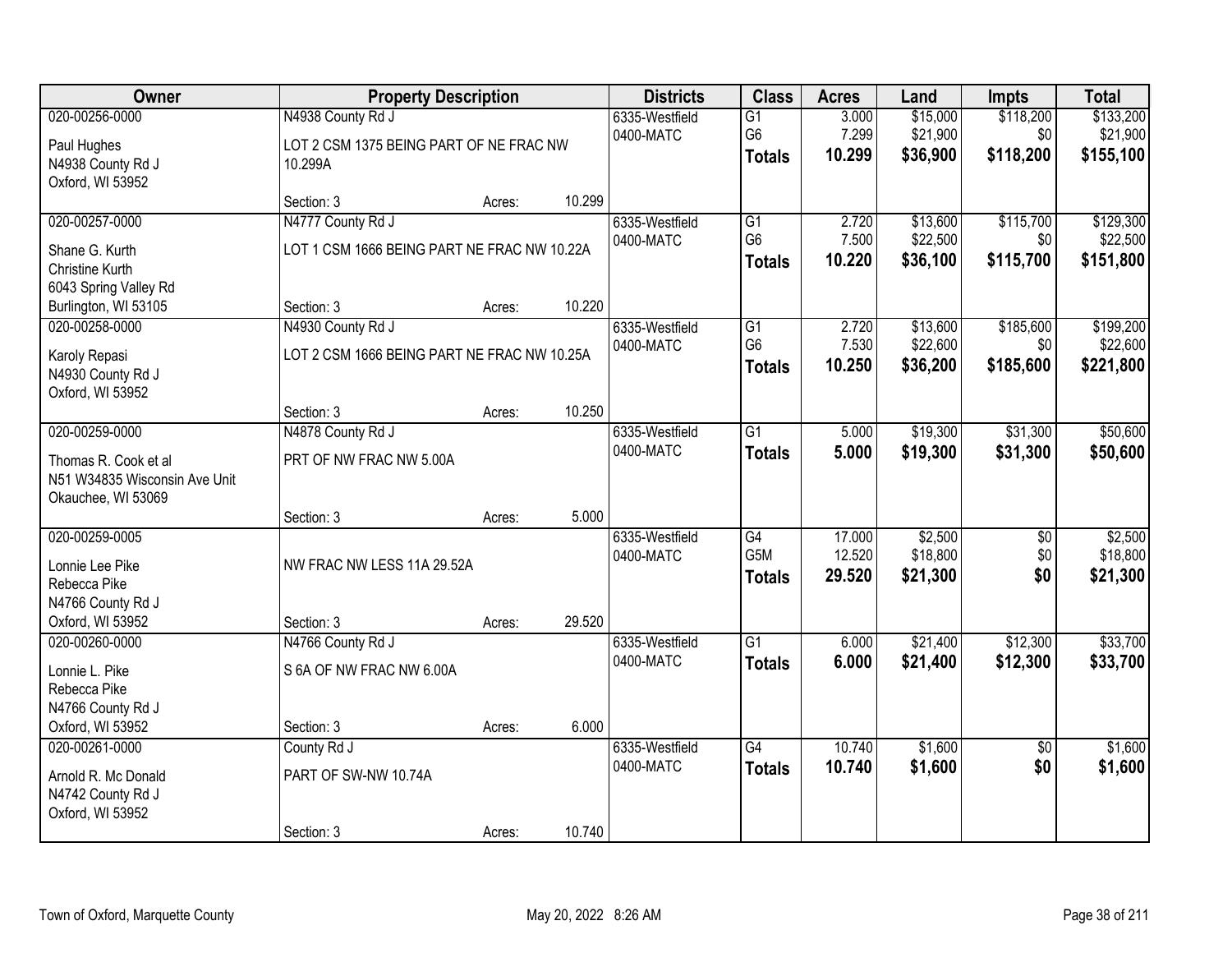| Owner                                                                                                   |                                                              | <b>Property Description</b> |        | <b>Districts</b>            | <b>Class</b>                                       | <b>Acres</b>                      | Land                                     | <b>Impts</b>                         | <b>Total</b>                                |
|---------------------------------------------------------------------------------------------------------|--------------------------------------------------------------|-----------------------------|--------|-----------------------------|----------------------------------------------------|-----------------------------------|------------------------------------------|--------------------------------------|---------------------------------------------|
| 020-00262-0000<br>Ronald L. Pike<br>N4762 County Rd J<br>Oxford, WI 53952-9138                          | N4762 County Rd J<br>LOT 1 CSM 2625 BEING PRT OF SW-NW 5.00A |                             |        | 6335-Westfield<br>0400-MATC | $\overline{G1}$<br>G6<br><b>Totals</b>             | 2.000<br>3.000<br>5.000           | \$10,000<br>\$9,000<br>\$19,000          | \$84,500<br>\$0<br>\$84,500          | \$94,500<br>\$9,000<br>\$103,500            |
|                                                                                                         | Section: 3                                                   | Acres:                      | 5.000  |                             |                                                    |                                   |                                          |                                      |                                             |
| 020-00262-0005<br>Virginia S. Pike<br>N4770 County Rd J<br>Oxford, WI 53952                             | N4770 County Rd J<br>LOT 2 CSM 2625 BEING PRT OF SW-NW 5.00A |                             |        | 6335-Westfield<br>0400-MATC | $\overline{G1}$<br><b>Totals</b>                   | 5.000<br>5.000                    | \$19,300<br>\$19,300                     | \$90,700<br>\$90,700                 | \$110,000<br>\$110,000                      |
|                                                                                                         | Section: 3                                                   | Acres:                      | 5.000  |                             |                                                    |                                   |                                          |                                      |                                             |
| 020-00263-0000<br>Brandon M. Frederick<br>Natasha L. Frederick<br>N4712 County Rd J                     | N4712 County Rd J<br>LOT 1 CSM 3317 BEING PRT OF SW-NW 4.20A |                             |        | 6335-Westfield<br>0400-MATC | G1<br><b>Totals</b>                                | 4.200<br>4.200                    | \$17,600<br>\$17,600                     | \$134,500<br>\$134,500               | \$152,100<br>\$152,100                      |
| Oxford, WI 53952                                                                                        | Section: 3                                                   | Acres:                      | 4.200  |                             |                                                    |                                   |                                          |                                      |                                             |
| 020-00264-0000<br>Arnold R. Mc Donald<br>N4742 County Rd J<br>Oxford, WI 53952                          | N4742 County Rd J<br>PART OF SW-NW 15.20A                    |                             |        | 6335-Westfield<br>0400-MATC | G4<br>G <sub>5</sub> M<br>G7<br><b>Totals</b>      | 5.200<br>8.000<br>2.000<br>15.200 | \$600<br>\$12,000<br>\$9,500<br>\$22,100 | \$0<br>\$0<br>\$185,800<br>\$185,800 | \$600<br>\$12,000<br>\$195,300<br>\$207,900 |
|                                                                                                         | Section: 3                                                   | Acres:                      | 15.200 |                             |                                                    |                                   |                                          |                                      |                                             |
| 020-00265-0000<br>Trudy J. Draeger<br>Taylor D. Kottwitz<br>408 Bradley St<br>Watertown, WI 53094       | <b>SE-NW 40.00A</b><br>Section: 3                            | Acres:                      | 40.000 | 6335-Westfield<br>0400-MATC | $\overline{\mathsf{W6}}$<br><b>Totals</b>          | 40.000<br>40.000                  | (\$120,000)<br>\$0                       | $\overline{50}$<br>\$0               | $\overline{50}$<br>\$0                      |
| 020-00266-0000<br>Fredrick W. Outhouse<br>5075 County Rd A<br>Oregon, WI 53575                          | N4784 County Rd J<br>NE-SW LESS 6A 34.209A                   |                             |        | 6335-Westfield<br>0400-MATC | G1<br>W <sub>8</sub><br><b>Totals</b>              | 4.209<br>30.000<br>34.209         | \$17,600<br>(\$90,000)<br>\$17,600       | \$87,000<br>\$0<br>\$87,000          | \$104,600<br>\$0]<br>\$104,600              |
|                                                                                                         | Section: 3                                                   | Acres:                      | 34.209 |                             |                                                    |                                   |                                          |                                      |                                             |
| 020-00267-0000<br>Paul T. Radzikinas<br>Michelle S. Radzikinas<br>N4792 County Rd J<br>Oxford, WI 53952 | PART OF NE-SW 6.00A<br>Section: 3                            | Acres:                      | 6.000  | 6335-Westfield<br>0400-MATC | $\overline{G6}$<br>W <sub>6</sub><br><b>Totals</b> | 2.000<br>4.000<br>6.000           | \$6,000<br>(\$12,000)<br>\$6,000         | $\overline{50}$<br>\$0<br>\$0        | \$6,000<br>\$0<br>\$6,000                   |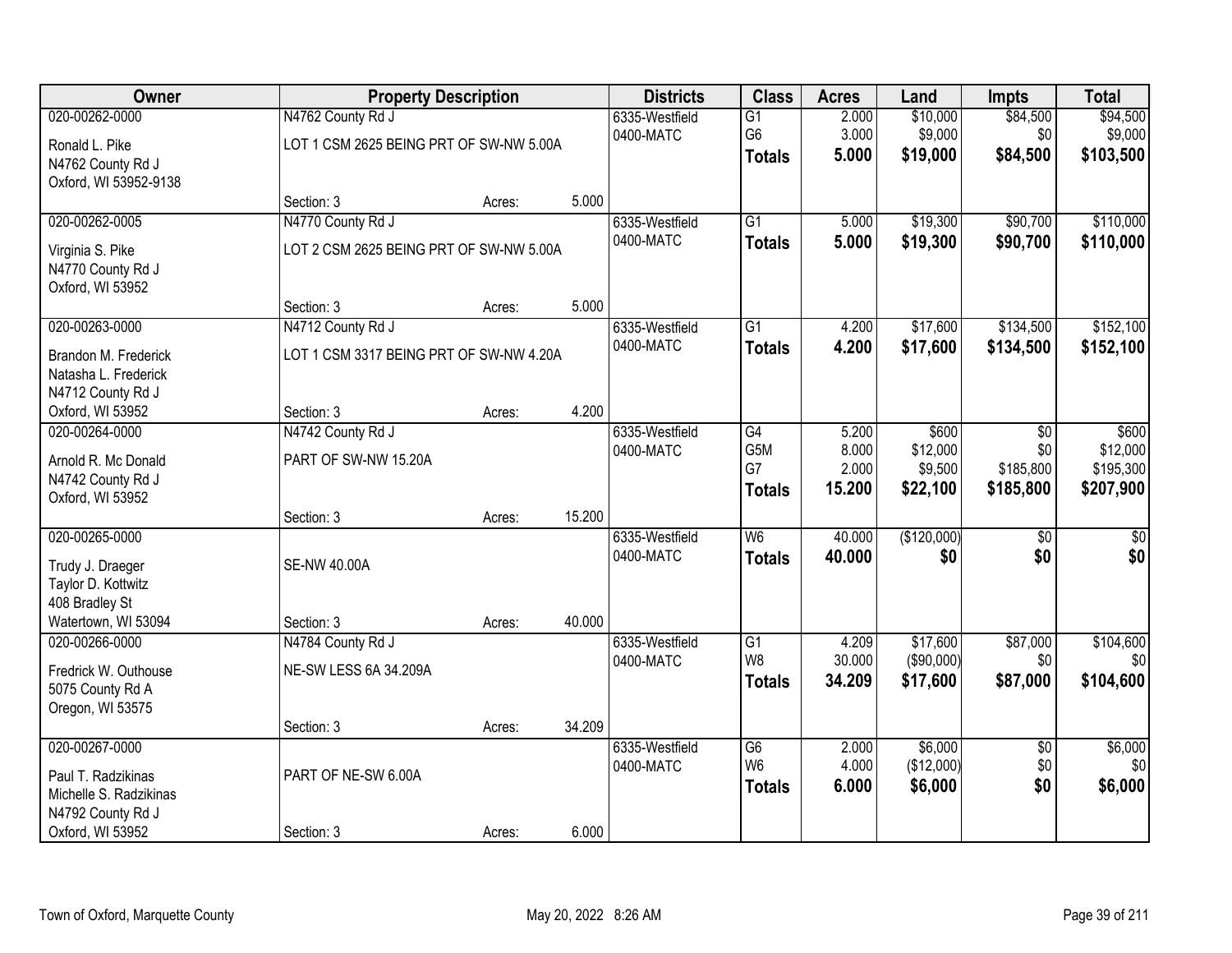| Owner                                                       | <b>Property Description</b>              |        |        | <b>Districts</b>            | <b>Class</b>    | <b>Acres</b>     | Land                 | Impts           | <b>Total</b>         |
|-------------------------------------------------------------|------------------------------------------|--------|--------|-----------------------------|-----------------|------------------|----------------------|-----------------|----------------------|
| 020-00268-0000                                              | County Rd J                              |        |        | 6335-Westfield              | G4              | 15.140           | \$2,200              | $\overline{50}$ | \$2,200              |
| Arnold R. Mc Donald                                         | NW-SW LESS CSM 594 & CSM 2161 15.14A     |        |        | 0400-MATC                   | <b>Totals</b>   | 15.140           | \$2,200              | \$0             | \$2,200              |
| N4742 County Rd J                                           |                                          |        |        |                             |                 |                  |                      |                 |                      |
| Oxford, WI 53952                                            |                                          |        |        |                             |                 |                  |                      |                 |                      |
|                                                             | Section: 3                               | Acres: | 15.140 |                             |                 |                  |                      |                 |                      |
| 020-00268-0005                                              | N4696 County Rd J                        |        |        | 6335-Westfield              | $\overline{G1}$ | 2.790            | \$14,000             | \$72,800        | \$86,800             |
| Timothy S. O'Donnell                                        | CSM 2161 BEING PRT OF NW-SW 2.79A        |        |        | 0400-MATC                   | <b>Totals</b>   | 2.790            | \$14,000             | \$72,800        | \$86,800             |
| Dawn L. O'Donnell                                           |                                          |        |        |                             |                 |                  |                      |                 |                      |
| N80 W38726 Mc Mahon Rd                                      |                                          |        |        |                             |                 |                  |                      |                 |                      |
| Oconomowoc, WI 53066                                        | Section: 3                               | Acres: | 2.790  |                             |                 |                  |                      |                 |                      |
| 020-00269-0000                                              |                                          |        |        | 6335-Westfield<br>0400-MATC | G6              | 22.070<br>22.070 | \$66,200<br>\$66,200 | \$0<br>\$0      | \$66,200<br>\$66,200 |
| Sharon L. Budiac                                            | LOT 1 CSM 594 BEING PART OF NW-SW 22.07A |        |        |                             | <b>Totals</b>   |                  |                      |                 |                      |
| 18465 Milwaukee Ave                                         |                                          |        |        |                             |                 |                  |                      |                 |                      |
| Brookfield, WI 53045                                        | Section: 3                               | Acres: | 22.070 |                             |                 |                  |                      |                 |                      |
| 020-00270-0000                                              | County Rd J                              |        |        | 6335-Westfield              | G1              | 2.000            | \$10,000             | \$13,400        | \$23,400             |
|                                                             |                                          |        |        | 0400-MATC                   | G <sub>6</sub>  | 38.000           | \$114,000            | \$0             | \$114,000            |
| Timothy S. O'Donnell                                        | SW-SW 40.00A                             |        |        |                             | <b>Totals</b>   | 40.000           | \$124,000            | \$13,400        | \$137,400            |
| Carolyn J Hewitt Rev Living Trust<br>N80 W38726 Mc Mahon Rd |                                          |        |        |                             |                 |                  |                      |                 |                      |
| Oconomowoc, WI 53066                                        | Section: 3                               | Acres: | 40.000 |                             |                 |                  |                      |                 |                      |
| 020-00271-0000                                              | N4792 County Rd J                        |        |        | 6335-Westfield              | $\overline{G1}$ | 0.630            | \$6,500              | \$55,400        | \$61,900             |
|                                                             |                                          |        |        | 0400-MATC                   | W <sub>6</sub>  | 33.000           | (\$99,000)           | \$0             | \$0                  |
| Paul T. Radzikinas<br>Michelle S. Radzikinas                | SE-SW EX 6.37A 33.63A                    |        |        |                             | <b>Totals</b>   | 33.630           | \$6,500              | \$55,400        | \$61,900             |
| N4792 County Rd J                                           |                                          |        |        |                             |                 |                  |                      |                 |                      |
| Oxford, WI 53952                                            | Section: 3                               | Acres: | 33.630 |                             |                 |                  |                      |                 |                      |
| 020-00272-0000                                              |                                          |        |        | 6335-Westfield              | $\overline{G6}$ | 5.000            | \$15,000             | $\overline{50}$ | \$15,000             |
| Cousins Enterprises, Inc.                                   | A PARCEL ON E SIDE OF SE-SW 5.00A        |        |        | 0400-MATC                   | <b>Totals</b>   | 5.000            | \$15,000             | \$0             | \$15,000             |
| Attn: Chari Schieber                                        |                                          |        |        |                             |                 |                  |                      |                 |                      |
| W7322 Fern Rd                                               |                                          |        |        |                             |                 |                  |                      |                 |                      |
| Oxford, WI 53952                                            | Section: 3                               | Acres: | 5.000  |                             |                 |                  |                      |                 |                      |
| 020-00273-0000                                              | N4796 County Rd J                        |        |        | 6335-Westfield              | $\overline{G1}$ | 1.370            | \$8,700              | \$97,400        | \$106,100            |
| <b>Misty River</b>                                          | A PARCEL OF SE-SW 1.37A                  |        |        | 0400-MATC                   | <b>Totals</b>   | 1.370            | \$8,700              | \$97,400        | \$106,100            |
| N4796 County Rd J                                           |                                          |        |        |                             |                 |                  |                      |                 |                      |
| Oxford, WI 53952                                            |                                          |        |        |                             |                 |                  |                      |                 |                      |
|                                                             | Section: 3                               | Acres: | 1.370  |                             |                 |                  |                      |                 |                      |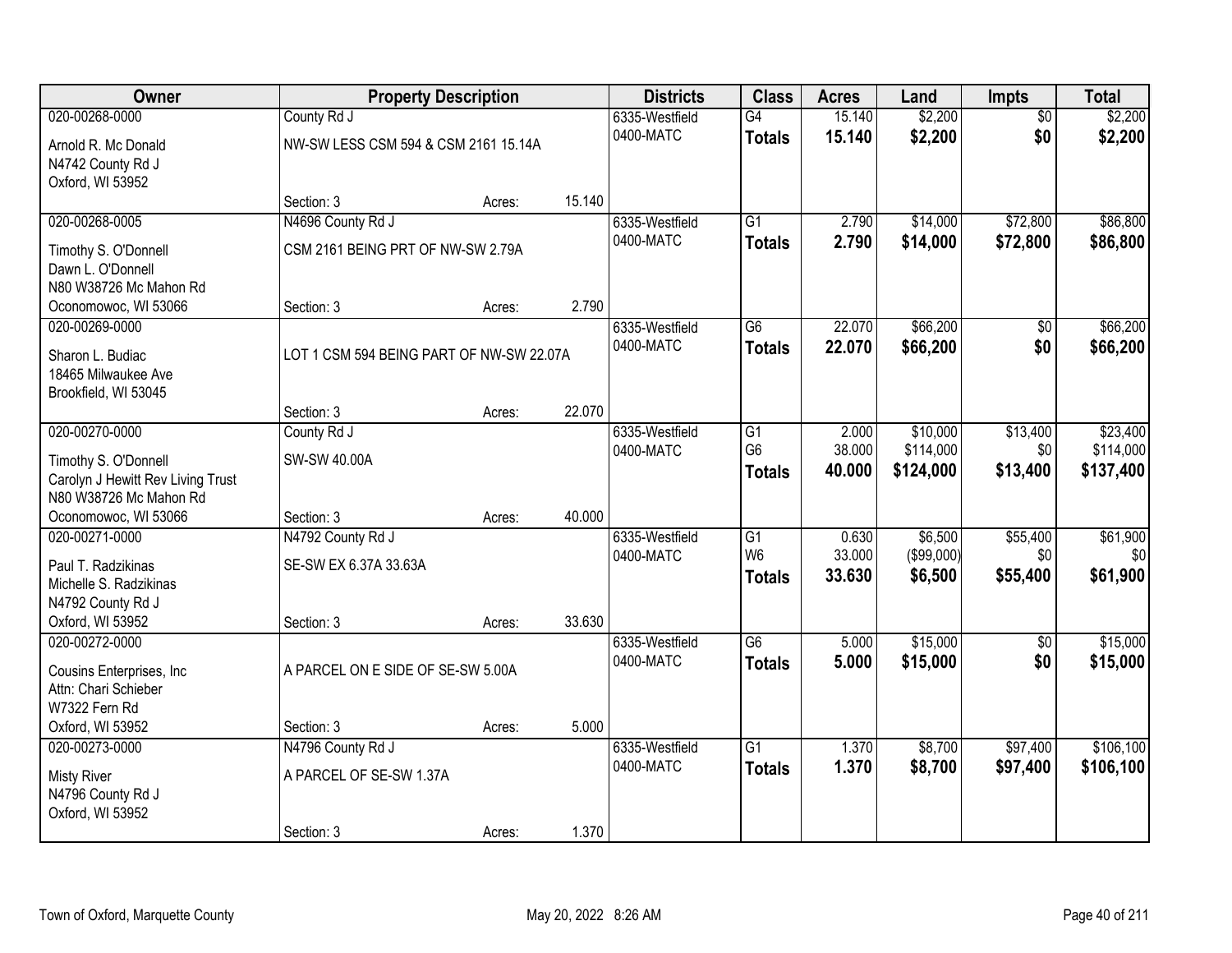| Owner                                               |                     | <b>Property Description</b> |        | <b>Districts</b>            | <b>Class</b>          | <b>Acres</b>    | Land               | Impts                  | <b>Total</b>           |
|-----------------------------------------------------|---------------------|-----------------------------|--------|-----------------------------|-----------------------|-----------------|--------------------|------------------------|------------------------|
| 020-00274-0000<br>Cousins Enterprises, Inc.         | NE-SE 40.00A        |                             |        | 6335-Westfield<br>0400-MATC | $\overline{G5}$<br>G6 | 0.270<br>39.730 | \$300<br>\$119,200 | $\overline{50}$<br>\$0 | \$300<br>\$119,200     |
| Attn: Chari Schieber                                |                     |                             |        |                             | <b>Totals</b>         | 40.000          | \$119,500          | \$0                    | \$119,500              |
| W7322 Fern Rd                                       |                     |                             |        |                             |                       |                 |                    |                        |                        |
| Oxford, WI 53952                                    | Section: 3          | Acres:                      | 40.000 |                             |                       |                 |                    |                        |                        |
| 020-00275-0000                                      |                     |                             |        | 6335-Westfield              | $\overline{G6}$       | 40.000          | \$120,000          | $\overline{50}$        | \$120,000              |
| Cousins Enterprises, Inc                            | <b>NW-SE 40.00A</b> |                             |        | 0400-MATC                   | <b>Totals</b>         | 40.000          | \$120,000          | \$0                    | \$120,000              |
| Attn: Chari Schieber                                |                     |                             |        |                             |                       |                 |                    |                        |                        |
| W7322 Fern Rd                                       |                     |                             |        |                             |                       |                 |                    |                        |                        |
| Oxford, WI 53952                                    | Section: 3          | Acres:                      | 40.000 |                             |                       |                 |                    |                        |                        |
| 020-00276-0000                                      |                     |                             |        | 6335-Westfield              | G5                    | 6.000           | \$6,000            | \$0                    | \$6,000                |
| Cousins Enterprises, Inc.                           | SW-SE 40.00A        |                             |        | 0400-MATC                   | G <sub>6</sub>        | 34.000          | \$102,000          | \$0                    | \$102,000              |
| Attn: Chari Schieber                                |                     |                             |        |                             | <b>Totals</b>         | 40.000          | \$108,000          | \$0                    | \$108,000              |
| W7322 Fern Rd                                       |                     |                             |        |                             |                       |                 |                    |                        |                        |
| Oxford, WI 53952                                    | Section: 3          | Acres:                      | 40.000 |                             |                       |                 |                    |                        |                        |
| 020-00277-0000                                      |                     |                             |        | 6335-Westfield              | G5                    | 4.200           | \$4,200            | $\sqrt[6]{3}$          | \$4,200                |
|                                                     |                     |                             |        | 0400-MATC                   | G <sub>6</sub>        | 35.800          | \$107,400          | \$0                    | \$107,400              |
| Nancy L Brakebush Survivor's Trust<br>W7266 Fern Rd | SE-SE 40.00A        |                             |        |                             | <b>Totals</b>         | 40.000          | \$111,600          | \$0                    | \$111,600              |
| Oxford, WI 53952                                    |                     |                             |        |                             |                       |                 |                    |                        |                        |
|                                                     | Section: 3          | Acres:                      | 40.000 |                             |                       |                 |                    |                        |                        |
| 020-00278-0000                                      | Fawn Ave            |                             |        | 6335-Westfield              | $\overline{G5}$       | 35.240          | \$48,300           | $\overline{50}$        | \$48,300               |
|                                                     |                     |                             |        | 0400-MATC                   | W <sub>6</sub>        | 5.000           | (\$15,000)         | \$0                    | 30                     |
| Kent W. Kelsey                                      | NE FRAC NE 40.24A   |                             |        |                             | <b>Totals</b>         | 40.240          | \$48,300           | \$0                    | \$48,300               |
| 3105 Gaston Rd                                      |                     |                             |        |                             |                       |                 |                    |                        |                        |
| Madison, WI 53718                                   | Section: 4          | Acres:                      | 40.240 |                             |                       |                 |                    |                        |                        |
| 020-00279-0000                                      | Fawn Ave            |                             |        | 6335-Westfield              | $\overline{G5}$       | 8.360           | \$10,800           | $\overline{50}$        | \$10,800               |
|                                                     |                     |                             |        | 0400-MATC                   | W <sub>6</sub>        | 32.000          | $($ \$96,000) $ $  | \$0                    | \$0                    |
| Kent W. Kelsey                                      | NW FRAC NE 40.36A   |                             |        |                             | <b>Totals</b>         | 40.360          | \$10,800           | \$0                    | \$10,800               |
| 3105 Gaston Rd                                      |                     |                             |        |                             |                       |                 |                    |                        |                        |
| Madison, WI 53718                                   |                     |                             |        |                             |                       |                 |                    |                        |                        |
| 020-00280-0000                                      | Section: 4          | Acres:                      | 40.360 | 6335-Westfield              | W6                    | 40.000          |                    | $\overline{50}$        |                        |
|                                                     |                     |                             |        | 0400-MATC                   |                       | 40.000          | (\$120,000)<br>\$0 | \$0                    | $\overline{50}$<br>\$0 |
| Kent W. Kelsey                                      | <b>SW-NE 40.00A</b> |                             |        |                             | <b>Totals</b>         |                 |                    |                        |                        |
| 3105 Gaston Rd                                      |                     |                             |        |                             |                       |                 |                    |                        |                        |
| Madison, WI 53718                                   |                     |                             |        |                             |                       |                 |                    |                        |                        |
|                                                     | Section: 4          | Acres:                      | 40.000 |                             |                       |                 |                    |                        |                        |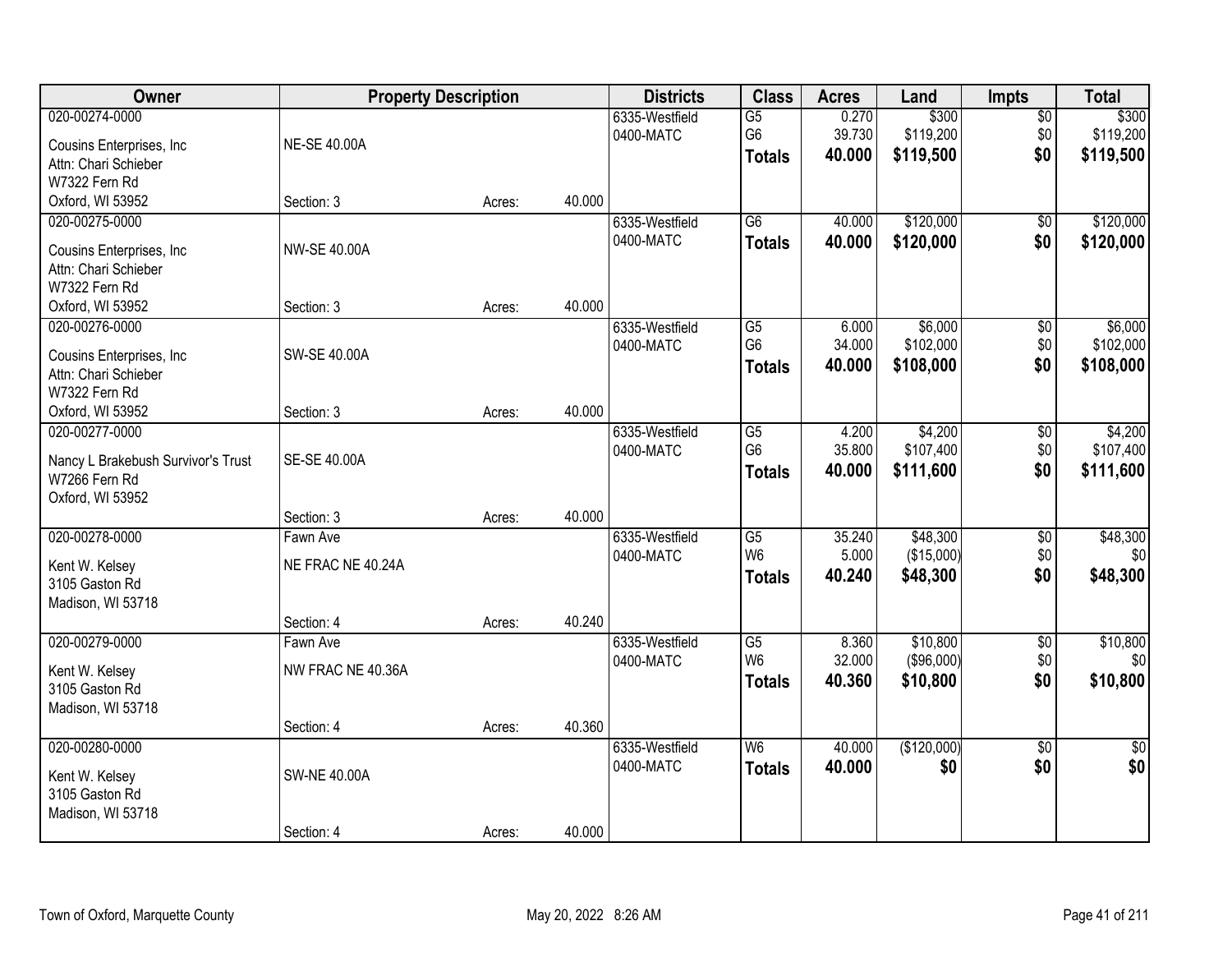| Owner                                                                                       |                                                                                    | <b>Property Description</b> |        | <b>Districts</b>            | <b>Class</b>                                       | <b>Acres</b>               | Land                               | <b>Impts</b>                  | <b>Total</b>                |
|---------------------------------------------------------------------------------------------|------------------------------------------------------------------------------------|-----------------------------|--------|-----------------------------|----------------------------------------------------|----------------------------|------------------------------------|-------------------------------|-----------------------------|
| 020-00281-0000<br>Kent W. Kelsey<br>3105 Gaston Rd                                          | N4715 County Rd J<br><b>SE-NE 36.38A</b>                                           |                             |        | 6335-Westfield<br>0400-MATC | $\overline{G5}$<br>W <sub>6</sub><br><b>Totals</b> | 24.380<br>12.000<br>36.380 | \$35,400<br>(\$36,000)<br>\$35,400 | $\overline{50}$<br>\$0<br>\$0 | \$35,400<br>\$0<br>\$35,400 |
| Madison, WI 53718                                                                           | Section: 4                                                                         | Acres:                      | 36.380 |                             |                                                    |                            |                                    |                               |                             |
| 020-00282-0000<br>Michelle M. Anderson<br>Bryan C. Anderson                                 | N4735 County Rd J<br>PART OF SE-NE 3.62A                                           |                             |        | 6335-Westfield<br>0400-MATC | $\overline{G1}$<br><b>Totals</b>                   | 3.620<br>3.620             | \$16,300<br>\$16,300               | \$114,900<br>\$114,900        | \$131,200<br>\$131,200      |
| N4735 County Rd J<br>Oxford, WI 53952                                                       | Section: 4                                                                         | Acres:                      | 3.620  |                             |                                                    |                            |                                    |                               |                             |
| 020-00283-0000<br>Bradley C. Kolpin II<br>N6957 10th Ave<br>Westfield, WI 53964             | Fawn Ave<br>NE FRAC NW 40.48A                                                      |                             |        | 6335-Westfield<br>0400-MATC | $\overline{G4}$<br><b>Totals</b>                   | 40.480<br>40.480           | \$4,400<br>\$4,400                 | \$0<br>\$0                    | \$4,400<br>\$4,400          |
|                                                                                             | Section: 4                                                                         | Acres:                      | 40.480 |                             |                                                    |                            |                                    |                               |                             |
| 020-00284-0000<br>Bradley C. Kolpin II<br>N6957 10th Ave<br>Westfield, WI 53964             | N 1/2 OF SE-NW 20.00A                                                              |                             |        | 6335-Westfield<br>0400-MATC | $\overline{G4}$<br><b>Totals</b>                   | 20.000<br>20.000           | \$2,900<br>\$2,900                 | \$0<br>\$0                    | \$2,900<br>\$2,900          |
|                                                                                             | Section: 4                                                                         | Acres:                      | 20.000 |                             |                                                    |                            |                                    |                               |                             |
| 020-00285-0000<br>Kent W. Kelsey<br>Cyndee R. Kelsey<br>3105 Gaston Rd<br>Madison, WI 53718 | S 1/2 OF SE-NW 20.00A<br>Section: 4                                                | Acres:                      | 20.000 | 6335-Westfield<br>0400-MATC | $\overline{W6}$<br><b>Totals</b>                   | 20.000<br>20,000           | (\$60,000)<br>\$0                  | $\overline{30}$<br>\$0        | $\sqrt{50}$<br>\$0          |
| 020-00286-0000<br>Kathryn A. Murray<br>211 Oak Knolls South<br>Rockford, IL 61108           | N4695A Glacier Lake Dr Unit 1<br>AMEND PHASE 1 UNIT 1 BLDG 1 GLACIER LAKE<br>CONDO |                             |        | 6335-Westfield<br>0400-MATC | $\overline{G1}$<br><b>Totals</b>                   | 0.000<br>0.000             | \$10,000<br>\$10,000               | \$40,300<br>\$40,300          | \$50,300<br>\$50,300        |
| 020-00287-0000                                                                              | Section: 4<br>N4695B Glacier Lake Dr Unit 2                                        | Acres:                      | 0.000  | 6335-Westfield              | $\overline{G1}$                                    | 0.000                      | \$10,000                           | \$50,300                      | \$60,300                    |
| Thomas D. Moore<br>Bonnie L. Moore<br>7515 Chantelle Ln<br>Roscoe, IL 61073                 | AMEND PHASE 1 UNIT 2 BLDG 1 GLACIER LAKE<br>CONDO<br>Section: 4                    | Acres:                      | 0.000  | 0400-MATC                   | <b>Totals</b>                                      | 0.000                      | \$10,000                           | \$50,300                      | \$60,300                    |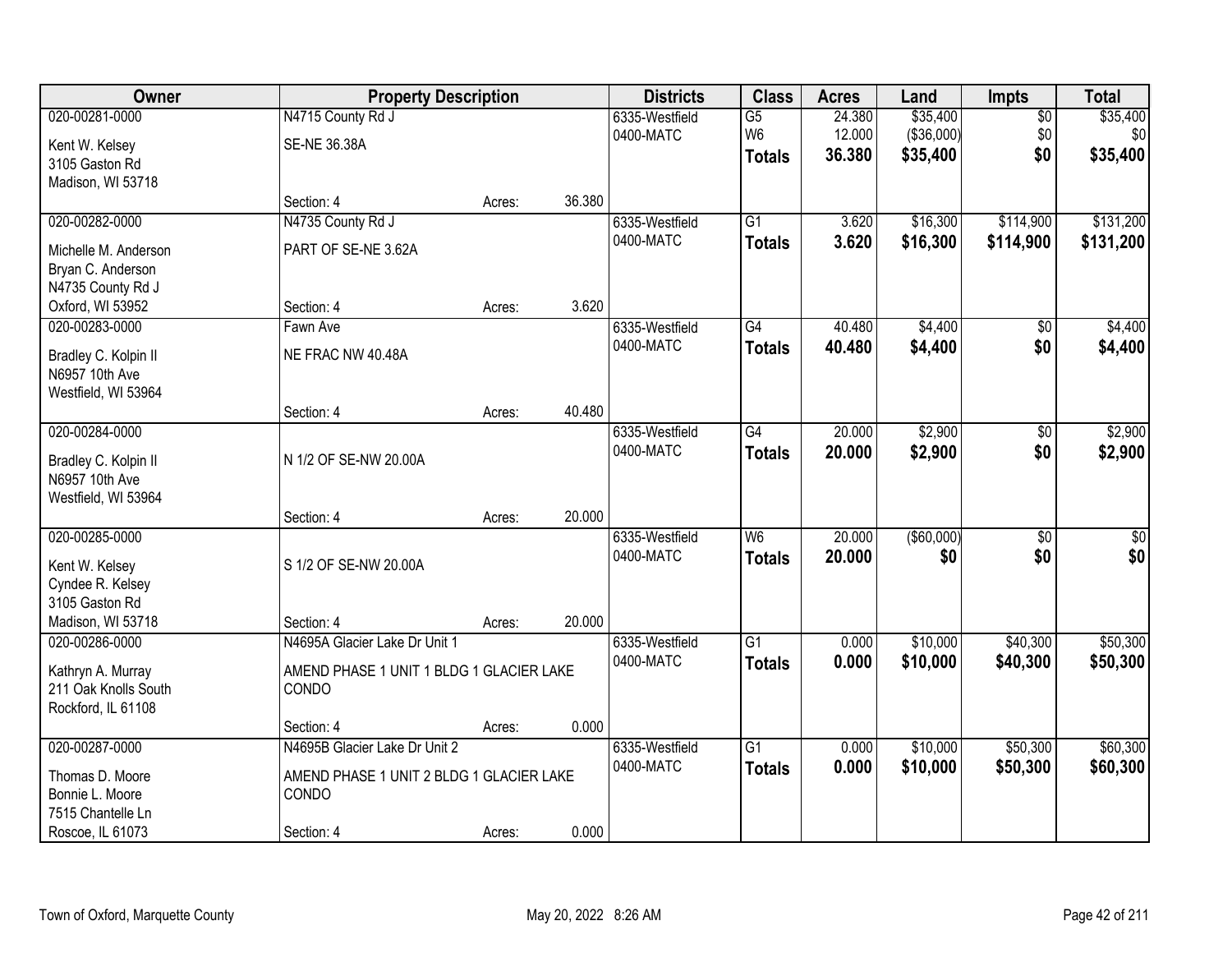| Owner                                                                                                                                      | <b>Property Description</b>                                                                |        |       | <b>Districts</b>            | <b>Class</b>                     | <b>Acres</b>   | Land                 | <b>Impts</b>           | <b>Total</b>           |
|--------------------------------------------------------------------------------------------------------------------------------------------|--------------------------------------------------------------------------------------------|--------|-------|-----------------------------|----------------------------------|----------------|----------------------|------------------------|------------------------|
| 020-00288-0000                                                                                                                             | N4695C Glacier Lake Dr Unit 3                                                              |        |       | 6335-Westfield              | $\overline{G1}$                  | 0.000          | \$10,000             | \$52,900               | \$62,900               |
| Luis Hernandez-Cruz<br>Linda E. Wilken<br>2021 Excalibur Dr                                                                                | AMEND PHASE 1 UNIT 3 BLDG 1 GLACIER LAKE<br>CONDO                                          |        |       | 0400-MATC                   | <b>Totals</b>                    | 0.000          | \$10,000             | \$52,900               | \$62,900               |
| Janesville, WI 53546                                                                                                                       | Section: 4                                                                                 | Acres: | 0.000 |                             |                                  |                |                      |                        |                        |
| 020-00289-0000<br>Dennis M. Mooney<br>Jeanne Mooney<br>616 Meadowbrook Ct                                                                  | N4695D Glacier Lake Dr Unit 4<br>AMEND PHASE 1 UNIT 4 BLDG 1 GLACIER LAKE<br>CONDO         |        |       | 6335-Westfield<br>0400-MATC | $\overline{G1}$<br><b>Totals</b> | 0.000<br>0.000 | \$10,000<br>\$10,000 | \$50,400<br>\$50,400   | \$60,400<br>\$60,400   |
| Marshall, WI 53559                                                                                                                         | Section: 4                                                                                 | Acres: | 0.000 |                             |                                  |                |                      |                        |                        |
| 020-00290-0000<br>Vernon Wayne Lawson<br>Dana Lawson<br>853 N Gulf Cul De Sac St                                                           | N4685 Glacier Lake Dr Unit 5<br>AMEND PHASE 1 UNIT 5 OF GLACIER LAKE CONDO                 |        |       | 6335-Westfield<br>0400-MATC | $\overline{G1}$<br><b>Totals</b> | 0.000<br>0.000 | \$38,000<br>\$38,000 | \$88,300<br>\$88,300   | \$126,300<br>\$126,300 |
| Des Plaines, IL 60016                                                                                                                      | Section: 4                                                                                 | Acres: | 0.000 |                             |                                  |                |                      |                        |                        |
| 020-00291-0000<br>Gail L. Becker<br>N4690 Glacier Lake Dr<br>Oxford, WI 53952                                                              | N4690 Glacier Lake Dr Unit 6<br>AMEND PHASE 1 UNIT 6 OF GLACIER LAKE CONDO                 |        |       | 6335-Westfield<br>0400-MATC | $\overline{G1}$<br><b>Totals</b> | 0.000<br>0.000 | \$25,000<br>\$25,000 | \$108,200<br>\$108,200 | \$133,200<br>\$133,200 |
|                                                                                                                                            | Section: 4                                                                                 | Acres: | 0.000 |                             |                                  |                |                      |                        |                        |
| 020-00292-0000<br>Dennis L. Breneman<br>Judy Breneman<br>PO Box 257<br>Oxford, WI 53952                                                    | N4681 Glacier Lake Dr Unit 21<br>AMEND PHASE 2 UNIT 21 OF GLACIER LAKE CONDO<br>Section: 4 | Acres: | 0.000 | 6335-Westfield<br>0400-MATC | $\overline{G1}$<br><b>Totals</b> | 0.000<br>0.000 | \$38,000<br>\$38,000 | \$80,300<br>\$80,300   | \$118,300<br>\$118,300 |
| 020-00293-0000                                                                                                                             | N4677 Glacier Lake Dr Unit 22                                                              |        |       | 6335-Westfield              | $\overline{G1}$                  | 0.000          | \$38,000             | \$88,000               | \$126,000              |
| James M & Patricia A Schmitt Living Tru   AMEND PHASE 2 UNIT 22 OF GLACIER LAKE CONDO<br>721 Council Hill Rd<br>East Dundee, IL 60118-1008 |                                                                                            |        |       | 0400-MATC                   | <b>Totals</b>                    | 0.000          | \$38,000             | \$88,000               | \$126,000              |
|                                                                                                                                            | Section: 4                                                                                 | Acres: | 0.000 |                             |                                  |                |                      |                        |                        |
| 020-00294-0000<br>Alex C. Schueller<br>N4680 Glacier Lake Dr<br>Oxford, WI 53952                                                           | N4680 Glacier Lake Dr Unit 24<br>AMEND PHASE 2 UNIT 24 OF GLACIER LAKE CONDO<br>Section: 4 | Acres: | 0.000 | 6335-Westfield<br>0400-MATC | $\overline{G1}$<br><b>Totals</b> | 0.000<br>0.000 | \$12,000<br>\$12,000 | \$101,500<br>\$101,500 | \$113,500<br>\$113,500 |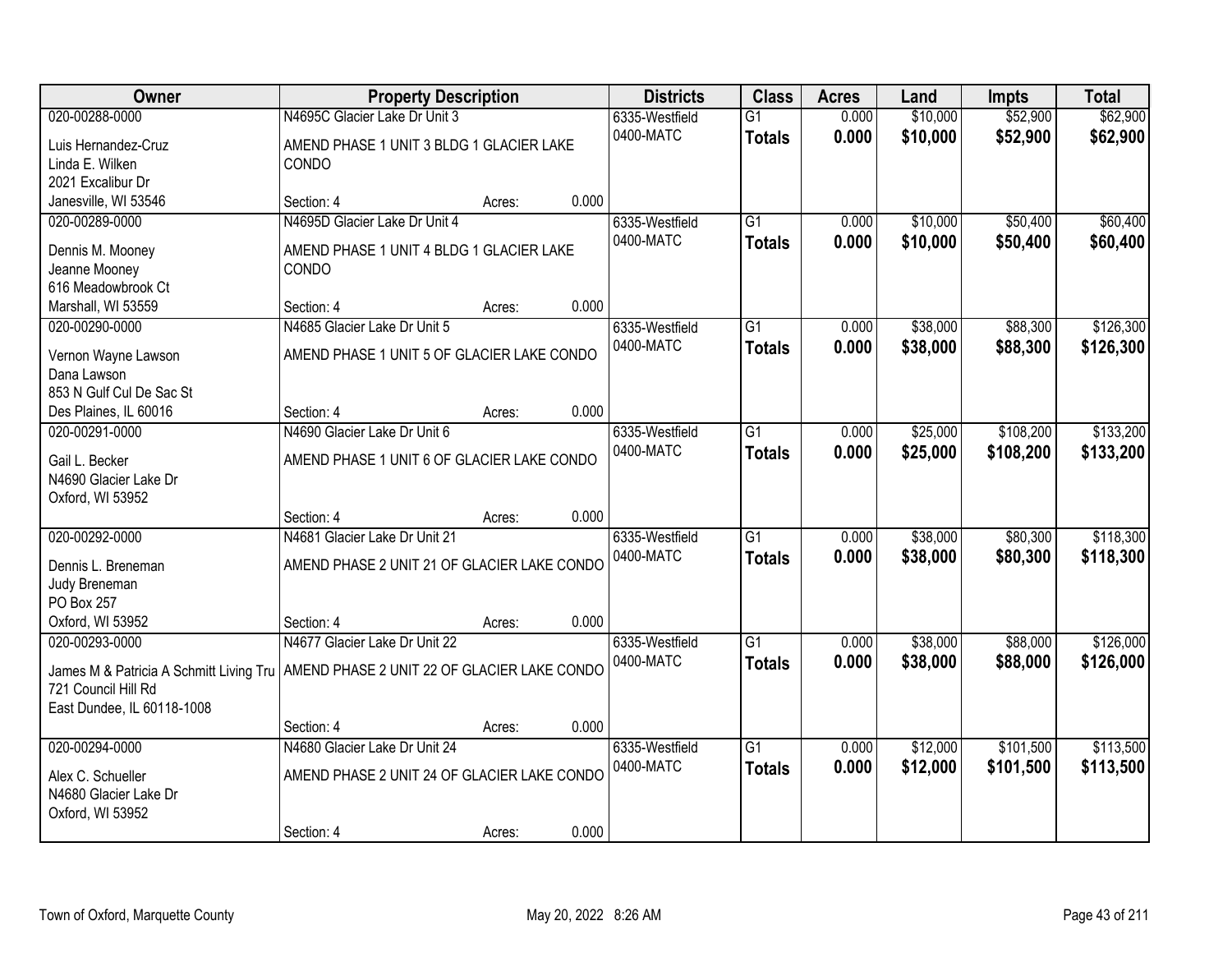| Owner                                | <b>Property Description</b>                 |        |       | <b>Districts</b> | <b>Class</b>    | <b>Acres</b> | Land     | <b>Impts</b>    | <b>Total</b> |
|--------------------------------------|---------------------------------------------|--------|-------|------------------|-----------------|--------------|----------|-----------------|--------------|
| 020-00295-0000                       | Glacier Lake Dr Unit 25                     |        |       | 6335-Westfield   | $\overline{G1}$ | 0.000        | \$12,000 | $\overline{50}$ | \$12,000     |
| Kc A. Houslet                        | AMEND PHASE 2 UNIT 25 OF GLACIER LAKE CONDO |        |       | 0400-MATC        | <b>Totals</b>   | 0.000        | \$12,000 | \$0             | \$12,000     |
| Meggan J. Bourman                    |                                             |        |       |                  |                 |              |          |                 |              |
| N4669 Glacier Lake Dr                |                                             |        |       |                  |                 |              |          |                 |              |
| Oxford, WI 53952                     | Section: 4                                  | Acres: | 0.000 |                  |                 |              |          |                 |              |
| 020-00296-0000                       | N4662 Glacier Lake Dr Unit 26               |        |       | 6335-Westfield   | $\overline{G1}$ | 0.080        | \$12,000 | \$192,900       | \$204,900    |
| Kc A. Houslet                        | AMEND PHASE 2 UNIT 26 OF GLACIER LAKE CONDO |        |       | 0400-MATC        | <b>Totals</b>   | 0.080        | \$12,000 | \$192,900       | \$204,900    |
| Meggan J. Houslet                    |                                             |        |       |                  |                 |              |          |                 |              |
| N4669 Glacier Lake Dr                |                                             |        |       |                  |                 |              |          |                 |              |
| Oxford, WI 53952                     | Section: 4                                  | Acres: | 0.000 |                  |                 |              |          |                 |              |
| 020-00297-0000                       | Glacier Lake Dr Unit 27                     |        |       | 6335-Westfield   | $\overline{G1}$ | 0.000        | \$12,000 | \$0             | \$12,000     |
|                                      |                                             |        |       | 0400-MATC        | <b>Totals</b>   | 0.000        | \$12,000 | \$0             | \$12,000     |
| Kyle Ralph                           | AMEND PHASE 2 UNIT 27 OF GLACIER LAKE CONDO |        |       |                  |                 |              |          |                 |              |
| <b>Bridget Proctor</b>               |                                             |        |       |                  |                 |              |          |                 |              |
| 1909 Avenue A                        |                                             |        |       |                  |                 |              |          |                 |              |
| San Leon, TX 77539                   | Section: 4                                  | Acres: | 0.000 |                  |                 |              |          |                 |              |
| 020-00299-0000                       | W7964 Glacier Ln Unit 31                    |        |       | 6335-Westfield   | $\overline{G1}$ | 0.000        | \$38,000 | \$160,300       | \$198,300    |
| Robert G. Feller et al               | PHASE 3 UNIT 31 OF GLACIER LAKE CONDO       |        |       | 0400-MATC        | <b>Totals</b>   | 0.000        | \$38,000 | \$160,300       | \$198,300    |
| 4432 Blackwolf run                   |                                             |        |       |                  |                 |              |          |                 |              |
| Middleton, WI 53597                  |                                             |        |       |                  |                 |              |          |                 |              |
|                                      | Section: 4                                  | Acres: | 0.000 |                  |                 |              |          |                 |              |
| 020-00300-0000                       | W7972 Glacier Ln Unit 32                    |        |       | 6335-Westfield   | $\overline{G1}$ | 0.000        | \$38,000 | \$115,100       | \$153,100    |
| Renata Masilionyte Rev Living Trust  | PHASE 3 UNIT 32 OF GLACIER LAKE CONDO       |        |       | 0400-MATC        | <b>Totals</b>   | 0.000        | \$38,000 | \$115,100       | \$153,100    |
| 827 W North St                       |                                             |        |       |                  |                 |              |          |                 |              |
| Hinsdale, IL 60521                   |                                             |        |       |                  |                 |              |          |                 |              |
|                                      | Section: 4                                  | Acres: | 0.000 |                  |                 |              |          |                 |              |
| 020-00301-0000                       | W7976 Glacier Ln Unit 33                    |        |       | 6335-Westfield   | $\overline{G1}$ | 0.000        | \$38,000 | \$110,400       | \$148,400    |
|                                      | PHASE 3 UNIT 33 OF GLACIER LAKE CONDO       |        |       | 0400-MATC        | <b>Totals</b>   | 0.000        | \$38,000 | \$110,400       | \$148,400    |
| Michael S. Marty<br>Leslee A. Larson |                                             |        |       |                  |                 |              |          |                 |              |
| 600 9th Ave                          |                                             |        |       |                  |                 |              |          |                 |              |
| New Glarus, WI 53574                 | Section: 4                                  | Acres: | 0.000 |                  |                 |              |          |                 |              |
| 020-00302-0000                       | N4669 Glacier Lake Dr Unit 41               |        |       | 6335-Westfield   | $\overline{G1}$ | 0.000        | \$38,000 | \$167,000       | \$205,000    |
|                                      |                                             |        |       | 0400-MATC        | <b>Totals</b>   | 0.000        | \$38,000 | \$167,000       | \$205,000    |
| Timothy A. Houslet                   | AMEND PHASE 4 UNIT 41 & AMEND PHASE 2 UNIT  |        |       |                  |                 |              |          |                 |              |
| Leneya Houslet                       | 23 OF GLACIER LAKE CONDO                    |        |       |                  |                 |              |          |                 |              |
| N4669 Glacier Lake Dr                |                                             |        |       |                  |                 |              |          |                 |              |
| Oxford, WI 53952                     | Section: 4                                  | Acres: | 0.000 |                  |                 |              |          |                 |              |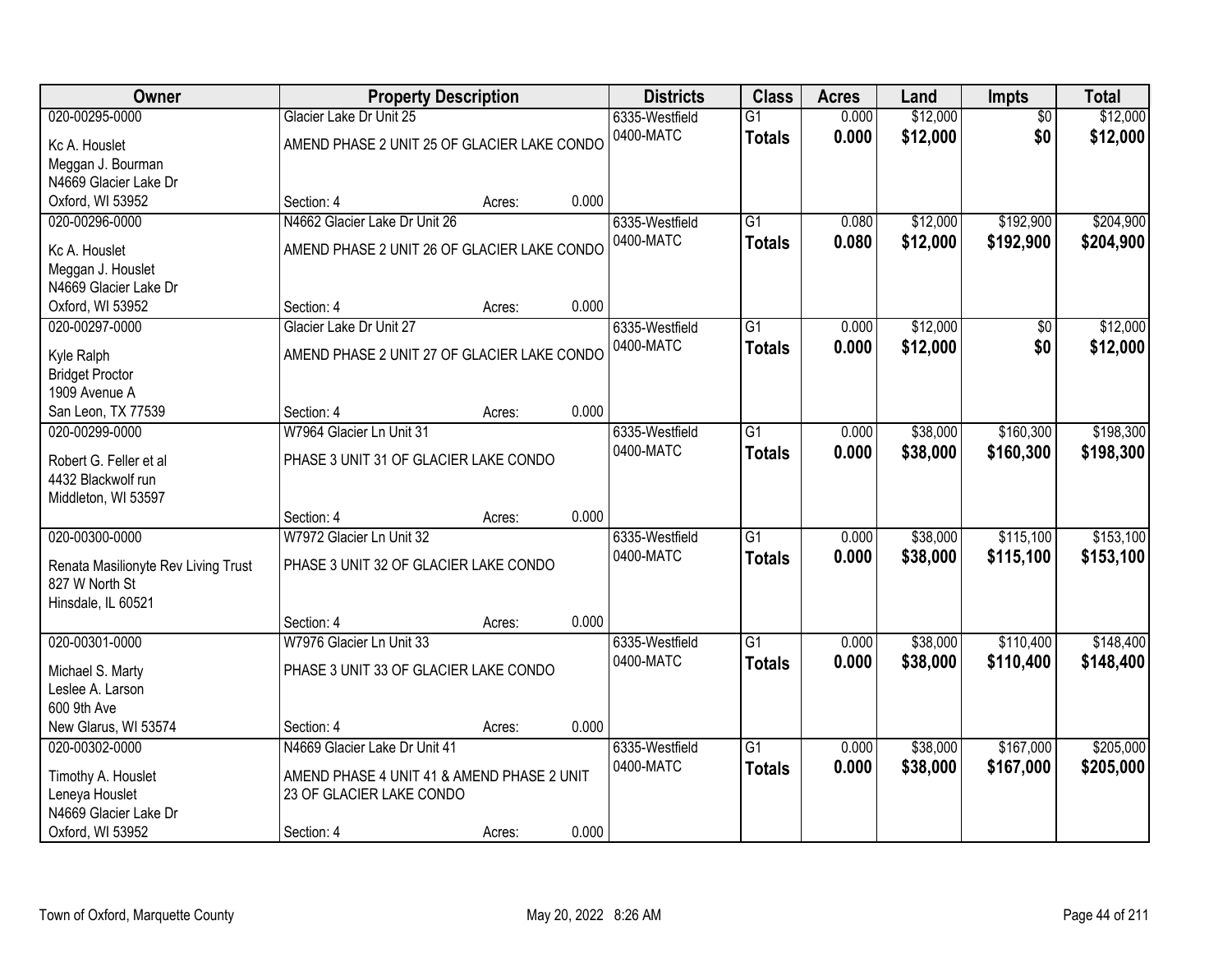| Owner                                     | <b>Property Description</b>                 |        |       | <b>Districts</b> | <b>Class</b>    | <b>Acres</b> | Land     | <b>Impts</b> | <b>Total</b> |
|-------------------------------------------|---------------------------------------------|--------|-------|------------------|-----------------|--------------|----------|--------------|--------------|
| 020-00303-0000                            | N4659 Glacier Lake Dr Unit 42               |        |       | 6335-Westfield   | $\overline{G1}$ | 0.000        | \$38,000 | \$97,500     | \$135,500    |
| Kathryn Houslet                           | AMEND PHASE 4 UNIT 42 OF GLACIER LAKE CONDO |        |       | 0400-MATC        | <b>Totals</b>   | 0.000        | \$38,000 | \$97,500     | \$135,500    |
| N4659 Glacier Lake Dr                     |                                             |        |       |                  |                 |              |          |              |              |
| Oxford, WI 53952                          |                                             |        |       |                  |                 |              |          |              |              |
|                                           | Section: 4                                  | Acres: | 0.000 |                  |                 |              |          |              |              |
| 020-00304-0000                            | N4653 Glacier Lake Dr Unit 43               |        |       | 6335-Westfield   | $\overline{G1}$ | 0.000        | \$38,000 | \$107,200    | \$145,200    |
| Carolyn J. Klumb                          | AMEND PHASE 4 UNIT 43 OF GLACIER LAKE CONDO |        |       | 0400-MATC        | <b>Totals</b>   | 0.000        | \$38,000 | \$107,200    | \$145,200    |
| Terry A. Klumb                            |                                             |        |       |                  |                 |              |          |              |              |
| 5318 Highway 33 W                         |                                             |        |       |                  |                 |              |          |              |              |
| West Bend, WI 53095                       | Section: 4                                  | Acres: | 0.000 |                  |                 |              |          |              |              |
| 020-00305-0000                            | N4649 Glacier Lake Dr Unit 44               |        |       | 6335-Westfield   | G1              | 0.000        | \$38,000 | \$105,400    | \$143,400    |
| Alicia M. Bietz Trustees                  | AMEND PHASE 4 UNIT 44 OF GLACIER LAKE CONDO |        |       | 0400-MATC        | <b>Totals</b>   | 0.000        | \$38,000 | \$105,400    | \$143,400    |
| Michael a & Alicia M Bietz Rev Trust      |                                             |        |       |                  |                 |              |          |              |              |
| W136 N6719 Class Rd                       |                                             |        |       |                  |                 |              |          |              |              |
| Menomonee Falls, WI 53051                 | Section: 4                                  | Acres: | 0.000 |                  |                 |              |          |              |              |
| 020-00306-0000                            | Glacier Lake Dr Unit 45                     |        |       | 6335-Westfield   | G1              | 0.000        | \$38,000 | \$0          | \$38,000     |
| Charles A. Danner                         | AMEND PHASE 4 UNIT 45 OF GLACIER LAKE CONDO |        |       | 0400-MATC        | <b>Totals</b>   | 0.000        | \$38,000 | \$0          | \$38,000     |
| Judith A. Danner                          |                                             |        |       |                  |                 |              |          |              |              |
| E9957 2nd St                              |                                             |        |       |                  |                 |              |          |              |              |
| Prairie Du Sac, WI 53578-9706             | Section: 4                                  | Acres: | 0.000 |                  |                 |              |          |              |              |
| 020-00307-0000                            | N4631 Glacier Lake Dr Unit 46               |        |       | 6335-Westfield   | $\overline{G1}$ | 0.000        | \$38,000 | \$143,900    | \$181,900    |
|                                           |                                             |        |       | 0400-MATC        | <b>Totals</b>   | 0.000        | \$38,000 | \$143,900    | \$181,900    |
| John I. Mc Niel<br>Emily M. Mc Niel       | AMEND PHASE 4 UNIT 46 OF GLACIER LAKE CONDO |        |       |                  |                 |              |          |              |              |
| W7851 County Rd E                         |                                             |        |       |                  |                 |              |          |              |              |
| Westfield, WI 53964                       | Section: 4                                  | Acres: | 0.000 |                  |                 |              |          |              |              |
| 020-00308-0000                            | N4621 Glacier Lake Dr Unit 48               |        |       | 6335-Westfield   | $\overline{G1}$ | 0.000        | \$38,000 | \$129,500    | \$167,500    |
|                                           |                                             |        |       | 0400-MATC        | <b>Totals</b>   | 0.000        | \$38,000 | \$129,500    | \$167,500    |
| Jeronimo Cortez                           | AMEND PHASE 4 UNIT 48 OF GLACIER LAKE CONDO |        |       |                  |                 |              |          |              |              |
| N4621 Glacier Lake Dr<br>Oxford, WI 53952 |                                             |        |       |                  |                 |              |          |              |              |
|                                           | Section: 4                                  | Acres: | 0.000 |                  |                 |              |          |              |              |
| 020-00309-0000                            | N4625 Glacier Lake Dr Unit 47               |        |       | 6335-Westfield   | $\overline{G1}$ | 0.000        | \$38,000 | \$171,200    | \$209,200    |
|                                           |                                             |        |       | 0400-MATC        | <b>Totals</b>   | 0.000        | \$38,000 | \$171,200    | \$209,200    |
| Timothy J. Andresek                       | AMEND PHASE 4 UNIT 47 OF GLACIER LAKE CONDO |        |       |                  |                 |              |          |              |              |
| Cheri L. Andresek                         |                                             |        |       |                  |                 |              |          |              |              |
| N87 W25071 Bay Ct                         |                                             |        |       |                  |                 |              |          |              |              |
| Lisbon, WI 53089-1169                     | Section: 4                                  | Acres: | 0.000 |                  |                 |              |          |              |              |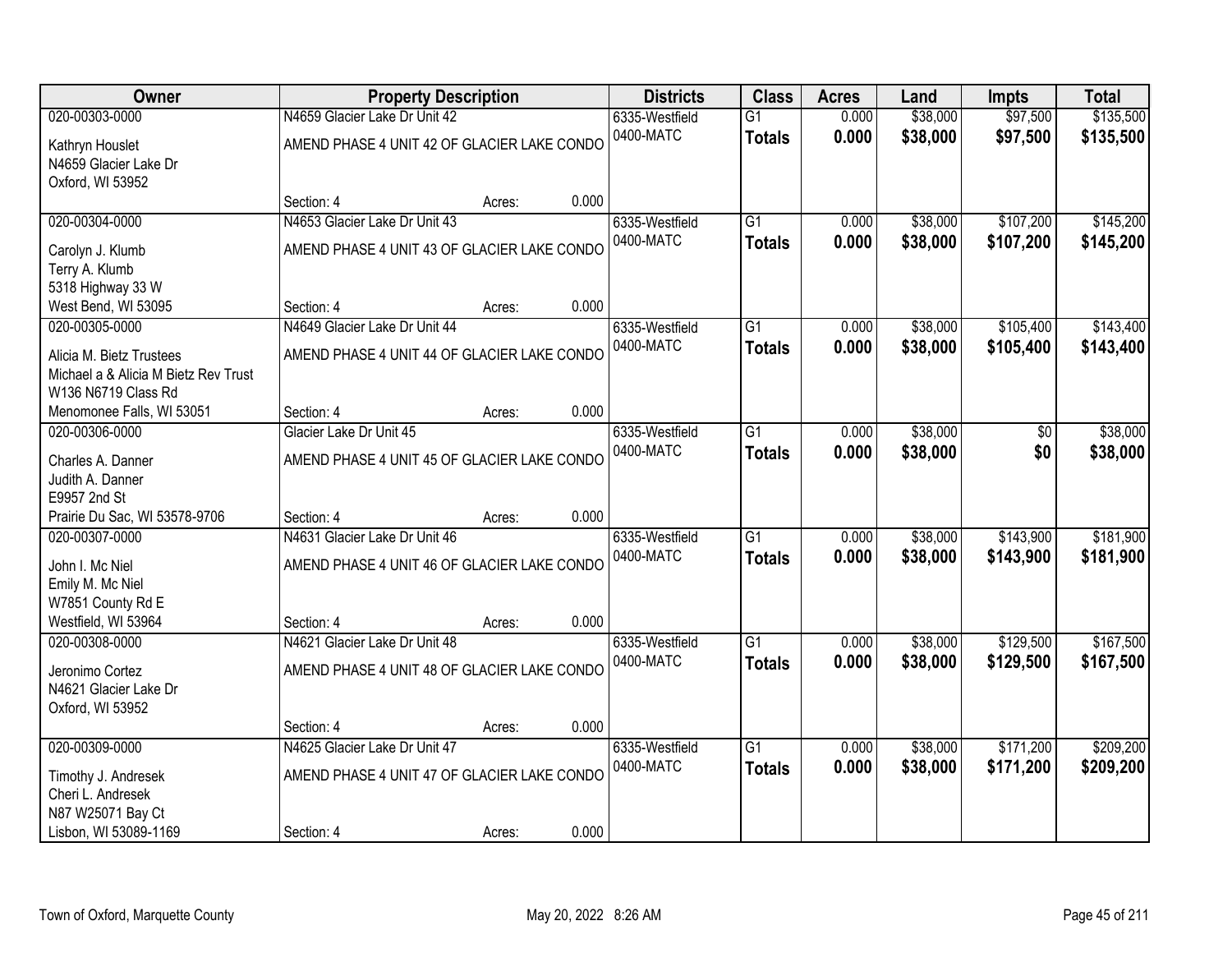| Owner                                       |                                       | <b>Property Description</b> |       | <b>Districts</b> | <b>Class</b>    | <b>Acres</b> | Land     | <b>Impts</b>    | <b>Total</b> |
|---------------------------------------------|---------------------------------------|-----------------------------|-------|------------------|-----------------|--------------|----------|-----------------|--------------|
| 020-00310-0000                              | W7980 Glacier Ln Unit 51              |                             |       | 6335-Westfield   | $\overline{G1}$ | 0.000        | \$38,000 | \$136,600       | \$174,600    |
| Robert J Hult Rev Trust<br>490 Bradford Cir | PHASE 5 UNIT 51 OF GLACIER LAKE CONDO |                             |       | 0400-MATC        | <b>Totals</b>   | 0.000        | \$38,000 | \$136,600       | \$174,600    |
| Elk Grove Village, IL 60007                 |                                       |                             |       |                  |                 |              |          |                 |              |
|                                             | Section: 4                            | Acres:                      | 0.000 |                  |                 |              |          |                 |              |
| 020-00311-0000                              | W7988 Glacier Ln Unit 52              |                             |       | 6335-Westfield   | G1              | 0.000        | \$38,000 | \$159,100       | \$197,100    |
| More Cowbell 21, LLC                        | PHASE 5 UNIT 52 OF GLACIER LAKE CONDO |                             |       | 0400-MATC        | <b>Totals</b>   | 0.000        | \$38,000 | \$159,100       | \$197,100    |
| W7988 Glacier Ln                            |                                       |                             |       |                  |                 |              |          |                 |              |
| Oxford, WI 53952                            |                                       |                             |       |                  |                 |              |          |                 |              |
|                                             | Section: 4                            | Acres:                      | 0.000 |                  |                 |              |          |                 |              |
| 020-00312-0000                              | Glacier Lake Dr Unit 54               |                             |       | 6335-Westfield   | $\overline{G1}$ | 0.000        | \$25,000 | \$0             | \$25,000     |
| Joy A. Manley                               | PHASE 5 UNIT 54 OF GLACIER LAKE CONDO |                             |       | 0400-MATC        | <b>Totals</b>   | 0.000        | \$25,000 | \$0             | \$25,000     |
| Jay D. Dommershausen                        |                                       |                             |       |                  |                 |              |          |                 |              |
| W7996 Glacier Ln                            |                                       |                             |       |                  |                 |              |          |                 |              |
| Oxford, WI 53952-9277                       | Section: 4                            | Acres:                      | 0.000 |                  |                 |              |          |                 |              |
| 020-00313-0000                              | W7996 Glacier Ln Unit 55              |                             |       | 6335-Westfield   | $\overline{G1}$ | 0.000        | \$25,000 | \$101,600       | \$126,600    |
| Joy A. Manley                               | PHASE 5 UNIT 55 OF GLACIER LAKE CONDO |                             |       | 0400-MATC        | <b>Totals</b>   | 0.000        | \$25,000 | \$101,600       | \$126,600    |
| W7996 Glacier Ln                            |                                       |                             |       |                  |                 |              |          |                 |              |
| Oxford, WI 53952-9277                       |                                       |                             |       |                  |                 |              |          |                 |              |
|                                             | Section: 4                            | Acres:                      | 0.000 |                  |                 |              |          |                 |              |
| 020-00314-0000                              | Glacier Lake Dr Unit 53               |                             |       | 6335-Westfield   | $\overline{G1}$ | 0.000        | \$38,000 | \$0             | \$38,000     |
| John H. Samuelson                           | PHASE 5 UNIT 53 OF GLACIER LAKE CONDO |                             |       | 0400-MATC        | <b>Totals</b>   | 0.000        | \$38,000 | \$0             | \$38,000     |
| Sharon K. Samuelson                         |                                       |                             |       |                  |                 |              |          |                 |              |
| 1910 Madison St                             |                                       |                             |       |                  |                 |              |          |                 |              |
| Madison, WI 53711                           | Section: 4                            | Acres:                      | 0.000 |                  |                 |              |          |                 |              |
| 020-00315-0000                              | N4646 Glacier Lake Dr Unit 60         |                             |       | 6335-Westfield   | $\overline{G1}$ | 0.000        | \$12,000 | \$86,000        | \$98,000     |
| Nancy A. Edwards                            | PHASE 6 UNIT 60 OF GLACIER LAKE CONDO |                             |       | 0400-MATC        | <b>Totals</b>   | 0.000        | \$12,000 | \$86,000        | \$98,000     |
| N4646 Glacier Lake Dr                       |                                       |                             |       |                  |                 |              |          |                 |              |
| Oxford, WI 53952                            |                                       |                             |       |                  |                 |              |          |                 |              |
|                                             | Section: 4                            | Acres:                      | 0.000 |                  |                 |              |          |                 |              |
| 020-00316-0000                              | Co Rd D Unit 61                       |                             |       | 6335-Westfield   | $\overline{G1}$ | 0.000        | \$12,000 | $\overline{50}$ | \$12,000     |
| Michael F. Wey                              | PHASE 6 UNIT 61 OF GLACIER LAKE CONDO |                             |       | 0400-MATC        | <b>Totals</b>   | 0.000        | \$12,000 | \$0             | \$12,000     |
| Tamera M. Wey                               |                                       |                             |       |                  |                 |              |          |                 |              |
| 801 E Manitowoc Ave                         |                                       |                             |       |                  |                 |              |          |                 |              |
| Oak Creek, WI 53154                         | Section: 4                            | Acres:                      | 0.000 |                  |                 |              |          |                 |              |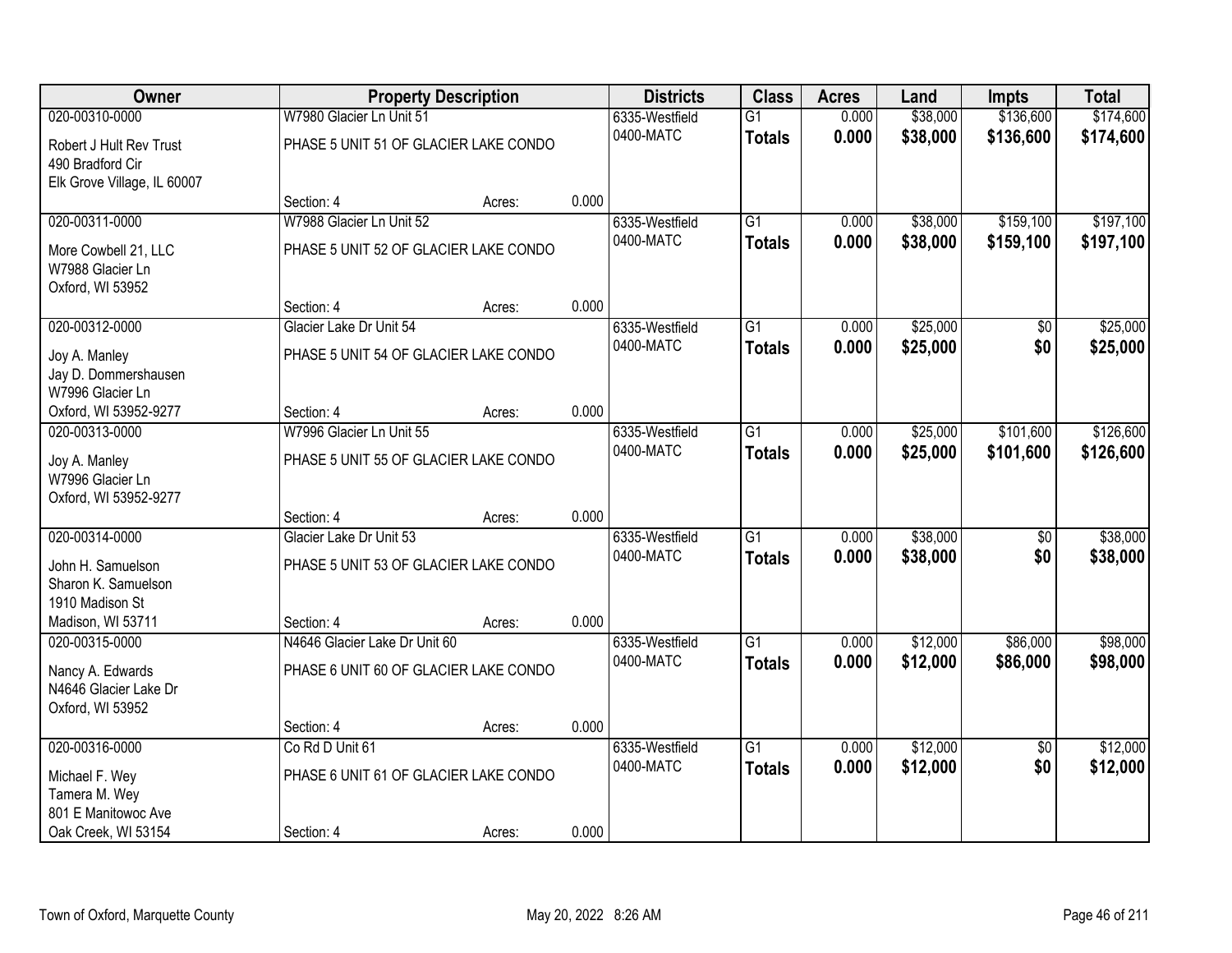| <b>Owner</b>                                                | <b>Property Description</b>           |        |       | <b>Districts</b> | <b>Class</b>    | <b>Acres</b> | Land     | <b>Impts</b>    | <b>Total</b> |
|-------------------------------------------------------------|---------------------------------------|--------|-------|------------------|-----------------|--------------|----------|-----------------|--------------|
| 020-00317-0000                                              | Glacier Lake Dr Unit 62               |        |       | 6335-Westfield   | $\overline{G1}$ | 0.000        | \$12,000 | $\overline{50}$ | \$12,000     |
| Steven A. Bellavia                                          | PHASE 6 UNIT 62 OF GLACIER LAKE CONDO |        |       | 0400-MATC        | <b>Totals</b>   | 0.000        | \$12,000 | \$0             | \$12,000     |
| Kristine Bellavia                                           |                                       |        |       |                  |                 |              |          |                 |              |
| 1617 Montclair Dr                                           |                                       |        |       |                  |                 |              |          |                 |              |
| Elgin, IL 60123                                             | Section: 4                            | Acres: | 0.000 |                  |                 |              |          |                 |              |
| 020-00318-0000                                              | N4640 Glacier Lake Dr Unit 63         |        |       | 6335-Westfield   | $\overline{G1}$ | 0.000        | \$35,000 | \$99,000        | \$134,000    |
| Steven A. Bellavia                                          | PHASE 6 UNIT 63 OF GLACIER LAKE CONDO |        |       | 0400-MATC        | <b>Totals</b>   | 0.000        | \$35,000 | \$99,000        | \$134,000    |
| Kristine Bellavia                                           |                                       |        |       |                  |                 |              |          |                 |              |
| 1617 Montclair Dr                                           |                                       |        |       |                  |                 |              |          |                 |              |
| Elgin, IL 60123                                             | Section: 4                            | Acres: | 0.000 |                  |                 |              |          |                 |              |
| 020-00319-0000                                              | N4628 Glacier Lake Dr Unit 64         |        |       | 6335-Westfield   | G1              | 0.000        | \$35,000 | \$77,900        | \$112,900    |
| Bjorgo Family Partners, LLC                                 | PHASE 6 UNIT 64 OF GLACIER LAKE CONDO |        |       | 0400-MATC        | <b>Totals</b>   | 0.000        | \$35,000 | \$77,900        | \$112,900    |
| 2824 N 118th St                                             |                                       |        |       |                  |                 |              |          |                 |              |
| Wauwatosa, WI 53222-4111                                    |                                       |        |       |                  |                 |              |          |                 |              |
|                                                             | Section: 4                            | Acres: | 0.000 |                  |                 |              |          |                 |              |
| 020-00320-0000                                              | N4622 Glacier Lake Dr Unit 65         |        |       | 6335-Westfield   | $\overline{G1}$ | 0.000        | \$35,000 | \$58,200        | \$93,200     |
|                                                             | PHASE 6 UNIT 65 OF GLACIER LAKE CONDO |        |       | 0400-MATC        | <b>Totals</b>   | 0.000        | \$35,000 | \$58,200        | \$93,200     |
| Gary M. Bjorgo<br>Lynne M. Bjorgo                           |                                       |        |       |                  |                 |              |          |                 |              |
| PO Box 92                                                   |                                       |        |       |                  |                 |              |          |                 |              |
| Oxford, WI 53952                                            | Section: 4                            | Acres: | 0.000 |                  |                 |              |          |                 |              |
| 020-00321-0000                                              | Co Rd D Unit 66                       |        |       | 6335-Westfield   | $\overline{G1}$ | 0.000        | \$35,000 | \$0             | \$35,000     |
|                                                             |                                       |        |       | 0400-MATC        | <b>Totals</b>   | 0.000        | \$35,000 | \$0             | \$35,000     |
| Petre Coldea                                                | PHASE 6 UNIT 66 OF GLACIER LAKE CONDO |        |       |                  |                 |              |          |                 |              |
| 1022 W Loyola #16<br>Chicago, IL 60626                      |                                       |        |       |                  |                 |              |          |                 |              |
|                                                             | Section: 4                            | Acres: | 0.000 |                  |                 |              |          |                 |              |
| 020-00322-0000                                              | Glacier Lake Dr Unit 67               |        |       | 6335-Westfield   | $\overline{G1}$ | 0.000        | \$12,000 | $\overline{60}$ | \$12,000     |
|                                                             |                                       |        |       | 0400-MATC        | <b>Totals</b>   | 0.000        | \$12,000 | \$0             | \$12,000     |
| Gary Hirshman Rev Living Trust                              | PHASE 6 UNIT 67 OF GLACIER LAKE CONDO |        |       |                  |                 |              |          |                 |              |
| Patricia A Hirshman Rev Living Trust<br>10 S 477 Rutgers Ct |                                       |        |       |                  |                 |              |          |                 |              |
| Downers Grove, IL 60516                                     | Section: 4                            | Acres: | 0.000 |                  |                 |              |          |                 |              |
| 020-00323-0000                                              | W7971 Glacier Ln Unit 68              |        |       | 6335-Westfield   | $\overline{G1}$ | 0.000        | \$12,000 | \$83,900        | \$95,900     |
|                                                             |                                       |        |       | 0400-MATC        | <b>Totals</b>   | 0.000        | \$12,000 | \$83,900        | \$95,900     |
| Gary Hirshman Rev Living Trust                              | PHASE 6 UNIT 68 OF GLACIER LAKE CONDO |        |       |                  |                 |              |          |                 |              |
| Patricia A Hirshman Rev Living Trust                        |                                       |        |       |                  |                 |              |          |                 |              |
| 10 S 477 Rutgers Ct<br>Downers Grove, IL 60516              |                                       |        | 0.000 |                  |                 |              |          |                 |              |
|                                                             | Section: 4                            | Acres: |       |                  |                 |              |          |                 |              |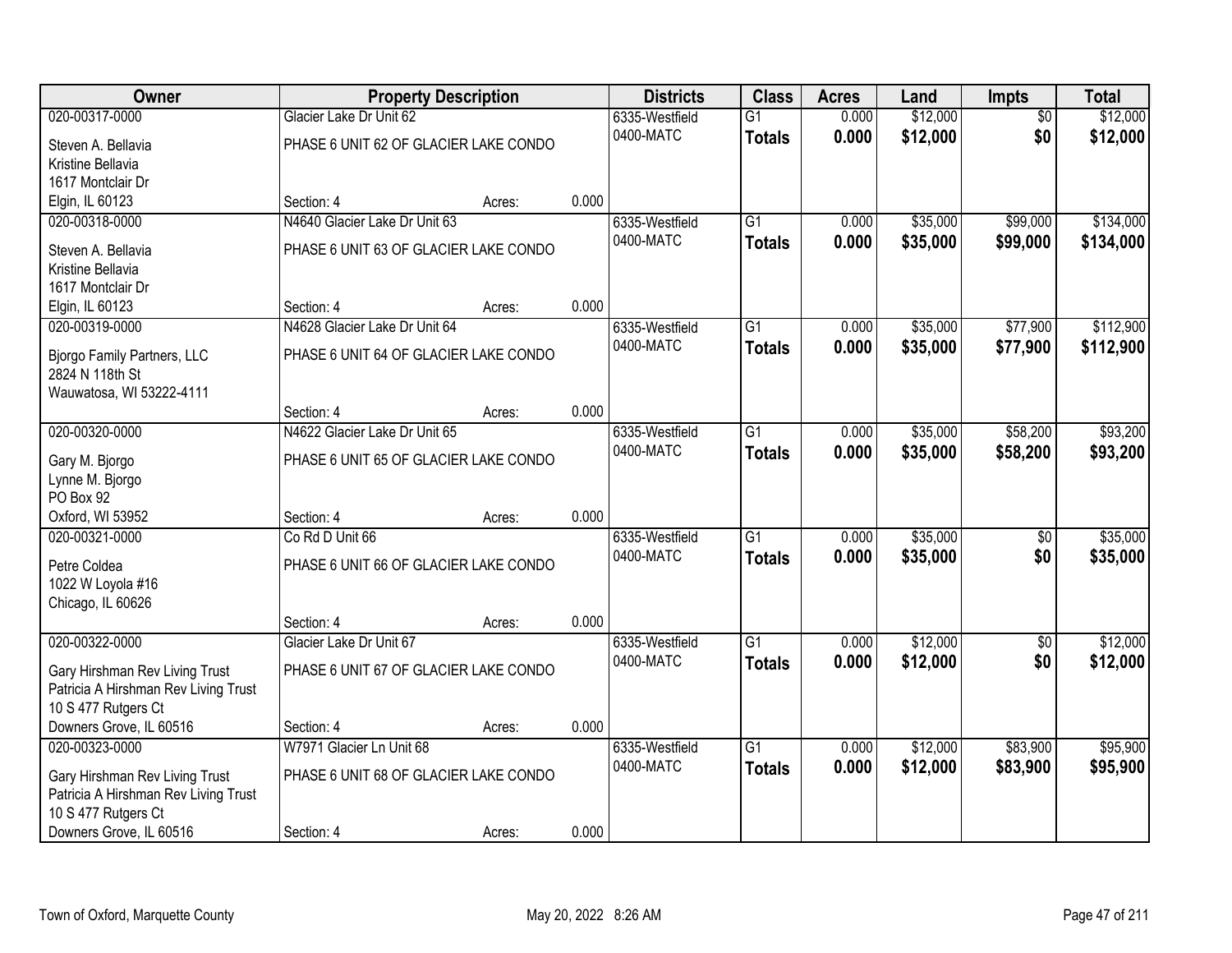| Owner                                | <b>Property Description</b>                |        |        | <b>Districts</b>            | <b>Class</b>                      | <b>Acres</b>     | Land                | <b>Impts</b>           | <b>Total</b>        |
|--------------------------------------|--------------------------------------------|--------|--------|-----------------------------|-----------------------------------|------------------|---------------------|------------------------|---------------------|
| 020-00324-0000                       | Glacier Lake Dr Unit 69                    |        |        | 6335-Westfield              | $\overline{G1}$                   | 0.000            | \$12,000            | $\overline{50}$        | \$12,000            |
| Gary Hirshman Rev Living Trust       | PHASE 6 UNIT 69 OF GLACIER LAKE CONDO      |        |        | 0400-MATC                   | <b>Totals</b>                     | 0.000            | \$12,000            | \$0                    | \$12,000            |
| Patricia A Hirshman Rev Living Trust |                                            |        |        |                             |                                   |                  |                     |                        |                     |
| 10 S 477 Rutgers Ct                  |                                            |        |        |                             |                                   |                  |                     |                        |                     |
| Downers Grove, IL 60516              | Section: 4                                 | Acres: | 0.000  |                             |                                   |                  |                     |                        |                     |
| 020-00324-0005                       |                                            |        |        | 6335-Westfield              | G1                                | 0.510            | \$2,000             | \$0                    | \$2,000             |
| Glacier Lake Condominium Assoc       | A PARCEL OF NE-SW 00.51A                   |        |        | 0400-MATC                   | <b>Totals</b>                     | 0.510            | \$2,000             | \$0                    | \$2,000             |
| PO Box 407                           |                                            |        |        |                             |                                   |                  |                     |                        |                     |
| Oxford, WI 53952                     |                                            |        |        |                             |                                   |                  |                     |                        |                     |
|                                      | Section: 4                                 | Acres: | 0.510  |                             |                                   |                  |                     |                        |                     |
| 020-00325-0000                       | N4587 Glacier Lake Dr                      |        |        | 6335-Westfield              | $\overline{G1}$                   | 10.000           | \$41,500            | \$241,800              | \$283,300           |
| Kristen Roman                        | PART OF SE-SW 38.80A                       |        |        | 0400-MATC                   | G <sub>6</sub>                    | 28.800<br>38.800 | \$86,400            | \$0                    | \$86,400            |
| N4587 Glacier Lake Dr                |                                            |        |        |                             | <b>Totals</b>                     |                  | \$127,900           | \$241,800              | \$369,700           |
| Oxford, WI 53952                     |                                            |        |        |                             |                                   |                  |                     |                        |                     |
|                                      | Section: 4                                 | Acres: | 38.800 |                             |                                   |                  |                     |                        |                     |
| 020-00326-0000                       | N4599 County Rd J                          |        |        | 6335-Westfield              | $\overline{G1}$                   | 1.200            | \$8,400             | \$26,400               | \$34,800            |
| Russell Rohrbeck                     | A PARCEL OF SE-SW 1.20A                    |        |        | 0400-MATC                   | <b>Totals</b>                     | 1.200            | \$8,400             | \$26,400               | \$34,800            |
| N4599 County Rd J                    |                                            |        |        |                             |                                   |                  |                     |                        |                     |
| Oxford, WI 53952                     |                                            |        |        |                             |                                   |                  |                     |                        |                     |
|                                      | Section: 4                                 | Acres: | 1.200  |                             |                                   |                  |                     |                        |                     |
| 020-00327-0000                       |                                            |        |        | 6335-Westfield<br>0400-MATC | $\overline{G5}$<br>G <sub>6</sub> | 2.000<br>13.030  | \$2,000<br>\$39,100 | $\overline{30}$<br>\$0 | \$2,000<br>\$39,100 |
| Timothy S. O'Donnell et al           | THAT PRT OF NE-SE LY S OF CO RD J LESS CSM |        |        |                             | W <sub>6</sub>                    | 9.000            | (\$27,000)          | \$0                    | \$0                 |
| N80 W38726 Mc Mahon Rd               | 786 24.03A                                 |        |        |                             | <b>Totals</b>                     | 24.030           | \$41,100            | \$0                    | \$41,100            |
| Oconomowoc, WI 53066                 |                                            |        |        |                             |                                   |                  |                     |                        |                     |
| 020-00327-0005                       | Section: 4<br>County Rd J                  | Acres: | 24.030 | 6335-Westfield              | $\overline{G1}$                   | 1.000            | \$8,000             | \$30,400               | \$38,400            |
|                                      |                                            |        |        | 0400-MATC                   | W <sub>6</sub>                    | 13.830           | (\$39,500)          | \$0                    | \$0                 |
| Kent W. Kelsey                       | THAT PRT OF NE-SE LY N OF CO RD J 14.83A   |        |        |                             | <b>Totals</b>                     | 14.830           | \$8,000             | \$30,400               | \$38,400            |
| Cyndee R. Kelsey                     |                                            |        |        |                             |                                   |                  |                     |                        |                     |
| 3105 Gaston Rd<br>Madison, WI 53718  | Section: 4                                 | Acres: | 14.830 |                             |                                   |                  |                     |                        |                     |
| 020-00328-0000                       |                                            |        |        | 6335-Westfield              | $\overline{G6}$                   | 1.140            | \$3,400             | $\overline{50}$        | \$3,400             |
|                                      |                                            |        |        | 0400-MATC                   | <b>Totals</b>                     | 1.140            | \$3,400             | \$0                    | \$3,400             |
| Timothy S. O'Donnell et al           | LOT 1 CSM 786 BEING PART OF NE-SE 1.14A    |        |        |                             |                                   |                  |                     |                        |                     |
| N80 W38726 Mc Mahon Rd               |                                            |        |        |                             |                                   |                  |                     |                        |                     |
| Oconomowoc, WI 53066                 | Section: 4                                 | Acres: | 1.140  |                             |                                   |                  |                     |                        |                     |
|                                      |                                            |        |        |                             |                                   |                  |                     |                        |                     |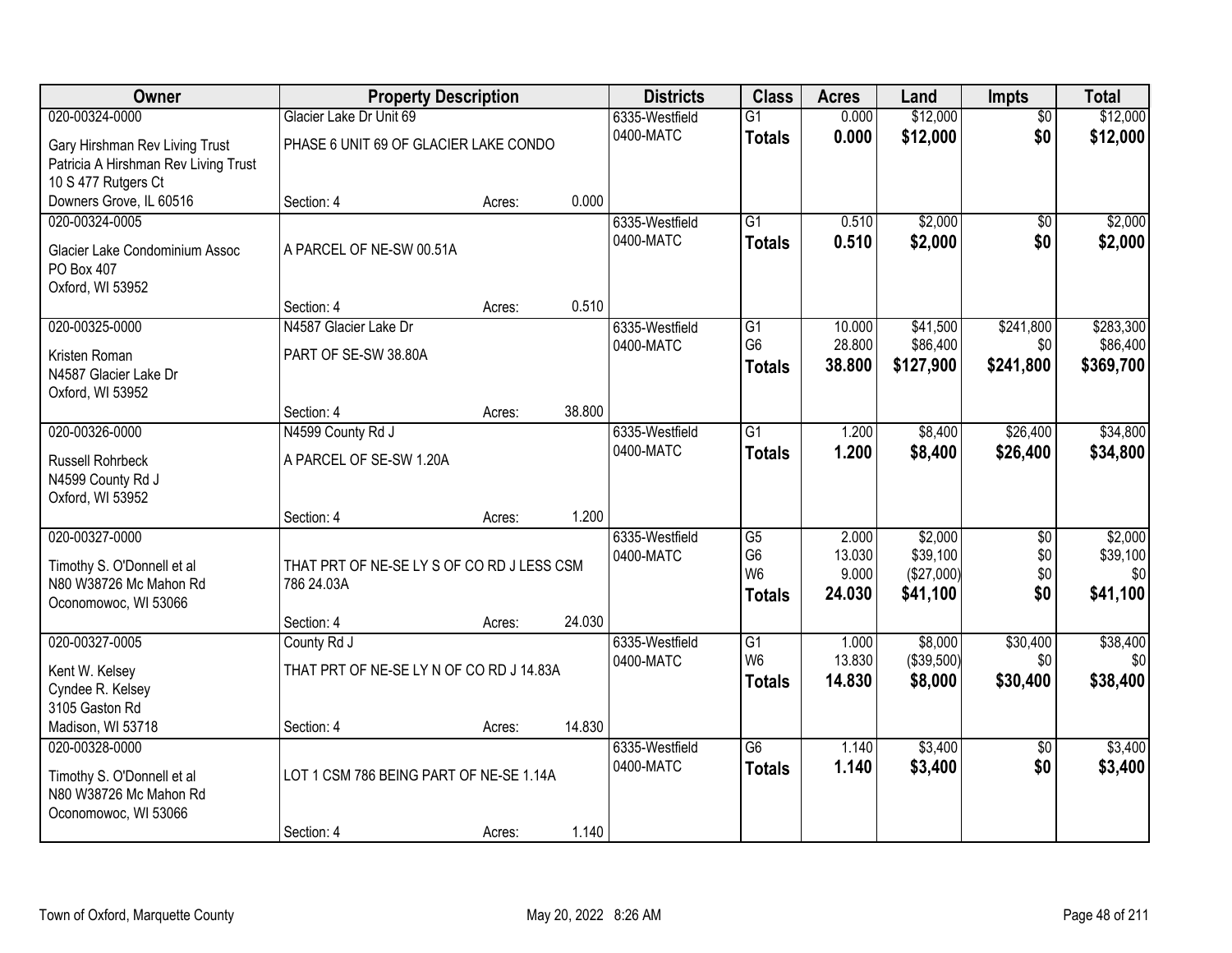| Owner                                                |                                           | <b>Property Description</b> |        | <b>Districts</b> | <b>Class</b>                      | <b>Acres</b> | Land        | <b>Impts</b>    | <b>Total</b> |
|------------------------------------------------------|-------------------------------------------|-----------------------------|--------|------------------|-----------------------------------|--------------|-------------|-----------------|--------------|
| 020-00329-0000                                       | County Rd J                               |                             |        | 6335-Westfield   | $\overline{G5}$                   | 10.920       | \$10,900    | $\overline{50}$ | \$10,900     |
| Kent W. Kelsey                                       | THAT PRT OF NW-SE LY N OF CO RD J 33.92A  |                             |        | 0400-MATC        | W <sub>6</sub>                    | 23.000       | (\$62,900)  | \$0             | \$0          |
| Cyndee R. Kelsey                                     |                                           |                             |        |                  | <b>Totals</b>                     | 33.920       | \$10,900    | \$0             | \$10,900     |
| 3105 Gaston Rd                                       |                                           |                             |        |                  |                                   |              |             |                 |              |
| Madison, WI 53718                                    | Section: 4                                | Acres:                      | 33.920 |                  |                                   |              |             |                 |              |
| 020-00330-0000                                       | N4616 County Rd J                         |                             |        | 6335-Westfield   | G1                                | 14.000       | \$42,000    | \$104,000       | \$146,000    |
| Martin A. Nelson                                     | SW-SE & THAT PRT OF NW-SE LY S OF CO RD J |                             |        | 0400-MATC        | G <sub>6</sub>                    | 32.080       | \$96,200    | \$0             | \$96,200     |
| N4616 County Rd J                                    | 46.08A                                    |                             |        |                  | <b>Totals</b>                     | 46.080       | \$138,200   | \$104,000       | \$242,200    |
| Oxford, WI 53952                                     |                                           |                             |        |                  |                                   |              |             |                 |              |
|                                                      | Section: 4                                | Acres:                      | 46.080 |                  |                                   |              |             |                 |              |
| 020-00331-0000                                       |                                           |                             |        | 6335-Westfield   | W <sub>6</sub>                    | 40.000       | (\$120,000) | \$0             | \$0          |
|                                                      | SE-SE 40.00A                              |                             |        | 0400-MATC        | <b>Totals</b>                     | 40.000       | \$0         | \$0             | \$0          |
| Timothy S. O'Donnell et al<br>N80 W38726 Mc Mahon Rd |                                           |                             |        |                  |                                   |              |             |                 |              |
| Oconomowoc, WI 53066                                 |                                           |                             |        |                  |                                   |              |             |                 |              |
|                                                      | Section: 4                                | Acres:                      | 40.000 |                  |                                   |              |             |                 |              |
| 020-00332-0000                                       | W8187 Fawn Ave                            |                             |        | 6335-Westfield   | G1                                | 2.000        | \$10,000    | \$128,800       | \$138,800    |
|                                                      |                                           |                             |        | 0400-MATC        | G4                                | 4.570        | \$700       | \$0             | \$700        |
| Robert T. Kellesvig                                  | W 1/2 OF NE FRAC NE 20.85A                |                             |        |                  | G <sub>5</sub>                    | 8.280        | \$8,300     | \$0             | \$8,300      |
| Marsha E. Kellesvig<br>W8187 Fawn Ave                |                                           |                             |        |                  | G <sub>5</sub> M                  | 6.000        | \$9,000     | \$0             | \$9,000      |
| Oxford, WI 53952                                     | Section: 5                                | Acres:                      | 20.850 |                  | <b>Totals</b>                     | 20.850       | \$28,000    | \$128,800       | \$156,800    |
| 020-00333-0000                                       | W8103 Fawn Ave                            |                             |        | 6335-Westfield   | G1                                | 1.000        | \$8,000     | \$19,200        | \$27,200     |
|                                                      |                                           |                             |        | 0400-MATC        | G4                                | 4.570        | \$700       | \$0             | \$700        |
| Carol G. Stone                                       | E 1/2 OF NE FRAC NE 20.00A                |                             |        |                  | G <sub>5</sub> M                  | 14.430       | \$21,700    | \$0             | \$21,700     |
| Todd D. Stone                                        |                                           |                             |        |                  | <b>Totals</b>                     | 20.000       | \$30,400    | \$19,200        | \$49,600     |
| 15303 E State Rd 72                                  |                                           |                             | 20.000 |                  |                                   |              |             |                 |              |
| Davis Junction, IL 61020<br>020-00334-0000           | Section: 5<br>N4858 County Rd A           | Acres:                      |        | 6335-Westfield   | G4                                | 7.000        | \$1,000     | $\overline{50}$ | \$1,000      |
|                                                      |                                           |                             |        | 0400-MATC        | G <sub>5</sub>                    | 1.000        | \$100       | \$0             | \$100        |
| Timothy R. Brossard                                  | NW FRAC NE 41.21A                         |                             |        |                  | G5M                               | 33.210       | \$49,800    | \$0             | \$49,800     |
| Patricia Brossard                                    |                                           |                             |        |                  | <b>Totals</b>                     | 41.210       | \$50,900    | \$0             | \$50,900     |
| 1515 92nd St Unit 92                                 |                                           |                             |        |                  |                                   |              |             |                 |              |
| Sturtevant, WI 53177                                 | Section: 5                                | Acres:                      | 41.210 |                  |                                   |              |             |                 |              |
| 020-00335-0000                                       |                                           |                             |        | 6335-Westfield   | $\overline{G1}$<br>G <sub>6</sub> | 1.000        | \$8,000     | \$2,500         | \$10,500     |
| Suzanne J. Siekierski Trustees                       | <b>SW-NE 40.00A</b>                       |                             |        | 0400-MATC        |                                   | 39.000       | \$117,000   | \$0             | \$117,000    |
| Mark J & Suzanne J Siekierski Rev                    |                                           |                             |        |                  | <b>Totals</b>                     | 40.000       | \$125,000   | \$2,500         | \$127,500    |
| <b>Living Trust</b>                                  |                                           |                             |        |                  |                                   |              |             |                 |              |
| W8001 Fawn Ln                                        | Section: 5                                | Acres:                      | 40.000 |                  |                                   |              |             |                 |              |
| Oxford, WI 53952                                     |                                           |                             |        |                  |                                   |              |             |                 |              |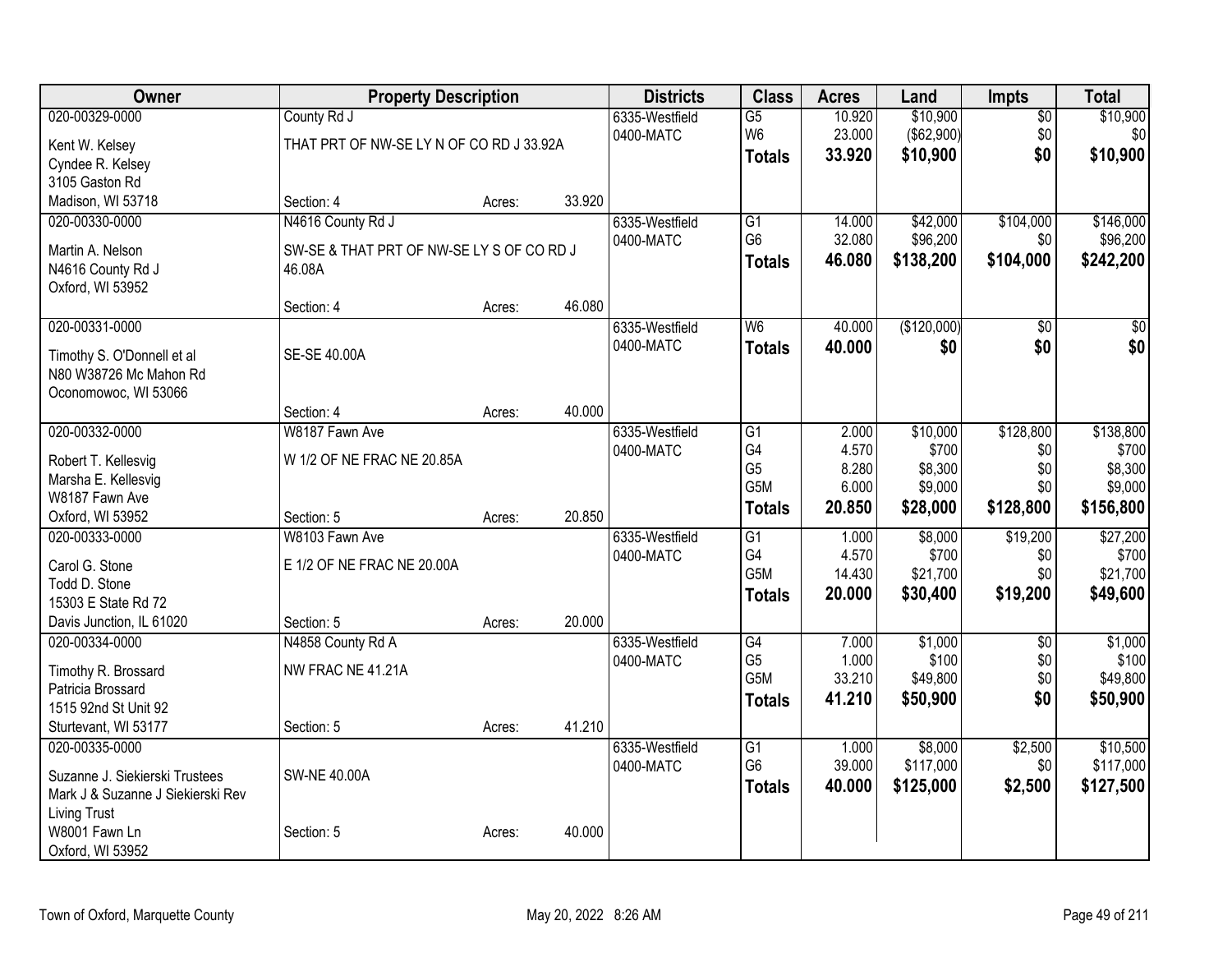| Owner                             |                                           | <b>Property Description</b> |        | <b>Districts</b> | <b>Class</b>    | <b>Acres</b> | Land      | <b>Impts</b>    | <b>Total</b> |
|-----------------------------------|-------------------------------------------|-----------------------------|--------|------------------|-----------------|--------------|-----------|-----------------|--------------|
| 020-00336-0000                    |                                           |                             |        | 6335-Westfield   | $\overline{G5}$ | 10.000       | \$10,000  | $\overline{50}$ | \$10,000     |
| Suzanne J. Siekierski Trustees    | <b>SE-NE 40.00A</b>                       |                             |        | 0400-MATC        | G <sub>6</sub>  | 30.000       | \$90,000  | \$0             | \$90,000     |
| Mark J & Suzanne J Siekierski Rev |                                           |                             |        |                  | <b>Totals</b>   | 40.000       | \$100,000 | \$0             | \$100,000    |
| <b>Living Trust</b>               |                                           |                             |        |                  |                 |              |           |                 |              |
| W8001 Fawn Ln                     | Section: 5                                | Acres:                      | 40.000 |                  |                 |              |           |                 |              |
| Oxford, WI 53952                  |                                           |                             |        |                  |                 |              |           |                 |              |
| 020-00337-0000                    | W8353 Fawn Ave                            |                             |        | 6335-Westfield   | $\overline{G1}$ | 4.968        | \$19,200  | \$255,900       | \$275,100    |
| Chad A. Hendee                    | LOT 2 CSM 1985 BEING PRT OF NE-NW 4.968A  |                             |        | 0400-MATC        | <b>Totals</b>   | 4.968        | \$19,200  | \$255,900       | \$275,100    |
| Natalie T. Bussan                 |                                           |                             |        |                  |                 |              |           |                 |              |
| W8353 Fawn Ave                    |                                           |                             |        |                  |                 |              |           |                 |              |
| Oxford, WI 53952                  | Section: 5                                | Acres:                      | 4.968  |                  |                 |              |           |                 |              |
| 020-00337-0005                    |                                           |                             |        | 6335-Westfield   | $\overline{G4}$ | 4.000        | \$600     | \$0             | \$600        |
| Chad A. Hendee                    | LOT 1 CSM 1985 BEING PRT OF NE-NW 4.978A  |                             |        | 0400-MATC        | G5M             | 0.978        | \$1,500   | \$0             | \$1,500      |
| Natalie T. Bussan                 |                                           |                             |        |                  | <b>Totals</b>   | 4.978        | \$2,100   | \$0             | \$2,100      |
| W8353 Fawn Ave                    |                                           |                             |        |                  |                 |              |           |                 |              |
| Oxford, WI 53952                  | Section: 5                                | Acres:                      | 4.978  |                  |                 |              |           |                 |              |
| 020-00338-0000                    | N4797 County Rd A                         |                             |        | 6335-Westfield   | $\overline{G1}$ | 5.073        | \$19,400  | \$121,400       | \$140,800    |
|                                   |                                           |                             |        | 0400-MATC        | <b>Totals</b>   | 5.073        | \$19,400  | \$121,400       | \$140,800    |
| Jessica A. Henke                  | LOT 5 CSM 1985 BEING PART OF NE-NW 5.073A |                             |        |                  |                 |              |           |                 |              |
| N4797 County Rd A                 |                                           |                             |        |                  |                 |              |           |                 |              |
| Oxford, WI 53952                  | Section: 5                                | Acres:                      | 5.073  |                  |                 |              |           |                 |              |
| 020-00339-0000                    |                                           |                             |        | 6335-Westfield   | $\overline{G4}$ | 5.064        | \$700     | \$0             | \$700        |
|                                   |                                           |                             |        | 0400-MATC        | <b>Totals</b>   | 5.064        | \$700     | \$0             | \$700        |
| Zeta M. Henke                     | LOT 6 OF CSM 1985 5.064A                  |                             |        |                  |                 |              |           |                 |              |
| N4953 2nd Ave                     |                                           |                             |        |                  |                 |              |           |                 |              |
| Oxford, WI 53952                  |                                           |                             |        |                  |                 |              |           |                 |              |
|                                   | Section: 5                                | Acres:                      | 5.064  |                  |                 |              |           |                 |              |
| 020-00340-0000                    | W8337 Fawn Ave                            |                             |        | 6335-Westfield   | $\overline{G1}$ | 5.209        | \$19,700  | \$212,500       | \$232,200    |
| <b>Brossard Revocable Trust</b>   | LOT 3 CSM 1986 BEING PART OF NE-NW 5.209A |                             |        | 0400-MATC        | <b>Totals</b>   | 5.209        | \$19,700  | \$212,500       | \$232,200    |
| W8337 Fawn Ave                    |                                           |                             |        |                  |                 |              |           |                 |              |
| Oxford, WI 53952                  |                                           |                             |        |                  |                 |              |           |                 |              |
|                                   | Section: 5                                | Acres:                      | 5.209  |                  |                 |              |           |                 |              |
| 020-00341-0000                    | N4851 County Rd A                         |                             |        | 6335-Westfield   | $\overline{G1}$ | 5.157        | \$19,600  | \$200           | \$19,800     |
| Martin R. Freese                  | LOT 4 CSM 1986 BEING PART OF NE-NW 5.157A |                             |        | 0400-MATC        | <b>Totals</b>   | 5.157        | \$19,600  | \$200           | \$19,800     |
| Deborah K. Freese                 |                                           |                             |        |                  |                 |              |           |                 |              |
| N4839 County Rd A                 |                                           |                             |        |                  |                 |              |           |                 |              |
| Oxford, WI 53952                  | Section: 5                                | Acres:                      | 5.157  |                  |                 |              |           |                 |              |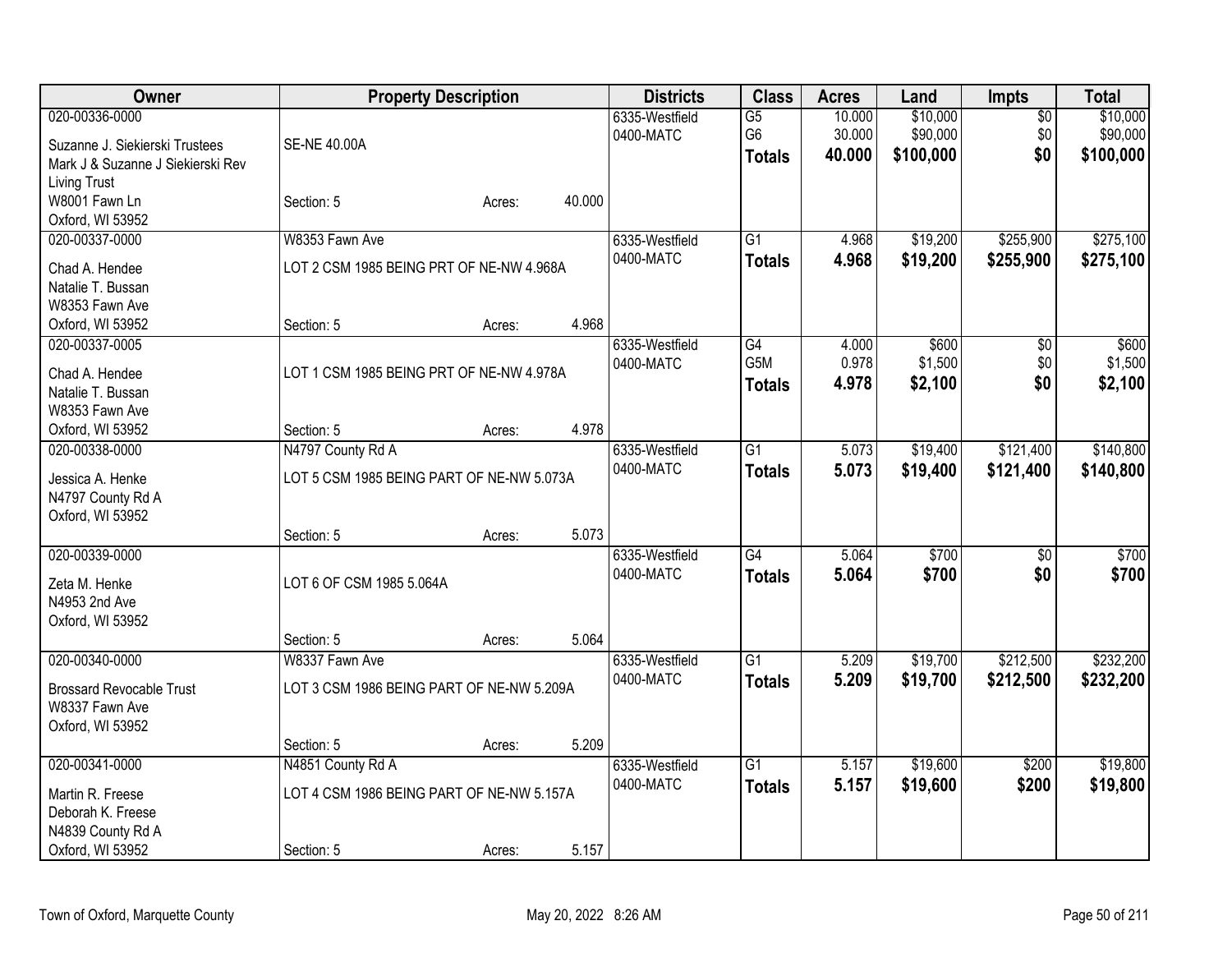| Owner                                         | <b>Property Description</b>               | <b>Districts</b> | <b>Class</b> | <b>Acres</b>                | Land            | <b>Impts</b>   | <b>Total</b> |           |           |
|-----------------------------------------------|-------------------------------------------|------------------|--------------|-----------------------------|-----------------|----------------|--------------|-----------|-----------|
| 020-00342-0000                                | N4839 County Rd A                         |                  |              | 6335-Westfield              | $\overline{G1}$ | 5.105          | \$19,500     | \$148,200 | \$167,700 |
| Deborah K. Freese                             | LOT 7 CSM 1986 BEING PART OF NE-NW 5.105A |                  |              | 0400-MATC                   | <b>Totals</b>   | 5.105          | \$19,500     | \$148,200 | \$167,700 |
| Martin R. Freese                              |                                           |                  |              |                             |                 |                |              |           |           |
| N4839 County Rd A                             |                                           |                  |              |                             |                 |                |              |           |           |
| Oxford, WI 53952                              | Section: 5                                | Acres:           | 5.105        |                             |                 |                |              |           |           |
| 020-00342-0005                                | N4805 County Rd A                         |                  |              | 6335-Westfield              | $\overline{G1}$ | 5.054          | \$19,400     | \$47,500  | \$66,900  |
| Dustin D. Wohlfert                            | LOT 8 CSM 1986 BEING PART OF NE-NW 5.054A |                  |              | 0400-MATC                   | <b>Totals</b>   | 5.054          | \$19,400     | \$47,500  | \$66,900  |
| Matthew W. Ribbeck                            |                                           |                  |              |                             |                 |                |              |           |           |
| 11806 W Spring Valley Corners                 |                                           |                  |              |                             |                 |                |              |           |           |
| Janesville, WI 53548                          | Section: 5                                | Acres:           | 5.054        |                             |                 |                |              |           |           |
| 020-00343-0000                                |                                           |                  |              | 6335-Westfield              | G4              | 38.940         | \$4,200      | \$0       | \$4,200   |
|                                               | NW FRAC NW 41.94A                         |                  |              | 0400-MATC                   | G <sub>5</sub>  | 3.000          | \$2,100      | \$0       | \$2,100   |
| Dawn L De Mott Estate<br>Attn: Dean F De Mott |                                           |                  |              |                             | <b>Totals</b>   | 41.940         | \$6,300      | \$0       | \$6,300   |
| W8709 Fawn Dr                                 |                                           |                  |              |                             |                 |                |              |           |           |
| Oxford, WI 53952                              | Section: 5                                | Acres:           | 41.940       |                             |                 |                |              |           |           |
| 020-00344-0000                                | W8464 Fawn Dr                             |                  |              | 6335-Westfield              | G1              | 1.000          | \$8,000      | \$80,600  | \$88,600  |
|                                               |                                           |                  |              | 0400-MATC                   | G <sub>6</sub>  | 39.000         | \$117,000    | \$0       | \$117,000 |
| Robert A. Pergande                            | SW-NW 40.00A                              |                  |              |                             | <b>Totals</b>   | 40.000         | \$125,000    | \$80,600  | \$205,600 |
| Barbara A. Pergande<br>5 S 365 Columbia St    |                                           |                  |              |                             |                 |                |              |           |           |
| Naperville, IL 60563                          | Section: 5                                | Acres:           | 40.000       |                             |                 |                |              |           |           |
| 020-00345-0000                                |                                           |                  |              | 6335-Westfield              | $\overline{G6}$ | 21.390         | \$64,200     | \$0       | \$64,200  |
|                                               |                                           |                  |              | 0400-MATC                   | <b>Totals</b>   | 21.390         | \$64,200     | \$0       | \$64,200  |
| Aws Transport, Inc                            | PART OF SE-NW 21.39A                      |                  |              |                             |                 |                |              |           |           |
| N1235 20th Ln                                 |                                           |                  |              |                             |                 |                |              |           |           |
| Neshkoro, WI 54960                            |                                           |                  | 21.390       |                             |                 |                |              |           |           |
| 020-00346-0000                                | Section: 5                                | Acres:           |              | 6335-Westfield              | $\overline{G1}$ | 2.360          | \$11,800     | \$0       | \$11,800  |
|                                               |                                           |                  |              | 0400-MATC                   | <b>Totals</b>   | 2.360          | \$11,800     | \$0       | \$11,800  |
| Patricia C. Schmidt                           | LOTS 2-3-4 CSM 185 BEING PART SE-NW 2.36A |                  |              |                             |                 |                |              |           |           |
| 306 W Larue St                                |                                           |                  |              |                             |                 |                |              |           |           |
| Streator, IL 61364                            |                                           |                  |              |                             |                 |                |              |           |           |
|                                               | Section: 5                                | Acres:           | 2.360        |                             |                 |                |              |           |           |
| 020-00347-0000                                | N4791 County Rd A                         |                  |              | 6335-Westfield<br>0400-MATC | $\overline{G1}$ | 1.000<br>1.000 | \$8,000      | \$78,100  | \$86,100  |
| Gerald B. Gordon                              | LOT 1 CSM 185 BEING PART OF SE-NW 1.00A   |                  |              |                             | <b>Totals</b>   |                | \$8,000      | \$78,100  | \$86,100  |
| N4791 County Rd A                             |                                           |                  |              |                             |                 |                |              |           |           |
| Oxford, WI 53952                              |                                           |                  |              |                             |                 |                |              |           |           |
|                                               | Section: 5                                | Acres:           | 1.000        |                             |                 |                |              |           |           |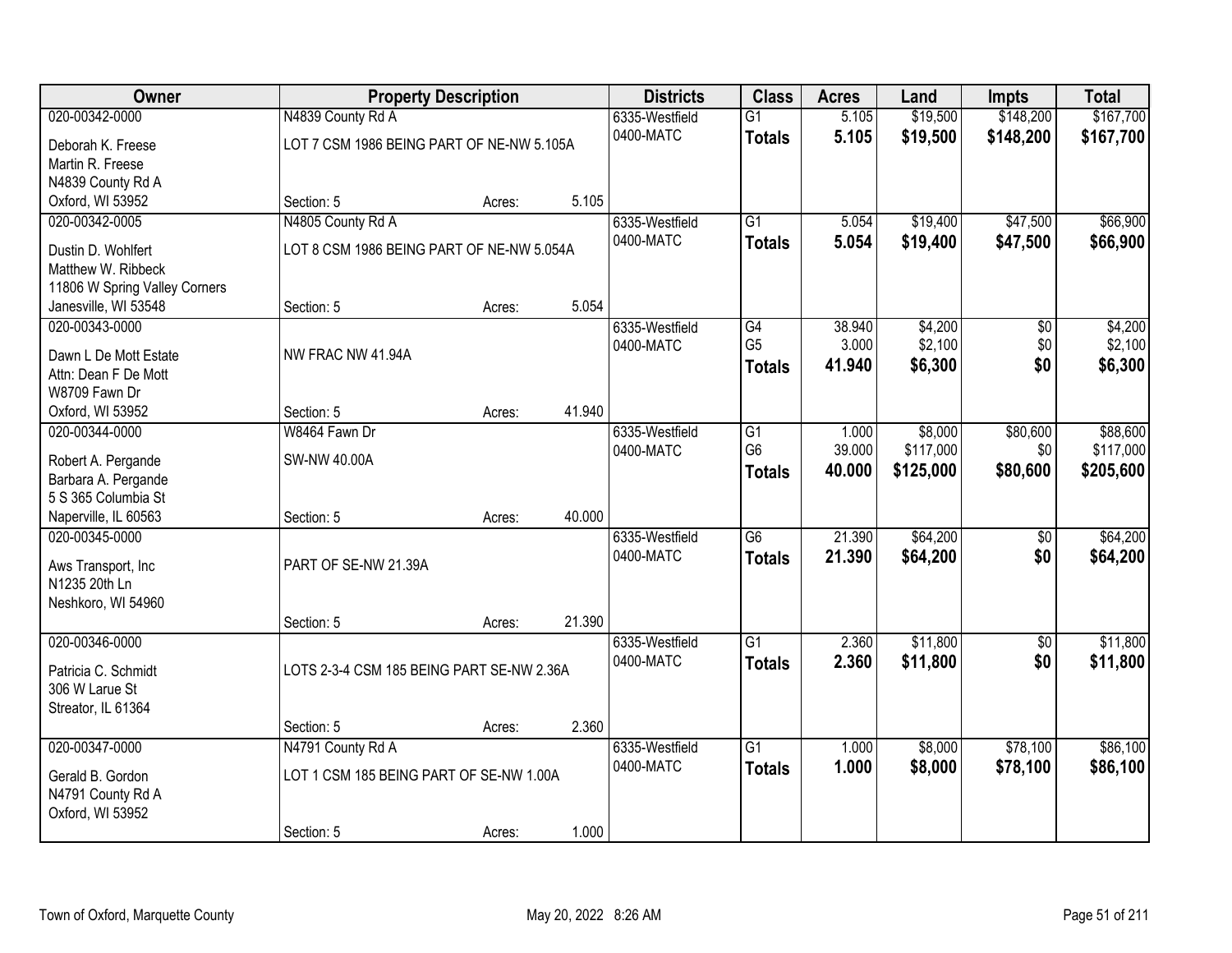| Owner<br><b>Property Description</b>                                                              | <b>Districts</b>                                                           | <b>Class</b> | <b>Acres</b> | Land                        | <b>Impts</b>                     | <b>Total</b>   |                      |                        |                        |
|---------------------------------------------------------------------------------------------------|----------------------------------------------------------------------------|--------------|--------------|-----------------------------|----------------------------------|----------------|----------------------|------------------------|------------------------|
| 020-00348-0000<br>Jessica A. Henke<br>N4797 County Rd A<br>Oxford, WI 53952                       | N4795 County Rd A<br>LOT 9 CSM 2226 BEING PART OF SE-NW & NE-NW<br>8.15A   |              |              | 6335-Westfield<br>0400-MATC | $\overline{G1}$<br><b>Totals</b> | 8.150<br>8.150 | \$26,000<br>\$26,000 | \$14,000<br>\$14,000   | \$40,000<br>\$40,000   |
|                                                                                                   | Section: 5                                                                 | Acres:       | 8.150        |                             |                                  |                |                      |                        |                        |
| 020-00348-0005<br>Robert G. Clausen<br>Cynthia S. Clausen<br>N4793 County Rd A                    | N4793 County Rd A<br>LOT 10 CSM 2226 BEING PART OF SE-NW & NE-NW<br>8.217A |              |              | 6335-Westfield<br>0400-MATC | $\overline{G1}$<br><b>Totals</b> | 8.217<br>8.217 | \$26,200<br>\$26,200 | \$49,300<br>\$49,300   | \$75,500<br>\$75,500   |
| Oxford, WI 53952                                                                                  | Section: 5                                                                 | Acres:       | 8.217        |                             |                                  |                |                      |                        |                        |
| 020-00349-0000<br>Mark R. Kongslie<br>N4605 County Rd A<br>Oxford, WI 53952                       | N4605 County Rd A<br>TWO PARCELS OF NE-SW 2.77A                            |              |              | 6335-Westfield<br>0400-MATC | $\overline{G1}$<br><b>Totals</b> | 2.770<br>2.770 | \$13,900<br>\$13,900 | \$82,900<br>\$82,900   | \$96,800<br>\$96,800   |
|                                                                                                   | Section: 5                                                                 | Acres:       | 2.770        |                             |                                  |                |                      |                        |                        |
| 020-00350-0000<br>Mark R. Kongslie<br>N4605 County Rd A<br>Oxford, WI 53952                       | A PARCEL OF NE-SW 2.00A                                                    |              |              | 6335-Westfield<br>0400-MATC | $\overline{G1}$<br><b>Totals</b> | 2.000<br>2.000 | \$10,000<br>\$10,000 | \$0<br>\$0             | \$10,000<br>\$10,000   |
|                                                                                                   | Section: 5                                                                 | Acres:       | 2.000        |                             |                                  |                |                      |                        |                        |
| 020-00351-0000<br>William D. Dean<br>Karen R. Dean<br>N4643 County Rd A<br>Oxford, WI 53952       | N4643 County Rd A<br>A PARCEL OF NE-SW 1.76A<br>Section: 5                 | Acres:       | 1.760        | 6335-Westfield<br>0400-MATC | $\overline{G1}$<br><b>Totals</b> | 1.760<br>1.760 | \$9,500<br>\$9,500   | \$74,600<br>\$74,600   | \$84,100<br>\$84,100   |
| 020-00352-0000<br>Richard A & Frances Nesbit Trust<br>N4667 County Rd A<br>Oxford, WI 53952-9124  | N4667 County Rd A<br>A PARCEL OF NE-SW 1.89A                               |              |              | 6335-Westfield<br>0400-MATC | $\overline{G1}$<br><b>Totals</b> | 1.890<br>1.890 | \$9,800<br>\$9,800   | \$108,700<br>\$108,700 | \$118,500<br>\$118,500 |
|                                                                                                   | Section: 5                                                                 | Acres:       | 1.890        |                             |                                  |                |                      |                        |                        |
| 020-00353-0000<br><b>Ruth Kusek</b><br>Lawrence J. Kusek<br>N4689 County Rd A<br>Oxford, WI 53952 | N4689 County Rd A<br>A PARCEL OF NE-SW PARCEL F 1.52A<br>Section: 5        | Acres:       | 1.520        | 6335-Westfield<br>0400-MATC | $\overline{G1}$<br><b>Totals</b> | 1.520<br>1.520 | \$9,000<br>\$9,000   | \$122,600<br>\$122,600 | \$131,600<br>\$131,600 |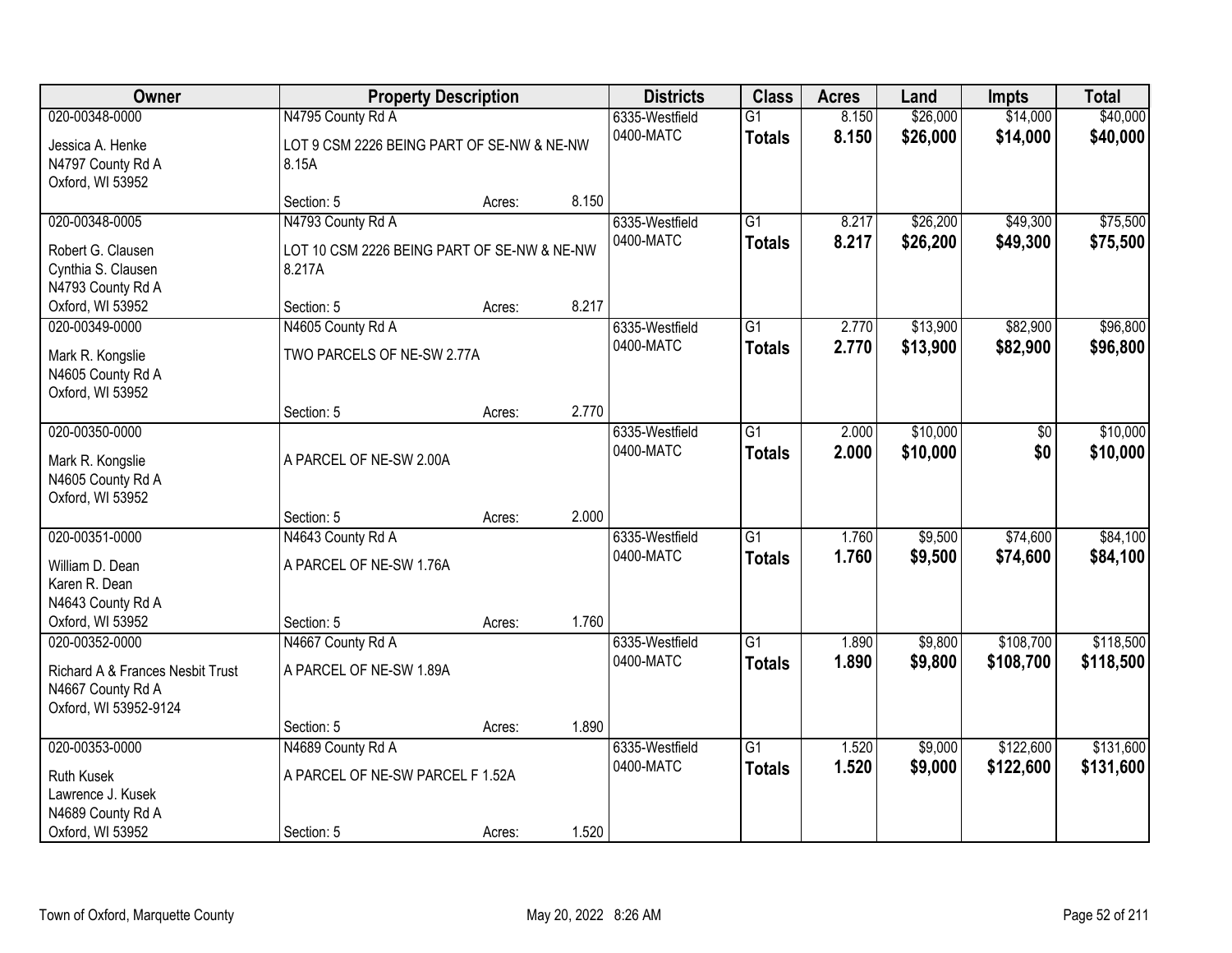| Owner                 | <b>Property Description</b>             |        |       | <b>Districts</b> | <b>Class</b>    | <b>Acres</b> | Land     | <b>Impts</b> | <b>Total</b> |
|-----------------------|-----------------------------------------|--------|-------|------------------|-----------------|--------------|----------|--------------|--------------|
| 020-00354-0000        | W8398 Fawn Dr                           |        |       | 6335-Westfield   | $\overline{G1}$ | 0.750        | \$7,000  | \$7,400      | \$14,400     |
| Timothy J. Helbig     | A PARCEL OF NE-SW 00.75A                |        |       | 0400-MATC        | <b>Totals</b>   | 0.750        | \$7,000  | \$7,400      | \$14,400     |
| Carolyn M. Helbig     |                                         |        |       |                  |                 |              |          |              |              |
| 358 15th St           |                                         |        |       |                  |                 |              |          |              |              |
| Fond Du Lac, WI 54935 | Section: 5                              | Acres: | 0.750 |                  |                 |              |          |              |              |
| 020-00355-0000        | W8392 Fawn Dr                           |        |       | 6335-Westfield   | $\overline{G1}$ | 0.750        | \$7,000  | \$26,300     | \$33,300     |
| Laurie Schmitz        | A PARCEL OF NE-SW .75A                  |        |       | 0400-MATC        | <b>Totals</b>   | 0.750        | \$7,000  | \$26,300     | \$33,300     |
| W8392 Fawn Dr         |                                         |        |       |                  |                 |              |          |              |              |
| Oxford, WI 53952      |                                         |        |       |                  |                 |              |          |              |              |
|                       | Section: 5                              | Acres: | 0.750 |                  |                 |              |          |              |              |
| 020-00356-0000        | W8388 Fawn Dr                           |        |       | 6335-Westfield   | G1              | 0.750        | \$7,000  | \$23,800     | \$30,800     |
| Benjamin A. Emond     | A PARCEL OF NE-SW 0.75A                 |        |       | 0400-MATC        | <b>Totals</b>   | 0.750        | \$7,000  | \$23,800     | \$30,800     |
| Benita A. Hupf        |                                         |        |       |                  |                 |              |          |              |              |
| W8388 Fawn Dr         |                                         |        |       |                  |                 |              |          |              |              |
| Oxford, WI 53952      | Section: 5                              | Acres: | 0.750 |                  |                 |              |          |              |              |
| 020-00357-0000        | W8320 Fawn Dr                           |        |       | 6335-Westfield   | $\overline{G1}$ | 5.000        | \$19,300 | \$150,000    | \$169,300    |
| Brian E. Weathers     | A PARCEL OF NE-SW 5.00A                 |        |       | 0400-MATC        | <b>Totals</b>   | 5.000        | \$19,300 | \$150,000    | \$169,300    |
| Mary A. Weathers      |                                         |        |       |                  |                 |              |          |              |              |
| W8320 Fawn Dr         |                                         |        |       |                  |                 |              |          |              |              |
| Oxford, WI 53952      | Section: 5                              | Acres: | 5.000 |                  |                 |              |          |              |              |
| 020-00358-0000        | W8374 Fawn Dr                           |        |       | 6335-Westfield   | $\overline{G1}$ | 1.040        | \$8,100  | \$25,100     | \$33,200     |
| Randall S. Jaros      | LOT 1 CSM 595 BEING PART OF NE-SW 1.04A |        |       | 0400-MATC        | <b>Totals</b>   | 1.040        | \$8,100  | \$25,100     | \$33,200     |
| 6637 W Higgins Ave    |                                         |        |       |                  |                 |              |          |              |              |
| Chicago, IL 60656     |                                         |        |       |                  |                 |              |          |              |              |
|                       | Section: 5                              | Acres: | 1.040 |                  |                 |              |          |              |              |
| 020-00359-0000        | W8372 Fawn Dr                           |        |       | 6335-Westfield   | $\overline{G1}$ | 1.040        | \$8,100  | \$30,100     | \$38,200     |
| Dale Nelson           | LOT 2 CSM 595 BEING PART OF NE-SW 1.04A |        |       | 0400-MATC        | <b>Totals</b>   | 1.040        | \$8,100  | \$30,100     | \$38,200     |
| Sandra Nelson         |                                         |        |       |                  |                 |              |          |              |              |
| 432 S Ash St          |                                         |        |       |                  |                 |              |          |              |              |
| Lone Rock, WI 53556   | Section: 5                              | Acres: | 1.040 |                  |                 |              |          |              |              |
| 020-00360-0000        | W8362 Fawn Dr                           |        |       | 6335-Westfield   | $\overline{G1}$ | 1.040        | \$8,100  | \$15,600     | \$23,700     |
| Patrick T. Rogers     | LOT 3 CSM 595 BEING PART OF NE-SW 1.04A |        |       | 0400-MATC        | <b>Totals</b>   | 1.040        | \$8,100  | \$15,600     | \$23,700     |
| W8362 Fawn Dr         |                                         |        |       |                  |                 |              |          |              |              |
| Oxford, WI 53952      |                                         |        |       |                  |                 |              |          |              |              |
|                       | Section: 5                              | Acres: | 1.040 |                  |                 |              |          |              |              |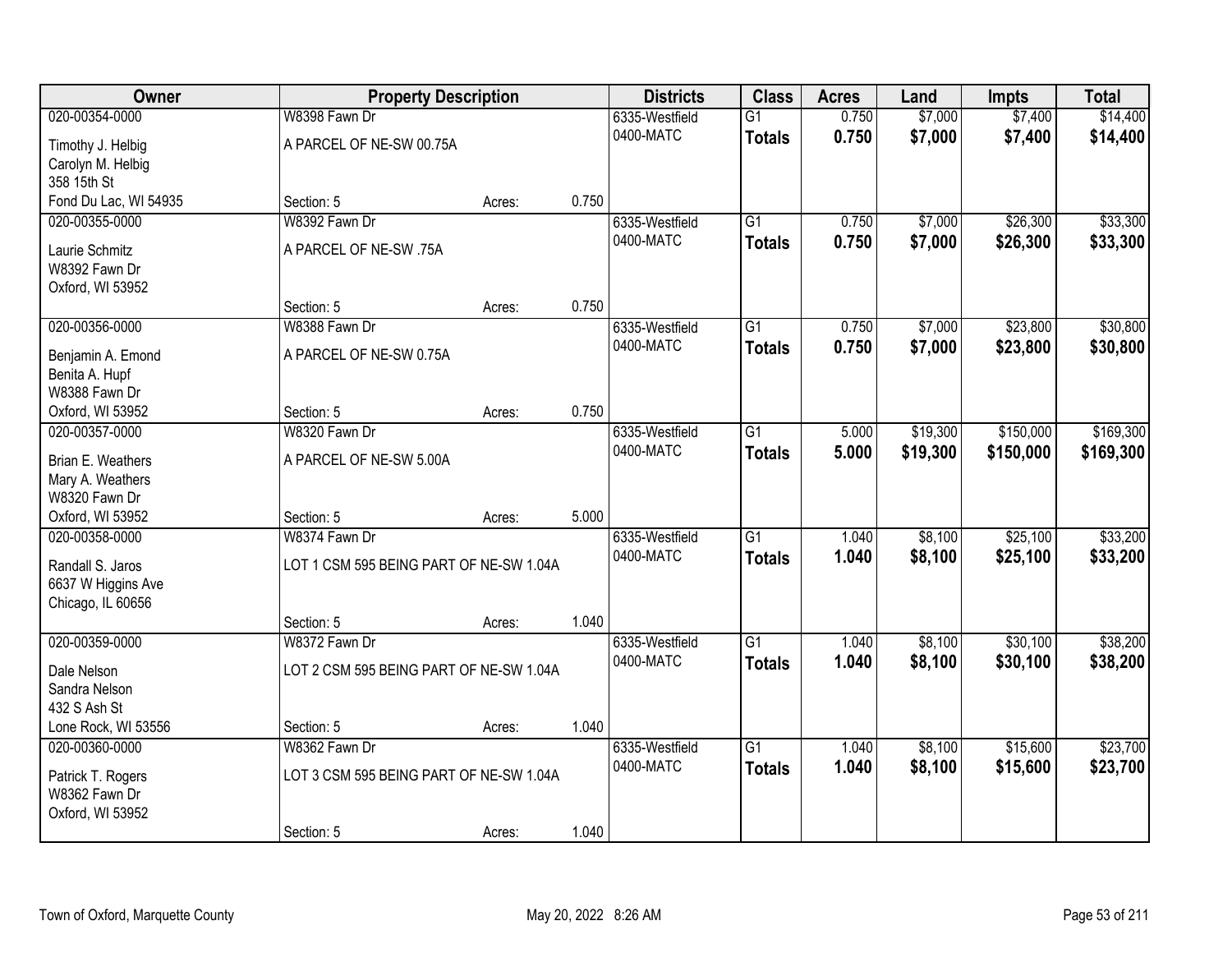| Owner                              | <b>Property Description</b>                   |        |        | <b>Districts</b> | <b>Class</b>    | <b>Acres</b> | Land        | <b>Impts</b>    | <b>Total</b> |
|------------------------------------|-----------------------------------------------|--------|--------|------------------|-----------------|--------------|-------------|-----------------|--------------|
| 020-00361-0000                     |                                               |        |        | 6335-Westfield   | $\overline{G1}$ | 2.080        | \$10,400    | $\overline{50}$ | \$10,400     |
| Patrick T. Rogers                  | LOT 4 CSM 595 BEING PART OF NE-SW 2.08A       |        |        | 0400-MATC        | <b>Totals</b>   | 2.080        | \$10,400    | \$0             | \$10,400     |
| W8362 Fawn Dr                      |                                               |        |        |                  |                 |              |             |                 |              |
| Oxford, WI 53952                   |                                               |        |        |                  |                 |              |             |                 |              |
|                                    | Section: 5                                    | Acres: | 2.080  |                  |                 |              |             |                 |              |
| 020-00362-0000                     |                                               |        |        | 6335-Westfield   | $\overline{G1}$ | 5.000        | \$19,300    | \$0             | \$19,300     |
| Brian E. Weathers                  | A PARCEL OF NE-SW 5.00A                       |        |        | 0400-MATC        | <b>Totals</b>   | 5.000        | \$19,300    | \$0             | \$19,300     |
| Mary A. Weathers                   |                                               |        |        |                  |                 |              |             |                 |              |
| W8320 Fawn Dr                      |                                               |        |        |                  |                 |              |             |                 |              |
| Oxford, WI 53952                   | Section: 5                                    | Acres: | 5.000  |                  |                 |              |             |                 |              |
| 020-00363-0000                     | W8314 Fawn Dr                                 |        |        | 6335-Westfield   | G <sub>1</sub>  | 1.000        | \$8,000     | \$17,700        | \$25,700     |
| Ronald M. Micheletto               | LOT 1 CSM 3388 BEING PRT OF NE-SW 12.25A      |        |        | 0400-MATC        | G <sub>6</sub>  | 11.250       | \$33,800    | \$0             | \$33,800     |
| 241 Pawtucket Ave                  |                                               |        |        |                  | <b>Totals</b>   | 12.250       | \$41,800    | \$17,700        | \$59,500     |
| Elgin, IL 60124                    |                                               |        |        |                  |                 |              |             |                 |              |
|                                    | Section: 5                                    | Acres: | 12.250 |                  |                 |              |             |                 |              |
| 020-00364-0000                     | W8369 Fawn Dr                                 |        |        | 6335-Westfield   | $\overline{G1}$ | 1.000        | \$8,000     | \$0             | \$8,000      |
| David S. Paynter                   | NW-SW 40.00A                                  |        |        | 0400-MATC        | W <sub>8</sub>  | 39.000       | (\$117,000) | \$0             | \$0          |
| Kathleen M. Paynter                |                                               |        |        |                  | <b>Totals</b>   | 40.000       | \$8,000     | \$0             | \$8,000      |
| W8345 Fawn Dr                      |                                               |        |        |                  |                 |              |             |                 |              |
| Oxford, WI 53952                   | Section: 5                                    | Acres: | 40.000 |                  |                 |              |             |                 |              |
| 020-00365-0000                     | W8345 Fawn Dr                                 |        |        | 6335-Westfield   | G1              | 2.000        | \$10,000    | \$131,100       | \$141,100    |
| David S. Paynter                   | SW-SW 40.00A                                  |        |        | 0400-MATC        | W <sub>8</sub>  | 38.000       | (\$114,000) | \$0             | \$0          |
| Kathleen M. Paynter                |                                               |        |        |                  | <b>Totals</b>   | 40.000       | \$10,000    | \$131,100       | \$141,100    |
| W8345 Fawn Dr                      |                                               |        |        |                  |                 |              |             |                 |              |
| Oxford, WI 53952                   | Section: 5                                    | Acres: | 40.000 |                  |                 |              |             |                 |              |
| 020-00366-0000                     |                                               |        |        | 6335-Westfield   | $\overline{W8}$ | 40.000       | (\$120,000) | $\overline{60}$ | $\sqrt{50}$  |
| David S. Paynter                   | <b>SE-SW 40.00A</b>                           |        |        | 0400-MATC        | <b>Totals</b>   | 40.000       | \$0         | \$0             | \$0          |
| Kathleen M. Paynter                |                                               |        |        |                  |                 |              |             |                 |              |
| W8345 Fawn Dr                      |                                               |        |        |                  |                 |              |             |                 |              |
| Oxford, WI 53952                   | Section: 5                                    | Acres: | 40.000 |                  |                 |              |             |                 |              |
| 020-00367-0000                     | N4659 3rd Ave                                 |        |        | 6335-Westfield   | G1              | 5.105        | \$21,300    | \$77,300        | \$98,600     |
|                                    | LOT 1 CSM 1314 BEING PART OF NE-SE & 1/40 INT |        |        | 0400-MATC        | <b>Totals</b>   | 5.105        | \$21,300    | \$77,300        | \$98,600     |
| Joseph Rogozinski<br>N4659 3rd Ave | IN OL1 5.105A                                 |        |        |                  |                 |              |             |                 |              |
| Oxford, WI 53952                   |                                               |        |        |                  |                 |              |             |                 |              |
|                                    | Section: 5                                    | Acres: | 5.105  |                  |                 |              |             |                 |              |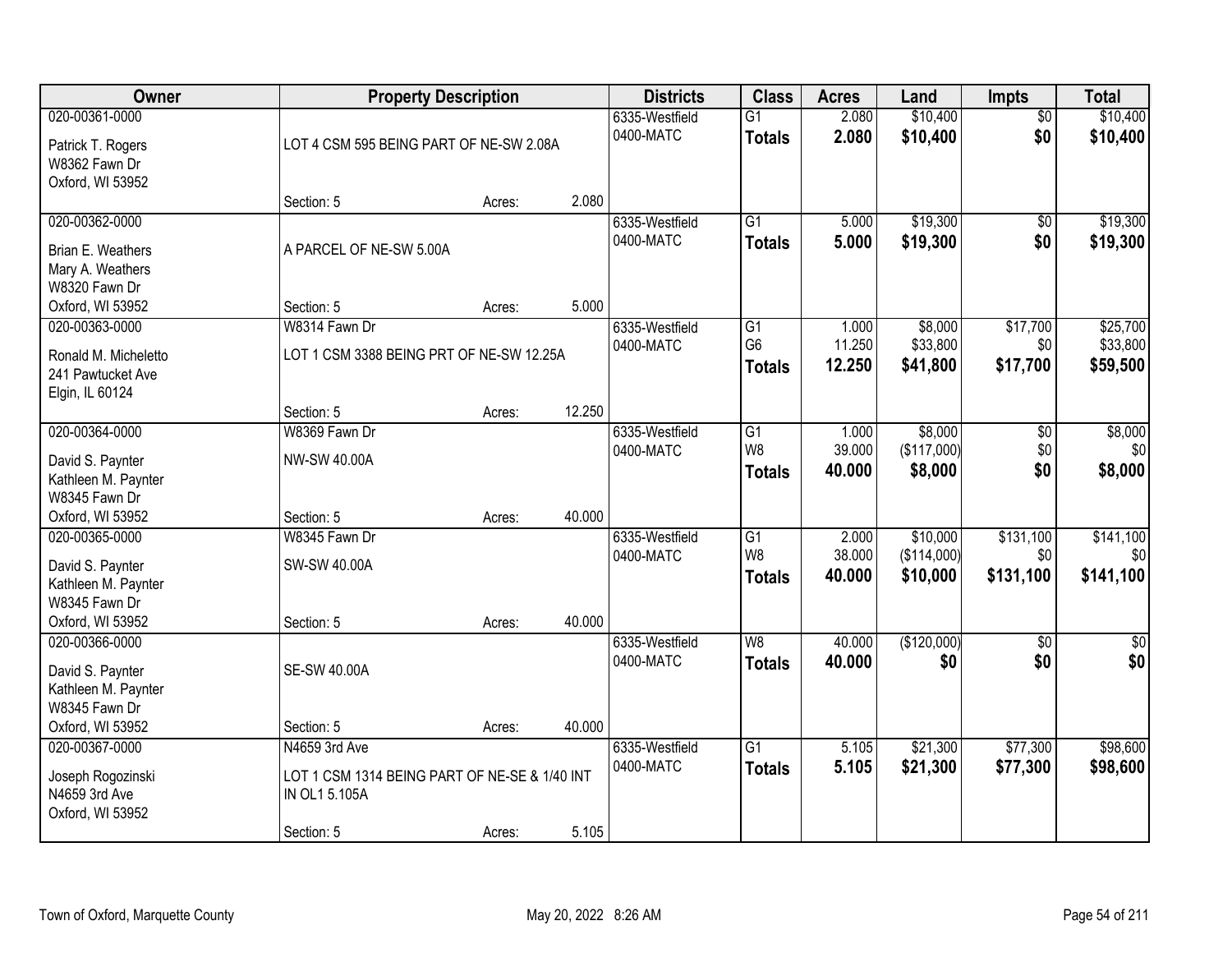| Owner                                                                                                              |                                                                              | <b>Property Description</b> |        | <b>Districts</b>            | <b>Class</b>                                            | <b>Acres</b>                        | Land                                         | <b>Impts</b>                         | <b>Total</b>                                   |
|--------------------------------------------------------------------------------------------------------------------|------------------------------------------------------------------------------|-----------------------------|--------|-----------------------------|---------------------------------------------------------|-------------------------------------|----------------------------------------------|--------------------------------------|------------------------------------------------|
| 020-00368-0000<br>Richard E. Chilson Jr<br>Judith A. Chilson<br>N4762 Ridgeview Dr                                 | LOT 2 CSM 1314 BEING PRT OF NE-SE & 1/40 INT IN<br>OL 1 GLACIER LAKE 5.06A   |                             |        | 6335-Westfield<br>0400-MATC | $\overline{G1}$<br><b>Totals</b>                        | 5.060<br>5.060                      | \$21,200<br>\$21,200                         | \$12,400<br>\$12,400                 | \$33,600<br>\$33,600                           |
| Portage, WI 53901                                                                                                  | Section: 5                                                                   | Acres:                      | 5.060  |                             |                                                         |                                     |                                              |                                      |                                                |
| 020-00369-0000<br>Mark A. Freitag<br>3194 Danbury Dr W<br>Janesville, WI 53546                                     | LOT 3 CSM 1314 BEING PART OF NE-SE & 1/40 INT<br>IN OL1 5.028A<br>Section: 5 |                             | 5.028  | 6335-Westfield<br>0400-MATC | $\overline{G1}$<br><b>Totals</b>                        | 5.028<br>5.028                      | \$21,200<br>\$21,200                         | \$0<br>\$0                           | \$21,200<br>\$21,200                           |
| 020-00370-0000                                                                                                     | N4637 3rd Ave                                                                | Acres:                      |        | 6335-Westfield              | $\overline{G1}$                                         | 5.013                               | \$21,200                                     | \$85,600                             | \$106,800                                      |
| Mark A. Freitag<br>3194 Danbury Dr W<br>Janesville, WI 53546                                                       | LOT 4 CSM 1315 BEING PART OF NE-SE & 1/40 INT<br>IN OL1 5.013A               |                             |        | 0400-MATC                   | <b>Totals</b>                                           | 5.013                               | \$21,200                                     | \$85,600                             | \$106,800                                      |
|                                                                                                                    | Section: 5                                                                   | Acres:                      | 5.013  |                             |                                                         |                                     |                                              |                                      |                                                |
| 020-00371-0000<br>Mark A. Freitag<br>3194 Danbury Dr W<br>Janesville, WI 53546                                     | LOT 5 CSM 1315 & 1/40 INT OUTLOT 1 6.861A                                    |                             |        | 6335-Westfield<br>0400-MATC | $\overline{G1}$<br><b>Totals</b>                        | 6.861<br>6.861                      | \$24,000<br>\$24,000                         | \$0<br>\$0                           | \$24,000<br>\$24,000                           |
|                                                                                                                    | Section: 5                                                                   | Acres:                      | 6.861  |                             |                                                         |                                     |                                              |                                      |                                                |
| 020-00372-0000<br>Fred N. Mess<br>Alberta A. Mess<br>215 Sunny Meadows Dr<br>Kaukauna, WI 54130                    | <b>NW-SE 40.00A</b><br>Section: 5                                            | Acres:                      | 40.000 | 6335-Westfield<br>0400-MATC | $\overline{G1}$<br>G <sub>6</sub><br><b>Totals</b>      | 1.000<br>39.000<br>40.000           | \$8,000<br>\$117,000<br>\$125,000            | \$1,900<br>\$0<br>\$1,900            | \$9,900<br>\$117,000<br>\$126,900              |
| 020-00373-0000<br>Mary L. Ready Trustees<br>Robert J & Mary L Ready Rev Trust<br>N4506 Co Rd A<br>Oxford, WI 53952 | N4506 County Rd A<br>SW-SE 40.00A<br>Section: 5                              | Acres:                      | 40.000 | 6335-Westfield<br>0400-MATC | G1<br>G <sub>5</sub><br>G <sub>6</sub><br><b>Totals</b> | 2.000<br>15.000<br>23.000<br>40.000 | \$10,000<br>\$15,000<br>\$69,000<br>\$94,000 | \$195,700<br>\$0<br>\$0<br>\$195,700 | \$205,700<br>\$15,000<br>\$69,000<br>\$289,700 |
| 020-00374-0000<br>Bruchs Farms, Inc<br>W8099 Fern Ct<br>Oxford, WI 53952                                           | SE-SE 40.00A<br>Section: 5                                                   | Acres:                      | 40.000 | 6335-Westfield<br>0400-MATC | $\overline{G4}$<br><b>Totals</b>                        | 40.000<br>40.000                    | \$4,400<br>\$4,400                           | $\overline{50}$<br>\$0               | \$4,400<br>\$4,400                             |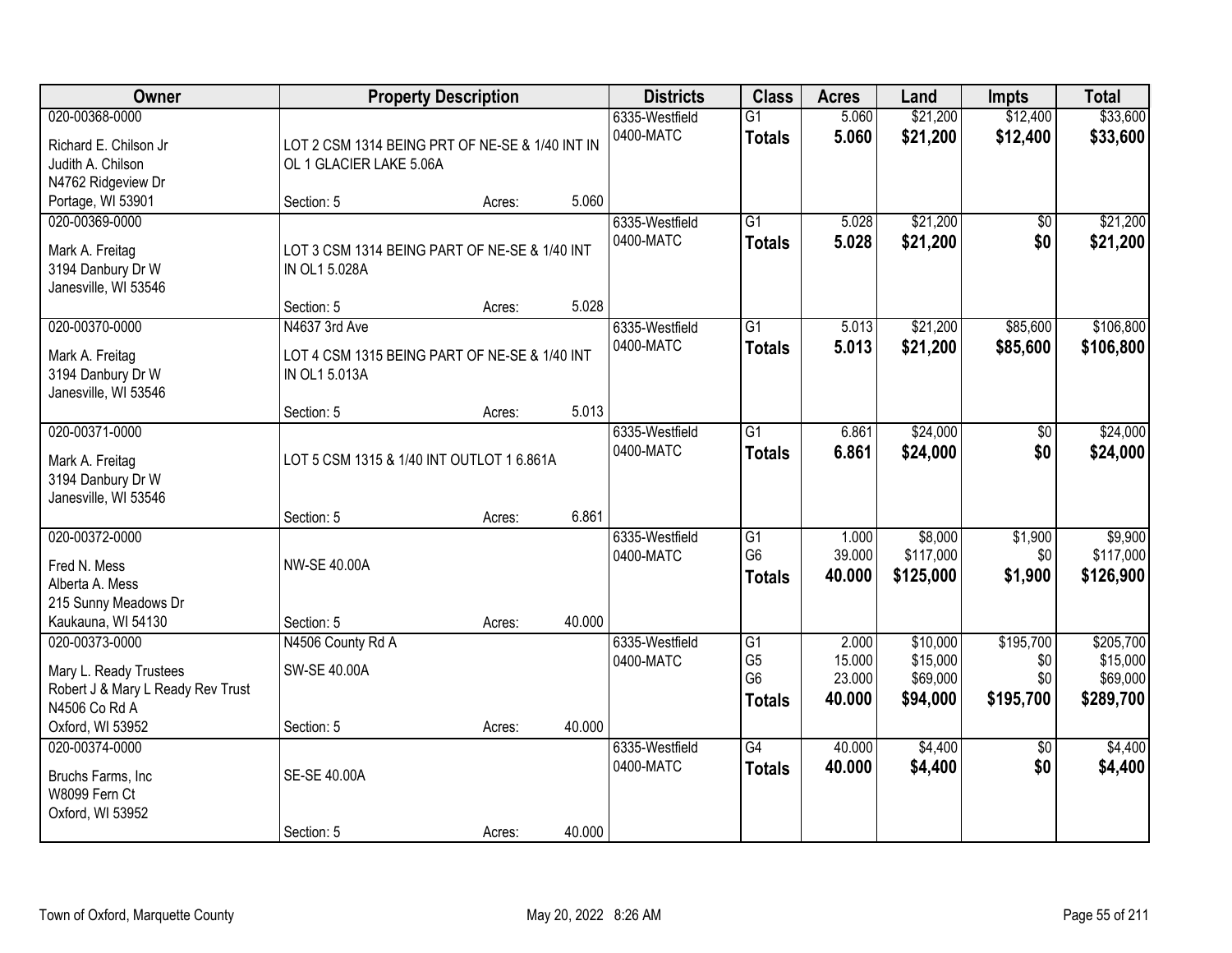| Owner                                      | <b>Property Description</b> |        |        | <b>Districts</b>            | <b>Class</b>                     | <b>Acres</b>     | Land               | <b>Impts</b>           | <b>Total</b>       |
|--------------------------------------------|-----------------------------|--------|--------|-----------------------------|----------------------------------|------------------|--------------------|------------------------|--------------------|
| 020-00375-0000                             |                             |        |        | 6335-Westfield<br>0400-MATC | $\overline{G4}$<br><b>Totals</b> | 42.400<br>42.400 | \$4,600<br>\$4,600 | $\overline{50}$<br>\$0 | \$4,600<br>\$4,600 |
| Dawn L De Mott Estate                      | PART OF NE FRAC NE 42.40A   |        |        |                             |                                  |                  |                    |                        |                    |
| Attn: Dean F De Mott                       |                             |        |        |                             |                                  |                  |                    |                        |                    |
| W8709 Fawn Dr                              |                             |        |        |                             |                                  |                  |                    |                        |                    |
| Oxford, WI 53952                           | Section: 6                  | Acres: | 42.400 |                             |                                  |                  |                    |                        |                    |
| 020-00376-0000                             |                             |        |        | 6335-Westfield              | $\overline{G5}$                  | 0.250            | \$300              | $\overline{50}$        | \$300              |
| Herbert F. Bergemann Jr et al              | PART OF NE FRAC NE 0.25A    |        |        | 0400-MATC                   | <b>Totals</b>                    | 0.250            | \$300              | \$0                    | \$300              |
| N3520 Indian Echoes Ln                     |                             |        |        |                             |                                  |                  |                    |                        |                    |
| Montello, WI 53949                         |                             |        |        |                             |                                  |                  |                    |                        |                    |
|                                            | Section: 6                  | Acres: | 0.250  |                             |                                  |                  |                    |                        |                    |
| 020-00377-0000                             |                             |        |        | 6335-Westfield              | $\overline{G6}$                  | 43.330           | \$130,000          | \$0                    | \$130,000          |
| Herbert F. Bergemann Jr                    | PART NW FRAC NE 43.33A      |        |        | 0400-MATC                   | <b>Totals</b>                    | 43.330           | \$130,000          | \$0                    | \$130,000          |
| George D. Siegle Jr                        |                             |        |        |                             |                                  |                  |                    |                        |                    |
| N3520 Indian Echoes Ln                     |                             |        |        |                             |                                  |                  |                    |                        |                    |
| Montello, WI 53949                         | Section: 6                  | Acres: | 43.330 |                             |                                  |                  |                    |                        |                    |
| 020-00378-0000                             |                             |        |        | 6335-Westfield              | $\overline{G5}$                  | 0.250            | \$300              | \$0                    | \$300              |
| Dawn L De Mott Estate                      | A PARCEL OF NW FRAC NE .25A |        |        | 0400-MATC                   | <b>Totals</b>                    | 0.250            | \$300              | \$0                    | \$300              |
| Attn: Dean F De Mott                       |                             |        |        |                             |                                  |                  |                    |                        |                    |
| W8709 Fawn Dr                              |                             |        |        |                             |                                  |                  |                    |                        |                    |
| Oxford, WI 53952                           | Section: 6                  | Acres: | 0.250  |                             |                                  |                  |                    |                        |                    |
| 020-00379-0000                             |                             |        |        | 6335-Westfield              | $\overline{G6}$                  | 20.000           | \$60,000           | \$0                    | \$60,000           |
| Jeffrey S. Pergande                        | E 1/2 OF SW-NE 20.00A       |        |        | 0400-MATC                   | <b>Totals</b>                    | 20.000           | \$60,000           | \$0                    | \$60,000           |
| Kathleen Pergande                          |                             |        |        |                             |                                  |                  |                    |                        |                    |
| 5n276 Sundance Ct                          |                             |        |        |                             |                                  |                  |                    |                        |                    |
| St Charles, IL 60175                       | Section: 6                  | Acres: | 20.000 |                             |                                  |                  |                    |                        |                    |
| 020-00380-0000                             |                             |        |        | 6335-Westfield              | $\overline{G6}$                  | 20.000           | \$60,000           | \$0                    | \$60,000           |
|                                            |                             |        |        | 0400-MATC                   | <b>Totals</b>                    | 20.000           | \$60,000           | \$0                    | \$60,000           |
| Ottilia P. Pergande (Le et al              | W 1/2 OF SW-NE 20.00A       |        |        |                             |                                  |                  |                    |                        |                    |
| Attn: Stuart C Pergande<br>116 S Fulton St |                             |        |        |                             |                                  |                  |                    |                        |                    |
| Princeton, WI 54968                        | Section: 6                  | Acres: | 20.000 |                             |                                  |                  |                    |                        |                    |
| 020-00381-0000                             | Fawn Dr                     |        |        | 6335-Westfield              | $\overline{G1}$                  | 2.000            | \$10,000           | \$190,900              | \$200,900          |
|                                            |                             |        |        | 0400-MATC                   | G <sub>6</sub>                   | 38.000           | \$114,000          | \$0                    | \$114,000          |
| Gerald L. Sheskey                          | <b>SE-NE 40.00A</b>         |        |        |                             | <b>Totals</b>                    | 40.000           | \$124,000          | \$190,900              | \$314,900          |
| W8592 Fawn Dr                              |                             |        |        |                             |                                  |                  |                    |                        |                    |
| Oxford, WI 53952                           | Section: 6                  | Acres: | 40.000 |                             |                                  |                  |                    |                        |                    |
|                                            |                             |        |        |                             |                                  |                  |                    |                        |                    |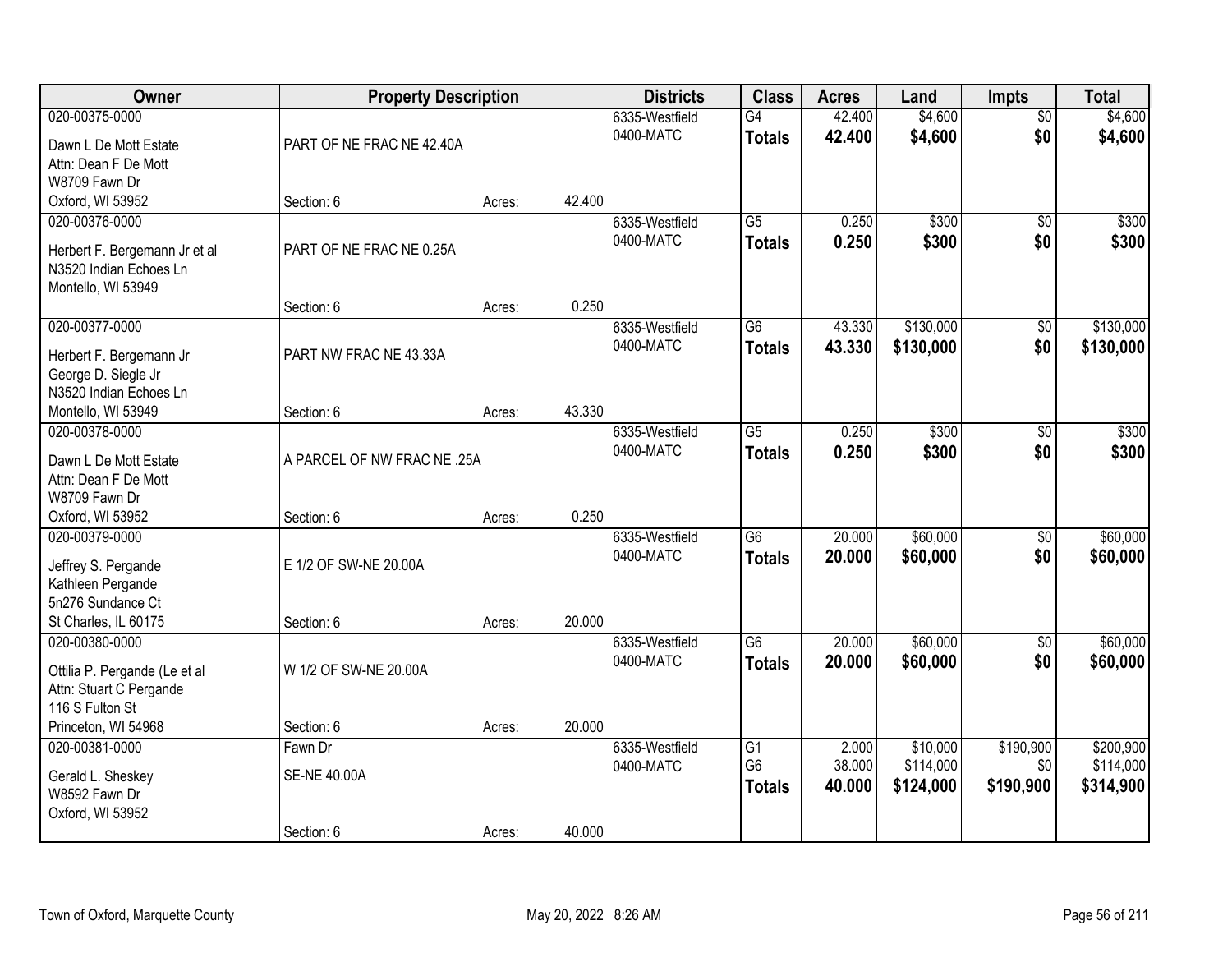| Owner                                                                                                               | <b>Property Description</b>                                            |                  |        | <b>Districts</b>            | <b>Class</b>                                | <b>Acres</b>                       | Land                                    | <b>Impts</b>                                   | <b>Total</b>                             |
|---------------------------------------------------------------------------------------------------------------------|------------------------------------------------------------------------|------------------|--------|-----------------------------|---------------------------------------------|------------------------------------|-----------------------------------------|------------------------------------------------|------------------------------------------|
| 020-00382-0000<br>Ottilia P. Pergande (Le et al<br>Attn: Stuart C Pergande<br>116 S Fulton St                       | N4834 1st Ave<br>S 1/2 OF N 1/2 OF NW 1/4 LESS 2.41A 23.00A            |                  |        | 6335-Westfield<br>0400-MATC | $\overline{G1}$<br>G6<br><b>Totals</b>      | 1.000<br>22.000<br>23.000          | \$8,000<br>\$66,000<br>\$74,000         | \$41,900<br>\$0<br>\$41,900                    | \$49,900<br>\$66,000<br>\$115,900        |
| Princeton, WI 54968                                                                                                 | Section: 6                                                             | Acres:           | 23.000 |                             |                                             |                                    |                                         |                                                |                                          |
| 020-00383-0000<br>Jeffrey S. Pergande<br>Kathleen Pergande<br>5n276 Sundance Ct<br>St Charles, IL 60175             | N 1/2 OF NE FRAC NW 22.25A<br>Section: 6                               | Acres:           | 22.250 | 6335-Westfield<br>0400-MATC | $\overline{G6}$<br><b>Totals</b>            | 22.250<br>22.250                   | \$66,800<br>\$66,800                    | \$0<br>\$0                                     | \$66,800<br>\$66,800                     |
| 020-00385-0000<br>Jeffrey S. Pergande<br>Kathleen Pergande<br>5n276 Sundance Ct<br>St Charles, IL 60175             | N 1/2 OF NW FRAC NW 3.15A<br>Section: 6                                | Acres:           | 3.150  | 6335-Westfield<br>0400-MATC | G6<br><b>Totals</b>                         | 3.150<br>3.150                     | \$9,500<br>\$9,500                      | \$0<br>\$0                                     | \$9,500<br>\$9,500                       |
| 020-00386-0000<br>Duane F. De Mott<br>Attn: Dawn L De Mott<br>N5037 2nd Ave                                         | PRT OF S 1/2 OF NW 1/4 & A PARCEL OF S 1/2 OF N<br>1/2 OF NW 1/4 8.10A |                  | 8.100  | 6335-Westfield<br>0400-MATC | G4<br><b>Totals</b>                         | 8.100<br>8.100                     | \$900<br>\$900                          | \$0<br>\$0                                     | \$900<br>\$900                           |
| Oxford, WI 53952<br>020-00387-0000<br>Duane F. De Mott<br>Attn: Dawn L De Mott<br>N5037 2nd Ave<br>Oxford, WI 53952 | Section: 6<br><b>SE-NW 40.00A</b><br>Section: 6                        | Acres:<br>Acres: | 40.000 | 6335-Westfield<br>0400-MATC | G4<br>G <sub>5</sub><br><b>Totals</b>       | 38.000<br>2.000<br>40.000          | \$4,100<br>\$100<br>\$4,200             | $\overline{50}$<br>\$0<br>\$0                  | \$4,100<br>\$100<br>\$4,200              |
| 020-00388-0000<br>Dean F. De Mott et al<br>W8709 Fawn Dr<br>Oxford, WI 53952                                        | W8709 Fawn Dr<br><b>NE-SW 40.00A</b><br>Section: 6                     | Acres:           | 40.000 | 6335-Westfield<br>0400-MATC | G4<br>G <sub>5</sub><br>G7<br><b>Totals</b> | 37.000<br>1.000<br>2.000<br>40.000 | \$4,000<br>\$100<br>\$9,500<br>\$13,600 | $\overline{50}$<br>\$0<br>\$82,100<br>\$82,100 | \$4,000<br>\$100<br>\$91,600<br>\$95,700 |
| 020-00389-0000<br>Dean F. De Mott et al<br>W8709 Fawn Dr<br>Oxford, WI 53952                                        | NW FRAC SW 5.82A<br>Section: 6                                         | Acres:           | 5.820  | 6335-Westfield<br>0400-MATC | $\overline{G4}$<br><b>Totals</b>            | 5.820<br>5.820                     | \$600<br>\$600                          | $\overline{50}$<br>\$0                         | \$600<br>\$600                           |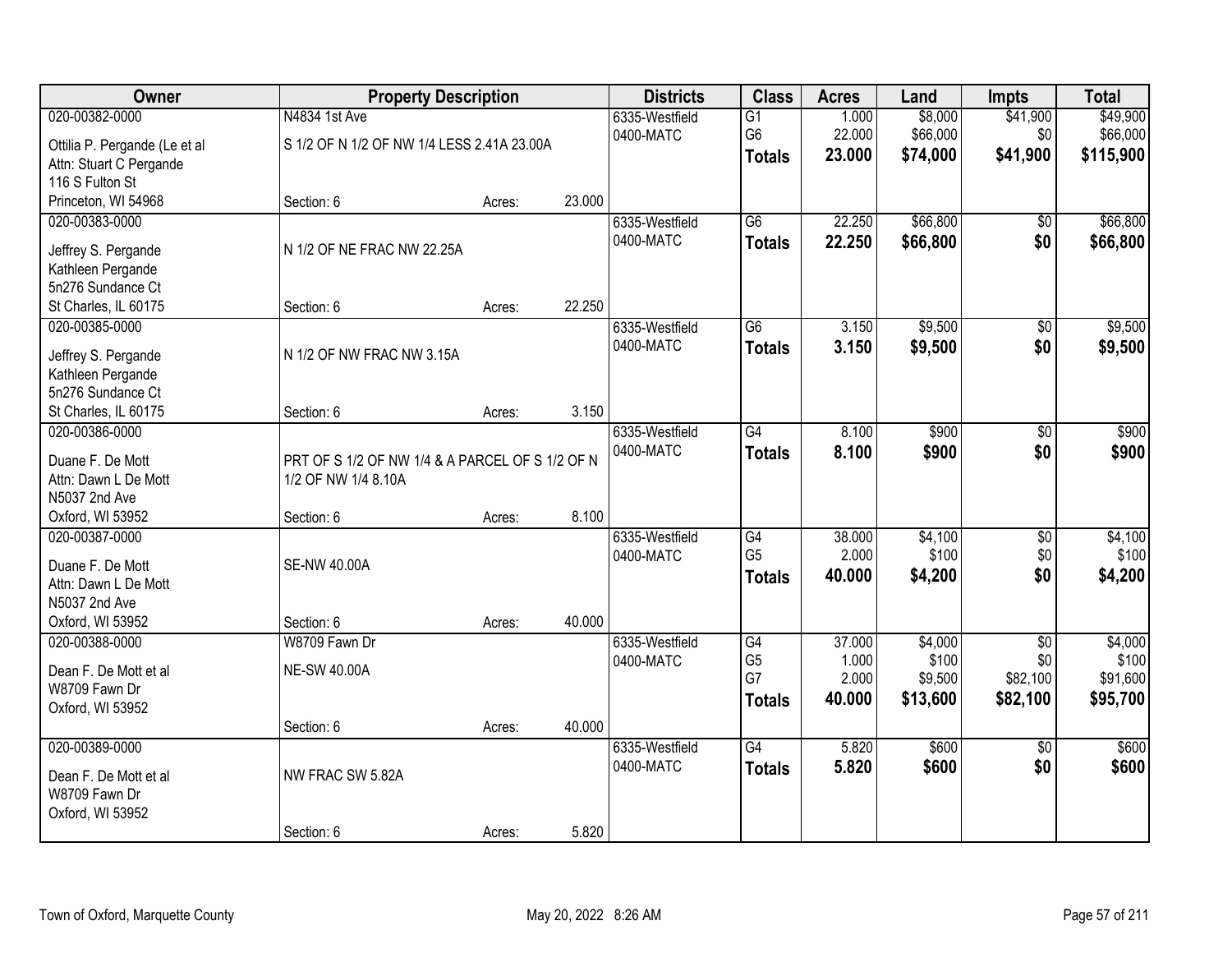| Owner                   |                     | <b>Property Description</b> |        | <b>Districts</b> | <b>Class</b>    | <b>Acres</b> | Land      | <b>Impts</b>    | <b>Total</b> |
|-------------------------|---------------------|-----------------------------|--------|------------------|-----------------|--------------|-----------|-----------------|--------------|
| 020-00390-0000          |                     |                             |        | 6335-Westfield   | G2              | 5.900        | \$21,200  | \$10,300        | \$31,500     |
| Emrick, LLC             | SW FRAC SW 5.90A    |                             |        | 0400-MATC        | <b>Totals</b>   | 5.900        | \$21,200  | \$10,300        | \$31,500     |
| PO Box 6                |                     |                             |        |                  |                 |              |           |                 |              |
| Lake Delton, WI 53940   |                     |                             |        |                  |                 |              |           |                 |              |
|                         | Section: 6          | Acres:                      | 5.900  |                  |                 |              |           |                 |              |
| 020-00391-0000          |                     |                             |        | 6335-Westfield   | G2              | 40.000       | \$120,000 | \$2,700         | \$122,700    |
| Emrick, LLC             | <b>SE-SW 40.00A</b> |                             |        | 0400-MATC        | <b>Totals</b>   | 40.000       | \$120,000 | \$2,700         | \$122,700    |
| PO Box 6                |                     |                             |        |                  |                 |              |           |                 |              |
| Lake Delton, WI 53940   |                     |                             |        |                  |                 |              |           |                 |              |
|                         | Section: 6          | Acres:                      | 40.000 |                  |                 |              |           |                 |              |
| 020-00392-0000          |                     |                             |        | 6335-Westfield   | G4              | 39.000       | \$4,300   | \$0             | \$4,300      |
| Duane F. De Mott        | <b>NE-SE 40.00A</b> |                             |        | 0400-MATC        | G <sub>5</sub>  | 1.000        | \$100     | \$0             | \$100        |
| Attn: Dawn L De Mott    |                     |                             |        |                  | <b>Totals</b>   | 40.000       | \$4,400   | \$0             | \$4,400      |
| N5037 2nd Ave           |                     |                             |        |                  |                 |              |           |                 |              |
| Oxford, WI 53952        | Section: 6          | Acres:                      | 40.000 |                  |                 |              |           |                 |              |
| 020-00393-0000          |                     |                             |        | 6335-Westfield   | $\overline{G4}$ | 40.000       | \$1,700   | $\overline{50}$ | \$1,700      |
| Duane F. De Mott        | NW-SE 40.00A        |                             |        | 0400-MATC        | <b>Totals</b>   | 40.000       | \$1,700   | \$0             | \$1,700      |
| Attn: Dawn L De Mott    |                     |                             |        |                  |                 |              |           |                 |              |
| N5037 2nd Ave           |                     |                             |        |                  |                 |              |           |                 |              |
| Oxford, WI 53952        | Section: 6          | Acres:                      | 40.000 |                  |                 |              |           |                 |              |
| 020-00394-0000          |                     |                             |        | 6335-Westfield   | $\overline{G2}$ | 40.000       | \$120,000 | $\overline{50}$ | \$120,000    |
| Emrick, LLC             | SW-SE 40.00A        |                             |        | 0400-MATC        | <b>Totals</b>   | 40.000       | \$120,000 | \$0             | \$120,000    |
| PO Box 6                |                     |                             |        |                  |                 |              |           |                 |              |
| Lake Delton, WI 53940   |                     |                             |        |                  |                 |              |           |                 |              |
|                         | Section: 6          | Acres:                      | 40.000 |                  |                 |              |           |                 |              |
| 020-00395-0000          |                     |                             |        | 6335-Westfield   | G2              | 40.000       | \$120,000 | $\overline{60}$ | \$120,000    |
| Emrick, LLC             | SE-SE 40.00A        |                             |        | 0400-MATC        | <b>Totals</b>   | 40.000       | \$120,000 | \$0             | \$120,000    |
| PO Box 6                |                     |                             |        |                  |                 |              |           |                 |              |
| Lake Delton, WI 53940   |                     |                             |        |                  |                 |              |           |                 |              |
|                         | Section: 6          | Acres:                      | 40.000 |                  |                 |              |           |                 |              |
| 020-00396-0000          | W8724 Fern Rd       |                             |        | 6335-Westfield   | G1              | 1.000        | \$8,000   | \$11,400        | \$19,400     |
| Kenneth E. Kaszubowski  | <b>NE-NE 40.00A</b> |                             |        | 0400-MATC        | G <sub>6</sub>  | 39.000       | \$117,000 | \$0             | \$117,000    |
| Ann L. Woodhull         |                     |                             |        |                  | <b>Totals</b>   | 40.000       | \$125,000 | \$11,400        | \$136,400    |
| 5101 N Palisades Rd     |                     |                             |        |                  |                 |              |           |                 |              |
| Whitefish Bay, WI 53217 | Section: 7          | Acres:                      | 40.000 |                  |                 |              |           |                 |              |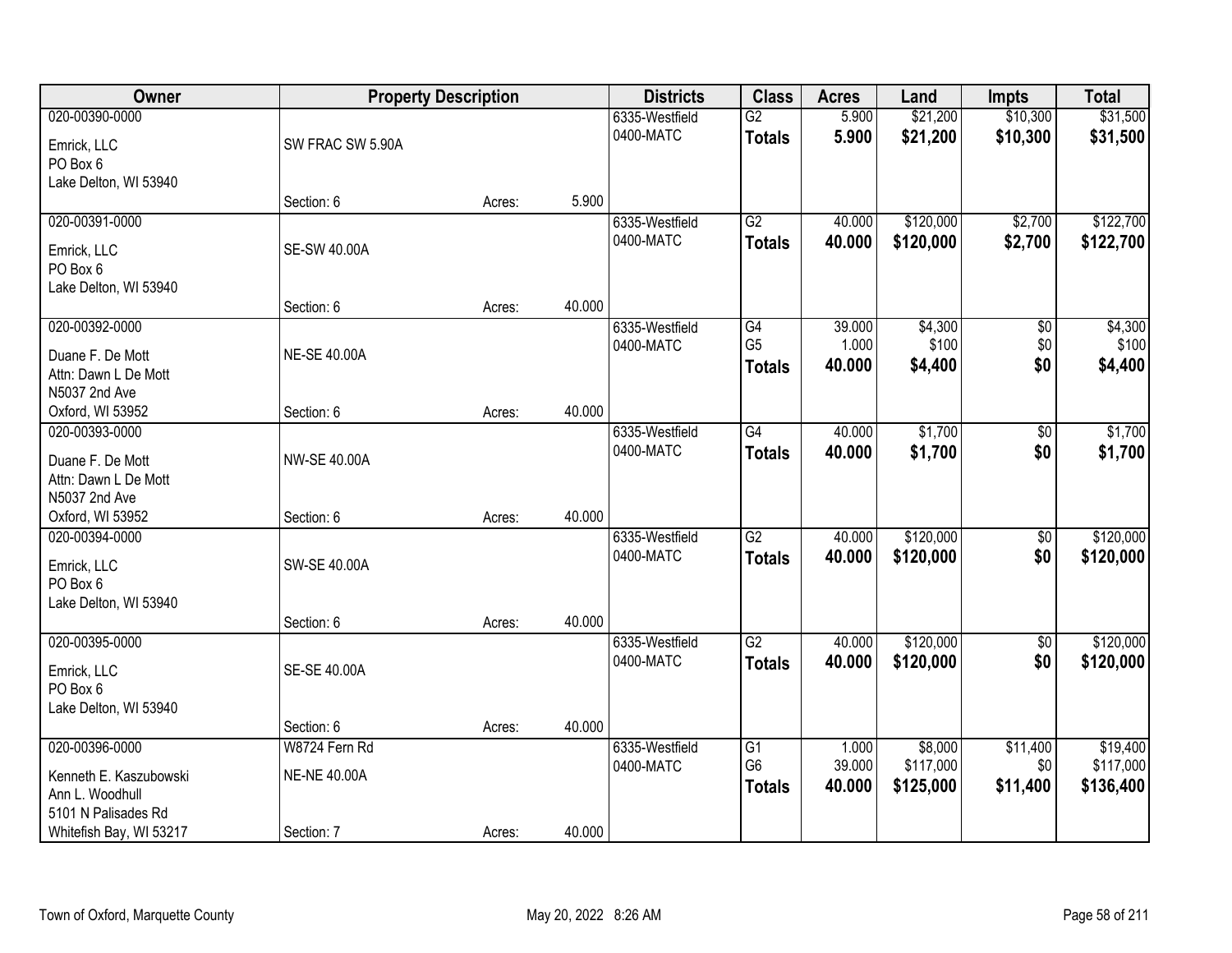| Owner                                               |                                 | <b>Property Description</b> |        | <b>Districts</b>            | <b>Class</b>        | <b>Acres</b>     | Land                   | <b>Impts</b>           | <b>Total</b>           |
|-----------------------------------------------------|---------------------------------|-----------------------------|--------|-----------------------------|---------------------|------------------|------------------------|------------------------|------------------------|
| 020-00397-0000<br>Emrick, LLC                       | <b>NW-NE 40.00A</b>             |                             |        | 6335-Westfield<br>0400-MATC | G2<br><b>Totals</b> | 40.000<br>40.000 | \$120,000<br>\$120,000 | \$3,100<br>\$3,100     | \$123,100<br>\$123,100 |
| PO Box 6<br>Lake Delton, WI 53940                   |                                 |                             |        |                             |                     |                  |                        |                        |                        |
|                                                     | Section: 7                      | Acres:                      | 40.000 |                             |                     |                  |                        |                        |                        |
| 020-00398-0000                                      |                                 |                             |        | 6335-Westfield              | G2                  | 39.010           | \$117,000              | $\overline{50}$        | \$117,000              |
| Emrick, LLC<br>PO Box 6                             | PART OF SW-NE 39.01A            |                             |        | 0400-MATC                   | <b>Totals</b>       | 39.010           | \$117,000              | \$0                    | \$117,000              |
| Lake Delton, WI 53940                               | Section: 7                      | Acres:                      | 39.010 |                             |                     |                  |                        |                        |                        |
| 020-00399-0000                                      | W8768 Fern Rd                   |                             |        | 6335-Westfield              | G1                  | 3.910            | \$25,200               | \$79,600               | \$104,800              |
|                                                     |                                 |                             |        | 0400-MATC                   | <b>Totals</b>       | 3.910            | \$25,200               | \$79,600               | \$104,800              |
| James D. Thome<br>W8768 Fern Rd<br>Oxford, WI 53952 | A PARCEL OF SW-NE & SE-NW 3.91A |                             |        |                             |                     |                  |                        |                        |                        |
|                                                     | Section: 7                      | Acres:                      | 3.910  |                             |                     |                  |                        |                        |                        |
| 020-00400-0000                                      |                                 |                             |        | 6335-Westfield              | $\overline{G6}$     | 30.000           | \$90,000               | \$0                    | \$90,000               |
|                                                     |                                 |                             |        | 0400-MATC                   | <b>Totals</b>       | 30.000           | \$90,000               | \$0                    | \$90,000               |
| Paul W. Warren<br>Kathleen M. Warren                | SE-NE LESS THE N 330FT 30.00A   |                             |        |                             |                     |                  |                        |                        |                        |
| W347 N6106 County Rd I                              |                                 |                             |        |                             |                     |                  |                        |                        |                        |
| Oconomowoc, WI 53066                                | Section: 7                      | Acres:                      | 30.000 |                             |                     |                  |                        |                        |                        |
| 020-00400-0005                                      |                                 |                             |        | 6335-Westfield              | $\overline{G6}$     | 10.000           | \$30,000               | $\overline{50}$        | \$30,000               |
|                                                     |                                 |                             |        | 0400-MATC                   | <b>Totals</b>       | 10.000           | \$30,000               | \$0                    | \$30,000               |
| Kenneth E. Kaszubowski                              | N 330FT OF THE SE-NE 10.00A     |                             |        |                             |                     |                  |                        |                        |                        |
| Ann L. Woodhull<br>5101 N Palisades Rd              |                                 |                             |        |                             |                     |                  |                        |                        |                        |
| Whitefish Bay, WI 53217                             | Section: 7                      | Acres:                      | 10.000 |                             |                     |                  |                        |                        |                        |
| 020-00401-0000                                      |                                 |                             |        | 6335-Westfield              | $\overline{G2}$     | 45.830           | \$137,500              | $\overline{60}$        | \$137,500              |
|                                                     |                                 |                             |        | 0400-MATC                   | <b>Totals</b>       | 45.830           | \$137,500              | \$0                    | \$137,500              |
| Emrick, LLC                                         | N 1/2 FRAC NW 45.83A            |                             |        |                             |                     |                  |                        |                        |                        |
| PO Box 6                                            |                                 |                             |        |                             |                     |                  |                        |                        |                        |
| Lake Delton, WI 53940                               |                                 |                             |        |                             |                     |                  |                        |                        |                        |
| 020-00402-0000                                      | Section: 7                      | Acres:                      | 45.830 | 6335-Westfield              | G2                  | 42.580           | \$127,700              |                        | \$127,700              |
|                                                     |                                 |                             |        | 0400-MATC                   |                     | 42.580           | \$127,700              | $\overline{50}$<br>\$0 | \$127,700              |
| Emrick, LLC                                         | PART OF S 1/2 FRAC NW 42.58A    |                             |        |                             | <b>Totals</b>       |                  |                        |                        |                        |
| PO Box 6                                            |                                 |                             |        |                             |                     |                  |                        |                        |                        |
| Lake Delton, WI 53940                               |                                 |                             |        |                             |                     |                  |                        |                        |                        |
|                                                     | Section: 7                      | Acres:                      | 42.580 |                             |                     |                  |                        |                        |                        |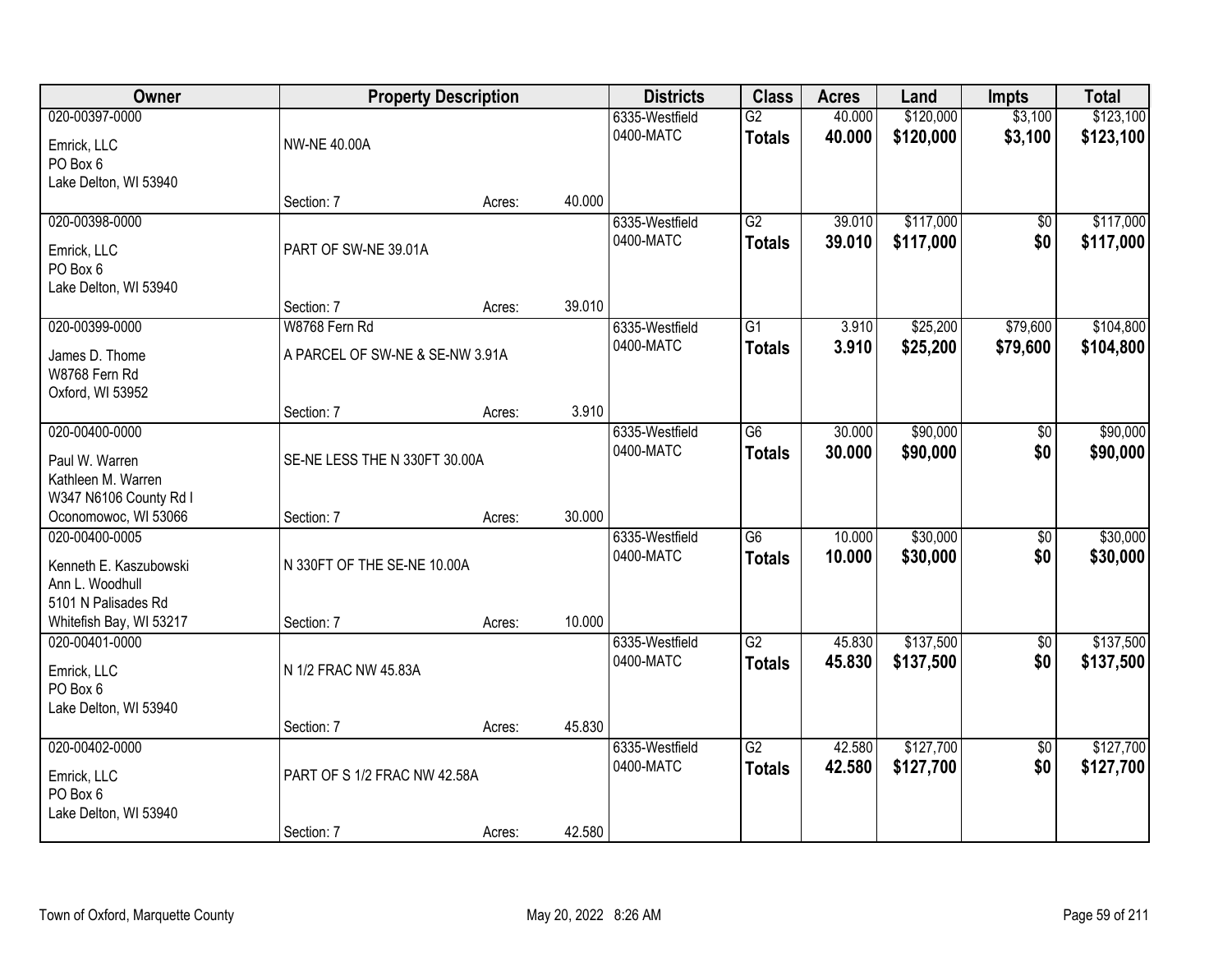| Owner                                                                                                                                |                                                                                    | <b>Property Description</b> |       | <b>Districts</b>            | <b>Class</b>                     | <b>Acres</b>   | Land                 | Impts                  | <b>Total</b>           |
|--------------------------------------------------------------------------------------------------------------------------------------|------------------------------------------------------------------------------------|-----------------------------|-------|-----------------------------|----------------------------------|----------------|----------------------|------------------------|------------------------|
| 020-00403-0005<br>Gregory M. Goodhue<br>Susan R. Goodhue<br>PO Box 44                                                                | 1st Ave<br>PRT OF S 1/2 FRAC SW 1/4 LY E OF CSM 1156 & W<br>OF FERN LN 2.78A       |                             |       | 6335-Westfield<br>0400-MATC | $\overline{G1}$<br><b>Totals</b> | 2.780<br>2.780 | \$13,900<br>\$13,900 | $\overline{50}$<br>\$0 | \$13,900<br>\$13,900   |
| Oxford, WI 53952                                                                                                                     | Section: 7                                                                         | Acres:                      | 2.780 |                             |                                  |                |                      |                        |                        |
| 020-00403-0010<br>Lori A. Wright<br><b>Todd Wright</b><br>PO Box 437                                                                 | N4326 Fern Ln<br>PRT OF S 1/2 FRAC SW 1/4 LY E OF CSM 1156 & W<br>OF FERN LN 2.96A |                             |       | 6335-Westfield<br>0400-MATC | $\overline{G1}$<br><b>Totals</b> | 2.960<br>2.960 | \$14,800<br>\$14,800 | \$44,400<br>\$44,400   | \$59,200<br>\$59,200   |
| Oxford, WI 53952                                                                                                                     | Section: 7                                                                         | Acres:                      | 2.960 |                             |                                  |                |                      |                        |                        |
| 020-00404-0000<br>Jacob J. Cebery<br>W8871 Fern Rd<br>Oxford, WI 53952                                                               | W8871 Fern Rd<br>LOT 1 CSM 76 BEING PART OF NW-SW 1.75A                            |                             |       | 6335-Westfield<br>0400-MATC | G1<br><b>Totals</b>              | 1.750<br>1.750 | \$17,600<br>\$17,600 | \$125,200<br>\$125,200 | \$142,800<br>\$142,800 |
|                                                                                                                                      | Section: 7                                                                         | Acres:                      | 1.750 |                             |                                  |                |                      |                        |                        |
| 020-00405-0000<br>Jacob H. Flohr<br>Robin J. Flohr<br>N4266 1st Ave                                                                  | N4266 1st Ave<br>LOTS 2-3 OF CSM 76 BEING PART OF NW-SW 3.18A                      |                             |       | 6335-Westfield<br>0400-MATC | $\overline{G1}$<br><b>Totals</b> | 3.180<br>3.180 | \$22,600<br>\$22,600 | \$129,100<br>\$129,100 | \$151,700<br>\$151,700 |
| Oxford, WI 53952                                                                                                                     | Section: 7                                                                         | Acres:                      | 3.180 |                             |                                  |                |                      |                        |                        |
| 020-00406-0000<br>Marybeth Kowalski Rev Living Trust<br>Joseph J Kowalski Rev Living Trust<br>1380 Minard Ln<br>Green Oaks, IL 60048 | 1st Ave<br>LOT 4 OF CSM 76 BEING PART OF NW-SW 2.12A<br>Section: 7                 | Acres:                      | 2.120 | 6335-Westfield<br>0400-MATC | $\overline{G1}$<br><b>Totals</b> | 2.120<br>2.120 | \$18,900<br>\$18,900 | $\overline{50}$<br>\$0 | \$18,900<br>\$18,900   |
| 020-00407-0000                                                                                                                       | 1st Ave                                                                            |                             |       | 6335-Westfield              | $\overline{G1}$                  | 1.640          | \$17,200             | $\sqrt{6}$             | \$17,200               |
| John I. Ellis<br>Cynthia C. Ellis<br>PO Box 165<br>Oxford, WI 53952                                                                  | LOT 1 OF CSM 77 BEING PART OF NW-SW (POS<br>GROTHMAN 2021) 1.64A<br>Section: 7     | Acres:                      | 1.640 | 0400-MATC                   | <b>Totals</b>                    | 1.640          | \$17,200             | \$0                    | \$17,200               |
| 020-00408-0000                                                                                                                       | 1st Ave                                                                            |                             |       | 6335-Westfield              | $\overline{G1}$                  | 1.900          | \$18,200             | $\overline{50}$        | \$18,200               |
| Howard S. Smith<br>PO Box 262<br>Oxford, WI 53952                                                                                    | LOT 2 OF CSM 77 (POS GROTHMAN 2021) 1.90A<br>Section: 7                            | Acres:                      | 1.900 | 0400-MATC                   | <b>Totals</b>                    | 1.900          | \$18,200             | \$0                    | \$18,200               |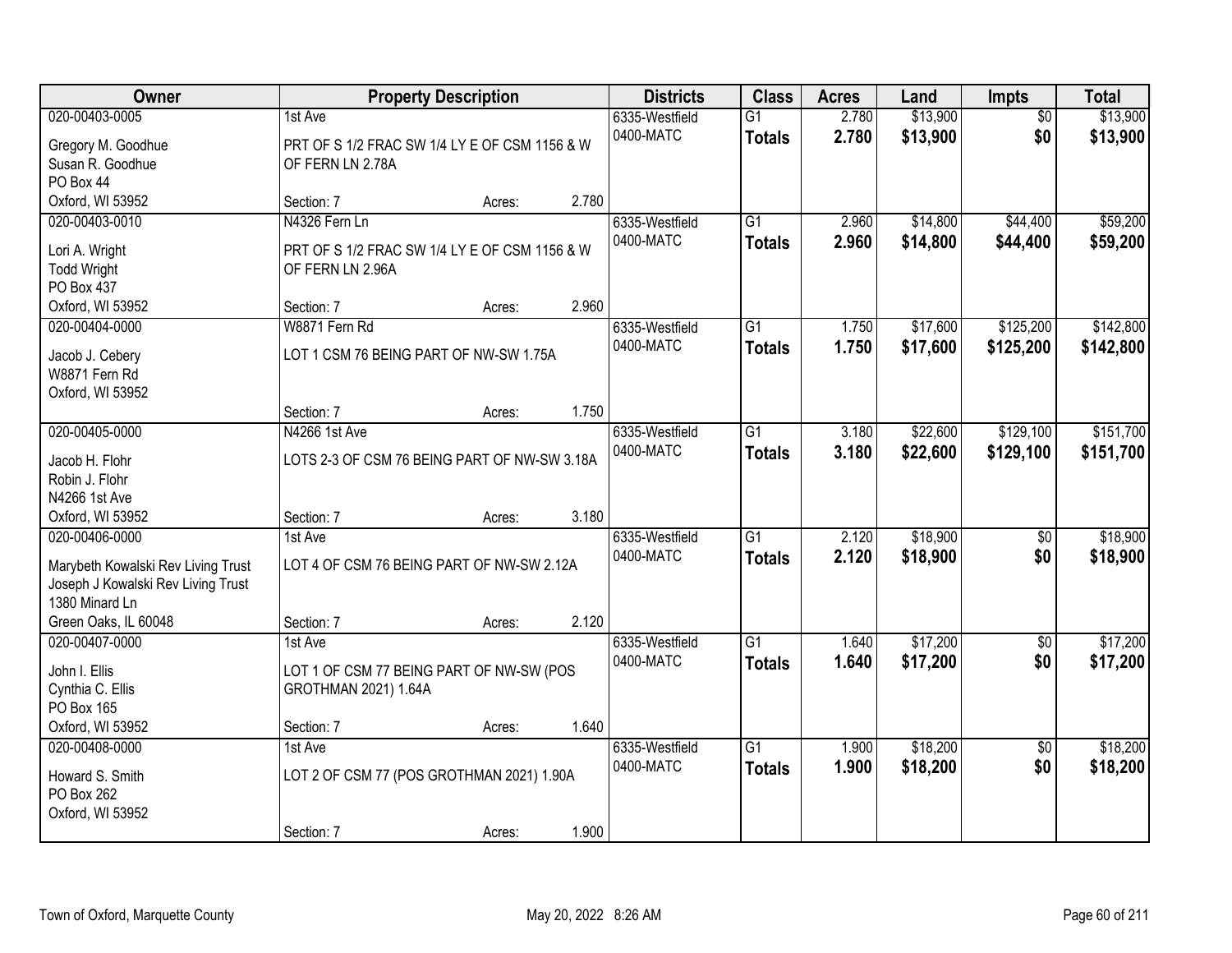| Owner                                |                                              | <b>Property Description</b> |        | <b>Districts</b> | <b>Class</b>    | <b>Acres</b> | Land            | <b>Impts</b>    | <b>Total</b>    |
|--------------------------------------|----------------------------------------------|-----------------------------|--------|------------------|-----------------|--------------|-----------------|-----------------|-----------------|
| 020-00409-0000                       | N4202 1st Ave                                |                             |        | 6335-Westfield   | $\overline{G1}$ | 1.850        | \$18,000        | \$65,000        | \$83,000        |
| Wayne S. Blettner                    | LOT 3 CSM 77 1.85A                           |                             |        | 0400-MATC        | <b>Totals</b>   | 1.850        | \$18,000        | \$65,000        | \$83,000        |
| 343 Ridge Rd                         |                                              |                             |        |                  |                 |              |                 |                 |                 |
| North Aurora, IL 60542               |                                              |                             |        |                  |                 |              |                 |                 |                 |
|                                      | Section: 7                                   | Acres:                      | 1.850  |                  |                 |              |                 |                 |                 |
| 020-00410-0000                       | N4196 1st Ave                                |                             |        | 6335-Westfield   | $\overline{G1}$ | 1.340        | \$16,200        | \$111,900       | \$128,100       |
| Thomas M. Keuler                     | LOT 4 CSM 77 BEING PART OF NW-SW 1.34A       |                             |        | 0400-MATC        | <b>Totals</b>   | 1.340        | \$16,200        | \$111,900       | \$128,100       |
| Mary K. Keuler                       |                                              |                             |        |                  |                 |              |                 |                 |                 |
| 163 N Swetting St                    |                                              |                             |        |                  |                 |              |                 |                 |                 |
| Berlin, WI 54923                     | Section: 7                                   | Acres:                      | 1.340  |                  |                 |              |                 |                 |                 |
| 020-00411-0000                       | N4170 1st Ave                                |                             |        | 6335-Westfield   | G1              | 1.550        | \$16,900        | \$84,100        | \$101,000       |
| David Schmidt                        | LOT 1 CSM 78 1.55A                           |                             |        | 0400-MATC        | <b>Totals</b>   | 1.550        | \$16,900        | \$84,100        | \$101,000       |
| N4170 1st Ave                        |                                              |                             |        |                  |                 |              |                 |                 |                 |
| Oxford, WI 53952                     |                                              |                             |        |                  |                 |              |                 |                 |                 |
|                                      | Section: 7                                   | Acres:                      | 1.550  |                  |                 |              |                 |                 |                 |
| 020-00412-0000                       | N4164 1st Ave                                |                             |        | 6335-Westfield   | G1              | 2.310        | \$19,600        | \$133,500       | \$153,100       |
| <b>Gregory Mesich</b>                | LOT 2 OF CSM 78 BEING PART OF SW 1/4 2.31A   |                             |        | 0400-MATC        | <b>Totals</b>   | 2.310        | \$19,600        | \$133,500       | \$153,100       |
| Cynthia Malkmus                      |                                              |                             |        |                  |                 |              |                 |                 |                 |
| N4164 1st Ave                        |                                              |                             |        |                  |                 |              |                 |                 |                 |
| Oxford, WI 53952                     | Section: 7                                   | Acres:                      | 2.310  |                  |                 |              |                 |                 |                 |
| 020-00413-0000                       |                                              |                             |        | 6335-Westfield   | $\overline{X4}$ | 4.000        | $\overline{30}$ | $\overline{30}$ | $\overline{30}$ |
| Dept Natural Resources               | PART OF N 1/2 FRAC SW 1/4 4.00A              |                             |        | 0400-MATC        | <b>Totals</b>   | 4.000        | \$0             | \$0             | \$0             |
| PO Box 7921                          |                                              |                             |        |                  |                 |              |                 |                 |                 |
| Madison, WI 53707                    |                                              |                             |        |                  |                 |              |                 |                 |                 |
|                                      | Section: 7                                   | Acres:                      | 4.000  |                  |                 |              |                 |                 |                 |
| 020-00414-0000                       |                                              |                             |        | 6335-Westfield   | $\overline{G1}$ | 2.800        | \$14,000        | $\sqrt{6}$      | \$14,000        |
| Jay M. Hodkiewicz                    | PARCEL LY W OF LOTS 42-N 1/2 LOT 47          |                             |        | 0400-MATC        | <b>Totals</b>   | 2.800        | \$14,000        | \$0             | \$14,000        |
| N4147 Fern Ln                        | HORSESHOE SPRINGS 2.80A                      |                             |        |                  |                 |              |                 |                 |                 |
| Oxford, WI 53952                     |                                              |                             |        |                  |                 |              |                 |                 |                 |
|                                      | Section: 7                                   | Acres:                      | 2.800  |                  |                 |              |                 |                 |                 |
| 020-00415-0000                       | W8898 Fern Ln                                |                             |        | 6335-Westfield   | $\overline{G1}$ | 18.760       | \$77,200        | \$38,100        | \$115,300       |
|                                      | LOTS 1-2 CSM 1156 PART OF S 1/2 FRAC SW LY N |                             |        | 0400-MATC        | <b>Totals</b>   | 18.760       | \$77,200        | \$38,100        | \$115,300       |
| Fabian Living Trust<br>W8898 Fern Ln | OF RR 18.76A                                 |                             |        |                  |                 |              |                 |                 |                 |
| Oxford, WI 53952                     |                                              |                             |        |                  |                 |              |                 |                 |                 |
|                                      | Section: 7                                   | Acres:                      | 18.760 |                  |                 |              |                 |                 |                 |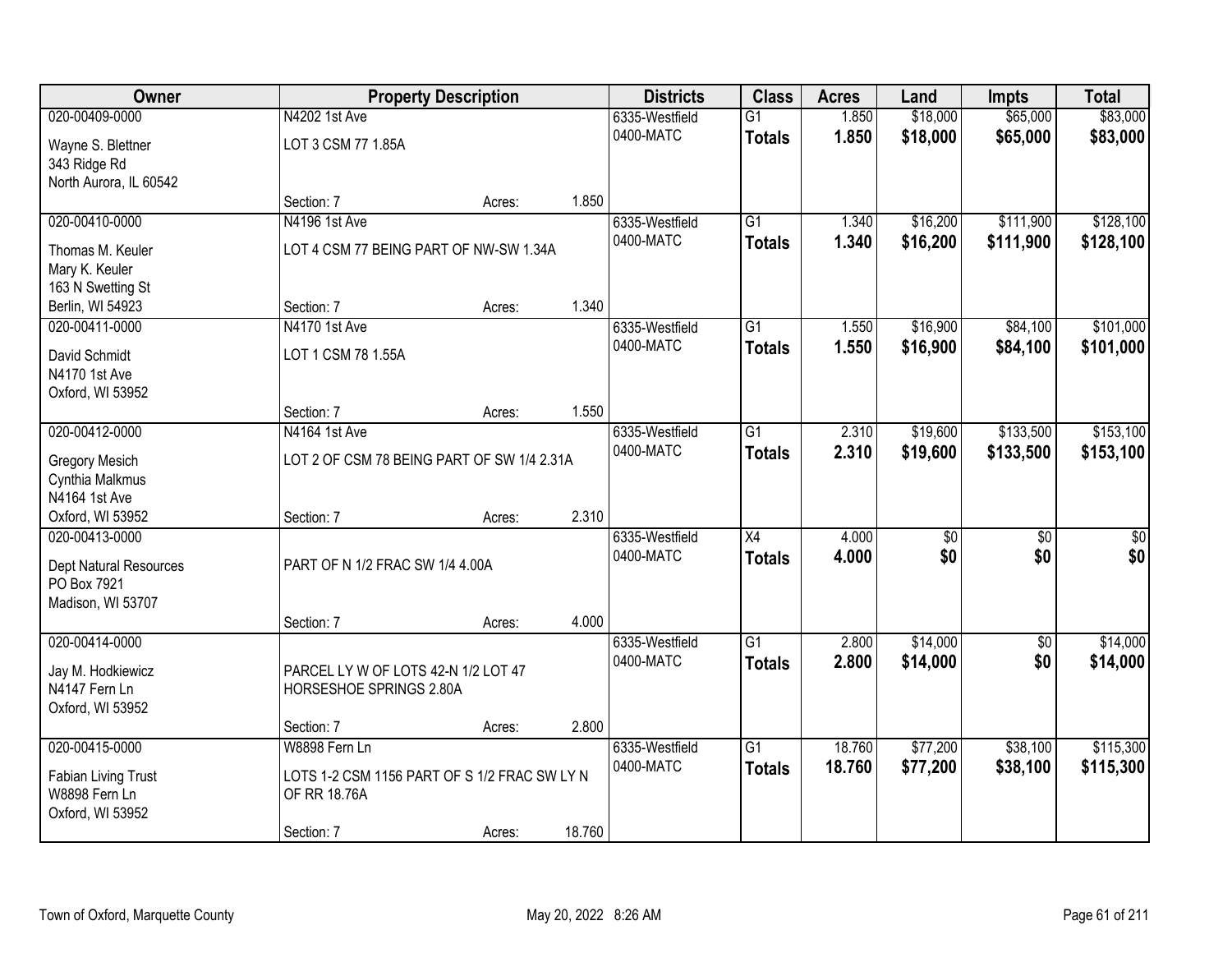| Owner                      |                                             | <b>Property Description</b> |        | <b>Districts</b> | <b>Class</b>    | <b>Acres</b> | Land             | <b>Impts</b>    | <b>Total</b> |
|----------------------------|---------------------------------------------|-----------------------------|--------|------------------|-----------------|--------------|------------------|-----------------|--------------|
| 020-00416-0000             | N4104 County Rd EE                          |                             |        | 6335-Westfield   | $\overline{G7}$ | 1.500        | \$7,800          | \$10,000        | \$17,800     |
| Judith M. Rhinerson        | A PARCEL IN SW COR OF SW FRAC SW 3.50A      |                             |        | 0400-MATC        | W <sub>6</sub>  | 2.000        | $($ \$6,000) $ $ | \$0             | \$0          |
| PO Box 149                 |                                             |                             |        |                  | <b>Totals</b>   | 3.500        | \$7,800          | \$10,000        | \$17,800     |
| Oxford, WI 53952           |                                             |                             |        |                  |                 |              |                  |                 |              |
|                            | Section: 7                                  | Acres:                      | 3.500  |                  |                 |              |                  |                 |              |
| 020-00417-0000             |                                             |                             |        | 6335-Westfield   | $\overline{X4}$ | 2.660        | \$0              | $\overline{50}$ | \$0          |
| Union Pacific Rr Co        | A STRIP OF LAND 100FT WIDE ACROSS THE S 1/2 |                             |        | 0400-MATC        | <b>Totals</b>   | 2.660        | \$0              | \$0             | \$0          |
| Attn: Trans Prop Taxes     | OF SW 2.66A                                 |                             |        |                  |                 |              |                  |                 |              |
| 1700 Farnam 10th FI s      |                                             |                             |        |                  |                 |              |                  |                 |              |
| Omaha, NE 68102-2010       | Section: 7                                  | Acres:                      | 2.660  |                  |                 |              |                  |                 |              |
| 020-00418-0000             |                                             |                             |        | 6335-Westfield   | G1              | 2.570        | \$12,900         | \$0             | \$12,900     |
| Frank & Mary Erlauer Trust | A PARCEL OF SW 1/4 2.57A                    |                             |        | 0400-MATC        | <b>Totals</b>   | 2.570        | \$12,900         | \$0             | \$12,900     |
| 399 Woodhaven Dr           |                                             |                             |        |                  |                 |              |                  |                 |              |
| Cedarburg, WI 53012        |                                             |                             |        |                  |                 |              |                  |                 |              |
|                            | Section: 7                                  | Acres:                      | 2.570  |                  |                 |              |                  |                 |              |
| 020-00419-0000             |                                             |                             |        | 6335-Westfield   | $\overline{G1}$ | 2.000        | \$10,000         | \$0             | \$10,000     |
| Curtis L. Smith            | A PARCEL OF SW 1/4 2.00A                    |                             |        | 0400-MATC        | <b>Totals</b>   | 2.000        | \$10,000         | \$0             | \$10,000     |
| Kay A. Smith               |                                             |                             |        |                  |                 |              |                  |                 |              |
| 1541 Wyoming Way           |                                             |                             |        |                  |                 |              |                  |                 |              |
| Madison, WI 53704          | Section: 7                                  | Acres:                      | 2.000  |                  |                 |              |                  |                 |              |
| 020-00420-0000             |                                             |                             |        | 6335-Westfield   | $\overline{G1}$ | 1.900        | \$9,800          | $\overline{50}$ | \$9,800      |
| Curtis L. Smith            | A PARCEL OF SW 1/4 1.90A                    |                             |        | 0400-MATC        | <b>Totals</b>   | 1.900        | \$9,800          | \$0             | \$9,800      |
| 1541 Wyoming Way           |                                             |                             |        |                  |                 |              |                  |                 |              |
| Madison, WI 53704          |                                             |                             |        |                  |                 |              |                  |                 |              |
|                            | Section: 7                                  | Acres:                      | 1.900  |                  |                 |              |                  |                 |              |
| 020-00421-0000             |                                             |                             |        | 6335-Westfield   | G4              | 36.900       | \$5,400          | $\overline{50}$ | \$5,400      |
| Paul W. Warren             | <b>NE-SE 40.00A</b>                         |                             |        | 0400-MATC        | G <sub>5</sub>  | 1.000        | \$1,000          | \$0             | \$1,000      |
| Kathleen M. Warren         |                                             |                             |        |                  | G5M             | 2.100        | \$3,200          | \$0             | \$3,200      |
| W347 N6106 County Rd I     |                                             |                             |        |                  | <b>Totals</b>   | 40.000       | \$9,600          | \$0             | \$9,600      |
| Oconomowoc, WI 53066       | Section: 7                                  | Acres:                      | 40.000 |                  |                 |              |                  |                 |              |
| 020-00422-0000             | W8676 Fern Rd                               |                             |        | 6335-Westfield   | G4              | 10.000       | \$1,800          | $\overline{50}$ | \$1,800      |
| Paul W. Warren             | PRT OF NW-SE LY E OF FERN RD 12.85A         |                             |        | 0400-MATC        | G <sub>5</sub>  | 0.850        | \$100            | \$0             | \$100        |
| Kathleen M. Warren         |                                             |                             |        |                  | G7              | 2.000        | \$9,500          | \$9,300         | \$18,800     |
| W347 N6106 County Rd I     |                                             |                             |        |                  | <b>Totals</b>   | 12.850       | \$11,400         | \$9,300         | \$20,700     |
| Oconomowoc, WI 53066       | Section: 7                                  | Acres:                      | 12.850 |                  |                 |              |                  |                 |              |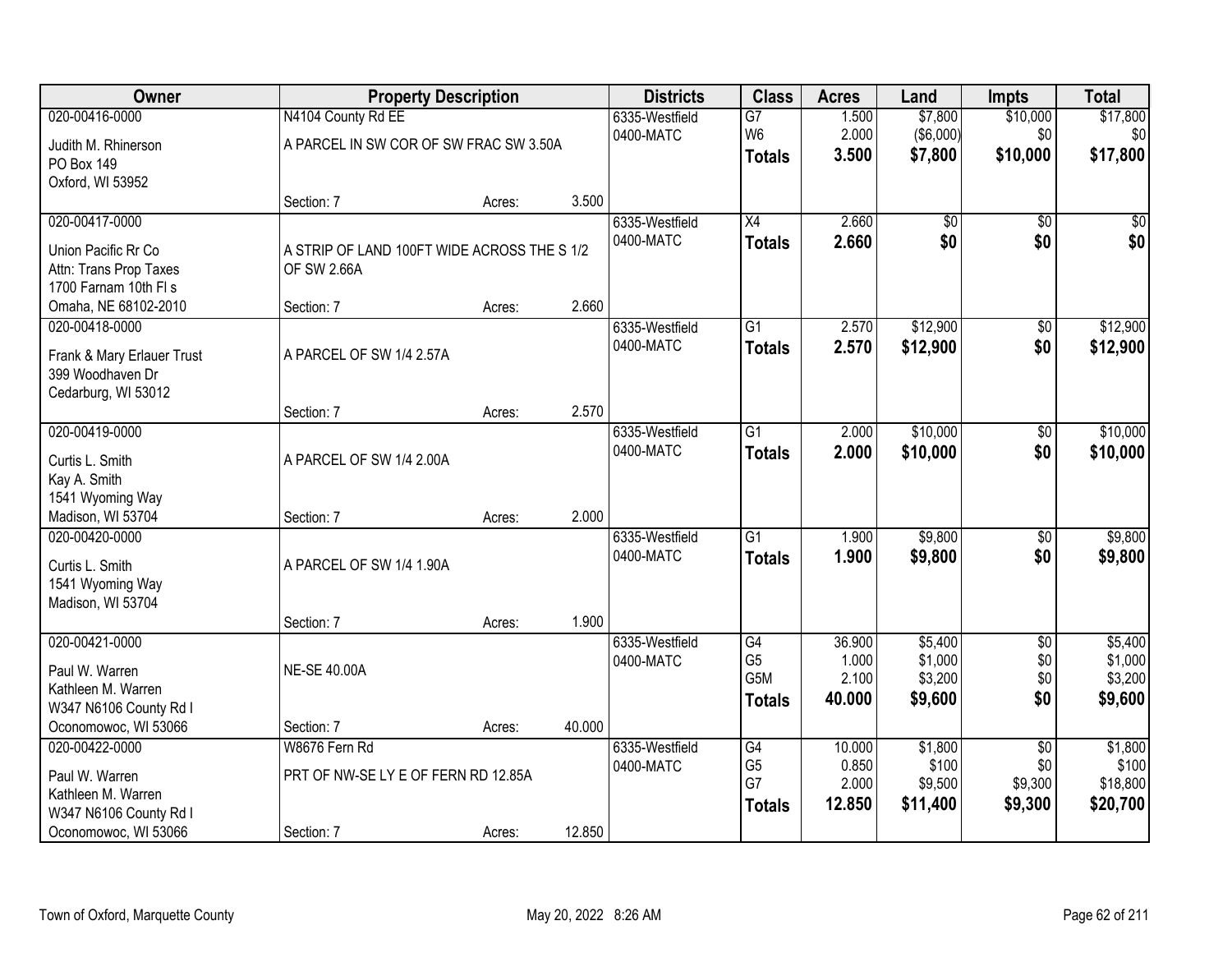| Owner                                                                                      | <b>Property Description</b>                                                       | <b>Districts</b> | <b>Class</b> | <b>Acres</b>                | Land                             | <b>Impts</b>   | <b>Total</b>         |                        |                        |
|--------------------------------------------------------------------------------------------|-----------------------------------------------------------------------------------|------------------|--------------|-----------------------------|----------------------------------|----------------|----------------------|------------------------|------------------------|
| 020-00424-0000<br>Joseph M. Bergeron<br>Andrea C. Bergeron<br>N206 N16429 Marshland Dr     | W8711 Fern Rd<br>LOT 1 CSM 3133 BEING PRT OF NW-SE LY E OF<br>CREEK 4.62A         |                  |              | 6335-Westfield<br>0400-MATC | $\overline{G1}$<br><b>Totals</b> | 4.620<br>4.620 | \$22,700<br>\$22,700 | \$71,300<br>\$71,300   | \$94,000<br>\$94,000   |
| Jackson, WI 53037                                                                          | Section: 7                                                                        | Acres:           | 4.620        |                             |                                  |                |                      |                        |                        |
| 020-00425-0000<br>Mary Bengsch<br>W8677 Fern Rd<br>Oxford, WI 53952                        | W8677 Fern Rd<br>LOT 1 CSM 3142 BEING PRT OF NW-SE 7.48A                          |                  |              | 6335-Westfield<br>0400-MATC | $\overline{G1}$<br><b>Totals</b> | 7.480<br>7.480 | \$32,700<br>\$32,700 | \$146,900<br>\$146,900 | \$179,600<br>\$179,600 |
|                                                                                            | Section: 7                                                                        | Acres:           | 7.480        |                             |                                  |                |                      |                        |                        |
| 020-00427-0000<br>Harold Smith Jr<br>Joyce Smith<br>W8603 Fern Rd                          | W8603 Fern Rd<br>LOT 1 CSM 3495 BEING PRT OF NW-SE, SW-SE &<br><b>SE-SE 7.76A</b> |                  |              | 6335-Westfield<br>0400-MATC | G1<br><b>Totals</b>              | 7.760<br>7.760 | \$28,800<br>\$28,800 | \$139,700<br>\$139,700 | \$168,500<br>\$168,500 |
| Oxford, WI 53952                                                                           | Section: 7                                                                        | Acres:           | 7.760        |                             |                                  |                |                      |                        |                        |
| 020-00428-0000<br>Elizabeth A. Phillips (Le et al<br>W8599 Fern Rd<br>Oxford, WI 53952     | W8599 Fern Rd<br>LOT 2 CSM 3495 BEING PRT OF SW-SE LY E OF<br>NEENAH CREEK 6.76A  |                  |              | 6335-Westfield<br>0400-MATC | G1<br><b>Totals</b>              | 6.760<br>6.760 | \$30,200<br>\$30,200 | \$23,700<br>\$23,700   | \$53,900<br>\$53,900   |
|                                                                                            | Section: 7                                                                        | Acres:           | 6.760        |                             |                                  |                |                      |                        |                        |
| 020-00429-0000<br>John H. Hebl<br>W8595 Fern Rd<br>Oxford, WI 53952                        | W8595 Fern Rd<br>CSM 306 BEING PART OF SW-SE & SE-SE 4.25A                        |                  |              | 6335-Westfield<br>0400-MATC | $\overline{G1}$<br><b>Totals</b> | 4.250<br>4.250 | \$26,400<br>\$26,400 | \$96,500<br>\$96,500   | \$122,900<br>\$122,900 |
|                                                                                            | Section: 7                                                                        | Acres:           | 4.250        |                             |                                  |                |                      |                        |                        |
| 020-00430-0000<br>Sandra L. Thoreson<br>N4104 Fern Ln<br>Oxford, WI 53952                  | N4104 Fern Ln<br>PRT OF SW-SE 00.93A                                              |                  |              | 6335-Westfield<br>0400-MATC | $\overline{G1}$<br><b>Totals</b> | 0.930<br>0.930 | \$7,700<br>\$7,700   | \$125,000<br>\$125,000 | \$132,700<br>\$132,700 |
|                                                                                            | Section: 7                                                                        | Acres:           | 0.930        |                             |                                  |                |                      |                        |                        |
| 020-00431-0000<br>John M. Lovas<br>Stephanie K. Lovas<br>N4102 Fern Ln<br>Oxford, WI 53952 | Fern Ln<br>PRT OF SW-SE 1.38A<br>Section: 7                                       | Acres:           | 1.380        | 6335-Westfield<br>0400-MATC | $\overline{G1}$<br><b>Totals</b> | 1.380<br>1.380 | \$8,800<br>\$8,800   | $\overline{50}$<br>\$0 | \$8,800<br>\$8,800     |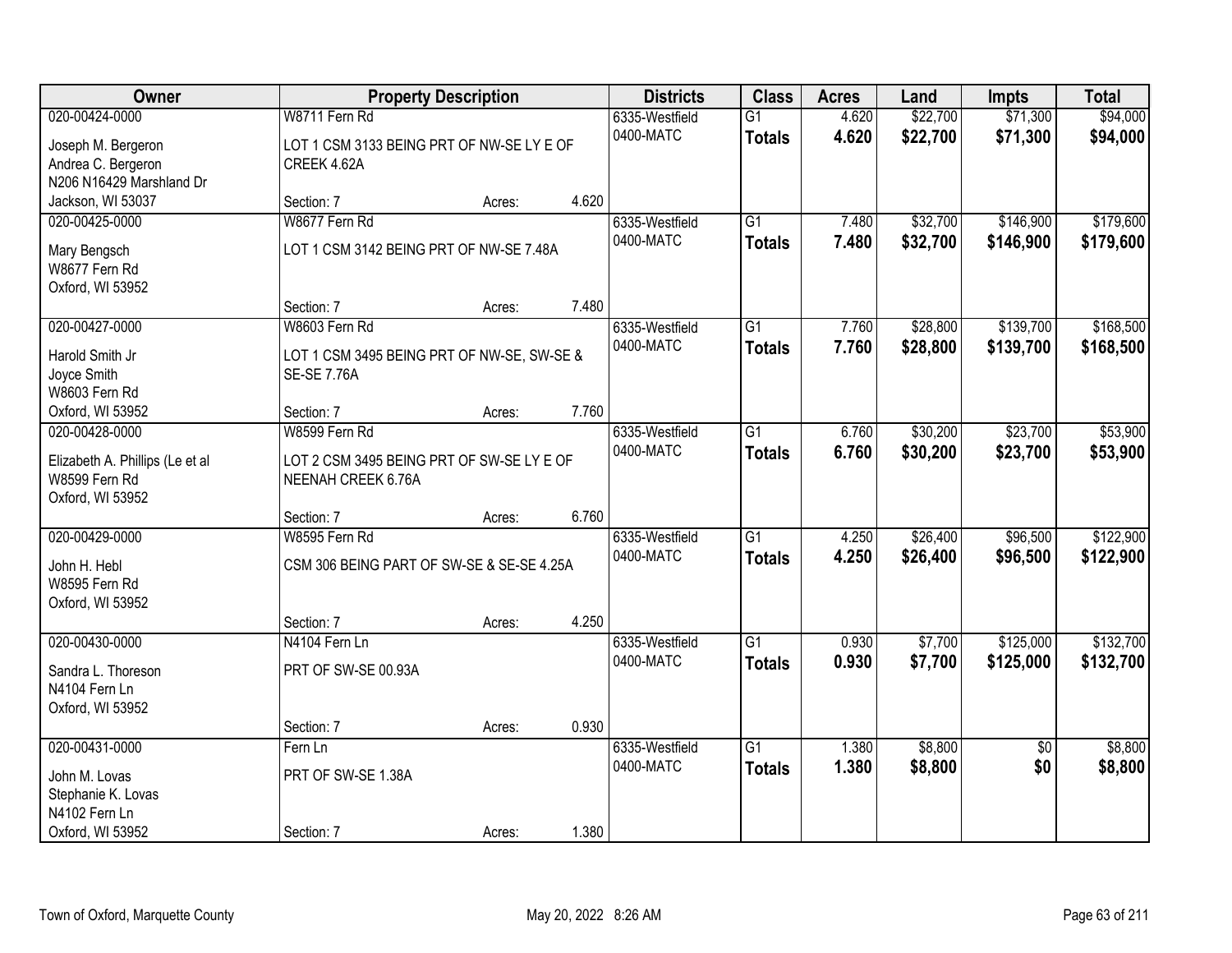| Owner                      |                                           | <b>Property Description</b> |        | <b>Districts</b> | <b>Class</b>    | <b>Acres</b> | Land     | <b>Impts</b>    | <b>Total</b> |
|----------------------------|-------------------------------------------|-----------------------------|--------|------------------|-----------------|--------------|----------|-----------------|--------------|
| 020-00431-0005             | N4085 Fern Ln                             |                             |        | 6335-Westfield   | $\overline{G1}$ | 4.080        | \$17,300 | \$119,000       | \$136,300    |
| Jaymes D. Rakow            | PRT OF SW-SE LY S OF LOT 49 HORSESHOE     |                             |        | 0400-MATC        | <b>Totals</b>   | 4.080        | \$17,300 | \$119,000       | \$136,300    |
| N4085 Fern Ln              | SPRINGS SURROUNDED BY HORSESHOE DR 4.08A  |                             |        |                  |                 |              |          |                 |              |
| Oxford, WI 53952           |                                           |                             |        |                  |                 |              |          |                 |              |
|                            | Section: 7                                | Acres:                      | 4.080  |                  |                 |              |          |                 |              |
| 020-00431-0010             |                                           |                             |        | 6335-Westfield   | $\overline{G1}$ | 1.270        | \$8,500  | \$0             | \$8,500      |
| Scott A. Murkve            | PRT OF SW-SE LY W OF LOTS 47-49 HORSESHOE |                             |        | 0400-MATC        | <b>Totals</b>   | 1.270        | \$8,500  | \$0             | \$8,500      |
| Kimberly K. Murkve         | SPRINGS 1.27A                             |                             |        |                  |                 |              |          |                 |              |
| N4127 Fern Ln              |                                           |                             |        |                  |                 |              |          |                 |              |
| Oxford, WI 53952           | Section: 7                                | Acres:                      | 1.270  |                  |                 |              |          |                 |              |
| 020-00432-0000             |                                           |                             |        | 6335-Westfield   | $\overline{G5}$ | 8.100        | \$8,100  | \$0             | \$8,100      |
| John H. Hebl               | PRT OF SE-SE 8.10A                        |                             |        | 0400-MATC        | <b>Totals</b>   | 8.100        | \$8,100  | \$0             | \$8,100      |
| W8595 Fern Rd              |                                           |                             |        |                  |                 |              |          |                 |              |
| Oxford, WI 53952           |                                           |                             |        |                  |                 |              |          |                 |              |
|                            | Section: 7                                | Acres:                      | 8.100  |                  |                 |              |          |                 |              |
| 020-00433-0000             | W8505 Fern Rd                             |                             |        | 6335-Westfield   | G4              | 10.000       | \$400    | \$0             | \$400        |
| Francis B. Morin (Le et al | PART OF SE-SE 25.50A                      |                             |        | 0400-MATC        | G <sub>5</sub>  | 13.500       | \$13,500 | \$0             | \$13,500     |
| W8505 Fern Rd              |                                           |                             |        |                  | G7              | 2.000        | \$9,500  | \$203,900       | \$213,400    |
| Oxford, WI 53952           |                                           |                             |        |                  | <b>Totals</b>   | 25.500       | \$23,400 | \$203,900       | \$227,300    |
|                            | Section: 7                                | Acres:                      | 25.500 |                  |                 |              |          |                 |              |
| 020-00435-0000             |                                           |                             |        | 6335-Westfield   | G4              | 40.000       | \$5,800  | $\overline{50}$ | \$5,800      |
| Bruchs Farms, Inc          | <b>NE-NE 40.00A</b>                       |                             |        | 0400-MATC        | <b>Totals</b>   | 40.000       | \$5,800  | \$0             | \$5,800      |
| W8099 Fern Ct              |                                           |                             |        |                  |                 |              |          |                 |              |
| Oxford, WI 53952           |                                           |                             |        |                  |                 |              |          |                 |              |
|                            | Section: 8                                | Acres:                      | 40.000 |                  |                 |              |          |                 |              |
| 020-00437-0000             | County Rd A                               |                             |        | 6335-Westfield   | G4              | 9.184        | \$1,300  | $\overline{50}$ | \$1,300      |
| Stanley D. Schrock         | LOT 1 CSM 1935 BEING PART OF NW-NE 9.184A |                             |        | 0400-MATC        | <b>Totals</b>   | 9.184        | \$1,300  | \$0             | \$1,300      |
| Karen K. Schrock           |                                           |                             |        |                  |                 |              |          |                 |              |
| 116 N La Fox St            |                                           |                             |        |                  |                 |              |          |                 |              |
| South Elgin, IL 60177      | Section: 8                                | Acres:                      | 9.184  |                  |                 |              |          |                 |              |
| 020-00438-0000             |                                           |                             |        | 6335-Westfield   | G4              | 3.000        | \$400    | $\overline{50}$ | \$400        |
| Karen K. Schrock           | LOT 2 CSM 1935 BEING PART OF NW-NE 5.312A |                             |        | 0400-MATC        | G <sub>5</sub>  | 2.312        | \$2,300  | \$0             | \$2,300      |
| Stanley D. Schrock         |                                           |                             |        |                  | <b>Totals</b>   | 5.312        | \$2,700  | \$0             | \$2,700      |
| 116 N La Fox St            |                                           |                             |        |                  |                 |              |          |                 |              |
| South Elgin, IL 60177      | Section: 8                                | Acres:                      | 5.312  |                  |                 |              |          |                 |              |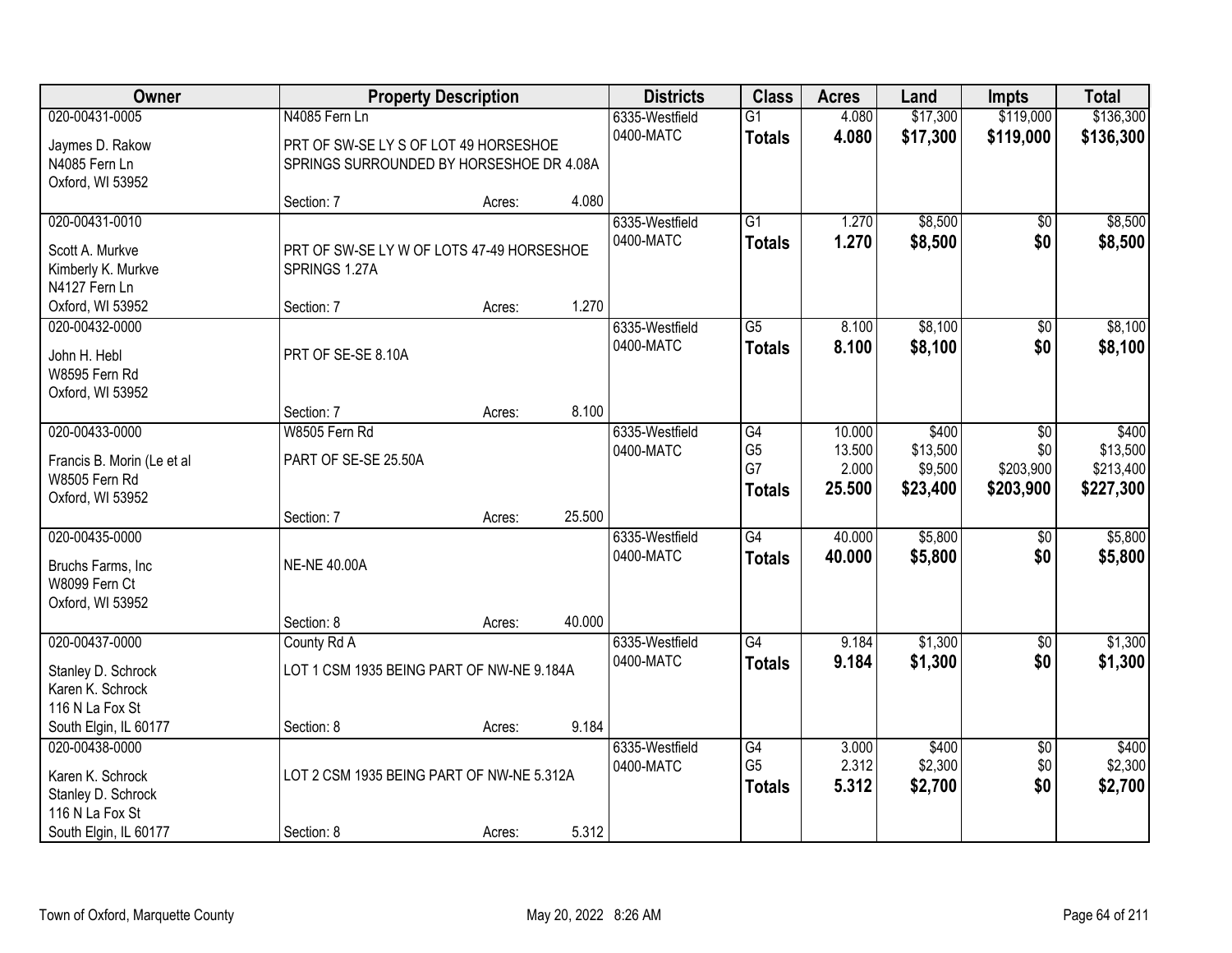| Owner                                   |            | <b>Property Description</b>               |       | <b>Districts</b> | <b>Class</b>    | <b>Acres</b> | Land    | <b>Impts</b>    | <b>Total</b> |
|-----------------------------------------|------------|-------------------------------------------|-------|------------------|-----------------|--------------|---------|-----------------|--------------|
| 020-00439-0000                          |            |                                           |       | 6335-Westfield   | G4              | 4.884        | \$700   | $\overline{50}$ | \$700        |
| Sand County Land, LLC                   |            | LOT 3 CSM 1935 BEING PART OF NW-NE 4.884A |       | 0400-MATC        | <b>Totals</b>   | 4.884        | \$700   | \$0             | \$700        |
| PO Box 444                              |            |                                           |       |                  |                 |              |         |                 |              |
| Wheaton, IL 60187-0444                  |            |                                           |       |                  |                 |              |         |                 |              |
|                                         | Section: 8 | Acres:                                    | 4.884 |                  |                 |              |         |                 |              |
| 020-00440-0000                          |            |                                           |       | 6335-Westfield   | $\overline{G4}$ | 5.098        | \$700   | $\overline{50}$ | \$700        |
| Sand County Land, LLC                   |            | LOT 4 CSM 1935 BEING PART OF NW-NE 5.098A |       | 0400-MATC        | <b>Totals</b>   | 5.098        | \$700   | \$0             | \$700        |
| <b>PO Box 444</b>                       |            |                                           |       |                  |                 |              |         |                 |              |
| Wheaton, IL 60187-0444                  |            |                                           |       |                  |                 |              |         |                 |              |
|                                         | Section: 8 | Acres:                                    | 5.098 |                  |                 |              |         |                 |              |
| 020-00441-0000                          |            |                                           |       | 6335-Westfield   | G4              | 7.563        | \$1,100 | \$0             | \$1,100      |
| Zachary Schrock                         |            | LOT 5 CSM 1936 BEING PART OF NW-NE 7.563A |       | 0400-MATC        | <b>Totals</b>   | 7.563        | \$1,100 | \$0             | \$1,100      |
| <b>Tracy Schrock</b>                    |            |                                           |       |                  |                 |              |         |                 |              |
| 6811 N Osceola Ave                      |            |                                           |       |                  |                 |              |         |                 |              |
| Chicago, IL 60631                       | Section: 8 | Acres:                                    | 7.563 |                  |                 |              |         |                 |              |
| 020-00442-0000                          |            |                                           |       | 6335-Westfield   | $\overline{G4}$ | 7.563        | \$1,100 | \$0             | \$1,100      |
|                                         |            |                                           |       | 0400-MATC        | <b>Totals</b>   | 7.563        | \$1,100 | \$0             | \$1,100      |
| Zachary Schrock<br><b>Tracy Schrock</b> |            | LOT 6 CSM 1936 BEING PART OF NW-NE 7.563A |       |                  |                 |              |         |                 |              |
| 6811 N Osceola Ave                      |            |                                           |       |                  |                 |              |         |                 |              |
| Chicago, IL 60631                       | Section: 8 | Acres:                                    | 7.563 |                  |                 |              |         |                 |              |
| 020-00443-0000                          |            |                                           |       | 6335-Westfield   | $\overline{G4}$ | 9.940        | \$1,500 | \$0             | \$1,500      |
|                                         |            |                                           |       | 0400-MATC        | <b>Totals</b>   | 9.940        | \$1,500 | \$0             | \$1,500      |
| Zachary Schrock                         |            | LOT 7 CSM 1936 BEING PART OF SW-NE 9.94A  |       |                  |                 |              |         |                 |              |
| <b>Tracy Schrock</b>                    |            |                                           |       |                  |                 |              |         |                 |              |
| 6811 N Osceola Ave<br>Chicago, IL 60631 | Section: 8 |                                           | 9.940 |                  |                 |              |         |                 |              |
| 020-00444-0000                          |            | Acres:                                    |       | 6335-Westfield   | $\overline{G4}$ | 9.956        | \$1,500 | $\sqrt{6}$      | \$1,500      |
|                                         |            |                                           |       | 0400-MATC        | <b>Totals</b>   | 9.956        | \$1,500 | \$0             | \$1,500      |
| Zachary Schrock                         |            | LOT 8 CSM 1936 BEING PART OF SW-NE 9.956A |       |                  |                 |              |         |                 |              |
| <b>Tracy Schrock</b>                    |            |                                           |       |                  |                 |              |         |                 |              |
| 6811 N Osceola Ave                      |            |                                           |       |                  |                 |              |         |                 |              |
| Chicago, IL 60631                       | Section: 8 | Acres:                                    | 9.956 |                  |                 |              |         |                 |              |
| 020-00445-0000                          |            |                                           |       | 6335-Westfield   | $\overline{G4}$ | 9.971        | \$1,500 | $\overline{30}$ | \$1,500      |
| Zachary Schrock                         |            | LOT 9 CSM 1937 BEING PART OF SW-NE 9.971A |       | 0400-MATC        | <b>Totals</b>   | 9.971        | \$1,500 | \$0             | \$1,500      |
| <b>Tracy Schrock</b>                    |            |                                           |       |                  |                 |              |         |                 |              |
| 6811 N Osceola Ave                      |            |                                           |       |                  |                 |              |         |                 |              |
| Chicago, IL 60631                       | Section: 8 | Acres:                                    | 9.971 |                  |                 |              |         |                 |              |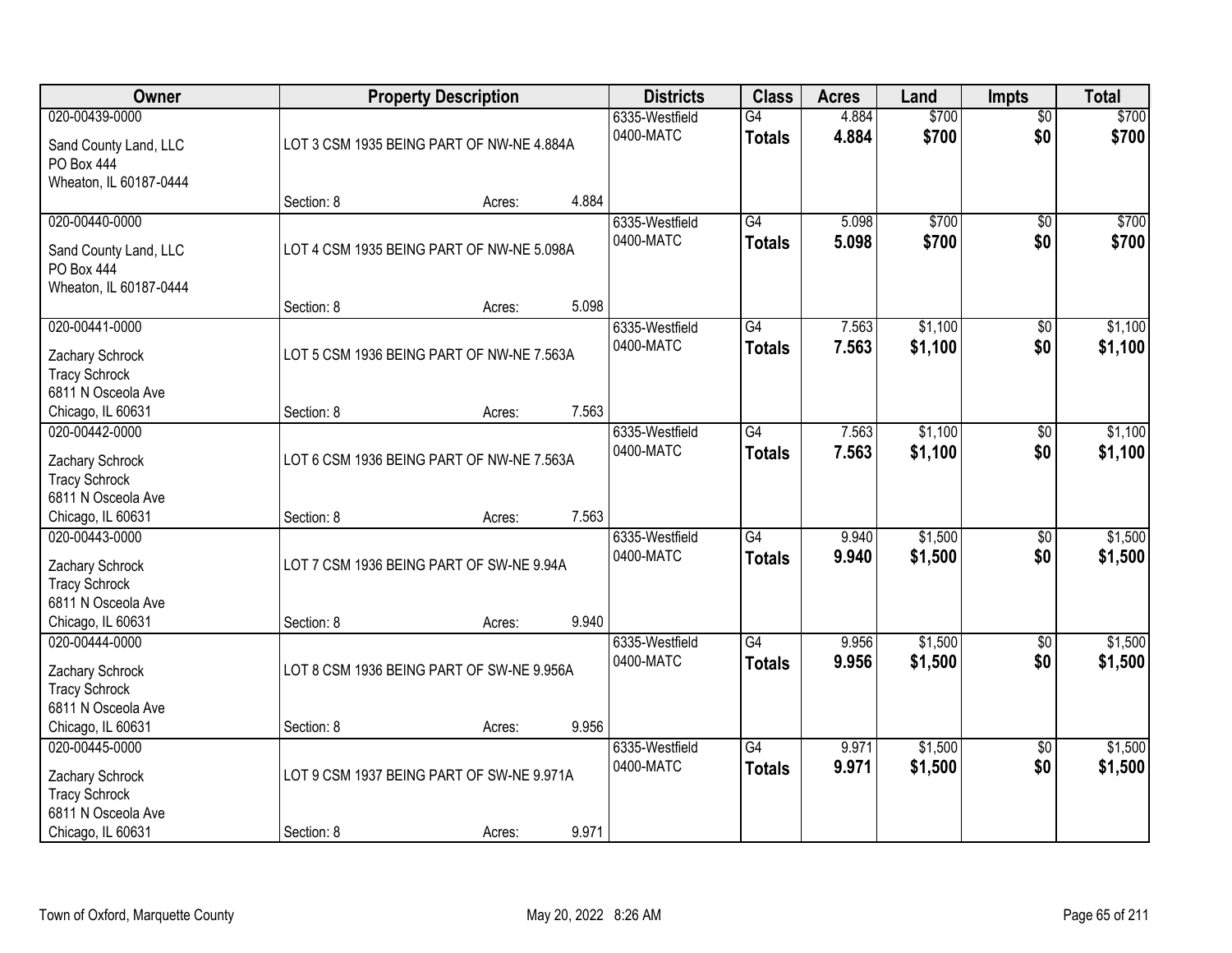| Owner                                                                            | <b>Property Description</b>                                                    |        |        | <b>Districts</b>            | <b>Class</b>                                             | <b>Acres</b>                       | Land                                       | <b>Impts</b>                            | <b>Total</b>                               |
|----------------------------------------------------------------------------------|--------------------------------------------------------------------------------|--------|--------|-----------------------------|----------------------------------------------------------|------------------------------------|--------------------------------------------|-----------------------------------------|--------------------------------------------|
| 020-00446-0000                                                                   | N4307 Co Rd A                                                                  |        |        | 6335-Westfield              | G4                                                       | 11.300                             | \$1,700                                    | $\overline{60}$                         | \$1,700                                    |
| Zachary Schrock<br>6811 N Osceola Ave<br>Chicago, IL 60631                       | LOT 1 CSM 3809 BEING PART SW-NE & NW-SE<br>11.30A                              |        |        | 0400-MATC                   | <b>Totals</b>                                            | 11.300                             | \$1,700                                    | \$0                                     | \$1,700                                    |
|                                                                                  | Section: 8                                                                     | Acres: | 11.300 |                             |                                                          |                                    |                                            |                                         |                                            |
| 020-00447-0000<br>Bruchs Farms, Inc<br>W8099 Fern Ct<br>Oxford, WI 53952         | N 22A OF SE-NE 22.00A                                                          |        |        | 6335-Westfield<br>0400-MATC | G4<br>G7<br><b>Totals</b>                                | 21.000<br>1.000<br>22.000          | \$3,100<br>\$6,000<br>\$9,100              | $\overline{50}$<br>\$19,800<br>\$19,800 | \$3,100<br>\$25,800<br>\$28,900            |
|                                                                                  | Section: 8                                                                     | Acres: | 22.000 |                             | $\overline{G4}$                                          |                                    |                                            |                                         |                                            |
| 020-00448-0000<br>Randal H. Bruchs<br>W8099 Fern Ct<br>Oxford, WI 53952          | A PARCEL IN NE COR OF NE-SE & S 18A OF SE-NE<br>LESS A PARCEL IN SW COR 17.50A |        |        | 6335-Westfield<br>0400-MATC | G5M<br><b>Totals</b>                                     | 10.000<br>7.500<br>17.500          | \$1,500<br>\$11,300<br>\$12,800            | $\sqrt[6]{}$<br>\$0<br>\$0              | \$1,500<br>\$11,300<br>\$12,800            |
|                                                                                  | Section: 8                                                                     | Acres: | 17.500 |                             |                                                          |                                    |                                            |                                         |                                            |
| 020-00449-0000<br>Stanley D. Schrock<br>116 N La Fox St<br>South Elgin, IL 60177 | N4555 County Rd A<br><b>NE-NW 40.00A</b>                                       |        |        | 6335-Westfield<br>0400-MATC | $\overline{G4}$<br>G <sub>6</sub><br>G7<br><b>Totals</b> | 5.000<br>30.000<br>5.000<br>40.000 | \$900<br>\$90,000<br>\$20,000<br>\$110,900 | \$0<br>\$0<br>\$17,800<br>\$17,800      | \$900<br>\$90,000<br>\$37,800<br>\$128,700 |
|                                                                                  | Section: 8                                                                     | Acres: | 40.000 |                             |                                                          |                                    |                                            |                                         |                                            |
| 020-00450-0000<br>Wayne Walters Irrev Trust<br>W8302 Fern Rd<br>Oxford, WI 53952 | NW-NW 40.00A                                                                   |        |        | 6335-Westfield<br>0400-MATC | $\overline{G4}$<br>G <sub>5</sub> M<br><b>Totals</b>     | 7.000<br>33.000<br>40.000          | \$800<br>\$49,500<br>\$50,300              | \$0<br>\$0<br>\$0                       | \$800<br>\$49,500<br>\$50,300              |
| 020-00451-0000                                                                   | Section: 8                                                                     | Acres: | 40.000 | 6335-Westfield              | G4                                                       | 34.000                             | \$5,000                                    | $\sqrt{6}$                              | \$5,000                                    |
| Wayne Walters Irrev Trust<br>W8302 Fern Rd<br>Oxford, WI 53952                   | SW-NW 40.00A                                                                   |        |        | 0400-MATC                   | G5M<br><b>Totals</b>                                     | 6.000<br>40.000                    | \$9,000<br>\$14,000                        | \$0<br>\$0                              | \$9,000<br>\$14,000                        |
|                                                                                  | Section: 8                                                                     | Acres: | 40.000 |                             |                                                          |                                    |                                            |                                         |                                            |
| 020-00452-0000<br>Wayne Walters Irrev Trust<br>W8302 Fern Rd<br>Oxford, WI 53952 | <b>SE-NW 40.00A</b>                                                            |        |        | 6335-Westfield<br>0400-MATC | $\overline{G4}$<br>G5M<br><b>Totals</b>                  | 16.000<br>24.000<br>40.000         | \$2,300<br>\$36,000<br>\$38,300            | $\overline{50}$<br>\$0<br>\$0           | \$2,300<br>\$36,000<br>\$38,300            |
|                                                                                  | Section: 8                                                                     | Acres: | 40.000 |                             |                                                          |                                    |                                            |                                         |                                            |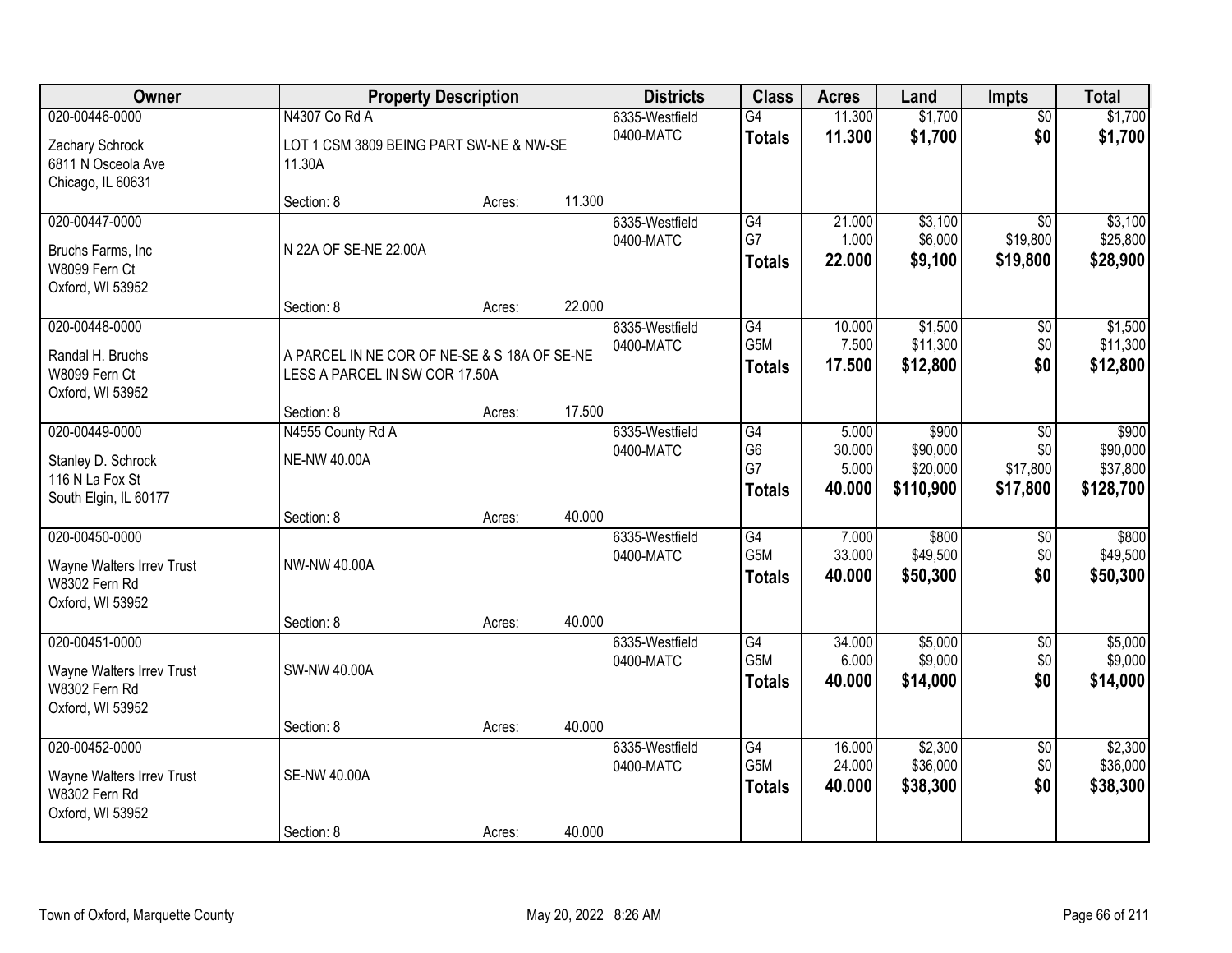| Owner                     |                                                | <b>Property Description</b> |        | <b>Districts</b> | <b>Class</b>     | <b>Acres</b> | Land     | Impts           | <b>Total</b> |
|---------------------------|------------------------------------------------|-----------------------------|--------|------------------|------------------|--------------|----------|-----------------|--------------|
| 020-00453-0000            | Fern Rd                                        |                             |        | 6335-Westfield   | G4               | 14.000       | \$2,000  | $\overline{60}$ | \$2,000      |
| Wayne Walters Irrev Trust | NE-SW LESS S 900FT OF E 220FT & LESS A PARCEL  |                             |        | 0400-MATC        | G <sub>5</sub>   | 1.000        | \$100    | \$0             | \$100        |
| W8302 Fern Rd             | 300 X 220FT LY 220FT W OF SE COR 23.52A        |                             |        |                  | G5M              | 8.520        | \$12,800 | \$0             | \$12,800     |
| Oxford, WI 53952          |                                                |                             |        |                  | <b>Totals</b>    | 23.520       | \$14,900 | \$0             | \$14,900     |
|                           | Section: 8                                     | Acres:                      | 23.520 |                  |                  |              |          |                 |              |
| 020-00454-0000            | W8302 Fern Rd                                  |                             |        | 6335-Westfield   | $\overline{G1}$  | 1.500        | \$9,000  | \$109,500       | \$118,500    |
| <b>Edmund Walters</b>     | S 990FT OF E 220FT OF NE-SW 4.98A              |                             |        | 0400-MATC        | G <sub>5</sub> M | 3.480        | \$5,200  | \$0             | \$5,200      |
| W8302 Fern Rd             |                                                |                             |        |                  | <b>Totals</b>    | 4.980        | \$14,200 | \$109,500       | \$123,700    |
| Oxford, WI 53952          |                                                |                             |        |                  |                  |              |          |                 |              |
|                           | Section: 8                                     | Acres:                      | 4.980  |                  |                  |              |          |                 |              |
| 020-00455-0000            | W8330 Fern Rd                                  |                             |        | 6335-Westfield   | $\overline{G1}$  | 1.500        | \$9,000  | \$135,800       | \$144,800    |
| Kurt Crook                | A PARCEL COMM 220FT W OF SE COR OF NE-SW       |                             |        | 0400-MATC        | <b>Totals</b>    | 1.500        | \$9,000  | \$135,800       | \$144,800    |
| Diana Crook               | 1.50A                                          |                             |        |                  |                  |              |          |                 |              |
| W8330 Fern Rd             |                                                |                             |        |                  |                  |              |          |                 |              |
| Oxford, WI 53952          | Section: 8                                     | Acres:                      | 1.500  |                  |                  |              |          |                 |              |
| 020-00456-0000            | W8432 Fern Rd                                  |                             |        | 6335-Westfield   | G4               | 37.000       | \$5,400  | \$0             | \$5,400      |
| Wayne Walters Irrev Trust | NW-SW 40.00A                                   |                             |        | 0400-MATC        | G <sub>5</sub>   | 1.000        | \$100    | \$0             | \$100        |
| W8302 Fern Rd             |                                                |                             |        |                  | G7               | 2.000        | \$9,500  | \$73,900        | \$83,400     |
| Oxford, WI 53952          |                                                |                             |        |                  | <b>Totals</b>    | 40.000       | \$15,000 | \$73,900        | \$88,900     |
|                           | Section: 8                                     | Acres:                      | 40.000 |                  |                  |              |          |                 |              |
| 020-00457-0000            |                                                |                             |        | 6335-Westfield   | $\overline{G4}$  | 20.000       | \$2,900  | $\overline{50}$ | \$2,900      |
| Wayne Walters Irrev Trust | SW-SW LY N OF POND 36.00A                      |                             |        | 0400-MATC        | G <sub>5</sub>   | 13.000       | \$12,100 | \$0             | \$12,100     |
| W8302 Fern Rd             |                                                |                             |        |                  | G7               | 3.000        | \$13,000 | \$20,000        | \$33,000     |
| Oxford, WI 53952          |                                                |                             |        |                  | <b>Totals</b>    | 36.000       | \$28,000 | \$20,000        | \$48,000     |
|                           | Section: 8                                     | Acres:                      | 36.000 |                  |                  |              |          |                 |              |
| 020-00458-0000            |                                                |                             |        | 6335-Westfield   | G1               | 2.270        | \$9,600  | $\sqrt{6}$      | \$9,600      |
| Anne T. Piecewicz         | PRT OF CSM 1155 BEING PRT OF SW-SW 2.27A       |                             |        | 0400-MATC        | <b>Totals</b>    | 2.270        | \$9,600  | \$0             | \$9,600      |
| 1103 N Lombard Ave        |                                                |                             |        |                  |                  |              |          |                 |              |
| Oak Park, IL 60302-2000   |                                                |                             |        |                  |                  |              |          |                 |              |
|                           | Section: 8                                     | Acres:                      | 2.270  |                  |                  |              |          |                 |              |
| 020-00459-0000            | Fish Haven Ct                                  |                             |        | 6335-Westfield   | G4               | 20.260       | \$3,000  | $\overline{30}$ | \$3,000      |
| Wayne Walters Irrev Trust | SE-SW LESS CSM 64, CSM 3467, FISH HAVEN PLAT & |                             |        | 0400-MATC        | G <sub>5</sub>   | 1.000        | \$100    | \$0             | \$100        |
| W8302 Fern Rd             | FISH HAVEN CT 21.76A                           |                             |        |                  | G5M              | 0.500        | \$800    | \$0             | \$800        |
| Oxford, WI 53952          |                                                |                             |        |                  | <b>Totals</b>    | 21.760       | \$3,900  | \$0             | \$3,900      |
|                           | Section: 8                                     | Acres:                      | 21.760 |                  |                  |              |          |                 |              |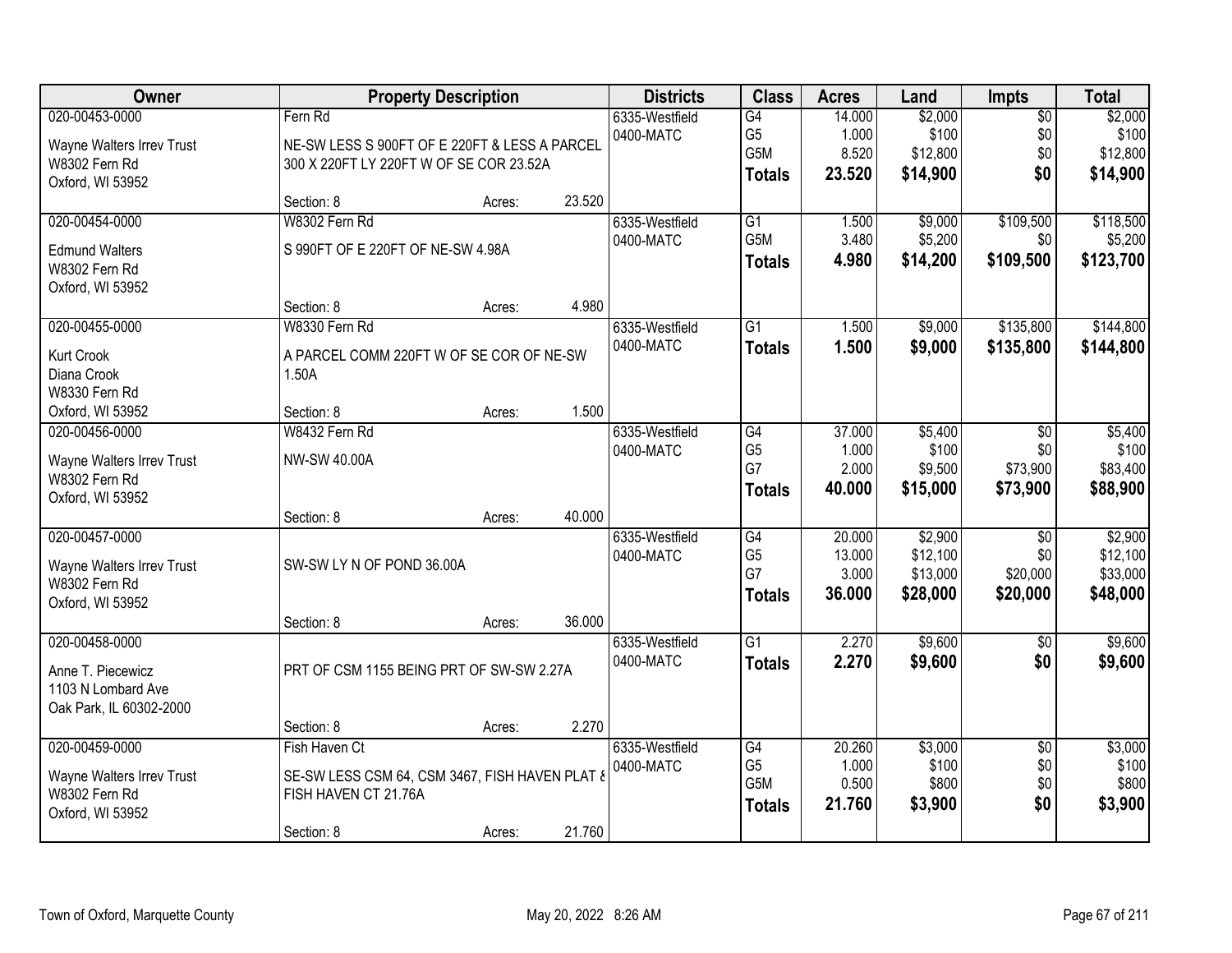| Owner                                        |                                           | <b>Property Description</b> |       | <b>Districts</b>            | <b>Class</b>    | <b>Acres</b> | Land     | <b>Impts</b>    | <b>Total</b> |
|----------------------------------------------|-------------------------------------------|-----------------------------|-------|-----------------------------|-----------------|--------------|----------|-----------------|--------------|
| 020-00459-0005                               | Fish Haven Ct                             |                             |       | 6335-Westfield              | $\overline{G1}$ | 0.055        | \$800    | \$4,000         | \$4,800      |
| Daniel J. Banaszyski                         | LOT 1 CSM 3467 BEING PRT SE-SW 1.755A     |                             |       | 0400-MATC                   | G <sub>6</sub>  | 1.700        | \$5,100  | \$0             | \$5,100      |
| Lori A. Banaszyski                           |                                           |                             |       |                             | <b>Totals</b>   | 1.755        | \$5,900  | \$4,000         | \$9,900      |
| N2363 Green Valley Rd                        |                                           |                             |       |                             |                 |              |          |                 |              |
| Pulaski, WI 54162                            | Section: 8                                | Acres:                      | 1.755 |                             |                 |              |          |                 |              |
| 020-00459-0010                               | Fish Haven Ct                             |                             |       | 6335-Westfield              | $\overline{G6}$ | 2.760        | \$8,300  | $\overline{30}$ | \$8,300      |
| Karen Stanke                                 | LOT 2 CSM 3467 BEING PRT SE-SW 2.760A     |                             |       | 0400-MATC                   | <b>Totals</b>   | 2.760        | \$8,300  | \$0             | \$8,300      |
| 4200 W Cold Spring Rd                        |                                           |                             |       |                             |                 |              |          |                 |              |
| Greenfield, WI 53221                         |                                           |                             |       |                             |                 |              |          |                 |              |
|                                              | Section: 8                                | Acres:                      | 2.760 |                             |                 |              |          |                 |              |
| 020-00459-0015                               | Fish Haven Ct                             |                             |       | 6335-Westfield              | $\overline{G6}$ | 0.952        | \$2,900  | \$0             | \$2,900      |
| Donald D. Vaile                              | LOT 3 CSM 3467 BEING PRT SE-SW 0.952A     |                             |       | 0400-MATC                   | <b>Totals</b>   | 0.952        | \$2,900  | \$0             | \$2,900      |
| Jill M. Vaile                                |                                           |                             |       |                             |                 |              |          |                 |              |
| 5762 Rustic Ln                               |                                           |                             |       |                             |                 |              |          |                 |              |
| Greendale, WI 53129                          | Section: 8                                | Acres:                      | 0.952 |                             |                 |              |          |                 |              |
| 020-00460-0000                               | N4136 Fish Haven Ct                       |                             |       | 6335-Westfield              | $\overline{G1}$ | 1.500        | \$18,600 | \$11,300        | \$29,900     |
|                                              |                                           |                             |       | 0400-MATC                   | <b>Totals</b>   | 1.500        | \$18,600 | \$11,300        | \$29,900     |
| James L. Banaszynski (Le                     | LOT 1 OF CSM 64 BEING PART OF SE-SW 1.50A |                             |       |                             |                 |              |          |                 |              |
| Barbara M. Banaszynski (Le<br>208 W Cedar St |                                           |                             |       |                             |                 |              |          |                 |              |
| Pulaski, WI 54162                            | Section: 8                                | Acres:                      | 1.500 |                             |                 |              |          |                 |              |
| 020-00461-0000                               | N4134 Fish Haven Ct                       |                             |       | 6335-Westfield              | $\overline{G1}$ | 1.250        | \$18,100 | \$58,700        | \$76,800     |
|                                              |                                           |                             |       | 0400-MATC                   | <b>Totals</b>   | 1.250        | \$18,100 | \$58,700        | \$76,800     |
| Louis & Pearl Stanke Trust Agreement         | LOT 2 CSM 64 BEING PART OF SE-SW 1.25A    |                             |       |                             |                 |              |          |                 |              |
| 4034 Goss Ave                                |                                           |                             |       |                             |                 |              |          |                 |              |
| Schiller Park, IL 60176                      | Section: 8                                |                             | 1.250 |                             |                 |              |          |                 |              |
| 020-00462-0000                               | N4132 Fish Haven Ct                       | Acres:                      |       | 6335-Westfield              | $\overline{G1}$ | 1.000        | \$17,000 | \$103,000       | \$120,000    |
|                                              |                                           |                             |       | 0400-MATC                   | <b>Totals</b>   | 1.000        | \$17,000 | \$103,000       | \$120,000    |
| Karen M. Stanke Trustees                     | LOT 3 OF CSM 64 BEING PART OF SE-SW 1.00A |                             |       |                             |                 |              |          |                 |              |
| John & Karen Stanke Living Trust             |                                           |                             |       |                             |                 |              |          |                 |              |
| 4200 W Coldspring Rd                         |                                           |                             |       |                             |                 |              |          |                 |              |
| Greenfield, WI 53221                         | Section: 8<br>N4130 Fish Haven Ct         | Acres:                      | 1.000 |                             | $\overline{G1}$ |              | \$22,000 | \$93,700        | \$115,700    |
| 020-00463-0000                               |                                           |                             |       | 6335-Westfield<br>0400-MATC |                 | 1.500        |          |                 |              |
| Jill M. Vaile                                | LOT 4 OF CSM 64 BEING PART OF SE-SW 1.50A |                             |       |                             | <b>Totals</b>   | 1.500        | \$22,000 | \$93,700        | \$115,700    |
| Donald D. Vaile                              |                                           |                             |       |                             |                 |              |          |                 |              |
| 5762 Rustic Ln                               |                                           |                             |       |                             |                 |              |          |                 |              |
| Greendale, WI 53129                          | Section: 8                                | Acres:                      | 1.500 |                             |                 |              |          |                 |              |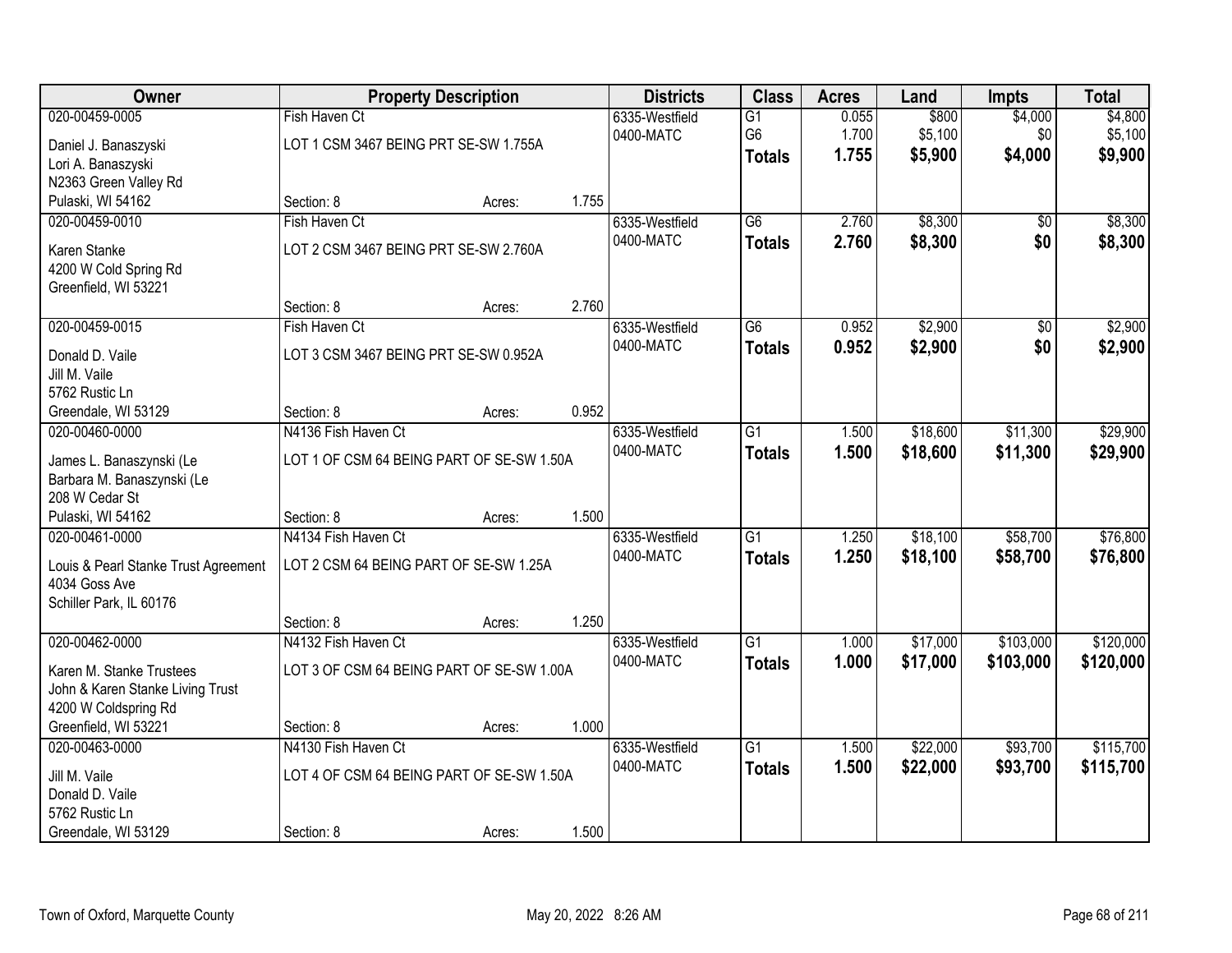| Owner                                                                           |                                    | <b>Property Description</b>                |        | <b>Districts</b>            | <b>Class</b>                          | <b>Acres</b>              | Land                        | <b>Impts</b>                  | <b>Total</b>                |
|---------------------------------------------------------------------------------|------------------------------------|--------------------------------------------|--------|-----------------------------|---------------------------------------|---------------------------|-----------------------------|-------------------------------|-----------------------------|
| 020-00464-0000<br>Jason M. Steuck<br>W3886 14th Rd<br>Montello, WI 53949        | Fern Rd<br>PARCEL IN NE COR 40.50A | A PARCEL IN SW COR OF SE-NE & NE-SE LESS A |        | 6335-Westfield<br>0400-MATC | G4<br>G <sub>5</sub><br><b>Totals</b> | 38.500<br>2.000<br>40.500 | \$5,600<br>\$100<br>\$5,700 | $\overline{50}$<br>\$0<br>\$0 | \$5,600<br>\$100<br>\$5,700 |
|                                                                                 | Section: 8                         | Acres:                                     | 40.500 |                             |                                       |                           |                             |                               |                             |
| 020-00465-0000                                                                  | N4307 County Rd A                  |                                            |        | 6335-Westfield              | $\overline{G4}$                       | 8.530                     | \$1,200                     | $\overline{50}$               | \$1,200                     |
| Zachary Schrock<br>6811 N Osceola Ave<br>Chicago, IL 60631                      |                                    | LOT 2 CSM 3809 BEING PRT NW-SE 8.53A       |        | 0400-MATC                   | <b>Totals</b>                         | 8.530                     | \$1,200                     | \$0                           | \$1,200                     |
|                                                                                 | Section: 8                         | Acres:                                     | 8.530  |                             |                                       |                           |                             |                               |                             |
| 020-00466-0000<br>Zachary Schrock<br>6811 N Osceola Ave<br>Chicago, IL 60631    |                                    | LOT 12 CSM 1937 BEING PART NW-SE 7.579A    |        | 6335-Westfield<br>0400-MATC | G4<br><b>Totals</b>                   | 7.579<br>7.579            | \$1,100<br>\$1,100          | $\overline{50}$<br>\$0        | \$1,100<br>\$1,100          |
|                                                                                 | Section: 8                         | Acres:                                     | 7.579  |                             |                                       |                           |                             |                               |                             |
| 020-00467-0000                                                                  | Fern Rd                            |                                            |        | 6335-Westfield              | G4                                    | 5.097                     | \$700                       | $\overline{30}$               | \$700                       |
| Sand County Land, LLC<br>PO Box 444<br>Wheaton, IL 60187-0444                   |                                    | LOT 13 CSM 1938 BEING PART NW-SE 5.097A    |        | 0400-MATC                   | <b>Totals</b>                         | 5.097                     | \$700                       | \$0                           | \$700                       |
|                                                                                 | Section: 8                         | Acres:                                     | 5.097  |                             |                                       |                           |                             |                               |                             |
| 020-00468-0000<br>Sand County Land, LLC<br>PO Box 444<br>Wheaton, IL 60187-0444 | Fern Rd                            | LOT 14 CSM 1938 BEING PART NW-SE 5.036A    |        | 6335-Westfield<br>0400-MATC | $\overline{G4}$<br><b>Totals</b>      | 5.036<br>5.036            | \$700<br>\$700              | $\overline{50}$<br>\$0        | \$700<br>\$700              |
|                                                                                 | Section: 8                         | Acres:                                     | 5.036  |                             |                                       |                           |                             |                               |                             |
| 020-00469-0000                                                                  | Fern Rd                            |                                            |        | 6335-Westfield              | $\overline{G4}$                       | 5.158                     | \$800                       | $\sqrt{6}$                    | \$800                       |
| Zachary Schrock<br>6811 N Osceola Ave<br>Chicago, IL 60631                      |                                    | LOT 15 CSM 1938 BEING PART NW-SE 5.158A    |        | 0400-MATC                   | <b>Totals</b>                         | 5.158                     | \$800                       | \$0                           | \$800                       |
|                                                                                 | Section: 8                         | Acres:                                     | 5.158  |                             |                                       |                           |                             |                               |                             |
| 020-00470-0000                                                                  | Fern Rd                            |                                            |        | 6335-Westfield              | $\overline{G4}$                       | 7.117                     | \$1,000                     | $\overline{50}$               | \$1,000                     |
| Zachary Schrock<br>6811 N Osceola Ave<br>Chicago, IL 60631                      |                                    | LOT 16 CSM 1938 BEING PART NW-SE 7.117A    |        | 0400-MATC                   | <b>Totals</b>                         | 7.117                     | \$1,000                     | \$0                           | \$1,000                     |
|                                                                                 | Section: 8                         | Acres:                                     | 7.117  |                             |                                       |                           |                             |                               |                             |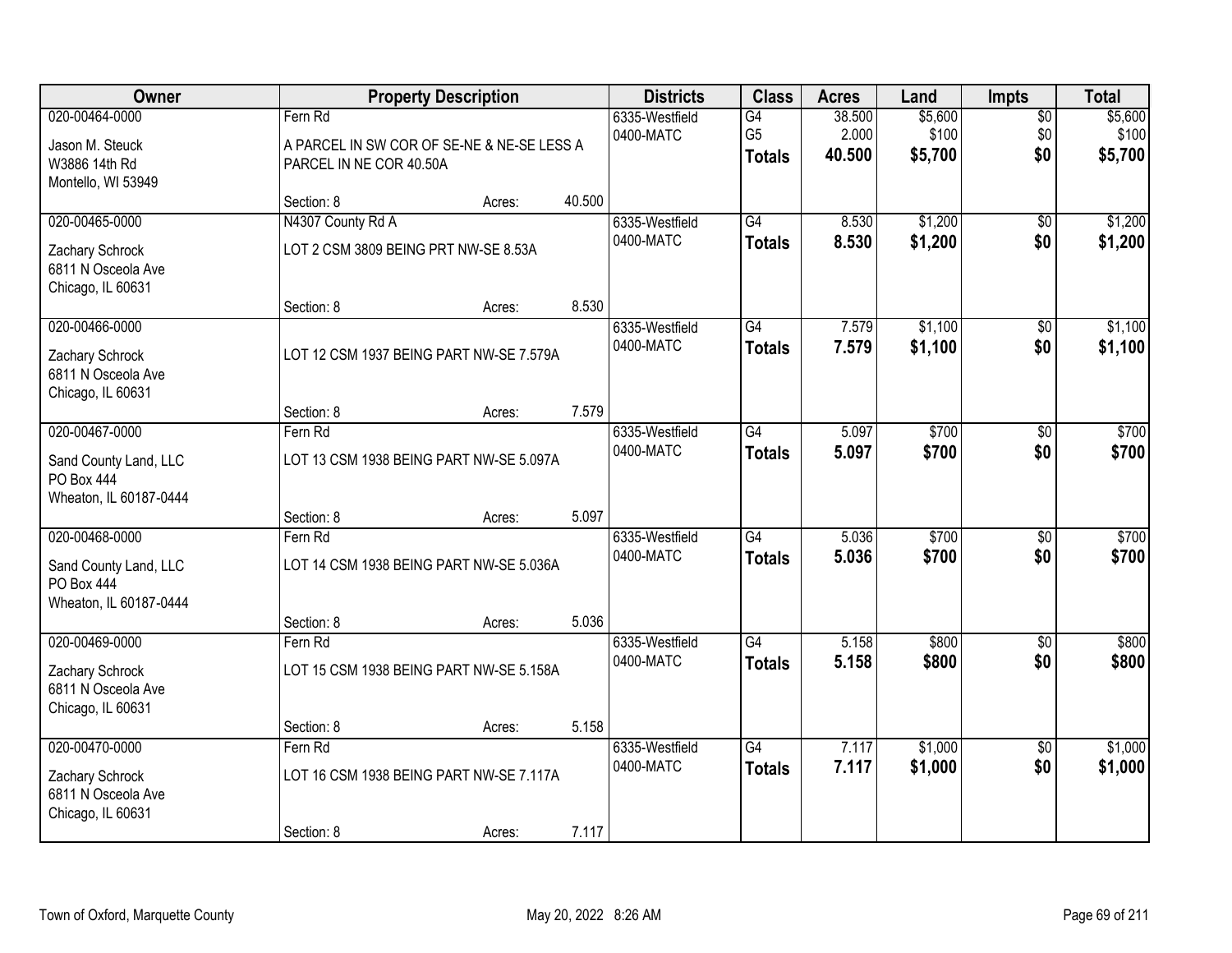| Owner                           |                               | <b>Property Description</b> |        | <b>Districts</b> | <b>Class</b>    | <b>Acres</b> | Land      | Impts           | <b>Total</b> |
|---------------------------------|-------------------------------|-----------------------------|--------|------------------|-----------------|--------------|-----------|-----------------|--------------|
| 020-00471-0000                  | Fern Rd                       |                             |        | 6335-Westfield   | G4              | 23.600       | \$3,400   | $\overline{60}$ | \$3,400      |
| Lynn M. Peters                  | SW-SE 40.00A                  |                             |        | 0400-MATC        | G <sub>5</sub>  | 1.500        | \$100     | \$0             | \$100        |
| 3434 Spring Creek Ln            |                               |                             |        |                  | G5M             | 14.900       | \$22,400  | \$0             | \$22,400     |
| Milpitas, CA 95035              |                               |                             |        |                  | <b>Totals</b>   | 40.000       | \$25,900  | \$0             | \$25,900     |
|                                 | Section: 8                    | Acres:                      | 40.000 |                  |                 |              |           |                 |              |
| 020-00472-0000                  |                               |                             |        | 6335-Westfield   | G4              | 25.000       | \$3,600   | $\overline{50}$ | \$3,600      |
| Travis W. Lindner               | SE-SE LESS 10A 30.00A         |                             |        | 0400-MATC        | G <sub>5</sub>  | 5.000        | \$3,600   | \$0             | \$3,600      |
| N2878 2nd Ave                   |                               |                             |        |                  | <b>Totals</b>   | 30.000       | \$7,200   | \$0             | \$7,200      |
| Oxford, WI 53952                |                               |                             |        |                  |                 |              |           |                 |              |
|                                 | Section: 8                    | Acres:                      | 30.000 |                  |                 |              |           |                 |              |
| 020-00473-0000                  | N4126 County Rd A             |                             |        | 6335-Westfield   | G <sub>1</sub>  | 10.000       | \$30,000  | \$157,000       | \$187,000    |
| Jake W. Moody                   | PART OF SE-SE 10.00A          |                             |        | 0400-MATC        | <b>Totals</b>   | 10.000       | \$30,000  | \$157,000       | \$187,000    |
| N4126 County Rd A               |                               |                             |        |                  |                 |              |           |                 |              |
| Oxford, WI 53952                |                               |                             |        |                  |                 |              |           |                 |              |
|                                 | Section: 8                    | Acres:                      | 10.000 |                  |                 |              |           |                 |              |
| 020-00474-0000                  |                               |                             |        | 6335-Westfield   | G5              | 6.100        | \$6,100   | \$0             | \$6,100      |
| Mollie G. Zinke (Le et al       | <b>NE-NE 40.00A</b>           |                             |        | 0400-MATC        | G <sub>6</sub>  | 33.900       | \$101,700 | \$0             | \$101,700    |
| W7846 Fern Rd                   |                               |                             |        |                  | <b>Totals</b>   | 40.000       | \$107,800 | \$0             | \$107,800    |
| Oxford, WI 53952                |                               |                             |        |                  |                 |              |           |                 |              |
|                                 | Section: 9                    | Acres:                      | 40.000 |                  |                 |              |           |                 |              |
| 020-00475-0000                  |                               |                             |        | 6335-Westfield   | $\overline{G6}$ | 40.000       | \$120,000 | $\overline{50}$ | \$120,000    |
| Ronald L Van Rooyen Revoc Trust | <b>NW-NE 40.00A</b>           |                             |        | 0400-MATC        | <b>Totals</b>   | 40.000       | \$120,000 | \$0             | \$120,000    |
| 2805 Windepoint Ct              |                               |                             |        |                  |                 |              |           |                 |              |
| Sheboygan, WI 53083             |                               |                             |        |                  |                 |              |           |                 |              |
|                                 | Section: 9                    | Acres:                      | 40.000 |                  |                 |              |           |                 |              |
| 020-00476-0000                  |                               |                             |        | 6335-Westfield   | G4              | 25.500       | \$2,800   | $\overline{50}$ | \$2,800      |
| Mollie G. Zinke (Le et al       | SW-NE LESS PRT CSM 794 39.03A |                             |        | 0400-MATC        | G <sub>5</sub>  | 4.000        | \$4,000   | \$0             | \$4,000      |
| W7846 Fern Rd                   |                               |                             |        |                  | G5M             | 9.530        | \$14,300  | \$0             | \$14,300     |
| Oxford, WI 53952                |                               |                             |        |                  | <b>Totals</b>   | 39.030       | \$21,100  | \$0             | \$21,100     |
|                                 | Section: 9                    | Acres:                      | 39.030 |                  |                 |              |           |                 |              |
| 020-00477-0000                  |                               |                             |        | 6335-Westfield   | G5              | 3.000        | \$3,000   | $\overline{50}$ | \$3,000      |
| Mollie G. Zinke (Le et al       | <b>SE-NE 40.00A</b>           |                             |        | 0400-MATC        | G <sub>6</sub>  | 37.000       | \$111,000 | \$0             | \$111,000    |
| W7846 Fern Rd                   |                               |                             |        |                  | <b>Totals</b>   | 40.000       | \$114,000 | \$0             | \$114,000    |
| Oxford, WI 53952                |                               |                             |        |                  |                 |              |           |                 |              |
|                                 | Section: 9                    | Acres:                      | 40.000 |                  |                 |              |           |                 |              |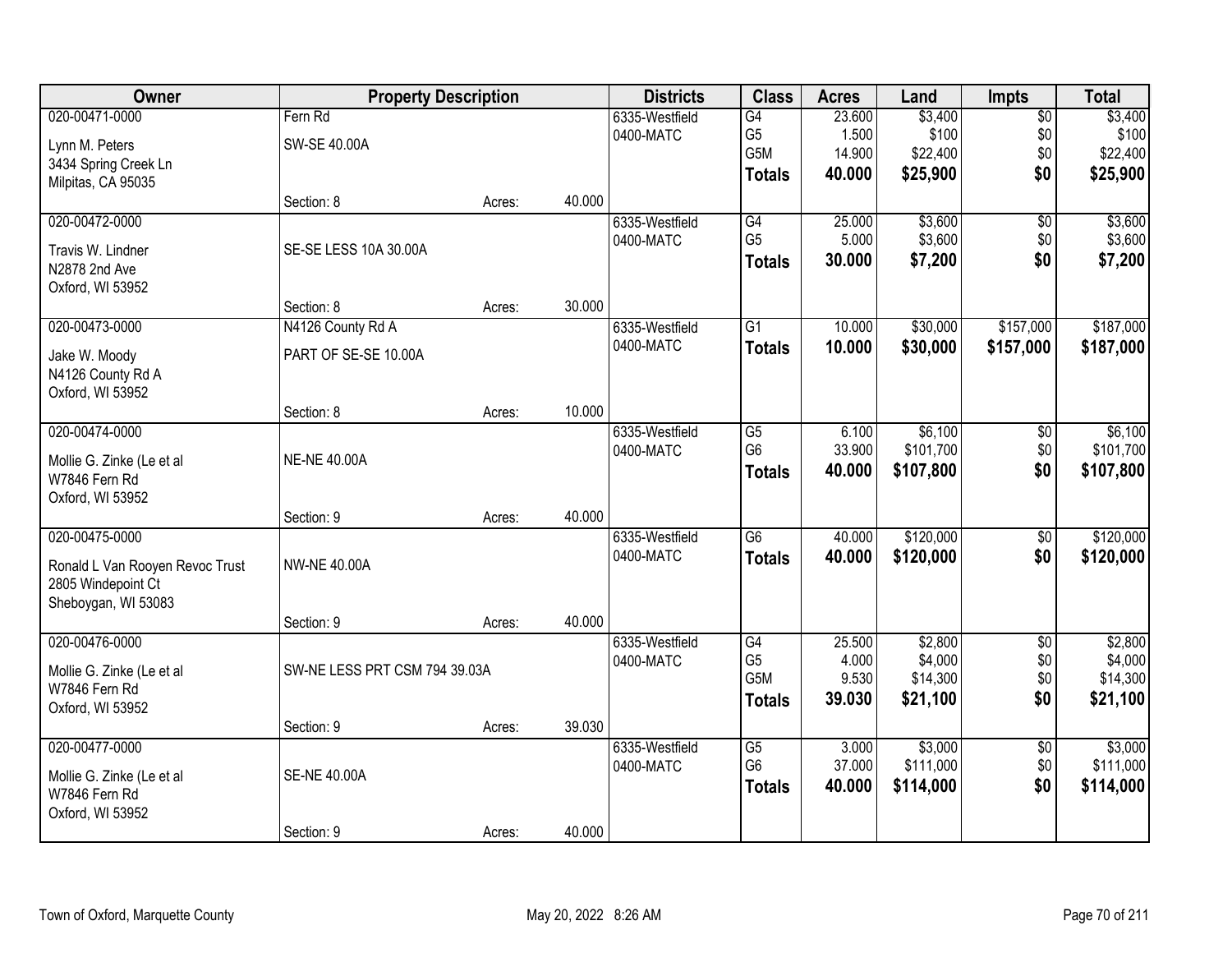| Owner                                                                                          |                                                                       | <b>Property Description</b> |        | <b>Districts</b>            | <b>Class</b>                                             | <b>Acres</b>                       | Land                                       | <b>Impts</b>                                     | <b>Total</b>                                 |
|------------------------------------------------------------------------------------------------|-----------------------------------------------------------------------|-----------------------------|--------|-----------------------------|----------------------------------------------------------|------------------------------------|--------------------------------------------|--------------------------------------------------|----------------------------------------------|
| 020-00478-0000                                                                                 | County Rd J                                                           |                             |        | 6335-Westfield              | G4                                                       | 16.500                             | \$2,400                                    | $\overline{50}$                                  | \$2,400                                      |
| Bruchs Farms, Inc<br>W8099 Fern Ct<br>Oxford, WI 53952                                         | THAT PART OF NE-NW LY W OF CO RD J LESS<br>13.50A 16.50A              |                             |        | 0400-MATC                   | <b>Totals</b>                                            | 16.500                             | \$2,400                                    | \$0                                              | \$2,400                                      |
|                                                                                                | Section: 9                                                            | Acres:                      | 16.500 |                             |                                                          |                                    |                                            |                                                  |                                              |
| 020-00478-0005<br>Travis W. Lindner<br>N2878 2nd Ave<br>Oxford, WI 53952                       | W8024 Fern Ct<br>LOT 1 CSM 3242 BEING PRT OF NE-NW & NW-NW<br>20.766A |                             |        | 6335-Westfield<br>0400-MATC | $\overline{G4}$<br>G <sub>5</sub><br>G7<br><b>Totals</b> | 13.506<br>1.000<br>6.260<br>20.766 | \$2,000<br>\$1,000<br>\$24,400<br>\$27,400 | $\overline{30}$<br>\$0<br>\$111,900<br>\$111,900 | \$2,000<br>\$1,000<br>\$136,300<br>\$139,300 |
|                                                                                                | Section: 9                                                            | Acres:                      | 20.766 |                             |                                                          |                                    |                                            |                                                  |                                              |
| 020-00479-0000<br>Ronald L Van Rooyen Revoc Trust<br>2805 Windepoint Ct<br>Sheboygan, WI 53083 | County Rd J<br>THAT PART OF NE-NW LY E OF CO RD J 10.00A              |                             |        | 6335-Westfield<br>0400-MATC | G6<br><b>Totals</b>                                      | 10.000<br>10.000                   | \$30,000<br>\$30,000                       | \$0<br>\$0                                       | \$30,000<br>\$30,000                         |
|                                                                                                | Section: 9                                                            | Acres:                      | 10.000 |                             |                                                          |                                    |                                            |                                                  |                                              |
| 020-00480-0000<br>Danny A. Bruchs<br>Jennifer Bruchs<br>N4023 County Rd Ee                     | N1/2 OF NW-NW 20.00A                                                  |                             |        | 6335-Westfield<br>0400-MATC | G <sub>6</sub><br><b>Totals</b>                          | 20.000<br>20.000                   | \$60,000<br>\$60,000                       | \$0<br>\$0                                       | \$60,000<br>\$60,000                         |
| Oxford, WI 53952                                                                               | Section: 9                                                            | Acres:                      | 20.000 |                             |                                                          |                                    |                                            |                                                  |                                              |
| 020-00481-0000<br>Bruchs Farms, Inc<br>W8099 Fern Ct<br>Oxford, WI 53952                       | S1/2 OF NW-NW LESS 7.87A 12.13A<br>Section: 9                         | Acres:                      | 12.130 | 6335-Westfield<br>0400-MATC | $\overline{G4}$<br>G <sub>5</sub> M<br><b>Totals</b>     | 10.000<br>2.130<br>12.130          | \$1,500<br>\$3,200<br>\$4,700              | $\overline{30}$<br>\$0<br>\$0                    | \$1,500<br>\$3,200<br>\$4,700                |
| 020-00482-0000<br>Bruchs Farms, Inc<br>W8099 Fern Ct<br>Oxford, WI 53952                       | E1/2 OF SW-NW 20.00A                                                  |                             |        | 6335-Westfield<br>0400-MATC | $\overline{G4}$<br>G <sub>5</sub><br><b>Totals</b>       | 18.000<br>2.000<br>20,000          | \$2,600<br>\$1,600<br>\$4,200              | $\overline{60}$<br>\$0<br>\$0                    | \$2,600<br>\$1,600<br>\$4,200                |
| 020-00483-0000                                                                                 | Section: 9<br>W8099 Fern Ct                                           | Acres:                      | 20.000 | 6335-Westfield              | $\overline{G4}$                                          | 16.000                             | \$2,300                                    | $\overline{50}$                                  | \$2,300                                      |
| Randal H. Bruchs<br>W8099 Fern Ct<br>Oxford, WI 53952                                          | W1/2 OF SW-NW 20.00A<br>Section: 9                                    | Acres:                      | 20.000 | 0400-MATC                   | G <sub>5</sub><br>G7<br><b>Totals</b>                    | 3.000<br>1.000<br>20.000           | \$3,000<br>\$6,000<br>\$11,300             | \$0<br>\$234,200<br>\$234,200                    | \$3,000<br>\$240,200<br>\$245,500            |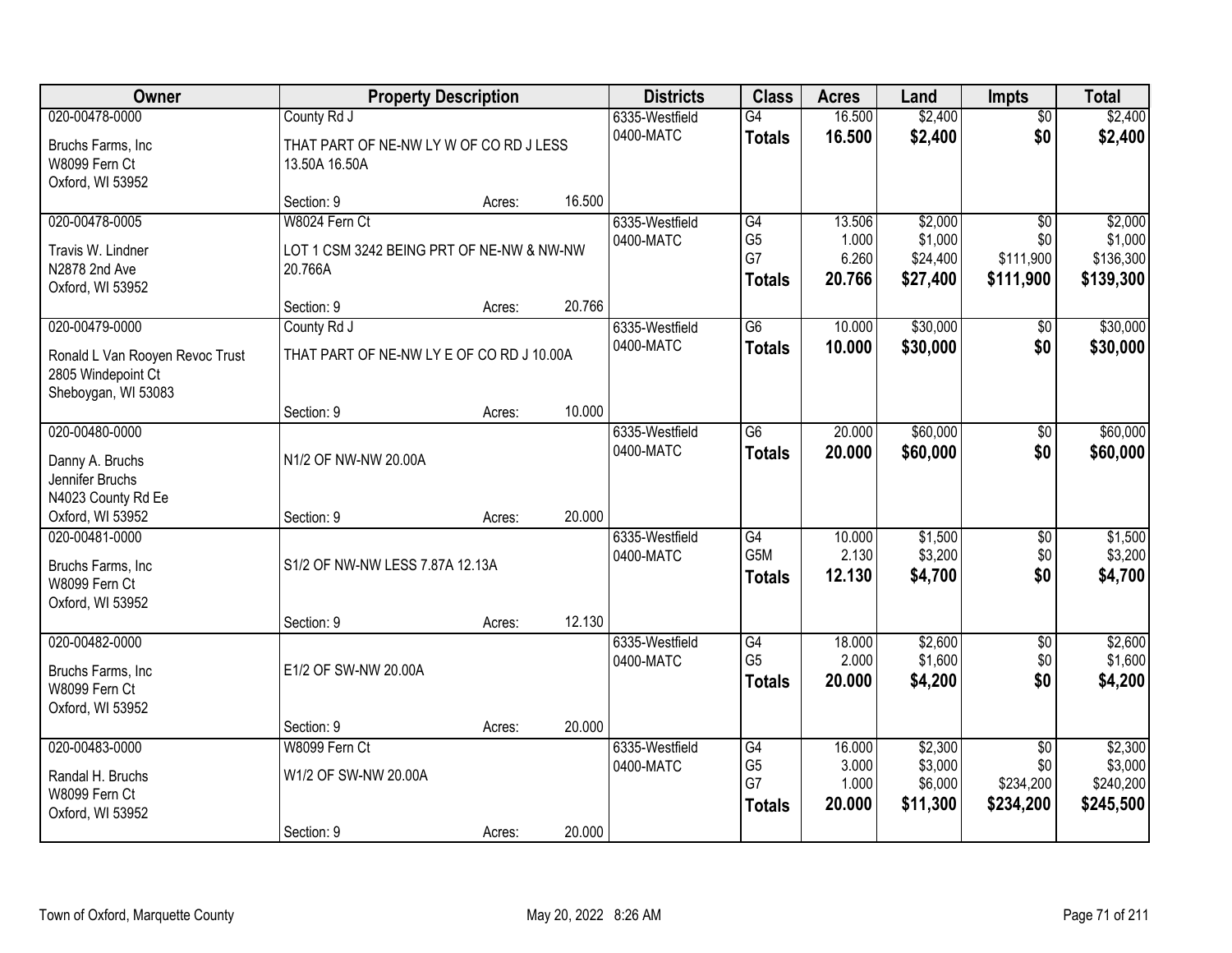| Owner                                 |                                             | <b>Property Description</b> |        | <b>Districts</b> | <b>Class</b>    | <b>Acres</b> | Land     | <b>Impts</b>    | <b>Total</b> |
|---------------------------------------|---------------------------------------------|-----------------------------|--------|------------------|-----------------|--------------|----------|-----------------|--------------|
| 020-00484-0000                        | N4367 County Rd J                           |                             |        | 6335-Westfield   | $\overline{G1}$ | 11.870       | \$35,600 | \$147,600       | \$183,200    |
| David E. Bennett                      | LOT 1 CSM 1856 BEING PART OF SE-NW 11.87A   |                             |        | 0400-MATC        | <b>Totals</b>   | 11.870       | \$35,600 | \$147,600       | \$183,200    |
| Eileen D. Bennett                     |                                             |                             |        |                  |                 |              |          |                 |              |
| N4367 County Rd J                     |                                             |                             |        |                  |                 |              |          |                 |              |
| Oxford, WI 53952                      | Section: 9                                  | Acres:                      | 11.870 |                  |                 |              |          |                 |              |
| 020-00485-0000                        |                                             |                             |        | 6335-Westfield   | $\overline{G4}$ | 3.000        | \$400    | $\overline{50}$ | \$400        |
| Dustin L. Grant                       | LOT 1 CSM 2016 BEING PART OF LOT 2 CSM 1856 |                             |        | 0400-MATC        | <b>Totals</b>   | 3.000        | \$400    | \$0             | \$400        |
| Sarah M. Grant                        | 3.00A                                       |                             |        |                  |                 |              |          |                 |              |
| N4329 County Rd J                     |                                             |                             |        |                  |                 |              |          |                 |              |
| Oxford, WI 53952                      | Section: 9                                  | Acres:                      | 3.000  |                  |                 |              |          |                 |              |
| 020-00485-0005                        | N4329 County Rd J                           |                             |        | 6335-Westfield   | $\overline{G1}$ | 1.872        | \$9,700  | \$125,200       | \$134,900    |
| Dustin L. Grant                       | LOT 2 CSM 2016 BEING PART OF LOT 2 CSM 1856 |                             |        | 0400-MATC        | G4              | 1.000        | \$100    | \$0             | \$100        |
| Sarah M. Grant                        | 3.872A                                      |                             |        |                  | G5M             | 1.000        | \$1,500  | \$0             | \$1,500      |
| N4329 County Rd J                     |                                             |                             |        |                  | <b>Totals</b>   | 3.872        | \$11,300 | \$125,200       | \$136,500    |
| Oxford, WI 53952                      | Section: 9                                  | Acres:                      | 3.872  |                  |                 |              |          |                 |              |
| 020-00485-0010                        | N4319 County Rd J                           |                             |        | 6335-Westfield   | $\overline{G1}$ | 3.607        | \$16,300 | \$15,100        | \$31,400     |
|                                       |                                             |                             |        | 0400-MATC        | <b>Totals</b>   | 3.607        | \$16,300 | \$15,100        | \$31,400     |
| Steven J. Dushack                     | LOT 3 CSM 2016 BEING PART OF LOT 2 CSM 1856 |                             |        |                  |                 |              |          |                 |              |
| N4319 County Rd J<br>Oxford, WI 53952 | 3.607A                                      |                             |        |                  |                 |              |          |                 |              |
|                                       | Section: 9                                  | Acres:                      | 3.607  |                  |                 |              |          |                 |              |
| 020-00486-0000                        |                                             |                             |        | 6335-Westfield   | G4              | 5.000        | \$500    | \$0             | \$500        |
|                                       |                                             |                             |        | 0400-MATC        | G <sub>6</sub>  | 2.310        | \$6,900  | \$0             | \$6,900      |
| Mollie G. Zinke (Le et al             | PART OF SE-NW LY E OF ROAD 7.31A            |                             |        |                  | <b>Totals</b>   | 7.310        | \$7,400  | \$0             | \$7,400      |
| W7846 Fern Rd                         |                                             |                             |        |                  |                 |              |          |                 |              |
| Oxford, WI 53952                      |                                             |                             | 7.310  |                  |                 |              |          |                 |              |
| 020-00486-0005                        | Section: 9<br>N4378 County Rd J             | Acres:                      |        | 6335-Westfield   | $\overline{G1}$ | 3.947        | \$17,000 | \$158,000       | \$175,000    |
|                                       |                                             |                             |        | 0400-MATC        |                 | 3.947        | \$17,000 | \$158,000       |              |
| Michael J. Krueger                    | LOT 1 CSM 2099 BEING PART OF SE-NW 3.947A   |                             |        |                  | <b>Totals</b>   |              |          |                 | \$175,000    |
| Jan E. Krueger                        |                                             |                             |        |                  |                 |              |          |                 |              |
| N4378 County Rd J                     |                                             |                             |        |                  |                 |              |          |                 |              |
| Oxford, WI 53952                      | Section: 9                                  | Acres:                      | 3.947  |                  |                 |              |          |                 |              |
| 020-00486-0010                        | N4360 County Rd J                           |                             |        | 6335-Westfield   | $\overline{G1}$ | 3.238        | \$15,500 | \$31,400        | \$46,900     |
| Jonathan G. Borud                     | LOT 2 CSM 2099 BEING PART OF SE-NW 3.238A   |                             |        | 0400-MATC        | <b>Totals</b>   | 3.238        | \$15,500 | \$31,400        | \$46,900     |
| Reina M. Borud                        |                                             |                             |        |                  |                 |              |          |                 |              |
| N4360 County Rd J                     |                                             |                             |        |                  |                 |              |          |                 |              |
| Oxford, WI 53952                      | Section: 9                                  | Acres:                      | 3.238  |                  |                 |              |          |                 |              |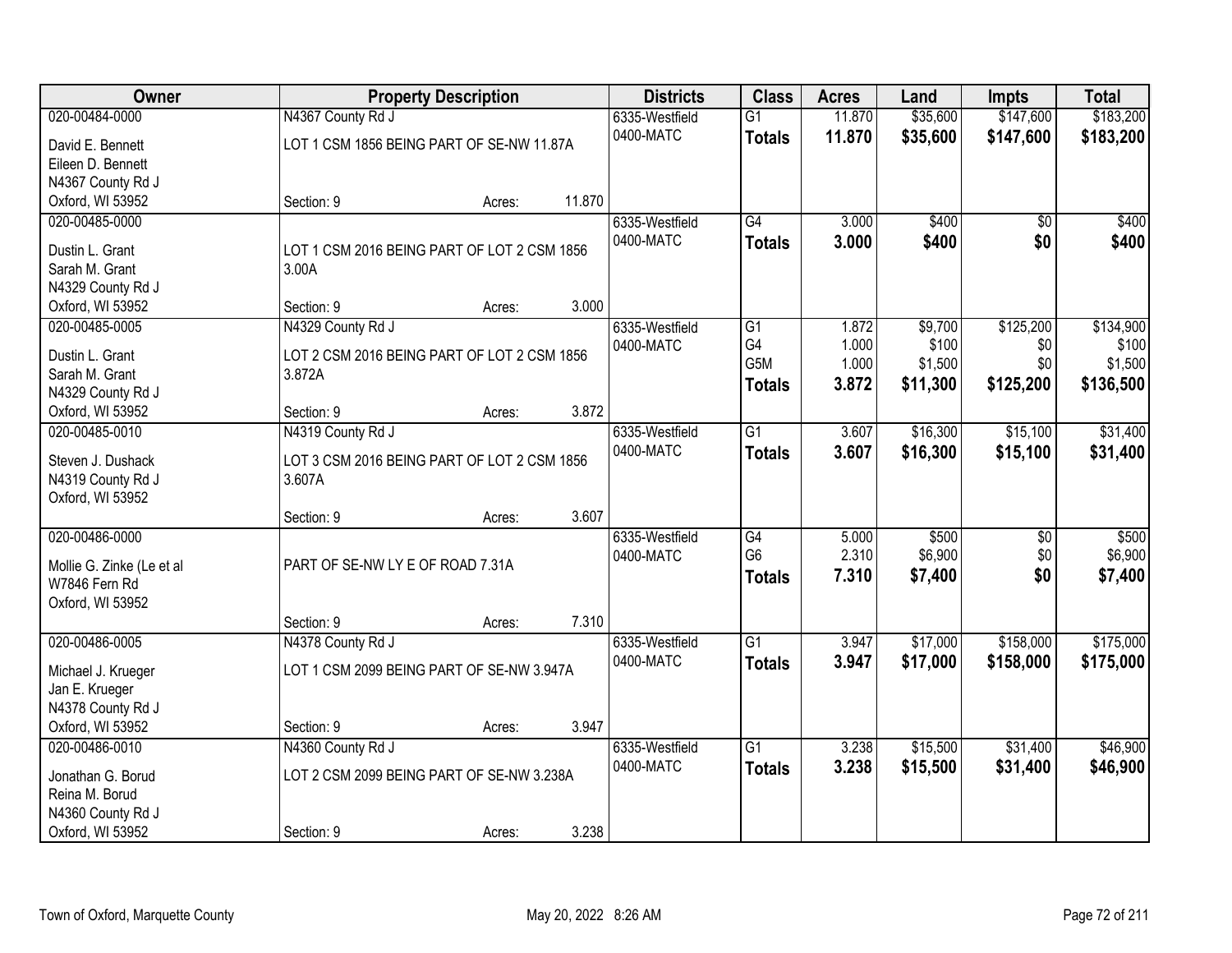| Owner                                 |                                            | <b>Property Description</b> |        |                | <b>Class</b>    | <b>Acres</b> | Land     | <b>Impts</b>    | <b>Total</b> |
|---------------------------------------|--------------------------------------------|-----------------------------|--------|----------------|-----------------|--------------|----------|-----------------|--------------|
| 020-00487-0000                        | N4344 County Rd J                          |                             |        | 6335-Westfield | $\overline{G1}$ | 3.770        | \$16,700 | \$120,800       | \$137,500    |
| <b>Matthew Fischer</b>                | CSM 794 BEING PART OF SE-NW & SW-NE 3.77A  |                             |        | 0400-MATC      | <b>Totals</b>   | 3.770        | \$16,700 | \$120,800       | \$137,500    |
| Samantha Fischer                      |                                            |                             |        |                |                 |              |          |                 |              |
| N4344 County Rd J                     |                                            |                             |        |                |                 |              |          |                 |              |
| Oxford, WI 53952                      | Section: 9                                 | Acres:                      | 3.770  |                |                 |              |          |                 |              |
| 020-00488-0000                        |                                            |                             |        | 6335-Westfield | $\overline{G5}$ | 0.680        | \$700    | \$0             | \$700        |
| Randal H. Bruchs                      | A PARCEL OF SE-NW PART CSM 1856 LOT 2 .68A |                             |        | 0400-MATC      | <b>Totals</b>   | 0.680        | \$700    | \$0             | \$700        |
| W8099 Fern Ct                         |                                            |                             |        |                |                 |              |          |                 |              |
| Oxford, WI 53952                      |                                            |                             |        |                |                 |              |          |                 |              |
|                                       | Section: 9                                 | Acres:                      | 0.680  |                |                 |              |          |                 |              |
| 020-00489-0000                        | County Rd J                                |                             |        | 6335-Westfield | G4              | 39.000       | \$5,700  | $\sqrt{$0}$     | \$5,700      |
| Jason M. Steuck                       | NE-SW LESS PRT OF CSM 2016 39.68A          |                             |        | 0400-MATC      | G <sub>5</sub>  | 0.680        | \$100    | \$0             | \$100        |
| W3886 14th Rd                         |                                            |                             |        |                | <b>Totals</b>   | 39.680       | \$5,800  | \$0             | \$5,800      |
| Montello, WI 53949                    |                                            |                             |        |                |                 |              |          |                 |              |
|                                       | Section: 9                                 | Acres:                      | 39.680 |                |                 |              |          |                 |              |
| 020-00490-0000                        | Fern Rd                                    |                             |        | 6335-Westfield | $\overline{G4}$ | 37.000       | \$5,400  | \$0             | \$5,400      |
|                                       | NW-SW 40.00A                               |                             |        | 0400-MATC      | G <sub>5</sub>  | 3.000        | \$1,100  | \$0             | \$1,100      |
| Jason M. Steuck<br>W3886 14th Rd      |                                            |                             |        |                | <b>Totals</b>   | 40.000       | \$6,500  | \$0             | \$6,500      |
| Montello, WI 53949                    |                                            |                             |        |                |                 |              |          |                 |              |
|                                       | Section: 9                                 | Acres:                      | 40.000 |                |                 |              |          |                 |              |
| 020-00491-0000                        | W8039 Fern Rd                              |                             |        | 6335-Westfield | G1              | 1.000        | \$15,000 | \$238,200       | \$253,200    |
|                                       |                                            |                             |        | 0400-MATC      | G <sub>5</sub>  | 18.150       | \$22,700 | \$0             | \$22,700     |
| Dale R. Johnson                       | CSM 2131 BEING PRT OF SW-SW 21.15A         |                             |        |                | G <sub>6</sub>  | 2.000        | \$6,000  | \$0             | \$6,000      |
| Mary E. Johnson<br>W8039 Fern Rd      |                                            |                             |        |                | <b>Totals</b>   | 21.150       | \$43,700 | \$238,200       | \$281,900    |
| Oxford, WI 53952                      | Section: 9                                 | Acres:                      | 21.150 |                |                 |              |          |                 |              |
| 020-00492-0000                        |                                            |                             |        | 6335-Westfield | $\overline{G6}$ | 0.830        | \$1,700  | $\sqrt{6}$      | \$1,700      |
|                                       |                                            |                             |        | 0400-MATC      | <b>Totals</b>   | 0.830        | \$1,700  | \$0             | \$1,700      |
| Jaqueline Stoneman                    | PART OF SW-SW .83A                         |                             |        |                |                 |              |          |                 |              |
| N4084 County Rd A<br>Oxford, WI 53952 |                                            |                             |        |                |                 |              |          |                 |              |
|                                       | Section: 9                                 | Acres:                      | 0.830  |                |                 |              |          |                 |              |
| 020-00493-0000                        |                                            |                             |        | 6335-Westfield | $\overline{G1}$ | 8.020        | \$25,800 | $\overline{50}$ | \$25,800     |
|                                       |                                            |                             |        | 0400-MATC      | <b>Totals</b>   | 8.020        | \$25,800 | \$0             | \$25,800     |
| Jeremy J. Schehr                      | PART OF SW-SW 8.02A                        |                             |        |                |                 |              |          |                 |              |
| Lynette R. Schehr                     |                                            |                             |        |                |                 |              |          |                 |              |
| N4013 County Rd J                     |                                            |                             |        |                |                 |              |          |                 |              |
| Oxford, WI 53952                      | Section: 9                                 | Acres:                      | 8.020  |                |                 |              |          |                 |              |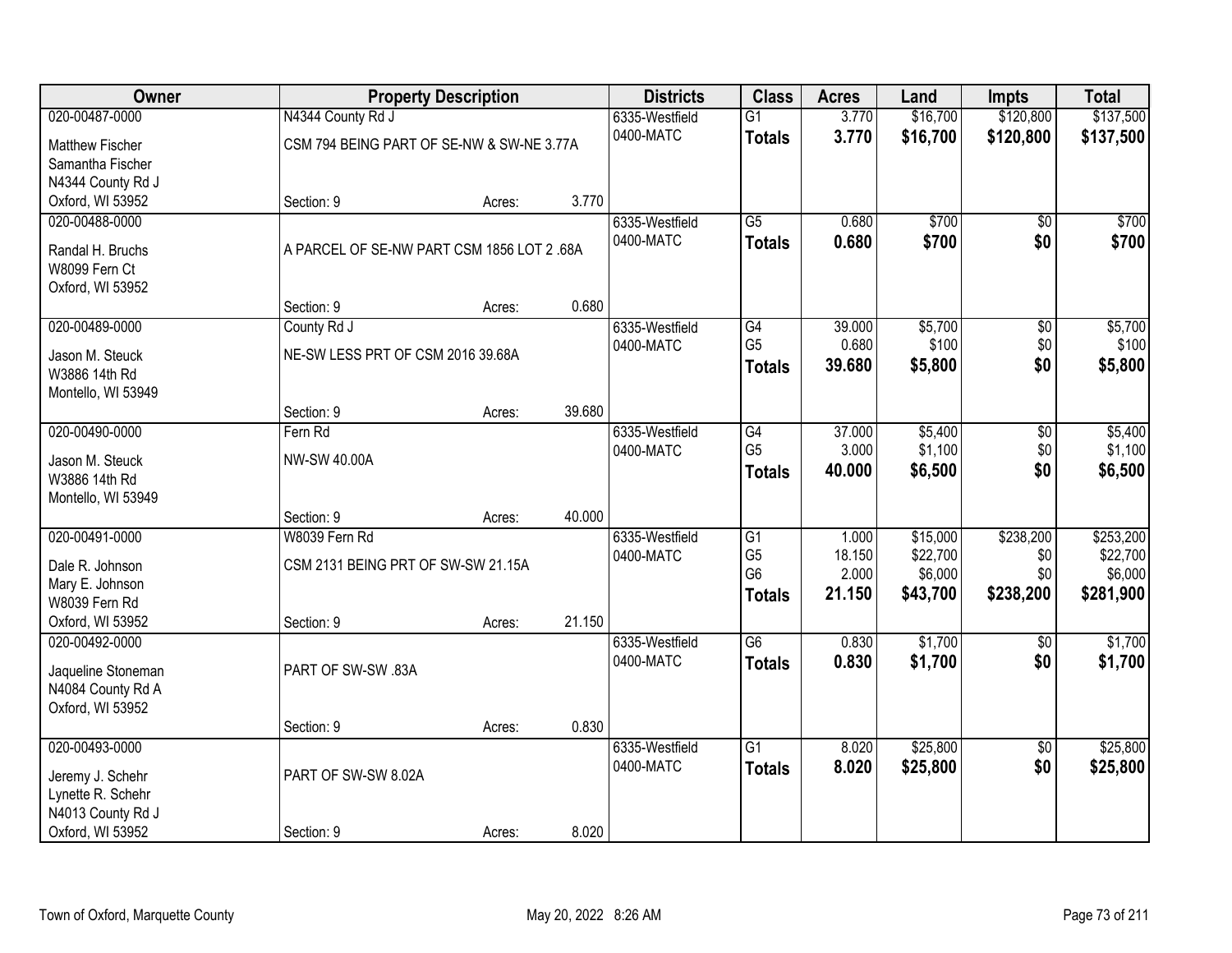| Owner                                                    |                                                            | <b>Property Description</b> |        | <b>Districts</b>            | <b>Class</b>                      | <b>Acres</b>     | Land                  | <b>Impts</b>       | <b>Total</b>         |
|----------------------------------------------------------|------------------------------------------------------------|-----------------------------|--------|-----------------------------|-----------------------------------|------------------|-----------------------|--------------------|----------------------|
| 020-00494-0000                                           | Fern Ct                                                    |                             |        | 6335-Westfield              | $\overline{G4}$                   | 20.000           | \$2,900               | $\overline{50}$    | \$2,900              |
| Greg L. Lindner<br>W8631 County Rd P<br>Oxford, WI 53952 | LOT 2 CSM 3248 BEING PRT OF SE-SW & SW-SW<br>20.00A        |                             |        | 0400-MATC                   | <b>Totals</b>                     | 20.000           | \$2,900               | \$0                | \$2,900              |
|                                                          | Section: 9                                                 | Acres:                      | 20.000 |                             |                                   |                  |                       |                    |                      |
| 020-00495-0000<br>Gohlke Realty, Inc                     | W7999 Fern Rd<br>LOT 1 CSM 3248 BEING PRT OF SE-SW & SW-SW |                             |        | 6335-Westfield<br>0400-MATC | $\overline{G1}$<br><b>Totals</b>  | 12.990<br>12.990 | \$39,000<br>\$39,000  | \$3,500<br>\$3,500 | \$42,500<br>\$42,500 |
| PO Box 120<br>Neshkoro, WI 54960                         | 12.99A                                                     |                             |        |                             |                                   |                  |                       |                    |                      |
|                                                          | Section: 9                                                 | Acres:                      | 12.990 |                             |                                   |                  |                       |                    |                      |
| 020-00496-0000                                           |                                                            |                             |        | 6335-Westfield<br>0400-MATC | G5                                | 10.600           | \$16,500              | \$0                | \$16,500             |
| Eugene L. Rees<br>Alice M. Rees<br>N4046 County Rd J     | PART OF SE-SW & SW-SW 10.60A                               |                             |        |                             | <b>Totals</b>                     | 10.600           | \$16,500              | \$0                | \$16,500             |
| Oxford, WI 53952                                         | Section: 9                                                 | Acres:                      | 10.600 |                             |                                   |                  |                       |                    |                      |
| 020-00497-0000<br>Mollie G. Zinke (Le et al              | NE-SE LESS CSM 795 37.31A                                  |                             |        | 6335-Westfield<br>0400-MATC | G4<br>G <sub>5</sub>              | 20.000<br>1.000  | \$2,900<br>\$100      | \$0<br>\$0         | \$2,900<br>\$100     |
| W7846 Fern Rd<br>Oxford, WI 53952                        |                                                            |                             |        |                             | G <sub>5</sub> M<br><b>Totals</b> | 16.310<br>37.310 | \$24,500<br>\$27,500  | \$0<br>\$0         | \$24,500<br>\$27,500 |
|                                                          | Section: 9                                                 | Acres:                      | 37.310 |                             |                                   |                  |                       |                    |                      |
| 020-00498-0000                                           | W7702 Fern Rd                                              |                             |        | 6335-Westfield              | $\overline{G1}$                   | 2.690            | \$13,500              | \$152,100          | \$165,600            |
| John Borud<br>W7702 Fern Rd<br>Oxford, WI 53952          | PART OF CSM 795 BEING PART OF NE-SE 2.69A                  |                             |        | 0400-MATC                   | <b>Totals</b>                     | 2.690            | \$13,500              | \$152,100          | \$165,600            |
|                                                          | Section: 9                                                 | Acres:                      | 2.690  |                             |                                   |                  |                       |                    |                      |
| 020-00499-0000                                           | W7846 Fern Rd                                              |                             |        | 6335-Westfield              | $\overline{G4}$                   | 36.000           | \$5,300               | $\overline{50}$    | \$5,300              |
| Mollie G. Zinke (Le et al<br>W7846 Fern Rd               | <b>NW-SE 40.00A</b>                                        |                             |        | 0400-MATC                   | G <sub>5</sub><br>G7              | 2.000<br>2.000   | \$100<br>\$9,500      | \$0<br>\$261,600   | \$100<br>\$271,100   |
| Oxford, WI 53952                                         |                                                            |                             |        |                             | <b>Totals</b>                     | 40.000           | \$14,900              | \$261,600          | \$276,500            |
|                                                          | Section: 9                                                 | Acres:                      | 40.000 |                             |                                   |                  |                       |                    |                      |
| 020-00500-0000                                           | W7875 Fern Rd                                              |                             |        | 6335-Westfield              | G5                                | 5.000            | \$5,000               | $\overline{30}$    | \$5,000              |
| Thomas N & Jeanne M Torhorst Rev                         | SW-SE 40.00A                                               |                             |        | 0400-MATC                   | G7<br>W <sub>6</sub>              | 2.000<br>33.000  | \$9,500<br>(\$99,000) | \$118,100<br>\$0   | \$127,600<br>\$0     |
| Trust Uad et al                                          |                                                            |                             |        |                             | <b>Totals</b>                     | 40.000           | \$14,500              | \$118,100          | \$132,600            |
| 5120 Darby PI                                            |                                                            |                             |        |                             |                                   |                  |                       |                    |                      |
| Racine, WI 53402                                         | Section: 9                                                 | Acres:                      | 40.000 |                             |                                   |                  |                       |                    |                      |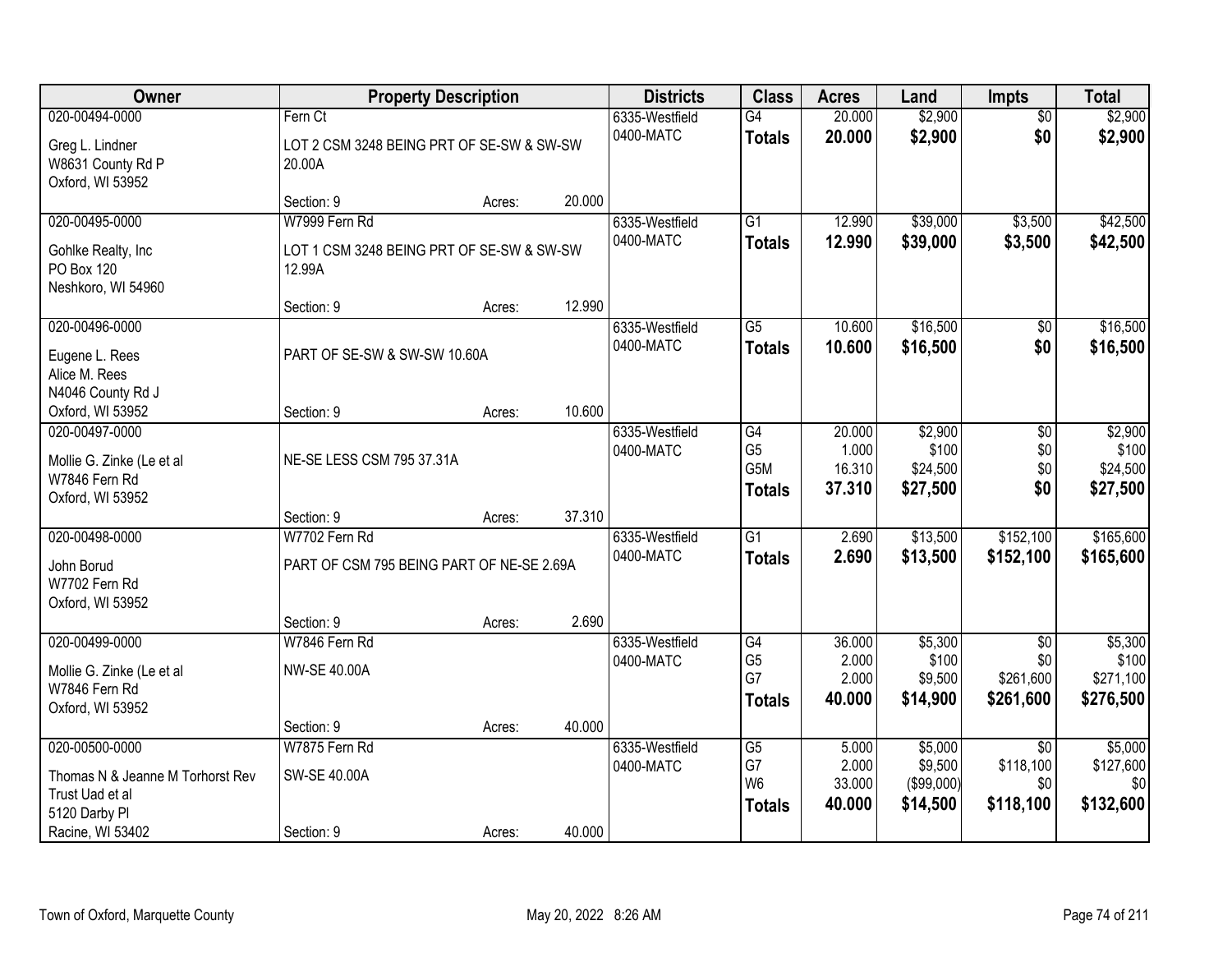| Owner                                    | <b>Property Description</b> |        | <b>Districts</b> | <b>Class</b>   | <b>Acres</b>    | Land   | <b>Impts</b> | <b>Total</b>    |               |
|------------------------------------------|-----------------------------|--------|------------------|----------------|-----------------|--------|--------------|-----------------|---------------|
| 020-00501-0000                           | Fern Rd                     |        |                  | 6335-Westfield | $\overline{G5}$ | 8.000  | \$8,000      | $\overline{50}$ | \$8,000       |
| Thomas N & Jeanne M Torhorst Rev         | SE-SE 40.00A                |        |                  | 0400-MATC      | W <sub>6</sub>  | 32.000 | (\$96,000)   | \$0             | \$0           |
| Trust Uad et al                          |                             |        |                  |                | <b>Totals</b>   | 40.000 | \$8,000      | \$0             | \$8,000       |
| 5120 Darby PI                            |                             |        |                  |                |                 |        |              |                 |               |
| Racine, WI 53402                         | Section: 9                  | Acres: | 40.000           |                |                 |        |              |                 |               |
| 020-00502-0000                           |                             |        |                  | 6335-Westfield | $\overline{G6}$ | 40.000 | \$120,000    | \$0             | \$120,000     |
| Nancy L Brakebush Survivor's Trust       | <b>NE-NE 40.00A</b>         |        |                  | 0400-MATC      | <b>Totals</b>   | 40.000 | \$120,000    | \$0             | \$120,000     |
| W7266 Fern Rd                            |                             |        |                  |                |                 |        |              |                 |               |
| Oxford, WI 53952                         |                             |        |                  |                |                 |        |              |                 |               |
|                                          | Section: 10                 | Acres: | 40.000           |                |                 |        |              |                 |               |
| 020-00503-0000                           |                             |        |                  | 6335-Westfield | $\overline{G6}$ | 40.000 | \$120,000    | $\overline{50}$ | \$120,000     |
| Cousins Enterprises, Inc.                | <b>NW-NE 40.00A</b>         |        |                  | 0400-MATC      | <b>Totals</b>   | 40.000 | \$120,000    | \$0             | \$120,000     |
| Attn: Chari Schieber                     |                             |        |                  |                |                 |        |              |                 |               |
| W7322 Fern Rd                            |                             |        |                  |                |                 |        |              |                 |               |
| Oxford, WI 53952                         | Section: 10                 | Acres: | 40.000           |                |                 |        |              |                 |               |
| 020-00504-0000                           |                             |        |                  | 6335-Westfield | G <sub>6</sub>  | 40.000 | \$120,000    | \$0             | \$120,000     |
| Russell J. Schieber                      | <b>SW-NE 40.00A</b>         |        |                  | 0400-MATC      | <b>Totals</b>   | 40.000 | \$120,000    | \$0             | \$120,000     |
| Chari L. Schieber                        |                             |        |                  |                |                 |        |              |                 |               |
| W7322 Fern Rd                            |                             |        |                  |                |                 |        |              |                 |               |
| Oxford, WI 53952                         | Section: 10                 | Acres: | 40.000           |                |                 |        |              |                 |               |
| 020-00505-0000                           | W7322 Fern Rd               |        |                  | 6335-Westfield | $\overline{G1}$ | 1.000  | \$8,000      | \$667,900       | \$675,900     |
|                                          |                             |        |                  | 0400-MATC      | G <sub>6</sub>  | 39.000 | \$117,000    | \$0             | \$117,000     |
| Russell J. Schieber<br>Chari L. Schieber | <b>SE-NE 40.00A</b>         |        |                  |                | <b>Totals</b>   | 40.000 | \$125,000    | \$667,900       | \$792,900     |
| W7322 Fern Rd                            |                             |        |                  |                |                 |        |              |                 |               |
| Oxford, WI 53952                         | Section: 10                 | Acres: | 40.000           |                |                 |        |              |                 |               |
| 020-00506-0000                           |                             |        |                  | 6335-Westfield | W <sub>6</sub>  | 40.000 | (\$120,000)  | $\sqrt{6}$      | $\frac{6}{3}$ |
|                                          |                             |        |                  | 0400-MATC      | <b>Totals</b>   | 40.000 | \$0          | \$0             | \$0           |
| Ann M. O'Donnell et al                   | <b>NE-NW 40.00A</b>         |        |                  |                |                 |        |              |                 |               |
| 935 Creekside Ct                         |                             |        |                  |                |                 |        |              |                 |               |
| Lombard, IL 60148                        | Section: 10                 | Acres: | 40.000           |                |                 |        |              |                 |               |
| 020-00507-0000                           |                             |        |                  | 6335-Westfield | W <sub>6</sub>  | 40.000 | (\$120,000)  | $\overline{50}$ | $\sqrt{50}$   |
|                                          |                             |        |                  | 0400-MATC      | <b>Totals</b>   | 40.000 | \$0          | \$0             | \$0           |
| Timothy S. O'Donnell                     | NW-NW 40.00A                |        |                  |                |                 |        |              |                 |               |
| Carolyn J Hewitt Rev Living Trust        |                             |        |                  |                |                 |        |              |                 |               |
| N80 W38726 Mc Mahon Rd                   |                             |        |                  |                |                 |        |              |                 |               |
| Oconomowoc, WI 53066                     | Section: 10                 | Acres: | 40.000           |                |                 |        |              |                 |               |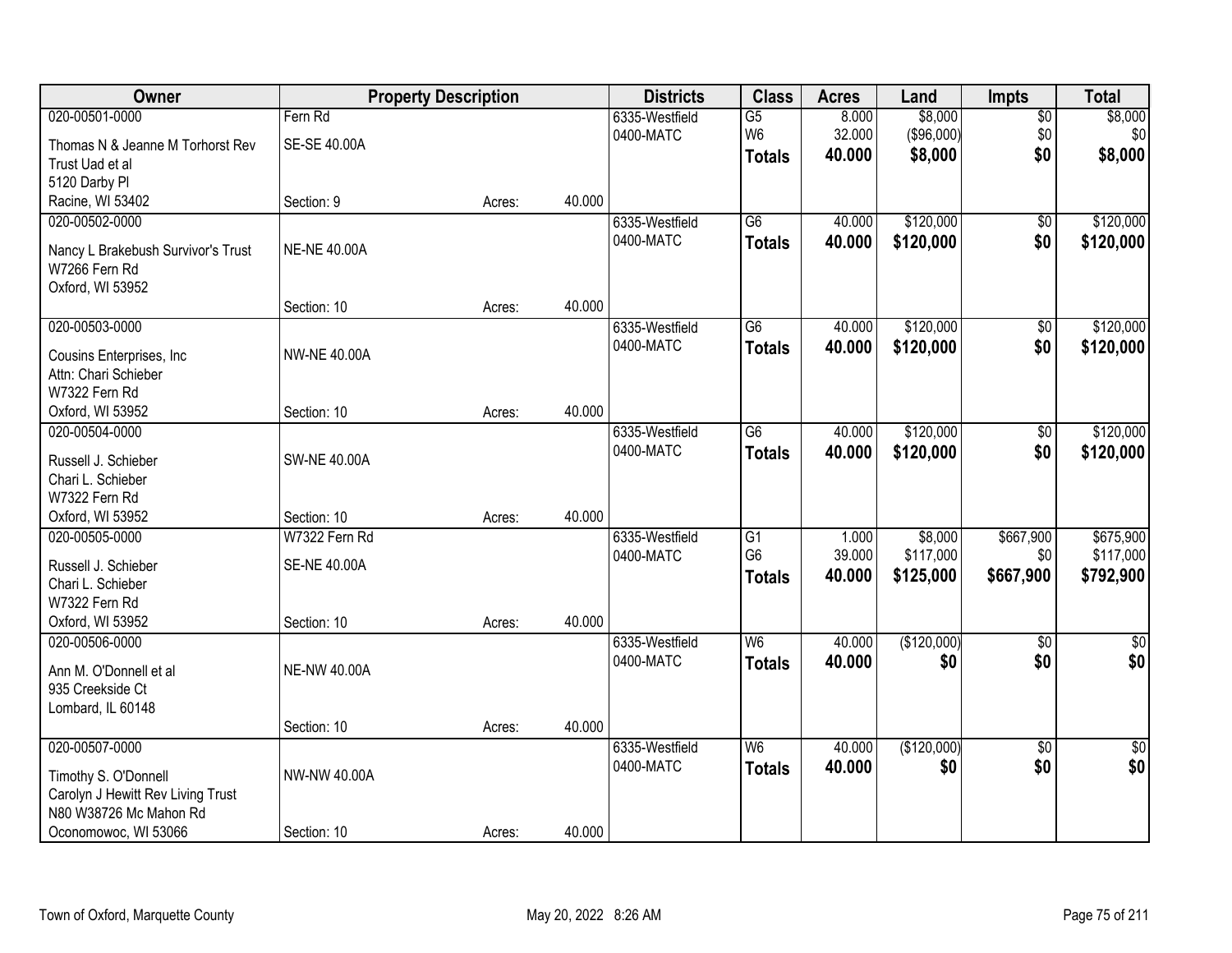| <b>Owner</b>                                                                      |                                                                | <b>Property Description</b> |                             | <b>Districts</b>                 | <b>Class</b>                     | <b>Acres</b>              | Land                           | Impts                         | <b>Total</b>                   |
|-----------------------------------------------------------------------------------|----------------------------------------------------------------|-----------------------------|-----------------------------|----------------------------------|----------------------------------|---------------------------|--------------------------------|-------------------------------|--------------------------------|
| 020-00508-0000<br>Mollie G. Zinke (Le et al<br>W7846 Fern Rd<br>Oxford, WI 53952  | SW-NW 40.00A                                                   |                             |                             | 6335-Westfield<br>0400-MATC      | G4<br>G5M<br><b>Totals</b>       | 35.000<br>5.000<br>40.000 | \$3,800<br>\$7,500<br>\$11,300 | $\overline{50}$<br>\$0<br>\$0 | \$3,800<br>\$7,500<br>\$11,300 |
|                                                                                   | Section: 10                                                    | Acres:                      | 40.000                      |                                  |                                  |                           |                                |                               |                                |
| 020-00509-0000<br>Mollie G. Zinke (Le et al<br>W7846 Fern Rd<br>Oxford, WI 53952  | <b>SE-NW 40.00A</b>                                            |                             |                             | 6335-Westfield<br>0400-MATC      | G4<br>G5M<br><b>Totals</b>       | 36.000<br>4.000<br>40.000 | \$3,900<br>\$6,000<br>\$9,900  | $\overline{50}$<br>\$0<br>\$0 | \$3,900<br>\$6,000<br>\$9,900  |
|                                                                                   | Section: 10                                                    | Acres:                      | 40.000                      |                                  |                                  |                           |                                |                               |                                |
| 020-00510-0000<br>Robert S. Bornslaeger<br>4556 N 105th St<br>Wauwatosa, WI 53225 | <b>NE-SW 40.00A</b>                                            |                             |                             | 6335-Westfield<br>0400-MATC      | G6<br><b>Totals</b>              | 40.000<br>40.000          | \$104,000<br>\$104,000         | \$0<br>\$0                    | \$104,000<br>\$104,000         |
|                                                                                   | Section: 10                                                    | Acres:                      | 40.000                      |                                  |                                  |                           |                                |                               |                                |
| 020-00511-0000<br>Mollie G. Zinke (Le et al<br>W7846 Fern Rd<br>Oxford, WI 53952  | W 1/2 OF NW-SW LESS PART OF CSM 795 17.31A                     |                             | 6335-Westfield<br>0400-MATC | $\overline{G6}$<br><b>Totals</b> | 17.310<br>17.310                 | \$51,900<br>\$51,900      | \$0<br>\$0                     | \$51,900<br>\$51,900          |                                |
|                                                                                   | Section: 10                                                    | Acres:                      | 17.310                      |                                  |                                  |                           |                                |                               |                                |
| 020-00512-0000<br>Gary J. Landgraf<br>PO Box 63<br>Oxford, WI 53952               | N 1/2 OF E 1/2 OF NW-SW 10.00A                                 |                             |                             | 6335-Westfield<br>0400-MATC      | $\overline{G6}$<br><b>Totals</b> | 10.000<br>10.000          | \$30,000<br>\$30,000           | $\overline{50}$<br>\$0        | \$30,000<br>\$30,000           |
| 020-00513-0000                                                                    | Section: 10<br>W7610 Fern Rd                                   | Acres:                      | 10.000                      |                                  | $\overline{G1}$                  | 5.000                     |                                |                               | \$103,100                      |
| Gary J. Landgraf<br>PO Box 63<br>Oxford, WI 53952                                 | E 1/2 OF SE 1/4 OF NW-SW 5.00A                                 |                             |                             | 6335-Westfield<br>0400-MATC      | <b>Totals</b>                    | 5.000                     | \$19,300<br>\$19,300           | \$83,800<br>\$83,800          | \$103,100                      |
|                                                                                   | Section: 10                                                    | Acres:                      | 5.000                       |                                  |                                  |                           |                                |                               |                                |
| 020-00514-0000<br>Karl D. Landgraf<br>W7630 Fern Rd<br>Oxford, WI 53952           | W7630 Fern Rd<br>W 1/2 OF SE 1/4 OF NW-SW 5.00A<br>Section: 10 | Acres:                      | 5.000                       | 6335-Westfield<br>0400-MATC      | $\overline{G1}$<br><b>Totals</b> | 5.000<br>5.000            | \$19,300<br>\$19,300           | \$38,100<br>\$38,100          | \$57,400<br>\$57,400           |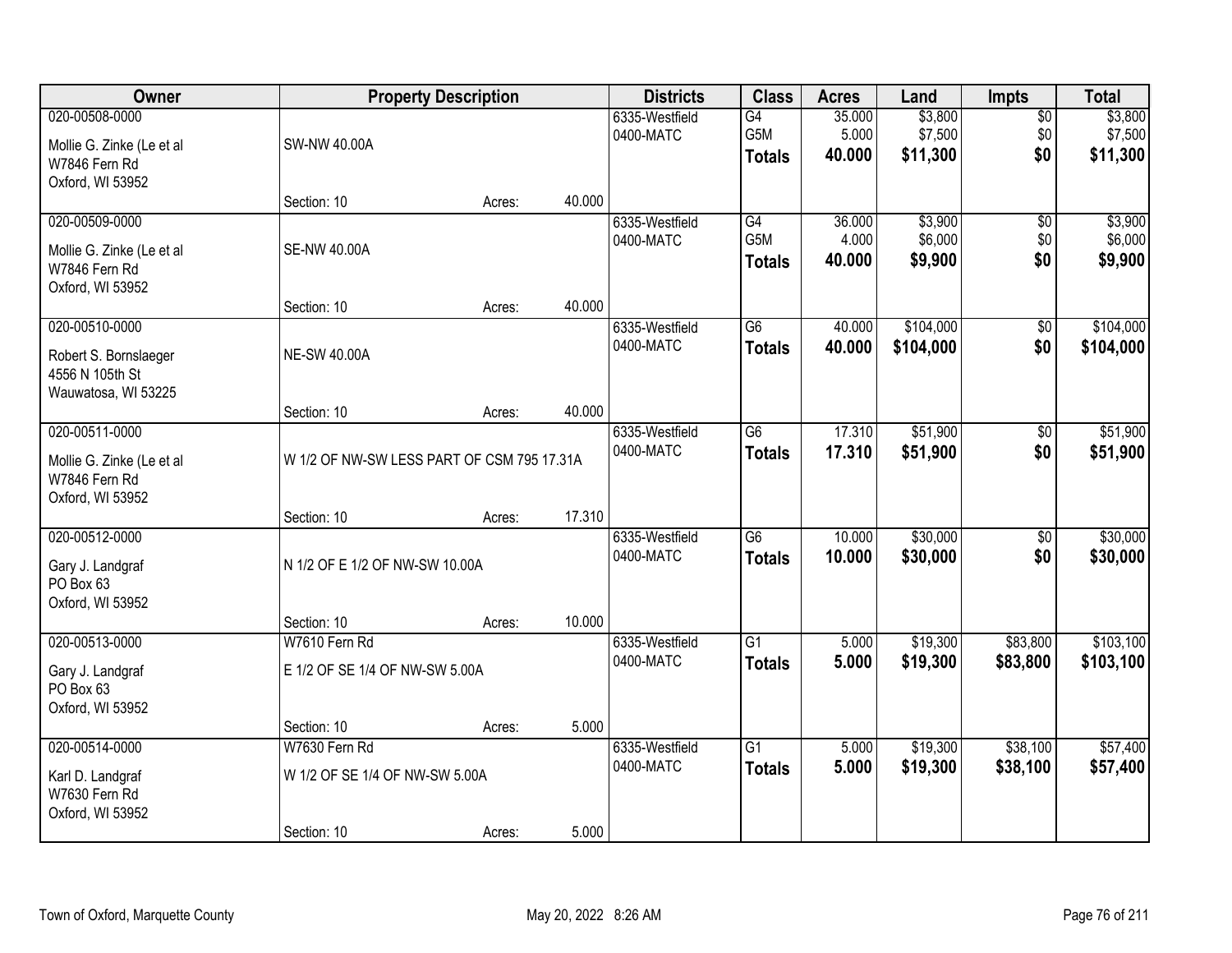| <b>Owner</b>                                                                                    |                                                                     | <b>Property Description</b>              |        | <b>Districts</b>            | <b>Class</b>                                            | <b>Acres</b>                      | Land                                        | <b>Impts</b>                         | <b>Total</b>                                  |
|-------------------------------------------------------------------------------------------------|---------------------------------------------------------------------|------------------------------------------|--------|-----------------------------|---------------------------------------------------------|-----------------------------------|---------------------------------------------|--------------------------------------|-----------------------------------------------|
| 020-00515-0000<br>John Borud<br>W7702 Fern Rd<br>Oxford, WI 53952                               | 1.60A                                                               | PART OF CSM 795 BEING PART W1/2 OF NW-SW |        | 6335-Westfield<br>0400-MATC | $\overline{G6}$<br><b>Totals</b>                        | 1.600<br>1.600                    | \$4,800<br>\$4,800                          | $\overline{50}$<br>\$0               | \$4,800<br>\$4,800                            |
|                                                                                                 | Section: 10                                                         | Acres:                                   | 1.600  |                             |                                                         |                                   |                                             |                                      |                                               |
| 020-00516-0000<br>Richard K. Landgraf<br>Susan Landgraf<br>W7609 Fern Rd                        | W7609 Fern Rd<br>E 1/2 OF SW-SW 20.00A                              |                                          |        | 6335-Westfield<br>0400-MATC | G1<br>G <sub>5</sub><br>G <sub>6</sub><br><b>Totals</b> | 9.000<br>7.000<br>4.000<br>20.000 | \$27,900<br>\$7,000<br>\$12,000<br>\$46,900 | \$124,000<br>\$0<br>\$0<br>\$124,000 | \$151,900<br>\$7,000<br>\$12,000<br>\$170,900 |
| Oxford, WI 53952-9741                                                                           | Section: 10                                                         | Acres:                                   | 20.000 |                             |                                                         |                                   |                                             |                                      |                                               |
| 020-00517-0000<br>Mollie G. Zinke (Le et al<br>W7846 Fern Rd<br>Oxford, WI 53952                | W 1/2 OF SW-SW 20.00A                                               |                                          |        | 6335-Westfield<br>0400-MATC | G4<br>G5M<br><b>Totals</b>                              | 17.000<br>3.000<br>20.000         | \$1,900<br>\$4,500<br>\$6,400               | \$0<br>\$0<br>\$0                    | \$1,900<br>\$4,500<br>\$6,400                 |
|                                                                                                 | Section: 10                                                         | Acres:                                   | 20.000 |                             |                                                         |                                   |                                             |                                      |                                               |
| 020-00518-0000<br>Robert S. Bornslaeger<br>4556 N 105th St<br>Wauwatosa, WI 53225               | <b>SE-SW 40.00A</b>                                                 |                                          |        | 6335-Westfield<br>0400-MATC | $\overline{G6}$<br><b>Totals</b>                        | 40.000<br>40.000                  | \$120,000<br>\$120,000                      | \$0<br>\$0                           | \$120,000<br>\$120,000                        |
|                                                                                                 | Section: 10                                                         | Acres:                                   | 40.000 |                             |                                                         |                                   |                                             |                                      |                                               |
| 020-00519-0000<br>Russell J. Schieber<br>Chari L. Schieber<br>W7322 Fern Rd<br>Oxford, WI 53952 | Fern Rd<br>A PARCEL IN NE COR OF NE-SE .15A<br>Section: 10          | Acres:                                   | 0.150  | 6335-Westfield<br>0400-MATC | $\overline{G6}$<br><b>Totals</b>                        | 0.150<br>0.150                    | \$500<br>\$500                              | \$0<br>\$0                           | \$500<br>\$500                                |
| 020-00520-0000<br>Charmaine J. Jankowski<br>1619 Columbia Ave<br>South Milwaukee, WI 53172      | Fern Rd<br>LOT 1 CSM 1536 BEING PART OF NE-SE 10.15A<br>Section: 10 | Acres:                                   | 10.150 | 6335-Westfield<br>0400-MATC | G6<br><b>Totals</b>                                     | 10.150<br>10.150                  | \$30,500<br>\$30,500                        | \$0<br>\$0                           | \$30,500<br>\$30,500                          |
| 020-00521-0000<br>Diane Stafford<br>PO Box 27<br>Prairie Du Sac, WI 53578                       | LOT 2 CSM 1536 BEING PART OF NE-SE 10.00A<br>Section: 10            | Acres:                                   | 10.000 | 6335-Westfield<br>0400-MATC | $\overline{G6}$<br><b>Totals</b>                        | 10.000<br>10.000                  | \$30,000<br>\$30,000                        | $\overline{50}$<br>\$0               | \$30,000<br>\$30,000                          |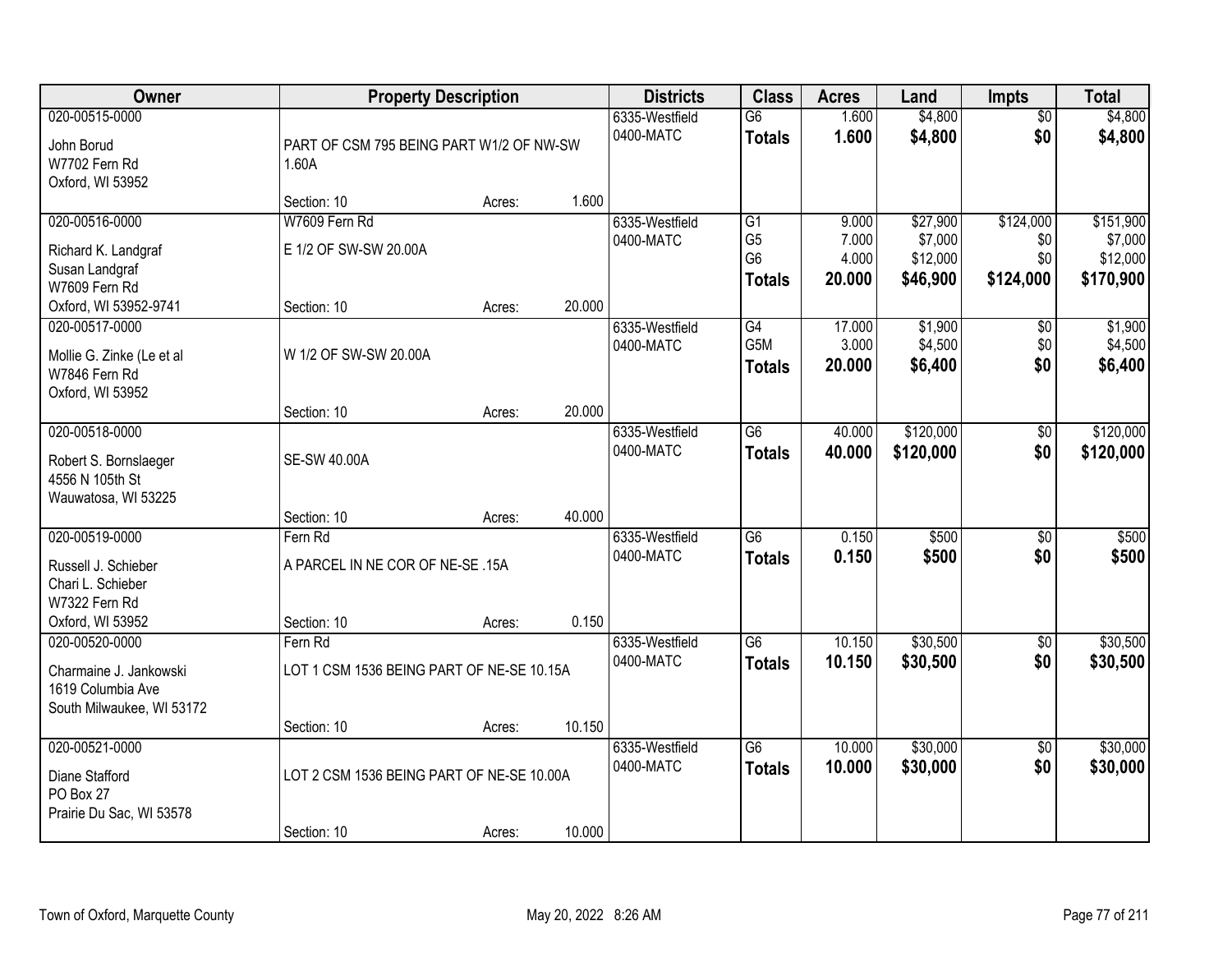| Owner                                       |                                           | <b>Property Description</b> |        | <b>Districts</b>            | <b>Class</b>    | <b>Acres</b> | Land        | <b>Impts</b>    | <b>Total</b> |
|---------------------------------------------|-------------------------------------------|-----------------------------|--------|-----------------------------|-----------------|--------------|-------------|-----------------|--------------|
| 020-00522-0000                              | Fern Rd                                   |                             |        | 6335-Westfield              | $\overline{G6}$ | 10.160       | \$30,500    | $\overline{50}$ | \$30,500     |
| Charmaine J. Jankowski                      | LOT 3 CSM 1536 BEING PART OF NE-SE 10.16A |                             |        | 0400-MATC                   | <b>Totals</b>   | 10.160       | \$30,500    | \$0             | \$30,500     |
| 1619 Columbia Ave                           |                                           |                             |        |                             |                 |              |             |                 |              |
| South Milwaukee, WI 53172                   |                                           |                             |        |                             |                 |              |             |                 |              |
|                                             | Section: 10                               | Acres:                      | 10.160 |                             |                 |              |             |                 |              |
| 020-00523-0000                              | Fern Rd                                   |                             |        | 6335-Westfield              | $\overline{G6}$ | 10.160       | \$30,500    | $\overline{50}$ | \$30,500     |
| Charmaine J. Jankowski                      | LOT 4 CSM 1536 BEING PART OF NE-SE 10.16A |                             |        | 0400-MATC                   | <b>Totals</b>   | 10.160       | \$30,500    | \$0             | \$30,500     |
| James S. Jankowski                          |                                           |                             |        |                             |                 |              |             |                 |              |
| 1619 Columbia Ave                           |                                           |                             |        |                             |                 |              |             |                 |              |
| South Milwaukee, WI 53172<br>020-00524-0000 | Section: 10                               | Acres:                      | 10.160 |                             | G6              | 40.000       | \$120,000   | \$0             | \$120,000    |
|                                             |                                           |                             |        | 6335-Westfield<br>0400-MATC | <b>Totals</b>   | 40.000       | \$120,000   | \$0             | \$120,000    |
| Robert S. Bornslaeger                       | <b>NW-SE 40.00A</b>                       |                             |        |                             |                 |              |             |                 |              |
| 4556 N 105th St                             |                                           |                             |        |                             |                 |              |             |                 |              |
| Wauwatosa, WI 53225                         | Section: 10                               | Acres:                      | 40.000 |                             |                 |              |             |                 |              |
| 020-00525-0000                              | W7437 Fern Rd                             |                             |        | 6335-Westfield              | $\overline{G1}$ | 3.000        | \$15,000    | \$127,500       | \$142,500    |
|                                             |                                           |                             |        | 0400-MATC                   | G <sub>6</sub>  | 22.000       | \$66,000    | \$0             | \$66,000     |
| Robert T. Haukohl Co-Trustees et al         | E 5/8 OF SW-SE 25.00A                     |                             |        |                             | <b>Totals</b>   | 25.000       | \$81,000    | \$127,500       | \$208,500    |
| 13650 Waynescott Rd<br>Brookfield, WI 53005 |                                           |                             |        |                             |                 |              |             |                 |              |
|                                             | Section: 10                               | Acres:                      | 25.000 |                             |                 |              |             |                 |              |
| 020-00526-0000                              |                                           |                             |        | 6335-Westfield              | $\overline{G6}$ | 15.000       | \$45,000    | $\overline{50}$ | \$45,000     |
|                                             | W 3/8 OF SW-SE 15.00A                     |                             |        | 0400-MATC                   | <b>Totals</b>   | 15.000       | \$45,000    | \$0             | \$45,000     |
| Robert S. Bornslaeger<br>4556 N 105th St    |                                           |                             |        |                             |                 |              |             |                 |              |
| Wauwatosa, WI 53225                         |                                           |                             |        |                             |                 |              |             |                 |              |
|                                             | Section: 10                               | Acres:                      | 15.000 |                             |                 |              |             |                 |              |
| 020-00527-0000                              |                                           |                             |        | 6335-Westfield              | $\overline{G6}$ | 40.000       | \$120,000   | $\overline{60}$ | \$120,000    |
| Robert T. Haukohl Co-Trustees et al         | SE-SE 40.00A                              |                             |        | 0400-MATC                   | <b>Totals</b>   | 40.000       | \$120,000   | \$0             | \$120,000    |
| 13650 Waynescott Rd                         |                                           |                             |        |                             |                 |              |             |                 |              |
| Brookfield, WI 53005                        |                                           |                             |        |                             |                 |              |             |                 |              |
|                                             | Section: 10                               | Acres:                      | 40.000 |                             |                 |              |             |                 |              |
| 020-00528-0000                              | W6990 Fern Rd                             |                             |        | 6335-Westfield              | G1              | 3.000        | \$15,000    | \$68,200        | \$83,200     |
| Arthur J. Gruner II                         | LOT 1 CSM 1430 BEING NE-NE 39.71A         |                             |        | 0400-MATC                   | W <sub>8</sub>  | 36.710       | (\$110,100) | \$0             | \$0          |
| W8231 Celebration Dr                        |                                           |                             |        |                             | <b>Totals</b>   | 39.710       | \$15,000    | \$68,200        | \$83,200     |
| Hortonville, WI 54944                       |                                           |                             |        |                             |                 |              |             |                 |              |
|                                             | Section: 11                               | Acres:                      | 39.710 |                             |                 |              |             |                 |              |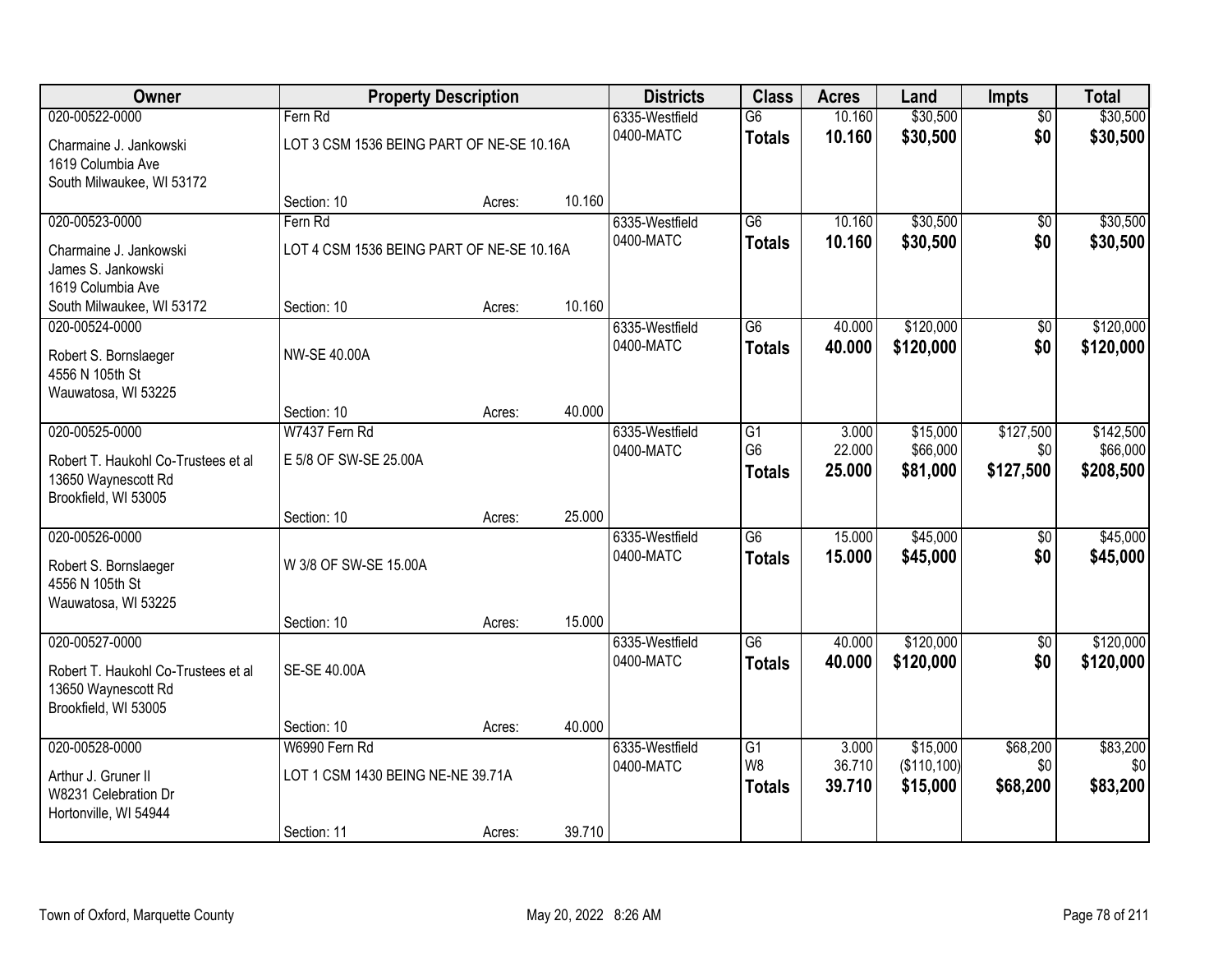| Owner                        |                                            | <b>Property Description</b> |        | <b>Districts</b> | <b>Class</b>    | <b>Acres</b> | Land      | Impts           | <b>Total</b> |
|------------------------------|--------------------------------------------|-----------------------------|--------|------------------|-----------------|--------------|-----------|-----------------|--------------|
| 020-00529-0000               | W6996 Fern Rd                              |                             |        | 6335-Westfield   | $\overline{G1}$ | 2.000        | \$10,000  | $\overline{50}$ | \$10,000     |
| Cousins Enterprises, Inc.    | <b>NW-NE 40.00A</b>                        |                             |        | 0400-MATC        | G <sub>6</sub>  | 38.000       | \$114,000 | \$0             | \$114,000    |
| Attn: Chari Schieber         |                                            |                             |        |                  | <b>Totals</b>   | 40.000       | \$124,000 | \$0             | \$124,000    |
| W7322 Fern Rd                |                                            |                             |        |                  |                 |              |           |                 |              |
| Oxford, WI 53952             | Section: 11                                | Acres:                      | 40.000 |                  |                 |              |           |                 |              |
| 020-00530-0000               |                                            |                             |        | 6335-Westfield   | $\overline{G6}$ | 40.000       | \$120,000 | $\overline{50}$ | \$120,000    |
|                              |                                            |                             |        | 0400-MATC        | <b>Totals</b>   | 40.000       | \$120,000 | \$0             | \$120,000    |
| Michael S. Lamp              | <b>SW-NE 40.00A</b>                        |                             |        |                  |                 |              |           |                 |              |
| Laurie A. Lamp               |                                            |                             |        |                  |                 |              |           |                 |              |
| N75 W15960 Colony Rd         |                                            |                             |        |                  |                 |              |           |                 |              |
| Menomonee Falls, WI 53051    | Section: 11                                | Acres:                      | 40.000 |                  |                 |              |           |                 |              |
| 020-00531-0000               | W6930 Fern Rd                              |                             |        | 6335-Westfield   | G1              | 3.000        | \$15,000  | \$247,400       | \$262,400    |
| Donald W. De Witt            | LOT 2 CSM 1430 BEING SE-NE INCL CSM 2182   |                             |        | 0400-MATC        | G <sub>6</sub>  | 36.750       | \$110,300 | \$0             | \$110,300    |
| Elizabeth De Witt            | 39.75A                                     |                             |        |                  | <b>Totals</b>   | 39.750       | \$125,300 | \$247,400       | \$372,700    |
| W6930 Fern Rd                |                                            |                             |        |                  |                 |              |           |                 |              |
| Oxford, WI 53952-8962        | Section: 11                                | Acres:                      | 39.750 |                  |                 |              |           |                 |              |
| 020-00532-0000               | W7266 Fern Rd                              |                             |        | 6335-Westfield   | $\overline{G1}$ | 3.000        | \$15,000  | \$598,400       | \$613,400    |
|                              |                                            |                             |        | 0400-MATC        | G <sub>6</sub>  | 37.200       | \$111,600 | \$0             | \$111,600    |
| Cathy L. Robinson Trustees   | <b>NE-NW 40.20A</b>                        |                             |        |                  | <b>Totals</b>   | 40.200       | \$126,600 | \$598,400       | \$725,000    |
| David & Cathy Robinson Trust |                                            |                             |        |                  |                 |              |           |                 |              |
| W7268 Fern Rd                |                                            |                             |        |                  |                 |              |           |                 |              |
| Oxford, WI 53952             | Section: 11                                | Acres:                      | 40.200 |                  |                 |              |           |                 |              |
| 020-00533-0005               |                                            |                             |        | 6335-Westfield   | $\overline{G1}$ | 1.000        | \$3,000   | \$26,900        | \$29,900     |
| David & Cathy Robinson Trust | LOT 1 CSM 3734 BEING THE NW-NW & PRT SW-NW |                             |        | 0400-MATC        | G <sub>6</sub>  | 64.860       | \$194,600 | \$0             | \$194,600    |
| W7268 Fern Rd                | 65.86A                                     |                             |        |                  | <b>Totals</b>   | 65.860       | \$197,600 | \$26,900        | \$224,500    |
| Oxford, WI 53952             |                                            |                             |        |                  |                 |              |           |                 |              |
|                              | Section: 11                                | Acres:                      | 65.860 |                  |                 |              |           |                 |              |
| 020-00534-0005               |                                            |                             |        | 6335-Westfield   | $\overline{G6}$ | 9.570        | \$28,700  | $\overline{50}$ | \$28,700     |
|                              |                                            |                             |        | 0400-MATC        | <b>Totals</b>   | 9.570        | \$28,700  | \$0             | \$28,700     |
| Jonathan C. Brakebush        | LOT 2 CSM 3734 BEING PRT SW-NW 9.57A       |                             |        |                  |                 |              |           |                 |              |
| W7264 Fern Rd                |                                            |                             |        |                  |                 |              |           |                 |              |
| Oxford, WI 53952             |                                            |                             |        |                  |                 |              |           |                 |              |
|                              | Section: 11                                | Acres:                      | 9.570  |                  |                 |              |           |                 |              |
| 020-00534-0010               | W7264 Fern Rd                              |                             |        | 6335-Westfield   | $\overline{G1}$ | 5.000        | \$19,300  | \$371,900       | \$391,200    |
| Jonathan C. Brakebush        | CSM 1975 BEING PRT OF SW-NW 5.00A          |                             |        | 0400-MATC        | <b>Totals</b>   | 5.000        | \$19,300  | \$371,900       | \$391,200    |
| Michele Brakebush            |                                            |                             |        |                  |                 |              |           |                 |              |
| W7264 Fern Rd                |                                            |                             |        |                  |                 |              |           |                 |              |
| Oxford, WI 53952             | Section: 11                                | Acres:                      | 5.000  |                  |                 |              |           |                 |              |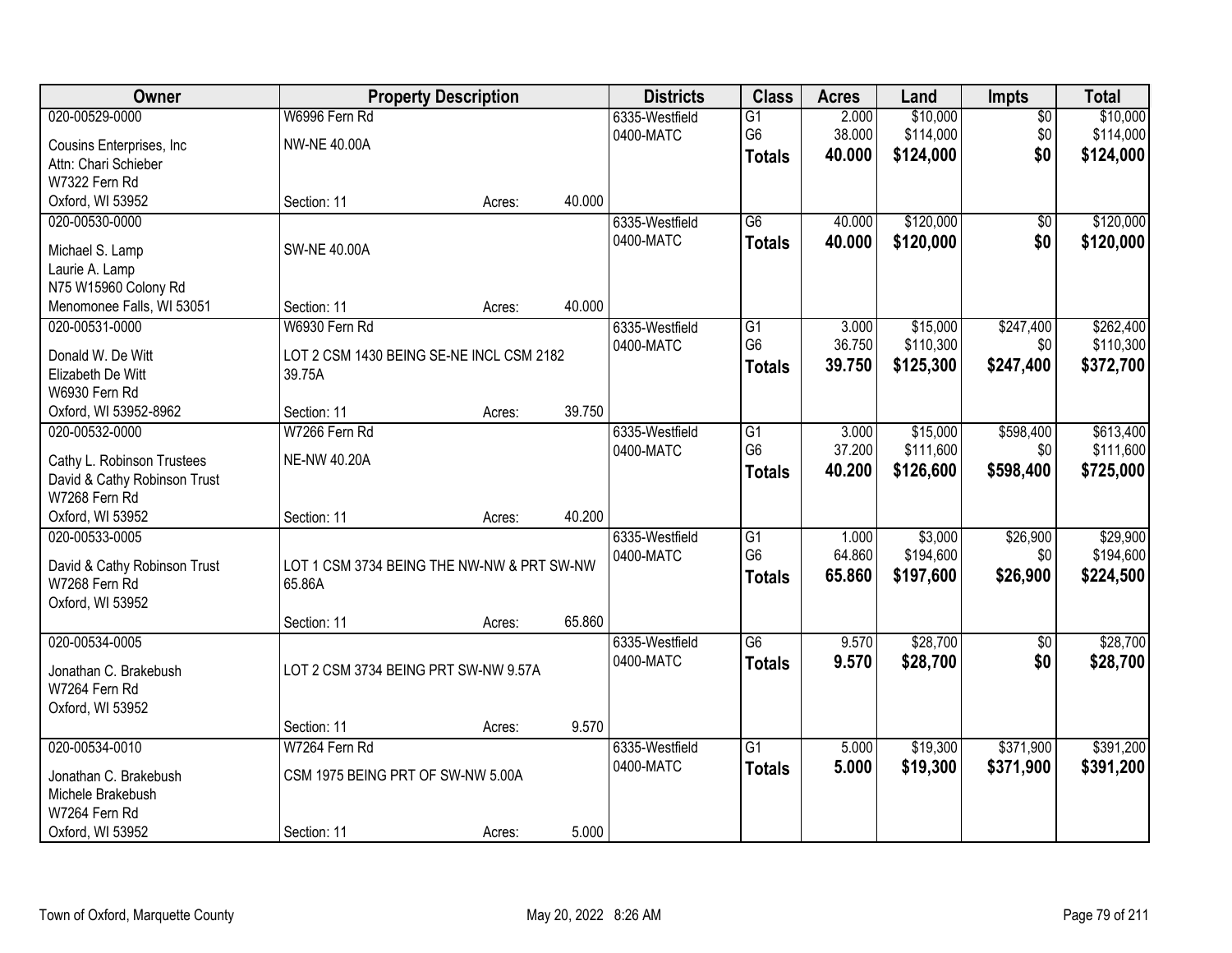| Owner                                                                                                    |                                                                       | <b>Property Description</b> |        | <b>Districts</b>            | <b>Class</b>                                            | <b>Acres</b>                      | Land                                        | <b>Impts</b>                         | <b>Total</b>                                  |
|----------------------------------------------------------------------------------------------------------|-----------------------------------------------------------------------|-----------------------------|--------|-----------------------------|---------------------------------------------------------|-----------------------------------|---------------------------------------------|--------------------------------------|-----------------------------------------------|
| 020-00535-0000<br>Michael S. Lamp<br>N75 W15960 Colony Rd<br>Menomonee Falls, WI 53051                   | W7142 Fern Rd<br>LOT 2 CSM 3194 BEING PRT OF SE-NW 21.68A             |                             |        | 6335-Westfield<br>0400-MATC | $\overline{G1}$<br>G <sub>6</sub><br><b>Totals</b>      | 3.000<br>18.680<br>21.680         | \$15,000<br>\$56,000<br>\$71,000            | \$43,100<br>\$0<br>\$43,100          | \$58,100<br>\$56,000<br>\$114,100             |
|                                                                                                          | Section: 11                                                           | Acres:                      | 21.680 |                             |                                                         |                                   |                                             |                                      |                                               |
| 020-00535-0005<br>Brakebush Brothers, Inc<br>N4993 6th Dr<br>Westfield, WI 53964                         | LOT 1 CSM 3194 BEING PRT OF SE-NW 18.17A                              |                             |        | 6335-Westfield<br>0400-MATC | $\overline{G6}$<br><b>Totals</b>                        | 18.170<br>18.170                  | \$54,500<br>\$54,500                        | \$0<br>\$0                           | \$54,500<br>\$54,500                          |
|                                                                                                          | Section: 11                                                           | Acres:                      | 18.170 |                             |                                                         |                                   |                                             |                                      |                                               |
| 020-00536-0000<br>Barbara A. Rykal<br>Brian M. Rykal<br>5667 Mary Lake Rd                                | W7139 Fern Rd<br>LOT 1 CSM 2729 BEING PRT OF E 1/2 OF NE-SW<br>10.09A |                             |        | 6335-Westfield<br>0400-MATC | G1<br>G <sub>5</sub><br>G <sub>6</sub><br><b>Totals</b> | 2.000<br>4.500<br>3.590<br>10.090 | \$10,000<br>\$6,800<br>\$10,800<br>\$27,600 | \$117,500<br>\$0<br>\$0<br>\$117,500 | \$127,500<br>\$6,800<br>\$10,800<br>\$145,100 |
| Westport, WI 53597                                                                                       | Section: 11                                                           | Acres:                      | 10.090 |                             |                                                         |                                   |                                             |                                      |                                               |
| 020-00536-0005<br>Brian M. Rykal<br>Barbara A. Rykal                                                     | Fern Rd<br>E 1/2 OF NE-SW LESS CSM 2729 9.91A                         |                             |        | 6335-Westfield<br>0400-MATC | $\overline{G5}$<br><b>Totals</b>                        | 9.910<br>9.910                    | \$14,400<br>\$14,400                        | $\sqrt[6]{}$<br>\$0                  | \$14,400<br>\$14,400                          |
| 5667 Mary Lake Rd<br>Westport, WI 53597                                                                  | Section: 11                                                           | Acres:                      | 9.910  |                             |                                                         |                                   |                                             |                                      |                                               |
| 020-00537-0000<br>Linda K. Goodhue<br>W7219 Fern Rd<br>Oxford, WI 53952                                  | W7219 Fern Rd<br>LOT 1 CSM 3764 BEING PRT OF W 1/2 OF NE-SW<br>10.10A |                             |        | 6335-Westfield<br>0400-MATC | $\overline{G1}$<br>G <sub>6</sub><br><b>Totals</b>      | 3.000<br>7.100<br>10.100          | \$15,000<br>\$21,300<br>\$36,300            | \$261,600<br>\$0<br>\$261,600        | \$276,600<br>\$21,300<br>\$297,900            |
|                                                                                                          | Section: 11                                                           | Acres:                      | 10.100 |                             |                                                         |                                   |                                             |                                      |                                               |
| 020-00537-0005<br>Briar J. Jenkins<br>Michelle K. Jenkins<br>W7219 Fern Rd                               | W7191 Fern Rd<br>LOT 2 CSM 3764 BEING PRT W 1/2 OF NE-SW 10.10A       |                             |        | 6335-Westfield<br>0400-MATC | $\overline{G1}$<br><b>Totals</b>                        | 10.100<br>10.100                  | \$30,300<br>\$30,300                        | \$187,100<br>\$187,100               | \$217,400<br>\$217,400                        |
| Oxford, WI 53952                                                                                         | Section: 11                                                           | Acres:                      | 10.100 |                             |                                                         |                                   |                                             |                                      |                                               |
| 020-00538-0000<br>Jon G. Hodkiewicz<br>Kimberly J. Hodkiewicz<br>N4110 Fish Haven Ct<br>Oxford, WI 53952 | NW-SW 40.00A<br>Section: 11                                           |                             | 40.000 | 6335-Westfield<br>0400-MATC | W6<br><b>Totals</b>                                     | 40.000<br>40.000                  | (\$120,000)<br>\$0                          | $\overline{50}$<br>\$0               | \$0<br>\$0                                    |
|                                                                                                          |                                                                       | Acres:                      |        |                             |                                                         |                                   |                                             |                                      |                                               |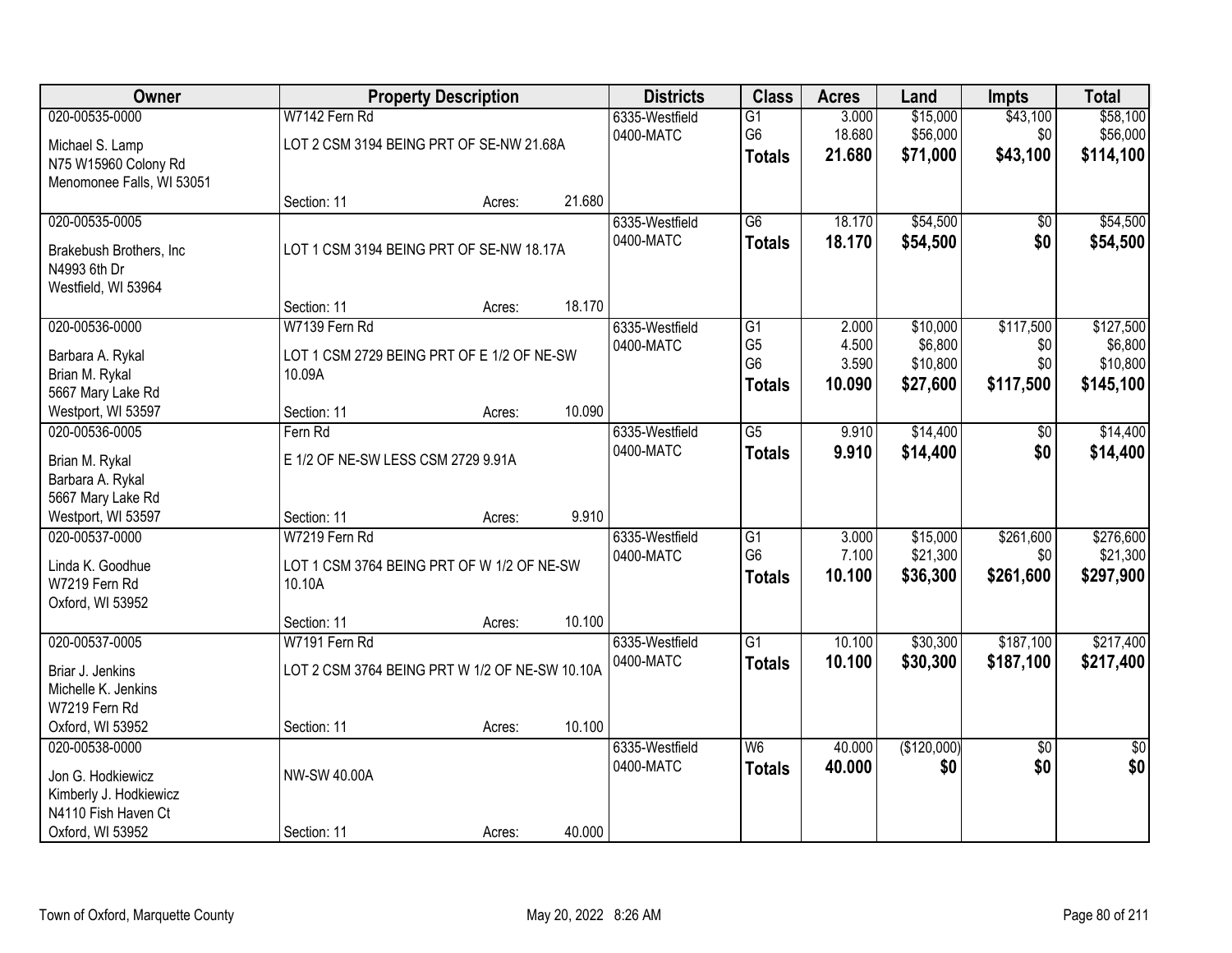| Owner                                    | <b>Property Description</b>                     |        |        | <b>Districts</b> | <b>Class</b>     | <b>Acres</b> | Land        | <b>Impts</b>    | <b>Total</b> |
|------------------------------------------|-------------------------------------------------|--------|--------|------------------|------------------|--------------|-------------|-----------------|--------------|
| 020-00539-0000                           |                                                 |        |        | 6335-Westfield   | W <sub>6</sub>   | 40.000       | (\$120,000) | $\overline{50}$ | $\sqrt{30}$  |
| Joseph M. Bergeron                       | SW-SW 40.00A                                    |        |        | 0400-MATC        | <b>Totals</b>    | 40.000       | \$0         | \$0             | \$0          |
| Andrea C. Bergeron                       |                                                 |        |        |                  |                  |              |             |                 |              |
| N206 N16429 Marshland Dr                 |                                                 |        |        |                  |                  |              |             |                 |              |
| Jackson, WI 53037                        | Section: 11                                     | Acres: | 40.000 |                  |                  |              |             |                 |              |
| 020-00540-0000                           |                                                 |        |        | 6335-Westfield   | $\overline{G6}$  | 20.000       | \$60,000    | $\overline{50}$ | \$60,000     |
| Jason Krachtt                            | E1/2 OF SE-SW 20.00A                            |        |        | 0400-MATC        | <b>Totals</b>    | 20.000       | \$60,000    | \$0             | \$60,000     |
| 1021 S 88th St                           |                                                 |        |        |                  |                  |              |             |                 |              |
| Milwaukee, WI 53214-2927                 |                                                 |        |        |                  |                  |              |             |                 |              |
|                                          | Section: 11                                     | Acres: | 20.000 |                  |                  |              |             |                 |              |
| 020-00541-0000                           |                                                 |        |        | 6335-Westfield   | G6               | 20.000       | \$60,000    | \$0             | \$60,000     |
|                                          |                                                 |        |        | 0400-MATC        | <b>Totals</b>    | 20.000       | \$60,000    | \$0             | \$60,000     |
| Kim Hodkiewicz                           | W1/2 OF SE-SW 20.00A                            |        |        |                  |                  |              |             |                 |              |
| Jon G. Hodkiewicz<br>N4110 Fish Haven Ct |                                                 |        |        |                  |                  |              |             |                 |              |
| Oxford, WI 53952                         | Section: 11                                     | Acres: | 20.000 |                  |                  |              |             |                 |              |
| 020-00542-0000                           | W6965 Fern Rd                                   |        |        | 6335-Westfield   | G1               | 3.000        | \$15,000    | \$187,100       | \$202,100    |
|                                          |                                                 |        |        | 0400-MATC        | G <sub>5</sub>   | 8.000        | \$8,000     | \$0             | \$8,000      |
| Daniel E. Vogelsang                      | W 1/2 OF NE-SE LESS W 33FT 19.00A               |        |        |                  | G <sub>6</sub>   | 8.000        | \$24,000    | \$0             | \$24,000     |
| Karla M. Vogelsang                       |                                                 |        |        |                  | <b>Totals</b>    | 19.000       | \$47,000    | \$187,100       | \$234,100    |
| W6965 Fern Rd                            |                                                 |        | 19.000 |                  |                  |              |             |                 |              |
| Oxford, WI 53952<br>020-00543-0000       | Section: 11                                     | Acres: |        |                  | $\overline{G1}$  | 1.000        | \$8,000     |                 | \$8,000      |
|                                          |                                                 |        |        | 6335-Westfield   |                  |              |             | $\overline{50}$ |              |
| Todd Jaeger                              | W 33FT OF NE-SE 1.00A                           |        |        | 0400-MATC        | <b>Totals</b>    | 1.000        | \$8,000     | \$0             | \$8,000      |
| Colette Jaeger                           |                                                 |        |        |                  |                  |              |             |                 |              |
| 1806 Woodside Ct                         |                                                 |        |        |                  |                  |              |             |                 |              |
| Fond Du Lac, WI 54937                    | Section: 11                                     | Acres: | 1.000  |                  |                  |              |             |                 |              |
| 020-00544-0000                           | W6925 Fern Rd                                   |        |        | 6335-Westfield   | $\overline{G1}$  | 2.000        | \$10,000    | \$72,400        | \$82,400     |
| Lee R. Hebel                             | LOTS 1 & 2 CSM 1376 BEING E 1/2 OF NE-SE 19.88A |        |        | 0400-MATC        | G <sub>6</sub>   | 17.880       | \$53,600    | \$0             | \$53,600     |
| Stephanie J. Hebel                       |                                                 |        |        |                  | <b>Totals</b>    | 19,880       | \$63,600    | \$72,400        | \$136,000    |
| W6925 Fern Rd                            |                                                 |        |        |                  |                  |              |             |                 |              |
| Oxford, WI 53952                         | Section: 11                                     | Acres: | 19.880 |                  |                  |              |             |                 |              |
| 020-00545-0000                           | W7059 Fern Rd                                   |        |        | 6335-Westfield   | $\overline{G1}$  | 7.000        | \$23,600    | \$137,100       | \$160,700    |
| Patricia J. Hilgendorf                   | NW-SE LESS CSM 3251 30.42A                      |        |        | 0400-MATC        | G4               | 15.420       | \$1,700     | \$0             | \$1,700      |
| W7059 Fern Rd                            |                                                 |        |        |                  | G <sub>5</sub> M | 8.000        | \$9,600     | \$0             | \$9,600      |
| Oxford, WI 53952                         |                                                 |        |        |                  | <b>Totals</b>    | 30.420       | \$34,900    | \$137,100       | \$172,000    |
|                                          | Section: 11                                     | Acres: | 30.420 |                  |                  |              |             |                 |              |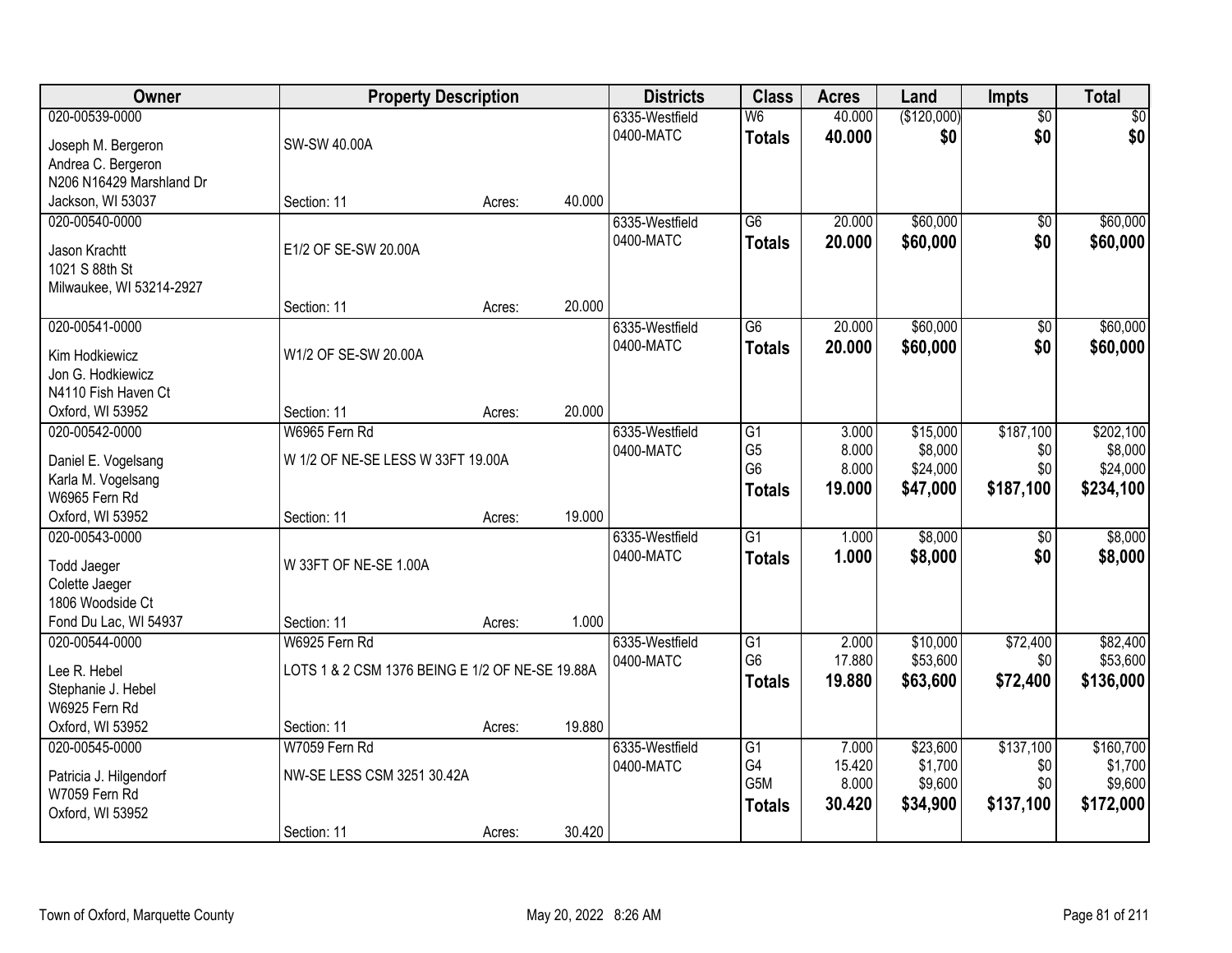| Owner                      |                                               | <b>Property Description</b> |        |                | <b>Class</b>           | <b>Acres</b> | Land            | <b>Impts</b>    | <b>Total</b>     |
|----------------------------|-----------------------------------------------|-----------------------------|--------|----------------|------------------------|--------------|-----------------|-----------------|------------------|
| 020-00547-0000             | W7073 Fern Rd                                 |                             |        | 6335-Westfield | $\overline{G1}$        | 2.000        | \$10,000        | \$20,800        | \$30,800         |
| Daniel J. Marcoe           | LOT 1 CSM 3251 BEING N 1/2 OF SW-SE & W 9.58A |                             |        | 0400-MATC      | G <sub>5</sub>         | 7.580        | \$7,600         | \$0             | \$7,600          |
| Merry A. Marcoe            | OF NW-SE 29.58A                               |                             |        |                | G <sub>6</sub>         | 20.000       | \$60,000        | \$0             | \$60,000         |
| 373 W Sibley St            |                                               |                             |        |                | <b>Totals</b>          | 29.580       | \$77,600        | \$20,800        | \$98,400         |
| Fond Du Lac, WI 54935      | Section: 11                                   | Acres:                      | 29.580 |                |                        |              |                 |                 |                  |
| 020-00548-0000             |                                               |                             |        | 6335-Westfield | $\overline{G5}$        | 3.000        | \$3,000         | $\overline{50}$ | \$3,000          |
| Diana P. Nessler           | S 1/2 OF SW-SE EXCEPT 3A 17.00A               |                             |        | 0400-MATC      | G <sub>6</sub>         | 14.000       | \$42,000        | \$0             | \$42,000         |
| 734 Park Ave               |                                               |                             |        |                | <b>Totals</b>          | 17.000       | \$45,000        | \$0             | \$45,000         |
| South Milwaukee, WI 53172  |                                               |                             |        |                |                        |              |                 |                 |                  |
|                            | Section: 11                                   | Acres:                      | 17.000 |                |                        |              |                 |                 |                  |
| 020-00549-0000             | W7062 State Highway 82                        |                             |        | 6335-Westfield | $\overline{G1}$        | 3.000        | \$15,000        | \$63,200        | \$78,200         |
| Arthur E. La Flex          | THAT PART OF SW-SE 3.00A                      |                             |        | 0400-MATC      | <b>Totals</b>          | 3.000        | \$15,000        | \$63,200        | \$78,200         |
| W7062 State Rd 82          |                                               |                             |        |                |                        |              |                 |                 |                  |
| Oxford, WI 53952           |                                               |                             |        |                |                        |              |                 |                 |                  |
|                            | Section: 11                                   | Acres:                      | 3.000  |                |                        |              |                 |                 |                  |
| 020-00550-0000             | W6993 Fern Rd                                 |                             |        | 6335-Westfield | G1                     | 2.000        | \$10,000        | \$85,000        | \$95,000         |
| <b>Todd Jaeger</b>         | SE-SE 40.00A                                  |                             |        | 0400-MATC      | W <sub>6</sub>         | 38.000       | (\$114,000)     | \$0             | \$0              |
| Colette Jaeger             |                                               |                             |        |                | <b>Totals</b>          | 40.000       | \$10,000        | \$85,000        | \$95,000         |
| 1806 Woodside Ct           |                                               |                             |        |                |                        |              |                 |                 |                  |
| Fond Du Lac, WI 54937      | Section: 11                                   | Acres:                      | 40.000 |                |                        |              |                 |                 |                  |
| 020-00551-0000             |                                               |                             |        | 6335-Westfield | $\overline{X4}$        | 27.400       | $\overline{50}$ | $\overline{30}$ | $\sqrt{50}$      |
| Town of Oxford             | PART OF NE-NE 27.40A                          |                             |        | 0400-MATC      | <b>Totals</b>          | 27.400       | \$0             | \$0             | \$0              |
| PO Box 290                 |                                               |                             |        |                |                        |              |                 |                 |                  |
| Oxford, WI 53952           |                                               |                             |        |                |                        |              |                 |                 |                  |
|                            | Section: 12                                   | Acres:                      | 27.400 |                |                        |              |                 |                 |                  |
| 020-00552-0000             |                                               |                             |        | 6335-Westfield | $\overline{\text{X2}}$ | 7.600        | $\overline{30}$ | \$0             | $\overline{\$0}$ |
| Dept of Transportation     | A PARCEL OF NE-NE 7.60A                       |                             |        | 0400-MATC      | <b>Totals</b>          | 7.600        | \$0             | \$0             | \$0              |
| 1681 Second Ave S          |                                               |                             |        |                |                        |              |                 |                 |                  |
| Wisconsin Rapids, WI 54495 |                                               |                             |        |                |                        |              |                 |                 |                  |
|                            | Section: 12                                   | Acres:                      | 7.600  |                |                        |              |                 |                 |                  |
| 020-00553-0000             | N4195 Crossroads Clinic Rd                    |                             |        | 6335-Westfield | $\overline{G2}$        | 5.000        | \$19,000        | \$423,000       | \$442,000        |
| Divine Savior Healthcare   | A PARCEL OF NE-NE & SE-NE 5.00A               |                             |        | 0400-MATC      | <b>Totals</b>          | 5.000        | \$19,000        | \$423,000       | \$442,000        |
| PO Box 387                 |                                               |                             |        |                |                        |              |                 |                 |                  |
| Portage, WI 53901-9987     |                                               |                             |        |                |                        |              |                 |                 |                  |
|                            | Section: 12                                   | Acres:                      | 5.000  |                |                        |              |                 |                 |                  |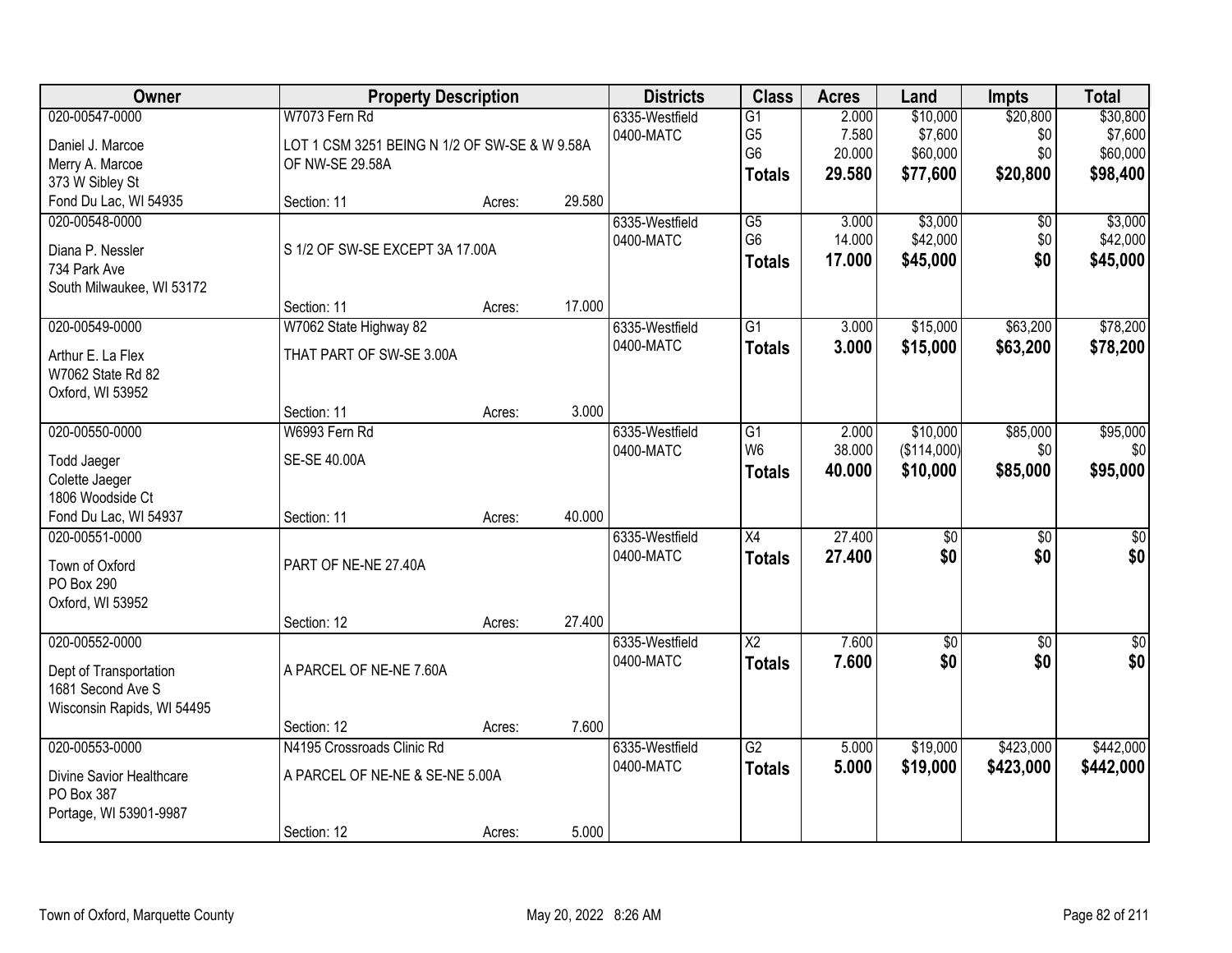| \$83,000<br>020-00554-0000<br>W6602 Fern Rd<br>1.690<br>\$9,400<br>6335-Westfield<br>$\overline{G1}$<br>W <sub>8</sub><br>(\$117,000)<br>39.000<br>\$0<br>0400-MATC<br>PART OF LOT 1 CSM 1302 BEING NW-NE 40.69A<br>Dennis E. Krueger (Le<br>40.690<br>\$83,000<br>\$9,400<br><b>Totals</b><br>Katie L. Vande Slunt | \$92,400<br>\$0<br>\$92,400 |
|---------------------------------------------------------------------------------------------------------------------------------------------------------------------------------------------------------------------------------------------------------------------------------------------------------------------|-----------------------------|
|                                                                                                                                                                                                                                                                                                                     |                             |
|                                                                                                                                                                                                                                                                                                                     |                             |
|                                                                                                                                                                                                                                                                                                                     |                             |
| W6602 Fern Rd                                                                                                                                                                                                                                                                                                       |                             |
| Oxford, WI 53952-8978<br>40.690<br>Section: 12<br>Acres:                                                                                                                                                                                                                                                            |                             |
| W6622 Fern Rd<br>\$2,200<br>020-00555-0000<br>G4<br>15.000<br>\$0<br>6335-Westfield                                                                                                                                                                                                                                 | \$2,200                     |
| \$5,400<br>5.330<br>G <sub>5</sub><br>\$0<br>0400-MATC<br>LOT 2 CSM 2869 BEING PRT OF SW-NE 20.33A<br>Adam R. Vande Slunt                                                                                                                                                                                           | \$5,400                     |
| 20.330<br>\$7,600<br>\$0<br><b>Totals</b><br>Katie L. Vande Slunt                                                                                                                                                                                                                                                   | \$7,600                     |
| W11963 Whooley Rd                                                                                                                                                                                                                                                                                                   |                             |
| 20.330<br>Waupun, WI 53963<br>Section: 12<br>Acres:                                                                                                                                                                                                                                                                 |                             |
| W6682 Fern Rd<br>\$2,100<br>020-00555-0005<br>$\overline{G4}$<br>14.500<br>$\overline{50}$<br>6335-Westfield                                                                                                                                                                                                        | \$2,100                     |
| \$5,500<br>G <sub>5</sub><br>5.500<br>\$0<br>0400-MATC<br>Adam & Katie Vande Slunt Trust<br>LOT 1 CSM 2869 BEING PRT OF SW-NE 20.00A                                                                                                                                                                                | \$5,500                     |
| \$0<br>20.000<br>\$7,600<br><b>Totals</b><br>W11963 Whooley Rd                                                                                                                                                                                                                                                      | \$7,600                     |
| Waupun, WI 53963                                                                                                                                                                                                                                                                                                    |                             |
| 20.000<br>Section: 12<br>Acres:                                                                                                                                                                                                                                                                                     |                             |
| 31.300<br>020-00556-0000<br>$\overline{X4}$<br>$\overline{50}$<br>6335-Westfield<br>\$0                                                                                                                                                                                                                             | \$0                         |
| 0400-MATC<br>\$0<br>31.300<br>\$0<br><b>Totals</b>                                                                                                                                                                                                                                                                  | \$0                         |
| PART OF SE-NE 31.30A<br>Town of Oxford<br>PO Box 290                                                                                                                                                                                                                                                                |                             |
| Oxford, WI 53952                                                                                                                                                                                                                                                                                                    |                             |
| 31.300<br>Section: 12<br>Acres:                                                                                                                                                                                                                                                                                     |                             |
| 020-00557-0000<br>$\overline{\text{X2}}$<br>7.000<br>$\overline{50}$<br>$\overline{50}$<br>6335-Westfield                                                                                                                                                                                                           | $\overline{\$0}$            |
| \$0<br>0400-MATC<br>7.000<br>\$0<br><b>Totals</b>                                                                                                                                                                                                                                                                   | \$0                         |
| 7A IN SE-NE 7.00A<br>Dept of Transportation<br>1681 Second Ave S                                                                                                                                                                                                                                                    |                             |
| Wisconsin Rapids, WI 54495                                                                                                                                                                                                                                                                                          |                             |
| 7.000<br>Section: 12<br>Acres:                                                                                                                                                                                                                                                                                      |                             |
| 020-00558-0000<br>6335-Westfield<br>$\overline{G2}$<br>1.700<br>\$4,500<br>Crossroads Clinic Rd<br>$\sqrt{6}$                                                                                                                                                                                                       | \$4,500                     |
| 1.700<br>0400-MATC<br>\$4,500<br>\$0<br><b>Totals</b>                                                                                                                                                                                                                                                               | \$4,500                     |
| A PARCEL OF SE-NE 1.70A (ORIG ROAD WAY PER<br>Divine Savior Healthcare                                                                                                                                                                                                                                              |                             |
| PO Box 387<br>POS)                                                                                                                                                                                                                                                                                                  |                             |
| Portage, WI 53901-9987<br>1.700<br>Section: 12<br>Acres:                                                                                                                                                                                                                                                            |                             |
| 020-00559-0000<br>(\$120,000)<br>$\overline{\mathsf{W6}}$<br>40.000<br>$\overline{50}$<br>6335-Westfield                                                                                                                                                                                                            | $\overline{50}$             |
| \$0<br>40.000<br>0400-MATC<br>\$0<br><b>Totals</b>                                                                                                                                                                                                                                                                  | \$0                         |
| <b>NE-NW 40.00A</b><br>Mary K. Fleming Trustees                                                                                                                                                                                                                                                                     |                             |
| Charles E & Mary K Fleming 2007 Rev                                                                                                                                                                                                                                                                                 |                             |
| Trust<br>7312 Edgemont Ave<br>40.000<br>Section: 12                                                                                                                                                                                                                                                                 |                             |
| Acres:<br>Greendale, WI 53129                                                                                                                                                                                                                                                                                       |                             |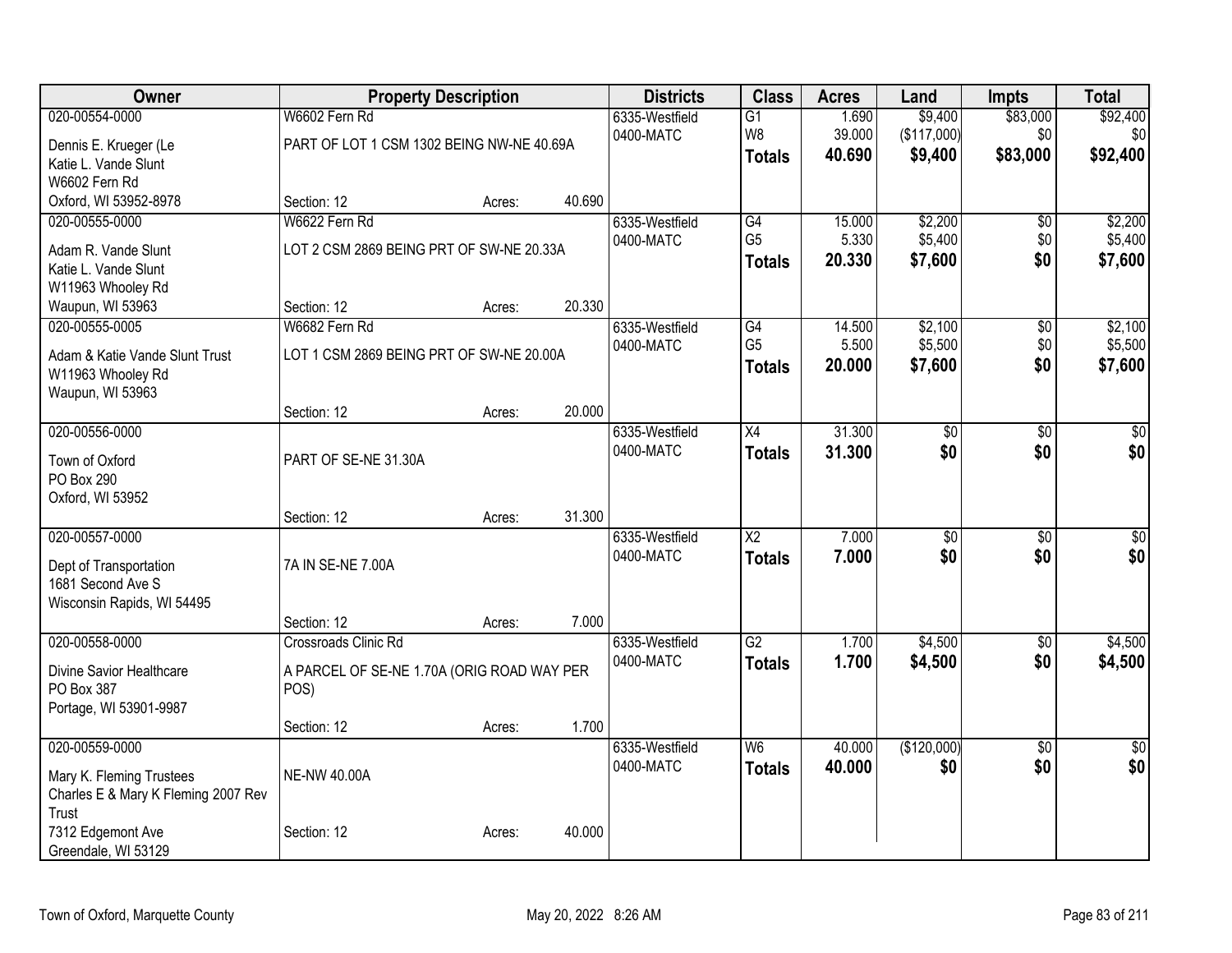| Owner                                       |                                            | <b>Property Description</b> |        | <b>Districts</b>            | <b>Class</b>         | <b>Acres</b>   | Land               | <b>Impts</b>    | <b>Total</b>        |
|---------------------------------------------|--------------------------------------------|-----------------------------|--------|-----------------------------|----------------------|----------------|--------------------|-----------------|---------------------|
| 020-00560-0000                              |                                            |                             |        | 6335-Westfield              | W <sub>6</sub>       | 40.830         | (\$122,500)        | $\overline{50}$ | $\sqrt{50}$         |
| Cobra Investments, LLC                      | PRT OF CSM 842 BEING NW-NW 40.83A          |                             |        | 0400-MATC                   | <b>Totals</b>        | 40.830         | \$0                | \$0             | \$0                 |
| N4985 6th Dr                                |                                            |                             |        |                             |                      |                |                    |                 |                     |
| Westfield, WI 53964                         |                                            |                             |        |                             |                      |                |                    |                 |                     |
|                                             | Section: 12                                | Acres:                      | 40.830 |                             |                      |                |                    |                 |                     |
| 020-00561-0000                              | Fern Rd                                    |                             |        | 6335-Westfield              | W <sub>6</sub>       | 40.970         | (\$122,900)        | $\overline{30}$ | $\sqrt{50}$         |
| Cobra Investments, LLC                      | PRT OF CSM 842 BEING SW-NW 40.97A          |                             |        | 0400-MATC                   | <b>Totals</b>        | 40.970         | \$0                | \$0             | \$0                 |
| N4985 6th Dr                                |                                            |                             |        |                             |                      |                |                    |                 |                     |
| Westfield, WI 53964                         |                                            |                             |        |                             |                      |                |                    |                 |                     |
|                                             | Section: 12                                | Acres:                      | 40.970 |                             |                      |                |                    |                 |                     |
| 020-00562-0000                              | W6694 Fern Rd                              |                             |        | 6335-Westfield<br>0400-MATC | G1<br>G <sub>5</sub> | 1.000<br>9.000 | \$8,000<br>\$9,000 | \$9,500<br>\$0  | \$17,500<br>\$9,000 |
| Mary K. Fleming Trustees                    | <b>SE-NW 40.00A</b>                        |                             |        |                             | G <sub>6</sub>       | 12.000         | \$36,000           | \$0             | \$36,000            |
| Charles E & Mary K Fleming 2007 Rev         |                                            |                             |        |                             | W <sub>6</sub>       | 18.000         | (\$54,000)         | \$0             | \$0                 |
| Trust                                       |                                            |                             | 40.000 |                             | <b>Totals</b>        | 40,000         | \$53,000           | \$9,500         | \$62,500            |
| 7312 Edgemont Ave<br>Greendale, WI 53129    | Section: 12                                | Acres:                      |        |                             |                      |                |                    |                 |                     |
| 020-00563-0000                              |                                            |                             |        | 6335-Westfield              | G4                   | 32.320         | \$4,700            | \$0             | \$4,700             |
|                                             |                                            |                             |        | 0400-MATC                   | G <sub>5</sub>       | 1.000          | \$100              | \$0             | \$100               |
| Larry J. Grant                              | NE-SW LESS CSM 2223 33.32A                 |                             |        |                             | <b>Totals</b>        | 33.320         | \$4,800            | \$0             | \$4,800             |
| 1624 Valley Dr<br>Wisconsin Dells, WI 53965 |                                            |                             |        |                             |                      |                |                    |                 |                     |
|                                             | Section: 12                                | Acres:                      | 33.320 |                             |                      |                |                    |                 |                     |
| 020-00563-0005                              | W6771 Fern Rd                              |                             |        | 6335-Westfield              | $\overline{G1}$      | 6.680          | \$22,900           | \$126,800       | \$149,700           |
| Lawrence D. Yaap                            | LOT 1 CSM 2223 BEING PART OF NE-SW 6.68A   |                             |        | 0400-MATC                   | <b>Totals</b>        | 6.680          | \$22,900           | \$126,800       | \$149,700           |
| W6771 Fern Rd                               |                                            |                             |        |                             |                      |                |                    |                 |                     |
| Oxford, WI 53952                            |                                            |                             |        |                             |                      |                |                    |                 |                     |
|                                             | Section: 12                                | Acres:                      | 6.680  |                             |                      |                |                    |                 |                     |
| 020-00564-0000                              | W6881 Fern Rd                              |                             |        | 6335-Westfield              | $\overline{G1}$      | 12.594         | \$37,800           | \$157,800       | \$195,600           |
| David D. Goodhue                            | LOT 1 CSM 1018 BEING PART OF NW-SW 12.594A |                             |        | 0400-MATC                   | <b>Totals</b>        | 12.594         | \$37,800           | \$157,800       | \$195,600           |
| Kimberly A. Goodhue                         |                                            |                             |        |                             |                      |                |                    |                 |                     |
| W6881 Fern Rd                               |                                            |                             |        |                             |                      |                |                    |                 |                     |
| Oxford, WI 53952                            | Section: 12                                | Acres:                      | 12.594 |                             |                      |                |                    |                 |                     |
| 020-00565-0000                              | W6829 Fern Rd                              |                             |        | 6335-Westfield              | $\overline{G1}$      | 10.000         | \$30,000           | \$247,800       | \$277,800           |
| James T. Gariti                             | LOT 2 CSM 1018 BEING PART OF NW-SW 20.00A  |                             |        | 0400-MATC                   | G <sub>6</sub>       | 10.000         | \$30,000           | \$0             | \$30,000            |
| W6829 Fern Rd                               |                                            |                             |        |                             | <b>Totals</b>        | 20.000         | \$60,000           | \$247,800       | \$307,800           |
| Oxford, WI 53952                            |                                            |                             |        |                             |                      |                |                    |                 |                     |
|                                             | Section: 12                                | Acres:                      | 20.000 |                             |                      |                |                    |                 |                     |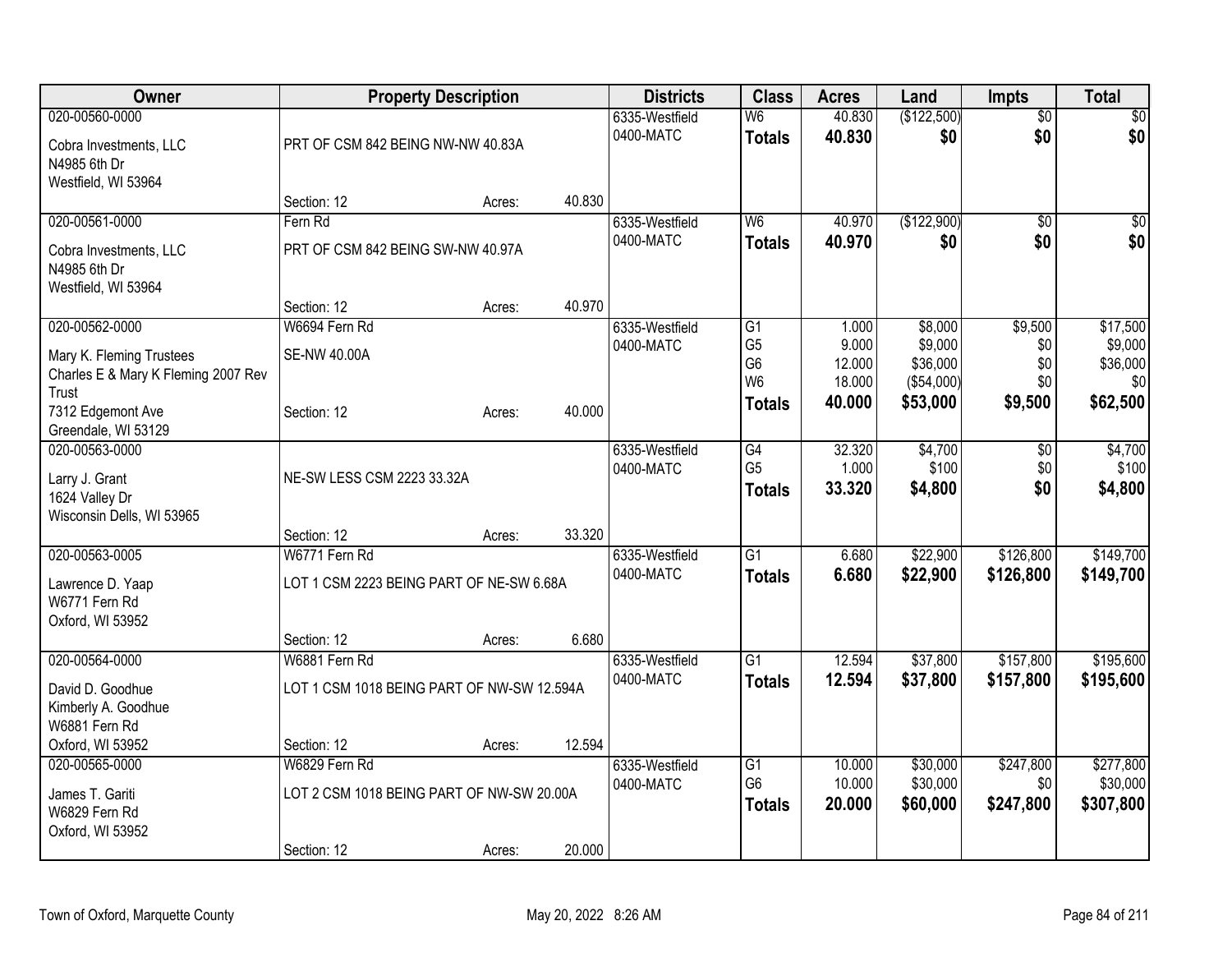| Owner                        |                                           | <b>Property Description</b> |        |                             | <b>Class</b>           | <b>Acres</b>    | Land                | <b>Impts</b>         | <b>Total</b>         |
|------------------------------|-------------------------------------------|-----------------------------|--------|-----------------------------|------------------------|-----------------|---------------------|----------------------|----------------------|
| 020-00566-0000               | W6811 Fern Rd                             |                             |        | 6335-Westfield              | $\overline{G1}$        | 8.145           | \$26,000            | \$143,700            | \$169,700            |
| Paul W. Titschler            | LOT 3 CSM 1018 BEING PART OF NW-SW 8.145A |                             |        | 0400-MATC                   | <b>Totals</b>          | 8.145           | \$26,000            | \$143,700            | \$169,700            |
| W6811 Fern Rd                |                                           |                             |        |                             |                        |                 |                     |                      |                      |
| Oxford, WI 53952             |                                           |                             |        |                             |                        |                 |                     |                      |                      |
|                              | Section: 12                               | Acres:                      | 8.145  |                             |                        |                 |                     |                      |                      |
| 020-00567-0000               |                                           |                             |        | 6335-Westfield              | $\overline{G6}$        | 36.330          | \$109,000           | \$0                  | \$109,000            |
| Robert W. Lindemann          | SW-SW EXCEPT 3.67A 36.33A                 |                             |        | 0400-MATC                   | <b>Totals</b>          | 36.330          | \$109,000           | \$0                  | \$109,000            |
| N8771 Jefferson Rd           |                                           |                             |        |                             |                        |                 |                     |                      |                      |
| Watertown, WI 53094-8501     |                                           |                             |        |                             |                        |                 |                     |                      |                      |
|                              | Section: 12                               | Acres:                      | 36.330 |                             |                        |                 |                     |                      |                      |
| 020-00568-0000               | W6802 State Highway 82                    |                             |        | 6335-Westfield              | $\overline{G1}$        | 1.630           | \$9,300             | \$6,600              | \$15,900             |
| Ross V. Wahl                 | LOT 2 CSM 3106 BEING PRT OF SW-SW 1.63A   |                             |        | 0400-MATC                   | <b>Totals</b>          | 1.630           | \$9,300             | \$6,600              | \$15,900             |
| Jennifer M. Wahl             |                                           |                             |        |                             |                        |                 |                     |                      |                      |
| PO Box 71                    |                                           |                             |        |                             |                        |                 |                     |                      |                      |
| Oxford, WI 53952             | Section: 12                               | Acres:                      | 1.630  |                             |                        |                 |                     |                      |                      |
| 020-00568-0005               | W6810 State Highway 82                    |                             |        | 6335-Westfield              | $\overline{G1}$        | 2.100           | \$10,500            | \$159,400            | \$169,900            |
| Ross V. Wahl                 | LOT 1 CSM 3106 BEING PRT OF SW-SW 2.10A   |                             |        | 0400-MATC                   | <b>Totals</b>          | 2.100           | \$10,500            | \$159,400            | \$169,900            |
| Jennifer M. Wahl             |                                           |                             |        |                             |                        |                 |                     |                      |                      |
| PO Box 71                    |                                           |                             |        |                             |                        |                 |                     |                      |                      |
| Oxford, WI 53952             | Section: 12                               | Acres:                      | 2.100  |                             |                        |                 |                     |                      |                      |
| 020-00569-0000               | W6617 State Highway 82                    |                             |        | 6335-Westfield              | G4<br>G7               | 34.000          | \$5,000             | $\overline{30}$      | \$5,000              |
| Grant Farms Corp             | PART OF SE-SW 35.00A                      |                             |        | 0400-MATC                   |                        | 1.000<br>35.000 | \$6,000<br>\$11,000 | \$14,800<br>\$14,800 | \$20,800<br>\$25,800 |
| Larry J. Grant               |                                           |                             |        |                             | <b>Totals</b>          |                 |                     |                      |                      |
| 1624 Valley Dr               |                                           |                             |        |                             |                        |                 |                     |                      |                      |
| Wisconsin Dells, WI 53965    | Section: 12                               | Acres:                      | 35.000 |                             |                        |                 |                     |                      |                      |
| 020-00570-0000               |                                           |                             |        | 6335-Westfield              | $\overline{\text{X2}}$ | 2.000           | $\overline{50}$     | $\overline{50}$      | \$0                  |
| Dept of Transportation       | 2A IN SE-SW 2.00A                         |                             |        | 0400-MATC                   | <b>Totals</b>          | 2.000           | \$0                 | \$0                  | \$0                  |
| 1681 Second Ave S            |                                           |                             |        |                             |                        |                 |                     |                      |                      |
| Wisconsin Rapids, WI 54495   |                                           |                             |        |                             |                        |                 |                     |                      |                      |
|                              | Section: 12                               | Acres:                      | 2.000  |                             |                        |                 |                     |                      |                      |
| 020-00571-0000               | W6790 State Highway 82                    |                             |        | 6335-Westfield<br>0400-MATC | $\overline{G2}$        | 3.000           | \$15,000            | \$93,900             | \$108,900            |
| Stephen C. Agnew             | A PARCEL OF SE-SW POS GROTHMAN 3.00A      |                             |        |                             | <b>Totals</b>          | 3.000           | \$15,000            | \$93,900             | \$108,900            |
| N2320 Fall River Columbus Rd |                                           |                             |        |                             |                        |                 |                     |                      |                      |
| Columbus, WI 53925           |                                           |                             |        |                             |                        |                 |                     |                      |                      |
|                              | Section: 12                               | Acres:                      | 3.000  |                             |                        |                 |                     |                      |                      |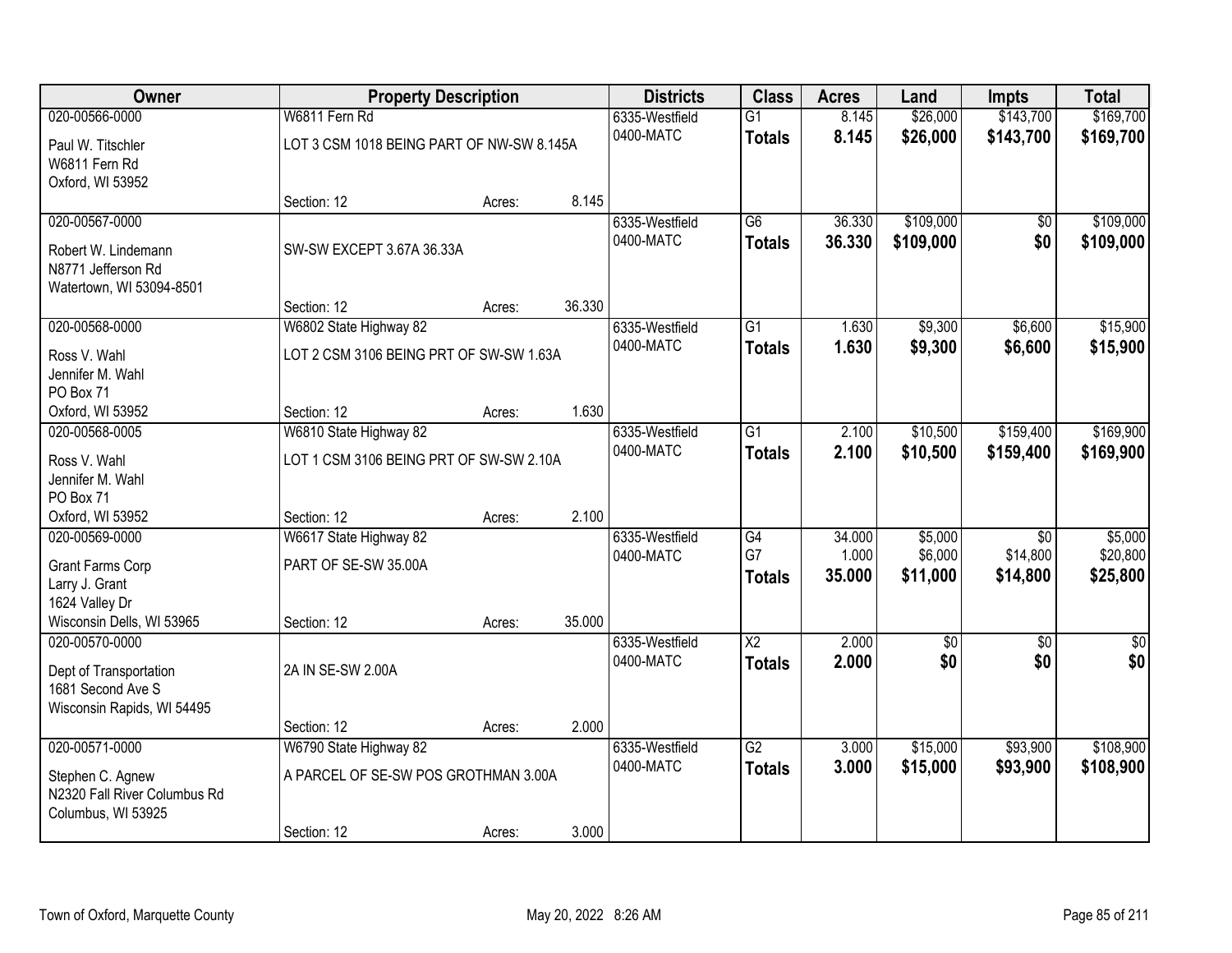| <b>Class</b><br>Owner<br><b>Districts</b><br><b>Property Description</b><br><b>Acres</b><br>Land<br><b>Impts</b>                               |                 | <b>Total</b> |
|------------------------------------------------------------------------------------------------------------------------------------------------|-----------------|--------------|
| 020-00572-0000<br>W6541 Fern Rd<br>$\overline{G1}$<br>1.000<br>\$8,000<br>6335-Westfield                                                       | \$26,600        | \$34,600     |
| 29.530<br>\$88,600<br>G <sub>6</sub><br>0400-MATC<br>LOT 1 CSM 2222 BEING PRT OF NE-SE & NW-SE<br>John R. Marlewski                            | \$0             | \$88,600     |
| \$96,600<br>30.530<br><b>Totals</b><br>326 S Abbott St<br>30.53A                                                                               | \$26,600        | \$123,200    |
| Oxford, WI 53952                                                                                                                               |                 |              |
| 30.530<br>Section: 12<br>Acres:                                                                                                                |                 |              |
| $\overline{X2}$<br>11.750<br>020-00573-0000<br>6335-Westfield<br>\$0                                                                           | $\overline{50}$ | \$0          |
| \$0<br>0400-MATC<br>11.750<br><b>Totals</b><br>PRT OF NE-SE 11.75A<br>Dept of Transportation                                                   | \$0             | \$0          |
| 1681 Second Ave S                                                                                                                              |                 |              |
| Wisconsin Rapids, WI 54495                                                                                                                     |                 |              |
| 11.750<br>Section: 12<br>Acres:                                                                                                                |                 |              |
| 22.560<br>\$4,000<br>020-00574-0000<br>G4<br>Fern Dr<br>6335-Westfield                                                                         | \$0             | \$4,000      |
| 0400-MATC<br>\$4,000<br>22.560<br><b>Totals</b><br>PART OF NW-SE 22.56A<br>Grant Farms Corp                                                    | \$0             | \$4,000      |
| Larry J. Grant                                                                                                                                 |                 |              |
| 1624 Valley Dr                                                                                                                                 |                 |              |
| 22.560<br>Wisconsin Dells, WI 53965<br>Section: 12<br>Acres:                                                                                   |                 |              |
| 020-00575-0000<br>$\overline{G2}$<br>10.562<br>\$81,700<br>N4190 Crossroads Clinic Rd<br>6335-Westfield                                        | \$344,000       | \$425,700    |
| 0400-MATC<br>10.562<br>\$81,700<br><b>Totals</b>                                                                                               | \$344,000       | \$425,700    |
| LOT 2 CSM 3457 BEING PRT OF NE-SE, SE-SE &<br>Leroy Investments, LLC<br>326 S Abbott St<br>SW-SE LESS DOT R/W 10.562A                          |                 |              |
| Oxford, WI 53952-9005                                                                                                                          |                 |              |
| 10.562<br>Section: 12<br>Acres:                                                                                                                |                 |              |
| 020-00575-0005<br>$\overline{G5}$<br>11.306<br>\$17,000<br>Crossroads Clinic Rd<br>6335-Westfield                                              | $\overline{50}$ | \$17,000     |
| G <sub>5</sub> M<br>0.920<br>\$1,400<br>0400-MATC                                                                                              | \$0             | \$1,400      |
| LOT 1 CSM 3457 BEING PRT OF SE 1/4 LESS DOT<br>Leroy Investments, LLC<br>12.226<br>\$18,400<br><b>Totals</b><br>326 S Abbott St<br>R/W 12.226A | \$0             | \$18,400     |
| Oxford, WI 53952-9005                                                                                                                          |                 |              |
| 12.226<br>Section: 12<br>Acres:                                                                                                                |                 |              |
| $\overline{\text{X2}}$<br>5.368<br>020-00575-0010<br>$\overline{60}$<br>6335-Westfield                                                         | $\overline{60}$ | $\sqrt{60}$  |
| \$0<br>0400-MATC<br>5.368<br><b>Totals</b>                                                                                                     | \$0             | \$0          |
| PARCELS 3, 4 & 5 ON TPP MAP BEING PRT OF SE 1/4<br>Dept of Transportation<br>1681 Second Ave S<br>5.368A                                       |                 |              |
| Wisconsin Rapids, WI 54495                                                                                                                     |                 |              |
| 5.368<br>Section: 12<br>Acres:                                                                                                                 |                 |              |
| 020-00576-0000<br>17.160<br>\$2,500<br>6335-Westfield<br>$\overline{G4}$                                                                       | $\overline{50}$ | \$2,500      |
| 17.160<br>\$2,500<br>0400-MATC<br><b>Totals</b>                                                                                                | \$0             | \$2,500      |
| PRT OF SW-SE LESS CSM 3162 BUT INCL GRANT CT<br><b>Grant Farms Corp</b>                                                                        |                 |              |
| Larry J. Grant<br>17.16A<br>1624 Valley Dr                                                                                                     |                 |              |
| 17.160<br>Wisconsin Dells, WI 53965<br>Section: 12<br>Acres:                                                                                   |                 |              |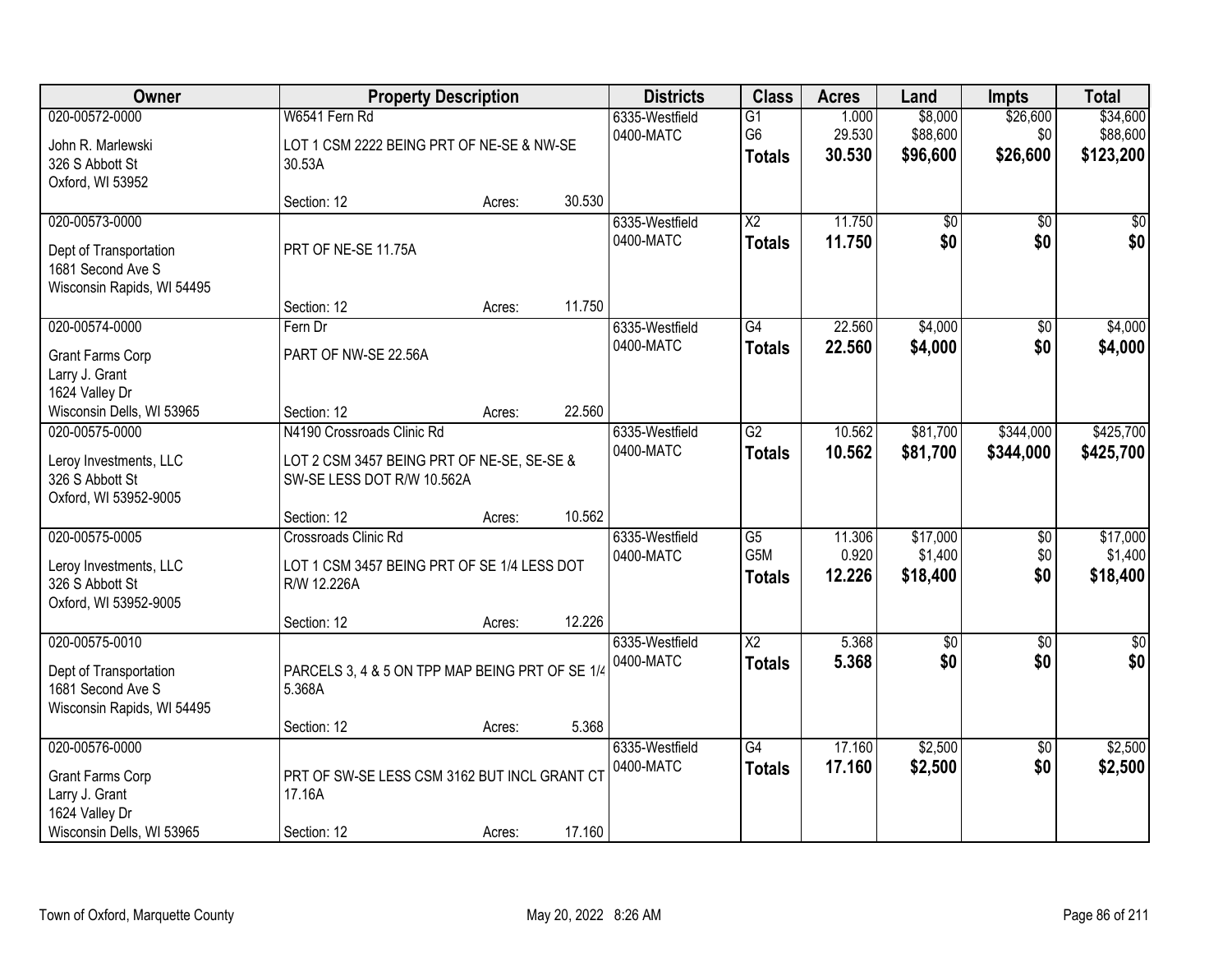| Owner                                                                                       | <b>Property Description</b>                                          |        |        | <b>Districts</b>            | <b>Class</b>                            | <b>Acres</b>   | Land                   | <b>Impts</b>           | <b>Total</b>       |
|---------------------------------------------------------------------------------------------|----------------------------------------------------------------------|--------|--------|-----------------------------|-----------------------------------------|----------------|------------------------|------------------------|--------------------|
| 020-00577-0000<br>Dept of Transportation<br>1681 Second Ave S<br>Wisconsin Rapids, WI 54495 | PRT OF SW-SE 7.44A                                                   |        |        | 6335-Westfield<br>0400-MATC | $\overline{\text{X2}}$<br><b>Totals</b> | 7.440<br>7.440 | $\overline{50}$<br>\$0 | $\overline{50}$<br>\$0 | \$0<br>\$0         |
|                                                                                             | Section: 12                                                          | Acres: | 7.440  |                             |                                         |                |                        |                        |                    |
| 020-00577-0005<br>Marquette County                                                          | 4195 Crossroads Clinic Rd<br>LOT 1 CSM 3162 BEING PRT OF SW-SE 3.00A |        |        | 6335-Westfield<br>0400-MATC | X3<br><b>Totals</b>                     | 3.000<br>3.000 | \$0<br>\$0             | $\overline{50}$<br>\$0 | $\sqrt{50}$<br>\$0 |
| Attn: City of Montello<br>PO Box 186<br>Montello, WI 53949                                  | Section: 12                                                          | Acres: | 3.000  |                             |                                         |                |                        |                        |                    |
| 020-00577-0010                                                                              | <b>Grant Ct</b>                                                      |        |        | 6335-Westfield              | G4                                      | 3.260          | \$500                  | \$0                    | \$500              |
| <b>Grant Farms Corp</b><br>Larry J. Grant<br>1624 Valley Dr                                 | LOT 2 CSM 3162 BEING PRT OF SW-SE 3.26A                              |        |        | 0400-MATC                   | <b>Totals</b>                           | 3.260          | \$500                  | \$0                    | \$500              |
| Wisconsin Dells, WI 53965                                                                   | Section: 12                                                          | Acres: | 3.260  |                             |                                         |                |                        |                        |                    |
| 020-00577-0015                                                                              | <b>Grant Ct</b>                                                      |        |        | 6335-Westfield              | $\overline{G4}$                         | 3.050          | \$400                  | \$0                    | \$400              |
| <b>Grant Farms Corp</b><br>Larry J. Grant                                                   | LOT 3 CSM 3162 BEING PRT OF SW-SE 3.05A                              |        |        | 0400-MATC                   | <b>Totals</b>                           | 3.050          | \$400                  | \$0                    | \$400              |
| 1624 Valley Dr                                                                              |                                                                      |        | 3.050  |                             |                                         |                |                        |                        |                    |
| Wisconsin Dells, WI 53965<br>020-00577-0020                                                 | Section: 12<br><b>Grant Ct</b>                                       | Acres: |        | 6335-Westfield              | $\overline{G4}$                         | 3.050          | \$400                  | $\overline{50}$        | \$400              |
|                                                                                             |                                                                      |        |        | 0400-MATC                   | <b>Totals</b>                           | 3.050          | \$400                  | \$0                    | \$400              |
| <b>Grant Farms Corp</b>                                                                     | LOT 4 CSM 3162 BEING PRT OF SW-SE 3.05A                              |        |        |                             |                                         |                |                        |                        |                    |
| Larry J. Grant                                                                              |                                                                      |        |        |                             |                                         |                |                        |                        |                    |
| 1624 Valley Dr<br>Wisconsin Dells, WI 53965                                                 | Section: 12                                                          | Acres: | 3.050  |                             |                                         |                |                        |                        |                    |
| 020-00578-0000                                                                              | N4101 6th Rd                                                         |        |        | 6335-Westfield              | G2                                      | 4.730          | \$38,000               | \$110,000              | \$148,000          |
| Grant Farms Corp<br>Larry J. Grant                                                          | PRT OF SE-SE LESS .55A FOR HWY 4.73A                                 |        |        | 0400-MATC                   | <b>Totals</b>                           | 4.730          | \$38,000               | \$110,000              | \$148,000          |
| 1624 Valley Dr                                                                              |                                                                      |        |        |                             |                                         |                |                        |                        |                    |
| Wisconsin Dells, WI 53965                                                                   | Section: 12                                                          | Acres: | 4.730  |                             |                                         |                |                        |                        |                    |
| 020-00579-0000                                                                              |                                                                      |        |        | 6335-Westfield              | $\overline{X2}$                         | 17.890         | $\overline{50}$        | $\overline{50}$        | $\overline{30}$    |
| Dept of Transportation<br>1681 Second Ave S                                                 | PRT OF SE-SE LESS PRT OF CSM 2821 17.89A                             |        |        | 0400-MATC                   | <b>Totals</b>                           | 17.890         | \$0                    | \$0                    | \$0                |
| Wisconsin Rapids, WI 54495                                                                  | Section: 12                                                          | Acres: | 17.890 |                             |                                         |                |                        |                        |                    |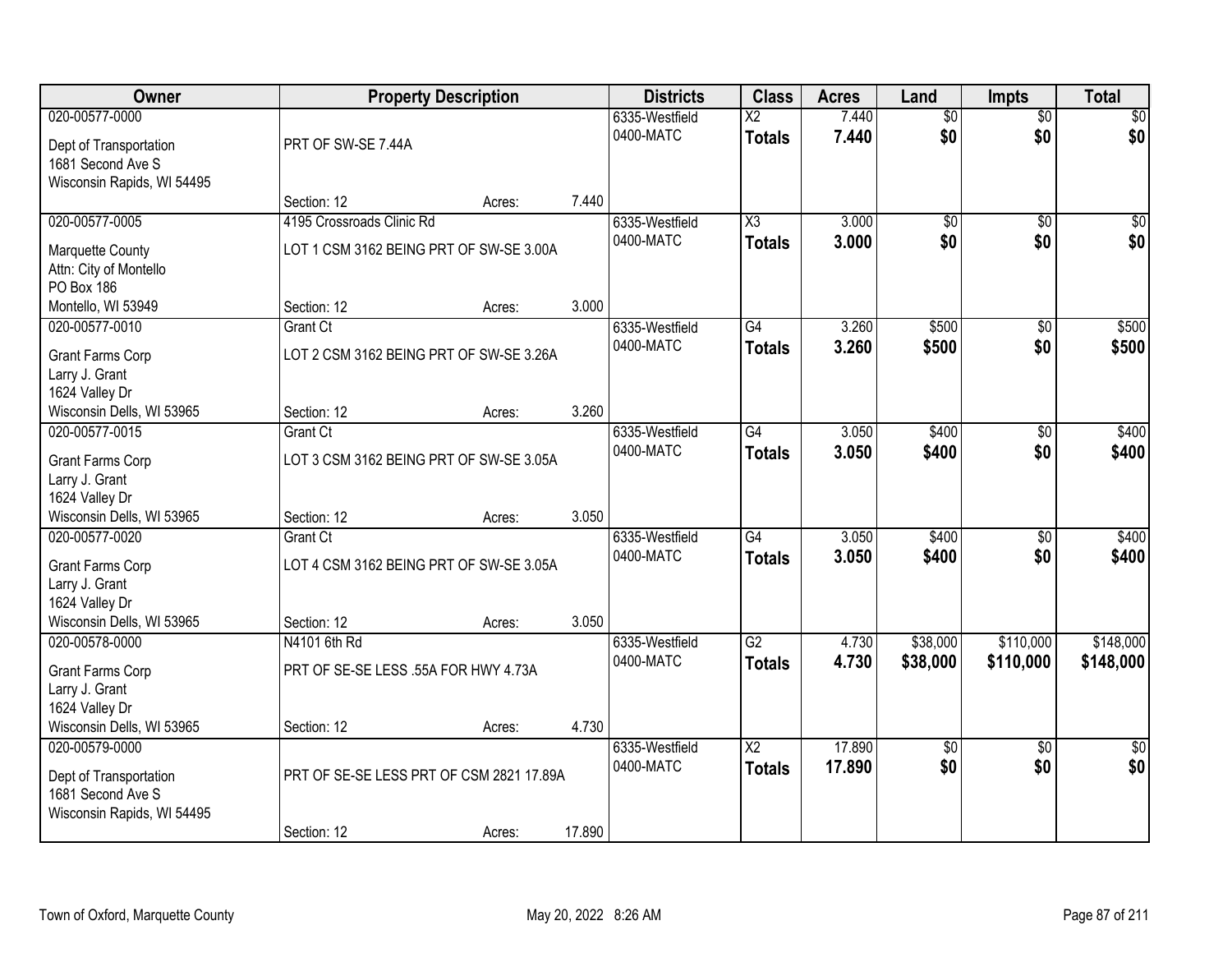| Owner                      |                                            | <b>Property Description</b> |        |                | <b>Class</b>           | <b>Acres</b> | Land            | <b>Impts</b>    | <b>Total</b>     |
|----------------------------|--------------------------------------------|-----------------------------|--------|----------------|------------------------|--------------|-----------------|-----------------|------------------|
| 020-00579-0005             | W6585 State Highway 82                     |                             |        | 6335-Westfield | $\overline{G2}$        | 2.380        | \$22,500        | $\overline{50}$ | \$22,500         |
| John Ross                  | LOT 1 CSM 2821 BEING PRT OF SE-SE 2.38A    |                             |        | 0400-MATC      | <b>Totals</b>          | 2.380        | \$22,500        | \$0             | \$22,500         |
| 1406 Drewry Ln             |                                            |                             |        |                |                        |              |                 |                 |                  |
| Madison, WI 53704          |                                            |                             |        |                |                        |              |                 |                 |                  |
|                            | Section: 12                                | Acres:                      | 2.380  |                |                        |              |                 |                 |                  |
| 020-00580-0000             | W6569 6th Ct                               |                             |        | 6335-Westfield | $\overline{G1}$        | 3.942        | \$15,300        | \$79,800        | \$95,100         |
| Larry J. Grant             | A PARCEL OF SE-SE LESS HWY R/W 3.942A      |                             |        | 0400-MATC      | <b>Totals</b>          | 3.942        | \$15,300        | \$79,800        | \$95,100         |
| 1624 Valley Dr             |                                            |                             |        |                |                        |              |                 |                 |                  |
| Wisconsin Dells, WI 53965  |                                            |                             |        |                |                        |              |                 |                 |                  |
|                            | Section: 12                                | Acres:                      | 3.942  |                |                        |              |                 |                 |                  |
| 020-00581-0000             | 6th Rd                                     |                             |        | 6335-Westfield | G6                     | 19.330       | \$58,000        | \$0             | \$58,000         |
| <b>Grant Farms Corp</b>    | PRT OF NE-NE & OUTLOT 1 CSM 2821 BEING PRT |                             |        | 0400-MATC      | <b>Totals</b>          | 19.330       | \$58,000        | \$0             | \$58,000         |
| Larry J. Grant             | OF SE-SE SEC 12 & NE-NE SEC 13 19.33A      |                             |        |                |                        |              |                 |                 |                  |
| 1624 Valley Dr             |                                            |                             |        |                |                        |              |                 |                 |                  |
| Wisconsin Dells, WI 53965  | Section: 12                                | Acres:                      | 19.330 |                |                        |              |                 |                 |                  |
| 020-00581-0005             |                                            |                             |        | 6335-Westfield | $\overline{G5}$        | 8.854        | \$8,900         | \$0             | \$8,900          |
| <b>Grant Farms Corp</b>    | PART OF NE-NE LESS HWY R/W 8.854A          |                             |        | 0400-MATC      | <b>Totals</b>          | 8.854        | \$8,900         | \$0             | \$8,900          |
| Larry J. Grant             |                                            |                             |        |                |                        |              |                 |                 |                  |
| 1624 Valley Dr             |                                            |                             |        |                |                        |              |                 |                 |                  |
| Wisconsin Dells, WI 53965  | Section: 13                                | Acres:                      | 8.854  |                |                        |              |                 |                 |                  |
| 020-00582-0000             |                                            |                             |        | 6335-Westfield | $\overline{\text{X2}}$ | 11.770       | $\overline{50}$ | $\overline{30}$ | $\overline{\$0}$ |
| Dept of Transportation     | PRT OF NE-NE LESS PRT OF CSM 2821 11.77A   |                             |        | 0400-MATC      | <b>Totals</b>          | 11.770       | \$0             | \$0             | \$0              |
| 1681 Second Ave S          |                                            |                             |        |                |                        |              |                 |                 |                  |
| Wisconsin Rapids, WI 54495 |                                            |                             |        |                |                        |              |                 |                 |                  |
|                            | Section: 13                                | Acres:                      | 11.770 |                |                        |              |                 |                 |                  |
| 020-00583-0000             | N4101 6th Rd                               |                             |        | 6335-Westfield | G4                     | 35.000       | \$1,500         | $\overline{50}$ | \$1,500          |
| Grant Farms Corp et al     | <b>NW-NE 40.00A</b>                        |                             |        | 0400-MATC      | G7                     | 5.000        | \$20,000        | \$123,600       | \$143,600        |
| 1624 Valley Dr             |                                            |                             |        |                | <b>Totals</b>          | 40,000       | \$21,500        | \$123,600       | \$145,100        |
| Wisconsin Dells, WI 53965  |                                            |                             |        |                |                        |              |                 |                 |                  |
|                            | Section: 13                                | Acres:                      | 40.000 |                |                        |              |                 |                 |                  |
| 020-00584-0000             | N3934 6th Rd                               |                             |        | 6335-Westfield | G4                     | 8.000        | \$1,200         | $\overline{50}$ | \$1,200          |
| Ricky A. Bolton            | PART OF SW-NE 28.00A                       |                             |        | 0400-MATC      | G5M                    | 19.000       | \$28,500        | \$0             | \$28,500         |
| N3927 6th Rd               |                                            |                             |        |                | G7                     | 1.000        | \$6,000         | \$2,500         | \$8,500          |
| Oxford, WI 53952-8955      |                                            |                             |        |                | <b>Totals</b>          | 28.000       | \$35,700        | \$2,500         | \$38,200         |
|                            | Section: 13                                | Acres:                      | 28.000 |                |                        |              |                 |                 |                  |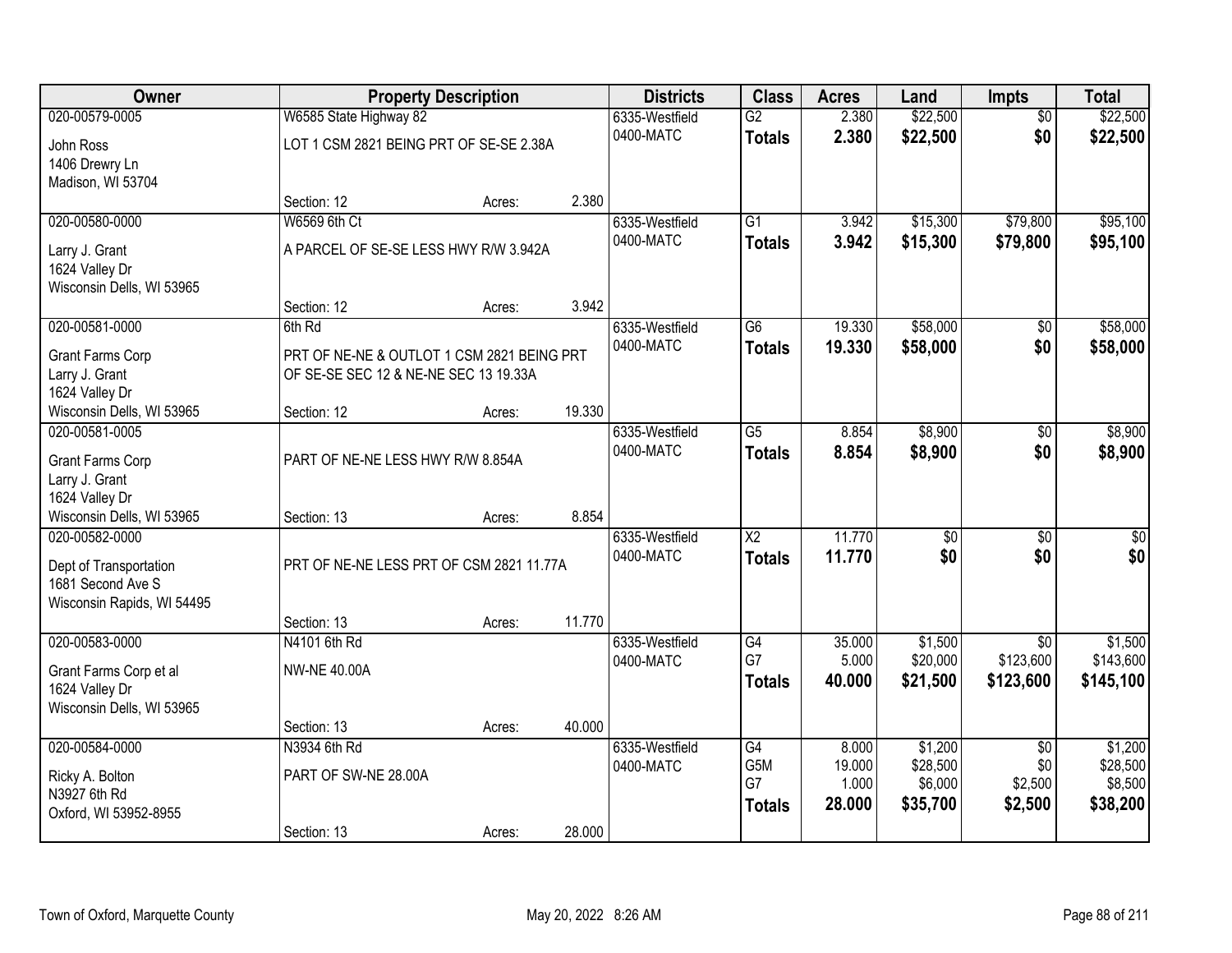| <b>Owner</b>                     |                                               | <b>Property Description</b> |       |                | <b>Class</b>    | <b>Acres</b>   | Land     | Impts           | <b>Total</b> |
|----------------------------------|-----------------------------------------------|-----------------------------|-------|----------------|-----------------|----------------|----------|-----------------|--------------|
| 020-00585-0000                   | N3327 6th Rd                                  |                             |       | 6335-Westfield | G4              | 1.000          | \$100    | $\overline{50}$ | \$100        |
| Ricky A. Bolton                  | A PARCEL OF SW-NE 1.00A                       |                             |       | 0400-MATC      | <b>Totals</b>   | 1.000          | \$100    | \$0             | \$100        |
| N3927 6th Rd                     |                                               |                             |       |                |                 |                |          |                 |              |
| Oxford, WI 53952-8955            |                                               |                             |       |                |                 |                |          |                 |              |
|                                  | Section: 13                                   | Acres:                      | 1.000 |                |                 |                |          |                 |              |
| 020-00586-0000                   | 6th Rd                                        |                             |       | 6335-Westfield | G4              | 1.780          | \$300    | $\overline{50}$ | \$300        |
| Ricky A. Bolton                  | LOT 1 CSM 291 LESS CSM 2302 BEING PART OF     |                             |       | 0400-MATC      | <b>Totals</b>   | 1.780          | \$300    | \$0             | \$300        |
| N3927 6th Rd                     | <b>SW-NE 1.78A</b>                            |                             |       |                |                 |                |          |                 |              |
| Oxford, WI 53952-8955            |                                               |                             |       |                |                 |                |          |                 |              |
| 020-00586-0005                   | Section: 13<br>N3927 6th Rd                   | Acres:                      | 1.780 | 6335-Westfield | G1              | 3.001          | \$15,000 | \$150,000       | \$165,000    |
|                                  |                                               |                             |       | 0400-MATC      | <b>Totals</b>   | 3.001          | \$15,000 | \$150,000       | \$165,000    |
| Ricky A. Bolton                  | LOT 1 CSM 2302 BEING PART OF LOT 1 CSM 291 IN |                             |       |                |                 |                |          |                 |              |
| N3927 6th Rd                     | <b>SW-NE 3.001A</b>                           |                             |       |                |                 |                |          |                 |              |
| Oxford, WI 53952-8955            | Section: 13                                   | Acres:                      | 3.001 |                |                 |                |          |                 |              |
| 020-00587-0000                   |                                               |                             |       | 6335-Westfield | $\overline{G1}$ | 1.540          | \$9,100  | \$0             | \$9,100      |
|                                  |                                               |                             |       | 0400-MATC      | <b>Totals</b>   | 1.540          | \$9,100  | \$0             | \$9,100      |
| <b>Ricky Bolton</b>              | N1/2 OF LOT 2 CSM 291 BEING PART OF SW-NE     |                             |       |                |                 |                |          |                 |              |
| N3297 6th Rd<br>Oxford, WI 53952 | 1.54A                                         |                             |       |                |                 |                |          |                 |              |
|                                  | Section: 13                                   | Acres:                      | 1.540 |                |                 |                |          |                 |              |
| 020-00588-0000                   |                                               |                             |       | 6335-Westfield | G4              | 1.540          | \$200    | $\overline{50}$ | \$200        |
| Ricky A. Bolton                  | S1/2 OF LOT 2 CSM 291 BEING PART OF SW-NE     |                             |       | 0400-MATC      | <b>Totals</b>   | 1.540          | \$200    | \$0             | \$200        |
| N3927 6th Rd                     | 1.54A                                         |                             |       |                |                 |                |          |                 |              |
| Oxford, WI 53952-8955            |                                               |                             |       |                |                 |                |          |                 |              |
|                                  | Section: 13                                   | Acres:                      | 1.540 |                |                 |                |          |                 |              |
| 020-00589-0000                   |                                               |                             |       | 6335-Westfield | $\overline{G4}$ | 1.582          | \$200    | $\sqrt{6}$      | \$200        |
| Ricky A. Bolton                  | LOT 3 OF CSM 291 BEING PART SW-NE 1.582A      |                             |       | 0400-MATC      | <b>Totals</b>   | 1.582          | \$200    | \$0             | \$200        |
| N3927 6th Rd                     |                                               |                             |       |                |                 |                |          |                 |              |
| Oxford, WI 53952-8955            |                                               |                             |       |                |                 |                |          |                 |              |
|                                  | Section: 13                                   | Acres:                      | 1.582 |                |                 |                |          |                 |              |
| 020-00590-0000                   | N3983 6th Rd                                  |                             |       | 6335-Westfield | G1              | 0.250          | \$2,000  | \$4,900         | \$6,900      |
| Ricky A. Bolton                  | LOT 4 CSM 291 BEING PART OF SW-NE 1.605A      |                             |       | 0400-MATC      | G4              | 1.355<br>1.605 | \$200    | \$0             | \$200        |
| N3927 6th Rd                     |                                               |                             |       |                | <b>Totals</b>   |                | \$2,200  | \$4,900         | \$7,100      |
| Oxford, WI 53952-8955            |                                               |                             |       |                |                 |                |          |                 |              |
|                                  | Section: 13                                   | Acres:                      | 1.605 |                |                 |                |          |                 |              |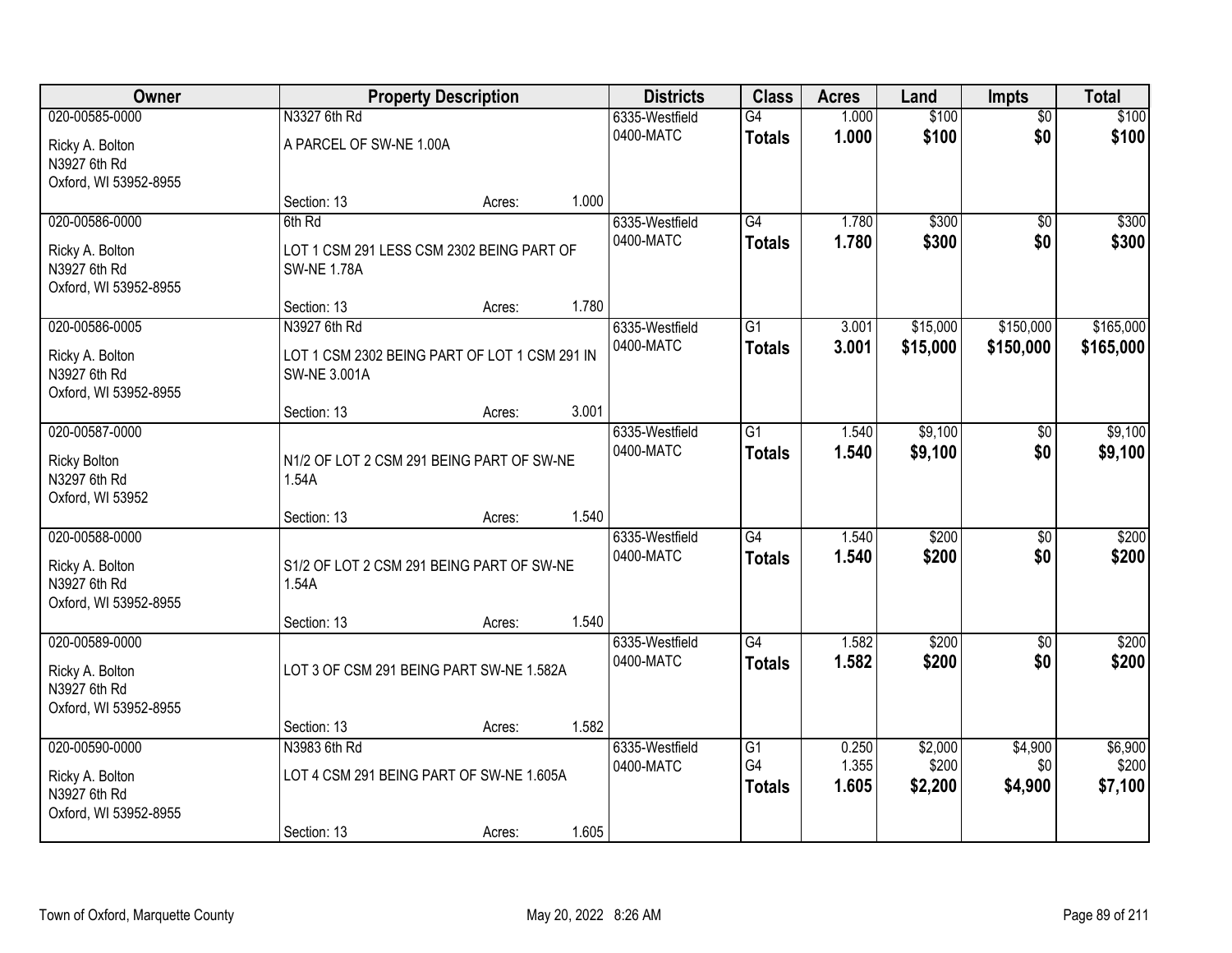| Owner                      | <b>Property Description</b>           |        |        | <b>Districts</b> | <b>Class</b>    | <b>Acres</b> | Land            | <b>Impts</b>    | <b>Total</b> |
|----------------------------|---------------------------------------|--------|--------|------------------|-----------------|--------------|-----------------|-----------------|--------------|
| 020-00591-0000             |                                       |        |        | 6335-Westfield   | G4              | 6.000        | \$900           | $\overline{50}$ | \$900        |
| Ricky A. Bolton            | SE-NE EX HWY 29.00A                   |        |        | 0400-MATC        | G <sub>5</sub>  | 8.000        | \$8,000         | \$0             | \$8,000      |
| N3927 6th Rd               |                                       |        |        |                  | G5M             | 15.000       | \$22,500        | \$0             | \$22,500     |
| Oxford, WI 53952-8955      |                                       |        |        |                  | <b>Totals</b>   | 29.000       | \$31,400        | \$0             | \$31,400     |
|                            | Section: 13                           | Acres: | 29.000 |                  |                 |              |                 |                 |              |
| 020-00592-0000             |                                       |        |        | 6335-Westfield   | $\overline{X2}$ | 11.000       | \$0             | $\overline{50}$ | \$0          |
| Dept of Transportation     | PART OF SE-NE 11.00A                  |        |        | 0400-MATC        | <b>Totals</b>   | 11.000       | \$0             | \$0             | \$0          |
| 1681 Second Ave S          |                                       |        |        |                  |                 |              |                 |                 |              |
| Wisconsin Rapids, WI 54495 |                                       |        |        |                  |                 |              |                 |                 |              |
|                            | Section: 13                           | Acres: | 11.000 |                  |                 |              |                 |                 |              |
| 020-00593-0000             |                                       |        |        | 6335-Westfield   | $\overline{G5}$ | 36.160       | \$36,200        | $\overline{50}$ | \$36,200     |
| <b>Grant Farms Corp</b>    | PART OF NE-NW 38.16A                  |        |        | 0400-MATC        | G <sub>6</sub>  | 2.000        | \$6,000         | \$0             | \$6,000      |
| Larry J. Grant             |                                       |        |        |                  | <b>Totals</b>   | 38.160       | \$42,200        | \$0             | \$42,200     |
| 1624 Valley Dr             |                                       |        |        |                  |                 |              |                 |                 |              |
| Wisconsin Dells, WI 53965  | Section: 13                           | Acres: | 38.160 |                  |                 |              |                 |                 |              |
| 020-00594-0000             |                                       |        |        | 6335-Westfield   | $\overline{X2}$ | 1.840        | \$0             | \$0             | \$0          |
| Dept of Transportation     | PART OF NE-NW 1.84A                   |        |        | 0400-MATC        | <b>Totals</b>   | 1.840        | \$0             | \$0             | \$0          |
| 1681 Second Ave S          |                                       |        |        |                  |                 |              |                 |                 |              |
| Wisconsin Rapids, WI 54495 |                                       |        |        |                  |                 |              |                 |                 |              |
|                            | Section: 13                           | Acres: | 1.840  |                  |                 |              |                 |                 |              |
| 020-00595-0000             |                                       |        |        | 6335-Westfield   | $\overline{G4}$ | 5.000        | \$500           | $\overline{50}$ | \$500        |
| <b>Grant Farms Corp</b>    | PART OF NW-NW 38.16A                  |        |        | 0400-MATC        | G <sub>5</sub>  | 33.160       | \$33,200        | \$0             | \$33,200     |
| Larry J. Grant             |                                       |        |        |                  | <b>Totals</b>   | 38.160       | \$33,700        | \$0             | \$33,700     |
| 1624 Valley Dr             |                                       |        |        |                  |                 |              |                 |                 |              |
| Wisconsin Dells, WI 53965  | Section: 13                           | Acres: | 38.160 |                  |                 |              |                 |                 |              |
| 020-00596-0000             |                                       |        |        | 6335-Westfield   | $\overline{X2}$ | 1.840        | $\overline{60}$ | $\overline{50}$ | \$0          |
| Dept of Transportation     | PART OF NW-NW 1.84A                   |        |        | 0400-MATC        | <b>Totals</b>   | 1.840        | \$0             | \$0             | \$0          |
| 1681 Second Ave S          |                                       |        |        |                  |                 |              |                 |                 |              |
| Wisconsin Rapids, WI 54495 |                                       |        |        |                  |                 |              |                 |                 |              |
|                            | Section: 13                           | Acres: | 1.840  |                  |                 |              |                 |                 |              |
| 020-00597-0000             |                                       |        |        | 6335-Westfield   | G4              | 10.000       | \$1,100         | $\overline{50}$ | \$1,100      |
| Larry J. Grant             | SW-NW LESS A PARCEL IN SW COR 39.025A |        |        | 0400-MATC        | G <sub>5</sub>  | 29.025       | \$29,100        | \$0             | \$29,100     |
| 1624 Valley Dr             |                                       |        |        |                  | <b>Totals</b>   | 39.025       | \$30,200        | \$0             | \$30,200     |
| Wisconsin Dells, WI 53965  |                                       |        |        |                  |                 |              |                 |                 |              |
|                            | Section: 13                           | Acres: | 39.025 |                  |                 |              |                 |                 |              |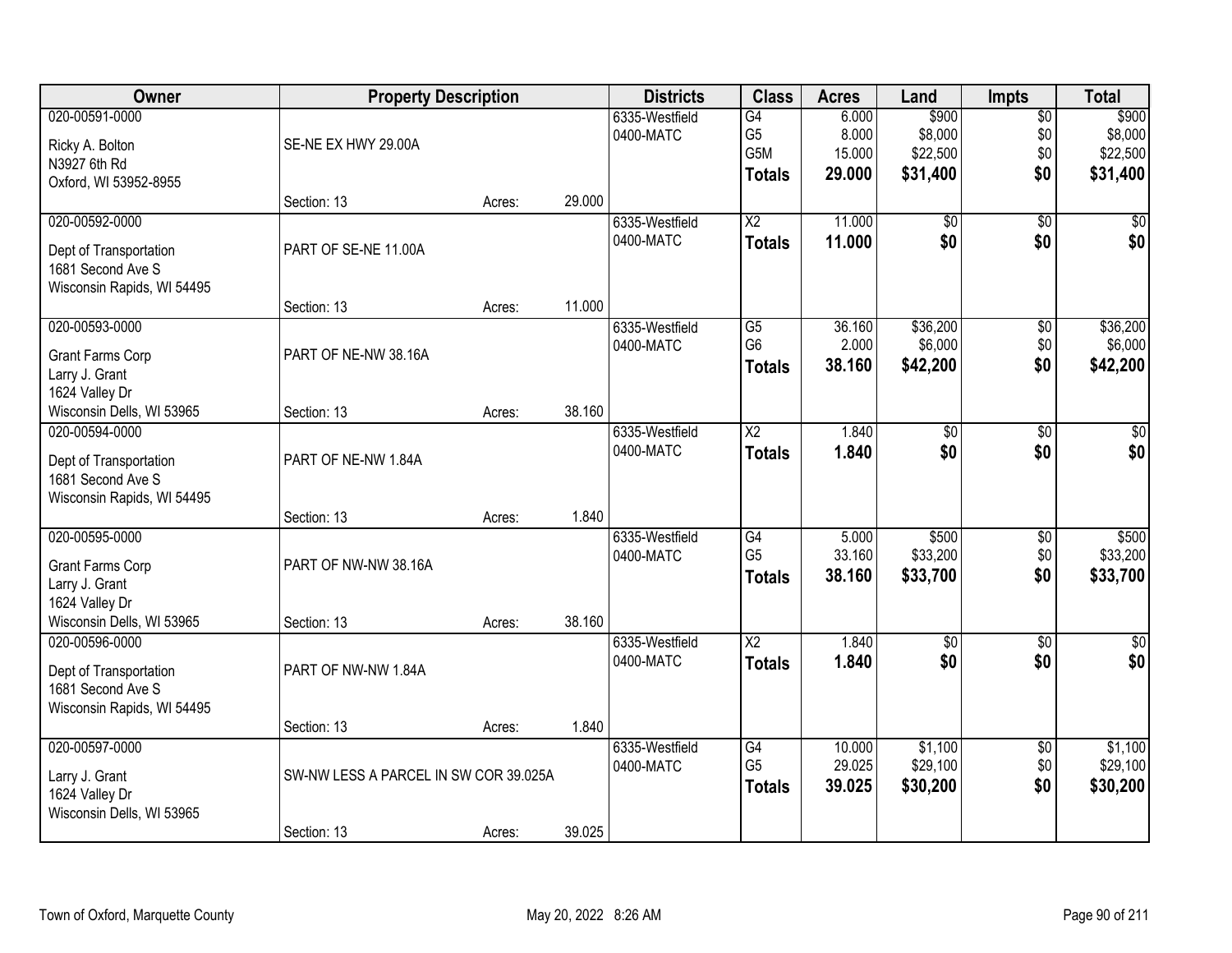| Owner                                                                           |                                                        | <b>Property Description</b> |        |                             | <b>Class</b>                                                           | <b>Acres</b>                        | Land                                       | <b>Impts</b>                         | <b>Total</b>                               |
|---------------------------------------------------------------------------------|--------------------------------------------------------|-----------------------------|--------|-----------------------------|------------------------------------------------------------------------|-------------------------------------|--------------------------------------------|--------------------------------------|--------------------------------------------|
| 020-00598-0000<br>Larry J. Grant<br>1624 Valley Dr                              | A PARCEL IN SW COR OF SW-NW .975A                      |                             |        | 6335-Westfield<br>0400-MATC | $\overline{G5}$<br><b>Totals</b>                                       | 0.975<br>0.975                      | \$1,000<br>\$1,000                         | $\overline{50}$<br>\$0               | \$1,000<br>\$1,000                         |
| Wisconsin Dells, WI 53965                                                       | Section: 13                                            | Acres:                      | 0.975  |                             |                                                                        |                                     |                                            |                                      |                                            |
| 020-00599-0000<br>Larry J. Grant<br>1624 Valley Dr<br>Wisconsin Dells, WI 53965 | <b>SE-NW 40.00A</b>                                    |                             |        | 6335-Westfield<br>0400-MATC | G4<br>G <sub>5</sub><br><b>Totals</b>                                  | 20.000<br>20.000<br>40.000          | \$2,200<br>\$20,000<br>\$22,200            | $\overline{50}$<br>\$0<br>\$0        | \$2,200<br>\$20,000<br>\$22,200            |
| 020-00600-0000                                                                  | Section: 13                                            | Acres:                      | 40.000 | 6335-Westfield              | G4                                                                     | 8.000                               | \$900                                      | \$0                                  | \$900                                      |
| Larry J. Grant<br>1624 Valley Dr<br>Wisconsin Dells, WI 53965                   | <b>NE-SW 40.00A</b>                                    |                             |        | 0400-MATC                   | G <sub>5</sub><br><b>Totals</b>                                        | 32.000<br>40.000                    | \$32,000<br>\$32,900                       | \$0<br>\$0                           | \$32,000<br>\$32,900                       |
|                                                                                 | Section: 13                                            | Acres:                      | 40.000 |                             |                                                                        |                                     |                                            |                                      |                                            |
| 020-00601-0000<br>Larry J. Grant<br>1624 Valley Dr<br>Wisconsin Dells, WI 53965 | NW-SW 40.00A                                           |                             |        | 6335-Westfield<br>0400-MATC | G4<br>G <sub>5</sub><br><b>Totals</b>                                  | 14.000<br>26.000<br>40.000          | \$1,500<br>\$26,000<br>\$27,500            | \$0<br>\$0<br>\$0                    | \$1,500<br>\$26,000<br>\$27,500            |
|                                                                                 | Section: 13                                            | Acres:                      | 40.000 |                             |                                                                        |                                     |                                            |                                      |                                            |
| 020-00602-0000<br>Marlon E. Klimke<br>N3701 6th Rd<br>Oxford, WI 53952          | SW-SW 40.00A                                           |                             |        | 6335-Westfield<br>0400-MATC | $\overline{G4}$<br>G <sub>5</sub><br>G <sub>5</sub> M<br><b>Totals</b> | 28.000<br>11.000<br>1.000<br>40.000 | \$3,100<br>\$11,000<br>\$1,500<br>\$15,600 | $\overline{30}$<br>\$0<br>\$0<br>\$0 | \$3,100<br>\$11,000<br>\$1,500<br>\$15,600 |
| 020-00603-0000                                                                  | Section: 13                                            | Acres:                      | 40.000 | 6335-Westfield              | $\overline{G4}$                                                        | 2.300                               | \$300                                      | $\overline{50}$                      | \$300                                      |
| Marlon E. Klimke<br>N3701 6th Rd<br>Oxford, WI 53952                            | PRT OF SE-SW LY W OF 6TH RD 15.30A                     |                             |        | 0400-MATC                   | W <sub>6</sub><br><b>Totals</b>                                        | 13.000<br>15.300                    | (\$39,000)<br>\$300                        | \$0<br>\$0                           | \$0<br>\$300                               |
|                                                                                 | Section: 13                                            | Acres:                      | 15.300 |                             |                                                                        |                                     |                                            |                                      |                                            |
| 020-00604-0000<br>Jeffery S. Daye<br>N3733 6th Rd<br>Oxford, WI 53952           | N3733 6th Rd<br>A PARCEL OF SE-SW 2.32A<br>Section: 13 | Acres:                      | 2.320  | 6335-Westfield<br>0400-MATC | $\overline{G1}$<br><b>Totals</b>                                       | 2.320<br>2.320                      | \$11,600<br>\$11,600                       | \$125,200<br>\$125,200               | \$136,800<br>\$136,800                     |
|                                                                                 |                                                        |                             |        |                             |                                                                        |                                     |                                            |                                      |                                            |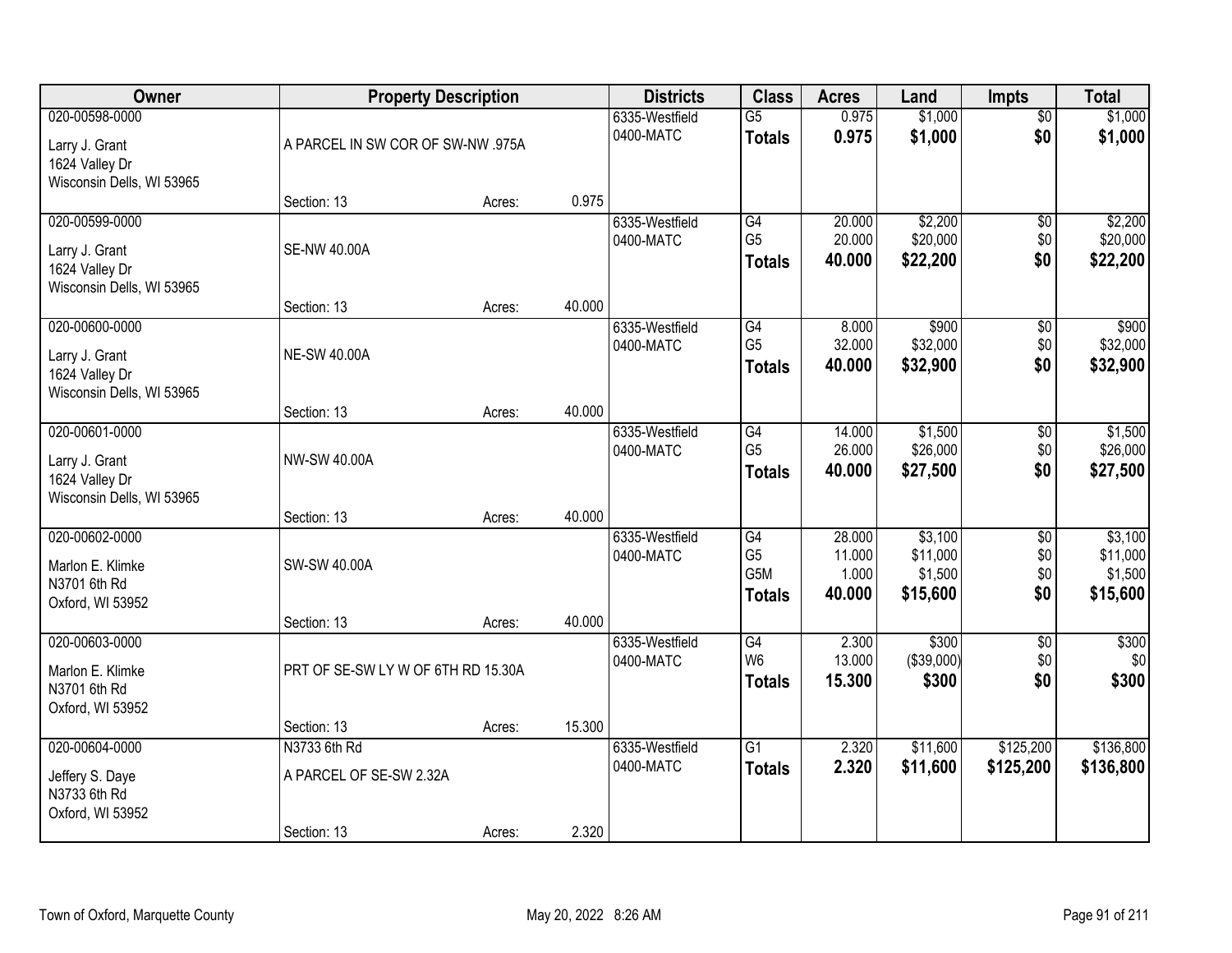| Owner                 |                                              | <b>Property Description</b> |        |                             | <b>Class</b>    | <b>Acres</b>   | Land     | <b>Impts</b>    | <b>Total</b> |
|-----------------------|----------------------------------------------|-----------------------------|--------|-----------------------------|-----------------|----------------|----------|-----------------|--------------|
| 020-00605-0000        | N3777 6th Rd                                 |                             |        | 6335-Westfield<br>0400-MATC | $\overline{G1}$ | 1.000<br>1.000 | \$8,000  | \$90,100        | \$98,100     |
| Xaka Vang             | LOT 1 CSM 94 BEING PART OF SE-SW 1.00A       |                             |        |                             | <b>Totals</b>   |                | \$8,000  | \$90,100        | \$98,100     |
| Sarah M. Vang         |                                              |                             |        |                             |                 |                |          |                 |              |
| N3777 6th Rd          |                                              |                             |        |                             |                 |                |          |                 |              |
| Oxford, WI 53952      | Section: 13                                  | Acres:                      | 1.000  |                             |                 |                |          |                 |              |
| 020-00606-0000        | N3741 6th Rd                                 |                             |        | 6335-Westfield              | $\overline{G1}$ | 1.260          | \$8,500  | \$129,500       | \$138,000    |
| Michael J. Mlodzik    | A PARCEL OF SE-SW 1.26A                      |                             |        | 0400-MATC                   | <b>Totals</b>   | 1.260          | \$8,500  | \$129,500       | \$138,000    |
| Heather A. Mlodzik    |                                              |                             |        |                             |                 |                |          |                 |              |
| N3741 6th Rd          |                                              |                             |        |                             |                 |                |          |                 |              |
| Oxford, WI 53952      | Section: 13                                  | Acres:                      | 1.260  |                             |                 |                |          |                 |              |
| 020-00607-0000        | N3761 6th Rd                                 |                             |        | 6335-Westfield              | G1              | 1.260          | \$8,500  | \$114,000       | \$122,500    |
| David A. Lawnicki     | A PARCEL OF SE-SW 1.26A                      |                             |        | 0400-MATC                   | <b>Totals</b>   | 1.260          | \$8,500  | \$114,000       | \$122,500    |
| N3761 6th Rd          |                                              |                             |        |                             |                 |                |          |                 |              |
| Oxford, WI 53952      |                                              |                             |        |                             |                 |                |          |                 |              |
|                       | Section: 13                                  | Acres:                      | 1.260  |                             |                 |                |          |                 |              |
| 020-00608-0000        |                                              |                             |        | 6335-Westfield              | G4              | 8.160          | \$900    | \$0             | \$900        |
| Marlon E. Klimke      | THAT PRT OF SE-SW LY E OF 6TH ROAD LESS PRT  |                             |        | 0400-MATC                   | G <sub>5</sub>  | 7.000          | \$7,000  | \$0             | \$7,000      |
| N3701 6th Rd          | CSM 2588 15.16A                              |                             |        |                             | <b>Totals</b>   | 15.160         | \$7,900  | \$0             | \$7,900      |
| Oxford, WI 53952      |                                              |                             |        |                             |                 |                |          |                 |              |
|                       | Section: 13                                  | Acres:                      | 15.160 |                             |                 |                |          |                 |              |
| 020-00608-0005        | N3701 6th Rd                                 |                             |        | 6335-Westfield              | $\overline{G1}$ | 2.000          | \$10,000 | \$78,200        | \$88,200     |
|                       |                                              |                             |        | 0400-MATC                   | <b>Totals</b>   | 2.000          | \$10,000 | \$78,200        | \$88,200     |
| Marlon E. Klimke      | A PARCEL OF SE-SW LY DIR W OF CSM 996 2.00A  |                             |        |                             |                 |                |          |                 |              |
| N3701 6th Rd          |                                              |                             |        |                             |                 |                |          |                 |              |
| Oxford, WI 53952      | Section: 13                                  |                             | 2.000  |                             |                 |                |          |                 |              |
| 020-00609-0000        | N3707 6th Rd                                 | Acres:                      |        | 6335-Westfield              | $\overline{G1}$ | 2.000          | \$10,000 | \$47,100        | \$57,100     |
|                       |                                              |                             |        | 0400-MATC                   |                 | 2.000          | \$10,000 | \$47,100        |              |
| Marsha T. Vaughn      | LOT 1 OF CSM 996 BEING PRT OF SE-SW SEC 13 & |                             |        |                             | <b>Totals</b>   |                |          |                 | \$57,100     |
| 18610 W Pamela Pl     | NE-NW OF SEC 24 2.00A                        |                             |        |                             |                 |                |          |                 |              |
| Gurnee, IL 60031      |                                              |                             |        |                             |                 |                |          |                 |              |
|                       | Section: 13                                  | Acres:                      | 2.000  |                             |                 |                |          |                 |              |
| 020-00610-0000        |                                              |                             |        | 6335-Westfield              | G4              | 9.000          | \$1,000  | $\overline{50}$ | \$1,000      |
| Ricky A. Bolton       | NE-SE LESS HWY 23.34A                        |                             |        | 0400-MATC                   | G <sub>5</sub>  | 14.340         | \$14,400 | \$0             | \$14,400     |
| N3927 6th Rd          |                                              |                             |        |                             | <b>Totals</b>   | 23.340         | \$15,400 | \$0             | \$15,400     |
| Oxford, WI 53952-8955 |                                              |                             |        |                             |                 |                |          |                 |              |
|                       | Section: 13                                  | Acres:                      | 23.340 |                             |                 |                |          |                 |              |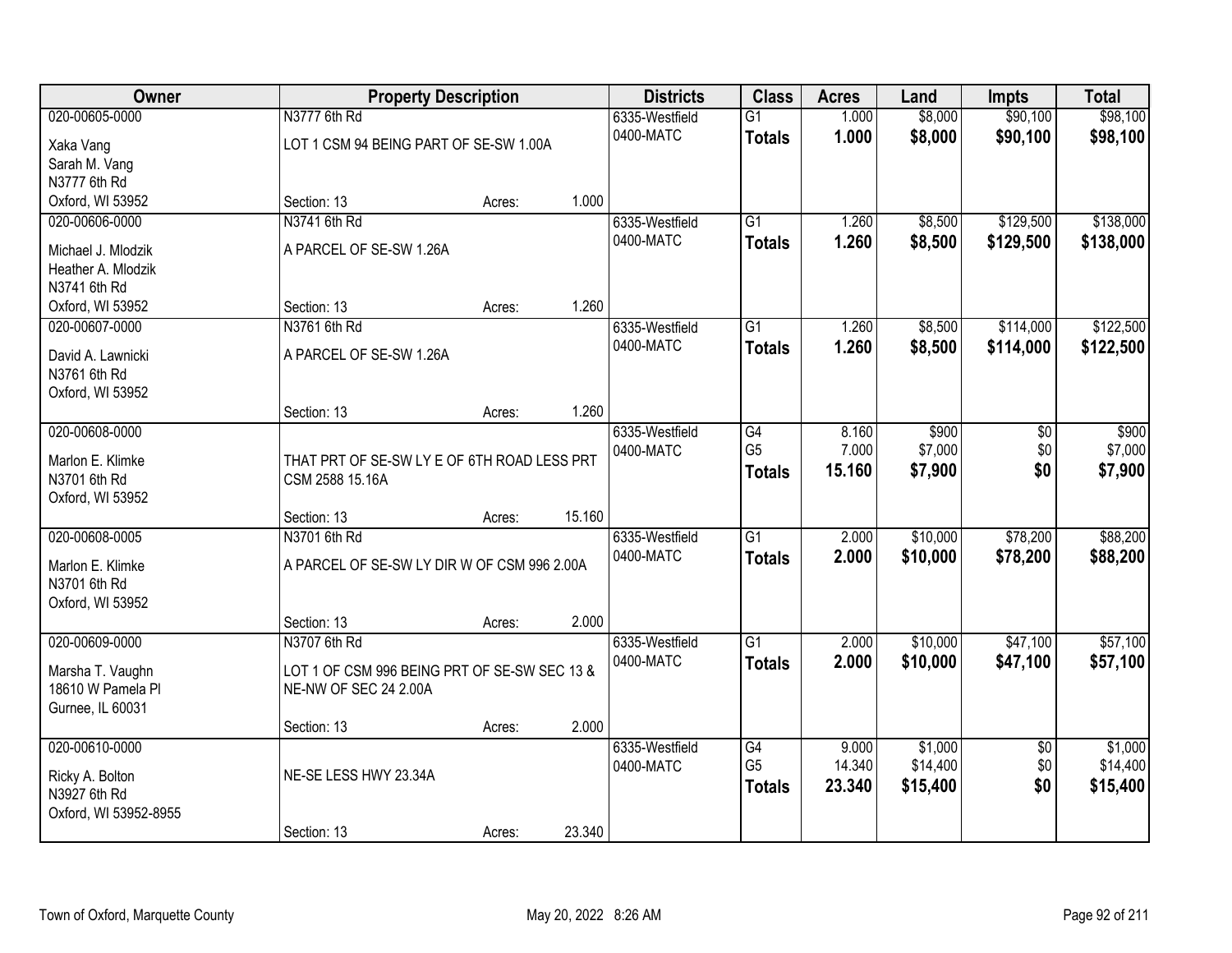| Owner                                                                                       | <b>Property Description</b>                                                                                                                          |        |        | <b>Districts</b>            | <b>Class</b>                                       | <b>Acres</b>              | Land                            | <b>Impts</b>                  | <b>Total</b>                     |
|---------------------------------------------------------------------------------------------|------------------------------------------------------------------------------------------------------------------------------------------------------|--------|--------|-----------------------------|----------------------------------------------------|---------------------------|---------------------------------|-------------------------------|----------------------------------|
| 020-00611-0000<br>Dept of Transportation<br>1681 Second Ave S<br>Wisconsin Rapids, WI 54495 | PART OF NE-SE 16.66A                                                                                                                                 |        |        | 6335-Westfield<br>0400-MATC | $\overline{X2}$<br><b>Totals</b>                   | 16.660<br>16.660          | $\overline{50}$<br>\$0          | $\overline{50}$<br>\$0        | $\sqrt{50}$<br>\$0               |
|                                                                                             | Section: 13                                                                                                                                          | Acres: | 16.660 |                             |                                                    |                           |                                 |                               |                                  |
| 020-00612-0000<br>Dale H. Grant<br>N3802 6th Rd<br>Oxford, WI 53952-8926                    | N3802 6th Rd<br>LOT 1 CSM 3019 BEING PRT OF NW-SE INCL PRT OF<br>CSM 3603 5.50A                                                                      |        |        | 6335-Westfield<br>0400-MATC | $\overline{G1}$<br><b>Totals</b>                   | 5.500<br>5.500            | \$20,400<br>\$20,400            | \$129,300<br>\$129,300        | \$149,700<br>\$149,700           |
|                                                                                             | Section: 13                                                                                                                                          | Acres: | 5.500  |                             |                                                    |                           |                                 |                               |                                  |
| 020-00612-0005<br>Michael D. Grant<br>N3798 6th Rd<br>Oxford, WI 53952                      | 6th Rd<br>PRT OF A PLAT OF SURVEY BEING PRT OF NW-SE<br>LY S OF ROAD & LESS A POS & LESS CSM 3019 BUT<br>INCL PRT OF CSM 3603 25.503A<br>Section: 13 | Acres: | 25.503 | 6335-Westfield<br>0400-MATC | $\overline{G5}$<br>G <sub>6</sub><br><b>Totals</b> | 23.910<br>1.593<br>25.503 | \$29,300<br>\$4,800<br>\$34,100 | $\overline{50}$<br>\$0<br>\$0 | \$29,300<br>\$4,800<br>\$34,100  |
| 020-00612-0010<br>Melissa M. Gall<br>N3801 6th Rd<br>Oxford, WI 53952                       | N3801 6th Rd<br>THAT PRT OF NW-SE LY NW OF 6TH ROAD 4.71A                                                                                            |        |        | 6335-Westfield<br>0400-MATC | $\overline{G1}$<br><b>Totals</b>                   | 4.710<br>4.710            | \$18,700<br>\$18,700            | \$88,000<br>\$88,000          | \$106,700<br>\$106,700           |
|                                                                                             | Section: 13                                                                                                                                          | Acres: | 4.710  |                             |                                                    |                           |                                 |                               |                                  |
| 020-00614-0000<br>Michael D. Grant<br>N3798 6th Rd<br>Oxford, WI 53952                      | PRT OF A PLAT OF SURVEY BEING PRT OF SW-SE<br>LY W OF CSM 1944 & N OF A PLAT OF SURVEY<br>12.981A<br>Section: 13                                     | Acres: | 12.981 | 6335-Westfield<br>0400-MATC | $\overline{G5}$<br><b>Totals</b>                   | 12.981<br>12.981          | \$13,000<br>\$13,000            | $\overline{50}$<br>\$0        | \$13,000<br>\$13,000             |
| 020-00614-0005                                                                              | N3798 6th Rd                                                                                                                                         |        |        | 6335-Westfield              | $\overline{G1}$                                    | 5.000                     | \$19,300                        | \$79,800                      | \$99,100                         |
| Michael D. Grant<br>N3798 6th Rd<br>Oxford, WI 53952                                        | LOT 1 CSM 2588 BEING PRT OF NW-SE, SE-SW &<br><b>SW-SE 5.00A</b>                                                                                     |        |        | 0400-MATC                   | <b>Totals</b>                                      | 5.000                     | \$19,300                        | \$79,800                      | \$99,100                         |
|                                                                                             | Section: 13                                                                                                                                          | Acres: | 5.000  |                             |                                                    |                           |                                 |                               |                                  |
| 020-00615-0000<br>Rodney Przybyl<br>Wayne Przybyl<br>W8478 Foote Dr<br>Portage, WI 53901    | PRT LOT 1 CSM 1944 BEING PRT OF SW-SE & 2.39A<br>ROADWAY IN SW-SE & NW-SE 24.05A<br>Section: 13                                                      | Acres: | 24.050 | 6335-Westfield<br>0400-MATC | $\overline{G1}$<br>G <sub>5</sub><br><b>Totals</b> | 1.000<br>23.050<br>24.050 | \$8,000<br>\$23,100<br>\$31,100 | \$29,600<br>\$0<br>\$29,600   | \$37,600<br>\$23,100<br>\$60,700 |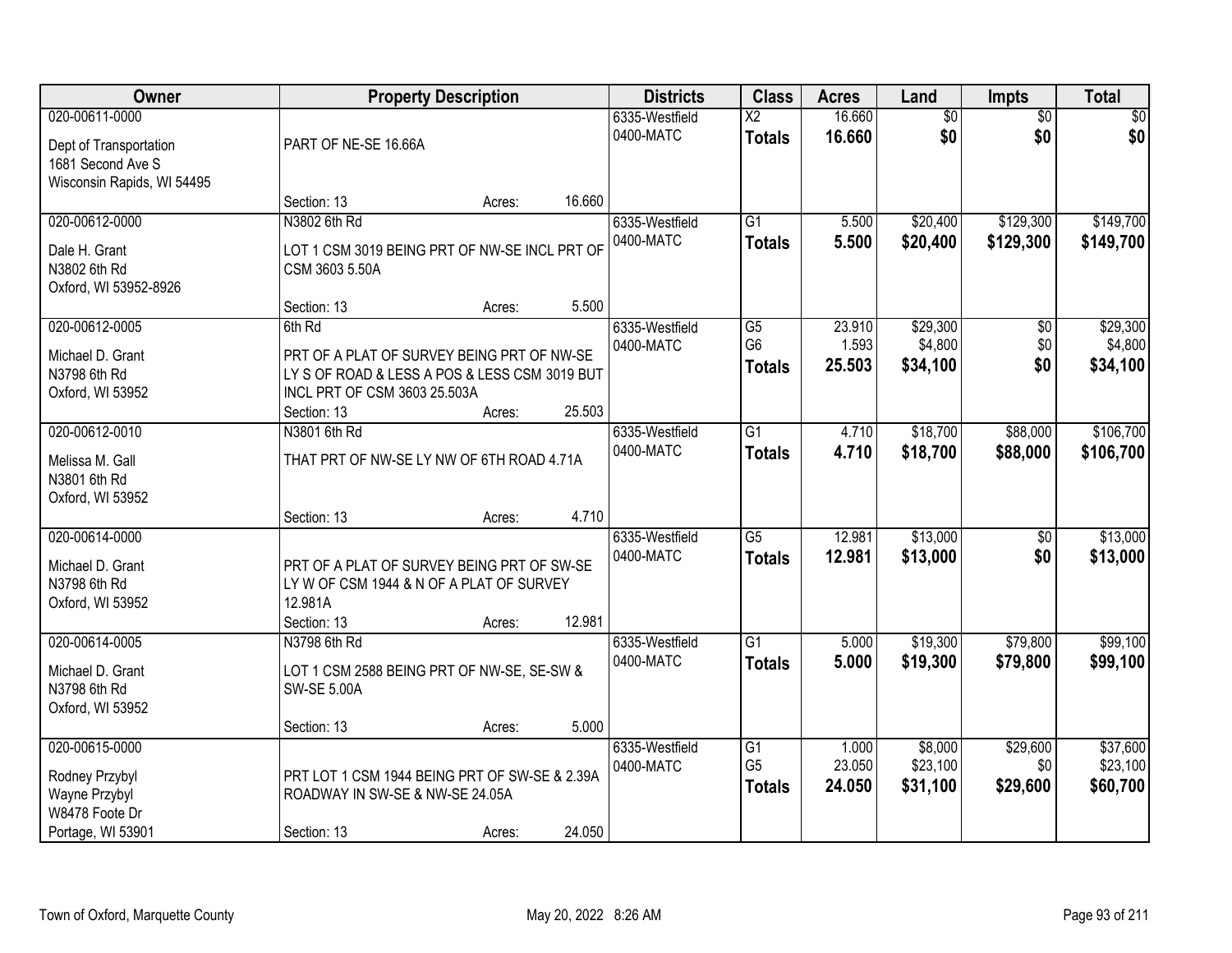| <b>Owner</b>                                                                                                 | <b>Property Description</b>                                                                                                            |        |        | <b>Districts</b>            | <b>Class</b>                                       | <b>Acres</b>              | Land                             | <b>Impts</b>                  | <b>Total</b>                     |
|--------------------------------------------------------------------------------------------------------------|----------------------------------------------------------------------------------------------------------------------------------------|--------|--------|-----------------------------|----------------------------------------------------|---------------------------|----------------------------------|-------------------------------|----------------------------------|
| 020-00616-0000<br>Rodney Przybyl<br>Wayne Przybyl<br>W8478 Foote Dr                                          | PRT LOT 1 CSM 1944 BEING PRT OF SE-SE 20.46A                                                                                           |        |        | 6335-Westfield<br>0400-MATC | $\overline{G5}$<br>G <sub>6</sub><br><b>Totals</b> | 12.460<br>8.000<br>20.460 | \$12,500<br>\$24,000<br>\$36,500 | $\overline{50}$<br>\$0<br>\$0 | \$12,500<br>\$24,000<br>\$36,500 |
| Portage, WI 53901                                                                                            | Section: 13                                                                                                                            | Acres: | 20.460 |                             |                                                    |                           |                                  |                               |                                  |
| 020-00616-0005<br>Ricky A. Bolton<br>N3927 6th Rd<br>Oxford, WI 53952-8955                                   | 6th Rd<br>A PARCEL BEING PRT OF CSM 1944 & PRT OF A<br>PLAT OF SURVEY BEING PRT OF NW-SE, SW-SE &<br><b>SE-SE 7.20A</b><br>Section: 13 | Acres: | 7.200  | 6335-Westfield<br>0400-MATC | $\overline{G5}$<br>G <sub>6</sub><br><b>Totals</b> | 3.000<br>4.200<br>7.200   | \$3,000<br>\$10,100<br>\$13,100  | $\overline{50}$<br>\$0<br>\$0 | \$3,000<br>\$10,100<br>\$13,100  |
| 020-00617-0000<br>Zbw, LLC<br>5000 Plummers Point Rd<br>Oshkosh, WI 54904                                    | PART CSM 1651 BEING PART OF SE-SE 2.24A<br>Section: 13                                                                                 | Acres: | 2.240  | 6335-Westfield<br>0400-MATC | G5<br><b>Totals</b>                                | 2.240<br>2.240            | \$2,300<br>\$2,300               | $\sqrt[6]{30}$<br>\$0         | \$2,300<br>\$2,300               |
| 020-00618-0000<br>Dept of Transportation<br>1681 Second Ave S<br>Wisconsin Rapids, WI 54495                  | PART OF SE-SE 13.11A<br>Section: 13                                                                                                    | Acres: | 13.110 | 6335-Westfield<br>0400-MATC | X <sub>2</sub><br><b>Totals</b>                    | 13.110<br>13.110          | \$0<br>\$0                       | \$0<br>\$0                    | \$0<br>\$0                       |
| 020-00619-0000<br>Mad River Hunting Camp, LLP<br>Attn: Daniel Vogelsang<br>W6965 Fern Rd<br>Oxford, WI 53952 | PART CSM 1799 BEING PART OF SE-SE 1.16A<br>Section: 13                                                                                 | Acres: | 1.160  | 6335-Westfield<br>0400-MATC | $\overline{G5}$<br><b>Totals</b>                   | 1.160<br>1.160            | \$1,200<br>\$1,200               | $\overline{30}$<br>\$0        | \$1,200<br>\$1,200               |
| 020-00620-0000<br>Larry J. Grant<br>1624 Valley Dr<br>Wisconsin Dells, WI 53965                              | THAT PART OF NE-NE LY S OF ST RD 82 26.57A<br>Section: 14                                                                              | Acres: | 26.570 | 6335-Westfield<br>0400-MATC | $\overline{G4}$<br><b>Totals</b>                   | 26.570<br>26.570          | \$3,900<br>\$3,900               | $\sqrt{6}$<br>\$0             | \$3,900<br>\$3,900               |
| 020-00621-0000<br>Albert E & Jacquelin Jones Rev Trust<br>W6944 St Rd 82<br>Oxford, WI 53952                 | W6944 State Highway 82<br>LOT 1 CSM 419 BEING PART OF NE-NE 3.06A<br>Section: 14                                                       | Acres: | 3.060  | 6335-Westfield<br>0400-MATC | $\overline{G1}$<br><b>Totals</b>                   | 3.060<br>3.060            | \$15,100<br>\$15,100             | \$89,900<br>\$89,900          | \$105,000<br>\$105,000           |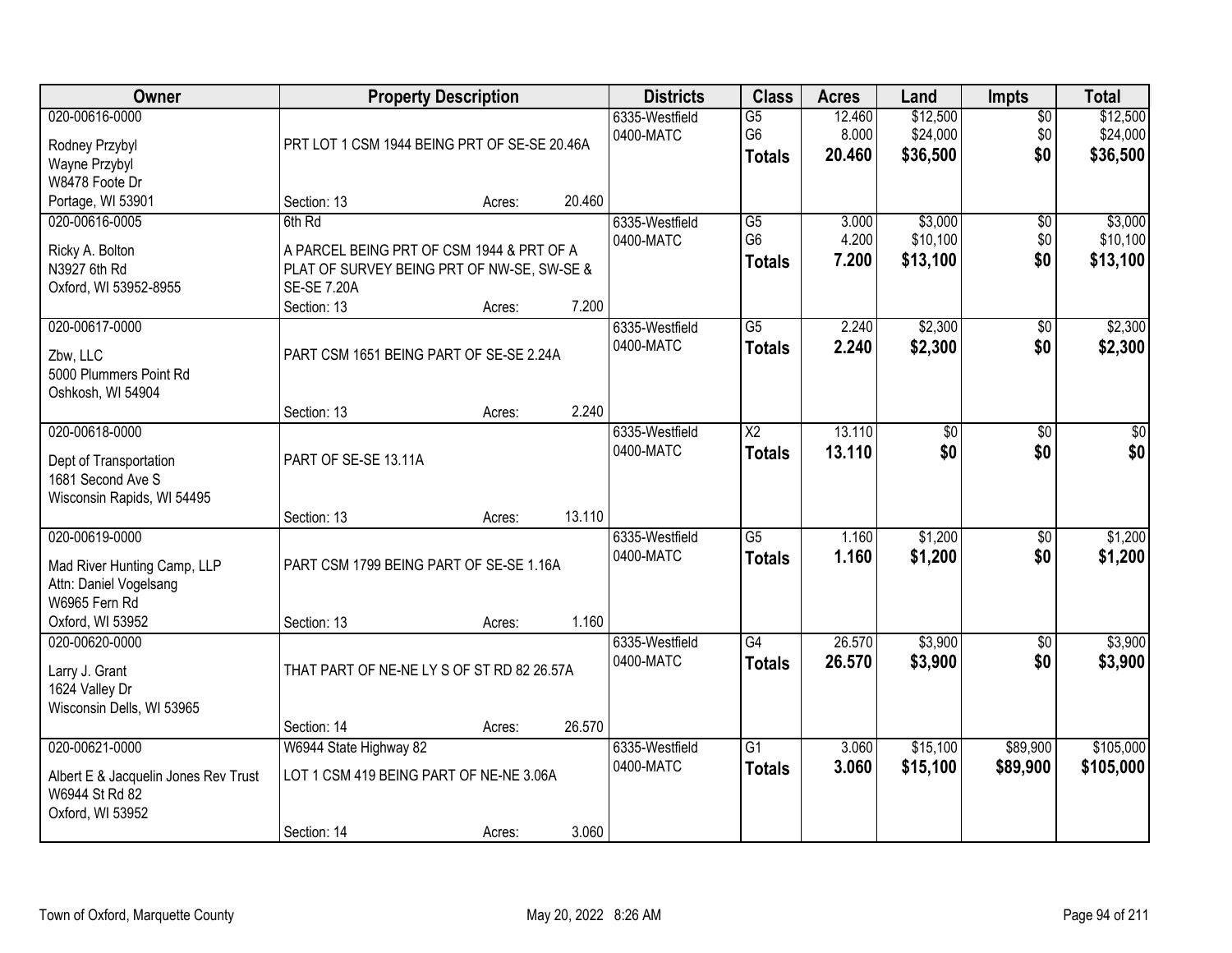| Owner                                                                                       |                                                                                   | <b>Property Description</b> |        |                             | <b>Class</b>                            | <b>Acres</b>              | Land                             | Impts                       | <b>Total</b>                       |
|---------------------------------------------------------------------------------------------|-----------------------------------------------------------------------------------|-----------------------------|--------|-----------------------------|-----------------------------------------|---------------------------|----------------------------------|-----------------------------|------------------------------------|
| 020-00622-0000                                                                              | State Highway 82                                                                  |                             |        | 6335-Westfield              | $\overline{G1}$                         | 1.730                     | \$5,200                          | $\overline{50}$             | \$5,200                            |
| Marilyn M. Neilsen<br>569 Meadowlark Ln<br>Portage, WI 53901                                | LOT 2 CSM 419 BEING PART OF NE-NE 1.73A                                           |                             |        | 0400-MATC                   | <b>Totals</b>                           | 1.730                     | \$5,200                          | \$0                         | \$5,200                            |
|                                                                                             | Section: 14                                                                       | Acres:                      | 1.730  |                             |                                         |                           |                                  |                             |                                    |
| 020-00623-0000<br>Weiler Engineering, Inc.<br>1395 Gateway Dr<br>Elgin, IL 60124            | CSM 899 BEING PART OF NE-NE 4.51A                                                 |                             |        | 6335-Westfield<br>0400-MATC | G2<br><b>Totals</b>                     | 4.510<br>4.510            | \$18,200<br>\$18,200             | \$0<br>\$0                  | \$18,200<br>\$18,200               |
|                                                                                             | Section: 14                                                                       | Acres:                      | 4.510  |                             |                                         |                           |                                  |                             |                                    |
| 020-00624-0000<br>Dept of Transportation<br>1681 Second Ave S<br>Wisconsin Rapids, WI 54495 | PART OF NE-NE 3.64A                                                               |                             |        | 6335-Westfield<br>0400-MATC | $\overline{\text{X2}}$<br><b>Totals</b> | 3.640<br>3.640            | \$0<br>\$0                       | $\overline{50}$<br>\$0      | \$0<br>\$0                         |
|                                                                                             | Section: 14                                                                       | Acres:                      | 3.640  |                             |                                         |                           |                                  |                             |                                    |
| 020-00625-0000<br>Gregory S. Domres<br><b>Theresa Domres</b><br>N3646 Hardscrabble Rd       | W7252 State Highway 82<br>NW-NE LY N OF RD 17.41A                                 |                             |        | 6335-Westfield<br>0400-MATC | G1<br>G <sub>6</sub><br><b>Totals</b>   | 2.000<br>15.410<br>17.410 | \$10,000<br>\$46,200<br>\$56,200 | \$94,200<br>\$0<br>\$94,200 | \$104,200<br>\$46,200<br>\$150,400 |
| Dousman, WI 53118                                                                           | Section: 14                                                                       | Acres:                      | 17.410 |                             |                                         |                           |                                  |                             |                                    |
| 020-00626-0000<br>Brian W. Burk<br>Laurie A. Burk<br>W7060 State Rd 82<br>Oxford, WI 53952  | W7060 State Highway 82<br>LOT 1 CSM 2127 BEING PART OF NW-NE 5.73A<br>Section: 14 | Acres:                      | 5.730  | 6335-Westfield<br>0400-MATC | $\overline{G1}$<br><b>Totals</b>        | 5.730<br>5.730            | \$20,900<br>\$20,900             | \$190,200<br>\$190,200      | \$211,100<br>\$211,100             |
| 020-00626-0005                                                                              | N3990 5th Dr                                                                      |                             |        | 6335-Westfield              | $\overline{G1}$                         | 2.000                     | \$10,000                         | \$145,800                   | \$155,800                          |
| <b>Austin Carter</b><br>Miranda Carter<br>N5990 5th Dr                                      | PRT OF NW-NE & SW-NE LY BETW LOTS 1 & 2 CSM<br>2127 16.12A                        |                             |        | 0400-MATC                   | G4<br>G5M<br><b>Totals</b>              | 3.000<br>11.120<br>16.120 | \$400<br>\$16,700<br>\$27,100    | \$0<br>\$0<br>\$145,800     | \$400<br>\$16,700<br>\$172,900     |
| Oxford, WI 53952                                                                            | Section: 14                                                                       | Acres:                      | 16.120 |                             |                                         |                           |                                  |                             |                                    |
| 020-00627-0000<br>Dept of Transportation<br>1681 Second Ave S<br>Wisconsin Rapids, WI 54495 | PART OF NW-NE 3.83A<br>Section: 14                                                | Acres:                      | 3.830  | 6335-Westfield<br>0400-MATC | $\overline{\text{X2}}$<br><b>Totals</b> | 3.830<br>3.830            | \$0<br>\$0                       | $\overline{50}$<br>\$0      | $\overline{50}$<br>\$0             |
|                                                                                             |                                                                                   |                             |        |                             |                                         |                           |                                  |                             |                                    |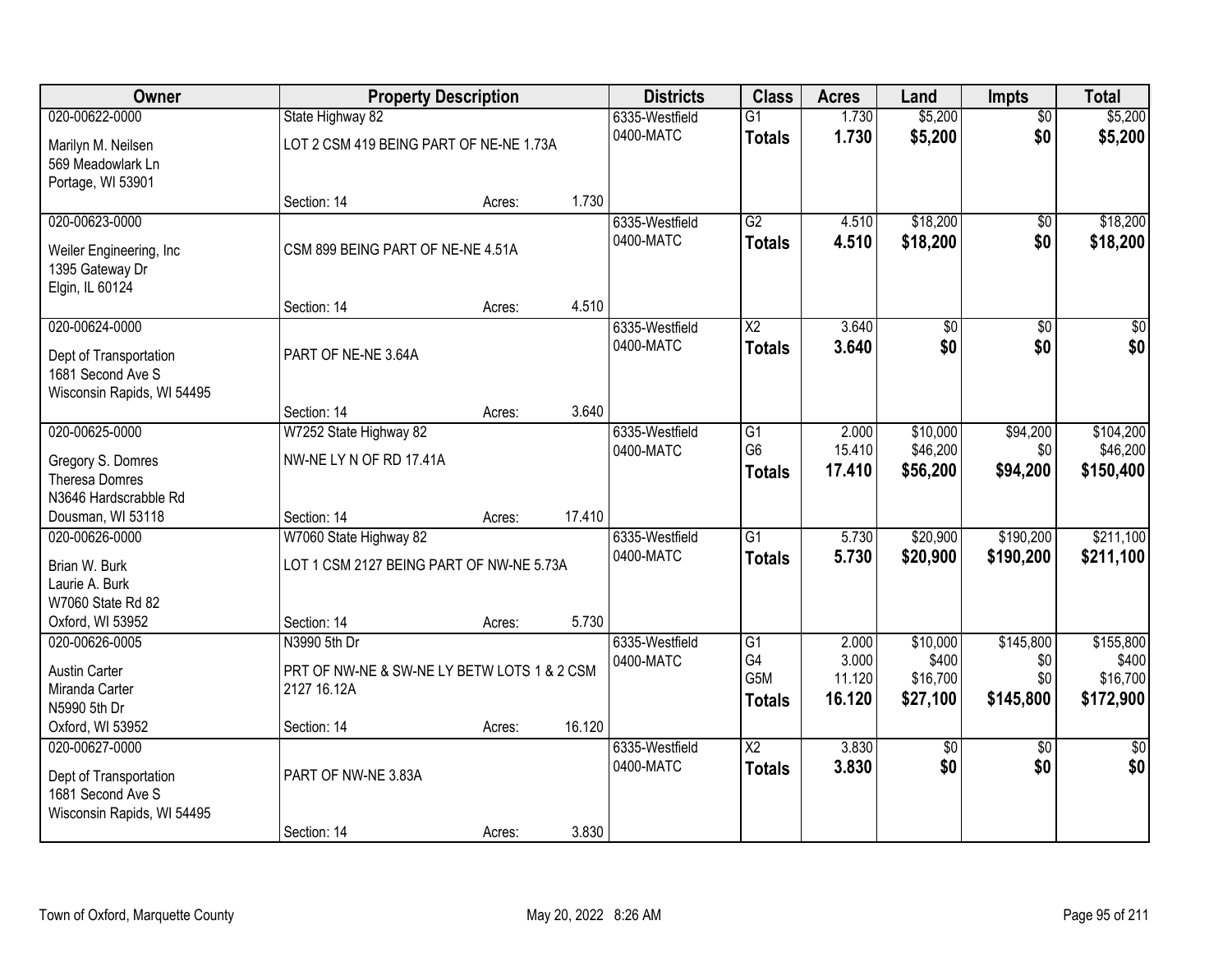| Owner                      |                                            | <b>Property Description</b> |        |                | <b>Class</b>           | <b>Acres</b> | Land        | <b>Impts</b>    | <b>Total</b>    |
|----------------------------|--------------------------------------------|-----------------------------|--------|----------------|------------------------|--------------|-------------|-----------------|-----------------|
| 020-00628-0000             | N3980 5th Dr                               |                             |        | 6335-Westfield | $\overline{G1}$        | 1.000        | \$8,000     | \$117,600       | \$125,600       |
| Thea E. Klongland          | LOT 2 CSM 2127 BEING PART OF SW-NE 20.00A  |                             |        | 0400-MATC      | G4                     | 12.000       | \$1,800     | \$0             | \$1,800         |
| 1042 Taylor Ln             |                                            |                             |        |                | G5M                    | 7.000        | \$10,500    | \$0             | \$10,500        |
| Stoughton, WI 53589        |                                            |                             |        |                | <b>Totals</b>          | 20.000       | \$20,300    | \$117,600       | \$137,900       |
|                            | Section: 14                                | Acres:                      | 20.000 |                |                        |              |             |                 |                 |
| 020-00629-0000             |                                            |                             |        | 6335-Westfield | G4                     | 8.400        | \$1,200     | \$0             | \$1,200         |
| Robert V Zehren Trust      | LOT 1 CSM 1774 12.25A                      |                             |        | 0400-MATC      | G5M                    | 3.850        | \$5,800     | \$0             | \$5,800         |
| W6152 Fawn Ct              |                                            |                             |        |                | <b>Totals</b>          | 12.250       | \$7,000     | \$0             | \$7,000         |
| Montello, WI 53949         |                                            |                             |        |                |                        |              |             |                 |                 |
|                            | Section: 14                                | Acres:                      | 12.250 |                |                        |              |             |                 |                 |
| 020-00630-0000             | N3898 5th Dr                               |                             |        | 6335-Westfield | $\overline{G1}$        | 5.000        | \$19,300    | \$48,200        | \$67,500        |
| John C. Roller Jr          | LOT 2 CSM 1774 BEING PART OF SW-NE & NW-SE |                             |        | 0400-MATC      | <b>Totals</b>          | 5.000        | \$19,300    | \$48,200        | \$67,500        |
| PO Box 315                 | 5.00A                                      |                             |        |                |                        |              |             |                 |                 |
| Oxford, WI 53952           |                                            |                             |        |                |                        |              |             |                 |                 |
|                            | Section: 14                                | Acres:                      | 5.000  |                |                        |              |             |                 |                 |
| 020-00631-0000             |                                            |                             |        | 6335-Westfield | G4                     | 16.000       | \$2,300     | \$0             | \$2,300         |
| Larry J. Grant             | <b>SE-NE 40.00A</b>                        |                             |        | 0400-MATC      | G <sub>5</sub>         | 24.000       | \$24,000    | \$0             | \$24,000        |
| 1624 Valley Dr             |                                            |                             |        |                | <b>Totals</b>          | 40.000       | \$26,300    | \$0             | \$26,300        |
| Wisconsin Dells, WI 53965  |                                            |                             |        |                |                        |              |             |                 |                 |
|                            | Section: 14                                | Acres:                      | 40.000 |                |                        |              |             |                 |                 |
| 020-00632-0000             |                                            |                             |        | 6335-Westfield | $\overline{G6}$        | 34.770       | \$104,300   | $\overline{50}$ | \$104,300       |
| Gregory S. Domres          | PRT OF NE-NW 34.77A                        |                             |        | 0400-MATC      | <b>Totals</b>          | 34.770       | \$104,300   | \$0             | \$104,300       |
| Theresa Domres             |                                            |                             |        |                |                        |              |             |                 |                 |
| N3646 Hardscrabble Rd      |                                            |                             |        |                |                        |              |             |                 |                 |
| Dousman, WI 53118          | Section: 14                                | Acres:                      | 34.770 |                |                        |              |             |                 |                 |
| 020-00632-0005             |                                            |                             |        | 6335-Westfield | W6                     | 4.510        | (\$13,500)  | $\overline{50}$ | \$0             |
| Terry D. Domres            | PRT OF NE-NW 4.51A                         |                             |        | 0400-MATC      | <b>Totals</b>          | 4.510        | \$0         | \$0             | \$0             |
| Denys L. Domres            |                                            |                             |        |                |                        |              |             |                 |                 |
| S109 W34780 Jacks Bay Rd   |                                            |                             |        |                |                        |              |             |                 |                 |
| Mukwonago, WI 53149        | Section: 14                                | Acres:                      | 4.510  |                |                        |              |             |                 |                 |
| 020-00633-0000             |                                            |                             |        | 6335-Westfield | $\overline{\text{X2}}$ | 1.400        | $\sqrt{$0}$ | $\overline{30}$ | $\overline{50}$ |
| Dept of Transportation     | PART OF NE-NW 1.40A                        |                             |        | 0400-MATC      | <b>Totals</b>          | 1.400        | \$0         | \$0             | \$0             |
| 1681 Second Ave S          |                                            |                             |        |                |                        |              |             |                 |                 |
| Wisconsin Rapids, WI 54495 |                                            |                             |        |                |                        |              |             |                 |                 |
|                            | Section: 14                                | Acres:                      | 1.400  |                |                        |              |             |                 |                 |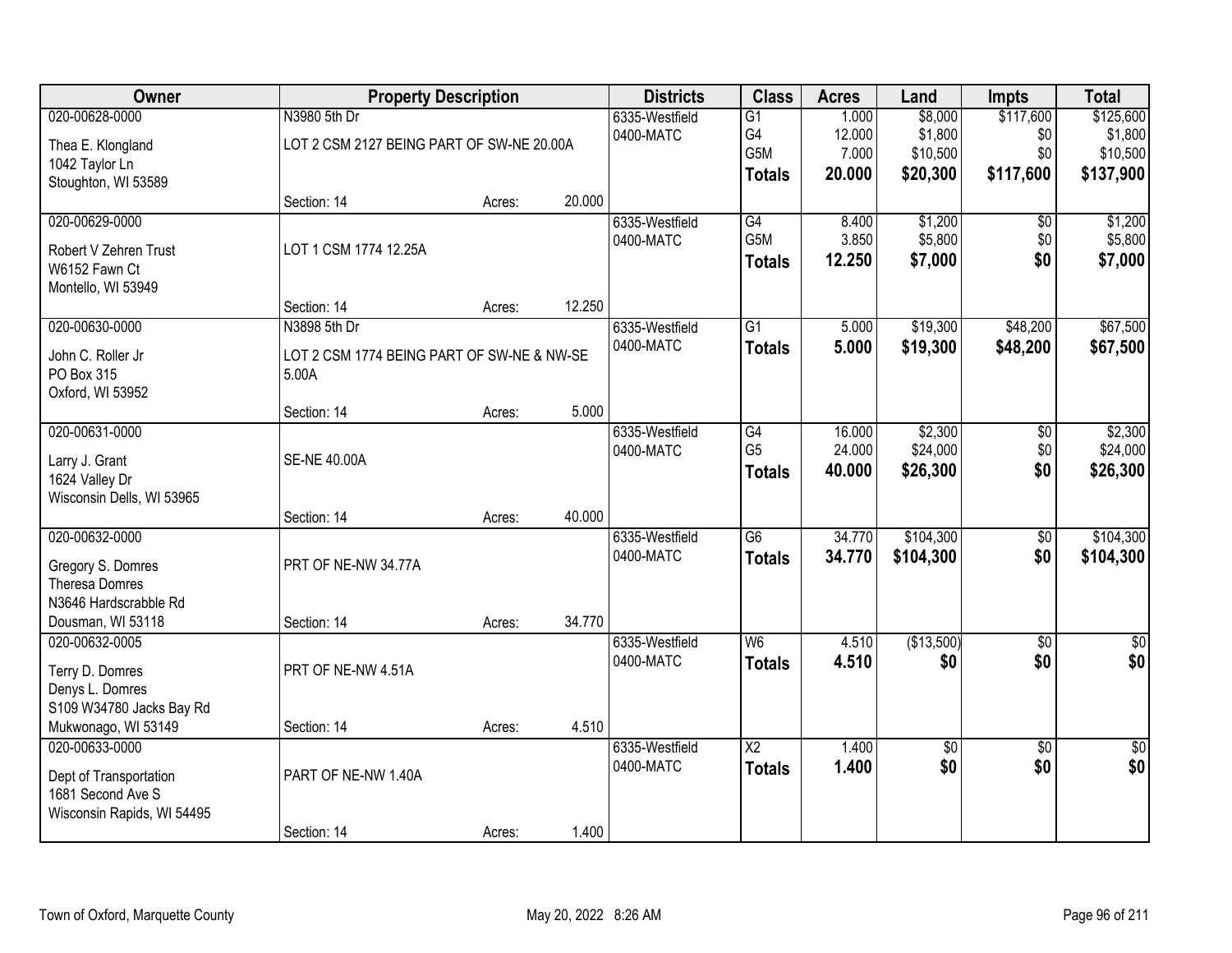| Owner                                       | <b>Property Description</b>                   |        |        | <b>Districts</b> | <b>Class</b>    | <b>Acres</b> | Land            | <b>Impts</b>    | <b>Total</b>    |
|---------------------------------------------|-----------------------------------------------|--------|--------|------------------|-----------------|--------------|-----------------|-----------------|-----------------|
| 020-00634-0000                              | State Highway 82                              |        |        | 6335-Westfield   | $\overline{G1}$ | 2.610        | \$13,100        | \$26,900        | \$40,000        |
| Terry D. Domres                             | PRT OF NW-NW 38.13A                           |        |        | 0400-MATC        | W <sub>6</sub>  | 35.520       | (\$106,600)     | \$0             | \$0             |
| Denys L. Domres                             |                                               |        |        |                  | <b>Totals</b>   | 38.130       | \$13,100        | \$26,900        | \$40,000        |
| S109 W34780 Jacks Bay Rd                    |                                               |        |        |                  |                 |              |                 |                 |                 |
| Mukwonago, WI 53149                         | Section: 14                                   | Acres: | 38.130 |                  |                 |              |                 |                 |                 |
| 020-00635-0000                              | W7264 State Highway 82                        |        |        | 6335-Westfield   | $\overline{G1}$ | 3.350        | \$15,800        | \$137,900       | \$153,700       |
| Alfred E. Rogers                            | PRT E1/2 OF NE1/4 SEC 14 & PRT W1/2 OF NW 1/4 |        |        | 0400-MATC        | G <sub>6</sub>  | 6.000        | \$18,000        | \$0             | \$18,000        |
| W7264 State Rd 82                           | SEC 15 POS LOWERY PARCEL" A" 1978 9.35A       |        |        |                  | <b>Totals</b>   | 9.350        | \$33,800        | \$137,900       | \$171,700       |
| Oxford, WI 53952                            |                                               |        |        |                  |                 |              |                 |                 |                 |
|                                             | Section: 14                                   | Acres: | 9.350  |                  |                 |              |                 |                 |                 |
| 020-00636-0000                              |                                               |        |        | 6335-Westfield   | W <sub>6</sub>  | 9.200        | (\$27,600)      | $\overline{50}$ | $\overline{30}$ |
|                                             |                                               |        |        | 0400-MATC        | <b>Totals</b>   | 9.200        | \$0             | \$0             | \$0             |
| Terry D. Domres                             | PRT OF SW-NW 9.20A                            |        |        |                  |                 |              |                 |                 |                 |
| Denys L. Domres<br>S109 W34780 Jacks Bay Rd |                                               |        |        |                  |                 |              |                 |                 |                 |
| Mukwonago, WI 53149                         | Section: 14                                   | Acres: | 9.200  |                  |                 |              |                 |                 |                 |
| 020-00637-0000                              |                                               |        |        | 6335-Westfield   | $\overline{X2}$ | 3.700        | $\overline{50}$ | \$0             | \$0             |
|                                             |                                               |        |        | 0400-MATC        | <b>Totals</b>   | 3.700        | \$0             | \$0             | \$0             |
| Dept of Transportation                      | PART OF SW-NW 3.70A                           |        |        |                  |                 |              |                 |                 |                 |
| 1681 Second Ave S                           |                                               |        |        |                  |                 |              |                 |                 |                 |
| Wisconsin Rapids, WI 54495                  |                                               |        |        |                  |                 |              |                 |                 |                 |
|                                             | Section: 14                                   | Acres: | 3.700  |                  |                 |              |                 |                 |                 |
| 020-00638-0000                              |                                               |        |        | 6335-Westfield   | $\overline{G6}$ | 21.900       | \$65,700        | $\overline{50}$ | \$65,700        |
| Thomas D. Roos                              | PART OF SW-NW 21.90A                          |        |        | 0400-MATC        | <b>Totals</b>   | 21.900       | \$65,700        | \$0             | \$65,700        |
| Roberta A. Roos                             |                                               |        |        |                  |                 |              |                 |                 |                 |
| PO Box 223                                  |                                               |        |        |                  |                 |              |                 |                 |                 |
| Oxford, WI 53952                            | Section: 14                                   | Acres: | 21.900 |                  |                 |              |                 |                 |                 |
| 020-00639-0000                              | N3935 5th Dr                                  |        |        | 6335-Westfield   | $\overline{G1}$ | 6.450        | \$22,400        | \$40,300        | \$62,700        |
| Michael H. Petersen Jr                      | LOT 1 CSM 3258 BEING PRT OF SE-NW 6.45A       |        |        | 0400-MATC        | <b>Totals</b>   | 6.450        | \$22,400        | \$40,300        | \$62,700        |
| Bethany A. Petersen                         |                                               |        |        |                  |                 |              |                 |                 |                 |
| 900 Sunnyview Ln                            |                                               |        |        |                  |                 |              |                 |                 |                 |
| Princeton, WI 54968                         | Section: 14                                   | Acres: | 6.450  |                  |                 |              |                 |                 |                 |
| 020-00639-0003                              |                                               |        |        | 6335-Westfield   | G4              | 5.000        | \$700           | $\overline{50}$ | \$700           |
|                                             |                                               |        |        | 0400-MATC        | G <sub>5</sub>  | 12.960       | \$13,000        | \$0             | \$13,000        |
| Joseph G. Prince                            | PRT OF LOT 1 CSM 3263 BEING PRT OF SE-NW      |        |        |                  | G5M             | 10.000       | \$15,000        | \$0             | \$15,000        |
| Eileen E. Prince<br>N3661 Birchwood Dr      | 27.96A                                        |        |        |                  | <b>Totals</b>   | 27.960       | \$28,700        | \$0             | \$28,700        |
| Poynette, WI 53955                          | Section: 14                                   |        | 27.960 |                  |                 |              |                 |                 |                 |
|                                             |                                               | Acres: |        |                  |                 |              |                 |                 |                 |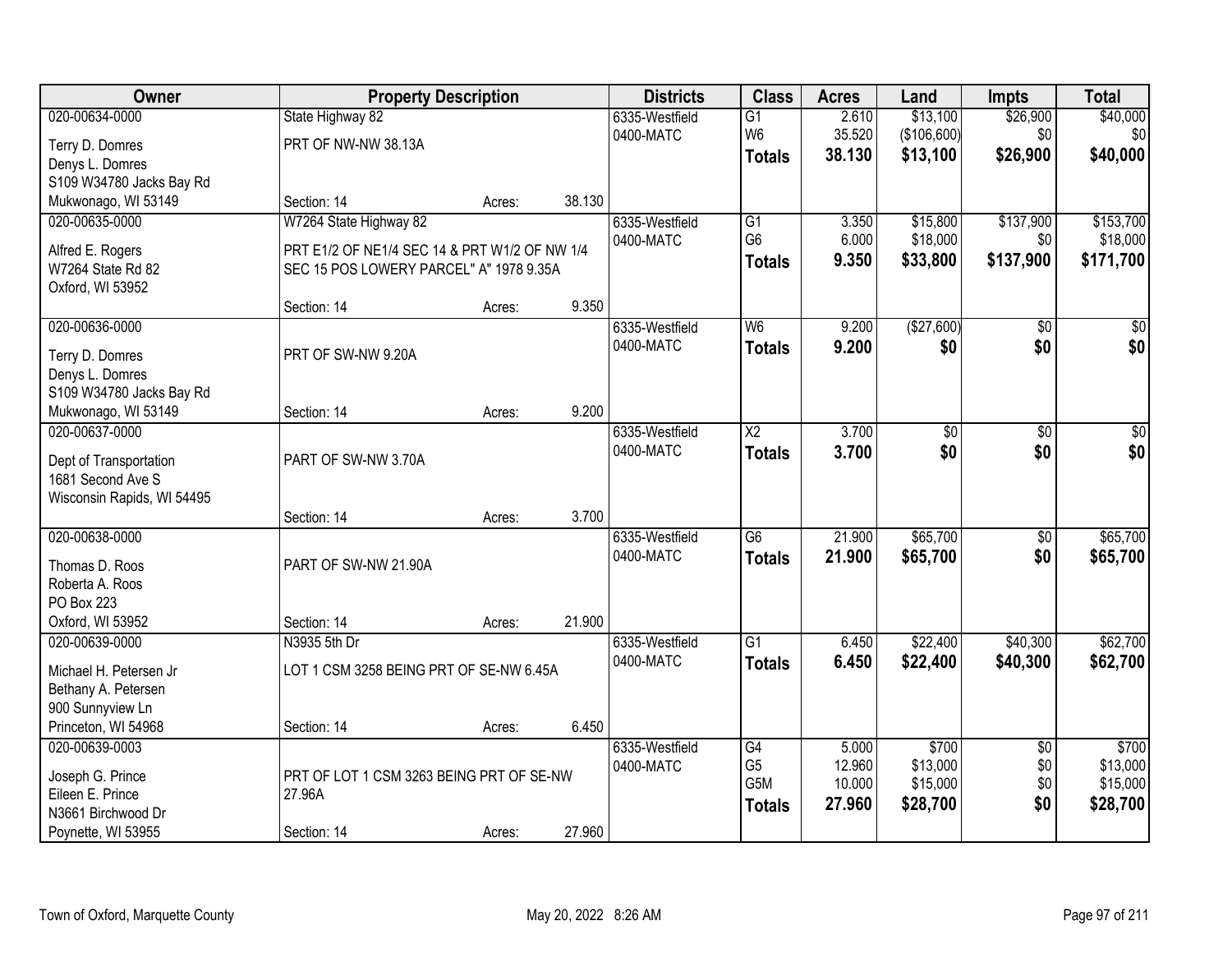| Owner                               |                                                                   | <b>Property Description</b> |        | <b>Districts</b>            | <b>Class</b>           | <b>Acres</b> | Land     | <b>Impts</b>    | <b>Total</b> |
|-------------------------------------|-------------------------------------------------------------------|-----------------------------|--------|-----------------------------|------------------------|--------------|----------|-----------------|--------------|
| 020-00639-0005                      | State Highway 82                                                  |                             |        | 6335-Westfield              | $\overline{G1}$        | 2.260        | \$11,300 | $\overline{50}$ | \$11,300     |
| John T. Kehl                        | LOT 4 CSM 3041 BEING PRT OF SE-NW 2.266A                          |                             |        | 0400-MATC                   | <b>Totals</b>          | 2.260        | \$11,300 | \$0             | \$11,300     |
| Elizabeth M. Young                  |                                                                   |                             |        |                             |                        |              |          |                 |              |
| 935 Thomas St                       |                                                                   |                             |        |                             |                        |              |          |                 |              |
| Ripon, WI 54971                     | Section: 14                                                       | Acres:                      | 2.260  |                             |                        |              |          |                 |              |
| 020-00640-0000                      |                                                                   |                             |        | 6335-Westfield              | $\overline{\text{X2}}$ | 3.000        | \$0      | $\overline{50}$ | \$0          |
| Dept of Transportation              | PART OF SE-NW 3.00A                                               |                             |        | 0400-MATC                   | <b>Totals</b>          | 3.000        | \$0      | \$0             | \$0          |
| 1681 Second Ave S                   |                                                                   |                             |        |                             |                        |              |          |                 |              |
| Wisconsin Rapids, WI 54495          |                                                                   |                             |        |                             |                        |              |          |                 |              |
|                                     | Section: 14                                                       | Acres:                      | 3.000  |                             |                        |              |          |                 |              |
| 020-00641-0000                      |                                                                   |                             |        | 6335-Westfield              | $\overline{G4}$        | 2.000        | \$300    | \$0             | \$300        |
| Joseph G. Prince                    | PRT OF LOT 1 CSM 3263 BEING PRT OF NE-SW                          |                             |        | 0400-MATC                   | G <sub>5</sub>         | 16.160       | \$16,200 | \$0             | \$16,200     |
| Eileen E. Prince                    | 18.16A                                                            |                             |        |                             | <b>Totals</b>          | 18.160       | \$16,500 | \$0             | \$16,500     |
| N3661 Birchwood Dr                  |                                                                   |                             |        |                             |                        |              |          |                 |              |
| Poynette, WI 53955                  | Section: 14                                                       | Acres:                      | 18.160 |                             |                        |              |          |                 |              |
| 020-00641-0005                      |                                                                   |                             |        | 6335-Westfield              | $\overline{G4}$        | 14.000       | \$2,000  | \$0             | \$2,000      |
|                                     |                                                                   |                             |        | 0400-MATC                   | G <sub>5</sub> M       | 1.230        | \$1,500  | \$0             | \$1,500      |
| Sean O. Doherty<br>Vicki L. Doherty | PRT OF LOT 3 CSM 3145 BEING PRT OF NE-SW &<br><b>NW-SW 15.23A</b> |                             |        |                             | <b>Totals</b>          | 15.230       | \$3,500  | \$0             | \$3,500      |
| PO Box 226                          |                                                                   |                             |        |                             |                        |              |          |                 |              |
| Poynette, WI 53955                  | Section: 14                                                       | Acres:                      | 15.230 |                             |                        |              |          |                 |              |
| 020-00642-0000                      | N3813 5th Dr                                                      |                             |        | 6335-Westfield              | $\overline{G1}$        | 1.960        | \$9,900  | \$16,000        | \$25,900     |
|                                     |                                                                   |                             |        | 0400-MATC                   | <b>Totals</b>          | 1.960        | \$9,900  | \$16,000        | \$25,900     |
| Wayne L. Anderson                   | LOT 5 CSM 3145 BEING PRT OF NE-SW 1.96A                           |                             |        |                             |                        |              |          |                 |              |
| N3813 5th Dr                        |                                                                   |                             |        |                             |                        |              |          |                 |              |
| Oxford, WI 53952                    | Section: 14                                                       |                             | 1.960  |                             |                        |              |          |                 |              |
| 020-00643-0000                      | N3827 5th Dr                                                      | Acres:                      |        | 6335-Westfield              | $\overline{G1}$        | 1.040        | \$8,100  | \$42,400        | \$50,500     |
|                                     |                                                                   |                             |        | 0400-MATC                   | <b>Totals</b>          | 1.040        | \$8,100  | \$42,400        | \$50,500     |
| Thomas E. Flanagan                  | LOT 2 PART OF NE-SW 1.04A                                         |                             |        |                             |                        |              |          |                 |              |
| Patsy A. Flanagan                   |                                                                   |                             |        |                             |                        |              |          |                 |              |
| N3772 Fandrich St                   |                                                                   |                             |        |                             |                        |              |          |                 |              |
| Oxford, WI 53952                    | Section: 14                                                       | Acres:                      | 1.040  |                             |                        |              |          |                 |              |
| 020-00644-0000                      | N3849 5th Dr                                                      |                             |        | 6335-Westfield<br>0400-MATC | $\overline{G1}$        | 1.360        | \$8,700  | \$54,600        | \$63,300     |
| Jenny L. Williams                   | LOT 4 PART OF NE-SW 1.36A                                         |                             |        |                             | <b>Totals</b>          | 1.360        | \$8,700  | \$54,600        | \$63,300     |
| N3849 5th Dr                        |                                                                   |                             |        |                             |                        |              |          |                 |              |
| Oxford, WI 53952                    |                                                                   |                             |        |                             |                        |              |          |                 |              |
|                                     | Section: 14                                                       | Acres:                      | 1.360  |                             |                        |              |          |                 |              |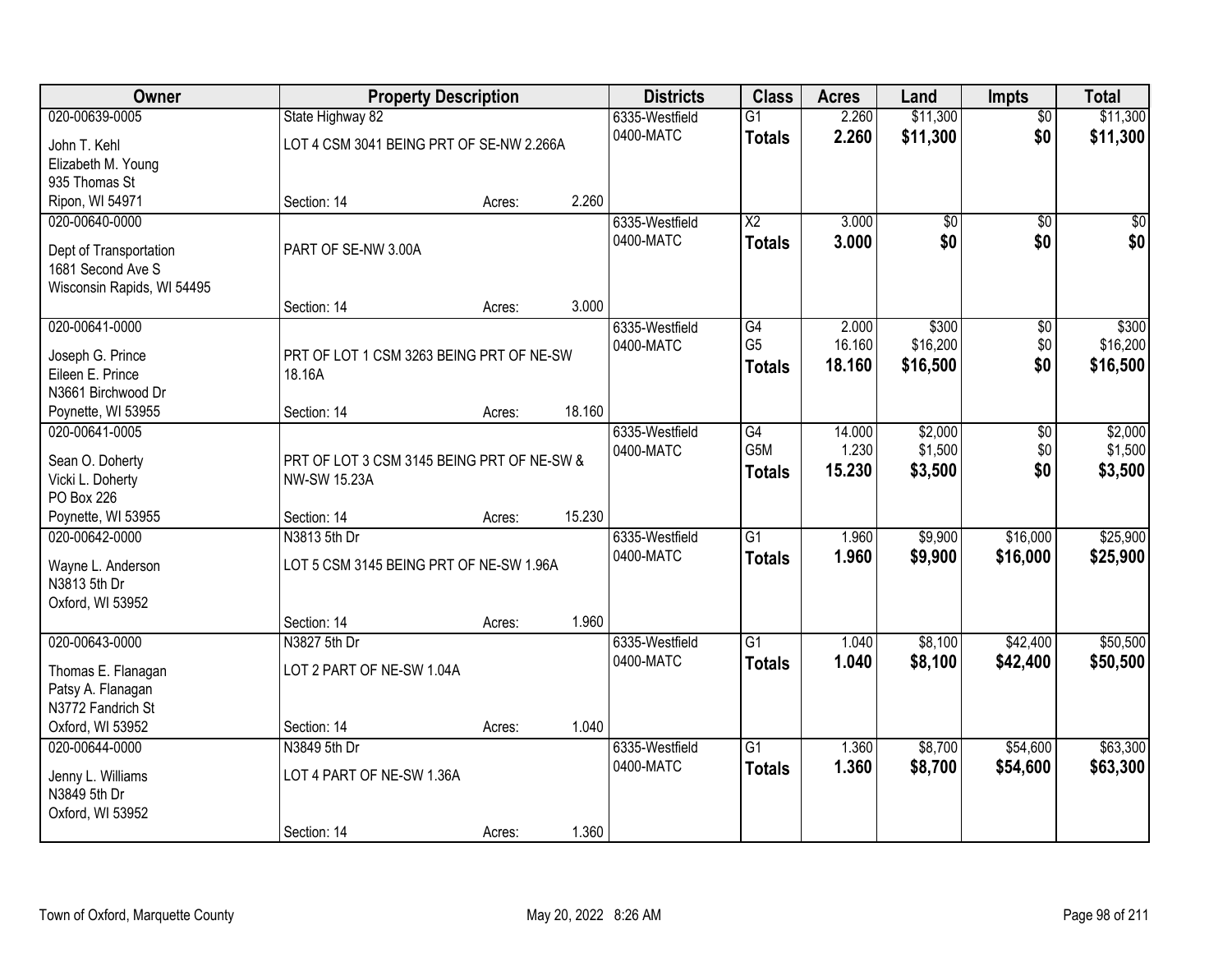| Owner                                  |                                             | <b>Property Description</b> |        | <b>Districts</b> | <b>Class</b>         | <b>Acres</b>   | Land              | <b>Impts</b>     | <b>Total</b>       |
|----------------------------------------|---------------------------------------------|-----------------------------|--------|------------------|----------------------|----------------|-------------------|------------------|--------------------|
| 020-00645-0000                         | N3833 5th Dr                                |                             |        | 6335-Westfield   | $\overline{G1}$      | 1.360          | \$8,700           | \$14,400         | \$23,100           |
| Erin K. Audiss                         | LOT 3 PART OF NE-SW 1.36A                   |                             |        | 0400-MATC        | <b>Totals</b>        | 1.360          | \$8,700           | \$14,400         | \$23,100           |
| 42 Main St                             |                                             |                             |        |                  |                      |                |                   |                  |                    |
| Montello, WI 53949                     |                                             |                             |        |                  |                      |                |                   |                  |                    |
|                                        | Section: 14                                 | Acres:                      | 1.360  |                  |                      |                |                   |                  |                    |
| 020-00646-0000                         | N3859 5th Dr                                |                             |        | 6335-Westfield   | $\overline{G1}$      | 3.110          | \$15,200          | \$89,300         | \$104,500          |
| John C. Roller Sr                      | LOT 5 PART OF NE-SW 3.11A                   |                             |        | 0400-MATC        | <b>Totals</b>        | 3.110          | \$15,200          | \$89,300         | \$104,500          |
| Cheryl A. Roller                       |                                             |                             |        |                  |                      |                |                   |                  |                    |
| PO Box 185                             |                                             |                             |        |                  |                      |                |                   |                  |                    |
| Oxford, WI 53952                       | Section: 14                                 | Acres:                      | 3.110  |                  |                      |                |                   |                  |                    |
| 020-00647-0000                         |                                             |                             |        | 6335-Westfield   | $\overline{G5}$      | 16.300         | \$16,300          | \$0              | \$16,300           |
| John A. Mack                           | PRT OF LOT 3 CSM 3145 BEING PRT OF W 1/2 OF |                             |        | 0400-MATC        | <b>Totals</b>        | 16.300         | \$16,300          | \$0              | \$16,300           |
| Audrea A. Mack                         | <b>NW-SW 16.30A</b>                         |                             |        |                  |                      |                |                   |                  |                    |
| W7423 State Rd 82                      |                                             |                             |        |                  |                      |                |                   |                  |                    |
| Oxford, WI 53952                       | Section: 14                                 | Acres:                      | 16.300 |                  |                      |                |                   |                  |                    |
| 020-00647-0003                         |                                             |                             |        | 6335-Westfield   | $\overline{G5}$      | 17.510         | \$17,500          | $\sqrt[6]{3}$    | \$17,500           |
|                                        |                                             |                             |        | 0400-MATC        | <b>Totals</b>        | 17.510         | \$17,500          | \$0              | \$17,500           |
| Joseph G. Prince                       | PRT OF LOT 1 CSM 3263 BEING PRT OF E 1/2 OF |                             |        |                  |                      |                |                   |                  |                    |
| Eileen E. Prince<br>N3661 Birchwood Dr | <b>NW-SW 17.51A</b>                         |                             |        |                  |                      |                |                   |                  |                    |
| Poynette, WI 53955                     | Section: 14                                 | Acres:                      | 17.510 |                  |                      |                |                   |                  |                    |
| 020-00648-0000                         |                                             |                             |        | 6335-Westfield   | $\overline{G4}$      | 9.520          | \$1,400           | $\overline{50}$  | \$1,400            |
|                                        |                                             |                             |        | 0400-MATC        | G <sub>5</sub> M     | 31.000         | \$37,200          | \$0              | \$37,200           |
| Sean O. Doherty                        | PRT OF LOT 3 CSM 3145 BEING SW-SW 40.52A    |                             |        |                  | <b>Totals</b>        | 40.520         | \$38,600          | \$0              | \$38,600           |
| Vicki L. Doherty                       |                                             |                             |        |                  |                      |                |                   |                  |                    |
| PO Box 226                             |                                             |                             |        |                  |                      |                |                   |                  |                    |
| Poynette, WI 53955                     | Section: 14                                 | Acres:                      | 40.520 |                  |                      |                |                   |                  |                    |
| 020-00649-0000                         | N3745 5th Dr                                |                             |        | 6335-Westfield   | G4                   | 35.500         | \$5,200           | $\sqrt{$0}$      | \$5,200            |
| Sean O. Doherty                        | PRT OF LOT 1 CSM 3064 BEING SE-SW 40.50A    |                             |        | 0400-MATC        | G <sub>5</sub><br>G7 | 1.000<br>4.000 | \$100<br>\$16,500 | \$0<br>\$221,400 | \$100<br>\$237,900 |
| Vicki L. Doherty                       |                                             |                             |        |                  |                      | 40,500         | \$21,800          | \$221,400        | \$243,200          |
| PO Box 226                             |                                             |                             |        |                  | <b>Totals</b>        |                |                   |                  |                    |
| Poynette, WI 53955                     | Section: 14                                 | Acres:                      | 40.500 |                  |                      |                |                   |                  |                    |
| 020-00650-0000                         | 5th Dr                                      |                             |        | 6335-Westfield   | G4                   | 8.000          | \$1,400           | $\overline{60}$  | \$1,400            |
| Robust Farm Properties, LLC            | PART OF LOT 3 CSM 1774 BEING NE-SE 40.72A   |                             |        | 0400-MATC        | G <sub>5</sub>       | 15.000         | \$15,000          | \$0              | \$15,000           |
| 21 Westend Cir                         |                                             |                             |        |                  | G5M                  | 17.720         | \$21,300          | \$0              | \$21,300           |
| Madison, WI 53704                      |                                             |                             |        |                  | <b>Totals</b>        | 40.720         | \$37,700          | \$0              | \$37,700           |
|                                        | Section: 14                                 | Acres:                      | 40.720 |                  |                      |                |                   |                  |                    |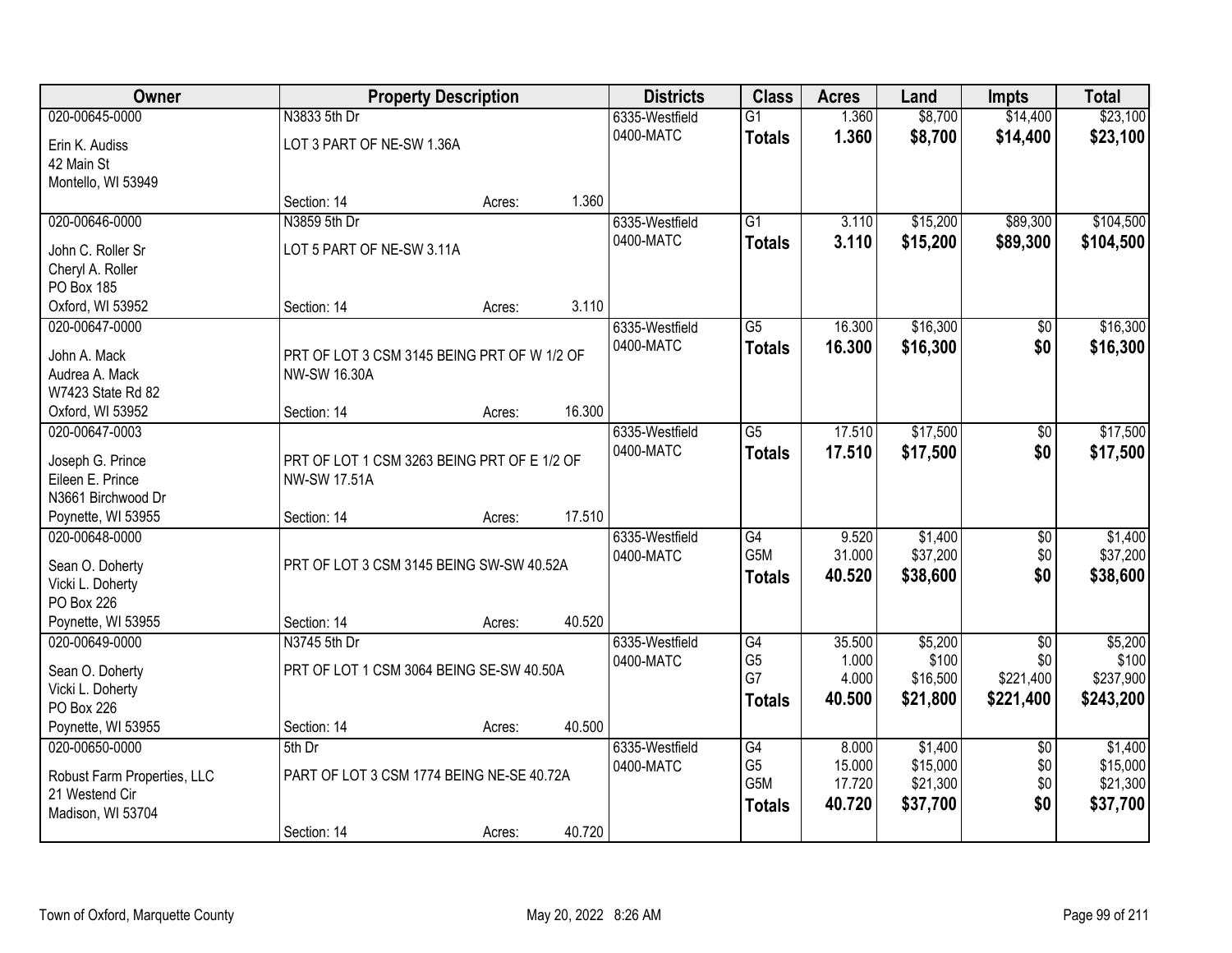| Owner                                                                                                                                         | <b>Property Description</b>                            |        |        | <b>Districts</b>            | <b>Class</b>                                 | <b>Acres</b>                       | Land                                      | Impts                                | <b>Total</b>                              |
|-----------------------------------------------------------------------------------------------------------------------------------------------|--------------------------------------------------------|--------|--------|-----------------------------|----------------------------------------------|------------------------------------|-------------------------------------------|--------------------------------------|-------------------------------------------|
| 020-00651-0000<br>Robust Farm Properties, LLC<br>21 Westend Cir<br>Madison, WI 53704                                                          | 5th Dr<br>PART LOT 3 CSM 1774 BEING PART NW-SE 34.49A  |        |        | 6335-Westfield<br>0400-MATC | G4<br>G <sub>5</sub><br>G5M<br><b>Totals</b> | 27.240<br>3.250<br>4.000<br>34.490 | \$4,900<br>\$3,300<br>\$4,800<br>\$13,000 | $\overline{50}$<br>\$0<br>\$0<br>\$0 | \$4,900<br>\$3,300<br>\$4,800<br>\$13,000 |
|                                                                                                                                               | Section: 14                                            | Acres: | 34.490 |                             |                                              |                                    |                                           |                                      |                                           |
| 020-00652-0000<br>Jtk Properties, LLC<br>21 Westend Cir<br>Madison, WI 53704                                                                  | N3856 5th Dr<br>CSM 1896 BEING PRT OF NW-SE 3.43A      |        |        | 6335-Westfield<br>0400-MATC | $\overline{G1}$<br><b>Totals</b>             | 3.430<br>3.430                     | \$15,900<br>\$15,900                      | \$54,700<br>\$54,700                 | \$70,600<br>\$70,600                      |
|                                                                                                                                               | Section: 14                                            | Acres: | 3.430  |                             |                                              |                                    |                                           |                                      |                                           |
| 020-00653-0000<br>Peter H & Barbara J Steuck Living Trust<br>W2459 County Rd C<br>Montello, WI 53949                                          | N3748 5th Dr<br>W1/2 LOT 4 CSM 1774 BEING SW-SE 40.60A |        |        | 6335-Westfield<br>0400-MATC | G4<br>G7<br><b>Totals</b>                    | 35.000<br>5.600<br>40.600          | \$5,100<br>\$22,100<br>\$27,200           | \$0<br>\$18,300<br>\$18,300          | \$5,100<br>\$40,400<br>\$45,500           |
|                                                                                                                                               | Section: 14                                            | Acres: | 40.600 |                             |                                              |                                    |                                           |                                      |                                           |
| 020-00654-0000<br>Peter H & Barbara J Steuck Living Trust   E1/2 LOT 4 CSM 1774 BEING SE-SE 40.60A<br>W2459 County Rd C<br>Montello, WI 53949 |                                                        |        |        | 6335-Westfield<br>0400-MATC | G4<br>G <sub>5</sub><br><b>Totals</b>        | 38.600<br>2.000<br>40.600          | \$5,600<br>\$2,000<br>\$7,600             | \$0<br>\$0<br>\$0                    | \$5,600<br>\$2,000<br>\$7,600             |
|                                                                                                                                               | Section: 14                                            | Acres: | 40.600 |                             |                                              |                                    |                                           |                                      |                                           |
| 020-00656-0000<br>Terry D. Domres<br>Denys L. Domres<br>S109 W34780 Jacks Bay Rd<br>Mukwonago, WI 53149                                       | PRT OF NE-NE LY N OF HWY 2.50A<br>Section: 15          | Acres: | 2.500  | 6335-Westfield<br>0400-MATC | $\overline{W6}$<br><b>Totals</b>             | 2.500<br>2.500                     | (\$7,500)<br>\$0                          | $\overline{50}$<br>\$0               | $\overline{50}$<br>\$0                    |
| 020-00657-0000                                                                                                                                | W7498 State Highway 82                                 |        |        | 6335-Westfield              | $\overline{G1}$                              | 10.000                             | \$30,000                                  | \$119,100                            | \$149,100                                 |
| Todd G. Roos<br>PO Box 421<br>Oxford, WI 53952                                                                                                | PART W 1/2 OF SW-NE LY N OF ST RD 82 10.00A            |        |        | 0400-MATC                   | <b>Totals</b>                                | 10.000                             | \$30,000                                  | \$119,100                            | \$149,100                                 |
|                                                                                                                                               | Section: 15                                            | Acres: | 10.000 |                             |                                              |                                    |                                           |                                      |                                           |
| 020-00658-0000<br><b>Richard Walters</b><br>210 Fox Lake Rd<br>Waupun, WI 53963                                                               | A PARCEL OF SW-NE 1.00A                                |        |        | 6335-Westfield<br>0400-MATC | $\overline{G1}$<br><b>Totals</b>             | 1.000<br>1.000                     | \$8,000<br>\$8,000                        | $\overline{50}$<br>\$0               | \$8,000<br>\$8,000                        |
|                                                                                                                                               | Section: 15                                            | Acres: | 1.000  |                             |                                              |                                    |                                           |                                      |                                           |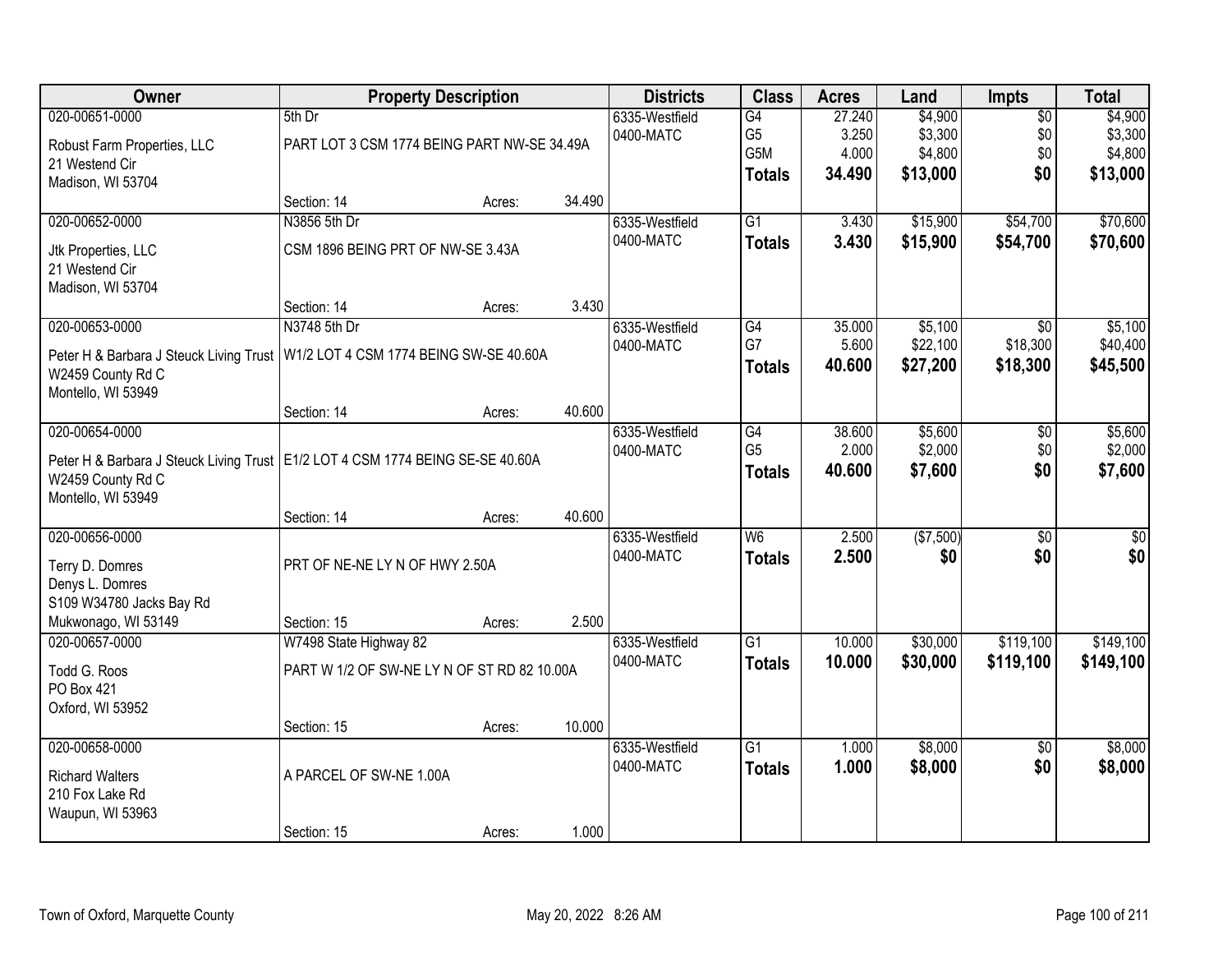| Owner                             |                                                | <b>Property Description</b> |        | <b>Districts</b> | <b>Class</b>    | <b>Acres</b> | Land     | Impts           | <b>Total</b> |
|-----------------------------------|------------------------------------------------|-----------------------------|--------|------------------|-----------------|--------------|----------|-----------------|--------------|
| 020-00659-0000                    | N3644 4th Dr                                   |                             |        | 6335-Westfield   | $\overline{G1}$ | 2.000        | \$10,000 | $\overline{50}$ | \$10,000     |
| Beverly J. Sengbusch              | A PARCEL ON S SIDE OF SW-NE 2.00A              |                             |        | 0400-MATC        | <b>Totals</b>   | 2.000        | \$10,000 | \$0             | \$10,000     |
| PO Box 46                         |                                                |                             |        |                  |                 |              |          |                 |              |
| Oxford, WI 53952                  |                                                |                             |        |                  |                 |              |          |                 |              |
|                                   | Section: 15                                    | Acres:                      | 2.000  |                  |                 |              |          |                 |              |
| 020-00660-0000                    |                                                |                             |        | 6335-Westfield   | $\overline{G1}$ | 10.000       | \$30,000 | $\overline{50}$ | \$30,000     |
| Waclawa J. Zak                    | LOT 1 CSM 431 BEING PART OF W 1/2 OF SW-NE LY  |                             |        | 0400-MATC        | <b>Totals</b>   | 10.000       | \$30,000 | \$0             | \$30,000     |
| N3995 4th Dr                      | N OF ST RD 82 10.00A                           |                             |        |                  |                 |              |          |                 |              |
| Oxford, WI 53952                  |                                                |                             |        |                  |                 |              |          |                 |              |
|                                   | Section: 15                                    | Acres:                      | 10.000 |                  |                 |              |          |                 |              |
| 020-00662-0000                    | W7351 State Highway 82                         |                             |        | 6335-Westfield   | $\overline{G1}$ | 1.680        | \$9,400  | \$87,700        | \$97,100     |
| Cory A. Stevens                   | LOT 2 CSM 2947 BEING PRT OF SE-NE & NE-SE LY S |                             |        | 0400-MATC        | <b>Totals</b>   | 1.680        | \$9,400  | \$87,700        | \$97,100     |
| Amanda Stevens                    | OF ST RD 82 1.68A                              |                             |        |                  |                 |              |          |                 |              |
| W7351 State Rd 82                 |                                                |                             |        |                  |                 |              |          |                 |              |
| Oxford, WI 53952                  | Section: 15                                    | Acres:                      | 1.680  |                  |                 |              |          |                 |              |
| 020-00662-0005                    | W7341 State Highway 82                         |                             |        | 6335-Westfield   | $\overline{G2}$ | 1.630        | \$14,700 | \$82,200        | \$96,900     |
| David R. Benson Co-Trustees et al | LOT 3 CSM 2947 BEING PRT OF SE-NE & NE-SE LY S |                             |        | 0400-MATC        | <b>Totals</b>   | 1.630        | \$14,700 | \$82,200        | \$96,900     |
| W5597 County Rd J                 | OF ST RD 82 1.63A                              |                             |        |                  |                 |              |          |                 |              |
| Westfield, WI 53964               |                                                |                             |        |                  |                 |              |          |                 |              |
|                                   | Section: 15                                    | Acres:                      | 1.630  |                  |                 |              |          |                 |              |
| 020-00663-0000                    | N3895 4th Ct                                   |                             |        | 6335-Westfield   | $\overline{G1}$ | 1.250        | \$8,500  | \$109,400       | \$117,900    |
| Shawn Powell                      | LOT 1 CSM 193 BEING PART OF SE-NE LY S ST RD   |                             |        | 0400-MATC        | <b>Totals</b>   | 1.250        | \$8,500  | \$109,400       | \$117,900    |
| N3895 4th Ct                      | 82 1.25A                                       |                             |        |                  |                 |              |          |                 |              |
| Oxford, WI 53952                  |                                                |                             |        |                  |                 |              |          |                 |              |
|                                   | Section: 15                                    | Acres:                      | 1.250  |                  |                 |              |          |                 |              |
| 020-00664-0000                    | N3891 4th Ct                                   |                             |        | 6335-Westfield   | G1              | 1.250        | \$8,500  | \$113,900       | \$122,400    |
| Robert L. Johnson                 | LOT 2 CSM 193 BEING PART OF SE-NE LY S ST RD   |                             |        | 0400-MATC        | <b>Totals</b>   | 1.250        | \$8,500  | \$113,900       | \$122,400    |
| Frances Johnson                   | 82 1.25A                                       |                             |        |                  |                 |              |          |                 |              |
| N3891 4th Ct                      |                                                |                             |        |                  |                 |              |          |                 |              |
| Oxford, WI 53952                  | Section: 15                                    | Acres:                      | 1.250  |                  |                 |              |          |                 |              |
| 020-00665-0000                    | N3896 4th Ct                                   |                             |        | 6335-Westfield   | $\overline{G1}$ | 1.250        | \$8,500  | \$135,000       | \$143,500    |
| Amber J. Gimnick                  | LOT 3 CSM 193 BEING PART OF SE-NE LY S ST RD   |                             |        | 0400-MATC        | <b>Totals</b>   | 1.250        | \$8,500  | \$135,000       | \$143,500    |
| Matthias A. Gimnick               | 82 1.25A                                       |                             |        |                  |                 |              |          |                 |              |
| N3896 4th Ct                      |                                                |                             |        |                  |                 |              |          |                 |              |
| Oxford, WI 53952                  | Section: 15                                    | Acres:                      | 1.250  |                  |                 |              |          |                 |              |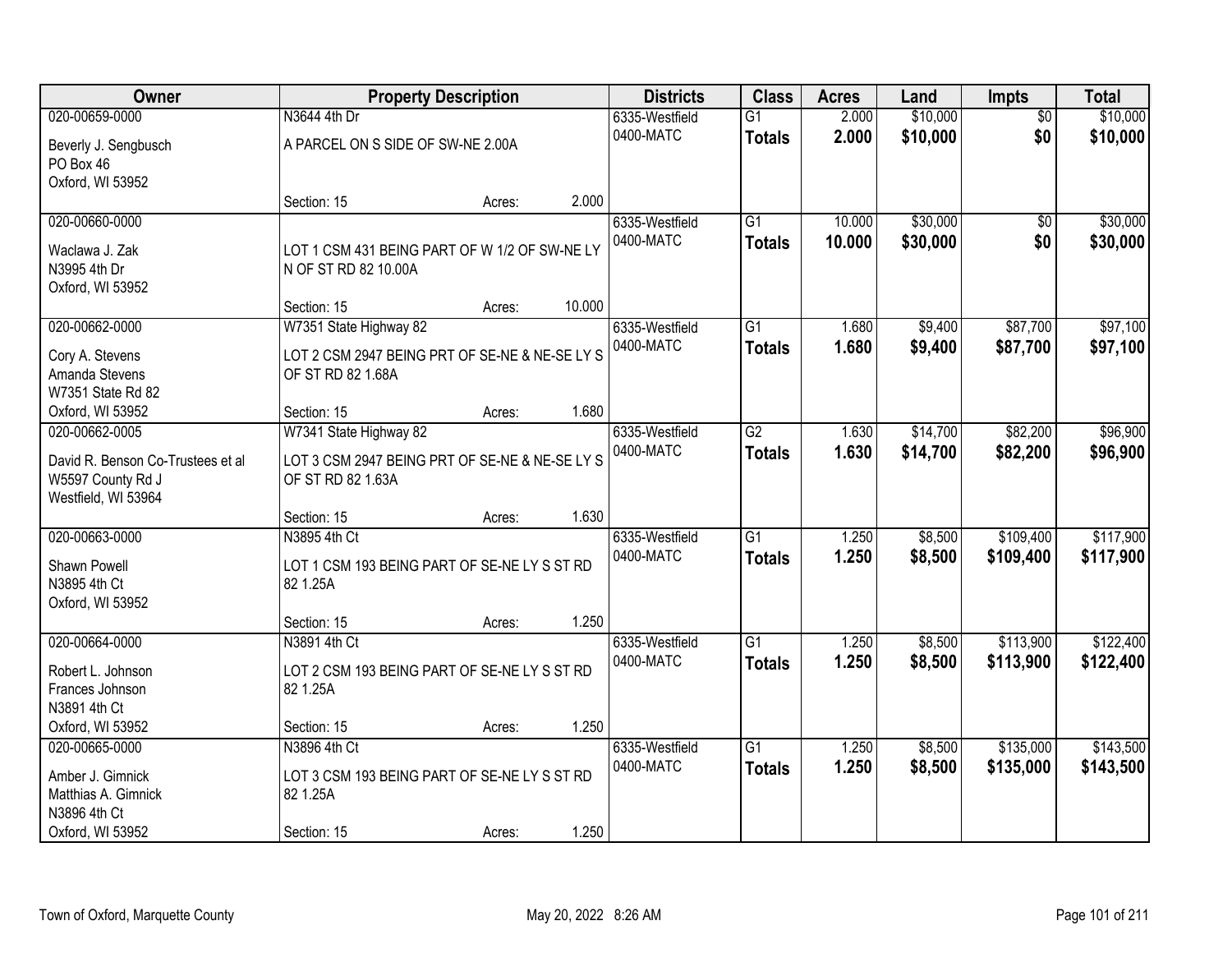| Owner                                                           | <b>Property Description</b>                |        |        | <b>Districts</b> | <b>Class</b>           | <b>Acres</b> | Land            | Impts           | <b>Total</b>    |
|-----------------------------------------------------------------|--------------------------------------------|--------|--------|------------------|------------------------|--------------|-----------------|-----------------|-----------------|
| 020-00665-0005                                                  |                                            |        |        | 6335-Westfield   | X4                     | 0.220        | $\overline{60}$ | $\overline{50}$ | \$0             |
| Town of Oxford                                                  | 4TH CT F/K/A SOUTH CIRCLE SHOWN ON CSM 193 |        |        | 0400-MATC        | <b>Totals</b>          | 0.220        | \$0             | \$0             | \$0             |
| PO Box 290                                                      | DEEDED TO TOWN BY TN BOARD RESOLUTION      |        |        |                  |                        |              |                 |                 |                 |
| Oxford, WI 53952                                                | 00.22A                                     |        |        |                  |                        |              |                 |                 |                 |
|                                                                 | Section: 15                                | Acres: | 0.220  |                  |                        |              |                 |                 |                 |
| 020-00666-0000                                                  |                                            |        |        | 6335-Westfield   | G4                     | 40.000       | \$7,200         | $\overline{50}$ | \$7,200         |
| Peter H & Barbara Jo Steuck Living Trus   NE-NW 40.00A          |                                            |        |        | 0400-MATC        | <b>Totals</b>          | 40.000       | \$7,200         | \$0             | \$7,200         |
| W2459 County Rd C                                               |                                            |        |        |                  |                        |              |                 |                 |                 |
| Montello, WI 53949                                              |                                            |        |        |                  |                        |              |                 |                 |                 |
|                                                                 | Section: 15                                | Acres: | 40.000 |                  |                        |              |                 |                 |                 |
| 020-00667-0000                                                  |                                            |        |        | 6335-Westfield   | G4                     | 39.000       | \$7,000         | \$0             | \$7,000         |
|                                                                 |                                            |        |        | 0400-MATC        | G <sub>5</sub>         | 1.000        | \$1,000         | \$0             | \$1,000         |
| Peter H & Barbara Jo Steuck Living Trus   NW-NW 40.00A          |                                            |        |        |                  | <b>Totals</b>          | 40.000       | \$8,000         | \$0             | \$8,000         |
| W2459 County Rd C                                               |                                            |        |        |                  |                        |              |                 |                 |                 |
| Montello, WI 53949                                              | Section: 15                                |        | 40.000 |                  |                        |              |                 |                 |                 |
| 020-00668-0000                                                  | W7698 State Highway 82                     | Acres: |        | 6335-Westfield   | G4                     | 37.120       | \$6,600         | $\sqrt{6}$      | \$6,600         |
|                                                                 |                                            |        |        | 0400-MATC        | G7                     | 2.000        | \$9,500         | \$92,400        | \$101,900       |
| Peter H & Barbara Jo Steuck Living Trus   SW-NW LESS HWY 39.12A |                                            |        |        |                  | <b>Totals</b>          | 39.120       | \$16,100        | \$92,400        | \$108,500       |
| W2459 County Rd C                                               |                                            |        |        |                  |                        |              |                 |                 |                 |
| Montello, WI 53949                                              |                                            |        |        |                  |                        |              |                 |                 |                 |
|                                                                 | Section: 15                                | Acres: | 39.120 |                  |                        |              |                 |                 |                 |
| 020-00669-0000                                                  |                                            |        |        | 6335-Westfield   | $\overline{\text{X2}}$ | 0.880        | $\overline{50}$ | $\overline{50}$ | $\overline{50}$ |
| Dept of Transportation                                          | PART OF SW-NW .88A                         |        |        | 0400-MATC        | <b>Totals</b>          | 0.880        | \$0             | \$0             | \$0             |
| 1681 Second Ave S                                               |                                            |        |        |                  |                        |              |                 |                 |                 |
| Wisconsin Rapids, WI 54495                                      |                                            |        |        |                  |                        |              |                 |                 |                 |
|                                                                 | Section: 15                                | Acres: | 0.880  |                  |                        |              |                 |                 |                 |
| 020-00670-0000                                                  |                                            |        |        | 6335-Westfield   | $\overline{G4}$        | 39.120       | \$7,000         | $\overline{50}$ | \$7,000         |
| Peter H & Barbara Jo Steuck Living Trus   SE-NW LESS HWY 39.12A |                                            |        |        | 0400-MATC        | <b>Totals</b>          | 39.120       | \$7,000         | \$0             | \$7,000         |
| W2459 County Rd C                                               |                                            |        |        |                  |                        |              |                 |                 |                 |
| Montello, WI 53949                                              |                                            |        |        |                  |                        |              |                 |                 |                 |
|                                                                 | Section: 15                                | Acres: | 39.120 |                  |                        |              |                 |                 |                 |
| 020-00671-0000                                                  |                                            |        |        | 6335-Westfield   | $\overline{\text{X2}}$ | 0.880        | \$0             | $\overline{50}$ | $\overline{50}$ |
|                                                                 | PART OF SE-NW .88A                         |        |        | 0400-MATC        | <b>Totals</b>          | 0.880        | \$0             | \$0             | \$0             |
| Dept of Transportation<br>1681 Second Ave S                     |                                            |        |        |                  |                        |              |                 |                 |                 |
| Wisconsin Rapids, WI 54495                                      |                                            |        |        |                  |                        |              |                 |                 |                 |
|                                                                 | Section: 15                                | Acres: | 0.880  |                  |                        |              |                 |                 |                 |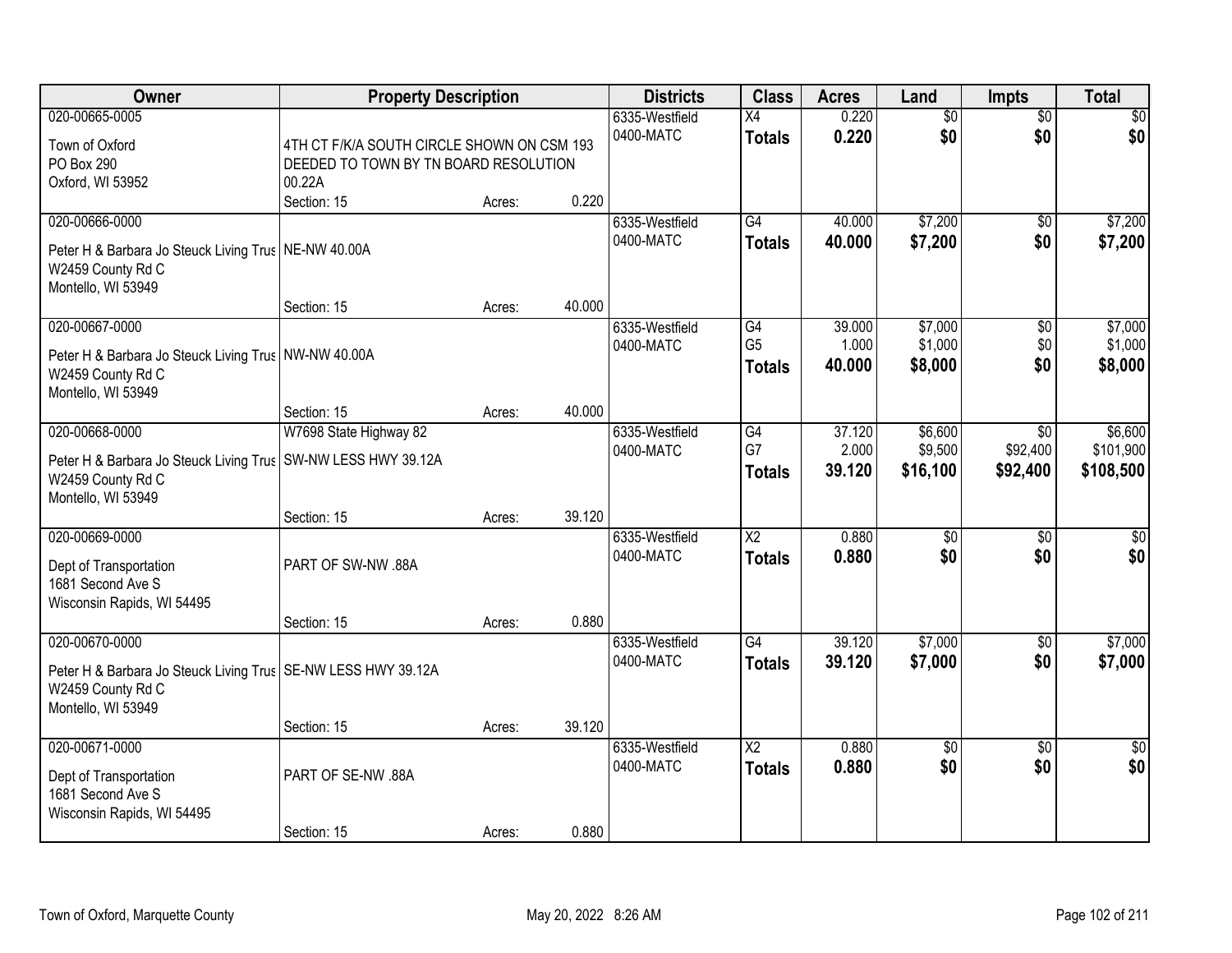| Owner                                                                                       | <b>Property Description</b>                                 |        |        | <b>Districts</b>            | <b>Class</b>                          | <b>Acres</b>              | Land                        | Impts                         | <b>Total</b>                |
|---------------------------------------------------------------------------------------------|-------------------------------------------------------------|--------|--------|-----------------------------|---------------------------------------|---------------------------|-----------------------------|-------------------------------|-----------------------------|
| 020-00672-0000<br>Peppermill Re Holdings, LLC<br>N3924 County Rd Zz<br>Montello, WI 53949   | NE-SW LESS HWY 38.48A                                       |        |        | 6335-Westfield<br>0400-MATC | G4<br>G <sub>5</sub><br><b>Totals</b> | 37.480<br>1.000<br>38.480 | \$6,700<br>\$100<br>\$6,800 | $\overline{50}$<br>\$0<br>\$0 | \$6,700<br>\$100<br>\$6,800 |
|                                                                                             | Section: 15                                                 | Acres: | 38.480 |                             |                                       |                           |                             |                               |                             |
| 020-00673-0000<br>Dept of Transportation<br>1681 Second Ave S<br>Wisconsin Rapids, WI 54495 | PART OF NE-SW 1.52A                                         |        |        | 6335-Westfield<br>0400-MATC | $\overline{X2}$<br><b>Totals</b>      | 1.520<br>1.520            | $\overline{60}$<br>\$0      | $\overline{50}$<br>\$0        | \$0<br>\$0                  |
|                                                                                             | Section: 15                                                 | Acres: | 1.520  |                             |                                       |                           |                             |                               |                             |
| 020-00674-0000<br>Peppermill Re Holdings, LLC<br>N3924 County Rd Zz<br>Montello, WI 53949   | NW-SW LESS HWY & CSM 1588 33.99A                            |        |        | 6335-Westfield<br>0400-MATC | $\overline{G4}$<br><b>Totals</b>      | 33.990<br>33.990          | \$6,100<br>\$6,100          | $\overline{50}$<br>\$0        | \$6,100<br>\$6,100          |
|                                                                                             | Section: 15                                                 | Acres: | 33.990 |                             |                                       |                           |                             |                               |                             |
| 020-00675-0000<br>Travis W. Lindner<br>N2878 2nd Ave<br>Oxford, WI 53952                    | W7617 State Highway 82<br>CSM 1588 BEING PRT OF NW-SW 5.12A |        |        | 6335-Westfield<br>0400-MATC | $\overline{G}$<br><b>Totals</b>       | 5.120<br>5.120            | \$20,400<br>\$20,400        | \$145,900<br>\$145,900        | \$166,300<br>\$166,300      |
|                                                                                             | Section: 15                                                 | Acres: | 5.120  |                             |                                       |                           |                             |                               |                             |
| 020-00676-0000<br>Dept of Transportation<br>1681 Second Ave S<br>Wisconsin Rapids, WI 54495 | PART OF NW-SW .89A                                          |        |        | 6335-Westfield<br>0400-MATC | $\overline{X2}$<br><b>Totals</b>      | 0.890<br>0.890            | $\overline{50}$<br>\$0      | $\overline{50}$<br>\$0        | $\overline{\$0}$<br>\$0     |
| 020-00677-0000                                                                              | Section: 15                                                 | Acres: | 0.890  | 6335-Westfield              | G4                                    | 36.750                    | \$6,600                     | $\sqrt{6}$                    | \$6,600                     |
| Peppermill Re Holdings, LLC<br>N3924 County Rd Zz<br>Montello, WI 53949                     | <b>SW-SW EX RR 36.75A</b>                                   |        |        | 0400-MATC                   | <b>Totals</b>                         | 36.750                    | \$6,600                     | \$0                           | \$6,600                     |
|                                                                                             | Section: 15                                                 | Acres: | 36.750 |                             |                                       |                           |                             |                               |                             |
| 020-00678-0000<br>Peppermill Re Holdings, LLC<br>N3924 County Rd Zz<br>Montello, WI 53949   | SE-SW EX RR 36.75A                                          |        |        | 6335-Westfield<br>0400-MATC | G4<br>G <sub>5</sub><br><b>Totals</b> | 35.750<br>1.000<br>36.750 | \$6,400<br>\$100<br>\$6,500 | $\overline{50}$<br>\$0<br>\$0 | \$6,400<br>\$100<br>\$6,500 |
|                                                                                             | Section: 15                                                 | Acres: | 36.750 |                             |                                       |                           |                             |                               |                             |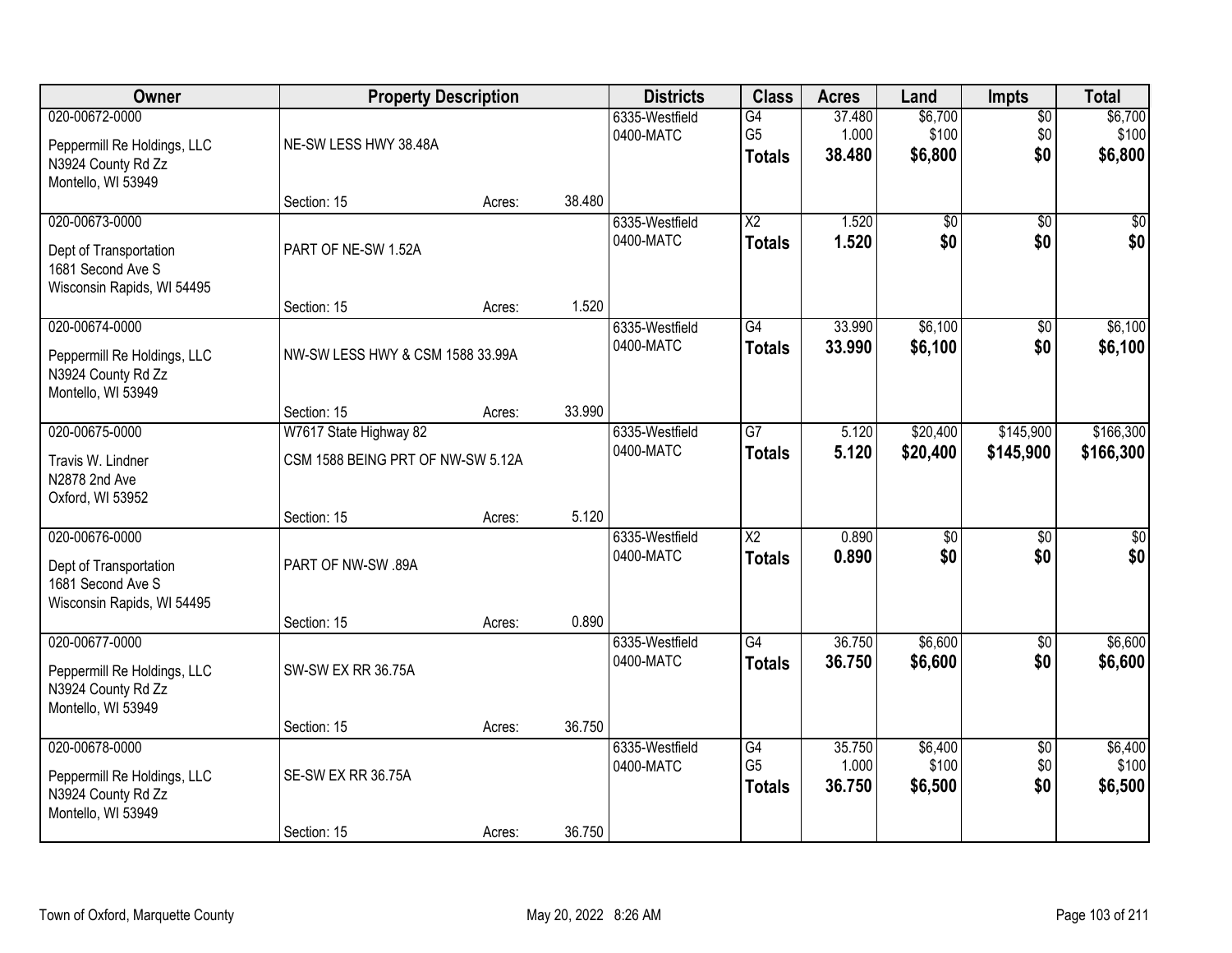| 020-00679-0000                                                                              |                                                                                                    |        |        |                             |                                                    |                            |                                  | <b>Impts</b>                  | <b>Total</b>                      |
|---------------------------------------------------------------------------------------------|----------------------------------------------------------------------------------------------------|--------|--------|-----------------------------|----------------------------------------------------|----------------------------|----------------------------------|-------------------------------|-----------------------------------|
| John A. Mack<br>Audrea A. Mack<br>W7423 State Rd 82                                         | PRT LOT 2 CSM 3145 BEING PRT NW-SW SEC 14 &<br>NE-SE & SE-NE SEC 15 (INCL L1 CSM 2947) 44.61A      |        |        | 6335-Westfield<br>0400-MATC | $\overline{G5}$<br>G <sub>6</sub><br><b>Totals</b> | 33.000<br>11.610<br>44.610 | \$33,000<br>\$34,800<br>\$67,800 | $\overline{50}$<br>\$0<br>\$0 | \$33,000<br>\$34,800<br>\$67,800  |
| Oxford, WI 53952                                                                            | Section: 14                                                                                        | Acres: | 44.610 |                             |                                                    |                            |                                  |                               |                                   |
| 020-00680-0000<br>Eric K. Coddington<br>W5010 State Rd 23<br>Montello, WI 53949             | LOT 1 CSM 3483 BEING PRT OF NW-SE & SW-SE<br>30.20A                                                |        | 30.200 | 6335-Westfield<br>0400-MATC | G4<br>G <sub>5</sub><br><b>Totals</b>              | 20.260<br>9.940<br>30.200  | \$3,000<br>\$10,000<br>\$13,000  | \$0<br>\$0<br>\$0             | \$3,000<br>\$10,000<br>\$13,000   |
| 020-00680-0005                                                                              | Section: 15<br>W7423 State Highway 82                                                              | Acres: |        | 6335-Westfield              | $\overline{G1}$                                    | 0.500                      | \$4,000                          | \$150,300                     | \$154,300                         |
| John A. Mack<br>Audrea A. Mack<br>W7423 State Rd 82                                         | PRT OF LOT 2 CSM 3145 BEING PRT OF NW-SE &<br>SW-SE 16.55A                                         |        |        | 0400-MATC                   | G <sub>5</sub><br>G <sub>6</sub><br><b>Totals</b>  | 10.000<br>6.050<br>16.550  | \$10,000<br>\$18,200<br>\$32,200 | \$0<br>\$0<br>\$150,300       | \$10,000<br>\$18,200<br>\$182,500 |
| Oxford, WI 53952                                                                            | Section: 15                                                                                        | Acres: | 16.550 |                             |                                                    |                            |                                  |                               |                                   |
| 020-00681-0000<br>Justin Gray<br>W7443 State Rd 82<br>Oxford, WI 53952                      | W7443 State Highway 82<br>LOT 1 CSM 1214 BEING A PARCEL OF NW-SE LESS<br>CSM 3041 1.44A            |        |        | 6335-Westfield<br>0400-MATC | $\overline{G1}$<br><b>Totals</b>                   | 1.440<br>1.440             | \$8,900<br>\$8,900               | \$133,400<br>\$133,400        | \$142,300<br>\$142,300            |
|                                                                                             | Section: 15                                                                                        | Acres: | 1.440  |                             |                                                    |                            |                                  |                               |                                   |
| 020-00682-0000<br>Dept of Transportation<br>1681 Second Ave S<br>Wisconsin Rapids, WI 54495 | PART OF NW-SE .62A                                                                                 |        |        | 6335-Westfield<br>0400-MATC | $\overline{\text{X2}}$<br><b>Totals</b>            | 0.620<br>0.620             | $\overline{50}$<br>\$0           | $\overline{30}$<br>\$0        | $\overline{\$0}$<br>\$0           |
|                                                                                             | Section: 15                                                                                        | Acres: | 0.620  |                             |                                                    |                            |                                  |                               |                                   |
| 020-00683-0000<br>John A. Mack<br>Audrea A. Mack<br>W7423 State Rd 82                       | 4th Dr<br>LOT 1 CSM 3041 LESS CSM 3035, CSM 3483 & LESS<br>CSM 3425 ALL BEING PRT OF SE 1/4 18.75A |        |        | 6335-Westfield<br>0400-MATC | $\overline{G4}$<br>G5M<br><b>Totals</b>            | 9.380<br>9.370<br>18.750   | \$1,400<br>\$14,100<br>\$15,500  | $\sqrt{$0}$<br>\$0<br>\$0     | \$1,400<br>\$14,100<br>\$15,500   |
| Oxford, WI 53952                                                                            | Section: 15                                                                                        | Acres: | 18.750 |                             |                                                    |                            |                                  |                               |                                   |
| 020-00683-0005<br>Eric K. Coddington<br>W5010 State Rd 23<br>Montello, WI 53949             | PRT OF LOT 1 CSM 3041 & PRT OF LOT 2 CSM 3145<br>BEING PRT SW-SE 6.05A<br>Section: 15              | Acres: | 6.050  | 6335-Westfield<br>0400-MATC | $\overline{G5}$<br><b>Totals</b>                   | 6.050<br>6.050             | \$6,100<br>\$6,100               | $\overline{30}$<br>\$0        | \$6,100<br>\$6,100                |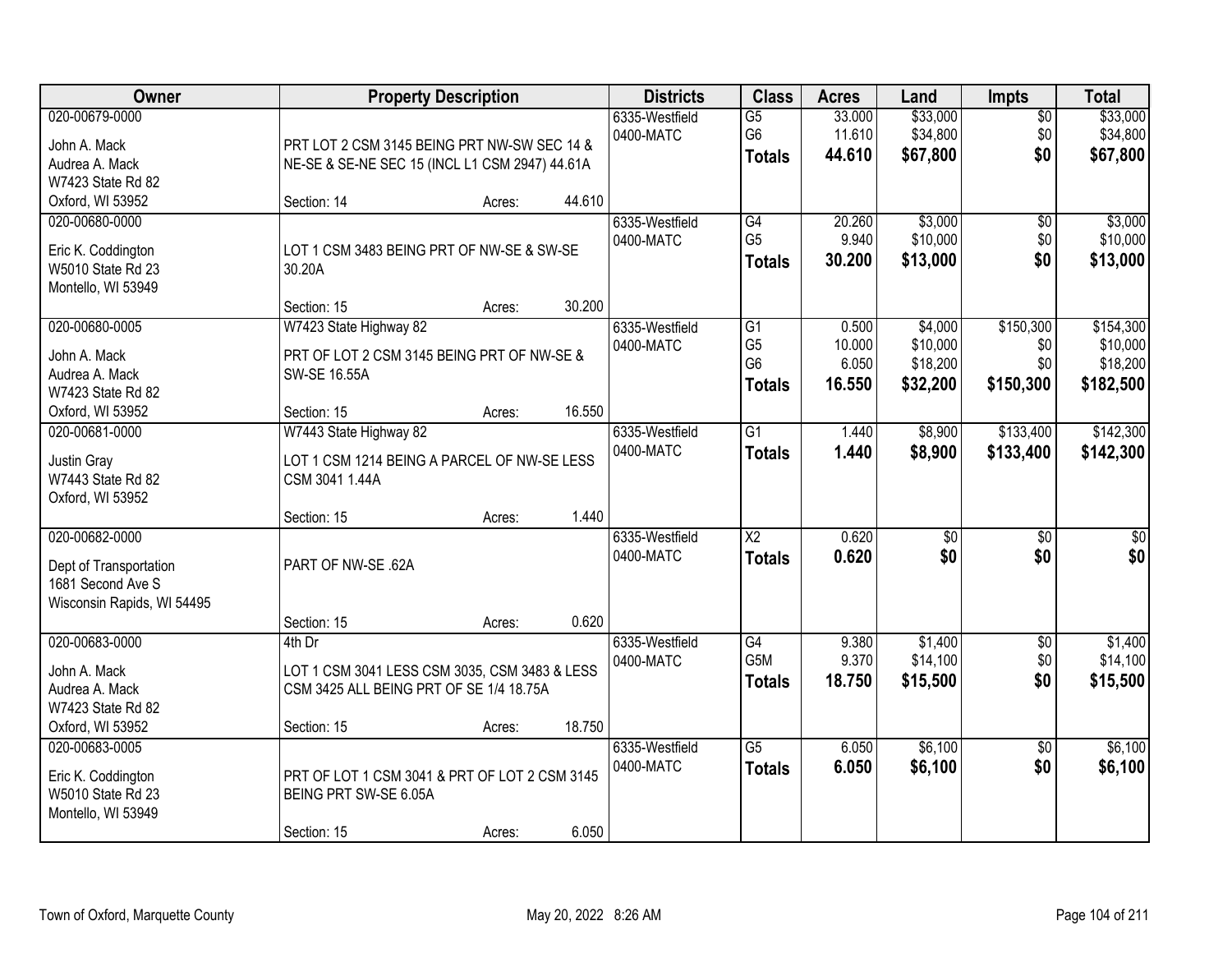| Owner                                                                                                                                     | <b>Property Description</b>                                                          |                  |                  | <b>Districts</b>            | <b>Class</b>                                       | <b>Acres</b>               | Land                            | <b>Impts</b>                  | <b>Total</b>                    |
|-------------------------------------------------------------------------------------------------------------------------------------------|--------------------------------------------------------------------------------------|------------------|------------------|-----------------------------|----------------------------------------------------|----------------------------|---------------------------------|-------------------------------|---------------------------------|
| 020-00684-0000<br>Erik R. Larson<br>Heather M. Larson                                                                                     | N3750 4th Dr<br>LOT 1 CSM 3035 & LOT 1 CSM 3425 ALL BEING PRT<br>OF SW-SE 3.99A      |                  |                  | 6335-Westfield<br>0400-MATC | $\overline{G1}$<br>G4<br><b>Totals</b>             | 1.000<br>2.990<br>3.990    | \$8,000<br>\$400<br>\$8,400     | \$160,300<br>\$0<br>\$160,300 | \$168,300<br>\$400<br>\$168,700 |
| N3750 4th Dr<br>Oxford, WI 53952                                                                                                          | Section: 15                                                                          | Acres:           | 3.990            |                             |                                                    |                            |                                 |                               |                                 |
| 020-00685-0000<br>Union Pacific Rr Co<br>Attn: Trans Prop Taxes<br>1700 Farnam 10th FI s<br>Omaha, NE 68102-2010                          | A STRIP OF LAND 100FT WIDE EXT ACROSS S 1/2<br>OF SW-SE 6.83A<br>Section: 15         | Acres:           | 6.830            | 6335-Westfield<br>0400-MATC | $\overline{X4}$<br><b>Totals</b>                   | 6.830<br>6.830             | $\overline{50}$<br>\$0          | $\overline{50}$<br>\$0        | $\sqrt{50}$<br>\$0              |
| 020-00686-0000<br>John A. Mack<br>Audrea A. Mack<br>W7423 State Rd 82<br>Oxford, WI 53952                                                 | PRT OF LOT 2 CSM 3145 BEING PRT OF SE-SE &<br>SW-SE LY N OF RR 26.85A<br>Section: 15 | Acres:           | 26.850           | 6335-Westfield<br>0400-MATC | G4<br>G <sub>5</sub><br><b>Totals</b>              | 2.620<br>24.230<br>26.850  | \$400<br>\$24,300<br>\$24,700   | \$0<br>\$0<br>\$0             | \$400<br>\$24,300<br>\$24,700   |
| 020-00686-0005<br>Sean O. Doherty<br>Vicki L. Doherty<br>PO Box 226                                                                       | PRT OF LOT 3 CSM 3145 BEING PRT OF SE-SE<br>10.25A                                   |                  | 10.250           | 6335-Westfield<br>0400-MATC | G6<br><b>Totals</b>                                | 10.250<br>10.250           | \$22,600<br>\$22,600            | \$0<br>\$0                    | \$22,600<br>\$22,600            |
| Poynette, WI 53955<br>020-00687-0000<br>Peter H & Barbara Jo Steuck Living Trus   NE-NE 40.00A<br>W2459 County Rd C<br>Montello, WI 53949 | Section: 15<br>Section: 16                                                           | Acres:<br>Acres: | 40.000           | 6335-Westfield<br>0400-MATC | G4<br>G <sub>5</sub><br><b>Totals</b>              | 27.000<br>13.000<br>40.000 | \$3,300<br>\$13,000<br>\$16,300 | $\overline{50}$<br>\$0<br>\$0 | \$3,300<br>\$13,000<br>\$16,300 |
| 020-00688-0000<br>Peter H & Barbara Jo Steuck Living Trus   NW-NE 40.00A<br>W2459 County Rd C<br>Montello, WI 53949                       |                                                                                      |                  |                  | 6335-Westfield<br>0400-MATC | G4<br>G <sub>5</sub><br><b>Totals</b>              | 37.000<br>3.000<br>40.000  | \$4,800<br>\$2,100<br>\$6,900   | $\overline{50}$<br>\$0<br>\$0 | \$4,800<br>\$2,100<br>\$6,900   |
| 020-00689-0000<br>Peter H & Barbara Jo Steuck Living Trus   PART OF SW-NE 38.25A<br>W2459 County Rd C<br>Montello, WI 53949               | Section: 16<br>Section: 16                                                           | Acres:<br>Acres: | 40.000<br>38.250 | 6335-Westfield<br>0400-MATC | $\overline{G4}$<br>G <sub>5</sub><br><b>Totals</b> | 34.000<br>4.250<br>38.250  | \$4,600<br>\$3,400<br>\$8,000   | $\overline{50}$<br>\$0<br>\$0 | \$4,600<br>\$3,400<br>\$8,000   |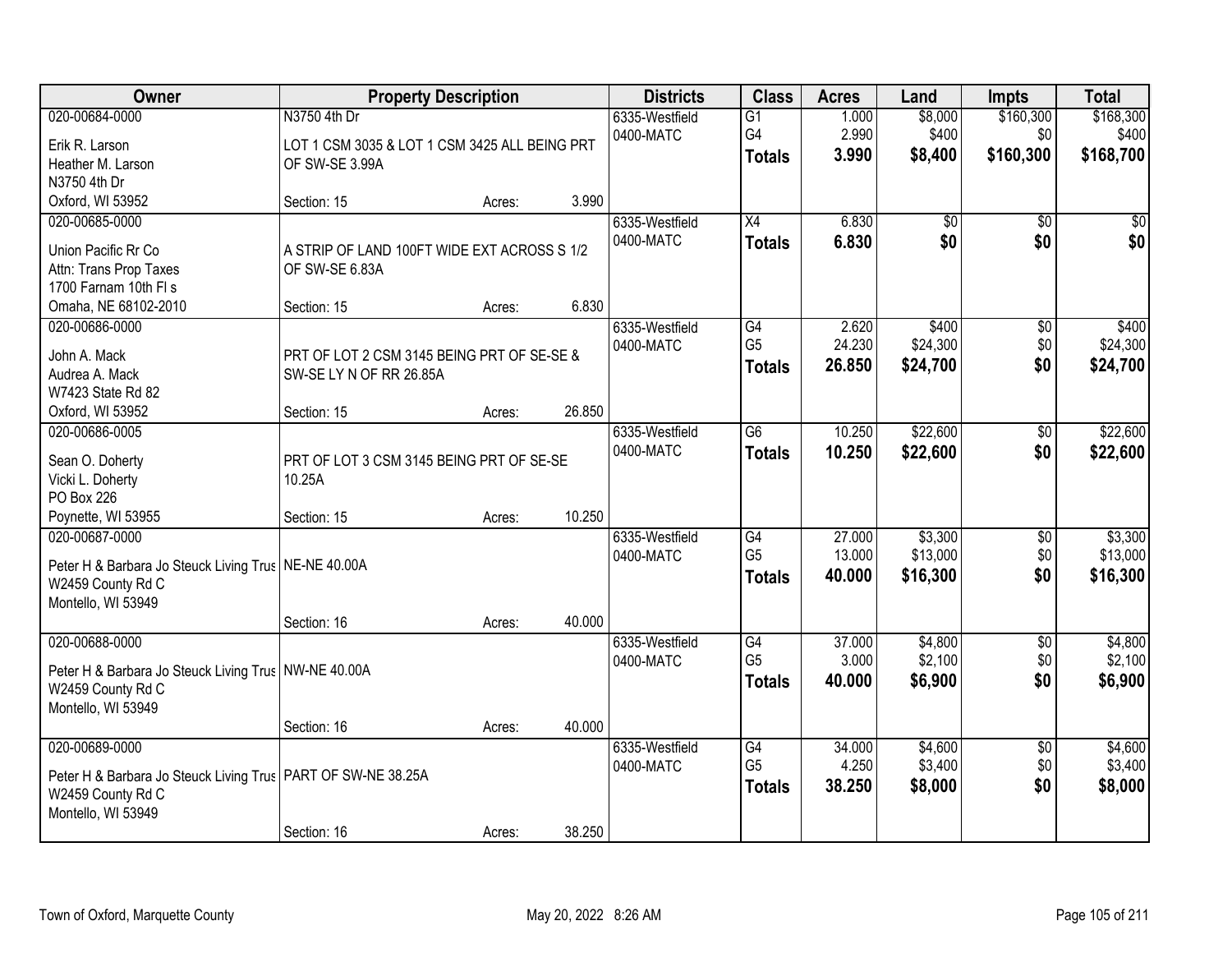| Owner                                                                                                                       | <b>Property Description</b>                                                       |        |        | <b>Districts</b>            | <b>Class</b>                            | <b>Acres</b>              | Land                             | <b>Impts</b>                | <b>Total</b>                      |
|-----------------------------------------------------------------------------------------------------------------------------|-----------------------------------------------------------------------------------|--------|--------|-----------------------------|-----------------------------------------|---------------------------|----------------------------------|-----------------------------|-----------------------------------|
| 020-00690-0000<br>Dept of Transportation<br>1681 Second Ave S                                                               | PART OF SW-NE 1.25A                                                               |        |        | 6335-Westfield<br>0400-MATC | $\overline{\text{X2}}$<br><b>Totals</b> | 1.250<br>1.250            | $\overline{50}$<br>\$0           | $\overline{50}$<br>\$0      | $\sqrt{50}$<br>\$0                |
| Wisconsin Rapids, WI 54495                                                                                                  | Section: 16                                                                       | Acres: | 1.250  |                             |                                         |                           |                                  |                             |                                   |
| 020-00691-0000<br>Peter H & Barbara Jo Steuck Living Trus   PART OF SE-NE 38.82A<br>W2459 County Rd C<br>Montello, WI 53949 |                                                                                   |        |        | 6335-Westfield<br>0400-MATC | $\overline{G4}$<br><b>Totals</b>        | 38.820<br>38.820          | \$5,700<br>\$5,700               | \$0<br>\$0                  | \$5,700<br>\$5,700                |
|                                                                                                                             | Section: 16                                                                       | Acres: | 38.820 |                             |                                         |                           |                                  |                             |                                   |
| 020-00692-0000<br>Dept of Transportation<br>1681 Second Ave S<br>Wisconsin Rapids, WI 54495                                 | PART OF SE-NE 1.18A                                                               |        |        | 6335-Westfield<br>0400-MATC | $\overline{\text{X2}}$<br><b>Totals</b> | 1.180<br>1.180            | $\overline{50}$<br>\$0           | $\overline{50}$<br>\$0      | $\overline{30}$<br>\$0            |
|                                                                                                                             | Section: 16                                                                       | Acres: | 1.180  |                             |                                         |                           |                                  |                             |                                   |
| 020-00693-0000<br>Eugene L. Rees<br>Alice M. Rees<br>N4046 County Rd J                                                      | N4046 County Rd J<br>PART OF NE-NW & NW-NW 19.40A                                 |        |        | 6335-Westfield<br>0400-MATC | G1<br>G <sub>6</sub><br><b>Totals</b>   | 2.000<br>17.400<br>19.400 | \$10,000<br>\$52,200<br>\$62,200 | \$44,600<br>\$0<br>\$44,600 | \$54,600<br>\$52,200<br>\$106,800 |
| Oxford, WI 53952<br>020-00694-0000                                                                                          | Section: 16<br>N4013 County Rd J                                                  | Acres: | 19.400 | 6335-Westfield              | $\overline{G1}$                         | 2.000                     | \$10,000                         | \$97,300                    | \$107,300                         |
| Jeremy J. Schehr<br>Lynette R. Schehr<br>N4013 County Rd J<br>Oxford, WI 53952                                              | PART OF NE-NW 19.82A<br>Section: 16                                               | Acres: | 19.820 | 0400-MATC                   | G <sub>6</sub><br><b>Totals</b>         | 17.820<br>19.820          | \$53,500<br>\$63,500             | \$0<br>\$97,300             | \$53,500<br>\$160,800             |
| 020-00695-0000<br>Megan R. Fish<br>Brennon A. Beighley<br>W8199 3rd St                                                      | PRT OF LOT 1 CSM 2796 BEING PRT OF NW-NW LY<br>W OF CREEK LESS PRT CSM 3157 9.59A |        |        | 6335-Westfield<br>0400-MATC | G4<br>G5M<br><b>Totals</b>              | 8.590<br>1.000<br>9.590   | \$1,300<br>\$1,500<br>\$2,800    | $\sqrt{$0}$<br>\$0<br>\$0   | \$1,300<br>\$1,500<br>\$2,800     |
| Oxford, WI 53952                                                                                                            | Section: 16                                                                       | Acres: | 9.590  |                             |                                         |                           |                                  |                             |                                   |
| 020-00695-0005<br>Janet J. Dean<br><b>Rickey Dean</b><br>842 E Ormsby St<br>Oxford, WI 53952                                | PRT OF LOT 1 CSM 3157 BEING PRT OF NW-NW LY E<br>OF CREEK 2.75A<br>Section: 16    | Acres: | 2.750  | 6335-Westfield<br>0400-MATC | $\overline{G6}$<br><b>Totals</b>        | 2.750<br>2.750            | \$8,300<br>\$8,300               | $\overline{30}$<br>\$0      | \$8,300<br>\$8,300                |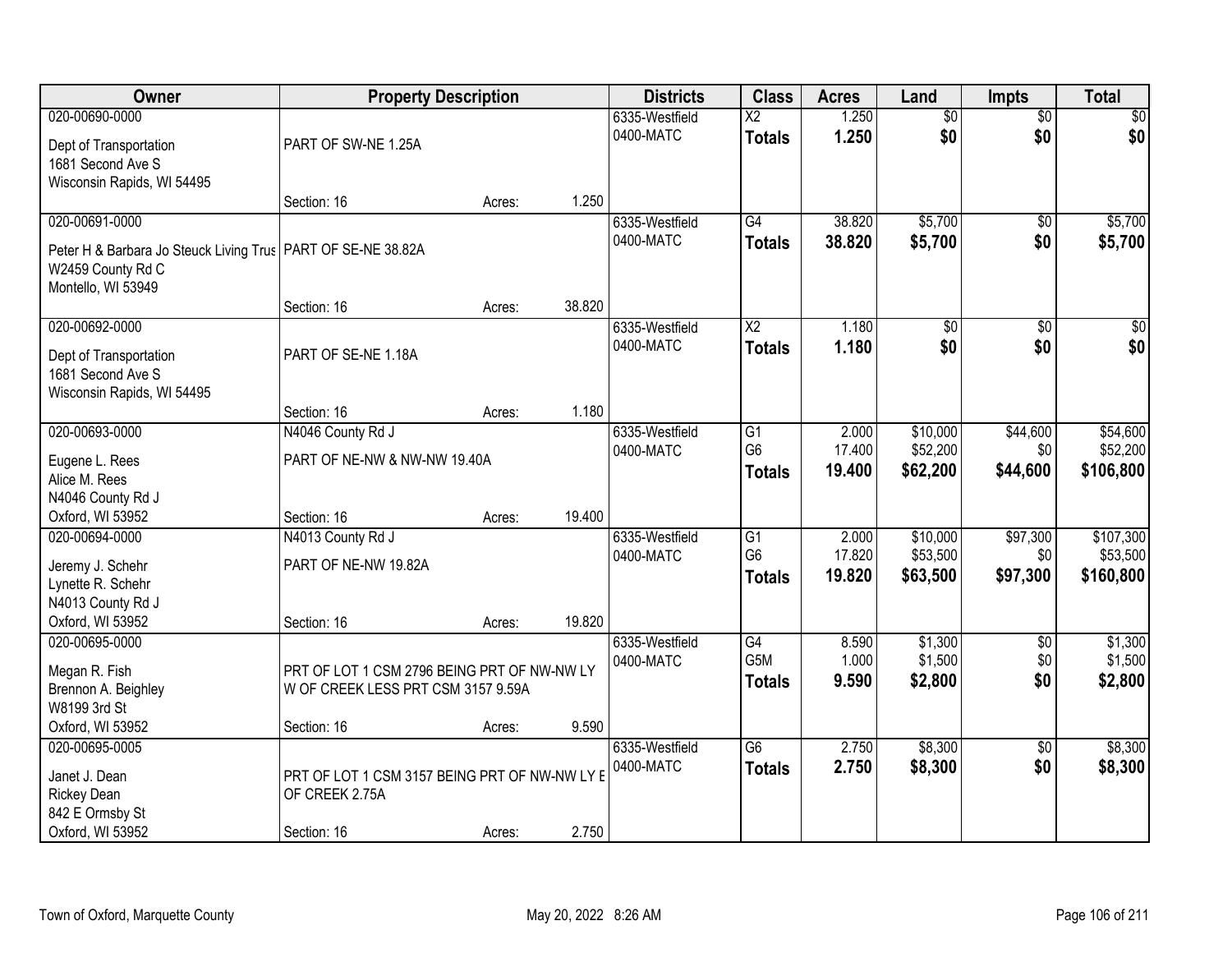| Owner                                        | <b>Property Description</b>                 |        |        | <b>Districts</b> | <b>Class</b>    | <b>Acres</b> | Land     | <b>Impts</b>    | <b>Total</b> |
|----------------------------------------------|---------------------------------------------|--------|--------|------------------|-----------------|--------------|----------|-----------------|--------------|
| 020-00696-0000                               |                                             |        |        | 6335-Westfield   | $\overline{G5}$ | 22.160       | \$22,200 | $\overline{50}$ | \$22,200     |
| Jeremy J. Schehr                             | NLY PART OF NW-NW 22.16A                    |        |        | 0400-MATC        | <b>Totals</b>   | 22.160       | \$22,200 | \$0             | \$22,200     |
| Lynette R. Schehr                            |                                             |        |        |                  |                 |              |          |                 |              |
| N4013 County Rd J                            |                                             |        |        |                  |                 |              |          |                 |              |
| Oxford, WI 53952                             | Section: 16                                 | Acres: | 22.160 |                  |                 |              |          |                 |              |
| 020-00697-0000                               |                                             |        |        | 6335-Westfield   | G4              | 2.250        | \$300    | $\overline{50}$ | \$300        |
|                                              |                                             |        |        | 0400-MATC        | <b>Totals</b>   | 2.250        | \$300    | \$0             | \$300        |
| Jaqueline Stoneman                           | PART OF NW-NW 2.25A                         |        |        |                  |                 |              |          |                 |              |
| N4084 County Rd A                            |                                             |        |        |                  |                 |              |          |                 |              |
| Oxford, WI 53952                             |                                             |        |        |                  |                 |              |          |                 |              |
|                                              | Section: 16                                 | Acres: | 2.250  |                  |                 |              |          |                 |              |
| 020-00698-0000                               |                                             |        |        | 6335-Westfield   | G4              | 5.220        | \$800    | \$0             | \$800        |
| Megan R. Fish                                | PRT OF LOT 1 CSM 2796 BEING N 1/2 OF SW-NW  |        |        | 0400-MATC        | G <sub>5</sub>  | 1.000        | \$1,000  | \$0             | \$1,000      |
| Brennon A. Beighley                          | LESS PRT CSM 3157 6.22A                     |        |        |                  | <b>Totals</b>   | 6.220        | \$1,800  | \$0             | \$1,800      |
| W8199 3rd St                                 |                                             |        |        |                  |                 |              |          |                 |              |
| Oxford, WI 53952                             | Section: 16                                 | Acres: | 6.220  |                  |                 |              |          |                 |              |
| 020-00698-0005                               |                                             |        |        | 6335-Westfield   | $\overline{G5}$ | 5.490        | \$5,500  | \$0             | \$5,500      |
|                                              |                                             |        |        | 0400-MATC        | G <sub>6</sub>  | 5.000        | \$15,000 | \$0             | \$15,000     |
| Janet J. Dean                                | PRT OF LOT 1 CSM 3157 BEING PRT OF SW-NW    |        |        |                  |                 | 10.490       |          | \$0             |              |
| <b>Rickey Dean</b>                           | LESS PARCEL ANNEXED TO VILLAGE 10.49A       |        |        |                  | <b>Totals</b>   |              | \$20,500 |                 | \$20,500     |
| 842 E Ormsby St                              |                                             |        |        |                  |                 |              |          |                 |              |
| Oxford, WI 53952                             | Section: 16                                 | Acres: | 10.490 |                  |                 |              |          |                 |              |
| 020-00699-0000                               |                                             |        |        | 6335-Westfield   | $\overline{G4}$ | 11.410       | \$1,700  | \$0             | \$1,700      |
| Travis W. Lindner                            | PART OF NE-SW BEING PART OF PARCEL 3 11.41A |        |        | 0400-MATC        | <b>Totals</b>   | 11.410       | \$1,700  | \$0             | \$1,700      |
|                                              |                                             |        |        |                  |                 |              |          |                 |              |
| Attn: Gregory L Lindner<br>W8631 County Rd P |                                             |        |        |                  |                 |              |          |                 |              |
| Oxford, WI 53952                             | Section: 16                                 |        | 11.410 |                  |                 |              |          |                 |              |
| 020-00700-0000                               |                                             | Acres: |        |                  | $\overline{G5}$ |              | \$3,700  |                 | \$3,700      |
|                                              |                                             |        |        | 6335-Westfield   |                 | 3.650        |          | $\sqrt{6}$      |              |
| Travis W. Lindner                            | PRT OF NE-SW BEING PARCEL 2 3.65A           |        |        | 0400-MATC        | <b>Totals</b>   | 3.650        | \$3,700  | \$0             | \$3,700      |
| Attn: Gregory L Lindner                      |                                             |        |        |                  |                 |              |          |                 |              |
| W8631 County Rd P                            |                                             |        |        |                  |                 |              |          |                 |              |
| Oxford, WI 53952                             | Section: 16                                 | Acres: | 3.650  |                  |                 |              |          |                 |              |
| 020-00700-0005                               |                                             |        |        | 6335-Westfield   | $\overline{G4}$ | 16.500       | \$700    | $\overline{50}$ | \$700        |
|                                              |                                             |        |        | 0400-MATC        | <b>Totals</b>   | 16.500       | \$700    | \$0             | \$700        |
| Alice Pflum                                  | LOT 1 CSM 2334 BEING PRT OF NW-SW & SW-SW   |        |        |                  |                 |              |          |                 |              |
| 725 E Chauncey St                            | 16.50A                                      |        |        |                  |                 |              |          |                 |              |
| Oxford, WI 53952                             |                                             |        |        |                  |                 |              |          |                 |              |
|                                              | Section: 16                                 | Acres: | 16.500 |                  |                 |              |          |                 |              |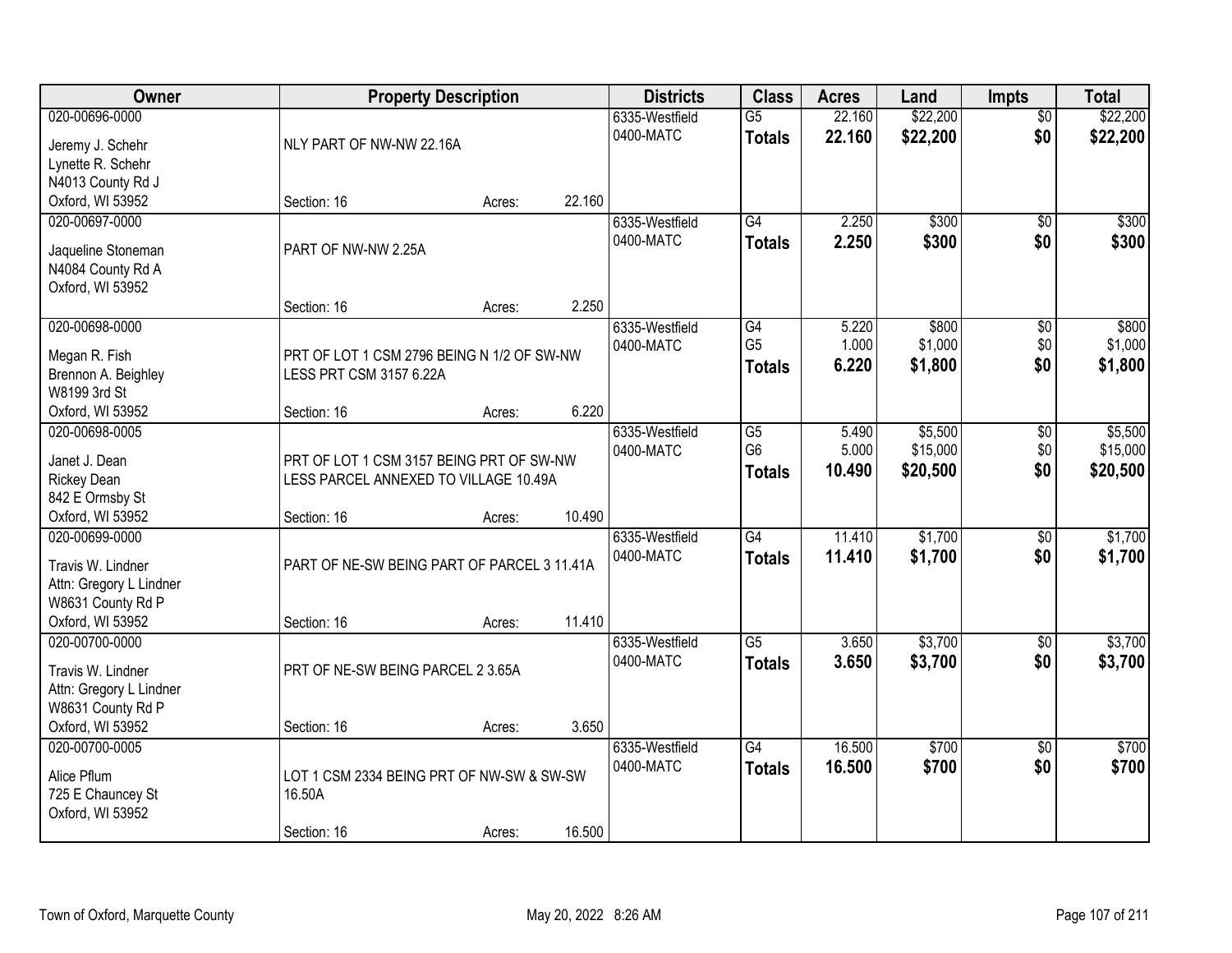| Owner                                                                                                   |                                                                    | <b>Property Description</b> |                  | <b>Districts</b>            | <b>Class</b>                                       | <b>Acres</b>              | Land                          | <b>Impts</b>                  | <b>Total</b>                  |
|---------------------------------------------------------------------------------------------------------|--------------------------------------------------------------------|-----------------------------|------------------|-----------------------------|----------------------------------------------------|---------------------------|-------------------------------|-------------------------------|-------------------------------|
| 020-00700-0010<br>Daniel L. Thornton<br>Sheryl A. Thornton<br>601 E Chauncy St                          | PRT OF PARCEL A CSM 2051 BEING PRT OF NW-SW<br>1.91A               |                             |                  | 6335-Westfield<br>0400-MATC | $\overline{G5}$<br><b>Totals</b>                   | 1.910<br>1.910            | \$1,900<br>\$1,900            | $\overline{50}$<br>\$0        | \$1,900<br>\$1,900            |
| Oxford, WI 53952                                                                                        | Section: 16                                                        | Acres:                      | 1.910            |                             |                                                    |                           |                               |                               |                               |
| 020-00701-0000<br>Peppermill Re Holdings, LLC<br>N3924 County Rd Zz<br>Montello, WI 53949               | PART OF SW-SW 23.00A                                               |                             |                  | 6335-Westfield<br>0400-MATC | $\overline{G5}$<br><b>Totals</b>                   | 23.000<br>23,000          | \$23,000<br>\$23,000          | \$0<br>\$0                    | \$23,000<br>\$23,000          |
| 020-00702-0000<br>Travis W. Lindner<br>Attn: Gregory L Lindner<br>W8631 County Rd P<br>Oxford, WI 53952 | Section: 16<br>SE-SW BEING PRT OF PARCEL 3 40.00A<br>Section: 16   | Acres:<br>Acres:            | 23.000<br>40.000 | 6335-Westfield<br>0400-MATC | $\overline{G4}$<br>G <sub>5</sub><br><b>Totals</b> | 38.000<br>2.000<br>40.000 | \$6,800<br>\$2,000<br>\$8,800 | $\overline{50}$<br>\$0<br>\$0 | \$6,800<br>\$2,000<br>\$8,800 |
| 020-00703-0000<br>Bruce E. Johnston<br>1505 Broadway St<br>Prairie Du Sac, WI 53578-2312                | W7749 State Highway 82<br>PART OF NE-SE PARCEL 5 10.32A            |                             |                  | 6335-Westfield<br>0400-MATC | G1<br><b>Totals</b>                                | 10.320<br>10.320          | \$31,000<br>\$31,000          | \$45,500<br>\$45,500          | \$76,500<br>\$76,500          |
| 020-00704-0000<br>Travis W. Lindner<br>Attn: Gregory L Lindner<br>W8631 County Rd P<br>Oxford, WI 53952 | Section: 16<br>PART NW-SE BEING PART PARCEL 3 4.50A<br>Section: 16 | Acres:<br>Acres:            | 10.320<br>4.500  | 6335-Westfield<br>0400-MATC | $\overline{G4}$<br><b>Totals</b>                   | 4.500<br>4.500            | \$800<br>\$800                | $\overline{50}$<br>\$0        | \$800<br>\$800                |
| 020-00705-0000<br>Travis W. Lindner<br>Attn: Gregory L Lindner<br>W8631 County Rd P<br>Oxford, WI 53952 | SW-SE BEING PRT OF PARCEL 3 39.40A<br>Section: 16                  | Acres:                      | 39.400           | 6335-Westfield<br>0400-MATC | $\overline{G4}$<br><b>Totals</b>                   | 39.400<br>39,400          | \$7,000<br>\$7,000            | $\overline{50}$<br>\$0        | \$7,000<br>\$7,000            |
| 020-00706-0000<br>Travis W. Lindner<br>Attn: Gregory L Lindner<br>W8631 County Rd P<br>Oxford, WI 53952 | SE-SE BEING PRT OF PARCEL 3 32.60A<br>Section: 16                  | Acres:                      | 32.600           | 6335-Westfield<br>0400-MATC | $\overline{G4}$<br><b>Totals</b>                   | 32.600<br>32.600          | \$5,800<br>\$5,800            | $\overline{50}$<br>\$0        | \$5,800<br>\$5,800            |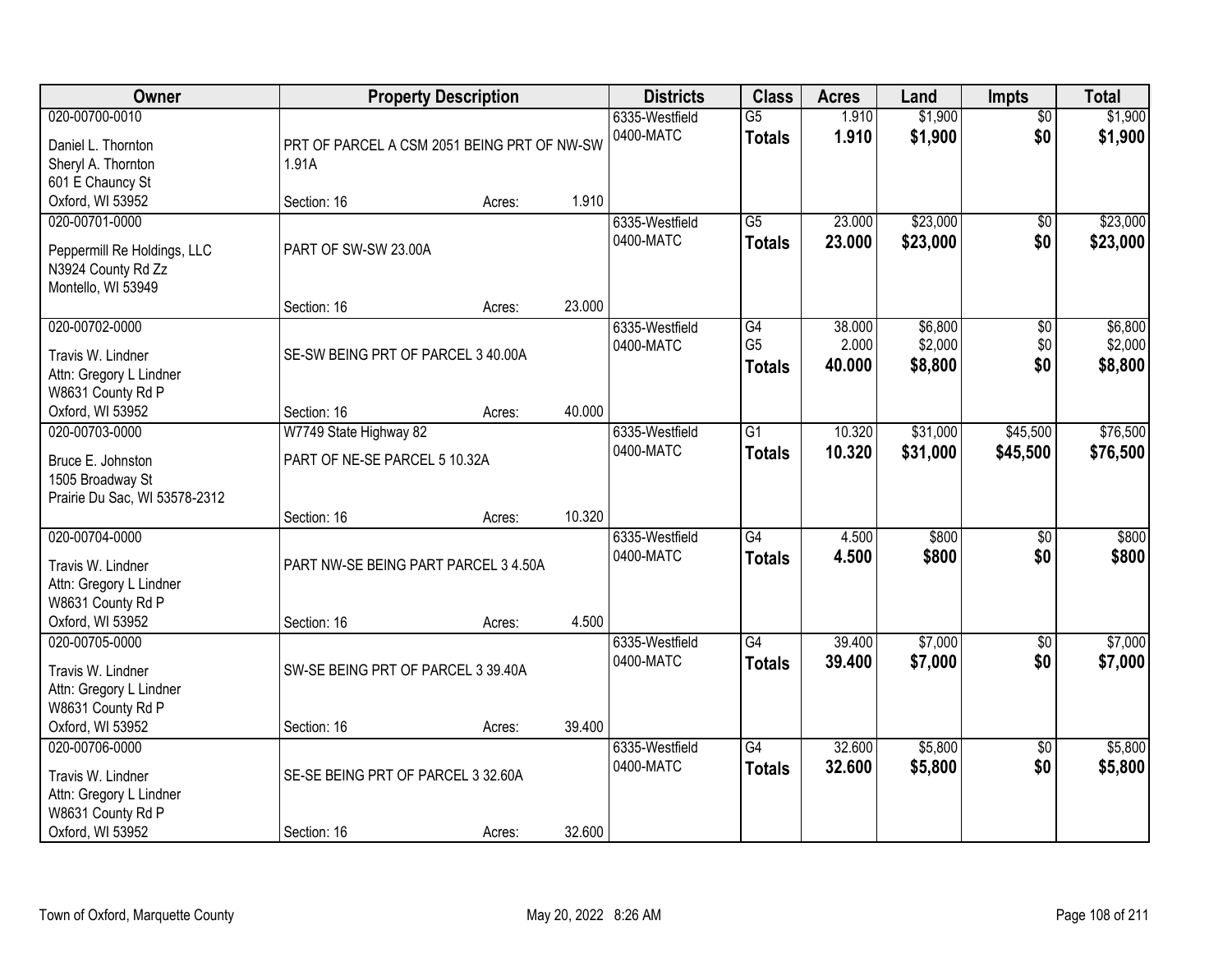| Owner                                                                                    |                                                                           | <b>Property Description</b> |        | <b>Districts</b>            | <b>Class</b>                                       | <b>Acres</b>              | Land                            | Impts                         | <b>Total</b>                      |
|------------------------------------------------------------------------------------------|---------------------------------------------------------------------------|-----------------------------|--------|-----------------------------|----------------------------------------------------|---------------------------|---------------------------------|-------------------------------|-----------------------------------|
| 020-00707-0000<br>Union Pacific Rr Co<br>Attn: Trans Prop Taxes<br>1700 Farnam 10th FI s | A STRIP OF LAND 100FT WIDE EXTENDING THRU SE<br>8.03A                     |                             |        | 6335-Westfield<br>0400-MATC | X4<br><b>Totals</b>                                | 8.030<br>8.030            | $\overline{60}$<br>\$0          | $\overline{50}$<br>\$0        | \$0<br>\$0                        |
| Omaha, NE 68102-2010                                                                     | Section: 16                                                               | Acres:                      | 8.030  |                             |                                                    |                           |                                 |                               |                                   |
| 020-00708-0000<br>Megan R. Fish<br>Brennon A. Beighley<br>W8199 3rd St                   | PRT OF LOT 1 CSM 2796 BEING PRT OF NE-NE<br>10.67A                        |                             | 10.670 | 6335-Westfield<br>0400-MATC | G4<br>G <sub>5</sub><br><b>Totals</b>              | 6.310<br>4.360<br>10.670  | \$900<br>\$4,400<br>\$5,300     | $\overline{50}$<br>\$0<br>\$0 | \$900<br>\$4,400<br>\$5,300       |
| Oxford, WI 53952<br>020-00709-0000                                                       | Section: 17<br>N4088 County Rd A                                          | Acres:                      |        | 6335-Westfield              | G1                                                 | 3.600                     | \$16,300                        | \$21,000                      | \$37,300                          |
| William M. Schettko<br>Sandra K. Schettko<br>N4088 County Rd A                           | CSM 1779 BEING LOT 1 CSM 1333 & PART NE-NE<br>3.60A                       |                             |        | 0400-MATC                   | <b>Totals</b>                                      | 3.600                     | \$16,300                        | \$21,000                      | \$37,300                          |
| Oxford, WI 53952                                                                         | Section: 17                                                               | Acres:                      | 3.600  |                             |                                                    |                           |                                 |                               |                                   |
| 020-00710-0000<br><b>Richard Shours</b><br>N4078 County Rd A<br>Oxford, WI 53952         | LOT 1 CSM 301 BEING PART OF NE-NE & NW-NE<br>15.295A                      |                             |        | 6335-Westfield<br>0400-MATC | G5<br><b>Totals</b>                                | 15.295<br>15.295          | \$15,300<br>\$15,300            | \$0<br>\$0                    | \$15,300<br>\$15,300              |
|                                                                                          | Section: 17                                                               | Acres:                      | 15.295 |                             |                                                    |                           |                                 |                               |                                   |
| 020-00711-0000<br><b>Richard Shours</b><br>N4078 County Rd A<br>Oxford, WI 53952         | N4078 County Rd A<br>PART OF LOT 2 CSM 1333 1.23A<br>Section: 17          | Acres:                      | 1.230  | 6335-Westfield<br>0400-MATC | $\overline{G1}$<br><b>Totals</b>                   | 1.230<br>1.230            | \$8,500<br>\$8,500              | \$41,700<br>\$41,700          | \$50,200<br>\$50,200              |
| 020-00712-0000<br>Jaqueline Stoneman<br>N4084 County Rd A<br>Oxford, WI 53952            | N4084 County Rd A<br>PART OF NE-NE 18.26A                                 |                             |        | 6335-Westfield<br>0400-MATC | G1<br>G4<br><b>Totals</b>                          | 2.000<br>16.260<br>18.260 | \$10,000<br>\$2,400<br>\$12,400 | \$118,500<br>\$0<br>\$118,500 | \$128,500<br>\$2,400<br>\$130,900 |
|                                                                                          | Section: 17                                                               | Acres:                      | 18.260 |                             |                                                    |                           |                                 |                               |                                   |
| 020-00714-0000<br>Troy C. Huber<br>Alison Huber<br>N4063 County Rd A<br>Oxford, WI 53952 | N4063 County Rd A<br>NW-NE LY W OF ROAD & N OF POND 14.00A<br>Section: 17 | Acres:                      | 14.000 | 6335-Westfield<br>0400-MATC | $\overline{G1}$<br>G <sub>5</sub><br><b>Totals</b> | 1.500<br>12.500<br>14.000 | \$12,000<br>\$8,700<br>\$20,700 | \$139,000<br>\$0<br>\$139,000 | \$151,000<br>\$8,700<br>\$159,700 |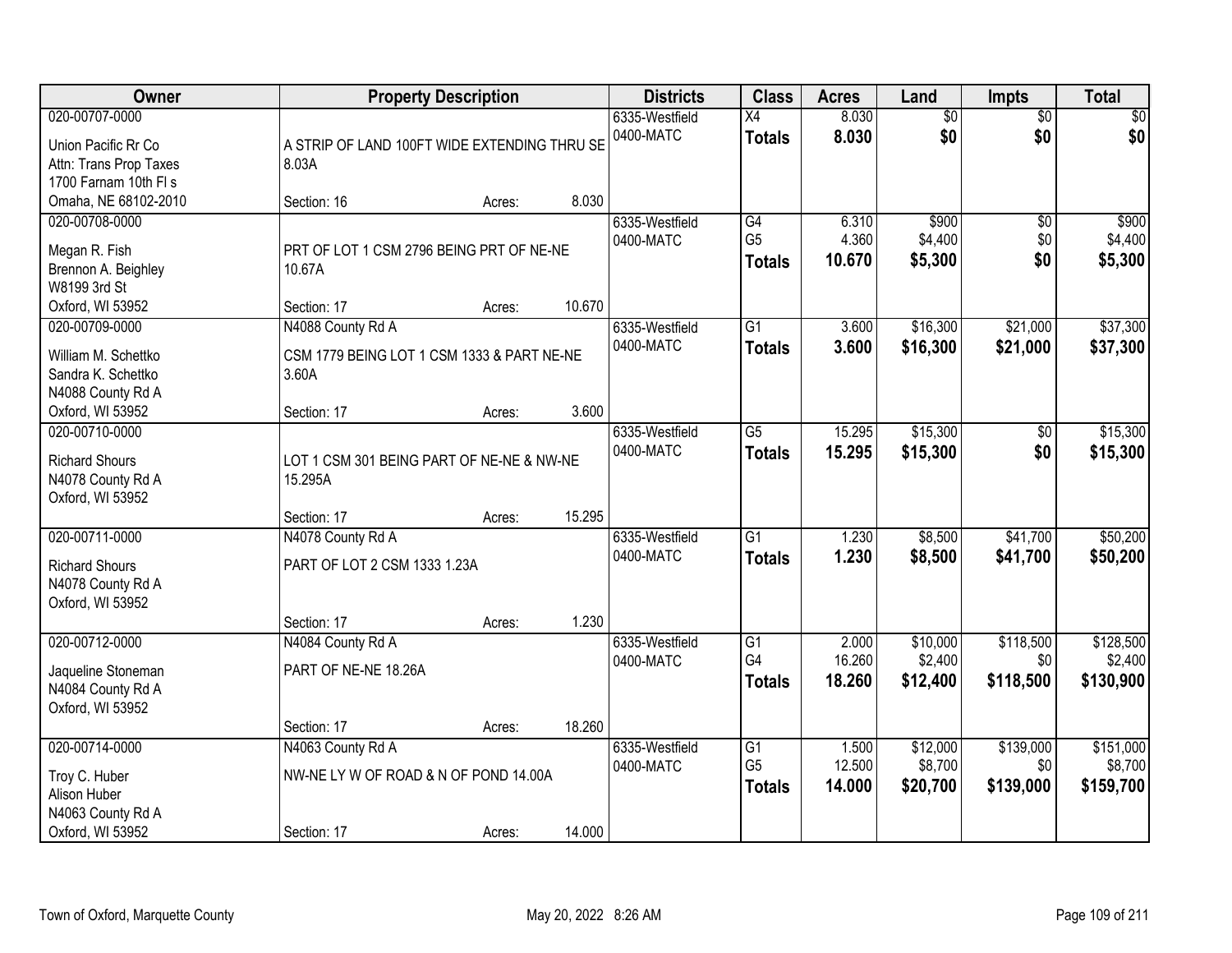| Owner                                      |                                               | <b>Property Description</b> |        | <b>Districts</b> | <b>Class</b>        | <b>Acres</b> | Land            | <b>Impts</b>    | <b>Total</b>    |
|--------------------------------------------|-----------------------------------------------|-----------------------------|--------|------------------|---------------------|--------------|-----------------|-----------------|-----------------|
| 020-00715-0000                             | W8314 W Oscar St                              |                             |        | 6335-Westfield   | $\overline{G1}$     | 1.877        | \$18,100        | \$200           | \$18,300        |
| Patrick Metzger                            | LOT 1 CSM 2498 BEING PRT OF NE-NW 1.877A      |                             |        | 0400-MATC        | <b>Totals</b>       | 1.877        | \$18,100        | \$200           | \$18,300        |
| 9934 28th Ave                              |                                               |                             |        |                  |                     |              |                 |                 |                 |
| Pleasant Prairie, WI 53158                 |                                               |                             |        |                  |                     |              |                 |                 |                 |
|                                            | Section: 17                                   | Acres:                      | 1.877  |                  |                     |              |                 |                 |                 |
| 020-00716-0000                             | N4005 County Rd A                             |                             |        | 6335-Westfield   | $\overline{G1}$     | 2.780        | \$44,800        | \$221,200       | \$266,000       |
| Jennifer V. Heidenreich                    | LOT 1 CSM 2550 BEING PRT OF NW-NE & NE-NW     |                             |        | 0400-MATC        | <b>Totals</b>       | 2.780        | \$44,800        | \$221,200       | \$266,000       |
| Michael J. Heidenreich                     | 2.78A                                         |                             |        |                  |                     |              |                 |                 |                 |
| 325 N Van Nortwick                         |                                               |                             |        |                  |                     |              |                 |                 |                 |
| Batavia, IL 60510                          | Section: 17                                   | Acres:                      | 2.780  |                  |                     |              |                 |                 |                 |
| 020-00716-0005                             |                                               |                             |        | 6335-Westfield   | $\overline{\chi_3}$ | 0.350        | $\overline{50}$ | $\overline{50}$ | $\overline{30}$ |
|                                            | LOT 1 CSM 48 BEING A PARCEL OF NW-NE BOAT     |                             |        | 0400-MATC        | <b>Totals</b>       | 0.350        | \$0             | \$0             | \$0             |
| Marquette County<br>Attn: City of Montello | LAUNCH 00.35A                                 |                             |        |                  |                     |              |                 |                 |                 |
| 77 W Park St                               |                                               |                             |        |                  |                     |              |                 |                 |                 |
| Montello, WI 53949                         | Section: 17                                   | Acres:                      | 0.350  |                  |                     |              |                 |                 |                 |
| 020-00717-0000                             | W8199 3rd St                                  |                             |        | 6335-Westfield   | G1                  | 1.000        | \$8,000         | \$172,700       | \$180,700       |
|                                            |                                               |                             |        | 0400-MATC        | G4                  | 5.000        | \$700           | \$0             | \$700           |
| Megan R. Fish                              | PRT OF LOT 1 CSM 2796 BEING N 1/2 OF SE-NE    |                             |        |                  | G <sub>5</sub>      | 13.740       | \$13,800        | \$0             | \$13,800        |
| Brennon A. Beighley                        | 19.74A                                        |                             |        |                  | <b>Totals</b>       | 19.740       | \$22,500        | \$172,700       | \$195,200       |
| W8199 3rd St                               |                                               |                             |        |                  |                     |              |                 |                 |                 |
| Oxford, WI 53952                           | Section: 17                                   | Acres:                      | 19.740 |                  |                     |              |                 |                 |                 |
| 020-00718-0000                             | N4099 County Rd A                             |                             |        | 6335-Westfield   | $\overline{G1}$     | 2.200        | \$19,200        | \$59,500        | \$78,700        |
| Janice M. Raasch                           | NE-NW LY N POND & STRIP 3RDS ON N SIDE NW-NE  |                             |        | 0400-MATC        | <b>Totals</b>       | 2.200        | \$19,200        | \$59,500        | \$78,700        |
| PO Box 67                                  | 2.20A                                         |                             |        |                  |                     |              |                 |                 |                 |
| Oxford, WI 53952                           |                                               |                             |        |                  |                     |              |                 |                 |                 |
|                                            | Section: 17                                   | Acres:                      | 2.200  |                  |                     |              |                 |                 |                 |
| 020-00719-0000                             | W8398 Neenah Dr                               |                             |        | 6335-Westfield   | $\overline{G1}$     | 0.720        | \$19,200        | \$5,200         | \$24,400        |
| Michael L. Driscoll                        | CSM 838 BEING PRT OF NE-NW 0.72A              |                             |        | 0400-MATC        | <b>Totals</b>       | 0.720        | \$19,200        | \$5,200         | \$24,400        |
| Kale T. Driscoll                           |                                               |                             |        |                  |                     |              |                 |                 |                 |
| 98 Bay Bridge Dr                           |                                               |                             |        |                  |                     |              |                 |                 |                 |
| Gulf Breeze, FL 32561                      | Section: 17                                   | Acres:                      | 0.720  |                  |                     |              |                 |                 |                 |
| 020-00720-0000                             | W8406 N 2nd Ct                                |                             |        | 6335-Westfield   | $\overline{G1}$     | 0.290        | \$8,300         | \$68,600        | \$76,900        |
| Robert M. Hess                             | LOT 1 CSM 17 & 10FT ALONG THE E SIDE OF LOT 1 |                             |        | 0400-MATC        | <b>Totals</b>       | 0.290        | \$8,300         | \$68,600        | \$76,900        |
| W8406 N 2nd Ct                             | 0.29A                                         |                             |        |                  |                     |              |                 |                 |                 |
| Oxford, WI 53952                           |                                               |                             |        |                  |                     |              |                 |                 |                 |
|                                            | Section: 17                                   | Acres:                      | 0.290  |                  |                     |              |                 |                 |                 |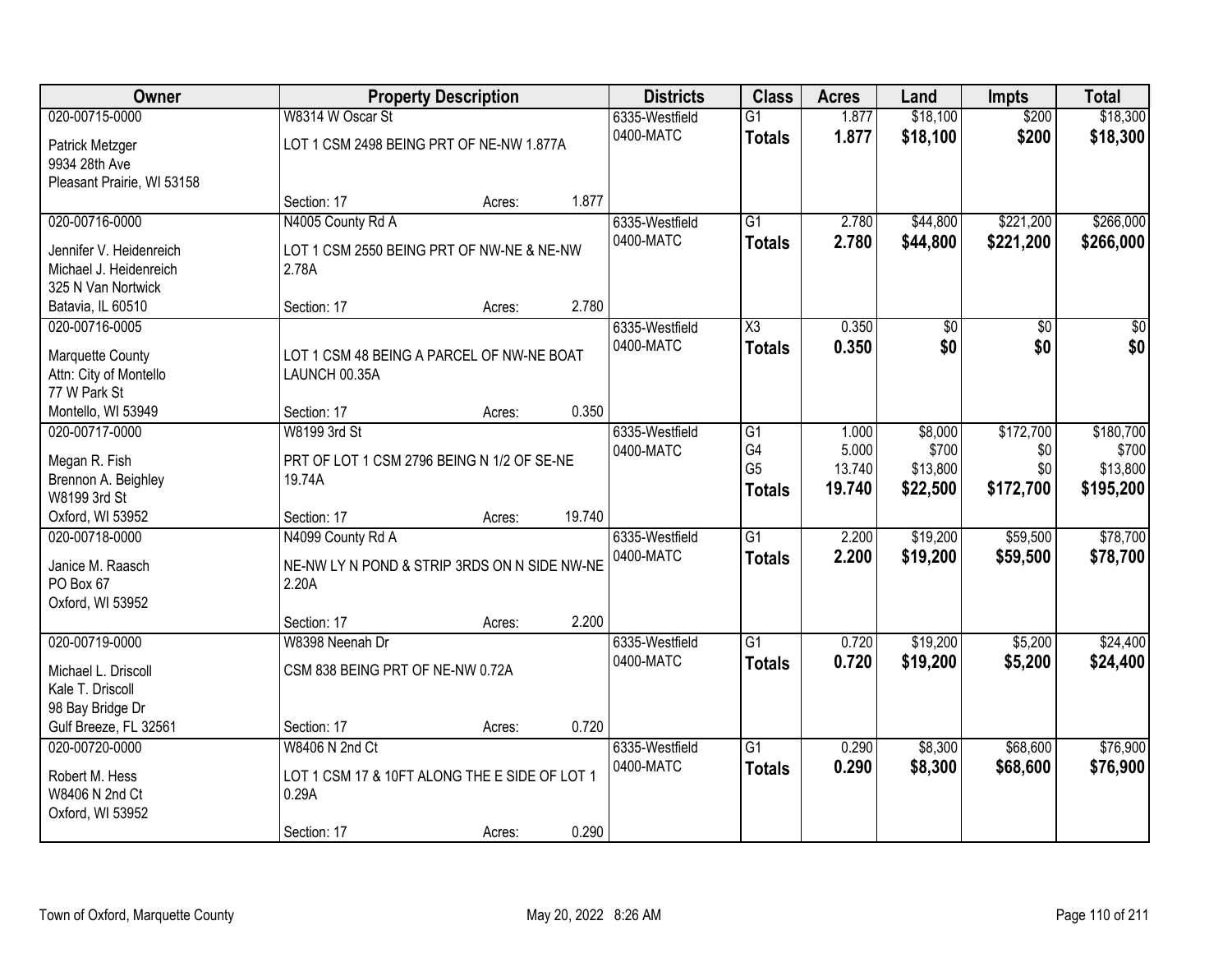| Owner                                                                     |                                                               | <b>Property Description</b> |       | <b>Districts</b>            | <b>Class</b>                     | <b>Acres</b>   | Land                 | <b>Impts</b>         | <b>Total</b>         |
|---------------------------------------------------------------------------|---------------------------------------------------------------|-----------------------------|-------|-----------------------------|----------------------------------|----------------|----------------------|----------------------|----------------------|
| 020-00721-0000<br>Todd R. Matheson                                        | W8414 N 2nd Ct<br>LOTS 2-3 OF CSM 17 BEING PRT OF NW-NW 0.60A |                             |       | 6335-Westfield<br>0400-MATC | $\overline{G1}$<br><b>Totals</b> | 0.600<br>0.600 | \$11,000<br>\$11,000 | \$52,700<br>\$52,700 | \$63,700<br>\$63,700 |
| Amy M. Matheson<br>3520 Sky Ter                                           |                                                               |                             |       |                             |                                  |                |                      |                      |                      |
| Deerfield, WI 53531                                                       | Section: 17                                                   | Acres:                      | 0.600 |                             |                                  |                |                      |                      |                      |
| 020-00722-0000                                                            | W8418 N 2nd Ct                                                |                             |       | 6335-Westfield              | $\overline{G1}$                  | 0.230          | \$7,300              | \$54,700             | \$62,000             |
| Rolan J. Tebon et al<br>326 S Atwood Ln<br>Deerfield, WI 53531            | LOT 4 OF CSM 17 BEING PRT OF NW-NW 0.23A                      |                             |       | 0400-MATC                   | <b>Totals</b>                    | 0.230          | \$7,300              | \$54,700             | \$62,000             |
|                                                                           | Section: 17                                                   | Acres:                      | 0.230 |                             |                                  |                |                      |                      |                      |
| 020-00723-0000                                                            |                                                               |                             |       | 6335-Westfield              | G1                               | 0.770          | \$12,700             | \$0                  | \$12,700             |
| Anne T. Mikolajczyk Piecewicz<br>1103 N Lombard Ave<br>Oak Park, IL 60302 | PART OF NW-NW 0.77A                                           |                             |       | 0400-MATC                   | <b>Totals</b>                    | 0.770          | \$12,700             | \$0                  | \$12,700             |
|                                                                           | Section: 17                                                   | Acres:                      | 0.770 |                             |                                  |                |                      |                      |                      |
| 020-00724-0000                                                            | N3995 N 2nd Ct                                                |                             |       | 6335-Westfield              | G1                               | 1.010          | \$15,000             | \$52,600             | \$67,600             |
| Ellen L. Manthey<br>N3995 N 2nd Ct<br>Oxford, WI 53952                    | LOT 1 CSM 2021 BEING PART OF NW-NW 1.01A                      |                             |       | 0400-MATC                   | <b>Totals</b>                    | 1.010          | \$15,000             | \$52,600             | \$67,600             |
|                                                                           | Section: 17                                                   | Acres:                      | 1.010 |                             |                                  |                |                      |                      |                      |
| 020-00725-0000                                                            | N4003 N 2nd Ct                                                |                             |       | 6335-Westfield              | $\overline{G1}$                  | 1.007          | \$15,000             | \$69,100             | \$84,100             |
| Ryan R. Gresmer<br>625 Emerson St<br>Madison, WI 53715                    | LOT 2 CSM 2021 BEING PART OF NW-NW 1.007A                     |                             |       | 0400-MATC                   | <b>Totals</b>                    | 1.007          | \$15,000             | \$69,100             | \$84,100             |
|                                                                           | Section: 17                                                   | Acres:                      | 1.007 |                             |                                  |                |                      |                      |                      |
| 020-00726-0000                                                            |                                                               |                             |       | 6335-Westfield              | $\overline{G1}$                  | 1.102          | \$15,400             | \$0                  | \$15,400             |
| Andrew O. Waites<br>Patricia Waites<br>18713 S Char Ln                    | LOT 3 CSM 2021 BEING PART OF NW-NW 1.102A                     |                             |       | 0400-MATC                   | <b>Totals</b>                    | 1.102          | \$15,400             | \$0                  | \$15,400             |
| Mulino, OR 97042                                                          | Section: 17                                                   | Acres:                      | 1.102 |                             |                                  |                |                      |                      |                      |
| 020-00727-0000                                                            |                                                               |                             |       | 6335-Westfield              | $\overline{G1}$                  | 1.500          | \$12,000             | $\overline{50}$      | \$12,000             |
| Laura M. Timmons<br>1010 Talcott Ave<br>Lemont, IL 60439                  | LOT 1 CSM 1806 BEING PART OF NW-NW 1.50A                      |                             |       | 0400-MATC                   | <b>Totals</b>                    | 1.500          | \$12,000             | \$0                  | \$12,000             |
|                                                                           | Section: 17                                                   | Acres:                      | 1.500 |                             |                                  |                |                      |                      |                      |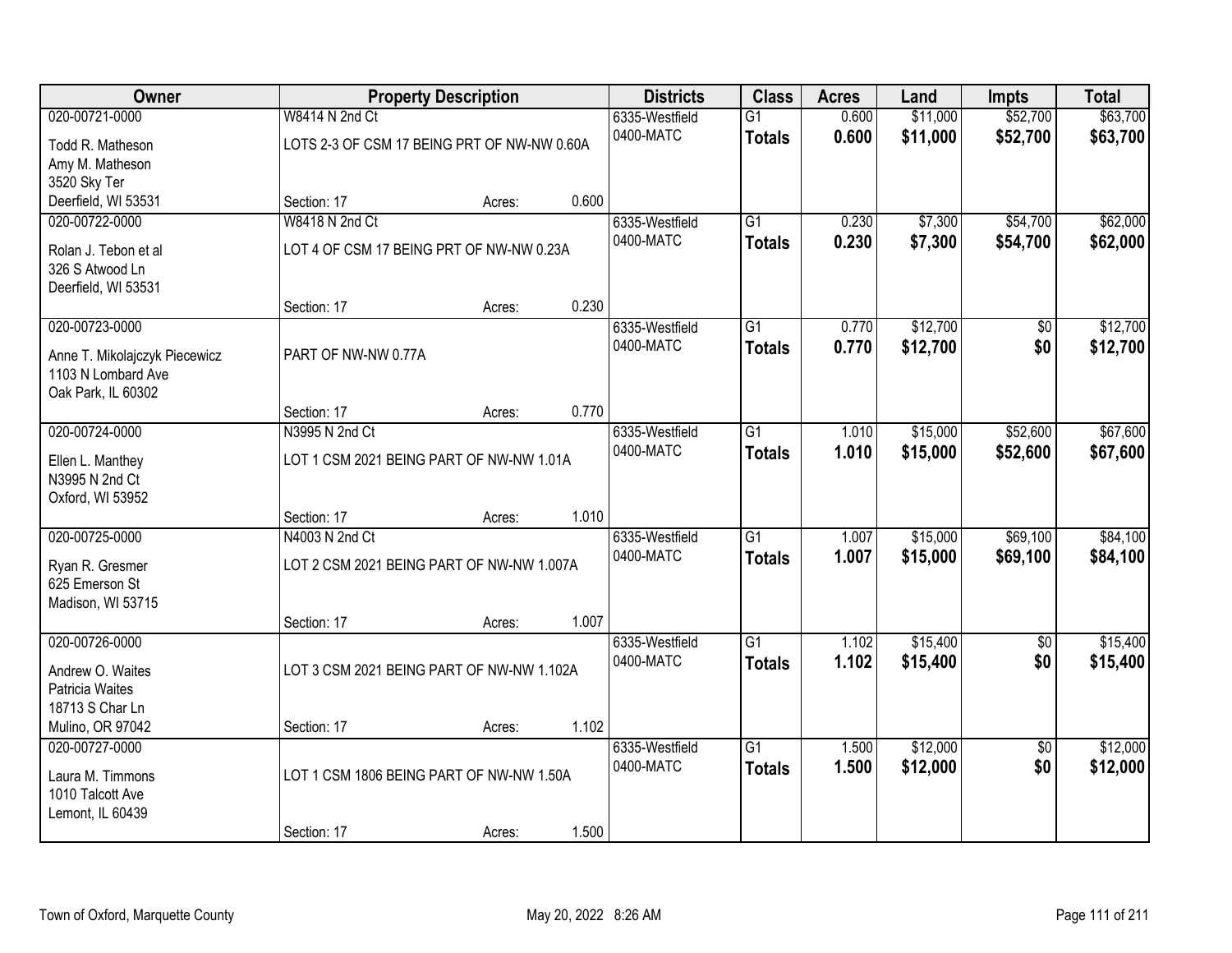| Owner                                     | <b>Property Description</b>              |        |       | <b>Districts</b> | <b>Class</b>    | <b>Acres</b> | Land     | <b>Impts</b>    | <b>Total</b> |
|-------------------------------------------|------------------------------------------|--------|-------|------------------|-----------------|--------------|----------|-----------------|--------------|
| 020-00728-0000                            | W8438 N 2nd Ct                           |        |       | 6335-Westfield   | $\overline{G1}$ | 0.260        | \$8,000  | \$95,700        | \$103,700    |
| Bryan K. Roberson                         | A PARCEL OF NW-NW 00.26A                 |        |       | 0400-MATC        | <b>Totals</b>   | 0.260        | \$8,000  | \$95,700        | \$103,700    |
| Heidi K. Roberson                         |                                          |        |       |                  |                 |              |          |                 |              |
| 7831 W 79th PI                            |                                          |        |       |                  |                 |              |          |                 |              |
| Bridgeview, IL 60455                      | Section: 17                              | Acres: | 0.260 |                  |                 |              |          |                 |              |
| 020-00729-0000                            | W8430 N 2nd Ct                           |        |       | 6335-Westfield   | $\overline{G1}$ | 0.600        | \$11,000 | \$98,100        | \$109,100    |
| Edna Mae Taft (Le                         | PART OF NW-NW 00.60A                     |        |       | 0400-MATC        | <b>Totals</b>   | 0.600        | \$11,000 | \$98,100        | \$109,100    |
| Gary K. Taft                              |                                          |        |       |                  |                 |              |          |                 |              |
| W8430 N 2nd Ct                            |                                          |        |       |                  |                 |              |          |                 |              |
| Oxford, WI 53952                          | Section: 17                              | Acres: | 0.600 |                  |                 |              |          |                 |              |
| 020-00730-0000                            | W8494 N 2nd Ct                           |        |       | 6335-Westfield   | G1              | 6.450        | \$34,100 | \$89,800        | \$123,900    |
| Anne T. Piecewicz                         | PRT OF CSM 1155 BEING PRT OF NW-NW 6.45A |        |       | 0400-MATC        | <b>Totals</b>   | 6.450        | \$34,100 | \$89,800        | \$123,900    |
| 1103 N Lombard Ave                        |                                          |        |       |                  |                 |              |          |                 |              |
| Oak Park, IL 60302-2000                   |                                          |        |       |                  |                 |              |          |                 |              |
|                                           | Section: 17                              | Acres: | 6.450 |                  |                 |              |          |                 |              |
| 020-00732-0000                            |                                          |        |       | 6335-Westfield   | G1              | 3.000        | \$15,000 | \$0             | \$15,000     |
|                                           |                                          |        |       | 0400-MATC        | <b>Totals</b>   | 3.000        | \$15,000 | \$0             | \$15,000     |
| Michael J. Guilfoyle<br>Gina G. Guilfoyle | PART OF NW-NW 3.00A                      |        |       |                  |                 |              |          |                 |              |
| 121 Olde English Ct                       |                                          |        |       |                  |                 |              |          |                 |              |
| Romeoville, IL 60446                      | Section: 17                              | Acres: | 3.000 |                  |                 |              |          |                 |              |
| 020-00734-0000                            | W8489 N 2nd Ct                           |        |       | 6335-Westfield   | $\overline{G1}$ | 1.240        | \$15,800 | \$158,700       | \$174,500    |
|                                           |                                          |        |       | 0400-MATC        | <b>Totals</b>   | 1.240        | \$15,800 | \$158,700       | \$174,500    |
| Jorge Alcorta                             | A PARCEL OF NW-NW 1.24A                  |        |       |                  |                 |              |          |                 |              |
| Tricia M. Alcorta                         |                                          |        |       |                  |                 |              |          |                 |              |
| W8489 2nd Ct<br>Oxford, WI 53952          | Section: 17                              |        | 1.240 |                  |                 |              |          |                 |              |
| 020-00735-0000                            |                                          | Acres: |       | 6335-Westfield   | $\overline{G1}$ | 0.400        | \$9,200  | $\overline{50}$ | \$9,200      |
|                                           |                                          |        |       | 0400-MATC        | <b>Totals</b>   | 0.400        | \$9,200  | \$0             | \$9,200      |
| Barbara J. Harrigan                       | A PARCEL OF NW-NW 00.40A                 |        |       |                  |                 |              |          |                 |              |
| James H. Harrigan                         |                                          |        |       |                  |                 |              |          |                 |              |
| 1116 20th Ave                             |                                          |        |       |                  |                 |              |          |                 |              |
| Monroe, WI 53566                          | Section: 17                              | Acres: | 0.400 |                  |                 |              |          |                 |              |
| 020-00736-0000                            | N3964 N 2nd Ct                           |        |       | 6335-Westfield   | $\overline{G1}$ | 0.550        | \$31,000 | \$65,500        | \$96,500     |
| Tracy E. Pritchett                        | PART OF SW-NW 128FT FRONTAGE .55A        |        |       | 0400-MATC        | <b>Totals</b>   | 0.550        | \$31,000 | \$65,500        | \$96,500     |
| N3964 N 2nd Ct                            |                                          |        |       |                  |                 |              |          |                 |              |
| Oxford, WI 53952                          |                                          |        |       |                  |                 |              |          |                 |              |
|                                           | Section: 17                              | Acres: | 0.550 |                  |                 |              |          |                 |              |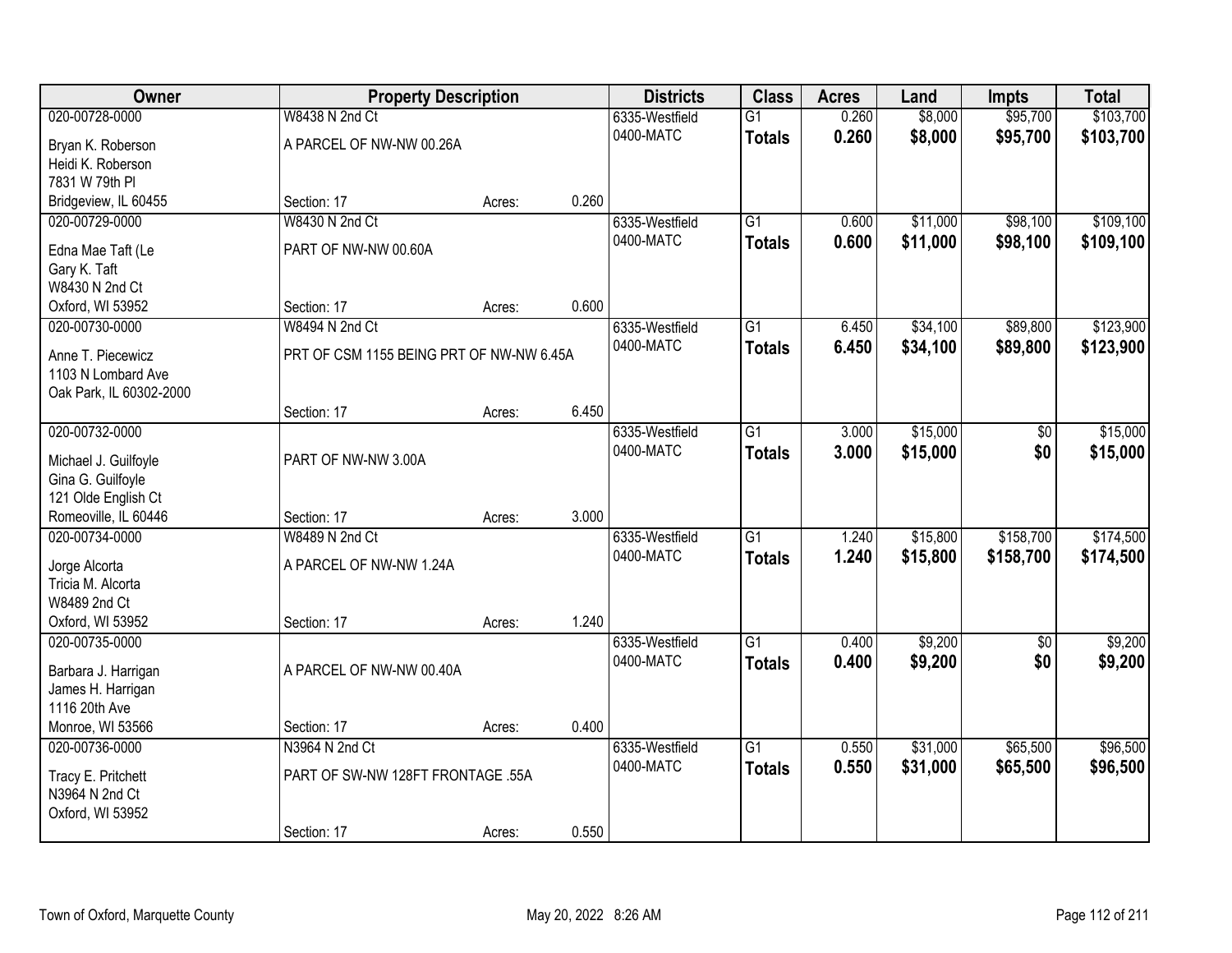| Owner                    |                                            | <b>Property Description</b> |        | <b>Districts</b> | <b>Class</b>    | <b>Acres</b> | Land     | Impts     | <b>Total</b> |
|--------------------------|--------------------------------------------|-----------------------------|--------|------------------|-----------------|--------------|----------|-----------|--------------|
| 020-00737-0000           | N3974 N 2nd Ct                             |                             |        | 6335-Westfield   | $\overline{G1}$ | 0.560        | \$25,600 | \$86,800  | \$112,400    |
| Randall D. Heinemeier    | PART OF SW-NW 128FT FRONTAGE .56A          |                             |        | 0400-MATC        | <b>Totals</b>   | 0.560        | \$25,600 | \$86,800  | \$112,400    |
| Dale A. Heinemeier       |                                            |                             |        |                  |                 |              |          |           |              |
| W8395 Neenah Dr          |                                            |                             |        |                  |                 |              |          |           |              |
| Oxford, WI 53952         | Section: 17                                | Acres:                      | 0.560  |                  |                 |              |          |           |              |
| 020-00738-0000           | N3953 N 2nd Ct                             |                             |        | 6335-Westfield   | $\overline{G1}$ | 8.000        | \$39,500 | \$131,000 | \$170,500    |
|                          |                                            |                             |        | 0400-MATC        | G <sub>4</sub>  | 7.220        | \$1,100  | \$0       | \$1,100      |
| <b>Richard Morrissey</b> | LOT 1 CSM 3415 BEING PRT OF SW-NW & NW-NW  |                             |        |                  | <b>Totals</b>   | 15.220       | \$40,600 | \$131,000 | \$171,600    |
| <b>PO Box 103</b>        | 15.22A                                     |                             |        |                  |                 |              |          |           |              |
| Oxford, WI 53952         |                                            |                             |        |                  |                 |              |          |           |              |
|                          | Section: 17                                | Acres:                      | 15.220 |                  |                 |              |          |           |              |
| 020-00739-0000           |                                            |                             |        | 6335-Westfield   | $\overline{G5}$ | 1.090        | \$100    | \$0       | \$100        |
| Roger Hilliard           | PARCEL C 66FT ROADWAY BEING PART SW-NW AD, |                             |        | 0400-MATC        | <b>Totals</b>   | 1.090        | \$100    | \$0       | \$100        |
| Mary Beth Hilliard       | TO CSM 457 1.09A                           |                             |        |                  |                 |              |          |           |              |
| 3524 1st Dr              |                                            |                             |        |                  |                 |              |          |           |              |
| Oxford, WI 53952         | Section: 17                                | Acres:                      | 1.090  |                  |                 |              |          |           |              |
| 020-00739-0005           |                                            |                             |        | 6335-Westfield   | $\overline{G1}$ | 0.510        | \$1,500  | \$0       | \$1,500      |
|                          |                                            |                             |        | 0400-MATC        | <b>Totals</b>   | 0.510        | \$1,500  | \$0       | \$1,500      |
| Aneta M. Rodger          | PRT OF LOT 2 CSM 3418 BEING THE            |                             |        |                  |                 |              |          |           |              |
| 147 W Chauncey St        | SOUTHERNMOST 0.51A OF LOT 1 CSM 1781 IN    |                             |        |                  |                 |              |          |           |              |
| Oxford, WI 53952         | SW-NW 00.51A                               |                             |        |                  |                 |              |          |           |              |
|                          | Section: 17                                | Acres:                      | 0.510  |                  | $\overline{G1}$ |              |          |           |              |
| 020-00740-0000           | N3996 N 2nd Ct                             |                             |        | 6335-Westfield   |                 | 0.510        | \$33,300 | \$47,700  | \$81,000     |
| Bryan Richgels et al     | LOT 1 CSM 918 BEING PART OF SW-NW .51A     |                             |        | 0400-MATC        | <b>Totals</b>   | 0.510        | \$33,300 | \$47,700  | \$81,000     |
| 806 Lewis Ct             |                                            |                             |        |                  |                 |              |          |           |              |
| Madison, WI 53711        |                                            |                             |        |                  |                 |              |          |           |              |
|                          | Section: 17                                | Acres:                      | 0.510  |                  |                 |              |          |           |              |
| 020-00741-0000           | N3956 N 2nd Ct                             |                             |        | 6335-Westfield   | $\overline{G1}$ | 0.440        | \$20,000 | \$102,500 | \$122,500    |
| Mae Ollenburg            | PART OF SW-NW .44A                         |                             |        | 0400-MATC        | <b>Totals</b>   | 0.440        | \$20,000 | \$102,500 | \$122,500    |
| N3956 N 2nd Ct           |                                            |                             |        |                  |                 |              |          |           |              |
| Oxford, WI 53952         |                                            |                             |        |                  |                 |              |          |           |              |
|                          | Section: 17                                | Acres:                      | 0.440  |                  |                 |              |          |           |              |
| 020-00742-0000           | N3986 N 2nd Ct                             |                             |        | 6335-Westfield   | $\overline{G1}$ | 0.397        | \$20,000 | \$99,700  | \$119,700    |
|                          |                                            |                             |        | 0400-MATC        |                 | 0.397        | \$20,000 | \$99,700  |              |
| Tammie Hanson            | PART OF SW-NW 100FT LAKE FRONTAGE          |                             |        |                  | <b>Totals</b>   |              |          |           | \$119,700    |
| N3986 2nd Ct             |                                            |                             |        |                  |                 |              |          |           |              |
| Oxford, WI 53952         |                                            |                             |        |                  |                 |              |          |           |              |
|                          | Section: 17                                | Acres:                      | 0.397  |                  |                 |              |          |           |              |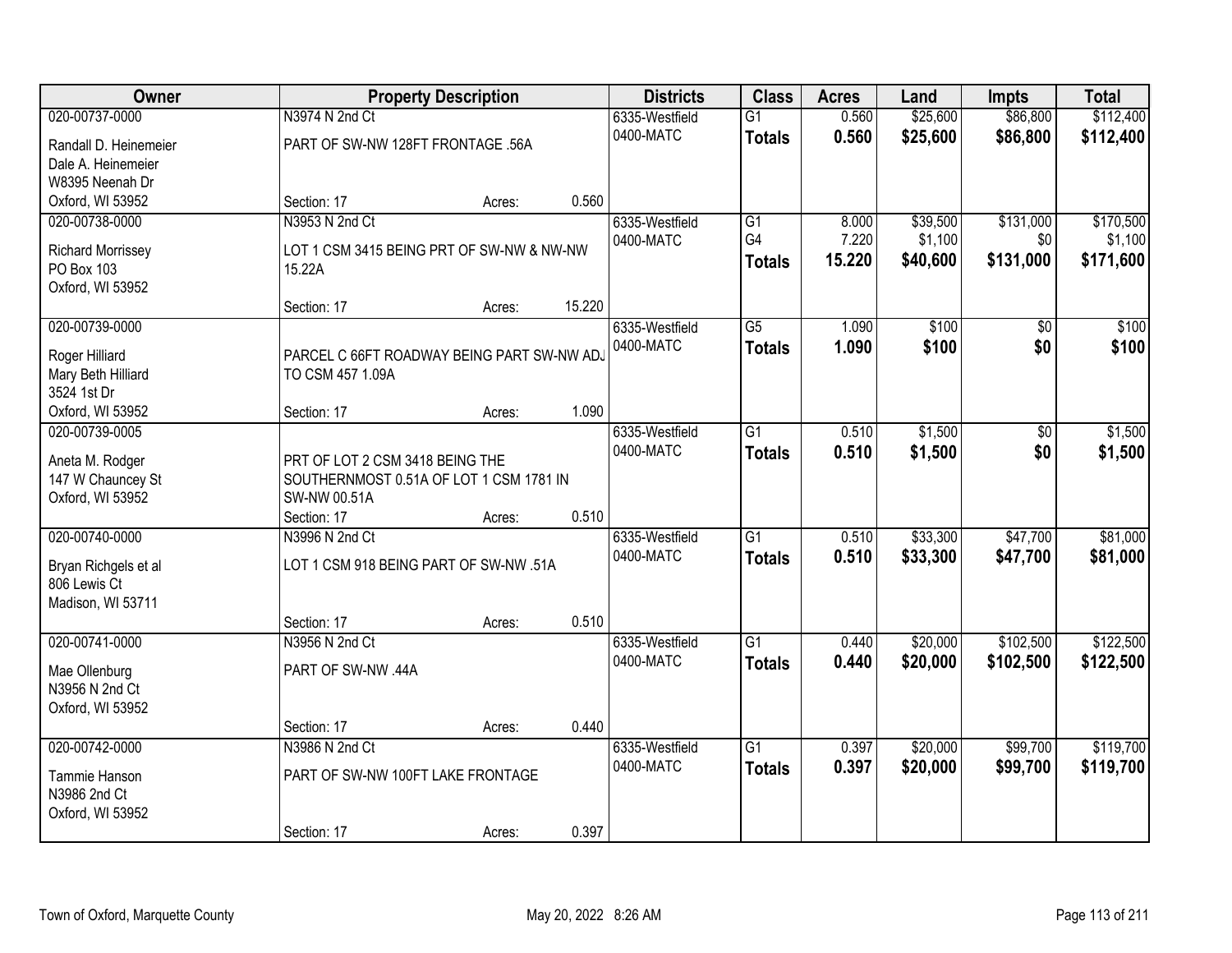| Owner                            | <b>Property Description</b>               |        |       | <b>Districts</b> | <b>Class</b>    | <b>Acres</b> | Land     | Impts           | <b>Total</b> |
|----------------------------------|-------------------------------------------|--------|-------|------------------|-----------------|--------------|----------|-----------------|--------------|
| 020-00743-0000                   | N3948 N 2nd Ct                            |        |       | 6335-Westfield   | $\overline{G1}$ | 0.230        | \$20,000 | $\overline{50}$ | \$20,000     |
| Glen E. Bennett                  | PART OF SW-NW .23A                        |        |       | 0400-MATC        | <b>Totals</b>   | 0.230        | \$20,000 | \$0             | \$20,000     |
| Mary A. Bennett                  |                                           |        |       |                  |                 |              |          |                 |              |
| N3938 N 2nd Ct                   |                                           |        |       |                  |                 |              |          |                 |              |
| Oxford, WI 53952                 | Section: 17                               | Acres: | 0.230 |                  |                 |              |          |                 |              |
| 020-00744-0000                   | N3938 N 2nd Ct                            |        |       | 6335-Westfield   | $\overline{G1}$ | 0.440        | \$20,000 | \$113,700       | \$133,700    |
|                                  |                                           |        |       | 0400-MATC        | <b>Totals</b>   | 0.440        | \$20,000 | \$113,700       | \$133,700    |
| Glen E. Bennett                  | PART OF SW-NW .44A                        |        |       |                  |                 |              |          |                 |              |
| Mary A. Bennett                  |                                           |        |       |                  |                 |              |          |                 |              |
| N3938 N 2nd Ct                   |                                           |        |       |                  |                 |              |          |                 |              |
| Oxford, WI 53952                 | Section: 17                               | Acres: | 0.440 |                  |                 |              |          |                 |              |
| 020-00745-0000                   | N3921 N 2nd Ct                            |        |       | 6335-Westfield   | $\overline{G1}$ | 1.120        | \$15,400 | \$74,600        | \$90,000     |
| Gregory L. Papenfuss Sr          | LOTS 2-3 OF CSM 415 BEING PRT SW-NW 1.12A |        |       | 0400-MATC        | <b>Totals</b>   | 1.120        | \$15,400 | \$74,600        | \$90,000     |
| Shelley S. Papenfuss             |                                           |        |       |                  |                 |              |          |                 |              |
| N3921 2nd Ct                     |                                           |        |       |                  |                 |              |          |                 |              |
| Oxford, WI 53952                 | Section: 17                               | Acres: | 1.120 |                  |                 |              |          |                 |              |
| 020-00746-0000                   |                                           |        |       | 6335-Westfield   | $\overline{G1}$ | 0.930        | \$14,300 | $\overline{50}$ | \$14,300     |
|                                  |                                           |        |       | 0400-MATC        | <b>Totals</b>   | 0.930        | \$14,300 | \$0             | \$14,300     |
| Calagero Randazzo                | LOT 4 CSM 415 & A PARCEL OF NW-NW .93A    |        |       |                  |                 |              |          |                 |              |
| Elena Randazzo                   |                                           |        |       |                  |                 |              |          |                 |              |
| PO Box 56886                     |                                           |        |       |                  |                 |              |          |                 |              |
| Chicago, IL 60656                | Section: 17                               | Acres: | 0.930 |                  |                 |              |          |                 |              |
| 020-00747-0000                   |                                           |        |       | 6335-Westfield   | $\overline{G4}$ | 6.000        | \$1,100  | $\overline{50}$ | \$1,100      |
| Donald L. Bade                   | PART OF NW-SW 6.00A                       |        |       | 0400-MATC        | <b>Totals</b>   | 6.000        | \$1,100  | \$0             | \$1,100      |
| Pamela S. Bade                   |                                           |        |       |                  |                 |              |          |                 |              |
| 6171 W Linden Dr                 |                                           |        |       |                  |                 |              |          |                 |              |
| West Bend, WI 53095              | Section: 17                               | Acres: | 6.000 |                  |                 |              |          |                 |              |
| 020-00749-0000                   | W8490 County Rd I                         |        |       | 6335-Westfield   | $\overline{G1}$ | 1.840        | \$9,700  | \$116,000       | \$125,700    |
|                                  |                                           |        |       | 0400-MATC        | <b>Totals</b>   | 1.840        | \$9,700  | \$116,000       | \$125,700    |
| Hollis W & Lilas A Elliott Trust | PRT OF NW-SW 1.84A                        |        |       |                  |                 |              |          |                 |              |
| W8490 County Rd I                |                                           |        |       |                  |                 |              |          |                 |              |
| Oxford, WI 53952-8814            |                                           |        |       |                  |                 |              |          |                 |              |
|                                  | Section: 17                               | Acres: | 1.840 |                  |                 |              |          |                 |              |
| 020-00749-0005                   | County Rd I                               |        |       | 6335-Westfield   | $\overline{G4}$ | 3.160        | \$300    | $\overline{50}$ | \$300        |
| Hollis W & Lilas A Elliott Trust | PRT OF NW-SW 218 X 632FT 3.16A            |        |       | 0400-MATC        | <b>Totals</b>   | 3.160        | \$300    | \$0             | \$300        |
| W8490 County Rd I                |                                           |        |       |                  |                 |              |          |                 |              |
| Oxford, WI 53952-8814            |                                           |        |       |                  |                 |              |          |                 |              |
|                                  | Section: 17                               | Acres: | 3.160 |                  |                 |              |          |                 |              |
|                                  |                                           |        |       |                  |                 |              |          |                 |              |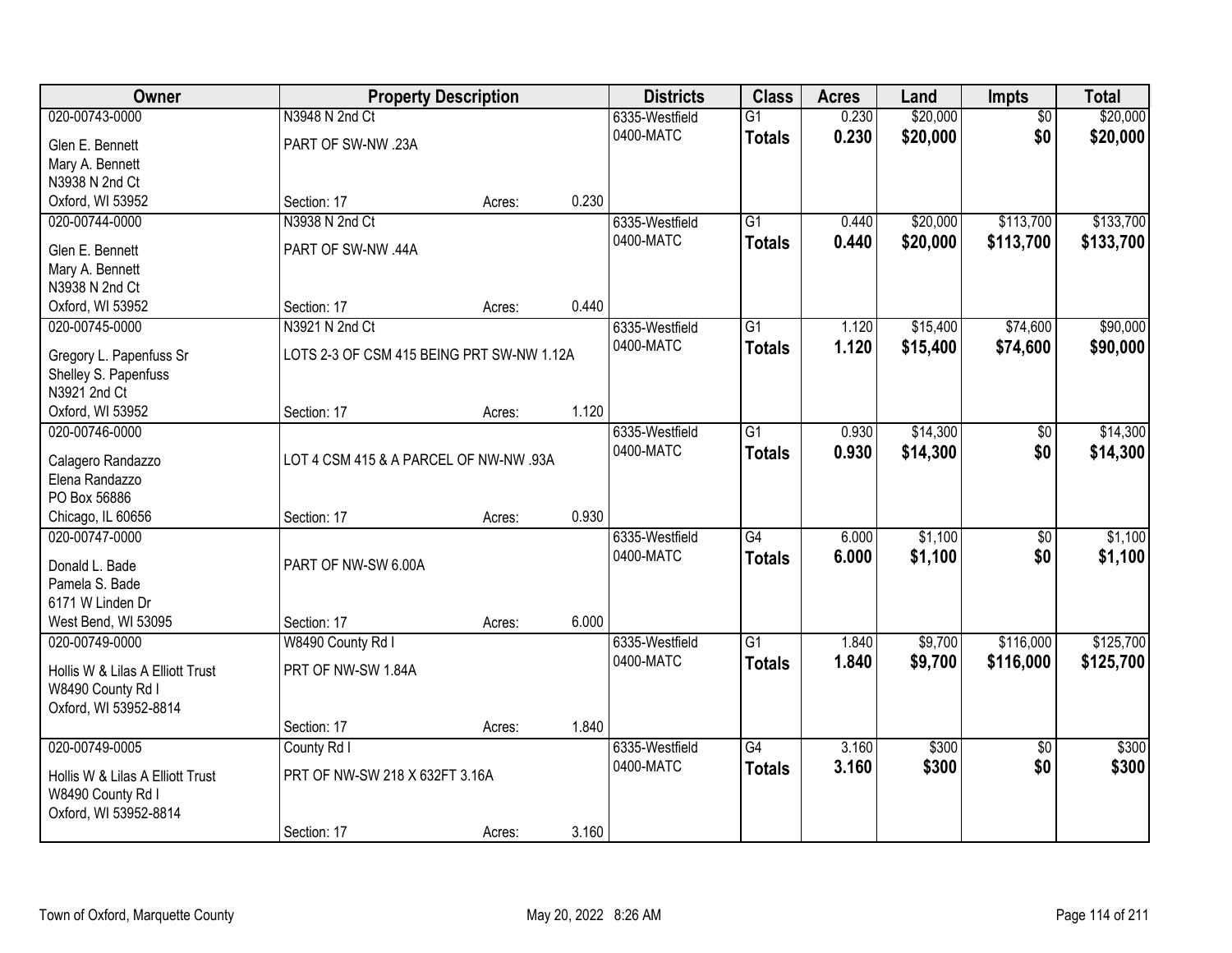| Owner                                                                                                  | <b>Property Description</b>                                                                        |        |       | <b>Districts</b>            | <b>Class</b>                     | <b>Acres</b>   | Land               | <b>Impts</b>           | <b>Total</b>           |
|--------------------------------------------------------------------------------------------------------|----------------------------------------------------------------------------------------------------|--------|-------|-----------------------------|----------------------------------|----------------|--------------------|------------------------|------------------------|
| 020-00750-0000<br>Donald L. Bade<br>Pamela S. Bade<br>6171 W Linden Dr                                 | PARCEL D PART OF NW-SW LY S OF ST RD 82 & S<br>OF CO RD I 9.50A                                    |        |       | 6335-Westfield<br>0400-MATC | G4<br><b>Totals</b>              | 9.500<br>9.500 | \$1,700<br>\$1,700 | $\overline{50}$<br>\$0 | \$1,700<br>\$1,700     |
| West Bend, WI 53095                                                                                    | Section: 17                                                                                        | Acres: | 9.500 |                             |                                  |                |                    |                        |                        |
| 020-00751-0000<br>Clinton L. Holst<br>Deanna A. Koehler-Holst<br>W8497 State Rd 82<br>Oxford, WI 53952 | W8497 State Highway 82<br>A PARCEL OF NW-SW 1.25A<br>Section: 17                                   | Acres: | 1.250 | 6335-Westfield<br>0400-MATC | $\overline{G1}$<br><b>Totals</b> | 1.250<br>1.250 | \$8,500<br>\$8,500 | \$104,100<br>\$104,100 | \$112,600<br>\$112,600 |
| 020-00752-0000                                                                                         | W8451 State Highway 82                                                                             |        |       | 6335-Westfield              | $\overline{G1}$                  | 1.870          | \$9,700            | \$15,900               | \$25,600               |
| Jeffrey H. Walters<br>W8433 State Rd 82<br>Oxford, WI 53952                                            | PART OF NW-SW 1.87A                                                                                |        |       | 0400-MATC                   | <b>Totals</b>                    | 1.870          | \$9,700            | \$15,900               | \$25,600               |
|                                                                                                        | Section: 17                                                                                        | Acres: | 1.870 |                             |                                  |                |                    |                        |                        |
| 020-00753-0000<br>Joan M. Morgan<br>W8419 State Rd 82<br>Oxford, WI 53952                              | W8419 State Highway 82<br>A PARCEL OF NW-SW 1.56A                                                  |        |       | 6335-Westfield<br>0400-MATC | $\overline{G1}$<br><b>Totals</b> | 1.560<br>1.560 | \$9,100<br>\$9,100 | \$122,700<br>\$122,700 | \$131,800<br>\$131,800 |
|                                                                                                        | Section: 17                                                                                        | Acres: | 1.560 |                             |                                  |                |                    |                        |                        |
| 020-00754-0000<br>Jeffrey H. Walters<br>Janice K. Walters<br>W8433 State Rd 82<br>Oxford, WI 53952     | W8433 State Highway 82<br>A PARCEL OF NW-SW 0.75A<br>Section: 17                                   | Acres: | 0.750 | 6335-Westfield<br>0400-MATC | $\overline{G1}$<br><b>Totals</b> | 0.750<br>0.750 | \$7,000<br>\$7,000 | \$140,600<br>\$140,600 | \$147,600<br>\$147,600 |
| 020-00755-0000                                                                                         | N3881 Fandrich St                                                                                  |        |       | 6335-Westfield              | $\overline{G1}$                  | 0.750          | \$7,000            | \$90,400               | \$97,400               |
| Robert D. Vohland<br>Debbie K. Vohland<br>N3881 Fandrich St                                            | A PARCEL OF NW-SW 0.75A                                                                            |        |       | 0400-MATC                   | <b>Totals</b>                    | 0.750          | \$7,000            | \$90,400               | \$97,400               |
| Oxford, WI 53952                                                                                       | Section: 17                                                                                        | Acres: | 0.750 |                             |                                  |                |                    |                        |                        |
| 020-00756-0000<br>Kelly M. Wilcock<br>W8422 County Rd I<br>Oxford, WI 53952                            | W8422 County Rd I<br>LOT 1 CSM 298 LESS W 25FT THEREOF BEING PRT<br>OF NW-SW 00.94A<br>Section: 17 | Acres: | 0.940 | 6335-Westfield<br>0400-MATC | $\overline{G1}$<br><b>Totals</b> | 0.940<br>0.940 | \$7,500<br>\$7,500 | \$138,600<br>\$138,600 | \$146,100<br>\$146,100 |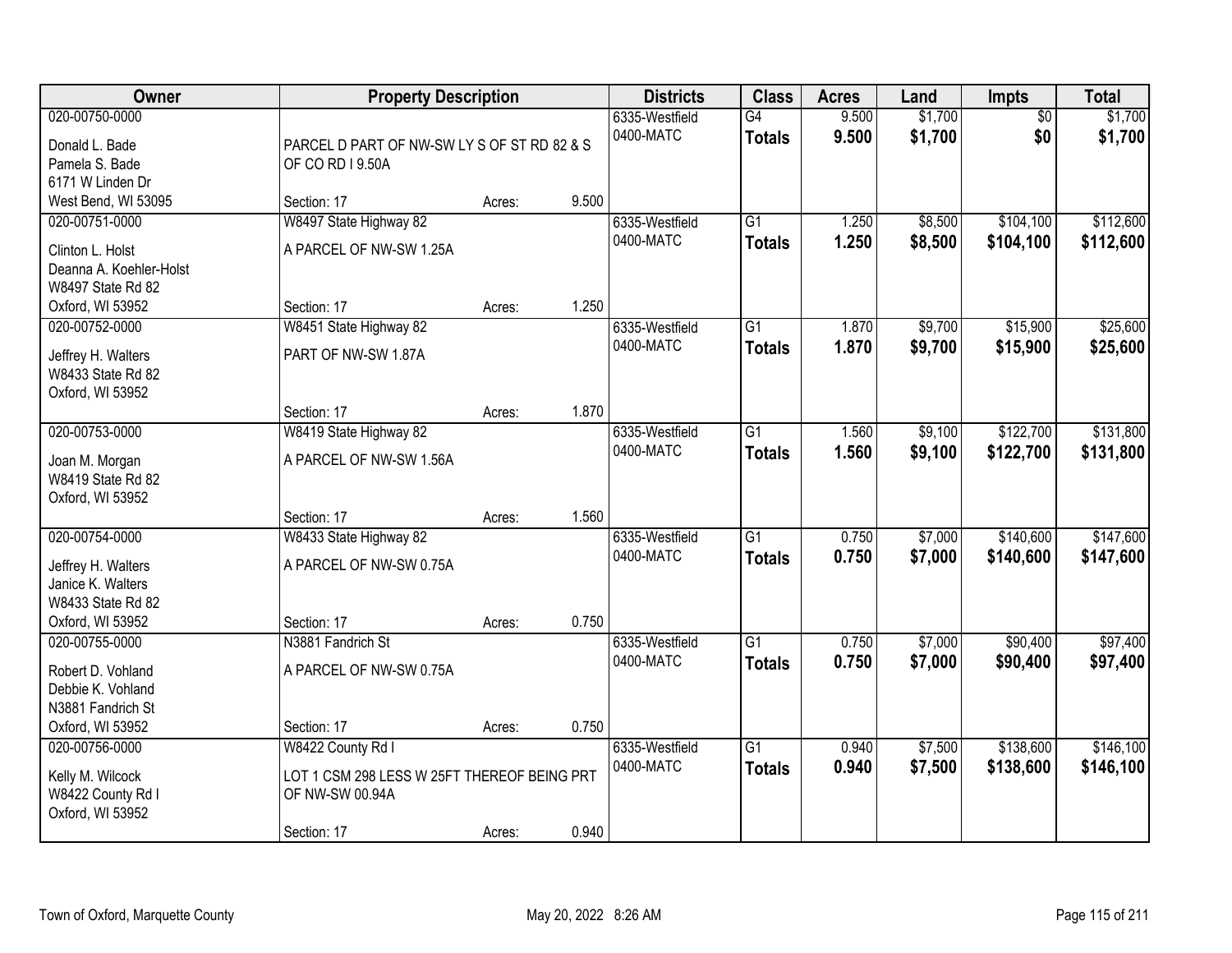| Owner                                                |                                               | <b>Property Description</b> |        | <b>Districts</b> | <b>Class</b>    | <b>Acres</b> | Land     | Impts           | <b>Total</b> |
|------------------------------------------------------|-----------------------------------------------|-----------------------------|--------|------------------|-----------------|--------------|----------|-----------------|--------------|
| 020-00757-0000                                       | W8430 County Rd I                             |                             |        | 6335-Westfield   | $\overline{G1}$ | 0.750        | \$7,000  | \$51,000        | \$58,000     |
| Debra E. Nelson                                      | A PARCEL OF NW-SW .75A                        |                             |        | 0400-MATC        | <b>Totals</b>   | 0.750        | \$7,000  | \$51,000        | \$58,000     |
| W8430 County Rd I                                    |                                               |                             |        |                  |                 |              |          |                 |              |
| Oxford, WI 53952                                     |                                               |                             |        |                  |                 |              |          |                 |              |
|                                                      | Section: 17                                   | Acres:                      | 0.750  |                  |                 |              |          |                 |              |
| 020-00758-0000                                       |                                               |                             |        | 6335-Westfield   | $\overline{G1}$ | 0.140        | \$2,800  | $\overline{50}$ | \$2,800      |
| Steven R. Polzin                                     | W 25FT OF LOT 1 CSM 298 BEING A PARCEL OF     |                             |        | 0400-MATC        | <b>Totals</b>   | 0.140        | \$2,800  | \$0             | \$2,800      |
| Debbie Nelson                                        | NW-SW 00.14A                                  |                             |        |                  |                 |              |          |                 |              |
| W8430 County Rd I                                    |                                               |                             |        |                  |                 |              |          |                 |              |
| Oxford, WI 53952                                     | Section: 17                                   | Acres:                      | 0.140  |                  |                 |              |          |                 |              |
| 020-00759-0000                                       | N3830 Fandrich St                             |                             |        | 6335-Westfield   | G1              | 3.000        | \$15,000 | \$172,100       | \$187,100    |
| Stephen J. Heggie                                    | LOTS 8 & 9 CSM 2292 BEING PRT OF SW-SW 10.00A |                             |        | 0400-MATC        | G4              | 7.000        | \$1,000  | \$0             | \$1,000      |
| Tara L. Heggie                                       |                                               |                             |        |                  | <b>Totals</b>   | 10.000       | \$16,000 | \$172,100       | \$188,100    |
| N3830 Fandrich St                                    |                                               |                             |        |                  |                 |              |          |                 |              |
| Oxford, WI 53952                                     | Section: 17                                   | Acres:                      | 10.000 |                  |                 |              |          |                 |              |
| 020-00759-0010                                       |                                               |                             |        | 6335-Westfield   | $\overline{G4}$ | 5.000        | \$700    | \$0             | \$700        |
| Neenah Creek Trout Farm, Inc                         | LOT 10 CSM 2292 BEING PRT OF SW-SW 5.00A      |                             |        | 0400-MATC        | <b>Totals</b>   | 5.000        | \$700    | \$0             | \$700        |
| Attn: Yan Hong Howe                                  |                                               |                             |        |                  |                 |              |          |                 |              |
| 1358 S Cypress Dr                                    |                                               |                             |        |                  |                 |              |          |                 |              |
| Friendship, WI 53934                                 | Section: 17                                   | Acres:                      | 5.000  |                  |                 |              |          |                 |              |
| 020-00759-0015                                       |                                               |                             |        | 6335-Westfield   | $\overline{G4}$ | 5.000        | \$700    | $\overline{50}$ | \$700        |
| Neenah Creek Trout Farm, Inc.                        | LOT 11 CSM 2292 BEING PRT OF SW-SW 5.00A      |                             |        | 0400-MATC        | <b>Totals</b>   | 5.000        | \$700    | \$0             | \$700        |
| Attn: Yan Hong Howe                                  |                                               |                             |        |                  |                 |              |          |                 |              |
| 1358 S Cypress Dr                                    |                                               |                             |        |                  |                 |              |          |                 |              |
| Friendship, WI 53934                                 | Section: 17                                   | Acres:                      | 5.000  |                  |                 |              |          |                 |              |
| 020-00759-0020                                       |                                               |                             |        | 6335-Westfield   | $\overline{G1}$ | 5.000        | \$19,300 | $\sqrt{$0}$     | \$19,300     |
|                                                      | LOT 12 CSM 2293 BEING PRT OF SW-SW 5.00A      |                             |        | 0400-MATC        | <b>Totals</b>   | 5.000        | \$19,300 | \$0             | \$19,300     |
| Neenah Creek Trout Farm, Inc.<br>Attn: Yan Hong Howe |                                               |                             |        |                  |                 |              |          |                 |              |
| 1358 S Cypress Dr                                    |                                               |                             |        |                  |                 |              |          |                 |              |
| Friendship, WI 53934                                 | Section: 17                                   | Acres:                      | 5.000  |                  |                 |              |          |                 |              |
| 020-00759-0025                                       | N3772 Fandrich St                             |                             |        | 6335-Westfield   | $\overline{G1}$ | 6.000        | \$21,400 | \$105,500       | \$126,900    |
|                                                      |                                               |                             |        | 0400-MATC        | <b>Totals</b>   | 6.000        | \$21,400 | \$105,500       | \$126,900    |
| Thomas E. Flanagan                                   | LOT 2 CSM 3363 BEING PRT OF SW-SW 6.00A       |                             |        |                  |                 |              |          |                 |              |
| Patsy A. Flanagan<br>N3772 Fandrich St               |                                               |                             |        |                  |                 |              |          |                 |              |
| Oxford, WI 53952                                     | Section: 17                                   | Acres:                      | 6.000  |                  |                 |              |          |                 |              |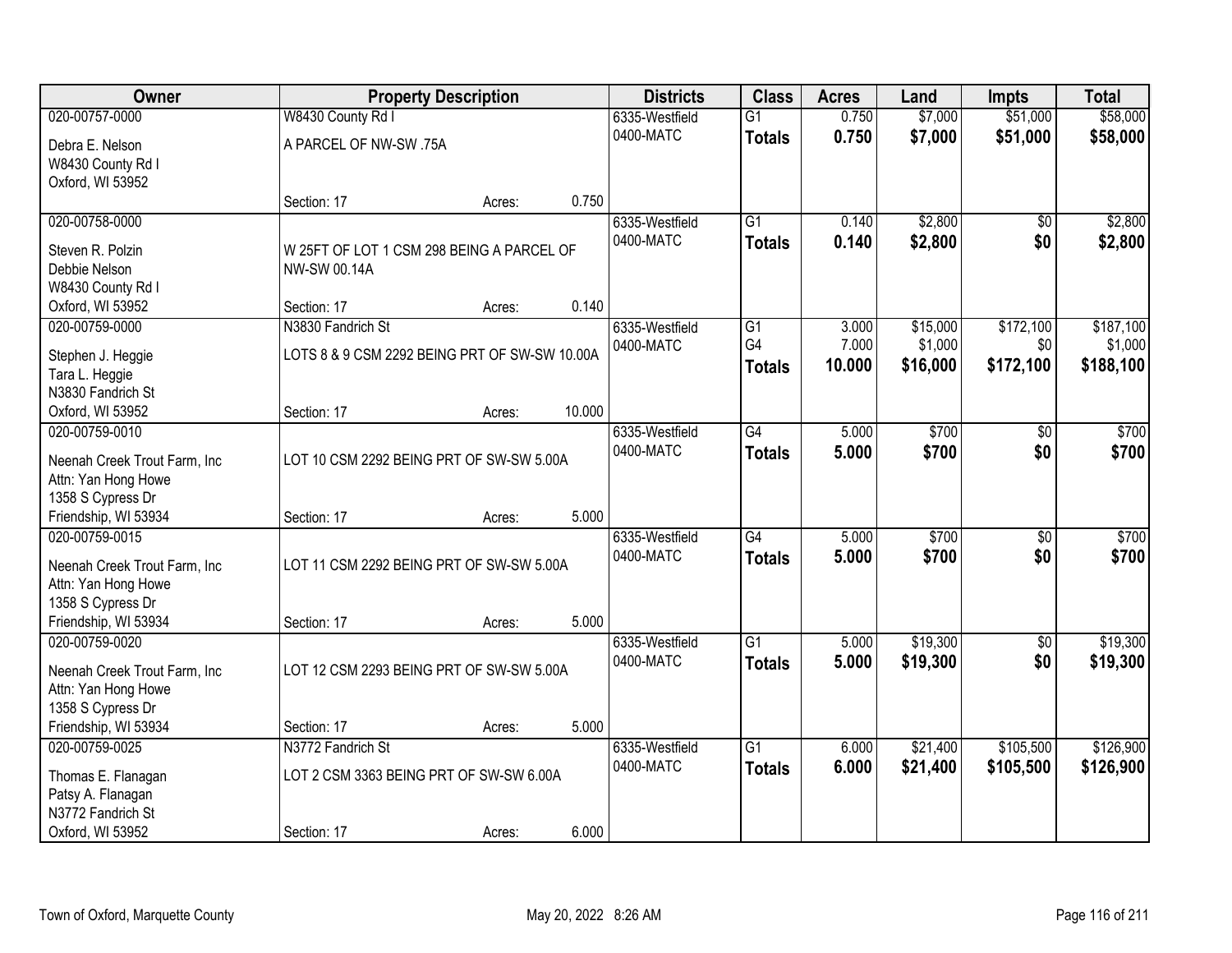| <b>Owner</b>                                              |                                                                 | <b>Property Description</b> |        | <b>Districts</b>            | <b>Class</b>                     | <b>Acres</b>   | Land                 | <b>Impts</b>           | <b>Total</b>           |
|-----------------------------------------------------------|-----------------------------------------------------------------|-----------------------------|--------|-----------------------------|----------------------------------|----------------|----------------------|------------------------|------------------------|
| 020-00759-0035<br>Michael J. Kusek                        | N3748 Fandrich St<br>LOT 1 CSM 3363 BEING PRT OF SW-SW SEC 17 & |                             |        | 6335-Westfield<br>0400-MATC | $\overline{G1}$<br><b>Totals</b> | 9.410<br>9.410 | \$28,700<br>\$28,700 | \$155,000<br>\$155,000 | \$183,700<br>\$183,700 |
| Bonnie K. Kusek                                           | N1/2-NW1/4 OF SEC 20 9.41A                                      |                             |        |                             |                                  |                |                      |                        |                        |
| N3748 Fandrich St                                         |                                                                 |                             |        |                             |                                  |                |                      |                        |                        |
| Oxford, WI 53952                                          | Section: 17                                                     | Acres:                      | 9.410  |                             |                                  |                |                      |                        |                        |
| 020-00760-0000                                            |                                                                 |                             |        | 6335-Westfield              | W6                               | 15.000         | (\$45,000)           | $\overline{50}$        | $\sqrt{50}$            |
| Ronald R. Pedersen                                        | PRT OF LOT 1 CSM 2196 BEING PRT OF NE-NE                        |                             |        | 0400-MATC                   | <b>Totals</b>                    | 15.000         | \$0                  | \$0                    | \$0                    |
| 5504 380th Ave                                            | 15.00A                                                          |                             |        |                             |                                  |                |                      |                        |                        |
| Burlington, WI 53105                                      |                                                                 |                             |        |                             |                                  |                |                      |                        |                        |
|                                                           | Section: 18                                                     | Acres:                      | 15.000 |                             |                                  |                |                      |                        |                        |
| 020-00760-0005                                            | 2nd Ct                                                          |                             |        | 6335-Westfield              | $\overline{X4}$                  | 7.140          | \$0                  | $\overline{50}$        | $\overline{30}$        |
| Union Pacific Rr Co                                       | 100FT STRIP ACROSS N1/2 OF SEC 18 FOR RR R/W                    |                             |        | 0400-MATC                   | <b>Totals</b>                    | 7.140          | \$0                  | \$0                    | \$0                    |
| Attn: Trans Prop Taxes                                    | 7.14A                                                           |                             |        |                             |                                  |                |                      |                        |                        |
| 1700 Farnam 10th FI s                                     |                                                                 |                             |        |                             |                                  |                |                      |                        |                        |
| Omaha, NE 68102-2010                                      | Section: 18                                                     | Acres:                      | 7.140  |                             |                                  |                |                      |                        |                        |
| 020-00760-0010                                            | 2nd Ct                                                          |                             |        | 6335-Westfield              | $\overline{G1}$                  | 0.750          | \$7,000              | \$0                    | \$7,000                |
| Mary L. Bonte Spath<br>W8497 N 2nd Ct<br>Oxford, WI 53952 | W 100FT OF NE-NE LY N OF RR & S OF CREEK 0.75A                  |                             |        | 0400-MATC                   | <b>Totals</b>                    | 0.750          | \$7,000              | \$0                    | \$7,000                |
|                                                           | Section: 18                                                     | Acres:                      | 0.750  |                             |                                  |                |                      |                        |                        |
| 020-00761-0000                                            |                                                                 |                             |        | 6335-Westfield              | $\overline{G5}$                  | 8.400          | \$8,400              | $\overline{50}$        | \$8,400                |
|                                                           | THAT PRT OF NE-NE LY N OF CREEK 8.40A                           |                             |        | 0400-MATC                   | <b>Totals</b>                    | 8.400          | \$8,400              | \$0                    | \$8,400                |
| John H. Hebl<br>W8595 Fern Rd                             |                                                                 |                             |        |                             |                                  |                |                      |                        |                        |
| Oxford, WI 53952                                          | Section: 18                                                     |                             | 8.400  |                             |                                  |                |                      |                        |                        |
| 020-00762-0000                                            | N 2nd Ct                                                        | Acres:                      |        | 6335-Westfield              | $\overline{G1}$                  | 1.680          | \$5,000              | \$0                    | \$5,000                |
|                                                           |                                                                 |                             |        | 0400-MATC                   | <b>Totals</b>                    | 1.680          | \$5,000              | \$0                    | \$5,000                |
| Mary L. Bonte Spath                                       | LOT 1 CSM 1801 BEING PRT OF NE-NE 1.68A                         |                             |        |                             |                                  |                |                      |                        |                        |
| W8497 N 2nd Ct                                            |                                                                 |                             |        |                             |                                  |                |                      |                        |                        |
| Oxford, WI 53952                                          |                                                                 |                             |        |                             |                                  |                |                      |                        |                        |
| 020-00762-0005                                            | Section: 18                                                     | Acres:                      | 1.680  |                             | $\overline{G1}$                  |                |                      |                        | \$7,000                |
|                                                           | N 2nd Ct                                                        |                             |        | 6335-Westfield<br>0400-MATC |                                  | 2.200<br>2.200 | \$7,000<br>\$7,000   | $\overline{50}$<br>\$0 | \$7,000                |
| Mary L. Bonte Spath<br>W8497 N 2nd Ct                     | LOT 2 CSM 1801 BEING PRT OF NE-NE 2.20A                         |                             |        |                             | <b>Totals</b>                    |                |                      |                        |                        |
| Oxford, WI 53952                                          | Section: 18                                                     | Acres:                      | 2.200  |                             |                                  |                |                      |                        |                        |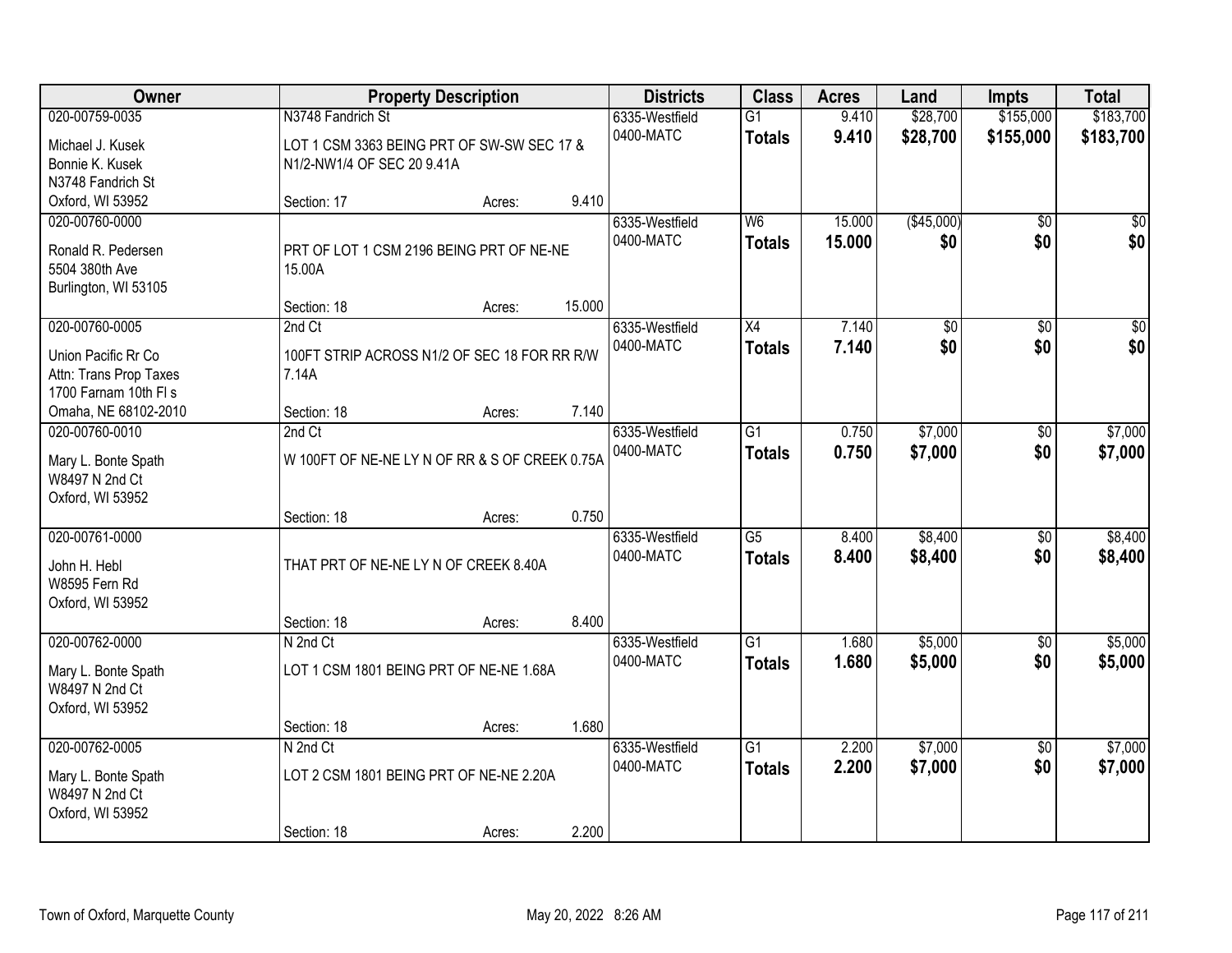| Owner                                                     |                                                                               | <b>Property Description</b> | <b>Districts</b> | <b>Class</b>   | <b>Acres</b>             | Land   | <b>Impts</b> | <b>Total</b>    |                 |
|-----------------------------------------------------------|-------------------------------------------------------------------------------|-----------------------------|------------------|----------------|--------------------------|--------|--------------|-----------------|-----------------|
| 020-00762-0010                                            | W8497 N 2nd Ct                                                                |                             |                  | 6335-Westfield | $\overline{G1}$          | 2.570  | \$18,400     | \$281,600       | \$300,000       |
| Mary L. Bonte Spath<br>W8497 N 2nd Ct<br>Oxford, WI 53952 | LOT 3 CSM 1801 BEING PRT OF NE-NE 2.57A                                       |                             |                  | 0400-MATC      | <b>Totals</b>            | 2.570  | \$18,400     | \$281,600       | \$300,000       |
|                                                           | Section: 18                                                                   | Acres:                      | 2.570            |                |                          |        |              |                 |                 |
| 020-00762-0015                                            | N 2nd Ct                                                                      |                             |                  | 6335-Westfield | $\overline{G1}$          | 2.600  | \$8,000      | \$25,000        | \$33,000        |
| Mary L. Bonte Spath<br>W8497 N 2nd Ct<br>Oxford, WI 53952 | LOT 4 CSM 1801 BEING PRT OF NE-NE 2.60A                                       |                             |                  | 0400-MATC      | <b>Totals</b>            | 2.600  | \$8,000      | \$25,000        | \$33,000        |
|                                                           | Section: 18                                                                   | Acres:                      | 2.600            |                |                          |        |              |                 |                 |
| 020-00762-0020                                            | N 2nd Ct                                                                      |                             |                  | 6335-Westfield | G1                       | 3.900  | \$5,000      | $\overline{50}$ | \$5,000         |
| Mary L. Bonte Spath<br>W8497 N 2nd Ct<br>Oxford, WI 53952 | THAT PRT OF NE-NE LY N OF RR S OF CREEK W OF<br>CSM 1801 & E OF W 100FT 3.90A |                             |                  | 0400-MATC      | <b>Totals</b>            | 3.900  | \$5,000      | \$0             | \$5,000         |
|                                                           | Section: 18                                                                   | Acres:                      | 3.900            |                |                          |        |              |                 |                 |
| 020-00763-0000                                            |                                                                               |                             |                  | 6335-Westfield | $\overline{\mathsf{W6}}$ | 13.880 | (\$41,600)   | $\overline{30}$ | $\overline{50}$ |
| Judith M. Rhinerson<br>PO Box 149                         | LOT 1 CSM 3357 BEING PRT OF NW-NE 13.88A                                      |                             |                  | 0400-MATC      | <b>Totals</b>            | 13.880 | \$0          | \$0             | \$0             |
| Oxford, WI 53952                                          | Section: 18                                                                   | Acres:                      | 13.880           |                |                          |        |              |                 |                 |
| 020-00765-0000                                            |                                                                               |                             |                  | 6335-Westfield | $\overline{\mathsf{W6}}$ | 13.960 | ( \$41,900)  | $\overline{50}$ | \$0             |
|                                                           |                                                                               |                             |                  | 0400-MATC      | <b>Totals</b>            | 13.960 | \$0          | \$0             | \$0             |
| Ronald R. Pedersen<br>5504 380th Ave                      | LOT 2 CSM 3357 BEING PRT OF NW-NE 13.96A                                      |                             |                  |                |                          |        |              |                 |                 |
| Burlington, WI 53105                                      |                                                                               |                             |                  |                |                          |        |              |                 |                 |
| 020-00766-0000                                            | Section: 18                                                                   | Acres:                      | 13.960           | 6335-Westfield | $\overline{G1}$          | 7.160  | \$23,900     | $\sqrt{6}$      | \$23,900        |
|                                                           |                                                                               |                             |                  | 0400-MATC      | <b>Totals</b>            | 7.160  | \$23,900     | \$0             | \$23,900        |
| Sandra L. Thoreson                                        | PRT OF NW-NE LY N OF RR 7.16A                                                 |                             |                  |                |                          |        |              |                 |                 |
| N4104 Fern Ln                                             |                                                                               |                             |                  |                |                          |        |              |                 |                 |
| Oxford, WI 53952                                          | Section: 18                                                                   | Acres:                      | 7.160            |                |                          |        |              |                 |                 |
| 020-00767-0000                                            |                                                                               |                             |                  | 6335-Westfield | $\overline{G5}$          | 1.130  | \$1,200      | $\overline{50}$ | \$1,200         |
| John H. Hebl<br>W8595 Fern Rd<br>Oxford, WI 53952         | PARCEL IN NW-NE BEING PART CSM 306 1.13A                                      |                             |                  | 0400-MATC      | <b>Totals</b>            | 1.130  | \$1,200      | \$0             | \$1,200         |
|                                                           | Section: 18                                                                   | Acres:                      | 1.130            |                |                          |        |              |                 |                 |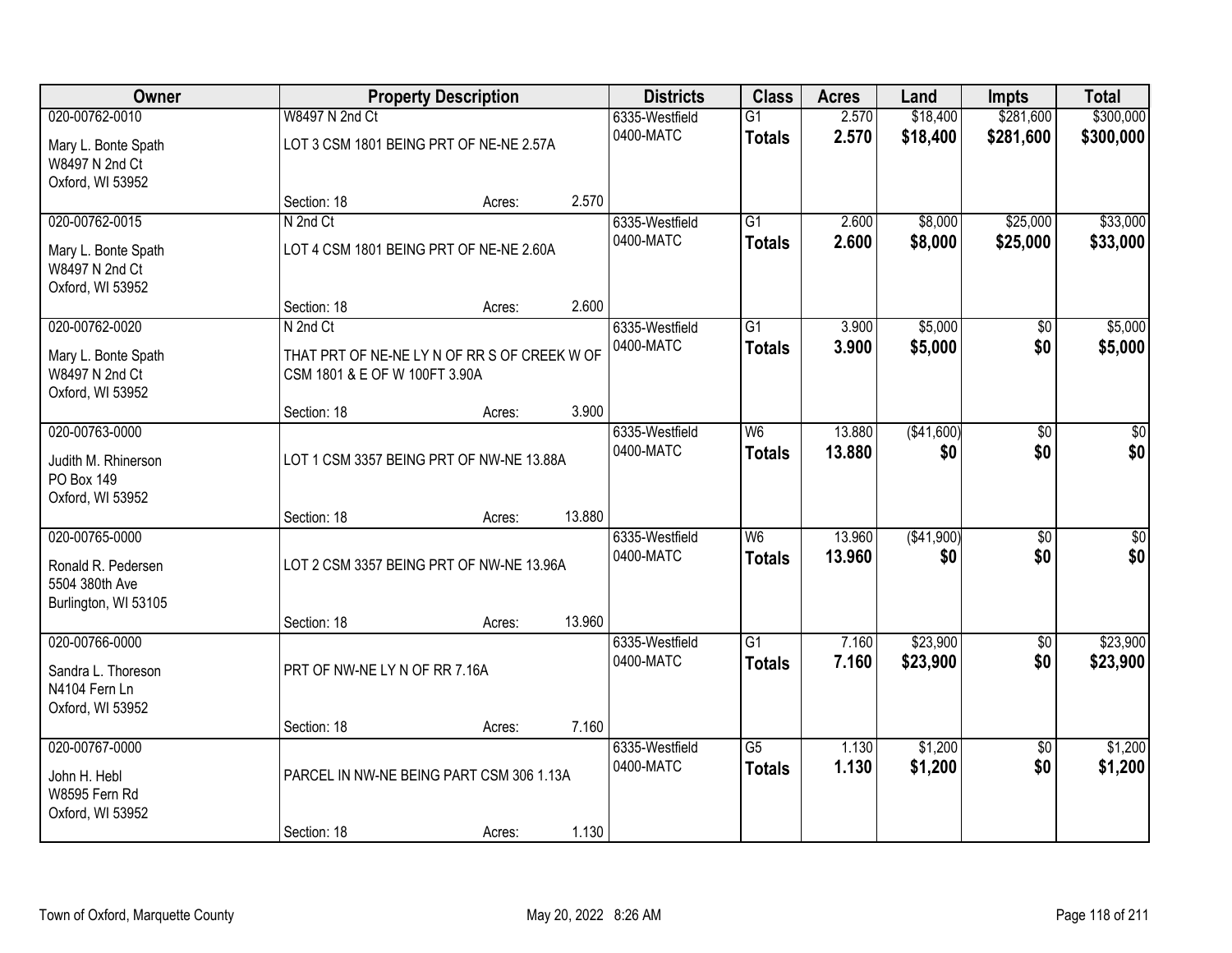| Owner                           |                                            | <b>Property Description</b> |       | <b>Districts</b> | <b>Class</b>    | <b>Acres</b> | Land       | <b>Impts</b>    | <b>Total</b> |
|---------------------------------|--------------------------------------------|-----------------------------|-------|------------------|-----------------|--------------|------------|-----------------|--------------|
| 020-00768-0000                  | N4102 Fern Ln                              |                             |       | 6335-Westfield   | $\overline{G1}$ | 0.710        | \$6,800    | \$177,800       | \$184,600    |
| John M. Lovas                   | A PARCEL OF NW-NE .71A                     |                             |       | 0400-MATC        | <b>Totals</b>   | 0.710        | \$6,800    | \$177,800       | \$184,600    |
| Stephanie K. Lovas              |                                            |                             |       |                  |                 |              |            |                 |              |
| N4102 Fern Ln                   |                                            |                             |       |                  |                 |              |            |                 |              |
| Oxford, WI 53952                | Section: 18                                | Acres:                      | 0.710 |                  |                 |              |            |                 |              |
| 020-00769-0000                  | W8658 Tenore Ln                            |                             |       | 6335-Westfield   | $\overline{G1}$ | 5.280        | \$19,900   | \$6,800         | \$26,700     |
| <b>Dmd Trust</b>                | LOT 12 CSM 2275 BEING PRT OF SW-NE & SE-NW |                             |       | 0400-MATC        | <b>Totals</b>   | 5.280        | \$19,900   | \$6,800         | \$26,700     |
| 110 Violet Cir                  | 5.28A                                      |                             |       |                  |                 |              |            |                 |              |
| Madison, WI 53714               |                                            |                             |       |                  |                 |              |            |                 |              |
|                                 | Section: 18                                | Acres:                      | 5.280 |                  |                 |              |            |                 |              |
| 020-00769-0005                  | W8630 Tenore Ln                            |                             |       | 6335-Westfield   | $\overline{G1}$ | 5.840        | \$21,100   | \$2,500         | \$23,600     |
|                                 |                                            |                             |       | 0400-MATC        | <b>Totals</b>   | 5.840        | \$21,100   | \$2,500         | \$23,600     |
| Jennifer Russ                   | LOT 13 CSM 2275 BEING PRT OF SW-NE 5.84A   |                             |       |                  |                 |              |            |                 |              |
| Jody Russ<br>1006 Mac Arthur Dr |                                            |                             |       |                  |                 |              |            |                 |              |
| Beaver Dam, WI 53916            | Section: 18                                | Acres:                      | 5.840 |                  |                 |              |            |                 |              |
| 020-00769-0010                  | State Highway 82                           |                             |       | 6335-Westfield   | $\overline{G1}$ | 5.260        | \$19,800   | \$0             | \$19,800     |
|                                 |                                            |                             |       | 0400-MATC        | <b>Totals</b>   | 5.260        | \$19,800   | \$0             | \$19,800     |
| Donald L. Bade                  | LOT 14 CSM 2275 BEING PRT OF SW-NE 5.26A   |                             |       |                  |                 |              |            |                 |              |
| Pamela S. Bade                  |                                            |                             |       |                  |                 |              |            |                 |              |
| 6171 W Linden Dr                |                                            |                             |       |                  |                 |              |            |                 |              |
| West Bend, WI 53095             | Section: 18                                | Acres:                      | 5.260 |                  |                 |              |            |                 |              |
| 020-00769-0015                  | Tenore Ln                                  |                             |       | 6335-Westfield   | $\overline{G1}$ | 5.340        | \$20,000   | $\overline{60}$ | \$20,000     |
| Donald L. Bade                  | LOT 15 CSM 2276 BEING PRT OF SW-NE 5.34A   |                             |       | 0400-MATC        | <b>Totals</b>   | 5.340        | \$20,000   | \$0             | \$20,000     |
| Pamela S. Bade                  |                                            |                             |       |                  |                 |              |            |                 |              |
| 6171 W Linden Dr                |                                            |                             |       |                  |                 |              |            |                 |              |
| West Bend, WI 53095             | Section: 18                                | Acres:                      | 5.340 |                  |                 |              |            |                 |              |
| 020-00769-0020                  |                                            |                             |       | 6335-Westfield   | $\overline{G1}$ | 3.001        | \$15,000   | \$2,600         | \$17,600     |
| Ronald R. Pedersen              | LOT 16 CSM 2276 BEING PRT OF SW-NE 5.001A  |                             |       | 0400-MATC        | W <sub>6</sub>  | 2.000        | ( \$6,000) | \$0             | \$0          |
| 5504 380th Ave                  |                                            |                             |       |                  | <b>Totals</b>   | 5.001        | \$15,000   | \$2,600         | \$17,600     |
| Burlington, WI 53105            |                                            |                             |       |                  |                 |              |            |                 |              |
|                                 | Section: 18                                | Acres:                      | 5.001 |                  |                 |              |            |                 |              |
| 020-00769-0025                  | W8652 Tenore Ln                            |                             |       | 6335-Westfield   | $\overline{G1}$ | 5.520        | \$20,400   | \$119,200       | \$139,600    |
| Mary L. Hanson                  | LOT 17 CSM 2276 BEING PRT OF SW-NE 5.52A   |                             |       | 0400-MATC        | <b>Totals</b>   | 5.520        | \$20,400   | \$119,200       | \$139,600    |
| W8652 Tenore Ln                 |                                            |                             |       |                  |                 |              |            |                 |              |
| Oxford, WI 53952                |                                            |                             |       |                  |                 |              |            |                 |              |
|                                 | Section: 18                                | Acres:                      | 5.520 |                  |                 |              |            |                 |              |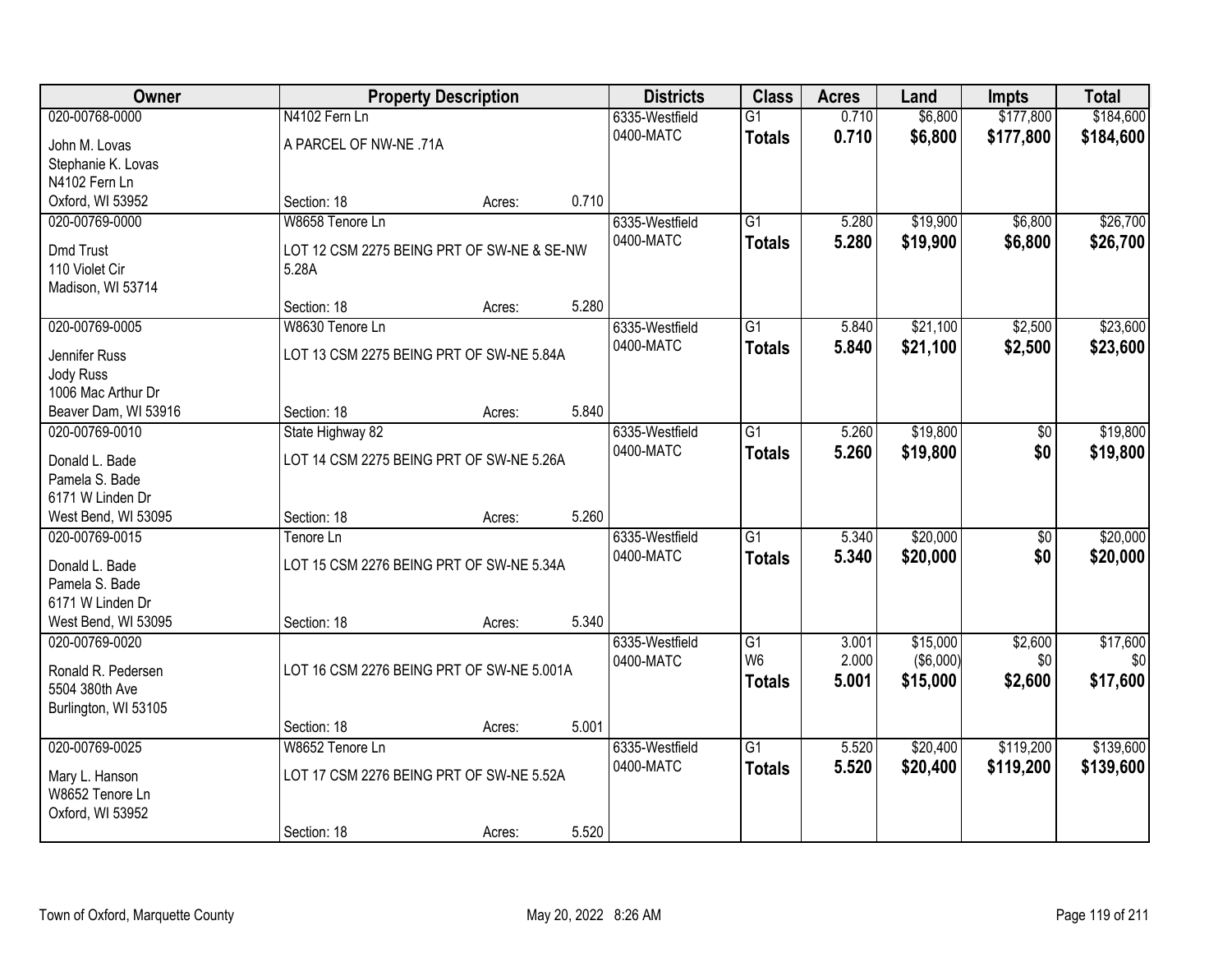| Owner                |                                              | <b>Property Description</b> |        | <b>Districts</b> | <b>Class</b>          | <b>Acres</b>   | Land              | <b>Impts</b>     | <b>Total</b>       |
|----------------------|----------------------------------------------|-----------------------------|--------|------------------|-----------------------|----------------|-------------------|------------------|--------------------|
| 020-00769-0030       | W8656 Tenore Ln                              |                             |        | 6335-Westfield   | $\overline{G1}$       | 5.280          | \$19,900          | \$131,500        | \$151,400          |
| Melvin F. Kemnitz Jr | LOT 18 CSM 2277 BEING PRT OF SW-NE 5.28A     |                             |        | 0400-MATC        | <b>Totals</b>         | 5.280          | \$19,900          | \$131,500        | \$151,400          |
| W8656 Tenore Ln      |                                              |                             |        |                  |                       |                |                   |                  |                    |
| Oxford, WI 53952     |                                              |                             |        |                  |                       |                |                   |                  |                    |
|                      | Section: 18                                  | Acres:                      | 5.280  |                  |                       |                |                   |                  |                    |
| 020-00770-0000       | W8594 State Highway 82                       |                             |        | 6335-Westfield   | $\overline{G1}$       | 5.000          | \$19,300          | \$136,400        | \$155,700          |
| Donald L. Bade       | PART OF SE-NE 5.00A                          |                             |        | 0400-MATC        | <b>Totals</b>         | 5.000          | \$19,300          | \$136,400        | \$155,700          |
| Pamela S. Bade       |                                              |                             |        |                  |                       |                |                   |                  |                    |
| 6171 W Linden Dr     |                                              |                             |        |                  |                       |                |                   |                  |                    |
| West Bend, WI 53095  | Section: 18                                  | Acres:                      | 5.000  |                  |                       |                |                   |                  |                    |
| 020-00771-0000       |                                              |                             |        | 6335-Westfield   | W6                    | 24.050         | (\$72,200)        | $\overline{50}$  | $\overline{30}$    |
| Ronald R. Pedersen   | PRT LOT 1 CSM 2196 BEING PRT OF SE-NE 24.05A |                             |        | 0400-MATC        | <b>Totals</b>         | 24.050         | \$0               | \$0              | \$0                |
| 5504 380th Ave       |                                              |                             |        |                  |                       |                |                   |                  |                    |
| Burlington, WI 53105 |                                              |                             |        |                  |                       |                |                   |                  |                    |
|                      | Section: 18                                  | Acres:                      | 24.050 |                  |                       |                |                   |                  |                    |
| 020-00771-0005       |                                              |                             |        | 6335-Westfield   | G1                    | 5.590          | \$20,600          | \$0              | \$20,600           |
| Robert L. Antolik    | LOT 2 CSM 2196 BEING PRT OF SE-NE 5.59A      |                             |        | 0400-MATC        | <b>Totals</b>         | 5.590          | \$20,600          | \$0              | \$20,600           |
| Lucille A. Antolik   |                                              |                             |        |                  |                       |                |                   |                  |                    |
| W8528 State Rd 82    |                                              |                             |        |                  |                       |                |                   |                  |                    |
| Oxford, WI 53952     | Section: 18                                  | Acres:                      | 5.590  |                  |                       |                |                   |                  |                    |
| 020-00772-0000       | W8528 State Highway 82                       |                             |        | 6335-Westfield   | $\overline{G1}$       | 2.760          | \$13,800          | \$94,400         | \$108,200          |
| Robert L. Antolik    | A PARCEL IN SE COR OF SE-NE 2.76A            |                             |        | 0400-MATC        | <b>Totals</b>         | 2.760          | \$13,800          | \$94,400         | \$108,200          |
| Lucille A. Antolik   |                                              |                             |        |                  |                       |                |                   |                  |                    |
| W8528 State Rd 82    |                                              |                             |        |                  |                       |                |                   |                  |                    |
| Oxford, WI 53952     | Section: 18                                  | Acres:                      | 2.760  |                  |                       |                |                   |                  |                    |
| 020-00773-0000       | W8550 State Highway 82                       |                             |        | 6335-Westfield   | $\overline{G2}$       | 2.000          | \$10,000          | \$128,700        | \$138,700          |
| Jace T. Mc Donald    | A PARCEL OF SE-NE 2.00A                      |                             |        | 0400-MATC        | <b>Totals</b>         | 2.000          | \$10,000          | \$128,700        | \$138,700          |
| 383 E Montello St    |                                              |                             |        |                  |                       |                |                   |                  |                    |
| Montello, WI 53949   |                                              |                             |        |                  |                       |                |                   |                  |                    |
|                      | Section: 18                                  | Acres:                      | 2.000  |                  |                       |                |                   |                  |                    |
| 020-00774-0000       | N4030 County Rd EE                           |                             |        | 6335-Westfield   | $\overline{G1}$<br>G4 | 3.000<br>4.820 | \$15,000<br>\$700 | \$105,400<br>\$0 | \$120,400<br>\$700 |
| Judith M. Rhinerson  | N 1/2 OF NW FRAC EX RR & EX CSM 2470 39.82A  |                             |        | 0400-MATC        | G5M                   | 18.000         | \$27,000          | \$0              | \$27,000           |
| PO Box 149           |                                              |                             |        |                  | W <sub>6</sub>        | 14.000         | (\$42,000)        | \$0              | \$0                |
| Oxford, WI 53952     |                                              |                             |        |                  | <b>Totals</b>         | 39.820         | \$42,700          | \$105,400        | \$148,100          |
|                      | Section: 18                                  | Acres:                      | 39.820 |                  |                       |                |                   |                  |                    |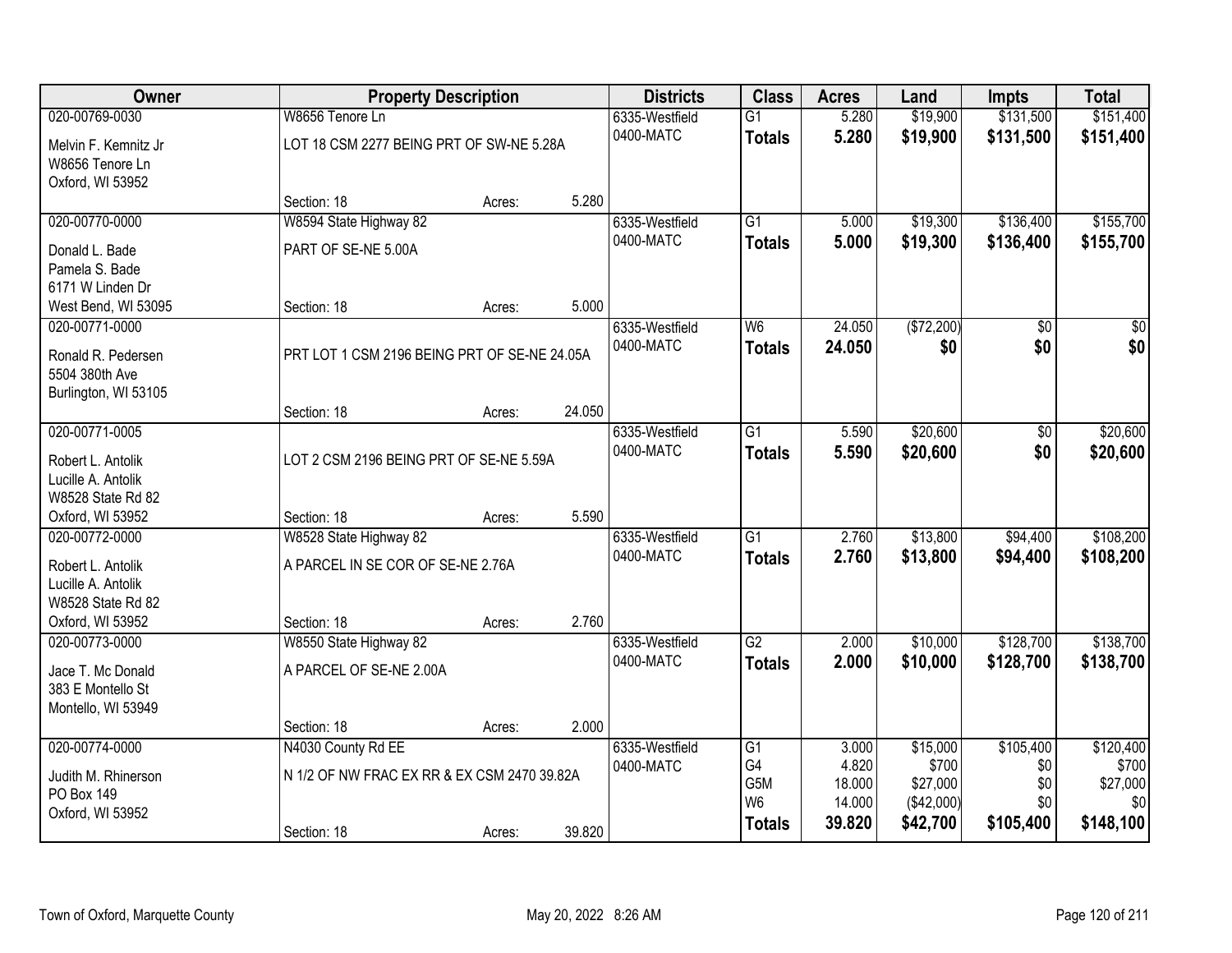| Owner                                    |                                                     | <b>Property Description</b> |       |                | <b>Class</b>    | <b>Acres</b> | Land       | <b>Impts</b>    | <b>Total</b>     |
|------------------------------------------|-----------------------------------------------------|-----------------------------|-------|----------------|-----------------|--------------|------------|-----------------|------------------|
| 020-00774-0005                           | N4023 County Rd EE                                  |                             |       | 6335-Westfield | $\overline{G1}$ | 4.440        | \$18,100   | \$136,700       | \$154,800        |
| Danny A. Bruchs                          | LOT 1 CSM 2470 BEING PRT OF NW-NW 4.44A             |                             |       | 0400-MATC      | <b>Totals</b>   | 4.440        | \$18,100   | \$136,700       | \$154,800        |
| Jennifer J. Bruchs                       |                                                     |                             |       |                |                 |              |            |                 |                  |
| N4023 County Rd Ee                       |                                                     |                             |       |                |                 |              |            |                 |                  |
| Oxford, WI 53952                         | Section: 18                                         | Acres:                      | 4.440 |                |                 |              |            |                 |                  |
| 020-00775-0000                           | Tenore Ln                                           |                             |       | 6335-Westfield | $\overline{G1}$ | 7.760        | \$25,200   | \$19,000        | \$44,200         |
| Zouhair Zahid                            | LOT 11 CSM 2275 BEING PRT OF SE-NW 7.76A            |                             |       | 0400-MATC      | <b>Totals</b>   | 7.760        | \$25,200   | \$19,000        | \$44,200         |
| 6726 Jacobs Way                          |                                                     |                             |       |                |                 |              |            |                 |                  |
| Madison, WI 53711                        |                                                     |                             |       |                |                 |              |            |                 |                  |
|                                          | Section: 18                                         | Acres:                      | 7.760 |                |                 |              |            |                 |                  |
| 020-00775-0005                           |                                                     |                             |       | 6335-Westfield | W <sub>6</sub>  | 5.280        | (\$15,800) | \$0             | $\overline{\$0}$ |
|                                          |                                                     |                             |       | 0400-MATC      | <b>Totals</b>   | 5.280        | \$0        | \$0             | \$0              |
| Judith M. Rhinerson<br><b>PO Box 149</b> | LOT 19 CSM 2277 BEING PRT OF SE-NW & SW-NE<br>5.28A |                             |       |                |                 |              |            |                 |                  |
| Oxford, WI 53952                         |                                                     |                             |       |                |                 |              |            |                 |                  |
|                                          | Section: 18                                         | Acres:                      | 5.280 |                |                 |              |            |                 |                  |
| 020-00775-0010                           | N3980 County Rd EE                                  |                             |       | 6335-Westfield | W6              | 5.740        | (\$17,200) | \$0             | $\overline{50}$  |
|                                          |                                                     |                             |       | 0400-MATC      | <b>Totals</b>   | 5.740        | \$0        | \$0             | \$0              |
| Judith M. Rhinerson                      | LOT 20 CSM 2277 BEING PRT OF SE-NW 5.74A            |                             |       |                |                 |              |            |                 |                  |
| PO Box 149<br>Oxford, WI 53952           |                                                     |                             |       |                |                 |              |            |                 |                  |
|                                          | Section: 18                                         | Acres:                      | 5.740 |                |                 |              |            |                 |                  |
| 020-00775-0015                           |                                                     |                             |       | 6335-Westfield | W <sub>6</sub>  | 5.210        | (\$15,600) | $\overline{50}$ | $\sqrt{50}$      |
|                                          |                                                     |                             |       | 0400-MATC      | <b>Totals</b>   | 5.210        | \$0        | \$0             | \$0              |
| Judith M. Rhinerson                      | LOT 21 CSM 2277 BEING PRT OF SE-NW 5.21A            |                             |       |                |                 |              |            |                 |                  |
| <b>PO Box 149</b>                        |                                                     |                             |       |                |                 |              |            |                 |                  |
| Oxford, WI 53952                         | Section: 18                                         | Acres:                      | 5.210 |                |                 |              |            |                 |                  |
| 020-00776-0000                           | W8848 State Highway 82                              |                             |       | 6335-Westfield | $\overline{G1}$ | 6.570        | \$22,700   | \$81,600        | \$104,300        |
|                                          |                                                     |                             |       | 0400-MATC      | <b>Totals</b>   | 6.570        | \$22,700   | \$81,600        | \$104,300        |
| James Allen                              | LOT 1 CSM 1559 PART NW FRAC LY W PINERY RD          |                             |       |                |                 |              |            |                 |                  |
| W8848 State Rd 82                        | 6.57A                                               |                             |       |                |                 |              |            |                 |                  |
| Oxford, WI 53952                         |                                                     |                             | 6.570 |                |                 |              |            |                 |                  |
| 020-00777-0000                           | Section: 18<br>W8790 State Highway 82               | Acres:                      |       | 6335-Westfield | $\overline{G1}$ | 0.200        | \$1,600    | $\overline{30}$ | \$1,600          |
|                                          |                                                     |                             |       | 0400-MATC      | G <sub>2</sub>  | 1.480        | \$9,000    | \$163,300       | \$172,300        |
| Brock C. Lindvig et al                   | LOT 1 CSM 3780 BEING PRT W1/-2 SW1/4 & FRAC         |                             |       |                | <b>Totals</b>   | 1.680        | \$10,600   | \$163,300       | \$173,900        |
| W8790 State Rd 82                        | <b>SW-NW 1.68A</b>                                  |                             |       |                |                 |              |            |                 |                  |
| Oxford, WI 53952                         |                                                     |                             |       |                |                 |              |            |                 |                  |
|                                          | Section: 18                                         | Acres:                      | 1.680 |                |                 |              |            |                 |                  |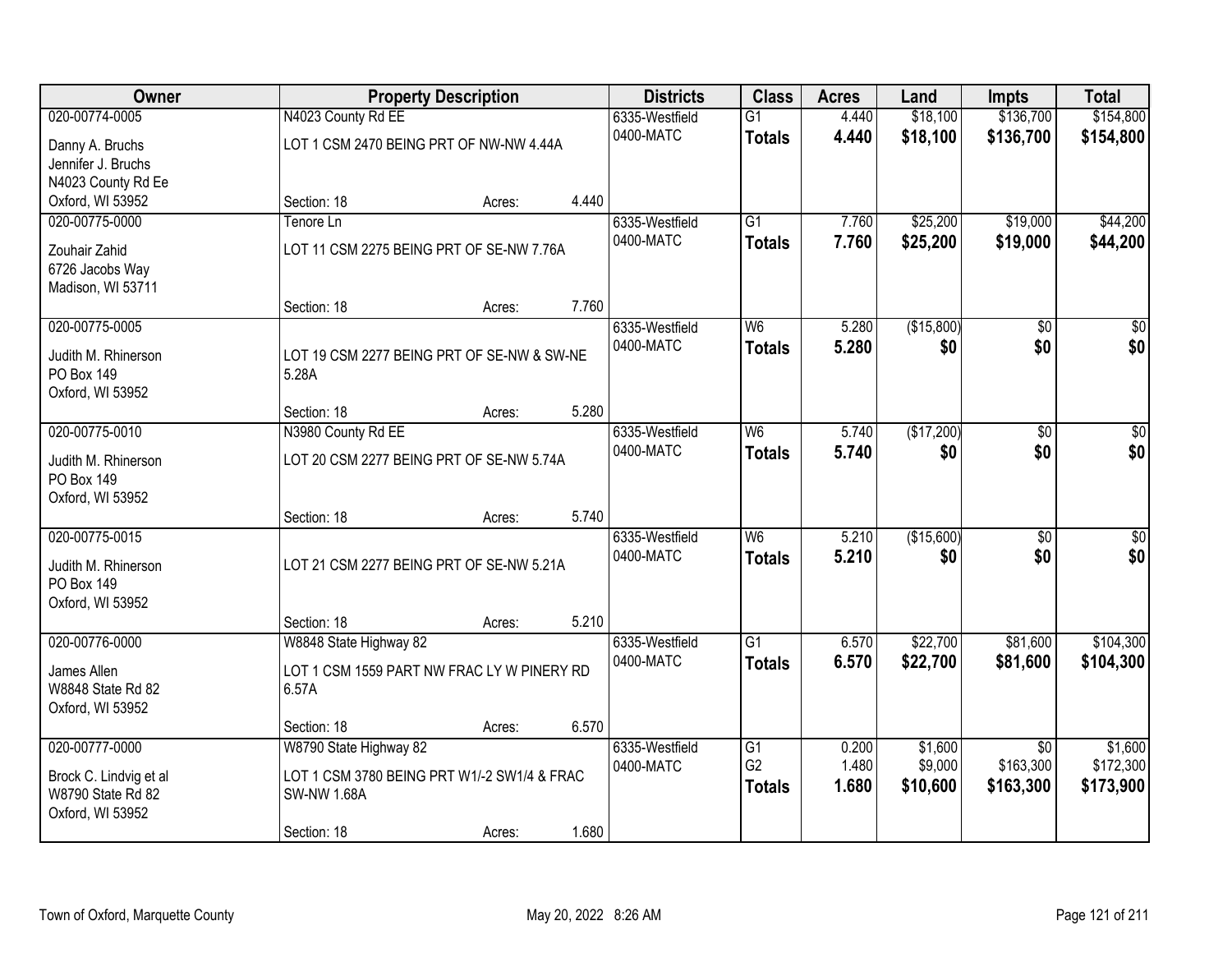| <b>Owner</b>                                                                                 |                                                                                     | <b>Property Description</b> |       |                             | <b>Class</b>                     | <b>Acres</b>   | Land               | <b>Impts</b>           | <b>Total</b>           |
|----------------------------------------------------------------------------------------------|-------------------------------------------------------------------------------------|-----------------------------|-------|-----------------------------|----------------------------------|----------------|--------------------|------------------------|------------------------|
| 020-00777-0005<br>Patrick N. Lindvig et al<br>W8790 State Rd 82                              | W8786 St Rd 82<br>LOT 2 CSM 3780 BEING PRT W1/-2 SW1/4 & FRAC<br><b>SW-NW 1.52A</b> |                             |       | 6335-Westfield<br>0400-MATC | $\overline{G1}$<br><b>Totals</b> | 1.520<br>1.520 | \$9,000<br>\$9,000 | \$66,000<br>\$66,000   | \$75,000<br>\$75,000   |
| Oxford, WI 53952                                                                             | Section: 18                                                                         | Acres:                      | 1.520 |                             |                                  |                |                    |                        |                        |
| 020-00778-0000<br>Emily J Pudelwitts Living Trust<br>John L. Pejchar<br>PO Box 375           | N3999 County Rd EE<br>PART OF S 1/2 OF NW FRAC 1.75A                                |                             |       | 6335-Westfield<br>0400-MATC | $\overline{G1}$<br><b>Totals</b> | 1.750<br>1.750 | \$9,500<br>\$9,500 | \$108,000<br>\$108,000 | \$117,500<br>\$117,500 |
| Oxford, WI 53952                                                                             | Section: 18                                                                         | Acres:                      | 1.750 |                             |                                  |                |                    |                        |                        |
| 020-00779-0000<br>Kristine Ellis<br>N3985 County Rd Ee<br>Oxford, WI 53952                   | N3985 County Rd EE<br>A PARCEL OF S 1/2 OF NW FRAC 1.50A                            |                             |       | 6335-Westfield<br>0400-MATC | $\overline{G1}$<br><b>Totals</b> | 1.500<br>1.500 | \$9,000<br>\$9,000 | \$100,300<br>\$100,300 | \$109,300<br>\$109,300 |
|                                                                                              | Section: 18                                                                         | Acres:                      | 1.500 |                             |                                  |                |                    |                        |                        |
| 020-00780-0000<br>Carmen E. Mentzel<br>N3981 County Rd Ee<br>Oxford, WI 53952                | N3981 County Rd EE<br>LOT 1 CSM 225 BEING PART OF S1/2 OF NW1/4 1.34A               |                             |       | 6335-Westfield<br>0400-MATC | $\overline{G1}$<br><b>Totals</b> | 1.340<br>1.340 | \$8,700<br>\$8,700 | \$123,300<br>\$123,300 | \$132,000<br>\$132,000 |
|                                                                                              | Section: 18                                                                         | Acres:                      | 1.340 |                             |                                  |                |                    |                        |                        |
| 020-00781-0000<br>Robert Becker<br>Betty A. Becker<br>N3967 County Rd Ee<br>Oxford, WI 53952 | N3967 County Rd EE<br>LOT 2 CSM 225 BEING PRT OF FRAC NW 1/4 00.90A<br>Section: 18  | Acres:                      | 0.900 | 6335-Westfield<br>0400-MATC | $\overline{G1}$<br><b>Totals</b> | 0.900<br>0.900 | \$7,600<br>\$7,600 | \$62,100<br>\$62,100   | \$69,700<br>\$69,700   |
| 020-00781-0005<br>Kathleen A. Peterson<br>N3941 County Rd Ee<br>Oxford, WI 53952             | N3945 County Rd EE<br>LOT 3 CSM 225 BEING PRT OF FRAC NW 1/4 00.78A                 |                             |       | 6335-Westfield<br>0400-MATC | $\overline{G1}$<br><b>Totals</b> | 0.780<br>0.780 | \$7,100<br>\$7,100 | \$58,400<br>\$58,400   | \$65,500<br>\$65,500   |
| 020-00781-0010                                                                               | Section: 18                                                                         | Acres:                      | 0.780 |                             | $\overline{G1}$                  | 1.520          | \$9,000            | \$38,500               | \$47,500               |
| Wendi Brumm<br>N3939 County Rd Ee<br>Oxford, WI 53952                                        | N3939 County Rd EE<br>LOT 4 CSM 225 BEING PRT OF FRAC NW 1/4 1.52A<br>Section: 18   | Acres:                      | 1.520 | 6335-Westfield<br>0400-MATC | <b>Totals</b>                    | 1.520          | \$9,000            | \$38,500               | \$47,500               |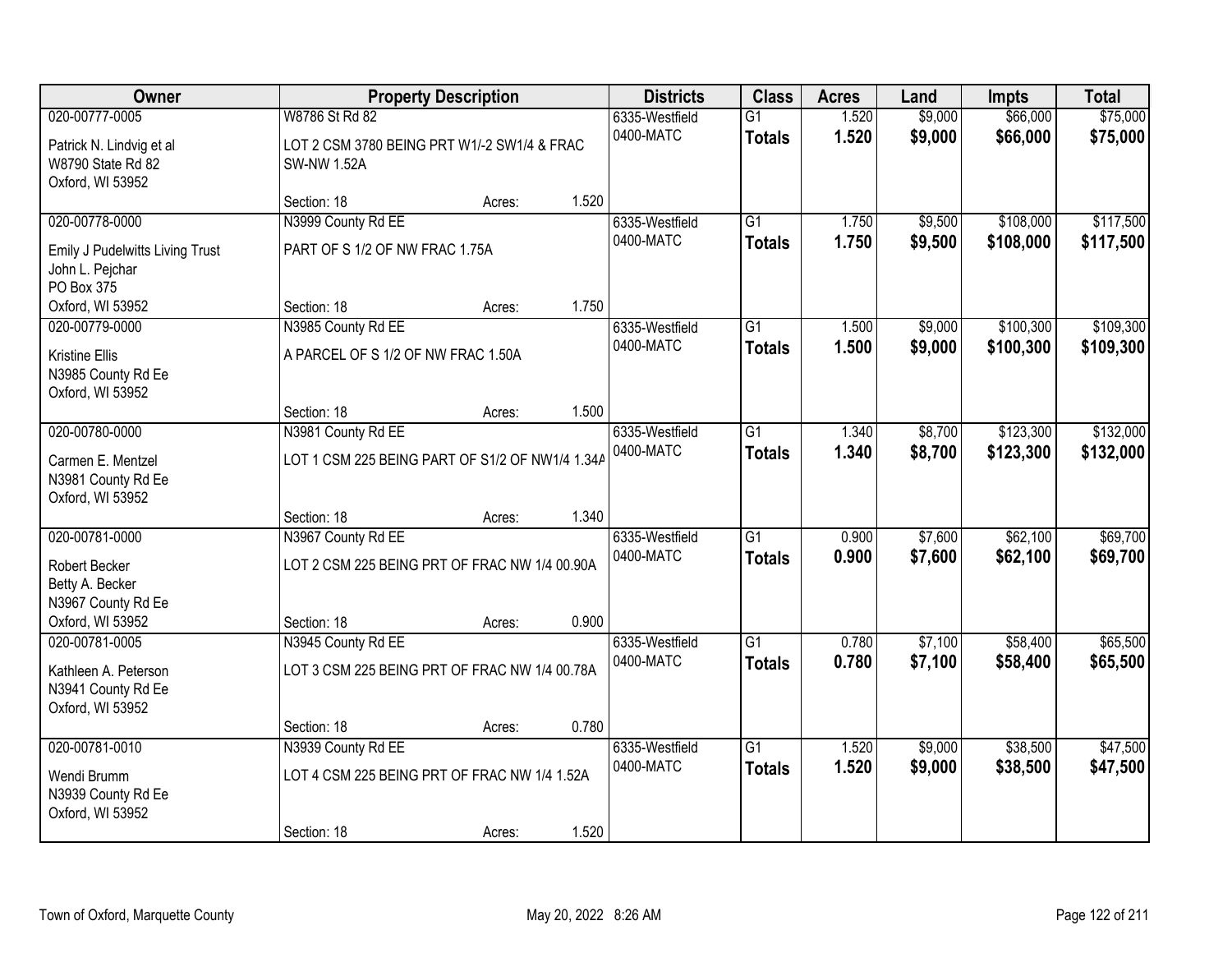| Owner                              |                                                         | <b>Property Description</b> |        |                             | <b>Class</b>           | <b>Acres</b> | Land            | <b>Impts</b>    | <b>Total</b> |
|------------------------------------|---------------------------------------------------------|-----------------------------|--------|-----------------------------|------------------------|--------------|-----------------|-----------------|--------------|
| 020-00781-0015                     | N3941 County Rd EE                                      |                             |        | 6335-Westfield              | $\overline{G1}$        | 0.420        | \$5,700         | \$110,600       | \$116,300    |
| Mark L. Peterson                   | LOT 1 CSM 603 BEING PRT OF FRAC NW 1/4 00.42A           |                             |        | 0400-MATC                   | <b>Totals</b>          | 0.420        | \$5,700         | \$110,600       | \$116,300    |
| N3945 County Rd Ee                 |                                                         |                             |        |                             |                        |              |                 |                 |              |
| Oxford, WI 53952                   |                                                         |                             |        |                             |                        |              |                 |                 |              |
|                                    | Section: 18                                             | Acres:                      | 0.420  |                             |                        |              |                 |                 |              |
| 020-00782-0000                     | W8882 State Highway 82                                  |                             |        | 6335-Westfield              | G1                     | 3.000        | \$15,000        | \$192,800       | \$207,800    |
| Sandra M. Smith Trustees           | PART OF SW-NW 3.00A                                     |                             |        | 0400-MATC                   | <b>Totals</b>          | 3.000        | \$15,000        | \$192,800       | \$207,800    |
| Smith Living Trust                 |                                                         |                             |        |                             |                        |              |                 |                 |              |
| W8882 St Rd 82                     |                                                         |                             |        |                             |                        |              |                 |                 |              |
| Oxford, WI 53952<br>020-00784-0000 | Section: 18                                             | Acres:                      | 3.000  | 6335-Westfield              | G4                     | 24.300       | \$3,500         | \$0             | \$3,500      |
|                                    |                                                         |                             |        | 0400-MATC                   | <b>Totals</b>          | 24.300       | \$3,500         | \$0             | \$3,500      |
| Travis W. Lindner                  | PRT OF PARCEL A OF A PLAT OF SURVEY BEING               |                             |        |                             |                        |              |                 |                 |              |
| N2878 2nd Ave                      | PRT OF N 1/2 OF FRAC SW 1/4 24.30A                      |                             |        |                             |                        |              |                 |                 |              |
| Oxford, WI 53952                   | Section: 18                                             | Acres:                      | 24.300 |                             |                        |              |                 |                 |              |
| 020-00784-0005                     |                                                         |                             |        | 6335-Westfield              | $\overline{G4}$        | 10.000       | \$1,500         | \$0             | \$1,500      |
|                                    |                                                         |                             |        | 0400-MATC                   | <b>Totals</b>          | 10.000       | \$1,500         | \$0             | \$1,500      |
| Travis W. Lindner<br>N2878 2nd Ave | LOT 1 CSM 3152 BEING PRT OF N 1/2-SW FRAC 1/4<br>10.00A |                             |        |                             |                        |              |                 |                 |              |
| Oxford, WI 53952                   |                                                         |                             |        |                             |                        |              |                 |                 |              |
|                                    | Section: 18                                             | Acres:                      | 10.000 |                             |                        |              |                 |                 |              |
| 020-00784-0010                     | W8881 State Highway 82                                  |                             |        | 6335-Westfield              | $\overline{G2}$        | 5.180        | \$19,700        | \$99,800        | \$119,500    |
| Steven H. Hines                    | LOT 2 CSM 3152 BEING PRT OF N1/2-SW FRAC 1/4            |                             |        | 0400-MATC                   | <b>Totals</b>          | 5.180        | \$19,700        | \$99,800        | \$119,500    |
| June Hines                         | 5.18A                                                   |                             |        |                             |                        |              |                 |                 |              |
| W8632 County Rd I                  |                                                         |                             |        |                             |                        |              |                 |                 |              |
| Oxford, WI 53952                   | Section: 18                                             | Acres:                      | 5.180  |                             |                        |              |                 |                 |              |
| 020-00785-0000                     |                                                         |                             |        | 6335-Westfield              | $\overline{\text{X2}}$ | 3.200        | $\overline{50}$ | $\overline{50}$ | \$0          |
| Dept of Transportation             | HWY R/W LOCATED IN N 1/2-SW FRAC 1/4 3.20A              |                             |        | 0400-MATC                   | <b>Totals</b>          | 3.200        | \$0             | \$0             | \$0          |
| 1681 Second Ave S                  |                                                         |                             |        |                             |                        |              |                 |                 |              |
| Wisconsin Rapids, WI 54495         |                                                         |                             |        |                             |                        |              |                 |                 |              |
|                                    | Section: 18                                             | Acres:                      | 3.200  |                             |                        |              |                 |                 |              |
| 020-00786-0000                     |                                                         |                             |        | 6335-Westfield<br>0400-MATC | $\overline{G4}$        | 45.600       | \$6,700         | $\overline{50}$ | \$6,700      |
| Travis W. Lindner                  | PRT OF PARCEL A OF A PLAT OF SURVEY BEING               |                             |        |                             | <b>Totals</b>          | 45.600       | \$6,700         | \$0             | \$6,700      |
| N2878 2nd Ave                      | FRAC SW1/4 45.60A                                       |                             |        |                             |                        |              |                 |                 |              |
| Oxford, WI 53952                   |                                                         |                             | 45.600 |                             |                        |              |                 |                 |              |
|                                    | Section: 18                                             | Acres:                      |        |                             |                        |              |                 |                 |              |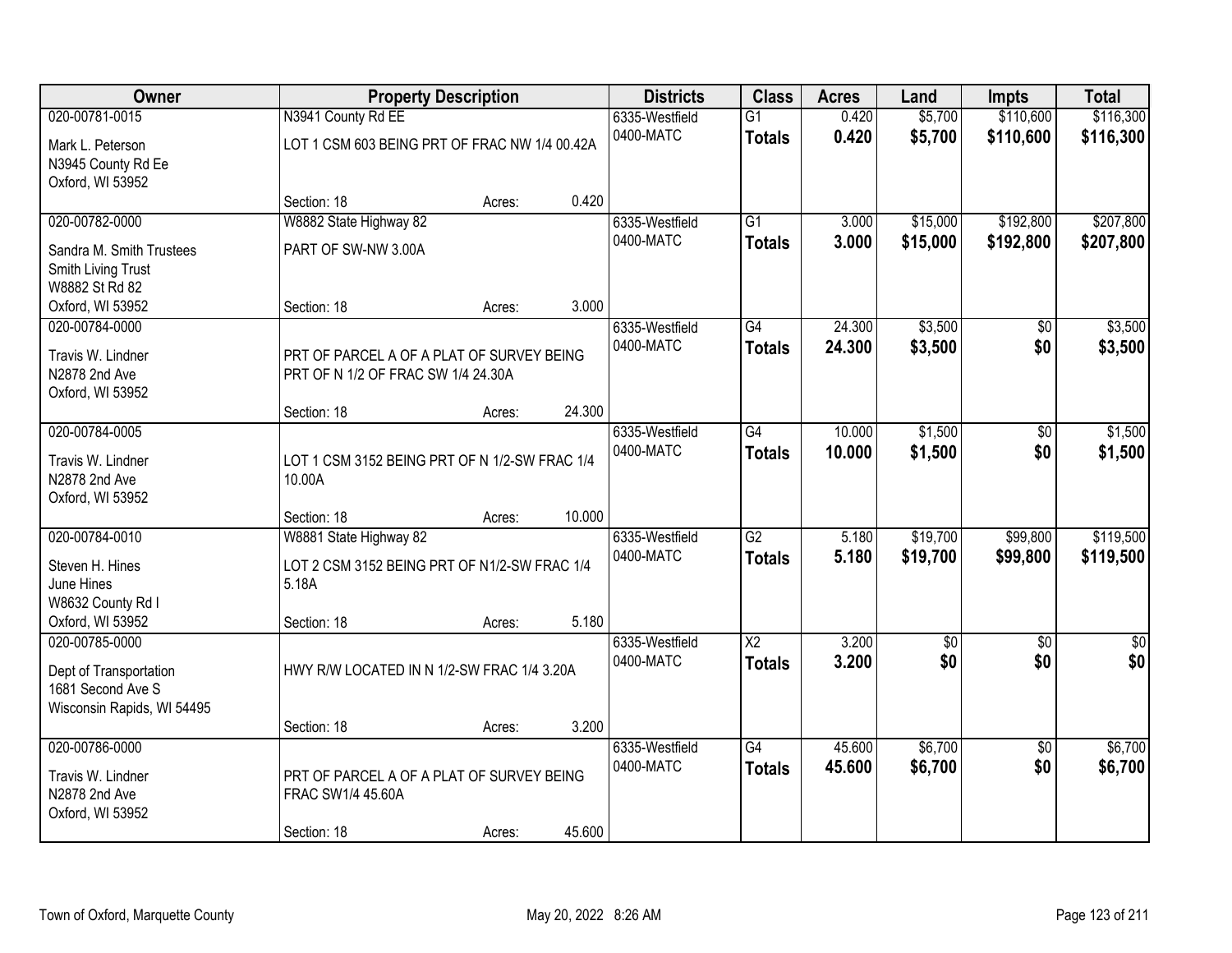| Owner                       |                                               | <b>Property Description</b> |       |                | <b>Class</b>    | <b>Acres</b> | Land            | Impts           | <b>Total</b> |
|-----------------------------|-----------------------------------------------|-----------------------------|-------|----------------|-----------------|--------------|-----------------|-----------------|--------------|
| 020-00787-0000              | W8593 State Highway 82                        |                             |       | 6335-Westfield | X4              | 5.000        | $\overline{50}$ | $\overline{50}$ | \$0          |
| <b>Oxford Fire District</b> | LOT 3 CSM 2272 BEING PRT OF NE-SE & NW-SE     |                             |       | 0400-MATC      | <b>Totals</b>   | 5.000        | \$0             | \$0             | \$0          |
| PO Box 221                  | 5.00A                                         |                             |       |                |                 |              |                 |                 |              |
| Oxford, WI 53952            |                                               |                             |       |                |                 |              |                 |                 |              |
|                             | Section: 18                                   | Acres:                      | 5.000 |                |                 |              |                 |                 |              |
| 020-00787-0005              | State Highway 82                              |                             |       | 6335-Westfield | $\overline{G1}$ | 5.000        | \$19,300        | $\overline{50}$ | \$19,300     |
| Michelle M. Anderson        | LOT 5 CSM 2273 BEING PRT OF NE-SE 5.00A       |                             |       | 0400-MATC      | <b>Totals</b>   | 5.000        | \$19,300        | \$0             | \$19,300     |
| Bryan C. Anderson           |                                               |                             |       |                |                 |              |                 |                 |              |
| N4735 County Rd J           |                                               |                             |       |                |                 |              |                 |                 |              |
| Oxford, WI 53952            | Section: 18                                   | Acres:                      | 5.000 |                |                 |              |                 |                 |              |
| 020-00787-0010              | W8500 County Rd I                             |                             |       | 6335-Westfield | G1              | 5.300        | \$19,900        | \$158,600       | \$178,500    |
| Franklin A. Komorowski      | LOT 6 CSM 2273 BEING PRT OF NE-SE 5.30A       |                             |       | 0400-MATC      | <b>Totals</b>   | 5.300        | \$19,900        | \$158,600       | \$178,500    |
| Joyce F. Komorowski         |                                               |                             |       |                |                 |              |                 |                 |              |
| W8500 County Rd I           |                                               |                             |       |                |                 |              |                 |                 |              |
| Oxford, WI 53952            | Section: 18                                   | Acres:                      | 5.300 |                |                 |              |                 |                 |              |
| 020-00787-0015              | W8504 County Rd I                             |                             |       | 6335-Westfield | $\overline{G1}$ | 5.200        | \$19,700        | \$200,300       | \$220,000    |
|                             |                                               |                             |       | 0400-MATC      | <b>Totals</b>   | 5.200        | \$19,700        | \$200,300       | \$220,000    |
| Joshua A. Holliday          | LOT 7 CSM 2274 BEING PRT OF NE-SE 5.20A       |                             |       |                |                 |              |                 |                 |              |
| Tracy Lyn Holliday          |                                               |                             |       |                |                 |              |                 |                 |              |
| PO Box 385                  |                                               |                             |       |                |                 |              |                 |                 |              |
| Oxford, WI 53952            | Section: 18                                   | Acres:                      | 5.200 |                |                 |              |                 |                 |              |
| 020-00787-0020              | W8510 County Rd I                             |                             |       | 6335-Westfield | $\overline{G1}$ | 5.250        | \$19,800        | \$139,900       | \$159,700    |
| Joyce C. Delong (Le et al   | LOT 8 CSM 2274 BEING PRT OF NE-SE 5.25A       |                             |       | 0400-MATC      | <b>Totals</b>   | 5.250        | \$19,800        | \$139,900       | \$159,700    |
| W8510 County Rd I           |                                               |                             |       |                |                 |              |                 |                 |              |
| Oxford, WI 53952            |                                               |                             |       |                |                 |              |                 |                 |              |
|                             | Section: 18                                   | Acres:                      | 5.250 |                |                 |              |                 |                 |              |
| 020-00787-0025              |                                               |                             |       | 6335-Westfield | $\overline{G1}$ | 5.250        | \$19,800        | $\overline{50}$ | \$19,800     |
| Kenneth V. Wahl             | LOT 9 CSM 2274 BEING PRT OF NE-SE NW-SE SE-SE |                             |       | 0400-MATC      | <b>Totals</b>   | 5.250        | \$19,800        | \$0             | \$19,800     |
| W10788 County Rd X          | 5.25A                                         |                             |       |                |                 |              |                 |                 |              |
| Portage, WI 53901           |                                               |                             |       |                |                 |              |                 |                 |              |
|                             | Section: 18                                   | Acres:                      | 5.250 |                |                 |              |                 |                 |              |
| 020-00788-0000              |                                               |                             |       | 6335-Westfield | $\overline{G4}$ | 6.500        | \$900           | $\overline{50}$ | \$900        |
| Herbert C. Smith            | NE-SELYS OF CORD 16.50A                       |                             |       | 0400-MATC      | <b>Totals</b>   | 6.500        | \$900           | \$0             | \$900        |
| Lu Ann Y Smith              |                                               |                             |       |                |                 |              |                 |                 |              |
| W8651 County Rd I           |                                               |                             |       |                |                 |              |                 |                 |              |
| Oxford, WI 53952            | Section: 18                                   | Acres:                      | 6.500 |                |                 |              |                 |                 |              |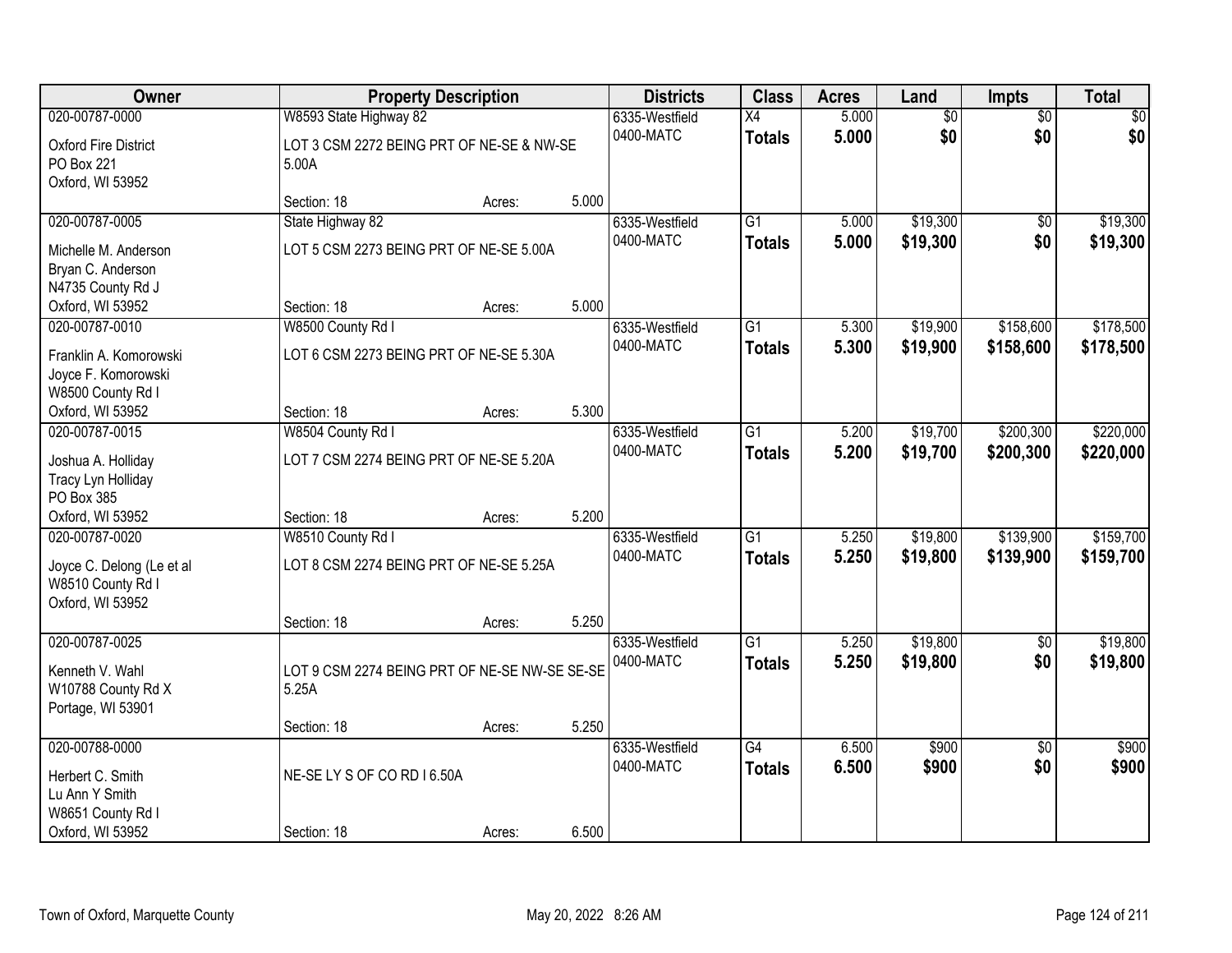| Owner                                  |                                                  | <b>Property Description</b> |       |                | <b>Class</b>    | <b>Acres</b> | Land     | <b>Impts</b>    | <b>Total</b> |
|----------------------------------------|--------------------------------------------------|-----------------------------|-------|----------------|-----------------|--------------|----------|-----------------|--------------|
| 020-00789-0000                         | W8629 State Highway 82                           |                             |       | 6335-Westfield | $\overline{G1}$ | 5.004        | \$19,300 | \$118,000       | \$137,300    |
| David M. Bennett                       | LOT 1 CSM 2272 BEING PRT OF NW-SE 5.004A         |                             |       | 0400-MATC      | <b>Totals</b>   | 5.004        | \$19,300 | \$118,000       | \$137,300    |
| Bonnie K. Bennett                      |                                                  |                             |       |                |                 |              |          |                 |              |
| W8629 State Rd 82                      |                                                  |                             |       |                |                 |              |          |                 |              |
| Oxford, WI 53952                       | Section: 18                                      | Acres:                      | 5.004 |                |                 |              |          |                 |              |
| 020-00789-0001                         | W8627 State Highway 82                           |                             |       | 6335-Westfield | G2              | 5.004        | \$19,300 | \$86,000        | \$105,300    |
| M K B Holdings, LLC                    | LOT 2 CSM 2272 BEING PRT OF NW-SE 5.004A         |                             |       | 0400-MATC      | <b>Totals</b>   | 5.004        | \$19,300 | \$86,000        | \$105,300    |
| PO Box 501                             |                                                  |                             |       |                |                 |              |          |                 |              |
| Oxford, WI 53952-0501                  |                                                  |                             |       |                |                 |              |          |                 |              |
|                                        | Section: 18                                      | Acres:                      | 5.004 |                |                 |              |          |                 |              |
| 020-00789-0002                         | W8589 State Highway 82                           |                             |       | 6335-Westfield | G1              | 5.020        | \$19,300 | \$204,800       | \$224,100    |
|                                        | LOT 4 CSM 2272 BEING PRT OF NW-SE & NE-SE        |                             |       | 0400-MATC      | <b>Totals</b>   | 5.020        | \$19,300 | \$204,800       | \$224,100    |
| <b>Michael Paskey</b><br>Rachel Paskey | 5.02A                                            |                             |       |                |                 |              |          |                 |              |
| W8589 State Rd 82                      |                                                  |                             |       |                |                 |              |          |                 |              |
| Oxford, WI 53952                       | Section: 18                                      | Acres:                      | 5.020 |                |                 |              |          |                 |              |
| 020-00789-0003                         | W8560 County Rd I                                |                             |       | 6335-Westfield | G1              | 5.250        | \$19,800 | \$94,000        | \$113,800    |
|                                        |                                                  |                             |       | 0400-MATC      | <b>Totals</b>   | 5.250        | \$19,800 | \$94,000        | \$113,800    |
| Daniel C. Sperry                       | LOT 10 CSM 2274 BEING PRT OF N1/2-SE 1/4 & S 1/2 |                             |       |                |                 |              |          |                 |              |
| W8560 County Rd I<br>Oxford, WI 53952  | OF SE1/4 5.25A                                   |                             |       |                |                 |              |          |                 |              |
|                                        | Section: 18                                      | Acres:                      | 5.250 |                |                 |              |          |                 |              |
| 020-00789-0004                         |                                                  |                             |       | 6335-Westfield | $\overline{G1}$ | 1.680        | \$9,400  | $\overline{50}$ | \$9,400      |
|                                        |                                                  |                             |       | 0400-MATC      | <b>Totals</b>   | 1.680        | \$9,400  | \$0             | \$9,400      |
| Stacy A. Dean                          | A PARCEL OF NW-SE LY NE OF LOTS 1 & 2 CSM 2106   |                             |       |                |                 |              |          |                 |              |
| PO Box 282                             | & S OF ST RD 82 1.68A                            |                             |       |                |                 |              |          |                 |              |
| Oxford, WI 53952                       |                                                  |                             |       |                |                 |              |          |                 |              |
| 020-00789-0005                         | Section: 18                                      | Acres:                      | 1.680 | 6335-Westfield | $\overline{G1}$ | 3.180        | \$15,400 | $\overline{50}$ | \$15,400     |
|                                        |                                                  |                             |       | 0400-MATC      |                 | 3.180        | \$15,400 | \$0             |              |
| Shirley M. Luger                       | LOT 1 CSM 2106 BEING PART OF NE-SW & NW-SE       |                             |       |                | <b>Totals</b>   |              |          |                 | \$15,400     |
| W7563 Gale Dr                          | 3.18A                                            |                             |       |                |                 |              |          |                 |              |
| Endeavor, WI 53930                     |                                                  |                             |       |                |                 |              |          |                 |              |
|                                        | Section: 18                                      | Acres:                      | 3.180 |                |                 |              |          |                 |              |
| 020-00789-0010                         | N3836 2nd Ave                                    |                             |       | 6335-Westfield | $\overline{G1}$ | 3.420        | \$15,900 | \$177,200       | \$193,100    |
| Stacy A. Dean                          | LOT 2 CSM 2106 BEING PART OF NE-SW & NW-SE       |                             |       | 0400-MATC      | <b>Totals</b>   | 3.420        | \$15,900 | \$177,200       | \$193,100    |
| PO Box 282                             | 3.42A                                            |                             |       |                |                 |              |          |                 |              |
| Oxford, WI 53952                       |                                                  |                             |       |                |                 |              |          |                 |              |
|                                        | Section: 18                                      | Acres:                      | 3.420 |                |                 |              |          |                 |              |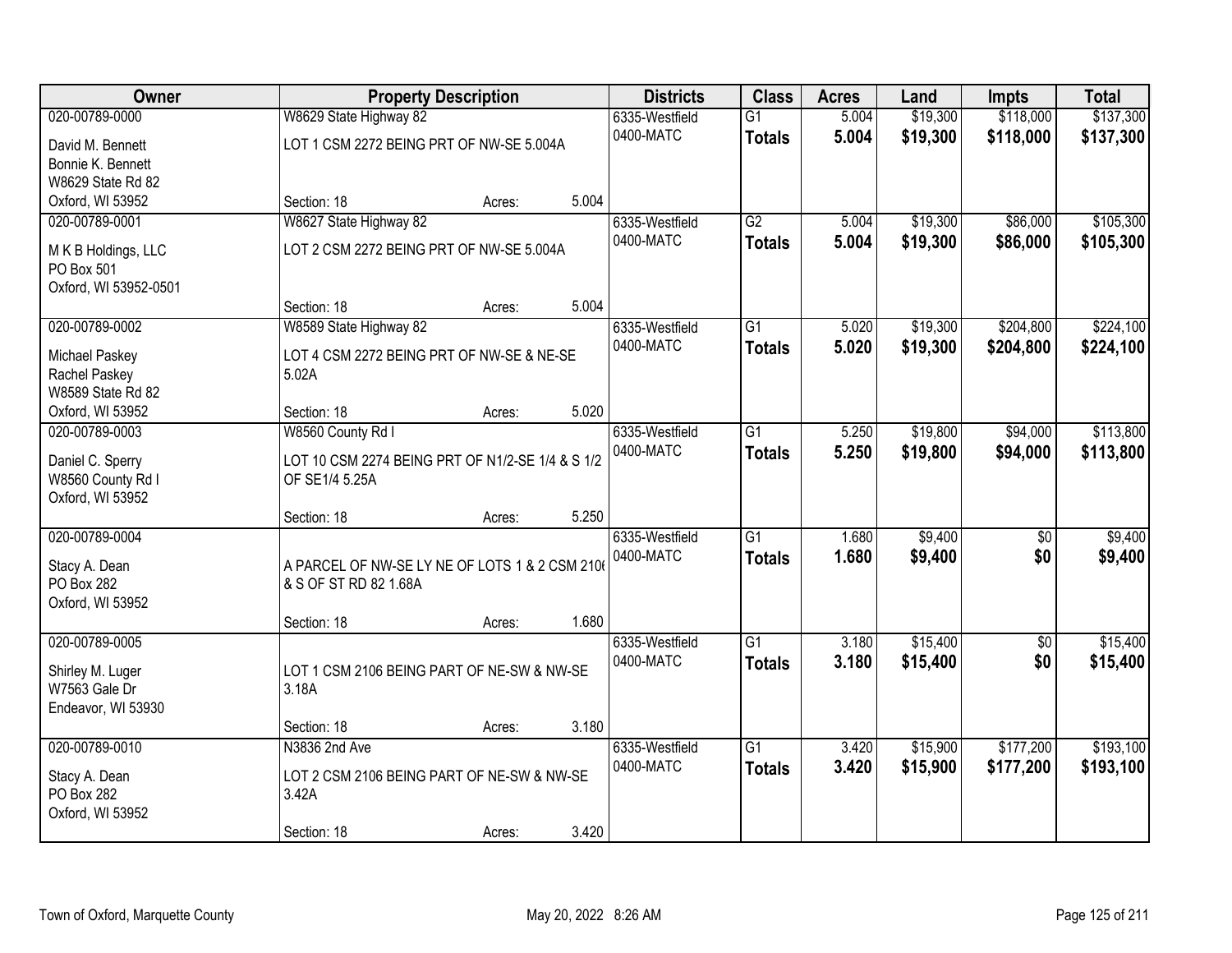| Owner                              |                                                                                         | <b>Property Description</b> |       |                | <b>Class</b>    | <b>Acres</b> | Land     | <b>Impts</b>    | <b>Total</b> |
|------------------------------------|-----------------------------------------------------------------------------------------|-----------------------------|-------|----------------|-----------------|--------------|----------|-----------------|--------------|
| 020-00789-0015                     | N3824 2nd Ave                                                                           |                             |       | 6335-Westfield | $\overline{G1}$ | 3.000        | \$15,000 | \$31,300        | \$46,300     |
| Daniel Kasiska                     | LOT 3 CSM 2106 BEING PART OF NW-SE 3.00A                                                |                             |       | 0400-MATC      | <b>Totals</b>   | 3.000        | \$15,000 | \$31,300        | \$46,300     |
| Lisa Kasiska                       |                                                                                         |                             |       |                |                 |              |          |                 |              |
| 907 Tarin Dr N                     |                                                                                         |                             |       |                |                 |              |          |                 |              |
| Jacksonville, FL 32218             | Section: 18                                                                             | Acres:                      | 3.000 |                |                 |              |          |                 |              |
| 020-00789-0020                     | N3800 2nd Ave                                                                           |                             |       | 6335-Westfield | $\overline{G1}$ | 3.000        | \$15,000 | \$53,700        | \$68,700     |
| Shane M. Lewandowski               | LOT 4 CSM 2106 BEING PART OF NW-SE 3.00A                                                |                             |       | 0400-MATC      | <b>Totals</b>   | 3.000        | \$15,000 | \$53,700        | \$68,700     |
| 2011 30th St                       |                                                                                         |                             |       |                |                 |              |          |                 |              |
| Kenosha, WI 53140                  |                                                                                         |                             |       |                |                 |              |          |                 |              |
|                                    | Section: 18                                                                             | Acres:                      | 3.000 |                |                 |              |          |                 |              |
| 020-00789-0025                     |                                                                                         |                             |       | 6335-Westfield | $\overline{G1}$ | 3.000        | \$15,000 | $\overline{50}$ | \$15,000     |
| Shane M. Lewandowski               | LOT 5 CSM 2117 BEING PART OF NW-SE & SW-SE                                              |                             |       | 0400-MATC      | <b>Totals</b>   | 3.000        | \$15,000 | \$0             | \$15,000     |
| 2011 30th St                       | 3.00A                                                                                   |                             |       |                |                 |              |          |                 |              |
| Kenosha, WI 53140                  |                                                                                         |                             |       |                |                 |              |          |                 |              |
|                                    | Section: 18                                                                             | Acres:                      | 3.000 |                |                 |              |          |                 |              |
| 020-00790-0000                     |                                                                                         |                             |       | 6335-Westfield | G4              | 3.560        | \$500    | \$0             | \$500        |
|                                    |                                                                                         |                             |       | 0400-MATC      | <b>Totals</b>   | 3.560        | \$500    | \$0             | \$500        |
| Travis W. Lindner<br>N2878 2nd Ave | PRT OF PARCEL A OF A PLAT OF SURVEY BEING<br>THAT PRT OF NW-SE LY W OF SECOND AVE 3.56A |                             |       |                |                 |              |          |                 |              |
| Oxford, WI 53952                   |                                                                                         |                             |       |                |                 |              |          |                 |              |
|                                    | Section: 18                                                                             | Acres:                      | 3.560 |                |                 |              |          |                 |              |
| 020-00791-0005                     | N3770 2nd Ave                                                                           |                             |       | 6335-Westfield | $\overline{G1}$ | 3.000        | \$15,000 | \$68,500        | \$83,500     |
|                                    |                                                                                         |                             |       | 0400-MATC      | <b>Totals</b>   | 3.000        | \$15,000 | \$68,500        | \$83,500     |
| Dawn M. Ralph                      | LOT 6 CSM 2117 BEING PRT OF NW-SE & SW-SE                                               |                             |       |                |                 |              |          |                 |              |
| N3770 2nd Ave<br>Oxford, WI 53952  | 3.00A                                                                                   |                             |       |                |                 |              |          |                 |              |
|                                    | Section: 18                                                                             | Acres:                      | 3.000 |                |                 |              |          |                 |              |
| 020-00791-0010                     | N3762 2nd Ave                                                                           |                             |       | 6335-Westfield | G1              | 3.000        | \$15,000 | \$129,400       | \$144,400    |
|                                    |                                                                                         |                             |       | 0400-MATC      | <b>Totals</b>   | 3.000        | \$15,000 | \$129,400       | \$144,400    |
| Cheryl A. Daye                     | LOT 7 CSM 2117 BEING PART OF NW-SE & SW-SE                                              |                             |       |                |                 |              |          |                 |              |
| N3762 2nd Ave                      | 3.00A                                                                                   |                             |       |                |                 |              |          |                 |              |
| Oxford, WI 53952                   | Section: 18                                                                             | Acres:                      | 3.000 |                |                 |              |          |                 |              |
| 020-00791-0015                     | N3752 2nd Ave                                                                           |                             |       | 6335-Westfield | $\overline{G1}$ | 3.000        | \$15,000 | \$124,000       | \$139,000    |
|                                    |                                                                                         |                             |       | 0400-MATC      | <b>Totals</b>   | 3.000        | \$15,000 | \$124,000       | \$139,000    |
| Allen M. Anderson                  | LOT 8 CSM 2117 BEING PART OF SW-SE & SE-SE                                              |                             |       |                |                 |              |          |                 |              |
| Sally M. Anderson                  | 3.00A                                                                                   |                             |       |                |                 |              |          |                 |              |
| N3752 2nd Ave                      |                                                                                         |                             |       |                |                 |              |          |                 |              |
| Oxford, WI 53952                   | Section: 18                                                                             | Acres:                      | 3.000 |                |                 |              |          |                 |              |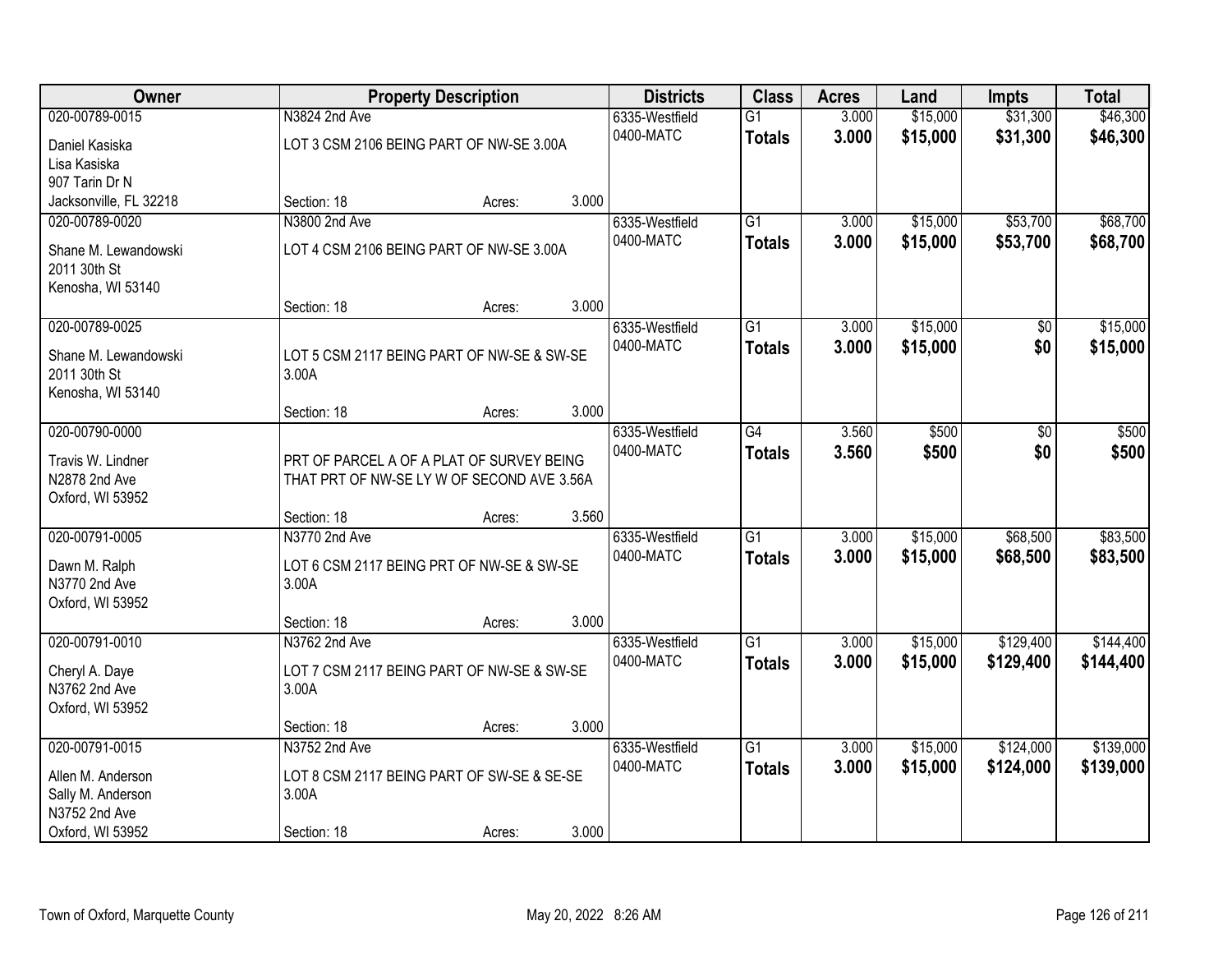| <b>Owner</b>                       | <b>Property Description</b>                | <b>Districts</b> | <b>Class</b> | <b>Acres</b>                | Land                             | <b>Impts</b>   | <b>Total</b>     |                        |                    |
|------------------------------------|--------------------------------------------|------------------|--------------|-----------------------------|----------------------------------|----------------|------------------|------------------------|--------------------|
| 020-00792-0000<br>Herbert C. Smith | SW-SE LY E OF 2ND AVE & S OF CO RD I 3.30A |                  |              | 6335-Westfield<br>0400-MATC | $\overline{G4}$<br><b>Totals</b> | 3.300<br>3.300 | \$500<br>\$500   | $\overline{50}$<br>\$0 | \$500<br>\$500     |
| Lu Ann Y Smith                     |                                            |                  |              |                             |                                  |                |                  |                        |                    |
| W8651 County Rd I                  |                                            |                  |              |                             |                                  |                |                  |                        |                    |
| Oxford, WI 53952                   | Section: 18                                | Acres:           | 3.300        |                             |                                  |                |                  |                        |                    |
| 020-00793-0000                     | W8632 County Rd I                          |                  |              | 6335-Westfield<br>0400-MATC | G4<br>G7                         | 6.980<br>2.000 | \$600<br>\$9,500 | \$0<br>\$218,700       | \$600<br>\$228,200 |
| Steve H. Hines                     | PRT OF PARCEL B OF A PLAT OF SURVEY BEING  |                  |              |                             |                                  | 8.980          | \$10,100         | \$218,700              | \$228,800          |
| June Hines                         | PRT OF SW-SE LY W OF SECOND AVE 8.98A      |                  |              |                             | <b>Totals</b>                    |                |                  |                        |                    |
| W8632 County Rd I                  |                                            |                  |              |                             |                                  |                |                  |                        |                    |
| Oxford, WI 53952                   | Section: 18                                | Acres:           | 8.980        |                             |                                  |                |                  |                        |                    |
| 020-00793-0005                     |                                            |                  |              | 6335-Westfield              | G4                               | 19.530         | \$2,900          | \$0                    | \$2,900            |
| Travis W. Lindner                  | PRT OF PARCEL A OF A PLAT OF SURVEY BEING  |                  |              | 0400-MATC                   | <b>Totals</b>                    | 19.530         | \$2,900          | \$0                    | \$2,900            |
| N2878 2nd Ave                      | PRT OF SW-SE SEC 18 & NW-NE SEC 19 19.53A  |                  |              |                             |                                  |                |                  |                        |                    |
| Oxford, WI 53952                   |                                            |                  |              |                             |                                  |                |                  |                        |                    |
|                                    | Section: 18                                | Acres:           | 19.530       |                             |                                  |                |                  |                        |                    |
| 020-00795-0000                     | W8651 County Rd I                          |                  |              | 6335-Westfield              | G4                               | 29.000         | \$4,200          | $\sqrt[6]{3}$          | \$4,200            |
| Herbert C. Smith                   | SE-SELY E OF CO RD I 37.90A                |                  |              | 0400-MATC                   | G <sub>5</sub>                   | 3.900          | \$3,000          | \$0                    | \$3,000            |
| Lu Ann Y Smith                     |                                            |                  |              |                             | G7                               | 5.000          | \$20,000         | \$155,600              | \$175,600          |
| W8651 County Rd I                  |                                            |                  |              |                             | <b>Totals</b>                    | 37.900         | \$27,200         | \$155,600              | \$182,800          |
| Oxford, WI 53952                   | Section: 18                                | Acres:           | 37.900       |                             |                                  |                |                  |                        |                    |
| 020-00796-0000                     |                                            |                  |              | 6335-Westfield              | G4                               | 29.000         | \$4,100          | \$0                    | \$4,100            |
|                                    |                                            |                  |              | 0400-MATC                   | G <sub>5</sub>                   | 1.000          | \$100            | \$0                    | \$100              |
| Herbert C. Smith                   | THAT PART OF NE-NE LY E OF 2ND AVE 30.00A  |                  |              |                             | <b>Totals</b>                    | 30.000         | \$4,200          | \$0                    | \$4,200            |
| Lu Ann Y Smith                     |                                            |                  |              |                             |                                  |                |                  |                        |                    |
| W8651 County Rd I                  |                                            |                  |              |                             |                                  |                |                  |                        |                    |
| Oxford, WI 53952                   | Section: 19                                | Acres:           | 30.000       |                             |                                  |                |                  |                        |                    |
| 020-00797-0000                     |                                            |                  |              | 6335-Westfield              | G4                               | 12.892         | \$1,900          | \$0                    | \$1,900            |
| Elvera E. Hintz (Le                | LOT 1 CSM 2469 BEING PRT OF NE-NE & NW-NE  |                  |              | 0400-MATC                   | <b>Totals</b>                    | 12.892         | \$1,900          | \$0                    | \$1,900            |
| Mark W. Hintz                      | 12.892A                                    |                  |              |                             |                                  |                |                  |                        |                    |
| N3385 1st Dr                       |                                            |                  |              |                             |                                  |                |                  |                        |                    |
| Oxford, WI 53952                   | Section: 19                                | Acres:           | 12.892       |                             |                                  |                |                  |                        |                    |
| 020-00798-0000                     | State Highway 82                           |                  |              | 6335-Westfield              | $\overline{G5}$                  | 11.020         | \$16,000         | $\overline{30}$        | \$16,000           |
| Steve H. Hines                     | PRT OF PARCEL B OF A PLAT OF SURVEY BEING  |                  |              | 0400-MATC                   | <b>Totals</b>                    | 11.020         | \$16,000         | \$0                    | \$16,000           |
| June Hines                         | PRT OF NW-NE 11.02A                        |                  |              |                             |                                  |                |                  |                        |                    |
| W8632 County Rd I                  |                                            |                  |              |                             |                                  |                |                  |                        |                    |
| Oxford, WI 53952                   | Section: 19                                | Acres:           | 11.020       |                             |                                  |                |                  |                        |                    |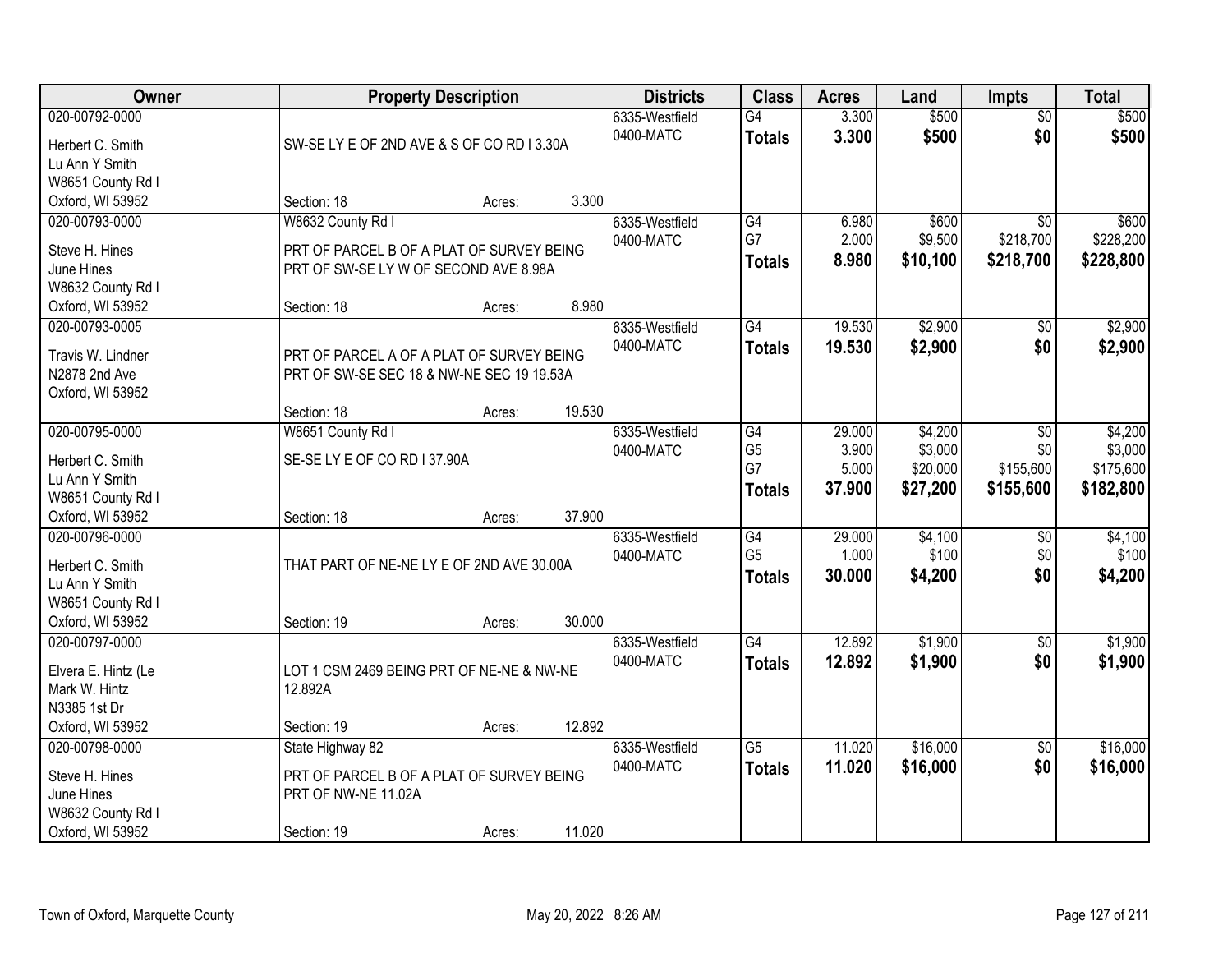| Owner                                                                                         |                                                                                                   | <b>Property Description</b> |        |                             |                                                         | <b>Acres</b>                        | Land                                       | <b>Impts</b>                         | <b>Total</b>                               |
|-----------------------------------------------------------------------------------------------|---------------------------------------------------------------------------------------------------|-----------------------------|--------|-----------------------------|---------------------------------------------------------|-------------------------------------|--------------------------------------------|--------------------------------------|--------------------------------------------|
| 020-00798-0005<br>Travis W. Lindner<br>N2878 2nd Ave<br>Oxford, WI 53952                      | PRT OF PARCEL B OF A PLAT OF SURVEY BEING<br>PRT OF NW-NE & PRT N 1/2 OF FRAC NW 1/4 10.70A       |                             |        | 6335-Westfield<br>0400-MATC | $\overline{G5}$<br><b>Totals</b>                        | 10.700<br>10.700                    | \$10,700<br>\$10,700                       | $\overline{50}$<br>\$0               | \$10,700<br>\$10,700                       |
|                                                                                               | Section: 19                                                                                       | Acres:                      | 10.700 |                             |                                                         |                                     |                                            |                                      |                                            |
| 020-00800-0000<br>Joseph M. Santos Sr<br>Robin J. Santos<br>1944 Kearney Ave                  | W8675 County Rd I<br>LOT 2 CSM 1969 BEING PART OF N1/2-NE1/4 2.06A                                |                             |        | 6335-Westfield<br>0400-MATC | G2<br><b>Totals</b>                                     | 2.060<br>2.060                      | \$11,300<br>\$11,300                       | \$5,000<br>\$5,000                   | \$16,300<br>\$16,300                       |
| Racine, WI 53403                                                                              | Section: 19                                                                                       | Acres:                      | 2.060  |                             |                                                         |                                     |                                            |                                      |                                            |
| 020-00801-0000<br>Joseph M. Santos Sr<br>Robin J. Santos<br>1944 Kearney Ave                  | N3643 2nd Ave<br>LOT 1 CSM 1969 BEING PART OF N1/2-NE1/4 .69A                                     |                             |        | 6335-Westfield<br>0400-MATC | $\overline{G1}$<br><b>Totals</b>                        | 0.690<br>0.690                      | \$6,700<br>\$6,700                         | \$50,200<br>\$50,200                 | \$56,900<br>\$56,900                       |
| Racine, WI 53403                                                                              | Section: 19                                                                                       | Acres:                      | 0.690  |                             |                                                         |                                     |                                            |                                      |                                            |
| 020-00802-0000<br>Elvera E. Hintz (Le<br>Mark W. Hintz<br>N3385 1st Dr                        | SW-NE LESS 9.16A 30.84A                                                                           |                             |        | 6335-Westfield<br>0400-MATC | G4<br>G <sub>5</sub><br><b>Totals</b>                   | 29.840<br>1.000<br>30.840           | \$1,800<br>\$100<br>\$1,900                | \$0<br>\$0<br>\$0                    | \$1,800<br>\$100<br>\$1,900                |
| Oxford, WI 53952                                                                              | Section: 19                                                                                       | Acres:                      | 30.840 |                             |                                                         |                                     |                                            |                                      |                                            |
| 020-00803-0000<br>Kevin M. Braden<br>Heidi M. Braden<br>N3514 2nd Ave<br>Oxford, WI 53952     | N3514 2nd Ave<br>LOT 1 CSM 3696 BEING PRT SE-NE SEC 19 & SW-NW<br>SEC 20 19.370A<br>Section: 19   | Acres:                      | 19.370 | 6335-Westfield<br>0400-MATC | $\overline{G1}$<br>G <sub>6</sub><br><b>Totals</b>      | 10.000<br>9.370<br>19.370           | \$30,000<br>\$28,100<br>\$58,100           | \$180,000<br>\$0<br>\$180,000        | \$210,000<br>\$28,100<br>\$238,100         |
| 020-00803-0005<br>Debra L. Nelson<br>PO Box 34<br>Oxford, WI 53952                            | N3480 2nd Ave<br>LOT 1 CSM 2856 BEING PRT OF SE-NE SEC 19 &<br>SW-NW SEC 20 18.60A<br>Section: 20 | Acres:                      | 18.600 | 6335-Westfield<br>0400-MATC | $\overline{G1}$<br>G <sub>6</sub><br><b>Totals</b>      | 1.000<br>17.600<br>18.600           | \$8,000<br>\$52,800<br>\$60,800            | \$117,300<br>\$0<br>\$117,300        | \$125,300<br>\$52,800<br>\$178,100         |
| 020-00804-0000<br>Melody L. Rodger<br>Elvera E. Hintz (Le<br>N3385 1st Dr<br>Oxford, WI 53952 | W PRT OF SE-NE & PRT SW-NE NW-NE, NE-NE &<br>NE-SE 36.093A<br>Section: 19                         | Acres:                      | 36.093 | 6335-Westfield<br>0400-MATC | G4<br>G <sub>5</sub><br>G <sub>6</sub><br><b>Totals</b> | 13.200<br>17.913<br>4.980<br>36.093 | \$1,400<br>\$17,000<br>\$7,500<br>\$25,900 | $\overline{50}$<br>\$0<br>\$0<br>\$0 | \$1,400<br>\$17,000<br>\$7,500<br>\$25,900 |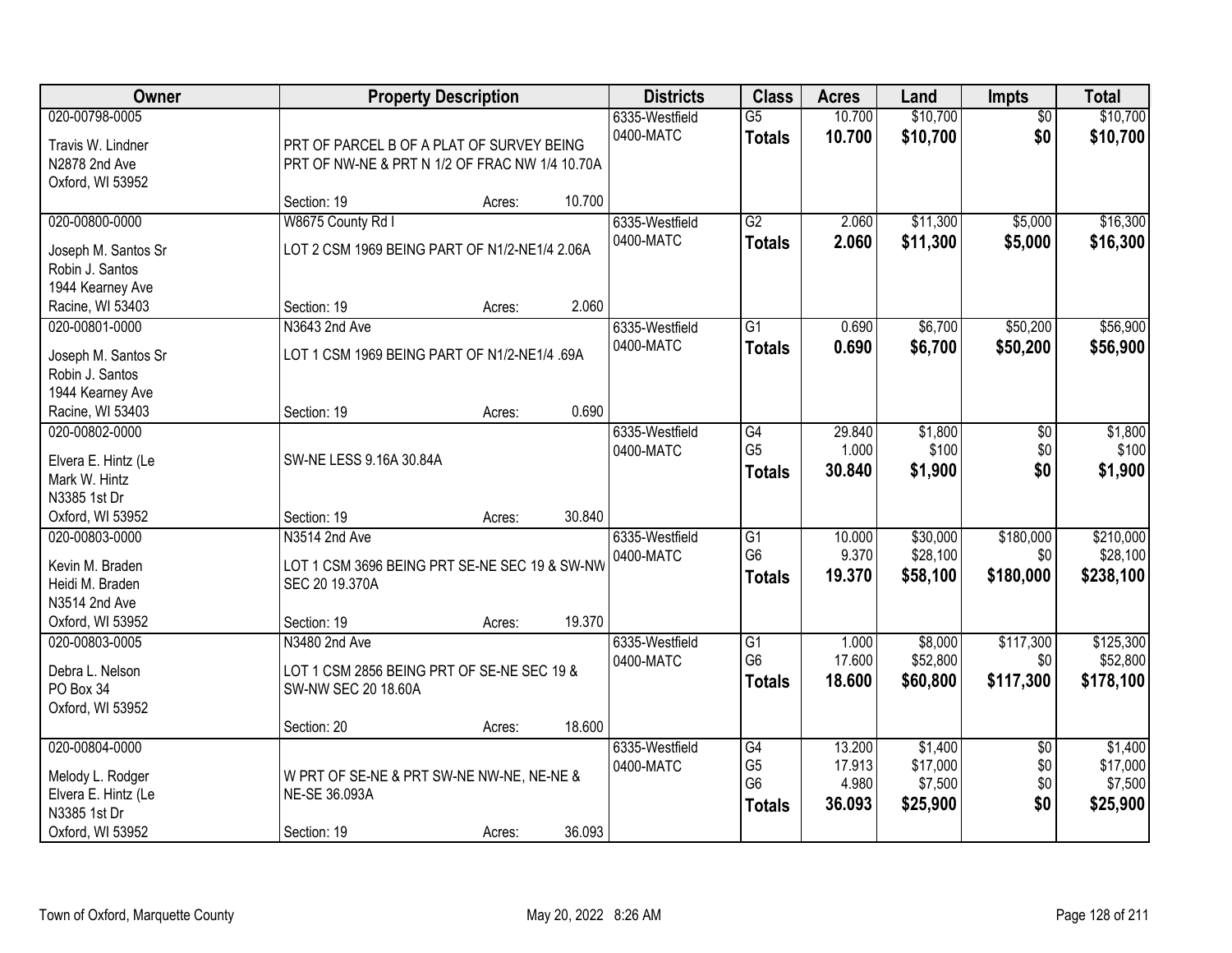| Owner                                                                                      |                                                                                             | <b>Property Description</b> |        |                             | <b>Class</b>                                                           | <b>Acres</b>                       | Land                                        | <b>Impts</b>                                   | <b>Total</b>                                 |
|--------------------------------------------------------------------------------------------|---------------------------------------------------------------------------------------------|-----------------------------|--------|-----------------------------|------------------------------------------------------------------------|------------------------------------|---------------------------------------------|------------------------------------------------|----------------------------------------------|
| 020-00805-0000<br>Daniel C. Butzke<br>Kari J. Stocker<br>1068 Stuart Dr                    | W8750 County Rd I<br>PARCEL C OF A PLAT OF SURVEY BEING PRT OF<br>FRAC N 1/2-NW 1/4 & NW-NE |                             |        | 6335-Westfield<br>0400-MATC | $\overline{G5}$<br>G6<br>G7<br><b>Totals</b>                           | 38.000<br>4.000<br>0.250<br>42.250 | \$38,000<br>\$12,000<br>\$1,500<br>\$51,500 | $\overline{50}$<br>\$0<br>\$10,500<br>\$10,500 | \$38,000<br>\$12,000<br>\$12,000<br>\$62,000 |
| Neenah, WI 54956                                                                           | Section: 19                                                                                 | Acres:                      | 42.250 |                             |                                                                        |                                    |                                             |                                                |                                              |
| 020-00806-0000<br>Travis W. Lindner<br>N2878 2nd Ave<br>Oxford, WI 53952                   | PRT OF PARCEL A OF A PLAT OF SURVEY BEING<br>PRT OF FRAC N 1/2-NW 1/4 9.73A                 |                             | 9.730  | 6335-Westfield<br>0400-MATC | G4<br><b>Totals</b>                                                    | 9.730<br>9.730                     | \$1,400<br>\$1,400                          | \$0<br>\$0                                     | \$1,400<br>\$1,400                           |
| 020-00807-0000                                                                             | Section: 19                                                                                 | Acres:                      |        | 6335-Westfield              | $\overline{G4}$                                                        | 2.000                              | \$300                                       | $\overline{50}$                                | \$300                                        |
| Elvera E. Hintz (Le<br>Mark W. Hintz<br>N3385 1st Dr                                       | S PART OF SW-NW FRAC 2.00A                                                                  |                             |        | 0400-MATC                   | <b>Totals</b>                                                          | 2.000                              | \$300                                       | \$0                                            | \$300                                        |
| Oxford, WI 53952                                                                           | Section: 19                                                                                 | Acres:                      | 2.000  |                             |                                                                        |                                    | \$16,100                                    |                                                |                                              |
| 020-00808-0000<br>Donald C. Larson<br>5110 Winnequah Rd<br>Monona, WI 53716                | W8898 County Rd I<br>N PART OF SW-NW FRAC 3.50A                                             |                             |        | 6335-Westfield<br>0400-MATC | G1<br><b>Totals</b>                                                    | 3.500<br>3.500                     | \$16,100                                    | \$45,200<br>\$45,200                           | \$61,300<br>\$61,300                         |
|                                                                                            | Section: 19                                                                                 | Acres:                      | 3.500  |                             |                                                                        |                                    |                                             |                                                |                                              |
| 020-00809-0000<br>Elvera E. Hintz (Le<br>Mark W. Hintz<br>N3385 1st Dr<br>Oxford, WI 53952 | PART OF SE-NW 32.00A<br>Section: 19                                                         | Acres:                      | 32.000 | 6335-Westfield<br>0400-MATC | $\overline{G4}$<br>G <sub>5</sub><br>G <sub>5</sub> M<br><b>Totals</b> | 25.000<br>4.000<br>3.000<br>32.000 | \$3,600<br>\$3,100<br>\$4,500<br>\$11,200   | $\overline{50}$<br>\$0<br>\$0\$<br>\$0         | \$3,600<br>\$3,100<br>\$4,500<br>\$11,200    |
| 020-00810-0000<br>Donald C. Larson<br>5110 Winnequah Rd<br>Monona, WI 53716                | PART OF SE-NW 8.00A                                                                         |                             |        | 6335-Westfield<br>0400-MATC | $\overline{G6}$<br><b>Totals</b>                                       | 8.000<br>8.000                     | \$24,000<br>\$24,000                        | $\sqrt{6}$<br>\$0                              | \$24,000<br>\$24,000                         |
|                                                                                            | Section: 19                                                                                 | Acres:                      | 8.000  |                             |                                                                        |                                    |                                             |                                                |                                              |
| 020-00811-0000<br>Elvera E. Hintz (Le<br>Mark W. Hintz<br>N3385 1st Dr                     | <b>NE-SW 40.00A</b>                                                                         |                             |        | 6335-Westfield<br>0400-MATC | G4<br>G <sub>5</sub><br>G <sub>5</sub> M<br><b>Totals</b>              | 32.000<br>4.000<br>4.000<br>40.000 | \$4,700<br>\$3,100<br>\$6,000<br>\$13,800   | $\overline{50}$<br>\$0<br>\$0<br>\$0           | \$4,700<br>\$3,100<br>\$6,000<br>\$13,800    |
| Oxford, WI 53952                                                                           | Section: 19                                                                                 | Acres:                      | 40.000 |                             |                                                                        |                                    |                                             |                                                |                                              |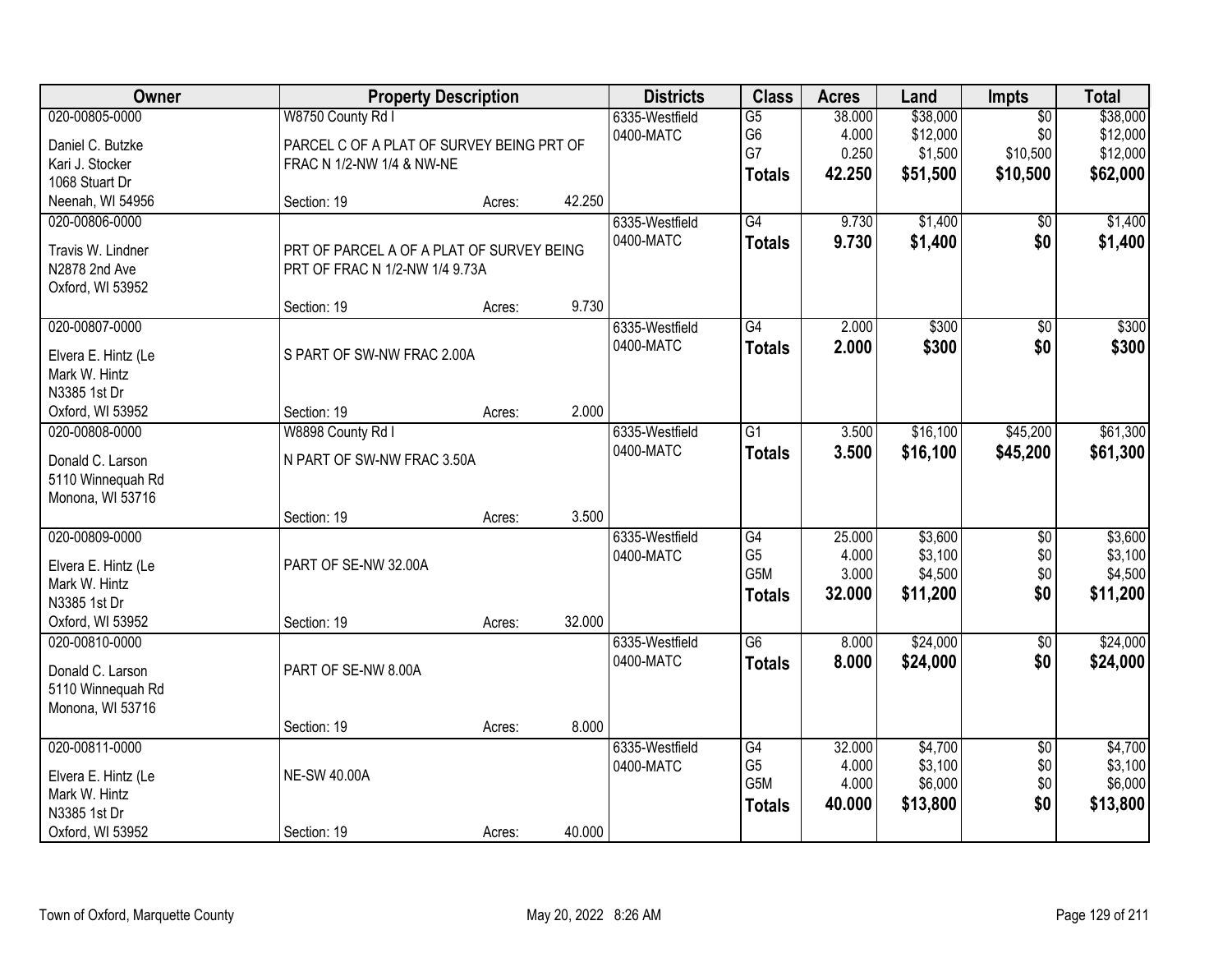| Owner                     | <b>Property Description</b>             |        |        | <b>Districts</b> | <b>Class</b>    | <b>Acres</b> | Land     | <b>Impts</b>    | <b>Total</b> |
|---------------------------|-----------------------------------------|--------|--------|------------------|-----------------|--------------|----------|-----------------|--------------|
| 020-00812-0000            |                                         |        |        | 6335-Westfield   | G4              | 5.000        | \$700    | $\overline{50}$ | \$700        |
| Elvera E. Hintz (Le       | NW-SW FRAC 6.00A                        |        |        | 0400-MATC        | G <sub>5</sub>  | 1.000        | \$1,000  | \$0             | \$1,000      |
| Mark W. Hintz             |                                         |        |        |                  | <b>Totals</b>   | 6.000        | \$1,700  | \$0             | \$1,700      |
| N3385 1st Dr              |                                         |        |        |                  |                 |              |          |                 |              |
| Oxford, WI 53952          | Section: 19                             | Acres: | 6.000  |                  |                 |              |          |                 |              |
| 020-00813-0000            |                                         |        |        | 6335-Westfield   | G4              | 4.000        | \$600    | $\overline{50}$ | \$600        |
|                           |                                         |        |        | 0400-MATC        | G <sub>5</sub>  | 1.000        | \$1,000  | \$0             | \$1,000      |
| Elvera E. Hintz (Le       | SW-SW FRAC 5.00A                        |        |        |                  | <b>Totals</b>   | 5.000        | \$1,600  | \$0             | \$1,600      |
| Mark W. Hintz             |                                         |        |        |                  |                 |              |          |                 |              |
| N3385 1st Dr              |                                         |        |        |                  |                 |              |          |                 |              |
| Oxford, WI 53952          | Section: 19                             | Acres: | 5.000  |                  |                 |              |          |                 |              |
| 020-00814-0000            | N3385 1st Dr                            |        |        | 6335-Westfield   | G4              | 25.000       | \$3,600  | \$0             | \$3,600      |
| Elvera E. Hintz (Le       | <b>SE-SW 40.00A</b>                     |        |        | 0400-MATC        | G <sub>5</sub>  | 11.000       | \$11,000 | \$0             | \$11,000     |
| Mark W. Hintz             |                                         |        |        |                  | G5M             | 2.000        | \$3,000  | \$0             | \$3,000      |
| N3385 1st Dr              |                                         |        |        |                  | G7              | 2.000        | \$9,500  | \$52,100        | \$61,600     |
| Oxford, WI 53952          | Section: 19                             | Acres: | 40.000 |                  | <b>Totals</b>   | 40.000       | \$27,100 | \$52,100        | \$79,200     |
| 020-00815-0000            |                                         |        |        | 6335-Westfield   | G4              | 24.000       | \$1,000  | \$0             | \$1,000      |
|                           |                                         |        |        | 0400-MATC        | G <sub>5</sub>  | 1.000        | \$100    | \$0             | \$100        |
| Elvera E. Hintz (Le       | NE-SE LY W OF HWY 25.00A                |        |        |                  | <b>Totals</b>   | 25.000       | \$1,100  | \$0             | \$1,100      |
| Mark W. Hintz             |                                         |        |        |                  |                 |              |          |                 |              |
| N3385 1st Dr              |                                         |        |        |                  |                 |              |          |                 |              |
| Oxford, WI 53952          | Section: 19                             | Acres: | 25.000 |                  |                 |              |          |                 |              |
| 020-00816-0000            |                                         |        |        | 6335-Westfield   | $\overline{G6}$ | 12.390       | \$37,200 | $\overline{50}$ | \$37,200     |
| Delmar P. Byers (Le et al | NE-SE LY E OF HWY 12.39A                |        |        | 0400-MATC        | <b>Totals</b>   | 12.390       | \$37,200 | \$0             | \$37,200     |
| N3412 2nd Ave             |                                         |        |        |                  |                 |              |          |                 |              |
| Oxford, WI 53952          |                                         |        |        |                  |                 |              |          |                 |              |
|                           | Section: 19                             | Acres: | 12.390 |                  |                 |              |          |                 |              |
| 020-00817-0000            | N3412 2nd Ave                           |        |        | 6335-Westfield   | $\overline{G1}$ | 2.610        | \$13,100 | \$130,400       | \$143,500    |
|                           |                                         |        |        | 0400-MATC        | <b>Totals</b>   | 2.610        | \$13,100 | \$130,400       | \$143,500    |
| Delmar P. Byers (Le et al | A PARCEL OF NE-SE LY E OF 2ND AVE 2.61A |        |        |                  |                 |              |          |                 |              |
| N3412 2nd Ave             |                                         |        |        |                  |                 |              |          |                 |              |
| Oxford, WI 53952          |                                         |        |        |                  |                 |              |          |                 |              |
|                           | Section: 19                             | Acres: | 2.610  |                  |                 |              |          |                 |              |
| 020-00818-0000            | N3448 1st Dr                            |        |        | 6335-Westfield   | G4              | 37.000       | \$4,600  | $\overline{30}$ | \$4,600      |
| Elvera E. Hintz (Le       | NW-SE 40.00A                            |        |        | 0400-MATC        | G <sub>5</sub>  | 1.000        | \$100    | \$0             | \$100        |
| Mark W. Hintz             |                                         |        |        |                  | G7              | 2.000        | \$9,500  | \$114,700       | \$124,200    |
| N3385 1st Dr              |                                         |        |        |                  | <b>Totals</b>   | 40.000       | \$14,200 | \$114,700       | \$128,900    |
| Oxford, WI 53952          | Section: 19                             | Acres: | 40.000 |                  |                 |              |          |                 |              |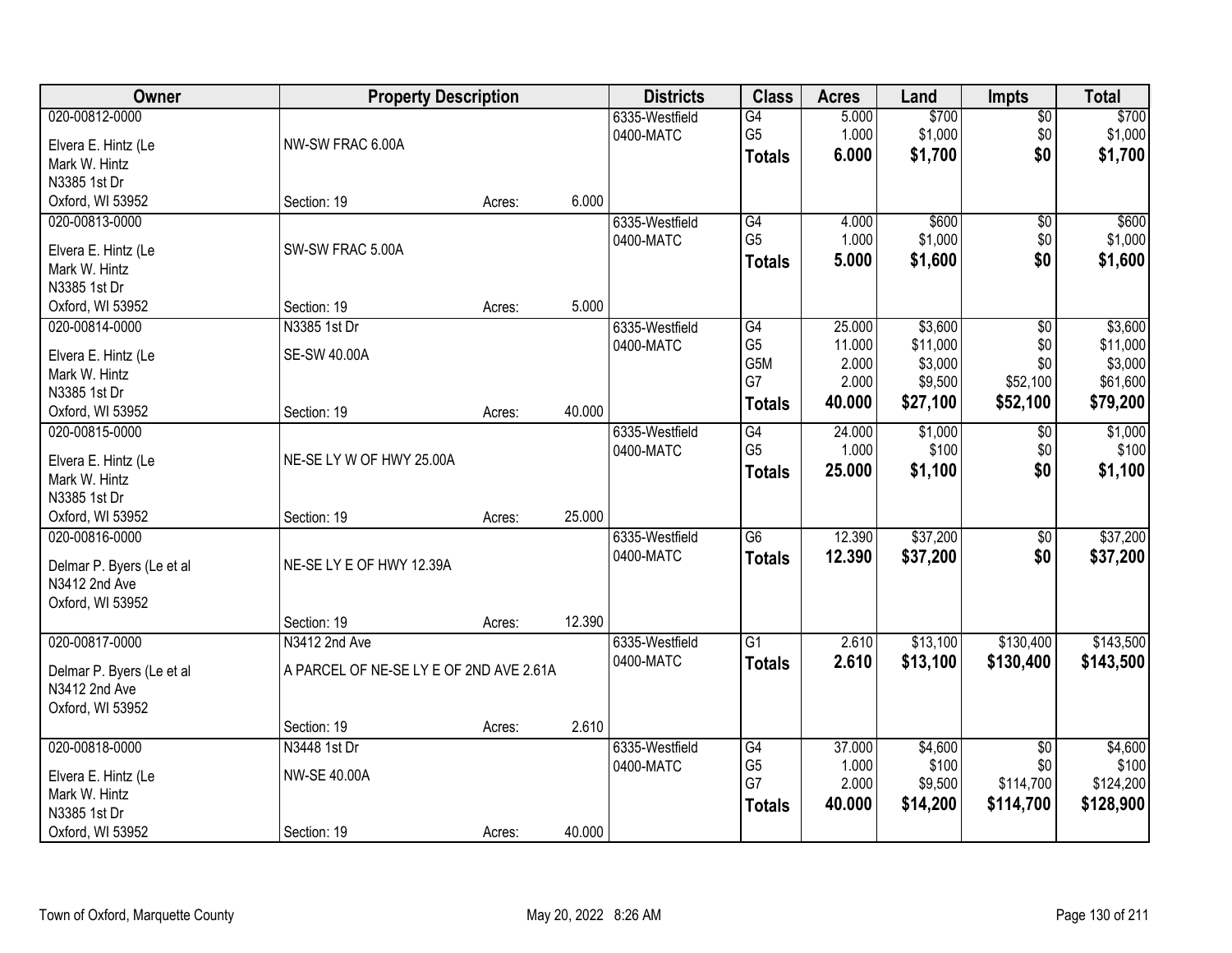| 020-00819-0000<br>\$2,800<br>6335-Westfield<br>G4<br>25.670<br>$\overline{50}$                                              | \$2,800   |
|-----------------------------------------------------------------------------------------------------------------------------|-----------|
| \$11,100<br>G5M<br>7.350<br>\$0<br>0400-MATC<br>Elvera E. Hintz (Le<br>SW-SE LESS 2A & LESS 4.98A 33.02A<br>\$13,900<br>\$0 | \$11,100  |
| 33.020<br><b>Totals</b><br>Mark W. Hintz                                                                                    | \$13,900  |
| N3385 1st Dr                                                                                                                |           |
| Oxford, WI 53952<br>Section: 19<br>33.020<br>Acres:                                                                         |           |
| N3320 1st Dr<br>$\overline{G1}$<br>2.000<br>\$10,000<br>\$49,700<br>020-00820-0000<br>6335-Westfield                        | \$59,700  |
| 0400-MATC<br>2.000<br>\$10,000<br>\$49,700<br><b>Totals</b><br>A PARCEL OF SW-SE 2.00A<br>Mark W. Hintz                     | \$59,700  |
| N3320 1st Dr                                                                                                                |           |
| Oxford, WI 53952                                                                                                            |           |
| 2.000<br>Section: 19<br>Acres:                                                                                              |           |
| \$1,500<br>020-00821-0000<br>G4<br>10.000<br>6335-Westfield<br>\$0                                                          | \$1,500   |
| \$0<br>0400-MATC<br>10.000<br>\$1,500<br><b>Totals</b><br>SE-SE LESS 7.33A & EX 22.67A 10.00A<br>Elvera E. Hintz (Le        | \$1,500   |
| Mark W. Hintz                                                                                                               |           |
| N3385 1st Dr                                                                                                                |           |
| 10.000<br>Oxford, WI 53952<br>Section: 19<br>Acres:                                                                         |           |
| ( \$83,000)<br>27.652<br>020-00821-0005<br>6335-Westfield<br>W <sub>8</sub><br>\$0                                          | \$0       |
| \$0<br>0400-MATC<br>27.652<br>\$0<br><b>Totals</b><br>PRT OF SE-SE & SW-SE 27.652A<br>Melody L. Rodger                      | \$0       |
| Elvera E. Hintz (Le                                                                                                         |           |
| N3385 1st Dr                                                                                                                |           |
| 27.652<br>Oxford, WI 53952<br>Section: 19<br>Acres:                                                                         |           |
| \$19,300<br>\$11,600<br>020-00822-0000<br>N3323 2nd Ave<br>$\overline{G1}$<br>5.000<br>6335-Westfield                       | \$30,900  |
| 0400-MATC<br>5.000<br>\$19,300<br>\$11,600<br><b>Totals</b><br>A PARCEL OF SE-SE 5.00A<br>Jeffery W. Johnson                | \$30,900  |
| Kathleen Johnson                                                                                                            |           |
| N6290 State Rd 51                                                                                                           |           |
| 5.000<br>Pardeeville, WI 53954<br>Section: 19<br>Acres:                                                                     |           |
| $\overline{G1}$<br>\$11,700<br>\$50,400<br>020-00823-0000<br>2.330<br>W8496 Fox Rd<br>6335-Westfield                        | \$62,100  |
| \$11,700<br>0400-MATC<br>2.330<br>\$50,400<br><b>Totals</b><br>A PARCEL OF SE-SE 2.33A<br>Jeanne A. Dagley                  | \$62,100  |
| John L. Lobeck                                                                                                              |           |
| W8496 Fox Rd                                                                                                                |           |
| 2.330<br>Oxford, WI 53952<br>Section: 19<br>Acres:                                                                          |           |
| \$42,000<br>\$50,600<br>020-00824-0000<br>N3682 Abbot St<br>6335-Westfield<br>$\overline{G1}$<br>14.000                     | \$92,600  |
| G <sub>6</sub><br>7.950<br>\$23,900<br>\$0<br>0400-MATC                                                                     | \$23,900  |
| PRT OF NE-NE LY E OF ROAD 21.95A<br>Wooll Properties-Montello, LLC<br>21.950<br>\$65,900<br>\$50,600<br><b>Totals</b>       | \$116,500 |
| Attn: Stuart Wooll<br>448 W Ellsworth Ln                                                                                    |           |
| 21.950<br>Bayside, WI 53217<br>Section: 20<br>Acres:                                                                        |           |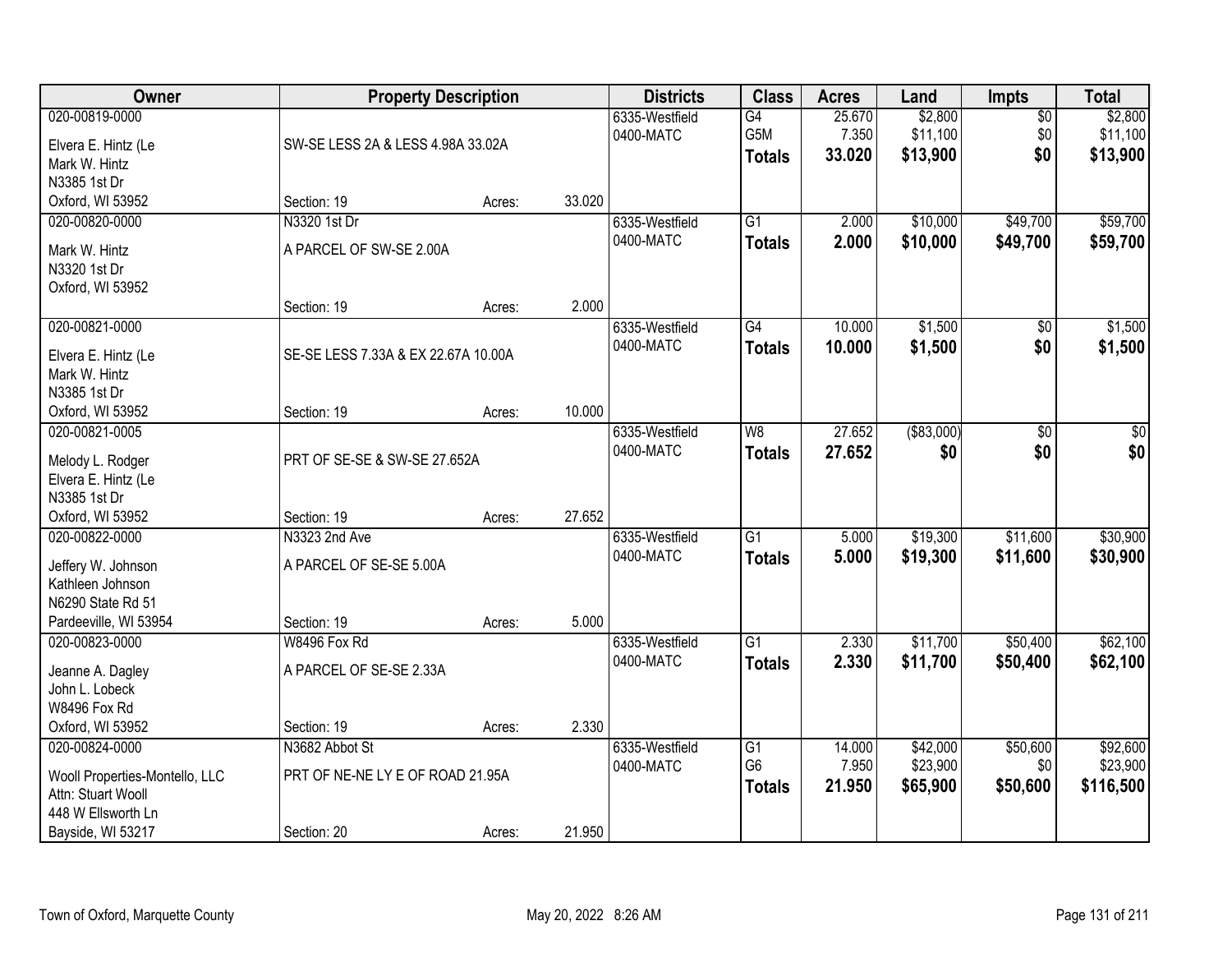| Owner                                         | <b>Property Description</b>               | <b>Districts</b> | <b>Class</b> | <b>Acres</b>   | Land                 | <b>Impts</b>    | <b>Total</b>       |                 |           |
|-----------------------------------------------|-------------------------------------------|------------------|--------------|----------------|----------------------|-----------------|--------------------|-----------------|-----------|
| 020-00825-0000                                |                                           |                  |              | 6335-Westfield | $\overline{G4}$      | 1.000           | \$100              | $\overline{50}$ | \$100     |
| Stephen W. Klump                              | A PARCEL OF NE-NE PART PARCEL A 1.00A     |                  |              | 0400-MATC      | <b>Totals</b>        | 1.000           | \$100              | \$0             | \$100     |
| Diana L. Klump                                |                                           |                  |              |                |                      |                 |                    |                 |           |
| N3665 County Rd A                             |                                           |                  |              |                |                      |                 |                    |                 |           |
| Oxford, WI 53952                              | Section: 20                               | Acres:           | 1.000        |                |                      |                 |                    |                 |           |
| 020-00826-0000                                | N3654 County Rd A                         |                  |              | 6335-Westfield | $\overline{G1}$      | 3.000           | \$15,000           | \$179,200       | \$194,200 |
| Lowell Hayes                                  | CSM 1990 BEING PRT OF NE-NE PART PARCEL C |                  |              | 0400-MATC      | <b>Totals</b>        | 3.000           | \$15,000           | \$179,200       | \$194,200 |
| N3654 County Rd A                             | 3.00A                                     |                  |              |                |                      |                 |                    |                 |           |
| Oxford, WI 53952                              |                                           |                  |              |                |                      |                 |                    |                 |           |
|                                               | Section: 20                               | Acres:           | 3.000        |                |                      |                 |                    |                 |           |
| 020-00827-0000                                |                                           |                  |              | 6335-Westfield | G1                   | 0.500           | \$4,000            | \$1,800         | \$5,800   |
| Lowell Hayes                                  | PART OF NE-NE LESS CSM 1990 PART PARCEL C |                  |              | 0400-MATC      | G4                   | 3.000           | \$400              | \$0             | \$400     |
| N3654 County Rd A                             | 9.63A                                     |                  |              |                | G5M                  | 6.130           | \$9,200            | \$0             | \$9,200   |
| Oxford, WI 53952                              |                                           |                  |              |                | <b>Totals</b>        | 9.630           | \$13,600           | \$1,800         | \$15,400  |
|                                               | Section: 20                               | Acres:           | 9.630        |                |                      |                 |                    |                 |           |
| 020-00828-0000                                |                                           |                  |              | 6335-Westfield | $\overline{G4}$      | 4.130           | \$600              | \$0             | \$600     |
|                                               |                                           |                  |              | 0400-MATC      | <b>Totals</b>        | 4.130           | \$600              | \$0             | \$600     |
| Robert L Harmon Trust                         | PART OF NE-NE PART PARCEL B LY W OF ROAD  |                  |              |                |                      |                 |                    |                 |           |
| Attn: Matthew M Harmon<br>1042 W Illinois Ave | 4.13A                                     |                  |              |                |                      |                 |                    |                 |           |
| Palatine, IL 60067                            | Section: 20                               | Acres:           | 4.130        |                |                      |                 |                    |                 |           |
| 020-00829-0000                                | N3686 County Rd A                         |                  |              | 6335-Westfield | $\overline{G1}$      | 2.610           | \$13,100           | \$12,500        | \$25,600  |
|                                               |                                           |                  |              | 0400-MATC      | <b>Totals</b>        | 2.610           | \$13,100           | \$12,500        | \$25,600  |
| Wooll Properties-Montello, LLC                | THAT PRT OF NW-NE LY NE HWY 2.61A         |                  |              |                |                      |                 |                    |                 |           |
| Attn: Stuart Wooll                            |                                           |                  |              |                |                      |                 |                    |                 |           |
| 448 W Ellsworth Ln                            |                                           |                  |              |                |                      |                 |                    |                 |           |
| Bayside, WI 53217                             | Section: 20                               | Acres:           | 2.610        |                |                      |                 |                    |                 |           |
| 020-00830-0000                                | N3665 County Rd A                         |                  |              | 6335-Westfield | $\overline{G1}$      | 1.000           | \$8,000            | \$113,600       | \$121,600 |
| Stephen W. Klump                              | PART NW-NE PART PARCEL A 29.27A           |                  |              | 0400-MATC      | G4<br>G <sub>5</sub> | 21.940<br>6.330 | \$3,200<br>\$6,000 | \$0<br>\$0      | \$3,200   |
| Diana L. Klump                                |                                           |                  |              |                |                      |                 |                    |                 | \$6,000   |
| N3665 County Rd A                             |                                           |                  |              |                | Totals               | 29.270          | \$17,200           | \$113,600       | \$130,800 |
| Oxford, WI 53952                              | Section: 20                               | Acres:           | 29.270       |                |                      |                 |                    |                 |           |
| 020-00831-0000                                |                                           |                  |              | 6335-Westfield | G4                   | 5.000           | \$700              | $\overline{50}$ | \$700     |
| Robert L Harmon Trust                         | PART OF NW-NE PART OF PARCEL B 10.00A     |                  |              | 0400-MATC      | G <sub>5</sub>       | 5.000           | \$5,000            | \$0             | \$5,000   |
| Attn: Matthew M Harmon                        |                                           |                  |              |                | <b>Totals</b>        | 10.000          | \$5,700            | \$0             | \$5,700   |
| 1042 W Illinois Ave                           |                                           |                  |              |                |                      |                 |                    |                 |           |
| Palatine, IL 60067                            | Section: 20                               | Acres:           | 10.000       |                |                      |                 |                    |                 |           |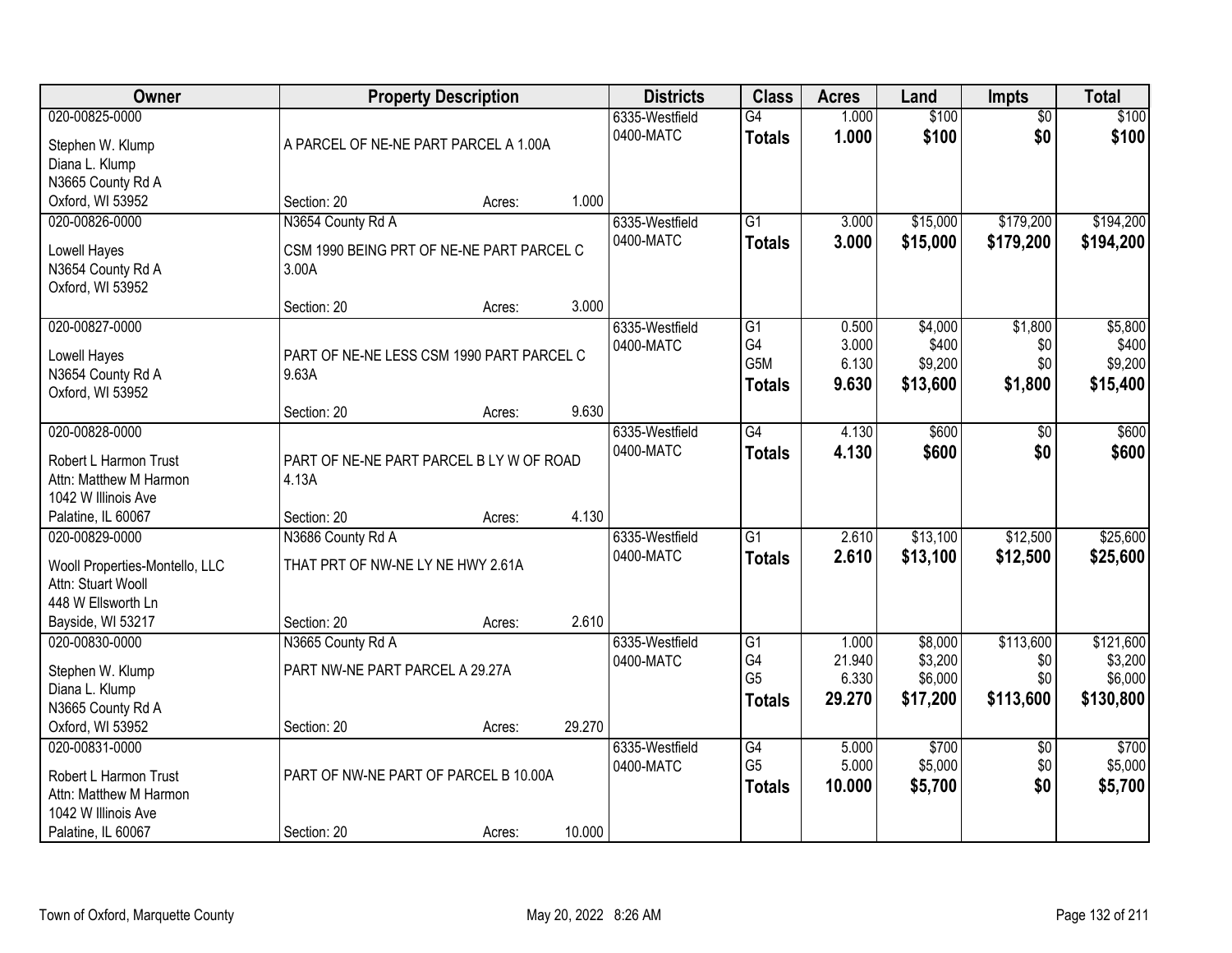| Owner                                                                                                          |                                                                            | <b>Property Description</b> |        | <b>Districts</b>            | <b>Class</b>                                       | <b>Acres</b>              | Land                          | <b>Impts</b>                  | <b>Total</b>                  |
|----------------------------------------------------------------------------------------------------------------|----------------------------------------------------------------------------|-----------------------------|--------|-----------------------------|----------------------------------------------------|---------------------------|-------------------------------|-------------------------------|-------------------------------|
| 020-00832-0000<br>Robert L Harmon Trust<br>Attn: Matthew M Harmon<br>1042 W Illinois Ave                       | PART OF SW-NE PART OF PARCEL B 21.87A                                      |                             |        | 6335-Westfield<br>0400-MATC | $\overline{G4}$<br>G <sub>5</sub><br><b>Totals</b> | 14.870<br>7.000<br>21.870 | \$2,200<br>\$7,000<br>\$9,200 | $\overline{50}$<br>\$0<br>\$0 | \$2,200<br>\$7,000<br>\$9,200 |
| Palatine, IL 60067                                                                                             | Section: 20                                                                | Acres:                      | 21.870 |                             |                                                    |                           |                               |                               |                               |
| 020-00833-0000<br>Justin A. Halbach<br><b>W8210 Fox Rd</b><br>Oxford, WI 53952                                 | PRT OF SW-NE & NW-SE BEING PARCEL F OF A<br>PLAT OF SURVEY 15.00A          |                             | 15.000 | 6335-Westfield<br>0400-MATC | G4<br>G <sub>5</sub> M<br>Totals                   | 5.000<br>10.000<br>15.000 | \$700<br>\$15,000<br>\$15,700 | $\overline{50}$<br>\$0<br>\$0 | \$700<br>\$15,000<br>\$15,700 |
| 020-00834-0000                                                                                                 | Section: 20<br>W8188 Fox Rd                                                | Acres:                      |        | 6335-Westfield              | $\overline{G1}$                                    | 4.330                     | \$17,900                      | \$96,300                      | \$114,200                     |
| Stephanie Nelson<br>Nicholas Fisher<br>W8188 Fox Rd                                                            | LOT 1 CSM 1395 BEING PART OF SE-NE 4.33A                                   |                             |        | 0400-MATC                   | <b>Totals</b>                                      | 4.330                     | \$17,900                      | \$96,300                      | \$114,200                     |
| Oxford, WI 53952                                                                                               | Section: 20                                                                | Acres:                      | 4.330  |                             |                                                    |                           |                               |                               |                               |
| 020-00835-0000<br>Allen R. Molitor<br>W8162 Fox Rd<br>Oxford, WI 53952                                         | W8162 Fox Rd<br>LOT 2 CSM 1395 BEING PART OF SE-NE 4.33A                   |                             |        | 6335-Westfield<br>0400-MATC | $\overline{G1}$<br><b>Totals</b>                   | 4.330<br>4.330            | \$17,900<br>\$17,900          | \$40,300<br>\$40,300          | \$58,200<br>\$58,200          |
|                                                                                                                | Section: 20                                                                | Acres:                      | 4.330  |                             |                                                    |                           |                               |                               |                               |
| 020-00836-0000<br>Robert L Harmon Trust<br>Attn: Matthew M Harmon<br>1042 W Illinois Ave<br>Palatine, IL 60067 | PART OF SE-NE PART OF PARCEL B 10.12A<br>Section: 20                       | Acres:                      | 10.120 | 6335-Westfield<br>0400-MATC | G4<br>G <sub>5</sub><br><b>Totals</b>              | 6.000<br>4.120<br>10.120  | \$900<br>\$4,100<br>\$5,000   | $\overline{50}$<br>\$0<br>\$0 | \$900<br>\$4,100<br>\$5,000   |
| 020-00837-0000<br>Lowell Hayes<br>N3654 County Rd A<br>Oxford, WI 53952                                        | PART SE-NE PART OF PARCEL C 8.19A                                          |                             |        | 6335-Westfield<br>0400-MATC | G4<br>G5M<br><b>Totals</b>                         | 7.500<br>0.690<br>8.190   | \$1,100<br>\$1,100<br>\$2,200 | $\sqrt{6}$<br>\$0<br>\$0      | \$1,100<br>\$1,100<br>\$2,200 |
|                                                                                                                | Section: 20                                                                | Acres:                      | 8.190  |                             |                                                    |                           |                               |                               |                               |
| 020-00838-0000<br>Kurtis Magera-Bulski<br>N3600 County Rd A<br>Oxford, WI 53952                                | N3600 County Rd A<br>PART CSM 1394 BEING PRT OF SE-NE 3.68A<br>Section: 20 | Acres:                      | 3.680  | 6335-Westfield<br>0400-MATC | $\overline{G1}$<br><b>Totals</b>                   | 3.680<br>3.680            | \$16,500<br>\$16,500          | \$97,100<br>\$97,100          | \$113,600<br>\$113,600        |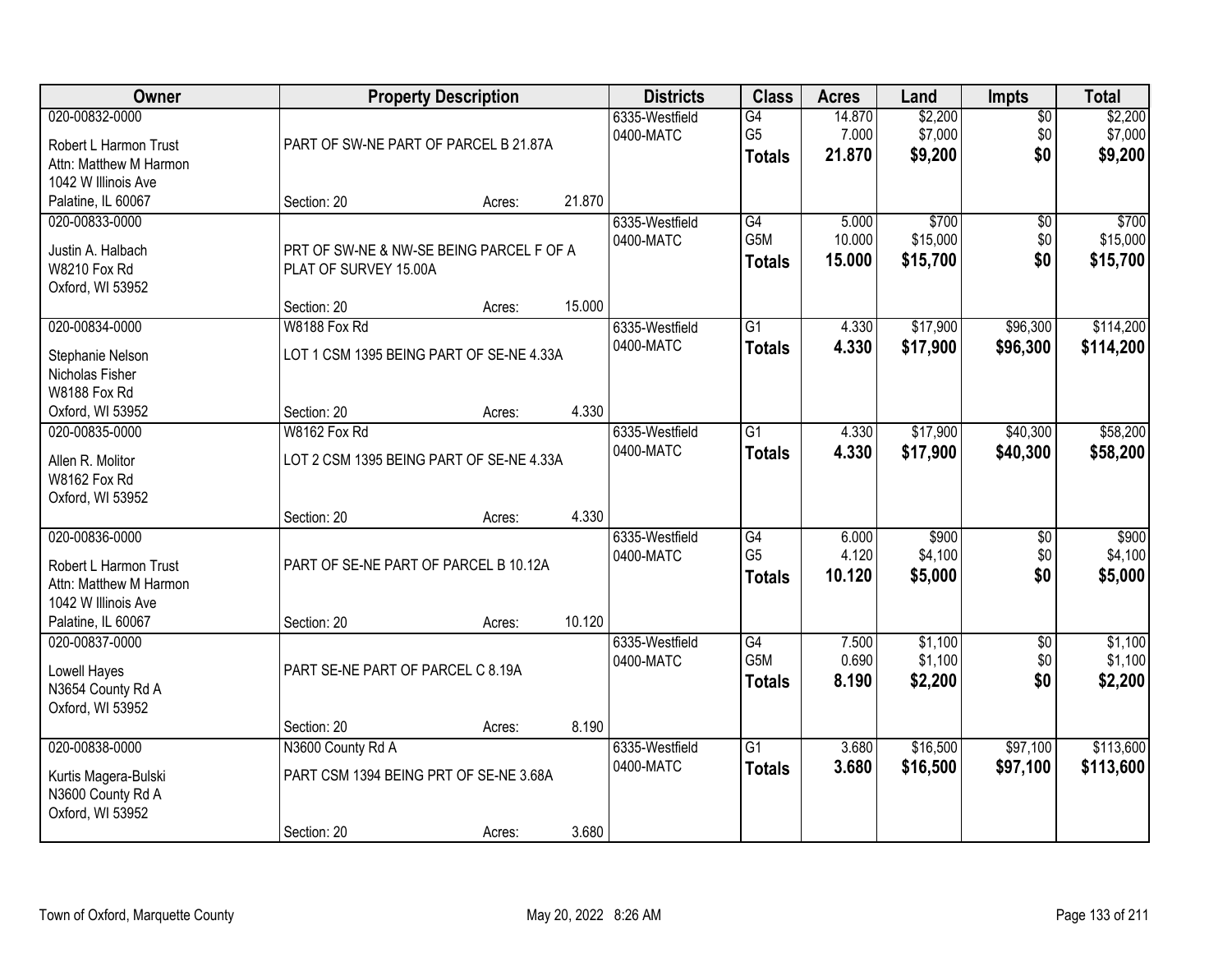| Owner                                                                             | <b>Property Description</b>                                                             |        |                             | <b>Districts</b>                 | <b>Class</b>                                       | <b>Acres</b>            | Land                            | Impts                              | <b>Total</b>                      |
|-----------------------------------------------------------------------------------|-----------------------------------------------------------------------------------------|--------|-----------------------------|----------------------------------|----------------------------------------------------|-------------------------|---------------------------------|------------------------------------|-----------------------------------|
| 020-00839-0000<br>Peppermill Re Holdings, LLC<br>N3924 County Rd Zz               | EASEMENT TO & PART OF PARCEL C BEING PRT OF<br><b>SE-NE 0.76A</b><br>Montello, WI 53949 |        | 6335-Westfield<br>0400-MATC | $\overline{G1}$<br><b>Totals</b> | 0.760<br>0.760                                     | \$7,000<br>\$7,000      | $\overline{50}$<br>\$0          | \$7,000<br>\$7,000                 |                                   |
|                                                                                   | Section: 20                                                                             | Acres: | 0.760                       |                                  |                                                    |                         |                                 |                                    |                                   |
| 020-00840-0000<br>Donna N. Stadtler<br>Wayne A. Stadtler<br>N3595 County Rd A     | N3595 County Rd A<br>LOT 1 CSM 1829 PRT OF SE-NE 5.30A                                  |        |                             | 6335-Westfield<br>0400-MATC      | $\overline{G1}$<br><b>Totals</b>                   | 5.300<br>5.300          | \$19,900<br>\$19,900            | \$71,100<br>\$71,100               | \$91,000<br>\$91,000              |
| Oxford, WI 53952                                                                  | Section: 20                                                                             | Acres: | 5.300                       |                                  |                                                    |                         |                                 |                                    |                                   |
| 020-00841-0000<br>Christopher M. Morgan<br>Kortney A. Ciszek<br>N3604 County Rd A | N3604 County Rd A<br>PART OF LOT 1 CSM 2032 BEING PART SE-NE 1.38A                      |        |                             | 6335-Westfield<br>0400-MATC      | G1<br><b>Totals</b>                                | 1.380<br>1.380          | \$8,800<br>\$8,800              | \$92,200<br>\$92,200               | \$101,000<br>\$101,000            |
| Oxford, WI 53952                                                                  | Section: 20                                                                             | Acres: | 1.380                       |                                  |                                                    |                         |                                 |                                    |                                   |
| 020-00842-0000<br>Anthony Zanotti<br>Katelyn Zanotti<br>N3731 Fandrich St         | N3731 Fandrich St<br>LOT 2 CSM 2290 BEING PRT OF NE-NW 4.11A                            |        |                             | 6335-Westfield<br>0400-MATC      | G4<br>G7<br><b>Totals</b>                          | 2.110<br>2.000<br>4.110 | \$300<br>\$9,500<br>\$9,800     | $\sqrt{6}$<br>\$49,200<br>\$49,200 | \$300<br>\$58,700<br>\$59,000     |
| Oxford, WI 53952                                                                  | Section: 20                                                                             | Acres: | 4.110                       |                                  |                                                    |                         |                                 |                                    |                                   |
| 020-00842-0005<br>Travis W. Lindner<br>N2878 2nd Ave<br>Oxford, WI 53952          | <b>Fandrich St</b><br>LOT 3 CSM 2290 BEING PRT OF NE-NW 3.50A                           |        |                             | 6335-Westfield<br>0400-MATC      | $\overline{G4}$<br>G <sub>5</sub><br><b>Totals</b> | 1.000<br>2.500<br>3.500 | \$100<br>\$2,500<br>\$2,600     | $\overline{50}$<br>\$0<br>\$0      | \$100<br>\$2,500<br>\$2,600       |
|                                                                                   | Section: 20                                                                             | Acres: | 3.500                       |                                  |                                                    |                         |                                 |                                    |                                   |
| 020-00842-0010<br>Anthony Zanotti<br>Katelyn Zanotti<br>N3731 Fandrich St         | N3731 Fandrich St<br>LOT 4 CSM 2291 BEING PRT OF NE-NW 6.18A                            |        |                             | 6335-Westfield<br>0400-MATC      | G1<br>G <sub>5</sub><br><b>Totals</b>              | 3.180<br>3.000<br>6.180 | \$15,400<br>\$3,000<br>\$18,400 | \$135,600<br>\$0<br>\$135,600      | \$151,000<br>\$3,000<br>\$154,000 |
| Oxford, WI 53952                                                                  | Section: 20                                                                             | Acres: | 6.180                       |                                  |                                                    |                         |                                 |                                    |                                   |
| 020-00842-0015<br>Travis W. Lindner<br>N2878 2nd Ave<br>Oxford, WI 53952          | <b>Fandrich St</b><br>LOT 5 CSM 2291 BEING PRT OF NE-NW 5.05A<br>Section: 20            | Acres: | 5.050                       | 6335-Westfield<br>0400-MATC      | G4<br>G <sub>5</sub><br><b>Totals</b>              | 3.000<br>2.050<br>5.050 | \$400<br>\$2,100<br>\$2,500     | $\overline{50}$<br>\$0<br>\$0      | \$400<br>\$2,100<br>\$2,500       |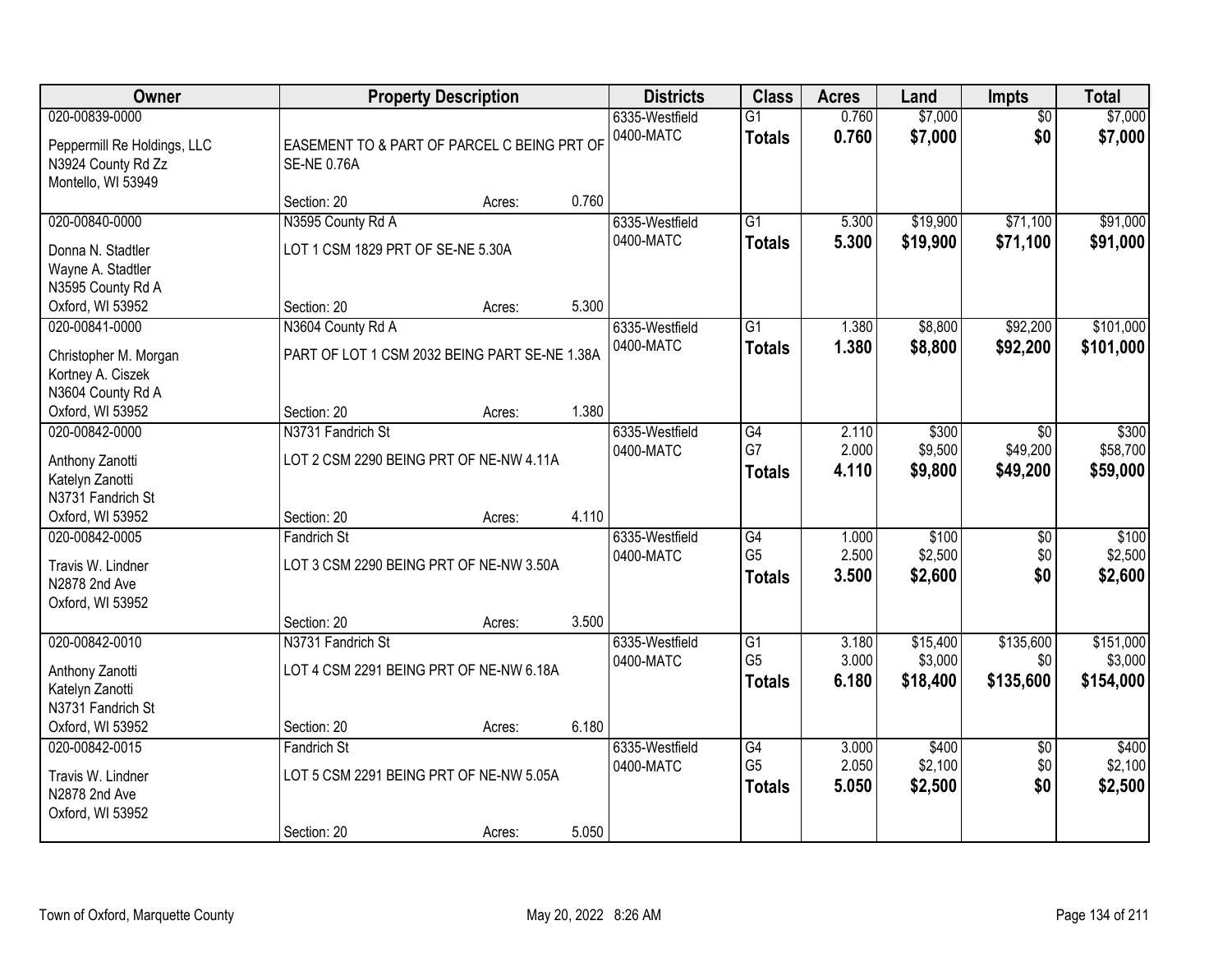| Owner                | <b>Property Description</b>                    |        |        | <b>Districts</b> | <b>Class</b>         | <b>Acres</b>     | Land                 | <b>Impts</b>    | <b>Total</b>         |
|----------------------|------------------------------------------------|--------|--------|------------------|----------------------|------------------|----------------------|-----------------|----------------------|
| 020-00842-0020       | <b>Fandrich St</b>                             |        |        | 6335-Westfield   | $\overline{G1}$      | 2.000            | \$10,000             | \$800           | \$10,800             |
| Travis W. Lindner    | LOT 6 CSM 2291 BEING PRT OF NE-NW 5.05A        |        |        | 0400-MATC        | G4                   | 1.050            | \$200                | \$0             | \$200                |
| N2878 2nd Ave        |                                                |        |        |                  | G <sub>5</sub>       | 2.000            | \$2,000              | \$0             | \$2,000              |
| Oxford, WI 53952     |                                                |        |        |                  | <b>Totals</b>        | 5.050            | \$12,200             | \$800           | \$13,000             |
|                      | Section: 20                                    | Acres: | 5.050  |                  |                      |                  |                      |                 |                      |
| 020-00842-0025       | Fandrich St                                    |        |        | 6335-Westfield   | G4                   | 6.000            | \$900                | $\overline{50}$ | \$900                |
| Travis W. Lindner    | LOT 7 CSM 2291 BEING PRT OF NE-NW 10.52A       |        |        | 0400-MATC        | G <sub>5</sub>       | 4.520            | \$4,500              | \$0             | \$4,500              |
| N2878 2nd Ave        |                                                |        |        |                  | <b>Totals</b>        | 10.520           | \$5,400              | \$0             | \$5,400              |
| Oxford, WI 53952     |                                                |        |        |                  |                      |                  |                      |                 |                      |
|                      | Section: 20                                    | Acres: | 10.520 |                  |                      |                  |                      |                 |                      |
| 020-00843-0000       |                                                |        |        | 6335-Westfield   | G1                   | 3.000            | \$15,000             | \$15,600        | \$30,600             |
|                      |                                                |        |        | 0400-MATC        | G <sub>5</sub>       | 2.000            | \$2,000              | \$0             | \$2,000              |
| Robert L. Wilcox     | LOT 1 CSM 2290 BEING PRT OF N1/2-NW 1/4 SEC 20 |        |        |                  | G <sub>6</sub>       | 14.040           | \$42,100             | \$0             | \$42,100             |
| Cindy S. Wilcox      | & SW-SW SEC 17 19.04A                          |        |        |                  | <b>Totals</b>        | 19.040           | \$59,100             | \$15,600        | \$74,700             |
| W4785 County Rd C    |                                                |        | 19.040 |                  |                      |                  |                      |                 |                      |
| Montello, WI 53949   | Section: 20                                    | Acres: |        |                  |                      |                  |                      |                 |                      |
| 020-00844-0000       |                                                |        |        | 6335-Westfield   | G5<br>G <sub>6</sub> | 12.000<br>13.000 | \$18,600<br>\$39,000 | \$0<br>\$0      | \$18,600<br>\$39,000 |
| Robert L. Wilcox     | W 25A OF NW-NW 25.00A                          |        |        | 0400-MATC        |                      |                  |                      |                 |                      |
| Cindy S. Wilcox      |                                                |        |        |                  | <b>Totals</b>        | 25.000           | \$57,600             | \$0             | \$57,600             |
| W4785 County Rd C    |                                                |        |        |                  |                      |                  |                      |                 |                      |
| Montello, WI 53949   | Section: 20                                    | Acres: | 25.000 |                  |                      |                  |                      |                 |                      |
| 020-00845-0000       | Fandrich St                                    |        |        | 6335-Westfield   | G4                   | 11.400           | \$1,700              | $\overline{30}$ | \$1,700              |
| Richard Ruthenberg   | LOT 5 CSM 2341 BEING PRT OF E 1/2 OF SW-NW &   |        |        | 0400-MATC        | G <sub>5</sub>       | 0.400            | \$400                | \$0             | \$400                |
| 2558 S 98th St       | PRT SE-NW 31.31A                               |        |        |                  | G5M                  | 19.510           | \$29,300             | \$0             | \$29,300             |
| West Allis, WI 53227 |                                                |        |        |                  | <b>Totals</b>        | 31.310           | \$31,400             | \$0             | \$31,400             |
|                      | Section: 20                                    | Acres: | 31.310 |                  |                      |                  |                      |                 |                      |
| 020-00847-0000       | Fandrich St                                    |        |        | 6335-Westfield   | $\overline{G5}$      | 4.630            | \$4,700              | $\overline{50}$ | \$4,700              |
|                      |                                                |        |        | 0400-MATC        | <b>Totals</b>        | 4.630            | \$4,700              | \$0             | \$4,700              |
| Mark Maier           | NE-SW LY E OF 2ND CT & S OF A POS PER EXHIBIT  |        |        |                  |                      |                  |                      |                 |                      |
| Amy J. Maier         | "A" (TREATMENT PLANT) 4.63A                    |        |        |                  |                      |                  |                      |                 |                      |
| N3405 Fandrich St    |                                                |        | 4.630  |                  |                      |                  |                      |                 |                      |
| Oxford, WI 53952     | Section: 20                                    | Acres: |        |                  |                      |                  |                      |                 |                      |
| 020-00848-0000       |                                                |        |        | 6335-Westfield   | X4                   | 21.390           | $\overline{50}$      | $\overline{50}$ | $\frac{1}{2}$        |
| Village of Oxford    | PART OF SE-NW 21.39A                           |        |        | 0400-MATC        | <b>Totals</b>        | 21.390           | \$0                  | \$0             | \$0                  |
| Sewage Plant         |                                                |        |        |                  |                      |                  |                      |                 |                      |
| PO Box 122           |                                                |        |        |                  |                      |                  |                      |                 |                      |
| Oxford, WI 53952     | Section: 20                                    | Acres: | 21.390 |                  |                      |                  |                      |                 |                      |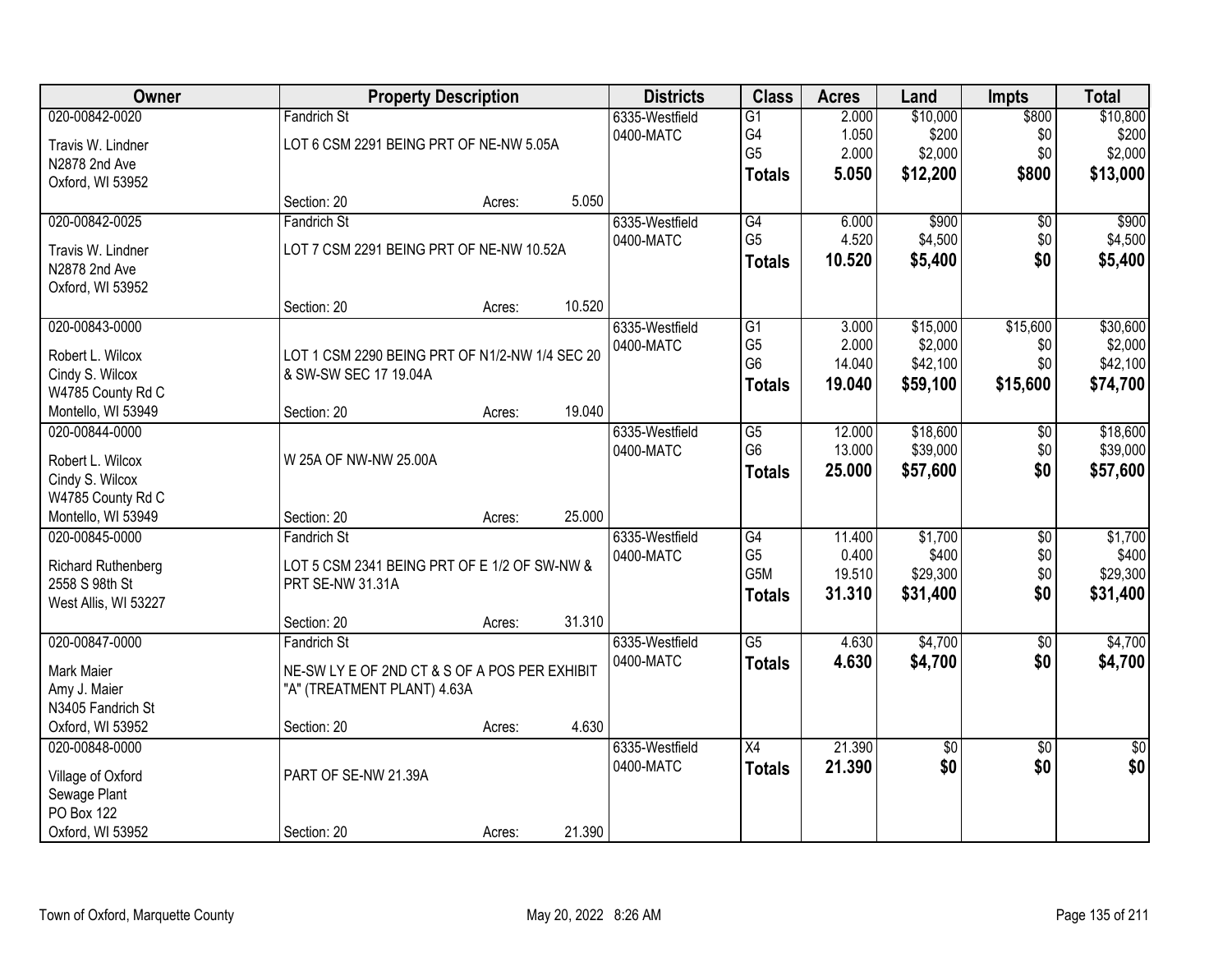| Owner                                                                                       |                                                                                                      | <b>Property Description</b> | <b>Districts</b> | <b>Class</b>                | <b>Acres</b>                                               | Land                               | <b>Impts</b>                              | <b>Total</b>                         |                                            |
|---------------------------------------------------------------------------------------------|------------------------------------------------------------------------------------------------------|-----------------------------|------------------|-----------------------------|------------------------------------------------------------|------------------------------------|-------------------------------------------|--------------------------------------|--------------------------------------------|
| 020-00850-0000<br>Mark Maier<br>Amy J. Maier                                                | N3405 Fandrich St<br>NE-SW LY E OF 2ND CT & N OF FOX RD PER<br>EXHIBIT "A" 18.60A                    |                             |                  | 6335-Westfield<br>0400-MATC | $\overline{G1}$<br>G <sub>5</sub><br><b>Totals</b>         | 3.000<br>15.600<br>18.600          | \$22,000<br>\$15,600<br>\$37,600          | \$186,700<br>\$0<br>\$186,700        | \$208,700<br>\$15,600<br>\$224,300         |
| N3405 Fandrich St<br>Oxford, WI 53952                                                       | Section: 20                                                                                          | Acres:                      | 18.600           |                             |                                                            |                                    |                                           |                                      |                                            |
| 020-00851-0000<br>Richard G. Wojnarowicz<br>4120 Oakdale Ct Apt f306<br>Sheboygan, WI 53081 | 3464 Fandrich St<br>LOT 4 CSM 2341 BEING PRT OF E 1/2-SW 1/4 & S<br>1/2-NW 1/4 19.00A<br>Section: 20 | Acres:                      | 19.000           | 6335-Westfield<br>0400-MATC | $\overline{G1}$<br>G4<br>G <sub>5</sub> M<br><b>Totals</b> | 1.000<br>13.600<br>4.400<br>19.000 | \$8,000<br>\$1,500<br>\$6,600<br>\$16,100 | \$68,000<br>\$0<br>\$0<br>\$68,000   | \$76,000<br>\$1,500<br>\$6,600<br>\$84,100 |
| 020-00852-0000<br>Lue Herr<br>Shoua Herr<br>1525 Lake View Ave                              | LOT 1 CSM 2298 BEING PRT OF NW-SW & SW-SW<br>25.00A                                                  |                             |                  | 6335-Westfield<br>0400-MATC | $\overline{G6}$<br><b>Totals</b>                           | 25.000<br>25.000                   | \$75,000<br>\$75,000                      | $\overline{50}$<br>\$0               | \$75,000<br>\$75,000                       |
| Madison, WI 53704                                                                           | Section: 20                                                                                          | Acres:                      | 25.000           |                             |                                                            |                                    |                                           |                                      |                                            |
| 020-00852-0005<br>Scott Monroe<br>Laci Monroe<br>W8416 Fox Rd                               | W8416 Fox Rd<br>LOT 2 CSM 2298 BEING PRT OF NW-SW & SW-SW<br>11.00A                                  |                             |                  | 6335-Westfield<br>0400-MATC | $\overline{G1}$<br><b>Totals</b>                           | 11.000<br>11.000                   | \$33,000<br>\$33,000                      | \$278,000<br>\$278,000               | \$311,000<br>\$311,000                     |
| Oxford, WI 53952                                                                            | Section: 20                                                                                          | Acres:                      | 11.000           |                             |                                                            |                                    |                                           |                                      |                                            |
| 020-00852-0010<br>Scott Monroe<br>Laci Monroe<br>W8416 Fox Rd<br>Oxford, WI 53952           | LOT 3 CSM 2298 BEING PRT OF NW-SW NE-SW<br>SW-SW & SE-SW 14.30A<br>Section: 20                       | Acres:                      | 14.300           | 6335-Westfield<br>0400-MATC | $\overline{G4}$<br>G <sub>5</sub> M<br><b>Totals</b>       | 5.000<br>9.300<br>14.300           | \$700<br>\$14,000<br>\$14,700             | $\overline{50}$<br>\$0<br>\$0        | \$700<br>\$14,000<br>\$14,700              |
| 020-00853-0000<br>Zay M. Xiong<br>PO Box 1763<br>Hayfork, CA 96041                          | Fox Rd<br>SW-SW LY S OF FOX RD 30.66A                                                                |                             |                  | 6335-Westfield<br>0400-MATC | G4<br>G5M<br><b>Totals</b>                                 | 6.170<br>24.490<br>30.660          | \$900<br>\$36,800<br>\$37,700             | $\overline{50}$<br>\$0<br>\$0        | \$900<br>\$36,800<br>\$37,700              |
| 020-00855-0000<br>Zay M. Xiong<br>PO Box 1763<br>Hayfork, CA 96041                          | Section: 20<br>PART OF SE-SW 34.13A<br>Section: 20                                                   | Acres:<br>Acres:            | 30.660<br>34.130 | 6335-Westfield<br>0400-MATC | $\overline{G4}$<br>G <sub>5</sub><br>G5M<br><b>Totals</b>  | 24.430<br>6.130<br>3.570<br>34.130 | \$3,600<br>\$6,200<br>\$5,400<br>\$15,200 | $\overline{50}$<br>\$0<br>\$0<br>\$0 | \$3,600<br>\$6,200<br>\$5,400<br>\$15,200  |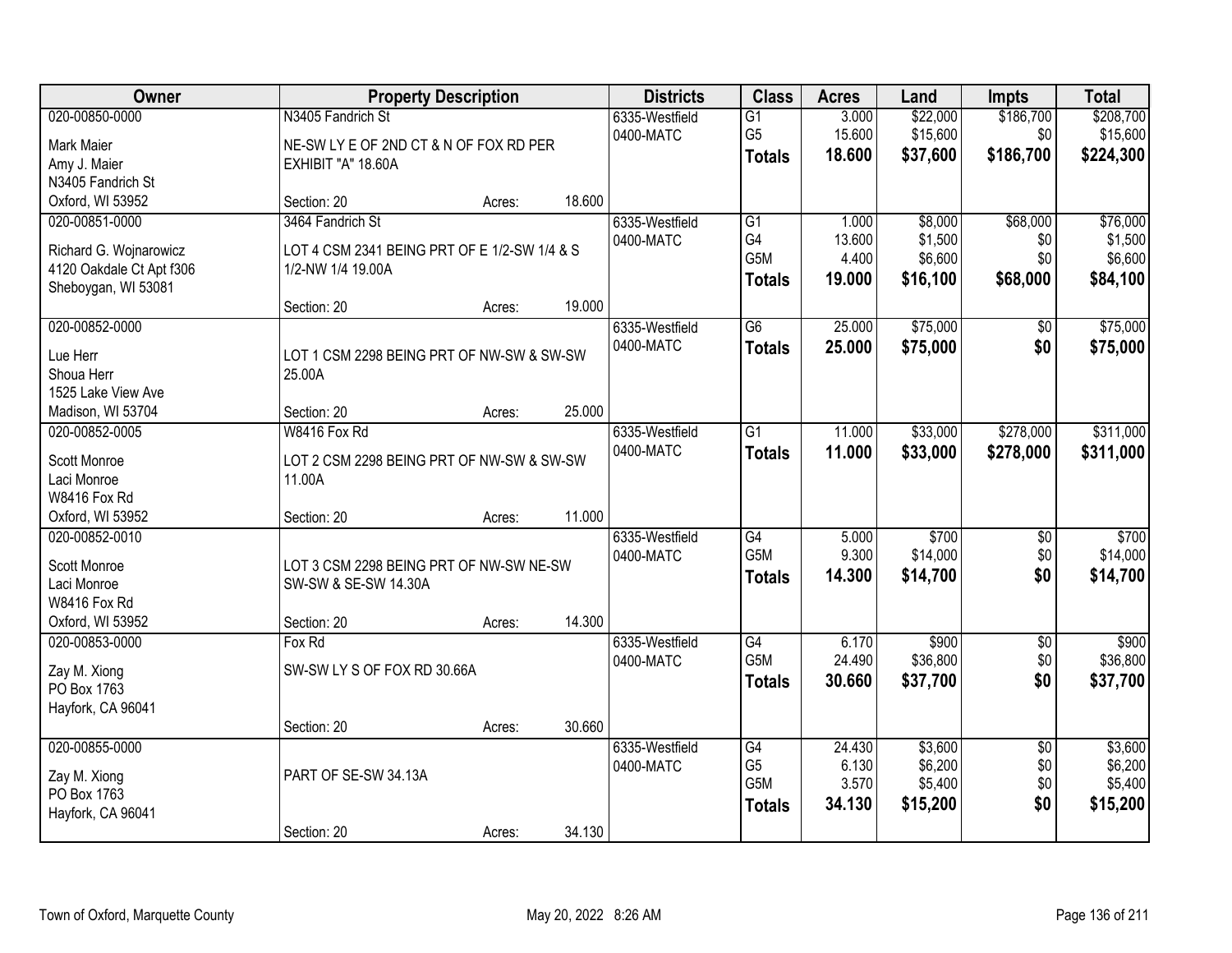| Owner                                      |                                          | <b>Property Description</b> |        | <b>Districts</b> | <b>Class</b>     | <b>Acres</b> | Land     | <b>Impts</b>    | <b>Total</b> |
|--------------------------------------------|------------------------------------------|-----------------------------|--------|------------------|------------------|--------------|----------|-----------------|--------------|
| 020-00856-0000                             | W8331 Fox Rd                             |                             |        | 6335-Westfield   | $\overline{G1}$  | 5.000        | \$19,300 | \$100,500       | \$119,800    |
| Kurt M. Kreier                             | PART OF E 1/2 OF SW 1/4 5.00A            |                             |        | 0400-MATC        | <b>Totals</b>    | 5.000        | \$19,300 | \$100,500       | \$119,800    |
| Renee M. Kreier                            |                                          |                             |        |                  |                  |              |          |                 |              |
| W8331 Fox Rd                               |                                          |                             |        |                  |                  |              |          |                 |              |
| Oxford, WI 53952                           | Section: 20                              | Acres:                      | 5.000  |                  |                  |              |          |                 |              |
| 020-00858-0005                             |                                          |                             |        | 6335-Westfield   | G4               | 26.940       | \$3,900  | $\overline{50}$ | \$3,900      |
| Peppermill Re Holdings, LLC                | LOT 1 CSM 2602 BEING PRT OF NE-SE 27.94A |                             |        | 0400-MATC        | G <sub>5</sub>   | 1.000        | \$100    | \$0             | \$100        |
| N3924 County Rd Zz                         |                                          |                             |        |                  | <b>Totals</b>    | 27.940       | \$4,000  | \$0             | \$4,000      |
| Montello, WI 53949                         |                                          |                             |        |                  |                  |              |          |                 |              |
|                                            | Section: 20                              | Acres:                      | 27.940 |                  |                  |              |          |                 |              |
| 020-00859-0000                             | County Rd J                              |                             |        | 6335-Westfield   | G1               | 0.500        | \$1,500  | \$100           | \$1,600      |
| Mark W & Ruth A Holden Irrev Trust         | W 236FT OF S 850FT OF NE-SE 4.61A        |                             |        | 0400-MATC        | G4               | 2.610        | \$400    | \$0             | \$400        |
| 637 S Franklin Ave                         |                                          |                             |        |                  | G <sub>5</sub>   | 0.500        | \$500    | \$0             | \$500        |
| Oxford, WI 53952                           |                                          |                             |        |                  | G5M              | 1.000        | \$1,100  | \$0             | \$1,100      |
|                                            | Section: 20                              | Acres:                      | 4.610  |                  | <b>Totals</b>    | 4.610        | \$3,500  | \$100           | \$3,600      |
| 020-00861-0000                             | W8210 Fox Rd                             |                             |        | 6335-Westfield   | G1               | 2.000        | \$10,000 | \$77,600        | \$87,600     |
| Justin A. Halbach                          | PRT OF NW-SE & SW-NE BEING PARCEL G OF A |                             |        | 0400-MATC        | G4               | 23.220       | \$3,100  | \$0             | \$3,100      |
| W8210 Fox Rd                               | PLAT OF SURVEY 30.30A                    |                             |        |                  | G <sub>5</sub>   | 1.000        | \$100    | \$0             | \$100        |
| Oxford, WI 53952                           |                                          |                             |        |                  | G5M              | 4.080        | \$6,100  | \$0             | \$6,100      |
|                                            | Section: 20                              | Acres:                      | 30.300 |                  | <b>Totals</b>    | 30.300       | \$19,300 | \$77,600        | \$96,900     |
| 020-00862-0000                             |                                          |                             |        | 6335-Westfield   | $\overline{G4}$  | 4.600        | \$700    | $\overline{50}$ | \$700        |
|                                            | NW-SE LY S OF ROAD 12.92A                |                             |        | 0400-MATC        | G <sub>5</sub> M | 8.320        | \$12,500 | \$0             | \$12,500     |
| Zay M. Xiong<br>PO Box 1763                |                                          |                             |        |                  | <b>Totals</b>    | 12.920       | \$13,200 | \$0             | \$13,200     |
| Hayfork, CA 96041                          |                                          |                             |        |                  |                  |              |          |                 |              |
|                                            | Section: 20                              | Acres:                      | 12.920 |                  |                  |              |          |                 |              |
| 020-00863-0000                             |                                          |                             |        | 6335-Westfield   | $\overline{G4}$  | 10.000       | \$1,500  | $\overline{60}$ | \$1,500      |
|                                            |                                          |                             |        | 0400-MATC        | G <sub>5</sub>   | 2.000        | \$2,000  | \$0             | \$2,000      |
| Zay M. Xiong<br>PO Box 1763                | SW-SE 40.48A                             |                             |        |                  | G <sub>5</sub> M | 28.480       | \$42,700 | \$0             | \$42,700     |
| Hayfork, CA 96041                          |                                          |                             |        |                  | <b>Totals</b>    | 40.480       | \$46,200 | \$0             | \$46,200     |
|                                            | Section: 20                              | Acres:                      | 40.480 |                  |                  |              |          |                 |              |
| 020-00864-0005                             |                                          |                             |        | 6335-Westfield   | $\overline{G5}$  | 20.000       | \$20,000 | $\overline{50}$ | \$20,000     |
|                                            | E 1/2 OF SE-SE 20.00A                    |                             |        | 0400-MATC        | <b>Totals</b>    | 20.000       | \$20,000 | \$0             | \$20,000     |
| Mollie G. Zinke (Le et al<br>W7846 Fern Rd |                                          |                             |        |                  |                  |              |          |                 |              |
| Oxford, WI 53952                           |                                          |                             |        |                  |                  |              |          |                 |              |
|                                            | Section: 20                              | Acres:                      | 20.000 |                  |                  |              |          |                 |              |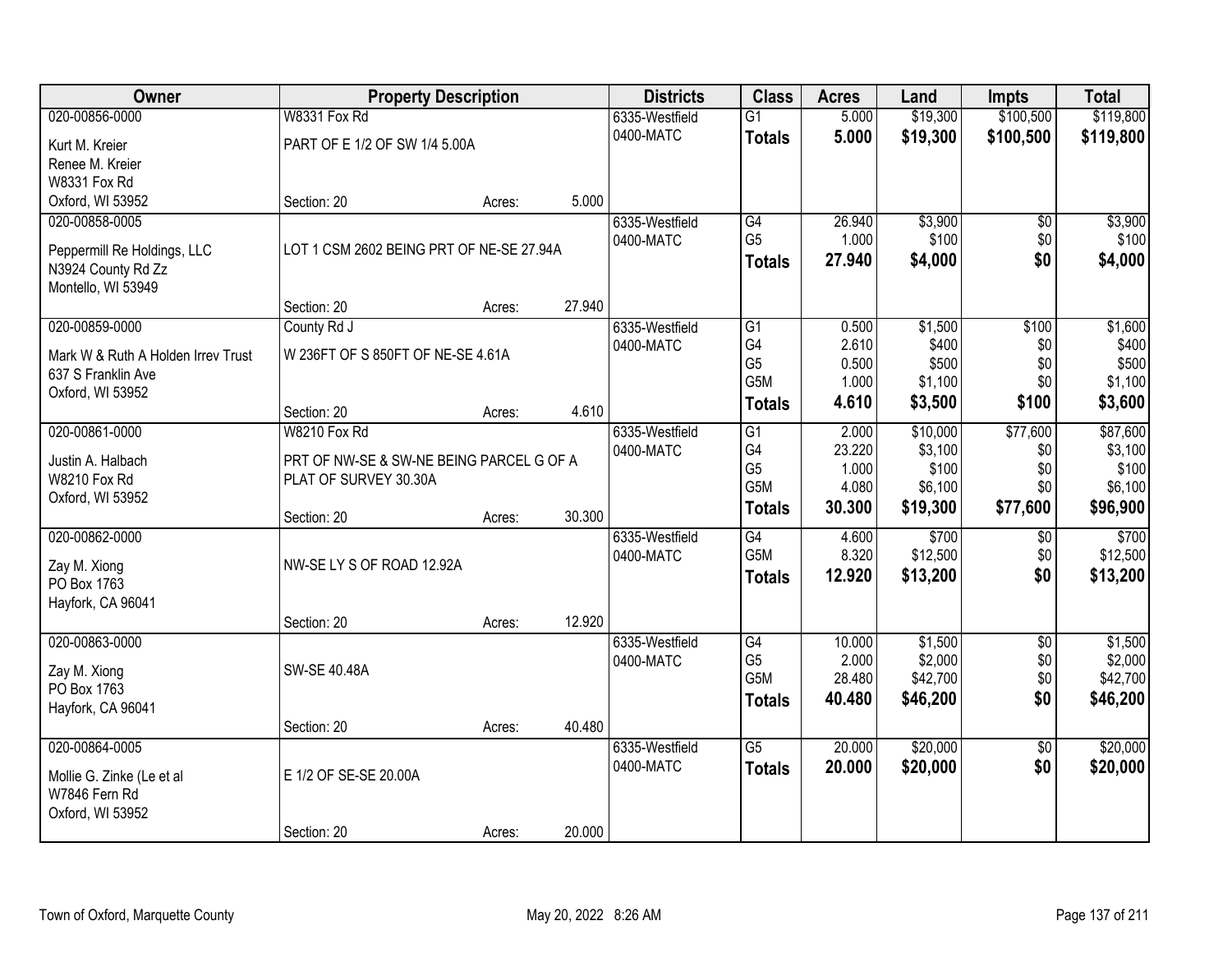| Owner                                                                                          | <b>Property Description</b>                                         |        |        | <b>Districts</b>            | <b>Class</b>                           | <b>Acres</b>               | Land                             | Impts                         | <b>Total</b>                     |
|------------------------------------------------------------------------------------------------|---------------------------------------------------------------------|--------|--------|-----------------------------|----------------------------------------|----------------------------|----------------------------------|-------------------------------|----------------------------------|
| 020-00864-0010<br>Mark W & Ruth A Holden Irrev Trust<br>637 S Franklin Ave<br>Oxford, WI 53952 | W 1/2 OF SE-SE 20.00A                                               |        |        | 6335-Westfield<br>0400-MATC | $\overline{G5}$<br>G6<br><b>Totals</b> | 10.000<br>10.000<br>20.000 | \$10,000<br>\$22,000<br>\$32,000 | $\overline{50}$<br>\$0<br>\$0 | \$10,000<br>\$22,000<br>\$32,000 |
|                                                                                                | Section: 20                                                         | Acres: | 20.000 |                             |                                        |                            |                                  |                               |                                  |
| 020-00865-0000<br>Johnson Homestead 1856, LLP<br>1369 Pike Lake Ct<br>New Brighton, MN 55112   | <b>NE-NE 40.00A</b>                                                 |        |        | 6335-Westfield<br>0400-MATC | $\overline{G4}$<br><b>Totals</b>       | 40.000<br>40.000           | \$7,200<br>\$7,200               | \$0<br>\$0                    | \$7,200<br>\$7,200               |
|                                                                                                | Section: 21                                                         | Acres: | 40.000 |                             |                                        |                            |                                  |                               |                                  |
| 020-00866-0000<br>Johnson Homestead 1856, LLP<br>1369 Pike Lake Ct<br>New Brighton, MN 55112   | <b>NW-NE 40.00A</b>                                                 |        |        | 6335-Westfield<br>0400-MATC | $\overline{G4}$<br><b>Totals</b>       | 40.000<br>40.000           | \$7,200<br>\$7,200               | $\overline{50}$<br>\$0        | \$7,200<br>\$7,200               |
|                                                                                                | Section: 21                                                         | Acres: | 40.000 |                             |                                        |                            |                                  |                               |                                  |
| 020-00867-0000<br>Johnson Homestead 1856, LLP<br>1369 Pike Lake Ct<br>New Brighton, MN 55112   | SW-NE LESS 6.09A 36.720A                                            |        |        | 6335-Westfield<br>0400-MATC | G4<br><b>Totals</b>                    | 36.720<br>36.720           | \$6,600<br>\$6,600               | \$0<br>\$0                    | \$6,600<br>\$6,600               |
|                                                                                                | Section: 21                                                         | Acres: | 36.720 |                             |                                        |                            |                                  |                               |                                  |
| 020-00868-0000<br>Johnson Homestead 1856, LLP<br>1369 Pike Lake Ct<br>New Brighton, MN 55112   | W7880 County Rd D<br>A PARCEL OF SW-NE & NW-SE 6.12A<br>Section: 21 | Acres: | 6.120  | 6335-Westfield<br>0400-MATC | $\overline{G1}$<br>G4<br><b>Totals</b> | 1.000<br>5.120<br>6.120    | \$8,000<br>\$900<br>\$8,900      | \$204,300<br>\$0<br>\$204,300 | \$212,300<br>\$900<br>\$213,200  |
| 020-00869-0000                                                                                 |                                                                     |        |        | 6335-Westfield              | G4                                     | 40.000                     | \$7,200                          | $\overline{50}$               | \$7,200                          |
| Johnson Homestead 1856, LLP<br>1369 Pike Lake Ct<br>New Brighton, MN 55112                     | <b>SE-NE 40.00A</b>                                                 |        |        | 0400-MATC                   | <b>Totals</b>                          | 40.000                     | \$7,200                          | \$0                           | \$7,200                          |
|                                                                                                | Section: 21                                                         | Acres: | 40.000 |                             |                                        |                            |                                  |                               |                                  |
| 020-00870-0000<br>Johnson Homestead 1856, LLP<br>1369 Pike Lake Ct<br>New Brighton, MN 55112   | NE-NW LESS PRT OF CSM 2840 20.98A                                   |        |        | 6335-Westfield<br>0400-MATC | $\overline{G4}$<br><b>Totals</b>       | 20.980<br>20.980           | \$3,800<br>\$3,800               | $\overline{50}$<br>\$0        | \$3,800<br>\$3,800               |
|                                                                                                | Section: 21                                                         | Acres: | 20.980 |                             |                                        |                            |                                  |                               |                                  |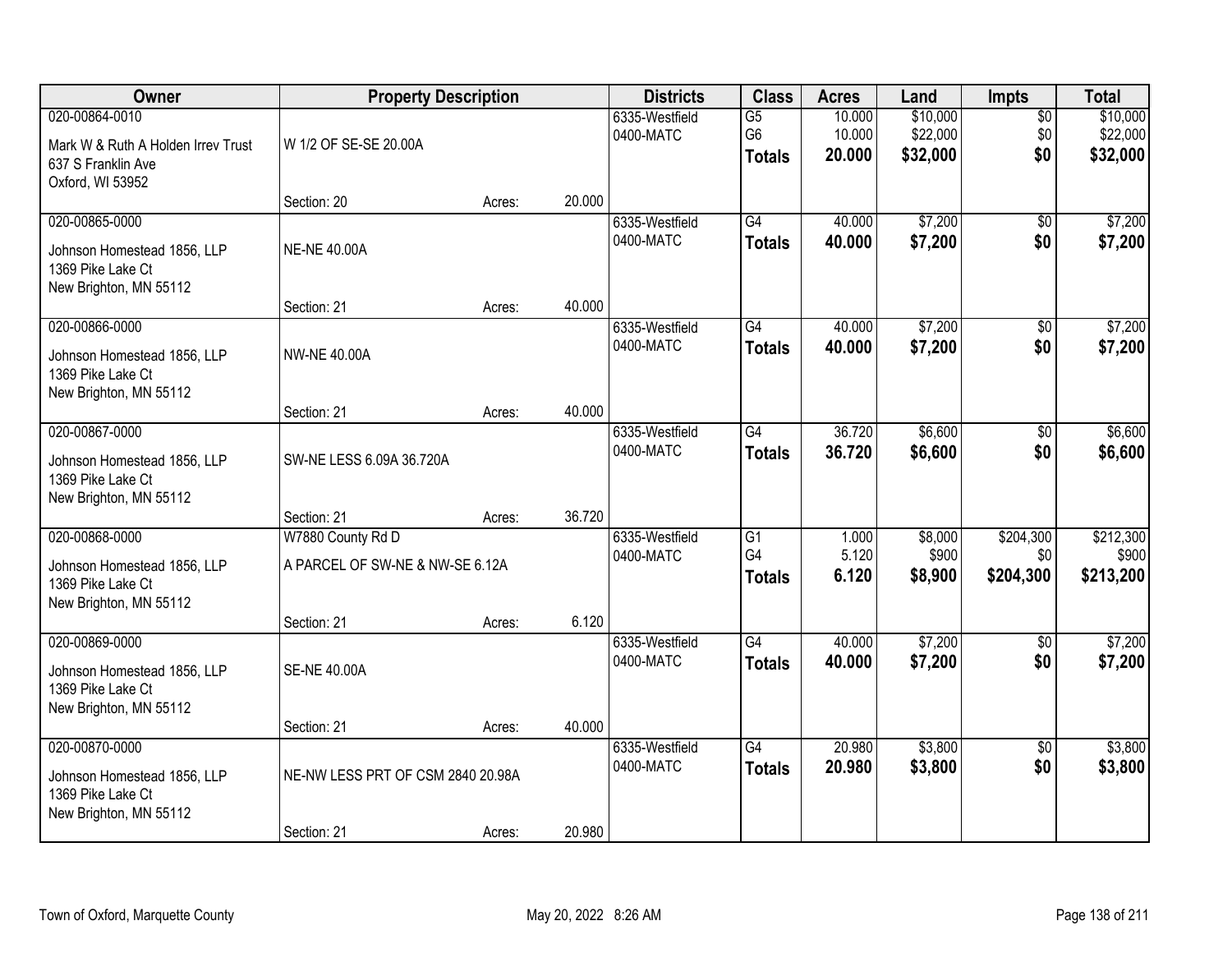| <b>Owner</b><br><b>Property Description</b>                                                  | <b>Districts</b>                                    | <b>Class</b> | <b>Acres</b> | Land                        | <b>Impts</b>                     | <b>Total</b>     |                      |                        |                      |
|----------------------------------------------------------------------------------------------|-----------------------------------------------------|--------------|--------------|-----------------------------|----------------------------------|------------------|----------------------|------------------------|----------------------|
| 020-00870-0005<br>Johnson Homestead 1856, LLP<br>1369 Pike Lake Ct<br>New Brighton, MN 55112 | LOT 1 CSM 2840 BEING PRT OF NE-NW & SE-NW<br>22.84A |              |              | 6335-Westfield<br>0400-MATC | $\overline{G5}$<br><b>Totals</b> | 22.840<br>22.840 | \$22,900<br>\$22,900 | $\overline{50}$<br>\$0 | \$22,900<br>\$22,900 |
|                                                                                              | Section: 21                                         | Acres:       | 22.840       |                             |                                  |                  |                      |                        |                      |
| 020-00871-0000<br>Peppermill Re Holdings, LLC<br>N3924 County Rd Zz<br>Montello, WI 53949    | E 1/2 OF NW-NW BEING PRT OF PARCEL B 19.95A         |              |              | 6335-Westfield<br>0400-MATC | $\overline{G5}$<br><b>Totals</b> | 19.950<br>19.950 | \$20,000<br>\$20,000 | \$0<br>\$0             | \$20,000<br>\$20,000 |
|                                                                                              | Section: 21                                         | Acres:       | 19.950       |                             |                                  |                  |                      |                        |                      |
| 020-00872-0000<br>Lowell Hayes<br>N3654 County Rd A<br>Oxford, WI 53952                      | W1/2 NW-NW BEING PARCEL A 19.95A                    |              |              | 6335-Westfield<br>0400-MATC | $\overline{G5}$<br><b>Totals</b> | 19.950<br>19.950 | \$20,000<br>\$20,000 | $\overline{50}$<br>\$0 | \$20,000<br>\$20,000 |
|                                                                                              | Section: 21                                         | Acres:       | 19.950       |                             |                                  |                  |                      |                        |                      |
| 020-00873-0000<br>Geraldine E. Garbarski<br>N3532 County Rd A<br>Oxford, WI 53952            | N3532 County Rd A<br>PART OF SW-NW 1.50A            |              |              | 6335-Westfield<br>0400-MATC | $\overline{G1}$<br><b>Totals</b> | 1.500<br>1.500   | \$9,000<br>\$9,000   | \$37,200<br>\$37,200   | \$46,200<br>\$46,200 |
|                                                                                              | Section: 21                                         | Acres:       | 1.500        |                             |                                  |                  |                      |                        |                      |
| 020-00874-0000<br>Peppermill Re Holdings, LLC<br>N3924 County Rd Zz<br>Montello, WI 53949    | PART OF SW-NW BEING PART OF PARCEL B 7.46A          |              |              | 6335-Westfield<br>0400-MATC | $\overline{G4}$<br><b>Totals</b> | 7.460<br>7.460   | \$1,100<br>\$1,100   | \$0<br>\$0             | \$1,100<br>\$1,100   |
|                                                                                              | Section: 21                                         | Acres:       | 7.460        |                             |                                  |                  |                      |                        |                      |
| 020-00875-0000<br>Peppermill Re Holdings, LLC<br>N3924 County Rd Zz<br>Montello, WI 53949    | PART PARCEL C BEING PART OF SW-NW & NW-SW<br>26.27A |              |              | 6335-Westfield<br>0400-MATC | $\overline{G4}$<br><b>Totals</b> | 26.270<br>26.270 | \$3,800<br>\$3,800   | $\sqrt{6}$<br>\$0      | \$3,800<br>\$3,800   |
|                                                                                              | Section: 21                                         | Acres:       | 26.270       |                             |                                  |                  |                      |                        |                      |
| 020-00876-0000<br>Kurtis Magera-Bulski<br>N3600 County Rd A<br>Oxford, WI 53952              | PART CSM 1394 BEING PART SW-NW 3.66A                |              |              | 6335-Westfield<br>0400-MATC | $\overline{G1}$<br><b>Totals</b> | 3.660<br>3.660   | \$16,400<br>\$16,400 | $\overline{50}$<br>\$0 | \$16,400<br>\$16,400 |
|                                                                                              | Section: 21                                         | Acres:       | 3.660        |                             |                                  |                  |                      |                        |                      |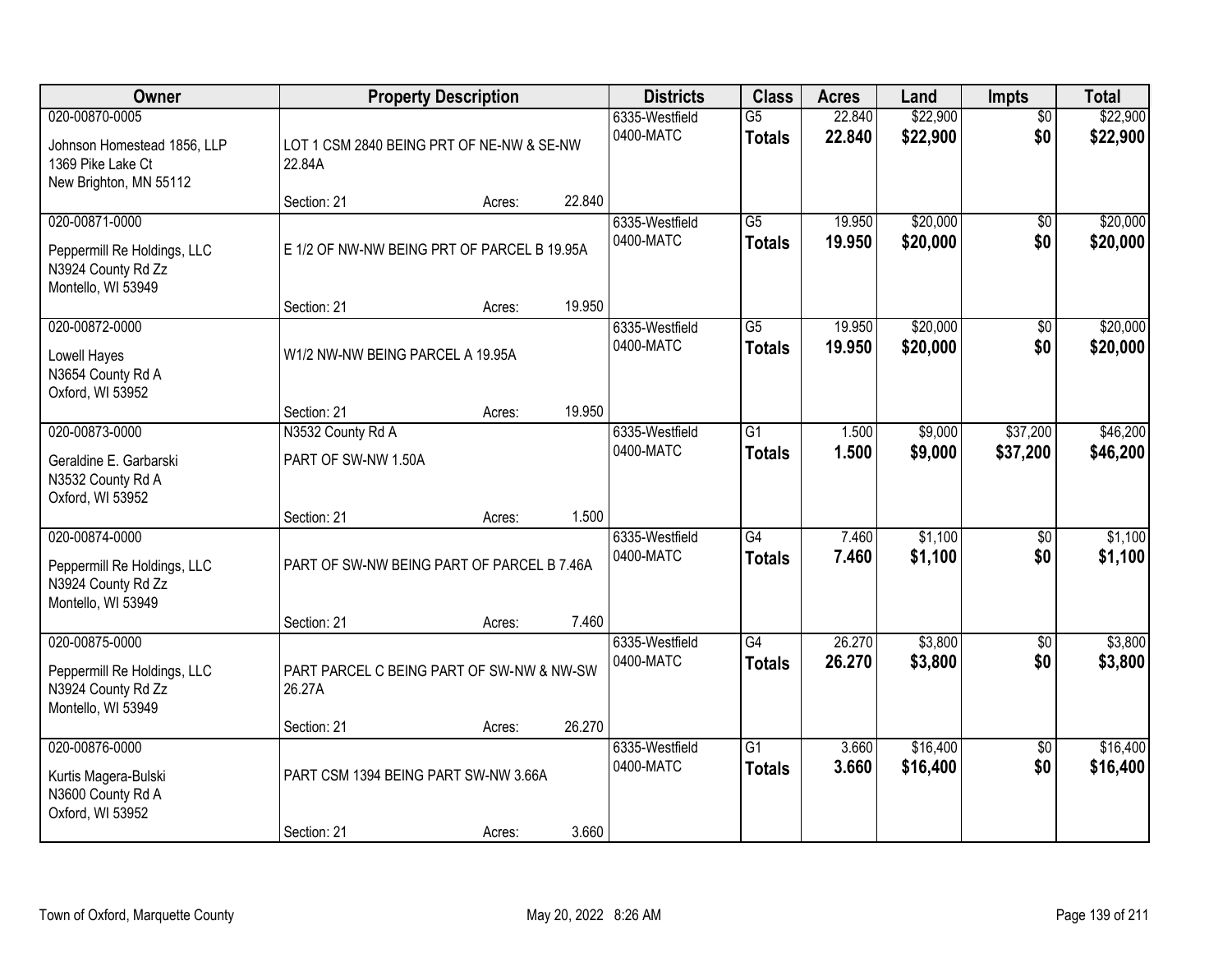| Owner                       |                                               | <b>Property Description</b> |        | <b>Districts</b> | <b>Class</b>    | <b>Acres</b> | Land     | <b>Impts</b>    | <b>Total</b> |
|-----------------------------|-----------------------------------------------|-----------------------------|--------|------------------|-----------------|--------------|----------|-----------------|--------------|
| 020-00877-0000              |                                               |                             |        | 6335-Westfield   | $\overline{G1}$ | 1.640        | \$9,300  | $\overline{50}$ | \$9,300      |
| Christopher M. Morgan       | PART LOT 1 CSM 2032 BEING PART SW-NW 1.64A    |                             |        | 0400-MATC        | <b>Totals</b>   | 1.640        | \$9,300  | \$0             | \$9,300      |
| Kortney A. Ciszek           |                                               |                             |        |                  |                 |              |          |                 |              |
| N3604 County Rd A           |                                               |                             |        |                  |                 |              |          |                 |              |
| Oxford, WI 53952            | Section: 21                                   | Acres:                      | 1.640  |                  |                 |              |          |                 |              |
| 020-00878-0000              |                                               |                             |        | 6335-Westfield   | $\overline{G4}$ | 36.180       | \$6,500  | $\overline{50}$ | \$6,500      |
| Johnson Homestead 1856, LLP | SE-NW LESS PRT OF CSM 2840 36.18A             |                             |        | 0400-MATC        | <b>Totals</b>   | 36.180       | \$6,500  | \$0             | \$6,500      |
| 1369 Pike Lake Ct           |                                               |                             |        |                  |                 |              |          |                 |              |
| New Brighton, MN 55112      |                                               |                             |        |                  |                 |              |          |                 |              |
|                             | Section: 21                                   | Acres:                      | 36.180 |                  |                 |              |          |                 |              |
| 020-00879-0000              |                                               |                             |        | 6335-Westfield   | G4              | 17.000       | \$3,000  | \$0             | \$3,000      |
| Johnson Homestead 1856, LLP | THAT PRT OF NE-SW LY E OF CO RD A & N OF CO   |                             |        | 0400-MATC        | G <sub>5</sub>  | 1.470        | \$100    | \$0             | \$100        |
| 1369 Pike Lake Ct           | <b>RD D 18.47A</b>                            |                             |        |                  | <b>Totals</b>   | 18.470       | \$3,100  | \$0             | \$3,100      |
| New Brighton, MN 55112      |                                               |                             |        |                  |                 |              |          |                 |              |
|                             | Section: 21                                   | Acres:                      | 18.470 |                  |                 |              |          |                 |              |
| 020-00880-0005              |                                               |                             |        | 6335-Westfield   | G4              | 26.140       | \$4,700  | \$0             | \$4,700      |
| Peppermill Re Holdings, LLC | LOT 1 CSM 2604 BEING PRT OF NE-SW & NW-SW     |                             |        | 0400-MATC        | G <sub>5</sub>  | 1.590        | \$100    | \$0             | \$100        |
| N3924 County Rd Zz          | 27.73A                                        |                             |        |                  | <b>Totals</b>   | 27.730       | \$4,800  | \$0             | \$4,800      |
| Montello, WI 53949          |                                               |                             |        |                  |                 |              |          |                 |              |
|                             | Section: 21                                   | Acres:                      | 27.730 |                  |                 |              |          |                 |              |
| 020-00881-0000              | N3569 County Rd A                             |                             |        | 6335-Westfield   | $\overline{G1}$ | 3.520        | \$16,100 | \$69,300        | \$85,400     |
| <b>Michael Simmons</b>      | PRT OF NW-SW OF SEC 21 & PRT OF NE-SE, SEC 20 |                             |        | 0400-MATC        | <b>Totals</b>   | 3.520        | \$16,100 | \$69,300        | \$85,400     |
| N3569 County Rd A           | PER POS 3.52A                                 |                             |        |                  |                 |              |          |                 |              |
| Oxford, WI 53952            |                                               |                             |        |                  |                 |              |          |                 |              |
|                             | Section: 21                                   | Acres:                      | 3.520  |                  |                 |              |          |                 |              |
| 020-00882-0000              |                                               |                             |        | 6335-Westfield   | $\overline{G4}$ | 19.980       | \$2,900  | \$0             | \$2,900      |
| Mollie G. Zinke (Le et al   | PRT OF NW-SW LESS PRT OF CSM 2100 & CSM 2604  |                             |        | 0400-MATC        | <b>Totals</b>   | 19.980       | \$2,900  | \$0             | \$2,900      |
| W7846 Fern Rd               | 19.98A                                        |                             |        |                  |                 |              |          |                 |              |
| Oxford, WI 53952            |                                               |                             |        |                  |                 |              |          |                 |              |
|                             | Section: 21                                   | Acres:                      | 19.980 |                  |                 |              |          |                 |              |
| 020-00882-0005              | N3547 County Rd A                             |                             |        | 6335-Westfield   | $\overline{G1}$ | 3.000        | \$15,000 | \$107,500       | \$122,500    |
| <b>Tad Abbott</b>           | CSM 2100 BEING PRT OF NW-SW 3.00A             |                             |        | 0400-MATC        | <b>Totals</b>   | 3.000        | \$15,000 | \$107,500       | \$122,500    |
| Penny Abbott                |                                               |                             |        |                  |                 |              |          |                 |              |
| N3547 County Rd A           |                                               |                             |        |                  |                 |              |          |                 |              |
| Oxford, WI 53952            | Section: 21                                   | Acres:                      | 3.000  |                  |                 |              |          |                 |              |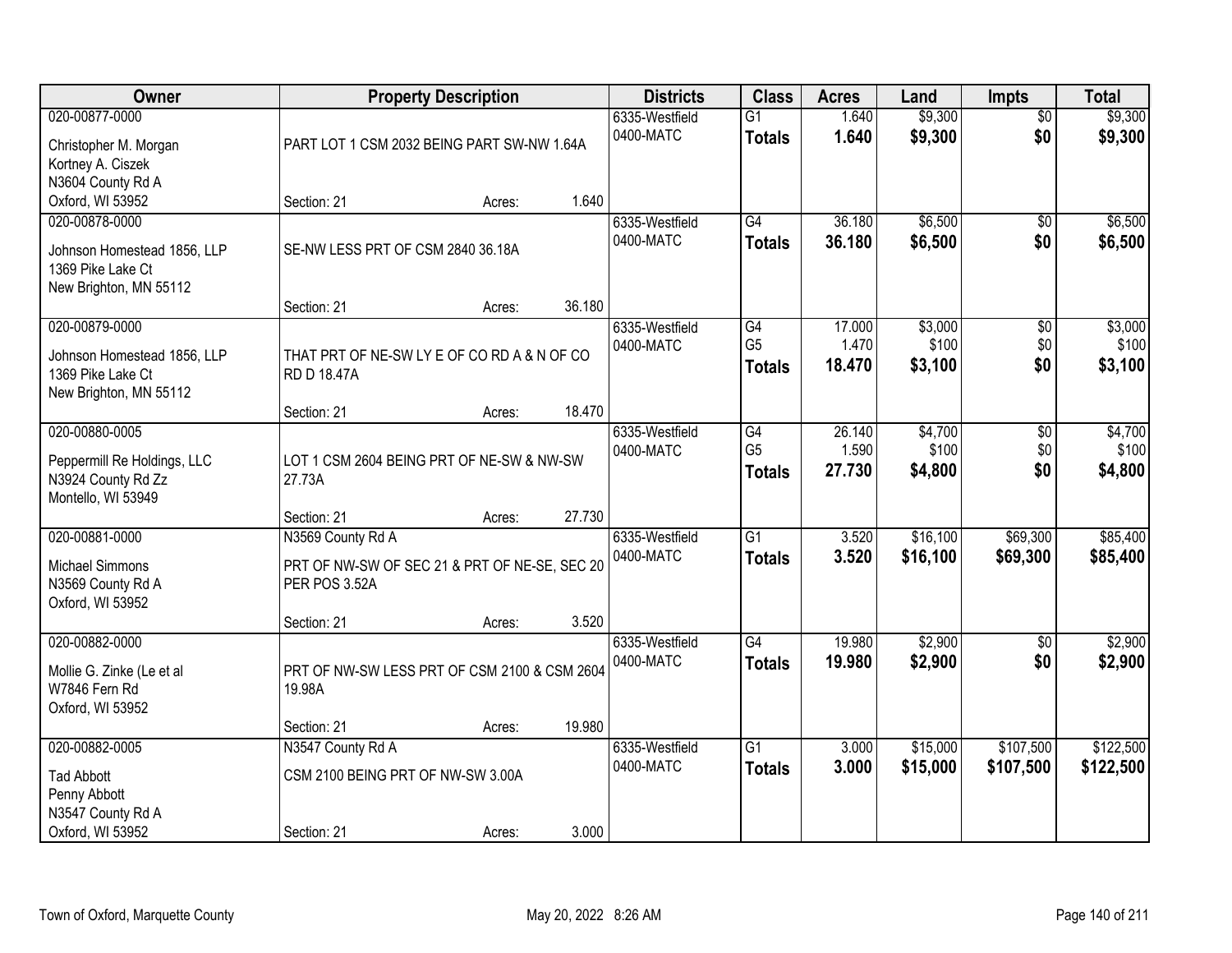| Owner                                                                                        |                                                       | <b>Property Description</b> |                             | <b>Districts</b>                       | <b>Class</b>                          | <b>Acres</b>                    | Land                                  | Impts                            | <b>Total</b>                |
|----------------------------------------------------------------------------------------------|-------------------------------------------------------|-----------------------------|-----------------------------|----------------------------------------|---------------------------------------|---------------------------------|---------------------------------------|----------------------------------|-----------------------------|
| 020-00883-0000<br>Mollie G. Zinke (Le et al<br>W7846 Fern Rd<br>Oxford, WI 53952             | PRT OF NW-SW SEC 21 & PRT NE-SE SEC 20 12.45A         |                             | 6335-Westfield<br>0400-MATC | $\overline{G5}$<br>G7<br><b>Totals</b> | 10.450<br>2.000<br>12.450             | \$10,500<br>\$9,500<br>\$20,000 | $\overline{50}$<br>\$4,100<br>\$4,100 | \$10,500<br>\$13,600<br>\$24,100 |                             |
|                                                                                              | Section: 21                                           | Acres:                      | 12.450                      |                                        |                                       |                                 |                                       |                                  |                             |
| 020-00884-0000<br>Johnson Homestead 1856, LLP<br>1369 Pike Lake Ct<br>New Brighton, MN 55112 | SW-SW BEING PRT OF CSM 3108 39.36A                    |                             |                             | 6335-Westfield<br>0400-MATC            | G4<br><b>Totals</b>                   | 39.360<br>39.360                | \$7,000<br>\$7,000                    | \$0<br>\$0                       | \$7,000<br>\$7,000          |
| 020-00885-0000                                                                               | Section: 21                                           | Acres:                      | 39.360                      | 6335-Westfield                         | G4                                    | 22.920                          | \$4,100                               | \$0                              | \$4,100                     |
| Johnson Homestead 1856, LLP<br>1369 Pike Lake Ct<br>New Brighton, MN 55112                   | SE-SW LY W OF CO RD A BEING PRT OF CSM 3108<br>23.92A |                             |                             | 0400-MATC                              | G <sub>5</sub><br><b>Totals</b>       | 1.000<br>23.920                 | \$100<br>\$4,200                      | \$0<br>\$0                       | \$100<br>\$4,200            |
|                                                                                              | Section: 21                                           | Acres:                      | 23.920                      |                                        |                                       |                                 |                                       |                                  |                             |
| 020-00885-0005<br>Johnson Homestead 1856, LLP<br>1369 Pike Lake Ct<br>New Brighton, MN 55112 | SE-SW LY E OF CO RD A LESS CSM 1712 13.88A            |                             |                             | 6335-Westfield<br>0400-MATC            | G4<br>G <sub>5</sub><br><b>Totals</b> | 12.880<br>1.000<br>13.880       | \$2,300<br>\$100<br>\$2,400           | \$0<br>\$0<br>\$0                | \$2,300<br>\$100<br>\$2,400 |
|                                                                                              | Section: 21                                           | Acres:                      | 13.880                      |                                        |                                       |                                 |                                       |                                  |                             |
| 020-00886-0000<br>John C. Boese Sr<br>N3322 County Rd A<br>Oxford, WI 53952                  | N3322 County Rd A<br>CSM 1712 2.20A                   |                             | 2.200                       | 6335-Westfield<br>0400-MATC            | $\overline{G1}$<br><b>Totals</b>      | 2.200<br>2.200                  | \$11,000<br>\$11,000                  | \$126,700<br>\$126,700           | \$137,700<br>\$137,700      |
| 020-00887-0000                                                                               | Section: 21                                           | Acres:                      |                             | 6335-Westfield                         | G4                                    | 36.230                          | \$6,500                               | $\overline{50}$                  | \$6,500                     |
| Johnson Homestead 1856, LLP<br>1369 Pike Lake Ct<br>New Brighton, MN 55112                   | NE-SE LESS PRT OF CSM 2839 38.23A                     |                             |                             | 0400-MATC                              | G <sub>5</sub><br><b>Totals</b>       | 2.000<br>38.230                 | \$100<br>\$6,600                      | \$0<br>\$0                       | \$100<br>\$6,600            |
|                                                                                              | Section: 21                                           | Acres:                      | 38.230                      |                                        |                                       |                                 |                                       |                                  |                             |
| 020-00888-0000<br>Johnson Homestead 1856, LLP<br>1369 Pike Lake Ct<br>New Brighton, MN 55112 | <b>NW-SE 37.16A</b><br>Section: 21                    |                             | 37.160                      | 6335-Westfield<br>0400-MATC            | G4<br>G <sub>5</sub><br><b>Totals</b> | 36.160<br>1.000<br>37.160       | \$6,500<br>\$100<br>\$6,600           | $\overline{50}$<br>\$0<br>\$0    | \$6,500<br>\$100<br>\$6,600 |
|                                                                                              |                                                       | Acres:                      |                             |                                        |                                       |                                 |                                       |                                  |                             |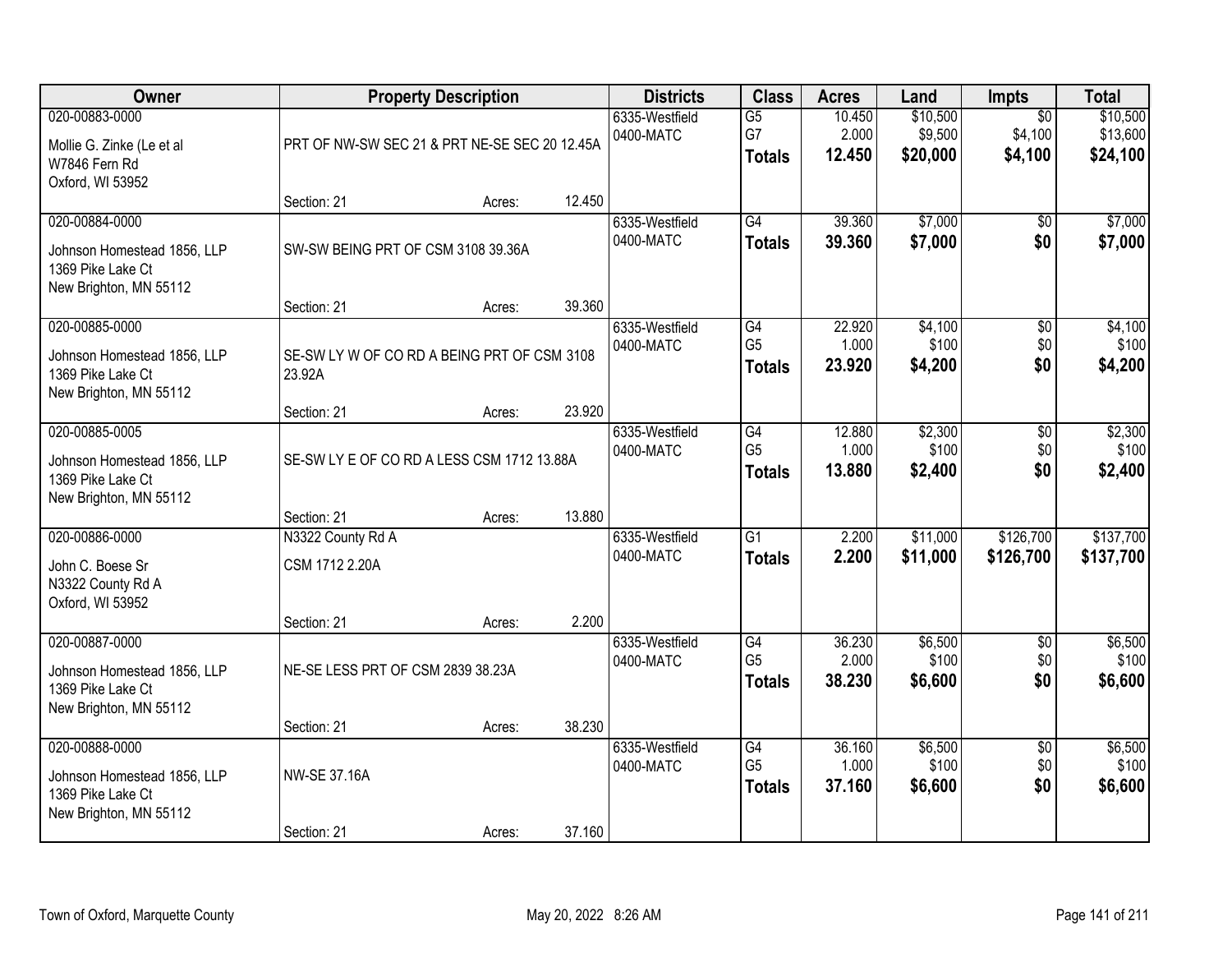| Owner                       | <b>Property Description</b>                    |        |        | <b>Districts</b> | <b>Class</b>    | <b>Acres</b> | Land        | <b>Impts</b>    | <b>Total</b> |
|-----------------------------|------------------------------------------------|--------|--------|------------------|-----------------|--------------|-------------|-----------------|--------------|
| 020-00889-0000              |                                                |        |        | 6335-Westfield   | $\overline{G4}$ | 40.000       | \$7,200     | $\overline{50}$ | \$7,200      |
| Johnson Homestead 1856, LLP | SW-SE 40.00A                                   |        |        | 0400-MATC        | <b>Totals</b>   | 40.000       | \$7,200     | \$0             | \$7,200      |
| 1369 Pike Lake Ct           |                                                |        |        |                  |                 |              |             |                 |              |
| New Brighton, MN 55112      |                                                | Acres: | 40.000 |                  |                 |              |             |                 |              |
| 020-00890-0000              | Section: 21                                    |        |        | 6335-Westfield   | G4              | 37.310       | \$6,700     | \$0             | \$6,700      |
|                             |                                                |        |        | 0400-MATC        | G <sub>5</sub>  | 4.000        | \$4,000     | \$0             | \$4,000      |
| Johnson Homestead 1856, LLP | LOT 1 CSM 2839 BEING SE-SE & PRT OF NE-SE      |        |        |                  | <b>Totals</b>   | 41.310       | \$10,700    | \$0             | \$10,700     |
| 1369 Pike Lake Ct           | 41.31A                                         |        |        |                  |                 |              |             |                 |              |
| New Brighton, MN 55112      |                                                |        | 41.310 |                  |                 |              |             |                 |              |
| 020-00891-0000              | Section: 21                                    | Acres: |        | 6335-Westfield   | $\overline{G5}$ | 14.350       | \$14,400    |                 | \$14,400     |
|                             |                                                |        |        | 0400-MATC        |                 |              | \$14,400    | \$0<br>\$0      |              |
| John A. Mack                | PRT OF LOT 2 CSM 3145 BEING PRT OF NE-NE &     |        |        |                  | <b>Totals</b>   | 14.350       |             |                 | \$14,400     |
| Audrea A. Mack              | <b>NW-NE 14.35A</b>                            |        |        |                  |                 |              |             |                 |              |
| W7423 State Rd 82           |                                                |        |        |                  |                 |              |             |                 |              |
| Oxford, WI 53952            | Section: 22                                    | Acres: | 14.350 |                  |                 |              |             |                 |              |
| 020-00891-0005              |                                                |        |        | 6335-Westfield   | G4              | 3.000        | \$400       | $\sqrt[6]{3}$   | \$400        |
| Sean O. Doherty             | PRT OF LOT 3 CSM 3145 BEING PRT OF NE-NE 5.51A |        |        | 0400-MATC        | G5M             | 2.510        | \$2,800     | \$0             | \$2,800      |
| Vicki L. Doherty            |                                                |        |        |                  | <b>Totals</b>   | 5.510        | \$3,200     | \$0             | \$3,200      |
| <b>PO Box 226</b>           |                                                |        |        |                  |                 |              |             |                 |              |
| Poynette, WI 53955          | Section: 22                                    | Acres: | 5.510  |                  |                 |              |             |                 |              |
| 020-00892-0000              |                                                |        |        | 6335-Westfield   | $\overline{G5}$ | 9.000        | \$9,000     | $\overline{50}$ | \$9,000      |
| Beverly J. Sengbusch (Le    | NE-NE LY S OF RR R/W 10.00A                    |        |        | 0400-MATC        | G <sub>6</sub>  | 1.000        | \$3,000     | \$0             | \$3,000      |
| Dennis R. Sengbusch         |                                                |        |        |                  | <b>Totals</b>   | 10.000       | \$12,000    | \$0             | \$12,000     |
| PO Box 46                   |                                                |        |        |                  |                 |              |             |                 |              |
| Oxford, WI 53952            | Section: 22                                    | Acres: | 10.000 |                  |                 |              |             |                 |              |
| 020-00893-0000              |                                                |        |        | 6335-Westfield   | X4              | 13.000       | $\sqrt{$0}$ | \$0             | \$0          |
| Union Pacific Rr Co         | PART OF NE-NE 13.00A                           |        |        | 0400-MATC        | <b>Totals</b>   | 13.000       | \$0         | \$0             | \$0          |
| Attn: Trans Prop Taxes      |                                                |        |        |                  |                 |              |             |                 |              |
| 1700 Farnam 10th FI s       |                                                |        |        |                  |                 |              |             |                 |              |
| Omaha, NE 68102-2010        | Section: 22                                    | Acres: | 13.000 |                  |                 |              |             |                 |              |
| 020-00895-0000              | N3644 4th Dr                                   |        |        | 6335-Westfield   | G1              | 0.300        | \$300       | \$5,700         | \$6,000      |
| Beverly J. Sengbusch (Le    | NW-NE LY S OF RR R/W 28.00A                    |        |        | 0400-MATC        | G4              | 5.000        | \$500       | \$0             | \$500        |
| Dennis R. Sengbusch         |                                                |        |        |                  | G <sub>5</sub>  | 21.700       | \$21,700    | \$0             | \$21,700     |
| PO Box 46                   |                                                |        |        |                  | G5M             | 1.000        | \$1,500     | \$0             | \$1,500      |
| Oxford, WI 53952            | Section: 22                                    | Acres: | 28.000 |                  | <b>Totals</b>   | 28.000       | \$24,000    | \$5,700         | \$29,700     |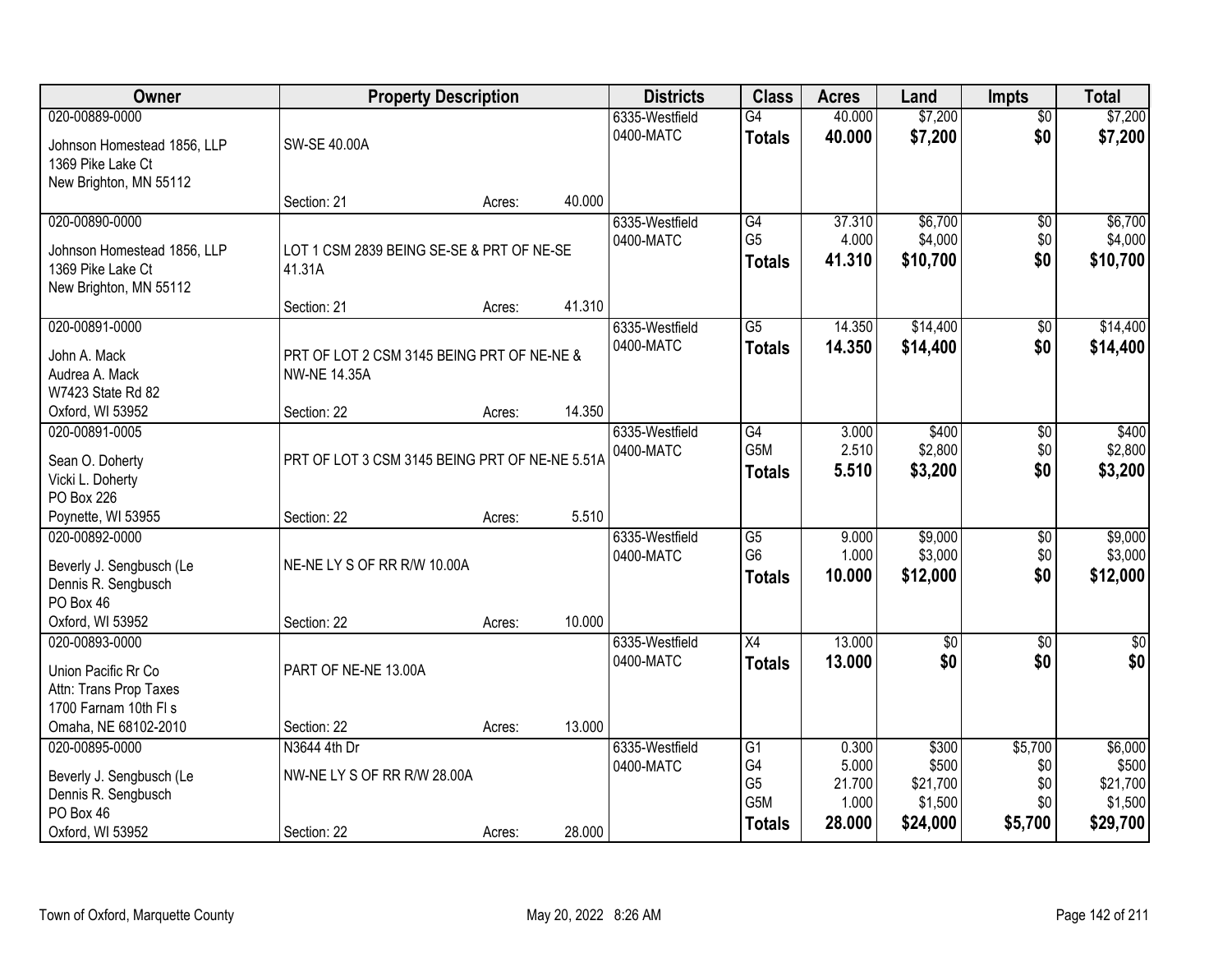| Owner                            | <b>Property Description</b>                |        |        | <b>Districts</b> | <b>Class</b>    | <b>Acres</b> | Land       | <b>Impts</b>    | <b>Total</b>    |
|----------------------------------|--------------------------------------------|--------|--------|------------------|-----------------|--------------|------------|-----------------|-----------------|
| 020-00896-0000                   | N3608 4th Dr                               |        |        | 6335-Westfield   | $\overline{G1}$ | 2.000        | \$10,000   | \$157,800       | \$167,800       |
| August C. Vaness                 | A PARCEL IN SW COR OF NW-NE 2.00A          |        |        | 0400-MATC        | <b>Totals</b>   | 2.000        | \$10,000   | \$157,800       | \$167,800       |
| Raedean A. Vaness                |                                            |        |        |                  |                 |              |            |                 |                 |
| N3608 4th Dr                     |                                            |        |        |                  |                 |              |            |                 |                 |
| Oxford, WI 53952                 | Section: 22                                | Acres: | 2.000  |                  |                 |              |            |                 |                 |
| 020-00897-0000                   |                                            |        |        | 6335-Westfield   | $\overline{X4}$ | 9.000        | \$0        | \$0             | \$0             |
| Union Pacific Rr Co              | PART OF NW-NE 9.00A                        |        |        | 0400-MATC        | <b>Totals</b>   | 9.000        | \$0        | \$0             | \$0             |
| Attn: Trans Prop Taxes           |                                            |        |        |                  |                 |              |            |                 |                 |
| 1700 Farnam 10th FI s            |                                            |        |        |                  |                 |              |            |                 |                 |
| Omaha, NE 68102-2010             | Section: 22                                | Acres: | 9.000  |                  |                 |              |            |                 |                 |
| 020-00898-0000                   | N3568 4th Dr                               |        |        | 6335-Westfield   | G1              | 1.000        | \$8,000    | \$120,800       | \$128,800       |
| Charles J. Gohs                  | N 1/2 OF SW-NE 20.00A                      |        |        | 0400-MATC        | G6              | 19.000       | \$57,000   | \$0             | \$57,000        |
| Patricia Gohs                    |                                            |        |        |                  | <b>Totals</b>   | 20.000       | \$65,000   | \$120,800       | \$185,800       |
| 611 Maple St                     |                                            |        |        |                  |                 |              |            |                 |                 |
| Twin Lakes, WI 53181             | Section: 22                                | Acres: | 20.000 |                  |                 |              |            |                 |                 |
| 020-00899-0000                   | N3540 4th Dr                               |        |        | 6335-Westfield   | G1              | 2.000        | \$10,000   | \$7,800         | \$17,800        |
|                                  |                                            |        |        | 0400-MATC        | G <sub>6</sub>  | 7.530        | \$22,600   | \$0             | \$22,600        |
| Leroy Sellnow                    | E 1/2 OF S 1/2 OF SW-NE 9.53A              |        |        |                  | <b>Totals</b>   | 9.530        | \$32,600   | \$7,800         | \$40,400        |
| Sandra Sellnow<br>1410 Davis St  |                                            |        |        |                  |                 |              |            |                 |                 |
| Watertown, WI 53098-9162         | Section: 22                                | Acres: | 9.530  |                  |                 |              |            |                 |                 |
| 020-00900-0000                   | N3530 4th Dr                               |        |        | 6335-Westfield   | $\overline{G1}$ | 1.000        | \$8,000    | \$110,700       | \$118,700       |
|                                  |                                            |        |        | 0400-MATC        | G <sub>6</sub>  | 8.770        | \$26,300   | \$0             | \$26,300        |
| Randy W. Knapton                 | W 1/2 OF S 1/2 OF SW-NE PER PLAT OF SURVEY |        |        |                  | <b>Totals</b>   | 9.770        | \$34,300   | \$110,700       | \$145,000       |
| Julie A. Knapton                 | 9.77A                                      |        |        |                  |                 |              |            |                 |                 |
| N3530 4th Dr<br>Oxford, WI 53952 |                                            |        | 9.770  |                  |                 |              |            |                 |                 |
| 020-00901-0000                   | Section: 22                                | Acres: |        | 6335-Westfield   | G6              | 17.300       | \$51,900   | $\overline{50}$ | \$51,900        |
|                                  |                                            |        |        | 0400-MATC        | <b>Totals</b>   | 17.300       | \$51,900   | \$0             | \$51,900        |
| Charles J. Gohs                  | N 1/2 OF SE-NE LESS RR 17.30A              |        |        |                  |                 |              |            |                 |                 |
| Patricia Gohs                    |                                            |        |        |                  |                 |              |            |                 |                 |
| 611 Maple St                     |                                            |        |        |                  |                 |              |            |                 |                 |
| Twin Lakes, WI 53181             | Section: 22                                | Acres: | 17.300 |                  |                 |              |            |                 |                 |
| 020-00902-0000                   |                                            |        |        | 6335-Westfield   | $\overline{X4}$ | 2.700        | $\sqrt{6}$ | $\overline{30}$ | $\overline{50}$ |
| Union Pacific Rr Co              | PART OF SE-NE 2.70A                        |        |        | 0400-MATC        | <b>Totals</b>   | 2.700        | \$0        | \$0             | \$0             |
| Attn: Trans Prop Taxes           |                                            |        |        |                  |                 |              |            |                 |                 |
| 1700 Farnam 10th FI s            |                                            |        |        |                  |                 |              |            |                 |                 |
| Omaha, NE 68102-2010             | Section: 22                                | Acres: | 2.700  |                  |                 |              |            |                 |                 |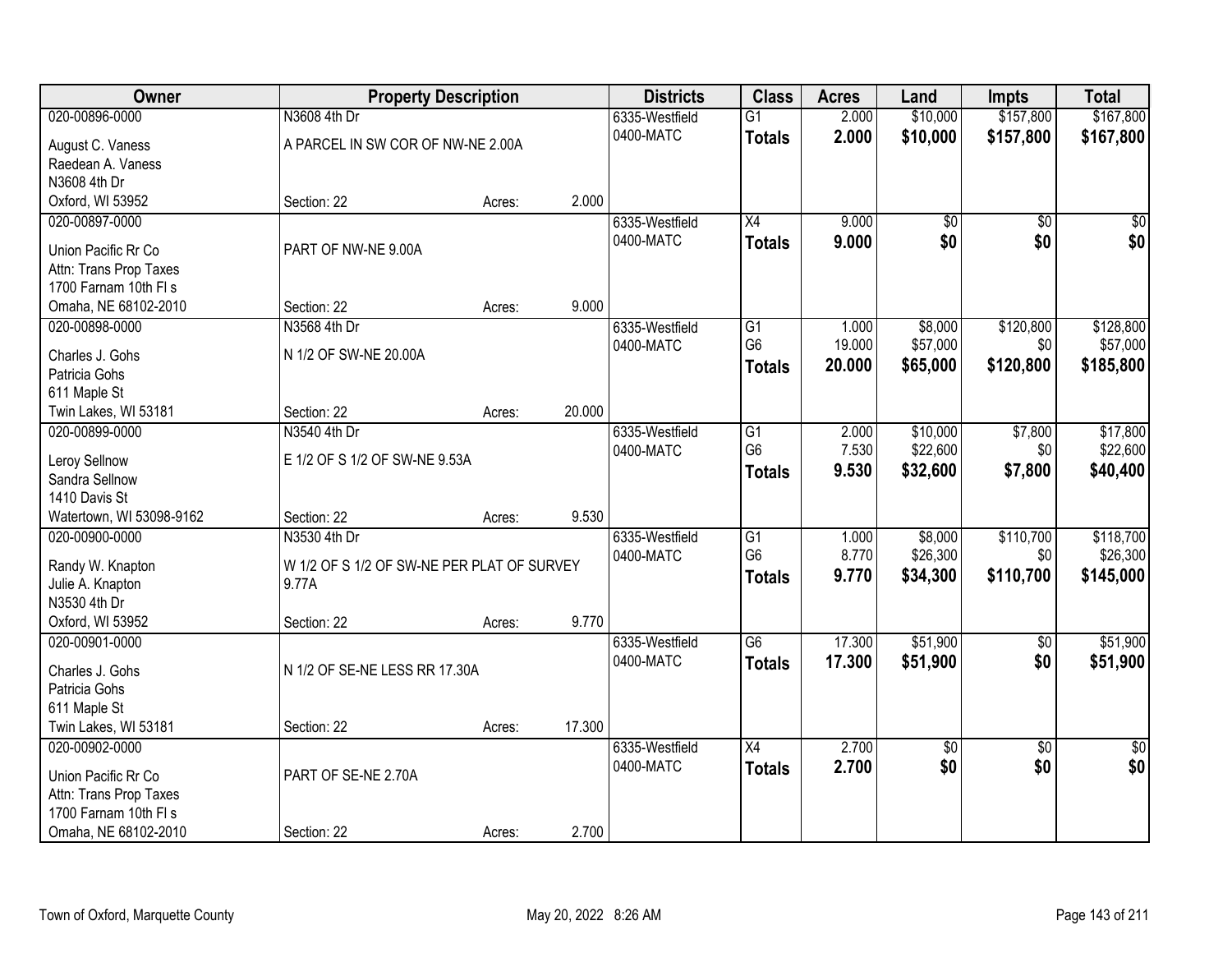| \$60,000<br>\$60,000<br>020-00903-0000<br>20.000<br>6335-Westfield<br>$\overline{G6}$<br>$\overline{50}$<br>\$60,000<br>\$0<br>0400-MATC<br>20.000<br>\$60,000<br><b>Totals</b><br>S 1/2 OF SE-NE 20.00A<br>Leroy Sellnow<br>Sandra Sellnow<br>1410 Davis St<br>Watertown, WI 53098-9162<br>20.000<br>Section: 22<br>Acres:<br>\$5,500<br>\$5,500<br>020-00904-0000<br>G4<br>38,000<br>$\overline{50}$<br>6335-Westfield<br>G <sub>5</sub><br>2.000<br>\$1,600<br>\$1,600<br>\$0<br>0400-MATC<br><b>NE-NW 40.00A</b><br>Brian G. Coddington<br>\$0<br>40.000<br>\$7,100<br>\$7,100<br><b>Totals</b><br>Eric K. Coddington<br>N3924 County Rd Zz<br>40.000<br>Montello, WI 53949<br>Section: 22<br>Acres:<br>$\overline{G4}$<br>\$7,200<br>\$7,200<br>020-00905-0000<br>40.000<br>\$0<br>6335-Westfield<br>0400-MATC<br>\$7,200<br>\$0<br>40.000<br>\$7,200<br><b>Totals</b><br>NW-NW 40.00A<br>Johnson Homestead 1856, LLP<br>1369 Pike Lake Ct<br>New Brighton, MN 55112<br>40.000<br>Section: 22<br>Acres:<br>\$7,200<br>\$7,200<br>020-00906-0000<br>6335-Westfield<br>G4<br>40.000<br>$\sqrt{6}$<br>0400-MATC<br>\$0<br>40.000<br>\$7,200<br>\$7,200<br><b>Totals</b><br><b>SW-NW 40.00A</b><br>Johnson Homestead 1856, LLP<br>1369 Pike Lake Ct<br>New Brighton, MN 55112<br>40.000<br>Section: 22<br>Acres:<br>020-00907-0000<br>\$72,700<br>N3567 4th Dr<br>$\overline{G1}$<br>1.150<br>\$8,300<br>\$64,400<br>6335-Westfield<br>G4<br>9.000<br>\$1,600<br>\$1,600<br>\$0<br>0400-MATC<br>LOT 1 CSM 1384 & 20 X 318FT IN SE COR OF CSM<br>Dennis R. Burckhardt<br>10.150<br>\$9,900<br>\$64,400<br>\$74,300<br><b>Totals</b><br>2351 ALL BEING PRT OF SE-NW 10.15A<br>Elaine M. Burckhardt<br>N3567 4th Dr<br>10.150<br>Oxford, WI 53952<br>Section: 22<br>Acres:<br>$\overline{G4}$<br>16.372<br>\$2,900<br>\$2,900<br>020-00908-0000<br>6335-Westfield<br>\$0<br>0400-MATC<br>16.372<br>\$2,900<br>\$0<br>\$2,900<br><b>Totals</b><br>LOT 2 CSM 1384 BEING PART OF SE-NW 16.372A<br>Elaine M. Burckhardt<br>N3567 4th Dr<br>Oxford, WI 53952<br>16.372<br>Section: 22<br>Acres:<br>$\overline{G1}$<br>\$12,500<br>\$49,300<br>\$61,800<br>020-00909-0000<br>N3535 4th Dr<br>2.500<br>6335-Westfield<br>0400-MATC<br>2.500<br>\$12,500<br>\$49,300<br>\$61,800<br><b>Totals</b><br>Ursula R. Scherdel<br>PART OF SE-NW 2.50A<br>N3535 4th Dr<br>Oxford, WI 53952 | Owner | <b>Property Description</b> |       | <b>Districts</b> | <b>Class</b> | <b>Acres</b> | Land | <b>Impts</b> | <b>Total</b> |
|--------------------------------------------------------------------------------------------------------------------------------------------------------------------------------------------------------------------------------------------------------------------------------------------------------------------------------------------------------------------------------------------------------------------------------------------------------------------------------------------------------------------------------------------------------------------------------------------------------------------------------------------------------------------------------------------------------------------------------------------------------------------------------------------------------------------------------------------------------------------------------------------------------------------------------------------------------------------------------------------------------------------------------------------------------------------------------------------------------------------------------------------------------------------------------------------------------------------------------------------------------------------------------------------------------------------------------------------------------------------------------------------------------------------------------------------------------------------------------------------------------------------------------------------------------------------------------------------------------------------------------------------------------------------------------------------------------------------------------------------------------------------------------------------------------------------------------------------------------------------------------------------------------------------------------------------------------------------------------------------------------------------------------------------------------------------------------------------------------------------------------------------------------------------------------------------------------------------------------------------------------------------------------------------------------------------------------------------------------------------------|-------|-----------------------------|-------|------------------|--------------|--------------|------|--------------|--------------|
|                                                                                                                                                                                                                                                                                                                                                                                                                                                                                                                                                                                                                                                                                                                                                                                                                                                                                                                                                                                                                                                                                                                                                                                                                                                                                                                                                                                                                                                                                                                                                                                                                                                                                                                                                                                                                                                                                                                                                                                                                                                                                                                                                                                                                                                                                                                                                                          |       |                             |       |                  |              |              |      |              |              |
|                                                                                                                                                                                                                                                                                                                                                                                                                                                                                                                                                                                                                                                                                                                                                                                                                                                                                                                                                                                                                                                                                                                                                                                                                                                                                                                                                                                                                                                                                                                                                                                                                                                                                                                                                                                                                                                                                                                                                                                                                                                                                                                                                                                                                                                                                                                                                                          |       |                             |       |                  |              |              |      |              |              |
|                                                                                                                                                                                                                                                                                                                                                                                                                                                                                                                                                                                                                                                                                                                                                                                                                                                                                                                                                                                                                                                                                                                                                                                                                                                                                                                                                                                                                                                                                                                                                                                                                                                                                                                                                                                                                                                                                                                                                                                                                                                                                                                                                                                                                                                                                                                                                                          |       |                             |       |                  |              |              |      |              |              |
|                                                                                                                                                                                                                                                                                                                                                                                                                                                                                                                                                                                                                                                                                                                                                                                                                                                                                                                                                                                                                                                                                                                                                                                                                                                                                                                                                                                                                                                                                                                                                                                                                                                                                                                                                                                                                                                                                                                                                                                                                                                                                                                                                                                                                                                                                                                                                                          |       |                             |       |                  |              |              |      |              |              |
|                                                                                                                                                                                                                                                                                                                                                                                                                                                                                                                                                                                                                                                                                                                                                                                                                                                                                                                                                                                                                                                                                                                                                                                                                                                                                                                                                                                                                                                                                                                                                                                                                                                                                                                                                                                                                                                                                                                                                                                                                                                                                                                                                                                                                                                                                                                                                                          |       |                             |       |                  |              |              |      |              |              |
|                                                                                                                                                                                                                                                                                                                                                                                                                                                                                                                                                                                                                                                                                                                                                                                                                                                                                                                                                                                                                                                                                                                                                                                                                                                                                                                                                                                                                                                                                                                                                                                                                                                                                                                                                                                                                                                                                                                                                                                                                                                                                                                                                                                                                                                                                                                                                                          |       |                             |       |                  |              |              |      |              |              |
|                                                                                                                                                                                                                                                                                                                                                                                                                                                                                                                                                                                                                                                                                                                                                                                                                                                                                                                                                                                                                                                                                                                                                                                                                                                                                                                                                                                                                                                                                                                                                                                                                                                                                                                                                                                                                                                                                                                                                                                                                                                                                                                                                                                                                                                                                                                                                                          |       |                             |       |                  |              |              |      |              |              |
|                                                                                                                                                                                                                                                                                                                                                                                                                                                                                                                                                                                                                                                                                                                                                                                                                                                                                                                                                                                                                                                                                                                                                                                                                                                                                                                                                                                                                                                                                                                                                                                                                                                                                                                                                                                                                                                                                                                                                                                                                                                                                                                                                                                                                                                                                                                                                                          |       |                             |       |                  |              |              |      |              |              |
|                                                                                                                                                                                                                                                                                                                                                                                                                                                                                                                                                                                                                                                                                                                                                                                                                                                                                                                                                                                                                                                                                                                                                                                                                                                                                                                                                                                                                                                                                                                                                                                                                                                                                                                                                                                                                                                                                                                                                                                                                                                                                                                                                                                                                                                                                                                                                                          |       |                             |       |                  |              |              |      |              |              |
|                                                                                                                                                                                                                                                                                                                                                                                                                                                                                                                                                                                                                                                                                                                                                                                                                                                                                                                                                                                                                                                                                                                                                                                                                                                                                                                                                                                                                                                                                                                                                                                                                                                                                                                                                                                                                                                                                                                                                                                                                                                                                                                                                                                                                                                                                                                                                                          |       |                             |       |                  |              |              |      |              |              |
|                                                                                                                                                                                                                                                                                                                                                                                                                                                                                                                                                                                                                                                                                                                                                                                                                                                                                                                                                                                                                                                                                                                                                                                                                                                                                                                                                                                                                                                                                                                                                                                                                                                                                                                                                                                                                                                                                                                                                                                                                                                                                                                                                                                                                                                                                                                                                                          |       |                             |       |                  |              |              |      |              |              |
|                                                                                                                                                                                                                                                                                                                                                                                                                                                                                                                                                                                                                                                                                                                                                                                                                                                                                                                                                                                                                                                                                                                                                                                                                                                                                                                                                                                                                                                                                                                                                                                                                                                                                                                                                                                                                                                                                                                                                                                                                                                                                                                                                                                                                                                                                                                                                                          |       |                             |       |                  |              |              |      |              |              |
|                                                                                                                                                                                                                                                                                                                                                                                                                                                                                                                                                                                                                                                                                                                                                                                                                                                                                                                                                                                                                                                                                                                                                                                                                                                                                                                                                                                                                                                                                                                                                                                                                                                                                                                                                                                                                                                                                                                                                                                                                                                                                                                                                                                                                                                                                                                                                                          |       |                             |       |                  |              |              |      |              |              |
|                                                                                                                                                                                                                                                                                                                                                                                                                                                                                                                                                                                                                                                                                                                                                                                                                                                                                                                                                                                                                                                                                                                                                                                                                                                                                                                                                                                                                                                                                                                                                                                                                                                                                                                                                                                                                                                                                                                                                                                                                                                                                                                                                                                                                                                                                                                                                                          |       |                             |       |                  |              |              |      |              |              |
|                                                                                                                                                                                                                                                                                                                                                                                                                                                                                                                                                                                                                                                                                                                                                                                                                                                                                                                                                                                                                                                                                                                                                                                                                                                                                                                                                                                                                                                                                                                                                                                                                                                                                                                                                                                                                                                                                                                                                                                                                                                                                                                                                                                                                                                                                                                                                                          |       |                             |       |                  |              |              |      |              |              |
|                                                                                                                                                                                                                                                                                                                                                                                                                                                                                                                                                                                                                                                                                                                                                                                                                                                                                                                                                                                                                                                                                                                                                                                                                                                                                                                                                                                                                                                                                                                                                                                                                                                                                                                                                                                                                                                                                                                                                                                                                                                                                                                                                                                                                                                                                                                                                                          |       |                             |       |                  |              |              |      |              |              |
|                                                                                                                                                                                                                                                                                                                                                                                                                                                                                                                                                                                                                                                                                                                                                                                                                                                                                                                                                                                                                                                                                                                                                                                                                                                                                                                                                                                                                                                                                                                                                                                                                                                                                                                                                                                                                                                                                                                                                                                                                                                                                                                                                                                                                                                                                                                                                                          |       |                             |       |                  |              |              |      |              |              |
|                                                                                                                                                                                                                                                                                                                                                                                                                                                                                                                                                                                                                                                                                                                                                                                                                                                                                                                                                                                                                                                                                                                                                                                                                                                                                                                                                                                                                                                                                                                                                                                                                                                                                                                                                                                                                                                                                                                                                                                                                                                                                                                                                                                                                                                                                                                                                                          |       |                             |       |                  |              |              |      |              |              |
|                                                                                                                                                                                                                                                                                                                                                                                                                                                                                                                                                                                                                                                                                                                                                                                                                                                                                                                                                                                                                                                                                                                                                                                                                                                                                                                                                                                                                                                                                                                                                                                                                                                                                                                                                                                                                                                                                                                                                                                                                                                                                                                                                                                                                                                                                                                                                                          |       |                             |       |                  |              |              |      |              |              |
|                                                                                                                                                                                                                                                                                                                                                                                                                                                                                                                                                                                                                                                                                                                                                                                                                                                                                                                                                                                                                                                                                                                                                                                                                                                                                                                                                                                                                                                                                                                                                                                                                                                                                                                                                                                                                                                                                                                                                                                                                                                                                                                                                                                                                                                                                                                                                                          |       |                             |       |                  |              |              |      |              |              |
|                                                                                                                                                                                                                                                                                                                                                                                                                                                                                                                                                                                                                                                                                                                                                                                                                                                                                                                                                                                                                                                                                                                                                                                                                                                                                                                                                                                                                                                                                                                                                                                                                                                                                                                                                                                                                                                                                                                                                                                                                                                                                                                                                                                                                                                                                                                                                                          |       |                             |       |                  |              |              |      |              |              |
|                                                                                                                                                                                                                                                                                                                                                                                                                                                                                                                                                                                                                                                                                                                                                                                                                                                                                                                                                                                                                                                                                                                                                                                                                                                                                                                                                                                                                                                                                                                                                                                                                                                                                                                                                                                                                                                                                                                                                                                                                                                                                                                                                                                                                                                                                                                                                                          |       |                             |       |                  |              |              |      |              |              |
|                                                                                                                                                                                                                                                                                                                                                                                                                                                                                                                                                                                                                                                                                                                                                                                                                                                                                                                                                                                                                                                                                                                                                                                                                                                                                                                                                                                                                                                                                                                                                                                                                                                                                                                                                                                                                                                                                                                                                                                                                                                                                                                                                                                                                                                                                                                                                                          |       |                             |       |                  |              |              |      |              |              |
|                                                                                                                                                                                                                                                                                                                                                                                                                                                                                                                                                                                                                                                                                                                                                                                                                                                                                                                                                                                                                                                                                                                                                                                                                                                                                                                                                                                                                                                                                                                                                                                                                                                                                                                                                                                                                                                                                                                                                                                                                                                                                                                                                                                                                                                                                                                                                                          |       |                             |       |                  |              |              |      |              |              |
|                                                                                                                                                                                                                                                                                                                                                                                                                                                                                                                                                                                                                                                                                                                                                                                                                                                                                                                                                                                                                                                                                                                                                                                                                                                                                                                                                                                                                                                                                                                                                                                                                                                                                                                                                                                                                                                                                                                                                                                                                                                                                                                                                                                                                                                                                                                                                                          |       |                             |       |                  |              |              |      |              |              |
|                                                                                                                                                                                                                                                                                                                                                                                                                                                                                                                                                                                                                                                                                                                                                                                                                                                                                                                                                                                                                                                                                                                                                                                                                                                                                                                                                                                                                                                                                                                                                                                                                                                                                                                                                                                                                                                                                                                                                                                                                                                                                                                                                                                                                                                                                                                                                                          |       |                             |       |                  |              |              |      |              |              |
|                                                                                                                                                                                                                                                                                                                                                                                                                                                                                                                                                                                                                                                                                                                                                                                                                                                                                                                                                                                                                                                                                                                                                                                                                                                                                                                                                                                                                                                                                                                                                                                                                                                                                                                                                                                                                                                                                                                                                                                                                                                                                                                                                                                                                                                                                                                                                                          |       |                             |       |                  |              |              |      |              |              |
|                                                                                                                                                                                                                                                                                                                                                                                                                                                                                                                                                                                                                                                                                                                                                                                                                                                                                                                                                                                                                                                                                                                                                                                                                                                                                                                                                                                                                                                                                                                                                                                                                                                                                                                                                                                                                                                                                                                                                                                                                                                                                                                                                                                                                                                                                                                                                                          |       |                             |       |                  |              |              |      |              |              |
|                                                                                                                                                                                                                                                                                                                                                                                                                                                                                                                                                                                                                                                                                                                                                                                                                                                                                                                                                                                                                                                                                                                                                                                                                                                                                                                                                                                                                                                                                                                                                                                                                                                                                                                                                                                                                                                                                                                                                                                                                                                                                                                                                                                                                                                                                                                                                                          |       |                             |       |                  |              |              |      |              |              |
|                                                                                                                                                                                                                                                                                                                                                                                                                                                                                                                                                                                                                                                                                                                                                                                                                                                                                                                                                                                                                                                                                                                                                                                                                                                                                                                                                                                                                                                                                                                                                                                                                                                                                                                                                                                                                                                                                                                                                                                                                                                                                                                                                                                                                                                                                                                                                                          |       |                             |       |                  |              |              |      |              |              |
|                                                                                                                                                                                                                                                                                                                                                                                                                                                                                                                                                                                                                                                                                                                                                                                                                                                                                                                                                                                                                                                                                                                                                                                                                                                                                                                                                                                                                                                                                                                                                                                                                                                                                                                                                                                                                                                                                                                                                                                                                                                                                                                                                                                                                                                                                                                                                                          |       |                             |       |                  |              |              |      |              |              |
|                                                                                                                                                                                                                                                                                                                                                                                                                                                                                                                                                                                                                                                                                                                                                                                                                                                                                                                                                                                                                                                                                                                                                                                                                                                                                                                                                                                                                                                                                                                                                                                                                                                                                                                                                                                                                                                                                                                                                                                                                                                                                                                                                                                                                                                                                                                                                                          |       |                             |       |                  |              |              |      |              |              |
| Section: 22<br>Acres:                                                                                                                                                                                                                                                                                                                                                                                                                                                                                                                                                                                                                                                                                                                                                                                                                                                                                                                                                                                                                                                                                                                                                                                                                                                                                                                                                                                                                                                                                                                                                                                                                                                                                                                                                                                                                                                                                                                                                                                                                                                                                                                                                                                                                                                                                                                                                    |       |                             | 2.500 |                  |              |              |      |              |              |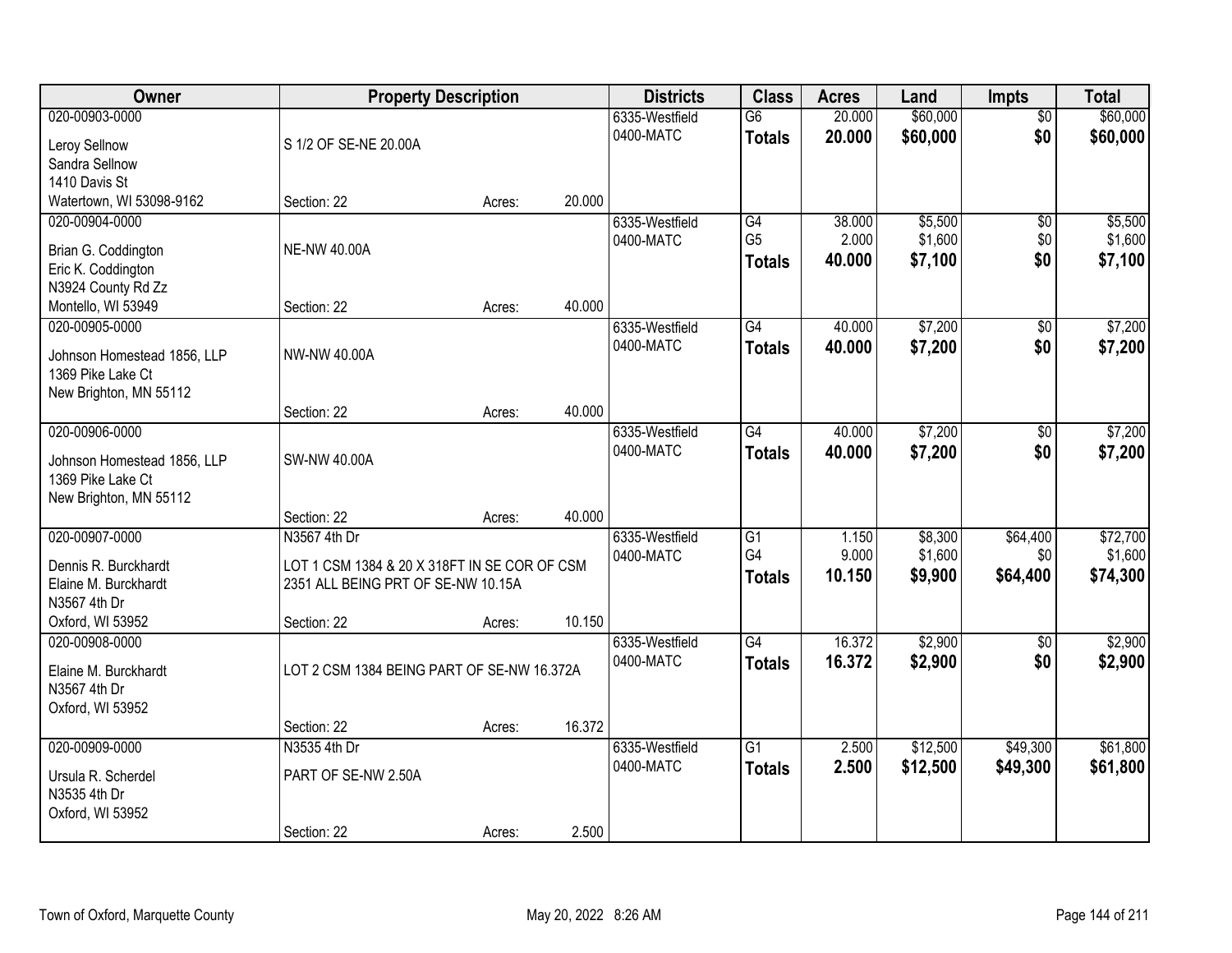| <b>Owner</b>                                                                                      | <b>Property Description</b>                                                                                   |        |        | <b>Districts</b>            | <b>Class</b>                                       | <b>Acres</b>              | Land                             | Impts                         | <b>Total</b>                       |
|---------------------------------------------------------------------------------------------------|---------------------------------------------------------------------------------------------------------------|--------|--------|-----------------------------|----------------------------------------------------|---------------------------|----------------------------------|-------------------------------|------------------------------------|
| 020-00910-0000<br>John J. Carter<br>N3587 4th Dr<br>Oxford, WI 53952                              | N3587 4th Dr<br>LOT 1 CSM 2351 LESS 20 X 318FT IN SE COR BEING<br>PRT OF SE-NW 12.04A                         |        |        | 6335-Westfield<br>0400-MATC | $\overline{G1}$<br>G4<br><b>Totals</b>             | 1.040<br>11.000<br>12.040 | \$8,100<br>\$1,600<br>\$9,700    | \$57,500<br>\$0<br>\$57,500   | \$65,600<br>\$1,600<br>\$67,200    |
|                                                                                                   | Section: 22                                                                                                   | Acres: | 12.040 |                             |                                                    |                           |                                  |                               |                                    |
| 020-00911-0000<br>Robert A. Miller<br>Mary D. Miller                                              | W7564 County Rd D<br>LOT 1 CSM 1898 BEING PART OF NE-SW 17.81A                                                |        |        | 6335-Westfield<br>0400-MATC | $\overline{G1}$<br>G <sub>6</sub><br><b>Totals</b> | 3.000<br>14.810<br>17.810 | \$15,000<br>\$44,400<br>\$59,400 | \$108,000<br>\$0<br>\$108,000 | \$123,000<br>\$44,400<br>\$167,400 |
| W7564 County Rd D<br>Oxford, WI 53952                                                             | Section: 22                                                                                                   | Acres: | 17.810 |                             |                                                    |                           |                                  |                               |                                    |
| 020-00912-0000<br>Timothy S. Wendler<br>Terri Wendler<br>N3483 4th Dr                             | N3483 4th Dr<br>LOT 2 CSM 1898 BEING PART OF NE-SW 7.70A                                                      |        |        | 6335-Westfield<br>0400-MATC | G1<br>G <sub>6</sub><br><b>Totals</b>              | 2.000<br>5.700<br>7.700   | \$10,000<br>\$17,100<br>\$27,100 | \$187,500<br>\$0<br>\$187,500 | \$197,500<br>\$17,100<br>\$214,600 |
| Oxford, WI 53952                                                                                  | Section: 22                                                                                                   | Acres: | 7.700  |                             |                                                    |                           |                                  |                               |                                    |
| 020-00913-0000<br>Robert L. Christopherson<br>Suzanne Christopherson<br>PO Box 417                | N3431 4th Dr<br>LOT 3 CSM 1898 BEING PART OF NE-SW 10.50A                                                     |        |        | 6335-Westfield<br>0400-MATC | G1<br>G <sub>6</sub><br><b>Totals</b>              | 1.500<br>9.000<br>10.500  | \$9,000<br>\$27,000<br>\$36,000  | \$47,400<br>\$0<br>\$47,400   | \$56,400<br>\$27,000<br>\$83,400   |
| Oxford, WI 53952                                                                                  | Section: 22                                                                                                   | Acres: | 10.500 |                             |                                                    |                           |                                  |                               |                                    |
| 020-00914-0000<br>Jason D. Sengbusch<br>W7525 County Rd D<br>Oxford, WI 53952                     | PART OF NE-SW 5.20A                                                                                           |        |        | 6335-Westfield<br>0400-MATC | $\overline{G6}$<br><b>Totals</b>                   | 5.200<br>5.200            | \$15,600<br>\$15,600             | $\overline{50}$<br>\$0        | \$15,600<br>\$15,600               |
|                                                                                                   | Section: 22                                                                                                   | Acres: | 5.200  |                             |                                                    |                           |                                  |                               |                                    |
| 020-00915-0000<br>Mary E. Carlson Trustees<br>Keith R & Mary E Carlson Jt Rev Trust<br>PO Box 165 | W7603 County Rd D<br>PRT NW-SW LY S CO RD D EX W 460FT 8.80A                                                  |        |        | 6335-Westfield<br>0400-MATC | $\overline{G1}$<br><b>Totals</b>                   | 8.800<br>8.800            | \$27,400<br>\$27,400             | \$26,700<br>\$26,700          | \$54,100<br>\$54,100               |
| Oxford, WI 53952                                                                                  | Section: 22                                                                                                   | Acres: | 8.800  |                             |                                                    |                           |                                  |                               |                                    |
| 020-00916-0000<br>Joseph A. Mau<br>Melissa S. Mau<br>N3424 County Rd O<br>Oxford, WI 53952        | N3424 County Rd O<br>LOT 1 CSM 3406 BEING PRT OF NW-SW LY E OF CO<br>RD O & S OF CO RD D 5.13A<br>Section: 22 | Acres: | 5.130  | 6335-Westfield<br>0400-MATC | $\overline{G1}$<br><b>Totals</b>                   | 5.130<br>5.130            | \$19,600<br>\$19,600             | \$131,900<br>\$131,900        | \$151,500<br>\$151,500             |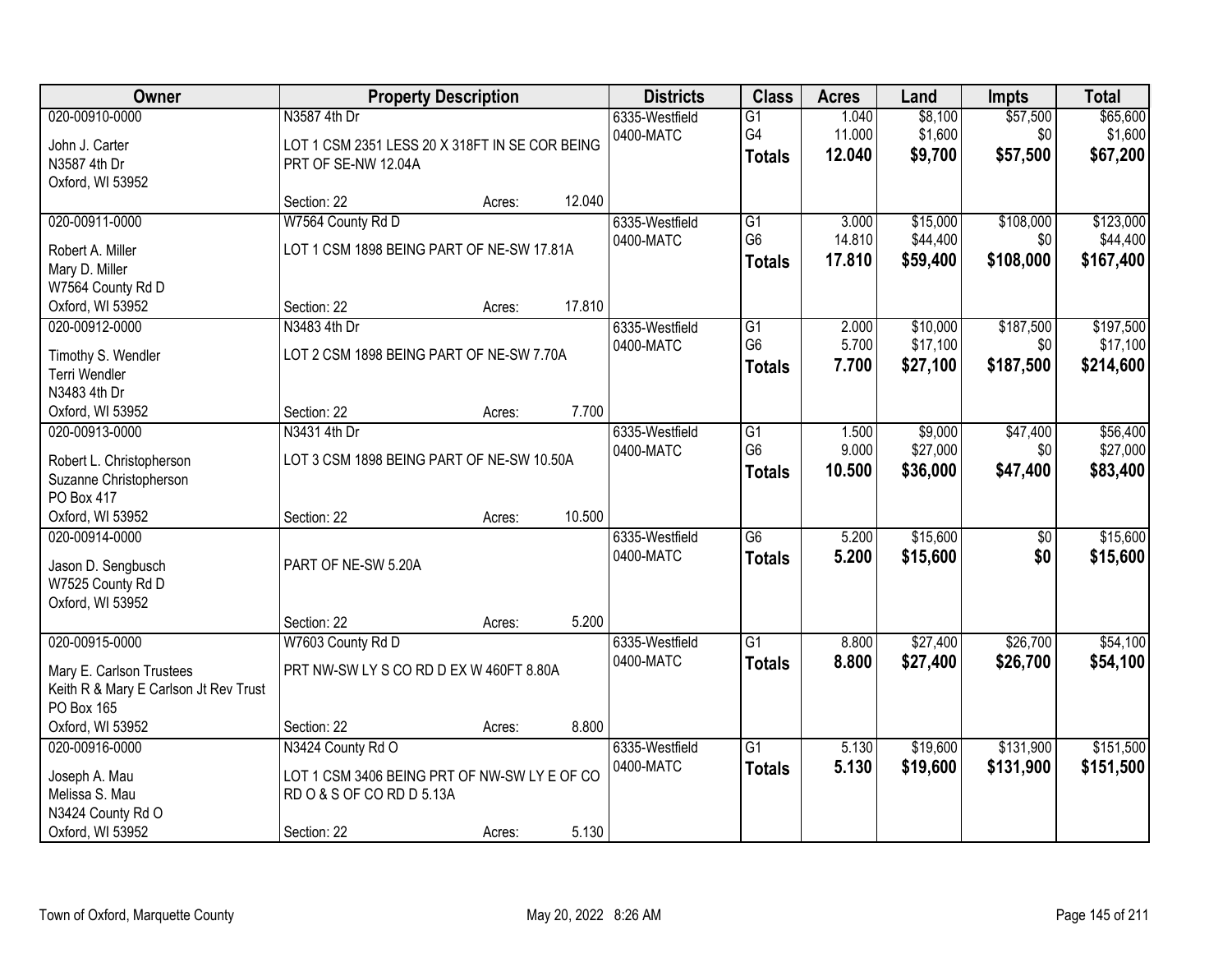| Owner                                 |                                          | <b>Property Description</b> |        | <b>Districts</b> | <b>Class</b>    | <b>Acres</b>    | Land        | Impts           | <b>Total</b>     |
|---------------------------------------|------------------------------------------|-----------------------------|--------|------------------|-----------------|-----------------|-------------|-----------------|------------------|
| 020-00917-0000                        | W7696 County Rd D                        |                             |        | 6335-Westfield   | G4              | 19.000          | \$2,800     | $\overline{50}$ | \$2,800          |
| Johnson Homestead 1856, LLP           | LOT 1 CSM 2896 BEING PRT OF NW-SW 20.00A |                             |        | 0400-MATC        | G7              | 1.000<br>20.000 | \$6,000     | \$1,000         | \$7,000          |
| 1369 Pike Lake Ct                     |                                          |                             |        |                  | <b>Totals</b>   |                 | \$8,800     | \$1,000         | \$9,800          |
| New Brighton, MN 55112                |                                          |                             |        |                  |                 |                 |             |                 |                  |
|                                       | Section: 22                              | Acres:                      | 20.000 |                  |                 |                 |             |                 |                  |
| 020-00917-0005                        |                                          |                             |        | 6335-Westfield   | G4              | 4.050           | \$600       | $\overline{50}$ | \$600            |
| Johnson Homestead 1856, LLP           | THAT PRT OF NW-SW LY N OF CSM 2896 4.05A |                             |        | 0400-MATC        | <b>Totals</b>   | 4.050           | \$600       | \$0             | \$600            |
| 1369 Pike Lake Ct                     |                                          |                             |        |                  |                 |                 |             |                 |                  |
| New Brighton, MN 55112                |                                          |                             |        |                  |                 |                 |             |                 |                  |
|                                       | Section: 22                              | Acres:                      | 4.050  |                  |                 |                 |             |                 |                  |
| 020-00918-0000                        | W7659 County Rd D                        |                             |        | 6335-Westfield   | $\overline{G1}$ | 2.990           | \$15,000    | \$95,900        | \$110,900        |
| Dennis W. Eighmy                      | LOT 1 CSM 1725 BEING PART OF NW-SW 2.99A |                             |        | 0400-MATC        | <b>Totals</b>   | 2.990           | \$15,000    | \$95,900        | \$110,900        |
| Donna M. Eighmy                       |                                          |                             |        |                  |                 |                 |             |                 |                  |
| W7659 County Rd D                     |                                          |                             |        |                  |                 |                 |             |                 |                  |
| Oxford, WI 53952                      | Section: 22                              | Acres:                      | 2.990  |                  |                 |                 |             |                 |                  |
| 020-00919-0000                        | N3322 County Rd O                        |                             |        | 6335-Westfield   | $\overline{G1}$ | 1.000           | \$8,000     | \$138,000       | \$146,000        |
|                                       |                                          |                             |        | 0400-MATC        | G <sub>5</sub>  | 9.000           | \$14,000    | \$0             | \$14,000         |
| Elizabeth A. Parks                    | SW-SW LESS 1A (EX HAS LINE SUREVEY BY    |                             |        |                  | G <sub>6</sub>  | 29.000          | \$87,000    | \$0             | \$87,000         |
| Michael T. Parks<br>N3322 County Rd O | GROTHMAN 8/2019) 39.00A                  |                             |        |                  | <b>Totals</b>   | 39.000          | \$109,000   | \$138,000       | \$247,000        |
| Oxford, WI 53952                      | Section: 22                              | Acres:                      | 39.000 |                  |                 |                 |             |                 |                  |
| 020-00920-0000                        | N3398 County Rd O                        |                             |        | 6335-Westfield   | $\overline{G1}$ | 1.000           | \$8,000     | \$90,500        | \$98,500         |
|                                       |                                          |                             |        | 0400-MATC        | <b>Totals</b>   | 1.000           | \$8,000     | \$90,500        | \$98,500         |
| Philipp Gavinski                      | A PARCEL OF SW-SW 1.00A                  |                             |        |                  |                 |                 |             |                 |                  |
| N3398 County Rd O                     |                                          |                             |        |                  |                 |                 |             |                 |                  |
| Oxford, WI 53952                      |                                          |                             |        |                  |                 |                 |             |                 |                  |
|                                       | Section: 22                              | Acres:                      | 1.000  |                  |                 |                 |             |                 |                  |
| 020-00921-0000                        | W7525 County Rd D                        |                             |        | 6335-Westfield   | $\overline{G1}$ | 4.300           | \$17,100    | \$170,000       | \$187,100        |
| Jason D. Sengbusch                    | <b>SE-SW 40.00A</b>                      |                             |        | 0400-MATC        | W <sub>8</sub>  | 35.700          | (\$107,100) | \$0             | \$0 <sub>1</sub> |
| W7525 County Rd D                     |                                          |                             |        |                  | <b>Totals</b>   | 40.000          | \$17,100    | \$170,000       | \$187,100        |
| Oxford, WI 53952                      |                                          |                             |        |                  |                 |                 |             |                 |                  |
|                                       | Section: 22                              | Acres:                      | 40.000 |                  |                 |                 |             |                 |                  |
| 020-00922-0000                        | W7316 Co Rd D                            |                             |        | 6335-Westfield   | $\overline{G5}$ | 5.000           | \$5,000     | $\overline{50}$ | \$5,000          |
| Jason Ayers                           | NE-SE LESS 5A 35.00A                     |                             |        | 0400-MATC        | G <sub>6</sub>  | 30.000          | \$82,000    | \$0             | \$82,000         |
| <b>Tiffany Ayers</b>                  |                                          |                             |        |                  | <b>Totals</b>   | 35.000          | \$87,000    | \$0             | \$87,000         |
| 630 Albion Rd                         |                                          |                             |        |                  |                 |                 |             |                 |                  |
| Edgerton, WI 53534                    | Section: 22                              | Acres:                      | 35.000 |                  |                 |                 |             |                 |                  |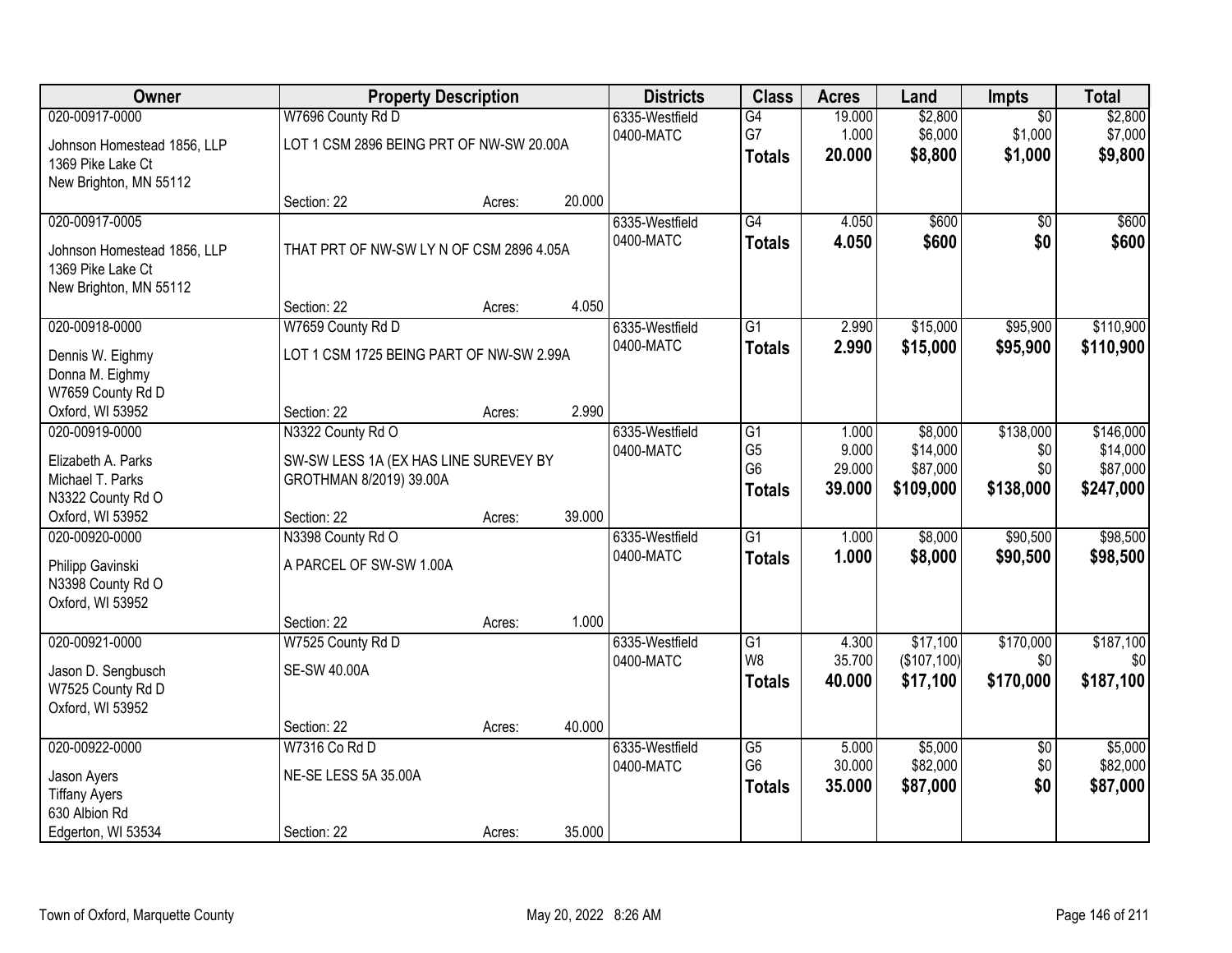| Owner                     |                                             | <b>Property Description</b> |        | <b>Districts</b> | <b>Class</b>    | <b>Acres</b>    | Land              | <b>Impts</b>    | <b>Total</b>      |
|---------------------------|---------------------------------------------|-----------------------------|--------|------------------|-----------------|-----------------|-------------------|-----------------|-------------------|
| 020-00923-0000            | W7338 County Rd D                           |                             |        | 6335-Westfield   | $\overline{G1}$ | 5.000           | \$19,300          | \$16,200        | \$35,500          |
| Eugene G. Jorgensen et al | PART OF NE-SE 5.00A                         |                             |        | 0400-MATC        | <b>Totals</b>   | 5.000           | \$19,300          | \$16,200        | \$35,500          |
| W7338 County Rd D         |                                             |                             |        |                  |                 |                 |                   |                 |                   |
| Oxford, WI 53952          |                                             |                             |        |                  |                 |                 |                   |                 |                   |
|                           | Section: 22                                 | Acres:                      | 5.000  |                  |                 |                 |                   |                 |                   |
| 020-00924-0000            | N3432 4th Dr                                |                             |        | 6335-Westfield   | $\overline{G1}$ | 1.000           | \$8,000           | \$67,300        | \$75,300          |
| James V. Brown            | THAT PART OF NW-SE LY N OF CO RD D 35.70A   |                             |        | 0400-MATC        | G4<br>G5M       | 3.500<br>31.200 | \$400<br>\$46,800 | \$0<br>\$0      | \$400<br>\$46,800 |
| Peggy Jo Brown            |                                             |                             |        |                  | <b>Totals</b>   | 35.700          | \$55,200          | \$67,300        | \$122,500         |
| N3432 4th Dr              |                                             |                             |        |                  |                 |                 |                   |                 |                   |
| Oxford, WI 53952          | Section: 22                                 | Acres:                      | 35.700 |                  |                 |                 |                   |                 |                   |
| 020-00925-0000            |                                             |                             |        | 6335-Westfield   | W8              | 4.300           | (\$12,900)        | \$0             | $\overline{50}$   |
| Jason D. Sengbusch        | THAT PART OF NW-SE LY S OF CO RD D 4.30A    |                             |        | 0400-MATC        | <b>Totals</b>   | 4.300           | \$0               | \$0             | \$0               |
| W7525 County Rd D         |                                             |                             |        |                  |                 |                 |                   |                 |                   |
| Oxford, WI 53952          |                                             |                             |        |                  |                 |                 |                   |                 |                   |
|                           | Section: 22                                 | Acres:                      | 4.300  |                  |                 |                 |                   |                 |                   |
| 020-00926-0000            |                                             |                             |        | 6335-Westfield   | W8              | 40.000          | (\$120,000)       | $\sqrt[6]{}$    | $\sqrt{50}$       |
| Jason D. Sengbusch        | SW-SE 40.00A                                |                             |        | 0400-MATC        | <b>Totals</b>   | 40.000          | \$0               | \$0             | \$0               |
| W7525 County Rd D         |                                             |                             |        |                  |                 |                 |                   |                 |                   |
| Oxford, WI 53952          |                                             |                             |        |                  |                 |                 |                   |                 |                   |
|                           | Section: 22                                 | Acres:                      | 40.000 |                  |                 |                 |                   |                 |                   |
| 020-00927-0000            | County Rd D                                 |                             |        | 6335-Westfield   | $\overline{G4}$ | 20.000          | \$2,900           | $\overline{50}$ | \$2,900           |
| Pamela Jensen             | SE-SE LESS THE PLAT 20.00A                  |                             |        | 0400-MATC        | <b>Totals</b>   | 20.000          | \$2,900           | \$0             | \$2,900           |
| Davane E. Jensen          |                                             |                             |        |                  |                 |                 |                   |                 |                   |
| W7365 Fox Ln              |                                             |                             |        |                  |                 |                 |                   |                 |                   |
| Oxford, WI 53952          | Section: 22                                 | Acres:                      | 20.000 |                  |                 |                 |                   |                 |                   |
| 020-00928-0000            | W7305 County Rd D                           |                             |        | 6335-Westfield   | $\overline{G1}$ | 1.110           | \$8,200           | \$29,800        | \$38,000          |
| Marcia L. Lee             | LOT 19 OF FIRST ADDITION TO COUNTRY ESTATES |                             |        | 0400-MATC        | <b>Totals</b>   | 1.110           | \$8,200           | \$29,800        | \$38,000          |
| PO Box 664                | NO 11.11A                                   |                             |        |                  |                 |                 |                   |                 |                   |
| Packwaukee, WI 53953      |                                             |                             |        |                  |                 |                 |                   |                 |                   |
|                           | Section: 22                                 | Acres:                      | 1.110  |                  |                 |                 |                   |                 |                   |
| 020-00929-0000            | W7317 County Rd D                           |                             |        | 6335-Westfield   | $\overline{G1}$ | 1.440           | \$8,900           | \$27,200        | \$36,100          |
| Timmie J. Carlin          | LOT 20 OF FIRST ADDITION TO COUNTRY ESTATES |                             |        | 0400-MATC        | <b>Totals</b>   | 1.440           | \$8,900           | \$27,200        | \$36,100          |
| Attn: Judith Haase        | NO 11.44A                                   |                             |        |                  |                 |                 |                   |                 |                   |
| W7195 Freedom Rd          |                                             |                             |        |                  |                 |                 |                   |                 |                   |
| Oxford, WI 53952          | Section: 22                                 | Acres:                      | 1.440  |                  |                 |                 |                   |                 |                   |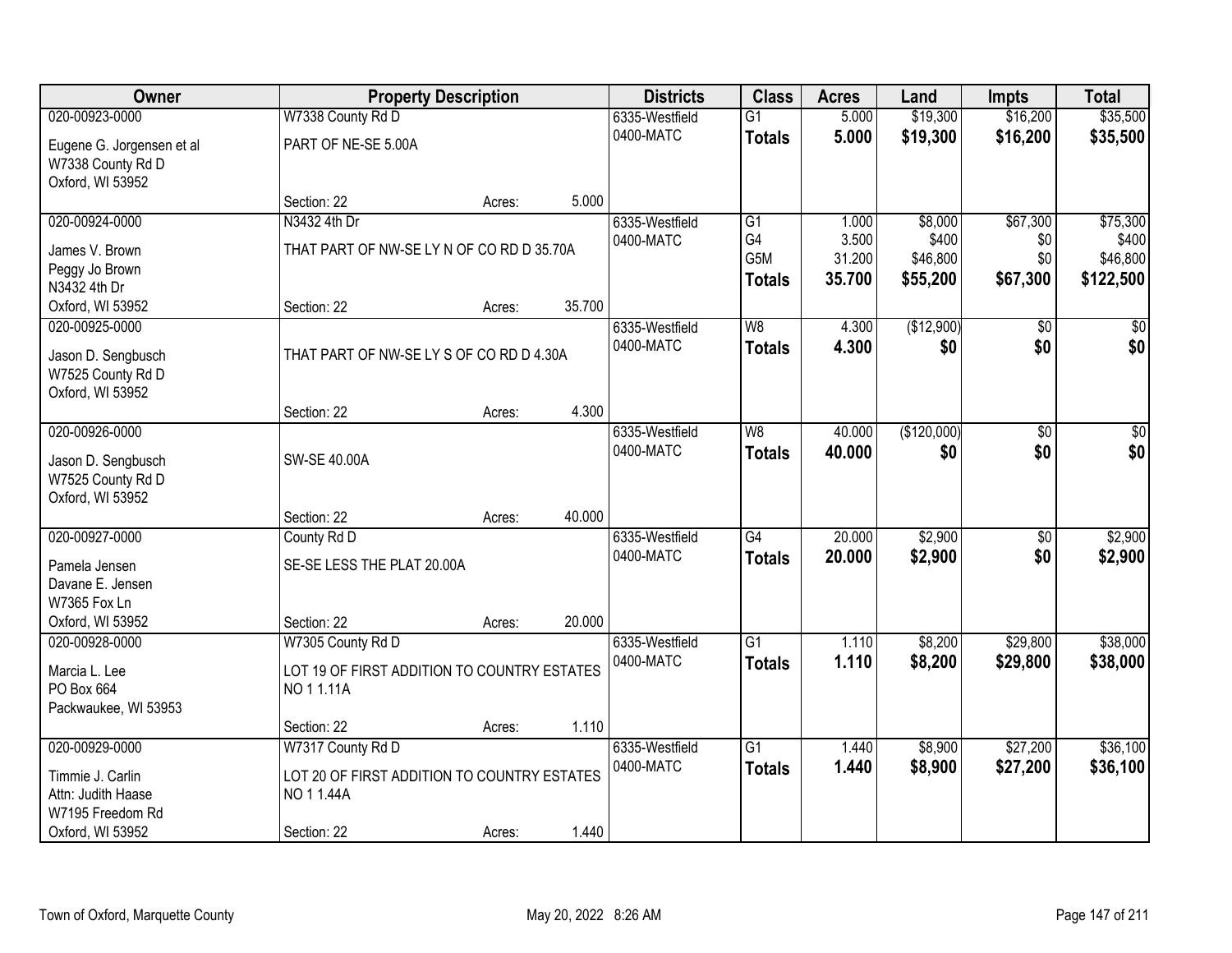| Owner                                                                       |                                                                                 | <b>Property Description</b> |       | <b>Districts</b>            | <b>Class</b>                     | <b>Acres</b>   | Land                 | <b>Impts</b>           | <b>Total</b>         |
|-----------------------------------------------------------------------------|---------------------------------------------------------------------------------|-----------------------------|-------|-----------------------------|----------------------------------|----------------|----------------------|------------------------|----------------------|
| 020-00930-0000<br>Larry J. Reetz<br>Lori T. Reetz                           | W7339 County Rd D<br>LOT 21 OF FIRST ADDITION TO COUNTRY ESTATES<br>NO 1 2.10A  |                             |       | 6335-Westfield<br>0400-MATC | $\overline{G1}$<br><b>Totals</b> | 2.100<br>2.100 | \$10,500<br>\$10,500 | \$85,300<br>\$85,300   | \$95,800<br>\$95,800 |
| W7339 County Rd D<br>Oxford, WI 53952                                       | Section: 22                                                                     | Acres:                      | 2.100 |                             |                                  |                |                      |                        |                      |
| 020-00931-0000<br>Dale K. Duncan<br><b>PO Box 146</b><br>Endeavor, WI 53930 | <b>W7330 Fox Ln</b><br>LOT 22 OF FIRST ADDITION TO COUNTRY ESTATES<br>NO 11.50A |                             |       | 6335-Westfield<br>0400-MATC | $\overline{G1}$<br><b>Totals</b> | 1.500<br>1.500 | \$9,000<br>\$9,000   | $\overline{50}$<br>\$0 | \$9,000<br>\$9,000   |
| 020-00932-0000<br>Zachary Smith                                             | Section: 22<br>W7320 Fox Ln<br>LOT 23 OF FIRST ADDITION TO COUNTRY ESTATES      | Acres:                      | 1.500 | 6335-Westfield<br>0400-MATC | G1<br><b>Totals</b>              | 1.270<br>1.270 | \$8,500<br>\$8,500   | \$56,600<br>\$56,600   | \$65,100<br>\$65,100 |
| Miranda L. Smith<br><b>W7320 Fox Ln</b><br>Oxford, WI 53952                 | NO 11.27A<br>Section: 22                                                        | Acres:                      | 1.270 |                             |                                  |                |                      |                        |                      |
| 020-00933-0000<br>Zachary Smith<br>Miranda L. Smith<br>W7320 Fox Ln         | W7312 Fox Ln<br>LOT 24 OF FIRST ADDITION TO COUNTRY ESTATES<br>NO 11.48A        |                             |       | 6335-Westfield<br>0400-MATC | G1<br><b>Totals</b>              | 1.480<br>1.480 | \$9,000<br>\$9,000   | \$0<br>\$0             | \$9,000<br>\$9,000   |
| Oxford, WI 53952<br>020-00934-0000                                          | Section: 22<br>W7309 Fox Ln                                                     | Acres:                      | 1.480 | 6335-Westfield<br>0400-MATC | $\overline{G1}$<br><b>Totals</b> | 1.100<br>1.100 | \$8,200<br>\$8,200   | \$33,100<br>\$33,100   | \$41,300<br>\$41,300 |
| Richard D. Braatz Sr<br>W7309 Fox Ln<br>Oxford, WI 53952                    | LOT 25 OF FIRST ADDITION TO COUNTRY ESTATES<br>NO 11.10A                        |                             | 1.100 |                             |                                  |                |                      |                        |                      |
| 020-00935-0000<br>Todd M. Braatz<br>3772 S 5th PI<br>Milwaukee, WI 53207    | Section: 22<br>LOT 26 OF FIRST ADDITION TO COUNTRY ESTATES<br>NO 11.08A         | Acres:                      |       | 6335-Westfield<br>0400-MATC | $\overline{G1}$<br><b>Totals</b> | 1.080<br>1.080 | \$8,200<br>\$8,200   | $\sqrt{6}$<br>\$0      | \$8,200<br>\$8,200   |
| 020-00936-0000                                                              | Section: 22<br><b>W7359 Fox Ln</b>                                              | Acres:                      | 1.080 | 6335-Westfield              | G1                               | 1.000          | \$8,000              | \$5,400                | \$13,400             |
| Carolyn A. Braatz<br>3772 S 5th PI<br>Milwaukee, WI 53207                   | LOT 27 OF FIRST ADDITION TO COUNTRY ESTATES<br>NO 11.00A                        |                             |       | 0400-MATC                   | <b>Totals</b>                    | 1.000          | \$8,000              | \$5,400                | \$13,400             |
|                                                                             | Section: 22                                                                     | Acres:                      | 1.000 |                             |                                  |                |                      |                        |                      |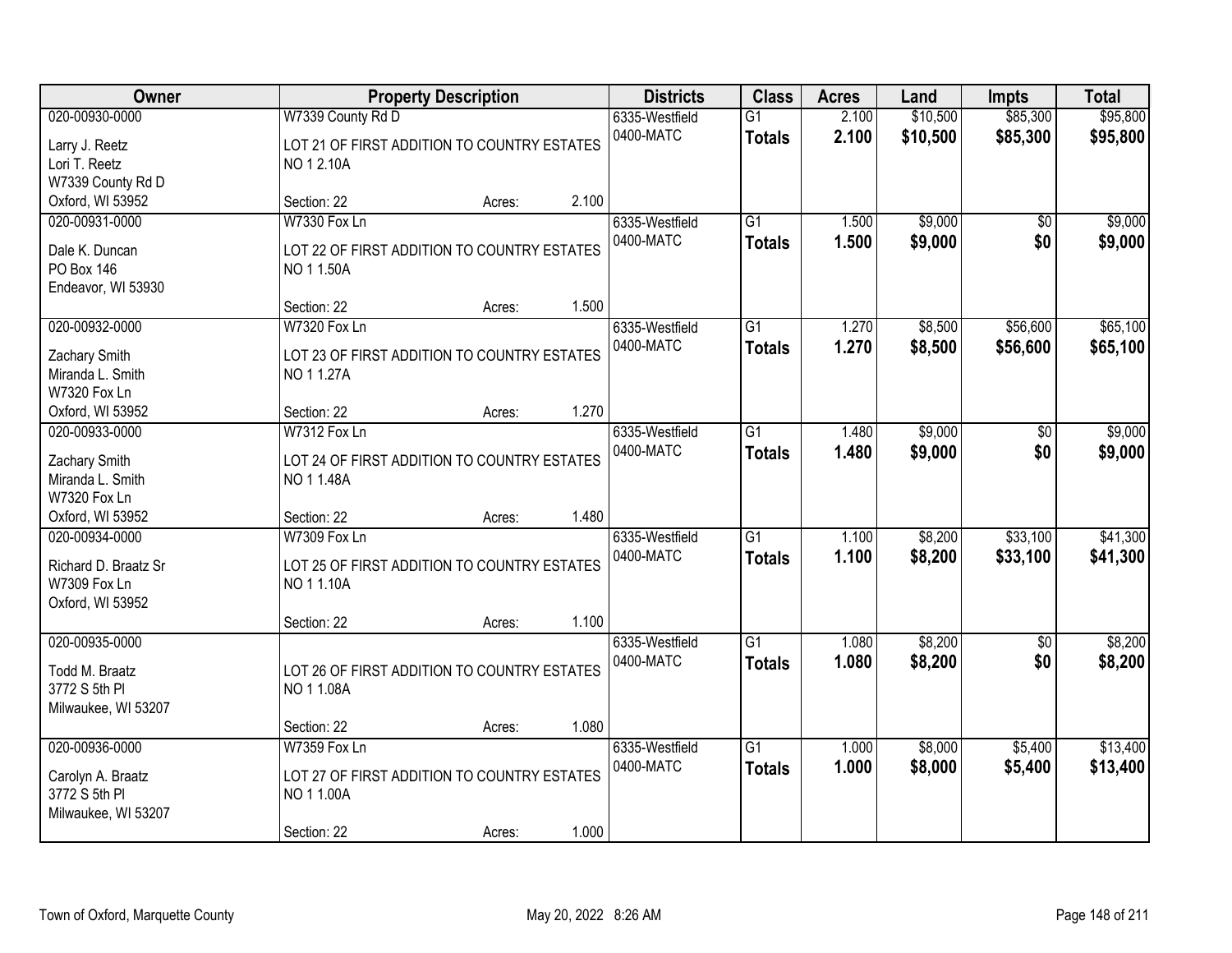| Owner                                                                               | <b>Property Description</b>                 |        |        | <b>Districts</b> | <b>Class</b>    | <b>Acres</b> | Land      | <b>Impts</b>    | <b>Total</b> |
|-------------------------------------------------------------------------------------|---------------------------------------------|--------|--------|------------------|-----------------|--------------|-----------|-----------------|--------------|
| 020-00937-0000                                                                      | <b>W7365 Fox Ln</b>                         |        |        | 6335-Westfield   | $\overline{G1}$ | 2.580        | \$12,900  | \$70,100        | \$83,000     |
| Davane E. Jensen                                                                    | LOT 28 OF FIRST ADDITION TO COUNTRY ESTATES |        |        | 0400-MATC        | <b>Totals</b>   | 2.580        | \$12,900  | \$70,100        | \$83,000     |
| Pamela Jensen                                                                       | NO 12.58A                                   |        |        |                  |                 |              |           |                 |              |
| W7365 Fox Ln                                                                        |                                             |        |        |                  |                 |              |           |                 |              |
| Oxford, WI 53952                                                                    | Section: 22                                 | Acres: | 2.580  |                  |                 |              |           |                 |              |
| 020-00938-0000                                                                      |                                             |        |        | 6335-Westfield   | $\overline{G1}$ | 2.520        | \$12,600  | \$0             | \$12,600     |
|                                                                                     |                                             |        |        | 0400-MATC        | <b>Totals</b>   | 2.520        | \$12,600  | \$0             | \$12,600     |
| Davane E. Jensen                                                                    | LOT 29 OF FIRST ADDITION TO COUNTRY ESTATES |        |        |                  |                 |              |           |                 |              |
| Pamela Jensen                                                                       | NO 1 2.52A                                  |        |        |                  |                 |              |           |                 |              |
| W7365 Fox Ln                                                                        |                                             |        | 2.520  |                  |                 |              |           |                 |              |
| Oxford, WI 53952                                                                    | Section: 22                                 | Acres: |        |                  |                 |              |           |                 |              |
| 020-00939-0000                                                                      |                                             |        |        | 6335-Westfield   | G5              | 19.000       | \$19,000  | $\overline{50}$ | \$19,000     |
| Linda M. Pelgrin Trustees                                                           | E 1/2 OF NE-NE 20.00A                       |        |        | 0400-MATC        | G <sub>6</sub>  | 1.000        | \$3,000   | \$0             | \$3,000      |
| Daniel T & Linda M Pelgrin Living Trust                                             |                                             |        |        |                  | <b>Totals</b>   | 20.000       | \$22,000  | \$0             | \$22,000     |
| 698 Matts Dr                                                                        |                                             |        |        |                  |                 |              |           |                 |              |
| Verona, WI 53593                                                                    | Section: 23                                 | Acres: | 20.000 |                  |                 |              |           |                 |              |
| 020-00940-0000                                                                      |                                             |        |        | 6335-Westfield   | G5              | 19.900       | \$19,900  | \$0             | \$19,900     |
| Theodore A. Swanson                                                                 | PRT OF LOT 1 CSM 2339 BEING W 1/2 OF NE-NE  |        |        | 0400-MATC        | G <sub>6</sub>  | 1.000        | \$3,000   | \$0             | \$3,000      |
| Patrici Swanson                                                                     | 20.90A                                      |        |        |                  | <b>Totals</b>   | 20.900       | \$22,900  | \$0             | \$22,900     |
| N73 W30991 Kentucky Oaks Way                                                        |                                             |        |        |                  |                 |              |           |                 |              |
| Hartland, WI 53029                                                                  | Section: 23                                 | Acres: | 20.900 |                  |                 |              |           |                 |              |
| 020-00941-0000                                                                      |                                             |        |        | 6335-Westfield   | $\overline{G5}$ | 10.000       | \$10,000  | $\overline{50}$ | \$10,000     |
|                                                                                     |                                             |        |        | 0400-MATC        | G <sub>6</sub>  | 30.000       | \$90,000  | \$0             | \$90,000     |
| Theodore A. Swanson                                                                 | PRT OF LOT 1 CSM 2339 BEING NW-NE 40.00A    |        |        |                  | <b>Totals</b>   | 40.000       | \$100,000 | \$0             | \$100,000    |
| Patrici Swanson                                                                     |                                             |        |        |                  |                 |              |           |                 |              |
| N73 W30991 Kentucky Oaks Way                                                        |                                             |        |        |                  |                 |              |           |                 |              |
| Hartland, WI 53029                                                                  | Section: 23                                 | Acres: | 40.000 |                  |                 |              |           |                 |              |
| 020-00942-0000                                                                      | 5th Dr                                      |        |        | 6335-Westfield   | G4              | 16.000       | \$2,300   | $\overline{50}$ | \$2,300      |
| Lester Z. Grant                                                                     | N 1/2 OF SW-NE 20.00A                       |        |        | 0400-MATC        | G <sub>5</sub>  | 4.000        | \$4,000   | \$0             | \$4,000      |
| N3400 5th Dr                                                                        |                                             |        |        |                  | <b>Totals</b>   | 20.000       | \$6,300   | \$0             | \$6,300      |
| Oxford, WI 53952                                                                    |                                             |        |        |                  |                 |              |           |                 |              |
|                                                                                     | Section: 23                                 | Acres: | 20.000 |                  |                 |              |           |                 |              |
| 020-00943-0000                                                                      |                                             |        |        | 6335-Westfield   | G4              | 31.130       | \$4,500   | $\overline{50}$ | \$4,500      |
|                                                                                     |                                             |        |        | 0400-MATC        | G <sub>5</sub>  | 2.000        | \$2,000   | \$0             | \$2,000      |
| Peter H & Barbara Jo Steuck Living Trus   LOT 1 CSM 3247 BEING PRT OF SW-NE & SE-NE |                                             |        |        |                  | <b>Totals</b>   | 33.130       | \$6,500   | \$0             | \$6,500      |
| W2459 County Rd C                                                                   | 33.13A                                      |        |        |                  |                 |              |           |                 |              |
| Montello, WI 53949                                                                  |                                             |        |        |                  |                 |              |           |                 |              |
|                                                                                     | Section: 23                                 | Acres: | 33.130 |                  |                 |              |           |                 |              |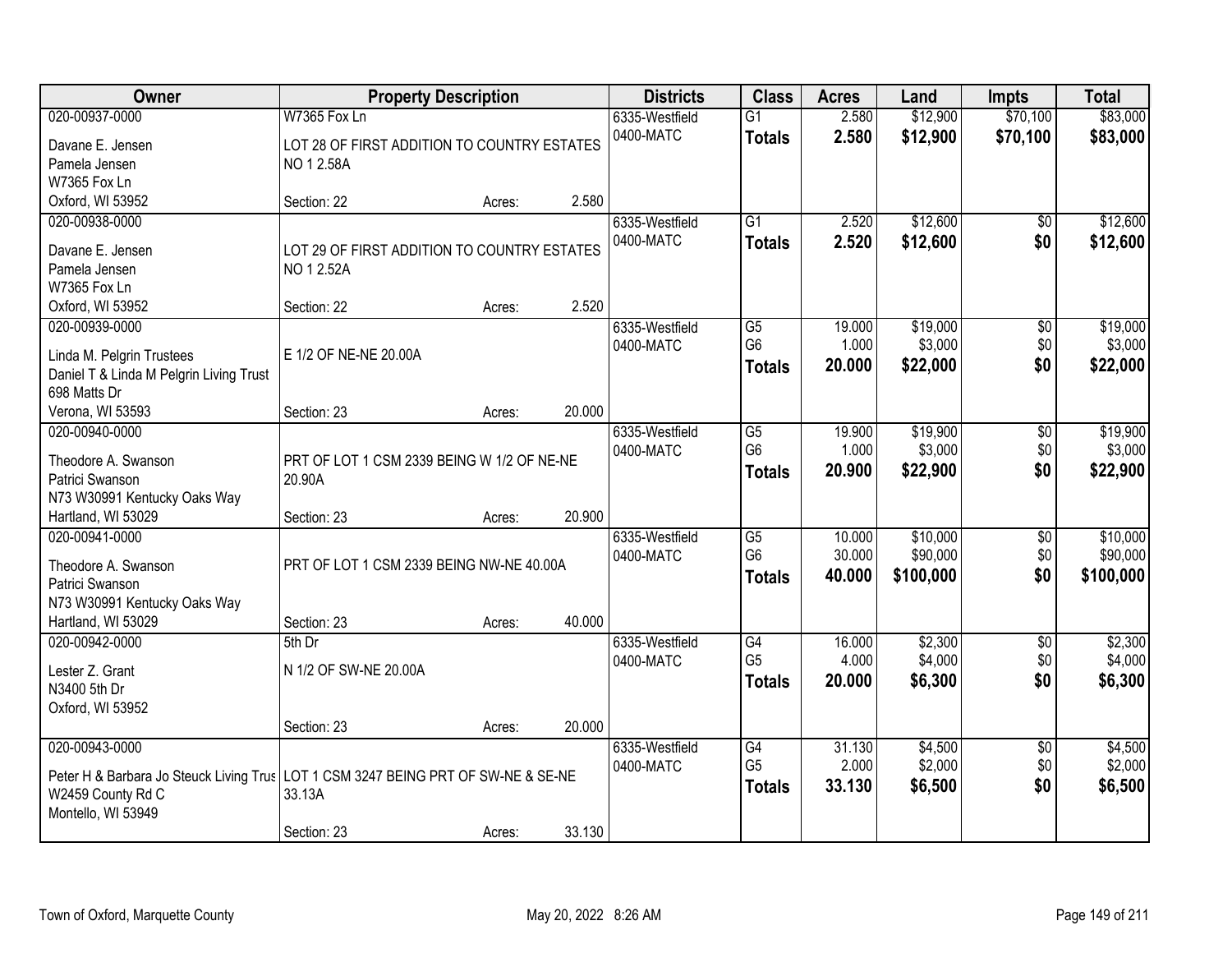| <b>Owner</b>                        | <b>Property Description</b>                         |                  | <b>Districts</b> | <b>Class</b>     | <b>Acres</b> | Land     | <b>Impts</b>    | <b>Total</b> |
|-------------------------------------|-----------------------------------------------------|------------------|------------------|------------------|--------------|----------|-----------------|--------------|
| 020-00943-0005                      |                                                     |                  | 6335-Westfield   | $\overline{G5}$  | 6.900        | \$6,900  | $\overline{50}$ | \$6,900      |
| Anthony F. Kavcich                  | PRT OF LOT 2 CSM 3247 BEING PRT OF SW-NE            |                  | 0400-MATC        | <b>Totals</b>    | 6.900        | \$6,900  | \$0             | \$6,900      |
| Joanne M. Kavcich                   | 6.90A                                               |                  |                  |                  |              |          |                 |              |
| N3490 5th Dr                        |                                                     |                  |                  |                  |              |          |                 |              |
| Oxford, WI 53952                    | Section: 23                                         | 6.900<br>Acres:  |                  |                  |              |          |                 |              |
| 020-00944-0000                      |                                                     |                  | 6335-Westfield   | G4               | 3.370        | \$500    | \$0             | \$500        |
| Lester Z. Grant                     | N 1/2 OF SE-NE 20.00A                               |                  | 0400-MATC        | G <sub>5</sub>   | 16.630       | \$16,700 | \$0             | \$16,700     |
| N3400 5th Dr                        |                                                     |                  |                  | <b>Totals</b>    | 20.000       | \$17,200 | \$0             | \$17,200     |
| Oxford, WI 53952                    |                                                     |                  |                  |                  |              |          |                 |              |
|                                     | Section: 23                                         | 20.000<br>Acres: |                  |                  |              |          |                 |              |
| 020-00945-0000                      |                                                     |                  | 6335-Westfield   | G4               | 39.410       | \$6,600  | \$0             | \$6,600      |
| Sean O. Doherty                     | PRT OF LOT 1 CSM 3064 BEING NE-NW 40.41A            |                  | 0400-MATC        | G <sub>5</sub>   | 1.000        | \$100    | \$0             | \$100        |
| Vicki L. Doherty                    |                                                     |                  |                  | <b>Totals</b>    | 40.410       | \$6,700  | \$0             | \$6,700      |
| PO Box 226                          |                                                     |                  |                  |                  |              |          |                 |              |
| Poynette, WI 53955                  | Section: 23                                         | 40.410<br>Acres: |                  |                  |              |          |                 |              |
| 020-00946-0000                      |                                                     |                  | 6335-Westfield   | G4               | 38.000       | \$4,900  | \$0             | \$4,900      |
|                                     | PRT OF LOT 1 CSM 3064 BEING NW-NW 40.32A            |                  | 0400-MATC        | G5M              | 2.320        | \$2,600  | \$0             | \$2,600      |
| Sean O. Doherty<br>Vicki L. Doherty |                                                     |                  |                  | <b>Totals</b>    | 40.320       | \$7,500  | \$0             | \$7,500      |
| PO Box 226                          |                                                     |                  |                  |                  |              |          |                 |              |
| Poynette, WI 53955                  | Section: 23                                         | 40.320<br>Acres: |                  |                  |              |          |                 |              |
| 020-00947-0000                      |                                                     |                  | 6335-Westfield   | $\overline{G4}$  | 12.000       | \$1,800  | $\overline{50}$ | \$1,800      |
|                                     |                                                     |                  | 0400-MATC        | G <sub>5</sub> M | 22.100       | \$24,300 | \$0             | \$24,300     |
| Sean O. Doherty                     | PRT OF LOT 1 CSM 3064 BEING SW-NW LESS RR<br>34.10A |                  |                  | <b>Totals</b>    | 34.100       | \$26,100 | \$0             | \$26,100     |
| Vicki L. Doherty<br>PO Box 226      |                                                     |                  |                  |                  |              |          |                 |              |
| Poynette, WI 53955                  | Section: 23                                         | 34.100<br>Acres: |                  |                  |              |          |                 |              |
| 020-00948-0000                      |                                                     |                  | 6335-Westfield   | G4               | 38.030       | \$3,200  | $\overline{50}$ | \$3,200      |
|                                     |                                                     |                  | 0400-MATC        | G <sub>5</sub>   | 2.000        | \$1,100  | \$0             | \$1,100      |
| Sean O. Doherty                     | PRT OF LOT 1 CSM 3064 BEING SE-NW 40.03A            |                  |                  | <b>Totals</b>    | 40.030       | \$4,300  | \$0             | \$4,300      |
| Vicki L. Doherty<br>PO Box 226      |                                                     |                  |                  |                  |              |          |                 |              |
| Poynette, WI 53955                  | Section: 23                                         | 40.030<br>Acres: |                  |                  |              |          |                 |              |
| 020-00949-0000                      |                                                     |                  | 6335-Westfield   | G4               | 26.500       | \$3,900  | $\overline{50}$ | \$3,900      |
|                                     |                                                     |                  | 0400-MATC        | G <sub>5</sub>   | 7.000        | \$6,100  | \$0             | \$6,100      |
| Sharon L. Labrenz                   | NE-SW EXCEPT RR 35.50A                              |                  |                  | G5M              | 2.000        | \$3,000  | \$0             | \$3,000      |
| W7120 County Rd D                   |                                                     |                  |                  | <b>Totals</b>    | 35.500       | \$13,000 | \$0             | \$13,000     |
| Oxford, WI 53952                    |                                                     |                  |                  |                  |              |          |                 |              |
|                                     | Section: 23                                         | 35.500<br>Acres: |                  |                  |              |          |                 |              |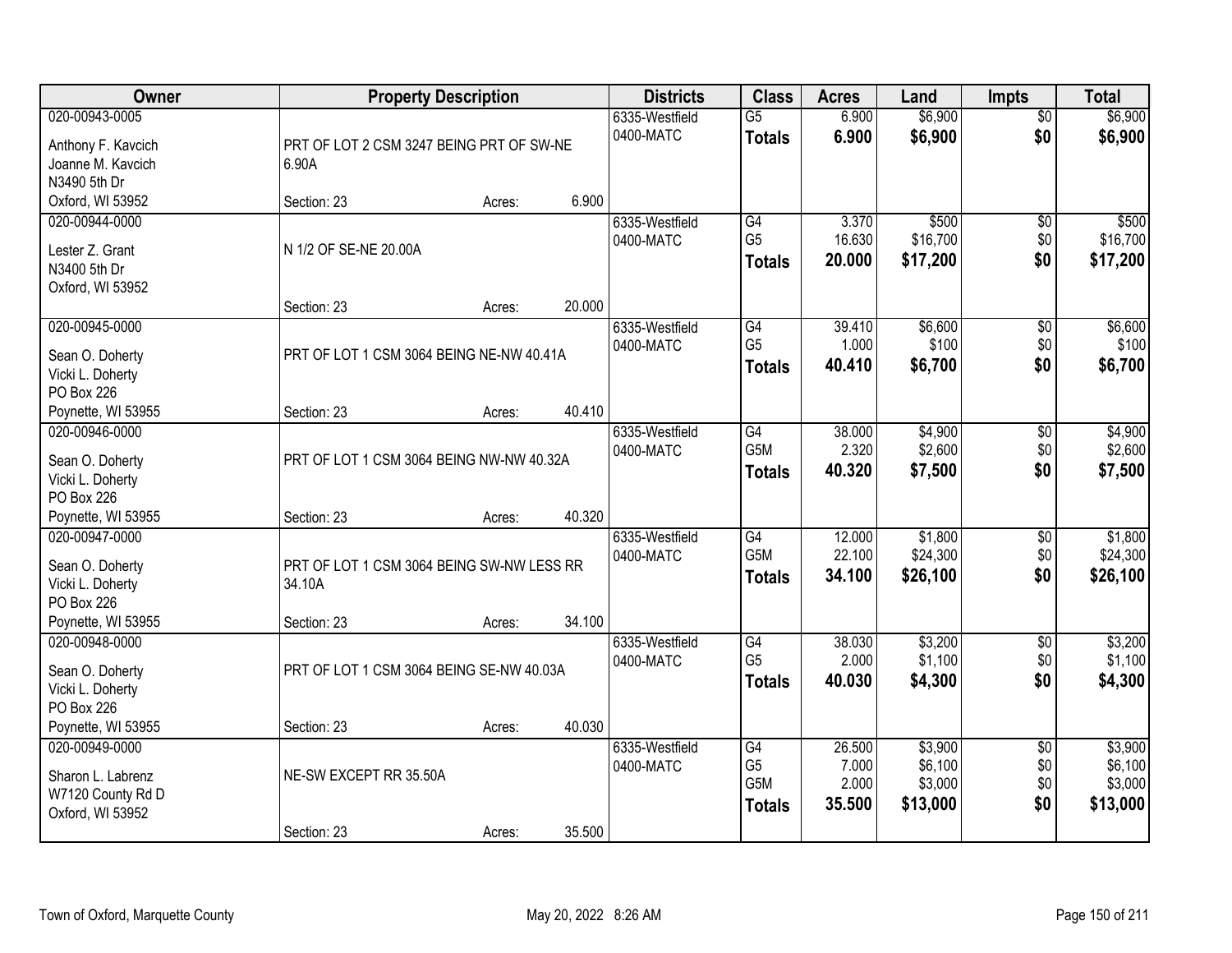| Owner                                                                                      |                                                                    | <b>Property Description</b> |        | <b>Districts</b>            | <b>Class</b>                     | <b>Acres</b>     | Land                 | Impts                  | <b>Total</b>           |
|--------------------------------------------------------------------------------------------|--------------------------------------------------------------------|-----------------------------|--------|-----------------------------|----------------------------------|------------------|----------------------|------------------------|------------------------|
| 020-00950-0000<br>Jason Ayers<br><b>Tiffany Ayers</b>                                      | NW-SW 40.00A                                                       |                             |        | 6335-Westfield<br>0400-MATC | G6<br><b>Totals</b>              | 40.000<br>40.000 | \$96,000<br>\$96,000 | $\overline{50}$<br>\$0 | \$96,000<br>\$96,000   |
| 630 Albion Rd<br>Edgerton, WI 53534                                                        | Section: 23                                                        | Acres:                      | 40.000 |                             |                                  |                  |                      |                        |                        |
| 020-00951-0000<br>Mary C. Meyers<br>Arlen W. Meyers<br>W7299 County Rd D                   | W7299 County Rd D<br>LOT 1 OF COUNTRY ESTATES NO 1 1.39A           |                             |        | 6335-Westfield<br>0400-MATC | $\overline{G1}$<br><b>Totals</b> | 1.390<br>1.390   | \$8,800<br>\$8,800   | \$102,500<br>\$102,500 | \$111,300<br>\$111,300 |
| Oxford, WI 53952                                                                           | Section: 23                                                        | Acres:                      | 1.390  |                             |                                  |                  |                      |                        |                        |
| 020-00952-0000<br>Mary L. Myers (Le et al<br>W7299 County Rd D<br>Oxford, WI 53952         | N3377 4th Ln<br>LOT 2 OF COUNTRY ESTATES NO 1 1.30A                |                             |        | 6335-Westfield<br>0400-MATC | G1<br><b>Totals</b>              | 1.300<br>1.300   | \$8,600<br>\$8,600   | \$9,300<br>\$9,300     | \$17,900<br>\$17,900   |
|                                                                                            | Section: 23                                                        | Acres:                      | 1.300  |                             |                                  |                  |                      |                        |                        |
| 020-00953-0000<br>Robert Schneider Jr<br>W7278 Fox Ln<br>Oxford, WI 53952                  | W7278 Fox Ln<br>LOT 3 OF COUNTRY ESTATES NO 1 1.30A                |                             |        | 6335-Westfield<br>0400-MATC | $\overline{G1}$<br><b>Totals</b> | 1.300<br>1.300   | \$8,600<br>\$8,600   | \$17,200<br>\$17,200   | \$25,800<br>\$25,800   |
|                                                                                            | Section: 23                                                        | Acres:                      | 1.300  |                             |                                  |                  |                      |                        |                        |
| 020-00954-0000<br>La Vern C Parrott<br>W7290 Fox Ln<br>Oxford, WI 53952                    | W7290 Fox Ln<br>LOT 4 OF COUNTRY ESTATES NO 1 1.24A                |                             |        | 6335-Westfield<br>0400-MATC | $\overline{G1}$<br><b>Totals</b> | 1.240<br>1.240   | \$8,500<br>\$8,500   | \$27,400<br>\$27,400   | \$35,900<br>\$35,900   |
| 020-00955-0000                                                                             | Section: 23                                                        | Acres:                      | 1.240  | 6335-Westfield              | $\overline{G1}$                  | 1.220            | \$8,400              | \$6,700                | \$15,100               |
| Timothy W. Hooper<br>Myrna M. Hooper<br>W7279 Fox Ln                                       | LOT 5 OF COUNTRY ESTATES NO 1 1.22A                                |                             |        | 0400-MATC                   | <b>Totals</b>                    | 1.220            | \$8,400              | \$6,700                | \$15,100               |
| Oxford, WI 53952                                                                           | Section: 23                                                        | Acres:                      | 1.220  |                             |                                  |                  |                      |                        |                        |
| 020-00956-0000<br>Timothy W. Hooper<br>Myrna M. Hooper<br>W7279 Fox Ln<br>Oxford, WI 53952 | W7279 Fox Ln<br>LOT 6 OF COUNTRY ESTATES NO 1 1.31A<br>Section: 23 | Acres:                      | 1.310  | 6335-Westfield<br>0400-MATC | $\overline{G1}$<br><b>Totals</b> | 1.310<br>1.310   | \$8,600<br>\$8,600   | \$67,500<br>\$67,500   | \$76,100<br>\$76,100   |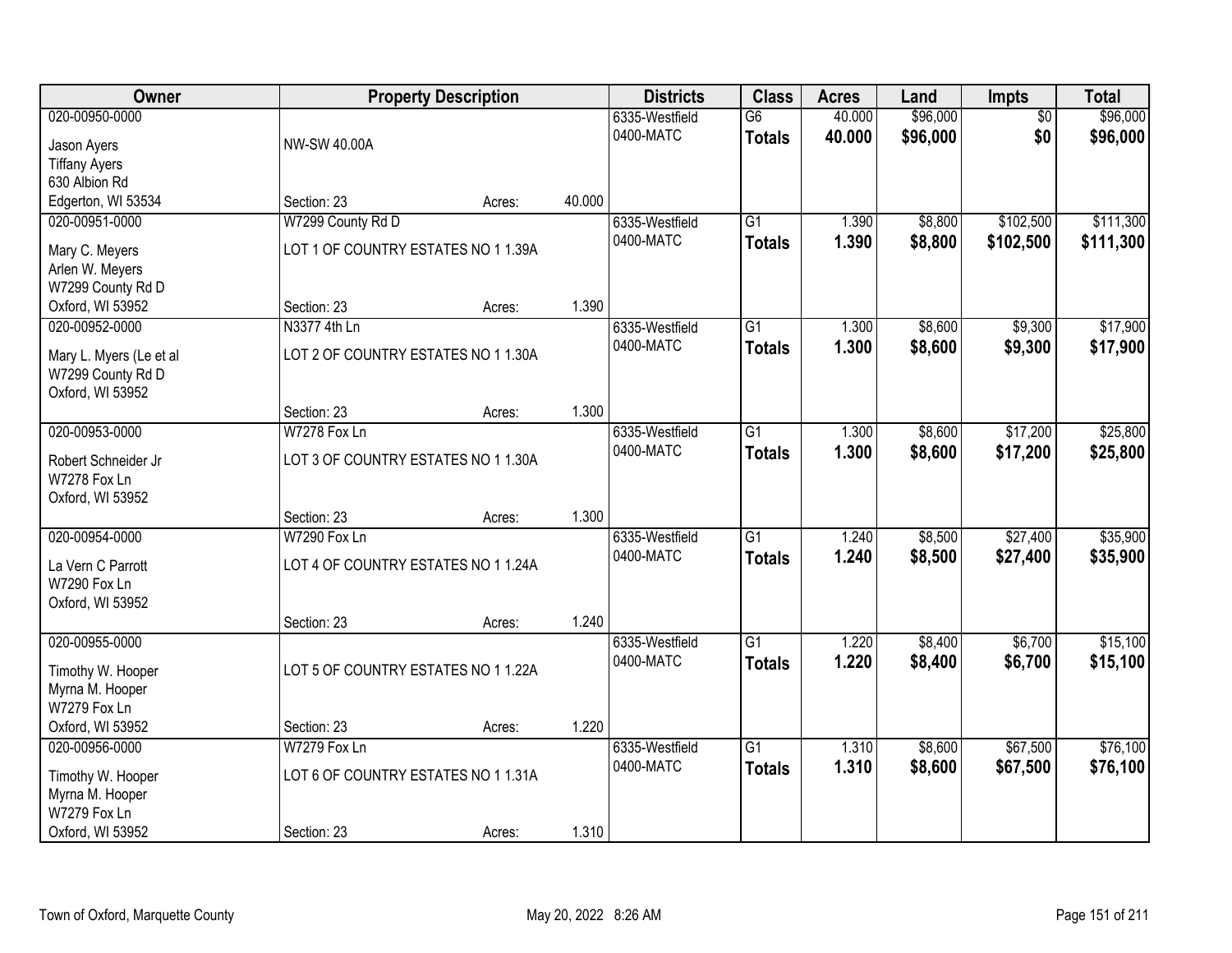| Owner                                              |                                      | <b>Property Description</b> |       | <b>Districts</b>            | <b>Class</b>                     | <b>Acres</b>   | Land               | <b>Impts</b>       | <b>Total</b>         |
|----------------------------------------------------|--------------------------------------|-----------------------------|-------|-----------------------------|----------------------------------|----------------|--------------------|--------------------|----------------------|
| 020-00957-0000<br>Veljko Jaksic<br>Carol I. Jaksic | LOT 7 OF COUNTRY ESTATES NO 1 1.54A  |                             |       | 6335-Westfield<br>0400-MATC | $\overline{G1}$<br><b>Totals</b> | 1.540<br>1.540 | \$9,100<br>\$9,100 | \$4,400<br>\$4,400 | \$13,500<br>\$13,500 |
| N3327 4th Ln                                       |                                      |                             |       |                             |                                  |                |                    |                    |                      |
| Oxford, WI 53952                                   | Section: 23                          | Acres:                      | 1.540 |                             |                                  |                |                    |                    |                      |
| 020-00958-0000                                     | N3327 4th Ln                         |                             |       | 6335-Westfield              | $\overline{G1}$                  | 1.260          | \$8,500            | \$142,400          | \$150,900            |
|                                                    |                                      |                             |       | 0400-MATC                   | <b>Totals</b>                    | 1.260          | \$8,500            | \$142,400          | \$150,900            |
| Veljko Jaksic                                      | LOT 8 OF COUNTRY ESTATES NO 1 1.26A  |                             |       |                             |                                  |                |                    |                    |                      |
| Carol I. Jaksic                                    |                                      |                             |       |                             |                                  |                |                    |                    |                      |
| N3327 4th Ln                                       | Section: 23                          |                             | 1.260 |                             |                                  |                |                    |                    |                      |
| Oxford, WI 53952                                   |                                      | Acres:                      |       |                             |                                  |                |                    |                    |                      |
| 020-00959-0000                                     | N3323 4th Ln                         |                             |       | 6335-Westfield              | G1                               | 0.940          | \$7,700            | \$0                | \$7,700              |
| Veljko Jaksic                                      | LOT 9 OF COUNTRY ESTATES NO 10.94A   |                             |       | 0400-MATC                   | <b>Totals</b>                    | 0.940          | \$7,700            | \$0                | \$7,700              |
| Carol I. Jaksic                                    |                                      |                             |       |                             |                                  |                |                    |                    |                      |
| N3327 4th Ln                                       |                                      |                             |       |                             |                                  |                |                    |                    |                      |
| Oxford, WI 53952                                   | Section: 23                          | Acres:                      | 0.940 |                             |                                  |                |                    |                    |                      |
| 020-00960-0000                                     | N3315 4th Ln                         |                             |       | 6335-Westfield              | G1                               | 0.940          | \$7,700            | \$23,300           | \$31,000             |
| Paul R. Katzke                                     | LOT 10 OF COUNTRY ESTATES NO 1 .94A  |                             |       | 0400-MATC                   | <b>Totals</b>                    | 0.940          | \$7,700            | \$23,300           | \$31,000             |
| Lucy J. Katzke                                     |                                      |                             |       |                             |                                  |                |                    |                    |                      |
| N3315 4th Ln                                       |                                      |                             |       |                             |                                  |                |                    |                    |                      |
| Oxford, WI 53952                                   | Section: 23                          | Acres:                      | 0.940 |                             |                                  |                |                    |                    |                      |
| 020-00961-0000                                     | N3301 4th Ln                         |                             |       | 6335-Westfield              | $\overline{G1}$                  | 2.350          | \$11,800           | \$40,000           | \$51,800             |
| Susan M. Klein                                     | LOT 11 OF COUNTRY ESTATES NO 1 2.35A |                             |       | 0400-MATC                   | <b>Totals</b>                    | 2.350          | \$11,800           | \$40,000           | \$51,800             |
| Angela Moeller                                     |                                      |                             |       |                             |                                  |                |                    |                    |                      |
| N3301 4th Ln                                       |                                      |                             |       |                             |                                  |                |                    |                    |                      |
| Oxford, WI 53952                                   | Section: 23                          | Acres:                      | 2.350 |                             |                                  |                |                    |                    |                      |
| 020-00962-0000                                     | W7211 County Rd D                    |                             |       | 6335-Westfield              | $\overline{G1}$                  | 2.180          | \$10,900           | \$12,300           | \$23,200             |
|                                                    |                                      |                             |       | 0400-MATC                   | <b>Totals</b>                    | 2.180          | \$10,900           | \$12,300           | \$23,200             |
| Elizabeth Simpson                                  | LOT 12 OF COUNTRY ESTATES NO 1 2.18A |                             |       |                             |                                  |                |                    |                    |                      |
| W7211 County Rd D                                  |                                      |                             |       |                             |                                  |                |                    |                    |                      |
| Oxford, WI 53952                                   |                                      |                             |       |                             |                                  |                |                    |                    |                      |
|                                                    | Section: 23                          | Acres:                      | 2.180 |                             |                                  |                |                    |                    |                      |
| 020-00963-0000                                     |                                      |                             |       | 6335-Westfield              | $\overline{G1}$                  | 1.790          | \$9,600            | $\overline{50}$    | \$9,600              |
| Pedro Martinez                                     | LOT 13 OF COUNTRY ESTATES NO 1 1.79A |                             |       | 0400-MATC                   | <b>Totals</b>                    | 1.790          | \$9,600            | \$0                | \$9,600              |
| Sandra L. Martinez                                 |                                      |                             |       |                             |                                  |                |                    |                    |                      |
| W6845 State Rd 23                                  |                                      |                             |       |                             |                                  |                |                    |                    |                      |
| Endeavor, WI 53930                                 | Section: 23                          | Acres:                      | 1.790 |                             |                                  |                |                    |                    |                      |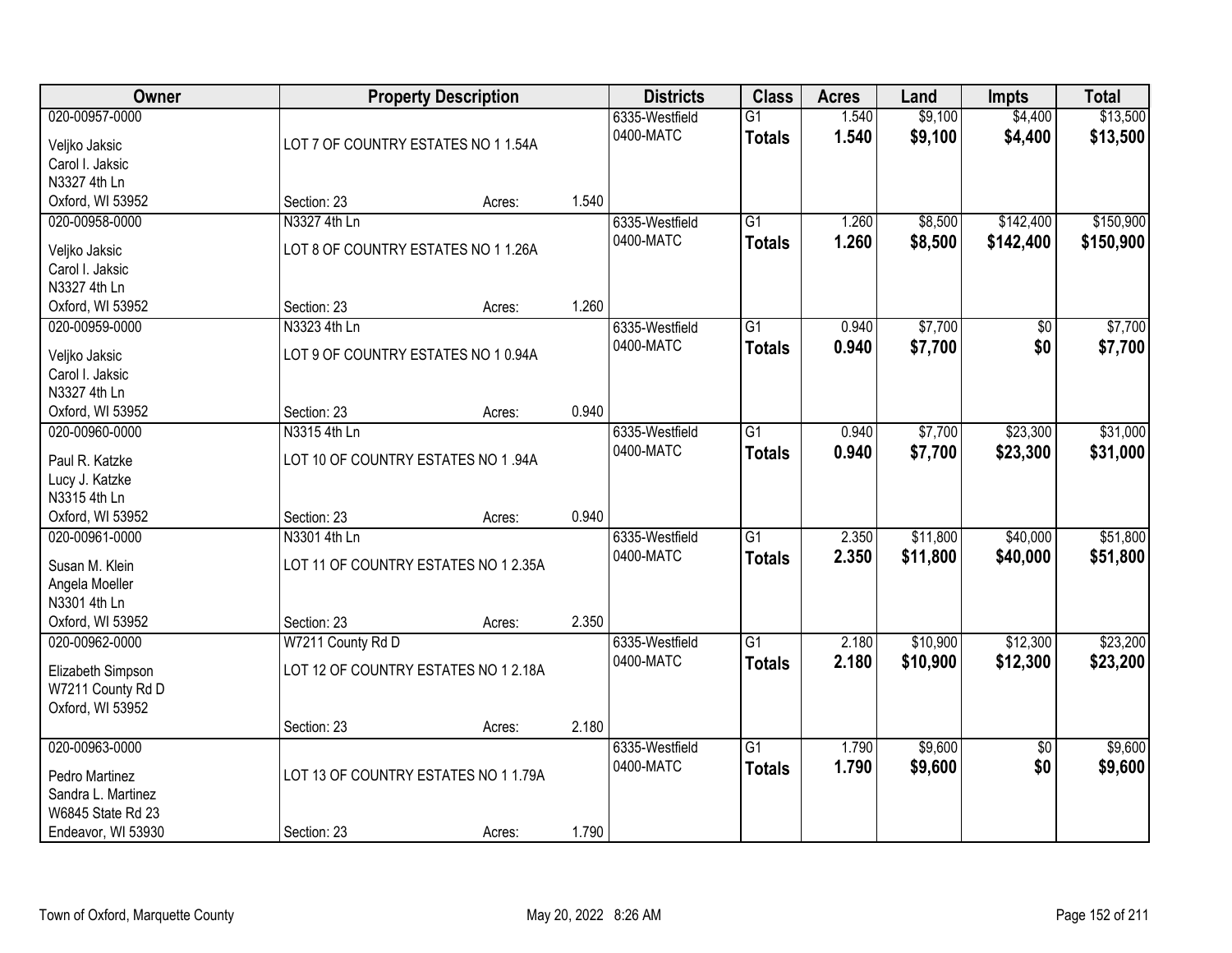| <b>Owner</b>                           |                                                          | <b>Property Description</b> |        | <b>Districts</b> | <b>Class</b>     | <b>Acres</b> | Land     | <b>Impts</b>    | <b>Total</b> |
|----------------------------------------|----------------------------------------------------------|-----------------------------|--------|------------------|------------------|--------------|----------|-----------------|--------------|
| 020-00964-0000                         | N3336 4th Ln                                             |                             |        | 6335-Westfield   | $\overline{G1}$  | 0.900        | \$7,600  | \$52,400        | \$60,000     |
| Pedro Martinez                         | LOT 14 OF COUNTRY ESTATES NO 1 .90A                      |                             |        | 0400-MATC        | <b>Totals</b>    | 0.900        | \$7,600  | \$52,400        | \$60,000     |
| Sandra L. Martinez                     |                                                          |                             |        |                  |                  |              |          |                 |              |
| W6845 State Rd 23                      |                                                          |                             |        |                  |                  |              |          |                 |              |
| Endeavor, WI 53930                     | Section: 23                                              | Acres:                      | 0.900  |                  |                  |              |          |                 |              |
| 020-00965-0000                         |                                                          |                             |        | 6335-Westfield   | $\overline{G1}$  | 2.720        | \$13,600 | $\overline{50}$ | \$13,600     |
| Pedro Martinez                         | LOT 15 OF COUNTRY ESTATES NO 1 2.72A                     |                             |        | 0400-MATC        | <b>Totals</b>    | 2.720        | \$13,600 | \$0             | \$13,600     |
| Sandra L. Martinez                     |                                                          |                             |        |                  |                  |              |          |                 |              |
| W6845 State Rd 23                      |                                                          |                             |        |                  |                  |              |          |                 |              |
| Endeavor, WI 53930                     | Section: 23                                              | Acres:                      | 2.720  |                  |                  |              |          |                 |              |
| 020-00966-0000                         | N3370 4th Ln                                             |                             |        | 6335-Westfield   | $\overline{G1}$  | 1.120        | \$8,200  | \$19,700        | \$27,900     |
| Darby Drunasky                         | LOT 16 OF COUNTRY ESTATES NO 1 1.12A                     |                             |        | 0400-MATC        | <b>Totals</b>    | 1.120        | \$8,200  | \$19,700        | \$27,900     |
| 80 School St                           |                                                          |                             |        |                  |                  |              |          |                 |              |
| Conger, MN 56020                       |                                                          |                             |        |                  |                  |              |          |                 |              |
|                                        | Section: 23                                              | Acres:                      | 1.120  |                  |                  |              |          |                 |              |
| 020-00967-0000                         | W7245 County Rd D                                        |                             |        | 6335-Westfield   | $\overline{G1}$  | 1.980        | \$10,000 | \$35,000        | \$45,000     |
| Kendall Fischer                        | LOT 17 OF COUNTRY ESTATES NO 1 1.98A                     |                             |        | 0400-MATC        | <b>Totals</b>    | 1.980        | \$10,000 | \$35,000        | \$45,000     |
| <b>Charity Fischer</b>                 |                                                          |                             |        |                  |                  |              |          |                 |              |
| W7245 County Rd D                      |                                                          |                             |        |                  |                  |              |          |                 |              |
| Oxford, WI 53952                       | Section: 23                                              | Acres:                      | 1.980  |                  |                  |              |          |                 |              |
| 020-00968-0000                         |                                                          |                             |        | 6335-Westfield   | $\overline{G1}$  | 4.180        | \$17,500 | \$0             | \$17,500     |
| Thomas G. Wastart II                   |                                                          |                             |        | 0400-MATC        | <b>Totals</b>    | 4.180        | \$17,500 | \$0             | \$17,500     |
| PO Box 68                              | LOT 18 OF COUNTRY ESTATES NO 1 (N/K/A CSM<br>3713) 4.18A |                             |        |                  |                  |              |          |                 |              |
| Oxford, WI 53952                       |                                                          |                             |        |                  |                  |              |          |                 |              |
|                                        | Section: 23                                              | Acres:                      | 4.180  |                  |                  |              |          |                 |              |
| 020-00969-0000                         |                                                          |                             |        | 6335-Westfield   | $\overline{G6}$  | 5.000        | \$12,000 | $\overline{60}$ | \$12,000     |
|                                        | ALL THAT PART OF SW-SW LY N OF CO RD D 5.00A             |                             |        | 0400-MATC        | <b>Totals</b>    | 5.000        | \$12,000 | \$0             | \$12,000     |
| Jason Ayers<br><b>Tiffany Ayers</b>    |                                                          |                             |        |                  |                  |              |          |                 |              |
| 630 Albion Rd                          |                                                          |                             |        |                  |                  |              |          |                 |              |
| Edgerton, WI 53534                     | Section: 23                                              | Acres:                      | 5.000  |                  |                  |              |          |                 |              |
| 020-00970-0000                         | W7120 County Rd D                                        |                             |        | 6335-Westfield   | $\overline{G4}$  | 32.900       | \$3,600  | $\overline{50}$ | \$3,600      |
|                                        |                                                          |                             |        | 0400-MATC        | G <sub>5</sub>   | 2.000        | \$100    | \$0             | \$100        |
| Sharon L. Labrenz<br>W7120 County Rd D | SE-SW SEC 23 & NE-NW SEC 26 LESS CSM 1782<br>45.90A      |                             |        |                  | G <sub>5</sub> M | 6.000        | \$9,000  | \$0             | \$9,000      |
| Oxford, WI 53952                       |                                                          |                             |        |                  | G7               | 5.000        | \$20,000 | \$299,000       | \$319,000    |
|                                        | Section: 23                                              | Acres:                      | 45.900 |                  | <b>Totals</b>    | 45.900       | \$32,700 | \$299,000       | \$331,700    |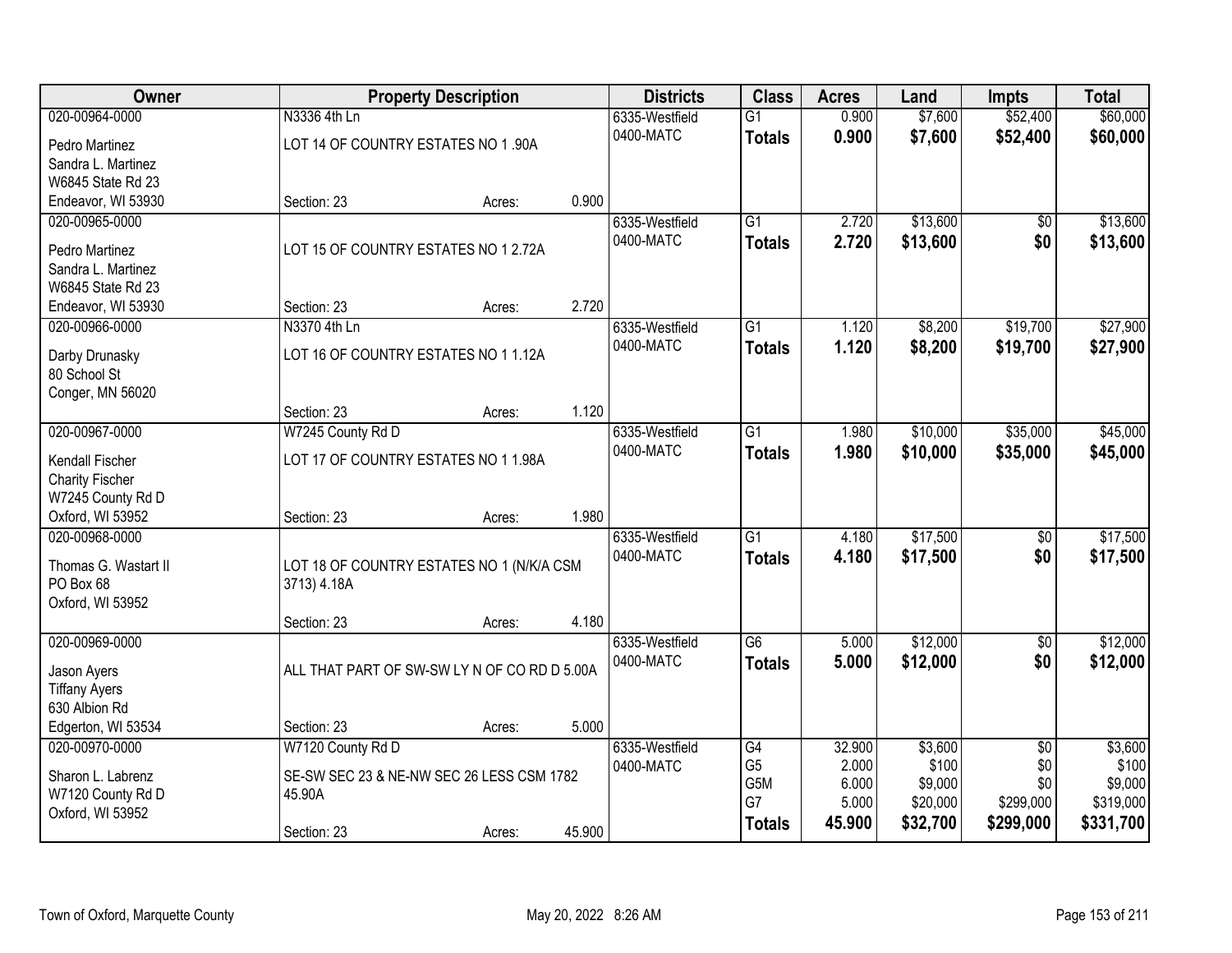| Owner                                                                         |                                                                       | <b>Property Description</b> |        | <b>Districts</b>            | <b>Class</b>                                       | <b>Acres</b>               | Land                            | <b>Impts</b>                  | <b>Total</b>                    |
|-------------------------------------------------------------------------------|-----------------------------------------------------------------------|-----------------------------|--------|-----------------------------|----------------------------------------------------|----------------------------|---------------------------------|-------------------------------|---------------------------------|
| 020-00971-0000<br>Anthony F. Kavcich<br>Joanne M. Kavcich<br>N3490 5th Dr     | PRT OF LOT 2 CSM 3247 BEING PRT OF NE-SE &<br><b>SE-NE 10.19A</b>     |                             |        | 6335-Westfield<br>0400-MATC | $\overline{G5}$<br>G <sub>6</sub><br><b>Totals</b> | 7.650<br>2.540<br>10.190   | \$7,700<br>\$7,600<br>\$15,300  | $\overline{50}$<br>\$0<br>\$0 | \$7,700<br>\$7,600<br>\$15,300  |
| Oxford, WI 53952                                                              | Section: 23                                                           | Acres:                      | 10.190 |                             |                                                    |                            |                                 |                               |                                 |
| 020-00972-0000<br>James P. Summerton<br>W7040 County Rd D<br>Oxford, WI 53952 | PART CSM 1776 BEING PART OF NE-SE 31.58A<br>Section: 23               | Acres:                      | 31.580 | 6335-Westfield<br>0400-MATC | G4<br>G <sub>5</sub><br><b>Totals</b>              | 19.000<br>12.580<br>31.580 | \$3,400<br>\$12,600<br>\$16,000 | \$0<br>\$0<br>\$0             | \$3,400<br>\$12,600<br>\$16,000 |
| 020-00974-0000                                                                | N3490 5th Dr                                                          |                             |        | 6335-Westfield              | $\overline{G1}$                                    | 5.680                      | \$20,700                        | \$205,400                     | \$226,100                       |
| Anthony F. Kavcich<br>Joanne M. Kavcich<br>N3490 5th Dr                       | 5.68A IN NW CORNER OF THE N 315FT OF NW-SE<br>5.68A                   |                             |        | 0400-MATC                   | <b>Totals</b>                                      | 5.680                      | \$20,700                        | \$205,400                     | \$226,100                       |
| Oxford, WI 53952                                                              | Section: 23                                                           | Acres:                      | 5.680  |                             |                                                    |                            |                                 |                               |                                 |
| 020-00974-0005<br>Anthony F. Kavcich<br>Joanne M. Kavcich<br>N3490 5th Dr     | PRT OF LOT 2 CSM 3247 BEING PRT OF NW-SE<br>4.08A                     |                             |        | 6335-Westfield<br>0400-MATC | $\overline{G5}$<br>G <sub>6</sub><br><b>Totals</b> | 3.080<br>1.000<br>4.080    | \$3,100<br>\$3,000<br>\$6,100   | \$0<br>\$0<br>\$0             | \$3,100<br>\$3,000<br>\$6,100   |
| Oxford, WI 53952                                                              | Section: 23                                                           | Acres:                      | 4.080  |                             |                                                    |                            |                                 |                               |                                 |
| 020-00975-0000<br>James P. Summerton<br>W7040 County Rd D<br>Oxford, WI 53952 | PART CSM 1776 BEING PART NW-SE 24.64A<br>Section: 23                  | Acres:                      | 24.640 | 6335-Westfield<br>0400-MATC | $\overline{G4}$<br><b>Totals</b>                   | 24.640<br>24.640           | \$4,400<br>\$4,400              | $\overline{50}$<br>\$0        | \$4,400<br>\$4,400              |
| 020-00976-0000                                                                | N3400 5th Dr                                                          |                             |        | 6335-Westfield              | $\overline{G1}$                                    | 1.160                      | \$8,300                         | \$97,000                      | \$105,300                       |
| Lester Z. Grant<br>N3400 5th Dr<br>Oxford, WI 53952                           | LOT 1 CSM 2333 BEING PRT OF SW-SE 3.59A                               |                             |        | 0400-MATC                   | G4<br><b>Totals</b>                                | 2.430<br>3.590             | \$400<br>\$8,700                | \$0<br>\$97,000               | \$400<br>\$105,700              |
|                                                                               | Section: 23                                                           | Acres:                      | 3.590  |                             |                                                    |                            |                                 |                               |                                 |
| 020-00976-0001<br>Lester Z. Grant<br>N3400 5th Dr<br>Oxford, WI 53952         | County Rd D<br>LOT 2 CSM 2333 BEING PRT OF SW-SE 3.23A<br>Section: 23 | Acres:                      | 3.230  | 6335-Westfield<br>0400-MATC | $\overline{G4}$<br><b>Totals</b>                   | 3.230<br>3.230             | \$600<br>\$600                  | $\overline{50}$<br>\$0        | \$600<br>\$600                  |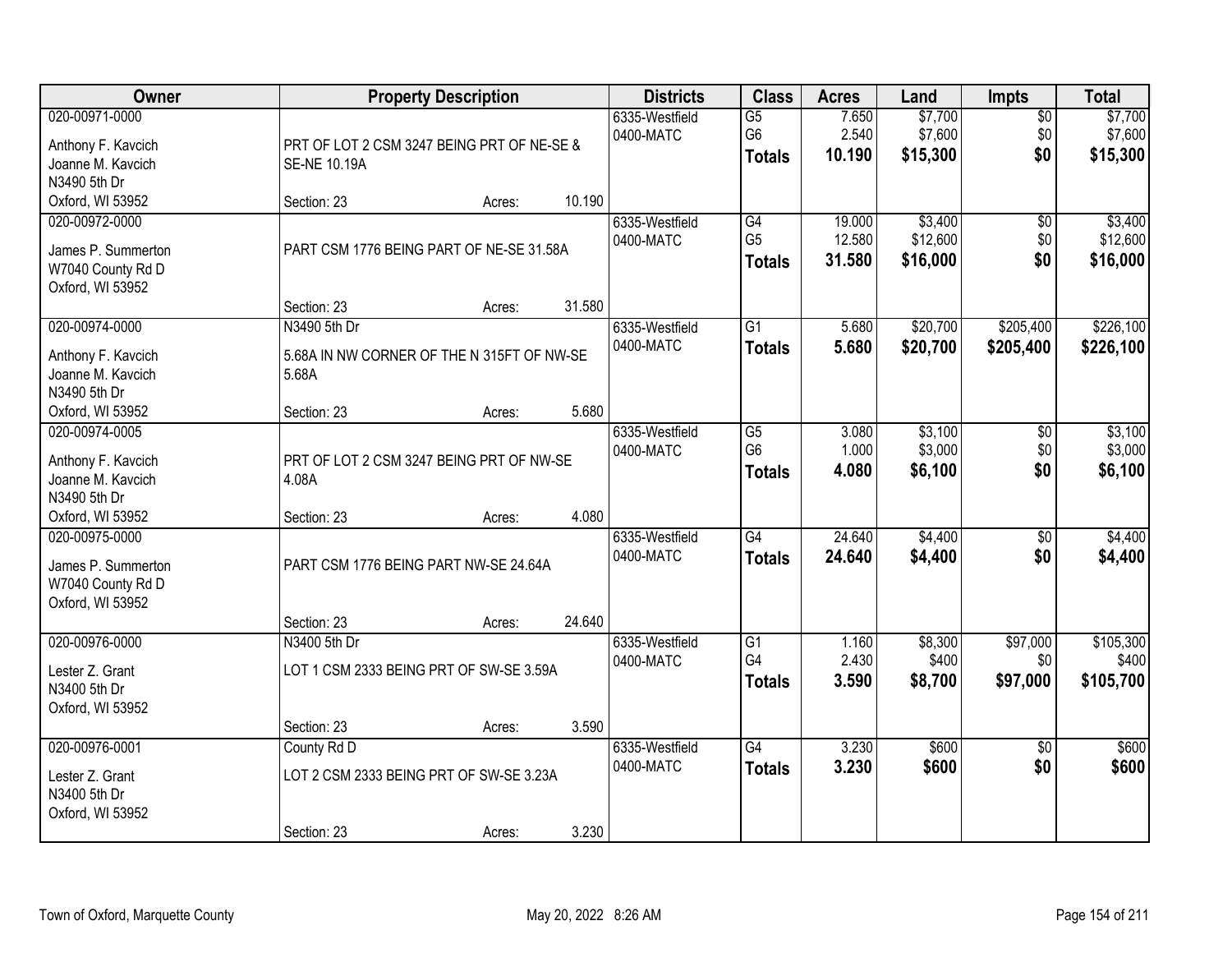| Owner                |                                           | <b>Property Description</b> |        | <b>Districts</b> | <b>Class</b>    | <b>Acres</b> | Land            | <b>Impts</b>    | <b>Total</b>   |
|----------------------|-------------------------------------------|-----------------------------|--------|------------------|-----------------|--------------|-----------------|-----------------|----------------|
| 020-00976-0002       | W7054 County Rd D                         |                             |        | 6335-Westfield   | $\overline{G1}$ | 2.610        | \$9,800         | \$47,800        | \$57,600       |
| Christine M. Marzahl | LOT 3 CSM 2333 BEING PRT OF SW-SE 2.61A   |                             |        | 0400-MATC        | <b>Totals</b>   | 2.610        | \$9,800         | \$47,800        | \$57,600       |
| Gregory J. Marzahl   |                                           |                             |        |                  |                 |              |                 |                 |                |
| W7054 County Rd D    |                                           |                             |        |                  |                 |              |                 |                 |                |
| Oxford, WI 53952     | Section: 23                               | Acres:                      | 2.610  |                  |                 |              |                 |                 |                |
| 020-00976-0005       | County Rd D                               |                             |        | 6335-Westfield   | G4              | 5.130        | \$900           | $\overline{30}$ | \$900          |
| Lester Z. Grant      | LOT 1 CSM 2320 BEING PRT OF SW-SE 5.13A   |                             |        | 0400-MATC        | <b>Totals</b>   | 5.130        | \$900           | \$0             | \$900          |
| N3400 5th Dr         |                                           |                             |        |                  |                 |              |                 |                 |                |
| Oxford, WI 53952     |                                           |                             |        |                  |                 |              |                 |                 |                |
|                      | Section: 23                               | Acres:                      | 5.130  |                  |                 |              |                 |                 |                |
| 020-00976-0010       | County Rd D                               |                             |        | 6335-Westfield   | G4              | 5.190        | \$900           | \$0             | \$900          |
| Lester Z. Grant      | LOT 2 CSM 2320 BEING PRT OF SW-SE 5.19A   |                             |        | 0400-MATC        | <b>Totals</b>   | 5.190        | \$900           | \$0             | \$900          |
| N3400 5th Dr         |                                           |                             |        |                  |                 |              |                 |                 |                |
| Oxford, WI 53952     |                                           |                             |        |                  |                 |              |                 |                 |                |
|                      | Section: 23                               | Acres:                      | 5.190  |                  |                 |              |                 |                 |                |
| 020-00976-0015       | County Rd D                               |                             |        | 6335-Westfield   | $\overline{G4}$ | 5.190        | \$900           | \$0             | \$900          |
| Lester Z. Grant      | LOT 3 CSM 2320 BEING PRT OF SW-SE 5.19A   |                             |        | 0400-MATC        | <b>Totals</b>   | 5.190        | \$900           | \$0             | \$900          |
| N3400 5th Dr         |                                           |                             |        |                  |                 |              |                 |                 |                |
| Oxford, WI 53952     |                                           |                             |        |                  |                 |              |                 |                 |                |
|                      | Section: 23                               | Acres:                      | 5.190  |                  |                 |              |                 |                 |                |
| 020-00976-0020       |                                           |                             |        | 6335-Westfield   | $\overline{G4}$ | 10.060       | \$1,800         | \$0             | \$1,800        |
| Dustin L. Grant      | LOT 4 CSM 2320 BEING PRT OF SW-SE & SE-SE |                             |        | 0400-MATC        | <b>Totals</b>   | 10.060       | \$1,800         | \$0             | \$1,800        |
| N4329 County Rd J    | 10.06A                                    |                             |        |                  |                 |              |                 |                 |                |
| Oxford, WI 53952     |                                           |                             |        |                  |                 |              |                 |                 |                |
|                      | Section: 23                               | Acres:                      | 10.060 |                  |                 |              |                 |                 |                |
| 020-00977-0000       | W7099 County Rd D                         |                             |        | 6335-Westfield   | $\overline{G1}$ | 0.690        | \$6,700         | \$26,600        | \$33,300       |
| Helen Rowin          | CSM 1759 BEING PRT OF SW-SE .69A          |                             |        | 0400-MATC        | <b>Totals</b>   | 0.690        | \$6,700         | \$26,600        | \$33,300       |
| W7099 County Rd D    |                                           |                             |        |                  |                 |              |                 |                 |                |
| Oxford, WI 53952     |                                           |                             |        |                  |                 |              |                 |                 |                |
|                      | Section: 23                               | Acres:                      | 0.690  |                  |                 |              |                 |                 |                |
| 020-00978-0000       |                                           |                             |        | 6335-Westfield   | $\overline{X4}$ | 0.500        | $\overline{50}$ | $\overline{50}$ | $\frac{1}{30}$ |
| Town of Oxford       | PART OF SW-SE CEMETERY .50A               |                             |        | 0400-MATC        | <b>Totals</b>   | 0.500        | \$0             | \$0             | \$0            |
| Cemetery             |                                           |                             |        |                  |                 |              |                 |                 |                |
| PO Box 290           |                                           |                             |        |                  |                 |              |                 |                 |                |
| Oxford, WI 53952     | Section: 23                               | Acres:                      | 0.500  |                  |                 |              |                 |                 |                |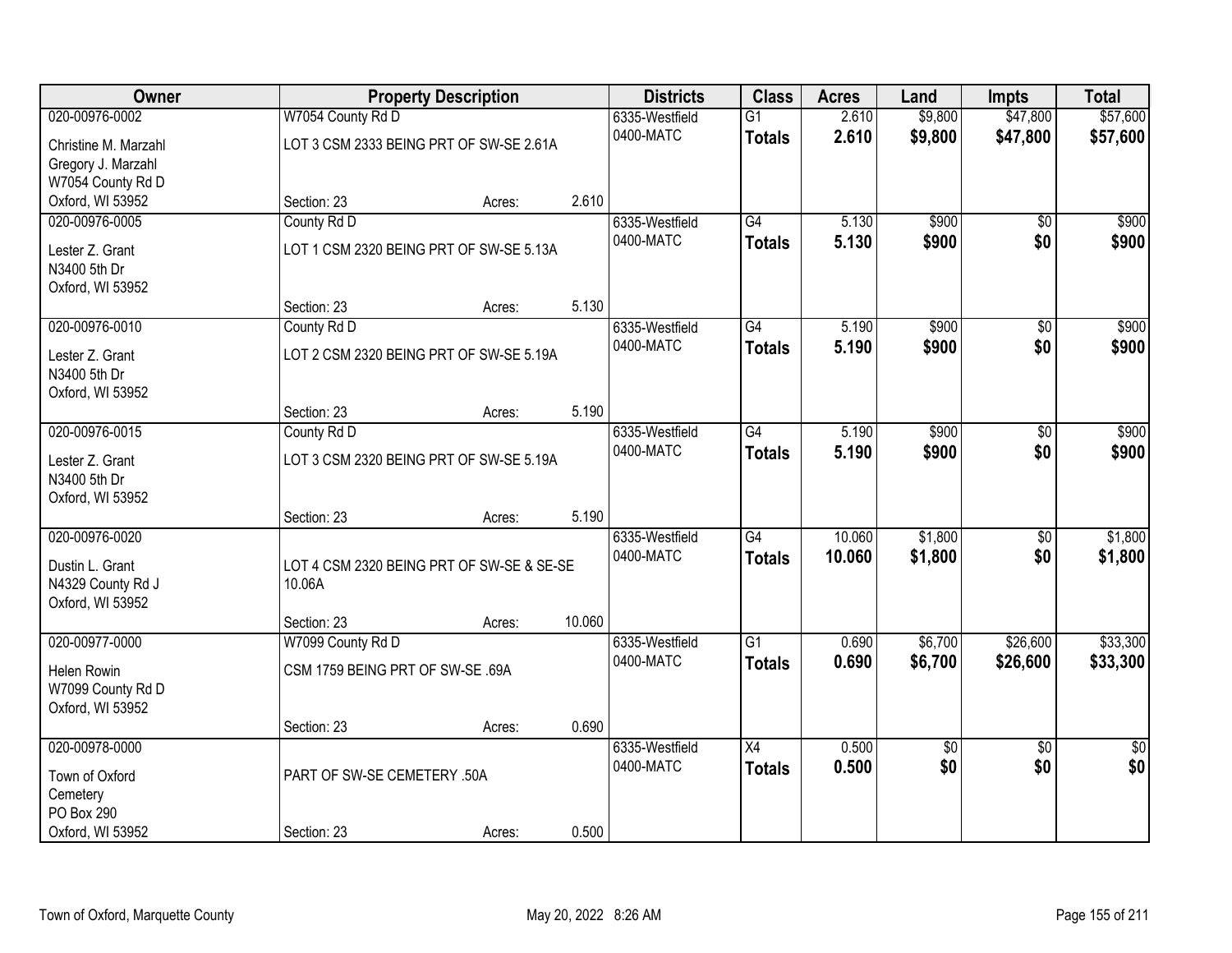| Owner                                                                                                        |                                                                       | <b>Property Description</b> |        | <b>Districts</b>            | <b>Class</b>                                       | <b>Acres</b>               | Land                              | <b>Impts</b>                              | <b>Total</b>                       |
|--------------------------------------------------------------------------------------------------------------|-----------------------------------------------------------------------|-----------------------------|--------|-----------------------------|----------------------------------------------------|----------------------------|-----------------------------------|-------------------------------------------|------------------------------------|
| 020-00979-0000<br>Lester Z. Grant<br>N3400 5th Dr<br>Oxford, WI 53952                                        | SE-SE LESS RR PART CSM 1776 & LESS PRT CSM<br>2320 9.32A              |                             |        | 6335-Westfield<br>0400-MATC | $\overline{G4}$<br><b>Totals</b>                   | 9.320<br>9.320             | \$1,700<br>\$1,700                | $\overline{50}$<br>\$0                    | \$1,700<br>\$1,700                 |
|                                                                                                              | Section: 23                                                           | Acres:                      | 9.320  |                             |                                                    |                            |                                   |                                           |                                    |
| 020-00980-0000<br>James P. Summerton<br>W7040 County Rd D<br>Oxford, WI 53952                                | W7040 County Rd D<br>PART CSM 1776 BEING PART SW-SE & SE-SE 27.24A    |                             | 27.240 | 6335-Westfield<br>0400-MATC | G4<br>G7<br><b>Totals</b>                          | 24.240<br>3.000<br>27.240  | \$4,300<br>\$13,000<br>\$17,300   | $\overline{50}$<br>\$127,200<br>\$127,200 | \$4,300<br>\$140,200<br>\$144,500  |
| 020-00981-0000                                                                                               | Section: 23                                                           | Acres:                      |        | 6335-Westfield              | X4                                                 | 21.700                     | $\overline{50}$                   | \$0                                       | $\overline{50}$                    |
| Union Pacific Rr Co<br>Attn: Trans Prop Taxes<br>1700 Farnam 10th FI s                                       | A STRIP OF LAND 150FT WIDE COMM 1333.20' S OF<br>NW COR SEC 23 21.70A |                             |        | 0400-MATC                   | <b>Totals</b>                                      | 21.700                     | \$0                               | \$0                                       | \$0                                |
| Omaha, NE 68102-2010                                                                                         | Section: 23                                                           | Acres:                      | 21.700 |                             |                                                    |                            |                                   |                                           |                                    |
| 020-00982-0000<br>Rodney Przybyl<br>Wayne Przybyl<br>W8478 Foote Dr                                          | PRT LOT 1 CSM 1944 BEING PRT OF NE-NE 22.84A                          |                             |        | 6335-Westfield<br>0400-MATC | $\overline{G5}$<br>G <sub>6</sub><br><b>Totals</b> | 12.840<br>10.000<br>22,840 | \$12,900<br>\$30,000<br>\$42,900  | \$0<br>\$0<br>\$0                         | \$12,900<br>\$30,000<br>\$42,900   |
| Portage, WI 53901                                                                                            | Section: 24                                                           | Acres:                      | 22.840 |                             |                                                    |                            |                                   |                                           |                                    |
| 020-00983-0000<br>Mad River Hunting Camp, LLP<br>Attn: Daniel Vogelsang<br>W6965 Fern Rd<br>Oxford, WI 53952 | PART CSM 1799 BEING PART OF NE-NE 3.91A                               |                             | 3.910  | 6335-Westfield<br>0400-MATC | $\overline{G5}$<br>G <sub>6</sub><br><b>Totals</b> | 2.000<br>1.910<br>3.910    | \$2,000<br>\$5,700<br>\$7,700     | \$0<br>\$0<br>\$0                         | \$2,000<br>\$5,700<br>\$7,700      |
| 020-00984-0000                                                                                               | Section: 24                                                           | Acres:                      |        | 6335-Westfield              | G4                                                 | 10.000                     | \$1,100                           | $\overline{50}$                           | \$1,100                            |
| Marlon E. Klimke<br>N3701 6th Rd<br>Oxford, WI 53952                                                         | <b>NW-NE 40.00A</b>                                                   |                             |        | 0400-MATC                   | G <sub>5</sub><br>G5M<br><b>Totals</b>             | 28.000<br>2.000<br>40.000  | \$28,000<br>\$3,000<br>\$32,100   | \$0<br>\$0<br>\$0                         | \$28,000<br>\$3,000<br>\$32,100    |
|                                                                                                              | Section: 24                                                           | Acres:                      | 40.000 |                             |                                                    |                            |                                   |                                           |                                    |
| 020-00985-0000<br>Curtis J. Colwell<br>W4768 Gem Ave<br>Montello, WI 53949                                   | N3546 6th Rd<br><b>SW-NE 40.00A</b><br>Section: 24                    | Acres:                      | 40.000 | 6335-Westfield<br>0400-MATC | G1<br>G <sub>6</sub><br><b>Totals</b>              | 1.000<br>39.000<br>40.000  | \$8,000<br>\$117,000<br>\$125,000 | \$61,500<br>\$0<br>\$61,500               | \$69,500<br>\$117,000<br>\$186,500 |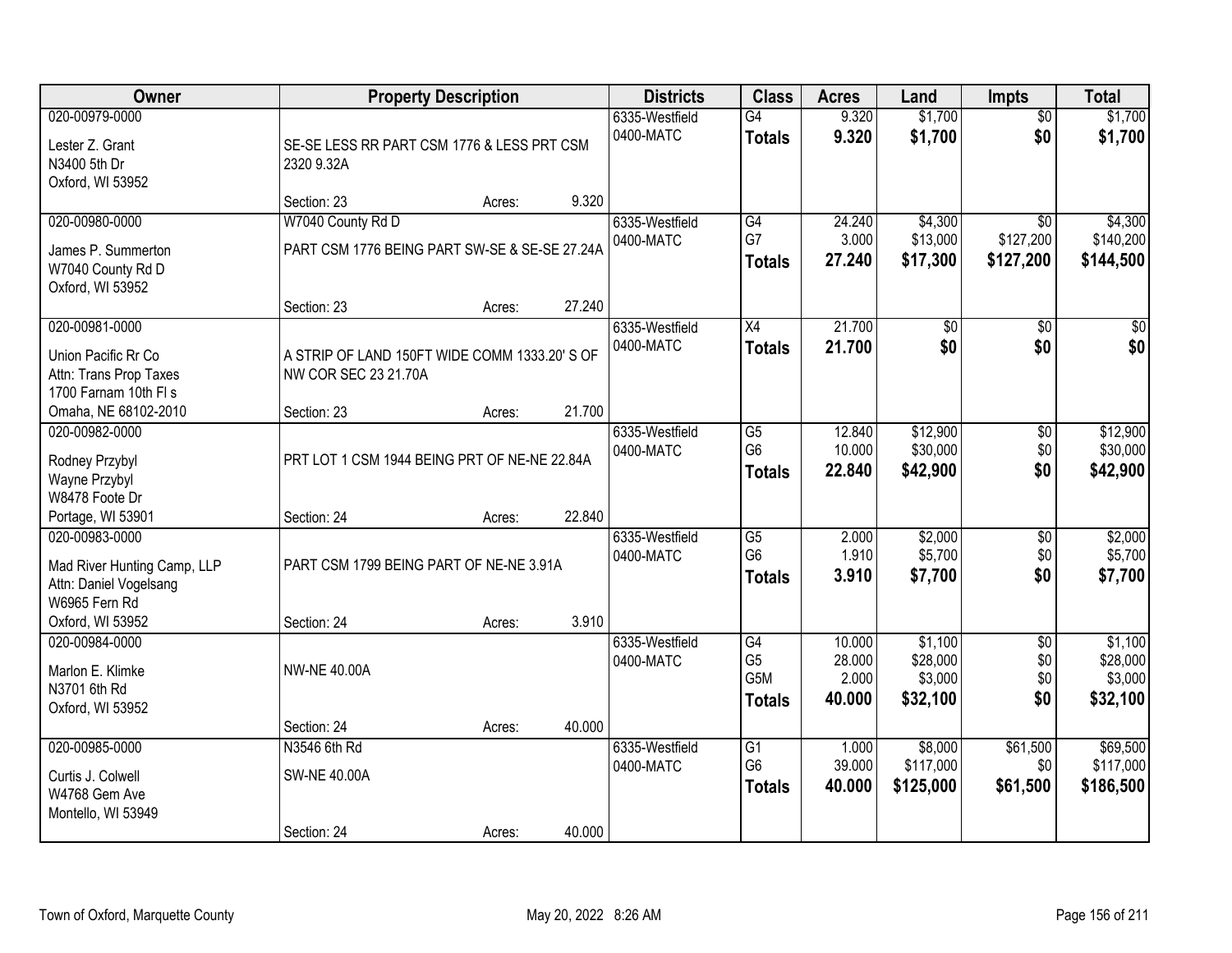| Owner                                                                                    |                                                                                      | <b>Property Description</b> |        | <b>Districts</b>            | <b>Class</b>                                             | <b>Acres</b>                       | Land                                     | <b>Impts</b>                         | <b>Total</b>                             |
|------------------------------------------------------------------------------------------|--------------------------------------------------------------------------------------|-----------------------------|--------|-----------------------------|----------------------------------------------------------|------------------------------------|------------------------------------------|--------------------------------------|------------------------------------------|
| 020-00986-0000<br>Curtis J. Colwell<br>W4768 Gem Ave<br>Montello, WI 53949               | PART OF SE-NE 22.45A                                                                 |                             |        | 6335-Westfield<br>0400-MATC | $\overline{G5}$<br>G6<br><b>Totals</b>                   | 18.450<br>4.000<br>22.450          | \$18,500<br>\$12,000<br>\$30,500         | $\overline{50}$<br>\$0<br>\$0        | \$18,500<br>\$12,000<br>\$30,500         |
|                                                                                          | Section: 24                                                                          | Acres:                      | 22.450 |                             |                                                          |                                    |                                          |                                      |                                          |
| 020-00987-0000<br>Mad River Hunting Camp, LLP<br>Attn: Daniel Vogelsang<br>W6965 Fern Rd | PART CSM 1799 BEING PART OF SE-NE LY E ST RD<br>51 5.87A                             |                             |        | 6335-Westfield<br>0400-MATC | $\overline{G5}$<br><b>Totals</b>                         | 5.870<br>5.870                     | \$5,900<br>\$5,900                       | $\overline{50}$<br>\$0               | \$5,900<br>\$5,900                       |
| Oxford, WI 53952<br>020-00988-0000                                                       | Section: 24                                                                          | Acres:                      | 5.870  | 6335-Westfield              | G4                                                       | 14.200                             | \$1,500                                  | \$0                                  | \$1,500                                  |
| Marlon E. Klimke<br>N3701 6th Rd<br>Oxford, WI 53952                                     | THAT PART OF NE-NW LY E OF 6TH ROAD 18.20A                                           |                             |        | 0400-MATC                   | G <sub>5</sub><br><b>Totals</b>                          | 4.000<br>18.200                    | \$2,100<br>\$3,600                       | \$0<br>\$0                           | \$2,100<br>\$3,600                       |
|                                                                                          | Section: 24                                                                          | Acres:                      | 18.200 |                             |                                                          |                                    |                                          |                                      |                                          |
| 020-00988-0005<br>Marlon E. Klimke<br>N3701 6th Rd<br>Oxford, WI 53952                   | PRT OF NE-NW LY W OF 6TH RD 1.74A                                                    |                             |        | 6335-Westfield<br>0400-MATC | $\overline{G1}$<br><b>Totals</b>                         | 1.740<br>1.740                     | \$9,500<br>\$9,500                       | \$0<br>\$0                           | \$9,500<br>\$9,500                       |
|                                                                                          | Section: 24                                                                          | Acres:                      | 1.740  |                             |                                                          |                                    |                                          |                                      |                                          |
| 020-00989-0000<br>Ryan Kowald<br>N5543 Hwy 16<br>Rio, WI 53960                           | N3687 6th Rd<br>LOT 1 CSM 3683 BEING PRT NE-NW 2.00A<br>Section: 24                  | Acres:                      | 2.000  | 6335-Westfield<br>0400-MATC | $\overline{G1}$<br><b>Totals</b>                         | 2.000<br>2.000                     | \$10,000<br>\$10,000                     | \$30,000<br>\$30,000                 | \$40,000<br>\$40,000                     |
| 020-00990-0000                                                                           | N3651 6th Rd                                                                         |                             |        | 6335-Westfield              | $\overline{G1}$                                          | 2.250                              | \$11,300                                 | \$164,500                            | \$175,800                                |
| Wilma F. Klimke<br>Eldon Klimke<br>N3651 6th Rd                                          | LOT 2 CSM 3683 BEING PRT OF NE-NW 2.25A                                              |                             |        | 0400-MATC                   | <b>Totals</b>                                            | 2.250                              | \$11,300                                 | \$164,500                            | \$175,800                                |
| Oxford, WI 53952                                                                         | Section: 24                                                                          | Acres:                      | 2.250  |                             |                                                          |                                    |                                          |                                      |                                          |
| 020-00990-0005<br>Marlon E. Klimke<br>N3701 6th Rd<br>Oxford, WI 53952                   | 6th Rd<br>NE-NW LY W OF 6TH ROAD LESS 2.96A & LESS CSM<br>3683 15.34A<br>Section: 24 | Acres:                      | 15.340 | 6335-Westfield<br>0400-MATC | $\overline{G1}$<br>G4<br>G <sub>5</sub><br><b>Totals</b> | 0.750<br>12.590<br>2.000<br>15.340 | \$6,000<br>\$1,400<br>\$2,000<br>\$9,400 | $\overline{50}$<br>\$0<br>\$0<br>\$0 | \$6,000<br>\$1,400<br>\$2,000<br>\$9,400 |
|                                                                                          |                                                                                      |                             |        |                             |                                                          |                                    |                                          |                                      |                                          |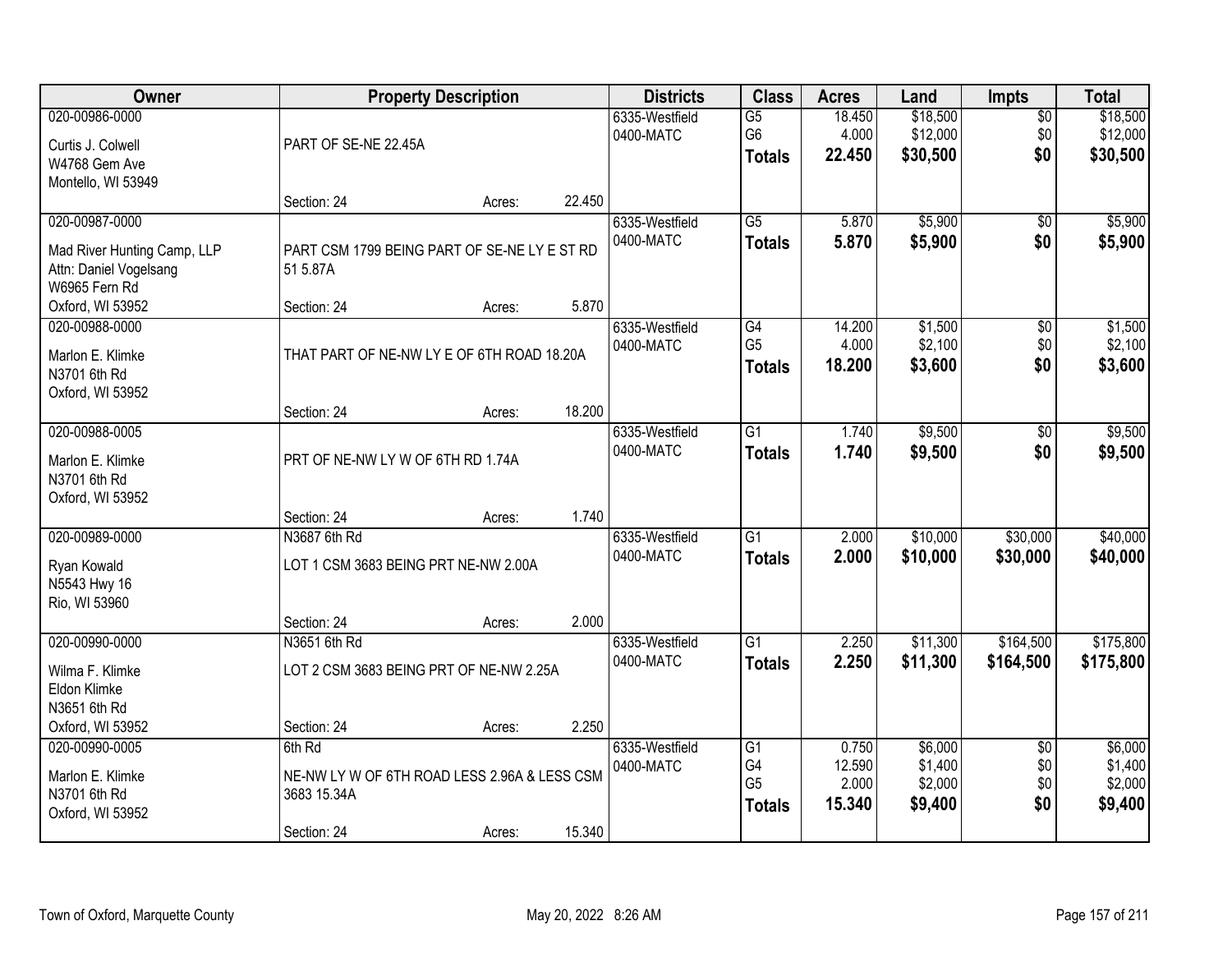| Owner                                                                                              | <b>Property Description</b>                             |        |        | <b>Districts</b>            | <b>Class</b>                                            | <b>Acres</b>                       | Land                                        | Impts                                | <b>Total</b>                                  |
|----------------------------------------------------------------------------------------------------|---------------------------------------------------------|--------|--------|-----------------------------|---------------------------------------------------------|------------------------------------|---------------------------------------------|--------------------------------------|-----------------------------------------------|
| 020-00991-0000<br>Marlon E. Klimke<br>N3701 6th Rd                                                 | E 1/2 OF NW-NW 20.00A                                   |        |        | 6335-Westfield<br>0400-MATC | G5<br>G <sub>6</sub><br><b>Totals</b>                   | 19.000<br>1.000<br>20.000          | \$19,000<br>\$3,000<br>\$22,000             | $\overline{50}$<br>\$0<br>\$0        | \$19,000<br>\$3,000<br>\$22,000               |
| Oxford, WI 53952                                                                                   | Section: 24                                             | Acres: | 20.000 |                             |                                                         |                                    |                                             |                                      |                                               |
| 020-00992-0000<br>Jerry R. Bliese<br>236 Fern Ln<br>Oxford, WI 53952                               | W 1/2 OF NW-NW 20.00A                                   |        |        | 6335-Westfield<br>0400-MATC | $\overline{G5}$<br>G <sub>6</sub><br><b>Totals</b>      | 19.000<br>1.000<br>20.000          | \$19,000<br>\$3,000<br>\$22,000             | $\overline{50}$<br>\$0<br>\$0        | \$19,000<br>\$3,000<br>\$22,000               |
|                                                                                                    | Section: 24                                             | Acres: | 20.000 |                             |                                                         |                                    |                                             |                                      |                                               |
| 020-00993-0000<br>John R. Obmascher<br>Paula L. Obmascher<br>N3581 6th Rd                          | N 1/2 OF E 1/2 OF SW-NW 11.67A                          |        |        | 6335-Westfield<br>0400-MATC | G5<br><b>Totals</b>                                     | 11.670<br>11.670                   | \$11,700<br>\$11,700                        | \$0<br>\$0                           | \$11,700<br>\$11,700                          |
| Oxford, WI 53952-8929                                                                              | Section: 24                                             | Acres: | 11.670 |                             |                                                         |                                    |                                             |                                      |                                               |
| 020-00994-0000<br>Deborah E. Guiterrez<br>9002 Sheridan Rd Lot 159<br>Kenosha, WI 53143            | LOT 2 CSM 2339 BEING NW 1/4 OF SW-NW 10.03A             |        |        | 6335-Westfield<br>0400-MATC | G5<br><b>Totals</b>                                     | 10.030<br>10.030                   | \$10,100<br>\$10,100                        | \$0<br>\$0                           | \$10,100<br>\$10,100                          |
|                                                                                                    | Section: 24                                             | Acres: | 10.030 |                             |                                                         |                                    |                                             |                                      |                                               |
| 020-00995-0000<br>Tim W. Mc Donald<br>4390 Vilas Rd<br>Cottage Grove, WI 53527                     | S 1/2 OF W 1/2 OF SW-NW 10.00A<br>Section: 24           | Acres: | 10.000 | 6335-Westfield<br>0400-MATC | $\overline{G5}$<br><b>Totals</b>                        | 10.000<br>10.000                   | \$10,000<br>\$10,000                        | $\overline{50}$<br>\$0               | \$10,000<br>\$10,000                          |
| 020-00996-0000                                                                                     |                                                         |        |        | 6335-Westfield              | G5                                                      | 8.330                              | \$8,400                                     | $\overline{50}$                      | \$8,400                                       |
| Matthew T. Romeo<br>N3505 6th Rd<br>Oxford, WI 53952                                               | PRT OF LOT 1 CSM 808 BEING PRT OF SW-NW 8.33A           |        |        | 0400-MATC                   | <b>Totals</b>                                           | 8.330                              | \$8,400                                     | \$0                                  | \$8,400                                       |
|                                                                                                    | Section: 24                                             | Acres: | 8.330  |                             |                                                         |                                    |                                             |                                      |                                               |
| 020-00997-0000<br>John R. Obmascher<br>Paula L. Obmascher<br>N3581 6th Rd<br>Oxford, WI 53952-8929 | N3581 6th Rd<br>NLY PART OF SE-NW 23.33A<br>Section: 24 | Acres: | 23.330 | 6335-Westfield<br>0400-MATC | G1<br>G <sub>5</sub><br>G <sub>6</sub><br><b>Totals</b> | 2.000<br>20.330<br>1.000<br>23.330 | \$10,000<br>\$20,400<br>\$3,000<br>\$33,400 | \$153,200<br>\$0<br>\$0<br>\$153,200 | \$163,200<br>\$20,400<br>\$3,000<br>\$186,600 |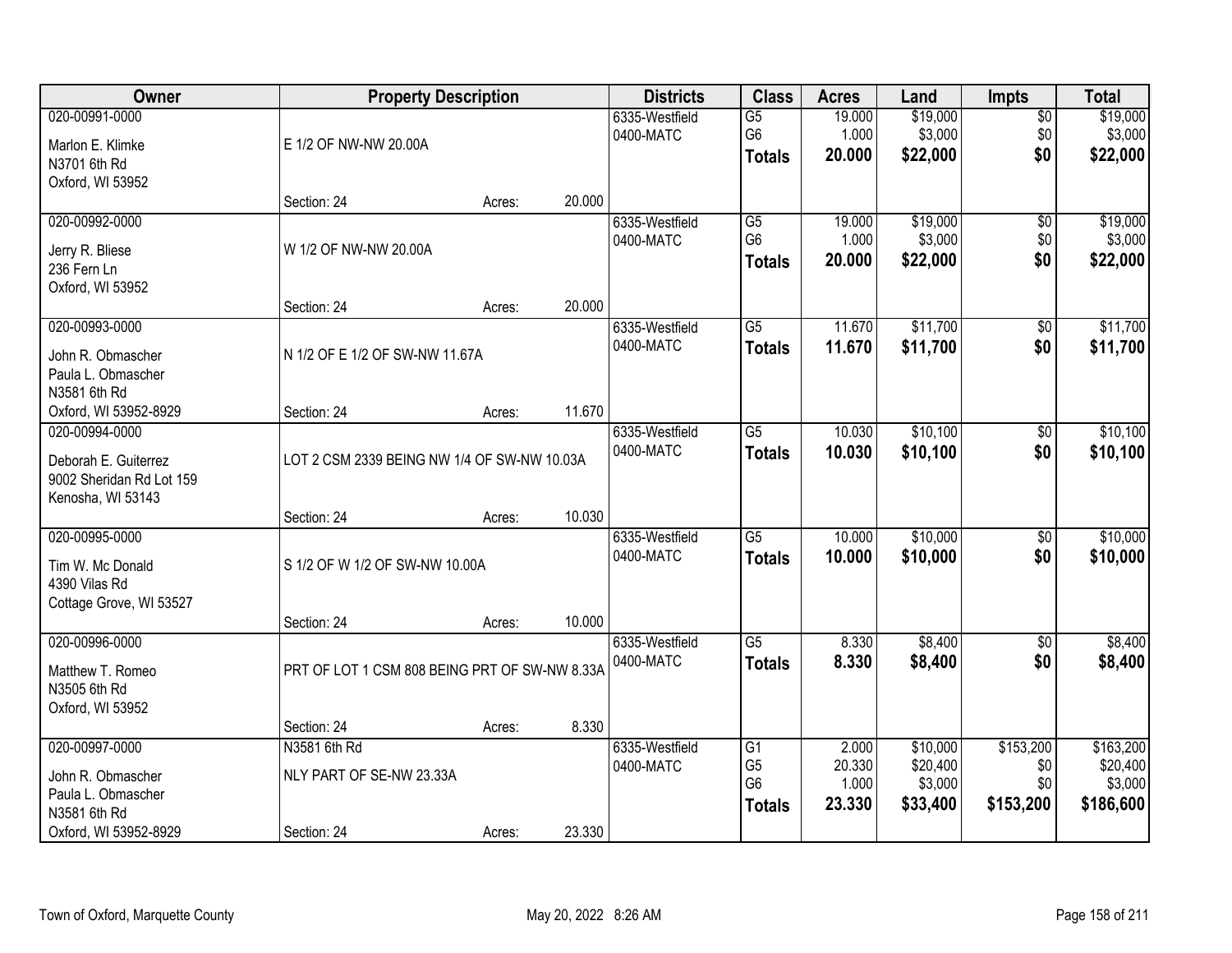| Owner                                              |                                             | <b>Property Description</b> |        | <b>Districts</b> | <b>Class</b>    | <b>Acres</b> | Land            | <b>Impts</b>    | <b>Total</b>    |
|----------------------------------------------------|---------------------------------------------|-----------------------------|--------|------------------|-----------------|--------------|-----------------|-----------------|-----------------|
| 020-00998-0000                                     | N3505 6th Rd                                |                             |        | 6335-Westfield   | $\overline{G1}$ | 1.000        | \$8,000         | \$160,500       | \$168,500       |
| Matthew T. Romeo                                   | PRT LOT 1 CSM 808 BEING PRT OF SE-NW 16.67A |                             |        | 0400-MATC        | G <sub>5</sub>  | 8.670        | \$8,700         | \$0             | \$8,700         |
| N3505 6th Rd                                       |                                             |                             |        |                  | G <sub>6</sub>  | 7.000        | \$21,000        | \$0             | \$21,000        |
| Oxford, WI 53952                                   |                                             |                             |        |                  | <b>Totals</b>   | 16.670       | \$37,700        | \$160,500       | \$198,200       |
|                                                    | Section: 24                                 | Acres:                      | 16.670 |                  |                 |              |                 |                 |                 |
| 020-00999-0000                                     |                                             |                             |        | 6335-Westfield   | $\overline{G5}$ | 11.440       | \$11,500        | $\overline{50}$ | \$11,500        |
| Tim W. Mc Donald                                   | NE-SW LESS CSM 1454 11.44A                  |                             |        | 0400-MATC        | <b>Totals</b>   | 11.440       | \$11,500        | \$0             | \$11,500        |
| 4390 Vilas Rd                                      |                                             |                             |        |                  |                 |              |                 |                 |                 |
| Cottage Grove, WI 53527                            |                                             |                             |        |                  |                 |              |                 |                 |                 |
|                                                    | Section: 24                                 | Acres:                      | 11.440 |                  |                 |              |                 |                 |                 |
| 020-01000-0000                                     | N3463 6th Rd                                |                             |        | 6335-Westfield   | $\overline{X4}$ | 28.560       | $\overline{50}$ | $\overline{50}$ | $\overline{50}$ |
|                                                    |                                             |                             |        | 0400-MATC        | <b>Totals</b>   | 28.560       | \$0             | \$0             | \$0             |
| Lake Mobility, LLC                                 | CSM 1454 BEING PRT OF NE-SW 28.56A          |                             |        |                  |                 |              |                 |                 |                 |
| c/o At & T Mobility, LLC                           |                                             |                             |        |                  |                 |              |                 |                 |                 |
| Attn: Property Tax Dept<br>1025 Lenox Park Blvd NE | Section: 24                                 | Acres:                      | 28.560 |                  |                 |              |                 |                 |                 |
| Atlanta, GA 30319-5309                             |                                             |                             |        |                  |                 |              |                 |                 |                 |
| 020-01001-0000                                     |                                             |                             |        | 6335-Westfield   | G4              | 21.000       | \$3,100         | \$0             | \$3,100         |
|                                                    |                                             |                             |        | 0400-MATC        | G <sub>5</sub>  | 19.000       | \$19,000        | \$0             | \$19,000        |
| Tim W. Mc Donald                                   | NW-SW 40.00A                                |                             |        |                  | <b>Totals</b>   | 40.000       | \$22,100        | \$0             | \$22,100        |
| 4390 Vilas Rd                                      |                                             |                             |        |                  |                 |              |                 |                 |                 |
| Cottage Grove, WI 53527                            |                                             |                             |        |                  |                 |              |                 |                 |                 |
|                                                    | Section: 24                                 | Acres:                      | 40.000 |                  |                 |              |                 |                 |                 |
| 020-01002-0000                                     | W6800 County Rd D                           |                             |        | 6335-Westfield   | $\overline{G4}$ | 36.780       | \$5,400         | \$0             | \$5,400         |
| Aaron C. Kite                                      | CSM 2849 BEING SW-SW 39.78A                 |                             |        | 0400-MATC        | G7              | 3.000        | \$13,000        | \$238,800       | \$251,800       |
| Twyla J. Kite                                      |                                             |                             |        |                  | <b>Totals</b>   | 39.780       | \$18,400        | \$238,800       | \$257,200       |
| W6800 County Rd D                                  |                                             |                             |        |                  |                 |              |                 |                 |                 |
| Oxford, WI 53952                                   | Section: 24                                 | Acres:                      | 39.780 |                  |                 |              |                 |                 |                 |
| 020-01003-0000                                     | N3329 6th Rd                                |                             |        | 6335-Westfield   | $\overline{G1}$ | 9.990        | \$30,000        | \$106,400       | \$136,400       |
| Jerre M. Duerr                                     | LOT 2 CSM 1181 BEING PRT OF SE-SW 9.99A     |                             |        | 0400-MATC        | <b>Totals</b>   | 9.990        | \$30,000        | \$106,400       | \$136,400       |
| Gloria J. Duerr                                    |                                             |                             |        |                  |                 |              |                 |                 |                 |
| N3329 6th Rd                                       |                                             |                             |        |                  |                 |              |                 |                 |                 |
| Oxford, WI 53952                                   | Section: 24                                 | Acres:                      | 9.990  |                  |                 |              |                 |                 |                 |
| 020-01003-0005                                     | N3329 6th Rd                                |                             |        | 6335-Westfield   | $\overline{G1}$ | 10.000       | \$30,000        | \$51,200        | \$81,200        |
| Jerre M. Duerr                                     | LOT 1 CSM 1181 BEING PRT OF SE-SW 10.00A    |                             |        | 0400-MATC        | <b>Totals</b>   | 10.000       | \$30,000        | \$51,200        | \$81,200        |
| Gloria J. Duerr                                    |                                             |                             |        |                  |                 |              |                 |                 |                 |
| N3329 6th Rd                                       |                                             |                             |        |                  |                 |              |                 |                 |                 |
| Oxford, WI 53952                                   | Section: 24                                 | Acres:                      | 10.000 |                  |                 |              |                 |                 |                 |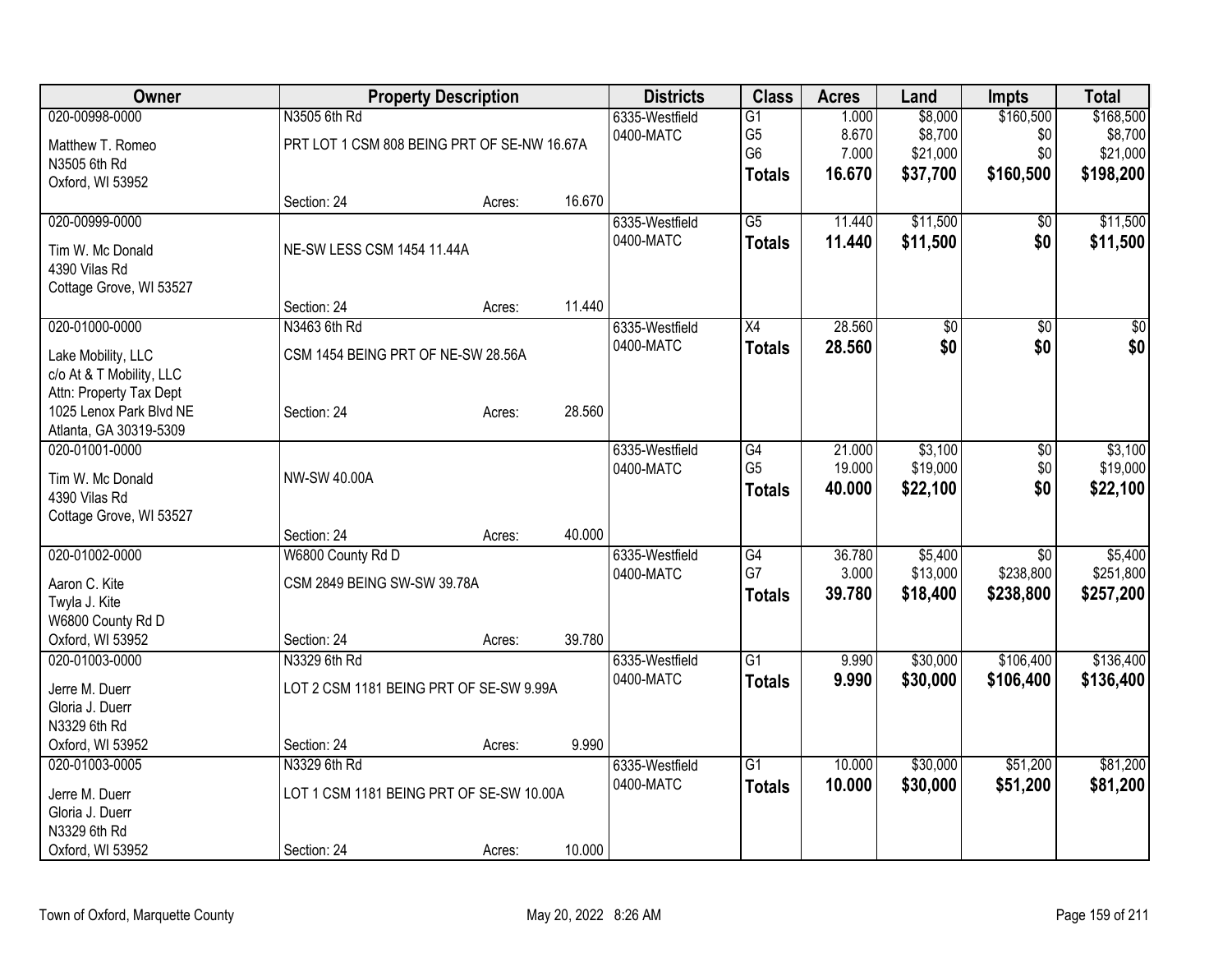| Owner                                   | <b>Property Description</b>                    |        |        | <b>Districts</b> | <b>Class</b>             | <b>Acres</b> | Land       | <b>Impts</b>    | <b>Total</b>    |
|-----------------------------------------|------------------------------------------------|--------|--------|------------------|--------------------------|--------------|------------|-----------------|-----------------|
| 020-01004-0000                          | W6766 County Rd D                              |        |        | 6335-Westfield   | $\overline{G1}$          | 19.950       | \$59,900   | \$121,100       | \$181,000       |
| Brock A. Clark                          | LOTS 3-4-5 CSM 1182 BEING PART SE-SW 19.95A    |        |        | 0400-MATC        | <b>Totals</b>            | 19.950       | \$59,900   | \$121,100       | \$181,000       |
| Macy A. Wasson                          |                                                |        |        |                  |                          |              |            |                 |                 |
| W6766 County Rd D                       |                                                |        |        |                  |                          |              |            |                 |                 |
| Oxford, WI 53952                        | Section: 24                                    | Acres: | 19.950 |                  |                          |              |            |                 |                 |
| 020-01005-0000                          |                                                |        |        | 6335-Westfield   | G5                       | 9.000        | \$14,000   | \$0             | \$14,000        |
|                                         |                                                |        |        | 0400-MATC        | G <sub>6</sub>           | 7.500        | \$22,500   | \$0             | \$22,500        |
| Louis C. Herrick                        | NE-SE EX N 660FT LY W OF ST RD 51 16.50A       |        |        |                  | <b>Totals</b>            | 16.500       | \$36,500   | \$0             | \$36,500        |
| Dwight B. Herrick                       |                                                |        |        |                  |                          |              |            |                 |                 |
| 430 E Franklin St                       |                                                |        | 16.500 |                  |                          |              |            |                 |                 |
| Portage, WI 53901                       | Section: 24                                    | Acres: |        |                  |                          |              |            |                 |                 |
| 020-01007-0000                          |                                                |        |        | 6335-Westfield   | $\overline{G5}$          | 11.000       | \$16,500   | \$0             | \$16,500        |
| Louis C. Herrick                        | NW-SE EX N 660FT 20.00A                        |        |        | 0400-MATC        | G <sub>6</sub>           | 9.000        | \$27,000   | \$0             | \$27,000        |
| Dwight B. Herrick                       |                                                |        |        |                  | <b>Totals</b>            | 20.000       | \$43,500   | \$0             | \$43,500        |
| 430 E Franklin St                       |                                                |        |        |                  |                          |              |            |                 |                 |
| Portage, WI 53901                       | Section: 24                                    | Acres: | 20.000 |                  |                          |              |            |                 |                 |
| 020-01008-0000                          | W3498 6th Rd                                   |        |        | 6335-Westfield   | $\overline{\mathsf{W}8}$ | 32.540       | (\$97,600) | $\overline{50}$ | \$0             |
|                                         | N 660FT OF NE-SE & N 660FT OF NW-SE LY W OF ST |        |        | 0400-MATC        | <b>Totals</b>            | 32.540       | \$0        | \$0             | \$0             |
| Lynette M. Roshell<br>Curtis J. Colwell | RD 51 & BETW 6TH RD & ST RD 51 PER A POS       |        |        |                  |                          |              |            |                 |                 |
| 27105 276th Ave                         | 32.54A                                         |        |        |                  |                          |              |            |                 |                 |
| Holcome, WI 54745                       | Section: 24                                    | Acres: | 32.540 |                  |                          |              |            |                 |                 |
| 020-01009-0000                          |                                                |        |        | 6335-Westfield   | G5                       | 36.000       | \$49,000   | \$0             | \$49,000        |
|                                         |                                                |        |        | 0400-MATC        | G <sub>6</sub>           | 4.000        | \$12,000   | \$0             | \$12,000        |
| Louis C. Herrick                        | SW-SE 40.00A                                   |        |        |                  |                          | 40.000       |            | \$0             |                 |
| Dwight B. Herrick                       |                                                |        |        |                  | <b>Totals</b>            |              | \$61,000   |                 | \$61,000        |
| 430 E Franklin St                       |                                                |        |        |                  |                          |              |            |                 |                 |
| Portage, WI 53901                       | Section: 24                                    | Acres: | 40.000 |                  |                          |              |            |                 |                 |
| 020-01010-0000                          | W6574 County Rd D                              |        |        | 6335-Westfield   | G1                       | 1.000        | \$8,000    | \$49,000        | \$57,000        |
| Louis C. Herrick                        | SE-SE LESS HWY 31.00A                          |        |        | 0400-MATC        | G <sub>5</sub>           | 30.000       | \$45,000   | \$0             | \$45,000        |
| Dwight B. Herrick                       |                                                |        |        |                  | <b>Totals</b>            | 31.000       | \$53,000   | \$49,000        | \$102,000       |
| 430 E Franklin St                       |                                                |        |        |                  |                          |              |            |                 |                 |
| Portage, WI 53901                       | Section: 24                                    | Acres: | 31.000 |                  |                          |              |            |                 |                 |
| 020-01011-0000                          |                                                |        |        | 6335-Westfield   | $\overline{\text{X2}}$   | 19.000       | \$0        | $\overline{50}$ | $\overline{50}$ |
|                                         |                                                |        |        | 0400-MATC        | <b>Totals</b>            | 19.000       | \$0        | \$0             | \$0             |
| Dept of Transportation                  | 19.00A IN SE 1/4 19.00A                        |        |        |                  |                          |              |            |                 |                 |
| 1681 Second Ave S                       |                                                |        |        |                  |                          |              |            |                 |                 |
| Wisconsin Rapids, WI 54495              |                                                |        |        |                  |                          |              |            |                 |                 |
|                                         | Section: 24                                    | Acres: | 19.000 |                  |                          |              |            |                 |                 |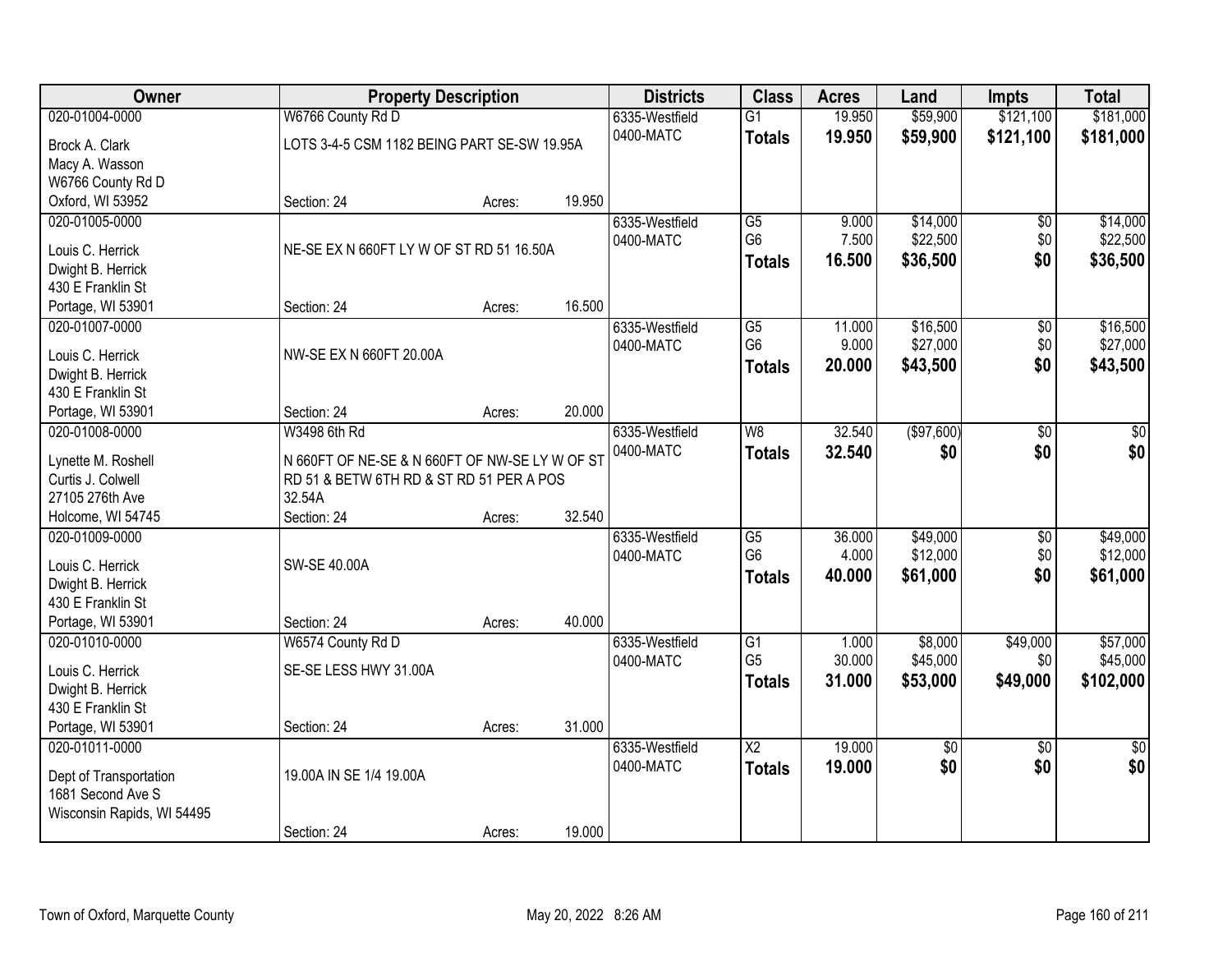| Owner                                       | <b>Property Description</b>     |        |        | <b>Districts</b> | <b>Class</b>           | <b>Acres</b> | Land            | <b>Impts</b>    | <b>Total</b>    |
|---------------------------------------------|---------------------------------|--------|--------|------------------|------------------------|--------------|-----------------|-----------------|-----------------|
| 020-01012-0000                              | N3271 County Rd CX              |        |        | 6335-Westfield   | $\overline{G1}$        | 10.950       | \$32,900        | \$114,100       | \$147,000       |
| Jeffery A. Mc Queen                         | PART OF NE-NE 10.95A            |        |        | 0400-MATC        | <b>Totals</b>          | 10.950       | \$32,900        | \$114,100       | \$147,000       |
| Karen M. Ziegler                            |                                 |        |        |                  |                        |              |                 |                 |                 |
| N3271 County Rd Cx                          |                                 |        |        |                  |                        |              |                 |                 |                 |
| Oxford, WI 53952                            | Section: 25                     | Acres: | 10.950 |                  |                        |              |                 |                 |                 |
| 020-01013-0000                              | W6573 County Rd D               |        |        | 6335-Westfield   | $\overline{G1}$        | 6.000        | \$21,400        | \$69,100        | \$90,500        |
| Jerry Mc Cullick                            | PART OF NE-NE 13.35A            |        |        | 0400-MATC        | G <sub>5</sub>         | 7.350        | \$7,400         | \$0             | \$7,400         |
| Mary Mc Cullick                             |                                 |        |        |                  | <b>Totals</b>          | 13.350       | \$28,800        | \$69,100        | \$97,900        |
| W6573 County Rd D                           |                                 |        |        |                  |                        |              |                 |                 |                 |
| Oxford, WI 53952-9012                       | Section: 25                     | Acres: | 13.350 |                  |                        |              |                 |                 |                 |
| 020-01014-0000                              |                                 |        |        | 6335-Westfield   | X2                     | 15.700       | \$0             | \$0             | \$0             |
|                                             |                                 |        |        | 0400-MATC        | <b>Totals</b>          | 15.700       | \$0             | \$0             | \$0             |
| Dept of Transportation<br>1681 Second Ave S | PART OF NE-NE 15.70A            |        |        |                  |                        |              |                 |                 |                 |
| Wisconsin Rapids, WI 54495                  |                                 |        |        |                  |                        |              |                 |                 |                 |
|                                             | Section: 25                     | Acres: | 15.700 |                  |                        |              |                 |                 |                 |
| 020-01015-0000                              | W6679 County Rd D               |        |        | 6335-Westfield   | G1                     | 3.000        | \$15,000        | \$150,200       | \$165,200       |
|                                             |                                 |        |        | 0400-MATC        | G <sub>5</sub>         | 37.000       | \$37,000        | \$0             | \$37,000        |
| Donald H. Wilken                            | PART OF NW-NE 40.00A            |        |        |                  | <b>Totals</b>          | 40.000       | \$52,000        | \$150,200       | \$202,200       |
| Emma Jean Wilken                            |                                 |        |        |                  |                        |              |                 |                 |                 |
| W6679 County Rd D<br>Oxford, WI 53952       |                                 |        | 40.000 |                  |                        |              |                 |                 |                 |
| 020-01016-0000                              | Section: 25                     | Acres: |        | 6335-Westfield   | $\overline{\text{X2}}$ | 2.000        | $\overline{30}$ | $\overline{30}$ | $\overline{30}$ |
|                                             |                                 |        |        | 0400-MATC        |                        | 2.000        | \$0             | \$0             | \$0             |
| Dept of Transportation                      | PART OF NW-NE 2.00A             |        |        |                  | <b>Totals</b>          |              |                 |                 |                 |
| 1681 Second Ave S                           |                                 |        |        |                  |                        |              |                 |                 |                 |
| Wisconsin Rapids, WI 54495                  |                                 |        |        |                  |                        |              |                 |                 |                 |
|                                             | Section: 25                     | Acres: | 2.000  |                  |                        |              |                 |                 |                 |
| 020-01017-0000                              |                                 |        |        | 6335-Westfield   | $\overline{G5}$        | 9.000        | \$9,000         | $\overline{60}$ | \$9,000         |
| Robert D. Schmidt                           | N 1/2 OF SW-NE EXCEPT RR 17.00A |        |        | 0400-MATC        | G <sub>6</sub>         | 8.000        | \$24,000        | \$0             | \$24,000        |
| Diane C. Schmidt                            |                                 |        |        |                  | <b>Totals</b>          | 17.000       | \$33,000        | \$0             | \$33,000        |
| 1106 Doris St                               |                                 |        |        |                  |                        |              |                 |                 |                 |
| Watertown, WI 53098                         | Section: 25                     | Acres: | 17.000 |                  |                        |              |                 |                 |                 |
| 020-01018-0000                              |                                 |        |        | 6335-Westfield   | $\overline{G5}$        | 3.000        | \$3,000         | $\overline{50}$ | \$3,000         |
| Richard A. Gumz et al                       | PART S 1/2 SW-NE 17.76A         |        |        | 0400-MATC        | G <sub>6</sub>         | 14.760       | \$32,500        | \$0             | \$32,500        |
| N570 6th Ct                                 |                                 |        |        |                  | <b>Totals</b>          | 17.760       | \$35,500        | \$0             | \$35,500        |
| Endeavor, WI 53930                          |                                 |        |        |                  |                        |              |                 |                 |                 |
|                                             | Section: 25                     | Acres: | 17.760 |                  |                        |              |                 |                 |                 |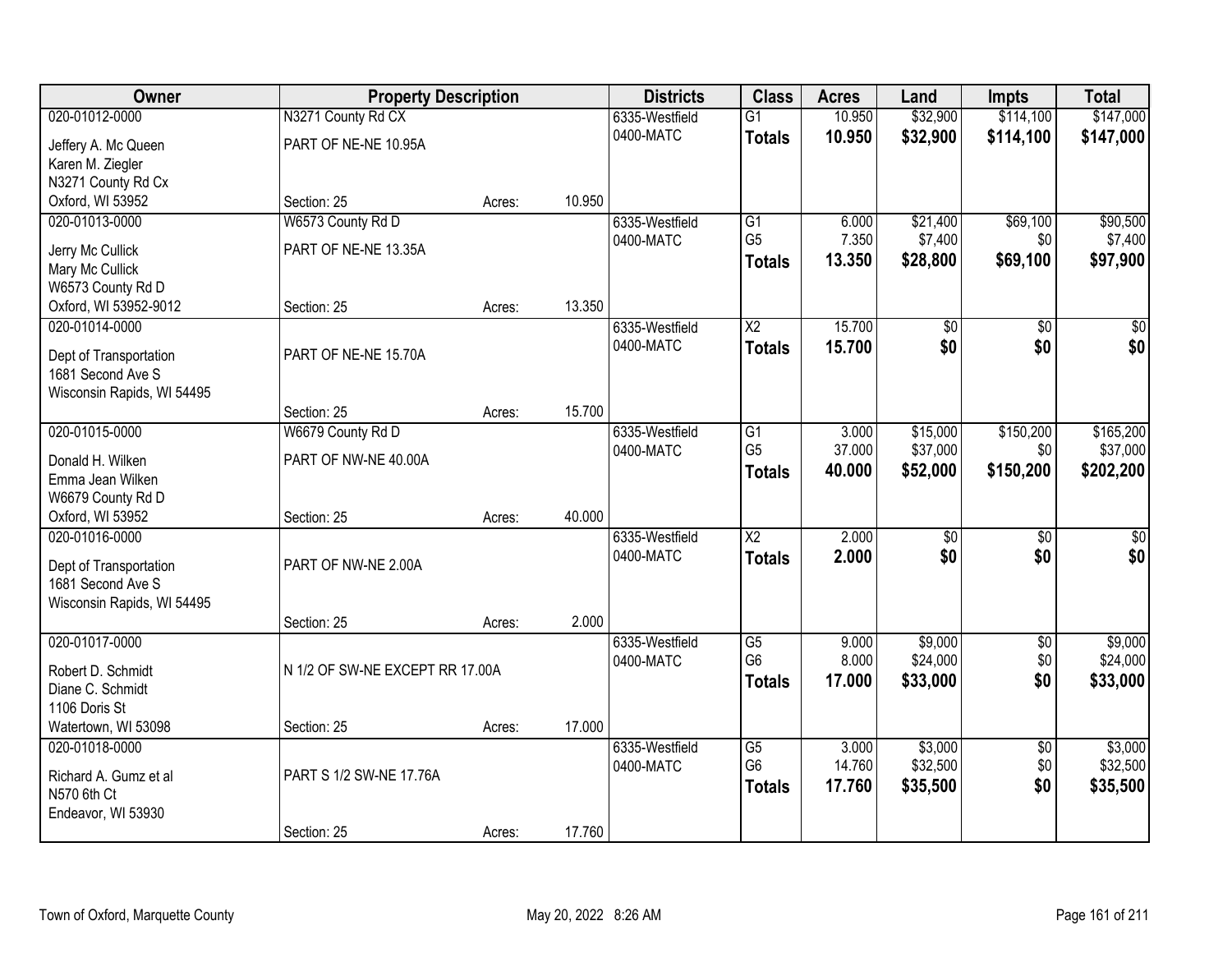| Owner                      | <b>Property Description</b>   |        |        | <b>Districts</b>            | <b>Class</b>           | <b>Acres</b>    | Land             | <b>Impts</b>           | <b>Total</b>     |
|----------------------------|-------------------------------|--------|--------|-----------------------------|------------------------|-----------------|------------------|------------------------|------------------|
| 020-01019-0000             | N3181 Co Rd Cx                |        |        | 6335-Westfield              | $\overline{G1}$        | 1.000           | \$8,000          | \$200                  | \$8,200          |
| Robert D. Schmidt et al    | W 1/2 OF SE-NE 19.00A         |        |        | 0400-MATC                   | G <sub>5</sub>         | 14.000          | \$14,000         | \$0                    | \$14,000         |
| 1106 Doris St              |                               |        |        |                             | G <sub>6</sub>         | 4.000           | \$12,000         | \$0                    | \$12,000         |
| Watertown, WI 53098        |                               |        |        |                             | <b>Totals</b>          | 19.000          | \$34,000         | \$200                  | \$34,200         |
|                            | Section: 25                   | Acres: | 19.000 |                             |                        |                 |                  |                        |                  |
| 020-01020-0000             |                               |        |        | 6335-Westfield              | $\overline{G5}$        | 5.050           | \$5,100          | \$0                    | \$5,100          |
| William M. Timme           | PART OF SE-NE 5.05A           |        |        | 0400-MATC                   | <b>Totals</b>          | 5.050           | \$5,100          | \$0                    | \$5,100          |
| 215193 County Rd Y         |                               |        |        |                             |                        |                 |                  |                        |                  |
| Hatley, WI 54440           |                               |        |        |                             |                        |                 |                  |                        |                  |
|                            | Section: 25                   | Acres: | 5.050  |                             |                        |                 |                  |                        |                  |
| 020-01021-0000             |                               |        |        | 6335-Westfield              | X <sub>2</sub>         | 15.000          | \$0              | \$0                    | $\overline{\$0}$ |
| Dept of Transportation     | PART OF SE-NE 15.00A          |        |        | 0400-MATC                   | <b>Totals</b>          | 15.000          | \$0              | \$0                    | \$0              |
| 1681 Second Ave S          |                               |        |        |                             |                        |                 |                  |                        |                  |
| Wisconsin Rapids, WI 54495 |                               |        |        |                             |                        |                 |                  |                        |                  |
|                            | Section: 25                   | Acres: | 15.000 |                             |                        |                 |                  |                        |                  |
| 020-01022-0000             |                               |        |        | 6335-Westfield              | $\overline{\text{X2}}$ | 0.950           | $\overline{60}$  | $\overline{50}$        | $\overline{50}$  |
| Dept of Transportation     | PART OF SE-NE .95A            |        |        | 0400-MATC                   | <b>Totals</b>          | 0.950           | \$0              | \$0                    | \$0              |
| 1681 Second Ave S          |                               |        |        |                             |                        |                 |                  |                        |                  |
| Wisconsin Rapids, WI 54495 |                               |        |        |                             |                        |                 |                  |                        |                  |
|                            | Section: 25                   | Acres: | 0.950  |                             |                        |                 |                  |                        |                  |
| 020-01023-0000             |                               |        |        | 6335-Westfield              | G4<br>G <sub>5</sub>   | 33.740<br>1.000 | \$3,700<br>\$100 | $\overline{50}$<br>\$0 | \$3,700<br>\$100 |
| Ox Mound Farms, LLC        | NE-NW EXCEPT RR & 2A 34.74A   |        |        | 0400-MATC                   | <b>Totals</b>          | 34.740          | \$3,800          | \$0                    | \$3,800          |
| PO Box 197                 |                               |        |        |                             |                        |                 |                  |                        |                  |
| Endeavor, WI 53930         |                               |        |        |                             |                        |                 |                  |                        |                  |
|                            | Section: 25                   | Acres: | 34.740 |                             |                        |                 |                  |                        |                  |
| 020-01024-0000             | W6717 County Rd D             |        |        | 6335-Westfield<br>0400-MATC | $\overline{G1}$        | 2.000           | \$10,000         | \$119,800              | \$129,800        |
| Roger Barganz              | A PARCEL OF NE-NW 2.00A       |        |        |                             | <b>Totals</b>          | 2.000           | \$10,000         | \$119,800              | \$129,800        |
| Diane Barganz              |                               |        |        |                             |                        |                 |                  |                        |                  |
| W6717 County Rd D          |                               |        |        |                             |                        |                 |                  |                        |                  |
| Oxford, WI 53952           | Section: 25                   | Acres: | 2.000  |                             |                        |                 |                  |                        |                  |
| 020-01025-0000             |                               |        |        | 6335-Westfield<br>0400-MATC | G4                     | 28.900          | \$3,200          | $\overline{50}$        | \$3,200          |
| Ox Mound Farms, LLC        | NW-NW EX RR & CSM 1956 28.90A |        |        |                             | <b>Totals</b>          | 28.900          | \$3,200          | \$0                    | \$3,200          |
| PO Box 197                 |                               |        |        |                             |                        |                 |                  |                        |                  |
| Endeavor, WI 53930         |                               |        |        |                             |                        |                 |                  |                        |                  |
|                            | Section: 25                   | Acres: | 28.900 |                             |                        |                 |                  |                        |                  |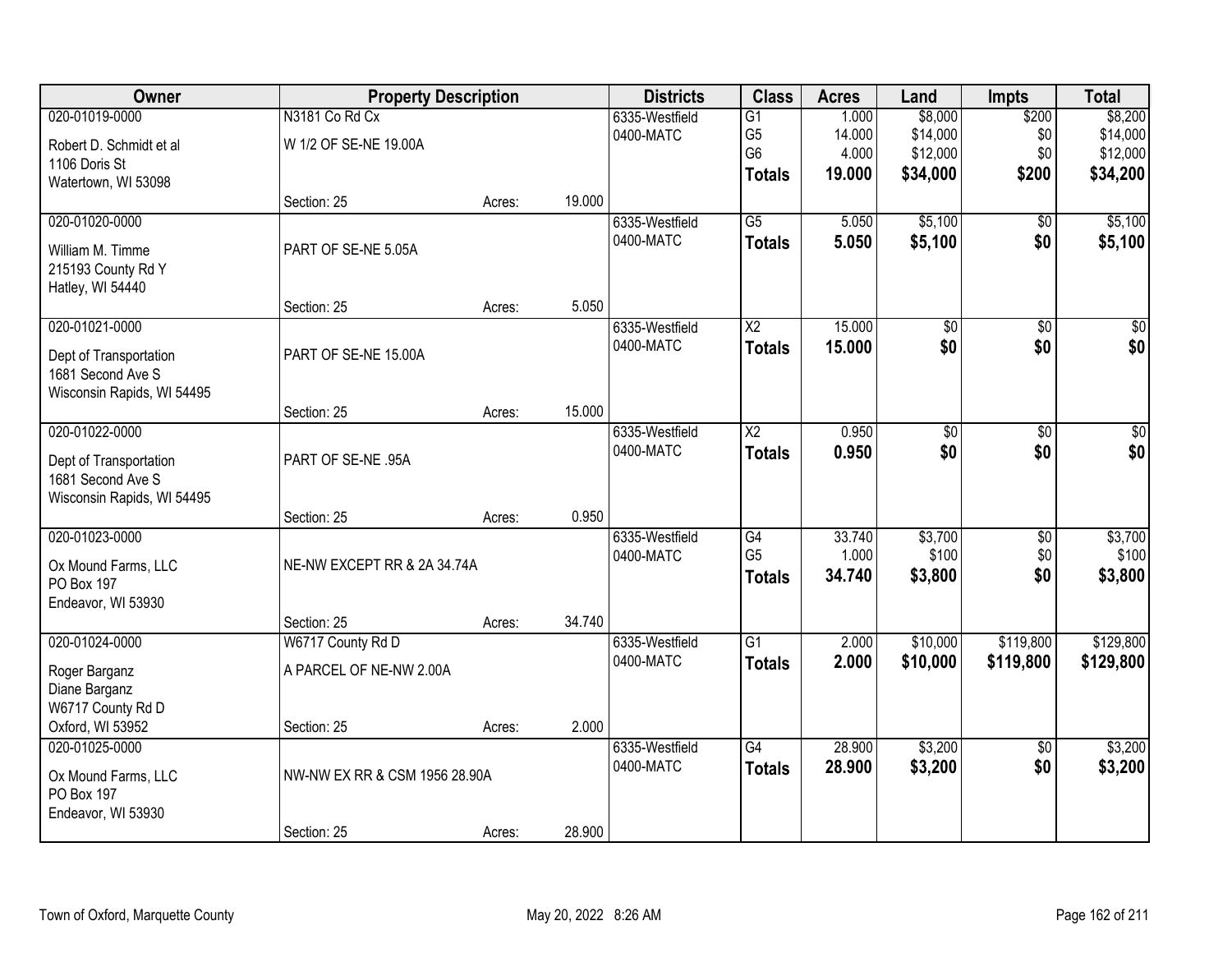| Owner                 |                                             | <b>Property Description</b> |        | <b>Districts</b> | <b>Class</b>     | <b>Acres</b> | Land     | <b>Impts</b>    | <b>Total</b> |
|-----------------------|---------------------------------------------|-----------------------------|--------|------------------|------------------|--------------|----------|-----------------|--------------|
| 020-01026-0000        | W6835 County Rd D                           |                             |        | 6335-Westfield   | $\overline{G1}$  | 6.000        | \$21,400 | \$200,600       | \$222,000    |
| Daniel Sonnenberg     | LOTS 1-2 CSM 1956 BEING PART OF NW-NW 6.00A |                             |        | 0400-MATC        | <b>Totals</b>    | 6.000        | \$21,400 | \$200,600       | \$222,000    |
| Doreen Sonnenberg     |                                             |                             |        |                  |                  |              |          |                 |              |
| W6835 County Rd D     |                                             |                             |        |                  |                  |              |          |                 |              |
| Oxford, WI 53952-8935 | Section: 25                                 | Acres:                      | 6.000  |                  |                  |              |          |                 |              |
| 020-01027-0000        |                                             |                             |        | 6335-Westfield   | G4               | 10.000       | \$1,100  | \$0             | \$1,100      |
| Ox Mound Farms, LLC   | SW-NW 40.00A                                |                             |        | 0400-MATC        | G <sub>5</sub>   | 30.000       | \$30,000 | \$0             | \$30,000     |
| <b>PO Box 197</b>     |                                             |                             |        |                  | <b>Totals</b>    | 40.000       | \$31,100 | \$0             | \$31,100     |
| Endeavor, WI 53930    |                                             |                             |        |                  |                  |              |          |                 |              |
|                       | Section: 25                                 | Acres:                      | 40.000 |                  |                  |              |          |                 |              |
| 020-01028-0000        |                                             |                             |        | 6335-Westfield   | G5               | 29.800       | \$29,800 | \$0             | \$29,800     |
| Robert D. Schmidt     | SE-NW EXCEPT RR 37.80A                      |                             |        | 0400-MATC        | G <sub>6</sub>   | 8.000        | \$17,600 | \$0\$           | \$17,600     |
| Diane C. Schmidt      |                                             |                             |        |                  | <b>Totals</b>    | 37.800       | \$47,400 | \$0             | \$47,400     |
| 1106 Doris St         |                                             |                             |        |                  |                  |              |          |                 |              |
| Watertown, WI 53098   | Section: 25                                 | Acres:                      | 37.800 |                  |                  |              |          |                 |              |
| 020-01029-0000        |                                             |                             |        | 6335-Westfield   | $\overline{G4}$  | 20.000       | \$3,600  | \$0             | \$3,600      |
| Richard A. Gumz et al | <b>NE-SW 40.00A</b>                         |                             |        | 0400-MATC        | G <sub>5</sub>   | 10.000       | \$10,000 | \$0             | \$10,000     |
| N570 6th Ct           |                                             |                             |        |                  | G <sub>5</sub> M | 10.000       | \$15,000 | \$0             | \$15,000     |
| Endeavor, WI 53930    |                                             |                             |        |                  | <b>Totals</b>    | 40.000       | \$28,600 | \$0             | \$28,600     |
|                       | Section: 25                                 | Acres:                      | 40.000 |                  |                  |              |          |                 |              |
| 020-01030-0000        |                                             |                             |        | 6335-Westfield   | $\overline{G4}$  | 40.000       | \$7,200  | \$0             | \$7,200      |
| Richard A. Gumz et al | NW-SW 40.00A                                |                             |        | 0400-MATC        | <b>Totals</b>    | 40.000       | \$7,200  | \$0             | \$7,200      |
| N570 6th Ct           |                                             |                             |        |                  |                  |              |          |                 |              |
| Endeavor, WI 53930    |                                             |                             |        |                  |                  |              |          |                 |              |
|                       | Section: 25                                 | Acres:                      | 40.000 |                  |                  |              |          |                 |              |
| 020-01031-0000        |                                             |                             |        | 6335-Westfield   | $\overline{G4}$  | 40.000       | \$7,200  | $\overline{50}$ | \$7,200      |
| Richard A. Gumz et al | SW-SW 40.00A                                |                             |        | 0400-MATC        | <b>Totals</b>    | 40.000       | \$7,200  | \$0             | \$7,200      |
| N570 6th Ct           |                                             |                             |        |                  |                  |              |          |                 |              |
| Endeavor, WI 53930    |                                             |                             |        |                  |                  |              |          |                 |              |
|                       | Section: 25                                 | Acres:                      | 40.000 |                  |                  |              |          |                 |              |
| 020-01032-0000        |                                             |                             |        | 6335-Westfield   | $\overline{G4}$  | 40.000       | \$7,200  | $\overline{50}$ | \$7,200      |
| Richard A. Gumz et al | <b>SE-SW 40.00A</b>                         |                             |        | 0400-MATC        | <b>Totals</b>    | 40.000       | \$7,200  | \$0             | \$7,200      |
| N570 6th Ct           |                                             |                             |        |                  |                  |              |          |                 |              |
| Endeavor, WI 53930    |                                             |                             |        |                  |                  |              |          |                 |              |
|                       | Section: 25                                 | Acres:                      | 40.000 |                  |                  |              |          |                 |              |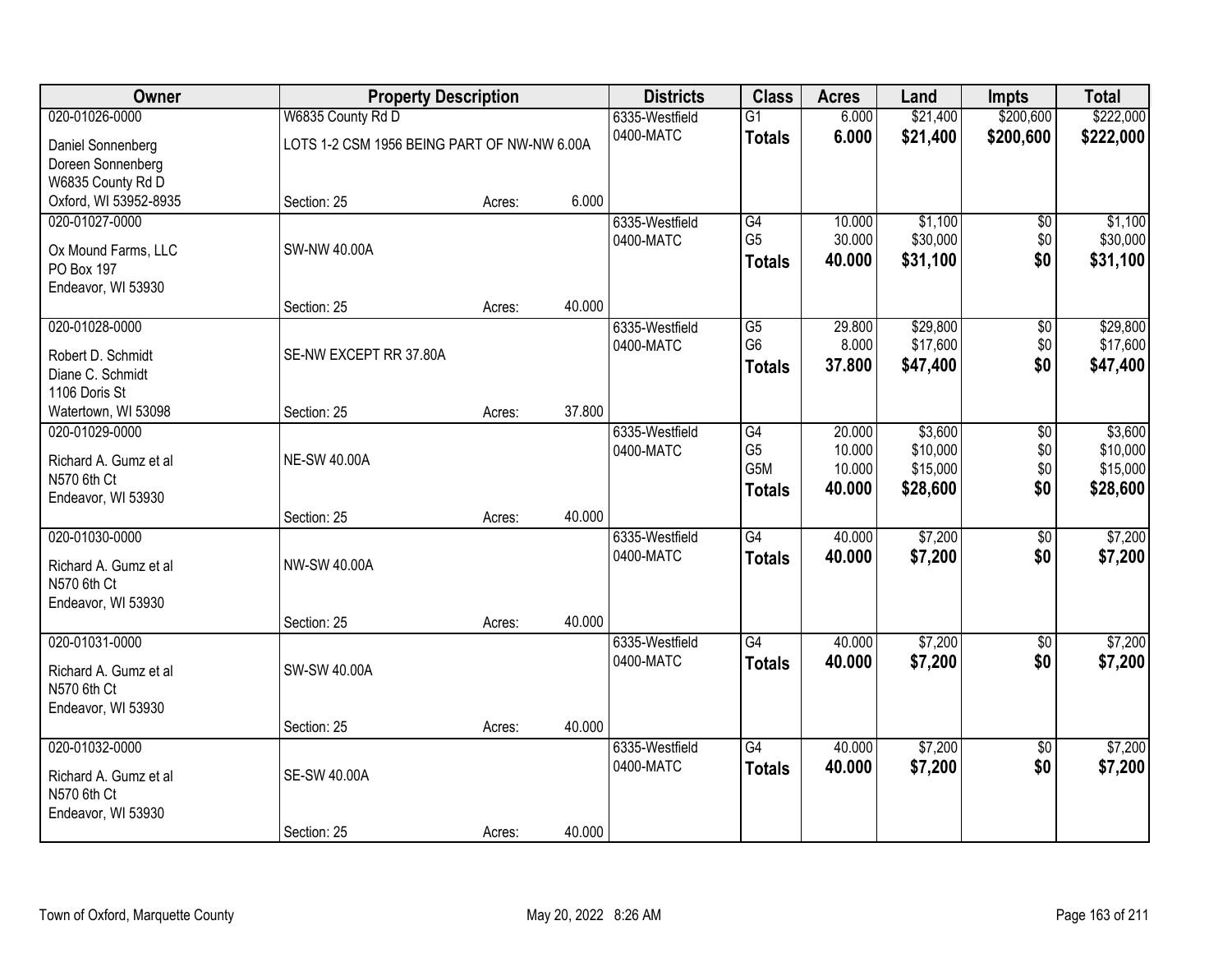| Owner                                         | <b>Property Description</b>      |        |        | <b>Districts</b> | <b>Class</b>                     | <b>Acres</b>     | Land                 | <b>Impts</b>         | <b>Total</b>          |
|-----------------------------------------------|----------------------------------|--------|--------|------------------|----------------------------------|------------------|----------------------|----------------------|-----------------------|
| 020-01033-0000                                |                                  |        |        | 6335-Westfield   | $\overline{G5}$                  | 33.740           | \$33,800             | $\overline{50}$      | \$33,800              |
| Richard A. Gumz et al                         | PART NE-SE 33.74A                |        |        | 0400-MATC        | <b>Totals</b>                    | 33.740           | \$33,800             | \$0                  | \$33,800              |
| N570 6th Ct                                   |                                  |        |        |                  |                                  |                  |                      |                      |                       |
| Endeavor, WI 53930                            | Section: 25                      | Acres: | 33.740 |                  |                                  |                  |                      |                      |                       |
| 020-01034-0000                                |                                  |        |        | 6335-Westfield   | $\overline{G5}$                  | 5.000            | \$5,000              | $\overline{30}$      | \$5,000               |
| William M. Timme                              | PART OF NE-SE LY NE OF RR 5.00A  |        |        | 0400-MATC        | <b>Totals</b>                    | 5.000            | \$5,000              | \$0                  | \$5,000               |
| 215193 County Rd Y                            |                                  |        |        |                  |                                  |                  |                      |                      |                       |
| Hatley, WI 54440                              |                                  |        |        |                  |                                  |                  |                      |                      |                       |
|                                               | Section: 25                      | Acres: | 5.000  |                  |                                  |                  |                      |                      |                       |
| 020-01035-0000                                |                                  |        |        | 6335-Westfield   | $\overline{G2}$                  | 0.250            | \$5,000              | $\overline{50}$      | \$5,000               |
| Richard A. Gumz et al                         | <b>NW-SE 40.00A</b>              |        |        | 0400-MATC        | G <sub>5</sub><br>G <sub>6</sub> | 19.750<br>20.000 | \$19,800<br>\$44,000 | \$0<br>\$0           | \$19,800<br>\$44,000  |
| N570 6th Ct                                   |                                  |        |        |                  | <b>Totals</b>                    | 40.000           | \$68,800             | \$0                  | \$68,800              |
| Endeavor, WI 53930                            | Section: 25                      | Acres: | 40.000 |                  |                                  |                  |                      |                      |                       |
| 020-01036-0000                                | N3009 County Rd CX               |        |        | 6335-Westfield   | $\overline{G2}$                  | 0.500            | \$4,000              | \$0                  | \$4,000               |
|                                               |                                  |        |        | 0400-MATC        | G4                               | 26.000           | \$4,600              | \$0                  | \$4,600               |
| Richard A. Gumz et al<br>N570 6th Ct          | SW-SE INCL LOT 1 CSM 3751 40.00A |        |        |                  | G <sub>5</sub>                   | 7.000            | \$7,000              | \$0                  | \$7,000               |
| Endeavor, WI 53930                            |                                  |        |        |                  | G5M                              | 4.500            | \$6,800              | \$0                  | \$6,800               |
|                                               | Section: 25                      | Acres: | 40.000 |                  | G7<br><b>Totals</b>              | 2.000<br>40.000  | \$9,500<br>\$31,900  | \$89,400<br>\$89,400 | \$98,900<br>\$121,300 |
| 020-01037-0000                                |                                  |        |        | 6335-Westfield   | G4                               | 27.890           | \$5,000              | $\overline{60}$      | \$5,000               |
|                                               |                                  |        |        | 0400-MATC        | G <sub>5</sub>                   | 5.800            | \$4,900              | \$0                  | \$4,900               |
| Richard A. Gumz et al<br>N570 6th Ct          | PART OF SE-SE 33.69A             |        |        |                  | <b>Totals</b>                    | 33.690           | \$9,900              | \$0                  | \$9,900               |
| Endeavor, WI 53930                            |                                  |        |        |                  |                                  |                  |                      |                      |                       |
|                                               | Section: 25                      | Acres: | 33.690 |                  |                                  |                  |                      |                      |                       |
| 020-01038-0000                                |                                  |        |        | 6335-Westfield   | $\overline{\text{X2}}$           | 15.310           | \$0                  | $\sqrt{6}$           | \$0                   |
| Dept of Transportation                        | PART OF SE-SE 15.31A             |        |        | 0400-MATC        | <b>Totals</b>                    | 15.310           | \$0                  | \$0                  | \$0                   |
| 1681 Second Ave S                             |                                  |        |        |                  |                                  |                  |                      |                      |                       |
| Wisconsin Rapids, WI 54495                    |                                  |        |        |                  |                                  |                  |                      |                      |                       |
| 020-01039-0000                                | Section: 25                      | Acres: | 15.310 | 6335-Westfield   | $\overline{G6}$                  | 13.450           | \$40,400             | \$0                  | \$40,400              |
|                                               |                                  |        |        | 0400-MATC        | <b>Totals</b>                    | 13.450           | \$40,400             | \$0                  | \$40,400              |
| Willard A. Hendrickson<br>Mary E. Hendrickson | SLY PART OF NE-NE 13.45A         |        |        |                  |                                  |                  |                      |                      |                       |
| W7041 Freedom Rd                              |                                  |        |        |                  |                                  |                  |                      |                      |                       |
| Oxford, WI 53952                              | Section: 26                      | Acres: | 13.450 |                  |                                  |                  |                      |                      |                       |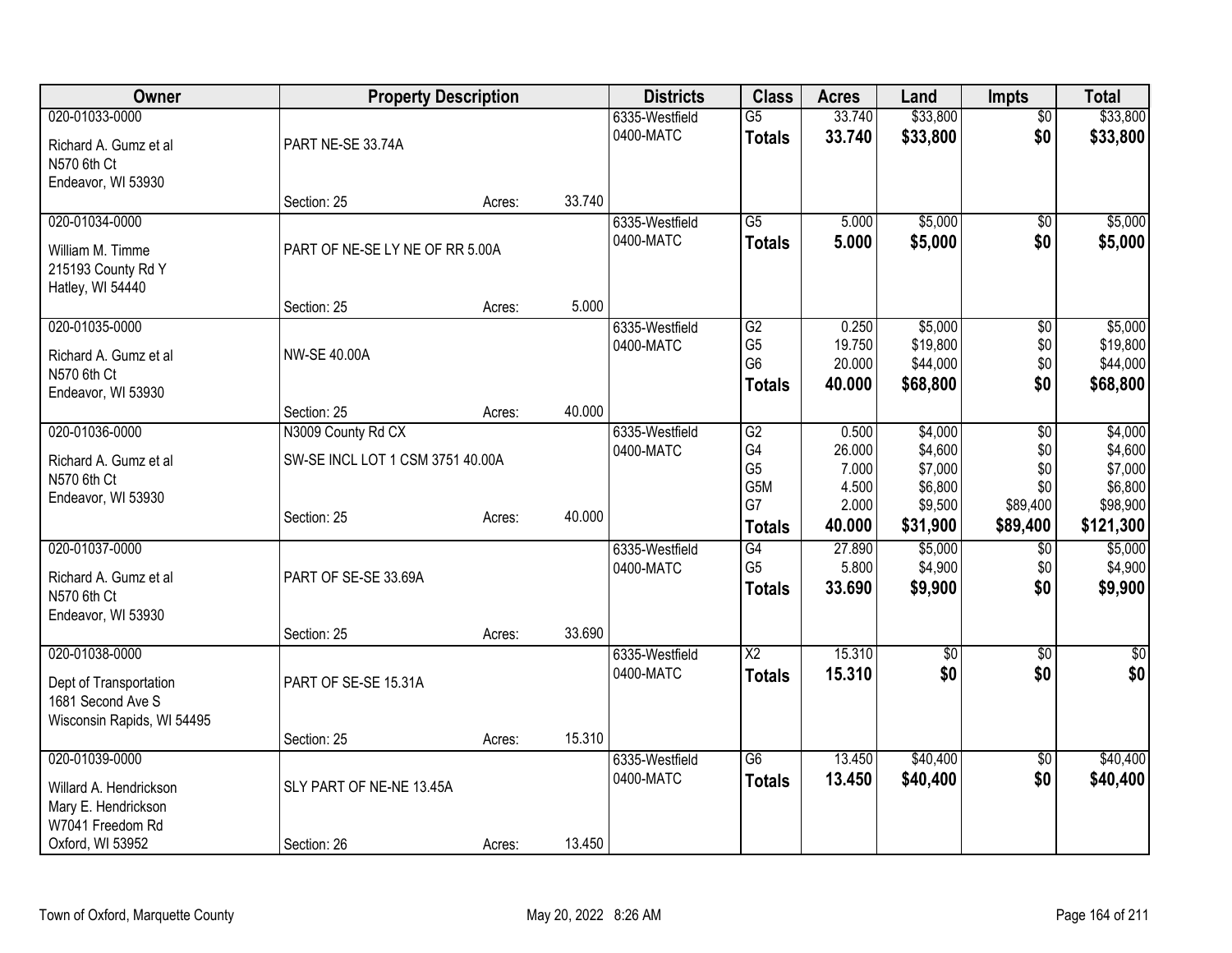| Owner                             |                                             | <b>Property Description</b> |        | <b>Districts</b> | <b>Class</b>    | <b>Acres</b> | Land            | <b>Impts</b>    | <b>Total</b>    |
|-----------------------------------|---------------------------------------------|-----------------------------|--------|------------------|-----------------|--------------|-----------------|-----------------|-----------------|
| 020-01040-0000                    | W6895 County Rd D                           |                             |        | 6335-Westfield   | $\overline{G1}$ | 2.000        | \$10,000        | \$30,400        | \$40,400        |
| Richard F. Hagany                 | THE NLY 26.55A OF NE-NE 26.55A              |                             |        | 0400-MATC        | G4              | 23.550       | \$3,400         | \$0             | \$3,400         |
| 2 Ruby Ct                         |                                             |                             |        |                  | G <sub>5</sub>  | 1.000        | \$100           | \$0             | \$100           |
| Madison, WI 53714                 |                                             |                             |        |                  | <b>Totals</b>   | 26.550       | \$13,500        | \$30,400        | \$43,900        |
|                                   | Section: 26                                 | Acres:                      | 26.550 |                  |                 |              |                 |                 |                 |
| 020-01041-0000                    | W7053 Freedom Rd                            |                             |        | 6335-Westfield   | G4              | 1.000        | \$100           | $\overline{50}$ | \$100           |
| Ronald Jensen                     | PRT OF NW-NE LY S OF FREEDOM RD LESS THE W  |                             |        | 0400-MATC        | G <sub>5</sub>  | 1.000        | \$100           | \$0             | \$100           |
| Janine Jensen                     | 300' 6.40A                                  |                             |        |                  | G5M             | 3.400        | \$5,100         | \$0             | \$5,100         |
| W7053 Freedom Rd                  |                                             |                             |        |                  | G7              | 1.000        | \$6,000         | \$95,400        | \$101,400       |
| Oxford, WI 53952                  | Section: 26                                 | Acres:                      | 6.400  |                  | <b>Totals</b>   | 6.400        | \$11,300        | \$95,400        | \$106,700       |
| 020-01041-0005                    | Freedom Rd                                  |                             |        | 6335-Westfield   | G4              | 10.800       | \$1,600         | \$0             | \$1,600         |
|                                   | PRT OF NW-NE LY N OF FREEDOM RD LESS CSM    |                             |        | 0400-MATC        | G5M             | 14.200       | \$21,300        | \$0             | \$21,300        |
| Shawn A. Jensen<br>809 Capitol St | 1257 25.00A                                 |                             |        |                  | <b>Totals</b>   | 25.000       | \$22,900        | \$0             | \$22,900        |
| Wisconsin Dells, WI 53965         |                                             |                             |        |                  |                 |              |                 |                 |                 |
|                                   | Section: 26                                 | Acres:                      | 25.000 |                  |                 |              |                 |                 |                 |
| 020-01042-0000                    | W7018 Freedom Rd                            |                             |        | 6335-Westfield   | $\overline{G4}$ | 2.000        | \$300           | $\sqrt{6}$      | \$300           |
|                                   |                                             |                             |        | 0400-MATC        | G5M             | 1.000        | \$1,500         | \$0             | \$1,500         |
| Sarah A. Jensen                   | CSM 1257 EX .03A ALL BEING PRT OF NE-NE &   |                             |        |                  | G7              | 4.000        | \$16,500        | \$26,600        | \$43,100        |
| Cullen B. Numsem                  | NW-NE LY N OF FREEDOM RD 7.00A              |                             |        |                  | <b>Totals</b>   | 7.000        | \$18,300        | \$26,600        | \$44,900        |
| 5952 Stevens Rd                   |                                             |                             |        |                  |                 |              |                 |                 |                 |
| Fort Belvoir, VA 22060            | Section: 26                                 | Acres:                      | 7.000  |                  |                 |              |                 |                 |                 |
| 020-01043-0000                    |                                             |                             |        | 6335-Westfield   | $\overline{X4}$ | 0.530        | $\overline{50}$ | $\overline{50}$ | $\overline{50}$ |
| Town of Oxford                    | A PARCEL OF NW-NE .53A                      |                             |        | 0400-MATC        | <b>Totals</b>   | 0.530        | \$0             | \$0             | \$0             |
| PO Box 290                        |                                             |                             |        |                  |                 |              |                 |                 |                 |
| Oxford, WI 53952                  |                                             |                             |        |                  |                 |              |                 |                 |                 |
|                                   | Section: 26                                 | Acres:                      | 0.530  |                  |                 |              |                 |                 |                 |
| 020-01044-0000                    | Freedom Rd                                  |                             |        | 6335-Westfield   | G4              | 17.500       | \$1,900         | $\overline{50}$ | \$1,900         |
| Ronald Jensen                     | SW-NE EX LY S OF DIVERSION DITCH 22.50A     |                             |        | 0400-MATC        | G <sub>5</sub>  | 3.000        | \$3,000         | \$0             | \$3,000         |
| Janine Jensen                     |                                             |                             |        |                  | G <sub>6</sub>  | 2.000        | \$4,400         | \$0             | \$4,400         |
| W7053 Freedom Rd                  |                                             |                             |        |                  | <b>Totals</b>   | 22.500       | \$9,300         | \$0             | \$9,300         |
| Oxford, WI 53952                  | Section: 26                                 | Acres:                      | 22.500 |                  |                 |              |                 |                 |                 |
| 020-01045-0000                    |                                             |                             |        | 6335-Westfield   | $\overline{G4}$ | 26.910       | \$4,800         | $\overline{50}$ | \$4,800         |
| Richard A. Gumz et al             | PART SW-NE LY S DITCH & 6.9A N DITCH 26.91A |                             |        | 0400-MATC        | <b>Totals</b>   | 26.910       | \$4,800         | \$0             | \$4,800         |
| N570 6th Ct                       |                                             |                             |        |                  |                 |              |                 |                 |                 |
| Endeavor, WI 53930                |                                             |                             |        |                  |                 |              |                 |                 |                 |
|                                   | Section: 26                                 | Acres:                      | 26.910 |                  |                 |              |                 |                 |                 |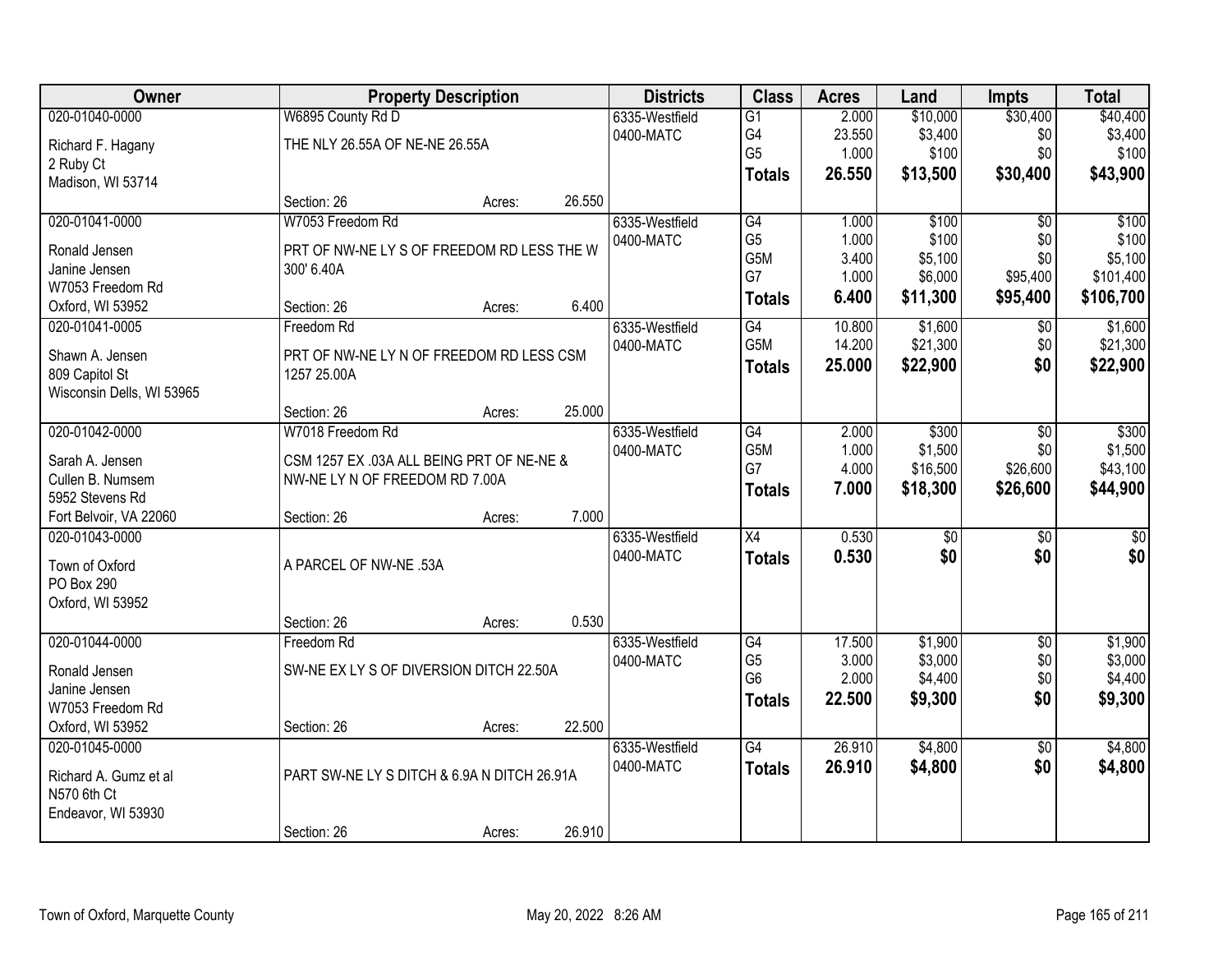| Owner                               |                                               | <b>Property Description</b> |        | <b>Districts</b>            | <b>Class</b>     | <b>Acres</b> | Land        | <b>Impts</b>    | <b>Total</b>    |
|-------------------------------------|-----------------------------------------------|-----------------------------|--------|-----------------------------|------------------|--------------|-------------|-----------------|-----------------|
| 020-01046-0000                      | W7041 Freedom Rd                              |                             |        | 6335-Westfield              | $\overline{G1}$  | 8.000        | \$25,700    | \$193,500       | \$219,200       |
| Willard A. Hendrickson              | SE-NE EX LY S OF DIVERSION DITCH 33.00A       |                             |        | 0400-MATC                   | G <sub>5</sub>   | 25.000       | \$25,000    | \$0             | \$25,000        |
| Mary E. Hendrickson                 |                                               |                             |        |                             | <b>Totals</b>    | 33.000       | \$50,700    | \$193,500       | \$244,200       |
| W7041 Freedom Rd                    |                                               |                             |        |                             |                  |              |             |                 |                 |
| Oxford, WI 53952                    | Section: 26                                   | Acres:                      | 33.000 |                             |                  |              |             |                 |                 |
| 020-01047-0000                      |                                               |                             |        | 6335-Westfield              | G4               | 7.000        | \$1,300     | \$0             | \$1,300         |
| Richard A. Gumz et al               | PART S1/2 SE-NE S DITCH 7.00A                 |                             |        | 0400-MATC                   | <b>Totals</b>    | 7.000        | \$1,300     | \$0             | \$1,300         |
| N570 6th Ct                         |                                               |                             |        |                             |                  |              |             |                 |                 |
| Endeavor, WI 53930                  |                                               |                             |        |                             |                  |              |             |                 |                 |
|                                     | Section: 26                                   | Acres:                      | 7.000  |                             |                  |              |             |                 |                 |
| 020-01048-0000                      |                                               |                             |        | 6335-Westfield              | $\overline{G4}$  | 3.100        | \$500       | $\overline{50}$ | \$500           |
|                                     |                                               |                             |        | 0400-MATC                   | G <sub>5</sub> M | 21.570       | \$32,400    | \$0             | \$32,400        |
| Sharon L. Labrenz                   | LOT 2 CSM 1782 BEING PRT SE-SW SEC 23 & NE-NW |                             |        |                             | <b>Totals</b>    | 24.670       | \$32,900    | \$0             | \$32,900        |
| W7120 County Rd D                   | SEC 26 24.67A                                 |                             |        |                             |                  |              |             |                 |                 |
| Oxford, WI 53952                    |                                               |                             | 24.670 |                             |                  |              |             |                 |                 |
| 020-01049-0000                      | Section: 26<br>W7128 Freedom Rd               | Acres:                      |        |                             | $\overline{G1}$  | 9.430        | \$28,800    | \$133,000       | \$161,800       |
|                                     |                                               |                             |        | 6335-Westfield<br>0400-MATC |                  |              |             |                 |                 |
| Donald A & Kathryn G Labrenz Living | LOT 1 CSM 1782 BEING PART OF NE-NW 9.43A      |                             |        |                             | <b>Totals</b>    | 9.430        | \$28,800    | \$133,000       | \$161,800       |
| Trust                               |                                               |                             |        |                             |                  |              |             |                 |                 |
| W7128 Freedom Rd                    |                                               |                             |        |                             |                  |              |             |                 |                 |
| Oxford, WI 53952-8956               | Section: 26                                   | Acres:                      | 9.430  |                             |                  |              |             |                 |                 |
| 020-01050-0000                      | W7254 Freedom Rd                              |                             |        | 6335-Westfield              | $\overline{G1}$  | 1.000        | \$8,000     | \$107,000       | \$115,000       |
| Barbara Roney Peck                  | NW-NW 40.00A                                  |                             |        | 0400-MATC                   | G4               | 28.000       | \$1,200     | \$0             | \$1,200         |
| W7254 Freedom Rd                    |                                               |                             |        |                             | G <sub>5</sub> M | 11.000       | \$16,500    | \$0             | \$16,500        |
| Oxford, WI 53952-9454               |                                               |                             |        |                             | <b>Totals</b>    | 40.000       | \$25,700    | \$107,000       | \$132,700       |
|                                     | Section: 26                                   | Acres:                      | 40.000 |                             |                  |              |             |                 |                 |
| 020-01051-0000                      |                                               |                             |        | 6335-Westfield              | $\overline{X4}$  | 40.000       | $\sqrt{50}$ | $\overline{50}$ | $\overline{30}$ |
| The Nature Conservancy              | <b>SW-NW 40.00A</b>                           |                             |        | 0400-MATC                   | <b>Totals</b>    | 40.000       | \$0         | \$0             | \$0             |
| Attn: Dawn Dennis                   |                                               |                             |        |                             |                  |              |             |                 |                 |
| 4245 N Fairfax Dr Ste 100           |                                               |                             |        |                             |                  |              |             |                 |                 |
| Arlington, VA 22203-1606            | Section: 26                                   | Acres:                      | 40.000 |                             |                  |              |             |                 |                 |
| 020-01052-0000                      | W7195 Freedom Rd                              |                             |        | 6335-Westfield              | $\overline{G1}$  | 3.000        | \$15,000    | \$218,700       | \$233,700       |
|                                     |                                               |                             |        | 0400-MATC                   | G4               | 9.000        | \$1,000     | \$0             | \$1,000         |
| William F. Haase                    | <b>SE-NW 40.00A</b>                           |                             |        |                             | G <sub>5</sub>   | 20.000       | \$19,100    | \$0             | \$19,100        |
| Judith K. Haase                     |                                               |                             |        |                             | G5M              | 8.000        | \$12,000    | \$0             | \$12,000        |
| W7195 Freedom Rd                    |                                               |                             |        |                             | <b>Totals</b>    | 40.000       | \$47,100    | \$218,700       | \$265,800       |
| Oxford, WI 53952                    | Section: 26                                   | Acres:                      | 40.000 |                             |                  |              |             |                 |                 |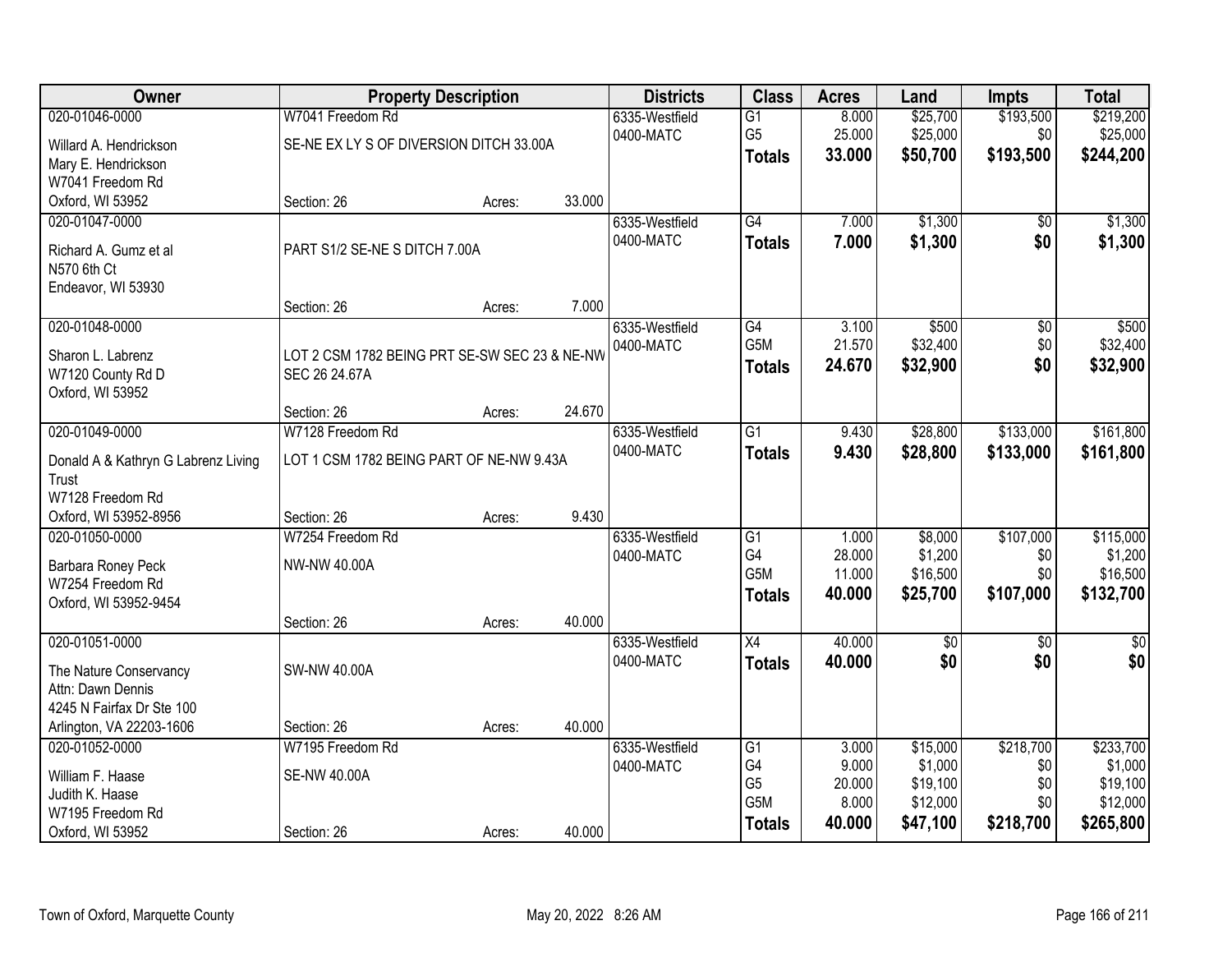| Owner                     | <b>Property Description</b> |        |        | <b>Districts</b> | <b>Class</b>    | <b>Acres</b> | Land            | <b>Impts</b>    | <b>Total</b>    |
|---------------------------|-----------------------------|--------|--------|------------------|-----------------|--------------|-----------------|-----------------|-----------------|
| 020-01053-0000            |                             |        |        | 6335-Westfield   | $\overline{G5}$ | 20.000       | \$20,000        | $\overline{50}$ | \$20,000        |
| William F. Haase          | N 1/2 OF NE-SW 20.00A       |        |        | 0400-MATC        | <b>Totals</b>   | 20.000       | \$20,000        | \$0             | \$20,000        |
| Judith K. Haase           |                             |        |        |                  |                 |              |                 |                 |                 |
| W7195 Freedom Rd          |                             |        |        |                  |                 |              |                 |                 |                 |
| Oxford, WI 53952          | Section: 26                 | Acres: | 20.000 |                  |                 |              |                 |                 |                 |
| 020-01054-0000            |                             |        |        | 6335-Westfield   | $\overline{X4}$ | 20.000       | $\overline{50}$ | $\overline{50}$ | \$0             |
| The Nature Conservancy    | S 1/2 OF NE-SW 20.00A       |        |        | 0400-MATC        | <b>Totals</b>   | 20.000       | \$0             | \$0             | \$0             |
| Attn: Dawn Dennis         |                             |        |        |                  |                 |              |                 |                 |                 |
| 4245 N Fairfax Dr Ste 100 |                             |        |        |                  |                 |              |                 |                 |                 |
| Arlington, VA 22203-1606  | Section: 26                 | Acres: | 20.000 |                  |                 |              |                 |                 |                 |
| 020-01055-0000            |                             |        |        | 6335-Westfield   | X4              | 40.000       | \$0             | \$0             | $\overline{50}$ |
|                           |                             |        |        | 0400-MATC        | <b>Totals</b>   | 40.000       | \$0             | \$0             | \$0             |
| The Nature Conservancy    | <b>NW-SW 40.00A</b>         |        |        |                  |                 |              |                 |                 |                 |
| Attn: Dawn Dennis         |                             |        |        |                  |                 |              |                 |                 |                 |
| 4245 N Fairfax Dr Ste 100 |                             |        |        |                  |                 |              |                 |                 |                 |
| Arlington, VA 22203-1606  | Section: 26                 | Acres: | 40.000 |                  |                 |              |                 |                 |                 |
| 020-01056-0000            | W7293 Freedom Rd            |        |        | 6335-Westfield   | X4              | 40.000       | \$0             | $\sqrt[6]{}$    | $\sqrt{50}$     |
| The Nature Conservancy    | SW-SW 40.00A                |        |        | 0400-MATC        | <b>Totals</b>   | 40.000       | \$0             | \$0             | \$0             |
| Attn: Dawn Dennis         |                             |        |        |                  |                 |              |                 |                 |                 |
| 4245 N Fairfax Dr Ste 100 |                             |        |        |                  |                 |              |                 |                 |                 |
| Arlington, VA 22203-1606  | Section: 26                 | Acres: | 40.000 |                  |                 |              |                 |                 |                 |
| 020-01057-0000            |                             |        |        | 6335-Westfield   | $\overline{X4}$ | 40.000       | $\overline{50}$ | $\overline{50}$ | $\overline{50}$ |
| The Nature Conservancy    | <b>SE-SW 40.00A</b>         |        |        | 0400-MATC        | <b>Totals</b>   | 40.000       | \$0             | \$0             | \$0             |
| Attn: Dawn Dennis         |                             |        |        |                  |                 |              |                 |                 |                 |
| 4245 N Fairfax Dr Ste 100 |                             |        |        |                  |                 |              |                 |                 |                 |
| Arlington, VA 22203-1606  | Section: 26                 | Acres: | 40.000 |                  |                 |              |                 |                 |                 |
| 020-01058-0000            |                             |        |        | 6335-Westfield   | G4              | 40.000       | \$7,200         | $\overline{30}$ | \$7,200         |
|                           |                             |        |        | 0400-MATC        | <b>Totals</b>   | 40.000       | \$7,200         | \$0             | \$7,200         |
| Richard A. Gumz et al     | <b>NE-SE 40.00A</b>         |        |        |                  |                 |              |                 |                 |                 |
| W7400 Gale Ave            |                             |        |        |                  |                 |              |                 |                 |                 |
| Endeavor, WI 53930        |                             |        | 40.000 |                  |                 |              |                 |                 |                 |
| 020-01059-0000            | Section: 26                 | Acres: |        | 6335-Westfield   | $\overline{G4}$ | 40.000       | \$7,200         | $\overline{60}$ | \$7,200         |
|                           |                             |        |        | 0400-MATC        |                 |              |                 | \$0             |                 |
| Richard A. Gumz et al     | <b>NW-SE 40.00A</b>         |        |        |                  | <b>Totals</b>   | 40.000       | \$7,200         |                 | \$7,200         |
| W7400 Gale Ave            |                             |        |        |                  |                 |              |                 |                 |                 |
| Endeavor, WI 53930        |                             |        |        |                  |                 |              |                 |                 |                 |
|                           | Section: 26                 | Acres: | 40.000 |                  |                 |              |                 |                 |                 |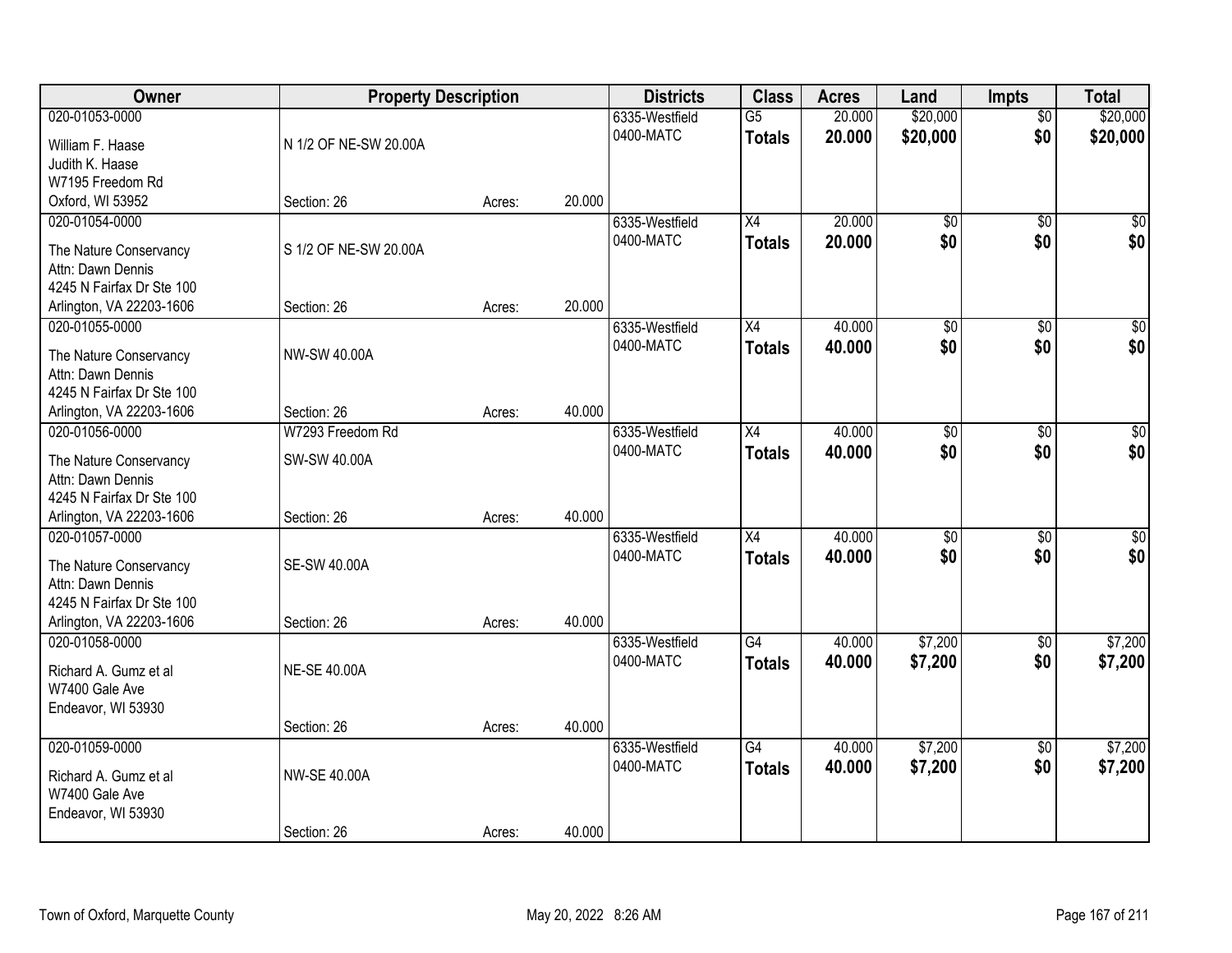| Owner                                                                                                                          | <b>Property Description</b>                             |        |        | <b>Districts</b>            | <b>Class</b>                          | <b>Acres</b>              | Land                             | Impts                       | <b>Total</b>                       |
|--------------------------------------------------------------------------------------------------------------------------------|---------------------------------------------------------|--------|--------|-----------------------------|---------------------------------------|---------------------------|----------------------------------|-----------------------------|------------------------------------|
| 020-01060-0000<br>Richard A. Gumz et al<br>W7400 Gale Ave                                                                      | SW-SE 40.00A                                            |        |        | 6335-Westfield<br>0400-MATC | G4<br><b>Totals</b>                   | 40.000<br>40.000          | \$7,200<br>\$7,200               | $\overline{50}$<br>\$0      | \$7,200<br>\$7,200                 |
| Endeavor, WI 53930                                                                                                             | Section: 26                                             | Acres: | 40.000 |                             |                                       |                           |                                  |                             |                                    |
| 020-01061-0000<br>Richard A. Gumz et al<br>W7400 Gale Ave<br>Endeavor, WI 53930                                                | SE-SE 40.00A                                            |        |        | 6335-Westfield<br>0400-MATC | G4<br><b>Totals</b>                   | 40.000<br>40.000          | \$7,200<br>\$7,200               | $\overline{50}$<br>\$0      | \$7,200<br>\$7,200                 |
|                                                                                                                                | Section: 26                                             | Acres: | 40.000 |                             |                                       |                           |                                  |                             |                                    |
| 020-01062-0000<br>Judy Van Schoyck L. Fritschler<br>W7386 Freedom Rd<br>Oxford, WI 53952                                       | W7386 Freedom Rd<br>W 1/2 OF NE-NE 20.00A               |        |        | 6335-Westfield<br>0400-MATC | G1<br>G <sub>6</sub><br><b>Totals</b> | 7.000<br>13.000<br>20.000 | \$23,600<br>\$39,000<br>\$62,600 | \$34,900<br>\$0<br>\$34,900 | \$58,500<br>\$39,000<br>\$97,500   |
|                                                                                                                                | Section: 27                                             | Acres: | 20.000 |                             |                                       |                           |                                  |                             |                                    |
| 020-01063-0000<br>Robert A Himmelmann Trust Agreement<br>W7304 Freedom Rd<br>Oxford, WI 53952                                  | W7304 Freedom Rd<br>E 1/4 OF NE-NE 10.00A               |        |        | 6335-Westfield<br>0400-MATC | G1<br>G <sub>6</sub><br><b>Totals</b> | 4.500<br>5.500<br>10.000  | \$18,200<br>\$12,100<br>\$30,300 | \$88,300<br>\$0<br>\$88,300 | \$106,500<br>\$12,100<br>\$118,600 |
|                                                                                                                                | Section: 27                                             | Acres: | 10.000 |                             |                                       |                           |                                  |                             |                                    |
| 020-01064-0000<br>Robert A Himmelmann Trust Agreement   W 1/2 OF E 1/2 OF NE-NE 10.00A<br>W7304 Freedom Rd<br>Oxford, WI 53952 | Freedom Rd                                              |        |        | 6335-Westfield<br>0400-MATC | G1<br>G <sub>6</sub><br><b>Totals</b> | 4.500<br>5.500<br>10.000  | \$18,200<br>\$12,100<br>\$30,300 | \$20,000<br>\$0<br>\$20,000 | \$38,200<br>\$12,100<br>\$50,300   |
|                                                                                                                                | Section: 27                                             | Acres: | 10.000 |                             |                                       |                           |                                  |                             |                                    |
| 020-01065-0000<br>Leigh R. Janett<br>4015 W Kiley Ave<br>Milwaukee, WI 53209                                                   | PART OF NW-NE 17.61A                                    |        |        | 6335-Westfield<br>0400-MATC | G1<br>G <sub>6</sub><br><b>Totals</b> | 8.000<br>9.610<br>17.610  | \$25,700<br>\$21,100<br>\$46,800 | $\sqrt{6}$<br>\$0<br>\$0    | \$25,700<br>\$21,100<br>\$46,800   |
|                                                                                                                                | Section: 27                                             | Acres: | 17.610 |                             |                                       |                           |                                  |                             |                                    |
| 020-01066-0000<br>Juan R. Estrada<br>5911 W 66th PI<br>Justice, IL 60458                                                       | W7438 Freedom Rd<br>PART OF NW-NE 12.41A<br>Section: 27 | Acres: | 12.410 | 6335-Westfield<br>0400-MATC | G1<br>G <sub>6</sub><br><b>Totals</b> | 1.000<br>11.410<br>12.410 | \$8,000<br>\$34,200<br>\$42,200  | \$88,100<br>\$0<br>\$88,100 | \$96,100<br>\$34,200<br>\$130,300  |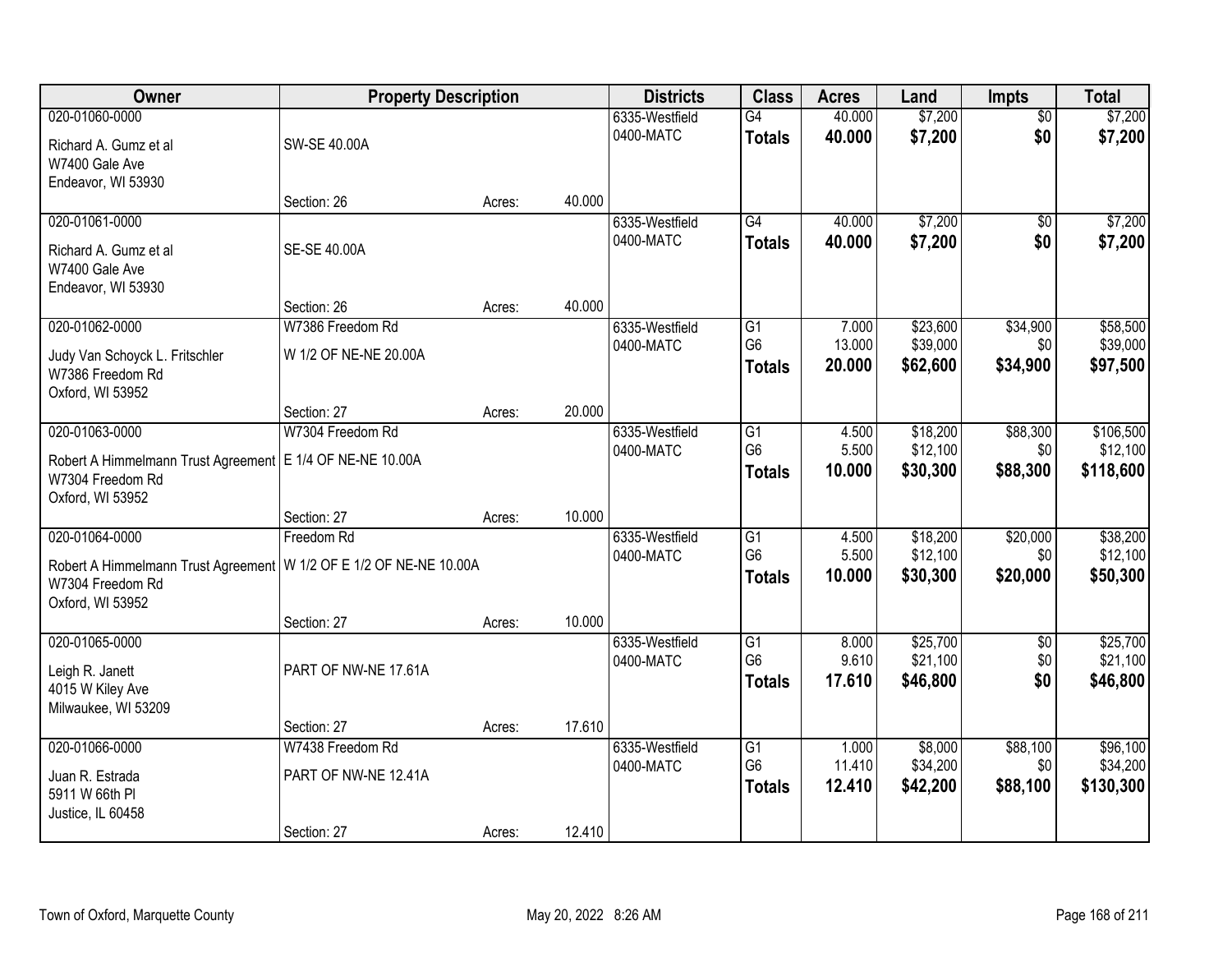| Owner                                          |                                    | <b>Property Description</b> |        | <b>Districts</b> | <b>Class</b>         | <b>Acres</b>     | Land                 | <b>Impts</b>    | <b>Total</b>     |
|------------------------------------------------|------------------------------------|-----------------------------|--------|------------------|----------------------|------------------|----------------------|-----------------|------------------|
| 020-01067-0000                                 | W7422 Freedom Rd                   |                             |        | 6335-Westfield   | $\overline{G1}$      | 2.000            | \$10,000             | \$84,100        | \$94,100         |
| Dominick D. Thoman                             | PART OF NW-NE & SW-NE 10.00A       |                             |        | 0400-MATC        | G6                   | 8.000            | \$24,000             | \$0             | \$24,000         |
| Kelly L. Thoman                                |                                    |                             |        |                  | <b>Totals</b>        | 10.000           | \$34,000             | \$84,100        | \$118,100        |
| W7422 Freedom Rd                               |                                    |                             |        |                  |                      |                  |                      |                 |                  |
| Oxford, WI 53952                               | Section: 27                        | Acres:                      | 10.000 |                  |                      |                  |                      |                 |                  |
| 020-01068-0000                                 |                                    |                             |        | 6335-Westfield   | $\overline{X4}$      | 30.780           | \$0                  | $\overline{50}$ | \$0              |
|                                                |                                    |                             |        | 0400-MATC        | <b>Totals</b>        | 30.780           | \$0                  | \$0             | \$0              |
| The Nature Conservancy                         | SW-NE EX A PARCEL IN NW COR 30.78A |                             |        |                  |                      |                  |                      |                 |                  |
| Attn: Dawn Dennis<br>4245 N Fairfax Dr Ste 100 |                                    |                             |        |                  |                      |                  |                      |                 |                  |
| Arlington, VA 22203-1606                       | Section: 27                        | Acres:                      | 30.780 |                  |                      |                  |                      |                 |                  |
| 020-01069-0000                                 | W7435 Freedom Rd                   |                             |        | 6335-Westfield   | $\overline{G1}$      | 5.720            | \$20,800             | \$16,300        | \$37,100         |
|                                                |                                    |                             |        | 0400-MATC        |                      |                  |                      |                 |                  |
| Kerry A. Schultz                               | A PARCEL IN NW COR OF SW-NE 5.72A  |                             |        |                  | <b>Totals</b>        | 5.720            | \$20,800             | \$16,300        | \$37,100         |
| W7435 Freedom Rd                               |                                    |                             |        |                  |                      |                  |                      |                 |                  |
| Oxford, WI 53952                               |                                    |                             |        |                  |                      |                  |                      |                 |                  |
|                                                | Section: 27                        | Acres:                      | 5.720  |                  |                      |                  |                      |                 |                  |
| 020-01070-0000                                 |                                    |                             |        | 6335-Westfield   | X4                   | 3.500            | \$0                  | \$0             | \$0              |
| The Nature Conservancy                         | A PARCEL OF SW-NE 3.50A            |                             |        | 0400-MATC        | <b>Totals</b>        | 3.500            | \$0                  | \$0             | \$0              |
| Attn: Dawn Dennis                              |                                    |                             |        |                  |                      |                  |                      |                 |                  |
| 4245 N Fairfax Dr Ste 100                      |                                    |                             |        |                  |                      |                  |                      |                 |                  |
| Arlington, VA 22203-1606                       | Section: 27                        | Acres:                      | 3.500  |                  |                      |                  |                      |                 |                  |
| 020-01071-0000                                 |                                    |                             |        | 6335-Westfield   | $\overline{X4}$      | 40.000           | $\overline{50}$      | $\overline{50}$ | $\overline{\$0}$ |
|                                                |                                    |                             |        | 0400-MATC        | <b>Totals</b>        | 40.000           | \$0                  | \$0             | \$0              |
| The Nature Conservancy                         | <b>SE-NE 40.00A</b>                |                             |        |                  |                      |                  |                      |                 |                  |
| Attn: Dawn Dennis                              |                                    |                             |        |                  |                      |                  |                      |                 |                  |
| 4245 N Fairfax Dr Ste 100                      |                                    |                             |        |                  |                      |                  |                      |                 |                  |
| Arlington, VA 22203-1606                       | Section: 27                        | Acres:                      | 40.000 |                  |                      |                  |                      |                 |                  |
| 020-01072-0000                                 | W7452 Freedom Rd                   |                             |        | 6335-Westfield   | G1<br>G <sub>6</sub> | 10.000<br>30.000 | \$30,000<br>\$90,000 | \$26,500        | \$56,500         |
| John E. Bucholtz                               | <b>NE-NW 40.00A</b>                |                             |        | 0400-MATC        |                      |                  |                      | \$0             | \$90,000         |
| Patricia A. Bucholtz                           |                                    |                             |        |                  | <b>Totals</b>        | 40.000           | \$120,000            | \$26,500        | \$146,500        |
| W7452 Freedom Rd                               |                                    |                             |        |                  |                      |                  |                      |                 |                  |
| Oxford, WI 53952                               | Section: 27                        | Acres:                      | 40.000 |                  |                      |                  |                      |                 |                  |
| 020-01073-0000                                 |                                    |                             |        | 6335-Westfield   | $\overline{G5}$      | 10.000           | \$15,500             | $\overline{50}$ | \$15,500         |
| Elizabeth A. Parks                             | N 10A OF NW-NW 10.00A              |                             |        | 0400-MATC        | <b>Totals</b>        | 10.000           | \$15,500             | \$0             | \$15,500         |
| Michael T. Parks                               |                                    |                             |        |                  |                      |                  |                      |                 |                  |
| N3322 County Rd O                              |                                    |                             |        |                  |                      |                  |                      |                 |                  |
| Oxford, WI 53952                               | Section: 27                        | Acres:                      | 10.000 |                  |                      |                  |                      |                 |                  |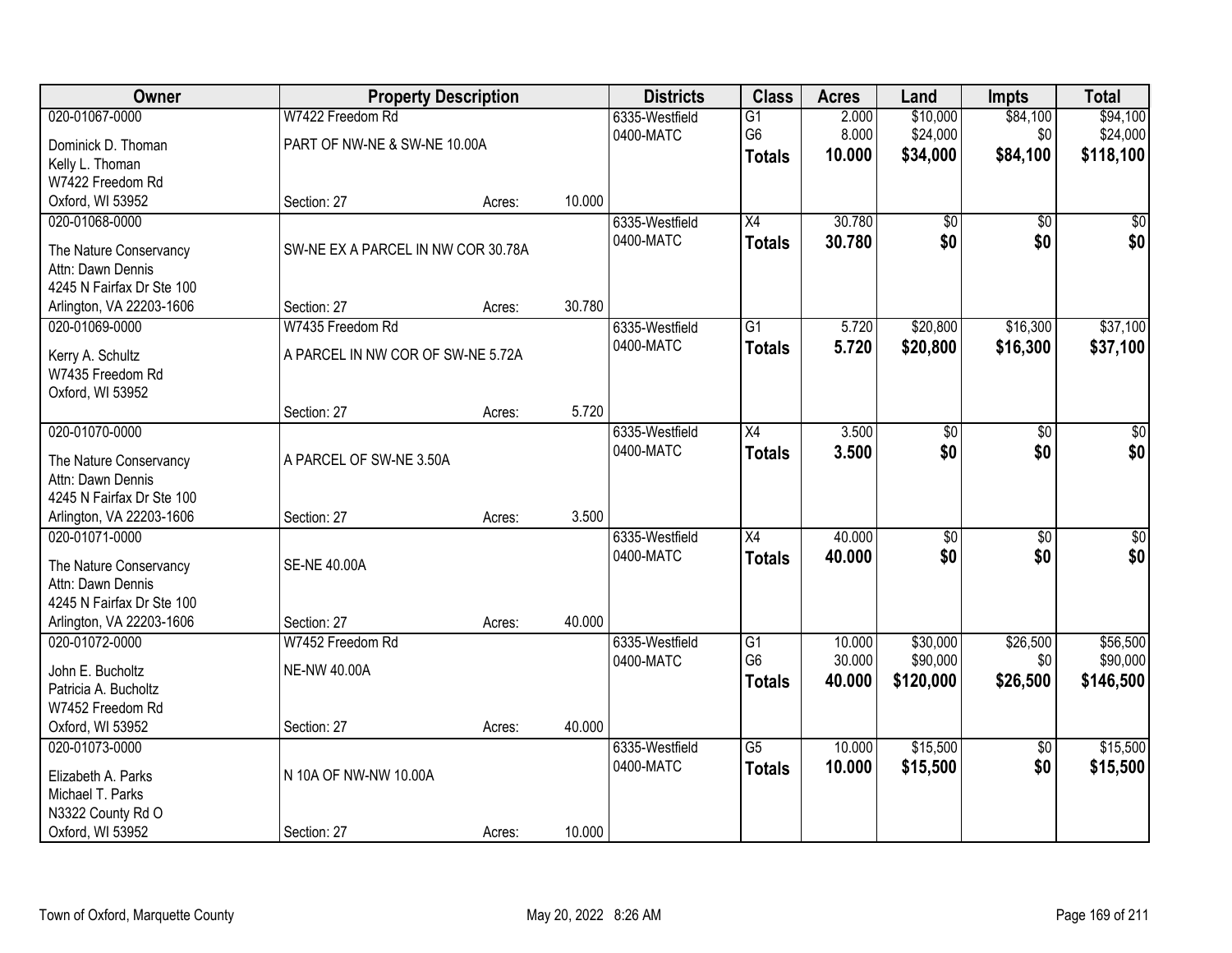| Owner                                                                    |                                          | <b>Property Description</b> |        | <b>Districts</b>            | <b>Class</b>                          | <b>Acres</b>              | Land                        | Impts                  | <b>Total</b>                |
|--------------------------------------------------------------------------|------------------------------------------|-----------------------------|--------|-----------------------------|---------------------------------------|---------------------------|-----------------------------|------------------------|-----------------------------|
| 020-01074-0000<br>Six Ps Enterprises, LLC<br>4154 4th Dr                 | PART OF NW-NW PART PARCEL C 12.70A       |                             |        | 6335-Westfield<br>0400-MATC | G4<br><b>Totals</b>                   | 12.700<br>12.700          | \$1,900<br>\$1,900          | $\overline{50}$<br>\$0 | \$1,900<br>\$1,900          |
| Wisconsin Dells, WI 53965                                                | Section: 27                              | Acres:                      | 12.700 |                             |                                       |                           |                             |                        |                             |
| 020-01075-0000                                                           | N3280 County Rd O                        |                             |        | 6335-Westfield              | $\overline{G1}$                       | 2.910                     | \$14,600                    | \$1,400                | \$16,000                    |
| Donna R. Dressler<br>4041 Rockwell Dr<br>Madison, WI 53714               | LOT 1 CSM 2366 BEING PRT OF NW-NW 8.91A  |                             |        | 0400-MATC                   | G <sub>6</sub><br><b>Totals</b>       | 6.000<br>8.910            | \$18,000<br>\$32,600        | \$0<br>\$1,400         | \$18,000<br>\$34,000        |
|                                                                          | Section: 27                              | Acres:                      | 8.910  |                             |                                       |                           |                             |                        |                             |
| 020-01075-0005                                                           |                                          |                             |        | 6335-Westfield              | G4                                    | 8.000                     | \$1,200                     | \$0                    | \$1,200                     |
| Six Ps Enterprises, LLC<br>4154 4th Dr<br>Wisconsin Dells, WI 53965      | LOT 2 CSM 2366 BEING PRT OF NW-NW 8.00A  |                             |        | 0400-MATC                   | <b>Totals</b>                         | 8.000                     | \$1,200                     | \$0                    | \$1,200                     |
|                                                                          | Section: 27                              | Acres:                      | 8.000  |                             |                                       |                           |                             |                        |                             |
| 020-01076-0000<br>Six Ps Enterprises, LLC                                | PART OF SW-NW PART PARCEL C 27.24A       |                             |        | 6335-Westfield<br>0400-MATC | G4<br>G <sub>5</sub><br><b>Totals</b> | 26.240<br>1.000<br>27.240 | \$3,800<br>\$100<br>\$3,900 | \$0<br>\$0<br>\$0      | \$3,800<br>\$100<br>\$3,900 |
| 4154 4th Dr<br>Wisconsin Dells, WI 53965                                 | Section: 27                              | Acres:                      | 27.240 |                             |                                       |                           |                             |                        |                             |
| 020-01077-0000                                                           | W7694 Freedom Rd                         |                             |        | 6335-Westfield              | $\overline{G1}$                       | 3.000                     | \$15,000                    | \$22,700               | \$37,700                    |
| Daniel E. Hauser<br>W7694 Freedom Rd<br>Oxford, WI 53952                 | LOT 1 CSM 2752 BEING PRT OF SW-NW 3.00A  |                             |        | 0400-MATC                   | <b>Totals</b>                         | 3.000                     | \$15,000                    | \$22,700               | \$37,700                    |
|                                                                          | Section: 27                              | Acres:                      | 3.000  |                             |                                       |                           |                             |                        |                             |
| 020-01077-0005<br>Brian W. Russell<br>Peggy S. Russell                   | LOT 2 CSM 2752 BEING PRT OF SW-NW 10.50A |                             |        | 6335-Westfield<br>0400-MATC | $\overline{G1}$<br><b>Totals</b>      | 10.500<br>10.500          | \$31,500<br>\$31,500        | $\overline{50}$<br>\$0 | \$31,500<br>\$31,500        |
| W7592 Freedom Rd                                                         |                                          |                             |        |                             |                                       |                           |                             |                        |                             |
| Oxford, WI 53952<br>020-01078-0000                                       | Section: 27<br>W7584 Freedom Rd          | Acres:                      | 10.500 | 6335-Westfield              | G1                                    | 15.000                    | \$35,100                    | \$3,600                | \$38,700                    |
| Averon A. Hinze et al<br>S1975 County Road A Lot 14<br>Baraboo, WI 53913 | W 1/2 OF SE-NW EX 5A & CSM 2090 15.00A   |                             |        | 0400-MATC                   | <b>Totals</b>                         | 15.000                    | \$35,100                    | \$3,600                | \$38,700                    |
|                                                                          | Section: 27                              | Acres:                      | 15.000 |                             |                                       |                           |                             |                        |                             |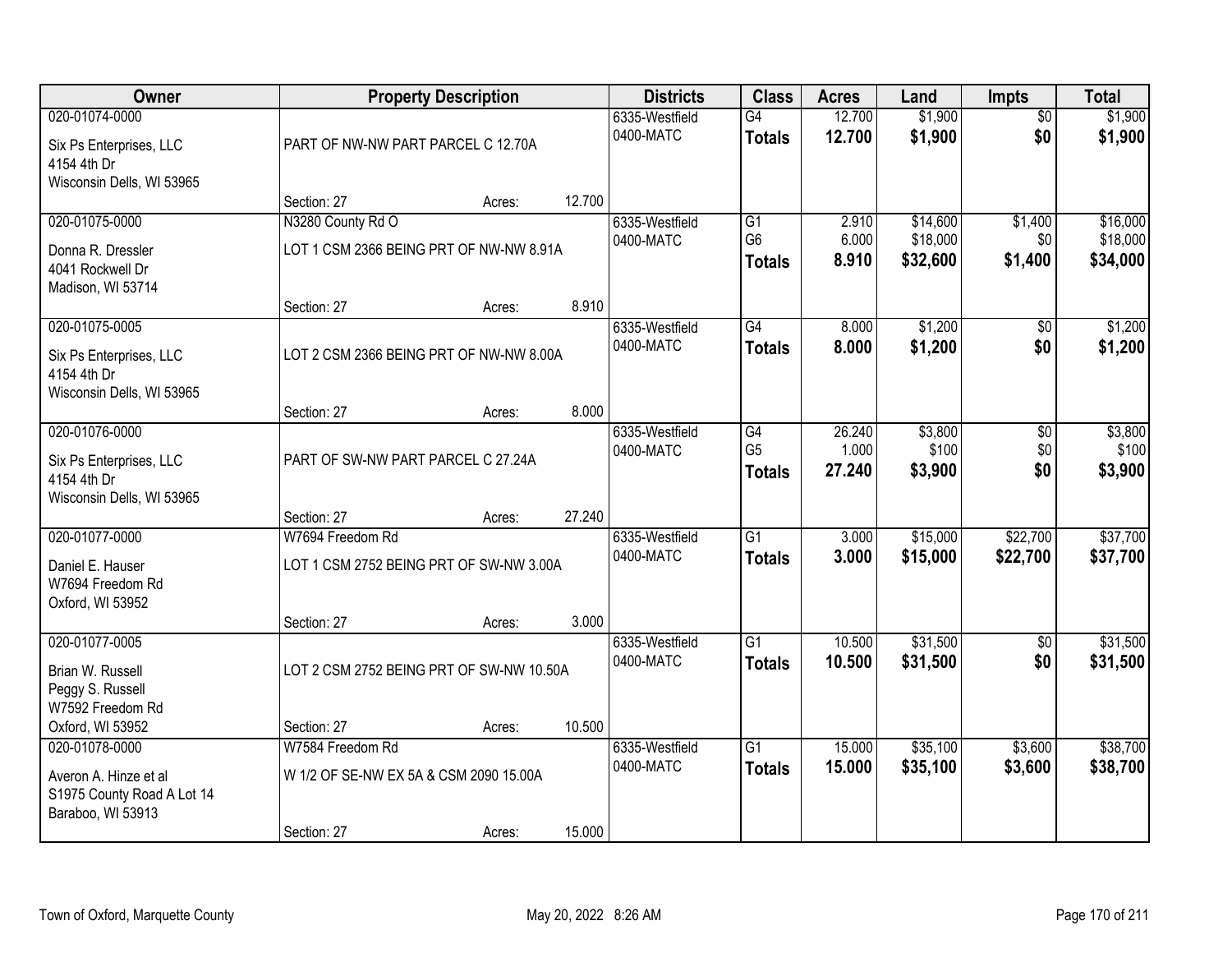| Owner                     |                                          | <b>Property Description</b> |        | <b>Districts</b> | <b>Class</b>    | <b>Acres</b> | Land     | <b>Impts</b>    | <b>Total</b>    |
|---------------------------|------------------------------------------|-----------------------------|--------|------------------|-----------------|--------------|----------|-----------------|-----------------|
| 020-01078-0005            | W7568 Freedom Rd                         |                             |        | 6335-Westfield   | $\overline{G1}$ | 2.000        | \$10,000 | \$135,600       | \$145,600       |
| Andrew L. Jorgensen       | LOTS 1 CSM 3569 BEING PRT OF SE-NW 2.00A |                             |        | 0400-MATC        | <b>Totals</b>   | 2.000        | \$10,000 | \$135,600       | \$145,600       |
| Kimberly J. Jorgensen     |                                          |                             |        |                  |                 |              |          |                 |                 |
| W7568 Freedom Rd          |                                          |                             |        |                  |                 |              |          |                 |                 |
| Oxford, WI 53952          | Section: 27                              | Acres:                      | 2.000  |                  |                 |              |          |                 |                 |
| 020-01078-0007            | W7564 Freedom Rd                         |                             |        | 6335-Westfield   | $\overline{G1}$ | 2.000        | \$10,000 | \$300           | \$10,300        |
| Jeremy Donner             | LOT 2 CSM 3569 BEING PRT OF SE-NW 2.00A  |                             |        | 0400-MATC        | <b>Totals</b>   | 2.000        | \$10,000 | \$300           | \$10,300        |
| Cierra Donner             |                                          |                             |        |                  |                 |              |          |                 |                 |
| W7112 County Rd D         |                                          |                             |        |                  |                 |              |          |                 |                 |
| Oxford, WI 53952          | Section: 27                              | Acres:                      | 4.000  |                  |                 |              |          |                 |                 |
| 020-01079-0000            | W7592 Freedom Rd                         |                             |        | 6335-Westfield   | $\overline{G1}$ | 1.000        | \$8,000  | \$102,000       | \$110,000       |
| Brian W. Russell          | S 264FT OF W 165FT OF SE-NW 1.00A        |                             |        | 0400-MATC        | <b>Totals</b>   | 1.000        | \$8,000  | \$102,000       | \$110,000       |
| Peggy S. Russell          |                                          |                             |        |                  |                 |              |          |                 |                 |
| W7592 Freedom Rd          |                                          |                             |        |                  |                 |              |          |                 |                 |
| Oxford, WI 53952          | Section: 27                              | Acres:                      | 1.000  |                  |                 |              |          |                 |                 |
| 020-01080-0000            | W7466 Freedom Rd                         |                             |        | 6335-Westfield   | G1              | 10.000       | \$30,000 | \$8,700         | \$38,700        |
| Sarah M. Jorgensen        | N 1/2 OF E 1/2 OF SE-NW 10.00A           |                             |        | 0400-MATC        | <b>Totals</b>   | 10.000       | \$30,000 | \$8,700         | \$38,700        |
| W7466 Freedom Rd          |                                          |                             |        |                  |                 |              |          |                 |                 |
| Oxford, WI 53952          |                                          |                             |        |                  |                 |              |          |                 |                 |
|                           | Section: 27                              | Acres:                      | 10.000 |                  |                 |              |          |                 |                 |
| 020-01080-0005            | W7470 Freedom Rd                         |                             |        | 6335-Westfield   | $\overline{G1}$ | 10.000       | \$30,000 | \$39,000        | \$69,000        |
| Andrea Jean Jorgensen     | S 1/2 OF E 1/2 OF SE-NW 10.00A           |                             |        | 0400-MATC        | <b>Totals</b>   | 10.000       | \$30,000 | \$39,000        | \$69,000        |
| W7470 Freedom Rd          |                                          |                             |        |                  |                 |              |          |                 |                 |
| Oxford, WI 53952          |                                          |                             |        |                  |                 |              |          |                 |                 |
|                           | Section: 27                              | Acres:                      | 10.000 |                  |                 |              |          |                 |                 |
| 020-01081-0000            | W7563 Freedom Rd                         |                             |        | 6335-Westfield   | G1              | 3.000        | \$15,000 | \$178,400       | \$193,400       |
| <b>Brandon Manty</b>      | W 30A OF NE-SW 30.42A                    |                             |        | 0400-MATC        | G <sub>5</sub>  | 15.000       | \$23,300 | \$0             | \$23,300        |
| Kristin Johnson           |                                          |                             |        |                  | G <sub>6</sub>  | 12.420       | \$37,300 | \$0             | \$37,300        |
| W7563 Freedom Rd          |                                          |                             |        |                  | <b>Totals</b>   | 30.420       | \$75,600 | \$178,400       | \$254,000       |
| Oxford, WI 53952          | Section: 27                              | Acres:                      | 30.420 |                  |                 |              |          |                 |                 |
| 020-01082-0000            |                                          |                             |        | 6335-Westfield   | $\overline{X4}$ | 10.000       | \$0      | $\overline{30}$ | $\overline{50}$ |
| The Nature Conservancy    | E 10A OF NE-SW 10.00A                    |                             |        | 0400-MATC        | <b>Totals</b>   | 10.000       | \$0      | \$0             | \$0             |
| Attn: Dawn Dennis         |                                          |                             |        |                  |                 |              |          |                 |                 |
| 4245 N Fairfax Dr Ste 100 |                                          |                             |        |                  |                 |              |          |                 |                 |
| Arlington, VA 22203-1606  | Section: 27                              | Acres:                      | 10.000 |                  |                 |              |          |                 |                 |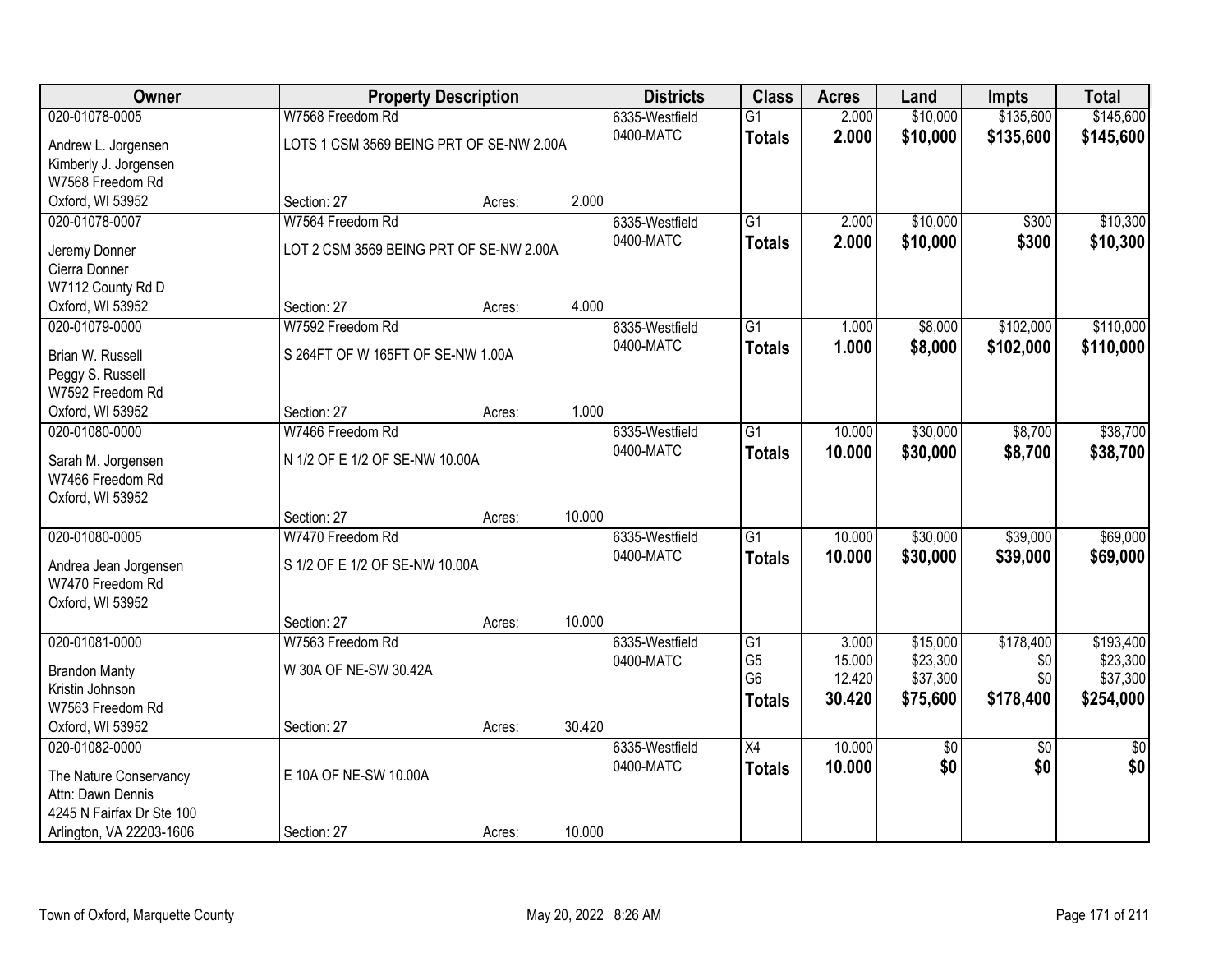| Owner                            |                                             | <b>Property Description</b> |        | <b>Districts</b>            | <b>Class</b>        | <b>Acres</b>     | Land               | Impts                  | <b>Total</b>       |
|----------------------------------|---------------------------------------------|-----------------------------|--------|-----------------------------|---------------------|------------------|--------------------|------------------------|--------------------|
| 020-01083-0000<br>John W. Wilson | PART OF NW-SW PARCEL D 31.02A               |                             |        | 6335-Westfield<br>0400-MATC | G4<br><b>Totals</b> | 31.020<br>31.020 | \$4,500<br>\$4,500 | $\overline{50}$<br>\$0 | \$4,500<br>\$4,500 |
| Joyce A. Wilson                  |                                             |                             |        |                             |                     |                  |                    |                        |                    |
| N3062 County Rd O                |                                             |                             |        |                             |                     |                  |                    |                        |                    |
| Oxford, WI 53952                 | Section: 27                                 | Acres:                      | 31.020 |                             |                     |                  |                    |                        |                    |
| 020-01084-0000                   | W7647 Freedom Rd                            |                             |        | 6335-Westfield              | $\overline{G1}$     | 2.500            | \$12,500           | \$25,400               | \$37,900           |
|                                  |                                             |                             |        | 0400-MATC                   |                     | 2.500            | \$12,500           | \$25,400               | \$37,900           |
| <b>Vasilios Sideris</b>          | A PARCEL OF NW-SW 2.50A                     |                             |        |                             | <b>Totals</b>       |                  |                    |                        |                    |
| 10947 Greywall Ln                |                                             |                             |        |                             |                     |                  |                    |                        |                    |
| Huntley, IL 60142                |                                             |                             |        |                             |                     |                  |                    |                        |                    |
|                                  | Section: 27                                 | Acres:                      | 2.500  |                             |                     |                  |                    |                        |                    |
| 020-01085-0000                   | N3062 County Rd O                           |                             |        | 6335-Westfield              | G5                  | 5.330            | \$5,400            | \$0                    | \$5,400            |
| John W. Wilson                   | CSM 997 & CSM 1005 BEING PRT OF NW-SW 6.33A |                             |        | 0400-MATC                   | G7                  | 1.000            | \$6,000            | \$78,100               | \$84,100           |
| Joyce A. Wilson                  |                                             |                             |        |                             | <b>Totals</b>       | 6.330            | \$11,400           | \$78,100               | \$89,500           |
| N3062 County Rd O                |                                             |                             |        |                             |                     |                  |                    |                        |                    |
| Oxford, WI 53952                 | Section: 27                                 | Acres:                      | 6.330  |                             |                     |                  |                    |                        |                    |
| 020-01086-0000                   | N2976 County Rd O                           |                             |        | 6335-Westfield              | G1                  | 2.000            | \$10,000           | \$184,800              | \$194,800          |
|                                  |                                             |                             |        | 0400-MATC                   | G <sub>6</sub>      | 3.000            | \$6,600            | \$0                    | \$6,600            |
| Joseph F. Sweeney                | LOTS 1 CSM 3478 BEING PRT OF SW-SW 5.000A   |                             |        |                             | <b>Totals</b>       | 5.000            | \$16,600           | \$184,800              | \$201,400          |
| N2976 County Rd O                |                                             |                             |        |                             |                     |                  |                    |                        |                    |
| Oxford, WI 53952                 |                                             |                             |        |                             |                     |                  |                    |                        |                    |
|                                  | Section: 27                                 | Acres:                      | 5.000  |                             |                     |                  |                    |                        |                    |
| 020-01086-0005                   | County Rd O                                 |                             |        | 6335-Westfield              | $\overline{G1}$     | 1.000            | \$8,000            | \$900                  | \$8,900            |
| Bettokenn Wild, LLC              | LOT 2 CSM 3478 BEING PRT OF SW-SW 34.960A   |                             |        | 0400-MATC                   | G <sub>6</sub>      | 33.960           | \$74,700           | \$0                    | \$74,700           |
| E13261 State Rd 33               |                                             |                             |        |                             | <b>Totals</b>       | 34.960           | \$82,700           | \$900                  | \$83,600           |
| Baraboo, WI 53913                |                                             |                             |        |                             |                     |                  |                    |                        |                    |
|                                  | Section: 27                                 | Acres:                      | 34.960 |                             |                     |                  |                    |                        |                    |
| 020-01087-0000                   | N2842 County Rd O                           |                             |        | 6335-Westfield              | $\overline{G1}$     | 5.000            | \$19,300           | \$131,000              | \$150,300          |
| Shenan P Mc Namara Trust         | <b>SE-SW 40.00A</b>                         |                             |        | 0400-MATC                   | G4                  | 10.000           | \$1,500            | \$0                    | \$1,500            |
|                                  |                                             |                             |        |                             | G5M                 | 25.000           | \$37,500           | \$0                    | \$37,500           |
| W3701 County Rd K                |                                             |                             |        |                             | <b>Totals</b>       | 40.000           | \$58,300           | \$131,000              | \$189,300          |
| Montello, WI 53949               | Section: 27                                 | Acres:                      | 40.000 |                             |                     |                  |                    |                        |                    |
| 020-01088-0000                   |                                             |                             |        | 6335-Westfield              | $\overline{X4}$     | 40.000           |                    | $\overline{50}$        | $\overline{50}$    |
|                                  |                                             |                             |        | 0400-MATC                   |                     |                  | \$0<br>\$0         |                        | \$0                |
| The Nature Conservancy           | <b>NE-SE 40.00A</b>                         |                             |        |                             | <b>Totals</b>       | 40.000           |                    | \$0                    |                    |
| Attn: Dawn Dennis                |                                             |                             |        |                             |                     |                  |                    |                        |                    |
| 4245 N Fairfax Dr Ste 100        |                                             |                             |        |                             |                     |                  |                    |                        |                    |
| Arlington, VA 22203-1606         | Section: 27                                 | Acres:                      | 40.000 |                             |                     |                  |                    |                        |                    |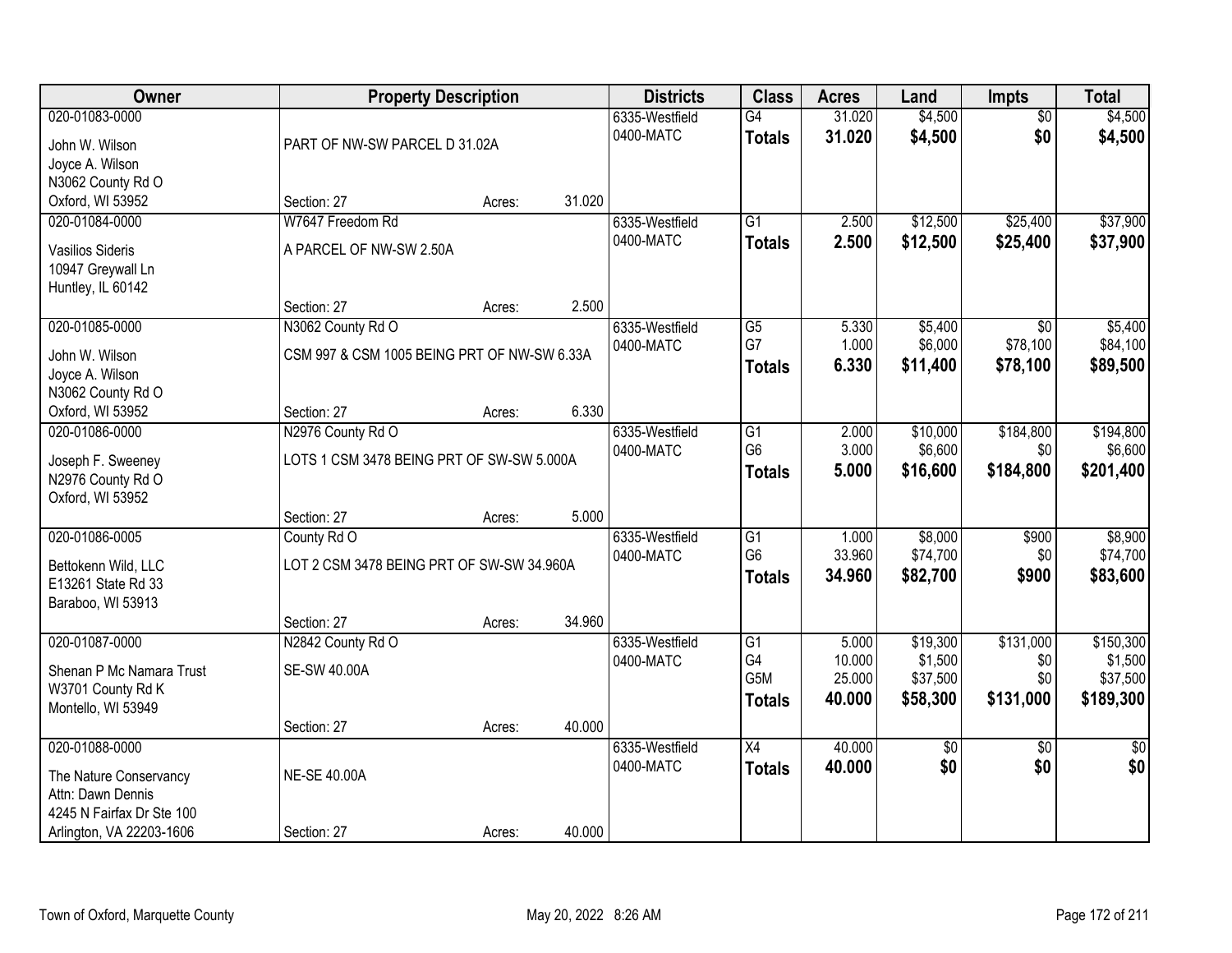| Owner                                      | <b>Property Description</b> |        |        | <b>Districts</b>            | <b>Class</b>         | <b>Acres</b>     | Land                   | <b>Impts</b>    | <b>Total</b>     |
|--------------------------------------------|-----------------------------|--------|--------|-----------------------------|----------------------|------------------|------------------------|-----------------|------------------|
| 020-01089-0000                             |                             |        |        | 6335-Westfield              | $\overline{X4}$      | 40.000           | $\overline{50}$        | $\overline{50}$ | $\sqrt{30}$      |
| The Nature Conservancy                     | NW-SE 40.00A                |        |        | 0400-MATC                   | <b>Totals</b>        | 40.000           | \$0                    | \$0             | \$0              |
| Attn: Dawn Dennis                          |                             |        |        |                             |                      |                  |                        |                 |                  |
| 4245 N Fairfax Dr Ste 100                  |                             |        |        |                             |                      |                  |                        |                 |                  |
| Arlington, VA 22203-1606                   | Section: 27                 | Acres: | 40.000 |                             |                      |                  |                        |                 |                  |
| 020-01090-0000                             |                             |        |        | 6335-Westfield<br>0400-MATC | X4                   | 30.000<br>30.000 | $\overline{50}$<br>\$0 | $\overline{50}$ | $\sqrt{50}$      |
| The Nature Conservancy                     | E 30A OF SW-SE 30.00A       |        |        |                             | <b>Totals</b>        |                  |                        | \$0             | \$0              |
| Attn: Dawn Dennis                          |                             |        |        |                             |                      |                  |                        |                 |                  |
| 4245 N Fairfax Dr Ste 100                  |                             |        |        |                             |                      |                  |                        |                 |                  |
| Arlington, VA 22203-1606                   | Section: 27                 | Acres: | 30.000 |                             |                      |                  |                        |                 |                  |
| 020-01091-0000                             |                             |        |        | 6335-Westfield<br>0400-MATC | G4<br>G <sub>5</sub> | 2.000<br>8.000   | \$300<br>\$8,000       | \$0<br>\$0      | \$300<br>\$8,000 |
| Shenan P Mc Namara Trust                   | W 10A OF SW-SE 10.00A       |        |        |                             | <b>Totals</b>        | 10.000           | \$8,300                | \$0             | \$8,300          |
| W3701 County Rd K                          |                             |        |        |                             |                      |                  |                        |                 |                  |
| Montello, WI 53949                         |                             |        |        |                             |                      |                  |                        |                 |                  |
|                                            | Section: 27                 | Acres: | 10.000 |                             |                      |                  |                        |                 |                  |
| 020-01092-0000                             |                             |        |        | 6335-Westfield<br>0400-MATC | X4                   | 20.000           | $\overline{60}$<br>\$0 | \$0<br>\$0      | \$0<br>\$0       |
| The Nature Conservancy                     | E 1/2 OF SE-SE 20.00A       |        |        |                             | <b>Totals</b>        | 20.000           |                        |                 |                  |
| Attn: Dawn Dennis                          |                             |        |        |                             |                      |                  |                        |                 |                  |
| 4245 N Fairfax Dr Ste 100                  |                             |        |        |                             |                      |                  |                        |                 |                  |
| Arlington, VA 22203-1606<br>020-01093-0000 | Section: 27                 | Acres: | 20.000 |                             | $\overline{G5}$      | 20.000           | \$20,000               | $\overline{50}$ | \$20,000         |
|                                            |                             |        |        | 6335-Westfield<br>0400-MATC |                      | 20.000           | \$20,000               | \$0             | \$20,000         |
| James E. Chapman et al                     | W 1/2 OF SE-SE 20.00A       |        |        |                             | <b>Totals</b>        |                  |                        |                 |                  |
| W6717 County Rd P                          |                             |        |        |                             |                      |                  |                        |                 |                  |
| Endeavor, WI 53930                         |                             |        |        |                             |                      |                  |                        |                 |                  |
| 020-01094-0000                             | Section: 27                 | Acres: | 20.000 | 6335-Westfield              | $\overline{G4}$      | 39.780           | \$7,100                | $\sqrt{6}$      | \$7,100          |
|                                            |                             |        |        | 0400-MATC                   | <b>Totals</b>        | 39.780           | \$7,100                | \$0             | \$7,100          |
| Six Ps Enterprises, LLC                    | NE-NE PART PARCEL B 39.78A  |        |        |                             |                      |                  |                        |                 |                  |
| 4154 4th Dr                                |                             |        |        |                             |                      |                  |                        |                 |                  |
| Wisconsin Dells, WI 53965                  |                             |        | 39.780 |                             |                      |                  |                        |                 |                  |
| 020-01095-0000                             | Section: 28                 | Acres: |        | 6335-Westfield              | $\overline{G4}$      | 40.000           | \$7,200                | $\overline{50}$ | \$7,200          |
|                                            |                             |        |        | 0400-MATC                   | <b>Totals</b>        | 40.000           | \$7,200                | \$0             | \$7,200          |
| Gregory L. Lindner                         | <b>NW-NE 40.00A</b>         |        |        |                             |                      |                  |                        |                 |                  |
| Jason G. Lindner                           |                             |        |        |                             |                      |                  |                        |                 |                  |
| W8631 County Rd P                          |                             |        |        |                             |                      |                  |                        |                 |                  |
| Oxford, WI 53952                           | Section: 28                 | Acres: | 40.000 |                             |                      |                  |                        |                 |                  |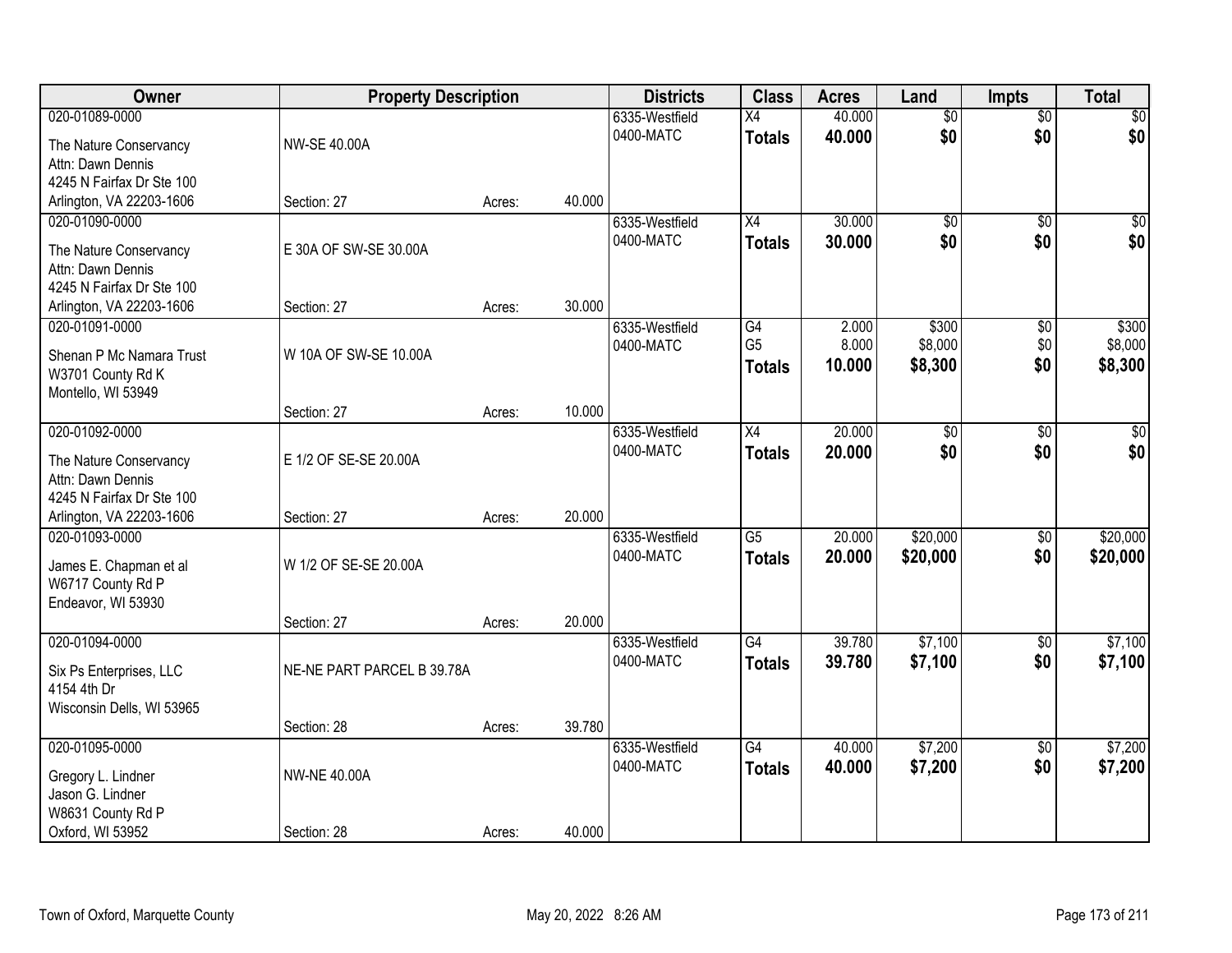| Owner                                                                                        |                                                              | <b>Property Description</b> |        | <b>Districts</b>            | <b>Class</b>                                       | <b>Acres</b>              | Land                        | Impts                         | <b>Total</b>                |
|----------------------------------------------------------------------------------------------|--------------------------------------------------------------|-----------------------------|--------|-----------------------------|----------------------------------------------------|---------------------------|-----------------------------|-------------------------------|-----------------------------|
| 020-01096-0000<br>Gregory L. Lindner<br>Jason G. Lindner                                     | <b>SW-NE 40.00A</b>                                          |                             |        | 6335-Westfield<br>0400-MATC | G4<br><b>Totals</b>                                | 40.000<br>40.000          | \$7,200<br>\$7,200          | $\overline{50}$<br>\$0        | \$7,200<br>\$7,200          |
| W8631 County Rd P<br>Oxford, WI 53952                                                        | Section: 28                                                  | Acres:                      | 40.000 |                             |                                                    |                           |                             |                               |                             |
| 020-01097-0000<br>Six Ps Enterprises, LLC<br>4154 4th Dr<br>Wisconsin Dells, WI 53965        | SE-NE LESS 1.16A PART PARCEL B 38.61A                        |                             |        | 6335-Westfield<br>0400-MATC | $\overline{G4}$<br><b>Totals</b>                   | 38.610<br>38.610          | \$6,900<br>\$6,900          | $\overline{50}$<br>\$0        | \$6,900<br>\$6,900          |
|                                                                                              | Section: 28                                                  | Acres:                      | 38.610 |                             |                                                    |                           |                             |                               |                             |
| 020-01098-0000<br>Stephen Miller et al<br>W5968 S Elk Dr<br>Westfield, WI 53964              | N3121 County Rd O<br>A PARCEL OF SE-NE 1.16A                 |                             |        | 6335-Westfield<br>0400-MATC | $\overline{G1}$<br><b>Totals</b>                   | 1.160<br>1.160            | \$8,300<br>\$8,300          | \$95,600<br>\$95,600          | \$103,900<br>\$103,900      |
|                                                                                              | Section: 28                                                  | Acres:                      | 1.160  |                             |                                                    |                           |                             |                               |                             |
| 020-01099-0000<br>Johnson Homestead 1856, LLP<br>1369 Pike Lake Ct<br>New Brighton, MN 55112 | NE-NW LY W OF CO RD A BEING PRT OF CSM 3108<br>23.19A        |                             |        | 6335-Westfield<br>0400-MATC | G4<br>G <sub>5</sub><br><b>Totals</b>              | 22.190<br>1.000<br>23.190 | \$4,000<br>\$100<br>\$4,100 | \$0<br>\$0<br>\$0             | \$4,000<br>\$100<br>\$4,100 |
|                                                                                              | Section: 28                                                  | Acres:                      | 23.190 |                             |                                                    |                           |                             |                               |                             |
| 020-01099-0005<br>Johnson Homestead 1856, LLP<br>1369 Pike Lake Ct<br>New Brighton, MN 55112 | NE-NW LY E OF CO RD A 16.81A                                 |                             | 16.810 | 6335-Westfield<br>0400-MATC | $\overline{G4}$<br>G <sub>5</sub><br><b>Totals</b> | 15.810<br>1.000<br>16.810 | \$2,800<br>\$100<br>\$2,900 | $\overline{50}$<br>\$0<br>\$0 | \$2,800<br>\$100<br>\$2,900 |
| 020-01100-0000                                                                               | Section: 28                                                  | Acres:                      |        | 6335-Westfield              | G4                                                 | 39.040                    | \$6,400                     | $\sqrt{6}$                    | \$6,400                     |
| Johnson Homestead 1856, LLP<br>1369 Pike Lake Ct<br>New Brighton, MN 55112                   | NW-NW LY N OF DRAINAGE DITCH BEING PRT OF<br>CSM 3108 39.04A |                             |        | 0400-MATC                   | <b>Totals</b>                                      | 39.040                    | \$6,400                     | \$0                           | \$6,400                     |
|                                                                                              | Section: 28                                                  | Acres:                      | 39.040 |                             |                                                    |                           |                             |                               |                             |
| 020-01101-0000<br>Six Ps Enterprises, LLC<br>4154 4th Dr<br>Wisconsin Dells, WI 53965        | THAT PART OF NW-NW LY S OF DRAINAGE DITCH<br>.63A            |                             | 0.630  | 6335-Westfield<br>0400-MATC | $\overline{G4}$<br><b>Totals</b>                   | 0.630<br>0.630            | \$100<br>\$100              | $\overline{50}$<br>\$0        | \$100<br>\$100              |
|                                                                                              | Section: 28                                                  | Acres:                      |        |                             |                                                    |                           |                             |                               |                             |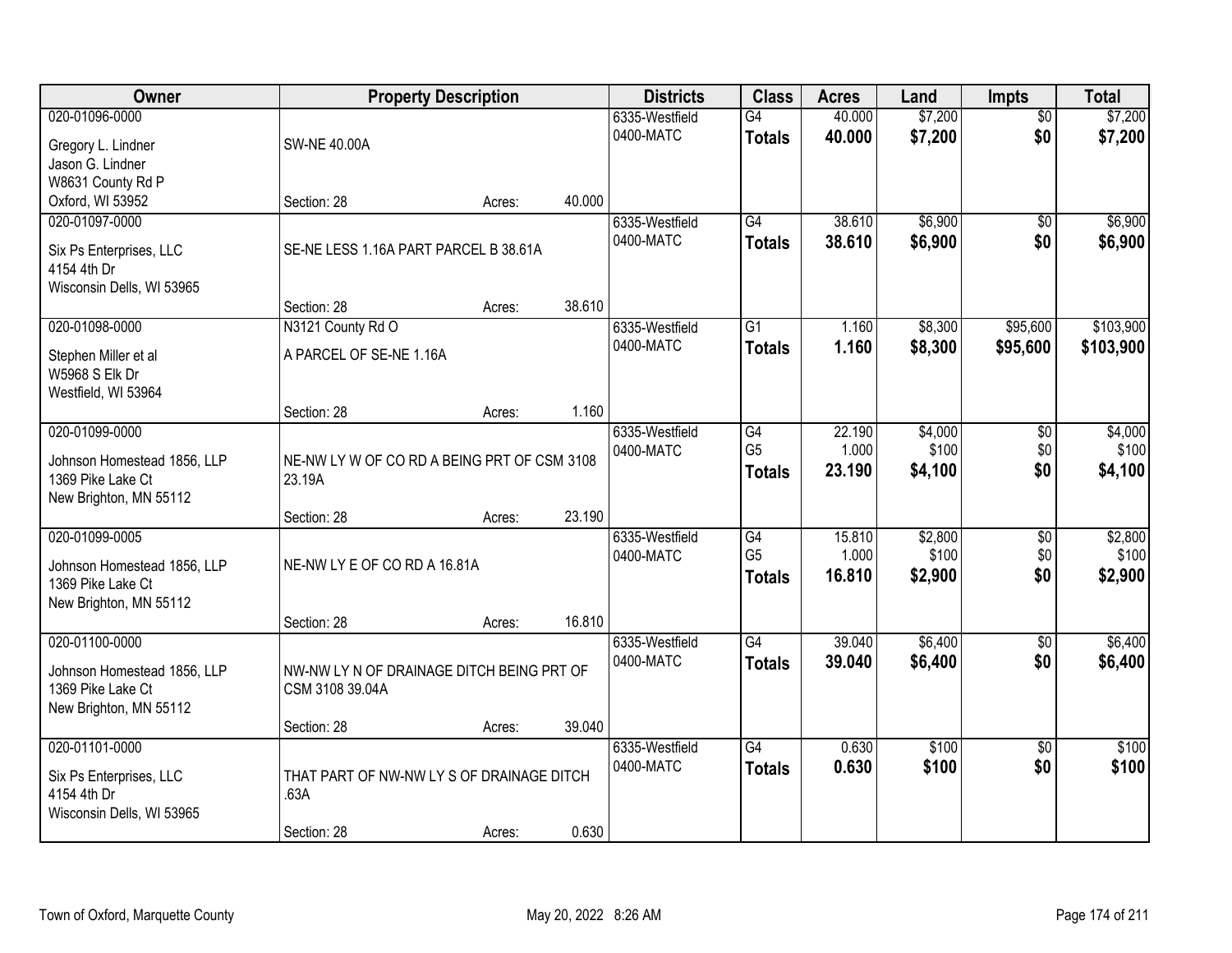| <b>Owner</b>                                                                                 |                                                                                   | <b>Property Description</b> |        | <b>Districts</b>            | <b>Class</b>                     | <b>Acres</b>     | Land                 | <b>Impts</b>           | <b>Total</b>         |
|----------------------------------------------------------------------------------------------|-----------------------------------------------------------------------------------|-----------------------------|--------|-----------------------------|----------------------------------|------------------|----------------------|------------------------|----------------------|
| 020-01102-0000<br>Six Ps Enterprises, LLC<br>4154 4th Dr<br>Wisconsin Dells, WI 53965        | PART OF SW-NW PART PARCEL C 36.27A                                                |                             |        | 6335-Westfield<br>0400-MATC | G4<br><b>Totals</b>              | 36.270<br>36.270 | \$5,400<br>\$5,400   | $\overline{50}$<br>\$0 | \$5,400<br>\$5,400   |
|                                                                                              | Section: 28                                                                       | Acres:                      | 36.270 |                             |                                  |                  |                      |                        |                      |
| 020-01103-0000<br>Jason G. Lindner<br>Travis W. Lindner<br>4154 4th Dr                       | PART OF SW-NW PART OF PARCEL A 1.66A                                              |                             |        | 6335-Westfield<br>0400-MATC | G4<br><b>Totals</b>              | 1.660<br>1.660   | \$300<br>\$300       | $\overline{50}$<br>\$0 | \$300<br>\$300       |
| Wisconsin Dells, WI 53965<br>020-01104-0000                                                  | Section: 28                                                                       | Acres:                      | 1.660  | 6335-Westfield              | G4                               | 1.600            | \$300                | \$0                    | \$300                |
| Johnson Homestead 1856, LLP<br>1369 Pike Lake Ct<br>New Brighton, MN 55112                   | PRT OF SW-NW LY N OF DRAINAGE DITCH BEING<br>PRT OF CSM 3108 1.60A                |                             |        | 0400-MATC                   | <b>Totals</b>                    | 1.600            | \$300                | \$0                    | \$300                |
|                                                                                              | Section: 28                                                                       | Acres:                      | 1.600  |                             |                                  |                  |                      |                        |                      |
| 020-01105-0000<br>Johnson Homestead 1856, LLP<br>1369 Pike Lake Ct<br>New Brighton, MN 55112 | N 10A OF SE-NW LYW OF CORD A & N OF<br>DRAINAGE DITCH BEING PRT OF CSM 3108 4.30A |                             |        | 6335-Westfield<br>0400-MATC | $\overline{G4}$<br><b>Totals</b> | 4.300<br>4.300   | \$800<br>\$800       | \$0<br>\$0             | \$800<br>\$800       |
|                                                                                              | Section: 28                                                                       | Acres:                      | 4.300  |                             |                                  |                  |                      |                        |                      |
| 020-01105-0005<br>Johnson Homestead 1856, LLP<br>1369 Pike Lake Ct<br>New Brighton, MN 55112 | N 10A OF SE-NW LY E OF CO RD A 4.57A                                              |                             |        | 6335-Westfield<br>0400-MATC | $\overline{G4}$<br><b>Totals</b> | 4.570<br>4.570   | \$800<br>\$800       | $\overline{30}$<br>\$0 | \$800<br>\$800       |
| 020-01106-0000                                                                               | Section: 28<br>N3109 County Rd A                                                  | Acres:                      | 4.570  | 6335-Westfield              | G4                               | 12.000           | \$2,100              | $\overline{50}$        | \$2,100              |
| Six Ps Enterprises, LLC<br>4154 4th Dr<br>Wisconsin Dells, WI 53965                          | CSM 1513 BEING PART SE-NW SW-NW & NE-SW<br>15.00A                                 |                             |        | 0400-MATC                   | G7<br><b>Totals</b>              | 3.000<br>15.000  | \$13,000<br>\$15,100 | \$84,100<br>\$84,100   | \$97,100<br>\$99,200 |
|                                                                                              | Section: 28                                                                       | Acres:                      | 15.000 |                             |                                  |                  |                      |                        |                      |
| 020-01107-0000<br>Gregory L. Lindner<br>Jason G. Lindner<br>W8631 County Rd P                | E 14.50A OF S30A OF SE-NW 14.50A                                                  |                             |        | 6335-Westfield<br>0400-MATC | $\overline{G4}$<br><b>Totals</b> | 14.500<br>14.500 | \$2,600<br>\$2,600   | $\overline{50}$<br>\$0 | \$2,600<br>\$2,600   |
| Oxford, WI 53952                                                                             | Section: 28                                                                       | Acres:                      | 14.500 |                             |                                  |                  |                      |                        |                      |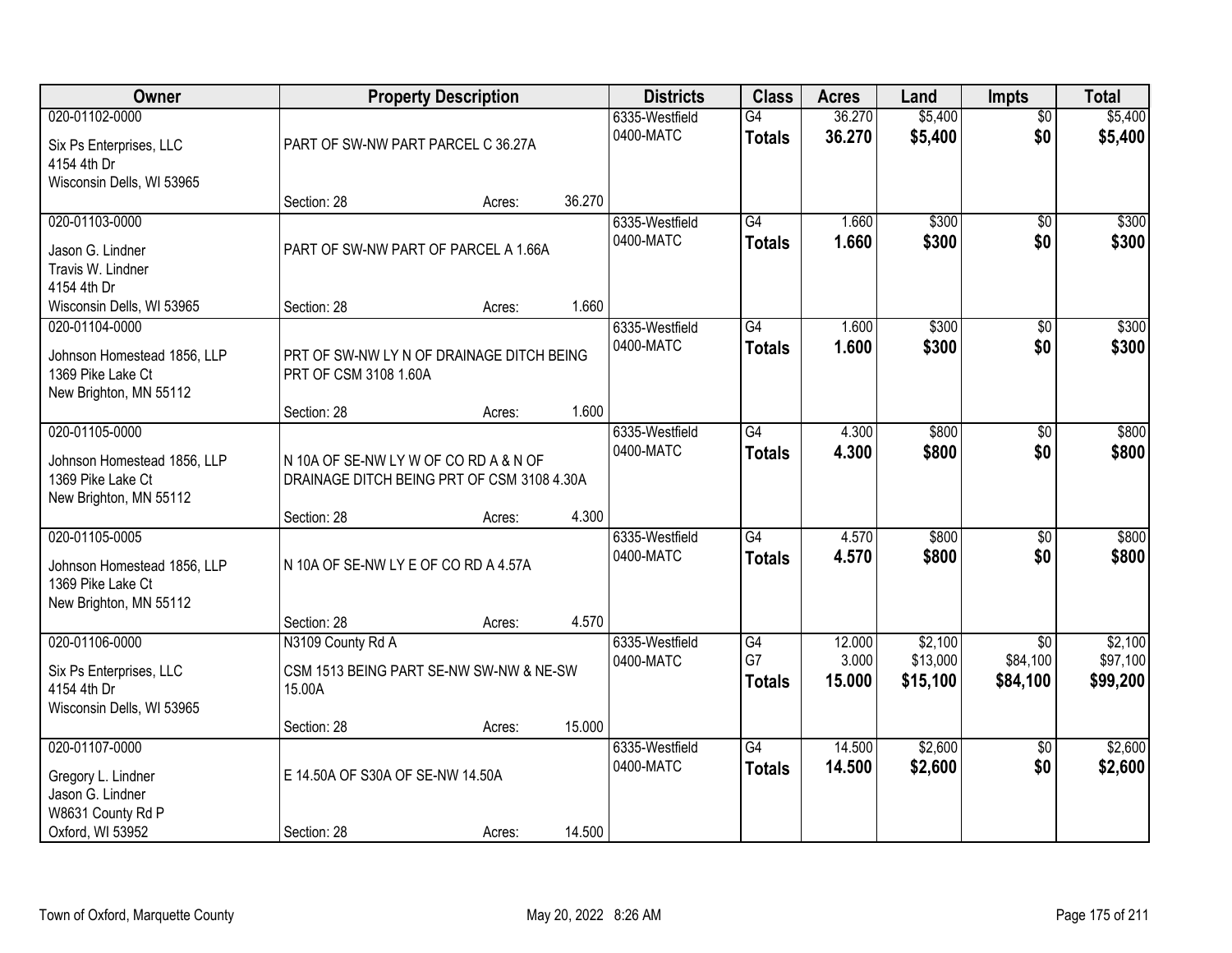| Owner                                                                                                                    |                                         | <b>Property Description</b> |        | <b>Districts</b>            | <b>Class</b>                          | <b>Acres</b>              | Land                           | <b>Impts</b>                            | <b>Total</b>                    |
|--------------------------------------------------------------------------------------------------------------------------|-----------------------------------------|-----------------------------|--------|-----------------------------|---------------------------------------|---------------------------|--------------------------------|-----------------------------------------|---------------------------------|
| 020-01108-0000<br>Six Ps Enterprises, LLC<br>4154 4th Dr                                                                 | PART SE-NW PARCEL B LY S OF DITCH 1.13A |                             |        | 6335-Westfield<br>0400-MATC | G4<br><b>Totals</b>                   | 1.130<br>1.130            | \$200<br>\$200                 | $\overline{50}$<br>\$0                  | \$200<br>\$200                  |
| Wisconsin Dells, WI 53965                                                                                                | Section: 28                             | Acres:                      | 1.130  |                             |                                       |                           |                                |                                         |                                 |
| 020-01109-0000<br>Jason G. Lindner<br>Travis W. Lindner<br>4154 4th Dr                                                   | PART OF SE-NW PART PARCEL A .82A        |                             |        | 6335-Westfield<br>0400-MATC | G4<br><b>Totals</b>                   | 0.820<br>0.820            | \$100<br>\$100                 | $\overline{50}$<br>\$0                  | \$100<br>\$100                  |
| Wisconsin Dells, WI 53965                                                                                                | Section: 28                             | Acres:                      | 0.820  |                             |                                       |                           |                                |                                         |                                 |
| 020-01110-0000<br>Gregory L. Lindner<br>Jason G. Lindner<br>W8631 County Rd P                                            | E PART OF NE-SW 24.80A                  |                             |        | 6335-Westfield<br>0400-MATC | G4<br>G <sub>5</sub><br><b>Totals</b> | 23.800<br>1.000<br>24.800 | \$4,300<br>\$100<br>\$4,400    | \$0<br>\$0<br>\$0                       | \$4,300<br>\$100<br>\$4,400     |
| Oxford, WI 53952                                                                                                         | Section: 28                             | Acres:                      | 24.800 |                             |                                       |                           |                                |                                         |                                 |
| 020-01111-0000<br>Six Ps Enterprises, LLC<br>4154 4th Dr<br>Wisconsin Dells, WI 53965                                    | PART OF NE-SW PART PARCEL A 14.66A      |                             |        | 6335-Westfield<br>0400-MATC | G4<br>G7<br><b>Totals</b>             | 12.660<br>2.000<br>14.660 | \$2,300<br>\$9,500<br>\$11,800 | $\overline{50}$<br>\$13,200<br>\$13,200 | \$2,300<br>\$22,700<br>\$25,000 |
|                                                                                                                          | Section: 28                             | Acres:                      | 14.660 |                             |                                       |                           |                                |                                         |                                 |
| 020-01112-0000<br>Ronald E & Susan C Schwerdtfeger Liv<br>Trust et al<br>4829 Bailey Settlement<br>Sun Prairie, WI 53590 | PART OF NW-SW 11.54A<br>Section: 28     | Acres:                      | 11.540 | 6335-Westfield<br>0400-MATC | $\overline{G5}$<br><b>Totals</b>      | 11.540<br>11.540          | \$11,600<br>\$11,600           | \$0<br>\$0                              | \$11,600<br>\$11,600            |
| 020-01113-0000<br>Six Ps Enterprises, LLC<br>4154 4th Dr<br>Wisconsin Dells, WI 53965                                    | PART OF NW-SW PART PARCEL A 28.46A      |                             |        | 6335-Westfield<br>0400-MATC | $\overline{G4}$<br><b>Totals</b>      | 28.460<br>28.460          | \$5,100<br>\$5,100             | $\sqrt{6}$<br>\$0                       | \$5,100<br>\$5,100              |
|                                                                                                                          | Section: 28                             | Acres:                      | 28.460 |                             |                                       |                           |                                |                                         |                                 |
| 020-01114-0000<br>Ronald E & Susan C Schwerdtfeger Liv<br>Trust et al<br>4829 Bailey Settlement                          | PART OF SW-SW 4.43A                     |                             |        | 6335-Westfield<br>0400-MATC | $\overline{G5}$<br><b>Totals</b>      | 4.430<br>4.430            | \$4,500<br>\$4,500             | $\overline{50}$<br>\$0                  | \$4,500<br>\$4,500              |
| Sun Prairie, WI 53590                                                                                                    | Section: 28                             | Acres:                      | 4.430  |                             |                                       |                           |                                |                                         |                                 |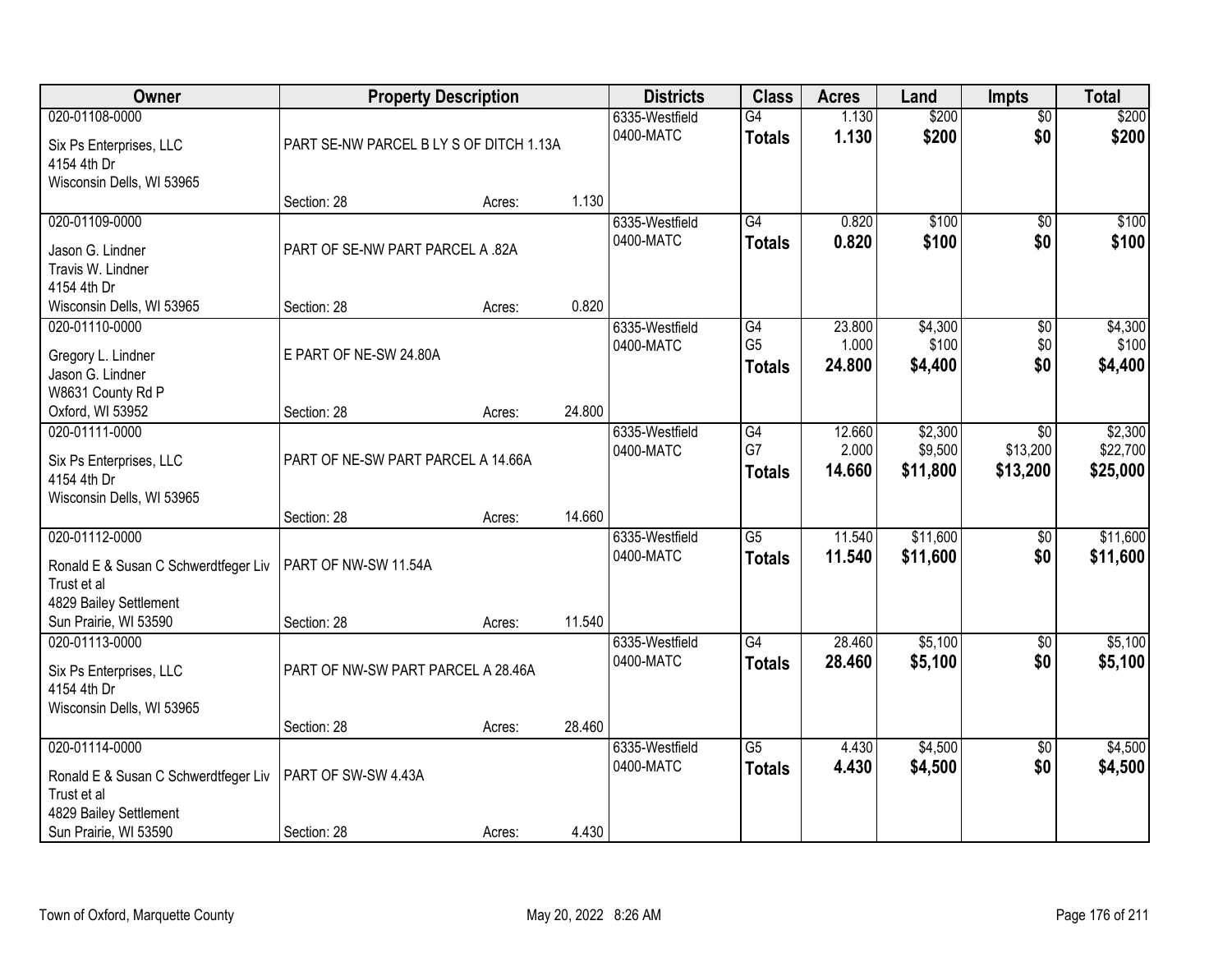| Owner                                  |                                    | <b>Property Description</b> |        | <b>Districts</b>            | <b>Class</b>         | <b>Acres</b>    | Land             | <b>Impts</b>    | <b>Total</b>     |
|----------------------------------------|------------------------------------|-----------------------------|--------|-----------------------------|----------------------|-----------------|------------------|-----------------|------------------|
| 020-01115-0000                         |                                    |                             |        | 6335-Westfield              | G4                   | 35.570          | \$6,400          | $\overline{50}$ | \$6,400          |
| Six Ps Enterprises, LLC                | PART OF SW-SW PART PARCEL A 35.57A |                             |        | 0400-MATC                   | <b>Totals</b>        | 35.570          | \$6,400          | \$0             | \$6,400          |
| 4154 4th Dr                            |                                    |                             |        |                             |                      |                 |                  |                 |                  |
| Wisconsin Dells, WI 53965              |                                    |                             |        |                             |                      |                 |                  |                 |                  |
|                                        | Section: 28                        | Acres:                      | 35.570 |                             |                      |                 |                  |                 |                  |
| 020-01116-0000                         |                                    |                             |        | 6335-Westfield<br>0400-MATC | G4<br>G <sub>5</sub> | 29.930<br>1.000 | \$5,400<br>\$100 | \$0<br>\$0      | \$5,400<br>\$100 |
| Gregory L. Lindner                     | E 30.93A OF SE-SW 30.93A           |                             |        |                             | <b>Totals</b>        | 30.930          | \$5,500          | \$0             | \$5,500          |
| Jason G. Lindner                       |                                    |                             |        |                             |                      |                 |                  |                 |                  |
| W8631 County Rd P                      | Section: 28                        |                             | 30.930 |                             |                      |                 |                  |                 |                  |
| Oxford, WI 53952<br>020-01117-0000     |                                    | Acres:                      |        | 6335-Westfield              | G4                   | 9.070           | \$1,600          | \$0             | \$1,600          |
|                                        |                                    |                             |        | 0400-MATC                   | <b>Totals</b>        | 9.070           | \$1,600          | \$0             | \$1,600          |
| Six Ps Enterprises, LLC                | PART OF SE-SW PART PARCEL A 9.07A  |                             |        |                             |                      |                 |                  |                 |                  |
| 4154 4th Dr                            |                                    |                             |        |                             |                      |                 |                  |                 |                  |
| Wisconsin Dells, WI 53965              | Section: 28                        | Acres:                      | 9.070  |                             |                      |                 |                  |                 |                  |
| 020-01118-0000                         |                                    |                             |        | 6335-Westfield              | W8                   | 14.000          | (\$42,000)       | \$0             | \$0              |
|                                        |                                    |                             |        | 0400-MATC                   | <b>Totals</b>        | 14.000          | \$0              | \$0             | \$0              |
| Timothy J. Girard                      | S 14A OF NE-SE 14.00A              |                             |        |                             |                      |                 |                  |                 |                  |
| Susan M. Girard<br>506 Mary Lee Dr     |                                    |                             |        |                             |                      |                 |                  |                 |                  |
| Fond Du Lac, WI 54935                  | Section: 28                        | Acres:                      | 14.000 |                             |                      |                 |                  |                 |                  |
| 020-01119-0000                         |                                    |                             |        | 6335-Westfield              | $\overline{G4}$      | 25.720          | \$4,600          | $\overline{30}$ | \$4,600          |
|                                        | PART OF NE-SE PART PARCEL B 25.72A |                             |        | 0400-MATC                   | <b>Totals</b>        | 25.720          | \$4,600          | \$0             | \$4,600          |
| Six Ps Enterprises, LLC<br>4154 4th Dr |                                    |                             |        |                             |                      |                 |                  |                 |                  |
| Wisconsin Dells, WI 53965              |                                    |                             |        |                             |                      |                 |                  |                 |                  |
|                                        | Section: 28                        | Acres:                      | 25.720 |                             |                      |                 |                  |                 |                  |
| 020-01120-0000                         |                                    |                             |        | 6335-Westfield              | G4                   | 40.000          | \$7,200          | $\sqrt{$0}$     | \$7,200          |
| Gregory L. Lindner                     | <b>NW-SE 40.00A</b>                |                             |        | 0400-MATC                   | <b>Totals</b>        | 40.000          | \$7,200          | \$0             | \$7,200          |
| Jason G. Lindner                       |                                    |                             |        |                             |                      |                 |                  |                 |                  |
| W8631 County Rd P                      |                                    |                             |        |                             |                      |                 |                  |                 |                  |
| Oxford, WI 53952                       | Section: 28                        | Acres:                      | 40.000 |                             |                      |                 |                  |                 |                  |
| 020-01121-0000                         |                                    |                             |        | 6335-Westfield              | $\overline{G4}$      | 40.000          | \$7,200          | $\overline{50}$ | \$7,200          |
| Gregory L. Lindner                     | SW-SE 40.00A                       |                             |        | 0400-MATC                   | <b>Totals</b>        | 40.000          | \$7,200          | \$0             | \$7,200          |
| Jason G. Lindner                       |                                    |                             |        |                             |                      |                 |                  |                 |                  |
| W8631 County Rd P                      |                                    |                             |        |                             |                      |                 |                  |                 |                  |
| Oxford, WI 53952                       | Section: 28                        | Acres:                      | 40.000 |                             |                      |                 |                  |                 |                  |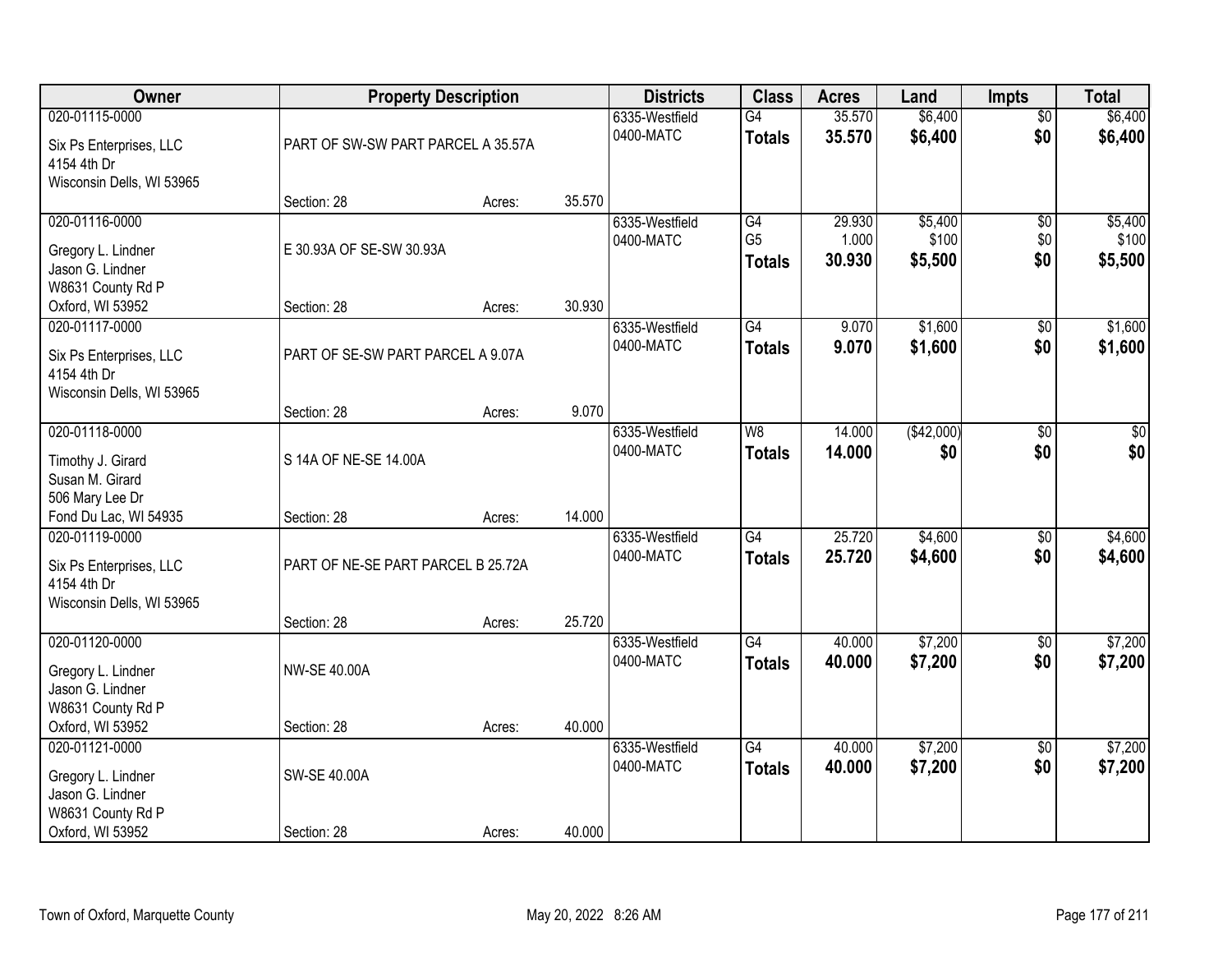| Owner                                                    | <b>Property Description</b> |        |        | <b>Districts</b> | <b>Class</b>    | <b>Acres</b> | Land            | <b>Impts</b>    | <b>Total</b> |
|----------------------------------------------------------|-----------------------------|--------|--------|------------------|-----------------|--------------|-----------------|-----------------|--------------|
| 020-01122-0000                                           | N2999 County Rd O           |        |        | 6335-Westfield   | $\overline{G1}$ | 2.000        | \$10,000        | \$14,700        | \$24,700     |
| Timothy J. Girard                                        | SE-SE LESS 1A 39.00A        |        |        | 0400-MATC        | W8              | 37.000       | (\$111,000)     | \$0             | \$0          |
| Susan M. Girard                                          |                             |        |        |                  | <b>Totals</b>   | 39.000       | \$10,000        | \$14,700        | \$24,700     |
| 506 Mary Lee Dr                                          |                             |        |        |                  |                 |              |                 |                 |              |
| Fond Du Lac, WI 54935                                    | Section: 28                 | Acres: | 39.000 |                  |                 |              |                 |                 |              |
| 020-01123-0000                                           | N2985 County Rd O           |        |        | 6335-Westfield   | $\overline{X4}$ | 1.000        | $\overline{50}$ | $\overline{50}$ | $\sqrt{50}$  |
| Town of Oxford                                           | PART OF SE-SE 1.00A         |        |        | 0400-MATC        | <b>Totals</b>   | 1.000        | \$0             | \$0             | \$0          |
| <b>Town Hall</b>                                         |                             |        |        |                  |                 |              |                 |                 |              |
| PO Box 290                                               |                             |        |        |                  |                 |              |                 |                 |              |
| Oxford, WI 53952                                         | Section: 28                 | Acres: | 1.000  |                  |                 |              |                 |                 |              |
| 020-01124-0000                                           |                             |        |        | 6335-Westfield   | G5              | 28.750       | \$28,800        | \$0             | \$28,800     |
|                                                          | <b>NE-NE 40.00A</b>         |        |        | 0400-MATC        | G <sub>6</sub>  | 11.250       | \$24,800        | \$0             | \$24,800     |
| Mark W & Ruth A Holden Irrev Trust<br>637 S Franklin Ave |                             |        |        |                  | <b>Totals</b>   | 40.000       | \$53,600        | \$0             | \$53,600     |
| Oxford, WI 53952                                         |                             |        |        |                  |                 |              |                 |                 |              |
|                                                          | Section: 29                 | Acres: | 40.000 |                  |                 |              |                 |                 |              |
| 020-01125-0000                                           |                             |        |        | 6335-Westfield   | G4              | 4.000        | \$600           | \$0             | \$600        |
|                                                          |                             |        |        | 0400-MATC        | G <sub>5</sub>  | 7.800        | \$7,800         | \$0             | \$7,800      |
| Sheree Pekowsky                                          | PART OF NW-NE 11.80A        |        |        |                  | <b>Totals</b>   | 11.800       | \$8,400         | \$0             | \$8,400      |
| Attn: Milton Hintz<br>N3385 1st Dr                       |                             |        |        |                  |                 |              |                 |                 |              |
| Oxford, WI 53952                                         | Section: 29                 | Acres: | 11.800 |                  |                 |              |                 |                 |              |
| 020-01126-0000                                           | W8209 Fox Rd                |        |        | 6335-Westfield   | $\overline{G1}$ | 2.000        | \$10,000        | \$104,200       | \$114,200    |
|                                                          |                             |        |        | 0400-MATC        | G <sub>5</sub>  | 16.200       | \$16,200        | \$0             | \$16,200     |
| Steven Schuenemann                                       | PART OF NW-NE 28.20A        |        |        |                  | G <sub>6</sub>  | 10.000       | \$30,000        | \$0             | \$30,000     |
| <b>W8209 Fox Rd</b>                                      |                             |        |        |                  | <b>Totals</b>   | 28.200       | \$56,200        | \$104,200       | \$160,400    |
| Oxford, WI 53952                                         |                             |        |        |                  |                 |              |                 |                 |              |
|                                                          | Section: 29                 | Acres: | 28.200 |                  |                 |              |                 |                 |              |
| 020-01127-0000                                           | Fox Rd                      |        |        | 6335-Westfield   | $\overline{G5}$ | 18.000       | \$18,000        | $\overline{50}$ | \$18,000     |
| Mark W & Ruth A Holden Irrev Trust                       | E 18A OF SW-NE 18.00A       |        |        | 0400-MATC        | <b>Totals</b>   | 18.000       | \$18,000        | \$0             | \$18,000     |
| 637 S Franklin Ave                                       |                             |        |        |                  |                 |              |                 |                 |              |
| Oxford, WI 53952                                         |                             |        |        |                  |                 |              |                 |                 |              |
|                                                          | Section: 29                 | Acres: | 18.000 |                  |                 |              |                 |                 |              |
| 020-01129-0000                                           |                             |        |        | 6335-Westfield   | $\overline{G5}$ | 20.400       | \$20,400        | $\overline{50}$ | \$20,400     |
| Donald C. Larson                                         | PART OF SW-NE 20.40A        |        |        | 0400-MATC        | <b>Totals</b>   | 20.400       | \$20,400        | \$0             | \$20,400     |
| 5110 Winnequah Rd                                        |                             |        |        |                  |                 |              |                 |                 |              |
| Monona, WI 53716                                         |                             |        |        |                  |                 |              |                 |                 |              |
|                                                          | Section: 29                 | Acres: | 20.400 |                  |                 |              |                 |                 |              |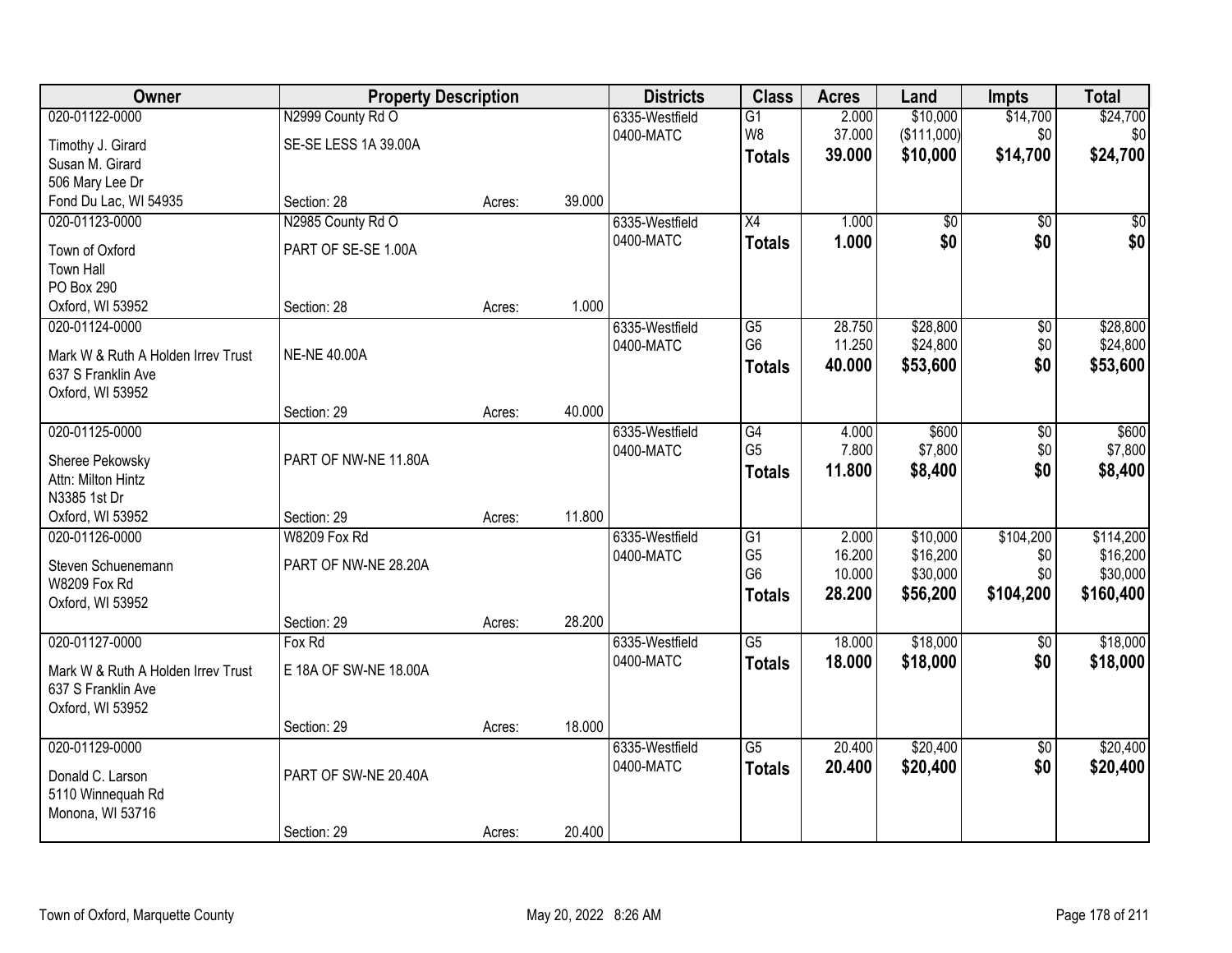| Owner                                | <b>Property Description</b>   |        |        | <b>Districts</b>            | <b>Class</b>     | <b>Acres</b>     | Land               | <b>Impts</b>           | <b>Total</b>       |
|--------------------------------------|-------------------------------|--------|--------|-----------------------------|------------------|------------------|--------------------|------------------------|--------------------|
| 020-01130-0000                       |                               |        |        | 6335-Westfield<br>0400-MATC | $\overline{G5}$  | 40.000           | \$40,000           | $\overline{50}$        | \$40,000           |
| Ronald E & Susan C Schwerdtfeger Liv | SE-NE PART OF PARCEL C 40.00A |        |        |                             | <b>Totals</b>    | 40.000           | \$40,000           | \$0                    | \$40,000           |
| Trust et al                          |                               |        |        |                             |                  |                  |                    |                        |                    |
| 4829 Bailey Settlement               |                               |        |        |                             |                  |                  |                    |                        |                    |
| Sun Prairie, WI 53590                | Section: 29                   | Acres: | 40.000 |                             |                  |                  |                    |                        |                    |
| 020-01131-0000                       |                               |        |        | 6335-Westfield<br>0400-MATC | G4               | 40.000<br>40.000 | \$7,200<br>\$7,200 | $\overline{50}$<br>\$0 | \$7,200<br>\$7,200 |
| Sheree Pekowsky                      | <b>NE-NW 40.00A</b>           |        |        |                             | <b>Totals</b>    |                  |                    |                        |                    |
| Attn: Milton Hintz                   |                               |        |        |                             |                  |                  |                    |                        |                    |
| N3385 1st Dr                         |                               |        |        |                             |                  |                  |                    |                        |                    |
| Oxford, WI 53952                     | Section: 29                   | Acres: | 40.000 |                             |                  |                  |                    |                        |                    |
| 020-01132-0000                       |                               |        |        | 6335-Westfield              | G4               | 24.000           | \$3,500            | \$0                    | \$3,500            |
| Sheree Pekowsky                      | NW-NW LESS 5.25A 34.75A       |        |        | 0400-MATC                   | G5M              | 10.750           | \$16,200           | \$0                    | \$16,200           |
| Attn: Milton Hintz                   |                               |        |        |                             | <b>Totals</b>    | 34.750           | \$19,700           | \$0                    | \$19,700           |
| N3385 1st Dr                         |                               |        |        |                             |                  |                  |                    |                        |                    |
| Oxford, WI 53952                     | Section: 29                   | Acres: | 34.750 |                             |                  |                  |                    |                        |                    |
| 020-01133-0000                       | N3282 2nd Ave                 |        |        | 6335-Westfield              | $\overline{G1}$  | 3.280            | \$15,600           | \$72,800               | \$88,400           |
|                                      |                               |        |        | 0400-MATC                   | <b>Totals</b>    | 3.280            | \$15,600           | \$72,800               | \$88,400           |
| Jenna M. Stahmer                     | PART OF NW-NW 3.28A           |        |        |                             |                  |                  |                    |                        |                    |
| N3282 2nd Ave                        |                               |        |        |                             |                  |                  |                    |                        |                    |
| Oxford, WI 53952                     | Section: 29                   |        | 3.280  |                             |                  |                  |                    |                        |                    |
| 020-01134-0000                       | N3274 2nd Ave                 | Acres: |        |                             | $\overline{G1}$  | 1.970            | \$9,900            | \$130,800              | \$140,700          |
|                                      |                               |        |        | 6335-Westfield              |                  |                  |                    |                        |                    |
| David M. Bignell                     | A PARCEL OF NW-NW 1.97A       |        |        | 0400-MATC                   | <b>Totals</b>    | 1.970            | \$9,900            | \$130,800              | \$140,700          |
| N3274 2nd Ave                        |                               |        |        |                             |                  |                  |                    |                        |                    |
| Oxford, WI 53952                     |                               |        |        |                             |                  |                  |                    |                        |                    |
|                                      | Section: 29                   | Acres: | 1.970  |                             |                  |                  |                    |                        |                    |
| 020-01135-0000                       |                               |        |        | 6335-Westfield              | G4               | 22.000           | \$3,200            | $\overline{50}$        | \$3,200            |
| Kenneth C. Jungenberg                | PART OF SW-NW 34.00A          |        |        | 0400-MATC                   | G <sub>5</sub>   | 7.000            | \$10,900           | \$0                    | \$10,900           |
| Gail M. Jungenberg                   |                               |        |        |                             | G <sub>5</sub> M | 5.000            | \$7,500            | \$0                    | \$7,500            |
| N2948 2nd Ave                        |                               |        |        |                             | <b>Totals</b>    | 34.000           | \$21,600           | \$0                    | \$21,600           |
| Oxford, WI 53952                     | Section: 29                   | Acres: | 34.000 |                             |                  |                  |                    |                        |                    |
| 020-01136-0000                       | N3192 2nd Ave                 |        |        | 6335-Westfield              | $\overline{G1}$  | 6.000            | \$21,400           | \$40,800               | \$62,200           |
|                                      |                               |        |        | 0400-MATC                   | <b>Totals</b>    | 6.000            | \$21,400           | \$40,800               | \$62,200           |
| Cheryl A. Koch                       | A PARCEL OF SW-NW 6.00A       |        |        |                             |                  |                  |                    |                        |                    |
| Attn: Robert Koch<br>N3192 2nd Ave   |                               |        |        |                             |                  |                  |                    |                        |                    |
|                                      |                               |        | 6.000  |                             |                  |                  |                    |                        |                    |
| Oxford, WI 53952                     | Section: 29                   | Acres: |        |                             |                  |                  |                    |                        |                    |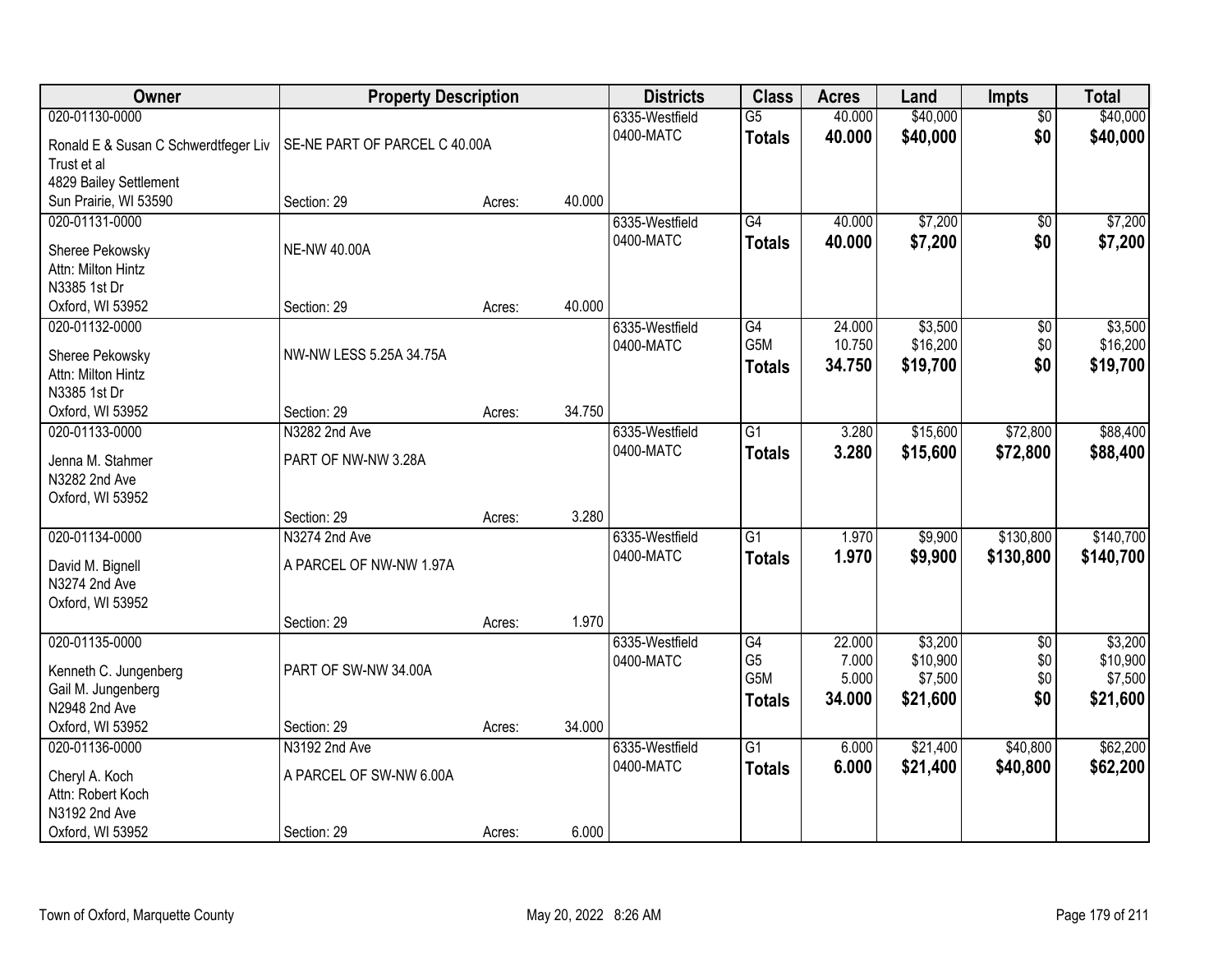| <b>Owner</b>                                        | <b>Property Description</b>                |        |        | <b>Districts</b> | <b>Class</b>    | <b>Acres</b> | Land     | <b>Impts</b>    | <b>Total</b> |
|-----------------------------------------------------|--------------------------------------------|--------|--------|------------------|-----------------|--------------|----------|-----------------|--------------|
| 020-01137-0000                                      |                                            |        |        | 6335-Westfield   | $\overline{G5}$ | 35.000       | \$35,000 | $\sqrt{$0}$     | \$35,000     |
| Kenneth C. Jungenberg                               | <b>SE-NW 40.00A</b>                        |        |        | 0400-MATC        | G <sub>6</sub>  | 5.000        | \$11,000 | \$0             | \$11,000     |
| Gail M. Jungenberg                                  |                                            |        |        |                  | <b>Totals</b>   | 40.000       | \$46,000 | \$0             | \$46,000     |
| N2948 2nd Ave                                       |                                            |        |        |                  |                 |              |          |                 |              |
| Oxford, WI 53952                                    | Section: 29                                | Acres: | 40.000 |                  |                 |              |          |                 |              |
| 020-01138-0000                                      |                                            |        |        | 6335-Westfield   | G4              | 15.000       | \$1,500  | \$0             | \$1,500      |
|                                                     | <b>NE-SW 40.00A</b>                        |        |        | 0400-MATC        | G <sub>5</sub>  | 21.000       | \$32,600 | \$0             | \$32,600     |
| Kenneth C. Jungenberg                               |                                            |        |        |                  | G5M             | 4.000        | \$6,000  | \$0             | \$6,000      |
| Gail M. Jungenberg<br>N2948 2nd Ave                 |                                            |        |        |                  | <b>Totals</b>   | 40.000       | \$40,100 | \$0             | \$40,100     |
| Oxford, WI 53952                                    | Section: 29                                | Acres: | 40.000 |                  |                 |              |          |                 |              |
| 020-01139-0000                                      |                                            |        |        | 6335-Westfield   | G4              | 36.000       | \$5,300  | $\overline{60}$ | \$5,300      |
|                                                     |                                            |        |        | 0400-MATC        | G <sub>5</sub>  | 4.000        | \$3,100  | \$0             | \$3,100      |
| Kenneth C. Jungenberg                               | NW-SW 40.00A                               |        |        |                  | <b>Totals</b>   | 40.000       | \$8,400  | \$0             | \$8,400      |
| Gail M. Jungenberg                                  |                                            |        |        |                  |                 |              |          |                 |              |
| N2948 2nd Ave                                       |                                            |        |        |                  |                 |              |          |                 |              |
| Oxford, WI 53952                                    | Section: 29                                | Acres: | 40.000 |                  |                 |              |          |                 |              |
| 020-01140-0000                                      | N2948 2nd Ave                              |        |        | 6335-Westfield   | G4              | 37.000       | \$4,200  | \$0             | \$4,200      |
| Kenneth C. Jungenberg                               | SW-SW 40.00A                               |        |        | 0400-MATC        | G <sub>5</sub>  | 1.000        | \$100    | \$0             | \$100        |
| Gail M. Jungenberg                                  |                                            |        |        |                  | G7              | 2.000        | \$9,500  | \$64,200        | \$73,700     |
| N2948 2nd Ave                                       |                                            |        |        |                  | <b>Totals</b>   | 40.000       | \$13,800 | \$64,200        | \$78,000     |
| Oxford, WI 53952                                    | Section: 29                                | Acres: | 40.000 |                  |                 |              |          |                 |              |
| 020-01141-0000                                      |                                            |        |        | 6335-Westfield   | $\overline{G4}$ | 20.000       | \$2,900  | \$0             | \$2,900      |
| Travis W. Lindner                                   | <b>SE-SW 40.00A</b>                        |        |        | 0400-MATC        | G <sub>5</sub>  | 15.000       | \$23,300 | \$0             | \$23,300     |
| N2878 2nd Ave                                       |                                            |        |        |                  | G5M             | 5.000        | \$7,500  | \$0             | \$7,500      |
| Oxford, WI 53952                                    |                                            |        |        |                  | <b>Totals</b>   | 40.000       | \$33,700 | \$0             | \$33,700     |
|                                                     | Section: 29                                | Acres: | 40.000 |                  |                 |              |          |                 |              |
| 020-01142-0000                                      |                                            |        |        | 6335-Westfield   | $\overline{G5}$ | 32.000       | \$32,000 | $\overline{$0}$ | \$32,000     |
|                                                     | <b>NE-SE 40.00A</b>                        |        |        | 0400-MATC        | G <sub>6</sub>  | 8.000        | \$24,000 | \$0             | \$24,000     |
| Ronald E & Susan C Schwerdtfeger Liv<br>Trust et al |                                            |        |        |                  | <b>Totals</b>   | 40.000       | \$56,000 | \$0             | \$56,000     |
| 4829 Bailey Settlement                              |                                            |        |        |                  |                 |              |          |                 |              |
| Sun Prairie, WI 53590                               | Section: 29                                | Acres: | 40.000 |                  |                 |              |          |                 |              |
| 020-01143-0000                                      |                                            |        |        | 6335-Westfield   | $\overline{G5}$ | 12.000       | \$12,000 | \$0             | \$12,000     |
|                                                     |                                            |        |        | 0400-MATC        |                 | 12.000       | \$12,000 | \$0             | \$12,000     |
| Richard A. Larson                                   | THAT PRT OF NW-SE LY E OF NEENAH CREEK C/L |        |        |                  | <b>Totals</b>   |              |          |                 |              |
| Randall D. Heinemeier                               | 12.00A                                     |        |        |                  |                 |              |          |                 |              |
| W8395 Neenah Dr                                     |                                            |        |        |                  |                 |              |          |                 |              |
| Oxford, WI 53952                                    | Section: 29                                | Acres: | 12.000 |                  |                 |              |          |                 |              |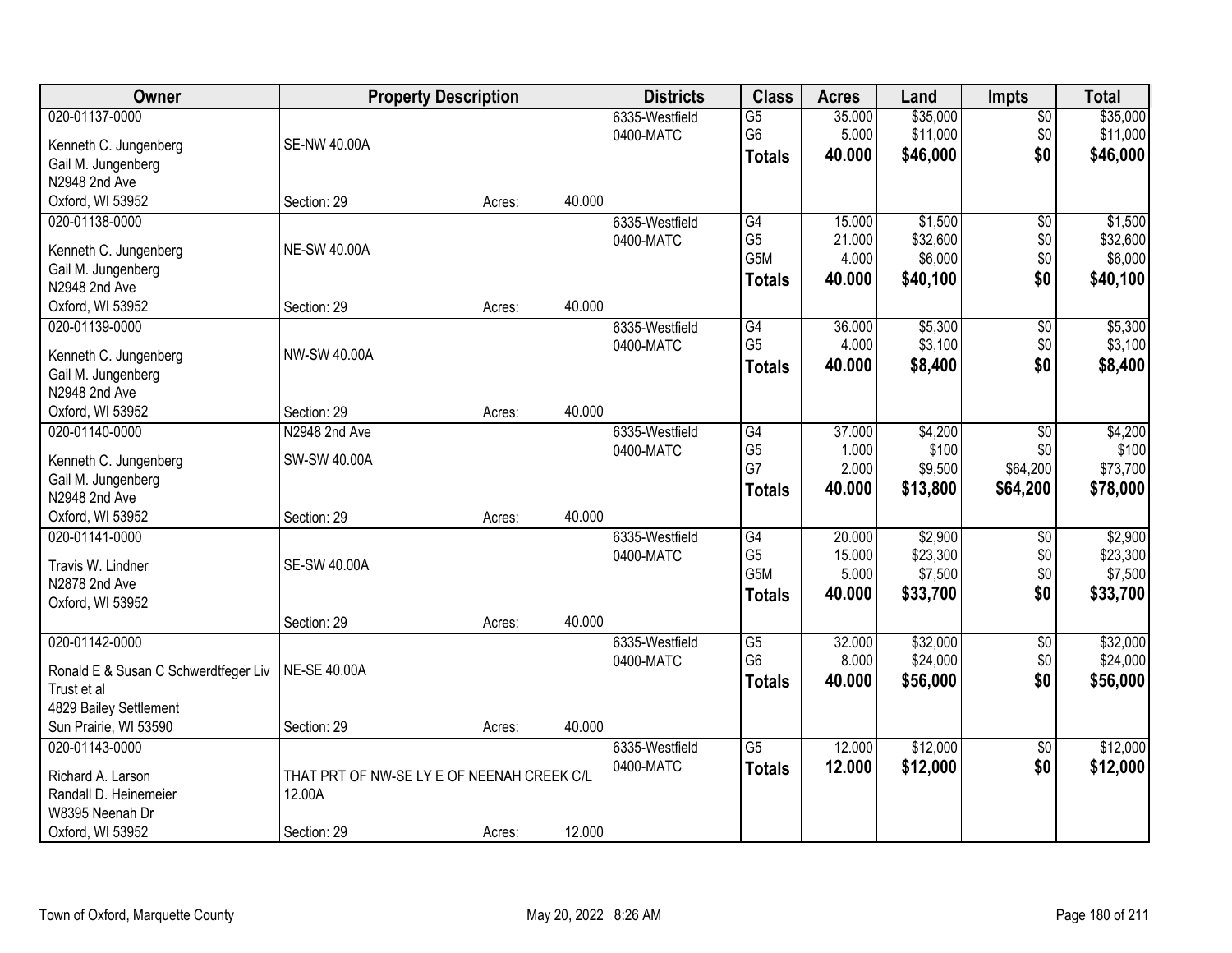| Owner                                                                                | <b>Property Description</b>                                          |        |        | <b>Districts</b>            | <b>Class</b>                     | <b>Acres</b>     | Land                 | Impts                  | <b>Total</b>         |
|--------------------------------------------------------------------------------------|----------------------------------------------------------------------|--------|--------|-----------------------------|----------------------------------|------------------|----------------------|------------------------|----------------------|
| 020-01144-0000<br>Randall D. Heinemeier<br>W8395 Neenah Dr<br>Oxford, WI 53952       | 8A IN NW COR OF NW-SE 8.00A                                          |        |        | 6335-Westfield<br>0400-MATC | $\overline{G5}$<br><b>Totals</b> | 8.000<br>8.000   | \$8,000<br>\$8,000   | $\overline{50}$<br>\$0 | \$8,000<br>\$8,000   |
|                                                                                      | Section: 29                                                          | Acres: | 8.000  |                             |                                  |                  |                      |                        |                      |
| 020-01145-0000<br>Brian E. Jungenberg<br>Laura G. Jungenberg<br>N2965 2nd Ave        | 6A IN SW COR OF NW-SE 6.00A                                          |        |        | 6335-Westfield<br>0400-MATC | $\overline{G5}$<br><b>Totals</b> | 6.000<br>6.000   | \$6,000<br>\$6,000   | $\overline{50}$<br>\$0 | \$6,000<br>\$6,000   |
| Oxford, WI 53952                                                                     | Section: 29                                                          | Acres: | 6.000  |                             |                                  |                  |                      |                        |                      |
| 020-01146-0000<br>Randall D. Heinemeier<br>Richard L. Larson<br>W8395 Neenah Dr      | THAT PRT NW-SE LY W OF THE NEENAH CREEK C/L<br>LESS W 28 RODS 14.00A |        |        | 6335-Westfield<br>0400-MATC | G5<br><b>Totals</b>              | 14.000<br>14.000 | \$14,000<br>\$14,000 | \$0<br>\$0             | \$14,000<br>\$14,000 |
| Oxford, WI 53952                                                                     | Section: 29                                                          | Acres: | 14.000 |                             |                                  |                  |                      |                        |                      |
| 020-01147-0000<br>Joyce A. Hauser (Le<br>N2325 Co Rd A<br>Oxford, WI 53952           | NE 1/4 OF SW-SE 10.00A                                               |        |        | 6335-Westfield<br>0400-MATC | G5<br><b>Totals</b>              | 10.000<br>10.000 | \$10,000<br>\$10,000 | \$0<br>\$0             | \$10,000<br>\$10,000 |
|                                                                                      | Section: 29                                                          | Acres: | 10.000 |                             |                                  |                  |                      |                        |                      |
| 020-01148-0000<br>Herbert L. Burdick Jr<br>3277 8th Ave<br>Wisconsin Dells, WI 53965 | NW 1/4 OF SW-SE 10.00A<br>Section: 29                                | Acres: | 10.000 | 6335-Westfield<br>0400-MATC | $\overline{G5}$<br><b>Totals</b> | 10.000<br>10.000 | \$10,000<br>\$10,000 | $\overline{50}$<br>\$0 | \$10,000<br>\$10,000 |
| 020-01149-0000<br>Dorothy M. Wohlfert (Le<br>Keith H. Wohlfert                       | SW 1/4 OF SW-SE 10.00A                                               |        |        | 6335-Westfield<br>0400-MATC | G <sub>5</sub><br><b>Totals</b>  | 10.000<br>10.000 | \$10,000<br>\$10,000 | $\overline{50}$<br>\$0 | \$10,000<br>\$10,000 |
| N2594 County Rd A<br>Oxford, WI 53952                                                | Section: 29                                                          | Acres: | 10.000 |                             |                                  |                  |                      |                        |                      |
| 020-01150-0000<br>Brian L. Smith et al<br>PO Box 55<br>Endeavor, WI 53930            | SE 1/4 OF SW-SE 10.00A                                               |        |        | 6335-Westfield<br>0400-MATC | G5<br><b>Totals</b>              | 10.000<br>10.000 | \$10,000<br>\$10,000 | $\overline{50}$<br>\$0 | \$10,000<br>\$10,000 |
|                                                                                      | Section: 29                                                          | Acres: | 10.000 |                             |                                  |                  |                      |                        |                      |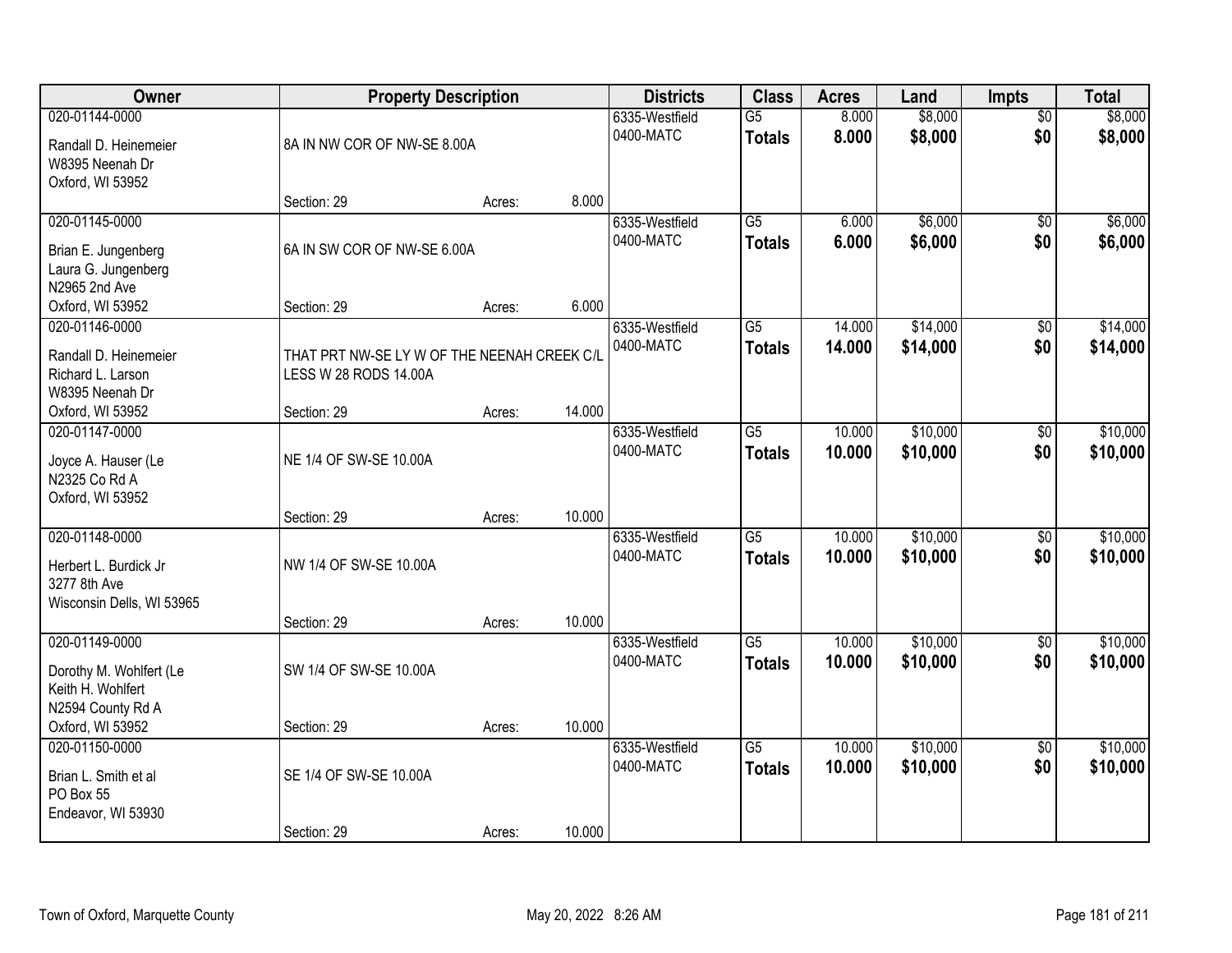| Owner                                 | <b>Property Description</b>              |        |        | <b>Districts</b>            | <b>Class</b>    | <b>Acres</b> | Land          | Impts           | <b>Total</b>     |
|---------------------------------------|------------------------------------------|--------|--------|-----------------------------|-----------------|--------------|---------------|-----------------|------------------|
| 020-01151-0000                        |                                          |        |        | 6335-Westfield              | G5              | 34.000       | \$34,000      | $\overline{50}$ | \$34,000         |
| Ronald E & Susan C Schwerdtfeger Liv  | SE-SE 40.00A                             |        |        | 0400-MATC                   | G <sub>6</sub>  | 6.000        | \$13,200      | \$0             | \$13,200         |
| Trust et al                           |                                          |        |        |                             | <b>Totals</b>   | 40.000       | \$47,200      | \$0             | \$47,200         |
| 4829 Bailey Settlement                |                                          |        |        |                             |                 |              |               |                 |                  |
| Sun Prairie, WI 53590                 | Section: 29                              | Acres: | 40.000 |                             |                 |              |               |                 |                  |
| 020-01152-0000                        | N3245 2nd Ave                            |        |        | 6335-Westfield              | G1              | 4.000        | \$17,100      | \$96,800        | \$113,900        |
|                                       | S 1/2 OF E 1/2 OF NE-NE 10.00A           |        |        | 0400-MATC                   | G <sub>6</sub>  | 6.000        | \$18,000      | \$0             | \$18,000         |
| George H. Haubert<br>Tammy L. Haubert |                                          |        |        |                             | <b>Totals</b>   | 10.000       | \$35,100      | \$96,800        | \$131,900        |
| N3245 2nd Ave                         |                                          |        |        |                             |                 |              |               |                 |                  |
| Oxford, WI 53952                      | Section: 30                              | Acres: | 10.000 |                             |                 |              |               |                 |                  |
| 020-01153-0000                        | N3249 2nd Ave                            |        |        | 6335-Westfield              | $\overline{G1}$ | 5.420        | \$20,200      | \$46,500        | \$66,700         |
|                                       |                                          |        |        | 0400-MATC                   |                 | 5.420        | \$20,200      | \$46,500        | \$66,700         |
| Durwood J. Scholz                     | LOT 1 CSM 1192 BEING PART OF NE-NE 5.42A |        |        |                             | <b>Totals</b>   |              |               |                 |                  |
| N3249 2nd Ave                         |                                          |        |        |                             |                 |              |               |                 |                  |
| Oxford, WI 53952                      |                                          |        |        |                             |                 |              |               |                 |                  |
|                                       | Section: 30                              | Acres: | 5.420  |                             |                 |              |               |                 |                  |
| 020-01154-0000                        | N3291 2nd Ave                            |        |        | 6335-Westfield              | $\overline{G1}$ | 5.000        | \$19,300      | \$95,200        | \$114,500        |
| Jerid A. Hulberg                      | LOT 2 CSM 1192 BEING PART OF NE-NE 5.00A |        |        | 0400-MATC                   | <b>Totals</b>   | 5.000        | \$19,300      | \$95,200        | \$114,500        |
| N3291 2nd Ave                         |                                          |        |        |                             |                 |              |               |                 |                  |
| Oxford, WI 53952                      |                                          |        |        |                             |                 |              |               |                 |                  |
|                                       | Section: 30                              | Acres: | 5.000  |                             |                 |              |               |                 |                  |
| 020-01155-0000                        |                                          |        |        | 6335-Westfield              | $\overline{W8}$ | 20.000       | $($ \$60,000) | $\overline{50}$ | $\overline{\$0}$ |
|                                       |                                          |        |        | 0400-MATC                   | <b>Totals</b>   | 20.000       | \$0           | \$0             | \$0              |
| Dolores G. Karolus (Le                | W 1/2 OF NE-NE 20.00A                    |        |        |                             |                 |              |               |                 |                  |
| Adam L. Karolus                       |                                          |        |        |                             |                 |              |               |                 |                  |
| 1023 Fox Hollow                       |                                          |        | 20.000 |                             |                 |              |               |                 |                  |
| Dekalb, IL 60115                      | Section: 30                              | Acres: |        |                             |                 |              |               |                 |                  |
| 020-01156-0000                        |                                          |        |        | 6335-Westfield<br>0400-MATC | W8              | 32.000       | ( \$96,000)   | $\sqrt{6}$      | $\frac{6}{3}$    |
| Dolores G. Karolus (Le                | PART OF NW-NE 32.00A                     |        |        |                             | <b>Totals</b>   | 32.000       | \$0           | \$0             | \$0              |
| Adam L. Karolus                       |                                          |        |        |                             |                 |              |               |                 |                  |
| 1023 Fox Hollow                       |                                          |        |        |                             |                 |              |               |                 |                  |
| Dekalb, IL 60115                      | Section: 30                              | Acres: | 32.000 |                             |                 |              |               |                 |                  |
| 020-01157-0000                        | N3270 1st Dr                             |        |        | 6335-Westfield              | G1              | 2.000        | \$10,000      | \$98,900        | \$108,900        |
| Dolores G. Karolus (Le                | PART OF NW-NE 8.00A                      |        |        | 0400-MATC                   | G <sub>6</sub>  | 1.500        | \$4,500       | \$0             | \$4,500          |
| Adam L. Karolus                       |                                          |        |        |                             | W <sub>8</sub>  | 4.500        | (\$13,500)    | \$0             | \$0              |
| 1023 Fox Hollow                       |                                          |        |        |                             | <b>Totals</b>   | 8.000        | \$14,500      | \$98,900        | \$113,400        |
| Dekalb, IL 60115                      | Section: 30                              | Acres: | 8.000  |                             |                 |              |               |                 |                  |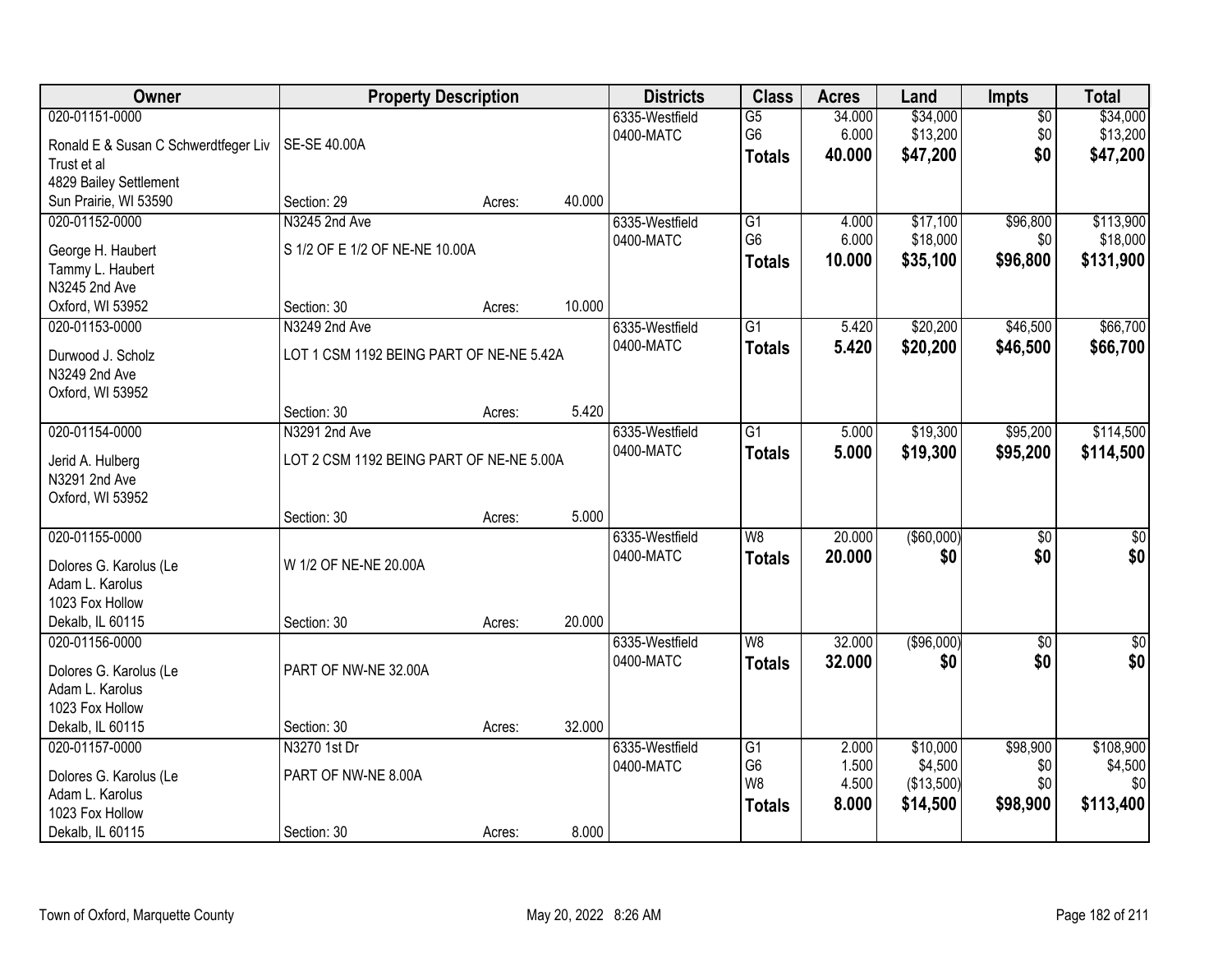| Owner                                                                                                                            |                                                                                          | <b>Property Description</b> |                 | <b>Districts</b>            | <b>Class</b>                                                                | <b>Acres</b>                        | Land                                         | <b>Impts</b>                               | <b>Total</b>                                   |
|----------------------------------------------------------------------------------------------------------------------------------|------------------------------------------------------------------------------------------|-----------------------------|-----------------|-----------------------------|-----------------------------------------------------------------------------|-------------------------------------|----------------------------------------------|--------------------------------------------|------------------------------------------------|
| 020-01158-0000<br>Kenneth J Blohm Estate<br>Attn: Kelly Blohm<br>131 Pepper Ave                                                  | N 1/2 OF SW-NE 20.00A                                                                    |                             |                 | 6335-Westfield<br>0400-MATC | $\overline{G4}$<br>G5M<br><b>Totals</b>                                     | 13.000<br>7.000<br>20.000           | \$1,400<br>\$10,500<br>\$11,900              | \$0<br>\$0<br>\$0                          | \$1,400<br>\$10,500<br>\$11,900                |
| Wisconsin Rapids, WI 54494                                                                                                       | Section: 30                                                                              | Acres:                      | 20.000          |                             |                                                                             |                                     |                                              |                                            |                                                |
| 020-01158-0005<br>Wagner Hunts, LLC<br>105 Oak St<br>Sun Prairie, WI 53590                                                       | LOT 1 CSM 3274 BEING S 1/2 OF SW-NE & S 1/2 OF<br>SE-NE 39.786A                          |                             |                 | 6335-Westfield<br>0400-MATC | G4<br>G <sub>5</sub><br>G5M<br><b>Totals</b>                                | 15.000<br>17.000<br>7.786<br>39.786 | \$2,200<br>\$25,500<br>\$11,700<br>\$39,400  | $\overline{50}$<br>\$0<br>\$0<br>\$0       | \$2,200<br>\$25,500<br>\$11,700<br>\$39,400    |
| 020-01159-0000<br>Kenneth J Blohm Estate<br>Attn: Kelly Blohm<br>131 Pepper Ave                                                  | Section: 30<br>N3173 2nd Ave<br>N 1/2 OF SE-NE 20.00A                                    | Acres:                      | 39.786          | 6335-Westfield<br>0400-MATC | G1<br>G4<br>G5M<br><b>Totals</b>                                            | 1.000<br>15.000<br>4.000<br>20.000  | \$8,000<br>\$800<br>\$6,000<br>\$14,800      | \$138,400<br>\$0<br>\$0<br>\$138,400       | \$146,400<br>\$800<br>\$6,000<br>\$153,200     |
| Wisconsin Rapids, WI 54494<br>020-01160-0000<br>Dolores G. Karolus (Le<br>Adam L. Karolus<br>1023 Fox Hollow<br>Dekalb, IL 60115 | Section: 30<br>PART OF NE-NW 3.00A<br>Section: 30                                        | Acres:<br>Acres:            | 20.000<br>3.000 | 6335-Westfield<br>0400-MATC | W8<br><b>Totals</b>                                                         | 3.000<br>3.000                      | ( \$9,000)<br>\$0                            | $\sqrt[6]{}$<br>\$0                        | \$0<br>\$0                                     |
| 020-01161-0000<br>Dolores G. Karolus (Le<br>Adam L. Karolus<br>1023 Fox Hollow<br>Dekalb, IL 60115                               | PART OF NE-NW 11.00A<br>Section: 30                                                      | Acres:                      | 11.000          | 6335-Westfield<br>0400-MATC | $\overline{\text{G5}}$<br>G <sub>6</sub><br>W <sub>8</sub><br><b>Totals</b> | 5.000<br>3.500<br>2.500<br>11.000   | \$7,500<br>\$10,500<br>(\$7,500)<br>\$18,000 | $\overline{50}$<br>\$0<br>\$0<br>\$0       | \$7,500<br>\$10,500<br>\$0<br>\$18,000         |
| 020-01162-0000<br>Whistling Winds Retrievers, LLC<br>N3265 1st Dr<br>Oxford, WI 53952                                            | N3265 1st Dr<br>PRT OF LOT 2 CSM 3160 BEING PRT OF FRAC NW<br>1/4 LY NW OF 1ST DR 24.20A |                             |                 | 6335-Westfield<br>0400-MATC | $\overline{G1}$<br>G <sub>2</sub><br>G4<br><b>Totals</b>                    | 3.000<br>1.000<br>20.200<br>24.200  | \$15,000<br>\$8,000<br>\$3,000<br>\$26,000   | \$160,500<br>\$210,000<br>\$0<br>\$370,500 | \$175,500<br>\$218,000<br>\$3,000<br>\$396,500 |
| 020-01163-0000<br>Diane M. Hintz<br>N3284 1st Dr<br>Oxford, WI 53952-8808                                                        | Section: 30<br>N3284 1st Dr<br>A PARCEL OF NE-NW 1.37A<br>Section: 30                    | Acres:<br>Acres:            | 24.200<br>1.370 | 6335-Westfield<br>0400-MATC | $\overline{G1}$<br><b>Totals</b>                                            | 1.370<br>1.370                      | \$8,700<br>\$8,700                           | \$67,800<br>\$67,800                       | \$76,500<br>\$76,500                           |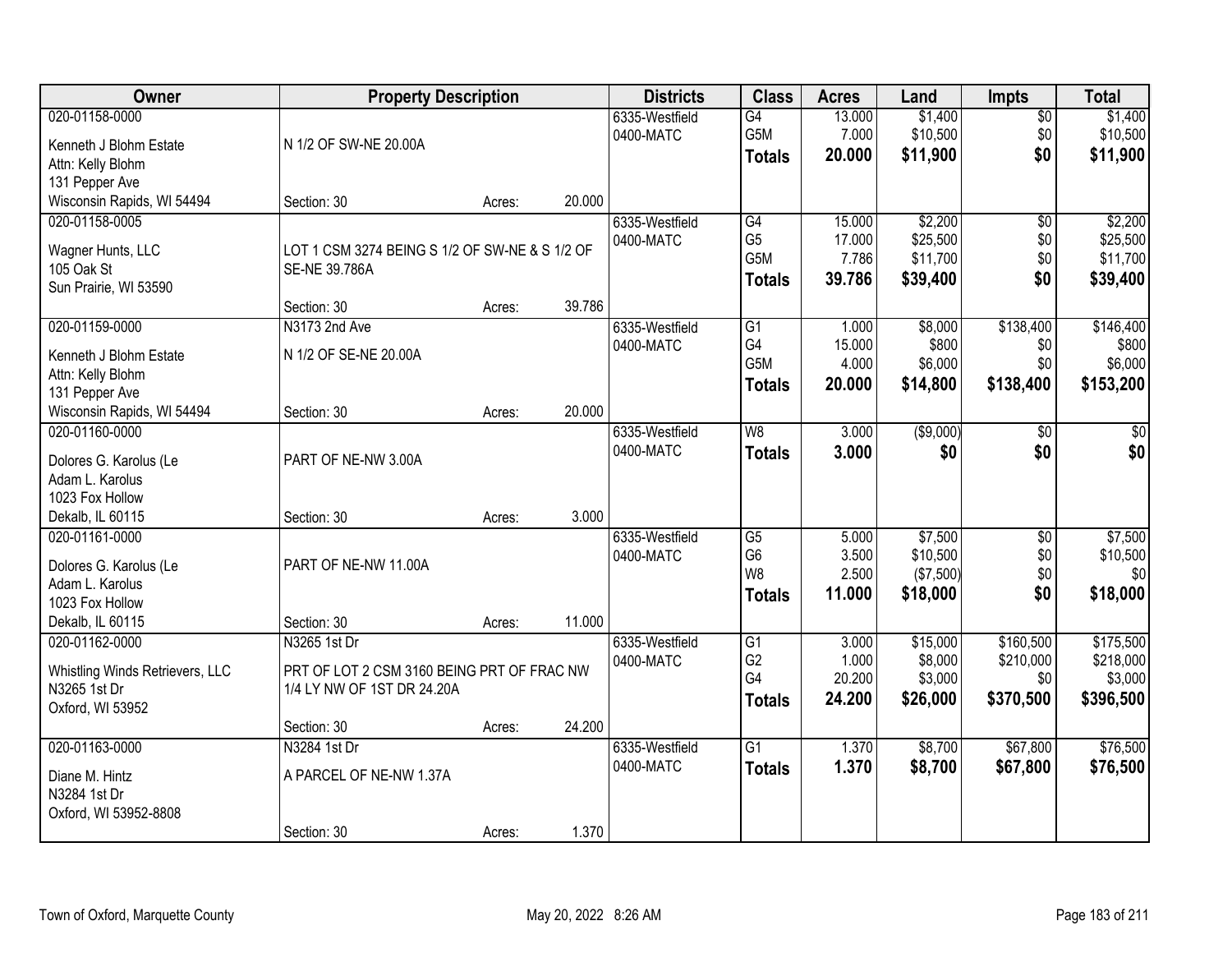| Owner              |                                  | <b>Property Description</b> |        | <b>Districts</b> | <b>Class</b>     | <b>Acres</b> | Land     | <b>Impts</b>    | <b>Total</b> |
|--------------------|----------------------------------|-----------------------------|--------|------------------|------------------|--------------|----------|-----------------|--------------|
| 020-01164-0000     | N3250 1st Dr                     |                             |        | 6335-Westfield   | $\overline{G2}$  | 5.000        | \$11,400 | \$64,500        | \$75,900     |
| Neenah Valley Post | CSM 173 BEING PRT OF NE-NW 5.00A |                             |        | 0400-MATC        | <b>Totals</b>    | 5.000        | \$11,400 | \$64,500        | \$75,900     |
| PO Box 146         |                                  |                             |        |                  |                  |              |          |                 |              |
| Oxford, WI 53952   |                                  |                             |        |                  |                  |              |          |                 |              |
|                    | Section: 30                      | Acres:                      | 5.000  |                  |                  |              |          |                 |              |
| 020-01165-0000     |                                  |                             |        | 6335-Westfield   | G1               | 2.800        | \$14,000 | \$0             | \$14,000     |
| <b>Mike Audiss</b> | N 1/2 OF NW 1/4 LY E OF RD 2.80A |                             |        | 0400-MATC        | <b>Totals</b>    | 2.800        | \$14,000 | \$0             | \$14,000     |
| Tammy J. Chapman   |                                  |                             |        |                  |                  |              |          |                 |              |
| N3174 1st Dr       |                                  |                             |        |                  |                  |              |          |                 |              |
| Oxford, WI 53952   | Section: 30                      | Acres:                      | 2.800  |                  |                  |              |          |                 |              |
| 020-01167-0000     | N3174 1st Dr                     |                             |        | 6335-Westfield   | G1               | 5.800        | \$21,000 | \$178,100       | \$199,100    |
| <b>Mike Audiss</b> | SW-NW FRAC LY E OF ROAD 5.80A    |                             |        | 0400-MATC        | <b>Totals</b>    | 5.800        | \$21,000 | \$178,100       | \$199,100    |
| Tammy J. Chapman   |                                  |                             |        |                  |                  |              |          |                 |              |
| N3174 1st Dr       |                                  |                             |        |                  |                  |              |          |                 |              |
| Oxford, WI 53952   | Section: 30                      | Acres:                      | 5.800  |                  |                  |              |          |                 |              |
| 020-01168-0000     |                                  |                             |        | 6335-Westfield   | $\overline{G5}$  | 0.250        | \$400    | \$0             | \$400        |
| Harry E. Nemitz    | PARCEL OF SW-NW FRAC .25A        |                             |        | 0400-MATC        | <b>Totals</b>    | 0.250        | \$400    | \$0             | \$400        |
| Sharon L. Nemitz   |                                  |                             |        |                  |                  |              |          |                 |              |
| 3425 1st Ct        |                                  |                             |        |                  |                  |              |          |                 |              |
| Oxford, WI 53952   | Section: 30                      | Acres:                      | 0.250  |                  |                  |              |          |                 |              |
| 020-01169-0000     |                                  |                             |        | 6335-Westfield   | G4               | 32.000       | \$4,700  | \$0             | \$4,700      |
| <b>Mike Audiss</b> | <b>SE-NW 40.00A</b>              |                             |        | 0400-MATC        | G <sub>5</sub> M | 8.000        | \$12,000 | \$0             | \$12,000     |
| Tammy J. Chapman   |                                  |                             |        |                  | <b>Totals</b>    | 40.000       | \$16,700 | \$0             | \$16,700     |
| N3174 1st Dr       |                                  |                             |        |                  |                  |              |          |                 |              |
| Oxford, WI 53952   | Section: 30                      | Acres:                      | 40.000 |                  |                  |              |          |                 |              |
| 020-01170-0000     |                                  |                             |        | 6335-Westfield   | G4               | 24.000       | \$3,500  | $\overline{50}$ | \$3,500      |
| Pamela K. Burnell  | <b>NE-SW 40.00A</b>              |                             |        | 0400-MATC        | G5M              | 16.000       | \$24,000 | \$0             | \$24,000     |
| N2501 County Rd A  |                                  |                             |        |                  | <b>Totals</b>    | 40.000       | \$27,500 | \$0             | \$27,500     |
| Oxford, WI 53952   |                                  |                             |        |                  |                  |              |          |                 |              |
|                    | Section: 30                      | Acres:                      | 40.000 |                  |                  |              |          |                 |              |
| 020-01171-0000     |                                  |                             |        | 6335-Westfield   | $\overline{G4}$  | 6.700        | \$1,000  | $\overline{50}$ | \$1,000      |
| <b>Mike Audiss</b> | NW-SW FRAC 6.70A                 |                             |        | 0400-MATC        | <b>Totals</b>    | 6.700        | \$1,000  | \$0             | \$1,000      |
| Tammy J. Chapman   |                                  |                             |        |                  |                  |              |          |                 |              |
| N3174 1st Dr       |                                  |                             |        |                  |                  |              |          |                 |              |
| Oxford, WI 53952   | Section: 30                      | Acres:                      | 6.700  |                  |                  |              |          |                 |              |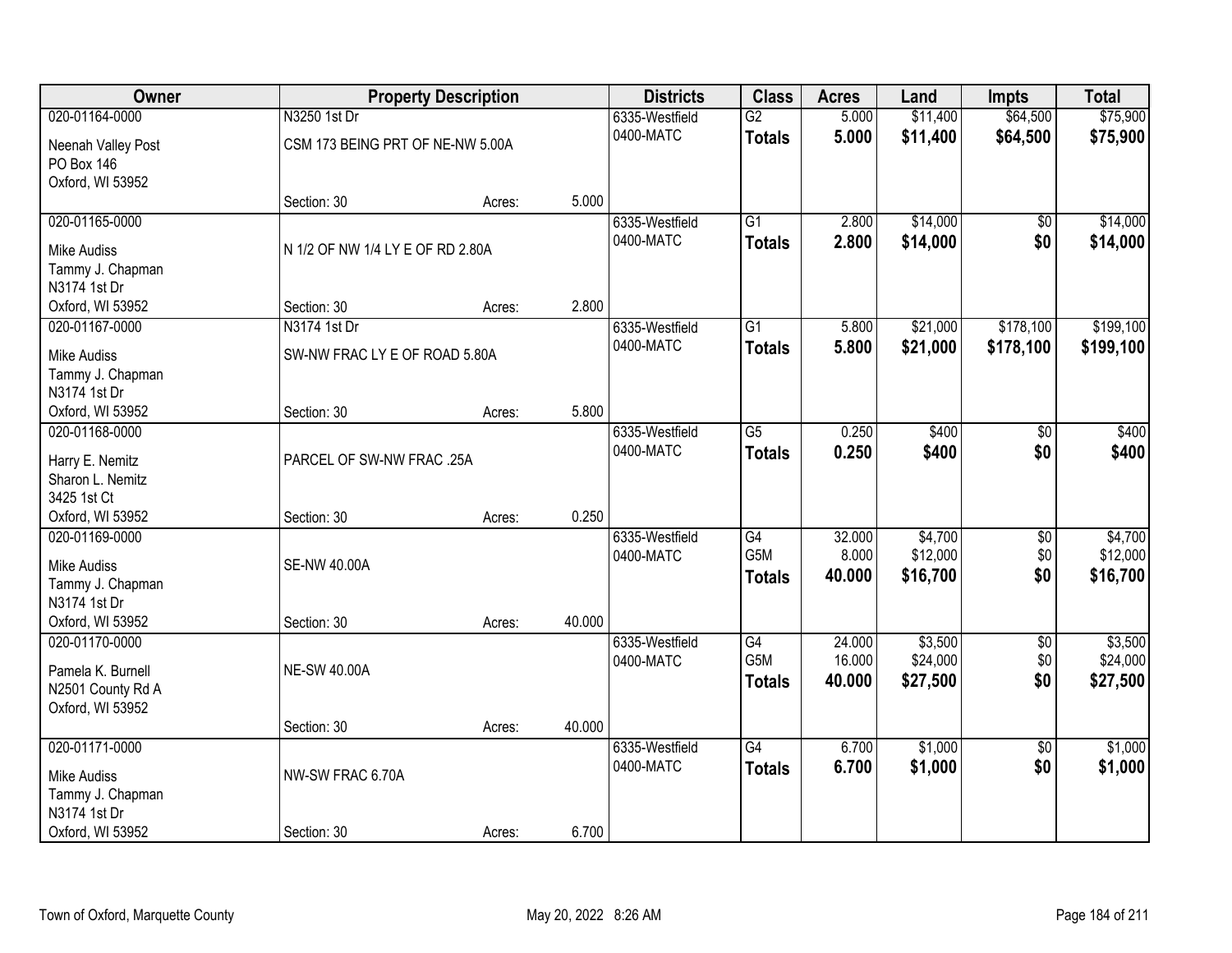| Owner                                       | <b>Property Description</b>                |        | <b>Districts</b> | <b>Class</b>   | <b>Acres</b>    | Land   | <b>Impts</b> | <b>Total</b>    |           |
|---------------------------------------------|--------------------------------------------|--------|------------------|----------------|-----------------|--------|--------------|-----------------|-----------|
| 020-01173-0000                              |                                            |        |                  | 6335-Westfield | $\overline{G6}$ | 46.830 | \$140,500    | $\overline{50}$ | \$140,500 |
| Jean M Shebuski Trust                       | S 1/2 OF FRAC SW 1/4 46.83A                |        |                  | 0400-MATC      | <b>Totals</b>   | 46.830 | \$140,500    | \$0             | \$140,500 |
| 4805 Chapel Ct                              |                                            |        |                  |                |                 |        |              |                 |           |
| Hubertus, WI 53033                          |                                            |        |                  |                |                 |        |              |                 |           |
|                                             | Section: 30                                | Acres: | 46.830           |                |                 |        |              |                 |           |
| 020-01174-0000                              | N3071 2nd Ave                              |        |                  | 6335-Westfield | G1              | 1.000  | \$8,000      | $\overline{50}$ | \$8,000   |
| John W. Fisher                              | <b>NE-SE 40.00A</b>                        |        |                  | 0400-MATC      | G <sub>5</sub>  | 29.000 | \$43,500     | \$0             | \$43,500  |
| Karen L. Fisher                             |                                            |        |                  |                | G <sub>6</sub>  | 10.000 | \$30,000     | \$0             | \$30,000  |
| N2981 2nd Ave                               |                                            |        |                  |                | <b>Totals</b>   | 40.000 | \$81,500     | \$0             | \$81,500  |
| Oxford, WI 53952                            | Section: 30                                | Acres: | 40.000           |                |                 |        |              |                 |           |
| 020-01175-0000                              |                                            |        |                  | 6335-Westfield | $\overline{G6}$ | 10.942 | \$32,800     | $\overline{50}$ | \$32,800  |
| John W. Fisher                              | LOT 1 CSM 1527 BEING PART OF NW-SE 10.942A |        |                  | 0400-MATC      | <b>Totals</b>   | 10.942 | \$32,800     | \$0             | \$32,800  |
| Karen L. Fisher                             |                                            |        |                  |                |                 |        |              |                 |           |
| N2981 2nd Ave                               |                                            |        |                  |                |                 |        |              |                 |           |
| Oxford, WI 53952                            | Section: 30                                | Acres: | 10.942           |                |                 |        |              |                 |           |
| 020-01176-0000                              |                                            |        |                  | 6335-Westfield | $\overline{G6}$ | 10.943 | \$32,800     | \$0             | \$32,800  |
| Karla L. Jungenberg                         | LOT 2 CSM 1527 BEING PART OF NW-SE 10.943A |        |                  | 0400-MATC      | <b>Totals</b>   | 10.943 | \$32,800     | \$0             | \$32,800  |
| N7809 10th Rd                               |                                            |        |                  |                |                 |        |              |                 |           |
| Westfield, WI 53964                         |                                            |        |                  |                |                 |        |              |                 |           |
|                                             | Section: 30                                | Acres: | 10.943           |                |                 |        |              |                 |           |
| 020-01177-0000                              |                                            |        |                  | 6335-Westfield | $\overline{G6}$ | 10.944 | \$32,800     | \$0             | \$32,800  |
| Brian E. Jungenberg                         | LOT 3 CSM 1527 BEING PART OF NW-SE 10.944A |        |                  | 0400-MATC      | <b>Totals</b>   | 10.944 | \$32,800     | \$0             | \$32,800  |
| N2965 2nd Ave                               |                                            |        |                  |                |                 |        |              |                 |           |
| Oxford, WI 53952                            |                                            |        |                  |                |                 |        |              |                 |           |
|                                             | Section: 30                                | Acres: | 10.944           |                |                 |        |              |                 |           |
| 020-01178-0000                              |                                            |        |                  | 6335-Westfield | $\overline{G6}$ | 10.946 | \$32,800     | $\overline{60}$ | \$32,800  |
|                                             | LOT 4 CSM 1527 BEING PART OF NW-SE & SW-SE |        |                  | 0400-MATC      | <b>Totals</b>   | 10.946 | \$32,800     | \$0             | \$32,800  |
| Kelly J. Lapp<br>854 County Rd K            | 10.946A                                    |        |                  |                |                 |        |              |                 |           |
| Wisconsin Dells, WI 53965-8980              |                                            |        |                  |                |                 |        |              |                 |           |
|                                             | Section: 30                                | Acres: | 10.946           |                |                 |        |              |                 |           |
| 020-01179-0000                              |                                            |        |                  | 6335-Westfield | $\overline{G4}$ | 8.000  | \$1,200      | $\overline{50}$ | \$1,200   |
|                                             | SW-SE LESS CSM 1527 & 1528 24.00A          |        |                  | 0400-MATC      | G5M             | 16.000 | \$24,000     | \$0             | \$24,000  |
| Kenneth C. Jungenberg<br>Gail M. Jungenberg |                                            |        |                  |                | <b>Totals</b>   | 24.000 | \$25,200     | \$0             | \$25,200  |
| N2948 2nd Ave                               |                                            |        |                  |                |                 |        |              |                 |           |
| Oxford, WI 53952                            | Section: 30                                | Acres: | 24.000           |                |                 |        |              |                 |           |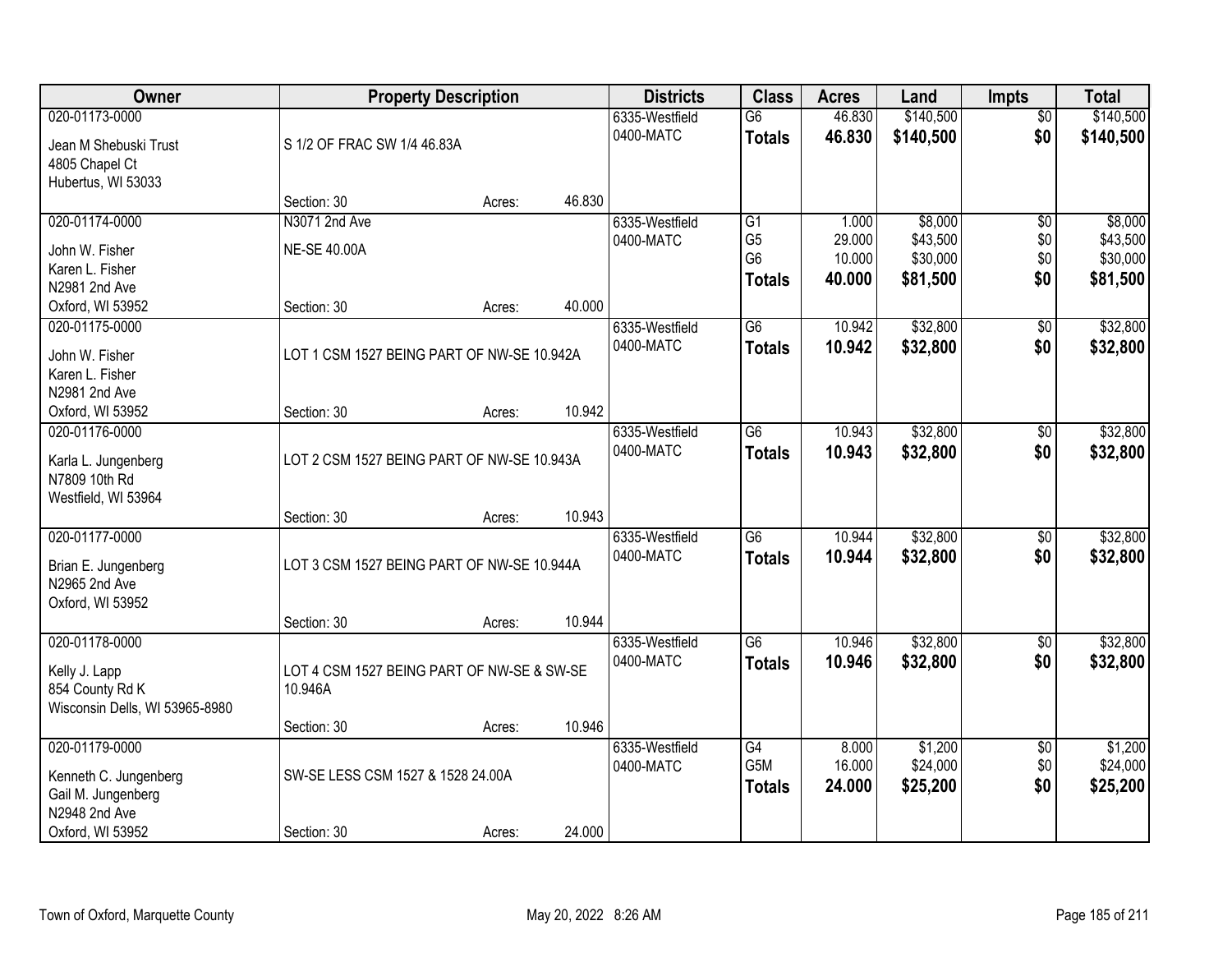| <b>Owner</b>                                                                                       |                                                                                               | <b>Property Description</b> |        | <b>Districts</b>            | <b>Class</b>                                               | <b>Acres</b>                     | Land                                     | Impts                              | <b>Total</b>                             |
|----------------------------------------------------------------------------------------------------|-----------------------------------------------------------------------------------------------|-----------------------------|--------|-----------------------------|------------------------------------------------------------|----------------------------------|------------------------------------------|------------------------------------|------------------------------------------|
| 020-01180-0000<br>John W. Fisher<br>Karen L. Fisher<br>N2981 2nd Ave                               | LOT 5 CSM 1528 LESS PRT LY DIR S OF LOT 9 CSM<br>1529 BEING PRT OF SW-SE 11.06A               |                             |        | 6335-Westfield<br>0400-MATC | $\overline{G6}$<br><b>Totals</b>                           | 11.060<br>11.060                 | \$33,200<br>\$33,200                     | $\overline{50}$<br>\$0             | \$33,200<br>\$33,200                     |
| Oxford, WI 53952                                                                                   | Section: 30                                                                                   | Acres:                      | 11.060 |                             |                                                            |                                  |                                          |                                    |                                          |
| 020-01181-0000<br>Kenneth C. Jungenberg<br>Gail M. Jungenberg<br>N2948 2nd Ave<br>Oxford, WI 53952 | PART OF SE-SE 23.38A<br>Section: 30                                                           | Acres:                      | 23.380 | 6335-Westfield<br>0400-MATC | $\overline{G4}$<br><b>Totals</b>                           | 23.380<br>23.380                 | \$3,400<br>\$3,400                       | $\overline{50}$<br>\$0             | \$3,400<br>\$3,400                       |
| 020-01183-0000                                                                                     | N2907 2nd Ave                                                                                 |                             |        | 6335-Westfield              | $\overline{G1}$                                            | 3.500                            | \$16,100                                 | \$157,000                          | \$173,100                                |
| Linda Jungenberg<br>N2907 2nd Ave<br>Oxford, WI 53952                                              | A PARCEL OF SE-SE 3.50A                                                                       |                             |        | 0400-MATC                   | <b>Totals</b>                                              | 3.500                            | \$16,100                                 | \$157,000                          | \$173,100                                |
|                                                                                                    | Section: 30                                                                                   | Acres:                      | 3.500  |                             |                                                            |                                  |                                          |                                    |                                          |
| 020-01184-0000                                                                                     | N2981 2nd Ave                                                                                 |                             |        | 6335-Westfield              | G1                                                         | 3.032                            | \$15,100                                 | \$82,400                           | \$97,500                                 |
| John W. Fisher<br>Karen L. Fisher<br>N2981 2nd Ave                                                 | LOT 6 CSM 1529 BEING PART OF SE-SE 3.032A                                                     |                             |        | 0400-MATC                   | <b>Totals</b>                                              | 3.032                            | \$15,100                                 | \$82,400                           | \$97,500                                 |
| Oxford, WI 53952                                                                                   | Section: 30                                                                                   | Acres:                      | 3.032  |                             |                                                            |                                  |                                          |                                    |                                          |
| 020-01185-0000<br>Karla L. Jungenberg<br>N7809 10th Rd<br>Westfield, WI 53964                      | N2979 2nd Ave<br>LOT 7 CSM 1529 BEING PART OF SE-SE 3.032A<br>Section: 30                     | Acres:                      | 3.032  | 6335-Westfield<br>0400-MATC | $\overline{G1}$<br><b>Totals</b>                           | 3.032<br>3.032                   | \$15,100<br>\$15,100                     | \$28,900<br>\$28,900               | \$44,000<br>\$44,000                     |
| 020-01186-0000                                                                                     |                                                                                               |                             |        | 6335-Westfield              | G1                                                         | 3.032                            | \$15,100                                 | $\sqrt{6}$                         | \$15,100                                 |
| Kelly J. Lapp<br>854 County Rd K<br>Wisconsin Dells, WI 53965-8980                                 | LOT 8 CSM 1529 BEING PART OF SE-SE 3.032A                                                     |                             |        | 0400-MATC                   | <b>Totals</b>                                              | 3.032                            | \$15,100                                 | \$0                                | \$15,100                                 |
|                                                                                                    | Section: 30                                                                                   | Acres:                      | 3.032  |                             |                                                            |                                  |                                          |                                    |                                          |
| 020-01187-0000<br>Brian E. Jungenberg<br>Laura G. Jungenberg<br>N2965 2nd Ave<br>Oxford, WI 53952  | N2965 2nd Ave<br>LOT 9 CSM 1529 & PRT LOT 5 CSM 1528 LY DIR S<br>THEROF 5.982A<br>Section: 30 | Acres:                      | 5.982  | 6335-Westfield<br>0400-MATC | $\overline{G1}$<br>G4<br>G <sub>5</sub> M<br><b>Totals</b> | 3.032<br>1.800<br>1.150<br>5.982 | \$15,100<br>\$300<br>\$1,800<br>\$17,200 | \$32,800<br>\$0<br>\$0<br>\$32,800 | \$47,900<br>\$300<br>\$1,800<br>\$50,000 |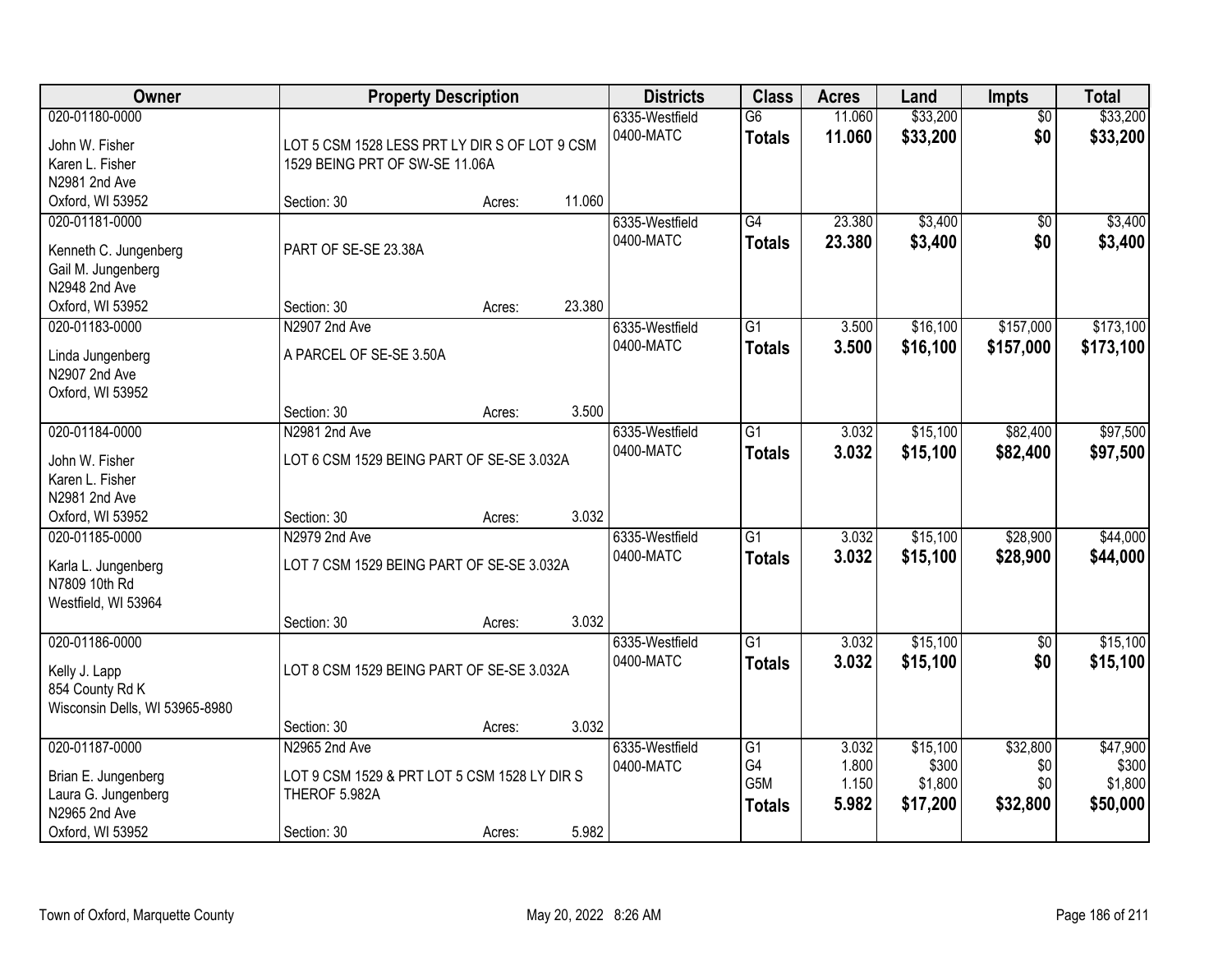| Owner                                                                        |                                                                            | <b>Property Description</b> |        | <b>Districts</b>            | <b>Class</b>                              | <b>Acres</b>     | Land                 | <b>Impts</b>           | <b>Total</b>           |
|------------------------------------------------------------------------------|----------------------------------------------------------------------------|-----------------------------|--------|-----------------------------|-------------------------------------------|------------------|----------------------|------------------------|------------------------|
| 020-01188-0000<br>Travis W. Lindner<br>N2878 2nd Ave<br>Oxford, WI 53952     | .25A IN SE COR OF SE-SE .25A                                               |                             |        | 6335-Westfield<br>0400-MATC | $\overline{G1}$<br><b>Totals</b>          | 0.250<br>0.250   | \$5,000<br>\$5,000   | $\overline{50}$<br>\$0 | \$5,000<br>\$5,000     |
|                                                                              | Section: 30                                                                | Acres:                      | 0.250  |                             |                                           |                  |                      |                        |                        |
| 020-01189-0000<br>Travis W. Lindner<br>N2878 2nd Ave<br>Oxford, WI 53952     | NE-NE LESS N 66FT 38.00A                                                   |                             |        | 6335-Westfield<br>0400-MATC | G4<br><b>Totals</b>                       | 38.000<br>38.000 | \$5,500<br>\$5,500   | $\overline{50}$<br>\$0 | \$5,500<br>\$5,500     |
| 020-01189-0005                                                               | Section: 31                                                                | Acres:                      | 38.000 | 6335-Westfield              | $\overline{G5}$                           | 4.608            | \$4,600              | \$0                    | \$4,600                |
| Jean M Shebuski Trust<br>4805 Chapel Ct<br>Hubertus, WI 53033                | N 66FT OF NE-NE, N 66FT OF NW-NE & N 66FT OF E<br>400.83FT OF NE-NW 4.608A |                             |        | 0400-MATC                   | <b>Totals</b>                             | 4.608            | \$4,600              | \$0                    | \$4,600                |
|                                                                              | Section: 31                                                                | Acres:                      | 4.608  |                             |                                           |                  |                      |                        |                        |
| 020-01190-0000<br>Travis W. Lindner<br>N2878 2nd Ave<br>Oxford, WI 53952     | PRT OF NW-NE 26.00A                                                        |                             |        | 6335-Westfield<br>0400-MATC | $\overline{G4}$<br><b>Totals</b>          | 26.000<br>26.000 | \$3,800<br>\$3,800   | \$0<br>\$0             | \$3,800<br>\$3,800     |
|                                                                              | Section: 31                                                                | Acres:                      | 26.000 |                             |                                           |                  |                      |                        |                        |
| 020-01191-0000<br>Pdc Homestead, LLC<br>605 Boulder Tr<br>Waunakee, WI 53597 | PRT OF NW-NE 12.00A                                                        |                             |        | 6335-Westfield<br>0400-MATC | $\overline{\mathsf{W6}}$<br><b>Totals</b> | 12.000<br>12.000 | ( \$36,000)<br>\$0   | $\overline{50}$<br>\$0 | $\sqrt{50}$<br>\$0     |
|                                                                              | Section: 31                                                                | Acres:                      | 12.000 |                             |                                           |                  |                      |                        |                        |
| 020-01192-0000<br>Barbara J. Drake<br>N9264 Anacker Rd<br>Portage, WI 53901  | SW-NE LESS W 379.912FT 28.04A                                              |                             |        | 6335-Westfield<br>0400-MATC | $\overline{G6}$<br><b>Totals</b>          | 28.040<br>28.040 | \$84,100<br>\$84,100 | $\sqrt{6}$<br>\$0      | \$84,100<br>\$84,100   |
|                                                                              | Section: 31                                                                | Acres:                      | 28.040 |                             |                                           |                  |                      |                        |                        |
| 020-01192-0005<br>Pdc Homestead, LLC<br>605 Boulder Tr<br>Waunakee, WI 53597 | W 379.912FT OF SW-NE 11.71A                                                |                             |        | 6335-Westfield<br>0400-MATC | $\overline{\mathsf{W6}}$<br><b>Totals</b> | 11.710<br>11.710 | ( \$35, 100)<br>\$0  | $\overline{50}$<br>\$0 | $\overline{30}$<br>\$0 |
|                                                                              | Section: 31                                                                | Acres:                      | 11.710 |                             |                                           |                  |                      |                        |                        |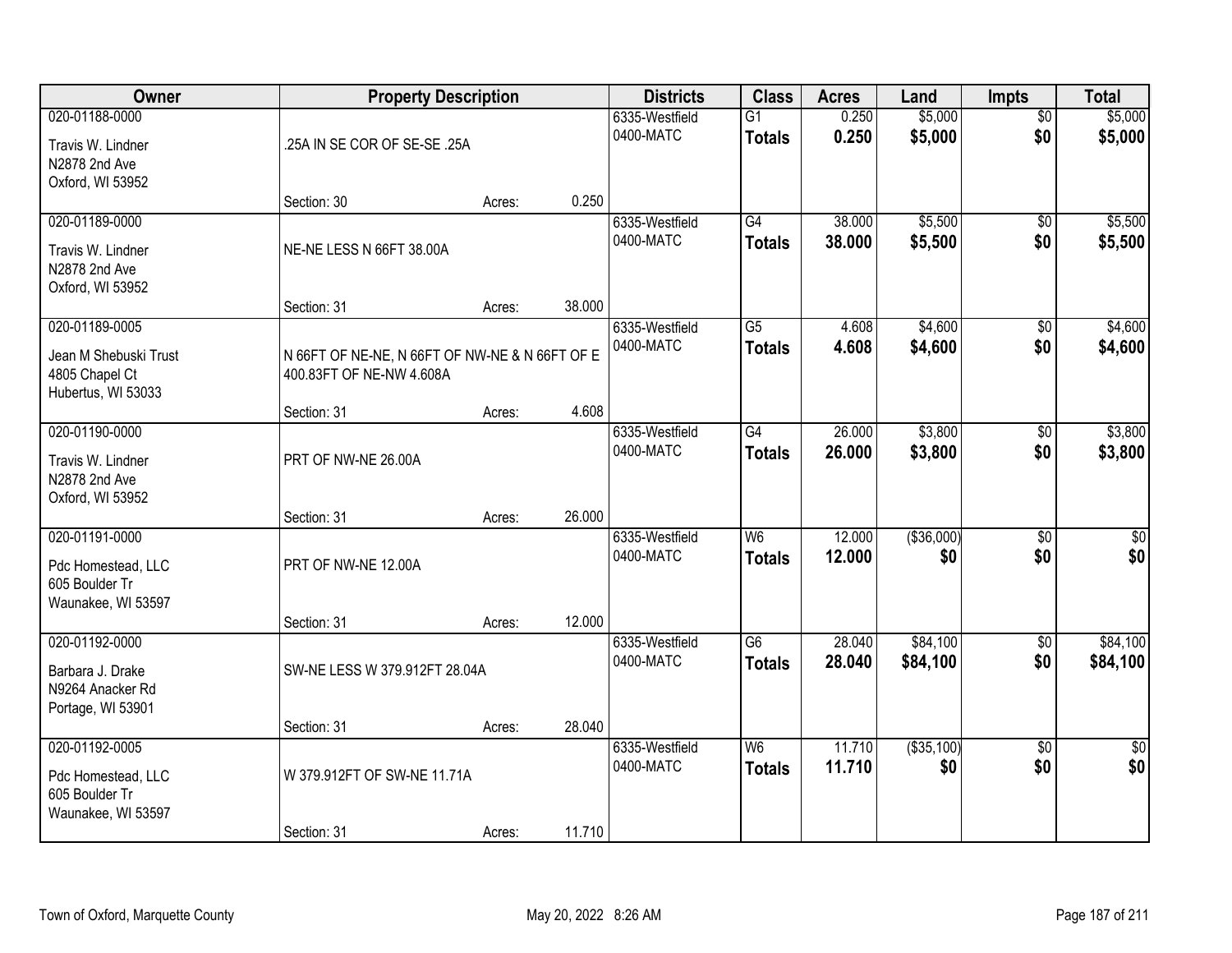| \$2,300<br>\$2,300<br>020-01193-0000<br>G4<br>15.420<br>6335-Westfield<br>$\overline{50}$<br>\$2,300<br>\$0<br>0400-MATC<br>15.420<br>\$2,300<br><b>Totals</b><br>PRT OF SE-NE 15.42A<br>Travis W. Lindner<br>N2878 2nd Ave<br>Oxford, WI 53952<br>15.420<br>Section: 31<br>Acres:<br>020-01194-0000<br>20.000<br>\$20,000<br>6335-Westfield<br>G5<br>\$0<br>G <sub>6</sub><br>4.580<br>\$13,700<br>\$0<br>0400-MATC<br>PRT OF SE-NE 24.58A<br>Barbara J. Drake<br>\$0<br>\$33,700<br>24.580<br><b>Totals</b><br>N9264 Anacker Rd<br>Portage, WI 53901<br>24.580<br>Section: 31<br>Acres:<br>\$8,000<br>\$180,500<br>020-01195-0000<br>N3524 1st Ave<br>$\overline{G1}$<br>6335-Westfield<br>1.000<br>G <sub>5</sub><br>10.470<br>\$10,500<br>\$0<br>0400-MATC<br>4A PARCEL IN NE COR OF S 1/2 OF FRAC NW 1/4 & N<br>Pdc Homestead, LLC<br>G <sub>6</sub><br>4.010<br>\$12,000<br>\$0<br>1/2 OF NW FRAC 1/4 LESS 66FT EASEMENT IN NE<br>605 Boulder Tr<br>W <sub>6</sub><br>35.000<br>(\$105,000)<br>\$0<br>\$0<br>Waunakee, WI 53597<br>COR 50.48A<br>\$211,000<br>\$180,500<br>50.480<br>\$30,500<br><b>Totals</b><br>50.480<br>Section: 31<br>Acres:<br>020-01197-0000<br>$\overline{G4}$<br>\$4,200<br>6335-Westfield<br>26.100<br>$\sqrt[6]{}$<br>G5M<br>12.570<br>\$18,900<br>\$0<br>0400-MATC<br>PRT OF S 1/2 OF FRAC NW 1/4 LY NE OF 1ST DR<br>Travis W. Lindner<br>\$0<br>\$23,100<br>\$23,100<br>38.670<br><b>Totals</b><br>N2878 2nd Ave<br>LESS A 4A PARCEL IN NE COR PER A P0S 38.67A<br>Oxford, WI 53952<br>38.670<br>Section: 31<br>Acres:<br>$\overline{G1}$<br>\$17,200<br>\$24,300<br>020-01198-0000<br>N2686 1st Dr<br>4.030<br>6335-Westfield<br>0400-MATC<br>4.030<br>\$17,200<br>\$24,300<br><b>Totals</b><br>PRT FRAC NW 1/4 & SW 1/4 LY NE OF 1ST DR 4.03A<br>Michael W. Baker et al<br>151 N Oak St<br>Whitewater, WI 53190<br>4.030<br>Section: 31<br>Acres:<br>020-01199-0000<br>$\overline{G6}$<br>\$31,300<br>6335-Westfield<br>10.420<br>$\sqrt{$0}$<br>\$0<br>0400-MATC<br>10.420<br>\$31,300<br><b>Totals</b><br>PRT OF N 1/2 OF FRAC SW 1/4 LY SW OF 1ST DR<br>David M. Corning<br>Jeffrey J. Allen<br>10.42A<br>935 Merri-Hill Dr<br>Oregon, WI 53575<br>10.420<br>Section: 31<br>Acres:<br>$\overline{G4}$<br>28.970<br>\$4,200<br>020-01199-0005<br>6335-Westfield<br>$\overline{30}$<br>0400-MATC<br>28.970<br>\$4,200<br>\$0<br>\$4,200<br><b>Totals</b><br>PRT OF FRAC N 1/2 OF SW 1/4 & S 1/2 OF NW 1/4 LY<br>Travis W. Lindner<br>N2878 2nd Ave<br>SW OF 1ST DR 28.97A<br>Oxford, WI 53952 | Owner |             | <b>Property Description</b> |        | <b>Districts</b> | <b>Class</b> | <b>Acres</b> | Land | <b>Impts</b> | <b>Total</b> |
|-------------------------------------------------------------------------------------------------------------------------------------------------------------------------------------------------------------------------------------------------------------------------------------------------------------------------------------------------------------------------------------------------------------------------------------------------------------------------------------------------------------------------------------------------------------------------------------------------------------------------------------------------------------------------------------------------------------------------------------------------------------------------------------------------------------------------------------------------------------------------------------------------------------------------------------------------------------------------------------------------------------------------------------------------------------------------------------------------------------------------------------------------------------------------------------------------------------------------------------------------------------------------------------------------------------------------------------------------------------------------------------------------------------------------------------------------------------------------------------------------------------------------------------------------------------------------------------------------------------------------------------------------------------------------------------------------------------------------------------------------------------------------------------------------------------------------------------------------------------------------------------------------------------------------------------------------------------------------------------------------------------------------------------------------------------------------------------------------------------------------------------------------------------------------------------------------------------------------------------------------------------------------------------------------------------------------------------------------------------------------------------------------------------------------------------------------------------------------------------------------------------------------------------|-------|-------------|-----------------------------|--------|------------------|--------------|--------------|------|--------------|--------------|
|                                                                                                                                                                                                                                                                                                                                                                                                                                                                                                                                                                                                                                                                                                                                                                                                                                                                                                                                                                                                                                                                                                                                                                                                                                                                                                                                                                                                                                                                                                                                                                                                                                                                                                                                                                                                                                                                                                                                                                                                                                                                                                                                                                                                                                                                                                                                                                                                                                                                                                                                     |       |             |                             |        |                  |              |              |      |              |              |
|                                                                                                                                                                                                                                                                                                                                                                                                                                                                                                                                                                                                                                                                                                                                                                                                                                                                                                                                                                                                                                                                                                                                                                                                                                                                                                                                                                                                                                                                                                                                                                                                                                                                                                                                                                                                                                                                                                                                                                                                                                                                                                                                                                                                                                                                                                                                                                                                                                                                                                                                     |       |             |                             |        |                  |              |              |      |              |              |
|                                                                                                                                                                                                                                                                                                                                                                                                                                                                                                                                                                                                                                                                                                                                                                                                                                                                                                                                                                                                                                                                                                                                                                                                                                                                                                                                                                                                                                                                                                                                                                                                                                                                                                                                                                                                                                                                                                                                                                                                                                                                                                                                                                                                                                                                                                                                                                                                                                                                                                                                     |       |             |                             |        |                  |              |              |      |              |              |
|                                                                                                                                                                                                                                                                                                                                                                                                                                                                                                                                                                                                                                                                                                                                                                                                                                                                                                                                                                                                                                                                                                                                                                                                                                                                                                                                                                                                                                                                                                                                                                                                                                                                                                                                                                                                                                                                                                                                                                                                                                                                                                                                                                                                                                                                                                                                                                                                                                                                                                                                     |       |             |                             |        |                  |              |              |      |              |              |
|                                                                                                                                                                                                                                                                                                                                                                                                                                                                                                                                                                                                                                                                                                                                                                                                                                                                                                                                                                                                                                                                                                                                                                                                                                                                                                                                                                                                                                                                                                                                                                                                                                                                                                                                                                                                                                                                                                                                                                                                                                                                                                                                                                                                                                                                                                                                                                                                                                                                                                                                     |       |             |                             |        |                  |              |              |      |              |              |
| \$13,700<br>\$33,700<br>\$188,500<br>\$10,500<br>\$12,000<br>\$4,200<br>\$18,900<br>\$41,500<br>\$41,500<br>\$31,300<br>\$31,300<br>\$4,200                                                                                                                                                                                                                                                                                                                                                                                                                                                                                                                                                                                                                                                                                                                                                                                                                                                                                                                                                                                                                                                                                                                                                                                                                                                                                                                                                                                                                                                                                                                                                                                                                                                                                                                                                                                                                                                                                                                                                                                                                                                                                                                                                                                                                                                                                                                                                                                         |       |             |                             |        |                  |              |              |      |              | \$20,000     |
|                                                                                                                                                                                                                                                                                                                                                                                                                                                                                                                                                                                                                                                                                                                                                                                                                                                                                                                                                                                                                                                                                                                                                                                                                                                                                                                                                                                                                                                                                                                                                                                                                                                                                                                                                                                                                                                                                                                                                                                                                                                                                                                                                                                                                                                                                                                                                                                                                                                                                                                                     |       |             |                             |        |                  |              |              |      |              |              |
|                                                                                                                                                                                                                                                                                                                                                                                                                                                                                                                                                                                                                                                                                                                                                                                                                                                                                                                                                                                                                                                                                                                                                                                                                                                                                                                                                                                                                                                                                                                                                                                                                                                                                                                                                                                                                                                                                                                                                                                                                                                                                                                                                                                                                                                                                                                                                                                                                                                                                                                                     |       |             |                             |        |                  |              |              |      |              |              |
|                                                                                                                                                                                                                                                                                                                                                                                                                                                                                                                                                                                                                                                                                                                                                                                                                                                                                                                                                                                                                                                                                                                                                                                                                                                                                                                                                                                                                                                                                                                                                                                                                                                                                                                                                                                                                                                                                                                                                                                                                                                                                                                                                                                                                                                                                                                                                                                                                                                                                                                                     |       |             |                             |        |                  |              |              |      |              |              |
|                                                                                                                                                                                                                                                                                                                                                                                                                                                                                                                                                                                                                                                                                                                                                                                                                                                                                                                                                                                                                                                                                                                                                                                                                                                                                                                                                                                                                                                                                                                                                                                                                                                                                                                                                                                                                                                                                                                                                                                                                                                                                                                                                                                                                                                                                                                                                                                                                                                                                                                                     |       |             |                             |        |                  |              |              |      |              |              |
|                                                                                                                                                                                                                                                                                                                                                                                                                                                                                                                                                                                                                                                                                                                                                                                                                                                                                                                                                                                                                                                                                                                                                                                                                                                                                                                                                                                                                                                                                                                                                                                                                                                                                                                                                                                                                                                                                                                                                                                                                                                                                                                                                                                                                                                                                                                                                                                                                                                                                                                                     |       |             |                             |        |                  |              |              |      |              |              |
|                                                                                                                                                                                                                                                                                                                                                                                                                                                                                                                                                                                                                                                                                                                                                                                                                                                                                                                                                                                                                                                                                                                                                                                                                                                                                                                                                                                                                                                                                                                                                                                                                                                                                                                                                                                                                                                                                                                                                                                                                                                                                                                                                                                                                                                                                                                                                                                                                                                                                                                                     |       |             |                             |        |                  |              |              |      |              |              |
|                                                                                                                                                                                                                                                                                                                                                                                                                                                                                                                                                                                                                                                                                                                                                                                                                                                                                                                                                                                                                                                                                                                                                                                                                                                                                                                                                                                                                                                                                                                                                                                                                                                                                                                                                                                                                                                                                                                                                                                                                                                                                                                                                                                                                                                                                                                                                                                                                                                                                                                                     |       |             |                             |        |                  |              |              |      |              |              |
|                                                                                                                                                                                                                                                                                                                                                                                                                                                                                                                                                                                                                                                                                                                                                                                                                                                                                                                                                                                                                                                                                                                                                                                                                                                                                                                                                                                                                                                                                                                                                                                                                                                                                                                                                                                                                                                                                                                                                                                                                                                                                                                                                                                                                                                                                                                                                                                                                                                                                                                                     |       |             |                             |        |                  |              |              |      |              |              |
|                                                                                                                                                                                                                                                                                                                                                                                                                                                                                                                                                                                                                                                                                                                                                                                                                                                                                                                                                                                                                                                                                                                                                                                                                                                                                                                                                                                                                                                                                                                                                                                                                                                                                                                                                                                                                                                                                                                                                                                                                                                                                                                                                                                                                                                                                                                                                                                                                                                                                                                                     |       |             |                             |        |                  |              |              |      |              |              |
|                                                                                                                                                                                                                                                                                                                                                                                                                                                                                                                                                                                                                                                                                                                                                                                                                                                                                                                                                                                                                                                                                                                                                                                                                                                                                                                                                                                                                                                                                                                                                                                                                                                                                                                                                                                                                                                                                                                                                                                                                                                                                                                                                                                                                                                                                                                                                                                                                                                                                                                                     |       |             |                             |        |                  |              |              |      |              |              |
|                                                                                                                                                                                                                                                                                                                                                                                                                                                                                                                                                                                                                                                                                                                                                                                                                                                                                                                                                                                                                                                                                                                                                                                                                                                                                                                                                                                                                                                                                                                                                                                                                                                                                                                                                                                                                                                                                                                                                                                                                                                                                                                                                                                                                                                                                                                                                                                                                                                                                                                                     |       |             |                             |        |                  |              |              |      |              |              |
|                                                                                                                                                                                                                                                                                                                                                                                                                                                                                                                                                                                                                                                                                                                                                                                                                                                                                                                                                                                                                                                                                                                                                                                                                                                                                                                                                                                                                                                                                                                                                                                                                                                                                                                                                                                                                                                                                                                                                                                                                                                                                                                                                                                                                                                                                                                                                                                                                                                                                                                                     |       |             |                             |        |                  |              |              |      |              |              |
|                                                                                                                                                                                                                                                                                                                                                                                                                                                                                                                                                                                                                                                                                                                                                                                                                                                                                                                                                                                                                                                                                                                                                                                                                                                                                                                                                                                                                                                                                                                                                                                                                                                                                                                                                                                                                                                                                                                                                                                                                                                                                                                                                                                                                                                                                                                                                                                                                                                                                                                                     |       |             |                             |        |                  |              |              |      |              |              |
|                                                                                                                                                                                                                                                                                                                                                                                                                                                                                                                                                                                                                                                                                                                                                                                                                                                                                                                                                                                                                                                                                                                                                                                                                                                                                                                                                                                                                                                                                                                                                                                                                                                                                                                                                                                                                                                                                                                                                                                                                                                                                                                                                                                                                                                                                                                                                                                                                                                                                                                                     |       |             |                             |        |                  |              |              |      |              |              |
|                                                                                                                                                                                                                                                                                                                                                                                                                                                                                                                                                                                                                                                                                                                                                                                                                                                                                                                                                                                                                                                                                                                                                                                                                                                                                                                                                                                                                                                                                                                                                                                                                                                                                                                                                                                                                                                                                                                                                                                                                                                                                                                                                                                                                                                                                                                                                                                                                                                                                                                                     |       |             |                             |        |                  |              |              |      |              |              |
|                                                                                                                                                                                                                                                                                                                                                                                                                                                                                                                                                                                                                                                                                                                                                                                                                                                                                                                                                                                                                                                                                                                                                                                                                                                                                                                                                                                                                                                                                                                                                                                                                                                                                                                                                                                                                                                                                                                                                                                                                                                                                                                                                                                                                                                                                                                                                                                                                                                                                                                                     |       |             |                             |        |                  |              |              |      |              |              |
|                                                                                                                                                                                                                                                                                                                                                                                                                                                                                                                                                                                                                                                                                                                                                                                                                                                                                                                                                                                                                                                                                                                                                                                                                                                                                                                                                                                                                                                                                                                                                                                                                                                                                                                                                                                                                                                                                                                                                                                                                                                                                                                                                                                                                                                                                                                                                                                                                                                                                                                                     |       |             |                             |        |                  |              |              |      |              |              |
|                                                                                                                                                                                                                                                                                                                                                                                                                                                                                                                                                                                                                                                                                                                                                                                                                                                                                                                                                                                                                                                                                                                                                                                                                                                                                                                                                                                                                                                                                                                                                                                                                                                                                                                                                                                                                                                                                                                                                                                                                                                                                                                                                                                                                                                                                                                                                                                                                                                                                                                                     |       |             |                             |        |                  |              |              |      |              |              |
|                                                                                                                                                                                                                                                                                                                                                                                                                                                                                                                                                                                                                                                                                                                                                                                                                                                                                                                                                                                                                                                                                                                                                                                                                                                                                                                                                                                                                                                                                                                                                                                                                                                                                                                                                                                                                                                                                                                                                                                                                                                                                                                                                                                                                                                                                                                                                                                                                                                                                                                                     |       |             |                             |        |                  |              |              |      |              |              |
|                                                                                                                                                                                                                                                                                                                                                                                                                                                                                                                                                                                                                                                                                                                                                                                                                                                                                                                                                                                                                                                                                                                                                                                                                                                                                                                                                                                                                                                                                                                                                                                                                                                                                                                                                                                                                                                                                                                                                                                                                                                                                                                                                                                                                                                                                                                                                                                                                                                                                                                                     |       |             |                             |        |                  |              |              |      |              |              |
|                                                                                                                                                                                                                                                                                                                                                                                                                                                                                                                                                                                                                                                                                                                                                                                                                                                                                                                                                                                                                                                                                                                                                                                                                                                                                                                                                                                                                                                                                                                                                                                                                                                                                                                                                                                                                                                                                                                                                                                                                                                                                                                                                                                                                                                                                                                                                                                                                                                                                                                                     |       |             |                             |        |                  |              |              |      |              |              |
|                                                                                                                                                                                                                                                                                                                                                                                                                                                                                                                                                                                                                                                                                                                                                                                                                                                                                                                                                                                                                                                                                                                                                                                                                                                                                                                                                                                                                                                                                                                                                                                                                                                                                                                                                                                                                                                                                                                                                                                                                                                                                                                                                                                                                                                                                                                                                                                                                                                                                                                                     |       |             |                             |        |                  |              |              |      |              |              |
|                                                                                                                                                                                                                                                                                                                                                                                                                                                                                                                                                                                                                                                                                                                                                                                                                                                                                                                                                                                                                                                                                                                                                                                                                                                                                                                                                                                                                                                                                                                                                                                                                                                                                                                                                                                                                                                                                                                                                                                                                                                                                                                                                                                                                                                                                                                                                                                                                                                                                                                                     |       |             |                             |        |                  |              |              |      |              |              |
|                                                                                                                                                                                                                                                                                                                                                                                                                                                                                                                                                                                                                                                                                                                                                                                                                                                                                                                                                                                                                                                                                                                                                                                                                                                                                                                                                                                                                                                                                                                                                                                                                                                                                                                                                                                                                                                                                                                                                                                                                                                                                                                                                                                                                                                                                                                                                                                                                                                                                                                                     |       |             |                             |        |                  |              |              |      |              |              |
|                                                                                                                                                                                                                                                                                                                                                                                                                                                                                                                                                                                                                                                                                                                                                                                                                                                                                                                                                                                                                                                                                                                                                                                                                                                                                                                                                                                                                                                                                                                                                                                                                                                                                                                                                                                                                                                                                                                                                                                                                                                                                                                                                                                                                                                                                                                                                                                                                                                                                                                                     |       |             |                             |        |                  |              |              |      |              |              |
|                                                                                                                                                                                                                                                                                                                                                                                                                                                                                                                                                                                                                                                                                                                                                                                                                                                                                                                                                                                                                                                                                                                                                                                                                                                                                                                                                                                                                                                                                                                                                                                                                                                                                                                                                                                                                                                                                                                                                                                                                                                                                                                                                                                                                                                                                                                                                                                                                                                                                                                                     |       |             |                             |        |                  |              |              |      |              |              |
|                                                                                                                                                                                                                                                                                                                                                                                                                                                                                                                                                                                                                                                                                                                                                                                                                                                                                                                                                                                                                                                                                                                                                                                                                                                                                                                                                                                                                                                                                                                                                                                                                                                                                                                                                                                                                                                                                                                                                                                                                                                                                                                                                                                                                                                                                                                                                                                                                                                                                                                                     |       |             |                             |        |                  |              |              |      |              |              |
|                                                                                                                                                                                                                                                                                                                                                                                                                                                                                                                                                                                                                                                                                                                                                                                                                                                                                                                                                                                                                                                                                                                                                                                                                                                                                                                                                                                                                                                                                                                                                                                                                                                                                                                                                                                                                                                                                                                                                                                                                                                                                                                                                                                                                                                                                                                                                                                                                                                                                                                                     |       |             |                             |        |                  |              |              |      |              |              |
|                                                                                                                                                                                                                                                                                                                                                                                                                                                                                                                                                                                                                                                                                                                                                                                                                                                                                                                                                                                                                                                                                                                                                                                                                                                                                                                                                                                                                                                                                                                                                                                                                                                                                                                                                                                                                                                                                                                                                                                                                                                                                                                                                                                                                                                                                                                                                                                                                                                                                                                                     |       |             |                             |        |                  |              |              |      |              |              |
|                                                                                                                                                                                                                                                                                                                                                                                                                                                                                                                                                                                                                                                                                                                                                                                                                                                                                                                                                                                                                                                                                                                                                                                                                                                                                                                                                                                                                                                                                                                                                                                                                                                                                                                                                                                                                                                                                                                                                                                                                                                                                                                                                                                                                                                                                                                                                                                                                                                                                                                                     |       | Section: 31 | Acres:                      | 28.970 |                  |              |              |      |              |              |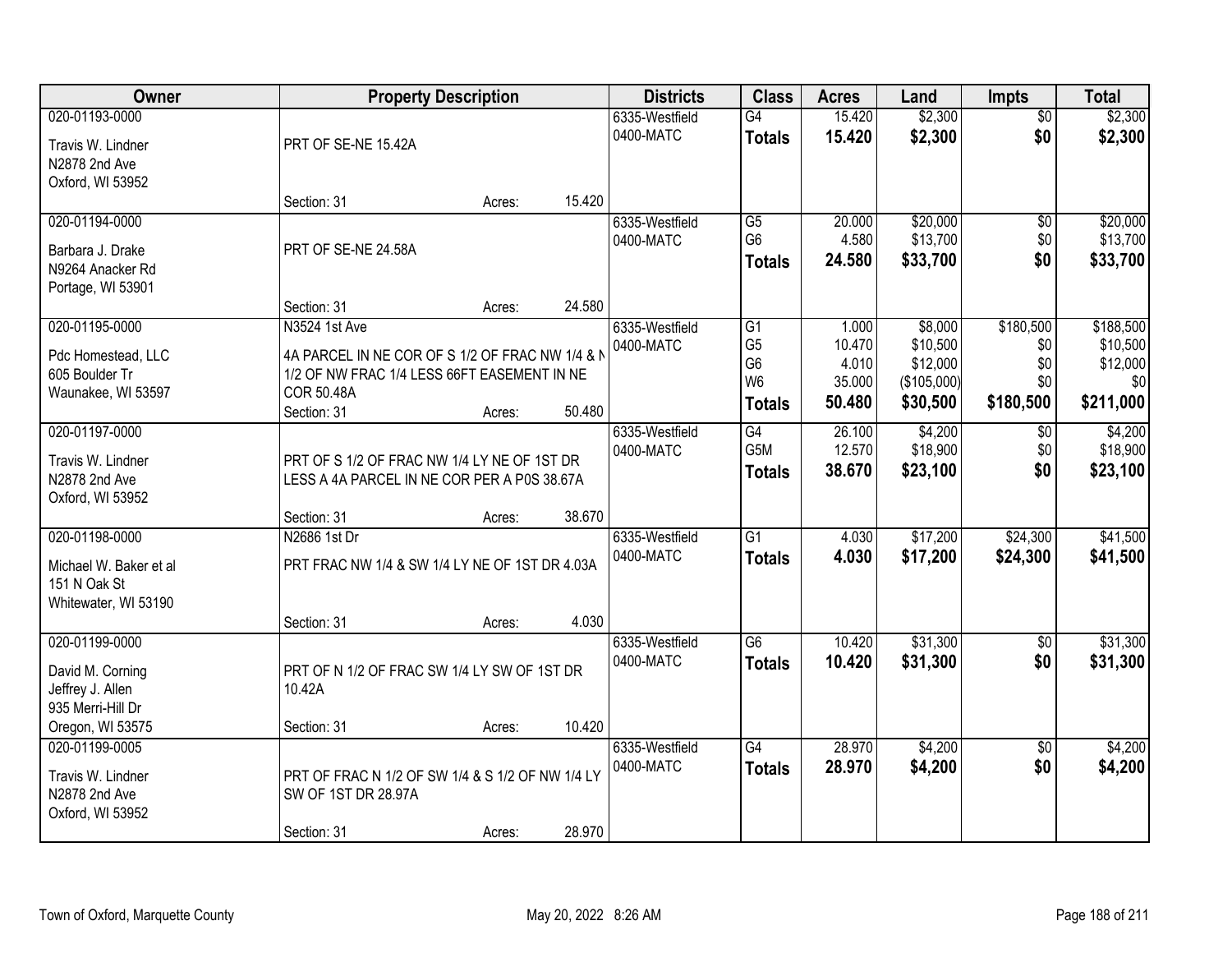| Owner                                     |                                                    | <b>Property Description</b> |        | <b>Districts</b> | <b>Class</b>         | <b>Acres</b>    | Land        | Impts           | <b>Total</b>    |
|-------------------------------------------|----------------------------------------------------|-----------------------------|--------|------------------|----------------------|-----------------|-------------|-----------------|-----------------|
| 020-01200-0000                            | N2658 1st Dr                                       |                             |        | 6335-Westfield   | $\overline{G1}$      | 3.000           | \$15,000    | \$65,300        | \$80,300        |
| Carl F. Zimmermann                        | 3A OF NE-SW & SE-NW LY N OF 1ST COURT RD           |                             |        | 0400-MATC        | <b>Totals</b>        | 3.000           | \$15,000    | \$65,300        | \$80,300        |
| Carol M. Zimmermann                       | 3.00A                                              |                             |        |                  |                      |                 |             |                 |                 |
| N2658 1st Dr                              |                                                    |                             |        |                  |                      |                 |             |                 |                 |
| Oxford, WI 53952                          | Section: 31                                        | Acres:                      | 3.000  |                  |                      |                 |             |                 |                 |
| 020-01201-0000                            | N2622 1st Dr                                       |                             |        | 6335-Westfield   | $\overline{G1}$      | 1.000           | \$8,000     | \$98,500        | \$106,500       |
| Ronald H. Barenz                          | PART OF NE-SW 7.50A                                |                             |        | 0400-MATC        | G <sub>6</sub>       | 6.500           | \$15,600    | \$0             | \$15,600        |
| Cheryl Barenz                             |                                                    |                             |        |                  | <b>Totals</b>        | 7.500           | \$23,600    | \$98,500        | \$122,100       |
| N113 W13831 Pheasant Ln                   |                                                    |                             |        |                  |                      |                 |             |                 |                 |
| Germantown, WI 53022                      | Section: 31                                        | Acres:                      | 7.500  |                  |                      |                 |             |                 |                 |
| 020-01203-0000                            |                                                    |                             |        | 6335-Westfield   | G4                   | 45.640          | \$6,700     | \$0             | \$6,700         |
|                                           |                                                    |                             |        | 0400-MATC        | <b>Totals</b>        | 45.640          | \$6,700     | \$0             | \$6,700         |
| <b>B&amp;L Acres, LLC</b><br>2685 5th Ave | LOT 3 CSM 1988 BEING PART OF FRAC SW 1/4<br>45.64A |                             |        |                  |                      |                 |             |                 |                 |
| Oxford, WI 53952                          |                                                    |                             |        |                  |                      |                 |             |                 |                 |
|                                           | Section: 31                                        | Acres:                      | 45.640 |                  |                      |                 |             |                 |                 |
| 020-01204-0000                            | N2627 2nd Ave                                      |                             |        | 6335-Westfield   | G1                   | 2.000           | \$10,000    | \$31,400        | \$41,400        |
|                                           |                                                    |                             |        | 0400-MATC        | G <sub>6</sub>       | 38.000          | \$114,000   | \$0             | \$114,000       |
| James Md Biersach                         | <b>NE-SE 40.00A</b>                                |                             |        |                  | <b>Totals</b>        | 40.000          | \$124,000   | \$31,400        | \$155,400       |
| Margie M. Biersach                        |                                                    |                             |        |                  |                      |                 |             |                 |                 |
| 3259 Rising Sun Rd                        |                                                    |                             |        |                  |                      |                 |             |                 |                 |
| Sun Prairie, WI 53590                     | Section: 31                                        | Acres:                      | 40.000 |                  |                      |                 |             |                 |                 |
| 020-01205-0000                            |                                                    |                             |        | 6335-Westfield   | G1<br>W <sub>6</sub> | 2.650<br>40.000 | \$13,300    | $\overline{50}$ | \$13,300<br>\$0 |
| Ronald H. Barenz                          | LOT 2 CSM 1988 BEING PART OF W1/2-SE1/4 42.65A     |                             |        | 0400-MATC        |                      |                 | (\$120,000) | \$0             |                 |
| Cheryl Barenz                             |                                                    |                             |        |                  | <b>Totals</b>        | 42.650          | \$13,300    | \$0             | \$13,300        |
| N113 W13831 Pheasant Ln                   |                                                    |                             |        |                  |                      |                 |             |                 |                 |
| Germantown, WI 53022                      | Section: 31                                        | Acres:                      | 42.650 |                  |                      |                 |             |                 |                 |
| 020-01206-0000                            | N2584 1st Dr                                       |                             |        | 6335-Westfield   | G4                   | 18.100          | \$2,600     | \$0             | \$2,600         |
| Donald F. Walker                          | LOT 1 CSM 1988 LESS THE S 658.93FT BEING PRT       |                             |        | 0400-MATC        | G7                   | 2.000           | \$9,500     | \$140,200       | \$149,700       |
| N2584 1st Dr                              | OF NW-SE & SW-SE 20.10A                            |                             |        |                  | <b>Totals</b>        | 20.100          | \$12,100    | \$140,200       | \$152,300       |
| Oxford, WI 53952                          |                                                    |                             |        |                  |                      |                 |             |                 |                 |
|                                           | Section: 31                                        | Acres:                      | 20.100 |                  |                      |                 |             |                 |                 |
| 020-01206-0005                            | N2506 1st Dr                                       |                             |        | 6335-Westfield   | $\overline{G1}$      | 5.010           | \$19,300    | \$126,200       | \$145,500       |
| Teresa M. Huber                           | LOT 1 CSM 2362 BEING PRT OF SW-SE 5.01A            |                             |        | 0400-MATC        | <b>Totals</b>        | 5.010           | \$19,300    | \$126,200       | \$145,500       |
| Gregory Huber                             |                                                    |                             |        |                  |                      |                 |             |                 |                 |
| N2506 1st Dr                              |                                                    |                             |        |                  |                      |                 |             |                 |                 |
| Oxford, WI 53952                          | Section: 31                                        | Acres:                      | 5.010  |                  |                      |                 |             |                 |                 |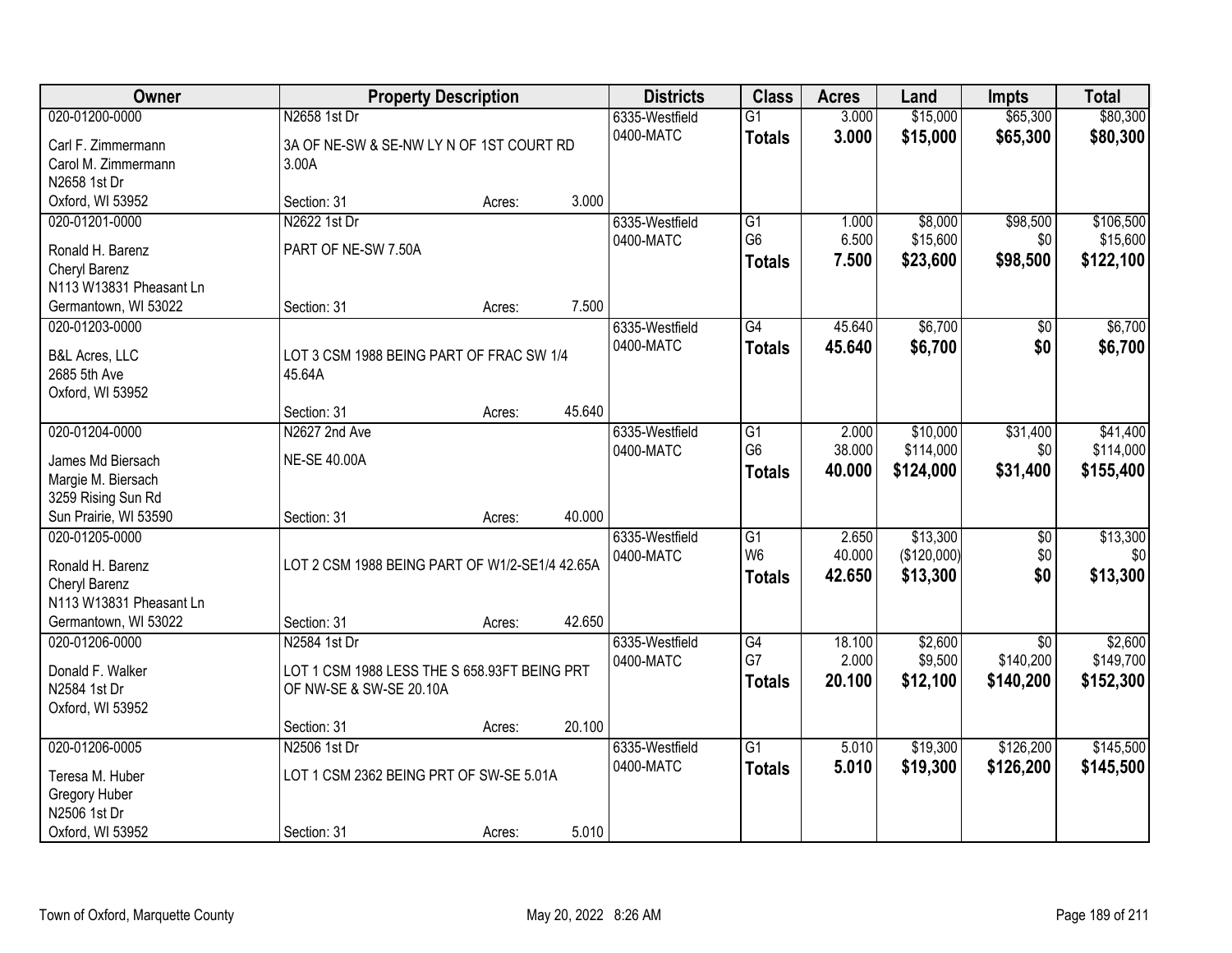| <b>Owner</b>                                                                                                 | <b>Property Description</b>                                                 |        |        | <b>Districts</b>            | <b>Class</b>                                               | <b>Acres</b>                       | Land                                     | <b>Impts</b>                         | <b>Total</b>                                |
|--------------------------------------------------------------------------------------------------------------|-----------------------------------------------------------------------------|--------|--------|-----------------------------|------------------------------------------------------------|------------------------------------|------------------------------------------|--------------------------------------|---------------------------------------------|
| 020-01206-0010<br>Teresa M. Huber<br>Gregory Huber<br>N2506 1st Dr                                           | S 658.93FT OF LOT 1 CSM 1988 LESS CSM 2362 ALL<br>BEING PRT OF SW-SE 15.00A |        |        | 6335-Westfield<br>0400-MATC | G4<br><b>Totals</b>                                        | 15.000<br>15.000                   | \$2,200<br>\$2,200                       | $\overline{50}$<br>\$0               | \$2,200<br>\$2,200                          |
| Oxford, WI 53952                                                                                             | Section: 31                                                                 | Acres: | 15.000 |                             |                                                            |                                    |                                          |                                      |                                             |
| 020-01207-0000<br>Marlon Schoeneman<br>N2561 2nd Ave<br>Oxford, WI 53952                                     | N2561 2nd Ave<br>SE-SE PER POS GROTHMAN 40.12A                              |        |        | 6335-Westfield<br>0400-MATC | $\overline{G1}$<br>G4<br>G <sub>5</sub> M<br><b>Totals</b> | 1.000<br>2.000<br>37.120<br>40.120 | \$8,000<br>\$300<br>\$55,700<br>\$64,000 | \$115,400<br>\$0<br>\$0<br>\$115,400 | \$123,400<br>\$300<br>\$55,700<br>\$179,400 |
| 020-01208-0005                                                                                               | Section: 31                                                                 | Acres: | 40.120 | 6335-Westfield              | G5                                                         | 20.000                             | \$20,000                                 | \$0                                  | \$20,000                                    |
| Susan C. Schwerdtfeger Trustees<br>Schwerdtfeger Living Trust<br>4829 Bailey Settlement Rd                   | LOT 1 CSM 2098 BEING PRT OF NE-NE SEC 32 &<br>NW-NW SEC 33 20.00A           |        |        | 0400-MATC                   | <b>Totals</b>                                              | 20.000                             | \$20,000                                 | \$0                                  | \$20,000                                    |
| Sun Prairie, WI 53590                                                                                        | Section: 32                                                                 | Acres: | 20.000 |                             |                                                            |                                    |                                          |                                      |                                             |
| 020-01208-0010<br>Susan C. Schwerdtfeger Trustees<br>Schwerdtfeger Living Trust<br>4829 Bailey Settlement Rd | PRT OF LOT 3 CSM 2358 BEING PRT OF NE-NE 7.49A                              |        |        | 6335-Westfield<br>0400-MATC | $\overline{G5}$<br><b>Totals</b>                           | 7.490<br>7.490                     | \$7,500<br>\$7,500                       | \$0<br>\$0                           | \$7,500<br>\$7,500                          |
| Sun Prairie, WI 53590                                                                                        | Section: 32                                                                 | Acres: | 7.490  |                             |                                                            |                                    |                                          |                                      |                                             |
| 020-01208-0015<br>Alan M. Simonds<br>425 Greenwood Ln<br>Barrington, IL 60010                                | PRT OF LOT 4 CSM 2586 BEING PRT OF NE-NE 6.31A<br>Section: 32               | Acres: | 6.310  | 6335-Westfield<br>0400-MATC | $\overline{G5}$<br>W <sub>6</sub><br><b>Totals</b>         | 4.310<br>2.000<br>6.310            | \$4,300<br>(\$2,000)<br>\$4,300          | $\overline{30}$<br>\$0<br>\$0        | \$4,300<br>\$0<br>\$4,300                   |
| 020-01209-0000                                                                                               |                                                                             |        |        | 6335-Westfield              | $\overline{G5}$                                            | 7.500                              | \$7,500                                  | $\overline{50}$                      | \$7,500                                     |
| Ronald E & Susan C Schwerdtfeger Liv<br>Trust et al<br>4829 Bailey Settlement                                | 7.5A ON N SIDE OF NE-NE 7.50A                                               |        |        | 0400-MATC                   | <b>Totals</b>                                              | 7.500                              | \$7,500                                  | \$0                                  | \$7,500                                     |
| Sun Prairie, WI 53590                                                                                        | Section: 32                                                                 | Acres: | 7.500  |                             |                                                            |                                    |                                          |                                      |                                             |
| 020-01210-0000<br>Brian L. Smith et al<br>PO Box 55<br>Endeavor, WI 53930                                    | <b>NW-NE 40.00A</b>                                                         |        |        | 6335-Westfield<br>0400-MATC | $\overline{G4}$<br>G <sub>5</sub><br><b>Totals</b>         | 30.000<br>10.000<br>40.000         | \$4,400<br>\$15,500<br>\$19,900          | $\overline{50}$<br>\$0<br>\$0        | \$4,400<br>\$15,500<br>\$19,900             |
|                                                                                                              | Section: 32                                                                 | Acres: | 40.000 |                             |                                                            |                                    |                                          |                                      |                                             |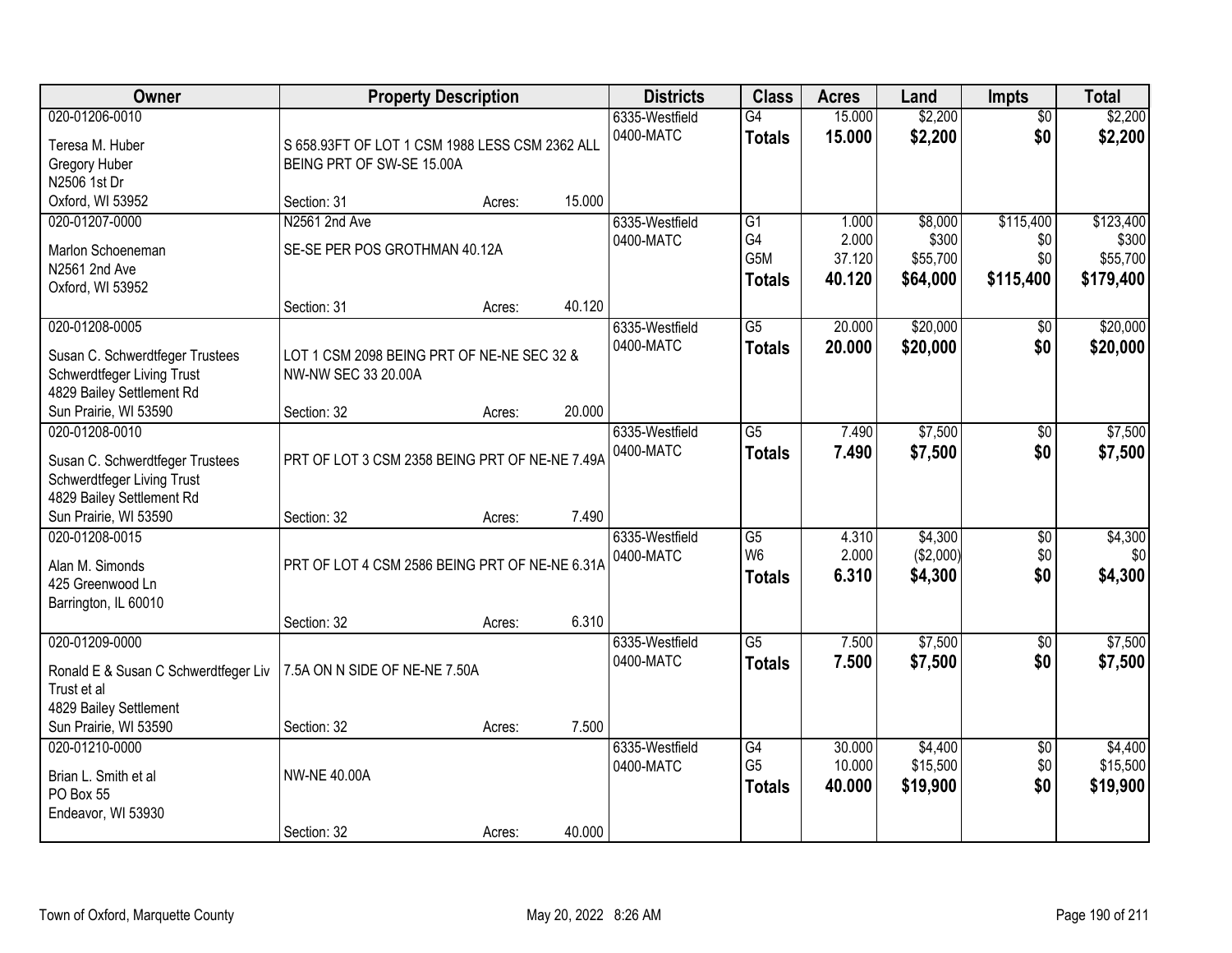| Owner                                                                         | <b>Property Description</b>                        |        |        | <b>Districts</b>            | <b>Class</b>                                       | <b>Acres</b>               | Land                               | <b>Impts</b>                  | <b>Total</b>                  |
|-------------------------------------------------------------------------------|----------------------------------------------------|--------|--------|-----------------------------|----------------------------------------------------|----------------------------|------------------------------------|-------------------------------|-------------------------------|
| 020-01211-0000<br>Brian L. Smith et al<br>PO Box 55<br>Endeavor, WI 53930     | <b>SW-NE 40.00A</b>                                |        |        | 6335-Westfield<br>0400-MATC | G4<br>G <sub>5</sub><br><b>Totals</b>              | 38.000<br>2.000<br>40.000  | \$5,500<br>\$3,100<br>\$8,600      | $\overline{50}$<br>\$0<br>\$0 | \$5,500<br>\$3,100<br>\$8,600 |
|                                                                               | Section: 32                                        | Acres: | 40.000 |                             |                                                    |                            |                                    |                               |                               |
| 020-01212-0000<br>Alan M. Simonds<br>425 Greenwood Ln<br>Barrington, IL 60010 | PRT OF LOT 4 CSM 2586 BEING PRT OF SE-NE<br>40.50A |        |        | 6335-Westfield<br>0400-MATC | $\overline{G5}$<br>W <sub>6</sub><br><b>Totals</b> | 18.500<br>22.000<br>40.500 | \$18,500<br>(\$52,800)<br>\$18,500 | $\overline{50}$<br>\$0<br>\$0 | \$18,500<br>\$0<br>\$18,500   |
| 020-01213-0000                                                                | Section: 32                                        | Acres: | 40.500 | 6335-Westfield              | G4                                                 | 34.000                     | \$5,000                            | \$0                           | \$5,000                       |
| Travis W. Lindner<br>N2878 2nd Ave<br>Oxford, WI 53952                        | NE-NW EX 1A ON S SIDE 39.00A                       |        |        | 0400-MATC                   | G <sub>5</sub><br><b>Totals</b>                    | 5.000<br>39.000            | \$7,800<br>\$12,800                | \$0<br>\$0                    | \$7,800<br>\$12,800           |
|                                                                               | Section: 32                                        | Acres: | 39.000 |                             |                                                    |                            |                                    |                               |                               |
| 020-01214-0000<br>Brian L. Smith et al<br>PO Box 55<br>Endeavor, WI 53930     | 1A ON S SIDE OF NE-NW 1.00A                        |        |        | 6335-Westfield<br>0400-MATC | $\overline{G4}$<br><b>Totals</b>                   | 1.000<br>1.000             | \$200<br>\$200                     | \$0<br>\$0                    | \$200<br>\$200                |
|                                                                               | Section: 32                                        | Acres: | 1.000  |                             |                                                    |                            |                                    |                               |                               |
| 020-01215-0000<br>Travis W. Lindner<br>N2878 2nd Ave<br>Oxford, WI 53952      | NW-NW LESS CSM 2265 34.99A                         |        |        | 6335-Westfield<br>0400-MATC | $\overline{G4}$<br><b>Totals</b>                   | 34.990<br>34.990           | \$5,100<br>\$5,100                 | $\overline{30}$<br>\$0        | \$5,100<br>\$5,100            |
| 020-01215-0005                                                                | Section: 32<br>N2862 2nd Ave                       | Acres: | 34.990 | 6335-Westfield              | $\overline{G7}$                                    | 5.010                      | \$20,000                           | \$152,800                     | \$172,800                     |
| Travis W. Lindner<br>N2878 2nd Ave<br>Oxford, WI 53952                        | LOT 1 CSM 2265 BEING PRT OF NW-NW 5.01A            |        |        | 0400-MATC                   | <b>Totals</b>                                      | 5.010                      | \$20,000                           | \$152,800                     | \$172,800                     |
|                                                                               | Section: 32                                        | Acres: | 5.010  |                             |                                                    |                            |                                    |                               |                               |
| 020-01216-0000<br>Joyce A. Hauser (Le<br>N2325 Co Rd A<br>Oxford, WI 53952    | <b>SW-NW 40.00A</b>                                |        |        | 6335-Westfield<br>0400-MATC | G4<br>G <sub>5</sub><br><b>Totals</b>              | 39.000<br>1.000<br>40.000  | \$5,700<br>\$100<br>\$5,800        | $\overline{50}$<br>\$0<br>\$0 | \$5,700<br>\$100<br>\$5,800   |
|                                                                               | Section: 32                                        | Acres: | 40.000 |                             |                                                    |                            |                                    |                               |                               |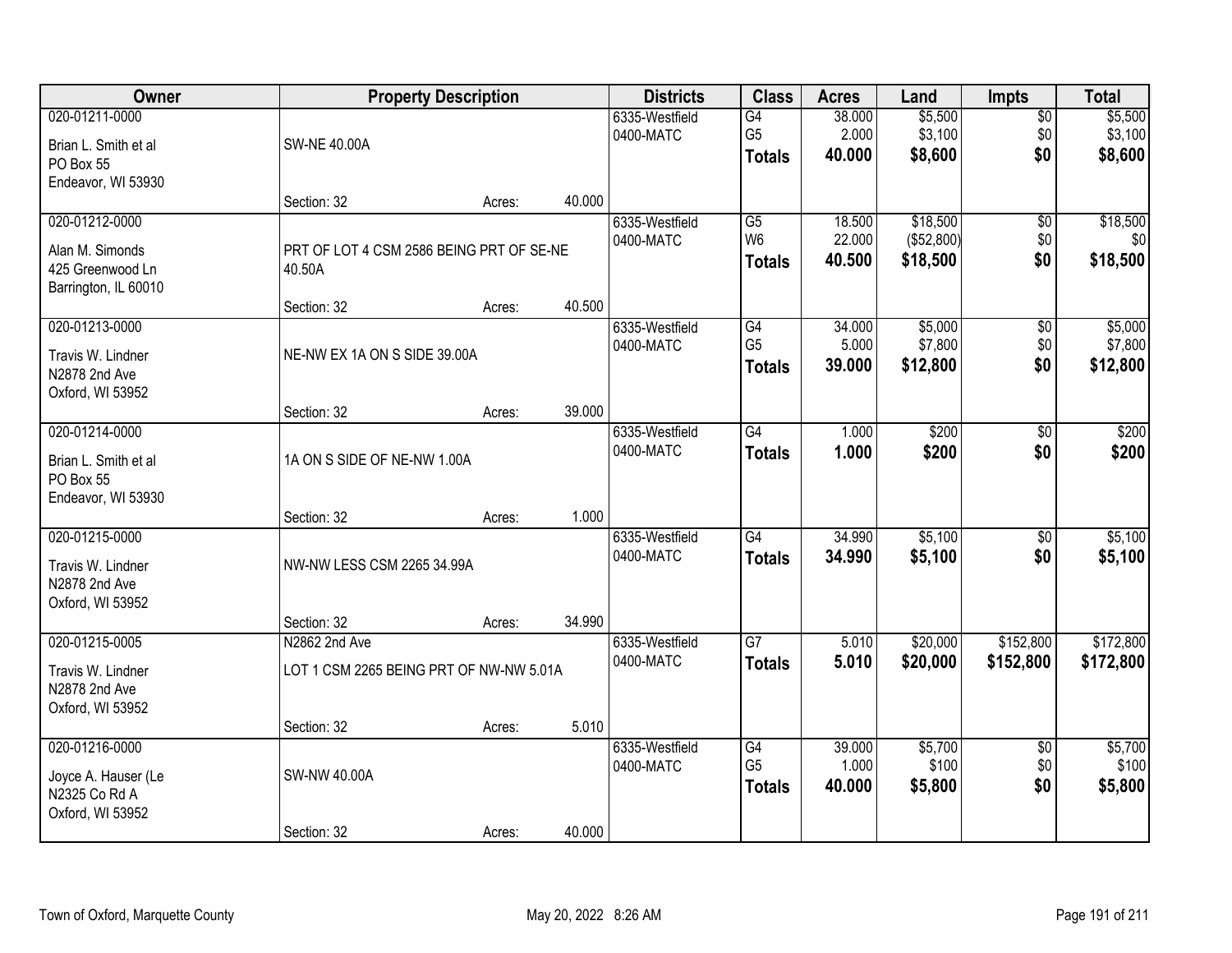| Owner                                                                      |                                                      | <b>Property Description</b> |        | <b>Districts</b>            | <b>Class</b>                                       | <b>Acres</b>                       | Land                                    | <b>Impts</b>                                 | <b>Total</b>                             |
|----------------------------------------------------------------------------|------------------------------------------------------|-----------------------------|--------|-----------------------------|----------------------------------------------------|------------------------------------|-----------------------------------------|----------------------------------------------|------------------------------------------|
| 020-01217-0000<br>Brian L. Smith et al<br>PO Box 55                        | <b>SE-NW 40.00A</b>                                  |                             |        | 6335-Westfield<br>0400-MATC | G4<br><b>Totals</b>                                | 40.000<br>40.000                   | \$5,800<br>\$5,800                      | $\overline{50}$<br>\$0                       | \$5,800<br>\$5,800                       |
| Endeavor, WI 53930                                                         | Section: 32                                          | Acres:                      | 40.000 |                             |                                                    |                                    |                                         |                                              |                                          |
| 020-01218-0000<br>Joyce A. Hauser (Le<br>N2325 Co Rd A<br>Oxford, WI 53952 | <b>NE-SW 40.00A</b>                                  |                             |        | 6335-Westfield<br>0400-MATC | G4<br><b>Totals</b>                                | 40.000<br>40.000                   | \$5,800<br>\$5,800                      | \$0<br>\$0                                   | \$5,800<br>\$5,800                       |
|                                                                            | Section: 32                                          | Acres:                      | 40.000 |                             |                                                    |                                    |                                         |                                              |                                          |
| 020-01219-0000<br>Joyce A. Hauser (Le<br>N2325 Co Rd A<br>Oxford, WI 53952 | NW-SW 40.00A                                         |                             |        | 6335-Westfield<br>0400-MATC | G4<br><b>Totals</b>                                | 40.000<br>40.000                   | \$5,800<br>\$5,800                      | $\sqrt[6]{3}$<br>\$0                         | \$5,800<br>\$5,800                       |
|                                                                            | Section: 32                                          | Acres:                      | 40.000 |                             |                                                    |                                    |                                         |                                              |                                          |
| 020-01220-0000<br>Joyce A. Hauser (Le<br>N2325 Co Rd A<br>Oxford, WI 53952 | N2508 2nd Ave<br>SW-SW 40.00A                        |                             |        | 6335-Westfield<br>0400-MATC | G4<br>G <sub>5</sub><br>G7<br><b>Totals</b>        | 38.000<br>1.000<br>1.000<br>40.000 | \$5,500<br>\$100<br>\$6,000<br>\$11,600 | $\sqrt[6]{3}$<br>\$0<br>\$33,700<br>\$33,700 | \$5,500<br>\$100<br>\$39,700<br>\$45,300 |
|                                                                            | Section: 32                                          | Acres:                      | 40.000 |                             |                                                    |                                    |                                         |                                              |                                          |
| 020-01221-0000<br>Joyce A. Hauser (Le<br>N2325 Co Rd A<br>Oxford, WI 53952 | <b>SE-SW 40.00A</b>                                  |                             |        | 6335-Westfield<br>0400-MATC | $\overline{G4}$<br><b>Totals</b>                   | 40.000<br>40.000                   | \$5,800<br>\$5,800                      | \$0<br>\$0                                   | \$5,800<br>\$5,800                       |
| 020-01222-0000                                                             | Section: 32                                          | Acres:                      | 40.000 | 6335-Westfield              | G4                                                 | 15.000                             | \$2,200                                 | $\overline{60}$                              | \$2,200                                  |
| Brian L. Smith et al<br>PO Box 55<br>Endeavor, WI 53930                    | THAT PRT OF N 53RDS OF NE-SE LY E OF CREEK<br>16.00A |                             |        | 0400-MATC                   | G <sub>5</sub><br><b>Totals</b>                    | 1.000<br>16.000                    | \$1,600<br>\$3,800                      | \$0<br>\$0                                   | \$1,600<br>\$3,800                       |
|                                                                            | Section: 32                                          | Acres:                      | 16.000 |                             |                                                    |                                    |                                         |                                              |                                          |
| 020-01222-0005<br>Brian L. Smith et al<br>PO Box 55<br>Endeavor, WI 53930  | THAT PRT OF NE-SE LY W OF CREEK 17.00A               |                             |        | 6335-Westfield<br>0400-MATC | $\overline{G4}$<br>G <sub>5</sub><br><b>Totals</b> | 9.000<br>8.000<br>17.000           | \$1,300<br>\$12,400<br>\$13,700         | $\overline{60}$<br>\$0<br>\$0                | \$1,300<br>\$12,400<br>\$13,700          |
|                                                                            | Section: 32                                          | Acres:                      | 17.000 |                             |                                                    |                                    |                                         |                                              |                                          |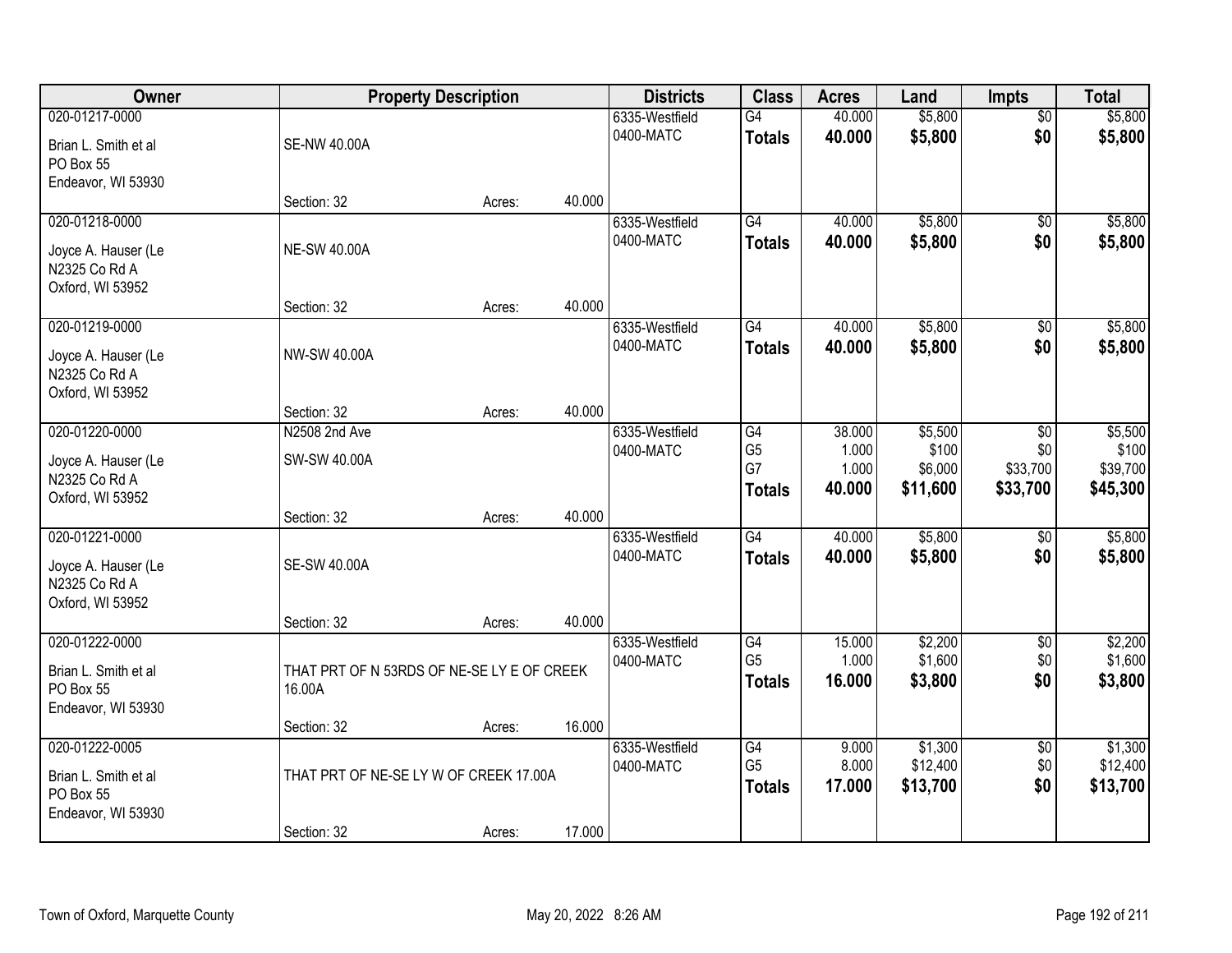| Owner                                                                               | <b>Property Description</b>                                      |        |        | <b>Districts</b>            | <b>Class</b>                                       | <b>Acres</b>                       | Land                                       | <b>Impts</b>                                     | <b>Total</b>                                 |
|-------------------------------------------------------------------------------------|------------------------------------------------------------------|--------|--------|-----------------------------|----------------------------------------------------|------------------------------------|--------------------------------------------|--------------------------------------------------|----------------------------------------------|
| 020-01223-0000<br>Dorothy M. Wohlfert (Le<br>Keith H. Wohlfert<br>N2594 County Rd A | 7A IN SE COR OF NE-SE LY E OF CREEK 7.00A                        |        |        | 6335-Westfield<br>0400-MATC | $\overline{G4}$<br>G <sub>5</sub><br><b>Totals</b> | 4.000<br>3.000<br>7.000            | \$600<br>\$4,700<br>\$5,300                | $\overline{50}$<br>\$0<br>\$0                    | \$600<br>\$4,700<br>\$5,300                  |
| Oxford, WI 53952                                                                    | Section: 32                                                      | Acres: | 7.000  |                             |                                                    |                                    |                                            |                                                  |                                              |
| 020-01224-0000<br>Brian L. Smith et al<br>PO Box 55<br>Endeavor, WI 53930           | <b>NW-SE 40.00A</b>                                              |        |        | 6335-Westfield<br>0400-MATC | G4<br><b>Totals</b>                                | 40.000<br>40.000                   | \$5,800<br>\$5,800                         | $\overline{50}$<br>\$0                           | \$5,800<br>\$5,800                           |
| 020-01225-0005                                                                      | Section: 32                                                      | Acres: | 40.000 | 6335-Westfield              | G4                                                 | 20.000                             | \$2,900                                    | \$0                                              | \$2,900                                      |
| Brian L. Smith et al<br>PO Box 55<br>Endeavor, WI 53930                             | SW-SE LESS CSM 2136 20.00A                                       |        |        | 0400-MATC                   | <b>Totals</b>                                      | 20.000                             | \$2,900                                    | \$0                                              | \$2,900                                      |
|                                                                                     | Section: 32                                                      | Acres: | 20.000 |                             |                                                    |                                    |                                            |                                                  |                                              |
| 020-01225-0010<br>Pamela K. Burnell<br>N2501 County Rd A<br>Oxford, WI 53952        | PART CSM 2136 BEING PART OF SW-SE 19.99A                         |        |        | 6335-Westfield<br>0400-MATC | G4<br>G5M<br><b>Totals</b>                         | 5.000<br>14.990<br>19.990          | \$700<br>\$22,500<br>\$23,200              | \$0<br>\$0<br>\$0                                | \$700<br>\$22,500<br>\$23,200                |
|                                                                                     | Section: 32                                                      | Acres: | 19.990 |                             |                                                    |                                    |                                            |                                                  |                                              |
| 020-01226-0000<br>Brian L. Smith et al<br>PO Box 55<br>Endeavor, WI 53930           | SE-SE LESS 5A & CSM 2136 12.76A                                  |        |        | 6335-Westfield<br>0400-MATC | $\overline{G4}$<br><b>Totals</b>                   | 12.760<br>12.760                   | \$1,900<br>\$1,900                         | $\overline{30}$<br>\$0                           | \$1,900<br>\$1,900                           |
|                                                                                     | Section: 32                                                      | Acres: | 12.760 |                             |                                                    |                                    |                                            |                                                  |                                              |
| 020-01226-0005<br>Pamela K. Burnell<br>N2501 County Rd A<br>Oxford, WI 53952        | N2501 County Rd A<br>PART OF CSM 2136 BEING PART OF SE-SE 22.24A |        |        | 6335-Westfield<br>0400-MATC | $\overline{G4}$<br>G5M<br>G7<br><b>Totals</b>      | 14.240<br>6.000<br>2.000<br>22.240 | \$2,300<br>\$9,000<br>\$18,000<br>\$29,300 | $\overline{50}$<br>\$0<br>\$117,300<br>\$117,300 | \$2,300<br>\$9,000<br>\$135,300<br>\$146,600 |
|                                                                                     | Section: 32                                                      | Acres: | 22.240 |                             |                                                    |                                    |                                            |                                                  |                                              |
| 020-01227-0000<br>Dorothy M. Wohlfert (Le<br>Keith H. Wohlfert<br>N2594 County Rd A | 5A IN NE COR OF SE-SE 5.00A                                      |        |        | 6335-Westfield<br>0400-MATC | G4<br>G <sub>5</sub><br><b>Totals</b>              | 1.000<br>4.000<br>5.000            | \$100<br>\$6,200<br>\$6,300                | $\overline{50}$<br>\$0<br>\$0                    | \$100<br>\$6,200<br>\$6,300                  |
| Oxford, WI 53952                                                                    | Section: 32                                                      | Acres: | 5.000  |                             |                                                    |                                    |                                            |                                                  |                                              |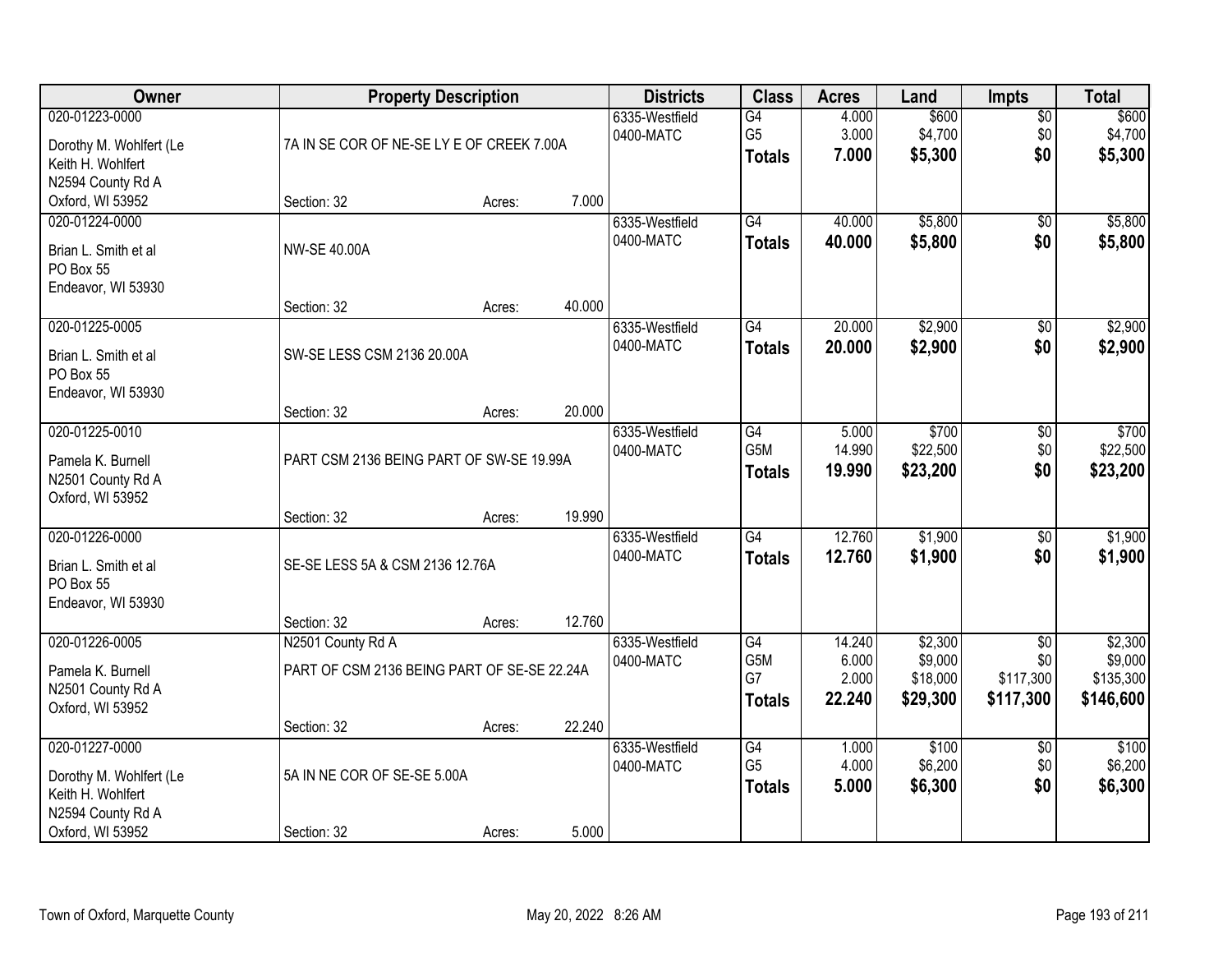| Owner                                | <b>Property Description</b>               |        |        | <b>Districts</b>            | <b>Class</b>             | <b>Acres</b>   | Land                 | Impts                  | <b>Total</b>           |
|--------------------------------------|-------------------------------------------|--------|--------|-----------------------------|--------------------------|----------------|----------------------|------------------------|------------------------|
| 020-01228-0000                       |                                           |        |        | 6335-Westfield              | $\overline{\mathsf{W}8}$ | 40.000         | (\$120,000)          | $\overline{50}$        | \$0                    |
| Daniel G. Daley et al                | <b>NE-NE 40.00A</b>                       |        |        | 0400-MATC                   | <b>Totals</b>            | 40.000         | \$0                  | \$0                    | \$0                    |
| 826 S 7th Ave                        |                                           |        |        |                             |                          |                |                      |                        |                        |
| West Bend, WI 53095                  |                                           |        |        |                             |                          |                |                      |                        |                        |
| 020-01229-0000                       | Section: 33                               | Acres: | 40.000 | 6335-Westfield              | $\overline{G5}$          | 20.000         | \$20,000             | \$0                    | \$20,000               |
|                                      |                                           |        |        | 0400-MATC                   | <b>Totals</b>            | 20.000         | \$20,000             | \$0                    | \$20,000               |
| Daniel G. Daley et al                | E 1/2 OF NW-NE 20.00A                     |        |        |                             |                          |                |                      |                        |                        |
| 826 S 7th Ave<br>West Bend, WI 53095 |                                           |        |        |                             |                          |                |                      |                        |                        |
|                                      | Section: 33                               | Acres: | 20.000 |                             |                          |                |                      |                        |                        |
| 020-01230-0000                       |                                           |        |        | 6335-Westfield              | G4                       | 19.900         | \$2,900              | $\overline{50}$        | \$2,900                |
| Six Ps Enterprises, LLC              | PART CSM 1908 BEING W1/2 OF NW-NE 19.90A  |        |        | 0400-MATC                   | <b>Totals</b>            | 19.900         | \$2,900              | \$0                    | \$2,900                |
| 4154 4th Dr                          |                                           |        |        |                             |                          |                |                      |                        |                        |
| Wisconsin Dells, WI 53965            |                                           |        |        |                             |                          |                |                      |                        |                        |
|                                      | Section: 33                               | Acres: | 19.900 |                             |                          |                |                      |                        |                        |
| 020-01231-0000                       |                                           |        |        | 6335-Westfield              | G4                       | 3.800          | \$600                | \$0                    | \$600                  |
| Six Ps Enterprises, LLC              | PART CSM 1908 BEING PART OF SW-NE 3.80A   |        |        | 0400-MATC                   | <b>Totals</b>            | 3.800          | \$600                | \$0                    | \$600                  |
| 4154 4th Dr                          |                                           |        |        |                             |                          |                |                      |                        |                        |
| Wisconsin Dells, WI 53965            | Section: 33                               | Acres: | 3.800  |                             |                          |                |                      |                        |                        |
| 020-01232-0000                       | N2698 Fur Dr                              |        |        | 6335-Westfield              | $\overline{G1}$          | 5.020          | \$19,300             | \$156,700              | \$176,000              |
|                                      |                                           |        |        | 0400-MATC                   | <b>Totals</b>            | 5.020          | \$19,300             | \$156,700              | \$176,000              |
| Kim D. Hill<br>R D. Hill             | LOT 1 CSM 886 BEING PART SW-NE 5.02A      |        |        |                             |                          |                |                      |                        |                        |
| N2698 Fur Dr                         |                                           |        |        |                             |                          |                |                      |                        |                        |
| Oxford, WI 53952                     | Section: 33                               | Acres: | 5.020  |                             |                          |                |                      |                        |                        |
| 020-01232-0005                       |                                           |        |        | 6335-Westfield              | $\overline{G1}$          | 5.000          | \$19,300             | $\sqrt{6}$             | \$19,300               |
| Peter G. Rademacher                  | LOT 2 CSM 886 BEING PART SW-NE 5.00A      |        |        | 0400-MATC                   | <b>Totals</b>            | 5.000          | \$19,300             | \$0                    | \$19,300               |
| Christine Rademacher                 |                                           |        |        |                             |                          |                |                      |                        |                        |
| W7868 Fur Ln                         |                                           |        |        |                             |                          |                |                      |                        |                        |
| Oxford, WI 53952                     | Section: 33                               | Acres: | 5.000  |                             |                          |                |                      |                        |                        |
| 020-01233-0000                       | W7747 Fur Rd                              |        |        | 6335-Westfield<br>0400-MATC | G1                       | 5.000<br>5.000 | \$19,300<br>\$19,300 | \$172,000<br>\$172,000 | \$191,300<br>\$191,300 |
| Donald P. Van Beckum                 | LOT 1 CSM 3201 BEING PRT OF SW-NE & NW-NE |        |        |                             | <b>Totals</b>            |                |                      |                        |                        |
| Lynnette Van Beckum<br>W7747 Fur Rd  | 5.000A                                    |        |        |                             |                          |                |                      |                        |                        |
| Oxford, WI 53952                     | Section: 33                               | Acres: | 5.000  |                             |                          |                |                      |                        |                        |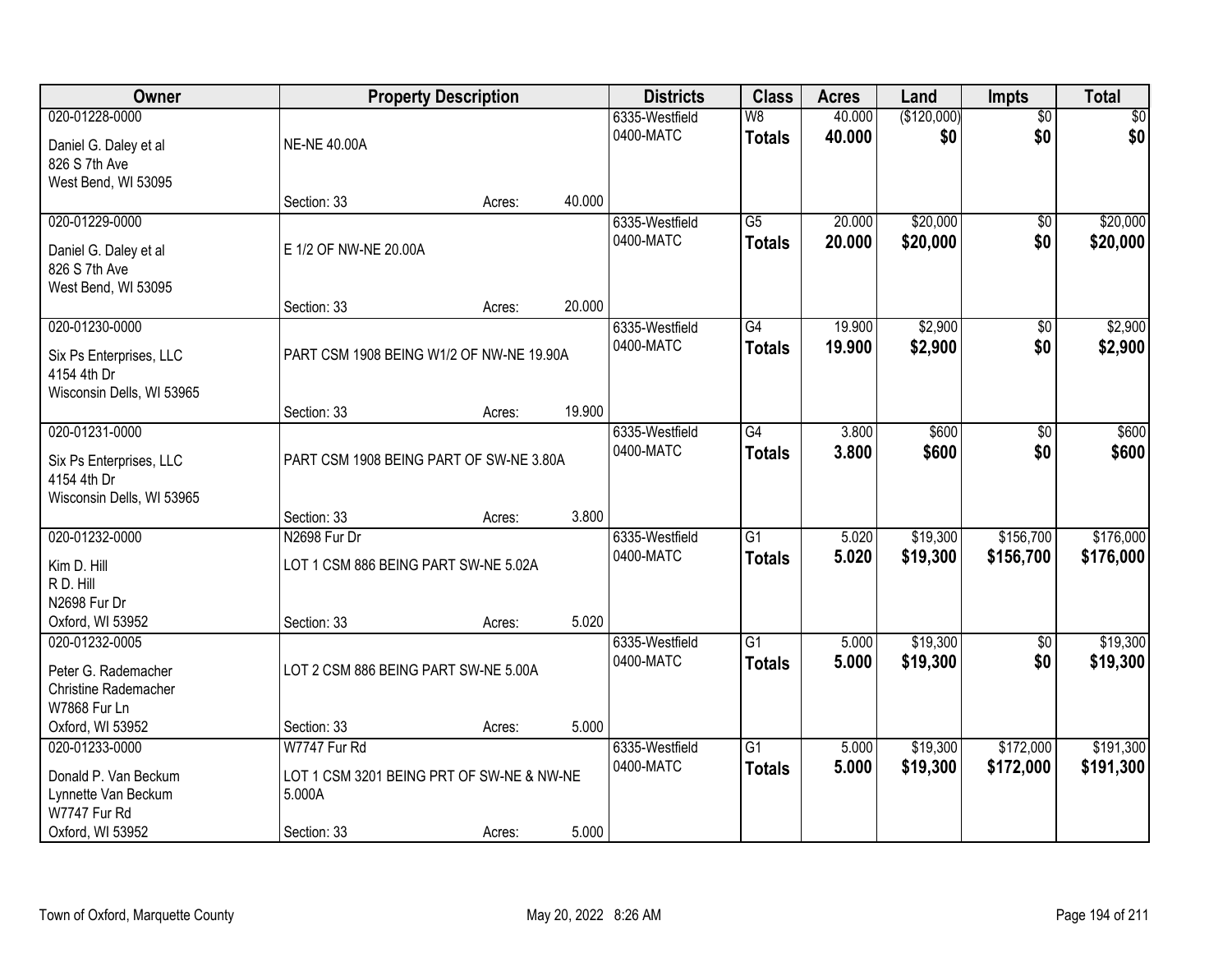| Owner                                  | <b>Property Description</b>                                       |        |        | <b>Districts</b> | <b>Class</b>    | <b>Acres</b> | Land     | <b>Impts</b>    | <b>Total</b> |
|----------------------------------------|-------------------------------------------------------------------|--------|--------|------------------|-----------------|--------------|----------|-----------------|--------------|
| 020-01233-0005                         | Fur Rd                                                            |        |        | 6335-Westfield   | $\overline{G1}$ | 9.830        | \$29,600 | $\overline{50}$ | \$29,600     |
| Donald R. Lewandowski                  | LOT 2 CSM 3201 BEING PRT OF SW-NE & NW-NE                         |        |        | 0400-MATC        | <b>Totals</b>   | 9.830        | \$29,600 | \$0             | \$29,600     |
| Judith R. Lewandowski                  | 9.83A                                                             |        |        |                  |                 |              |          |                 |              |
| N7876 Ski Slide Rd                     |                                                                   |        |        |                  |                 |              |          |                 |              |
| Oconomowoc, WI 53066                   | Section: 33                                                       | Acres: | 9.830  |                  |                 |              |          |                 |              |
| 020-01234-0000                         |                                                                   |        |        | 6335-Westfield   | $\overline{G1}$ | 11.680       | \$35,000 | \$0             | \$35,000     |
| John C. Zillmer                        | LOT 2 CSM 1753 BEING PART SE-NW SW-NE NW-NE                       |        |        | 0400-MATC        | <b>Totals</b>   | 11.680       | \$35,000 | \$0             | \$35,000     |
| Jennifer M. Bahr                       | 11.68A                                                            |        |        |                  |                 |              |          |                 |              |
| W7907 Fur Rd                           |                                                                   |        |        |                  |                 |              |          |                 |              |
| Oxford, WI 53952                       | Section: 33                                                       | Acres: | 11.680 |                  |                 |              |          |                 |              |
| 020-01235-0000                         | N2791 County Rd O                                                 |        |        | 6335-Westfield   | $\overline{G1}$ | 10.077       | \$30,200 | \$177,100       | \$207,300    |
| David M. Hedrich                       | CSM 1604 BEING PART SE-NE 10.077A                                 |        |        | 0400-MATC        | <b>Totals</b>   | 10.077       | \$30,200 | \$177,100       | \$207,300    |
| Kristi L. Hedrich                      |                                                                   |        |        |                  |                 |              |          |                 |              |
| N2791 County Rd O                      |                                                                   |        |        |                  |                 |              |          |                 |              |
| Oxford, WI 53952                       | Section: 33                                                       | Acres: | 10.077 |                  |                 |              |          |                 |              |
| 020-01236-0000                         |                                                                   |        |        | 6335-Westfield   | $\overline{G1}$ | 9.896        | \$29,800 | $\frac{1}{20}$  | \$29,800     |
| Daniel G. Daley et al                  | CSM 1877 BEING PART SE-NE 9.896A                                  |        |        | 0400-MATC        | <b>Totals</b>   | 9.896        | \$29,800 | \$0             | \$29,800     |
| 826 S 7th Ave                          |                                                                   |        |        |                  |                 |              |          |                 |              |
| West Bend, WI 53095                    |                                                                   |        |        |                  |                 |              |          |                 |              |
|                                        | Section: 33                                                       | Acres: | 9.896  |                  |                 |              |          |                 |              |
| 020-01237-0000                         |                                                                   |        |        | 6335-Westfield   | G4              | 20.000       | \$2,900  | $\overline{50}$ | \$2,900      |
| Scott A. Goetsch                       | S1/2 OF SE-NE 20.00A                                              |        |        | 0400-MATC        | <b>Totals</b>   | 20,000       | \$2,900  | \$0             | \$2,900      |
| Barbara B. Goetsch                     |                                                                   |        |        |                  |                 |              |          |                 |              |
| N2635 County Rd O                      |                                                                   |        |        |                  |                 |              |          |                 |              |
| Oxford, WI 53952                       | Section: 33                                                       | Acres: | 20.000 |                  |                 |              |          |                 |              |
| 020-01238-0000                         |                                                                   |        |        | 6335-Westfield   | G4              | 28.750       | \$4,200  | \$0             | \$4,200      |
|                                        | PART CSM 1908 BEING PART NE-NW 28.75A                             |        |        | 0400-MATC        | <b>Totals</b>   | 28.750       | \$4,200  | \$0             | \$4,200      |
| Six Ps Enterprises, LLC<br>4154 4th Dr |                                                                   |        |        |                  |                 |              |          |                 |              |
| Wisconsin Dells, WI 53965              |                                                                   |        |        |                  |                 |              |          |                 |              |
|                                        | Section: 33                                                       | Acres: | 28.750 |                  |                 |              |          |                 |              |
| 020-01239-0000                         | County Rd A                                                       |        |        | 6335-Westfield   | G4              | 16.000       | \$2,300  | $\overline{60}$ | \$2,300      |
|                                        |                                                                   |        |        | 0400-MATC        | G <sub>5</sub>  | 4.000        | \$4,000  | \$0             | \$4,000      |
| Six Ps Enterprises, LLC<br>4154 4th Dr | LOT 1 CSM 3291 BEING PRT OF NE-NW, NW-NW,<br>SW-NW & SE-NW 20.00A |        |        |                  | <b>Totals</b>   | 20,000       | \$6,300  | \$0             | \$6,300      |
| Wisconsin Dells, WI 53965              |                                                                   |        |        |                  |                 |              |          |                 |              |
|                                        | Section: 33                                                       | Acres: | 20.000 |                  |                 |              |          |                 |              |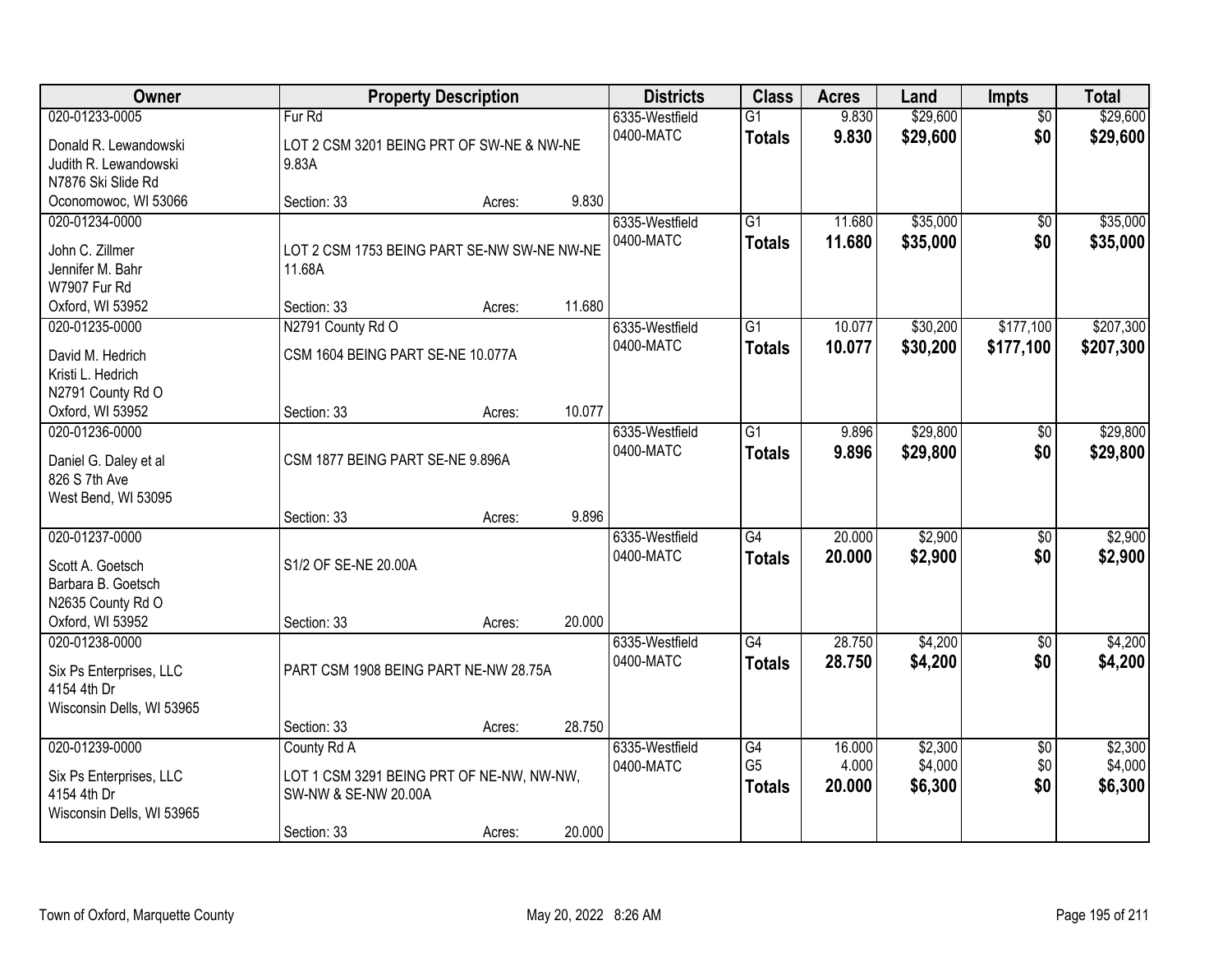| Owner                                               | <b>Property Description</b>               |        |        | <b>Districts</b> | <b>Class</b>    | <b>Acres</b> | Land       | Impts           | <b>Total</b> |
|-----------------------------------------------------|-------------------------------------------|--------|--------|------------------|-----------------|--------------|------------|-----------------|--------------|
| 020-01240-0005                                      | County Rd A                               |        |        | 6335-Westfield   | $\overline{G6}$ | 16.000       | \$48,000   | $\overline{50}$ | \$48,000     |
| Susan C. Schwerdtfeger Trustees                     | LOT 2 CSM 2098 BEING PART OF NW-NW 16.00A |        |        | 0400-MATC        | <b>Totals</b>   | 16.000       | \$48,000   | \$0             | \$48,000     |
| Schwerdtfeger Living Trust                          |                                           |        |        |                  |                 |              |            |                 |              |
| 4829 Bailey Settlement Rd                           |                                           |        |        |                  |                 |              |            |                 |              |
| Sun Prairie, WI 53590                               | Section: 33                               | Acres: | 16.000 |                  |                 |              |            |                 |              |
| 020-01240-0010                                      |                                           |        |        | 6335-Westfield   | $\overline{G1}$ | 0.500        | \$6,000    | \$600           | \$6,600      |
| Susan C. Schwerdtfeger Trustees                     | PRT OF LOT 3 CSM 2358 BEING PRT OF NW-NW  |        |        | 0400-MATC        | G <sub>6</sub>  | 6.630        | \$19,900   | \$0             | \$19,900     |
| Schwerdtfeger Living Trust                          | 7.13A                                     |        |        |                  | <b>Totals</b>   | 7.130        | \$25,900   | \$600           | \$26,500     |
| 4829 Bailey Settlement Rd                           |                                           |        |        |                  |                 |              |            |                 |              |
| Sun Prairie, WI 53590                               | Section: 33                               | Acres: | 7.130  |                  |                 |              |            |                 |              |
| 020-01240-0015                                      |                                           |        |        | 6335-Westfield   | W <sub>6</sub>  | 5.770        | (\$17,300) | \$0             | \$0          |
| Alan M. Simonds                                     | PRT OF LOT 4 CSM 2586 BEING PRT OF NW-NW  |        |        | 0400-MATC        | <b>Totals</b>   | 5.770        | \$0        | \$0             | \$0          |
| 425 Greenwood Ln                                    | 5.77A                                     |        |        |                  |                 |              |            |                 |              |
| Barrington, IL 60010                                |                                           |        |        |                  |                 |              |            |                 |              |
|                                                     | Section: 33                               | Acres: | 5.770  |                  |                 |              |            |                 |              |
| 020-01241-0000                                      |                                           |        |        | 6335-Westfield   | G1              | 7.500        | \$24,600   | \$14,000        | \$38,600     |
|                                                     | 7.5A ON N SIDE OF NW-NW 7.50A             |        |        | 0400-MATC        | <b>Totals</b>   | 7.500        | \$24,600   | \$14,000        | \$38,600     |
| Ronald E & Susan C Schwerdtfeger Liv<br>Trust et al |                                           |        |        |                  |                 |              |            |                 |              |
| 4829 Bailey Settlement                              |                                           |        |        |                  |                 |              |            |                 |              |
| Sun Prairie, WI 53590                               | Section: 33                               | Acres: | 7.500  |                  |                 |              |            |                 |              |
| 020-01242-0000                                      | N2873 County Rd A                         |        |        | 6335-Westfield   | $\overline{G1}$ | 1.000        | \$8,000    | \$95,300        | \$103,300    |
|                                                     |                                           |        |        | 0400-MATC        | G4              | 1.500        | \$100      | \$0             | \$100        |
| Dan A. Walters (Le et al                            | PARCEL OF NW-NW 2.50A                     |        |        |                  | <b>Totals</b>   | 2.500        | \$8,100    | \$95,300        | \$103,400    |
| N2873 County Rd A<br>Oxford, WI 53952               |                                           |        |        |                  |                 |              |            |                 |              |
|                                                     | Section: 33                               | Acres: | 2.500  |                  |                 |              |            |                 |              |
| 020-01243-0000                                      | N2759 County Rd A                         |        |        | 6335-Westfield   | $\overline{G1}$ | 0.190        | \$1,500    | \$5,900         | \$7,400      |
|                                                     |                                           |        |        | 0400-MATC        | W <sub>6</sub>  | 32.230       | (\$96,700) | \$0             | \$0          |
| Alan M. Simonds                                     | PRT OF LOT 4 CSM 2586 BEING PRT OF SW-NW  |        |        |                  | <b>Totals</b>   | 32.420       | \$1,500    | \$5,900         | \$7,400      |
| 425 Greenwood Ln                                    | 32.42A                                    |        |        |                  |                 |              |            |                 |              |
| Barrington, IL 60010                                | Section: 33                               | Acres: | 32.420 |                  |                 |              |            |                 |              |
| 020-01245-0000                                      |                                           |        |        | 6335-Westfield   | $\overline{G4}$ | 6.000        | \$900      | $\overline{50}$ | \$900        |
|                                                     |                                           |        |        | 0400-MATC        | <b>Totals</b>   | 6.000        | \$900      | \$0             | \$900        |
| Six Ps Enterprises, LLC                             | PART CSM 1908 BEING PART SE-NW 6.00A      |        |        |                  |                 |              |            |                 |              |
| 4154 4th Dr                                         |                                           |        |        |                  |                 |              |            |                 |              |
| Wisconsin Dells, WI 53965                           | Section: 33                               |        | 6.000  |                  |                 |              |            |                 |              |
|                                                     |                                           | Acres: |        |                  |                 |              |            |                 |              |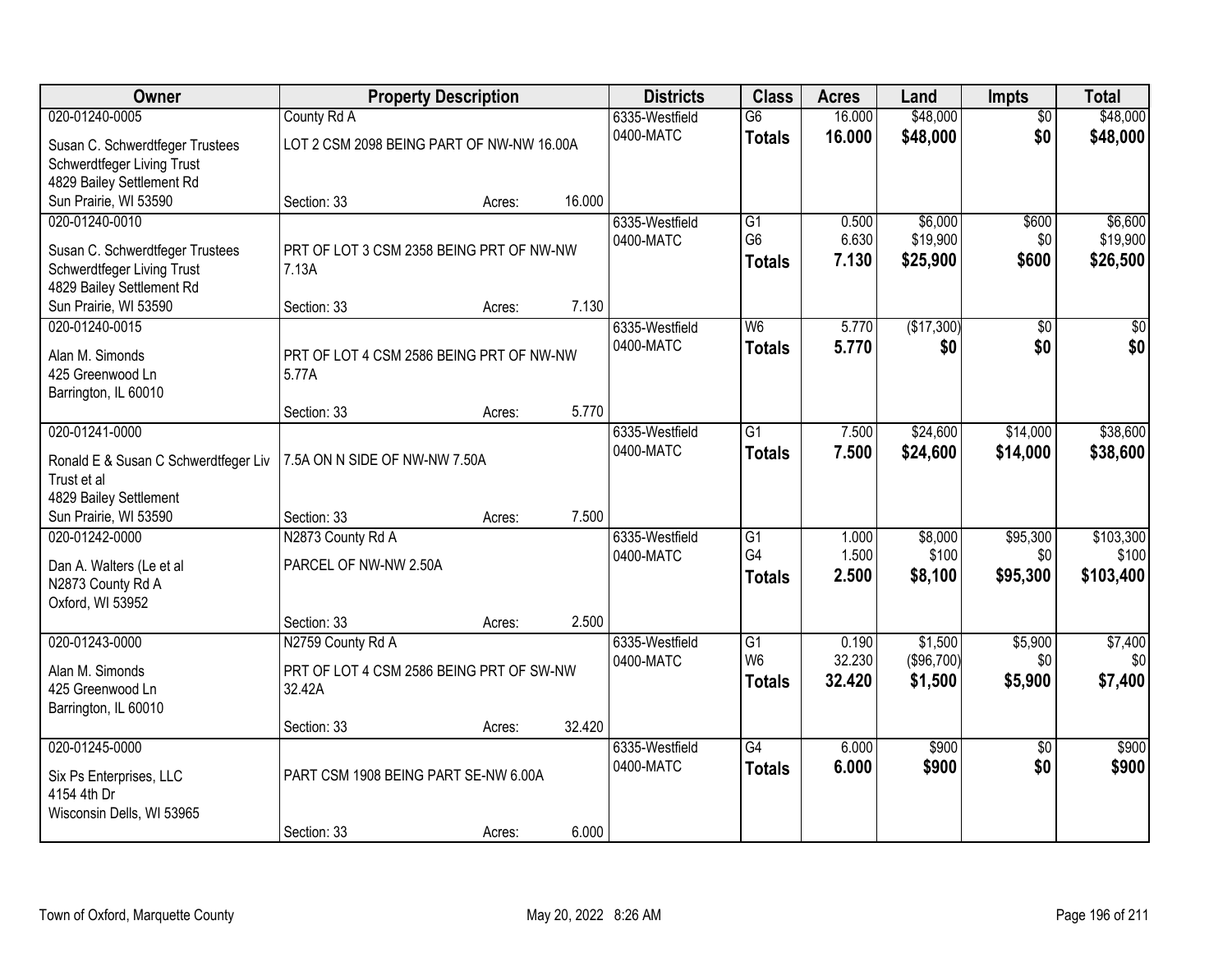| Owner                            |                                             | <b>Property Description</b> |        | <b>Districts</b> | <b>Class</b>                        | <b>Acres</b> | Land     | <b>Impts</b>    | <b>Total</b> |
|----------------------------------|---------------------------------------------|-----------------------------|--------|------------------|-------------------------------------|--------------|----------|-----------------|--------------|
| 020-01246-0000                   | W7965 Fur Rd                                |                             |        | 6335-Westfield   | $\overline{G1}$                     | 6.800        | \$23,100 | \$179,900       | \$203,000    |
| Mathew L. Strickland             | LOT 1 OF CSM 1045 BEING PRT OF SE-NW 6.80A  |                             |        | 0400-MATC        | <b>Totals</b>                       | 6.800        | \$23,100 | \$179,900       | \$203,000    |
| Jessie A. Strickland             |                                             |                             |        |                  |                                     |              |          |                 |              |
| W7965 Fur Rd                     |                                             |                             |        |                  |                                     |              |          |                 |              |
| Oxford, WI 53952                 | Section: 33                                 | Acres:                      | 6.800  |                  |                                     |              |          |                 |              |
| 020-01247-0000                   | W7907 Fur Rd                                |                             |        | 6335-Westfield   | $\overline{G1}$                     | 1.930        | \$9,900  | \$150,300       | \$160,200    |
| John C. Zillmer                  | LOT 1 CSM 1753 BEING PART SE-NW SW-NE 1.93A |                             |        | 0400-MATC        | <b>Totals</b>                       | 1.930        | \$9,900  | \$150,300       | \$160,200    |
| Jennifer M. Bahr                 |                                             |                             |        |                  |                                     |              |          |                 |              |
| W7907 Fur Rd                     |                                             |                             |        |                  |                                     |              |          |                 |              |
| Oxford, WI 53952                 | Section: 33                                 | Acres:                      | 1.930  |                  |                                     |              |          |                 |              |
| 020-01248-0000                   |                                             |                             |        | 6335-Westfield   | G1                                  | 1.000        | \$8,000  | \$18,200        | \$26,200     |
|                                  |                                             |                             |        | 0400-MATC        | G <sub>5</sub>                      | 23.160       | \$23,200 | \$0             | \$23,200     |
| John C. Zillmer                  | LOT 2 CSM 3291 BEING PRT OF SE-NW, SW-NE &  |                             |        |                  | <b>Totals</b>                       | 24.160       | \$31,200 | \$18,200        | \$49,400     |
| Jennifer M. Bahr<br>W7907 Fur Rd | <b>SW-NW 24.16A</b>                         |                             |        |                  |                                     |              |          |                 |              |
| Oxford, WI 53952                 | Section: 33                                 | Acres:                      | 24.160 |                  |                                     |              |          |                 |              |
| 020-01249-0000                   |                                             |                             |        | 6335-Westfield   | G4                                  | 25.500       | \$3,700  | \$0             | \$3,700      |
|                                  |                                             |                             |        | 0400-MATC        | G <sub>5</sub>                      | 1.000        | \$100    | \$0             | \$100        |
| Brian L. Smith et al             | N 26.5A OF NE-SW 26.50A                     |                             |        |                  | <b>Totals</b>                       | 26.500       | \$3,800  | \$0             | \$3,800      |
| PO Box 55                        |                                             |                             |        |                  |                                     |              |          |                 |              |
| Endeavor, WI 53930               |                                             |                             |        |                  |                                     |              |          |                 |              |
|                                  | Section: 33                                 | Acres:                      | 26.500 |                  |                                     |              |          |                 |              |
| 020-01250-0000                   |                                             |                             |        | 6335-Westfield   | $\overline{G4}$<br>G <sub>5</sub> M | 2.000        | \$300    | $\overline{50}$ | \$300        |
| Dorothy M. Wohlfert (Le          | S 13.5A OF NE-SW 13.50A                     |                             |        | 0400-MATC        |                                     | 11.500       | \$17,300 | \$0             | \$17,300     |
| Keith H. Wohlfert                |                                             |                             |        |                  | <b>Totals</b>                       | 13.500       | \$17,600 | \$0             | \$17,600     |
| N2594 County Rd A                |                                             |                             |        |                  |                                     |              |          |                 |              |
| Oxford, WI 53952                 | Section: 33                                 | Acres:                      | 13.500 |                  |                                     |              |          |                 |              |
| 020-01251-0000                   | N2675 County Rd A                           |                             |        | 6335-Westfield   | G4                                  | 24.500       | \$3,600  | $\overline{50}$ | \$3,600      |
| Brian L. Smith et al             | N 26.5A OF NW-SW 26.50A                     |                             |        | 0400-MATC        | G <sub>5</sub>                      | 1.000        | \$100    | \$0             | \$100        |
| PO Box 55                        |                                             |                             |        |                  | G7                                  | 1.000        | \$6,000  | \$82,200        | \$88,200     |
| Endeavor, WI 53930               |                                             |                             |        |                  | <b>Totals</b>                       | 26.500       | \$9,700  | \$82,200        | \$91,900     |
|                                  | Section: 33                                 | Acres:                      | 26.500 |                  |                                     |              |          |                 |              |
| 020-01252-0000                   |                                             |                             |        | 6335-Westfield   | $\overline{G4}$                     | 13.500       | \$2,000  | $\overline{50}$ | \$2,000      |
| Dorothy M. Wohlfert (Le          | S 13.5A OF NW-SW 13.50A                     |                             |        | 0400-MATC        | <b>Totals</b>                       | 13.500       | \$2,000  | \$0             | \$2,000      |
| Keith H. Wohlfert                |                                             |                             |        |                  |                                     |              |          |                 |              |
| N2594 County Rd A                |                                             |                             |        |                  |                                     |              |          |                 |              |
| Oxford, WI 53952                 | Section: 33                                 | Acres:                      | 13.500 |                  |                                     |              |          |                 |              |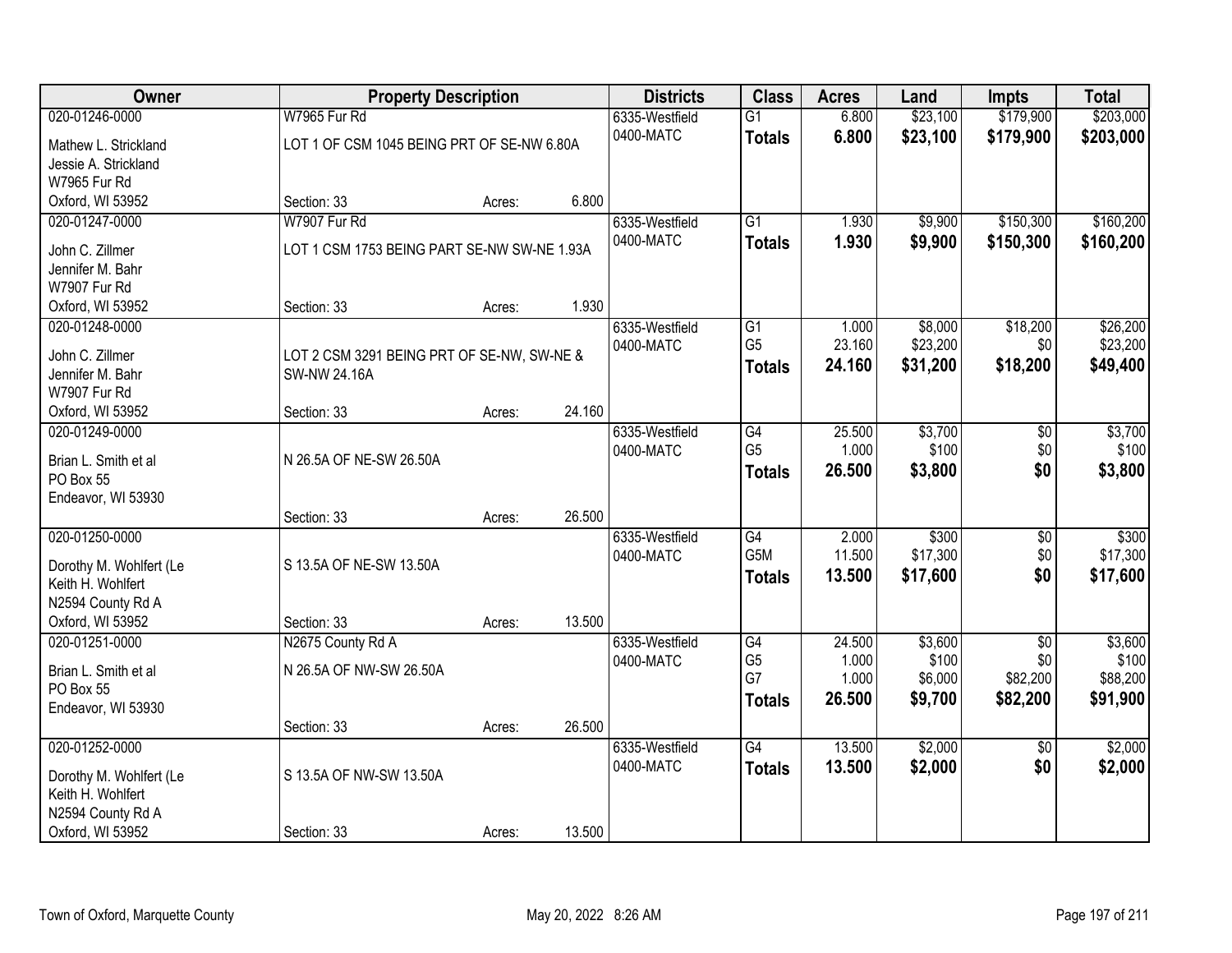| Owner                                  |                                             | <b>Property Description</b> |        | <b>Districts</b> | <b>Class</b>    | <b>Acres</b> | Land     | <b>Impts</b>    | <b>Total</b> |
|----------------------------------------|---------------------------------------------|-----------------------------|--------|------------------|-----------------|--------------|----------|-----------------|--------------|
| 020-01253-0000                         | N2594 County Rd A                           |                             |        | 6335-Westfield   | G4              | 14.000       | \$2,000  | $\overline{50}$ | \$2,000      |
| Dorothy M. Wohlfert (Le et al          | SW-SW LESS PRT CSM 2136 32.00A              |                             |        | 0400-MATC        | G <sub>5</sub>  | 16.000       | \$15,100 | \$0             | \$15,100     |
| N2594 County Rd A                      |                                             |                             |        |                  | G7              | 2.000        | \$9,500  | \$79,800        | \$89,300     |
| Oxford, WI 53952                       |                                             |                             |        |                  | <b>Totals</b>   | 32.000       | \$26,600 | \$79,800        | \$106,400    |
|                                        | Section: 33                                 | Acres:                      | 32.000 |                  |                 |              |          |                 |              |
| 020-01254-0000                         |                                             |                             |        | 6335-Westfield   | $\overline{G4}$ | 6.840        | \$1,100  | \$0             | \$1,100      |
| Pamela K. Burnell                      | PART OF CSM 2136 6.84A                      |                             |        | 0400-MATC        | <b>Totals</b>   | 6.840        | \$1,100  | \$0             | \$1,100      |
| N2501 County Rd A                      |                                             |                             |        |                  |                 |              |          |                 |              |
| Oxford, WI 53952                       |                                             |                             |        |                  |                 |              |          |                 |              |
|                                        | Section: 33                                 | Acres:                      | 6.840  |                  |                 |              |          |                 |              |
| 020-01255-0000                         |                                             |                             |        | 6335-Westfield   | G4              | 24.000       | \$3,500  | $\overline{50}$ | \$3,500      |
| Dorothy M. Wohlfert (Le et al          | LOT 1 CSM 1686 BEING SE-SW 39.99A           |                             |        | 0400-MATC        | G <sub>5</sub>  | 15.990       | \$24,800 | \$0             | \$24,800     |
| N2594 County Rd A                      |                                             |                             |        |                  | <b>Totals</b>   | 39.990       | \$28,300 | \$0             | \$28,300     |
| Oxford, WI 53952                       |                                             |                             |        |                  |                 |              |          |                 |              |
|                                        | Section: 33                                 | Acres:                      | 39.990 |                  |                 |              |          |                 |              |
| 020-01256-0000                         | N2635 County Rd O                           |                             |        | 6335-Westfield   | $\overline{G1}$ | 3.000        | \$15,000 | \$69,200        | \$84,200     |
|                                        | NE-SE INCL LOT 1 CSM 1296 40.00A            |                             |        | 0400-MATC        | G4              | 23.500       | \$3,400  | \$0             | \$3,400      |
| Scott A. Goetsch<br>Barbara B. Goetsch |                                             |                             |        |                  | G5M             | 13.500       | \$20,300 | \$0             | \$20,300     |
| N2635 County Rd O                      |                                             |                             |        |                  | <b>Totals</b>   | 40.000       | \$38,700 | \$69,200        | \$107,900    |
| Oxford, WI 53952                       | Section: 33                                 | Acres:                      | 40.000 |                  |                 |              |          |                 |              |
| 020-01257-0000                         |                                             |                             |        | 6335-Westfield   | $\overline{G1}$ | 1.850        | \$13,000 | \$0             | \$13,000     |
|                                        |                                             |                             |        | 0400-MATC        | <b>Totals</b>   | 1.850        | \$13,000 | \$0             | \$13,000     |
| Peter G. Rademacher                    | LOT 1 OF THUNDER HILL PLAT 1.85A            |                             |        |                  |                 |              |          |                 |              |
| Christine Rademacher                   |                                             |                             |        |                  |                 |              |          |                 |              |
| W7868 Fur Ln                           |                                             |                             |        |                  |                 |              |          |                 |              |
| Oxford, WI 53952                       | Section: 33                                 | Acres:                      | 1.850  |                  |                 |              |          |                 |              |
| 020-01258-0000                         | W7868 Fur Ln                                |                             |        | 6335-Westfield   | $\overline{G1}$ | 1.620        | \$12,200 | \$318,500       | \$330,700    |
| Peter G. Rademacher                    | LOT 2 OF THUNDER HILL PLAT 1.62A            |                             |        | 0400-MATC        | <b>Totals</b>   | 1.620        | \$12,200 | \$318,500       | \$330,700    |
| <b>Christine Rademacher</b>            |                                             |                             |        |                  |                 |              |          |                 |              |
| W7868 Fur Ln                           |                                             |                             |        |                  |                 |              |          |                 |              |
| Oxford, WI 53952                       | Section: 33                                 | Acres:                      | 1.620  |                  |                 |              |          |                 |              |
| 020-01260-0000                         | W7864 Fur Ln                                |                             |        | 6335-Westfield   | $\overline{G1}$ | 1.450        | \$11,600 | \$7,000         | \$18,600     |
| Peter G. Rademacher                    | W 200FT OF LOT 3 OF THUNDER HILL PLAT 1.45A |                             |        | 0400-MATC        | <b>Totals</b>   | 1.450        | \$11,600 | \$7,000         | \$18,600     |
| Christine Rademacher                   |                                             |                             |        |                  |                 |              |          |                 |              |
| W7868 Fur Ln                           |                                             |                             |        |                  |                 |              |          |                 |              |
| Oxford, WI 53952                       | Section: 33                                 | Acres:                      | 1.450  |                  |                 |              |          |                 |              |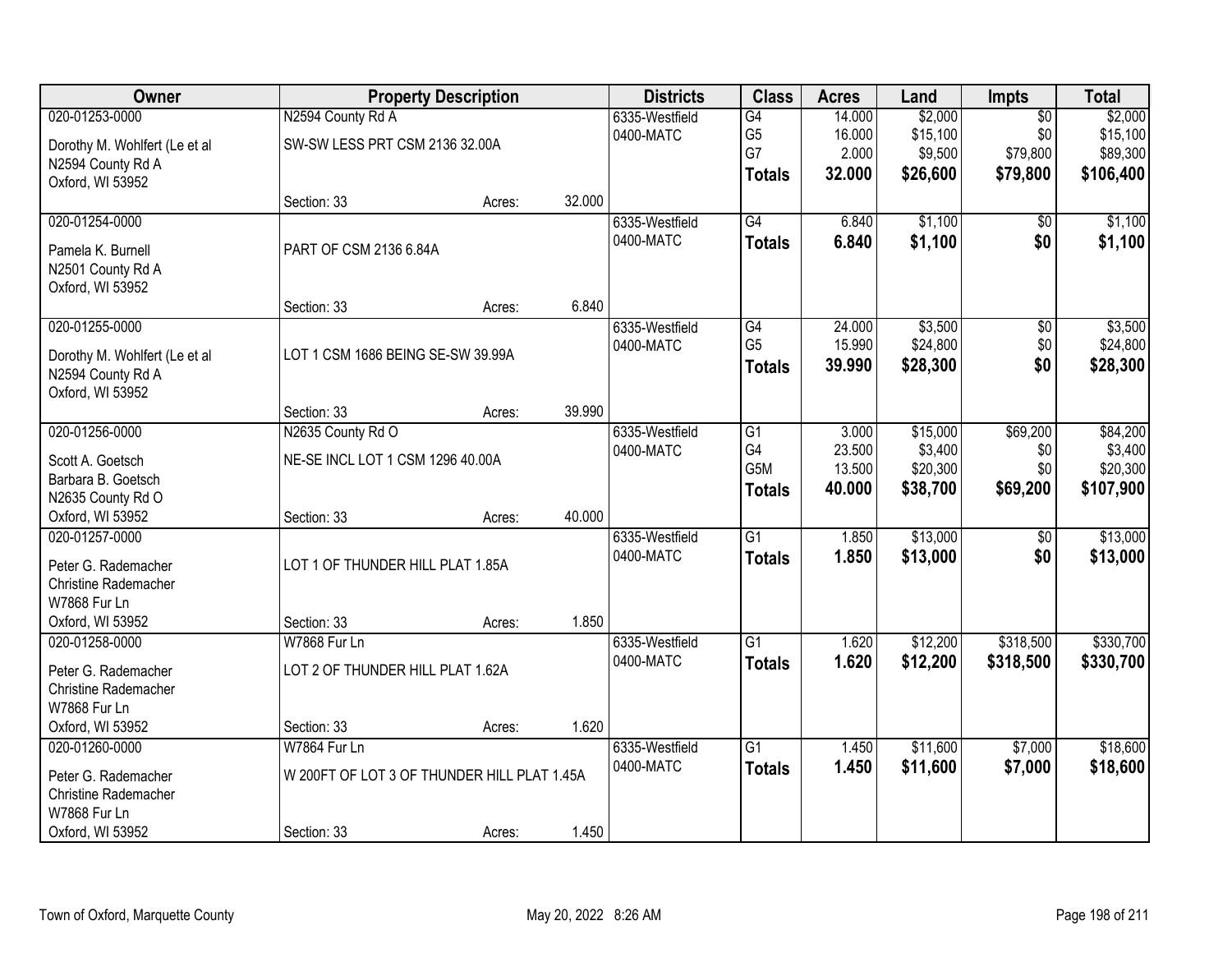| Owner                                                                     |                                                                      | <b>Property Description</b> |       | <b>Districts</b>            | <b>Class</b>                     | <b>Acres</b>   | Land                 | <b>Impts</b>           | <b>Total</b>           |
|---------------------------------------------------------------------------|----------------------------------------------------------------------|-----------------------------|-------|-----------------------------|----------------------------------|----------------|----------------------|------------------------|------------------------|
| 020-01261-0000                                                            | <b>W7840 Fur Ln</b>                                                  |                             |       | 6335-Westfield              | $\overline{G1}$                  | 1.813          | \$12,800             | \$87,600               | \$100,400              |
| Fred C. Tom Jr<br>W7840 Fur Ln<br>Oxford, WI 53952                        | E 25FT OF LOT 3 & ALL OF LOT 4 OF THUNDER HILL<br><b>PLAT 1.813A</b> |                             |       | 0400-MATC                   | <b>Totals</b>                    | 1.813          | \$12,800             | \$87,600               | \$100,400              |
|                                                                           | Section: 33                                                          | Acres:                      | 1.813 |                             |                                  |                |                      |                        |                        |
| 020-01262-0000<br>Fred C. Tom Jr<br>W7840 Fur Ln<br>Oxford, WI 53952      | LOT 5 OF THUNDER HILL PLAT 2.06A                                     |                             |       | 6335-Westfield<br>0400-MATC | $\overline{G1}$<br><b>Totals</b> | 2.060<br>2.060 | \$13,700<br>\$13,700 | \$0<br>\$0             | \$13,700<br>\$13,700   |
|                                                                           | Section: 33                                                          | Acres:                      | 2.060 |                             |                                  |                |                      |                        |                        |
| 020-01263-0000                                                            | W7812 Fur Ln                                                         |                             |       | 6335-Westfield              | $\overline{G1}$                  | 1.480          | \$11,700             | \$138,300              | \$150,000              |
| Vivian J. Haase<br><b>W7812 Fur Ln</b><br>Oxford, WI 53952                | LOT 6 OF THUNDER HILL PLAT 1.48A                                     |                             |       | 0400-MATC                   | <b>Totals</b>                    | 1.480          | \$11,700             | \$138,300              | \$150,000              |
|                                                                           | Section: 33                                                          | Acres:                      | 1.480 |                             |                                  |                |                      |                        |                        |
| 020-01264-0000                                                            | W7804 Fur Ln                                                         |                             |       | 6335-Westfield              | $\overline{G1}$                  | 1.440          | \$11,500             | \$4,800                | \$16,300               |
| Brent Stobb Real Estate, LLC<br>N3363 Lori Ln<br>Waupun, WI 53963         | LOT 7 OF THUNDER HILL PLAT 1.44A                                     |                             |       | 0400-MATC                   | <b>Totals</b>                    | 1.440          | \$11,500             | \$4,800                | \$16,300               |
|                                                                           | Section: 33                                                          | Acres:                      | 1.440 |                             |                                  |                |                      |                        |                        |
| 020-01265-0000                                                            | W7788 Fur Ln<br>LOT 8 OF THUNDER HILL PLAT 1.32A                     |                             |       | 6335-Westfield<br>0400-MATC | $\overline{G1}$<br><b>Totals</b> | 1.320<br>1.320 | \$11,100<br>\$11,100 | \$7,900<br>\$7,900     | \$19,000<br>\$19,000   |
| Nadine A. Searles<br>3551 Haga Dr<br>Plover, WI 54467                     |                                                                      |                             |       |                             |                                  |                |                      |                        |                        |
|                                                                           | Section: 33                                                          | Acres:                      | 1.320 |                             |                                  |                |                      |                        |                        |
| 020-01266-0000                                                            | W7780 Fur Ln                                                         |                             |       | 6335-Westfield              | $\overline{G1}$                  | 2.120          | \$13,900             | \$109,300              | \$123,200              |
| Ethan A. Burns<br>Paige J. Burns<br>W7780 Fur Ln                          | LOT 9 & PRT OF LOT 10 OF THUNDER HILL PLAT<br>2.12A                  |                             |       | 0400-MATC                   | <b>Totals</b>                    | 2.120          | \$13,900             | \$109,300              | \$123,200              |
| Oxford, WI 53952                                                          | Section: 33                                                          | Acres:                      | 2.120 |                             |                                  |                |                      |                        |                        |
| 020-01267-0000<br>Mel A. Galbraith<br>Heidi L. Galbraith<br>W7772 Fern Ln | W7772 Fur Ln<br>PRT OF LOT 10 OF THUNDER HILL PLAT 1.43A             |                             |       | 6335-Westfield<br>0400-MATC | $\overline{G1}$<br><b>Totals</b> | 1.430<br>1.430 | \$11,500<br>\$11,500 | \$118,500<br>\$118,500 | \$130,000<br>\$130,000 |
| Oxford, WI 53952                                                          | Section: 33                                                          | Acres:                      | 1.430 |                             |                                  |                |                      |                        |                        |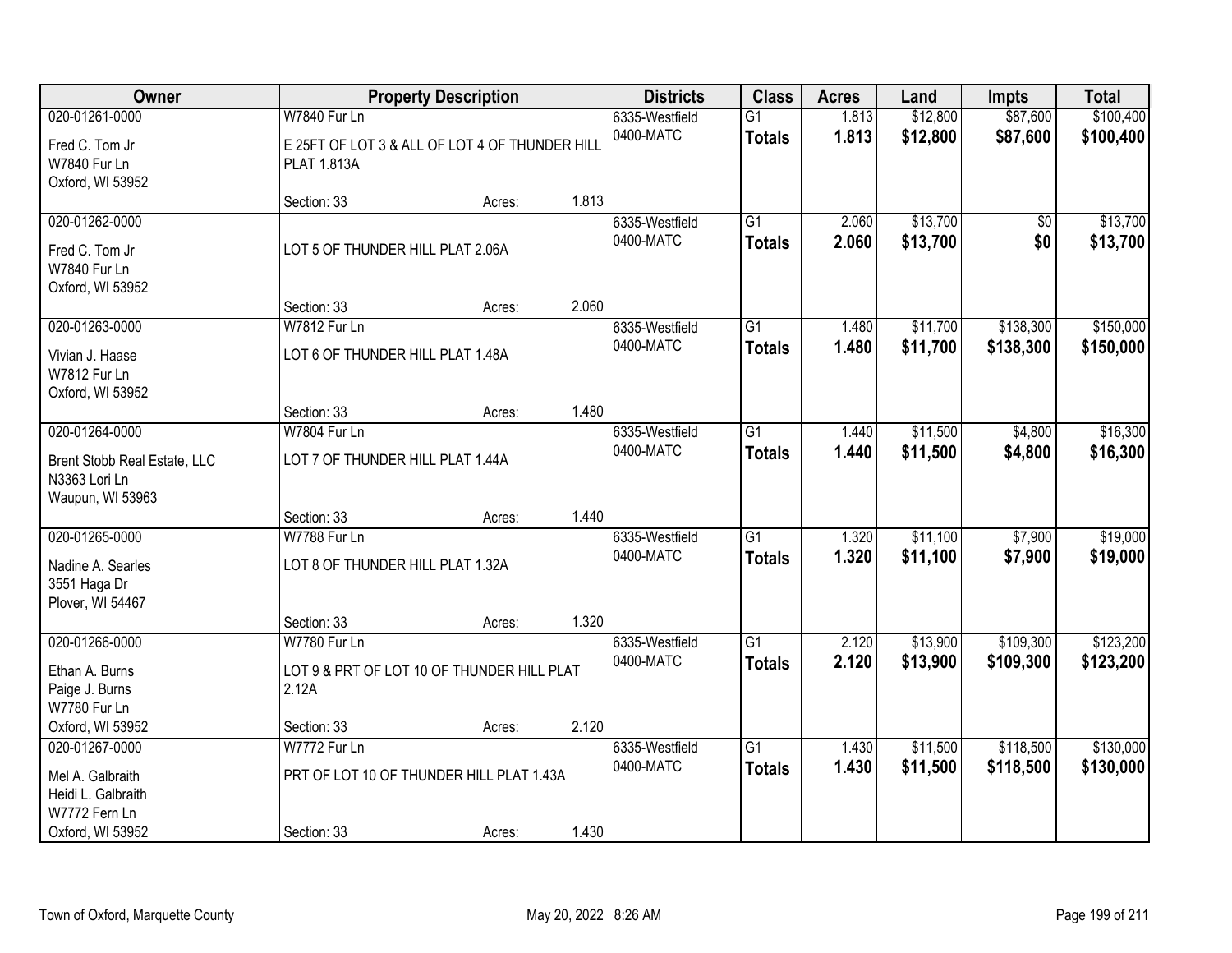| Owner                                                                                    |                                                   | <b>Property Description</b> |       | <b>Districts</b>            | <b>Class</b>                     | <b>Acres</b>   | Land                 | Impts                  | <b>Total</b>         |
|------------------------------------------------------------------------------------------|---------------------------------------------------|-----------------------------|-------|-----------------------------|----------------------------------|----------------|----------------------|------------------------|----------------------|
| 020-01268-0000<br>Spencer T. Briggs<br>535 Friendship Rd                                 | LOT 11 OF THUNDER HILL PLAT 1.30A                 |                             |       | 6335-Westfield<br>0400-MATC | $\overline{G1}$<br><b>Totals</b> | 1.300<br>1.300 | \$11,100<br>\$11,100 | $\overline{50}$<br>\$0 | \$11,100<br>\$11,100 |
| Kilmichael, MS 39747                                                                     | Section: 33                                       | Acres:                      | 1.300 |                             |                                  |                |                      |                        |                      |
| 020-01269-0000<br>Robert J. Briggs<br><b>Christine Briggs</b><br>6364 Milton Wilson Blvd | LOT 12 OF THUNDER HILL PLAT 1.33A                 |                             |       | 6335-Westfield<br>0400-MATC | $\overline{G1}$<br><b>Totals</b> | 1.330<br>1.330 | \$11,200<br>\$11,200 | $\overline{50}$<br>\$0 | \$11,200<br>\$11,200 |
| Arlington, TN 38002                                                                      | Section: 33                                       | Acres:                      | 1.330 |                             |                                  |                |                      |                        |                      |
| 020-01270-0000<br>Alicia M. Burns<br>N2606 Fur Dr<br>Oxford, WI 53952                    | N2606 Fur Dr<br>LOT 13 OF THUNDER HILL PLAT 1.75A |                             |       | 6335-Westfield<br>0400-MATC | G1<br><b>Totals</b>              | 1.750<br>1.750 | \$12,600<br>\$12,600 | \$6,400<br>\$6,400     | \$19,000<br>\$19,000 |
|                                                                                          | Section: 33                                       | Acres:                      | 1.750 |                             |                                  |                |                      |                        |                      |
| 020-01271-0000<br>Thomas Brabender<br>N2628 Fur Dr<br>Oxford, WI 53952                   | N2628 Fur Dr<br>LOT 14 OF THUNDER HILL PLAT 1.46A |                             |       | 6335-Westfield<br>0400-MATC | G1<br><b>Totals</b>              | 1.460<br>1.460 | \$11,600<br>\$11,600 | \$0<br>\$0             | \$11,600<br>\$11,600 |
|                                                                                          | Section: 33                                       | Acres:                      | 1.460 |                             |                                  |                |                      |                        |                      |
| 020-01272-0000<br>Lorri L. Millward<br>N2650 Fur Dr<br>Oxford, WI 53952                  | N2650 Fur Dr<br>LOT 15 OF THUNDER HILL PLAT 1.30A |                             | 1.300 | 6335-Westfield<br>0400-MATC | $\overline{G1}$<br><b>Totals</b> | 1.300<br>1.300 | \$11,100<br>\$11,100 | \$17,200<br>\$17,200   | \$28,300<br>\$28,300 |
| 020-01273-0000                                                                           | Section: 33<br>W7889 Fur Ln                       | Acres:                      |       | 6335-Westfield              | $\overline{G1}$                  | 1.330          | \$11,200             | \$112,400              | \$123,600            |
| Wayne G. Smith<br>Robin R. Smith<br>W7889 Fur Ln                                         | LOT 16 OF THUNDER HILL PLAT 1.33A                 |                             |       | 0400-MATC                   | <b>Totals</b>                    | 1.330          | \$11,200             | \$112,400              | \$123,600            |
| Oxford, WI 53952                                                                         | Section: 33                                       | Acres:                      | 1.330 |                             |                                  |                |                      |                        |                      |
| 020-01274-0000<br>Jason G. Lindner<br>4154 4th Dr<br>Wisconsin Dells, WI 53965           | LOT 17 OF THUNDER HILL PLAT 1.38A                 |                             |       | 6335-Westfield<br>0400-MATC | $\overline{G1}$<br><b>Totals</b> | 1.380<br>1.380 | \$11,300<br>\$11,300 | $\overline{50}$<br>\$0 | \$11,300<br>\$11,300 |
|                                                                                          | Section: 33                                       | Acres:                      | 1.380 |                             |                                  |                |                      |                        |                      |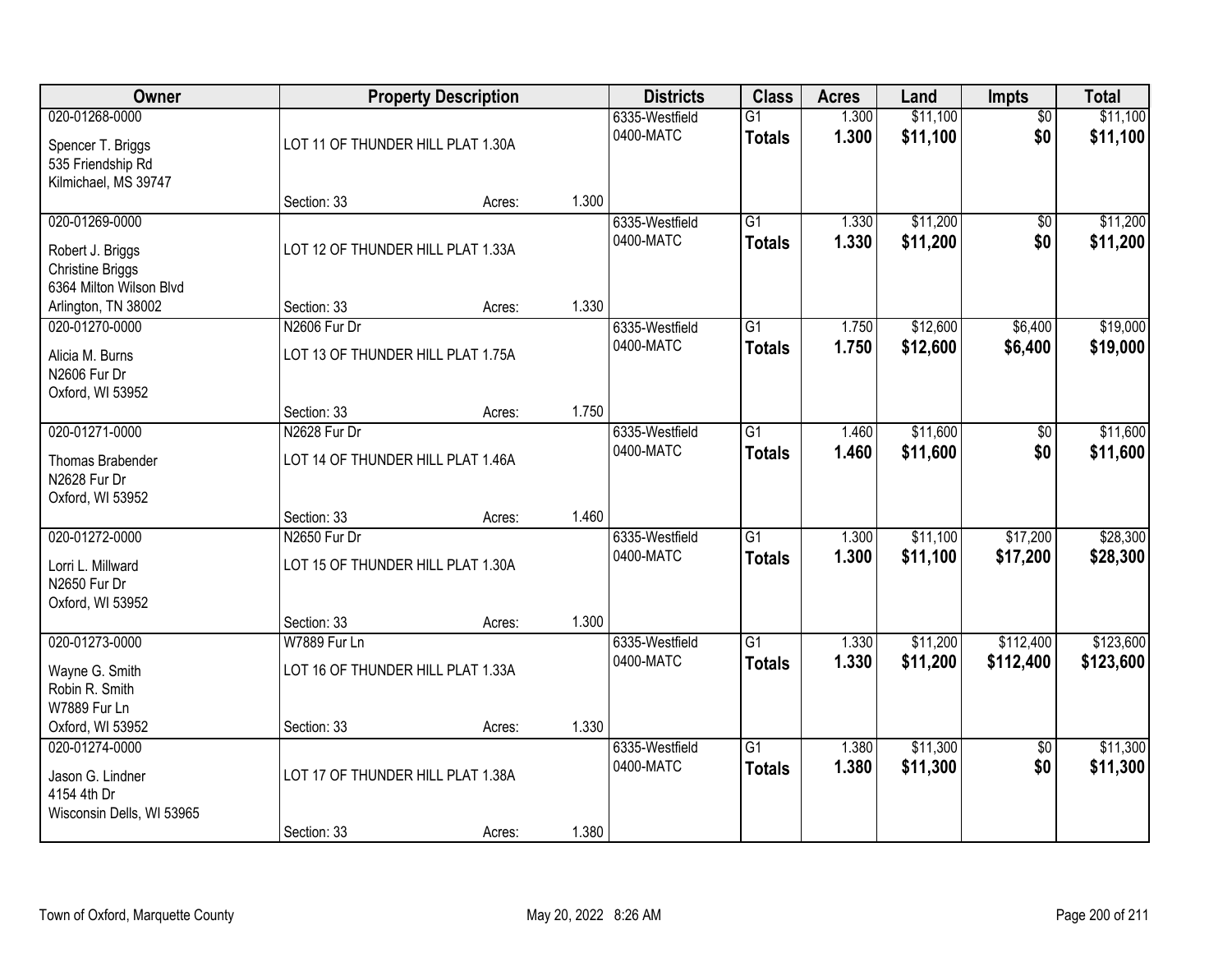| <b>Owner</b>              |                                   | <b>Property Description</b> |        | <b>Districts</b> | <b>Class</b>           | <b>Acres</b>     | Land                 | <b>Impts</b>    | <b>Total</b>          |
|---------------------------|-----------------------------------|-----------------------------|--------|------------------|------------------------|------------------|----------------------|-----------------|-----------------------|
| 020-01275-0000            | W7861 Fur Ln                      |                             |        | 6335-Westfield   | $\overline{G1}$        | 1.380            | \$11,300             | \$17,100        | \$28,400              |
| Steven A. Halverson       | LOT 18 OF THUNDER HILL PLAT 1.38A |                             |        | 0400-MATC        | <b>Totals</b>          | 1.380            | \$11,300             | \$17,100        | \$28,400              |
| 2615 County Rd Ab         |                                   |                             |        |                  |                        |                  |                      |                 |                       |
| Mcfarland, WI 53558       |                                   |                             |        |                  |                        |                  |                      |                 |                       |
|                           | Section: 33                       | Acres:                      | 1.380  |                  |                        |                  |                      |                 |                       |
| 020-01276-0000            |                                   |                             |        | 6335-Westfield   | $\overline{G1}$        | 1.500            | \$11,800             | $\overline{50}$ | \$11,800              |
| Kurt P. Petersen          | LOT 19 OF THUNDER HILL PLAT 1.50A |                             |        | 0400-MATC        | <b>Totals</b>          | 1.500            | \$11,800             | \$0             | \$11,800              |
| W7771 Fur Ln              |                                   |                             |        |                  |                        |                  |                      |                 |                       |
| Oxford, WI 53952-8849     |                                   |                             |        |                  |                        |                  |                      |                 |                       |
|                           | Section: 33                       | Acres:                      | 1.500  |                  |                        |                  |                      |                 |                       |
| 020-01277-0000            | W7771 Fur Ln                      |                             |        | 6335-Westfield   | G1                     | 1.530            | \$11,900             | \$85,000        | \$96,900              |
| Kurt P. Petersen          | LOT 20 OF THUNDER HILL PLAT 1.53A |                             |        | 0400-MATC        | <b>Totals</b>          | 1.530            | \$11,900             | \$85,000        | \$96,900              |
| W7771 Fur Ln              |                                   |                             |        |                  |                        |                  |                      |                 |                       |
| Oxford, WI 53952-8849     |                                   |                             |        |                  |                        |                  |                      |                 |                       |
|                           | Section: 33                       | Acres:                      | 1.530  |                  |                        |                  |                      |                 |                       |
| 020-01278-0000            | <b>W7753 Fur Ln</b>               |                             |        | 6335-Westfield   | $\overline{G1}$        | 1.370            | \$11,300             | \$11,300        | \$22,600              |
| Spencer T. Briggs         | LOT 21 OF THUNDER HILL PLAT 1.37A |                             |        | 0400-MATC        | <b>Totals</b>          | 1.370            | \$11,300             | \$11,300        | \$22,600              |
| Camron S. Briggs          |                                   |                             |        |                  |                        |                  |                      |                 |                       |
| 535 Friendship Rd         |                                   |                             |        |                  |                        |                  |                      |                 |                       |
| Kilmichael, MS 39747      | Section: 33                       | Acres:                      | 1.370  |                  |                        |                  |                      |                 |                       |
| 020-01279-0000            |                                   |                             |        | 6335-Westfield   | $\overline{G1}$        | 1.440            | \$11,500             | $\overline{50}$ | \$11,500              |
| Jason G. Lindner          | LOT 22 OF THUNDER HILL PLAT 1.44A |                             |        | 0400-MATC        | <b>Totals</b>          | 1.440            | \$11,500             | \$0             | \$11,500              |
| 4154 4th Dr               |                                   |                             |        |                  |                        |                  |                      |                 |                       |
| Wisconsin Dells, WI 53965 |                                   |                             |        |                  |                        |                  |                      |                 |                       |
|                           | Section: 33                       | Acres:                      | 1.440  |                  |                        |                  |                      |                 |                       |
| 020-01280-0000            | N2568 Fur Dr                      |                             |        | 6335-Westfield   | G1                     | 2.000            | \$10,000             | \$75,800        | \$85,800              |
| Alan D. Burns             | LOT 2 CSM 1686 BEING SW-SE 39.98A |                             |        | 0400-MATC        | G4<br>G <sub>5</sub> M | 22.000<br>15.980 | \$3,400              | \$0<br>\$0      | \$3,400               |
| Sandra M. Burns           |                                   |                             |        |                  |                        | 39.980           | \$24,000<br>\$37,400 | \$75,800        | \$24,000<br>\$113,200 |
| N2568 Fur Dr              |                                   |                             |        |                  | <b>Totals</b>          |                  |                      |                 |                       |
| Oxford, WI 53952          | Section: 33                       | Acres:                      | 39.980 |                  |                        |                  |                      |                 |                       |
| 020-01281-0000            |                                   |                             |        | 6335-Westfield   | $\overline{G6}$        | 40.000           | \$96,000             | $\overline{50}$ | \$96,000              |
| William F. Zimmermann Jr  | <b>SE-SE 40,00A</b>               |                             |        | 0400-MATC        | <b>Totals</b>          | 40.000           | \$96,000             | \$0             | \$96,000              |
| 3050 W Franklin Ter       |                                   |                             |        |                  |                        |                  |                      |                 |                       |
| Franklin, WI 53132        |                                   |                             |        |                  |                        |                  |                      |                 |                       |
|                           | Section: 33                       | Acres:                      | 40.000 |                  |                        |                  |                      |                 |                       |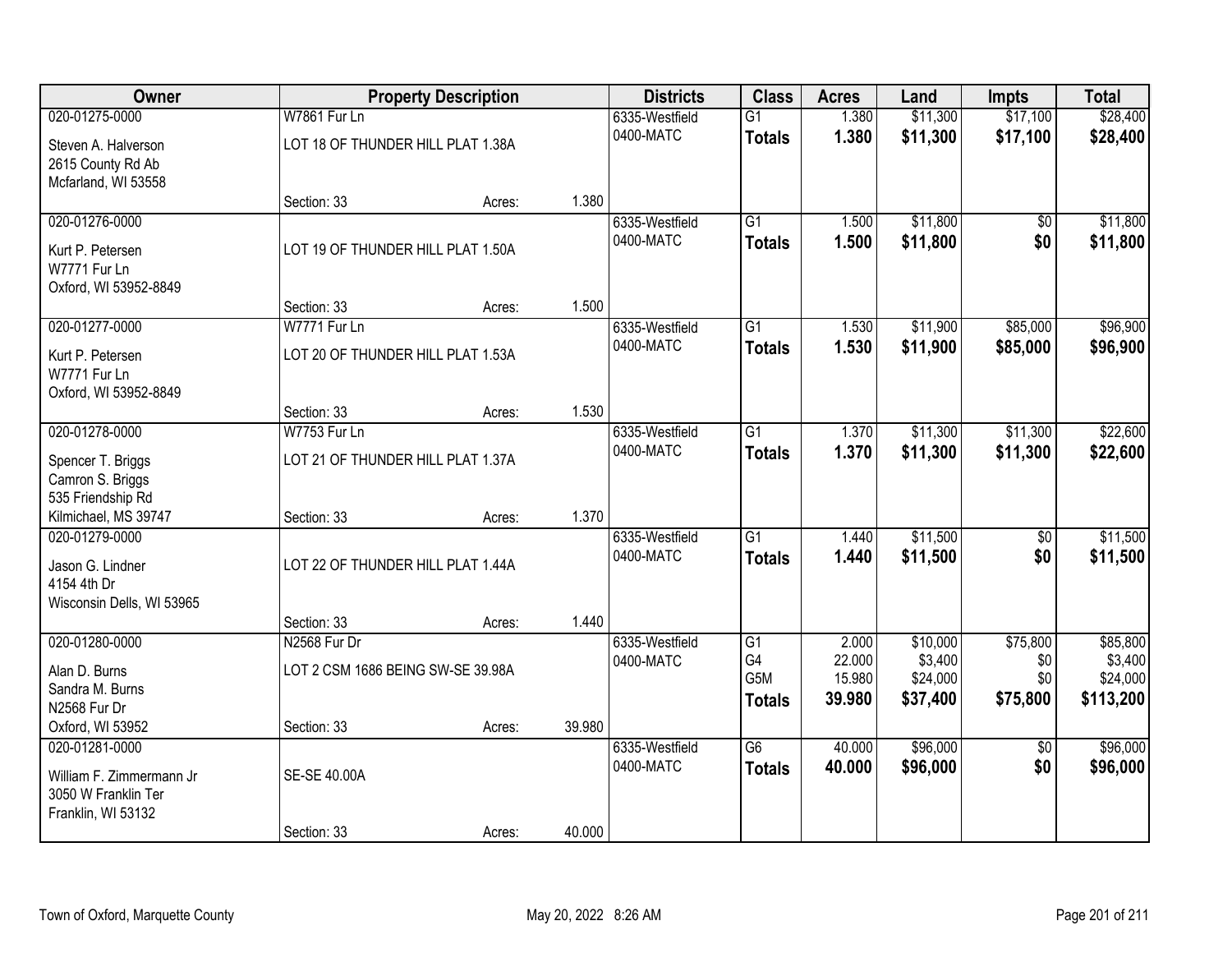| Owner                                                                                 | <b>Property Description</b> |        |        | <b>Districts</b>            | <b>Class</b>                                       | <b>Acres</b>               | Land                             | <b>Impts</b>                  | <b>Total</b>                     |
|---------------------------------------------------------------------------------------|-----------------------------|--------|--------|-----------------------------|----------------------------------------------------|----------------------------|----------------------------------|-------------------------------|----------------------------------|
| 020-01282-0000<br>Richard A. Gumz<br>N570 6th Ct                                      | S 1/2 OF NE-NE 20.00A       |        |        | 6335-Westfield<br>0400-MATC | G4<br><b>Totals</b>                                | 20.000<br>20.000           | \$3,600<br>\$3,600               | $\overline{50}$<br>\$0        | \$3,600<br>\$3,600               |
| Endeavor, WI 53930                                                                    | Section: 34                 | Acres: | 20.000 |                             |                                                    |                            |                                  |                               |                                  |
| 020-01283-0000<br>James E. Chapman et al<br>W6717 County Rd P<br>Endeavor, WI 53930   | N 1/2 OF NE-NE 20.00A       |        |        | 6335-Westfield<br>0400-MATC | $\overline{G5}$<br><b>Totals</b>                   | 20.000<br>20.000           | \$20,000<br>\$20,000             | $\overline{50}$<br>\$0        | \$20,000<br>\$20,000             |
|                                                                                       | Section: 34                 | Acres: | 20.000 |                             |                                                    |                            |                                  |                               |                                  |
| 020-01284-0000<br>Shenan P Mc Namara Trust<br>W3701 County Rd K<br>Montello, WI 53949 | <b>NW-NE 40.00A</b>         |        |        | 6335-Westfield<br>0400-MATC | G5<br>G <sub>6</sub><br><b>Totals</b>              | 35.000<br>5.000<br>40.000  | \$35,000<br>\$15,000<br>\$50,000 | $\overline{50}$<br>\$0<br>\$0 | \$35,000<br>\$15,000<br>\$50,000 |
|                                                                                       | Section: 34                 | Acres: | 40.000 |                             |                                                    |                            |                                  |                               |                                  |
| 020-01285-0000<br>Shenan P Mc Namara Trust<br>W3701 County Rd K<br>Montello, WI 53949 | <b>SW-NE 40.00A</b>         |        |        | 6335-Westfield<br>0400-MATC | $\overline{G4}$<br>G <sub>5</sub><br><b>Totals</b> | 30.000<br>10.000<br>40.000 | \$4,400<br>\$15,500<br>\$19,900  | \$0<br>\$0<br>\$0             | \$4,400<br>\$15,500<br>\$19,900  |
|                                                                                       | Section: 34                 | Acres: | 40.000 |                             |                                                    |                            |                                  |                               |                                  |
| 020-01286-0000<br>Michelle Gumz et al<br>N570 6th Ct<br>Endeavor, WI 53930            | <b>SE-NE 40.00A</b>         |        |        | 6335-Westfield<br>0400-MATC | $\overline{G4}$<br><b>Totals</b>                   | 40.000<br>40.000           | \$7,200<br>\$7,200               | \$0<br>\$0                    | \$7,200<br>\$7,200               |
|                                                                                       | Section: 34                 | Acres: | 40.000 |                             |                                                    |                            |                                  |                               |                                  |
| 020-01287-0000<br>Shenan P Mc Namara Trust<br>W3701 County Rd K<br>Montello, WI 53949 | <b>NE-NW 40.00A</b>         |        |        | 6335-Westfield<br>0400-MATC | G4<br>G5M<br><b>Totals</b>                         | 28.000<br>12.000<br>40.000 | \$5,000<br>\$13,200<br>\$18,200  | $\overline{60}$<br>\$0<br>\$0 | \$5,000<br>\$13,200<br>\$18,200  |
|                                                                                       | Section: 34                 | Acres: | 40.000 |                             |                                                    |                            |                                  |                               |                                  |
| 020-01288-0000<br>Shenan P Mc Namara Trust<br>W3701 County Rd K<br>Montello, WI 53949 | NW-NW 40.00A                |        |        | 6335-Westfield<br>0400-MATC | G4<br>G <sub>5</sub><br><b>Totals</b>              | 37.000<br>3.000<br>40.000  | \$5,400<br>\$2,100<br>\$7,500    | $\overline{50}$<br>\$0<br>\$0 | \$5,400<br>\$2,100<br>\$7,500    |
|                                                                                       | Section: 34                 | Acres: | 40.000 |                             |                                                    |                            |                                  |                               |                                  |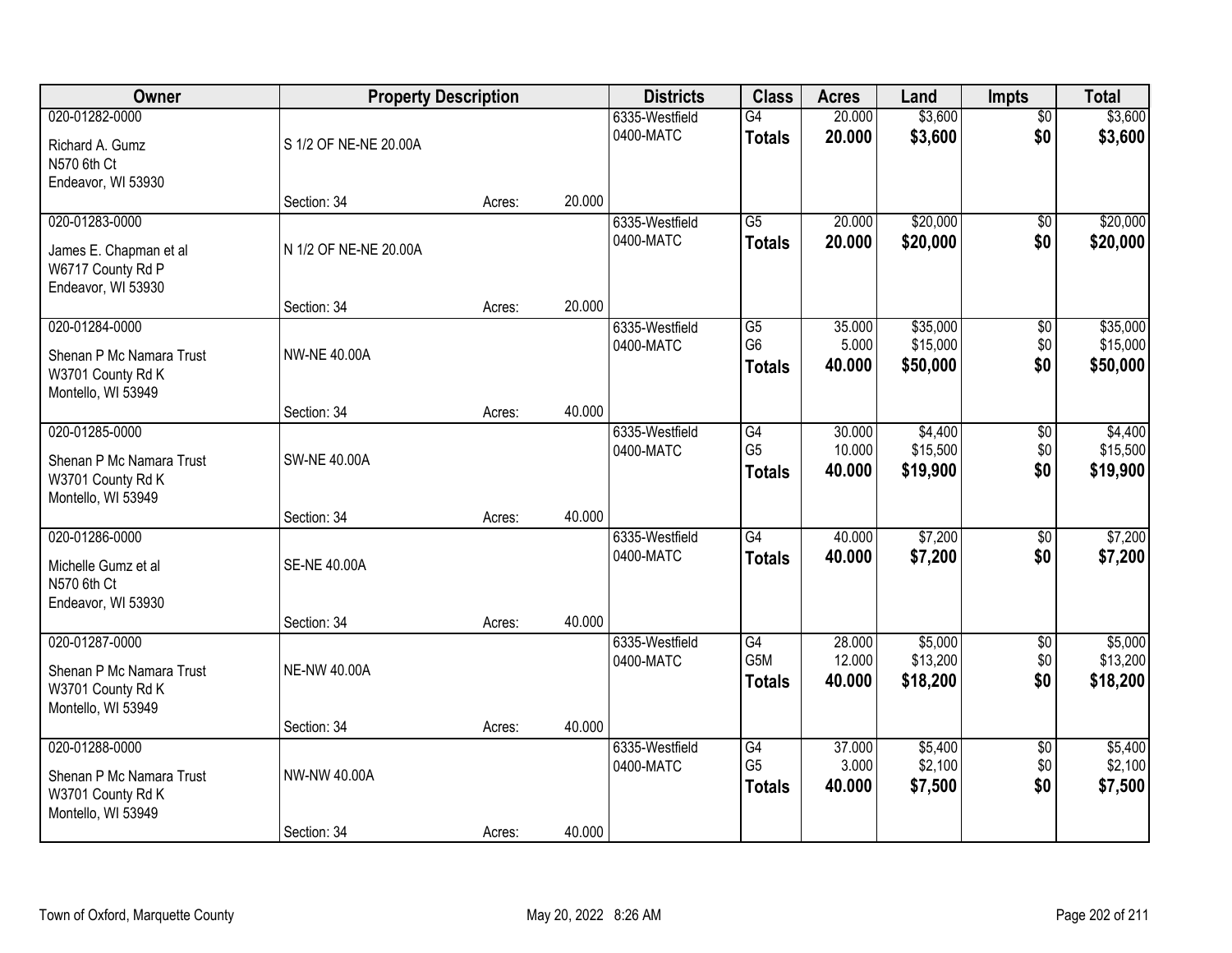| Owner                                 |                                                                | <b>Property Description</b> |        | <b>Districts</b>            | <b>Class</b>               | <b>Acres</b>            | Land                        | Impts                           | <b>Total</b>                |
|---------------------------------------|----------------------------------------------------------------|-----------------------------|--------|-----------------------------|----------------------------|-------------------------|-----------------------------|---------------------------------|-----------------------------|
| 020-01289-0000<br>David Timme         | N2758 County Rd O<br>LOT 2 CSM 3407 BEING PRT OF SW-NW 10.020A |                             |        | 6335-Westfield<br>0400-MATC | G4<br>G <sub>5</sub><br>G7 | 4.020<br>4.000<br>2.000 | \$600<br>\$4,000<br>\$9,500 | $\overline{50}$<br>\$0<br>\$200 | \$600<br>\$4,000<br>\$9,700 |
| Tonya Timme<br>N2675 County Rd A      |                                                                |                             |        |                             | <b>Totals</b>              | 10.020                  | \$14,100                    | \$200                           | \$14,300                    |
| Oxford, WI 53952<br>020-01289-0005    | Section: 34                                                    | Acres:                      | 10.020 |                             |                            |                         | \$700                       |                                 | \$700                       |
|                                       | N2791 County Rd O                                              |                             |        | 6335-Westfield<br>0400-MATC | G4<br>G <sub>5</sub>       | 5.020<br>5.000          | \$7,500                     | $\overline{50}$<br>\$0          | \$7,500                     |
| David Timme                           | LOT 1 CSM 3407 BEING PRT OF SW-NW 10.020A                      |                             |        |                             | <b>Totals</b>              | 10.020                  | \$8,200                     | \$0                             | \$8,200                     |
| Tonya Timme                           |                                                                |                             |        |                             |                            |                         |                             |                                 |                             |
| N2675 County Rd A<br>Oxford, WI 53952 | Section: 34                                                    | Acres:                      | 10.020 |                             |                            |                         |                             |                                 |                             |
| 020-01289-0010                        | N2736 County Rd O                                              |                             |        | 6335-Westfield              | $\overline{G1}$            | 0.500                   | \$4,000                     | \$134,900                       | \$138,900                   |
|                                       |                                                                |                             |        | 0400-MATC                   | G4                         | 6.025                   | \$900                       | \$0                             | \$900                       |
| <b>Gillian Dorn</b>                   | LOT 3 CSM 3407 BEING PRT OF SW-NW 10.025A                      |                             |        |                             | G <sub>5</sub>             | 3.500                   | \$5,300                     | \$0                             | \$5,300                     |
| Jacob Dorn                            |                                                                |                             |        |                             | <b>Totals</b>              | 10.025                  | \$10,200                    | \$134,900                       | \$145,100                   |
| N2736 County Rd O<br>Oxford, WI 53952 | Section: 34                                                    | Acres:                      | 10.025 |                             |                            |                         |                             |                                 |                             |
| 020-01289-0015                        |                                                                |                             |        | 6335-Westfield              | G4                         | 4.025                   | \$600                       | \$0                             | \$600                       |
|                                       |                                                                |                             |        | 0400-MATC                   | G <sub>5</sub>             | 6.000                   | \$9,000                     | \$0                             | \$9,000                     |
| Gillian Dorn<br>Jacob Dorn            | LOT 4 CSM 3407 BEING PRT OF SW-NW 10.025A                      |                             |        |                             | <b>Totals</b>              | 10.025                  | \$9,600                     | \$0                             | \$9,600                     |
| N2736 County Rd O                     |                                                                |                             |        |                             |                            |                         |                             |                                 |                             |
| Oxford, WI 53952                      | Section: 34                                                    | Acres:                      | 10.025 |                             |                            |                         |                             |                                 |                             |
| 020-01290-0000                        |                                                                |                             |        | 6335-Westfield              | $\overline{G4}$            | 20.000                  | \$2,900                     | $\overline{50}$                 | \$2,900                     |
| Shenan P Mc Namara Trust              | <b>SE-NW 40.00A</b>                                            |                             |        | 0400-MATC                   | G <sub>5</sub>             | 20.000                  | \$30,000                    | \$0                             | \$30,000                    |
| W3701 County Rd K                     |                                                                |                             |        |                             | <b>Totals</b>              | 40.000                  | \$32,900                    | \$0                             | \$32,900                    |
| Montello, WI 53949                    |                                                                |                             |        |                             |                            |                         |                             |                                 |                             |
|                                       | Section: 34                                                    | Acres:                      | 40.000 |                             |                            |                         |                             |                                 |                             |
| 020-01291-0000                        |                                                                |                             |        | 6335-Westfield              | $\overline{G4}$            | 13.000                  | \$1,900                     | $\overline{50}$                 | \$1,900                     |
| Sugar River Genetics, LLC             | S 1/2 OF NE-SW 20.00A                                          |                             |        | 0400-MATC                   | G <sub>5</sub>             | 7.000                   | \$10,500                    | \$0                             | \$10,500                    |
| PO Box 130                            |                                                                |                             |        |                             | <b>Totals</b>              | 20.000                  | \$12,400                    | \$0                             | \$12,400                    |
| Clinton, WI 53525                     |                                                                |                             |        |                             |                            |                         |                             |                                 |                             |
|                                       | Section: 34                                                    | Acres:                      | 20.000 |                             |                            |                         |                             |                                 |                             |
| 020-01292-0000                        |                                                                |                             |        | 6335-Westfield              | $\overline{G5}$            | 20.000                  | \$20,000                    | $\overline{50}$                 | \$20,000                    |
| Nicholas J. Davenport                 | PRT OF LOT 1 CSM 2977 BEING N 1/2 OF NE-SW                     |                             |        | 0400-MATC                   | <b>Totals</b>              | 20.000                  | \$20,000                    | \$0                             | \$20,000                    |
| N2658 County Rd O                     | 20.00A                                                         |                             |        |                             |                            |                         |                             |                                 |                             |
| Oxford, WI 53952                      |                                                                |                             |        |                             |                            |                         |                             |                                 |                             |
|                                       | Section: 34                                                    | Acres:                      | 20.000 |                             |                            |                         |                             |                                 |                             |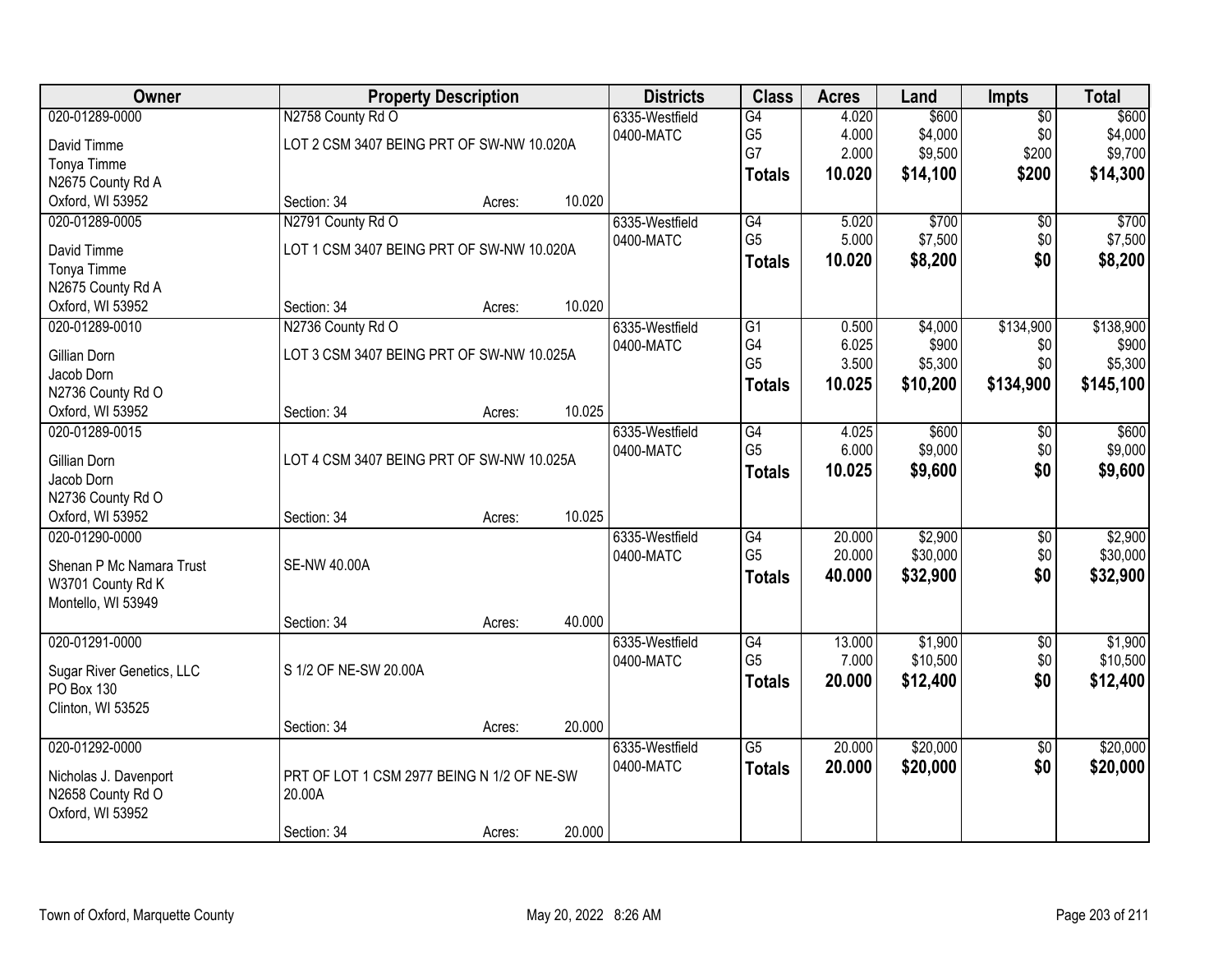| Owner                                                                          | <b>Property Description</b>                                                     |        |        | <b>Districts</b>            | <b>Class</b>                          | <b>Acres</b>                       | Land                                     | <b>Impts</b>                          | <b>Total</b>                              |
|--------------------------------------------------------------------------------|---------------------------------------------------------------------------------|--------|--------|-----------------------------|---------------------------------------|------------------------------------|------------------------------------------|---------------------------------------|-------------------------------------------|
| 020-01293-0000<br>Sugar River Genetics, LLC<br>PO Box 130<br>Clinton, WI 53525 | PART OF NW-SW 15.42A                                                            |        |        | 6335-Westfield<br>0400-MATC | G4<br>G <sub>5</sub><br><b>Totals</b> | 10.420<br>5.000<br>15.420          | \$1,500<br>\$7,500<br>\$9,000            | $\overline{50}$<br>\$0<br>\$0         | \$1,500<br>\$7,500<br>\$9,000             |
|                                                                                | Section: 34                                                                     | Acres: | 15.420 |                             |                                       |                                    |                                          |                                       |                                           |
| 020-01294-0000<br>Sugar River Genetics, LLC<br>PO Box 130<br>Clinton, WI 53525 | N2644 County Rd O<br>THAT PART OF NW-SW 5.38A                                   |        |        | 6335-Westfield<br>0400-MATC | $\overline{G1}$<br><b>Totals</b>      | 5.380<br>5.380                     | \$20,100<br>\$20,100                     | \$132,800<br>\$132,800                | \$152,900<br>\$152,900                    |
| 020-01295-0000                                                                 | Section: 34<br>N2658 County Rd O                                                | Acres: | 5.380  | 6335-Westfield              | G1                                    | 3.000                              | \$15,000                                 | \$125,900                             | \$140,900                                 |
| Nicholas J. Davenport<br>N2658 County Rd O<br>Oxford, WI 53952                 | PRT OF LOT 1 CSM 2977 BEING N 1/2 OF NW-SW<br>LESS A PARCEL IN SW CORNER 19.16A |        |        | 0400-MATC                   | G4<br>G <sub>5</sub><br><b>Totals</b> | 8.000<br>8.160<br>19.160           | \$1,200<br>\$12,300<br>\$28,500          | \$0<br>\$0<br>\$125,900               | \$1,200<br>\$12,300<br>\$154,400          |
|                                                                                | Section: 34                                                                     | Acres: | 19.160 |                             |                                       |                                    |                                          |                                       |                                           |
| 020-01296-0000<br>Sugar River Genetics, LLC<br>PO Box 130<br>Clinton, WI 53525 | N2644 County Rd O<br>SW-SW LESS CSM 3351 39.162A                                |        |        | 6335-Westfield<br>0400-MATC | G4<br>G <sub>5</sub><br>G5M<br>G7     | 20.000<br>1.000<br>14.000<br>4.162 | \$2,900<br>\$100<br>\$15,400<br>\$17,100 | $\sqrt{6}$<br>\$0<br>\$0<br>\$554,500 | \$2,900<br>\$100<br>\$15,400<br>\$571,600 |
|                                                                                | Section: 34                                                                     | Acres: | 39.162 |                             | <b>Totals</b>                         | 39.162                             | \$35,500                                 | \$554,500                             | \$590,000                                 |
| 020-01296-0005<br>Daniel L. Thome<br>N2429 County Rd O<br>Endeavor, WI 53930   | LOT 1 CSM 3351 BEING PRT OF SW-SW 00.838A<br>Section: 34                        | Acres: | 0.838  | 6335-Westfield<br>0400-MATC | $\overline{G1}$<br><b>Totals</b>      | 0.838<br>0.838                     | \$2,500<br>\$2,500                       | $\overline{50}$<br>\$0                | \$2,500<br>\$2,500                        |
| 020-01297-0000                                                                 |                                                                                 |        |        | 6335-Westfield              | $\overline{G4}$                       | 40.000                             | \$7,200                                  | $\sqrt{6}$                            | \$7,200                                   |
| Sugar River Genetics, LLC<br>PO Box 130<br>Clinton, WI 53525                   | <b>SE-SW 40.00A</b>                                                             |        |        | 0400-MATC                   | <b>Totals</b>                         | 40.000                             | \$7,200                                  | \$0                                   | \$7,200                                   |
|                                                                                | Section: 34                                                                     | Acres: | 40.000 |                             |                                       |                                    |                                          |                                       |                                           |
| 020-01298-0000<br>Richard A. Gumz<br>N570 6th Ct<br>Endeavor, WI 53930         | <b>NE-SE 40.00A</b>                                                             |        |        | 6335-Westfield<br>0400-MATC | $\overline{G4}$<br><b>Totals</b>      | 40.000<br>40.000                   | \$7,200<br>\$7,200                       | $\overline{50}$<br>\$0                | \$7,200<br>\$7,200                        |
|                                                                                | Section: 34                                                                     | Acres: | 40.000 |                             |                                       |                                    |                                          |                                       |                                           |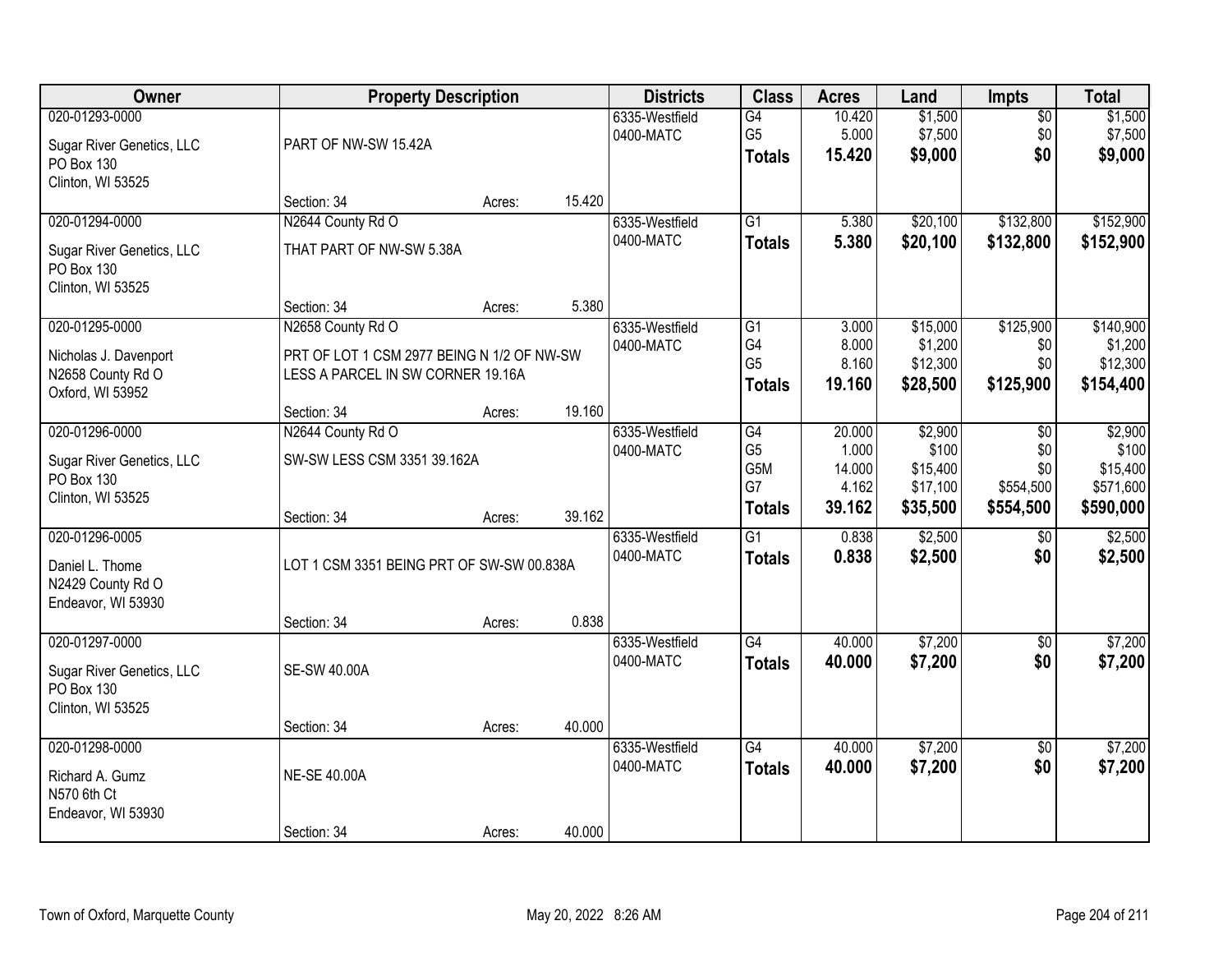| Owner                                                                                 | <b>Property Description</b> |        |        | <b>Districts</b>            | <b>Class</b>                                              | <b>Acres</b>                       | Land                                      | <b>Impts</b>                  | <b>Total</b>                              |
|---------------------------------------------------------------------------------------|-----------------------------|--------|--------|-----------------------------|-----------------------------------------------------------|------------------------------------|-------------------------------------------|-------------------------------|-------------------------------------------|
| 020-01299-0000<br>Shenan P Mc Namara Trust<br>W3701 County Rd K<br>Montello, WI 53949 | NW-SE 40.00A                |        |        | 6335-Westfield<br>0400-MATC | $\overline{G5}$<br><b>Totals</b>                          | 40.000<br>40.000                   | \$40,000<br>\$40,000                      | $\overline{50}$<br>\$0        | \$40,000<br>\$40,000                      |
|                                                                                       | Section: 34                 | Acres: | 40.000 |                             |                                                           |                                    |                                           |                               |                                           |
| 020-01300-0000<br>Sugar River Genetics, LLC<br>PO Box 130<br>Clinton, WI 53525        | SW-SE 40.00A                |        |        | 6335-Westfield<br>0400-MATC | G4<br>G <sub>5</sub><br><b>Totals</b>                     | 10.000<br>30.000<br>40.000         | \$1,800<br>\$45,000<br>\$46,800           | $\overline{50}$<br>\$0<br>\$0 | \$1,800<br>\$45,000<br>\$46,800           |
|                                                                                       | Section: 34                 | Acres: | 40.000 |                             |                                                           |                                    |                                           |                               |                                           |
| 020-01301-0000<br>Richard A. Gumz et al<br>N570 6th Ct<br>Endeavor, WI 53930          | SE-SE 40.00A                |        |        | 6335-Westfield<br>0400-MATC | G4<br>G <sub>5</sub><br>G <sub>5</sub> M<br><b>Totals</b> | 28.000<br>6.000<br>6.000<br>40.000 | \$5,000<br>\$9,300<br>\$9,000<br>\$23,300 | \$0<br>\$0<br>\$0<br>\$0      | \$5,000<br>\$9,300<br>\$9,000<br>\$23,300 |
|                                                                                       | Section: 34                 | Acres: | 40.000 |                             |                                                           |                                    |                                           |                               |                                           |
| 020-01302-0000<br>Richard A. Gumz et al<br>N570 6th Ct<br>Endeavor, WI 53930          | <b>NE-NE 40.00A</b>         |        |        | 6335-Westfield<br>0400-MATC | $\overline{G4}$<br><b>Totals</b>                          | 40.000<br>40.000                   | \$7,200<br>\$7,200                        | \$0<br>\$0                    | \$7,200<br>\$7,200                        |
|                                                                                       | Section: 35                 | Acres: | 40.000 |                             |                                                           |                                    |                                           |                               |                                           |
| 020-01303-0000<br>Richard A. Gumz et al<br>N570 6th Ct<br>Endeavor, WI 53930          | <b>NW-NE 40.00A</b>         |        |        | 6335-Westfield<br>0400-MATC | $\overline{G4}$<br><b>Totals</b>                          | 40.000<br>40.000                   | \$7,200<br>\$7,200                        | $\overline{50}$<br>\$0        | \$7,200<br>\$7,200                        |
| 020-01304-0000                                                                        | Section: 35                 | Acres: | 40.000 | 6335-Westfield              | G4                                                        | 40.000                             | \$7,200                                   | $\sqrt{$0}$                   | \$7,200                                   |
| Richard A. Gumz et al<br>N570 6th Ct<br>Endeavor, WI 53930                            | <b>SW-NE 40.00A</b>         |        |        | 0400-MATC                   | <b>Totals</b>                                             | 40.000                             | \$7,200                                   | \$0                           | \$7,200                                   |
|                                                                                       | Section: 35                 | Acres: | 40.000 |                             |                                                           |                                    |                                           |                               |                                           |
| 020-01305-0000<br>Richard A. Gumz et al<br>N570 6th Ct<br>Endeavor, WI 53930          | <b>SE-NE 40.00A</b>         |        |        | 6335-Westfield<br>0400-MATC | $\overline{G4}$<br><b>Totals</b>                          | 40.000<br>40.000                   | \$7,200<br>\$7,200                        | $\overline{50}$<br>\$0        | \$7,200<br>\$7,200                        |
|                                                                                       | Section: 35                 | Acres: | 40.000 |                             |                                                           |                                    |                                           |                               |                                           |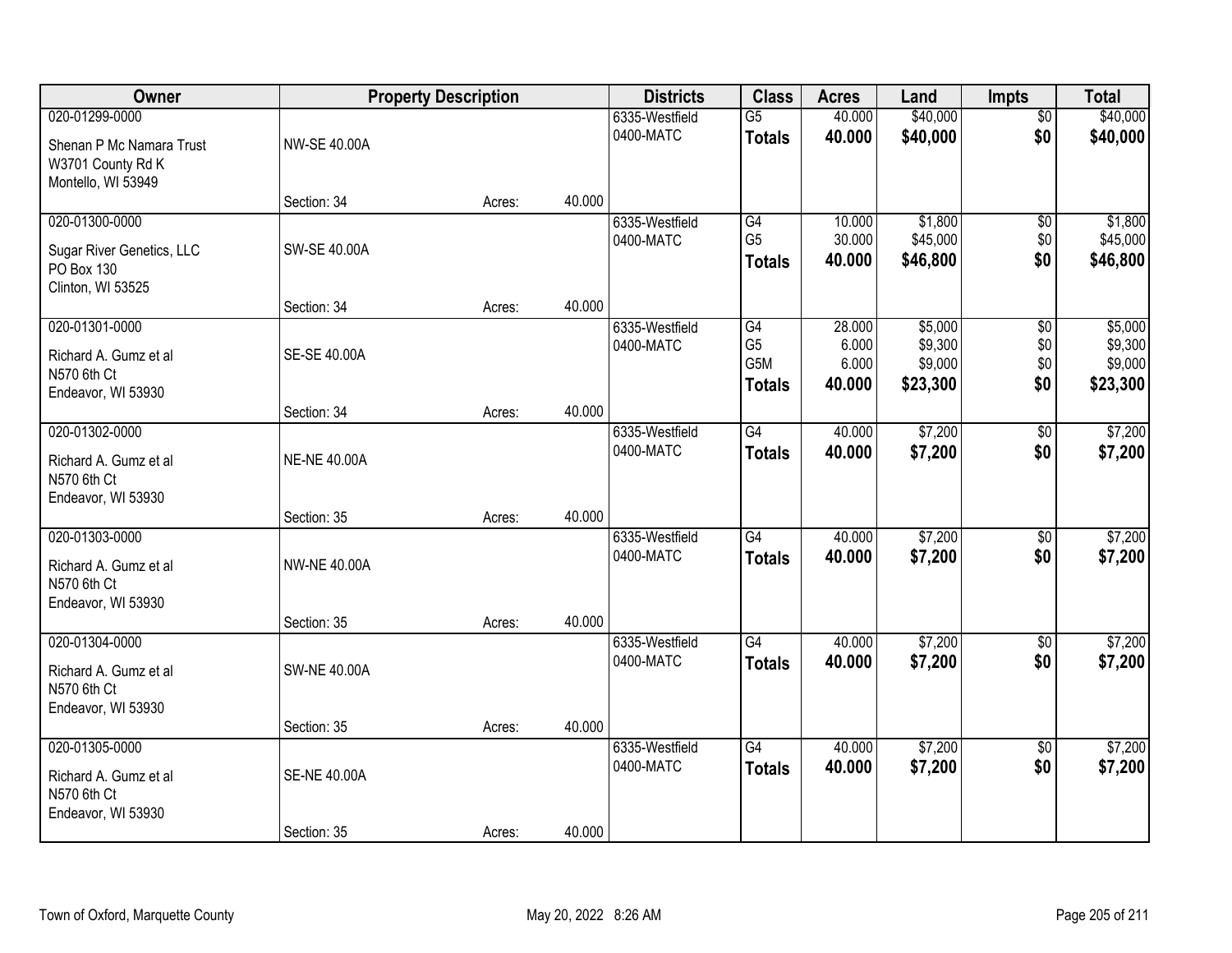| Owner                                                                                      |                           | <b>Property Description</b> |        |                             | <b>Class</b>                     | <b>Acres</b>     | Land                   | Impts                  | <b>Total</b>       |
|--------------------------------------------------------------------------------------------|---------------------------|-----------------------------|--------|-----------------------------|----------------------------------|------------------|------------------------|------------------------|--------------------|
| 020-01306-0000<br>The Nature Conservancy<br>Attn: Dawn Dennis<br>4245 N Fairfax Dr Ste 100 | THE N 10A OF NE-NW 10.00A |                             |        | 6335-Westfield<br>0400-MATC | X4<br><b>Totals</b>              | 10.000<br>10.000 | $\overline{50}$<br>\$0 | $\overline{50}$<br>\$0 | \$0<br>\$0         |
| Arlington, VA 22203-1606                                                                   | Section: 35               | Acres:                      | 10.000 |                             |                                  |                  |                        |                        |                    |
| 020-01307-0000<br>Michelle Gumz et al<br>N570 6th Ct<br>Endeavor, WI 53930                 | THE S 30A OF NE-NW 30.00A |                             |        | 6335-Westfield<br>0400-MATC | G4<br><b>Totals</b>              | 30.000<br>30.000 | \$5,400<br>\$5,400     | $\overline{50}$<br>\$0 | \$5,400<br>\$5,400 |
| 020-01308-0000                                                                             | Section: 35               | Acres:                      | 30.000 | 6335-Westfield              | X4                               | 20.000           | \$0                    | $\overline{50}$        | $\sqrt{50}$        |
| The Nature Conservancy<br>Attn: Dawn Dennis<br>4245 N Fairfax Dr Ste 100                   | N 1/2 OF NW-NW 20.00A     |                             |        | 0400-MATC                   | <b>Totals</b>                    | 20.000           | \$0                    | \$0                    | \$0                |
| Arlington, VA 22203-1606                                                                   | Section: 35               | Acres:                      | 20.000 |                             |                                  |                  |                        |                        |                    |
| 020-01309-0000<br>Richard A. Gumz<br>N570 6th Ct<br>Endeavor, WI 53930                     | S 1/2 OF NW-NW 20.00A     |                             |        | 6335-Westfield<br>0400-MATC | G4<br><b>Totals</b>              | 20.000<br>20,000 | \$3,600<br>\$3,600     | \$0<br>\$0             | \$3,600<br>\$3,600 |
|                                                                                            | Section: 35               | Acres:                      | 20.000 |                             |                                  |                  |                        |                        |                    |
| 020-01310-0000<br>Richard A. Gumz<br>N570 6th Ct<br>Endeavor, WI 53930                     | SW-NW 40.00A              |                             |        | 6335-Westfield<br>0400-MATC | $\overline{G4}$<br><b>Totals</b> | 40.000<br>40.000 | \$7,200<br>\$7,200     | $\overline{50}$<br>\$0 | \$7,200<br>\$7,200 |
| 020-01311-0000                                                                             | Section: 35               | Acres:                      | 40.000 | 6335-Westfield              | G4                               | 40.000           | \$7,200                | $\overline{60}$        | \$7,200            |
| Richard A. Gumz<br>N570 6th Ct<br>Endeavor, WI 53930                                       | <b>SE-NW 40.00A</b>       |                             |        | 0400-MATC                   | <b>Totals</b>                    | 40.000           | \$7,200                | \$0                    | \$7,200            |
|                                                                                            | Section: 35               | Acres:                      | 40.000 |                             |                                  |                  |                        |                        |                    |
| 020-01312-0000<br>Roderick Gumz<br>N570 6th Ct<br>Endeavor, WI 53930                       | <b>NE-SW 40.00A</b>       |                             |        | 6335-Westfield<br>0400-MATC | G4<br><b>Totals</b>              | 40.000<br>40.000 | \$7,200<br>\$7,200     | $\overline{50}$<br>\$0 | \$7,200<br>\$7,200 |
|                                                                                            | Section: 35               | Acres:                      | 40.000 |                             |                                  |                  |                        |                        |                    |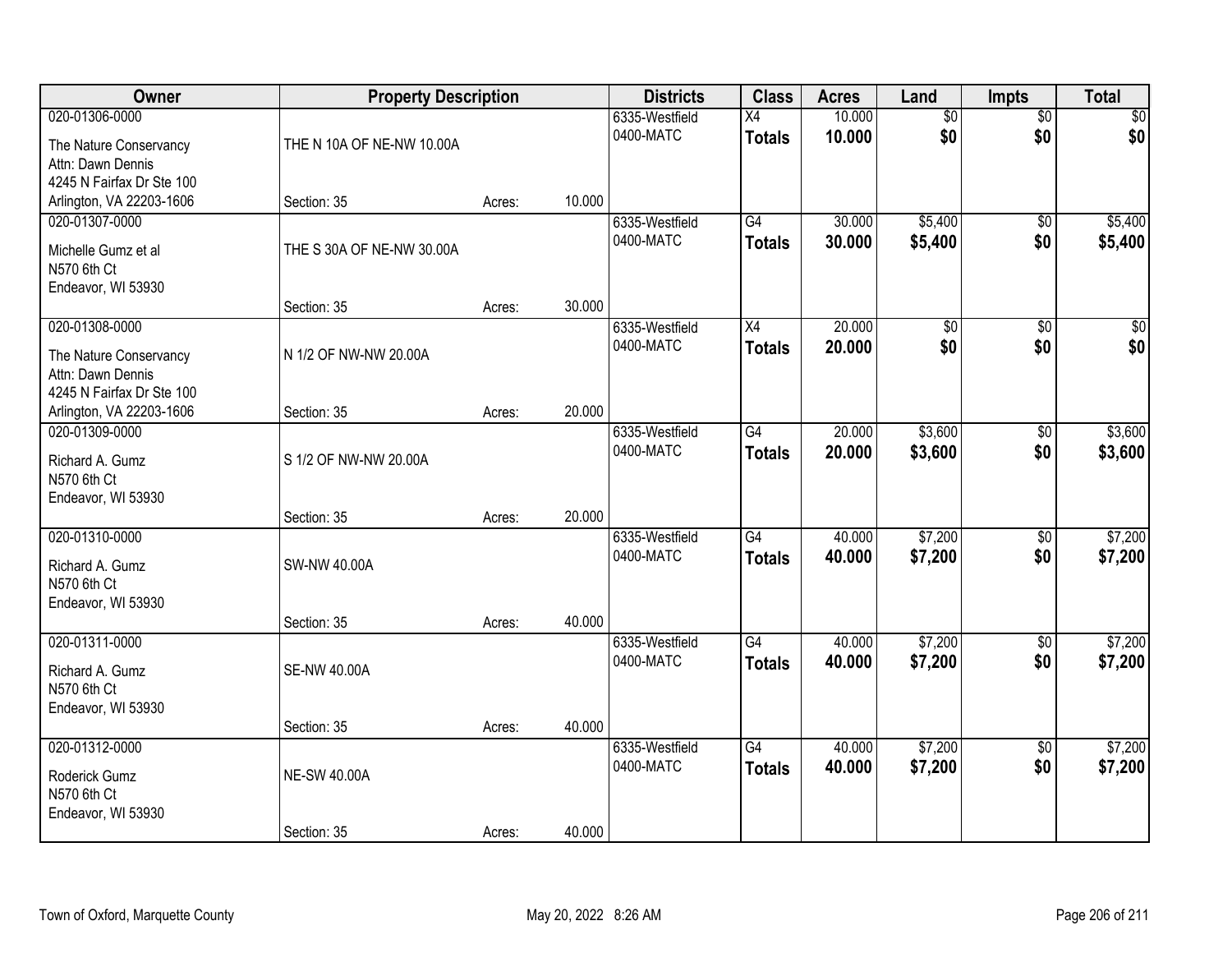| Owner<br>020-01313-0000<br>Richard A. Gumz<br>N570 6th Ct<br>Endeavor, WI 53930 |                     | <b>Property Description</b> |        |                             | <b>Class</b>                     | <b>Acres</b>     | Land               | Impts                  | <b>Total</b>       |
|---------------------------------------------------------------------------------|---------------------|-----------------------------|--------|-----------------------------|----------------------------------|------------------|--------------------|------------------------|--------------------|
|                                                                                 | <b>NW-SW 40.00A</b> |                             |        | 6335-Westfield<br>0400-MATC | G4<br><b>Totals</b>              | 40.000<br>40.000 | \$7,200<br>\$7,200 | $\overline{50}$<br>\$0 | \$7,200<br>\$7,200 |
|                                                                                 | Section: 35         | Acres:                      | 40.000 |                             |                                  |                  |                    |                        |                    |
| 020-01314-0000<br>Roderick Gumz<br>N570 6th Ct<br>Endeavor, WI 53930            | SW-SW 40.00A        |                             |        | 6335-Westfield<br>0400-MATC | G4<br><b>Totals</b>              | 40.000<br>40.000 | \$7,200<br>\$7,200 | $\overline{50}$<br>\$0 | \$7,200<br>\$7,200 |
|                                                                                 | Section: 35         | Acres:                      | 40.000 |                             |                                  |                  |                    |                        |                    |
| 020-01315-0000<br>Roderick Gumz<br>N570 6th Ct<br>Endeavor, WI 53930            | <b>SE-SW 40.00A</b> |                             |        | 6335-Westfield<br>0400-MATC | G4<br><b>Totals</b>              | 40.000<br>40.000 | \$7,200<br>\$7,200 | \$0<br>\$0             | \$7,200<br>\$7,200 |
|                                                                                 | Section: 35         | Acres:                      | 40.000 |                             |                                  |                  |                    |                        |                    |
| 020-01316-0000<br>Richard A. Gumz et al<br>N570 6th Ct<br>Endeavor, WI 53930    | <b>NE-SE 40.00A</b> |                             |        | 6335-Westfield<br>0400-MATC | G4<br><b>Totals</b>              | 40.000<br>40.000 | \$7,200<br>\$7,200 | \$0<br>\$0             | \$7,200<br>\$7,200 |
|                                                                                 | Section: 35         | Acres:                      | 40.000 |                             |                                  |                  |                    |                        |                    |
| 020-01317-0000<br>Richard A. Gumz et al<br>N570 6th Ct<br>Endeavor, WI 53930    | <b>NW-SE 40.00A</b> |                             |        | 6335-Westfield<br>0400-MATC | $\overline{G4}$<br><b>Totals</b> | 40.000<br>40.000 | \$7,200<br>\$7,200 | $\overline{50}$<br>\$0 | \$7,200<br>\$7,200 |
| 020-01318-0000                                                                  | Section: 35         | Acres:                      | 40.000 | 6335-Westfield              | G4                               | 40.000           | \$7,200            | $\overline{60}$        | \$7,200            |
| Richard A. Gumz et al<br>N570 6th Ct<br>Endeavor, WI 53930                      | SW-SE 40.00A        |                             |        | 0400-MATC                   | <b>Totals</b>                    | 40.000           | \$7,200            | \$0                    | \$7,200            |
|                                                                                 | Section: 35         | Acres:                      | 40.000 |                             |                                  |                  |                    |                        |                    |
| 020-01319-0000<br>Richard A. Gumz et al<br>N570 6th Ct<br>Endeavor, WI 53930    | SE-SE 40.00A        |                             |        | 6335-Westfield<br>0400-MATC | G4<br><b>Totals</b>              | 40.000<br>40.000 | \$7,200<br>\$7,200 | $\overline{50}$<br>\$0 | \$7,200<br>\$7,200 |
|                                                                                 | Section: 35         | Acres:                      | 40.000 |                             |                                  |                  |                    |                        |                    |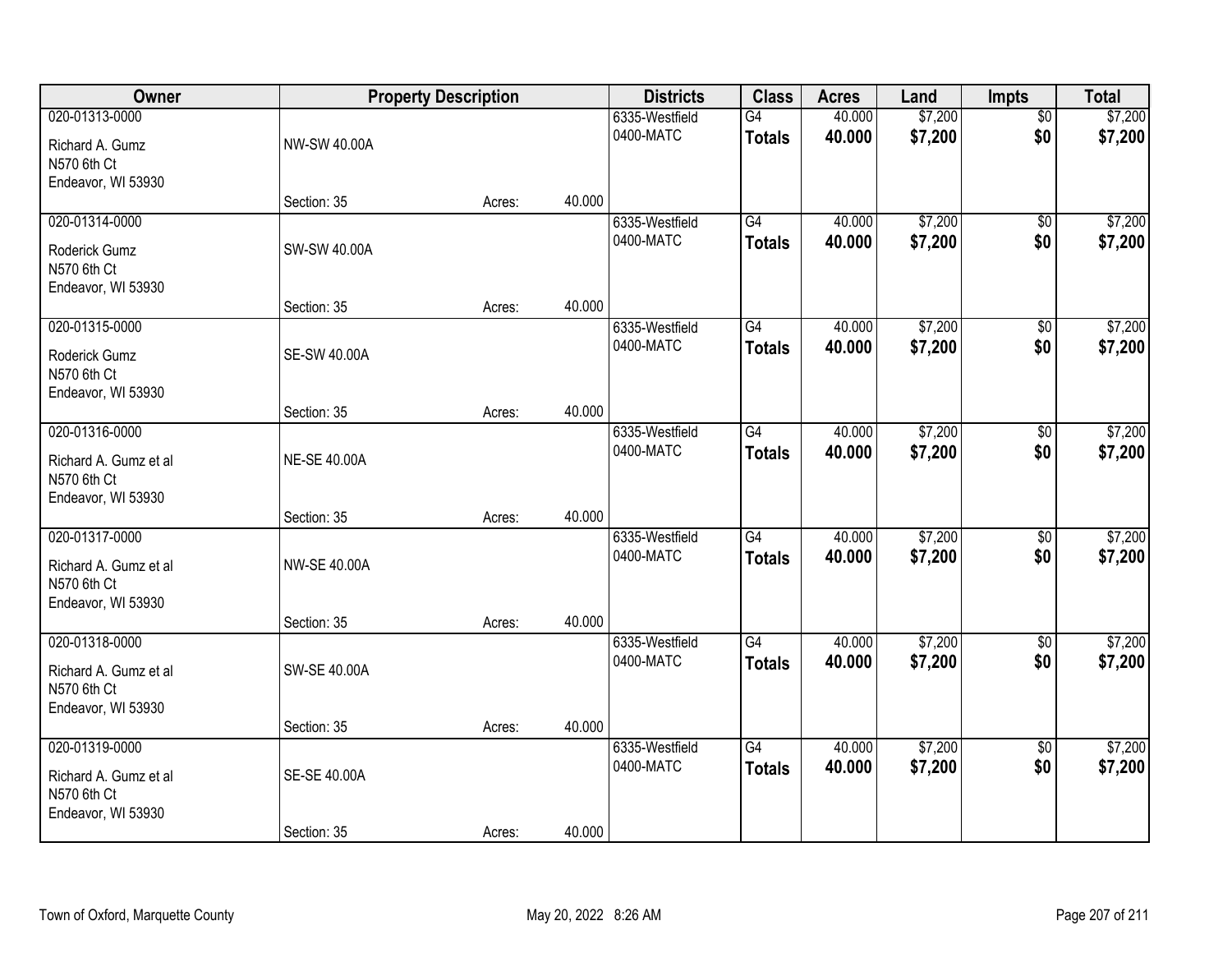| Owner                      | <b>Property Description</b>     |        | <b>Districts</b> | <b>Class</b>   | <b>Acres</b>    | Land   | <b>Impts</b>    | <b>Total</b>    |                 |
|----------------------------|---------------------------------|--------|------------------|----------------|-----------------|--------|-----------------|-----------------|-----------------|
| 020-01320-0000             | N2839 County Rd CX              |        |                  | 6335-Westfield | $\overline{G1}$ | 1.360  | \$8,700         | \$54,900        | \$63,600        |
| Roderick Gumz              | PRT OF NE-NE, 150 X 396FT 1.36A |        |                  | 0400-MATC      | <b>Totals</b>   | 1.360  | \$8,700         | \$54,900        | \$63,600        |
| Richard A. Gumz            |                                 |        |                  |                |                 |        |                 |                 |                 |
| N570 6th Ct                |                                 |        |                  |                |                 |        |                 |                 |                 |
| Endeavor, WI 53930         | Section: 36                     | Acres: | 1.360            |                |                 |        |                 |                 |                 |
| 020-01321-0000             | N2813 County Rd CX              |        |                  | 6335-Westfield | G4              | 25.000 | \$3,600         | $\overline{50}$ | \$3,600         |
| Richard A. Gumz et al      | PART NE-NE 27.00A               |        |                  | 0400-MATC      | G <sub>5</sub>  | 1.000  | \$100           | \$0             | \$100           |
| N570 6th Ct                |                                 |        |                  |                | G7              | 1.000  | \$6,000         | \$310,800       | \$316,800       |
| Endeavor, WI 53930         |                                 |        |                  |                | <b>Totals</b>   | 27.000 | \$9,700         | \$310,800       | \$320,500       |
|                            | Section: 36                     | Acres: | 27.000           |                |                 |        |                 |                 |                 |
| 020-01322-0000             |                                 |        |                  | 6335-Westfield | $\overline{X2}$ | 16.600 | $\overline{60}$ | $\overline{50}$ | $\overline{50}$ |
| Dept of Transportation     | PART OF NE-NE 16.60A            |        |                  | 0400-MATC      | <b>Totals</b>   | 16.600 | \$0             | \$0             | \$0             |
| 1681 Second Ave S          |                                 |        |                  |                |                 |        |                 |                 |                 |
| Wisconsin Rapids, WI 54495 |                                 |        |                  |                |                 |        |                 |                 |                 |
|                            | Section: 36                     | Acres: | 16.600           |                |                 |        |                 |                 |                 |
| 020-01323-0000             |                                 |        |                  | 6335-Westfield | G4              | 40.000 | \$7,200         | \$0             | \$7,200         |
| Richard A. Gumz et al      | <b>NW-NE 40.00A</b>             |        |                  | 0400-MATC      | <b>Totals</b>   | 40.000 | \$7,200         | \$0             | \$7,200         |
| N570 6th Ct                |                                 |        |                  |                |                 |        |                 |                 |                 |
| Endeavor, WI 53930         |                                 |        |                  |                |                 |        |                 |                 |                 |
|                            | Section: 36                     | Acres: | 40.000           |                |                 |        |                 |                 |                 |
| 020-01324-0000             |                                 |        |                  | 6335-Westfield | G4              | 40.000 | \$7,200         | $\overline{50}$ | \$7,200         |
| Richard A. Gumz et al      | <b>SW-NE 40.00A</b>             |        |                  | 0400-MATC      | <b>Totals</b>   | 40.000 | \$7,200         | \$0             | \$7,200         |
| N570 6th Ct                |                                 |        |                  |                |                 |        |                 |                 |                 |
| Endeavor, WI 53930         |                                 |        |                  |                |                 |        |                 |                 |                 |
|                            | Section: 36                     | Acres: | 40.000           |                |                 |        |                 |                 |                 |
| 020-01325-0000             |                                 |        |                  | 6335-Westfield | G5              | 11.000 | \$11,000        | $\sqrt{6}$      | \$11,000        |
| J J. Screnock              | PART OF SE-NE 11.00A            |        |                  | 0400-MATC      | <b>Totals</b>   | 11.000 | \$11,000        | \$0             | \$11,000        |
| W J. Beard                 |                                 |        |                  |                |                 |        |                 |                 |                 |
| 144 4th Ave Ste 1          |                                 |        |                  |                |                 |        |                 |                 |                 |
| Baraboo, WI 53913          | Section: 36                     | Acres: | 11.000           |                |                 |        |                 |                 |                 |
| 020-01326-0000             | County Rd CX                    |        |                  | 6335-Westfield | G4              | 24.000 | \$4,300         | $\overline{50}$ | \$4,300         |
| Richard A. Gumz et al      | PART SE-NE 26.00A               |        |                  | 0400-MATC      | G <sub>5</sub>  | 1.000  | \$100           | \$0             | \$100           |
| N570 6th Ct                |                                 |        |                  |                | G7              | 1.000  | \$6,000         | \$94,400        | \$100,400       |
| Endeavor, WI 53930         |                                 |        |                  |                | <b>Totals</b>   | 26.000 | \$10,400        | \$94,400        | \$104,800       |
|                            | Section: 36                     | Acres: | 26.000           |                |                 |        |                 |                 |                 |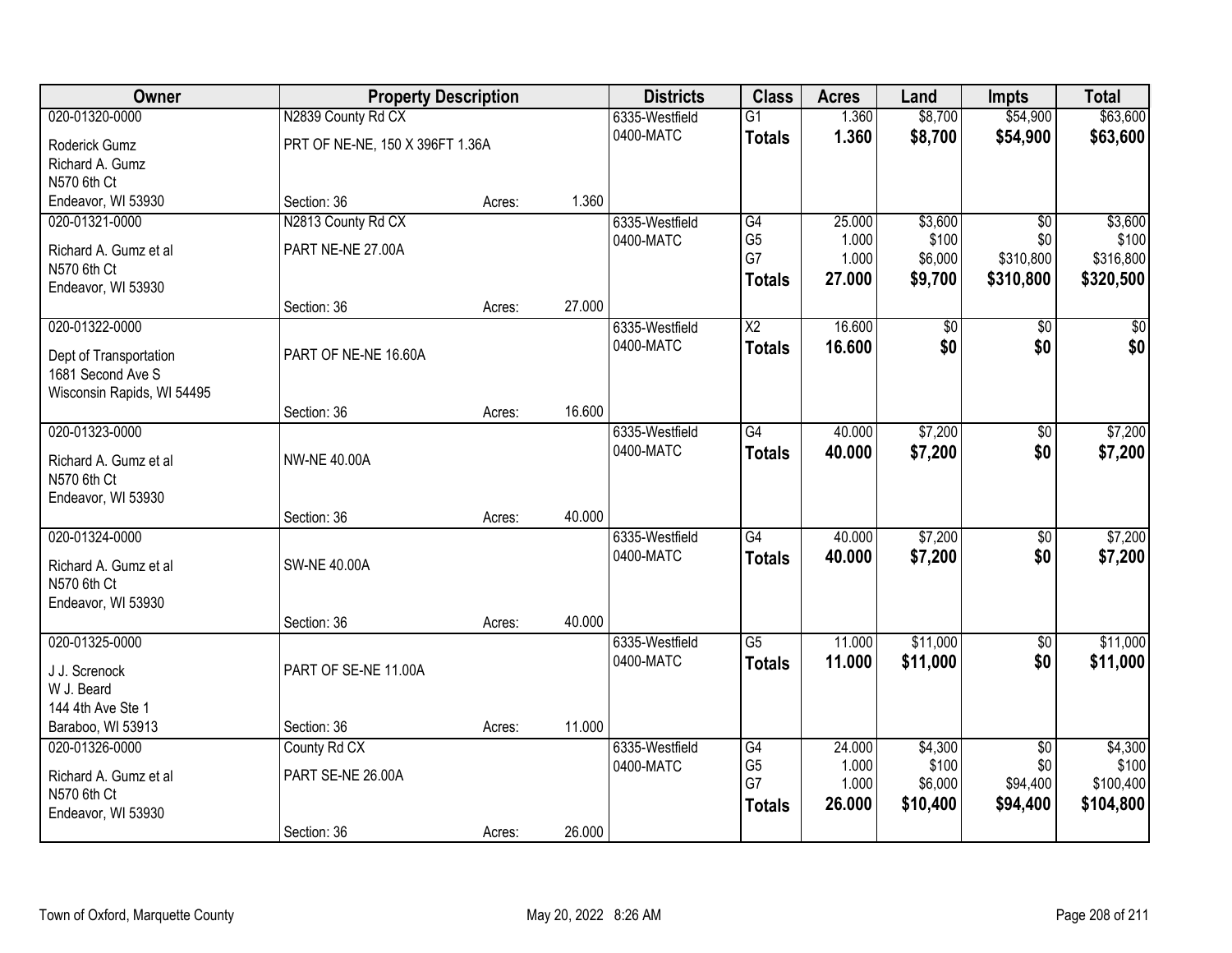| Owner                                                                                       |                         | <b>Property Description</b>       |        |                             | <b>Class</b>                            | <b>Acres</b>     | Land                   | Impts                  | <b>Total</b>         |
|---------------------------------------------------------------------------------------------|-------------------------|-----------------------------------|--------|-----------------------------|-----------------------------------------|------------------|------------------------|------------------------|----------------------|
| 020-01327-0000<br>Dept of Transportation<br>1681 Second Ave S<br>Wisconsin Rapids, WI 54495 | PART OF SE-NE 3.00A     |                                   |        | 6335-Westfield<br>0400-MATC | $\overline{\text{X2}}$<br><b>Totals</b> | 3.000<br>3.000   | $\overline{50}$<br>\$0 | $\overline{50}$<br>\$0 | \$0<br>\$0           |
|                                                                                             | Section: 36             | Acres:                            | 3.000  |                             |                                         |                  |                        |                        |                      |
| 020-01328-0000<br>Michelle Gumz et al<br>N570 6th Ct<br>Endeavor, WI 53930                  | <b>NE-NW 40.00A</b>     |                                   |        | 6335-Westfield<br>0400-MATC | G4<br><b>Totals</b>                     | 40.000<br>40.000 | \$7,200<br>\$7,200     | $\overline{50}$<br>\$0 | \$7,200<br>\$7,200   |
| 020-01329-0000                                                                              | Section: 36             | Acres:                            | 40.000 | 6335-Westfield              | G4                                      | 40.000           | \$7,200                | \$0                    | \$7,200              |
| Michelle Gumz et al<br>N570 6th Ct<br>Endeavor, WI 53930                                    | NW-NW 40.00A            |                                   |        | 0400-MATC                   | <b>Totals</b>                           | 40.000           | \$7,200                | \$0                    | \$7,200              |
|                                                                                             | Section: 36             | Acres:                            | 40.000 |                             |                                         |                  |                        |                        |                      |
| 020-01330-0000<br>Michelle Gumz et al<br>N570 6th Ct                                        | SW-NW 40.00A            |                                   |        | 6335-Westfield<br>0400-MATC | G4<br><b>Totals</b>                     | 40.000<br>40.000 | \$7,200<br>\$7,200     | \$0<br>\$0             | \$7,200<br>\$7,200   |
| Endeavor, WI 53930                                                                          | Section: 36             | Acres:                            | 40.000 |                             |                                         |                  |                        |                        |                      |
| 020-01331-0000<br>Michelle Gumz et al<br>N570 6th Ct<br>Endeavor, WI 53930                  | <b>SE-NW 40.00A</b>     |                                   |        | 6335-Westfield<br>0400-MATC | $\overline{G4}$<br><b>Totals</b>        | 40.000<br>40.000 | \$7,200<br>\$7,200     | $\overline{50}$<br>\$0 | \$7,200<br>\$7,200   |
|                                                                                             | Section: 36             | Acres:                            | 40.000 | 6335-Westfield              |                                         |                  |                        |                        |                      |
| 020-01332-0000<br>Richard A. Gumz<br>Roderick G. Gumz<br>N570 6th Ct                        |                         | NE-SW LY S DIVERSION DITCH 21.00A |        |                             | G5<br><b>Totals</b>                     | 21.000<br>21.000 | \$21,000<br>\$21,000   | $\overline{60}$<br>\$0 | \$21,000<br>\$21,000 |
| Endeavor, WI 53930                                                                          | Section: 36             | Acres:                            | 21.000 |                             |                                         |                  |                        |                        |                      |
| 020-01333-0000<br>Richard A. Gumz et al<br>N570 6th Ct<br>Endeavor, WI 53930                | NE-SW LY N DITCH 19.00A |                                   |        | 6335-Westfield<br>0400-MATC | $\overline{G4}$<br><b>Totals</b>        | 19.000<br>19.000 | \$3,400<br>\$3,400     | $\overline{50}$<br>\$0 | \$3,400<br>\$3,400   |
|                                                                                             | Section: 36             | Acres:                            | 19.000 |                             |                                         |                  |                        |                        |                      |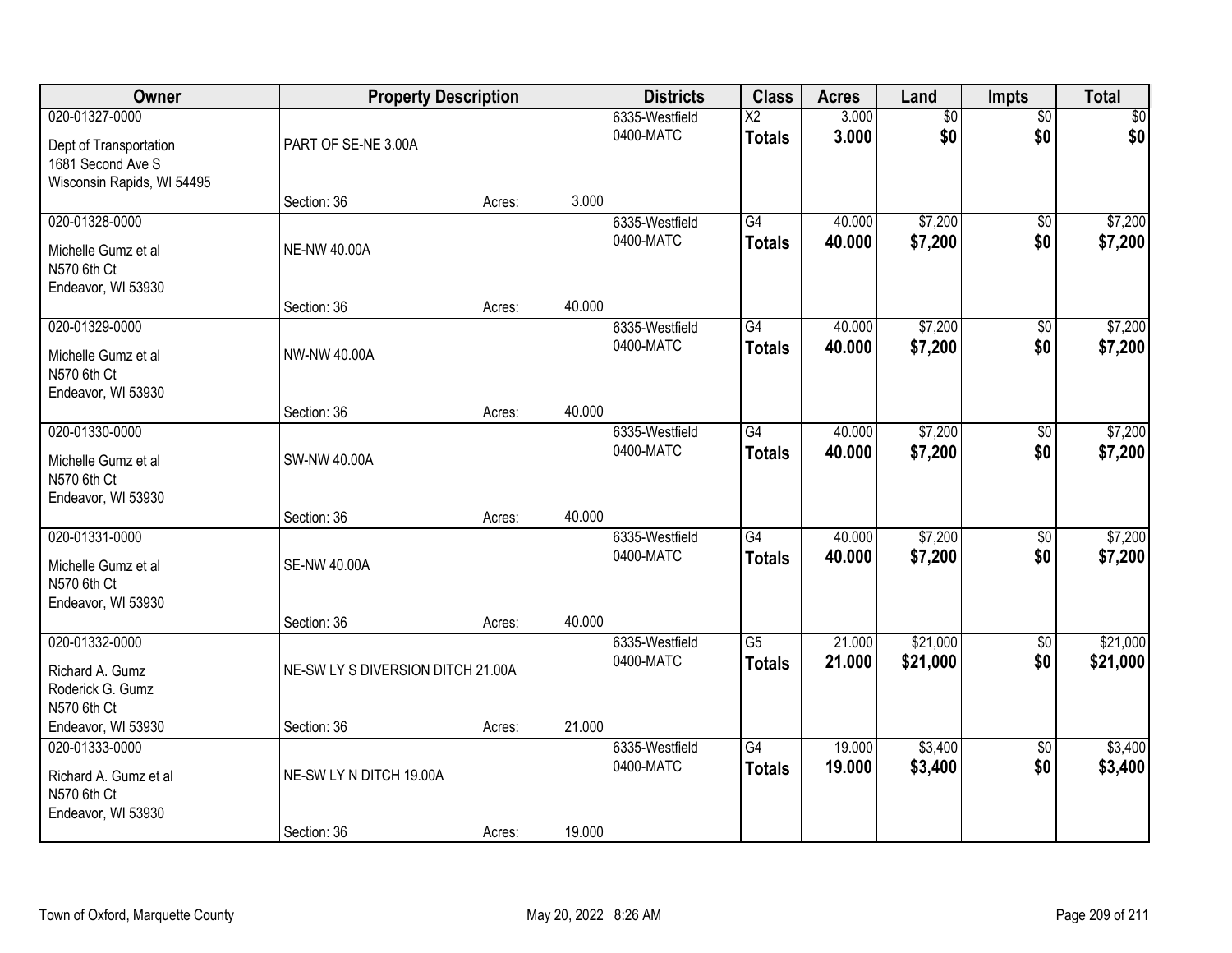| Owner                                                                                   | <b>Property Description</b>                |        |                             | <b>Districts</b>                                   | <b>Class</b>                                       | <b>Acres</b>                     | Land                            | <b>Impts</b>                     | <b>Total</b>                    |
|-----------------------------------------------------------------------------------------|--------------------------------------------|--------|-----------------------------|----------------------------------------------------|----------------------------------------------------|----------------------------------|---------------------------------|----------------------------------|---------------------------------|
| 020-01334-0000<br>Richard A. Gumz et al<br>N570 6th Ct                                  | NW-SW 40.00A                               |        |                             | 6335-Westfield<br>G4<br>0400-MATC<br><b>Totals</b> |                                                    | 40.000<br>40.000                 | \$7,200<br>\$7,200              | $\overline{50}$<br>\$0           | \$7,200<br>\$7,200              |
| Endeavor, WI 53930                                                                      | Section: 36                                | Acres: | 40.000                      |                                                    |                                                    |                                  |                                 |                                  |                                 |
| 020-01335-0000<br>Richard A. Gumz et al<br>N570 6th Ct<br>Endeavor, WI 53930            | SW-SW N DITCH 100FT S DITCH 11.50A         |        |                             | 6335-Westfield<br>0400-MATC                        | G4<br>G <sub>5</sub><br><b>Totals</b>              | 8.000<br>3.500<br>11.500         | \$1,400<br>\$5,500<br>\$6,900   | $\overline{50}$<br>\$0<br>\$0    | \$1,400<br>\$5,500<br>\$6,900   |
| 020-01336-0000                                                                          | Section: 36                                | Acres: | 11.500                      | 6335-Westfield                                     | G5                                                 | 16.000                           | \$16,000                        | \$0                              | \$16,000                        |
| <b>Roderick Gumz</b><br>Richard A. Gumz<br>N570 6th Ct                                  | SW-SW LESS 11.50A 28.50A                   |        |                             | 0400-MATC                                          | G <sub>6</sub><br><b>Totals</b>                    | 12.500<br>28.500                 | \$30,000<br>\$46,000            | \$0<br>\$0                       | \$30,000<br>\$46,000            |
| Endeavor, WI 53930                                                                      | Section: 36                                | Acres: | 28.500                      |                                                    |                                                    |                                  |                                 |                                  |                                 |
| 020-01337-0000<br>Adam B Grimm Dec of Trust<br>563 Kenilworth Ave<br>Elmhurst, IL 60126 | PRT OF CSM 1204 BEING SE-SW 39.93A         |        | 6335-Westfield<br>0400-MATC | G5<br>G <sub>6</sub><br><b>Totals</b>              | 24.930<br>15.000<br>39.930                         | \$33,900<br>\$33,000<br>\$66,900 | \$0<br>\$0<br>\$0               | \$33,900<br>\$33,000<br>\$66,900 |                                 |
|                                                                                         | Section: 36                                | Acres: | 39.930                      |                                                    |                                                    |                                  |                                 |                                  |                                 |
| 020-01338-0000<br>Richard A. Gumz et al<br>N570 6th Ct<br>Endeavor, WI 53930            | NE-SE EX 2.39A & HWY 24.00A<br>Section: 36 | Acres: | 24.000                      | 6335-Westfield<br>0400-MATC                        | $\overline{G4}$<br>G <sub>5</sub><br><b>Totals</b> | 5.000<br>19.000<br>24.000        | \$900<br>\$29,500<br>\$30,400   | $\overline{30}$<br>\$0<br>\$0    | \$900<br>\$29,500<br>\$30,400   |
| 020-01339-0000                                                                          | N2605 County Rd CX                         |        |                             | 6335-Westfield                                     | $\overline{G1}$                                    | 2.390                            | \$12,000                        | \$76,000                         | \$88,000                        |
| Gmf Properties, LLC<br>N570 6th Ct<br>Endeavor, WI 53930                                | A PARCEL OF NE-SE & SE-SE 2.39A            |        |                             | 0400-MATC                                          | <b>Totals</b>                                      | 2.390                            | \$12,000                        | \$76,000                         | \$88,000                        |
|                                                                                         | Section: 36                                | Acres: | 2.390                       |                                                    |                                                    |                                  |                                 |                                  |                                 |
| 020-01340-0000<br>Richard A. Gumz et al<br>N570 6th Ct<br>Endeavor, WI 53930            | NW-SE N OF DITCH 26.00A                    |        |                             | 6335-Westfield<br>0400-MATC                        | G4<br>G <sub>5</sub><br><b>Totals</b>              | 14.000<br>12.000<br>26.000       | \$2,500<br>\$18,600<br>\$21,100 | $\overline{50}$<br>\$0<br>\$0    | \$2,500<br>\$18,600<br>\$21,100 |
|                                                                                         | Section: 36                                | Acres: | 26.000                      |                                                    |                                                    |                                  |                                 |                                  |                                 |